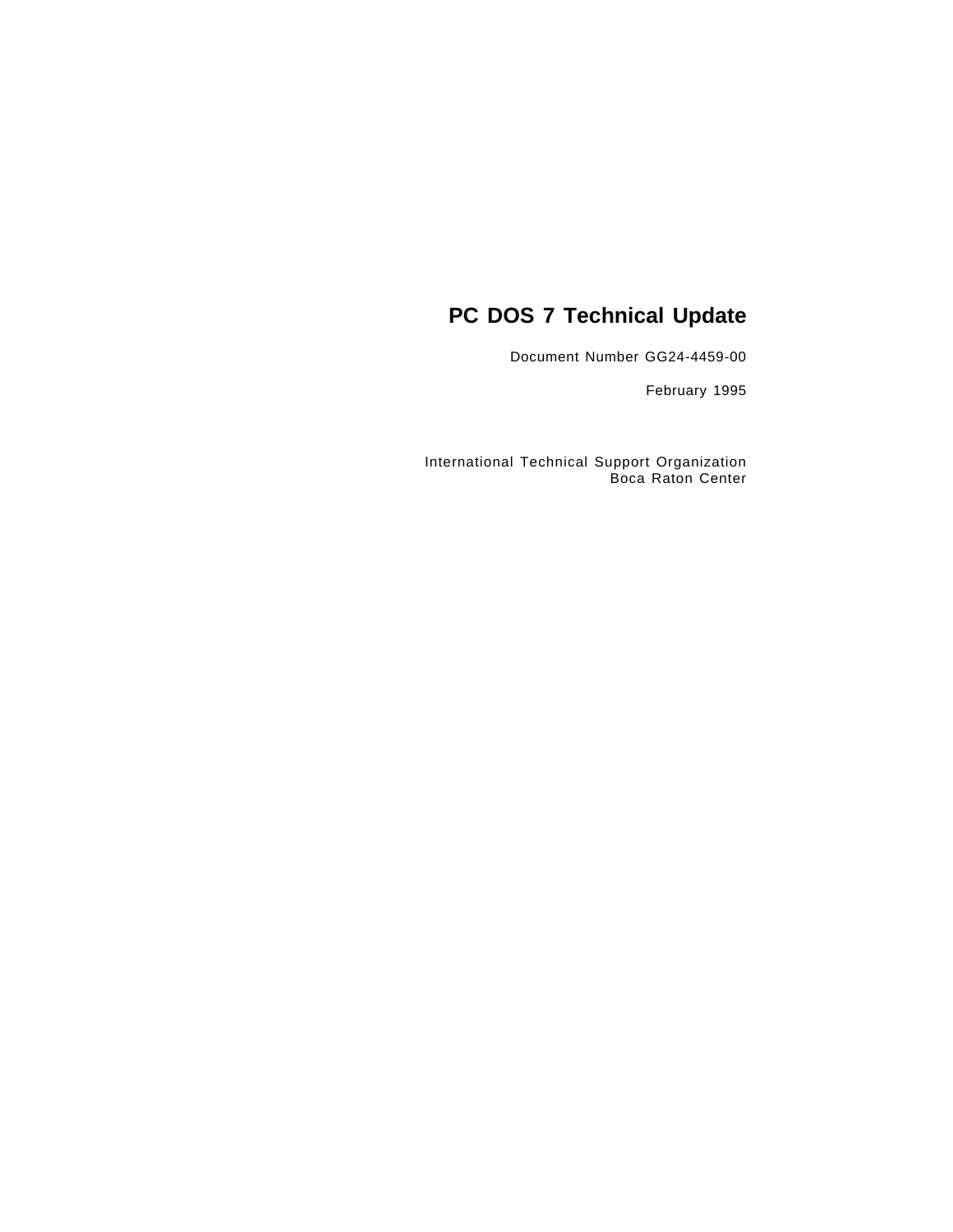#### **Take Note!**

Before using this information and the product it supports, be sure to read the general information under "Special Notices" on page xiii.

#### **First Edition (February 1995)**

This edition applies to PC DOS Version 7.

Order publications through your IBM representative or the IBM branch office serving your locality. Publications are not stocked at the address given below.

An ITSO Technical Bulletin Evaluation Form for reader′s feedback appears facing Chapter 1. If the form has been removed, comments may be addressed to:

IBM Corporation, International Technical Support Organization Dept. 91J Building 235-2 Internal Zip 4423 901 NW 51st Street Boca Raton, Florida 33431-1328

When you send information to IBM, you grant IBM a non-exclusive right to use or distribute the information in any way it believes appropriate without incurring any obligation to you.

 **Copyright International Business Machines Corporation 1995. All rights reserved.** Note to U.S. Government Users — Documentation related to restricted rights — Use, duplication or disclosure is subject to restrictions set forth in GSA ADP Schedule Contract with IBM Corp.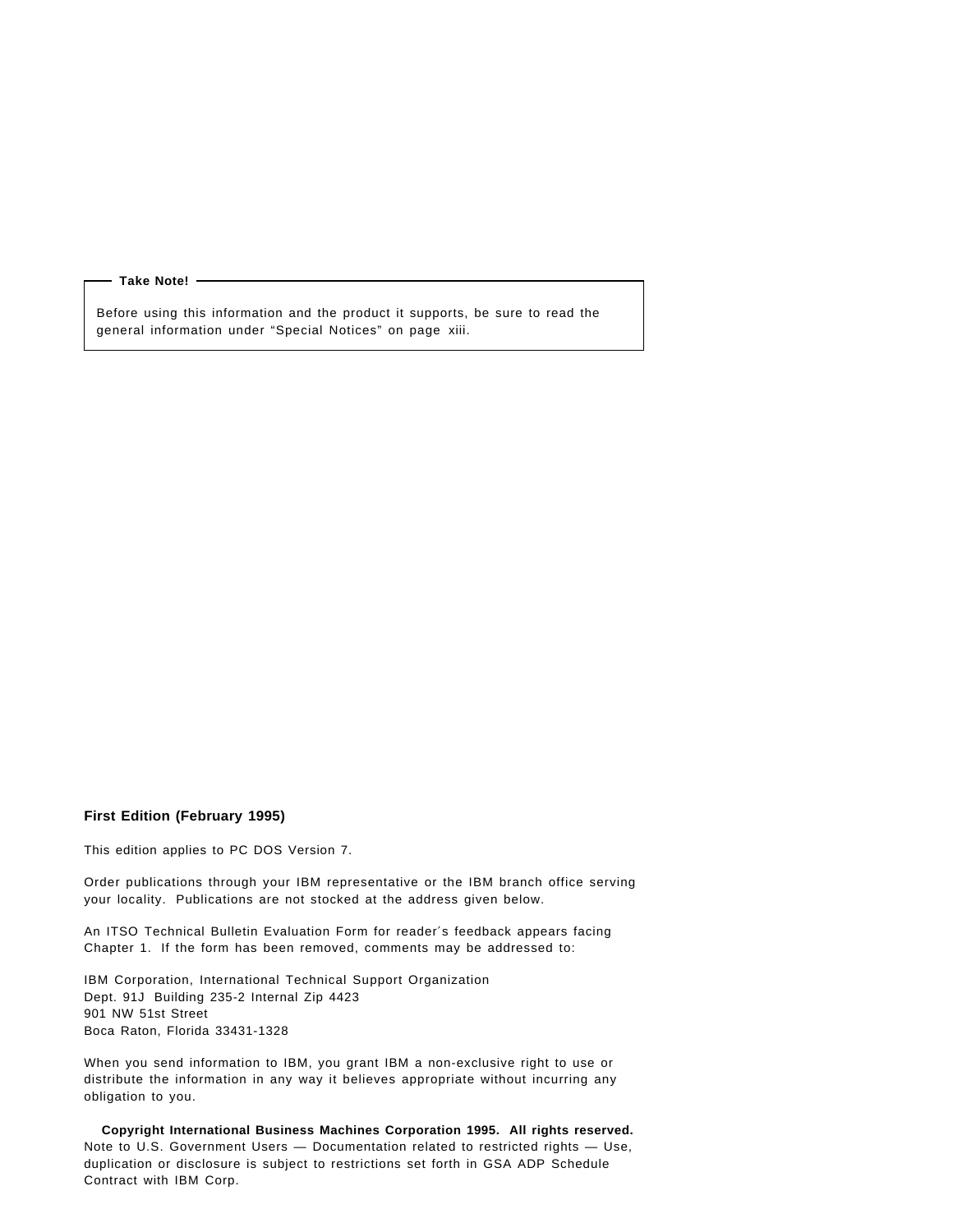# **Abstract**

IBM PC DOS 7 has been designed for all types of users who need an efficient single tasking personal computer operating system. It incorporates many new utilities such as anti-virus software, comprehensive backup programs, PCMCIA support and DOS Pen extensions. Also incorporated are new features to enhance the available memory and disk space.

This book is a technical reference, upgraded from IBM DOS 5.02 and written for DOS programmers, who develop applications for IBM Personal Computers or compatible systems.

The program developer should be competent on the IBM Personal Computer and/or the Personal System/2 and should be familiar with DOS and at least one personal computer programming language.

(381 pages)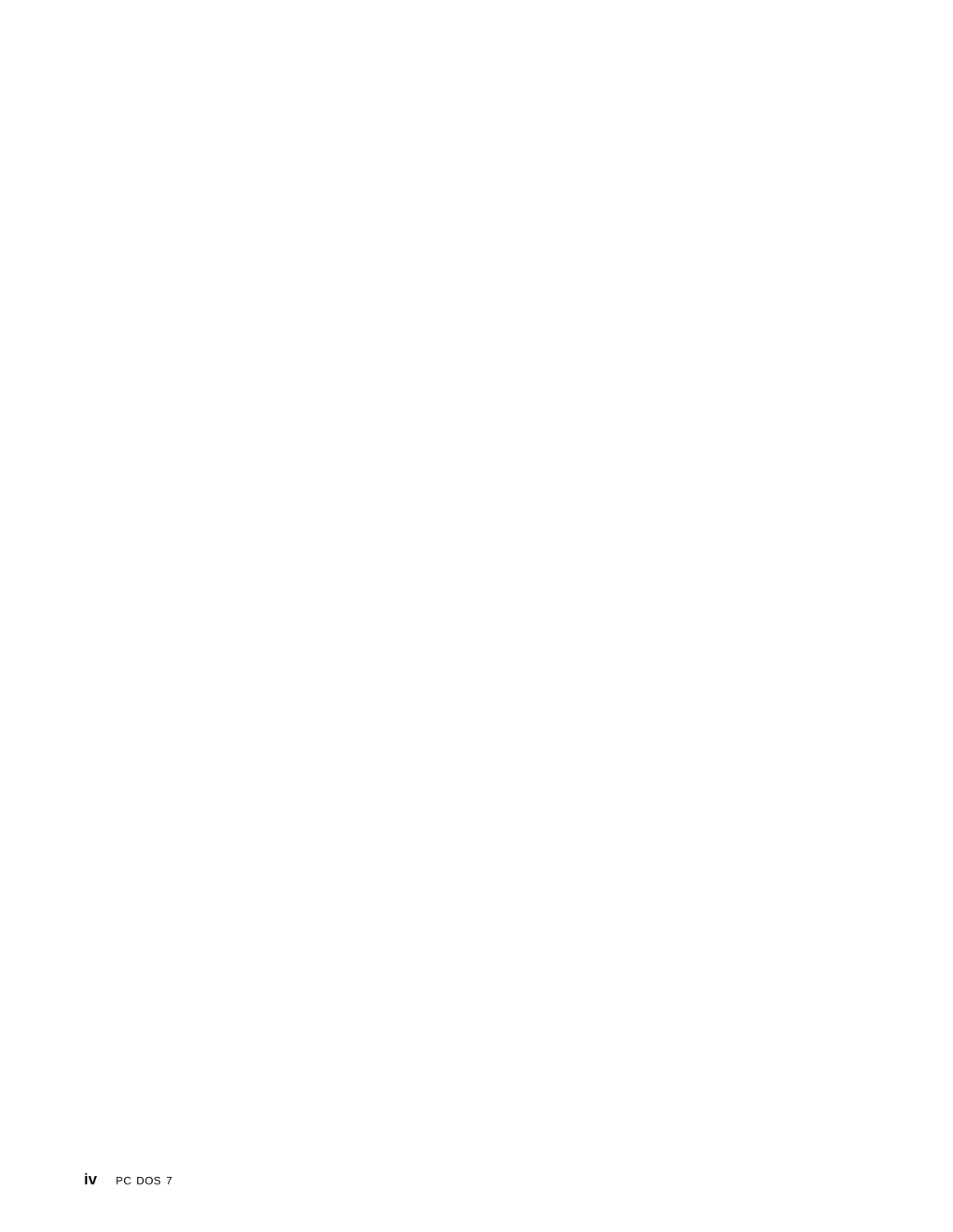# **Contents**

| Abstract                                                                                                                                                                                                                           |                        |
|------------------------------------------------------------------------------------------------------------------------------------------------------------------------------------------------------------------------------------|------------------------|
| Special Notices and an arrangement of the contract of the set of the set of the set of the set of the set of the set of the set of the set of the set of the set of the set of the set of the set of the set of the set of the     | xiii                   |
| <b>Preface</b><br>International Technical Support Organization Publications                                                                                                                                                        | XV<br>XV<br>xvi<br>xvi |
| <b>Chapter 1. Introduction contained a contained a contained a contained a contained a contact of the Chapter Contained a contained a contact of the Chapter Contained A.</b>                                                      | $\mathbf{1}$           |
|                                                                                                                                                                                                                                    | $\mathbf{1}$           |
| New, Changed or Removed PC DOS Commands and Device Drivers                                                                                                                                                                         | $\overline{2}$         |
| New, Changed or Removed Optional Tools [1] Album Album Album Album Album Album Album Album Album Album Album A                                                                                                                     | 4                      |
|                                                                                                                                                                                                                                    | 5                      |
| New, Changed or Removed Keyboard Layouts and Code Pages [11]                                                                                                                                                                       | 5                      |
| Minimum Hardware Configuration (Fig. 2014) Allen Contracts Authorities And Minimum Hardware                                                                                                                                        | 5                      |
| <b>Chapter 2. Accessing Disks Accessing State Accessor</b> 2014 12:00:00 Product 2014 12:00:00:00:00:00:00:00:00:00:00                                                                                                             | $\overline{7}$         |
| The Disk Format the contract of the contract of the contract of the contract of the contract of the contract o                                                                                                                     | $\overline{7}$         |
| The Boot Record <b>Containment and Containment Containment and Containment Containment Containment</b>                                                                                                                             | $\overline{7}$         |
| The File Allocation Table (FAT) All and the substitution of the State of The State of The State of The State o                                                                                                                     | 10                     |
| The Disk Directory <b>Contract Control Control</b> Control Control Control Control Control Control Control Control Control Control Control Control Control Control Control Control Control Control Control Control Control Control | 11                     |
| The Data Area (Alberta Alberta Alberta Alberta Alberta Alberta Alberta Alberta Alberta Alberta Alberta Alberta A                                                                                                                   | 12                     |
| Accessing the Disk the contract of the contract of the contract of the Accessing the Disk                                                                                                                                          | 12                     |
| Requesting Drive and Disk Information entitled and an arrangement of Requesting Drive and                                                                                                                                          | 12                     |
| Reading and Writing Data Directly to the Disk resonance and succession Reading and Writing Data Directly to the Disk                                                                                                               | 13                     |
| <b>Chapter 3. Accessing Files with File Handles Chapter 3. Accessing Files with File Handles</b>                                                                                                                                   | 15                     |
| Filenames researchers and contained a series and contained a series of the series of the series of the series of                                                                                                                   | 15                     |
|                                                                                                                                                                                                                                    | 16                     |
|                                                                                                                                                                                                                                    | 16                     |
| Reading and Writing Data to a File contract and a substitution of the Reading and Writing                                                                                                                                          | 17                     |
| Requesting and Specifying File Attributes Fig.                                                                                                                                                                                     | 17                     |
|                                                                                                                                                                                                                                    | 17                     |
| Accessing Directories (Alternative Accession Accessing Directories Alternative Accession                                                                                                                                           | 20                     |
| Finding Files in Directories (Fig. 1991) and the contract of the Director Contract of the Director Contract of                                                                                                                     | 21                     |
| Requesting and Specifying National Language Support (NLS)                                                                                                                                                                          | 21                     |
|                                                                                                                                                                                                                                    | 21                     |
| <b>Chapter 4. Accessing Files Using File Control Blocks Accessible 2018</b>                                                                                                                                                        | 23                     |
|                                                                                                                                                                                                                                    | 23                     |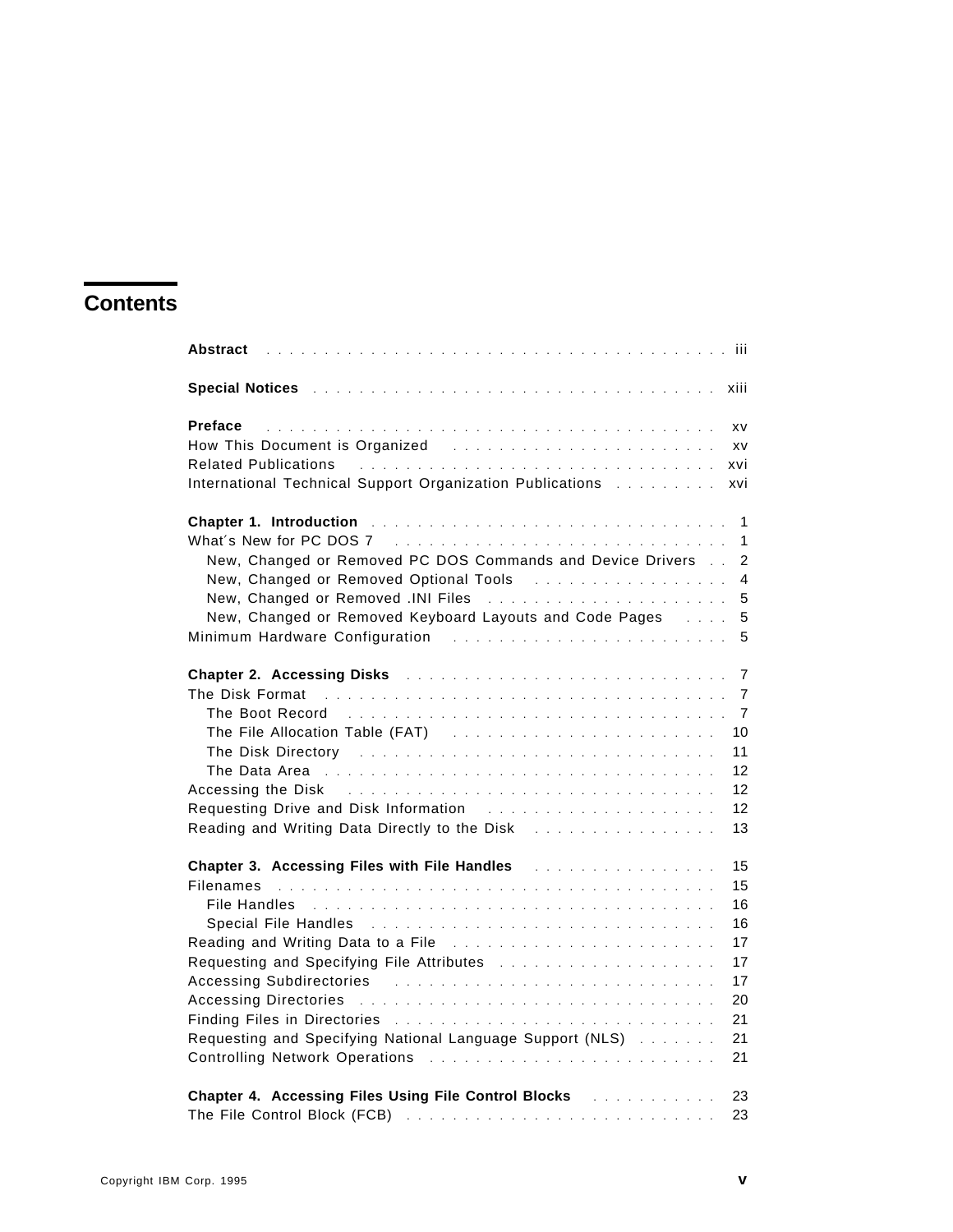| The Extended FCB Terms and an arrangement of the contract of the Extended FCB Terms arrangement of the Extended                                                                                                                     | 26 |
|-------------------------------------------------------------------------------------------------------------------------------------------------------------------------------------------------------------------------------------|----|
| The Disk Transfer Area (DTA) and a subset of the Disk Transfer Area (DTA) and a subset of the U.S. and a subset                                                                                                                     | 26 |
| Accessing Files <b>Accession Files Report Filter Contract Contract Contract Contract Contract Contract Contract Contract Contract Contract Contract Contract Contract Contract Contract Contract Contract Contract Contract Co</b>  | 27 |
|                                                                                                                                                                                                                                     | 28 |
|                                                                                                                                                                                                                                     | 28 |
| Finding Files in Directories (Fig. 1991) and a contract of the state of the state of the state of the state of                                                                                                                      | 28 |
|                                                                                                                                                                                                                                     |    |
| Chapter 5. Managing Device I/O Contract of the contract of the contract of the Chapter of the Chapter                                                                                                                               | 29 |
|                                                                                                                                                                                                                                     | 29 |
| Managing Keyboard I/O France Construction of the Construction of the Managing                                                                                                                                                       | 29 |
| Managing Miscellaneous I/O results and a substitution of the Managing Miscellaneous I/O                                                                                                                                             | 30 |
| Managing File System Activities and all and the same in the set of the Managing File System Activities                                                                                                                              | 30 |
| Accessing the System Device Drivers' Control Channel Accessing the System Device Drivers' Control                                                                                                                                   | 31 |
| Reading and Writing Data in Binary and ASCII Modes                                                                                                                                                                                  | 32 |
| Chapter 6. Controlling Processes <b>Controlling Processes Controlled Controlling</b> 2014                                                                                                                                           | 33 |
| Allocating Memory Albert Library and Allocating Memory Albert Library and Allocating Memory                                                                                                                                         | 33 |
|                                                                                                                                                                                                                                     | 33 |
|                                                                                                                                                                                                                                     | 34 |
| Identifying a Program at Load Time Albert Albert Albert Albert Albert Albert Albert Albert Albert Albert Alber                                                                                                                      | 36 |
| The Program Segment Terms and an arrangement of the Program Segment Terms and arrangement of the Program                                                                                                                            | 36 |
|                                                                                                                                                                                                                                     | 39 |
|                                                                                                                                                                                                                                     | 39 |
|                                                                                                                                                                                                                                     | 40 |
| Loading an Overlay without Executing It contains a subsequent of the subsequent in the set of the subsequent s                                                                                                                      | 41 |
| Calling a Command Processor (Construction of the Calling a Command Processor (Construction of the Construction                                                                                                                      | 41 |
| Responding to Errors Active Construction of the Construction of the Responding to Errors                                                                                                                                            | 42 |
| Responding to a Control-Break Action                                                                                                                                                                                                | 42 |
| Requesting and Specifying the System Date and Time Alberts Alberts and Time                                                                                                                                                         | 44 |
|                                                                                                                                                                                                                                     | 44 |
|                                                                                                                                                                                                                                     |    |
| <b>Chapter 7. Debugging a Program</b> and the contract of the contract of the contract of the contract of the contract of the contract of the contract of the contract of the contract of the contract of the contract of the contr | 45 |
| The DEBUG Utility the contract of the contract of the Utility of the contract of the DEBUG Utility of the contract of the U                                                                                                         | 45 |
| Starting the DEBUG.COM Program                                                                                                                                                                                                      | 45 |
|                                                                                                                                                                                                                                     | 46 |
| DEBUG Command Summary Terms and Allen and Allen and Allen and Allen and Allen and Allen and Allen and Allen                                                                                                                         | 47 |
| The DEBUG Work Space Alberta Alberta Alberta Alberta Alberta Alberta Alberta Alberta Alberta Alberta Alberta A                                                                                                                      | 48 |
| A (Assemble) Command                                                                                                                                                                                                                | 49 |
| C (Compare) Command                                                                                                                                                                                                                 | 51 |
| D (Dump) Command                                                                                                                                                                                                                    | 52 |
| E (Enter) Command                                                                                                                                                                                                                   | 55 |
| F (Fill) Command                                                                                                                                                                                                                    | 57 |
| G (Go) Command                                                                                                                                                                                                                      | 58 |
| H (Hexarithmetic) Command Address and Address and Address and Address and Address and Address and A                                                                                                                                 | 60 |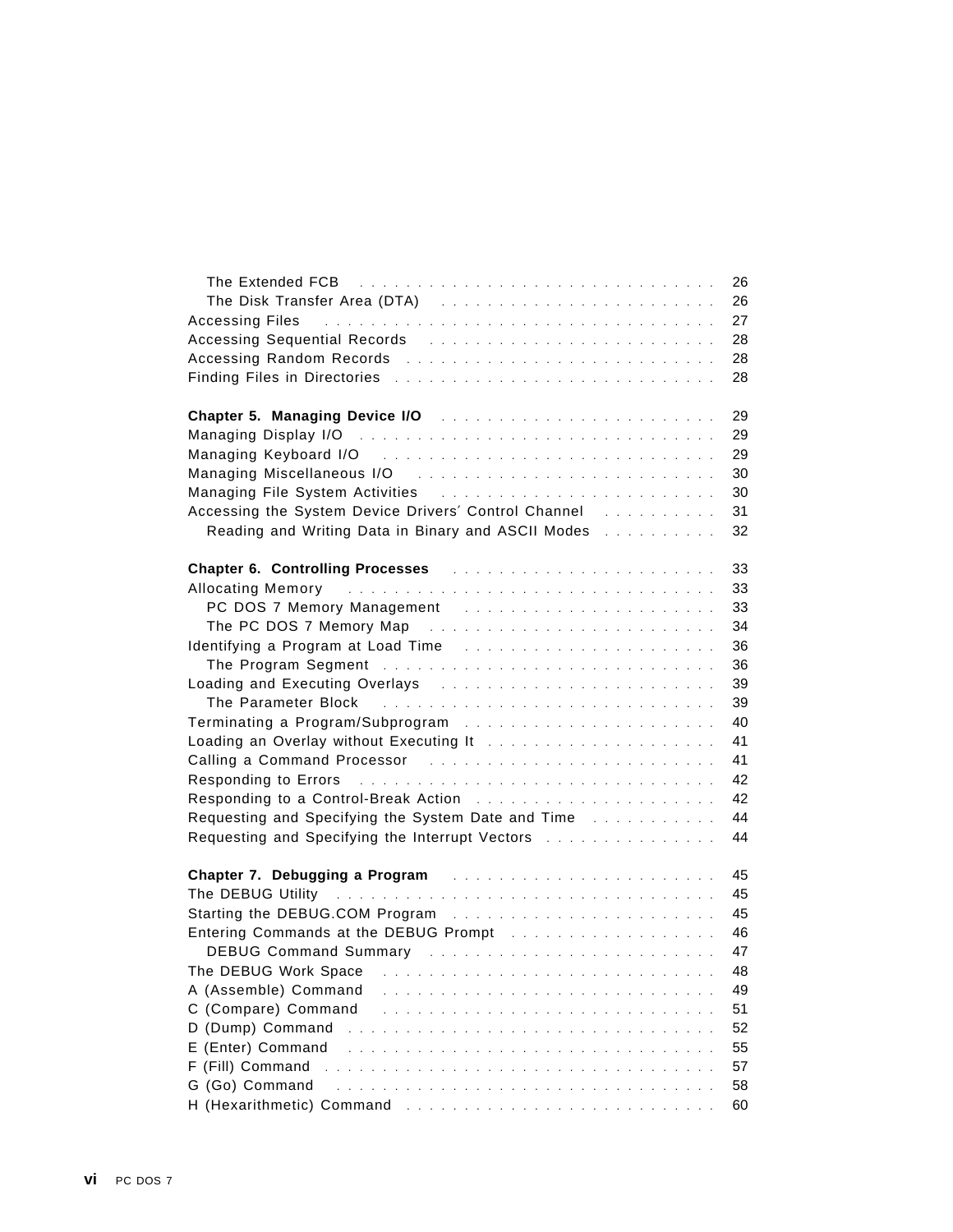|                                                                                                                                                                                                                                          | 61         |
|------------------------------------------------------------------------------------------------------------------------------------------------------------------------------------------------------------------------------------------|------------|
| L (Load) Command research and the contract of the contract of the contract of the contract of the contract of the contract of the contract of the contract of the contract of the contract of the contract of the contract of            | 61         |
| M (Move) Command Terms and Terms and Terms and Terms and Terms and Terms and Terms and Terms and Terms and                                                                                                                               | 64         |
| N (Name) Command response to the contract of the contract of the contract of the contract of the contract of the contract of the contract of the contract of the contract of the contract of the contract of the contract of t           | 65         |
| O (Output) Command response to the contract of the contract of the contract of the contract of the contract of the contract of the contract of the contract of the contract of the contract of the contract of the contract of           | 66         |
| P (Proceed) Command Address and Address and Address and Address Command Address and Address and Address and Address and Address Command P                                                                                                | 67         |
| Q (Quit) Command Terms and the contract of the contract of the contract of the contract of the contract of the                                                                                                                           | 68         |
| R (Register) Command Terms and Terms and Terms and Terms and Terms and Terms and Terms and Terms and                                                                                                                                     | 68         |
| S (Search) Command research and the search contract the contract of the Search Command Research and Search and                                                                                                                           | 71         |
| T (Trace) Command Theory of the Command T (Trace) Command Theory of the Community Community Community Community                                                                                                                          | 72         |
| U (Unassemble) Command Terms and the contract of the Command Terms and the contract of the Command Terms and the Command                                                                                                                 | 74         |
| W (Write) Command Theory of the Command Community of the Community of the Community of the Community of the Community of the Community of the Community of the Community of the Community of the Community of the Community of           | 76         |
| XA (EMS Allocate) Command Allen and Allen and Allen and Allen and Allen and Allen and Allen and Allen and Allen                                                                                                                          | 79         |
| XD (EMS Deallocate) Command Terms and the contract of the contract of the Command Terms and the contract of the C                                                                                                                        | 80         |
| XM (EMS Map) Command resources and the services are controlled to the service of the SMM (EMS Map)                                                                                                                                       | 80         |
| XS (EMS Status) Command resources and service and services are serviced as $X$                                                                                                                                                           | 81         |
| DEBUG Error Messages and all and the state of the state of the state of the state of the DE DE DE STATE of the                                                                                                                           | 82         |
|                                                                                                                                                                                                                                          |            |
| <b>Chapter 8. Writing an Installable Device Driver Chapter 8. Writing an Installable Device Driver</b>                                                                                                                                   | 85         |
|                                                                                                                                                                                                                                          | 85         |
| Character Device Drivers (Alberta Alberta Alberta Alberta Alberta Alberta Alberta Alberta Alberta Alberta Alberta Alberta Alberta Alberta Alberta Alberta Alberta Alberta Alberta Alberta Alberta Alberta Alberta Alberta Albe           | 85         |
| Block Device Drivers <b>Entrance International Activity Contract Device Drivers</b>                                                                                                                                                      | 85         |
|                                                                                                                                                                                                                                          | 85         |
|                                                                                                                                                                                                                                          | 87         |
|                                                                                                                                                                                                                                          | 87         |
|                                                                                                                                                                                                                                          | 90         |
|                                                                                                                                                                                                                                          | 90         |
|                                                                                                                                                                                                                                          | 90         |
|                                                                                                                                                                                                                                          | 92         |
|                                                                                                                                                                                                                                          | 93         |
| Initialization Request Alberta Alberta Alberta Alberta Alberta Alberta Alberta Alberta Alberta Alberta Alberta                                                                                                                           | 94         |
| Media Check Request Albert Albert Albert Albert Albert Albert Albert Albert Albert Albert Albert Albert Albert                                                                                                                           | 97         |
| Build BPB Request <b>Manual Access 2014</b> Service Contracts and Contracts and Contracts and Contracts and Contracts                                                                                                                    |            |
| Input and Output Requests and an arrangement of the contract of the state of the state of the state of the state of the state of the state of the state of the state of the state of the state of the state of the state of th           | 100<br>101 |
| Nondestructive Input No Wait Request Alberts Alberts Alberts Alberts Alberts Alberts Alberts Alberts Alberts A                                                                                                                           |            |
| Character Input and Output Status Requests [1] [1] The Character Input and Output Status Requests [1] [1] The Character Input and Character Input and Character Input and Character Input and Character Input and Character In           | 101        |
|                                                                                                                                                                                                                                          | 102        |
| Open and Close Requests                                                                                                                                                                                                                  | 102        |
| Removable Media Request                                                                                                                                                                                                                  | 103        |
| Output Until Busy (and a serve a serve a serve a server a server a server and                                                                                                                                                            | 104        |
| Generic IOCTL Request (and all and all and all and all and all and all and all and all and all and a                                                                                                                                     | 104        |
| Get Logical Device Request Alberta Alberta Alberta Alberta Alberta Alberta Alberta Alberta Alberta Alberta Alb                                                                                                                           | 104        |
|                                                                                                                                                                                                                                          | 105        |
| <b>IOCtl Query <i>Contract Contract Contract Contract Contract Contract Contract Contract Contract Contract Contract Contract Contract Contract Contract Contract Contract Contract Contract Contract Contract Contract Contract</i></b> | 105        |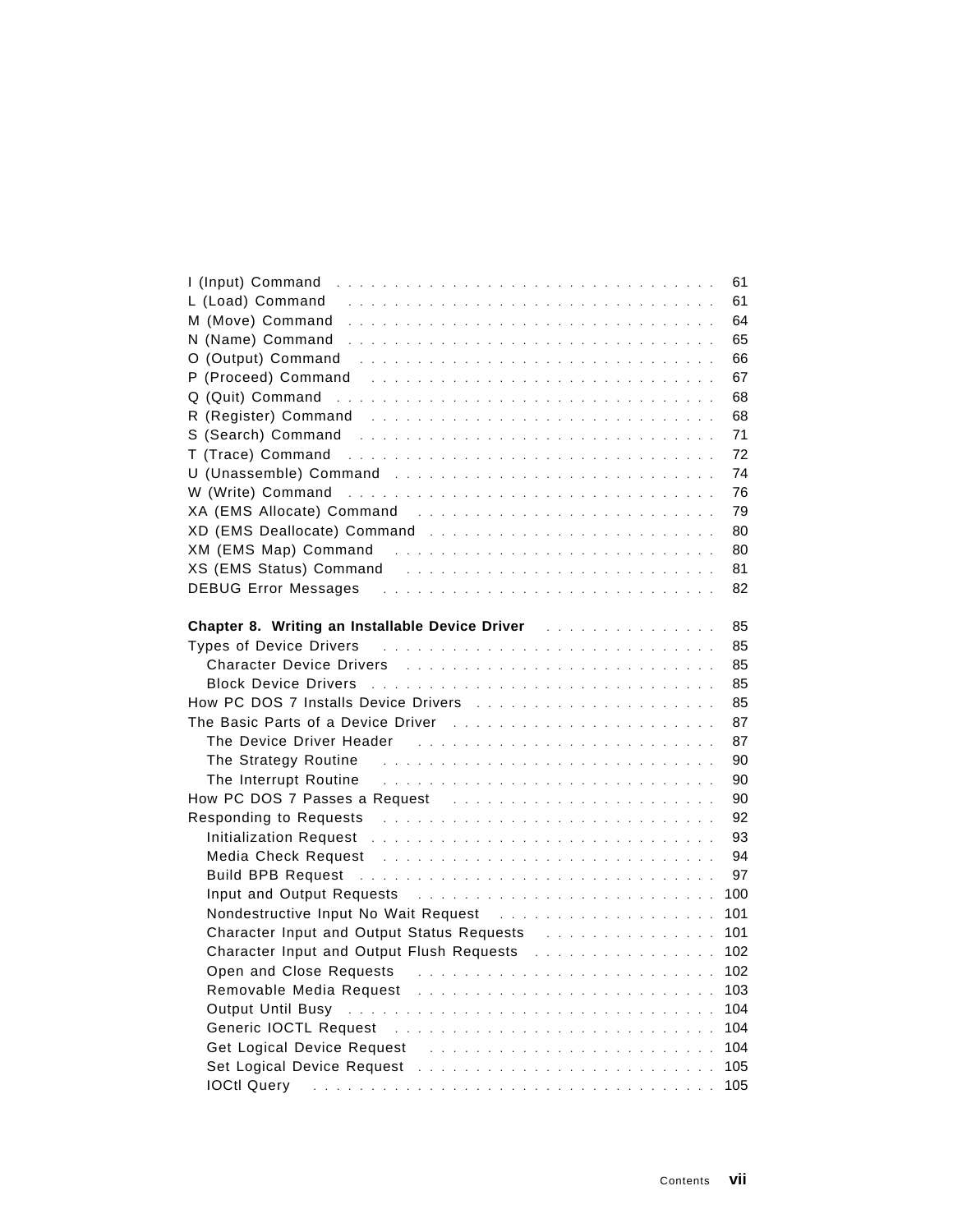|                                                                                                                                                                                                                                | 107 |
|--------------------------------------------------------------------------------------------------------------------------------------------------------------------------------------------------------------------------------|-----|
|                                                                                                                                                                                                                                | 107 |
| Interrupt 21H Function Request Alberta Alberta Alberta Alberta Alberta Alberta Alberta Alberta Alberta Alberta                                                                                                                 | 107 |
| Interrupt 22H Terminate Address [1] [1] The Longitude Contract Longitude Contract Longitude Contract Longitude Contract Longitude Contract Longitude Contract Longitude Contract Longitude Contract Longitude Contract Longitu | 107 |
|                                                                                                                                                                                                                                | 108 |
| Interrupt 24H Critical Error Handler Vector [1] [1] Marshall Marshall 108                                                                                                                                                      |     |
| Interrupt 25H/26H Absolute Disk Read/Write [1] [1] Interrupt 25H/26H Absolute Disk Read/Write [1] [1] [1] $\cdot$                                                                                                              | 112 |
|                                                                                                                                                                                                                                | 114 |
| Interrupt 28H-2 EH Reserved for PC DOS 7 [11] [11] Interrupt 28H-2 EH Reserved for PC DOS 7                                                                                                                                    | 115 |
| Interrupt 2FH Multiplex Interrupt (Fig. 2010) and a series of the series of the series of the series of the series of the series of the series of the series of the series of the series of the series of the series of the se | 115 |
| <b>DOSDOCK API</b>                                                                                                                                                                                                             | 118 |
| APM Error Return Codes and Descriptions [1] [1] The Lings and Descriptions [1] The Lings and Prince and Prince B                                                                                                               | 129 |
| Interrupt 30H-3FH Reserved for PC DOS 7 [11] [11] Allen Lines and Sollie Reserved for PC DOS 7 [11] [11] Allen Lines and Lines and Lines and Lines and Lines and Lines and Lines and Lines and Lines and Lines and Lines and L | 132 |
|                                                                                                                                                                                                                                |     |
| Appendix B. PC DOS 7 Function Calls and an arrangement of the set of the Appendix B.                                                                                                                                           | 133 |
|                                                                                                                                                                                                                                | 135 |
| Program Code Fragments Theory Program Code Fragments Theory Program Code Fragments Theory Program Program Progr                                                                                                                | 136 |
|                                                                                                                                                                                                                                | 136 |
| PC DOS 7 Registers entertainment and the contract of the state of the state of the state of the state of the state of the state of the state of the state of the state of the state of the state of the state of the state of  | 136 |
|                                                                                                                                                                                                                                | 138 |
|                                                                                                                                                                                                                                | 138 |
| 00H - Program Terminate Alberts and Alberts and Alberts and Terminate Alberts and Alberts and Alberts and Alberts and Alberts and Alberts and Alberts and Alberts and Alberts and Alberts and Alberts and Alberts and Alberts  | 142 |
|                                                                                                                                                                                                                                | 143 |
|                                                                                                                                                                                                                                | 144 |
|                                                                                                                                                                                                                                | 145 |
| 04H - Auxiliary Output Marshall and State Countries and Australian Australian Marshall and Marshall and Marshall                                                                                                               |     |
|                                                                                                                                                                                                                                | 147 |
|                                                                                                                                                                                                                                | 148 |
| 07H - Direct Console Input Without Echo [1] Albert Linger Linger Linger                                                                                                                                                        | 149 |
| 08H - Console Input Without Echo Alberts Alberts Alberts Alberts Alberts Alberts Alberts Alberts Alberts Albert                                                                                                                | 150 |
|                                                                                                                                                                                                                                | 151 |
| OAH - Buffered Keyboard Input Marchandeler Andrew School and Data and Data and Data and Data and Data and Data                                                                                                                 | 152 |
|                                                                                                                                                                                                                                |     |
| OCH - Clear Keyboard Buffer and Invoke a Keyboard Function 154                                                                                                                                                                 |     |
| 0DH - Disk Reset                                                                                                                                                                                                               | 155 |
| 0EH - Select Disk                                                                                                                                                                                                              | 156 |
| OFH - Open File                                                                                                                                                                                                                | 157 |
| 10H — Close File                                                                                                                                                                                                               | 158 |
|                                                                                                                                                                                                                                | 159 |
| 12H - Search for Next Entry response to the contract of the Search of Television and the Search of Television                                                                                                                  | 161 |
| 13H - Delete File                                                                                                                                                                                                              | 162 |
| 14H - Sequential Read France Louis Construction of the Sequential Read France Louis Construction                                                                                                                               | 163 |
| 15H - Sequential Write                                                                                                                                                                                                         | 164 |
|                                                                                                                                                                                                                                | 165 |
|                                                                                                                                                                                                                                |     |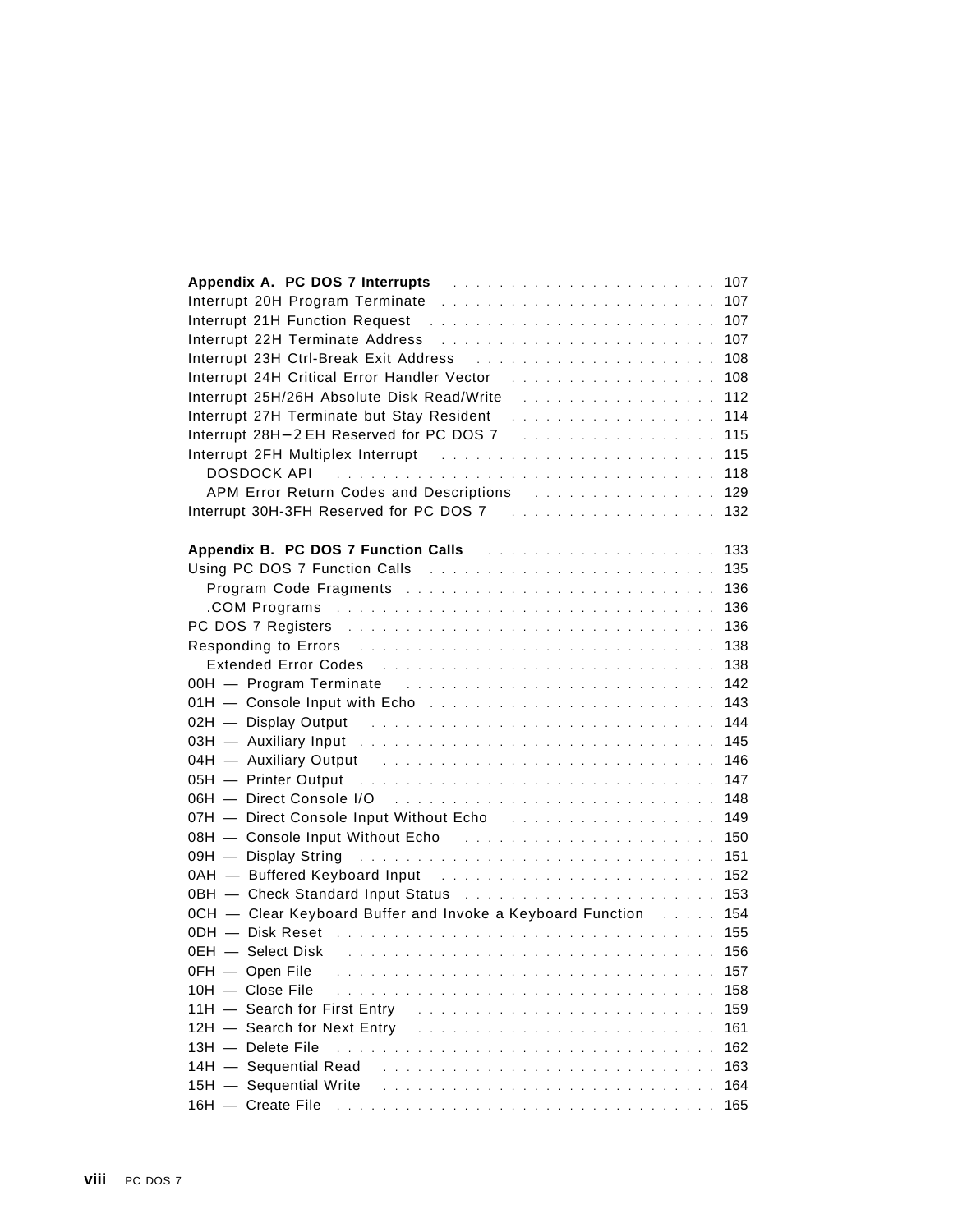| 17H - Rename File Address and Advisor and Advisor and Advisor and Advisor and Advisor and Advisor and Advisor                                                                                                                       | 166 |
|-------------------------------------------------------------------------------------------------------------------------------------------------------------------------------------------------------------------------------------|-----|
|                                                                                                                                                                                                                                     | 167 |
| 1AH - Set Disk Transfer Address and all the set of the set of the Set of the Set of the Set of the Set of the S                                                                                                                     | 168 |
| 1BH - Allocation Table Information research and the set of the Allocation Table                                                                                                                                                     | 169 |
| 1CH - Allocation Table Information for Specific Device                                                                                                                                                                              | 170 |
| 1FH - Get Default Drive Parameter Block Fig.                                                                                                                                                                                        | 171 |
|                                                                                                                                                                                                                                     | 172 |
|                                                                                                                                                                                                                                     | 173 |
| 23H - File Size <b>Filter Size Action Activity</b> Active Active Active Active Active Active Active Active Active Active                                                                                                            | 175 |
|                                                                                                                                                                                                                                     | 176 |
| 25H - Set Interrupt Vector                                                                                                                                                                                                          | 177 |
| 26H - Create New Program Segment                                                                                                                                                                                                    | 178 |
| 27H - Random Block Read research and the series of the Random Block Read research and the series of the Random                                                                                                                      | 179 |
|                                                                                                                                                                                                                                     | 181 |
|                                                                                                                                                                                                                                     | 183 |
| 2AH - Get Date research and the Set of the Case of the Set of the Set of the Set of the Set of the Set of the S                                                                                                                     | 185 |
|                                                                                                                                                                                                                                     | 186 |
|                                                                                                                                                                                                                                     | 187 |
| 2DH - Set Time <b>Construction Construction Construction</b>                                                                                                                                                                        | 188 |
|                                                                                                                                                                                                                                     | 189 |
| 2FH - Get Disk Transfer Address (DTA) Almarchandress and almany and almany almany and almany set of the Get                                                                                                                         | 190 |
|                                                                                                                                                                                                                                     | 191 |
|                                                                                                                                                                                                                                     | 192 |
|                                                                                                                                                                                                                                     | 193 |
| 33H - Get or Set System Value Alleman Alley And Alleman Alleman Alley Alleman Alley Alley Alley Alley Alley A                                                                                                                       | 195 |
|                                                                                                                                                                                                                                     | 197 |
| 35H - Get Interrupt Vector Albert Albert Albert Albert Albert Albert Albert Albert Albert Albert Albert Albert                                                                                                                      | 198 |
|                                                                                                                                                                                                                                     | 199 |
|                                                                                                                                                                                                                                     | 201 |
| 39H - Create Subdirectory (MKDIR) and account of the Creater of the Substitution of the Creater of the Creater                                                                                                                      | 204 |
| 3AH - Remove Subdirectory (RMDIR)                                                                                                                                                                                                   | 205 |
| 3BH - Change the Current Directory (CHDIR)                                                                                                                                                                                          | 206 |
| 3CH - Create a File <i>enterially services</i> and services and services and services and services and services and services and services are services and services are services and services are services and services are service |     |
| 3DH - Open a File (and all and all and all and all and all and all and all and all and all and all and all and                                                                                                                      |     |
| 3EH - Close a File Handle et al., and a subset of the Marian service of the 214                                                                                                                                                     |     |
| 3FH - Read from a File or Device Alberta Alberta Alberta Alberta Alberta Alberta Alberta Alberta Alberta Alber                                                                                                                      |     |
| 40H - Write to a File or Device                                                                                                                                                                                                     | 216 |
| 41H - Delete a File from a Specified Directory (UNLINK) 218                                                                                                                                                                         |     |
| 42H - Move File Read/Write Pointer (LSEEK) Alberts Alberts Alberts Alberts                                                                                                                                                          | 219 |
| 43H - Change File Mode (CHMOD)                                                                                                                                                                                                      | 221 |
| 44H - I/O Control for Devices<br>المتمام والمتمام والمتمام والمتمام والمتمام والمتمام والمتمام والمنافذة                                                                                                                            | 223 |
| 45H - Duplicate a File Handle (DUP) And Allen And Allen Contains a series and a series and a series and a series and a                                                                                                              | 224 |
| 46H - Force a Duplicate of a Handle (FORCDUP) 225                                                                                                                                                                                   |     |
|                                                                                                                                                                                                                                     |     |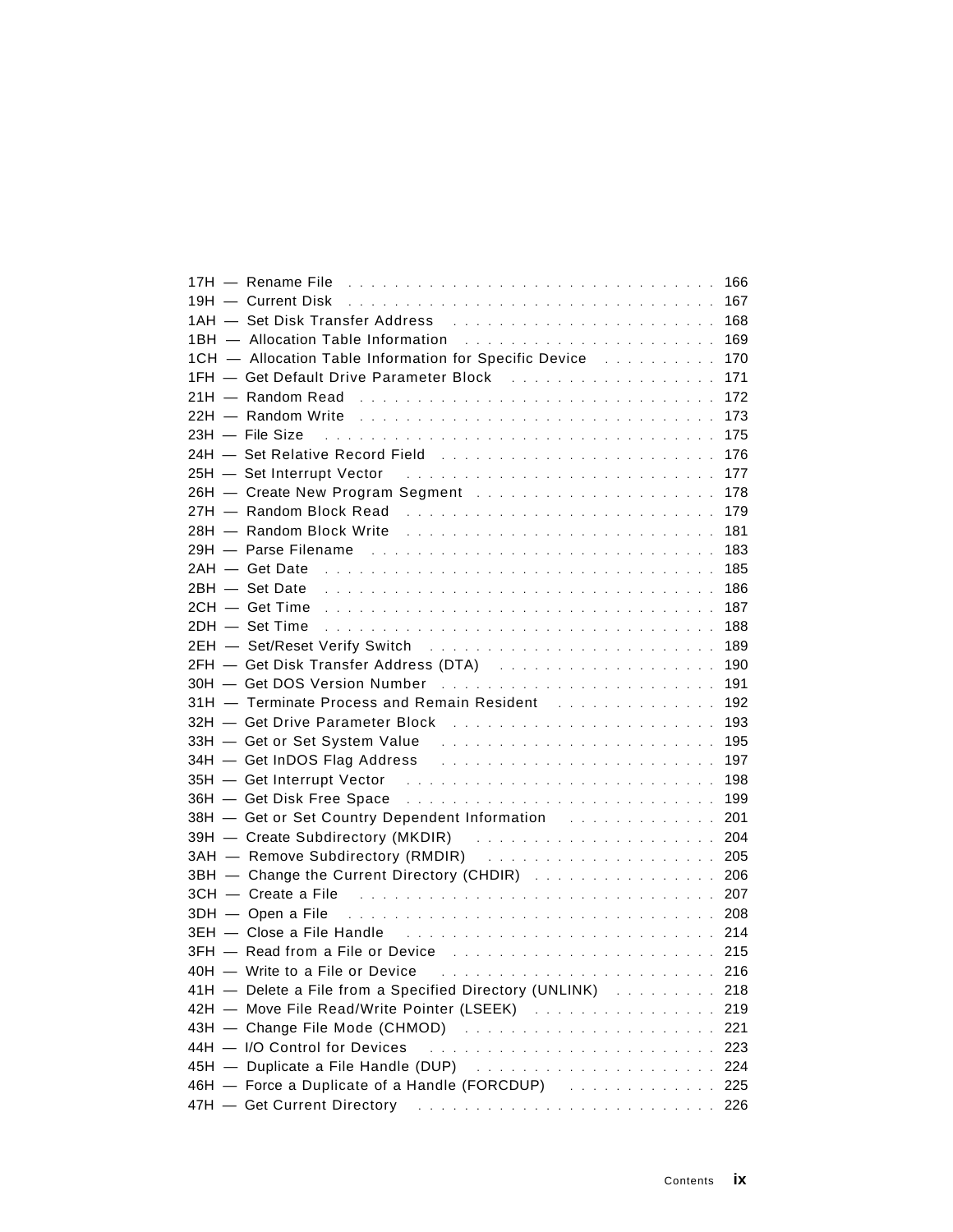| 48H - Allocate Memory Alberts Alberts Alberts Alberts Alberts Alberts Alberts Alberts Alberts Alberts Alberts A                                                                                                                | 227 |
|--------------------------------------------------------------------------------------------------------------------------------------------------------------------------------------------------------------------------------|-----|
| 49H - Free Allocated Memory et al., and a subset of the Allocated Memory et al., and a subset of the S228                                                                                                                      |     |
| 4AH - Modify Allocated Memory Blocks (SETBLOCK) 229                                                                                                                                                                            |     |
| 4BH - Load or Execute a Program (EXEC)  230                                                                                                                                                                                    |     |
|                                                                                                                                                                                                                                |     |
| 4DH - Get Return Code of a Subprocess (WAIT) 234                                                                                                                                                                               |     |
|                                                                                                                                                                                                                                |     |
| 4FH - Find Next Matching File (FIND NEXT)  237                                                                                                                                                                                 |     |
| 50H - Set Program Segment Prefix Address [1, 1, 1, 1, 1, 1, 1, 1, 1, 238]                                                                                                                                                      |     |
| 51H - Get Program Segment Prefix Address [1, 1, 1, 1, 1, 1, 1, 1, 1, 239]                                                                                                                                                      |     |
|                                                                                                                                                                                                                                | 240 |
| 56H - Rename a File Alberts and the state of the state of the state of the state of the state of the SAH - 241                                                                                                                 |     |
|                                                                                                                                                                                                                                |     |
| 5800H - Get Allocation Strategy entertainment and the set of the set of the set of the set of the set of the s                                                                                                                 |     |
|                                                                                                                                                                                                                                |     |
|                                                                                                                                                                                                                                |     |
|                                                                                                                                                                                                                                |     |
| 59H - Get Extended Error the contract of the contract of the C48                                                                                                                                                               |     |
| 5AH - Create Unique File Albert Library Albert Library Albert 250                                                                                                                                                              |     |
| 5BH - Create New File contracts of the contracts of the Create of the contracts of the Create of the Create of                                                                                                                 |     |
|                                                                                                                                                                                                                                |     |
| 5D0AH - Set Extended Error entertainment and the set of the set of the set of the set of the set of the set of the set of the set of the set of the set of the set of the set of the set of the set of the set of the set of t |     |
| 5E00H - Get Machine Name research and the series and the State of the State of the State of the State of the S                                                                                                                 |     |
| 5E02H - Set Printer Setup And Aller And Aller Action And Aller Action Active Active Active Active Active Activ                                                                                                                 |     |
| 5E03H - Get Printer Setup and all the state of the state of the state of the state of the state of the state o                                                                                                                 |     |
| 5F02H - Get Redirection List Entry Marchandeler and Contact and Contact and C59                                                                                                                                                |     |
| 5F03H - Redirect Device entertainment in the series of the series of the series of the series of the SO1                                                                                                                       |     |
| 5F04H - Cancel Redirection  263                                                                                                                                                                                                |     |
| 62H - Get Program Segment Prefix Address [1] [1] 264                                                                                                                                                                           |     |
| 65H - Get Extended Country Information [1] The Louis Louis Louis Louis 265                                                                                                                                                     |     |
| 66H - Get/Set Global Code Page Alberts Alberts Alberts Alberts Alberts Alberts Alberts Alberts Alberts Albert                                                                                                                  | 268 |
|                                                                                                                                                                                                                                |     |
| 68H - Commit File Alberts and Alberts and Alberts and Alberts and Alberts and Alberts and Alberts and Alberts                                                                                                                  |     |
|                                                                                                                                                                                                                                |     |
|                                                                                                                                                                                                                                |     |
| Appendix C. I/O Control for Devices (IOCtl) Appendix C. I/O Control for Devices (IOCtl)                                                                                                                                        |     |
| 44H - I/O Control for Devices (IOCtl)                                                                                                                                                                                          | 274 |
|                                                                                                                                                                                                                                |     |
| Appendix D. Expanded Memory Support Marshall and Appendix D. Expanded Memory Support                                                                                                                                           | 301 |
| Function 1 - Get Status                                                                                                                                                                                                        | 303 |
| Function 2 - Get Page Frame Address Alberta Alberta Alberta Alberta Alberta Alberta Alberta Alberta Alberta Alb                                                                                                                | 304 |
| Function 3 - Get Unallocated Page Count                                                                                                                                                                                        | 305 |
| Function 4 - Allocate Pages                                                                                                                                                                                                    | 306 |
| Function 5 - Map Handle Page                                                                                                                                                                                                   | 307 |
|                                                                                                                                                                                                                                |     |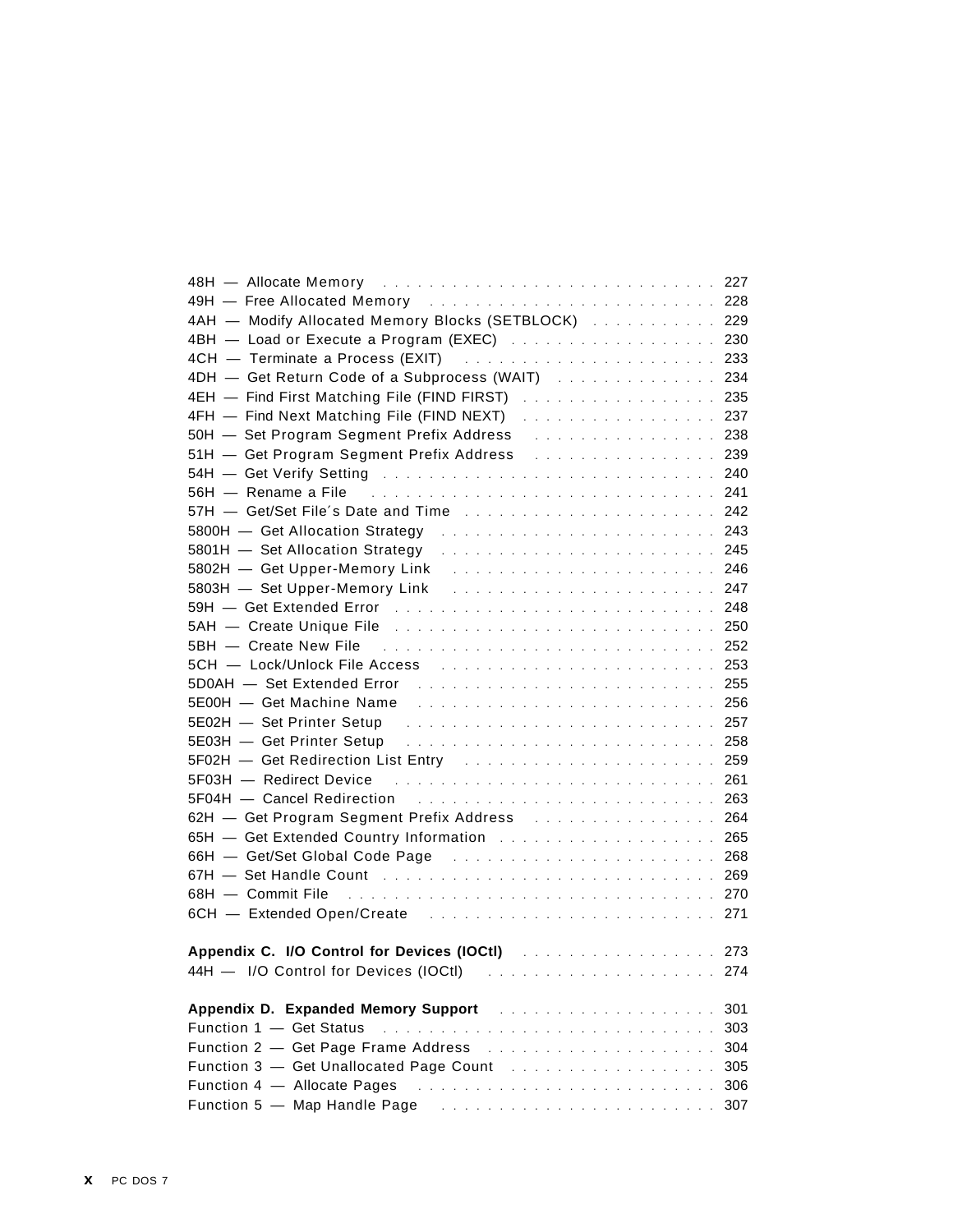| Function 6 - Deallocate Pages and a constant and a constant of the Dealer                                       | 308 |
|-----------------------------------------------------------------------------------------------------------------|-----|
| Function 7 - Get EMM Version                                                                                    | 309 |
| Detecting the Expanded Memory Manager enterstance and succession of Detecting the Expanded Memory Manager       | 310 |
|                                                                                                                 |     |
| Appendix E. DOS Protected Mode Services Alexander Alexander Annual Alexander Alexander Alexander Alexander Alex | 313 |
| Interrupt 2FH Function AX=43E0H DPMS Installation Check                                                         | 314 |
| Interrupt 31H Function AX=0100H Call Proteted-Mode Procedure                                                    | 314 |
| Interrupt 31H Function AX=0101H Call Real-Mode Procedure (RETF) 315                                             |     |
| Interrupt 31H Function AX=0102H Call Real-Mode Procedure (IRET)                                                 | 315 |
| Interrupt 31H Function AX=0103H Call Real-Mode Interrupt Handler                                                | 316 |
|                                                                                                                 | 316 |
|                                                                                                                 | 317 |
| Interrupt 31H Function AX=0202H Create Alias Descriptor [1, 1, 1, 1, 1, 1]                                      | 317 |
| Interrupt 31H Function AX=0203H Build Alias to Real-Mode Segment 318                                            |     |
|                                                                                                                 | 318 |
| Interrupt 31H Function AX=0205H Set Descriptor Limit                                                            | 319 |
| Interrupt 31H Function AX=0206H Set Descriptor Type/Attribute                                                   | 319 |
| Interrupt 31H Function AX=0207H Get Descriptor Base research and the control of                                 | 319 |
| Interrupt 31H Function AX=0300H Get Size of Largest Free Block of                                               |     |
|                                                                                                                 | 320 |
| Interrupt 31H Function AX=0301H Allocate Block of Extended Memory . 320                                         |     |
| Interrupt 31H Function AX=0302H Free Block of Extended Memory                                                   | 320 |
| Interrupt 31H Function AX=0303H Map Linear Memory [10] [10] Interrupt 31H Function AX=0303H Map Linear Memory   | 321 |
| Interrupt 31H Function AX=0304H Unmap Linear Memory [11, 11, 11, 11]                                            | 321 |
| Interrupt 31H Function AX=0400H Relocate Segment to Extended                                                    |     |
|                                                                                                                 |     |
| Interrupt 31H DPMS Error Return Codes [1] [1] 323                                                               |     |
| Callup/Down Register Structure  323                                                                             |     |
|                                                                                                                 |     |
| Appendix F. Task-swapping resources and contract the contract of the S25                                        |     |
| Client Initialization the contract of the contract of the contract of the contract of the Client Client Client  |     |
| The Client Int 2FH Handler (Aller Letterstein Letterstein Letterstein 227)                                      |     |
| Responding to a Pending Session Switch Marshall Marshall Association 328                                        |     |
| Responding to the Pending Creation of a New Session 329                                                         |     |
| <b>Client Termination</b>                                                                                       |     |
| The Switch_Call_Back_Info Data Structure 330                                                                    |     |
| The API_Info_Struc Data Structure                                                                               | 331 |
| The Win386_Startup_Info_Struc Data Structure entermination with the Win386_Startup_Info_Structure Structure en  | 332 |
| The Instance_Item_Struc Data Structure                                                                          | 333 |
|                                                                                                                 | 333 |
| <b>Function Descriptions</b>                                                                                    | 334 |
|                                                                                                                 | 335 |
|                                                                                                                 | 335 |
| <b>Build Call-out Chain</b>                                                                                     | 336 |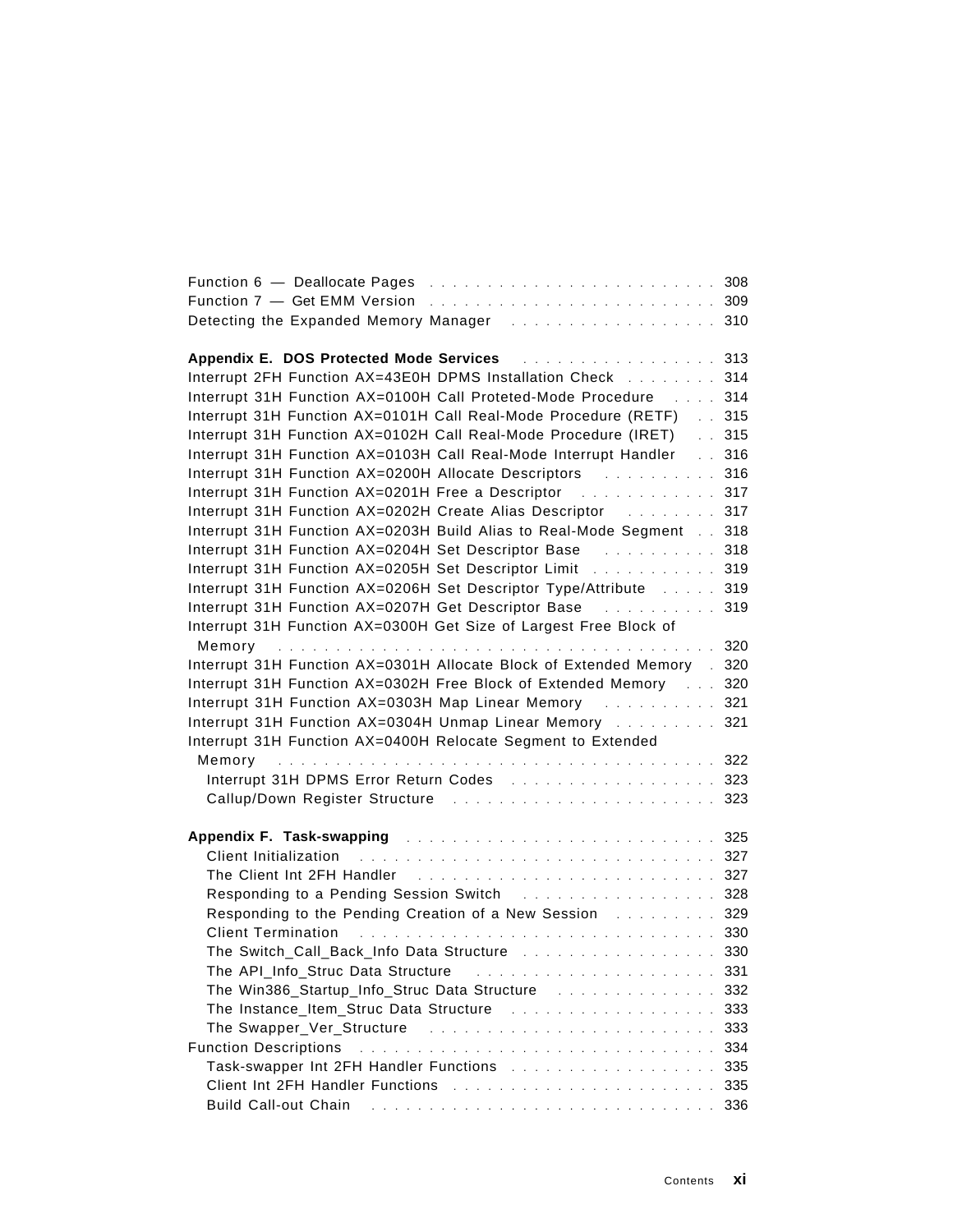| Identify Instance Data response to the contract of the state of the state of the state of the state of the state of the state of the state of the state of the state of the state of the state of the state of the state of th      |     |
|-------------------------------------------------------------------------------------------------------------------------------------------------------------------------------------------------------------------------------------|-----|
| Task-swapper Call-In Functions (Fig. 1, and a subseted on the set of the State of Task State of Task State of T                                                                                                                     |     |
| Get Version                                                                                                                                                                                                                         |     |
| Test Memory Region research and the contract of the contract to the state of the Test of Test and Test and Tes                                                                                                                      |     |
| Hook Call-out the contract of the contract of the contract of the contract of the contract of the contract of t                                                                                                                     |     |
| Unhook Call-out the contract of the contract of the contract of the contract of the contract of the contract o                                                                                                                      |     |
| Query API Support the contract of the contract of the contract of the contract of the Cuent of the Cuent of the                                                                                                                     |     |
| Task-swapper Call-in Functions (Fig. 1, P. L. L. L. L. L. L. L. L. L. L. B45)                                                                                                                                                       |     |
| Create Session <i>experimental contract to the contract of the session</i> of the session of the session of the session of the session of the session of the session of the session of the session of the session of the session of |     |
|                                                                                                                                                                                                                                     |     |
| Appendix G. PC DOS 7 Viewer entertainment and the entertainment of the Appendix C. PC DOS 7 Viewer entertainment                                                                                                                    |     |
| Invoking the Viewer end as a series and as a series of the series of the series of the Uieve and the Uieve and                                                                                                                      |     |
| Uses of Online Documents the contract of the contract of the USS of Online Documents the contract of the contract of the USS of the USS of the USS of the USS of the USS of the USS of the USS of the USS of the USS of the US      |     |
|                                                                                                                                                                                                                                     |     |
| IBM OS/2 Functions and Tags not Supported by DOS Transform and 358                                                                                                                                                                  |     |
|                                                                                                                                                                                                                                     |     |
| <b>Appendix H. Miscellaneous Control Blocks</b> express the service of 361                                                                                                                                                          |     |
|                                                                                                                                                                                                                                     |     |
| BPB - BIOS Parameter Block Definition Theorem 2001 State and the BIOS Parameter Block Definition                                                                                                                                    |     |
| CDS - Current Directory Structure  363                                                                                                                                                                                              |     |
| SFT - System File Table edge and an arranged and a state and starting the SSFT - System File                                                                                                                                        |     |
|                                                                                                                                                                                                                                     |     |
| Storage Header - Memory arena structure entitled and successive services and Storage Storage Storage                                                                                                                                | 369 |
|                                                                                                                                                                                                                                     |     |
| Index                                                                                                                                                                                                                               |     |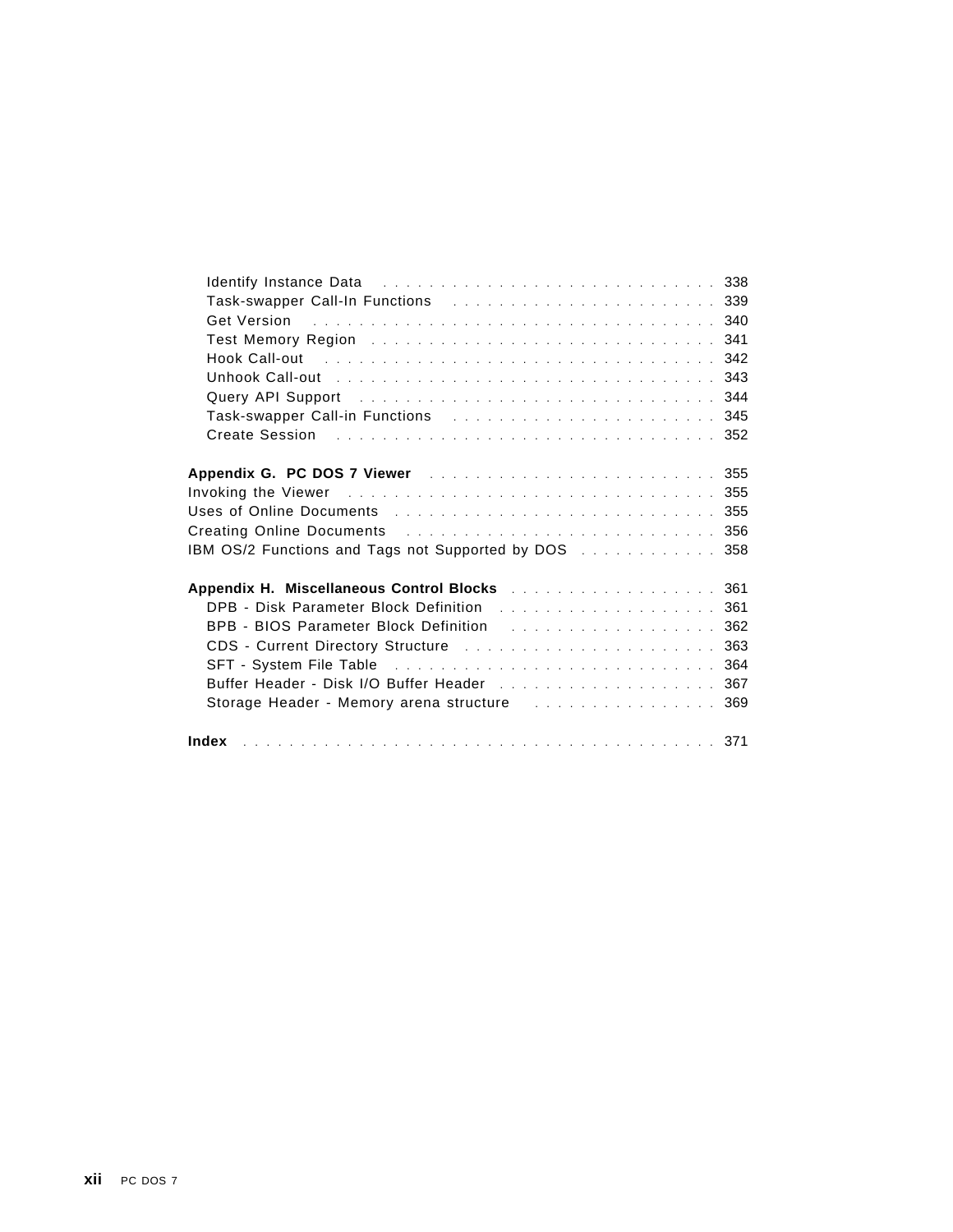# **Special Notices**

References in this publication to IBM products, programs or services do not imply that IBM intends to make these available in all countries in which IBM operates. Any reference to an IBM product, program, or service is not intended to state or imply that only IBM′s product, program, or service may be used. Any functionally equivalent program that does not infringe any of IBM′s intellectual property rights may be used instead of the IBM product, program or service.

Information in this book was developed in conjunction with use of the equipment specified, and is limited in application to those specific hardware and software products and levels.

IBM may have patents or pending patent applications covering subject matter in this document. The furnishing of this document does not give you any license to these patents. You can send license inquiries, in writing, to the IBM Director of Licensing, IBM Corporation, 208 Harbor Drive, Stamford, CT 06904 USA.

The information contained in this document has not been submitted to any formal IBM test and is distributed AS IS. The information about non-IBM (VENDOR) products in this manual has been supplied by the vendor and IBM assumes no responsibility for its accuracy or completeness. The use of this information or the implementation of any of these techniques is a customer responsibility and depends on the customer′s ability to evaluate and integrate them into the customer′s operational environment. While each item may have been reviewed by IBM for accuracy in a specific situation, there is no guarantee that the same or similar results will be obtained elsewhere. Customers attempting to adapt these techniques to their own environments do so at their own risk.

| ΑT                   | IBM                  |
|----------------------|----------------------|
| OS/2                 | PC DOS 7             |
| PC/XT                | PCir                 |
| Personal Computer AT | Personal Computer XT |
| Personal System/1    | Personal System/2    |
| PS/ValuePoint        | PS/1                 |
| PS/2                 | ThinkPad, 750P       |
| XТ                   |                      |

The following terms, which are denoted by a double asterisk (\*\*) in this publication, are trademarks of other companies:

Lotus **Lotus Component Lotus** Corporation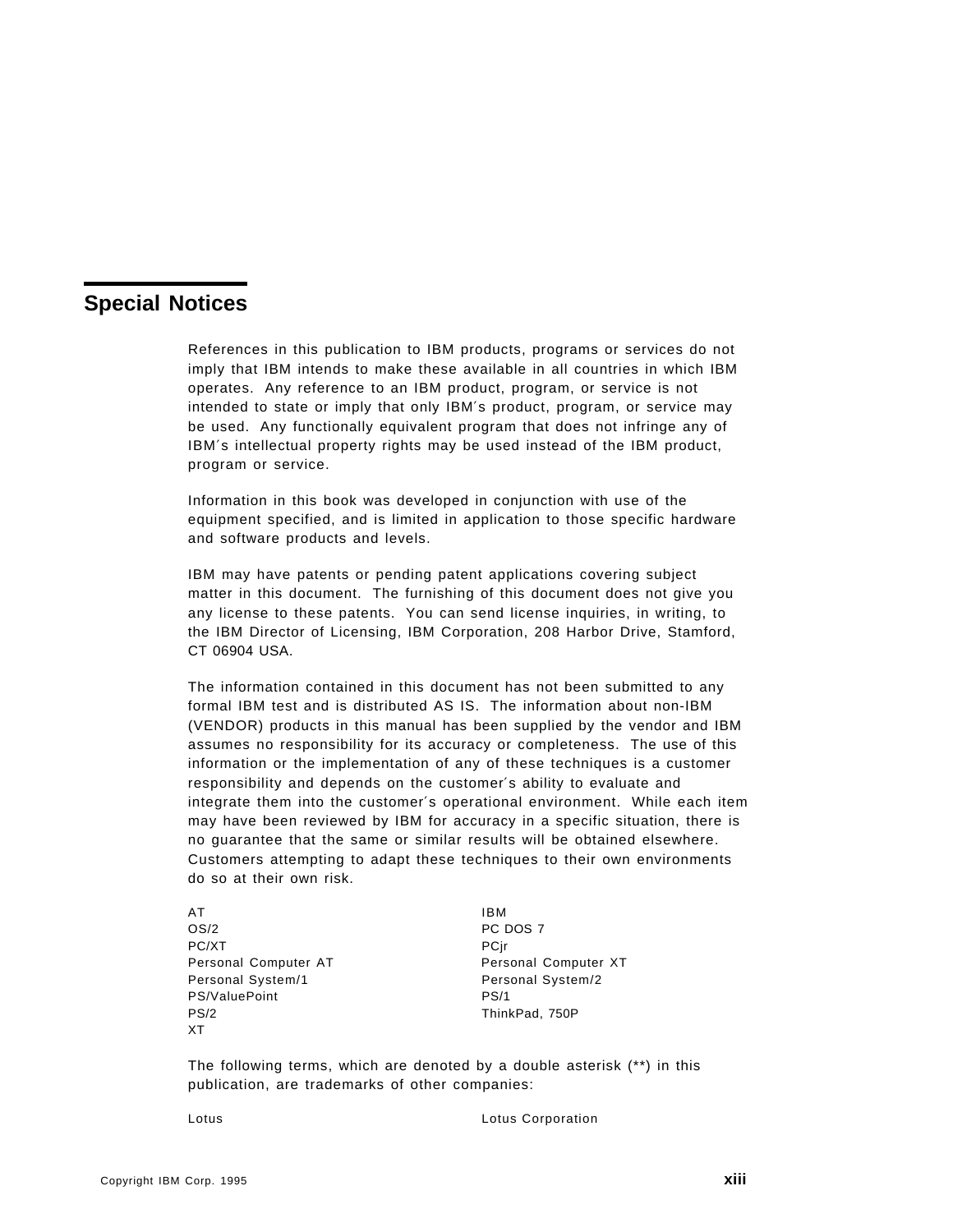MS-DOS, Microsoft Windows Microsoft Corporation Intel 8088, Intel 8086, Intel 80286, Intel 80386 Stacker Stacker Stacker Stacker Stacker Stacker Stacker Stacker Stacker Stacker Stacker Stacker Stacker Stacker Central Point Backup Central Point Corporation

Intel Corporation

Other trademarks are trademarks of their respective companies.

#### **- Diskette Contents -**

At the back of this publication is a diskette which contains the online version of this book. The online book may be viewed with either the PC DOS 7 VIEW or the OS/2 VIEW program.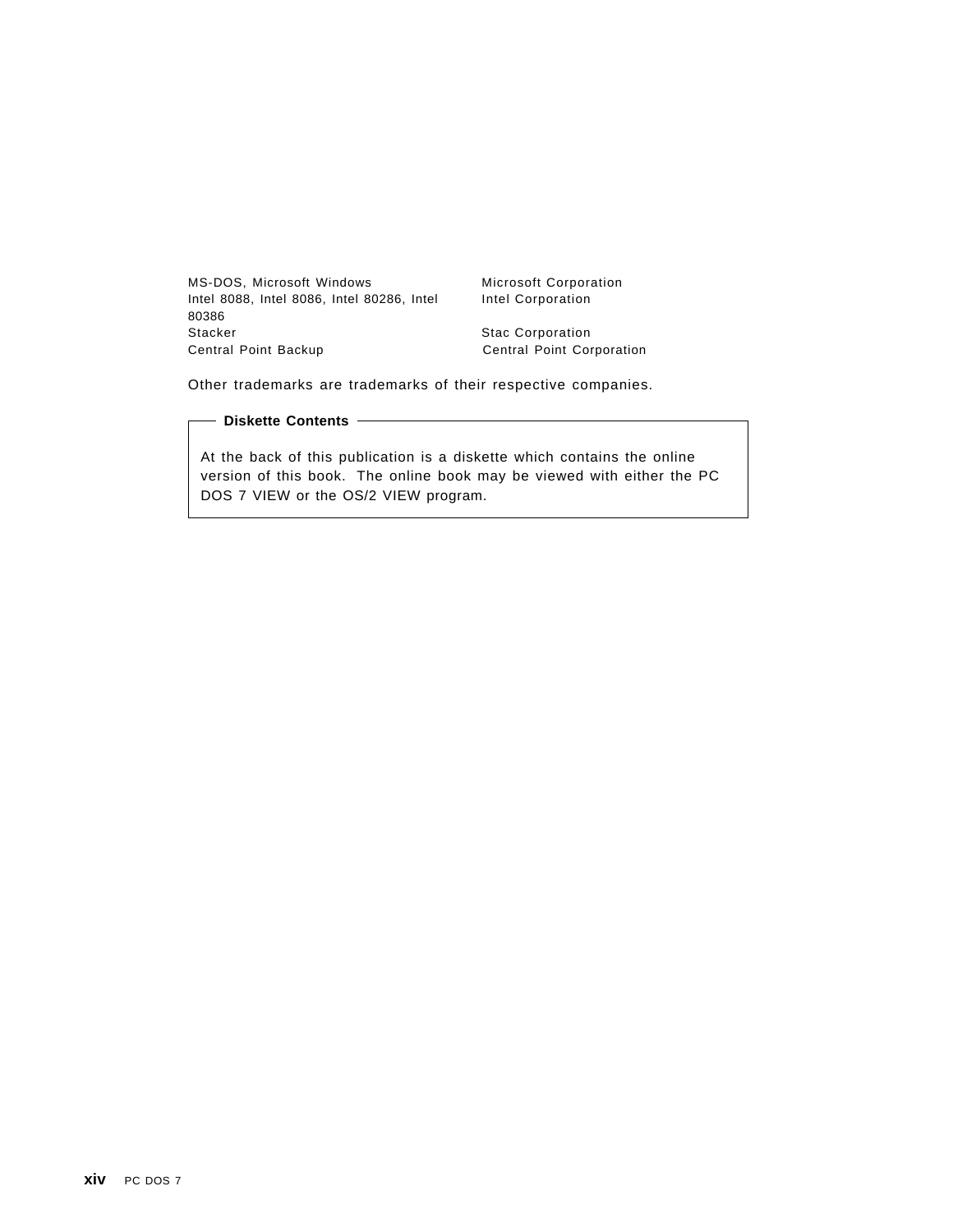# **Preface**

This book is written for programmers who develop applications for IBM Personal Computers and PC DOS 7.

The program developer should be competent on the IBM Personal Computer and/or the Personal System/2 and should be familiar with DOS and at least one personal computer programming language.

#### **How This Document is Organized**

The document is organized as follows:

- Chapter 1, "Introduction" provides details of the book and its usage.
- Chapter 2, "Accessing Disks" provides the necessary information and system architecture to access disks.
- Chapter 3, "Accessing Files with File Handles" gives information on reading, writing and managing files using file handles.
- Chapter 4, "Accessing Files Using File Control Blocks" gives information on reading, writing and managing files using file control blocks.
- Chapter 5, "Managing Device I/O" provides information on handling device input and output operations, for displays, keyboard and other devices.
- Chapter 6, "Controlling Processes" details the methods used to manage memory and control programs.
- Chapter 7, "Debugging a Program" describes the DEBUG utility program.
- Chapter 8, "Writing an Installable Device Driver" describes the information needed to write device drivers.
- Appendix A, "PC DOS 7 Interrupts" provides information to support the use of the PC DOS 7 interrupts.
- Appendix B, "PC DOS 7 Function Calls" details the INT 21H DOS function calls.
- Appendix C, "I/O Control for Devices (IOCtl)" describes how to set or get device information associated with open device handles.
- Appendix D, "Expanded Memory Support" shows the LIM functions supported by PC DOS 7.
- Appendix E, "DOS Protected Mode Services" describes the supported functions supported by PC DOS 7 DPMS driver.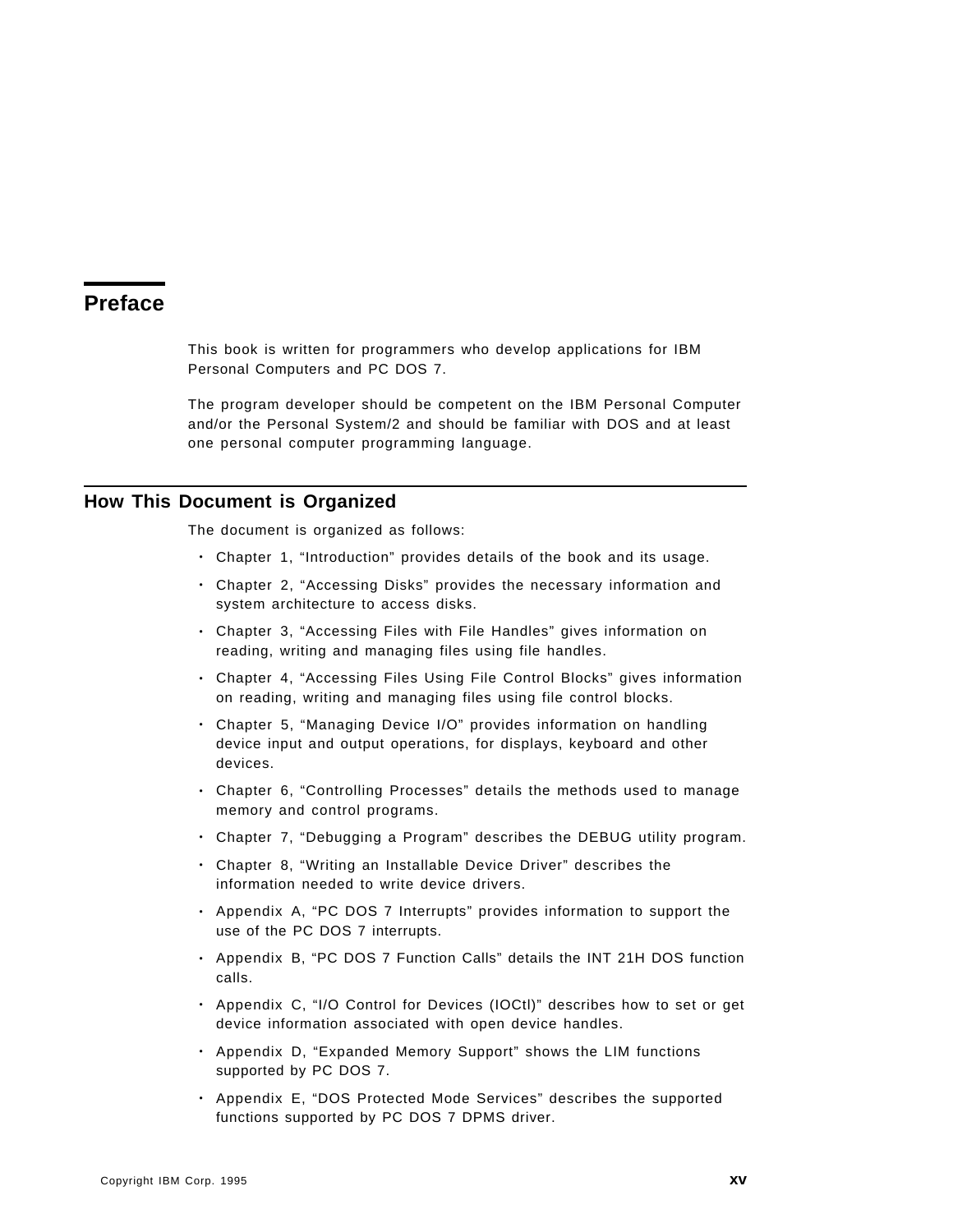- Appendix F, "Task-swapping" details the functions found within the user-shell.
- Appendix G, "PC DOS 7 Viewer" overviews the creation of online viewable documents.
- Appendix H, "Miscellaneous Control Blocks" show some additional control blocks.

#### **Related Publications**

The publications listed in this section are considered particularly suitable for a more detailed discussion of the topics covered in this document.

- PC DOS 7 Command Reference and Error Messages, S83G-9309-00
- PC DOS 7 Keyboard and Codepage Reference, S83G-9310-00
- PC DOS 7 REXX User′s Guide and Reference, S83g-9228-01
- CID Enablement of DOS Local Area Networks, SC31-6833
- OS/2 Warp IPF Programming Guide, G25H-7110-00
- Everyday DOS, ISBN 1-56529-363-0

#### **International Technical Support Organization Publications**

A complete list of International Technical Support Organization publications with a brief description of each may be found in:

Bibliography of International Technical Support Organization Technical Bulletins, GG24-3070.

To get listings of ITSO technical bulletins (redbooks) online, VNET users may type:

TOOLS SENDTO WTSCPOK TOOLS REDBOOKS GET REDBOOKS CATALOG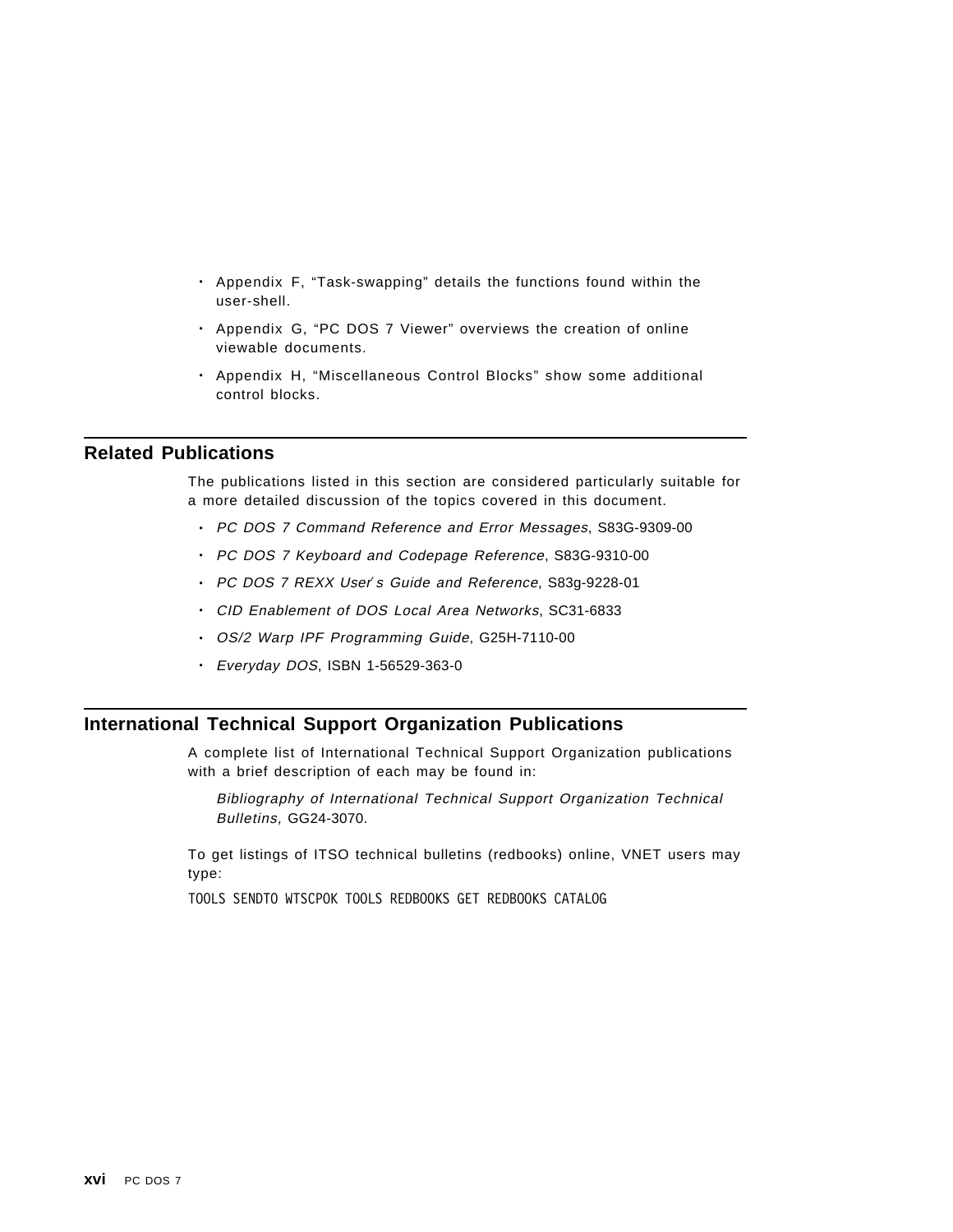#### **How to Order ITSO Technical Bulletins (Redbooks)** -

IBM employees in the USA may order ITSO books and CD-ROMs using PUBORDER. Customers in the USA may order by calling 1-800-879-2755 or by faxing 1-800-284-4721. Visa and Master Cards are accepted. Outside the USA customers should contact their IBM branch office.

Customers may order hardcopy redbooks individually or in customized sets, called GBOFs, which relate to specific functions of interest. IBM employees and customers may also order redbooks in online format on CD-ROM collections, which contain the redbooks for multiple products.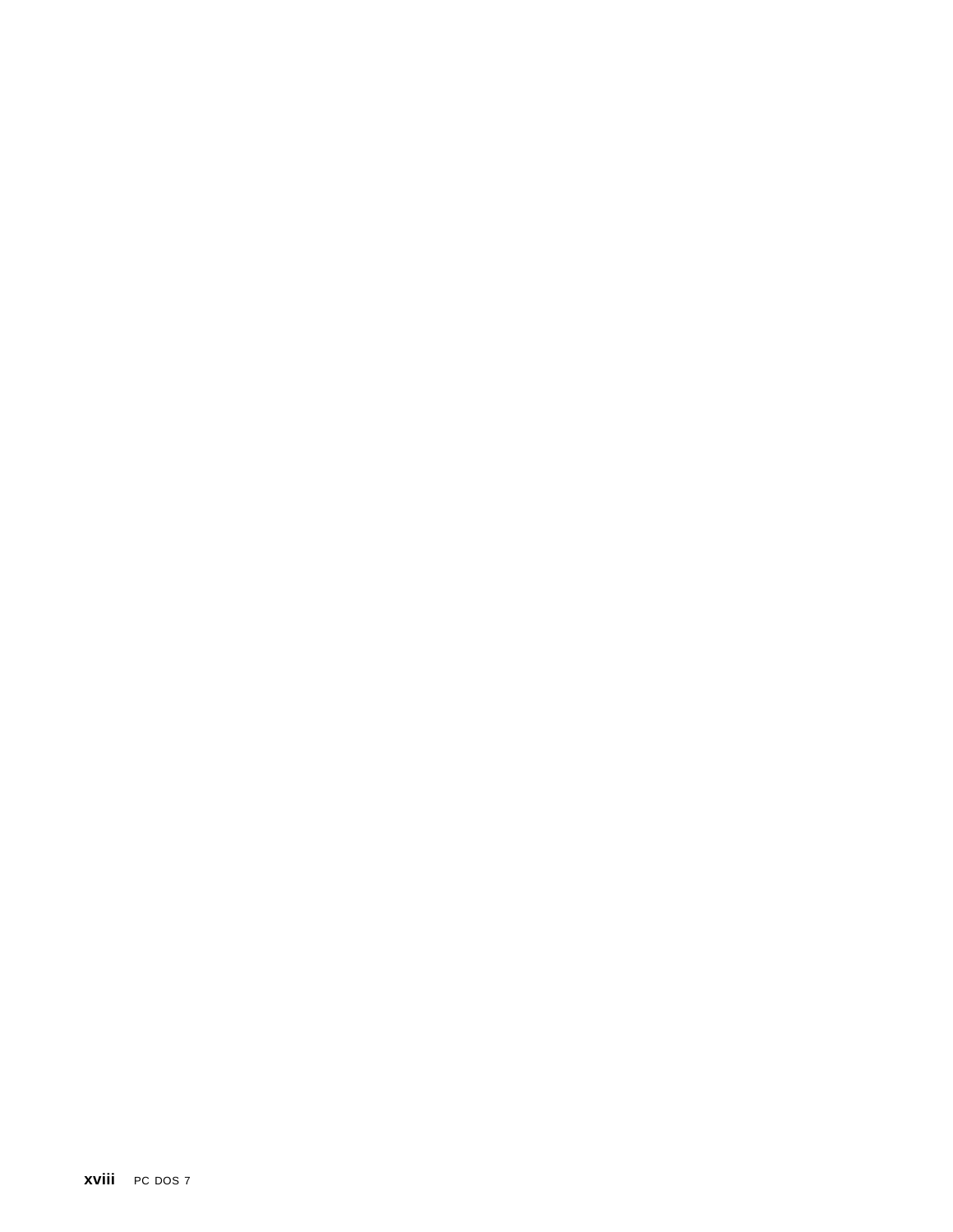# **Chapter 1. Introduction**

This chapter provides information about this book, including the following:

- Organization of the book for quick information retrieval
- New and enhanced PC DOS 7 services
- Minimum hardware configuration.

This book is organized by logical application program development stages necessary to develop an application program on PC DOS 7.

In addition, the book tells how to make best use of the operating system by writing your own device driver or by using the system extensions.

Each chapter describes a particular subject. You do not need to read the entire book to create programs or solve problems. Key topics also can be found by referring to the index and the table of contents.

The appendixes contain reference information for quick retrieval. They contain the entire numerical list of PC DOS 7 services, including interrupts, function calls and device driver services.

### **What**′**s New for PC DOS 7**

PC DOS 7 includes the following new features as well as enhancements to features in prior versions of PC DOS:

- The PC DOS Setup program includes enhancements that allow you to:
	- − Use a mouse device during installation.
	- − Use the DOSKey program immediately after installing DOS, because the DOSKEY command-line statement is now automatically added to your AUTOEXEC.BAT file.
	- − View or edit the changes Setup made to your CONFIG.SYS and AUTOEXEC.BAT files prior to system restart. For example, if you use another command retrieval program other than DOSKEY, you can edit the AUTOEXEC.BAT file and delete this command-line statement before the Setup changes become effective.
	- − Understand what changes were made to these system files by reviewing comment lines added by Setup. Comment lines describe what was added in these files or what was replaced, updated, or deleted if upgrading your version of DOS.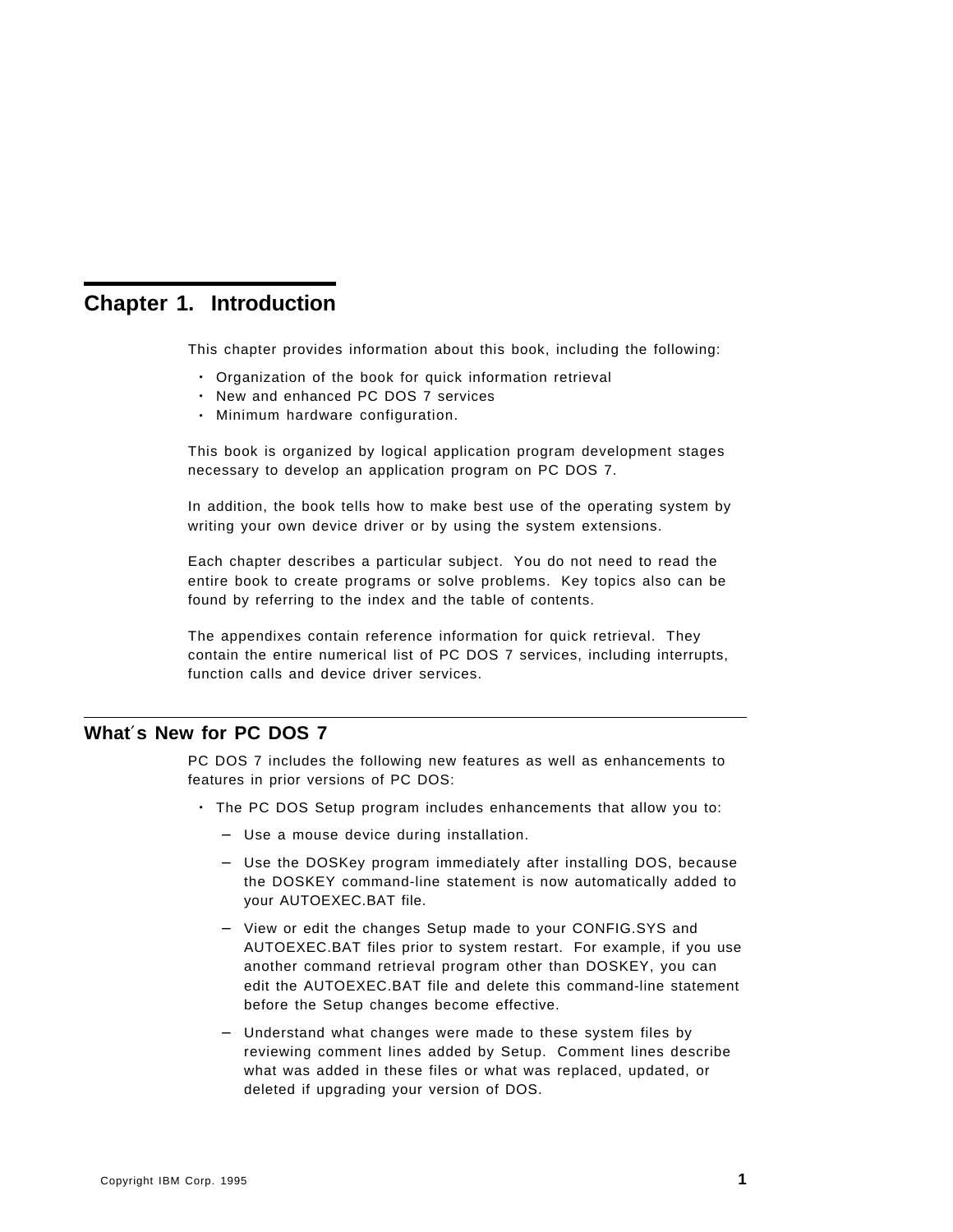See the installation information for a complete list of Setup enhancements.

- RAMBoost more effectively handles multiple configurations now. The most common questions asked about RAMBoost and RAMBoost Setup are now included in a tips and techniques section.
- The E Editor has the following enhancements for PC DOS 7: menu selection, mouse awareness, expanded sort capabilities, deleted record recovery, ability to change E Editor default settings (for color, tab and margin settings, window mode, and a new browse mode for the online F1 help.
- A new program, File Update, watches the files on up to two different two computers to help keep files synchronized (for example, when you work on one computer at home and one at work).
- A new documentation viewer, PC DOS Viewer, is used to read or search online books for PC DOS information. Three online books are included with PC DOS: a Command Reference, a REXX Reference, and Error Messages, which includes the more common error messages.

This viewer also allows quick access to help for DOS commands, DOS device drivers, and DOS .INI files information. In addition you can get quick help for REXX commands or DOS error messages.

- The enhanced Advanced Power Management driver (POWER.EXE) has added power management events.
- Support is provided for certain docking device drivers. After typing either the DOSDOCK command for DOS or the DDPOPUP command for Windows, these drivers are dynamically loaded when PC DOS senses the appropriate docking devices.
- The amount of conventional memory required by PC DOS has been reduced, allowing more memory for your applications.
- The QCONFIG command now identifies and displays additional machines, adapters and planars.
- The BACKUP command, formally included in DOS versions prior to PC DOS 6, has been returned as a command provided with PC DOS 7.

#### **New, Changed or Removed PC DOS Commands and Device Drivers**

The following commands and device drivers are new for PC DOS 7:

| ACALC         | DPMS.EXE        | REMOVDRV    | STACHIGH.SYS   |
|---------------|-----------------|-------------|----------------|
| <b>BROWSE</b> | DYNAI OAD       | REPORT      | STACKER        |
| CHECK         | FII FUP         | RFSIZE      | STACWIN        |
| CNFIGNAM      | <b>HCONVERT</b> | <b>RFXX</b> | <b>SYSINFO</b> |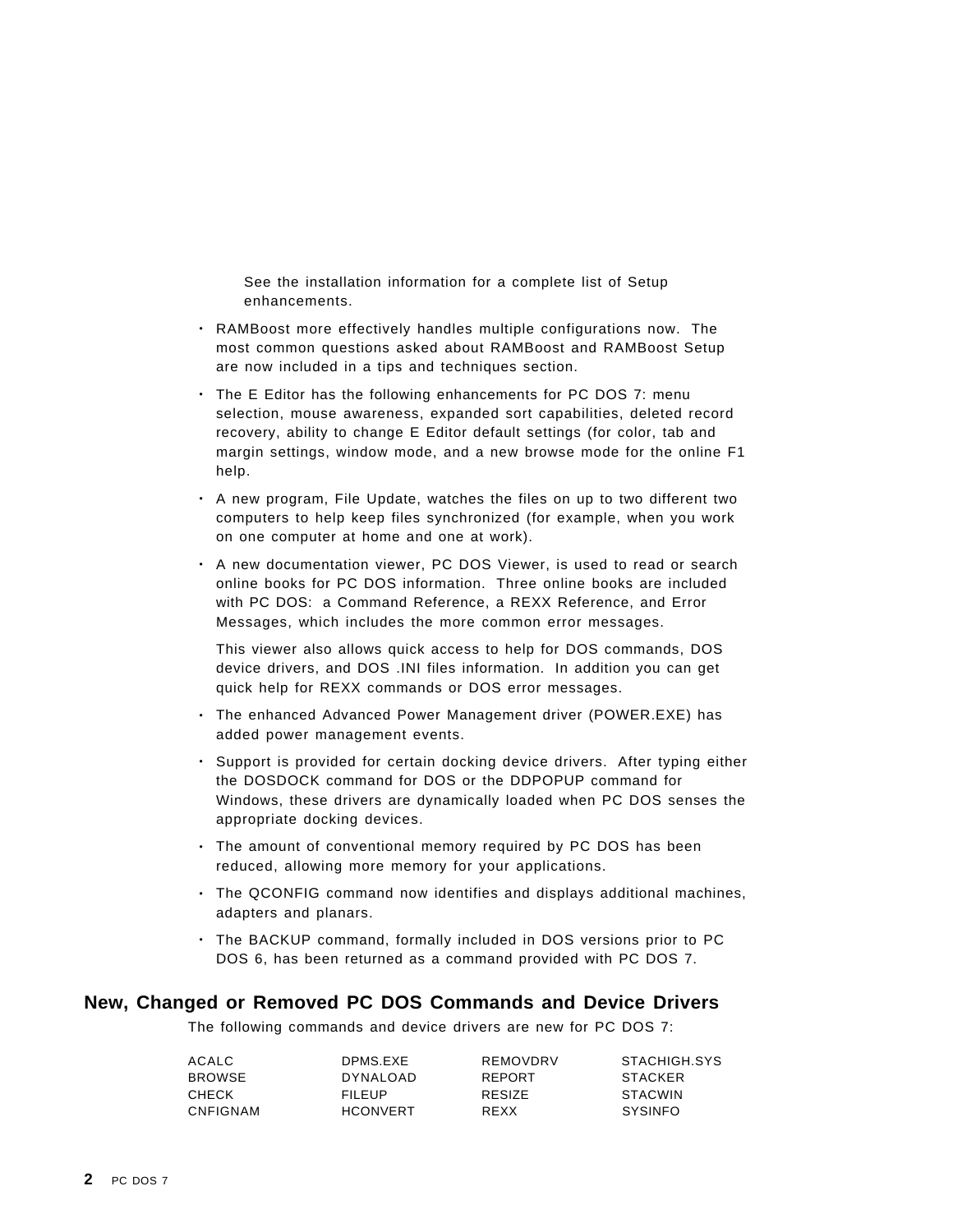| <b>CONFIG</b>   | <b>PASSWD</b>   | SCREATE.SYS     | TUNER               |
|-----------------|-----------------|-----------------|---------------------|
| <b>CRC</b>      | <b>PCM</b>      | <b>SDEFRAG</b>  | <b>UNCOMP</b>       |
| CREATE          | <b>PCMDINST</b> | SDIR            | UNPACK <sub>2</sub> |
| <b>DCONVERT</b> | <b>PCMFDISK</b> | SETUP (Stacker) | <b>VIFW</b>         |
| <b>DDPOPUP</b>  | PCMRMAN         | SGROUP          | XDF                 |
| <b>DOSDATA</b>  | <b>PCMSETUP</b> | <b>SSETUP</b>   | <b>XDFCOPY</b>      |
| <b>DOSDOCK</b>  | <b>PCMWIN</b>   | <b>STAC</b>     |                     |

The following commands and device drivers are enhanced for PC DOS 7:

| ANSI.SYS        | <b>DOSKEY</b>  | HIMEM.SYS    | RAMBOOST     |
|-----------------|----------------|--------------|--------------|
| <b>BUFFERS</b>  | $E$ (E Editor) | INTERLNK     | RAMBOOST.EXE |
| DEFRAG          | EMM386.EXE     | MSCDEX       | RAMDRIVE.SYS |
| <b>DISKCOPY</b> | <b>FIND</b>    | <b>POWER</b> | RAMSETUP     |
| DISPLAY.SYS     | HFI P          | QCONFIG      | <b>SETUP</b> |
|                 |                |              | SMARTDRV.EXE |

For further information about new or enhanced DOS commands and device drivers, type help followed by the name of the command or device driver. Note: You must add the extension of the device driver file. For example, you would type HELP ANSI.SYS to get online help about the ANSI.SYS device driver.

The following commands and device drivers are no longer provided with PC DOS 7:

- SuperStor/DS compression commands replaced by Stacker commands.
- PCMCIA Support commands replaced because of the new DOS and Windows full-screen installation interfaces.
- Commands no longer provided by PC DOS.
- Infrequently used commands that are not being provided as part of PC DOS 7:
	- − If you have a previous version of DOS installed and are upgrading your system, these commands will not be removed during installation.
	- − If you still want to use these commands and have no diskettes from previous versions of DOS, these commands will be provided through electronic delivery, such as bulletin board services.

If you have a licensed copy of PC DOS 6.3, you are authorized to copy these commands to any system with a licensed copy PC DOS 7.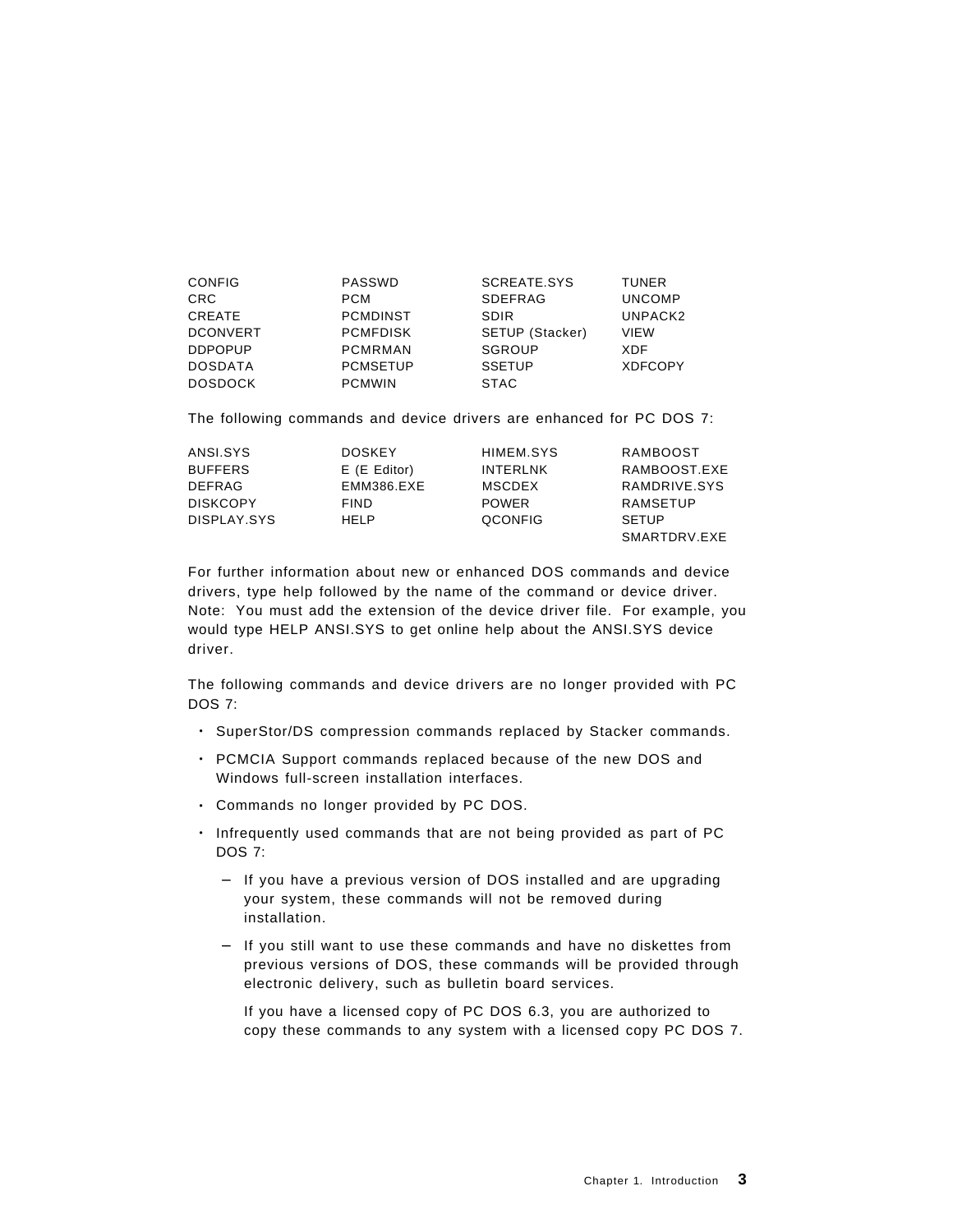| <b>SuperStor/DS</b><br><b>Commands No</b><br><b>Longer Provided</b> | <b>PCMCIA</b><br><b>Commands No</b><br><b>Longer Provided</b> | Removed<br><b>Commands No</b><br><b>Longer Provided</b> | <b>Files Not Provided</b> |
|---------------------------------------------------------------------|---------------------------------------------------------------|---------------------------------------------------------|---------------------------|
| DBLSPACE.SYS                                                        | PCMFDD.EXE                                                    | EXPAND                                                  | 4201.CPI                  |
| <b>MOUNT</b>                                                        | <b>PCMINFO</b>                                                | <b>MEUTOINI</b>                                         | 4208.CPI                  |
| <b>RTOOL</b>                                                        | <b>PCMMTD</b>                                                 | <b>RECOVER</b>                                          | COMP.COM                  |
| <b>SSTOR</b>                                                        | PCMMTD.EXE                                                    |                                                         | EDLIN.EXE                 |
| <b>SSUNCOMP</b>                                                     | <b>WPCMINFO.CPL</b>                                           |                                                         | EPS.CPI                   |
| SSUTIL                                                              |                                                               |                                                         | EXE2BIN.EXE               |
| <b>UDEOFF</b>                                                       |                                                               |                                                         | FASTOPEN.EXE              |
| <b>UDEON</b>                                                        |                                                               |                                                         | GRAPHICS.COM              |
| <b>UNMOUNT</b>                                                      |                                                               |                                                         | <b>GRAPHICS.PRO</b>       |
|                                                                     |                                                               |                                                         | PPDS.CPI                  |
|                                                                     |                                                               |                                                         | PRINTER.SYS               |

#### **New, Changed or Removed Optional Tools**

The new features of, and enhancements to, the optional tools provided with PC DOS 7 include:

- REXX Language Support has been added as the PC DOS programming language tool of choice. REXX for DOS includes utilities and REXX commands that have been designed to work specifically with PC DOS.
- Stacker Compression is now the optional tool that provides data compression for your system. Stacker Compression allows you to:
	- − Convert any existing SuperStor/DS, DoubleSpace, or DriveSpace compression during Stacker Setup.
	- − Convert any standalone version of Stacker Compression you might already have installed.
	- − Make menu selections using either the Stacker DOS Toolbox or the Stacker Windows Toolbox.
	- − Use data on compressed diskettes even on a computer that does not have Stacker installed.
	- − Guard your data because every time you start up your system Stacker runs AutoProtect to make sure your data is in good condition.
- PCMCIA Support now provides easier Setup procedures because of the new DOS and Windows full-screen interfaces included with PC DOS 7. The PCM.INI file is updated for you as you use the PCMCIA installation program to make selections for the type of PCMCIA support you want.
- Central Point Backup has been enhanced.
- Anti-virus protection provided with PC DOS (AntiVirus or IBM AntiVirus for Windows), has been updated to recognize and fix more viruses. If you are using IBM AntiVirus Services, a full-service, anti-virus protection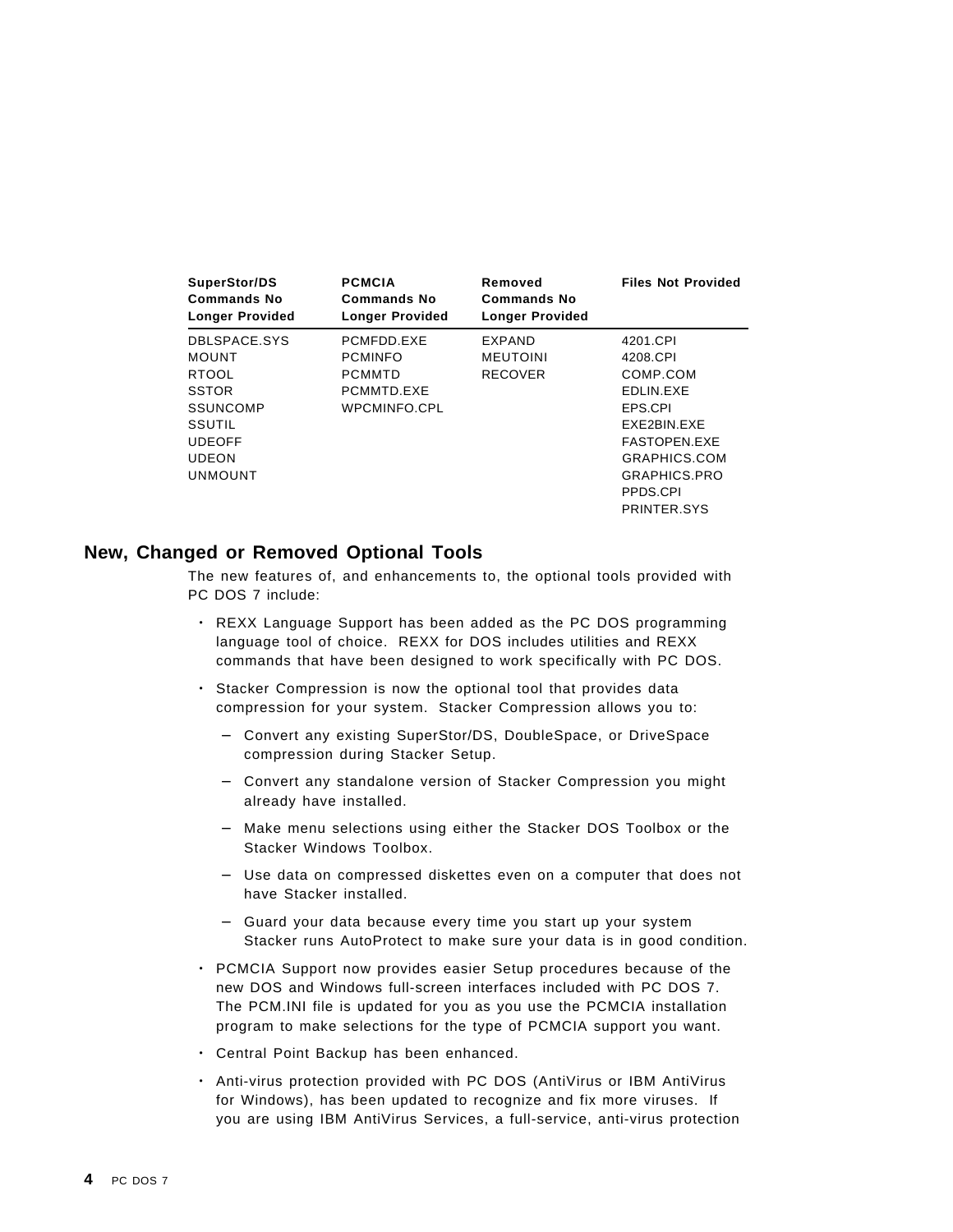offering provided separately by IBM or if you have previously purchased the IBM AntiVirus/DOS product separately, you do not need to install the IBM AntiVirus/DOS optional tool provided with PC DOS. For more information about IBM AntiVirus Services, refer to the coupon provided in the PC DOS 7 coupon booklet.

• IBM DOS Shell is now named the PC DOS Shell.

#### **New, Changed or Removed .INI Files**

The following .INI files have been added, changed or are no longer required for PC DOS 7:

| <b>New</b>   | Changed      | Removed      |
|--------------|--------------|--------------|
| E.INI        | RAMBOOST.INI | ADDSTOR.INI  |
| PCM.INI      |              | DBLSPACE.INI |
| RAMSETUP.INI |              |              |
| STACKER.INI  |              |              |

#### **New, Changed or Removed Keyboard Layouts and Code Pages**

The following keyboards and code pages have been added or changed for PC DOS 7:

452 keyboard 453 keyboard (provides the DIN 2137 German keyboard layout) 865 code page 912 code page 915 code page

The United Kingdom keyboard 168 has been removed.

Type

help keyb

to see a table that summarizes all the keyboard-layout and country code-page information.

### **Minimum Hardware Configuration**

PC DOS 7 operates on all IBM or IBM-compatible computers with at least 512KB of conventional memory. As a minimum, you must have a computer that has a 1.44MB-capacity, 3.5-inch diskette drive or a 1.2MB-capacity, 5.25-inch diskette drive specified as drive A. Your hard drive should have a minimum of 6.0MB of free space to install only the DOS files and Central Point Backup\*\* for DOS. 18.5MB of free space is needed if you want to install PC DOS plus all the optional tools.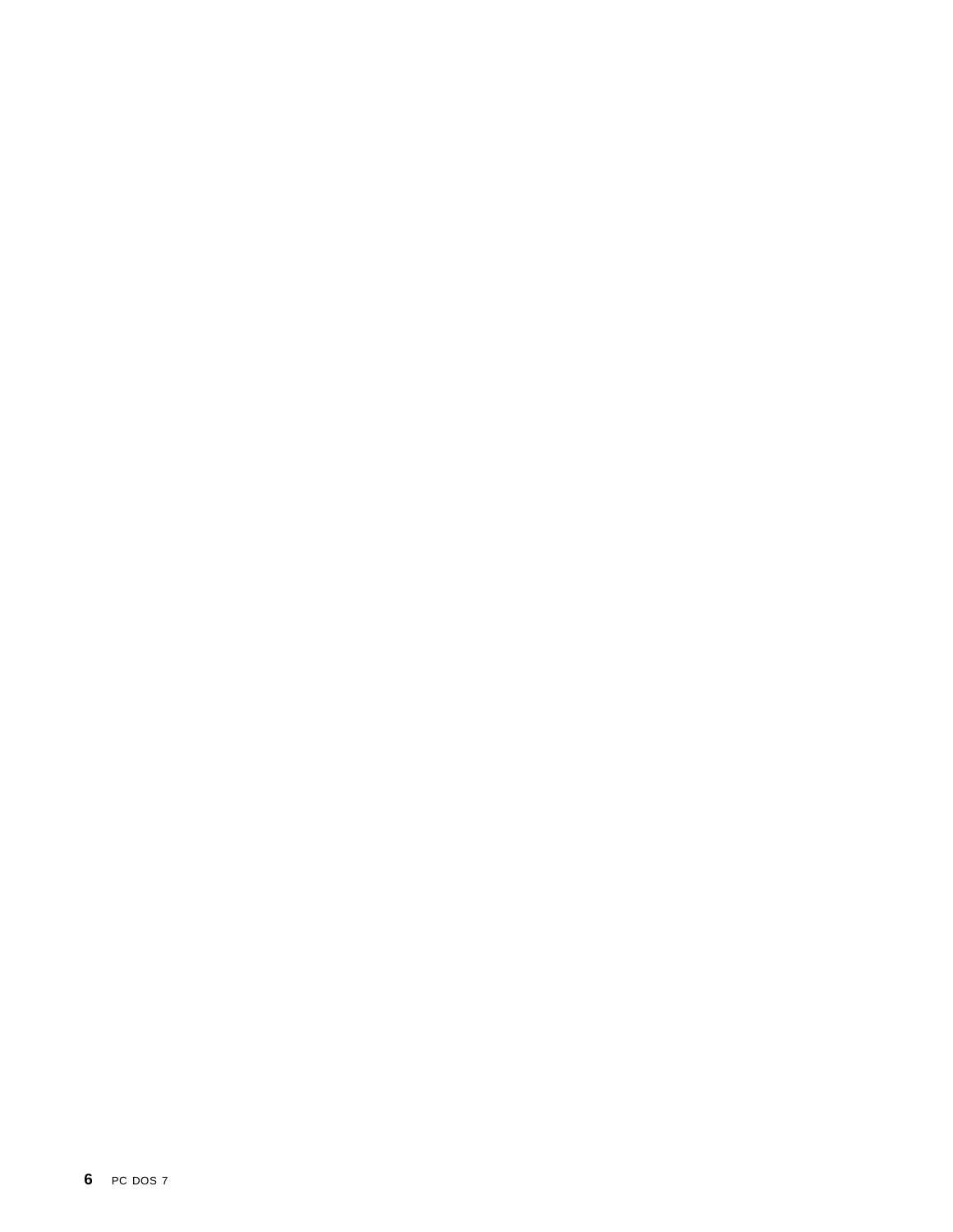# **Chapter 2. Accessing Disks**

This chapter provides the necessary guide and system architecture information to help you successfully complete the following tasks:

- Accessing the disk
- Requesting drive and disk information
- Reading and writing data to the disk.

## **The Disk Format**

All disks and diskettes formatted by PC DOS 7 are created with a sector size of 512 bytes. PC DOS 7 is formatted on a diskette or on a designated partition of a hard disk in the following order:

| PC DOS 7 Component                                | Size     |
|---------------------------------------------------|----------|
| The boot record                                   | 1 sector |
| The first copy of the File Allocation Table (FAT) | Variable |
| The second copy of the FAT                        | Variable |
| The disk root directory                           | Variable |
| The data area                                     | Variable |

## **The Boot Record**

The PC DOS 7 FORMAT command creates the boot record. For diskettes, the boot record resides on track 0, sector 1, side 0. For hard disks, it resides at the starting sector of the partition. Accessing any media (diskette or hard disk) that does not have a valid boot record causes an error message.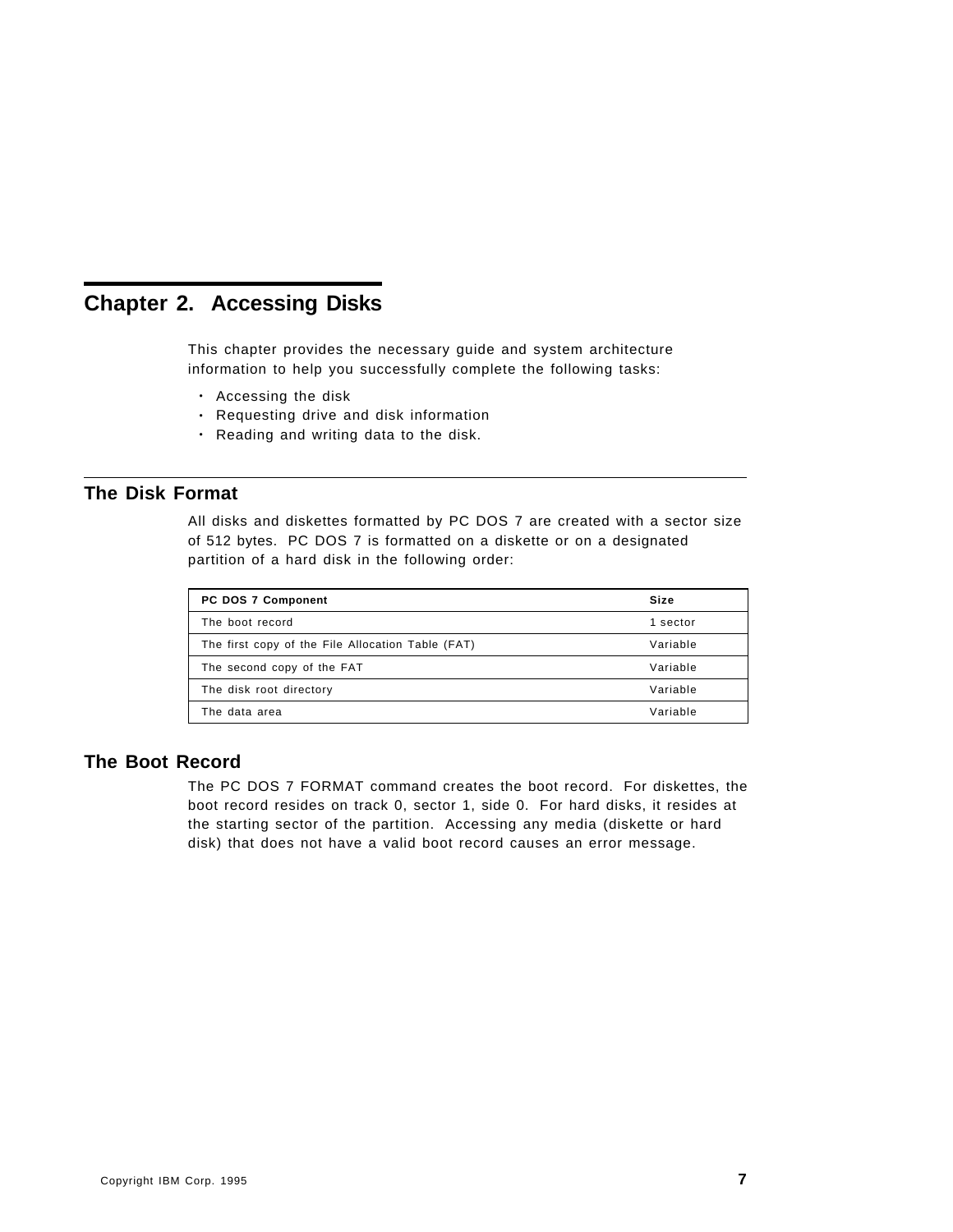The following diagram shows the layout of the DOS boot record, it is placed on all disks to provide an error message if the user trys to start the workstation with a non-system disk in drive A:. If the disk is a system disk the boot record points to the first address of the operating system.

| 00H             | 3 bytes  | <b>JUMP Instruction to Executable Code</b>                                                                 |
|-----------------|----------|------------------------------------------------------------------------------------------------------------|
| 03H             | 8 bytes  | Optional OEM Name and Version                                                                              |
| 0 <sub>BH</sub> | 2 bytes  | <b>Bytes Per Sector</b>                                                                                    |
| 0DH             | 1 byte   | Sectors Per Allocation Unit                                                                                |
| 0EH             | 2 bytes  | Reserved Sectors (Starting at 0)                                                                           |
| 10H             | 1 byte   | Number of File Allocation Tables                                                                           |
| 11H             | 1 byte   | Number of Root Directory Entries                                                                           |
| 13H             | 2 bytes  | Total Number of Sectors (if size is larger than<br>32MB, this value is 0 and the size is at offset<br>20H) |
| 15H             | 1 byte   | Media Descriptor                                                                                           |
| 16H             | 2 byte   | Number of Sectors Per FAT                                                                                  |
| 18H             | 2 bytes  | Sectors Per Track                                                                                          |
| 1AH             | 2 bytes  | Number of Heads                                                                                            |
| 1 <sub>CH</sub> | 4 bytes  | Number of Hidden Sectors                                                                                   |
| 20H             | 4 bytes  | Total Number of Sectors (See offset 13H)                                                                   |
| 24H             | 2 bytes  | <b>Physical Drive Number</b>                                                                               |
| 26H             | 1 byte   | Extended Boot Record Signature (29H)                                                                       |
| 27H             | 4 bytes  | <b>Volume Serial Number</b>                                                                                |
| 2BH             | 11 bytes | Volume Label                                                                                               |
| 36H             | 7 bytes  | File System Identifier (FAT12 ), (FAT16 )                                                                  |

A boot record must be written on the first sector of all hard disks. A partition table is found at the end of the boot record. The table is constructed of 16 byte entires and containing information about the partitions start and end head, sector and cylinder positions. Also in the partition table is an boot indicator which is used to determine if the partition is bootable, in which case it is set to 80H. A system indicator byte is used to show the type of operating system that owns the partition. The following diagram shows the partition table structure and offsets: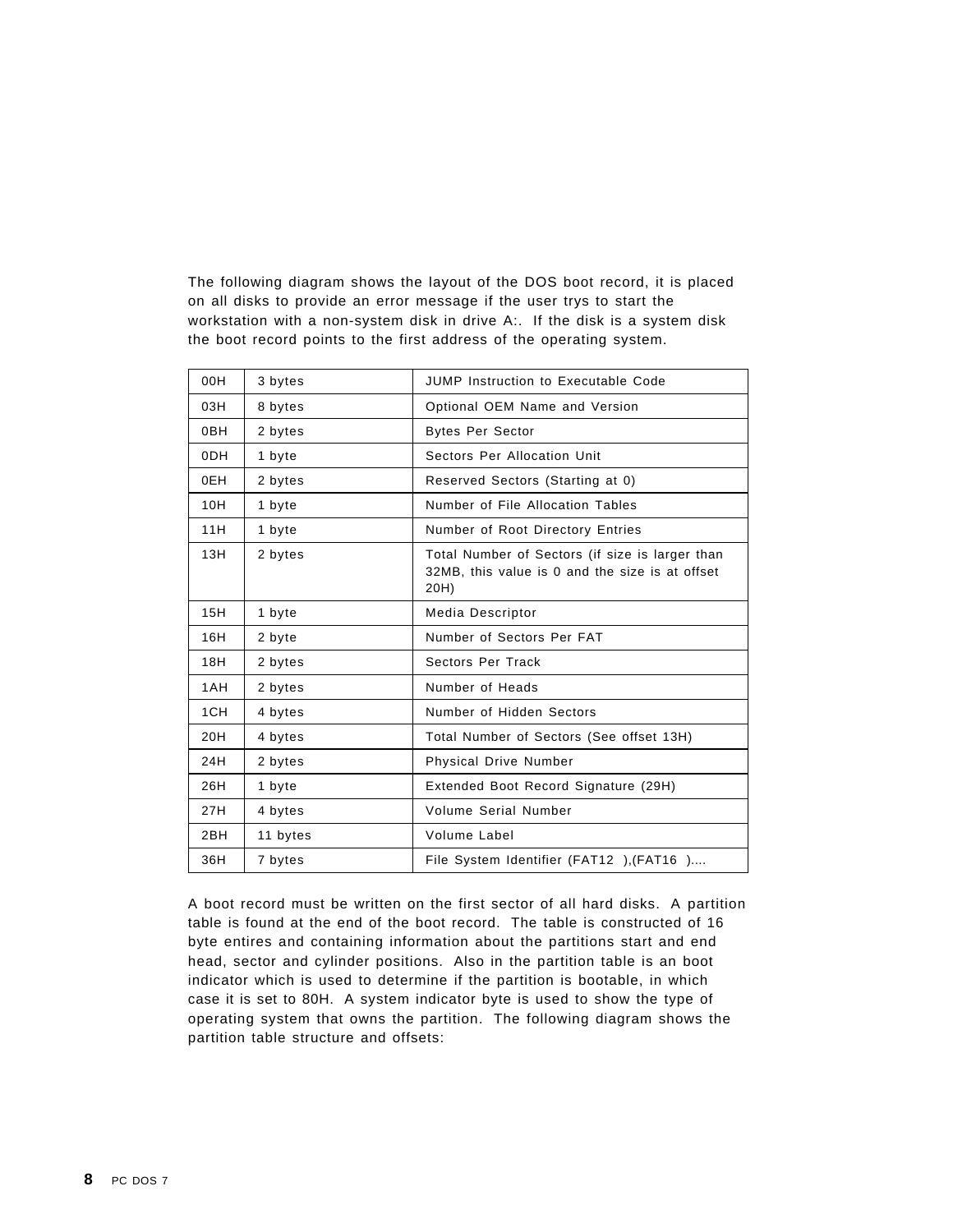| Offset from<br>start of Disk | Offset | Size    | Description              |
|------------------------------|--------|---------|--------------------------|
| 1BEH                         | 00H    | 1 byte  | Boot Indicator           |
|                              | 01H    | 1 byte  | Beginning Head           |
|                              | 02H    | 1 byte  | Beginning Sector         |
|                              | 03H    | 1 byte  | Beginning Cylinder       |
|                              | 04H    | 1 byte  | System Indicator         |
|                              | 05H    | 1 byte  | Ending Head              |
|                              | 06H    | 1 byte  | Ending Sector            |
|                              | 07H    | 1 byte  | Ending Cylinder          |
|                              | 08H    | 4 bytes | Relative Starting Sector |
|                              | 0CH    | 4 bytes | Number of Sectors        |
| 1CEH                         | 00H    | 1 byte  | Boot Indicator           |
|                              | 01H    | 1 byte  | Beginning Head           |
|                              | 02H    | 1 byte  | Beginning Sector         |
|                              | 03H    | 1 byte  | Beginning Cylinder       |
|                              | 04H    | 1 byte  | System Indicator         |
|                              | 05H    | 1 byte  | Ending Head              |
|                              | 06H    | 1 byte  | Ending Sector            |
|                              | 07H    | 1 byte  | Ending Cylinder          |
|                              | 08H    | 4 bytes | Relative Starting Sector |
|                              | 0CH    | 4 bytes | Number of Sectors        |
| 1DEH                         | 00H    | 1 byte  | Boot Indicator           |
|                              | 01H    | 1 byte  | Beginning Head           |
|                              | 02H    | 1 byte  | Beginning Sector         |
|                              | 0.3H   | 1 byte  | Beginning Cylinder       |
|                              | 04H    | 1 byte  | System Indicator         |
|                              | 05H    | 1 byte  | Ending Head              |
|                              | 06H    | 1 byte  | Ending Sector            |
|                              | 07H    | 1 byte  | Ending Cylinder          |
|                              | 08H    | 4 bytes | Relative Starting Sector |
|                              | 0CH    | 4 bytes | Number of Sectors        |
| 1EEH                         | 00H    | 1 byte  | Boot Indicator           |
|                              | 01H    | 1 byte  | Beginning Head           |
|                              | 02H    | 1 byte  | Beginning Sector         |
|                              | 03H    | 1 byte  | Beginning Cylinder       |
|                              | 04H    | 1 byte  | System Indicator         |
|                              | 05H    | 1 byte  | Ending Head              |
|                              | 06H    | 1 byte  | Ending Sector            |
|                              | 07H    | 1 byte  | Ending Cylinder          |
|                              | 08H    | 4 bytes | Relative Starting Sector |
|                              | 0CH    | 4 bytes | Number of Sectors        |
| 1EFH                         |        | 2 bytes | 55AAH Signature          |

Figure 1. Partition Table

The Boot Indicator has a value of 80H if the particular partition is bootable or 00H if the partition is not bootable.

The last entry in the partition table is the 55AAH signature and is used to identify a valid boot record.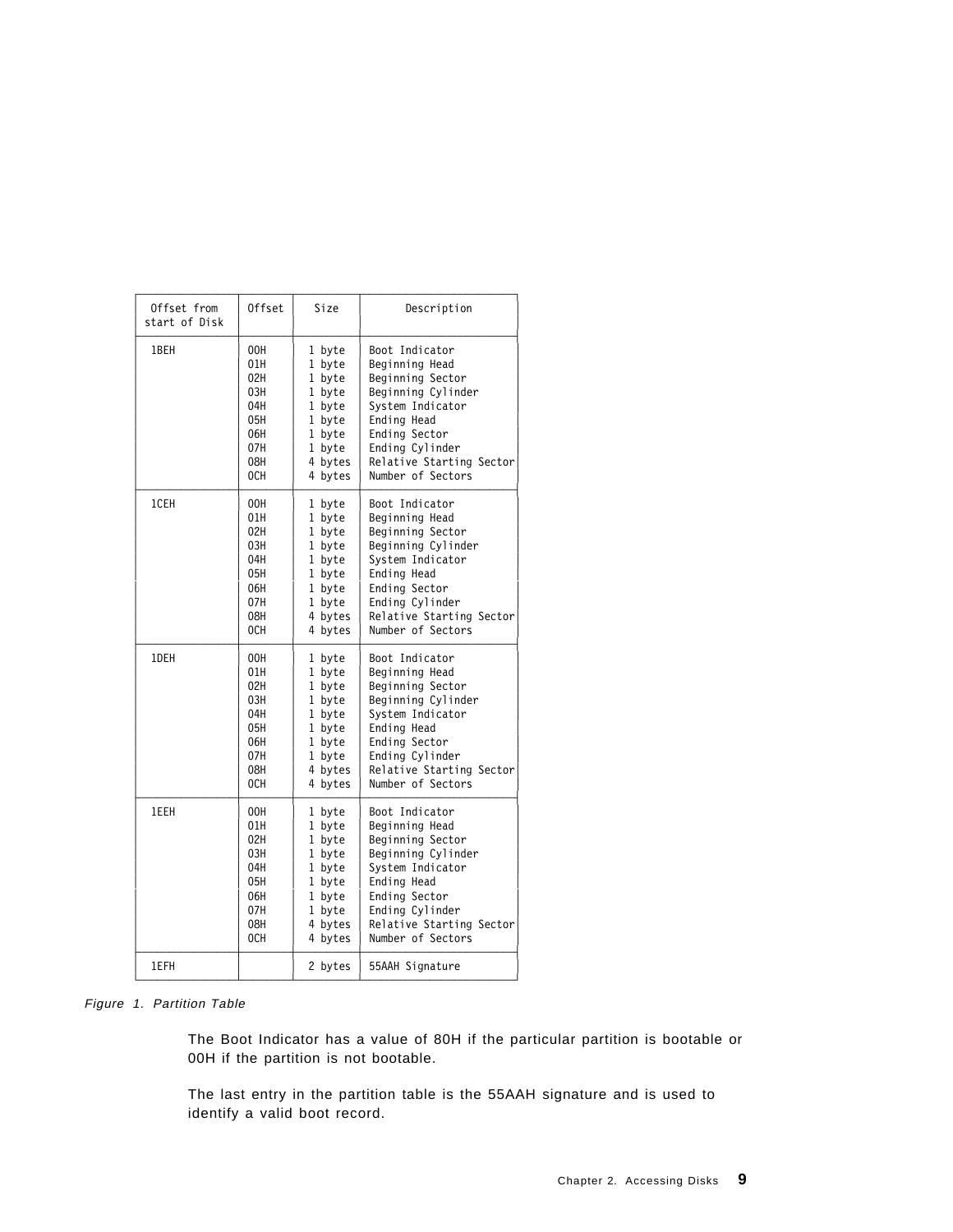The following table show some of the system indicators that may be used:

| 00H | Unknown or no partition defined           |
|-----|-------------------------------------------|
| 01H | DOS 12 bit FAT (under 16MB)               |
| 04H | DOS 16 bit FAT (less than 65,536 sectors) |
| 05H | Extended DOS partition                    |
| 06H | DOS partition (over 32MB)                 |
| 07H | OS/2 High Performance File System         |

 **Note** 

This table is by no means complete, as other manufactures use different indicators.

#### **The File Allocation Table (FAT)**

The File Allocation Table (FAT) occupies the sectors immediately following the boot record. If the FAT is larger than one sector, the sectors occupy consecutive sector numbers.

The FAT keeps track of the physical location of all files on the disk. If the FAT cannot be read because of a disk error, the contents of the files cannot be located. For this reason, two copies of the FAT are written on the disk.

PC DOS 7 uses the FAT to allocate disk space to a file, one cluster at a time. The FAT consists of a 12-bit entry (1.5 bytes) or a 16-bit entry (2 bytes) for each cluster on the disk. On a hard disk, the number of sectors for each cluster are determined by the size of the disk. PC DOS 7 determines whether to create a 12-bit or 16-bit FAT by calculating the number of 8-sector clusters that can occupy the space on the disk. If the number of clusters is less than 4086, a 12-bit FAT is created. If it is greater, a 16-bit FAT is created.

Using the following formula, you can determine the number of sectors on a disk:

TS=SPT \* H \* C.

- **TS =** the total number of sectors on the disk.
- **SPT =** the number of sectors per track or per cylinder.
- **H =** the number of heads.
- **C =** the number of cylinders.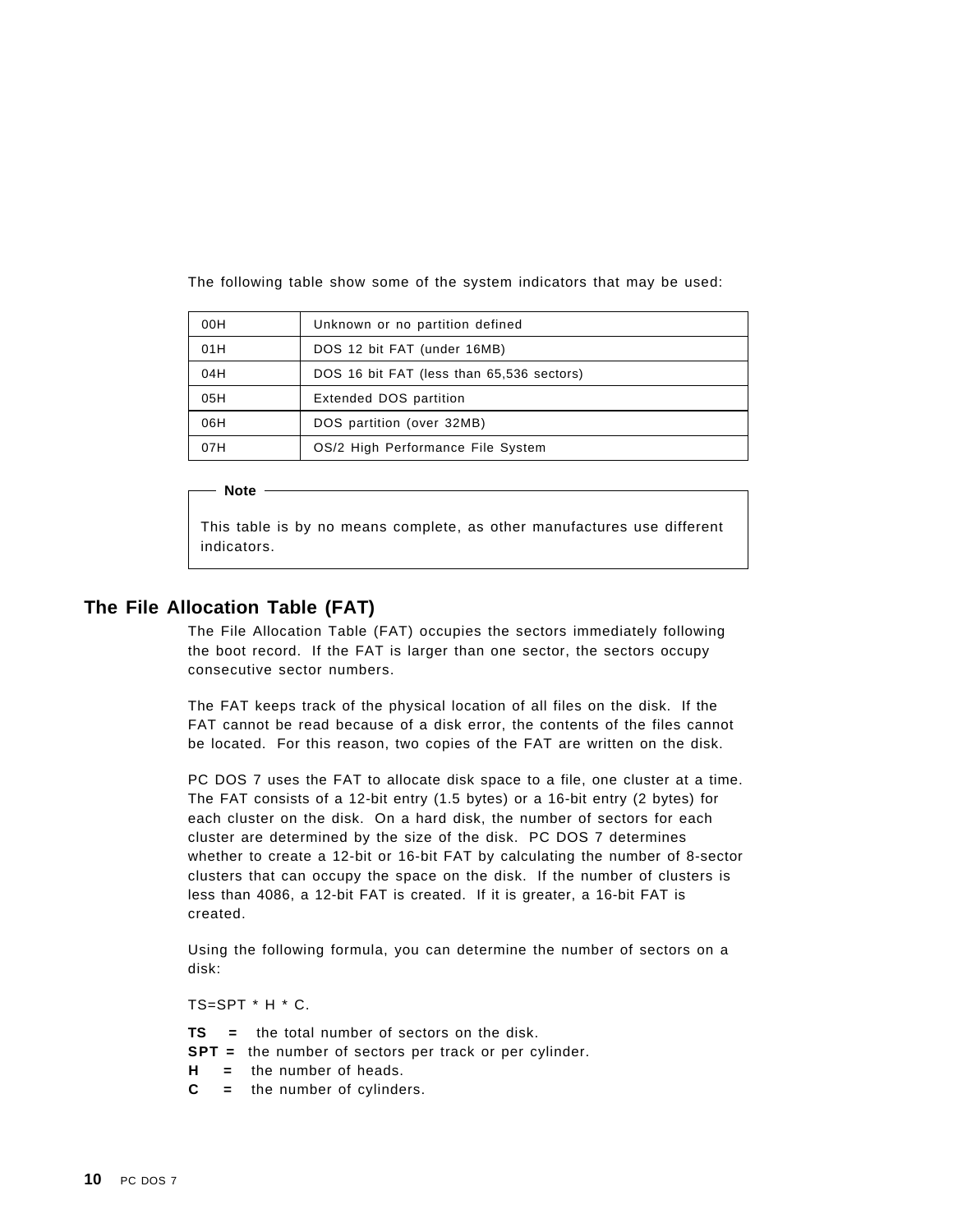The number of sectors on a 10MB IBM hard disk, for example, is 20740 (17 \* 4 \* 305).

The first two entries in the FAT are not used to map data. They indicate the size and format of the disk. The first byte of the FAT designates one of the following:

| Hex<br>Value   | <b>Meaning</b>                                       |
|----------------|------------------------------------------------------|
|                |                                                      |
| FF.            | Double-sided, 8 sectors per track diskette           |
| FE.            | Single-sided, 8 sectors per track diskette           |
| <b>FD</b>      | Double-sided, 9 sectors per track diskette           |
| FC.            | Single-sided, 9 sectors per track diskette           |
| F <sub>9</sub> | Double-sided, 15 sectors per track diskette (1.2 MB) |
| F <sub>9</sub> | Double-sided, 9 sectors per track diskette (720 KB)  |
| F <sub>9</sub> | Double-sided, eXtended Data Format (1.88 MB)         |
| F <sub>8</sub> | Hard disk                                            |
| F <sub>0</sub> | 1.44MB or 2.88MB                                     |

The second and third bytes of the FAT contain the value FFH. The fourth byte, used by 16-bit FATs only, contains the value FFH.

The maximum size 16-bit FAT supported by PC DOS 7 for media greater than 32KB is 64KB entries, or 128KB of space on the disk. This is an increase in size from the IBM PC DOS 3.30 limit of 16KB entries.

#### **The Disk Directory**

When the FORMAT command is issued, it builds the root directory for all disks. If the disk is formatted with the /S option, the PC DOS 7 system files (IBMBIO.COM, IBMDOS.COM, and COMMAND.COM) are added to the disk. The following eight formats are used for 5.25-inch diskettes and 3.5-inch diskettes:

| <b>Sides</b> | Sectors/<br>Track | <b>FAT</b><br>Size<br><b>Sectors</b> | <b>DIR</b><br><b>Sectors</b> | <b>DIR</b><br><b>Entries</b> | Sectors/<br><b>Cluster</b> |
|--------------|-------------------|--------------------------------------|------------------------------|------------------------------|----------------------------|
| 1(5.25)      | 8                 |                                      | 4                            | 64                           |                            |
| 2(5.25)      | 8                 |                                      | 7                            | 112                          | 2                          |
| 1(5.25)      | 9                 | $\overline{2}$                       | 4                            | 64                           |                            |
| 2(5.25)      | 9                 | 2                                    |                              | 112                          | 2                          |
| 2(5.25)      | 15                |                                      | 14                           | 224                          |                            |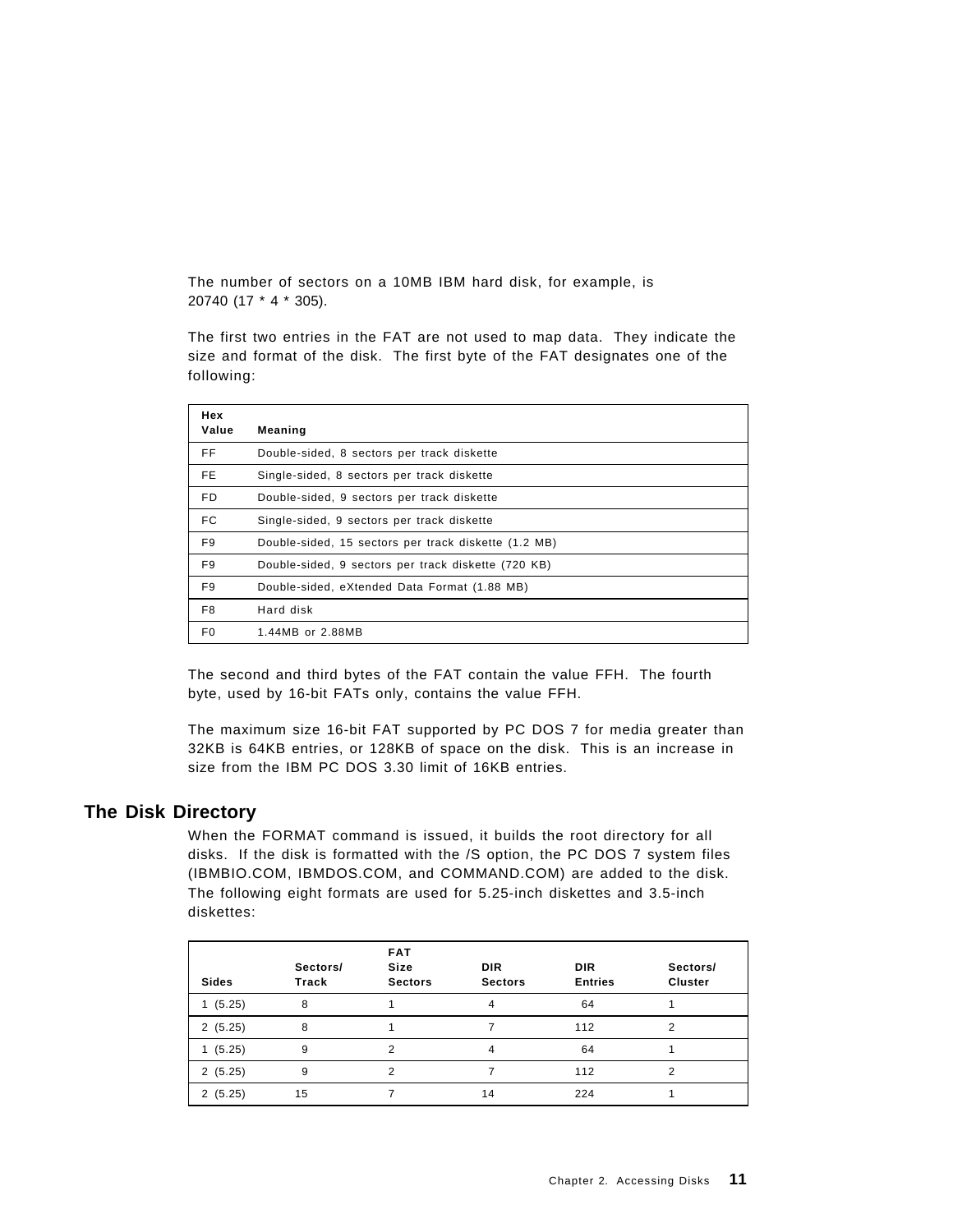| <b>Sides</b> | Sectors/<br>Track | <b>FAT</b><br>Size<br><b>Sectors</b> | <b>DIR</b><br><b>Sectors</b> | <b>DIR</b><br><b>Entries</b> | Sectors/<br><b>Cluster</b> |
|--------------|-------------------|--------------------------------------|------------------------------|------------------------------|----------------------------|
| 2(3.5)       | 9                 | 3                                    |                              | 112                          |                            |
| 2(3.5)       | 18                |                                      | 14                           | 224                          |                            |
| 2(3.5)       | 36                |                                      | 15                           | 240                          |                            |

# **The Data Area**

Data files and subdirectories are stored in the last and largest part of a disk. Space is allocated as it is needed, a cluster at a time. This allocation method permits the most efficient use of disk space. As clusters become available, space can be allocated for new files.

### **Accessing the Disk**

Most interrupt 21H functions can be used to access a disk. Five other functions can be used to perform disk-related activity.

| Activity                                        | <b>Function</b><br><b>Number</b> |
|-------------------------------------------------|----------------------------------|
| Resetting the disk and flushing the file buffer | 0DH                              |
| Selecting the default disk drive                | 0EH                              |
| Determine the current disk                      | 19H                              |
| Determining the boot drive                      | 3305H                            |
| Requesting the amount of free space on the disk | 36H                              |

### **Requesting Drive and Disk Information**

Information on disks and drives can be requested by using the following INT 21H functions:

| Activity                                                         | <b>Function</b><br>Number |
|------------------------------------------------------------------|---------------------------|
| Requesting the current drive number                              | 19H                       |
| Requesting disk allocation information about the default drive   | 1 B H                     |
| Requesting disk allocation information about the specified drive | 1 C H                     |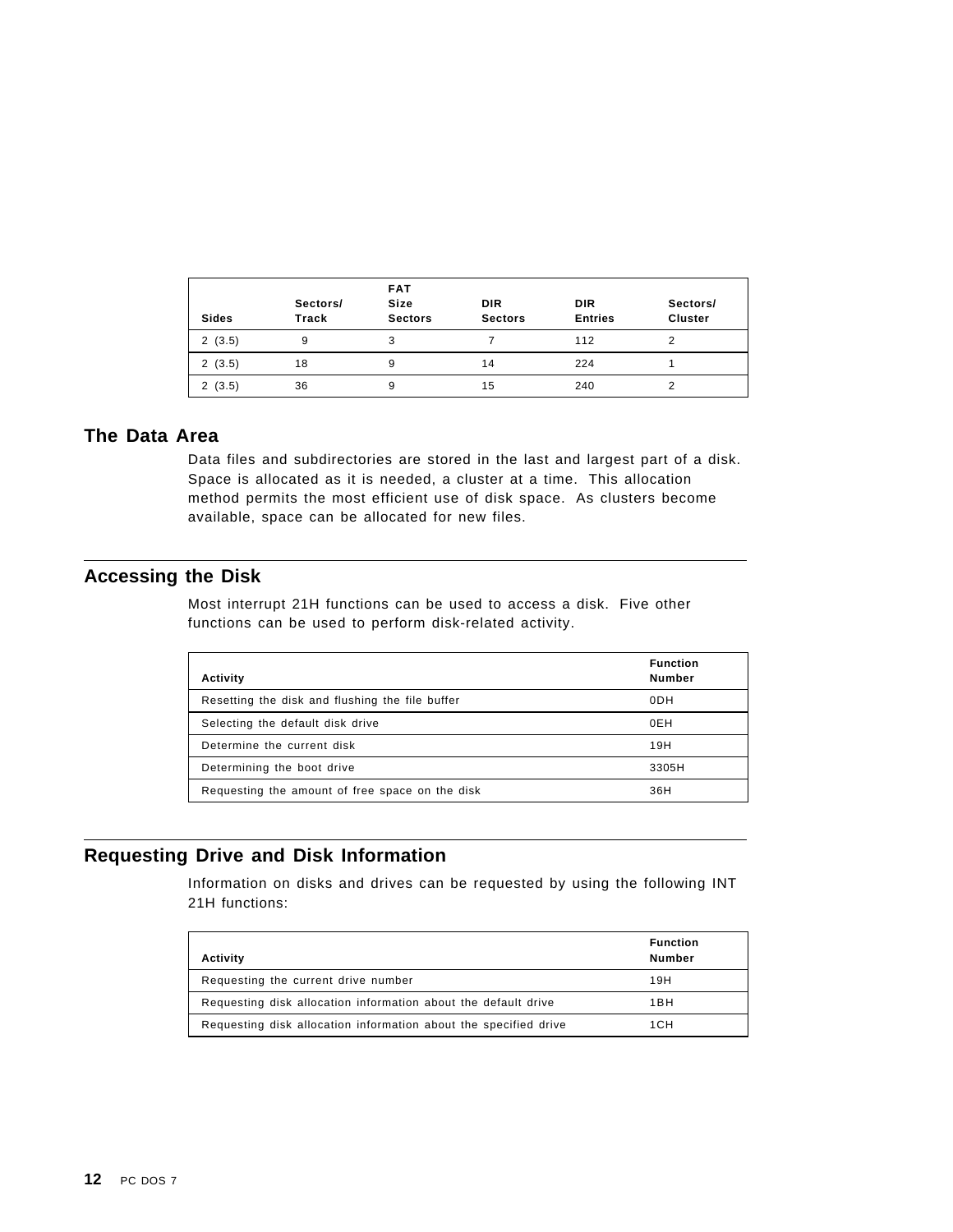# **Reading and Writing Data Directly to the Disk**

PC DOS 7 provides two interrupts, 25H and 26H, to read and write data to a disk.

| Activity                            | Interrupt<br><b>Number</b> |
|-------------------------------------|----------------------------|
| Reading from specified disk sectors | 25H                        |
| Writing to specified disk sectors   | 26H                        |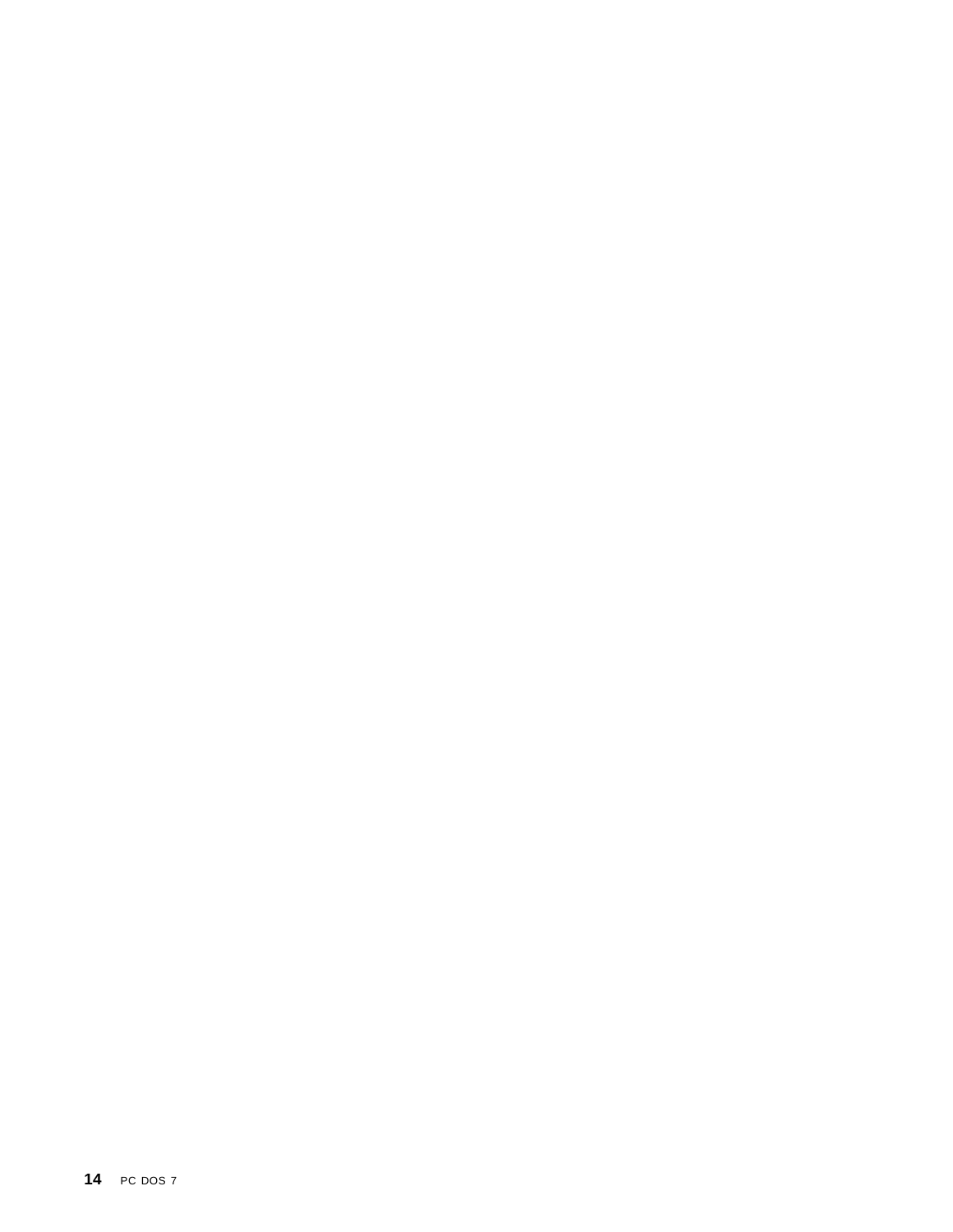# **Chapter 3. Accessing Files with File Handles**

The information necessary to complete the following tasks is provided in this chapter:

- Reading and writing data to a file
- Requesting and specifying file attributes
- Accessing directories
- Searching for files in directories
- Requesting and specifying National Language Support (NLS)
- Controlling Network Operations.

PC DOS 7 provides nine functions within interrupt 21H to create, open, close and delete a file.

| <b>Activity</b>                                              | <b>Function</b><br><b>Number</b> |
|--------------------------------------------------------------|----------------------------------|
| Creating a new file or replacing an old file                 | 3CH                              |
| Opening a file                                               | 3DH                              |
| Closing a file handle                                        | 3EH                              |
| Deleting a file                                              | 41H                              |
| Renaming a file                                              | 56H                              |
| Creating a new file with a unique name                       | 5AH                              |
| Creating a new file                                          | 5 <sub>BH</sub>                  |
| Locking and unlocking read/write access to regions of a file | 5CH                              |
| Creating and opening a file with extended parameters         | 6CH                              |

### **Filenames**

To name a file, the application program supplies a pointer to an ASCIIZ string giving the name and location of the file. A filename contains an optional drive letter, path, or file specification terminated with a hexadecimal 0 byte. Following is an example of a filename string:

#### ′ B:\LEVEL1\LEVEL2\FILE1′,0

The maximum size of a filename is 64 bytes, including the path, name and null terminator. All function calls that accept path names accept a forward slash (/) or backslash (\) as path separator characters.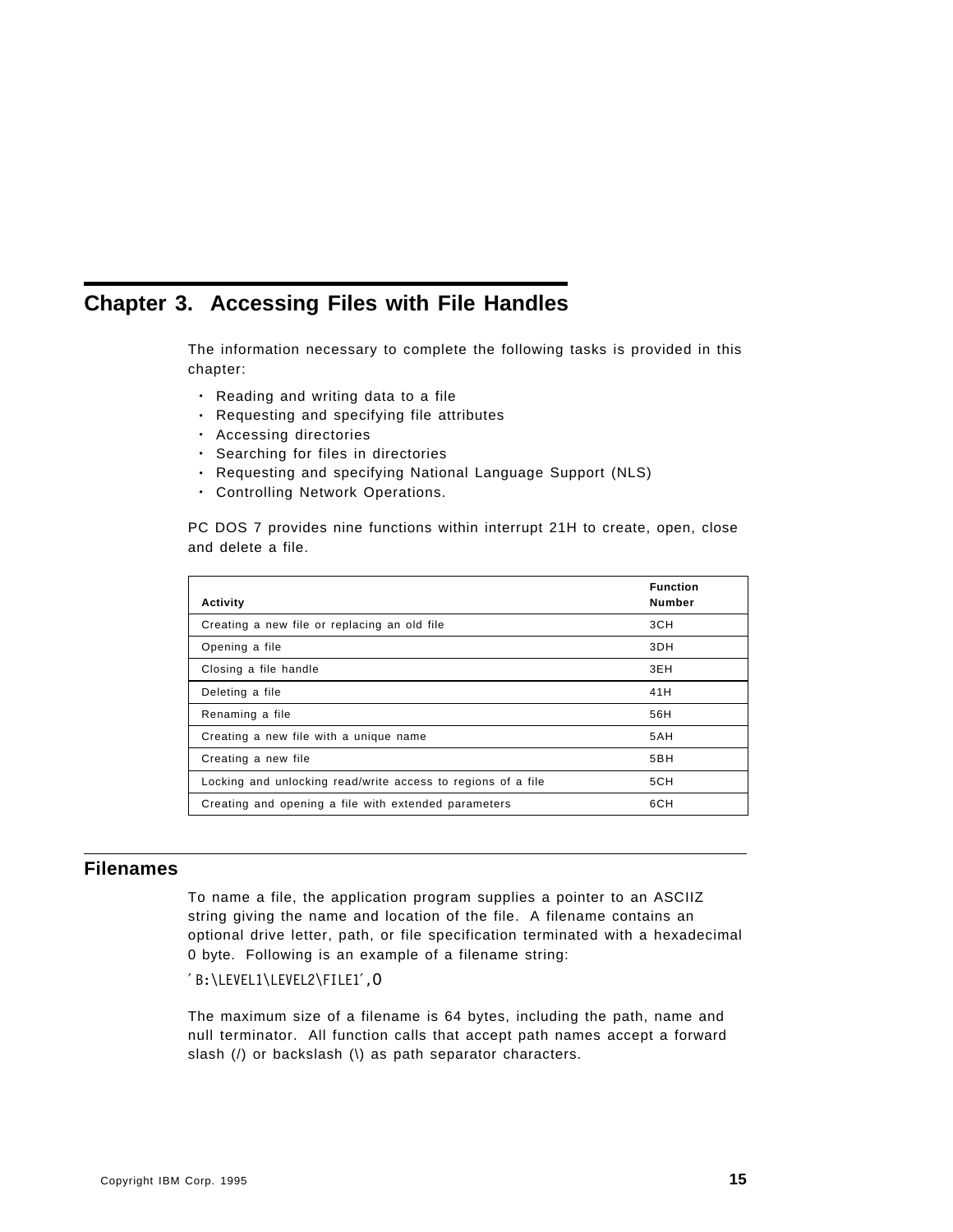### **File Handles**

The open or create function calls return a 16-bit value called a file handle. To perform file I/O, a program uses the file handle to reference the file. Once a file is opened, the program no longer needs to maintain the ASCIIZ string pointing to the file. PC DOS 7 keeps track of the location of the file, regardless of which directory is current.

| Activity                                          | <b>Function</b><br>Number |
|---------------------------------------------------|---------------------------|
| Specifying an additional file handle for a file   | 45H                       |
| Pointing the existing file handle to another file | 46H                       |
| Specifying the number of open file handles        | 67H                       |

The number of file handles that can be open at one time by all processes can be specified with the FILES command in CONFIG.SYS. There are 20 default handles available to a single process. All handles inherited by a process can be redirected.

Each open handle is associated with a single file or device, but several handles can reference the same file or device. Thus, the maximum handle limit can exceed the number specified with the FILES command.

#### **Special File Handles**

PC DOS 7 provides five special file handles for use by application programs. The handles are:

0000H Standard input device (STDIN)

0001H Standard output device (STDOUT)

0002H Standard error device (STDERR)

0003H Standard auxiliary device (STDAUX)

0004H Standard printer device (STDPRN)

File handles associated with standard devices do not need to be opened by a program, but a program can close them. STDIN should be treated as a read-only file. STDOUT and STDERR should be treated as write-only files. STDIN and STDOUT can be redirected. Function calls 01H through 0CH access the standard devices.

The standard device handles are useful for performing I/O to and from the console device. For example, you can read input from the keyboard using the read function call (3FH) and file handle 0000H (STDIN); you can also write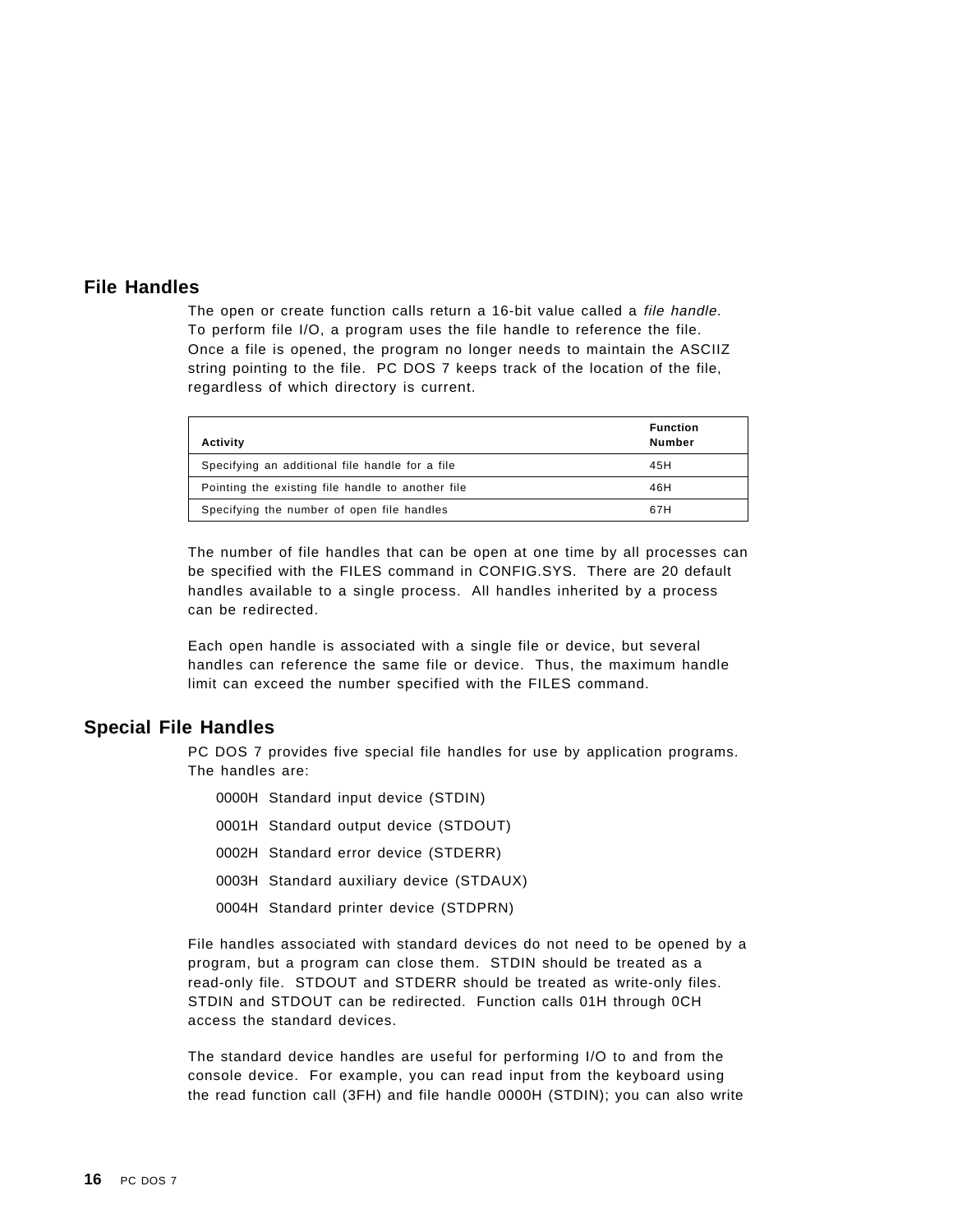output to the console screen with the write function call (40H) and file handle 0001H (STDOUT).

If you want to prevent redirection of your output to STDOUT, you can send it using file handle 0002H (STDERR). This facility also is useful for error messages or prompts to the user.

#### **Reading and Writing Data to a File**

PC DOS 7 provides five functions to allow reading and writing to a file or device, specifying the offset within a file at which the read or write is to occur, and verifying the read-after-write state. The verification operation, however, slows performance.

| Activity                                                                             | <b>Function</b><br><b>Number</b> |
|--------------------------------------------------------------------------------------|----------------------------------|
| Reading from a file or device                                                        | 3FH                              |
| Writing to a file or device                                                          | 40H                              |
| Specifying the address (through the pointer) at which a read or write is<br>to occur | 42H                              |
| Requesting the read-after-write state                                                | 54H                              |
| Specifying the read-after-write state                                                | 2EH                              |

## **Requesting and Specifying File Attributes**

While a file is being created, your program can specify certain attributes; for example, the date and time of creation and level of access.

| Activity                                         | Function<br><b>Number</b> |
|--------------------------------------------------|---------------------------|
| Requesting and specifying a file's attributes    | 43H                       |
| Requesting and specifying a file's date and time | 57H                       |

## **Accessing Subdirectories**

Subdirectories, that is, directories other than the root directories, are files. There is no limit to the number of subdirectory entries if the physical media can accommodate them. All directory entries are 32 bytes long.

**Note:** Values are in hexadecimal.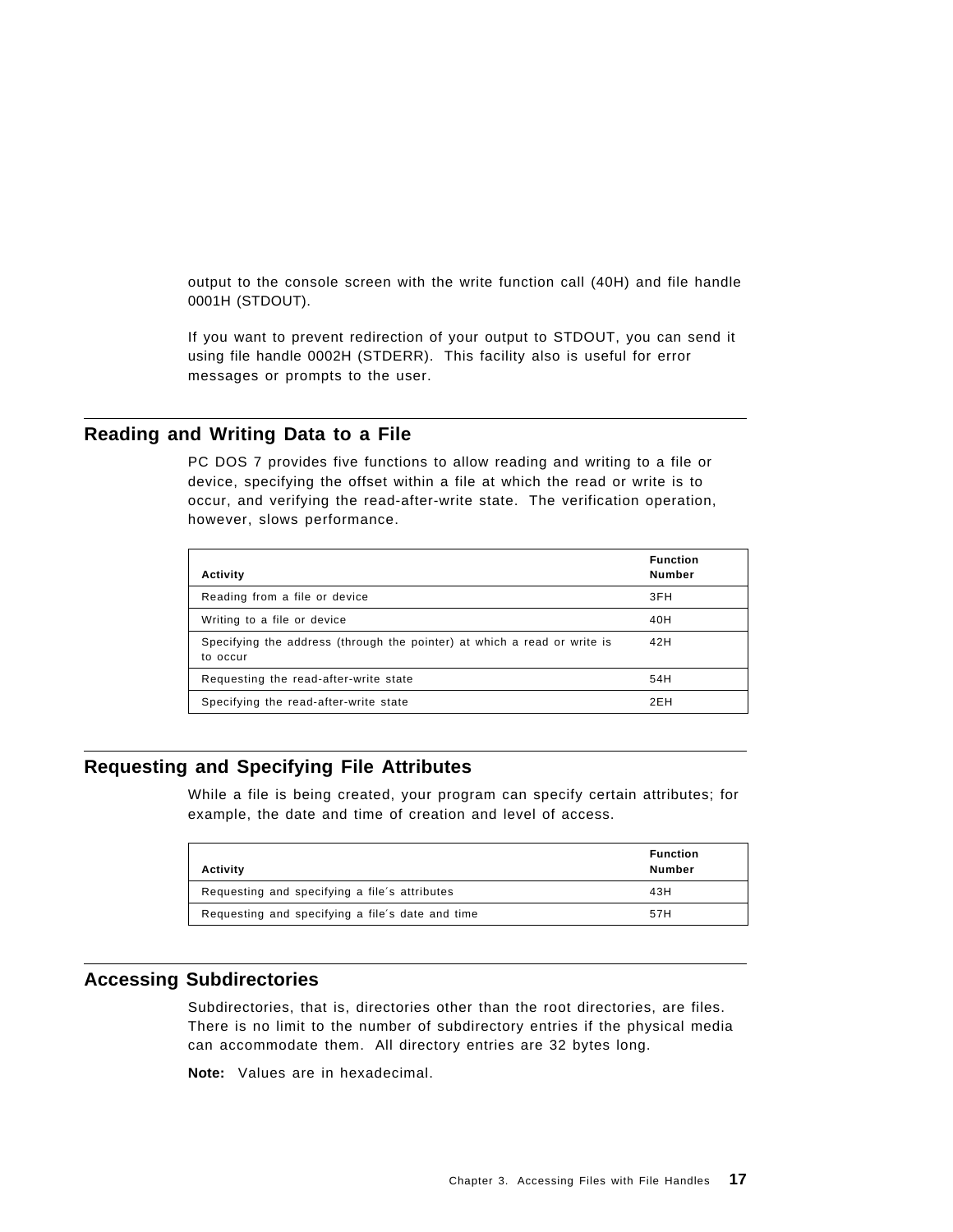Each entry in the root directory consists of 32 bytes that are described in the figure following:



#### **The Filename**

Bytes 0 through 7 represent the filename. The first byte of the filename indicates the status of the filename. The status of a filename can contain the following values:

- 00H Filename never used. To improve performance, this value is used to limit the length of directory searches.
- 05H The first character of the filename has an E5H character.
- E5H Filename has been used, but the file has been erased.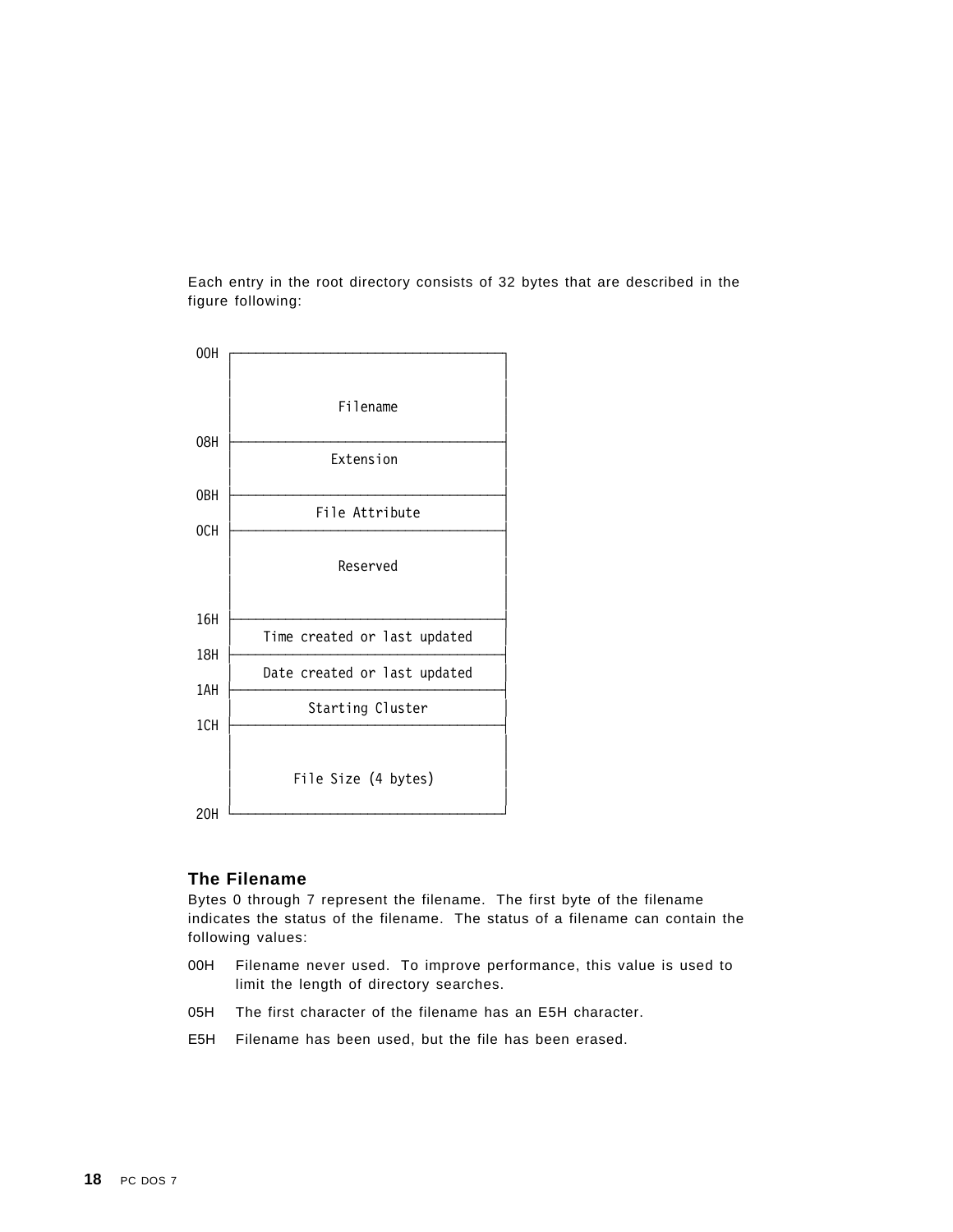2EH The entry is for a directory. If the second byte is also 2EH, the cluster field contains the cluster number of this directory′s parent directory. (Cluster number 0000H is specified if the parent directory is the root directory.)

Any other character is the first character of a filename.

**Note:** Byte offsets are in decimal.

## **The Filename Extension**

Bytes 8 through 10 indicate the filename extension.

#### **The File Attribute**

.

Byte 11 indicates the file′s attribute. The attribute byte is mapped as follows:

- 01H Indicates a read-only file. An attempt to open the file for output using function call 3DH or 6CH results in an error code being returned.
- 02H Indicates a hidden file. The file is excluded from normal directory searches.
- 04H Indicates a system file. The file is excluded from normal directory searches.
- 08H Indicates the entry contains the volume label in the first 11 bytes. The entry contains no other usable information and may exist only in the root directory.
- 10H Indicates the entry defines a subdirectory and is excluded from normal directory searches.
- 20H Indicates an archive bit. The bit is set ON when the file has been written to and closed. It is used by the BACKUP and RESTORE commands for determining whether the file has been changed since it was created or last updated. This bit can be used along with other attribute bits.

All other bits are reserved and must be 0.

#### **The File Creation/Last Changed Time**

Bytes 22 and 23 contain the time when the file was created or last updated. The time is mapped in the bits as follows:

| $>$ < 22<br>$\leq$ 23 |  |  |  |  |  |  |  |                                       |  |
|-----------------------|--|--|--|--|--|--|--|---------------------------------------|--|
|                       |  |  |  |  |  |  |  | 15 14 13 12 11 10 9 8 7 6 5 4 3 2 1 0 |  |
|                       |  |  |  |  |  |  |  | h h h h h m m m m m m x x x x x       |  |

Where: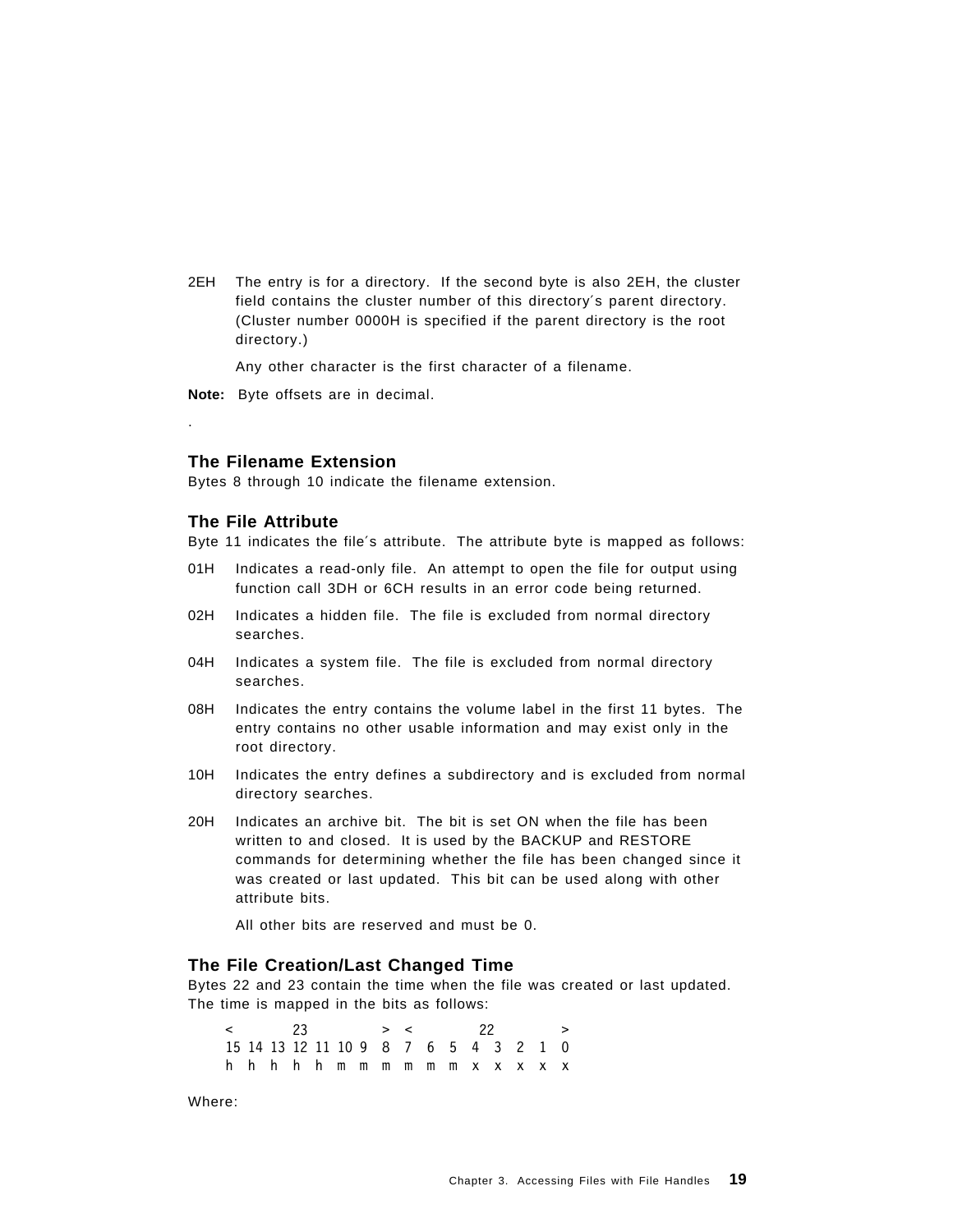$hh =$  the binary number of hours (0-23)  $mm =$  the binary number of minutes (0-59)  $xx$  = the binary number of two-second increments

The time is stored with the least significant byte first.

#### **The File Creation Date**

Bytes 24 and 25 contain the date when the file was created or last updated. The date  $(mm/dd/yy)$  is mapped in the bits as follows:

| $>$ < 24<br>$\lt$ 25                  |  |  |  |  |  |  |  |  |  |
|---------------------------------------|--|--|--|--|--|--|--|--|--|
| 15 14 13 12 11 10 9 8 7 6 5 4 3 2 1 0 |  |  |  |  |  |  |  |  |  |
| y y y y y y m m m m d d d d d         |  |  |  |  |  |  |  |  |  |

Where:

 $yy = 0 - 119 (1980 - 2099)$  $mm = 1 - 12$  $dd = 1 - 31$ 

The date is stored with the least significant byte first.

#### **The Starting Cluster Number**

Bytes 26 and 27 contain the cluster number of the first cluster in the file. The first cluster for data space on all hard disks and diskettes is cluster 002. The cluster number is stored with the least significant byte first.

 $\begin{array}{ccccccc} & & 27 & & \rightarrow & \langle & & 26 & & \rightarrow \end{array}$ 0 0 0 0 0 0 0 0 0 0 1 0 0 0 0 1

#### **The File Size**

Bytes 28 through 31 contain the file size in bytes. The first word contains the low-order part of the size. Both words are stored with the least significant byte first.

## **Accessing Directories**

PC DOS 7 provides four functions within interrupt 21H to create, identify, change or delete directories.

| <b>Activity</b>                   | <b>Function</b><br><b>Number</b> |
|-----------------------------------|----------------------------------|
| Removing a subdirectory           | 3AH                              |
| Creating a subdirectory           | 39H                              |
| Changing to another directory     | 3 <sub>BH</sub>                  |
| Identifying the current directory | 47H                              |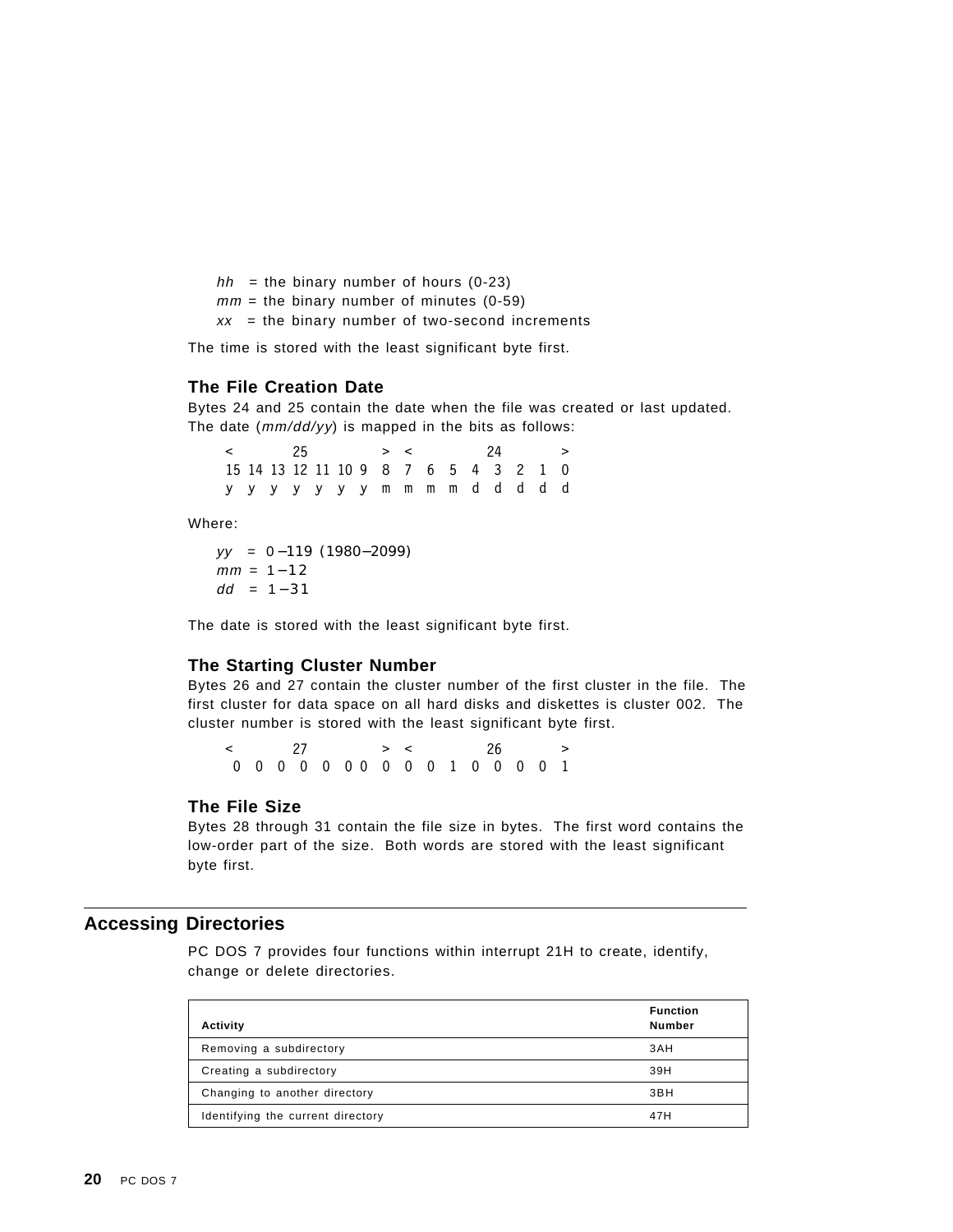# **Finding Files in Directories**

PC DOS 7 provides two functions within interrupt 21H to search for the first matching entry and the next matching entry.

| Activity                               | <b>Function</b><br><b>Number</b> |
|----------------------------------------|----------------------------------|
| Searching for the first matching entry | 4EH                              |
| Searching for the next matching entry  | 4FH                              |

# **Requesting and Specifying National Language Support (NLS)**

PC DOS 7 provides the following functions for NLS:

| Activity                                           | <b>Function</b><br>Number |
|----------------------------------------------------|---------------------------|
| Specifying the current country                     | 38H                       |
| Requesting the country dependent information       | 38H                       |
| Providing double-byte character set (DBCS) support | 65H                       |

#### **Controlling Network Operations**

Several PC DOS 7 function calls accept a network path as input if the IBM PC Local Area Network support is loaded. If network access is available, further information is noted in the ″Comments″ section under each relevant function call in Appendix B, "PC DOS 7 Function Calls" on page 133.

A network path consists of an ASCII string containing a computer name,a directory path, and an optional filename. The network path cannot contain a drive specifier. The path is terminated by a byte of binary 0′s. Following is an example:

#### SERVER1LEVEL1LEVEL2FILE1

Many function calls that accept an ASCIIZ string as input accept a network path. If you want to execute function 5BH (Create a New File), for example, you must have Read/Write/Create or Write/Create access to the directory to be able to create a file. If you have Read Only or Write Only access and no Create access, you cannot create a file in the directory. Two function calls that do not accept a network path as input are Change Current Directory (3BH) and Find First Matching File (4EH).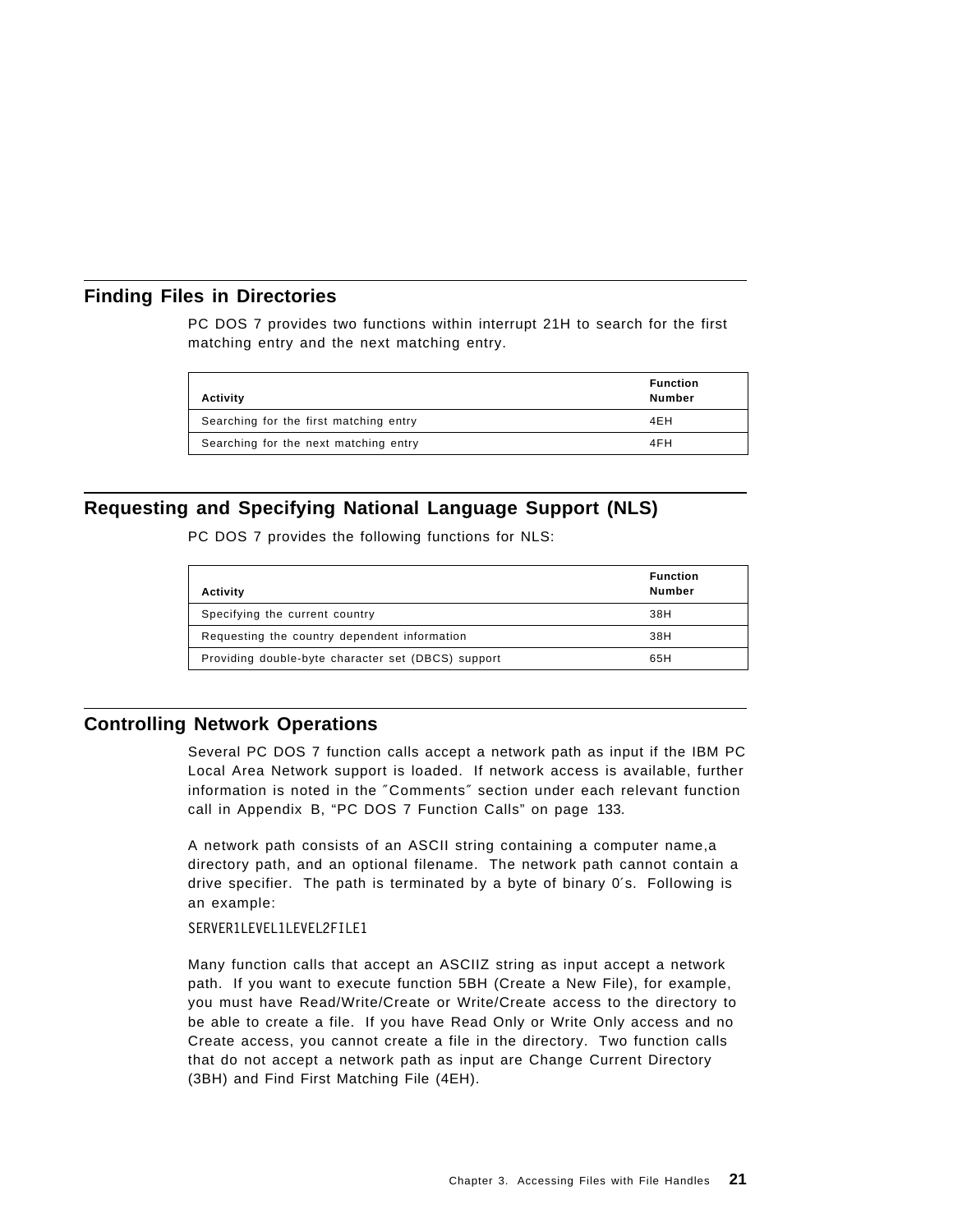| <b>Activity</b>                                               | <b>Function</b><br><b>Number</b> |
|---------------------------------------------------------------|----------------------------------|
| Locking and unlocking read/write access to a region of a file | 5CH                              |
| Writing all data from a file to a device                      | 68H                              |
| Requesting the local computer ID                              | 5E00H                            |
| Specifying the printer setup string                           | 5E02H                            |
| Requesting the printer setup string                           | 5E03H                            |
| Requesting redirection                                        | 5F02H                            |
| Attaching to a redirect device                                | 5F03H                            |
| Canceling redirection                                         | 5F04H                            |

The following function calls are available to control network operations: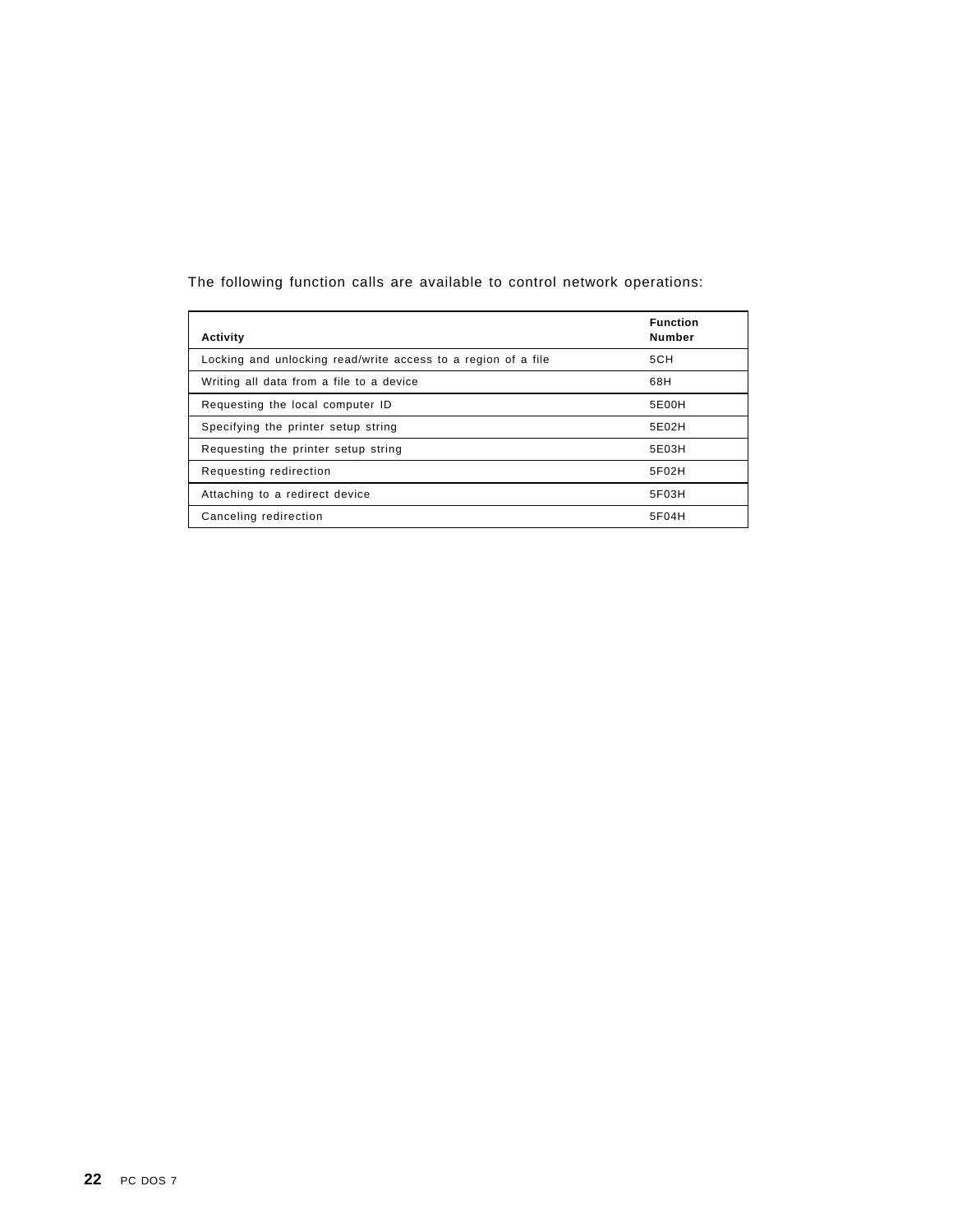# **Chapter 4. Accessing Files Using File Control Blocks**

This chapter provides guide and system architecture information to assist in performing the following tasks:

- Accessing files
- Accessing sequential records
- Accessing random records
- Finding files in directories

## **The File Control Block (FCB)**

With few exceptions, a program should maintain files using File Control Blocks (FCBs) only to run under DOS 1.10. File handles are the recommended method for accessing files.

One FCB maintained by your program and PC DOS 7 is required for each open file. Your program must supply a pointer to the FCB and fill in the appropriate fields required by specific function calls.

A program should not attempt to use the reserved fields in the FCB. Bytes 0 through 15 and 32 through 36 must be set by the user program. Bytes 16 through 31 are set by PC DOS 7 and must not be changed by user programs.

An unopened FCB consists of the FCB prefix (if used), the drive number, the filename, and the extensions appropriately specified. An open FCB is one in which the remaining fields have been specified by the create or open function calls.

All word fields are stored with the least significant byte first. For example, a record length of 128 is stored as 80H at offset 14, and 00H at offset 15. Figure 2 on page 24 gives further explanation.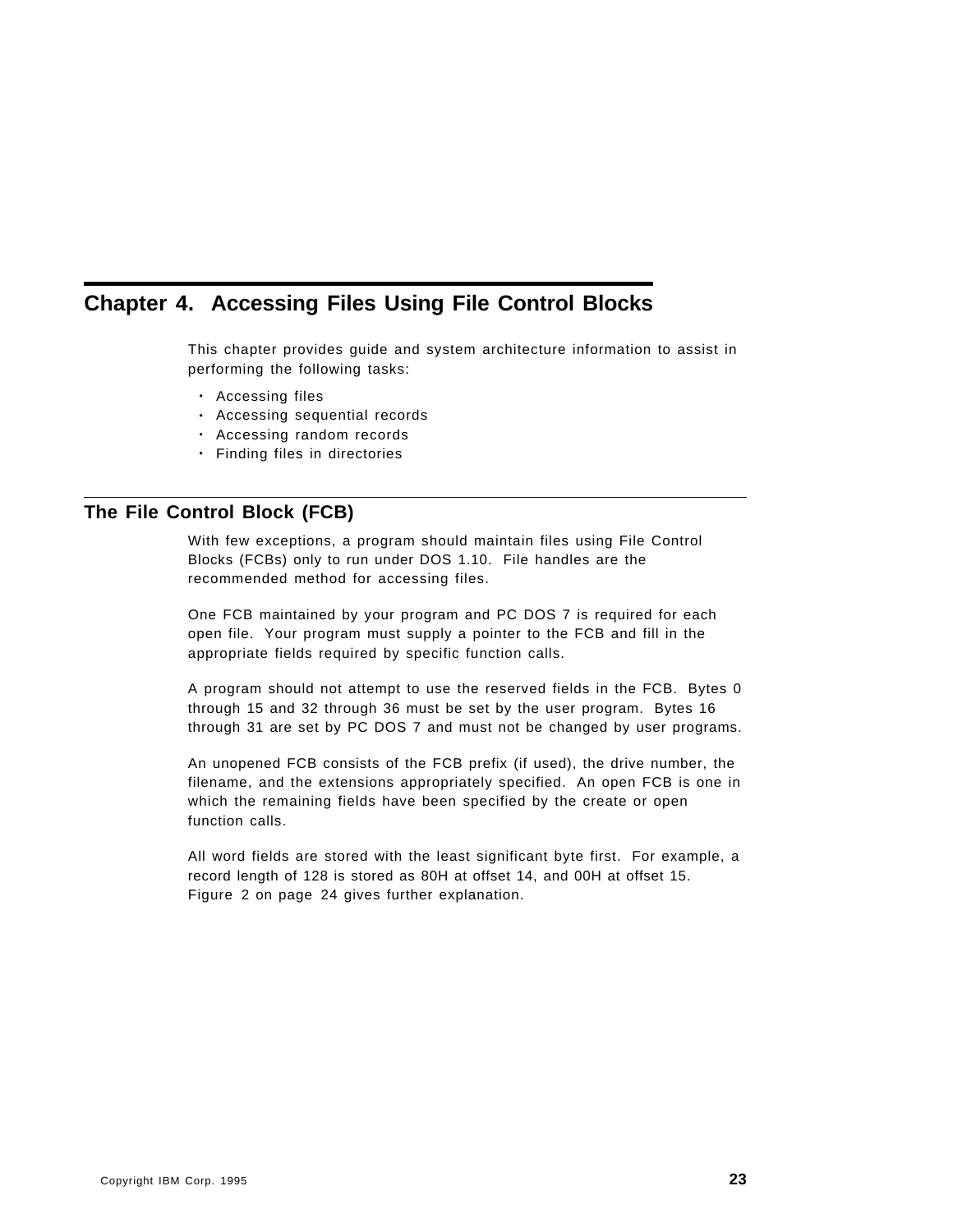

Figure 2. The File Control Block

Areas 16 through to 31 are filled in by DOS and must not be modified.

Other areas are filled in by the using program.

**Note:** Offsets are in decimal.

The FCB is formatted as follows:

#### **Drive Number**

Byte 0 represents the drive number. For example, before the file is opened, 0 equals the default drive, 1 equals drive A, and 2 equals drive B. After the file is opened, 0 equals drive A, 1 equals drive A, and 2 equals drive B.

The actual drive number replaces the 0 when a file is opened.

#### **Filename**

Bytes 1 through 8 represent the filename, left-justified with trailing blanks. If a reserved device name such as LPT1 is specified here, do not include the colon.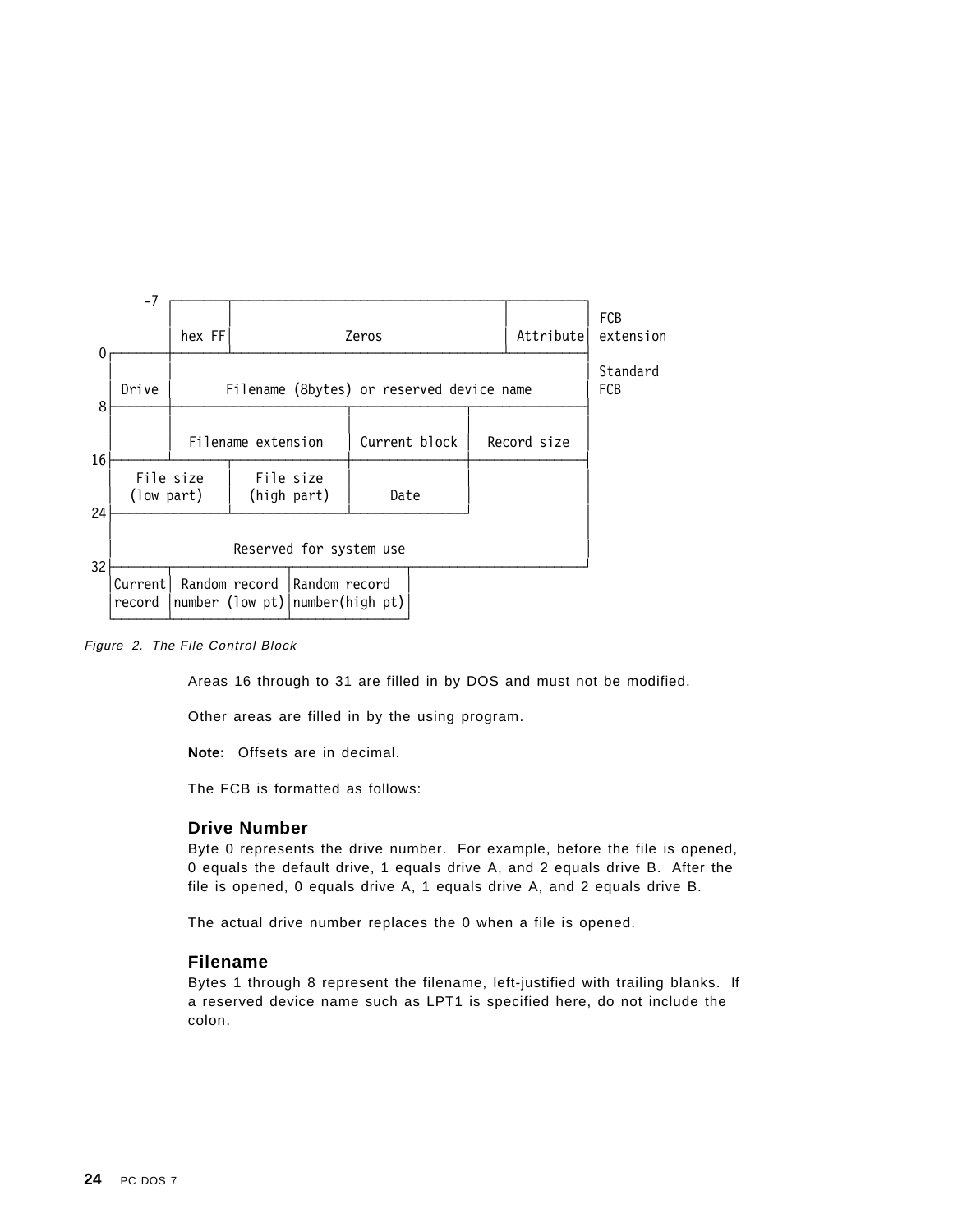#### **Filename Extension**

Bytes 9 through 11 represent the filename extension, left-justified with trailing blanks or all blanks.

#### **Current Block Number**

Bytes 12 through 13 represent the current block number relative to the beginning of the file, starting with 0. The 0 is set by the open function call. A block consists of 128 records, each size specified in the logical record size field. The current block number is used with the current record field for sequential reads and writes.

#### **Logical Record Size**

Bytes 14 through 15 represent the logical record size in bytes. 80H is set by the open function call. If you want to change the logical record size from 80H, you can reset the value. PC DOS 7 uses the value to determine locations in the file for all disk reads and writes.

#### **File Size**

Bytes 16 through 19 represent file size in bytes. In this two-word field, the first word is the low-order part of the size.

#### **File Date**

Bytes 20 through 21 represent the date the file was created or last updated. The date  $(mm/dd/yy)$  is mapped in the bits as follows:

 $\leftarrow$  21  $\rightarrow$   $\leftarrow$  20  $\rightarrow$ 15 14 13 12 11 10 9 8 7 6 5 4 3 2 1 0 y y y y y y y m m m m d d d d d where: yy is 0-119 (1980-2099) mm is 1-12 dd is 1-31

## **Reserved**

Bytes 22 through 31 are reserved.

## **Record Number in Block**

Byte 32 represents the current relative record number (0-127) within the current block. You must set this field before doing sequential read and write operations to the diskette. This field is not initialized by the open function call.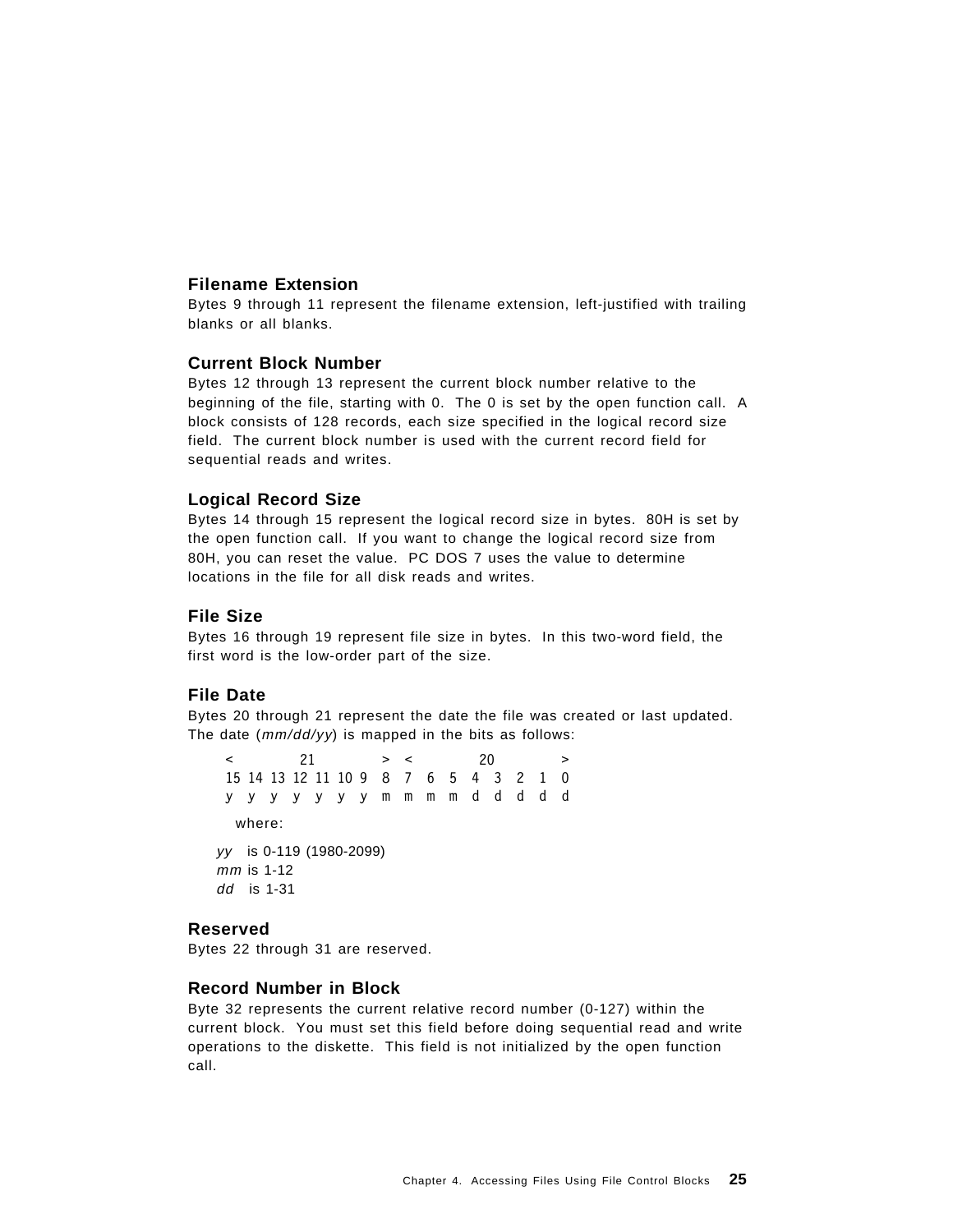## **Record Number within File**

Bytes 33 through 36 represent the record number relative to the beginning of the file, starting with 0. You must set this field before doing random read and write operations to the diskette. This field is not initialized by the open function call.

If the record size is less than 64 bytes, both words are used. If the record size is more than 64 bytes, only the first 3 bytes are used. Note that if you use the FCB at 5CH in the program segment, the last byte of the FCB overlaps the first byte of the unformatted parameter area.

# **The Extended FCB**

The extended FCB is used to create or search in the disk directory for files with special attributes. The extension adds a 7-byte prefix to the FCB, formatted as follows:

## **Extended FCB**

FCB byte -7 contains FFH to indicate an extended FCB.

#### **Reserved**

FCB bytes -6 to -2 are reserved.

#### **File Attribute**

FCB byte -1 represents an attribute byte. Function calls 00H through 2EH are valid for both the standard FCB and the extended FCB. If you are using an extended FCB, the appropriate register should be set to the first byte of the prefix, rather than the drive number field.

# **The Disk Transfer Area (DTA)**

PC DOS 7 uses a buffer in memory, the Disk Transfer Area (DTA), to hold the data for FCB file reads and writes. The DTA can be at any location within the data area of your program and should be specified by your program.

Only one DTA can be in effect at a time, so your program must tell PC DOS 7 which memory location to use before issuing disk read or write functions. When a program is given control by COMMAND.COM, a default DTA large enough to hold 128 bytes is established at 80H in the program segment prefix.

PC DOS 7 provides the following functions within interrupt 21H to handle DTA activities: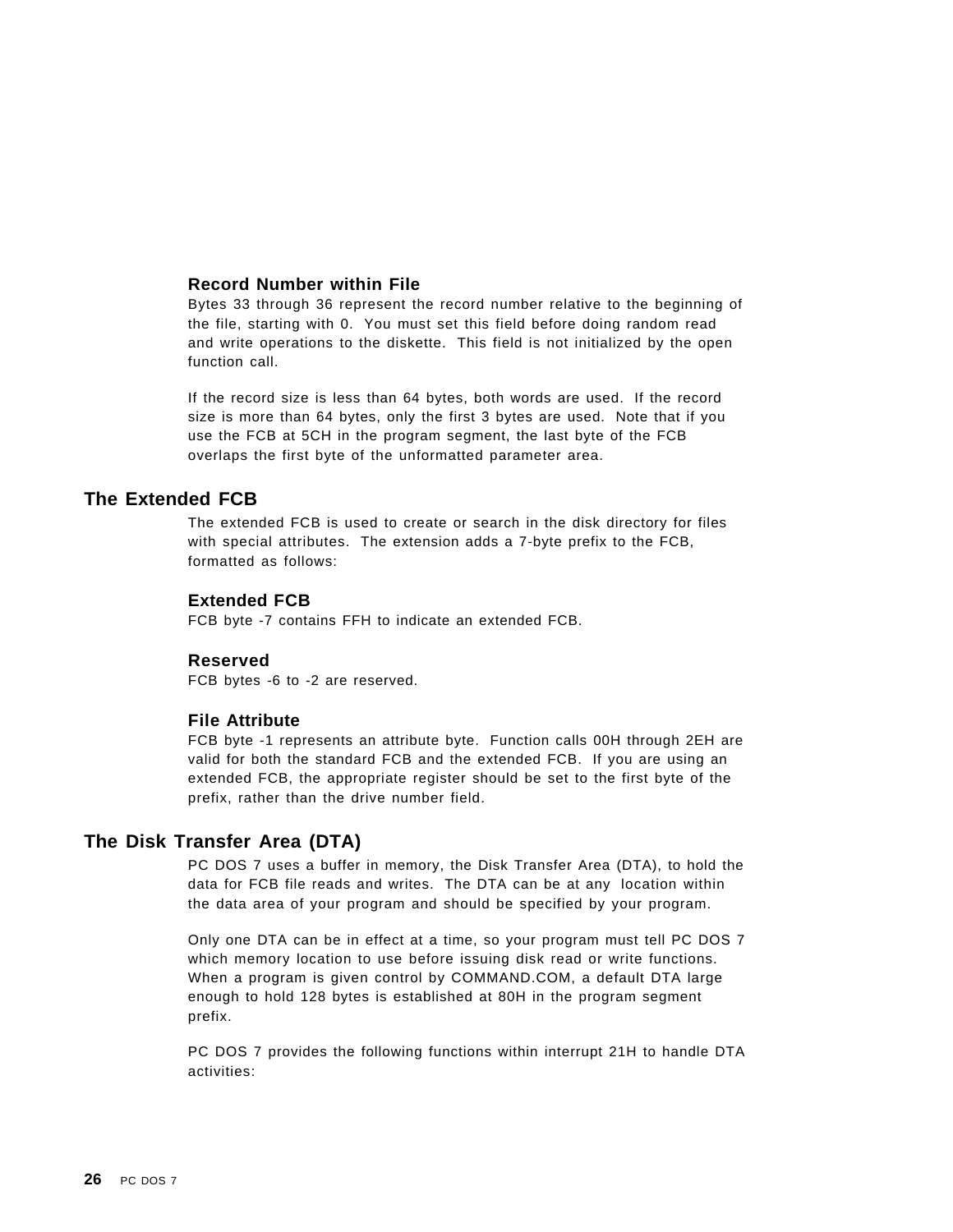| Activity                                                              | <b>Function</b><br><b>Number</b> |
|-----------------------------------------------------------------------|----------------------------------|
| Specifying the buffer address for reading and writing data in the DTA | 1 A H                            |
| Requesting the buffer address for reading and writing data in the DTA | 2FH                              |

## **Accessing Files**

An FCB can identify a file on any valid drive, but only in the current directory of the specified drive.

If SHARE has not been loaded, the number of files that can be open at a time (using FCB function calls) is not restricted. When file sharing is loaded, however, the maximum number of FCB opened files is limited by the value specified in the FCBS command in CONFIG.SYS. The m value specifies the total number of files that can be opened by FCBS.

When the maximum number of FCB opens is exceeded, PC DOS 7 automatically closes the least recently used file. Any attempt to access such a file results in the interrupt 24H critical error message, "FCB not available." If this situation occurs while a program is running, the value specified for  $m$ in the FCBS command should be increased.

Do not use the same FCB to open a second file without closing the first open file. If more than one file is to be opened concurrently, use separate FCBs. To avoid potential file sharing problems, close files after I/O is performed. Close the file before trying to delete or rename an open file.

Managing files using the FCBS command can be performed using the following function calls:

| Activity                                                          | <b>Function</b><br><b>Number</b> |
|-------------------------------------------------------------------|----------------------------------|
| Opening a file                                                    | 0FH                              |
| Closing a file                                                    | 10H                              |
| Deleting a file                                                   | 13H                              |
| Creating a file                                                   | 16H                              |
| Renaming a file                                                   | 17H                              |
| Requesting the file size                                          | 23H                              |
| Separating the filename information into its components (parsing) | 29H                              |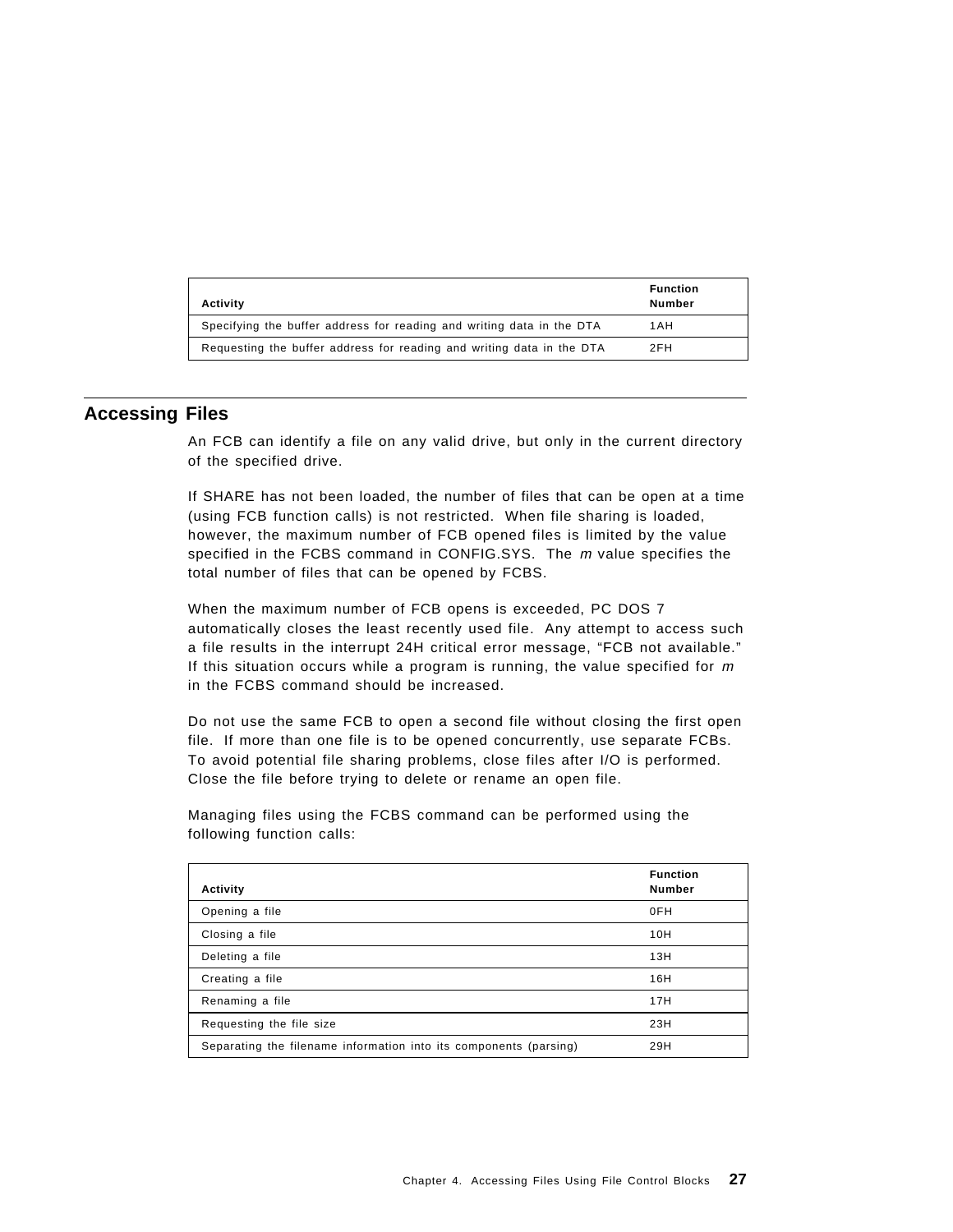# **Accessing Sequential Records**

By using the current block, current record, and record length fields of the FCB, you can perform sequential I/O by using the following sequential read or write function calls within interrupt 21H:

| <b>Activity</b>       | <b>Function</b><br><b>Number</b> |
|-----------------------|----------------------------------|
| Reading from a record | 14H                              |
| Writing to a record   | 15H                              |

# **Accessing Random Records**

Random I/O can be performed by filling in the random record and record length fields in the FCB and issuing the following function calls within interrupt 21H:

| Activity                                      | <b>Function</b><br><b>Number</b> |
|-----------------------------------------------|----------------------------------|
| Reading from a single record                  | 21H                              |
| Writing to a single record                    | 22H                              |
| Specifying the random record field in the FCB | 24H                              |
| Reading from multiple records                 | 27H                              |
| Writing to multiple records                   | 28H                              |

# **Finding Files in Directories**

Using the FCB as a source, finding and changing files in directories is performed by the following functions within interrupt 21H:

| Activity                                                          | <b>Function</b><br><b>Number</b> |
|-------------------------------------------------------------------|----------------------------------|
| Searching for the first matching file entry                       | 11H                              |
| Searching for the next matching file entry                        | 12H                              |
| Deleting a file                                                   | 13H                              |
| Creating a file                                                   | 16H                              |
| Renaming a file                                                   | 17H                              |
| Separating the filename information into its components (parsing) | 29H                              |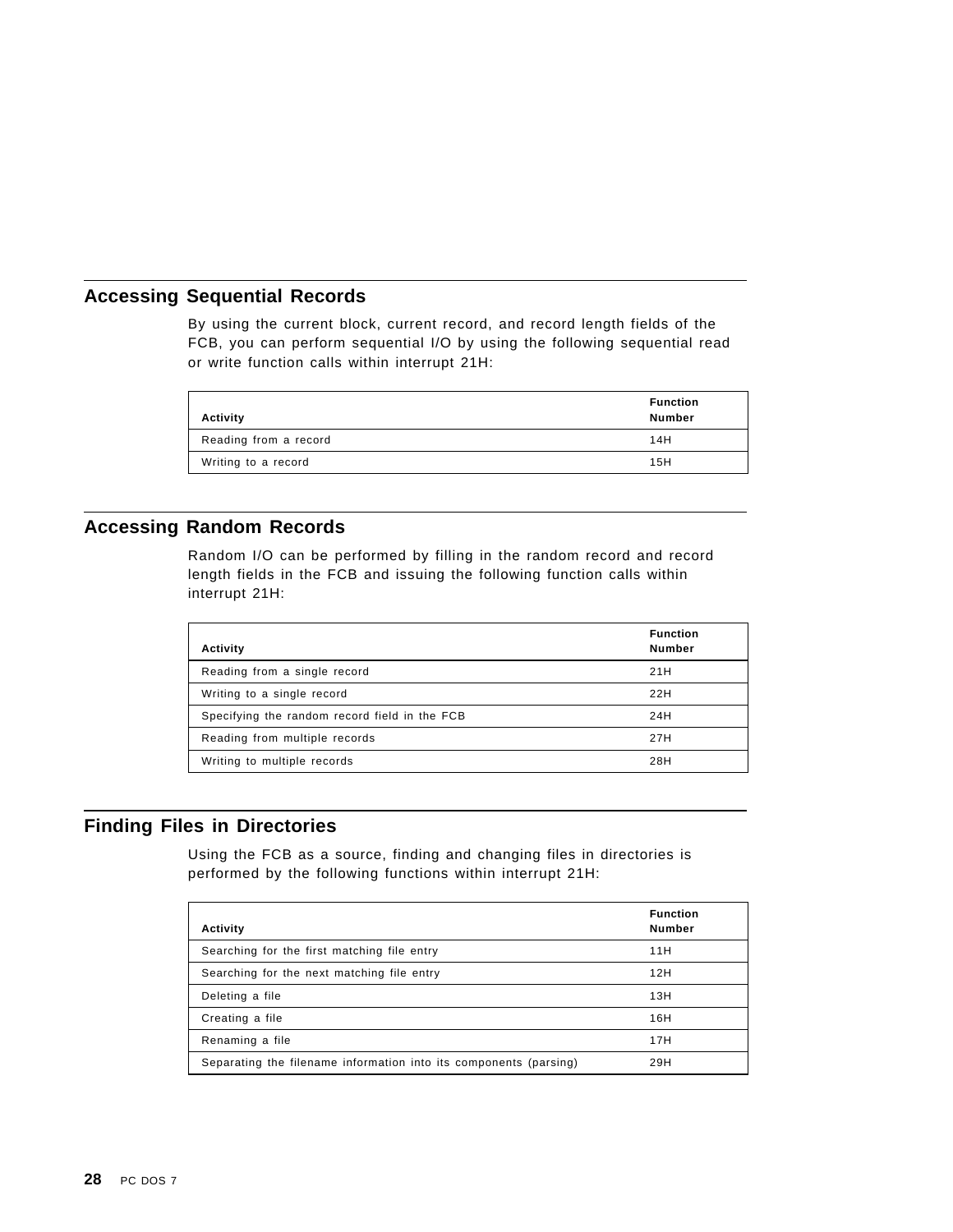# **Chapter 5. Managing Device I/O**

This chapter provides guide and system architecture information about the following tasks:

- Managing display I/O
- Managing keyboard I/O
- Managing miscellaneous I/O
- Managing file system activities
- Accessing the system device drivers′ control channel.

# **Managing Display I/O**

PC DOS 7 provides four functions within interrupt 21H that send characters or strings of characters to the screen.

| Activity                                                                                                                                 | <b>Function</b><br><b>Number</b> |
|------------------------------------------------------------------------------------------------------------------------------------------|----------------------------------|
| Outputting a character to the screen, with the ability to trigger the<br>control-break interrupt handler                                 | 02H                              |
| Waiting until a character is input and outputting it to the screen without<br>the ability to trigger the control-break interrupt handler | 06H                              |
| Outputting a string of characters in memory to the screen                                                                                | 09H                              |
| Outputting a string of characters in a buffer to the screen or writing the<br>string to a file device                                    | 40H                              |

For further information on specifying character attributes, foreground and background screen colors, and screen size using ANSI.SYS, see the PC DOS 7 User′s Guide and Reference.

# **Managing Keyboard I/O**

PC DOS 7 provides a full complement of functions within interrupt 21H that your application program can use to manage keyboard I/O.

| <b>Activity</b>                                                                          | <b>Function</b><br>Number |
|------------------------------------------------------------------------------------------|---------------------------|
| Sending input from the keyboard (with echo) to the display                               | 01H                       |
| Receiving input directly from the keyboard, or sending output directly to<br>the display | 06H                       |
| Receiving input directly from the keyboard without echo                                  | 07H                       |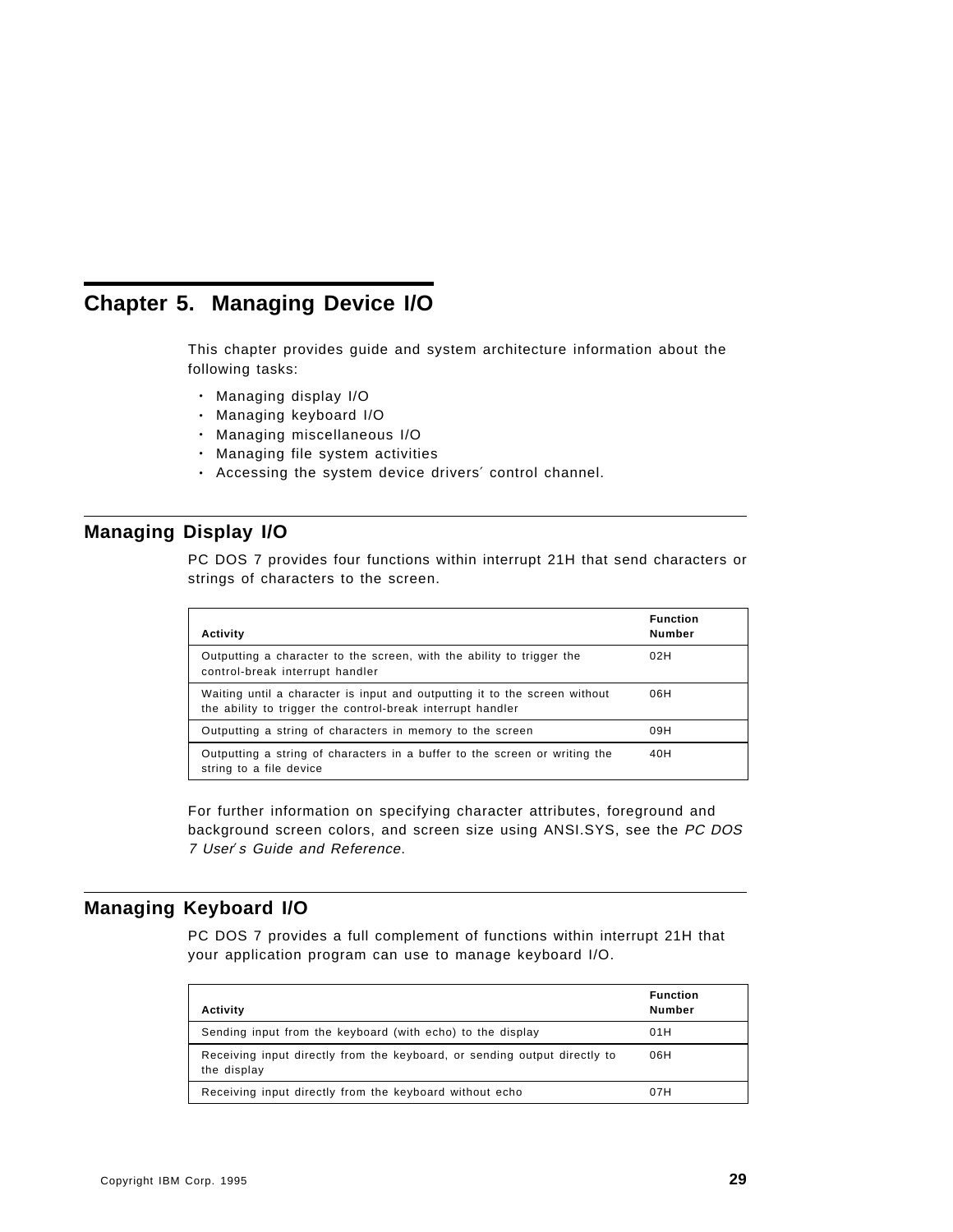| Activity                                                                                                                         | <b>Function</b><br><b>Number</b> |
|----------------------------------------------------------------------------------------------------------------------------------|----------------------------------|
| Receiving input from the keyboard without echo to the display with the<br>ability to trigger the control-break interrupt handler | 08H                              |
| Reading characters from the keyboard to the buffer                                                                               | 0AH                              |
| Checking the keyboard buffer status                                                                                              | 0 <sub>BH</sub>                  |
| Clearing the keyboard buffer; specifying which function to call after<br>clearing the buffer                                     | 0 <sub>CH</sub>                  |

For further information on reassigning the keys using ANSI.SYS, see the PC DOS 7 User′s Guide and Reference.

# **Managing Miscellaneous I/O**

Three functions are available to manage miscellaneous I/O.

| <b>Activity</b>           | <b>Function</b><br><b>Number</b> |
|---------------------------|----------------------------------|
| Receiving auxiliary input | 03H                              |
| Sending auxiliary output  | 04H                              |
| Printing output           | 05H                              |

# **Managing File System Activities**

The following system activities are supported by PC DOS 7:

| <b>Activity</b>                          | <b>Function</b><br><b>Number</b> |
|------------------------------------------|----------------------------------|
| Requesting the local computer ID         | 5E00H                            |
| Specifying the printer setup string      | 5E02H                            |
| Requesting the printer setup string      | 5E03H                            |
| Requesting redirection list              | 5F02H                            |
| Attaching to a redirect device           | 5F03H                            |
| Canceling redirection                    | 5F04H                            |
| Writing all data from a file to a device | 68H                              |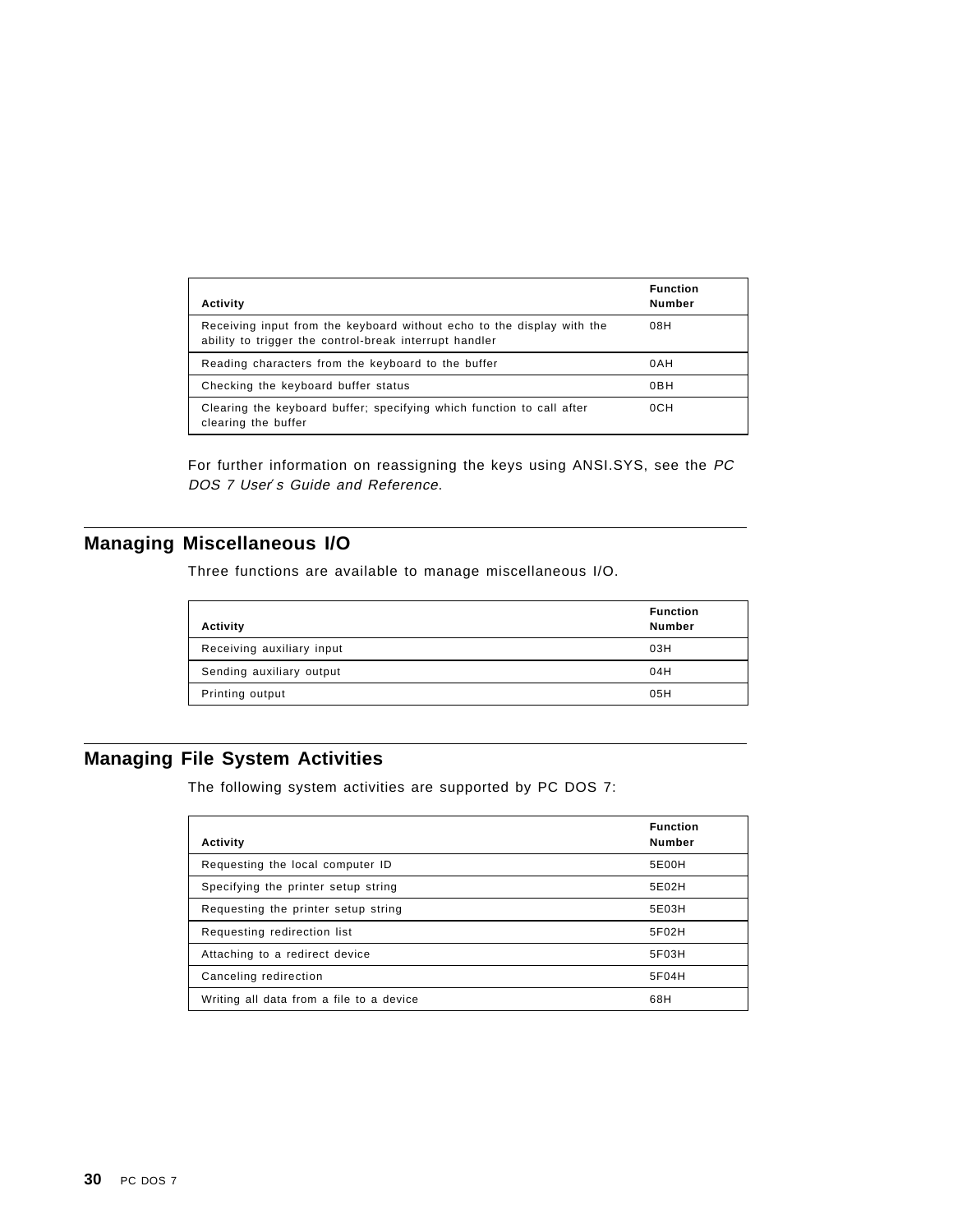# **Accessing the System Device Drivers**′ **Control Channel**

Function 44H within interrupt 21H is a multi-purpose function for accessing the device drivers′ control channel. Using function 44H, your application program can request the status of a device and read and write to the I/O control channel. The following subfunction values should be passed in AL:

| Category                                          | Activity                                                                                             | <b>Subfunction</b><br><b>Number</b> |
|---------------------------------------------------|------------------------------------------------------------------------------------------------------|-------------------------------------|
| Requesting and specifying device<br>information   | Requesting device information                                                                        | 00H                                 |
|                                                   | Specifying device information                                                                        | 01H                                 |
| Reading and writing data to a<br>character device | Reading from a character device                                                                      | 02H                                 |
|                                                   | Writing to a character device                                                                        | 03H                                 |
| Reading and writing data to a<br>block device     | Reading from a block device                                                                          | 04H                                 |
|                                                   | Writing to a block device                                                                            | 05H                                 |
| Requesting and specifying device<br>information   | Determining whether a device<br>contains removable media                                             | 08H                                 |
| Providing network support for<br>devices          | Determining whether a logical<br>device is local or remote                                           | 09H                                 |
|                                                   | Determining whether a file handle<br>is local or remote                                              | 0AH                                 |
|                                                   | Specifying how many times (and<br>intervals) PC DOS 7 should try to<br>resolve shared file conflicts | 0 <sub>BH</sub>                     |
|                                                   | Controlling I/O for file handles                                                                     | 0 <sub>CH</sub>                     |
|                                                   | Controlling I/O for block devices                                                                    | 0DH                                 |
| Requesting and specifying the<br>logical drive    | Requesting the logical drive                                                                         | 0EH                                 |
|                                                   | Specifying the logical drive                                                                         | 0FH                                 |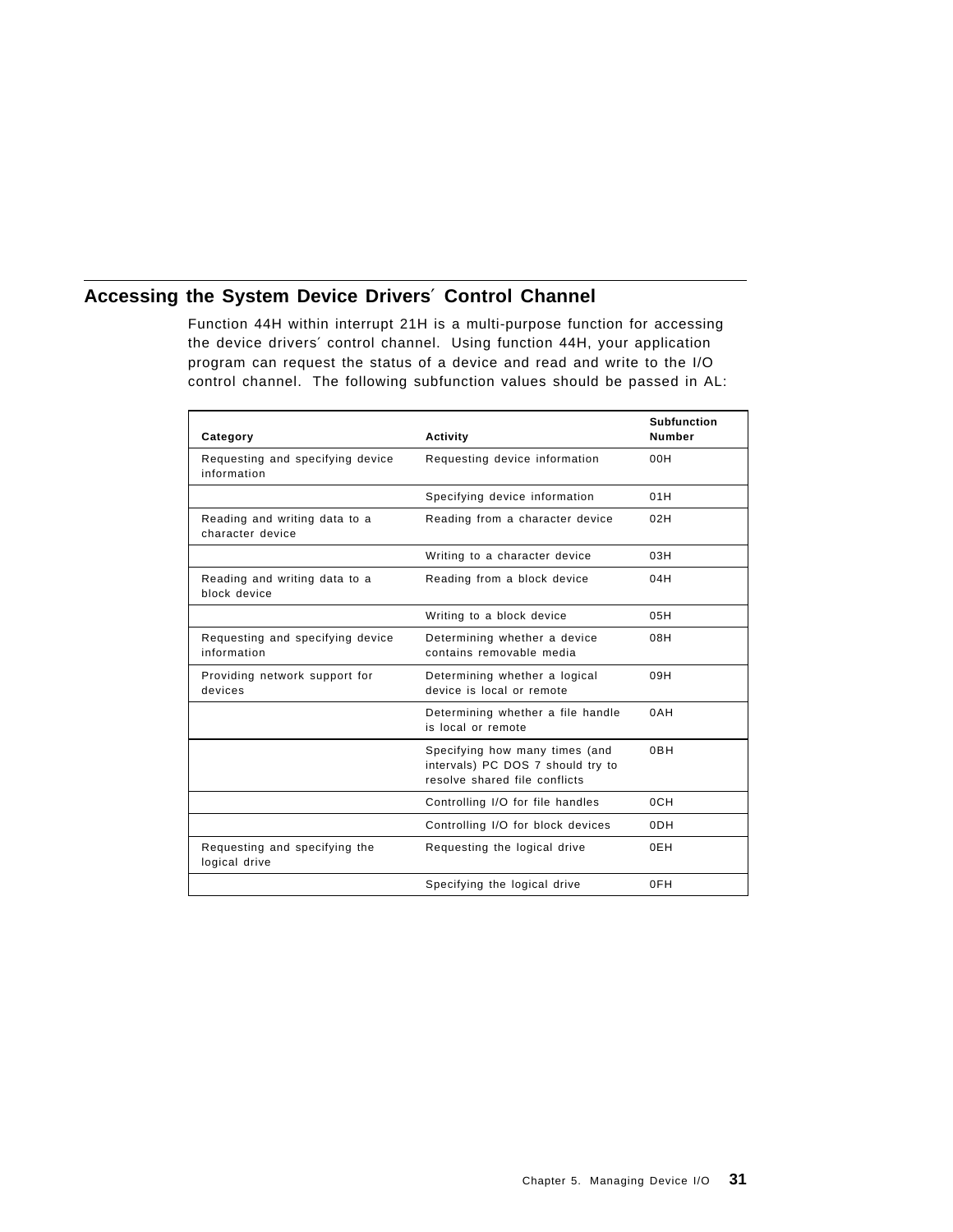# **Reading and Writing Data in Binary and ASCII Modes**

A program can use function 44H to change the mode in which data is read or written to a device. If I/O is performed in binary mode, control values have no meaning. If I/O is performed in ASCII mode, certain control values have meaning. They are shown in the following table:

| Control<br>Value | Keyboard<br>Input | <b>Meaning</b>       |
|------------------|-------------------|----------------------|
| 03H              | $\wedge$ C        | <b>Control Break</b> |
| 04H              | $\wedge$ D        | End of Task          |
| 10H              | $\wedge$ P        | <b>Print Screen</b>  |
| 11H              | ∧Q                | Scroll restart       |
| 13H              | $\wedge$ S        | Scroll Lock          |
| 0AH              | ΛJ                | Line Feed            |
| 0 <sub>DH</sub>  | $\wedge M$        | Carriage Return      |
| 1AH              | $\wedge$ Z        | End-Of-File          |

When a file is read in ASCII mode, it is echoed to the display and tabs are expanded into spaces. They are left as a tab byte (09H) in the input buffer. When a file is written in ASCII mode, tabs are expanded to 8-character boundaries and filled with spaces (20H).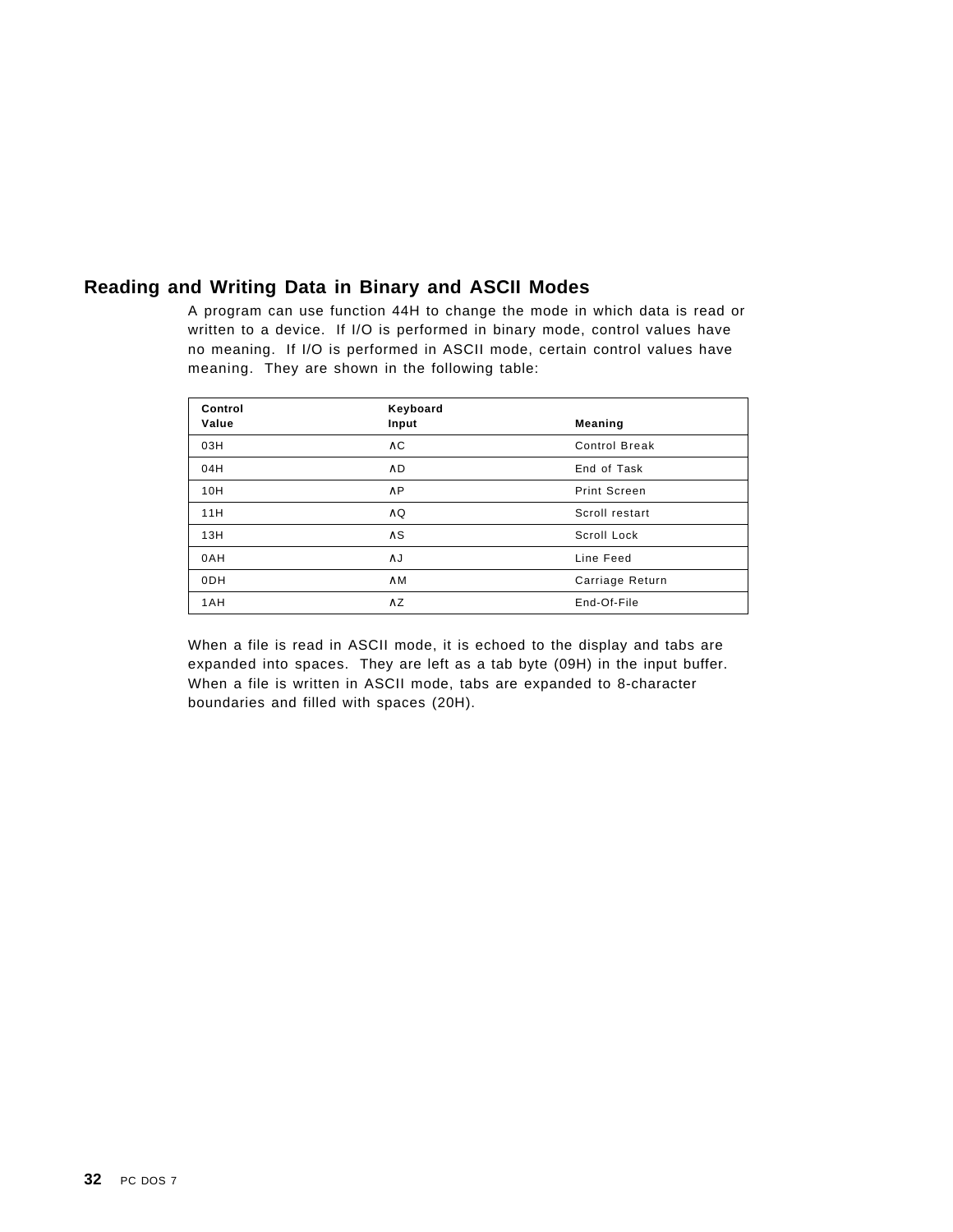# **Chapter 6. Controlling Processes**

This chapter provides guide and system architecture information about the following activities:

- Allocating memory
- Identifying a program at load time
- Loading and executing overlays
- Terminating a program/subprogram
- Loading an overlay without executing it
- Calling a command processor
- Responding to errors
- Responding to a control-break action
- Requesting and specifying the system date and time
- Requesting and specifying the interrupt vectors.

## **Allocating Memory**

PC DOS 7 keeps track of allocated and available memory blocks and provides three function calls for application programs to communicate their memory requests.

| <b>Activity</b>                                 | <b>Function</b><br><b>Number</b> |
|-------------------------------------------------|----------------------------------|
| Allocating memory                               | 48H                              |
| Freeing allocated memory                        | 49H                              |
| Changing the size of blocks of allocated memory | 4AH                              |

# **PC DOS 7 Memory Management**

PC DOS 7 manages memory by allocating 16-byte units called paragraphs and building a control block for each allocated block. Any allocation is 16 bytes larger than the actual request because PC DOS 7 automatically allocates a control block to keep track of each allocated block.

When the user starts the program at the command line, COMMAND.COM loads the executable program module into the largest unused block of available memory and reads the file header. If there is not enough memory available, the system returns an error code and passes control to the program. Your program should use the SETBLOCK function call (4AH) to reduce allocated memory to the size it needs.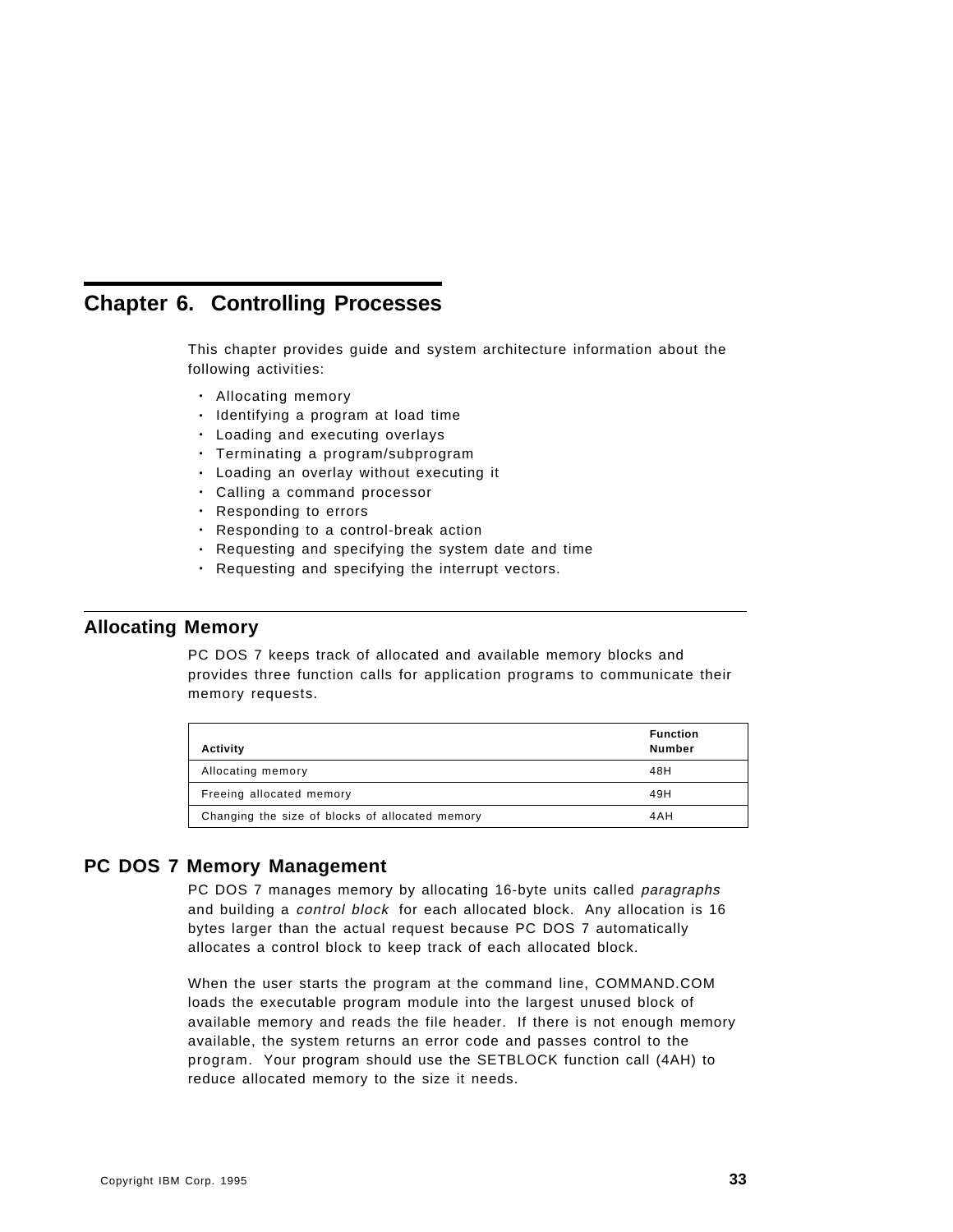**Note:** Because it is likely that the default stack supplied by PC DOS 7 lies in the area of memory being freed, a .COM program should remember to set up its own stack before issuing a SETBLOCK. The SETBLOCK call frees unneeded memory which then can be used for loading subsequent programs.

If your program requires additional memory during processing, issue function call 48H within interrupt 21. To free memory, issue function call 49H within interrupt 21.

# **The PC DOS 7 Memory Map**

The following table illustrates the order in which PC DOS 7 components and application programs are located in memory when PC DOS 7 is loaded low and no HMA exists.

| Location  | Use                                                                                                                                                                         |
|-----------|-----------------------------------------------------------------------------------------------------------------------------------------------------------------------------|
| 0000:0000 | Interrupt vector table                                                                                                                                                      |
| 0040:0000 | ROM communication area                                                                                                                                                      |
| 0050:0000 | PC DOS 7 communication area                                                                                                                                                 |
| 0070:0000 | IBMBIO.COM - PC DOS 7 interface to ROM I/O routines                                                                                                                         |
| XXX:0000  | IBMDOS.COM - PC DOS 7 interrupt handlers, service routines (INT 21)<br>functions)                                                                                           |
| XXX:0000  | PC DOS 7 buffers, control areas, and installed device drivers                                                                                                               |
| XXX:0000  | Resident portion of COMMAND.COM - Interrupt handlers for interrupts<br>22H (terminate), 23H (Ctrl-Break), 24H (critical error), and code to reload<br>the transient portion |
| XXXX:0000 | External command or utility - . COM or . EXE file                                                                                                                           |
| XXXX:0000 | User stack for .COM files                                                                                                                                                   |
| XXXX:0000 | Transient portion of COMMAND.COM                                                                                                                                            |

The following table illustrates the order in which the PC DOS 7 components and application programs are located in memory when PC DOS 7 is loaded high.

| Location  | Use                                                                           |
|-----------|-------------------------------------------------------------------------------|
| 0000:0000 | Interrupt vector table                                                        |
| 0040:0000 | ROM communication area                                                        |
| 0050:0000 | PC DOS 7 communication area                                                   |
| 0070:0000 | Resident BIOS data - also including device driver headers and entry<br>points |
| XXX:0000  | PC DOS 7 data                                                                 |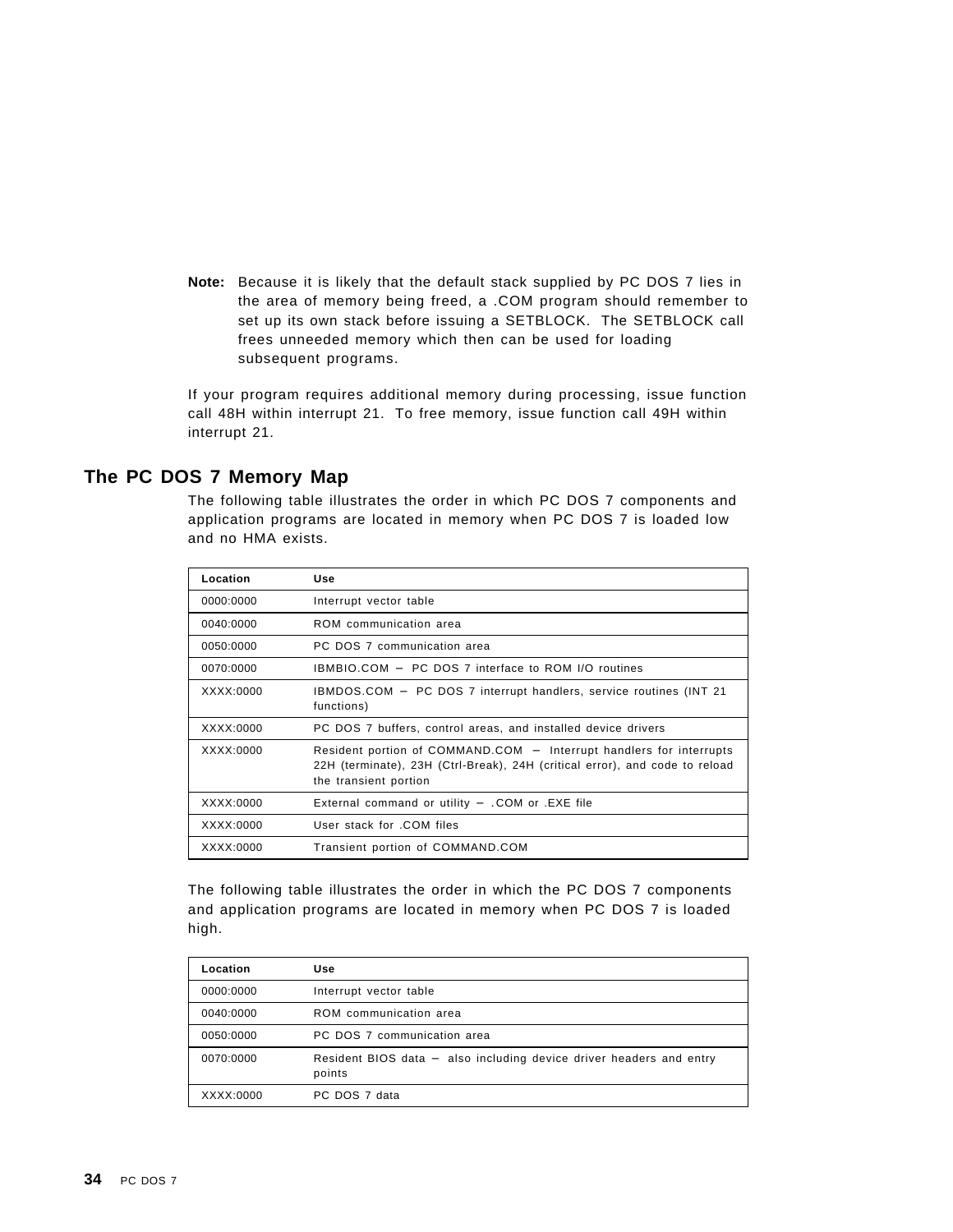| Location         | Use                                                                                      |
|------------------|------------------------------------------------------------------------------------------|
| XXXX:0000        | PC DOS 7 installable device drivers and data structures that are<br>allocated by SYSINIT |
| FFFF:0010        | VDISK header (see note below)                                                            |
| FFFF:0030        | <b>IBMBIO</b>                                                                            |
| <b>XXXX·XXXX</b> | <b>IBMDOS</b>                                                                            |

Memory map addresses are in segment:offset format. For example, 0070:0000 is absolute address 00700H.

**Note:** The VDISK header is placed at the start of the HMA as a precaution because most INT 15 allocations respect VDISK headers.

The PC DOS 7 Communication Area is used as follows:

0050:0000 Print screen status flag store

- 0 Print screen not active or successful print screen operation
- 1 Print screen in progress
- 255 Error encountered during print screen operation

0050:0001 Used by BASICA

0050:0004 Single-drive mode status byte

- 0 Diskette for drive A was last used
- 1 Diskette for drive B was last used

0050:0010—0021 Used by BASICA

0050:0022—002F Used by PC DOS 7 for diskette initialization

0050:0030—0033 Used by MODE command.

All other locations within the 256 bytes beginning at 0050:0000 are reserved for PC DOS 7 use.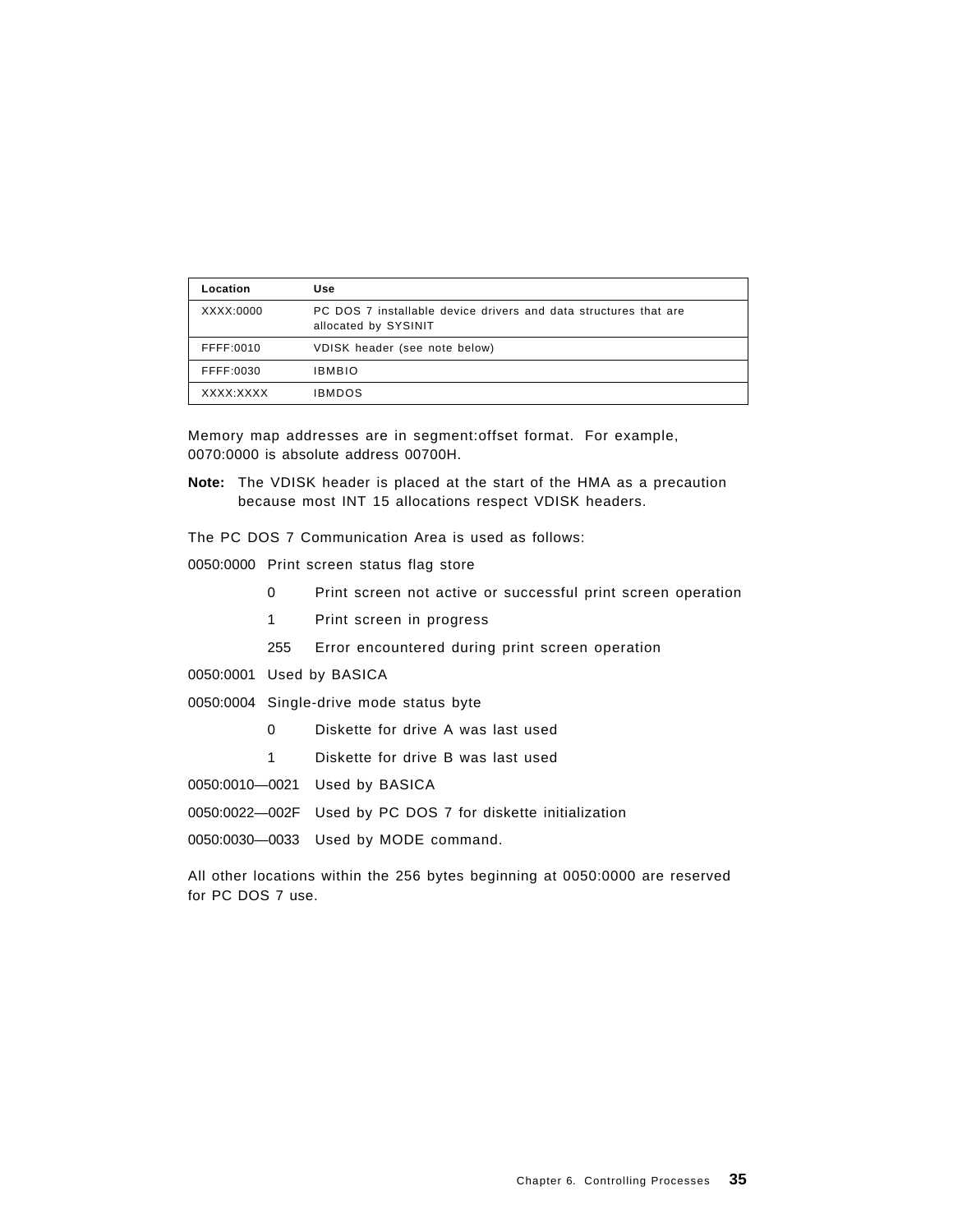# **Identifying a Program at Load Time**

PC DOS 7 provides two function calls for application programs to specify and identify themselves at load time:

| <b>Activity</b>                                                                                                | <b>Function</b><br><b>Number</b> |
|----------------------------------------------------------------------------------------------------------------|----------------------------------|
| Creating the means for PC DOS 7 to identify a program at load time<br>through the program segment prefix (PSP) | 26H                              |
| Requesting how PC DOS 7 identified a program at load time                                                      | 62H                              |

# **The Program Segment**

When you enter an external command or call a program with the EXEC function call (4BH), PC DOS 7 determines the lowest available address in memory and assigns it to the program. That area of memory is called the program segment. At offset 0 within the program segment, PC DOS 7 builds a program segment prefix control block. When an EXEC is issued, PC DOS 7 loads the program at offset 100H and gives it control. See Figure 3 on page 37 for an illustration of the program segment prefix.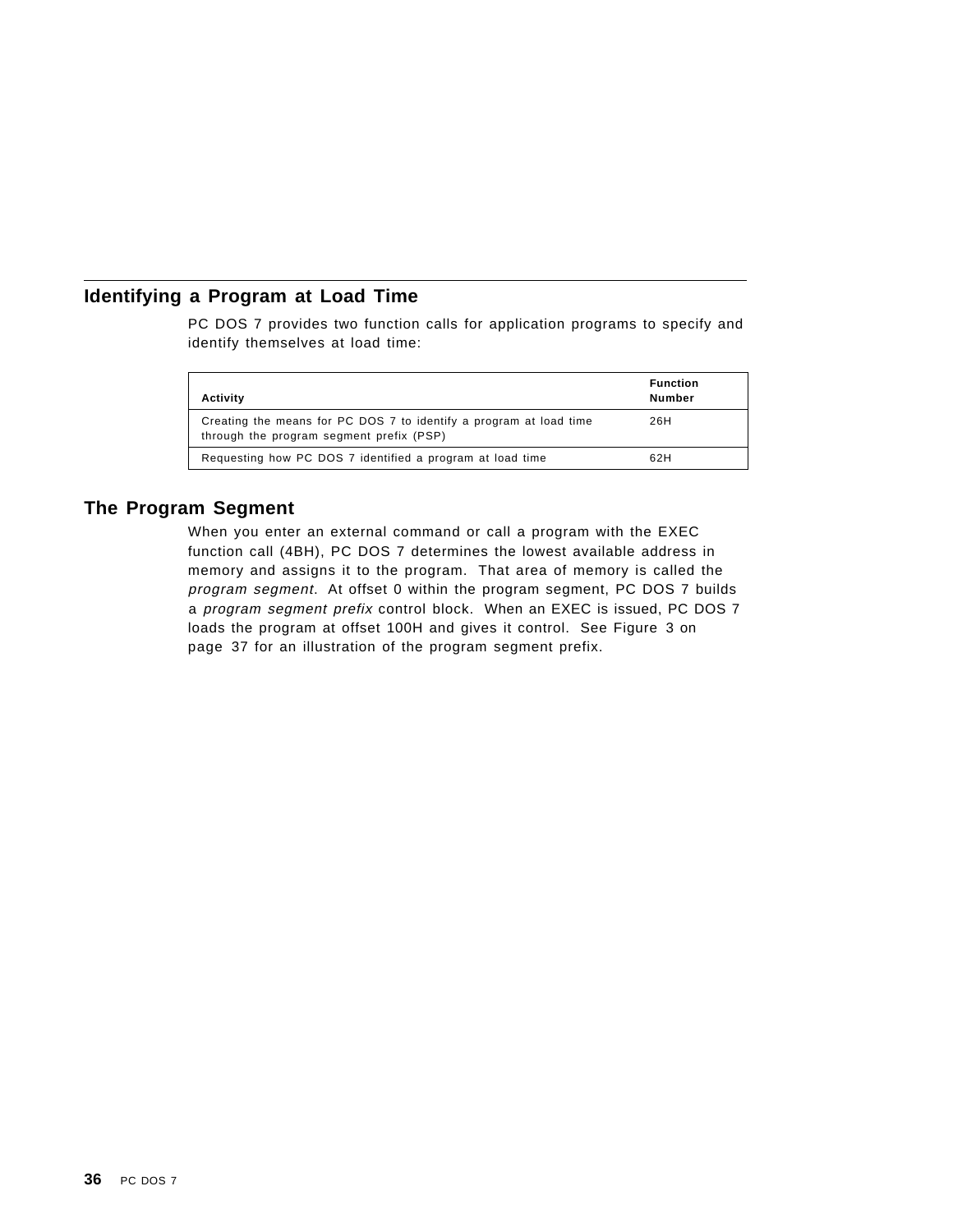| 0                                              | 1                                                  | $\overline{c}$ | 3                              | 4                                  | 5                                                                     | 6        | 7  |  |
|------------------------------------------------|----------------------------------------------------|----------------|--------------------------------|------------------------------------|-----------------------------------------------------------------------|----------|----|--|
| <b>INT</b><br>Top of<br>20H<br>memory          |                                                    |                |                                | Reserved                           |                                                                       |          |    |  |
| 8                                              | 9                                                  | Α              | B                              | C                                  | D                                                                     | E        | F  |  |
| Reserved                                       |                                                    | <b>IP</b>      | Terminate<br>address           |                                    | Terminate<br>Ctrl-break<br>address<br>exit address<br><b>IP</b><br>CS |          |    |  |
| 10                                             | 11                                                 | 12             | 13                             | 14                                 | 15                                                                    | 16       | 17 |  |
| Ctrl-break<br>exit address<br>CS               |                                                    | <b>IP</b>      | Critical error<br>exit address | CS                                 |                                                                       | Reserved |    |  |
| 18                                             |                                                    | to             | 2B                             | 2C                                 | 2D                                                                    | 2E       | 2F |  |
| Environment<br>pointer<br>Reserved<br>Reserved |                                                    |                |                                |                                    |                                                                       |          |    |  |
| 30                                             |                                                    |                | to                             |                                    |                                                                       |          | 4F |  |
|                                                |                                                    |                | Reserved                       |                                    |                                                                       |          |    |  |
| 50                                             | 51                                                 | 52             | 53                             | 54                                 | 55                                                                    | 56       | 57 |  |
| DOS call                                       |                                                    |                |                                | Reserved                           |                                                                       |          |    |  |
| 58                                             | 59                                                 | 5A             | 5B                             | 5C                                 | 5 <sub>D</sub>                                                        | 5E       | 5F |  |
|                                                | Reserved                                           |                |                                |                                    | Unopened Standard FCB1                                                |          |    |  |
| 60                                             | 61                                                 | 62             | 63                             | 64                                 | 65                                                                    | 66       | 67 |  |
|                                                |                                                    |                |                                | Unopened Standard FCB1 (continued) |                                                                       |          |    |  |
| 68                                             | 69                                                 | 6A             | 6B                             | 6C                                 | 6D                                                                    | 6E       | 6F |  |
|                                                | Unopened Standard FCB1                             | (continued)    |                                |                                    | Unopened Standard FCB2                                                |          |    |  |
| 70                                             | 71                                                 | 72             | 73                             | 74                                 | 75                                                                    | 76       | 77 |  |
|                                                |                                                    |                |                                | Unopened Standard FCB2 (continued) |                                                                       |          |    |  |
| 78                                             | 79                                                 | 7A             | 7B                             | 7C                                 | 7D                                                                    | 7E       | 7F |  |
| Unopened Standard FCB2 (continued)             |                                                    |                |                                |                                    |                                                                       |          |    |  |
| 80                                             | 81                                                 | 82             | 83                             | 84                                 | 85                                                                    | 86       | 87 |  |
| Param<br>Length                                | Command parameters<br>starting with leading blanks |                |                                |                                    |                                                                       |          |    |  |
|                                                |                                                    | FA             | <b>FB</b>                      | FC                                 | F <sub>D</sub>                                                        | FE       | FF |  |

Figure 3. The Program Segment Prefix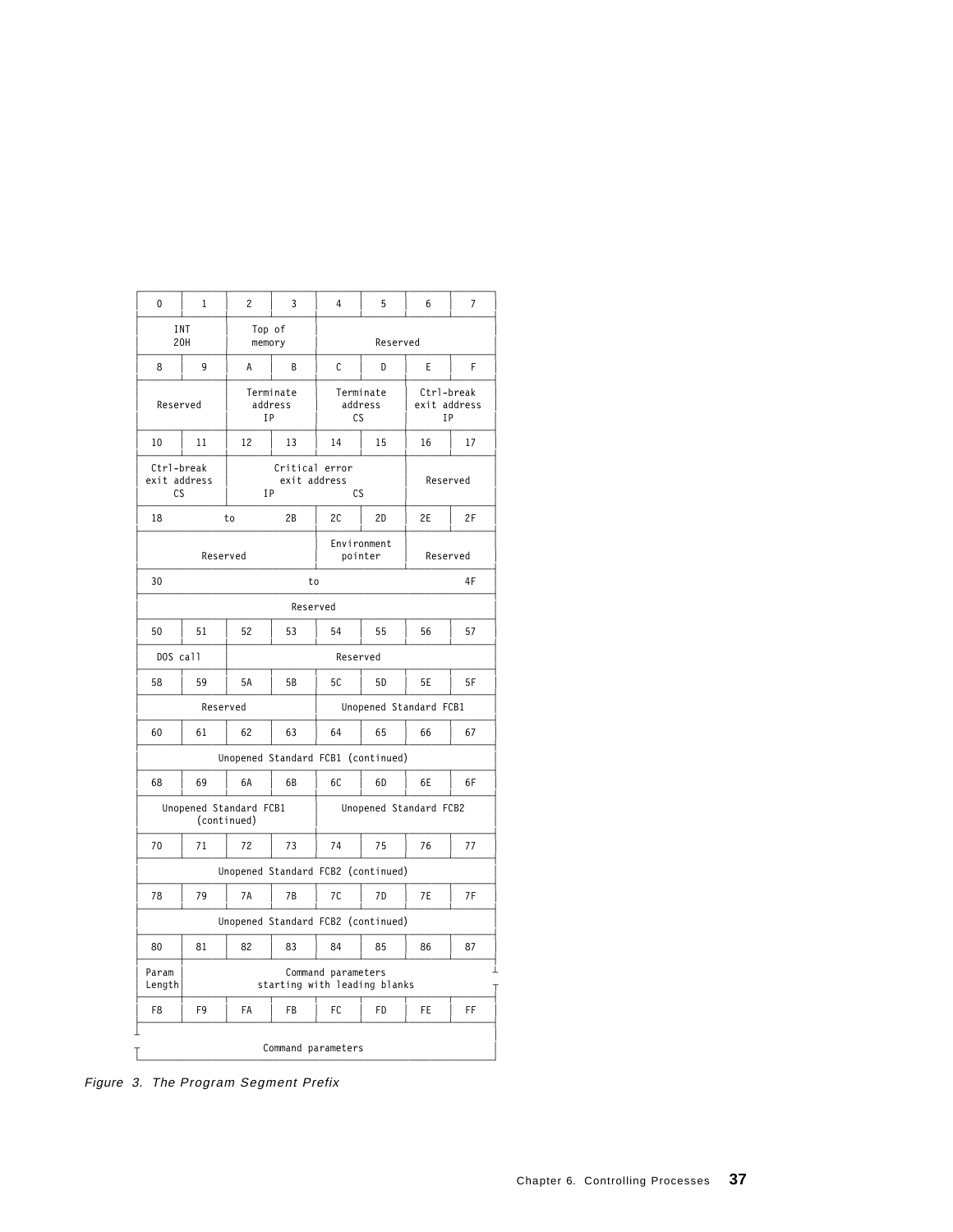The program segment prefix′s first segment of available memory is in paragraph form; that is, 1000H represents 64KB. The word at offset 6 contains the number of bytes available in the segment.

Offset 2CH contains the environment′s paragraph address.

Offset 50H contains code to invoke the PC DOS 7 function dispatcher. By placing the desired function number in AH, a program can issue a long call to PSP+50H to invoke a PC DOS 7 function rather than issuing an interrupt 21H.

The default disk transfer address is set to 80H.

An unformatted parameter area at 81H contains all the characters entered after the command name, including leading and imbedded delimiters, with 80H set to the number of characters. If the  $\lt$ ,  $\gt$ , or | parameters were entered on the command line, they and the filenames associated with them will not appear in this area because redirection of standard input and output is transparent to applications.

For .COM files, offset 6 (one word) contains the number of bytes available in the segment.

Register AX contains the drive specifiers entered with the first two parameters as follows:

AL=FFH if the first parameter contained an invalid drive specifier (otherwise AL=00H). AH=FFH if the second parameter contained an invalid drive specifier (otherwise AH=00H).

In .EXE programs DS and ES registers are set to point to the program segment and CS, IP, SS, and SP registers are set to the values passed by the Linker.

In .COM programs all four segment registers contain the segment address of the initial allocation block, starting with the program segment prefix control block. The instruction pointer (IP) is set to 100H. The SP register is set to the end of the program′s segment. The segment size at offset 6 is rounded down to the paragraph size.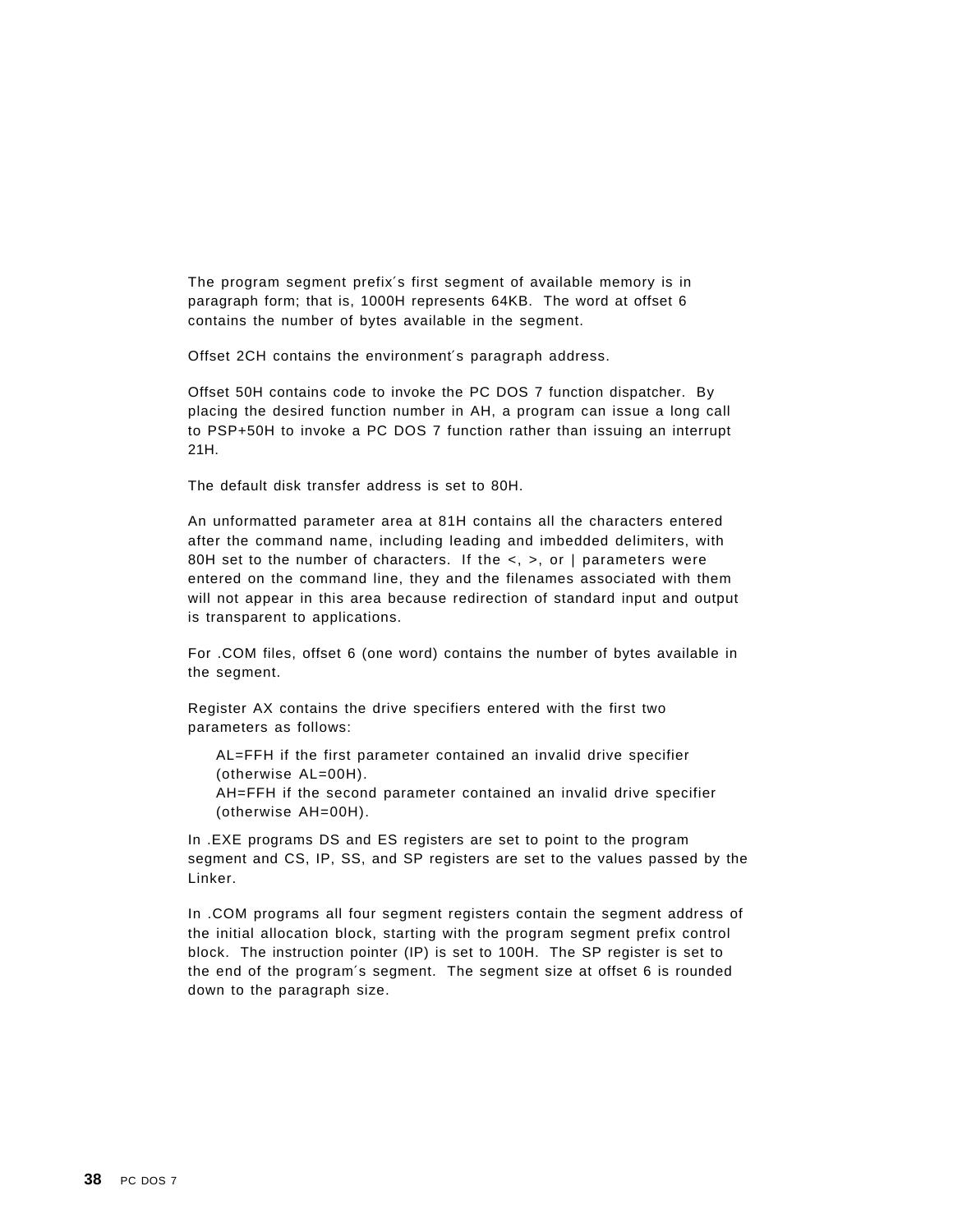# **Loading and Executing Overlays**

Your program can use the 4BH function call to load optional overlays. Function 4BH, value 0, loads and executes a program with overlays. Function 4BH, value 3, loads an overlay without executing it.

If your program calls an overlay, the EXEC call assumes the calling program has already allocated memory for the overlay. The request to load an overlay does not verify that the calling program owns the memory into which the overlay is to be loaded. An overlay loaded into memory not allocated to it can damage the PC DOS 7 memory management control blocks. This will not be evident until PC DOS 7 needs to use its series of control blocks.

If a memory allocation error is returned, the problem must be corrected and the system restarted. Overlays should not issue SETBLOCK calls because they do not own the memory in which they operate. The memory is controlled by the calling program.

## **The Parameter Block**

When your program calls a subprogram using the EXEC call (4BH), it can pass a parameter block which provides the subprogram with the following:

- The environment string
- A command line which permits it to act like another command processor
- File control blocks at 5C and 6C in the program segment prefix (optional).

#### **The Environment String**

The environment passed from the calling program is a copy of its environment. The segment address of the passed environment is contained at offset 2CH in the program segment prefix.

The environment is a series of ASCII strings totaling less than 32KB in the form:

NAME=parameter

**Note:** NAME= is always in uppercase.

Each string is terminated by a byte of 0′s. The complete series of strings is terminated by another byte of 0′s. Another ASCII string containing the word count and an ASCIIZ string containing the executable program′s drive, path, filename, and extension follow the series of environment strings.

The environment built by the command processor and passed to all called programs contains a COMSPEC= string, the last PATH, APPEND and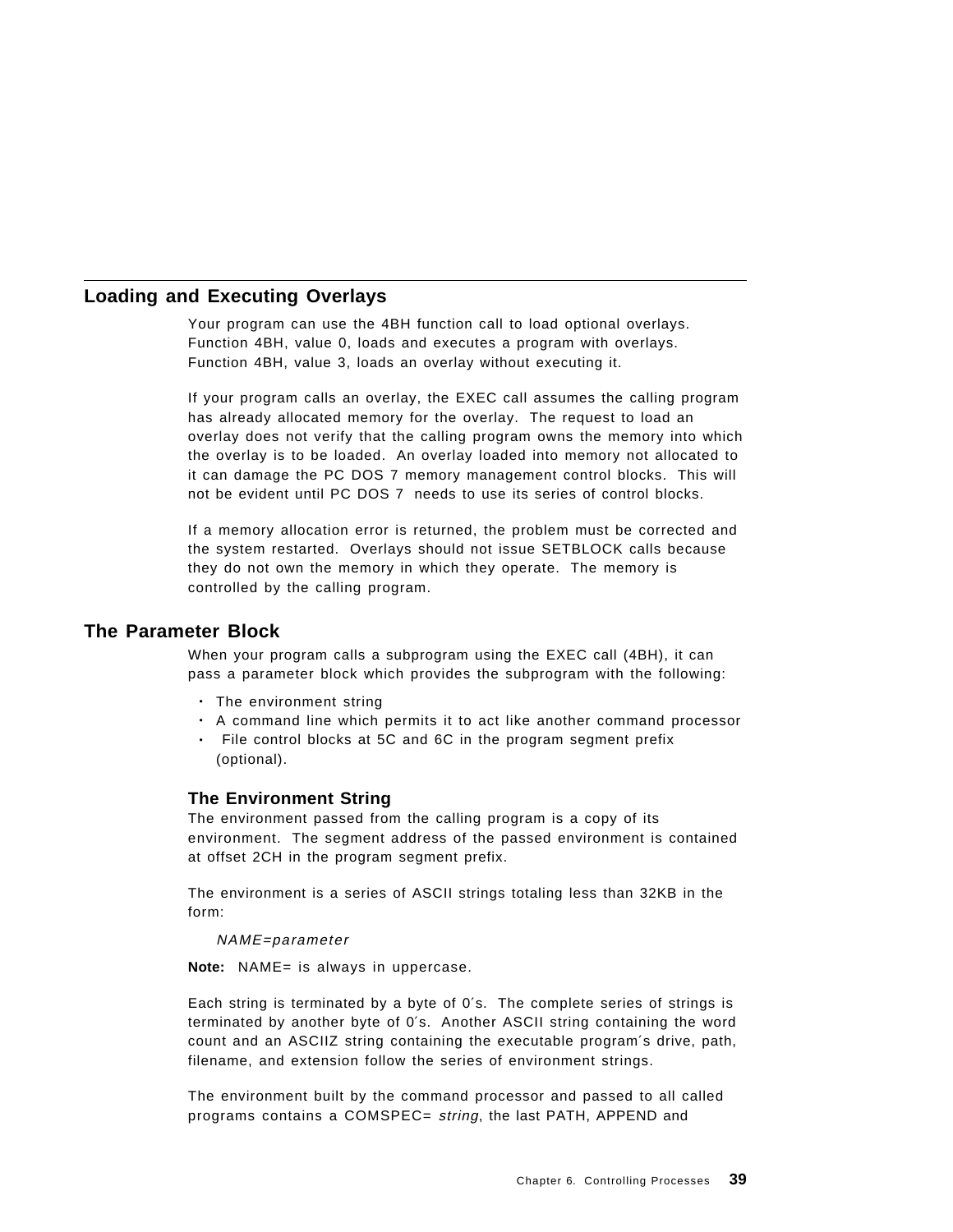PROMPT commands issued, and any environment strings specified with the SET command.

#### **The Command Line**

Your program must create a command line which will be transferred to the subprogram.

## **The File Control Blocks**

If your program is using files based on file handles, the file control blocks are of no concern. If your program is using file control blocks, and either 5CH or 6CH contain a pathname, the corresponding FCB will contain only a valid drive number. The filename field will not be valid.

# **Terminating a Program/Subprogram**

PC DOS 7 provides four functions and two interrupts to terminate programs. It also provides an interrupt to permit your program to specify where control is to be passed upon termination.

| Activity                                                           | <b>Function</b><br><b>Number</b> |
|--------------------------------------------------------------------|----------------------------------|
| Terminating a program                                              | 00H                              |
| Terminating a program with a specified portion remaining in memory | 31H                              |
| Terminating a program and passing control to the calling process   | 4CH                              |
| Determining how a process ended                                    | 4DH                              |

Interrupt 20H terminates a program. Interrupt 27H terminates a program with a specified portion remaining in memory. Interrupt 22H specifies where control is to be passed upon program termination.

When a subprogram terminates, control is returned to the calling program. Before terminating, the calling program must return to the system the memory it allocated to the subprogram. When the calling program terminates, control is returned to PC DOS 7. PC DOS 7 does a CHECKSUM to determine if the transient portion of COMMAND.COM has been modified. If it has, PC DOS 7 reloads COMMAND.COM based on the path specified in the environment.

The program returns from executing in one of the following methods:

- By a jump to offset 0 in the program segment prefix
- By issuing an INT 20H
- By issuing an INT 21H with register AH=00H or 4CH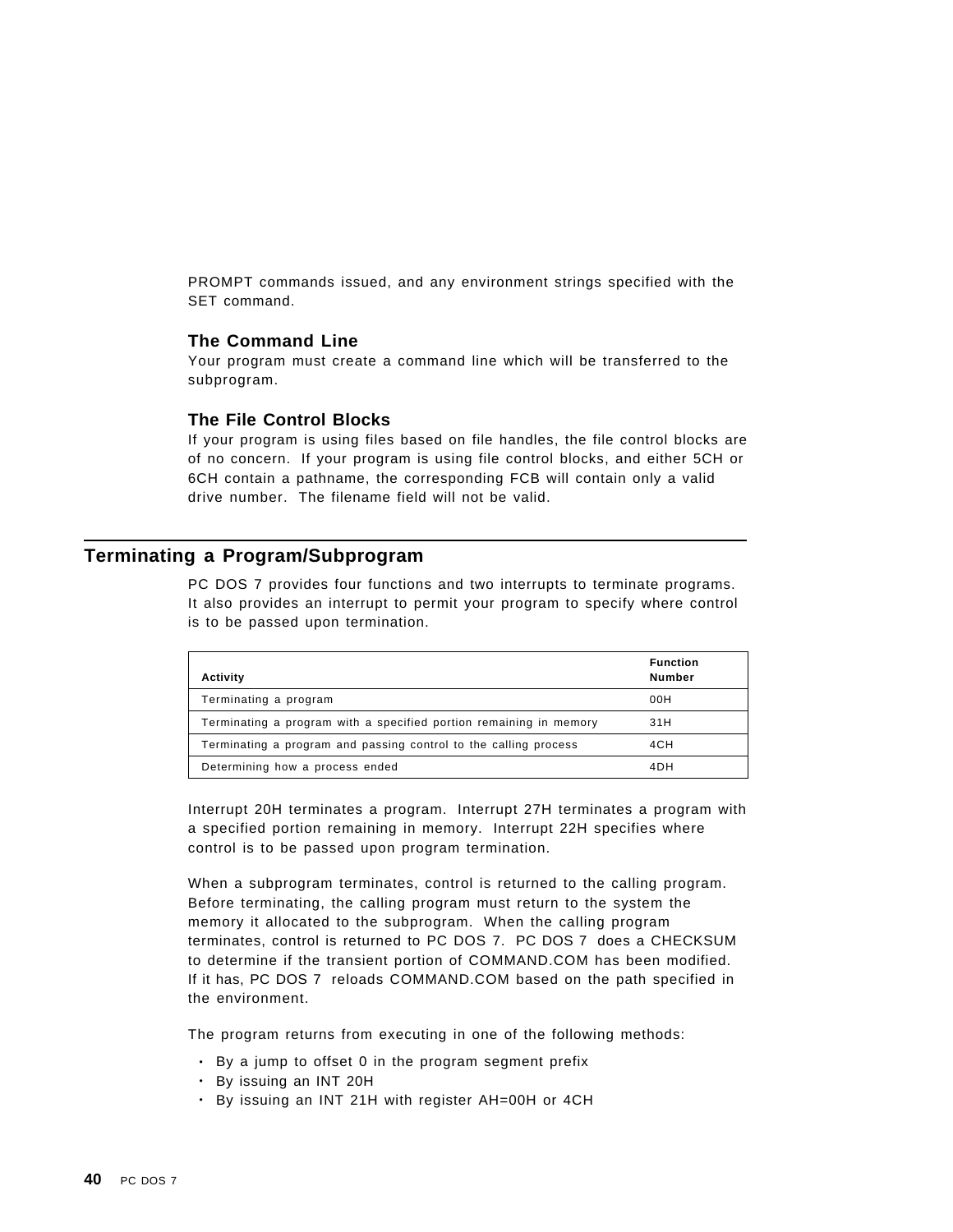• By calling location 50H in the program segment prefix with AH=00H or 4CH.

Using INT 21H is the preferred method. All programs must ensure that the CS register contains the segment address of the program segment prefix when terminating using any of the preceding methods except call 4CH.

All of the preceding methods return control to the program that issued the EXEC. During the process, interrupt vectors 22H, 23H, and 24H (terminate, Ctrl-Break, and critical error exit addresses) are restored from the values saved in the program segment prefix of the terminating program. Control is then given to the terminating address.

## **Loading an Overlay without Executing It**

If AL=3 is specified within function call 4BH, no program segment prefix is built, and DOS assumes the calling program has allocated memory for the overlay. The calling program should provide memory in one of two ways:

- Provide enough memory for the overlay when it issues the SETBLOCK call (4AH)
- Free adequate memory with the 49H call.

When DOS receives an AL=3 request, the system assumes that the requested memory is owned by the calling program. As in subprograms, an overlay can be loaded into memory not allocated to it and damage the series of DOS memory management control blocks.

Programs loaded with AL=3 should not issue the SETBLOCK call (4AH) because the memory in which they operate is owned by the calling process, not the overlay. Before terminating, the calling program must return to the system the memory it allocated to the overlay. When the calling program terminates, control is returned to DOS.

#### **Calling a Command Processor**

To call a command processor, you must do the following:

- Assure that adequate free memory is available to contain the second copy of the command processor and the command it is to execute. Issue function call 4AH to shrink allocated memory to your current requirement. Issue function call 48H with BX=FFFFH. The return is available memory.
- Build a parameter string for the secondary command processor in the form: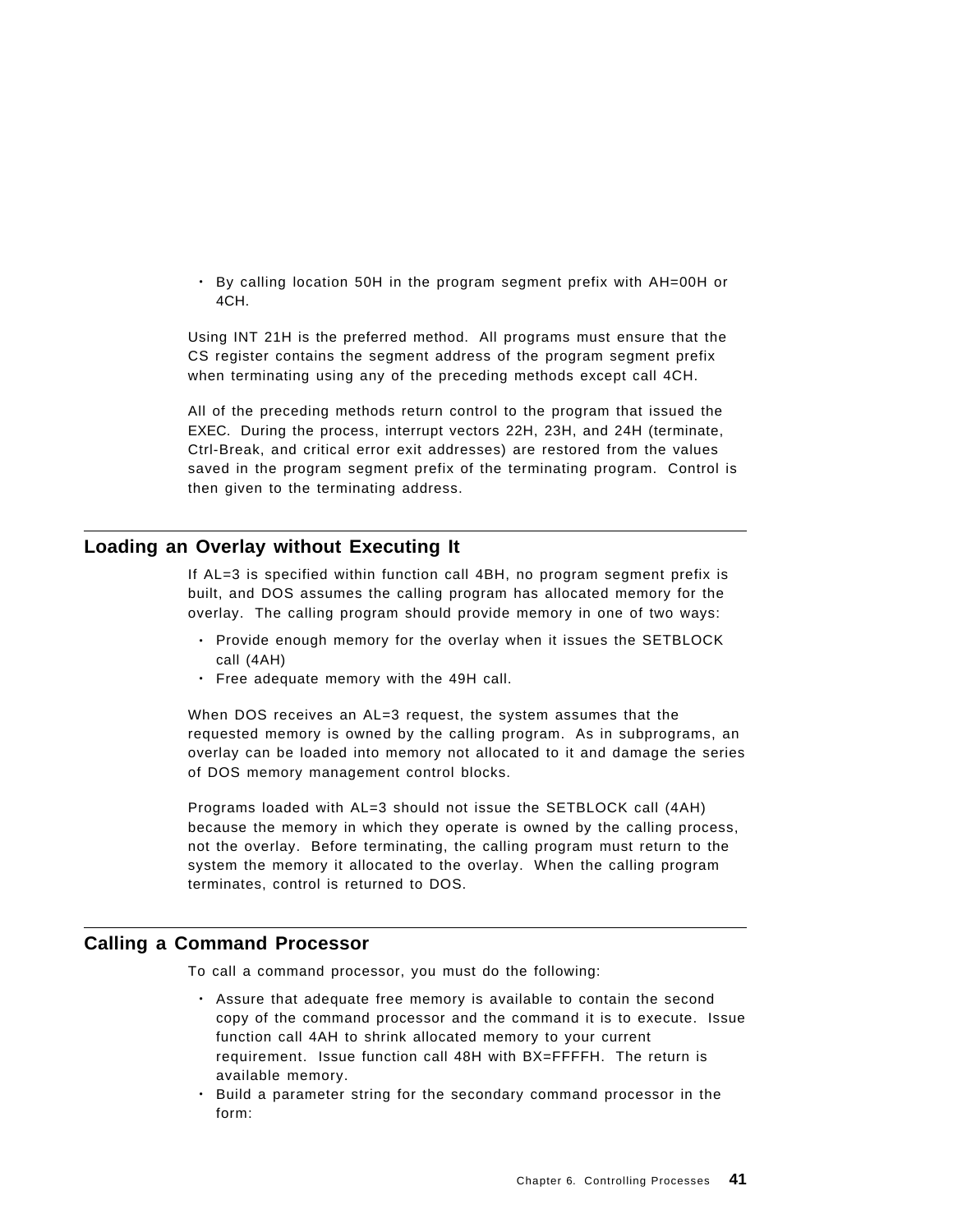1 byte = length of parameter string  $xx$  byte = parameter string 1 byte  $=$  0DH (carriage return)

For example, the following assembly statement builds the string to execute a DISKCOPY command:

DB 19, "/C C:DISKCOPY A: B:", 13

• Use the EXEC function call (4BH, function value 0) to execute the secondary copy of the command processor. The COMSPEC = parameter in the environment passed at PSP+2CH identifies the drive, directory, and command processor name. Remember to set offset 2 in the EXEC control block to point to the parameter string.

# **Responding to Errors**

When a PC DOS 7 function cannot be performed (indicating a critical error situation) control is transferred to interrupt 24H. Function 59H provides additional information on the error condition.

| Activity                                                     | <b>Number</b> |
|--------------------------------------------------------------|---------------|
| Responding to a critical error situation                     | Interrupt 24H |
| Requesting additional error information and suggested action | Function 59H  |

Handle function calls report an error by setting the carry flag and returning the error code in AX. FCB function calls report an error by returning FFH in AL.

The Extended Error function call (59H) provides a common set of error codes and specific error information such as error classification, location, and recommended action. In most critical cases, applications can analyze the error code and take specific action. Recommended actions are intended for programs that do not understand the error codes. Programs can take advantage of extended error support both from interrupt 24H critical error handlers and after issuing interrupt 21H function calls. Do not code to specific error codes.

## **Responding to a Control-Break Action**

Interrupt 23H is issued if a Ctrl-Break occurs during standard I/O. Function calls 09H and 0AH can be used if there is a  $\wedge$ C, carriage return and line feed produced as output.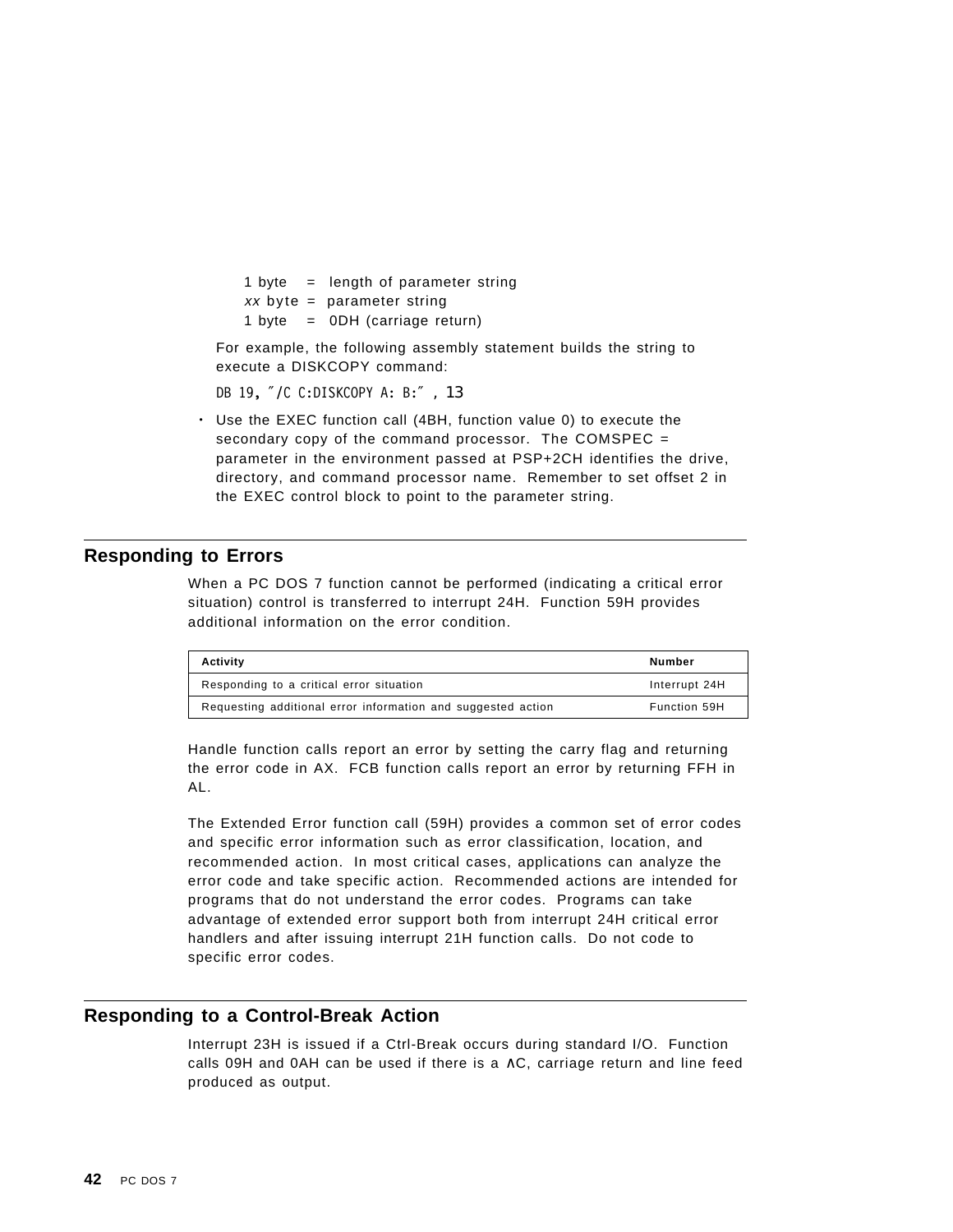| <b>Activity</b>                      | <b>Function</b><br><b>Number</b> |
|--------------------------------------|----------------------------------|
| Displaying string                    | 09H                              |
| Buffering keyboard input             | 0AH                              |
| Responding to a control-break action | 23H                              |

If a Ctrl-Break is entered during standard input, standard output, standard printer, or asynchronous communications adapter operations, an INT 23H is executed. If BREAK is on, INT 23H is checked on most function calls, except 06H and 07H.

The user-written Ctrl-Break routine can use function calls 09H, 0AH, and 0DH to respond to the Ctrl-Break action by having  $\infty$ , carriage return, and line feed produced as output. ASCII codes 0DH and 0AH represent carriage return and line feed, respectively. If the Ctrl-Break routine saves all registers, it may end with an IRET (return from interrupt) instruction to continue program execution. If the routine returns with a long return, the carry flag is used to determine whether or not to stop execution. If the carry flag is not set, execution continues, as with an IRET.

There are no restrictions on what the Ctrl-Break handler is allowed to do, providing the registers are unchanged if IRET is used.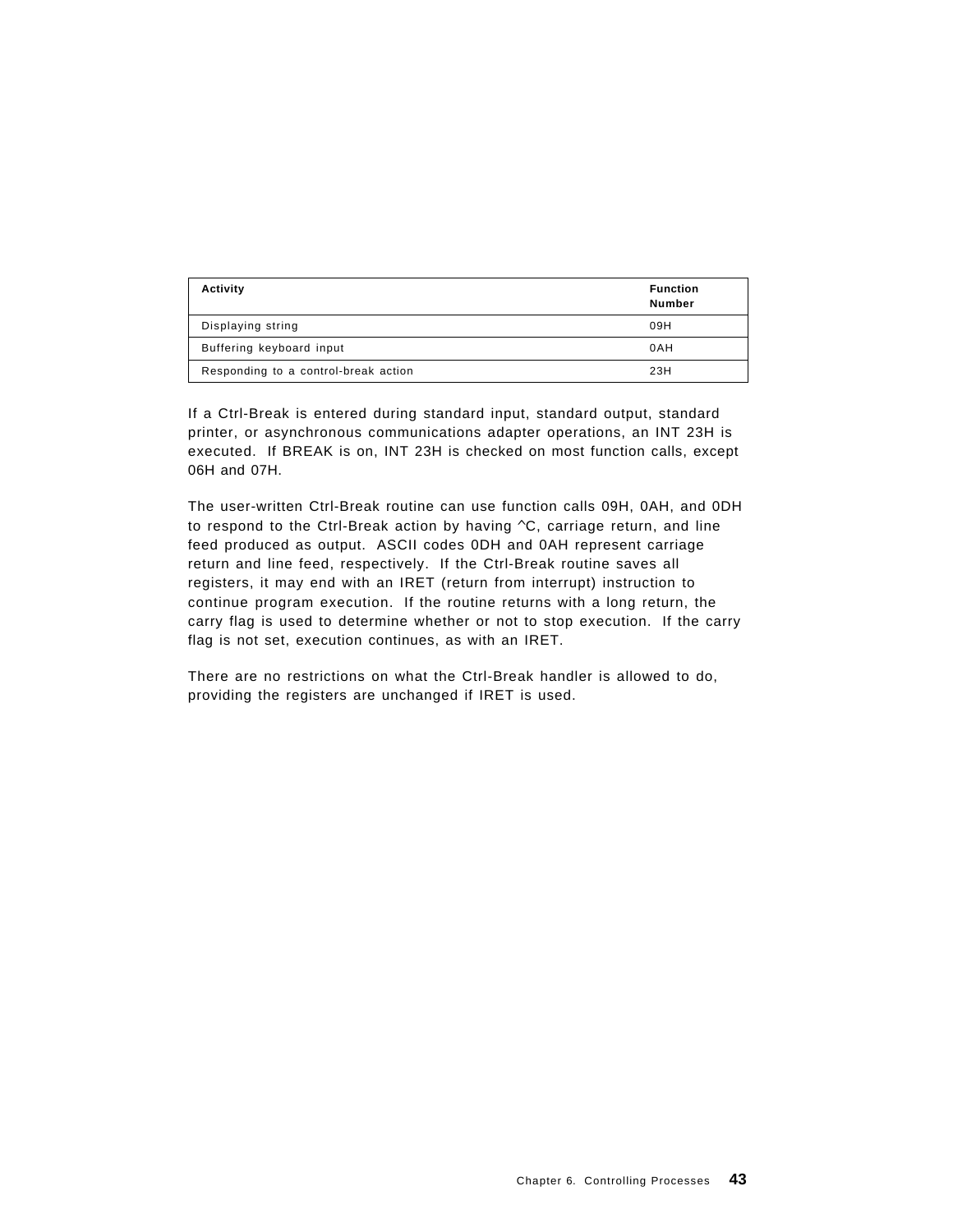# **Requesting and Specifying the System Date and Time**

The following functions get or set the system date and time:

| <b>Activity</b>            | <b>Function</b><br><b>Number</b> |
|----------------------------|----------------------------------|
| Requesting the system date | 2AH                              |
| Specifying the system date | 2BH                              |
| Requesting the system time | 2CH                              |
| Specifying the system time | 2DH                              |

# **Requesting and Specifying the Interrupt Vectors**

A program can create and change the contents of the interrupt vectors, the 4-byte addresses of the routines in memory that service hardware and software interrupts. On exit, the program must reset the interrupt vectors to where they were pointing originally.

If you want a program to examine or specify the contents of an interrupt vector, use PC DOS 7 function calls 35H and 25H and avoid referencing the interrupt vector locations directly.

| <b>Activity</b>                       | <b>Function</b><br><b>Number</b> |
|---------------------------------------|----------------------------------|
| Specifying the interrupt vector value | 25H                              |
| Requesting the interrupt vector value | 35H                              |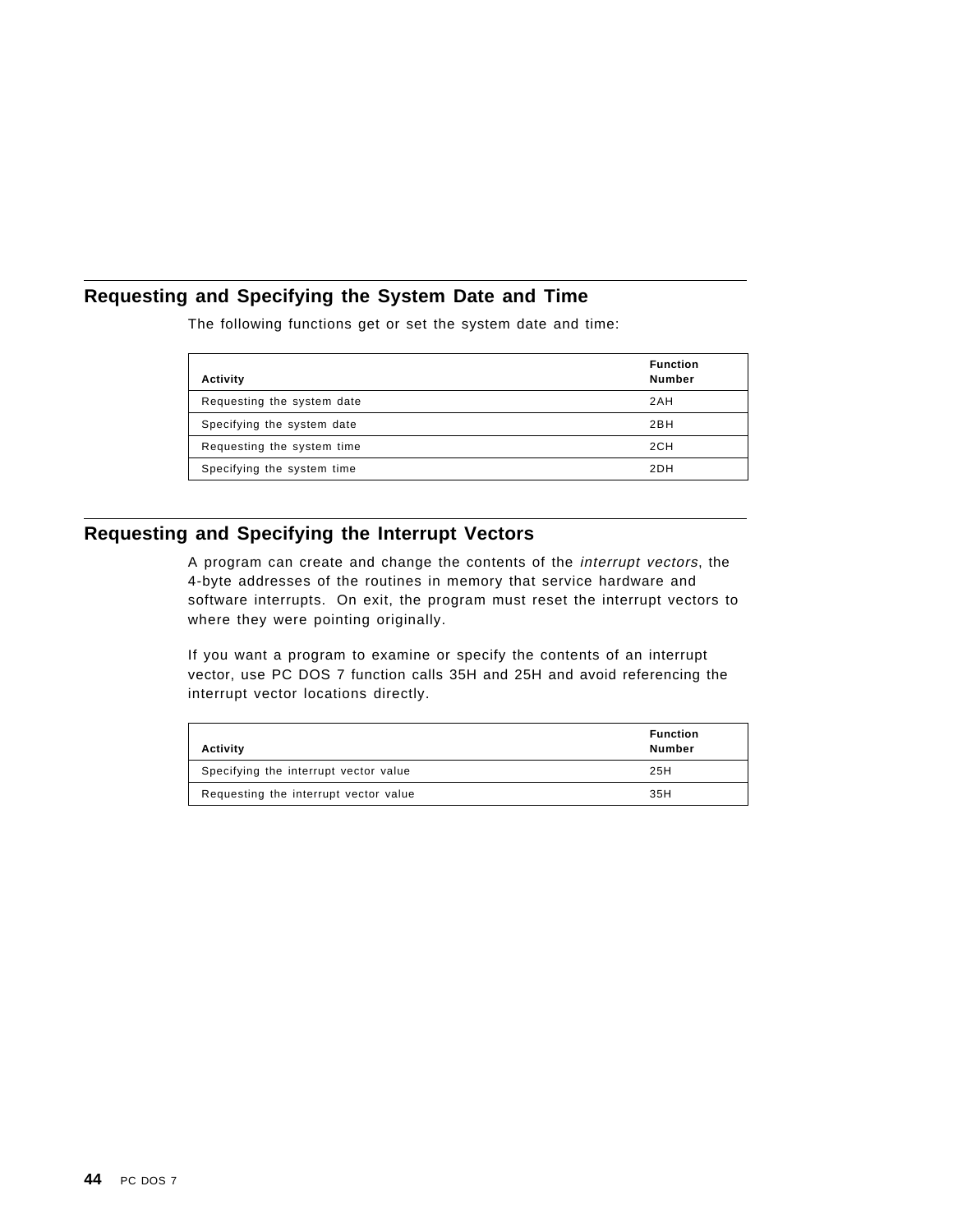# **Chapter 7. Debugging a Program**

This chapter describes how to use the DEBUG.COM program that is shipped as part of PC DOS 7 to identify and fix problems in your programs.

 **Warning** 

Use of the DEBUG program should not be undertaken lightly, the utility has the power to alter code, always ensure that you take a backup copy of the code that you will be using debug on.

# **The DEBUG Utility**

DEBUG provides a controlled testing environment that enables you to monitor the execution of a program. You can make changes directly to a .COM or an .EXE file and execute the file immediately to determine whether your changes fixed a problem. You do not need to reassemble source code files first. DEBUG allows you to load, alter, or display any file and to execute object files as well.

## **Starting the DEBUG.COM Program**

To start DEBUG, enter information in the following format:

DEBUG [[drive:][path]filename [testfile-parameters]]

You can enter just the DEBUG command, or you can include a file specification. The parameters parm1 and parm2 represent input and output specifications of the program you are debugging. For example, suppose you wanted to monitor the execution of the PC DOS 7 DISKCOMP utility. You enter:

DEBUG DISKCOMP.COM A: B:

The DEBUG program loads DISKCOMP into memory and displays the DEBUG prompt:

-

The hyphen (-) tells you DEBUG is ready to accept commands to alter, display, or execute the contents of the program in memory.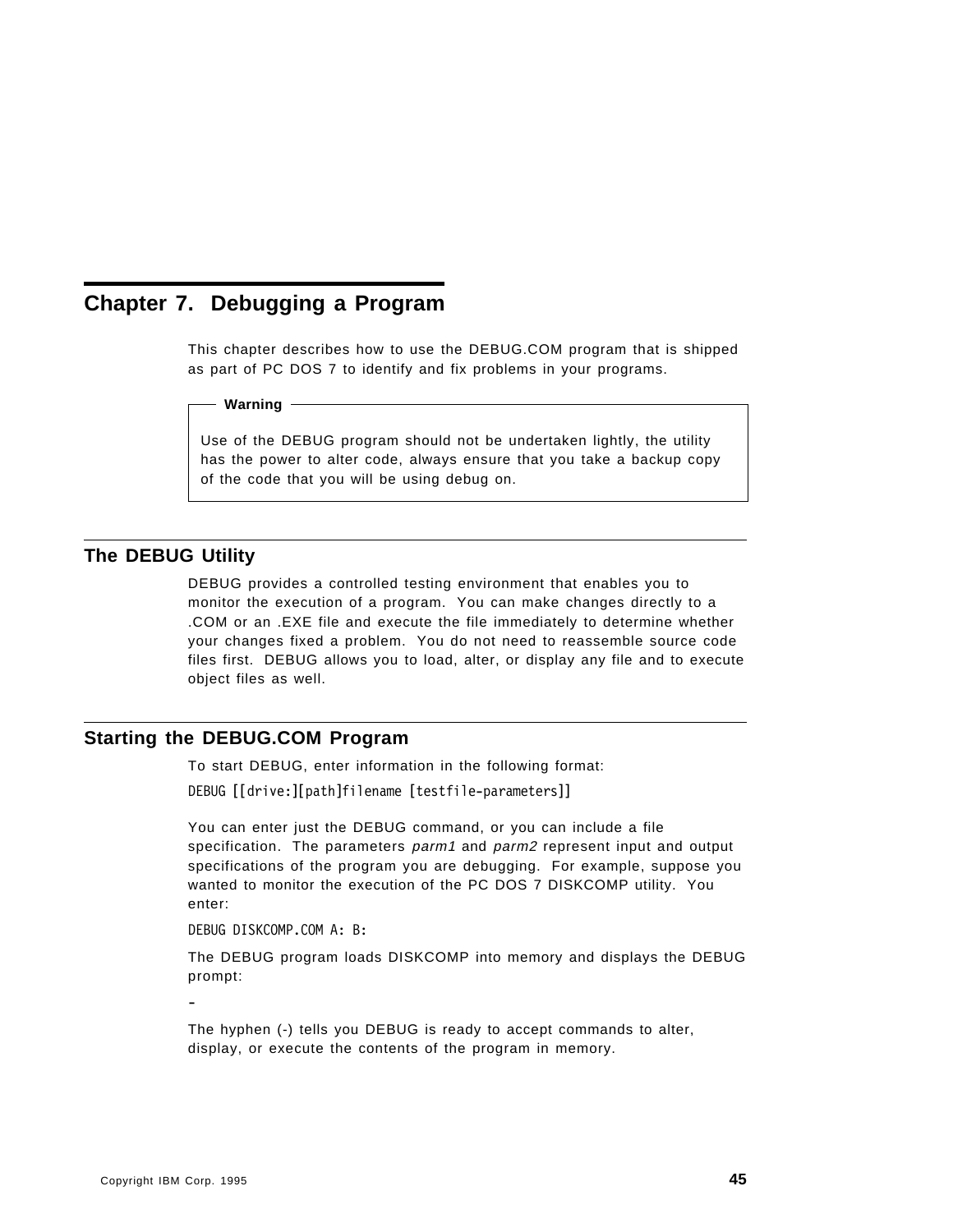If you enter just DEBUG without a file specification, you can either work with the present memory contents or you can load a required file into memory using the DEBUG **Name** and **Load** commands.

## **Entering Commands at the DEBUG Prompt**

A DEBUG command consists of a single letter, usually followed by one or more parameters. For example, the **Name** command is entered at the DEBUG prompt as a single letter followed by a file specification:

-N MYPROG

A command and its parameters can be entered in uppercase, lowercase, or a combination of both. The command and its parameters can be separated by delimiters; however, delimiters are only required between two consecutive hexadecimal values. Thus, the following **Dump** commands are equivalent:

dcs:100 110 d cs:100 110 d,cs:100,110

A command is activated only after you press the Enter key. If you want to terminate a command and return to the DEBUG prompt, simultaneously press the Ctrl and Break keys.

For commands producing a large amount of output, you can simultaneously press the Ctrl and Num Lock keys (or Pause key if available) to suspend the display and then press any key to restart the display, or you can redirect the command′s output to a file.

When DEBUG encounters a syntax error in a line, it displays the line with the error identified as follows:

d cs:100 CS:100 ^error 110

In this example, the **Dump** command expects the second address to contain only a hexadecimal offset value. It finds the S, which is not a hexadecimal character.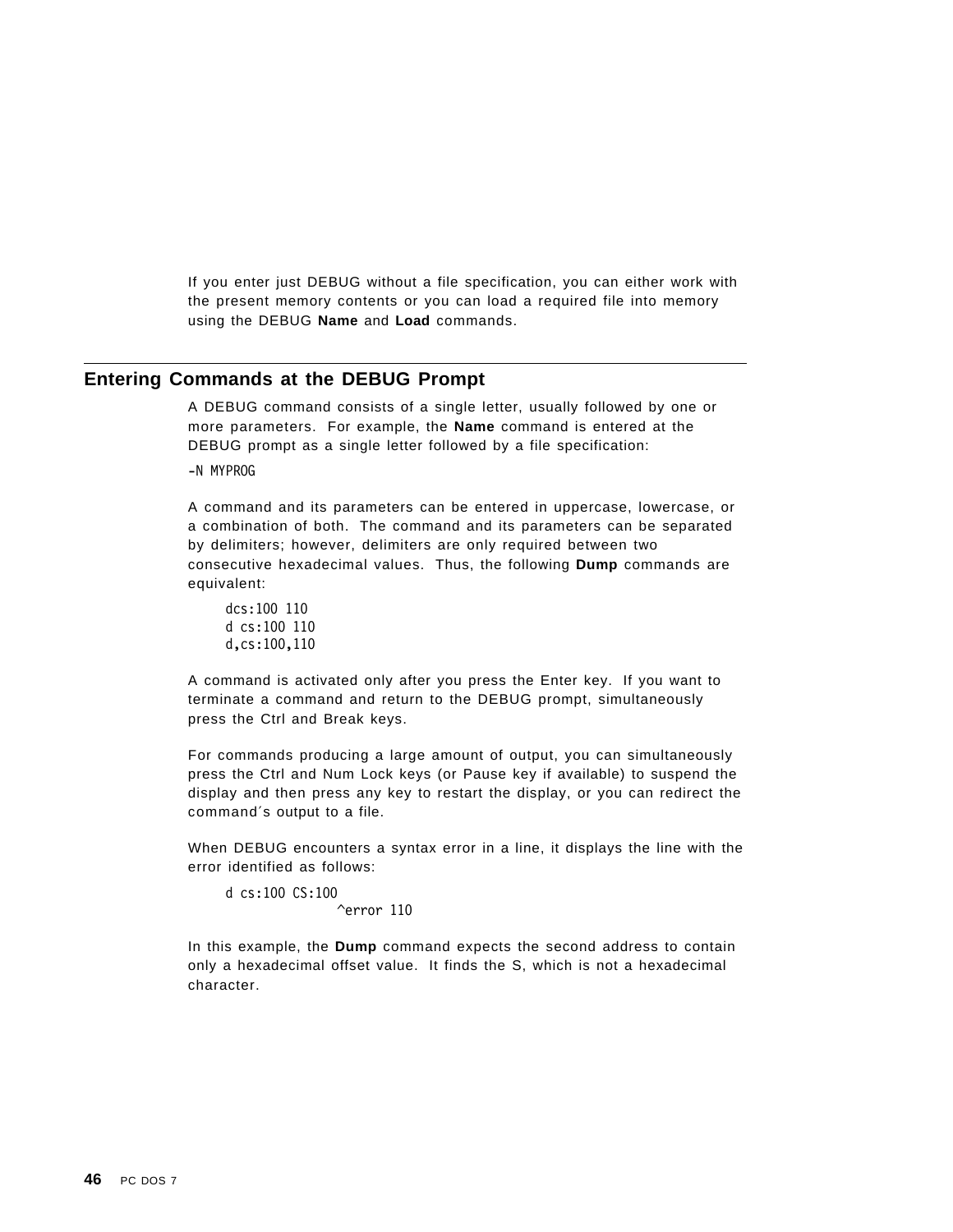# **DEBUG Command Summary**

The table below lists the DEBUG commands and describes the debugging operations you can perform with them. Complete format descriptions and examples for each command can be found starting on page 49.

| Command         | <b>Task Description</b>                                                                                                                         |
|-----------------|-------------------------------------------------------------------------------------------------------------------------------------------------|
| A (Assemble)    | Assemble IBM Macro Assembler statements directly into<br>memory.                                                                                |
| C (Compare)     | Compare the contents of two blocks of memory.                                                                                                   |
| D (Dump)        | Dump the contents of a portion of memory to the display or<br>redirect it to a file.                                                            |
| E (Enter)       | Make changes to bytes in memory.                                                                                                                |
| $F$ (Fill)      | Fill a range of memory with byte values.                                                                                                        |
| G(Go)           | Execute the program in memory from one address to the<br>breakpoint address and then display the next instruction.                              |
| H (Hex)         | Add and subtract two hexadecimal values and display the<br>results.                                                                             |
| I (Input)       | Display the input in the first byte next to the port.                                                                                           |
| L (Load)        | Load the contents of absolute disk sectors or a file specified<br>by the Name command into memory.                                              |
| M (Move)        | Copy the contents of a block of memory to another location.                                                                                     |
| N (Name)        | Set up file control blocks and file specification information for<br>Load and Write commands.                                                   |
| O (Output)      | Send a byte to an output port.                                                                                                                  |
| P (Proceed)     | Execute a subroutine call, loop instruction, interrupt, or repeat<br>string instruction and return control to DEBUG at the next<br>instruction. |
| Q (Quit)        | End the DEBUG session without saving the debugged program.                                                                                      |
| R (Register)    | Display the contents of registers and the settings of flags.                                                                                    |
| S (Search)      | Search a range of memory for characters.                                                                                                        |
| T (Trace)       | Execute one or more instructions in your program and display<br>the contents of registers and flags after each instruction.                     |
| U (Unassemble)  | Translate the contents of memory into Assembler-like<br>statements, displaying their addresses and hexadecimal<br>values.                       |
| W (Write)       | Write the debugged program to absolute disk sectors or to the<br>original file loaded with DEBUG.                                               |
| XA (Allocate)   | Allocate a specified number of expanded memory pages to an<br>EMS handle.                                                                       |
| XD (Deallocate) | Deallocate an EMS handle.                                                                                                                       |
| XM (Map)        | Map an EMS logical page to an EMS physical page from an<br>EMS handle.                                                                          |
| XS (Status)     | Display the status of expanded memory.                                                                                                          |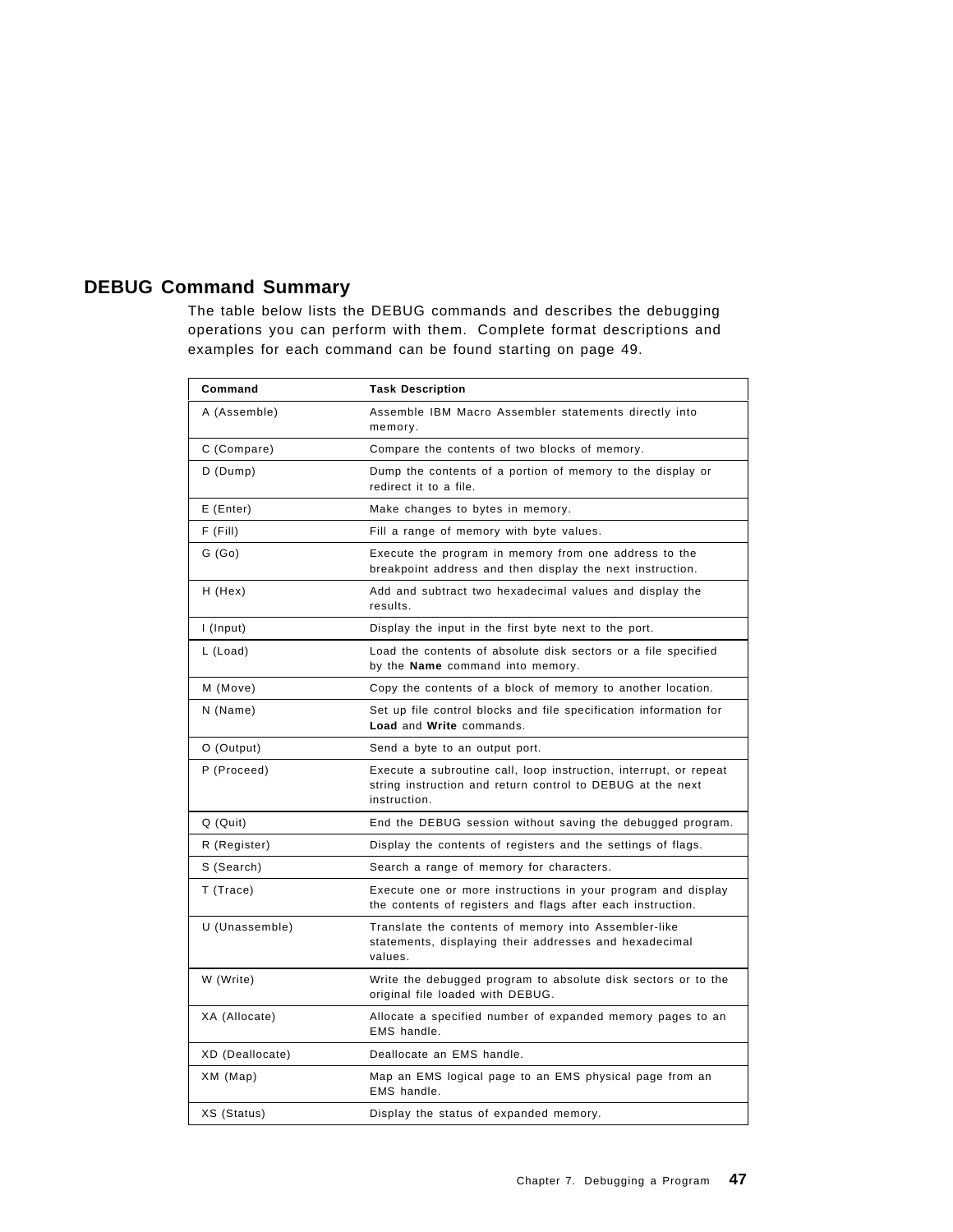# **The DEBUG Work Space**

When the DEBUG program starts, the registers and flags are set to the following values for the program being debugged:

- The segment registers (CS, DS, ES, and SS) are set to the bottom of free memory; that is, the first segment after the end of the DEBUG program.
- The Instruction Pointer (IP) is set to hex 0100.
- The Stack Pointer (SP) is set to the end of the segment, or the bottom of the transient portion of the program loader, whichever is lower. The segment size at offset 6 is reduced by hex 100 to allow for a stack that size.
- The remaining registers (AX, BX, CX, DX, BP, SI, and DI) are set to 0. However, if you start the DEBUG program with a file specification, the CX register contains the length of the file in bytes. If the file is greater than 64KB, the length is contained in registers BX and CX (the high portion in BX).
- The initial state of the flags is:

NV UP EI PL NZ NA PO NC

• The default disk transfer address is set to hex 80 in the code segment.

All of available memory is allocated. At this point, the loaded program is unable to allocate memory.

#### **.EXE Files**

If a file loaded by DEBUG has an extension of .EXE, DEBUG does the necessary relocation and sets the segment registers, stack pointer, and instruction pointer to the values defined in the file. The DS and ES registers, however, point to the program segment prefix at the lowest available segment. The BX and CX registers contain the size of the program that is smaller than the file size.

The program is loaded at the high end of memory if the appropriate parameter was specified when the linker created the file.

#### **.HEX Files**

If a file loaded by DEBUG has an extension of .HEX, the file is assumed to be in INTEL hex format, and is converted to executable form while being loaded.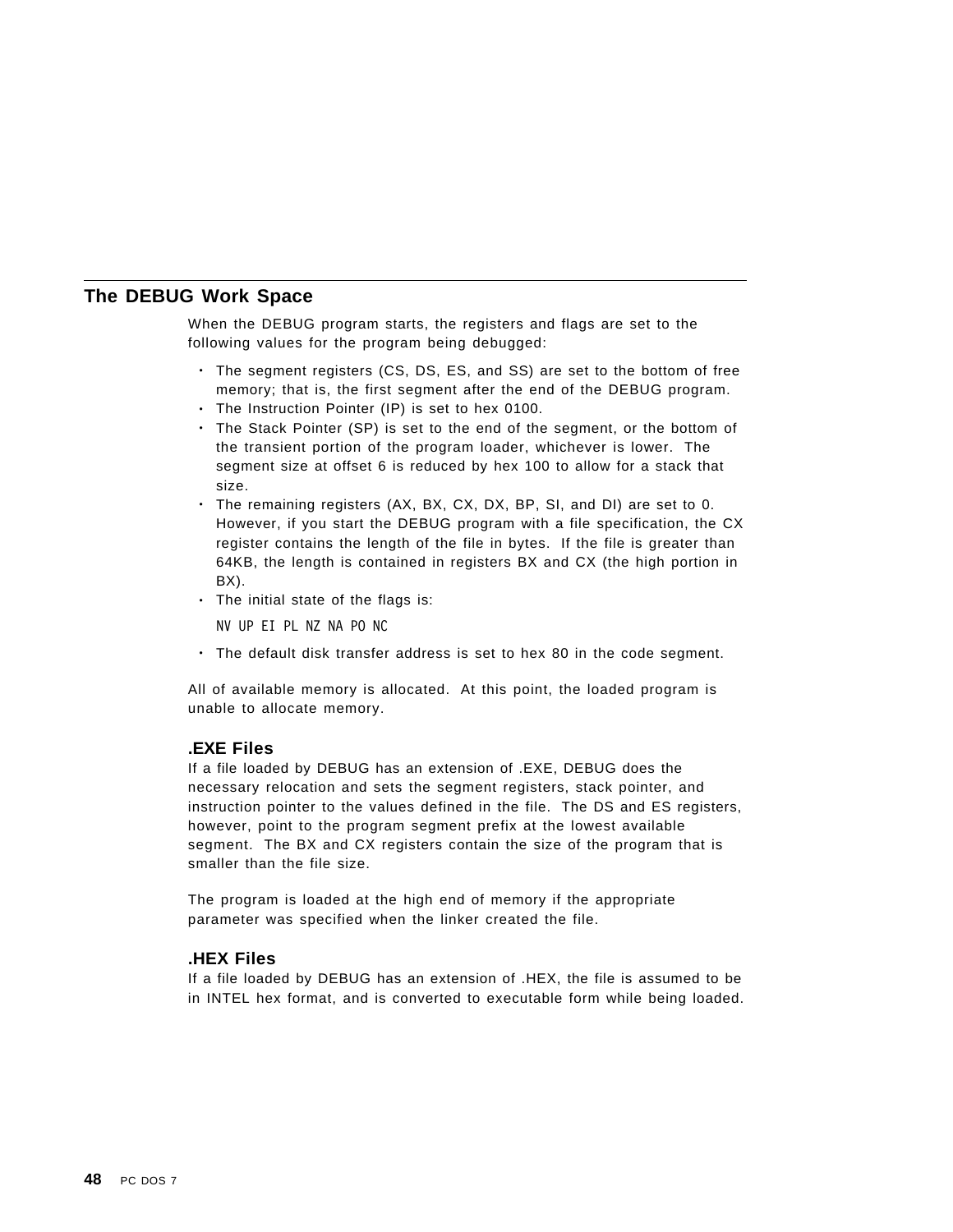# **A (Assemble) Command**

## **Purpose**

Assembles macro assembler language statements directly into memory.

# **Format**

A[address]

# **Parameters**

address Use any of the following formats:

- A segment register plus an offset, such as CS:0100
- A segment address plus an offset, such as 4BA:0100
- An offset only, such as 100. In this case, the default segment is used.

# **Comments**

All numeric input to the Assemble command is in hexadecimal. The assembly statements you enter are assembled into memory at successive locations, starting with the address specified in address. If no address is specified, the statements are assembled into the area at CS:0100, if no previous Assemble command was used, or into the location following the last instruction assembled by a previous Assemble command. After all desired statements have been entered, press the Enter key when you are prompted for the next statement to return to the DEBUG prompt.

DEBUG responds to invalid statements by displaying:

∧error

and re-displaying the current assemble address.

DEBUG supports standard 8086/8088 assembly language syntax (and the 8087 instruction set), with the following rules:

- All numeric values entered are hexadecimal and can be entered as 1 through 4 characters.
- Prefix mnemonics are entered in front of the opcode to which they refer. They can also be entered on a separate line.
- The segment override mnemonics are CS:, DS:, ES:, and SS:.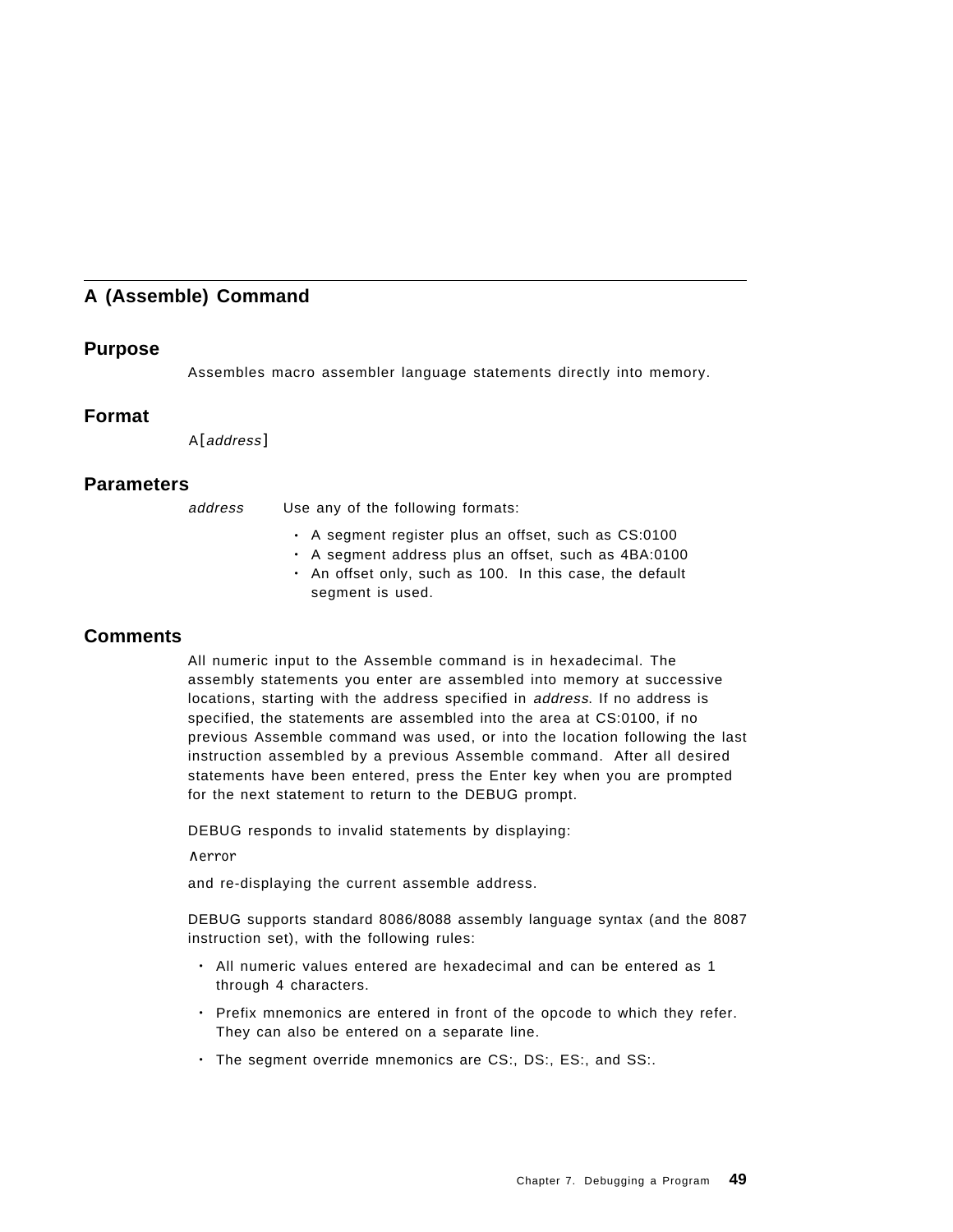- String manipulation mnemonics must specify the string size. For example, MOVSW must be used to move word strings and MOVSB must be used to move byte strings.
- The mnemonic for the far return is RETF.
- The assembler will automatically assemble short, near, or far jumps and calls depending on byte displacement to the destination address. These can be overridden with the NEAR or FAR prefix. For example:

0100:0500 JMP 502 ; a 2 byte short jump 0100:0502 JMP NEAR 505 ; a 3 byte near jump 0100:0505 JMP FAR 50A ; a 5 byte far jump

The NEAR prefix can be abbreviated to NE, but the FAR prefix cannot be abbreviated.

• DEBUG cannot tell whether some operands refer to a word memory location or a byte memory location. In this case, the data type must be explicitly stated with the prefix WORD PTR or BYTE PTR. DEBUG will also accept the abbreviations WO and BY. For example:

```
NEG BYTE PTR [128]
DEC WO [SI]
```
• DEBUG also cannot tell whether an operand refers to a memory location or to an immediate operand. DEBUG uses the common convention that operands enclosed in square brackets refer to memory. For example:

| MOV | AX.21        | : Load AX with 21H                                 |
|-----|--------------|----------------------------------------------------|
|     | MOV AX, [21] | ; Load AX with the contents of memory location 21H |

• Two popular pseudo-instructions have also been included. The DB opcode assembles byte values directly into memory. The DW opcode assembles word values directly into memory. For example:

```
DB 1.2.3.4."THIS IS AN EXAMPLE"
DB 'THIS IS A QUOTE: "'
DB "THIS IS AN APOSTROPHE:'"
DW 1000,2000,3000,″BACH:″
```
• All forms of the register indirect commands are supported. For example:

```
ADD BX,34[BP+2][SI-1]<br>POP [BP+DI]
       [BP+DI]PUSH [SI]
```
• All opcode synonyms are supported. For example: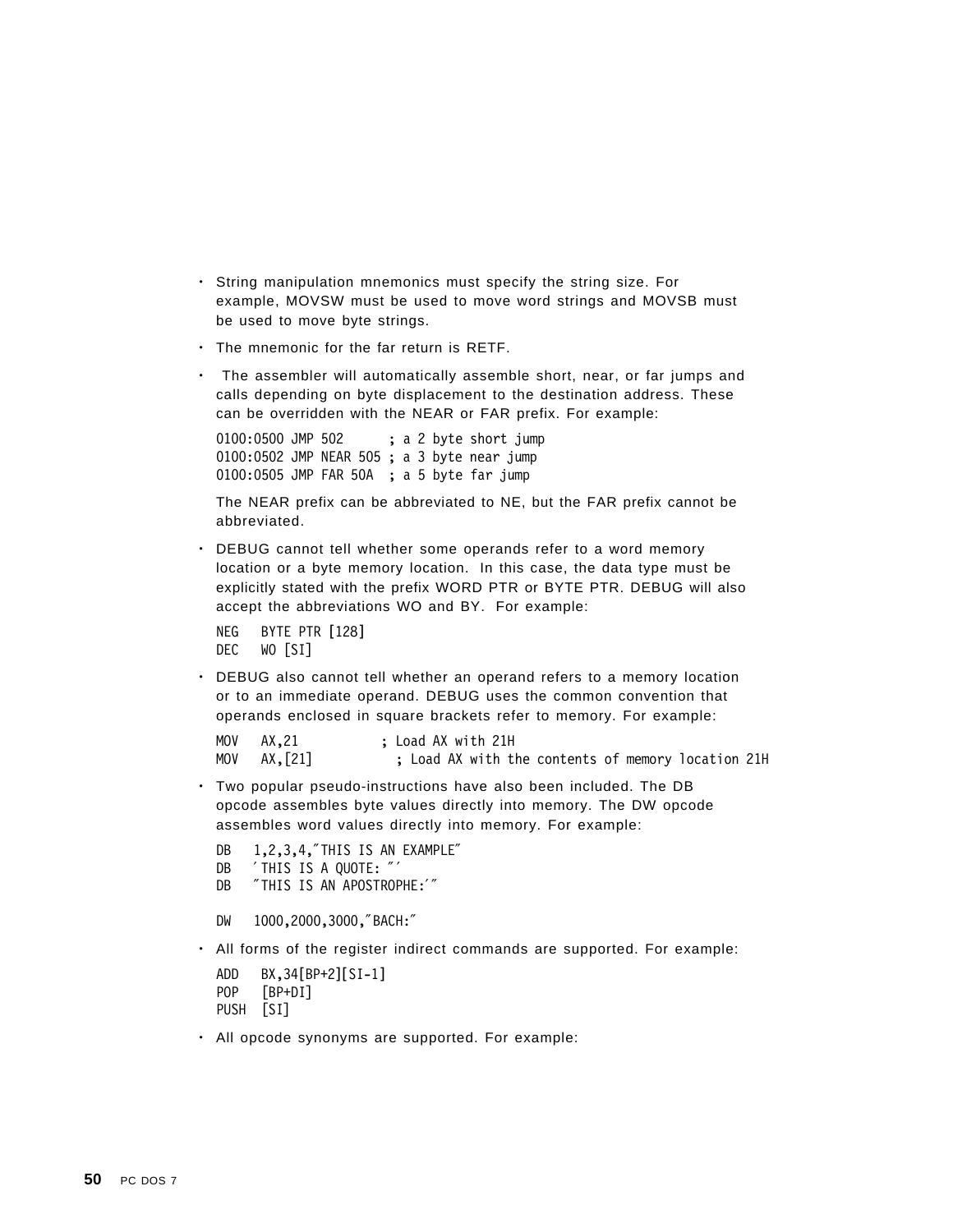| LOOPZ                                                                                                     | 100                |                                                               |
|-----------------------------------------------------------------------------------------------------------|--------------------|---------------------------------------------------------------|
| LOOPE                                                                                                     | 100                |                                                               |
|                                                                                                           |                    |                                                               |
| JA                                                                                                        | 200                |                                                               |
| <b>JNBE</b>                                                                                               | 200                |                                                               |
| • For numeric co-processor opcodes the WAIT or FWAIT prefix must be<br>explicitly specified. For example: |                    |                                                               |
|                                                                                                           |                    | FWAIT FADD ST, ST(3) ; This line will assemble a FWAIT prefix |
|                                                                                                           | FLD TBYTE PTR [BX] | This line will not                                            |

# **Examples**

```
C>debug
-a200
08B4:0200 xor ax,ax
08B4:0202 mov [bx],ax
08B4:0204 ret
08B4:0205
```
# **C (Compare) Command**

## **Purpose**

Compares the contents of two blocks of memory.

# **Format**

C range address

#### **Parameters**

range Either of these two formats:

- An address followed by an offset, such as CS:100 110.
- An address followed by **L** value, where value is the number of hexadecimal bytes to be processed. For example, CS:100 L 10.

The limit for range is hexadecimal 10000 or decimal 64KB. To specify a range of 64KB within 4 hexadecimal characters, enter 0000 or 0 for value.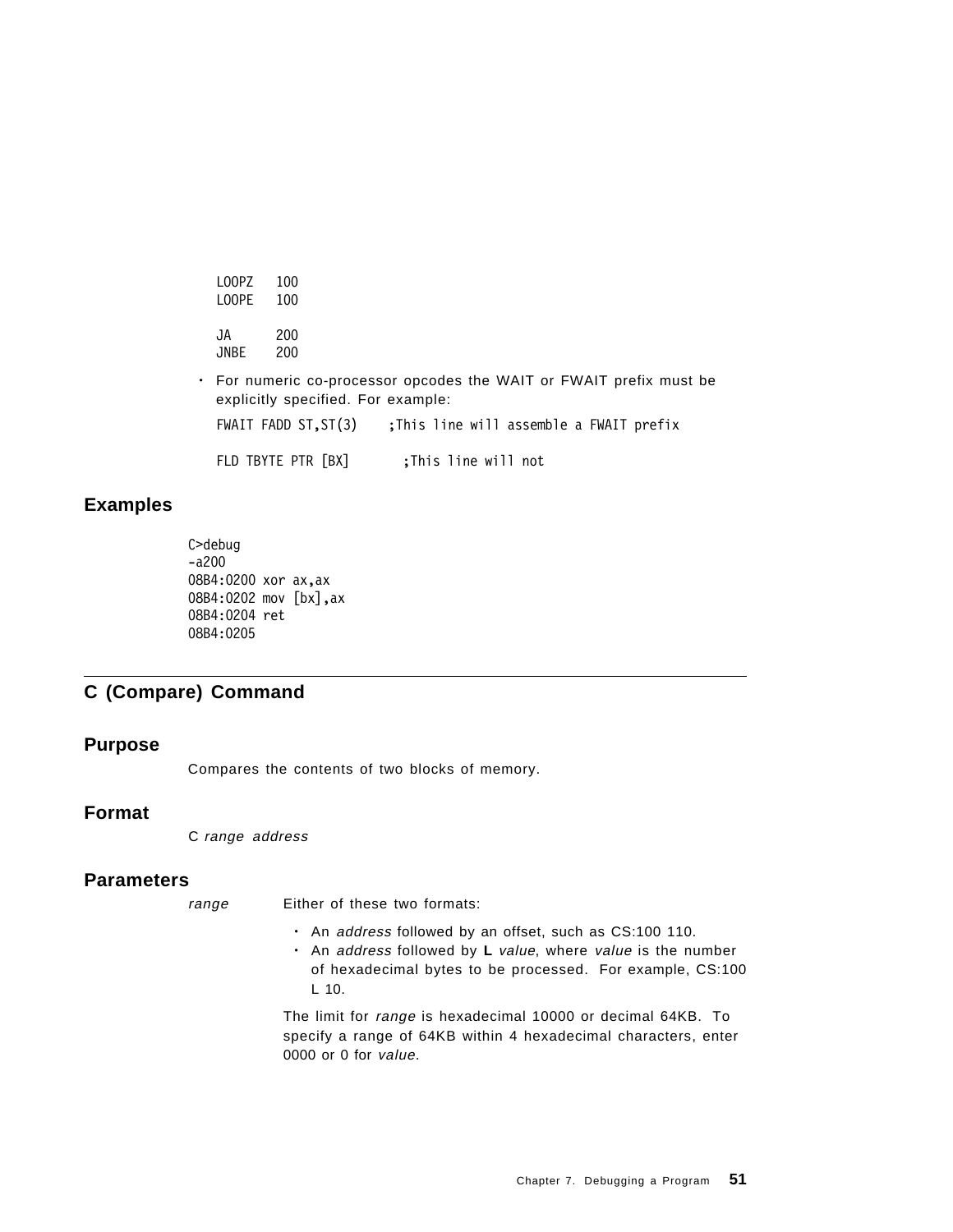address Any of these three formats:

- A segment register plus an offset, such as CS:0100.
- A segment address plus an offset, such as 4BA:0100.
- An offset only, such as 100. In this case, the default segment is used.

## **Comments**

The contents of the two blocks of memory are compared; the length of the comparison is determined from the range. If unequal bytes are found, their addresses and contents are displayed, in the form:

addr1 byte1 byte2 addr2

where, the first half (addr1 byte1) refers to the location and contents of the mismatching locations in range, and the second half (byte2 addr2) refers to the byte found in address.

If you enter only an offset for the beginning address of range, the C command assumes the segment contained in the DS register. To specify an ending address for range, enter it with only an offset value.

#### **Examples**

C 100 L20 200

The 32 bytes (hex 20) of memory beginning at DS:100 are compared with the 32 bytes beginning at DS:200. L20 is the range.

## **D (Dump) Command**

## **Purpose**

Displays the contents of a portion of memory.

#### **Format**

D [address]

or

D [range]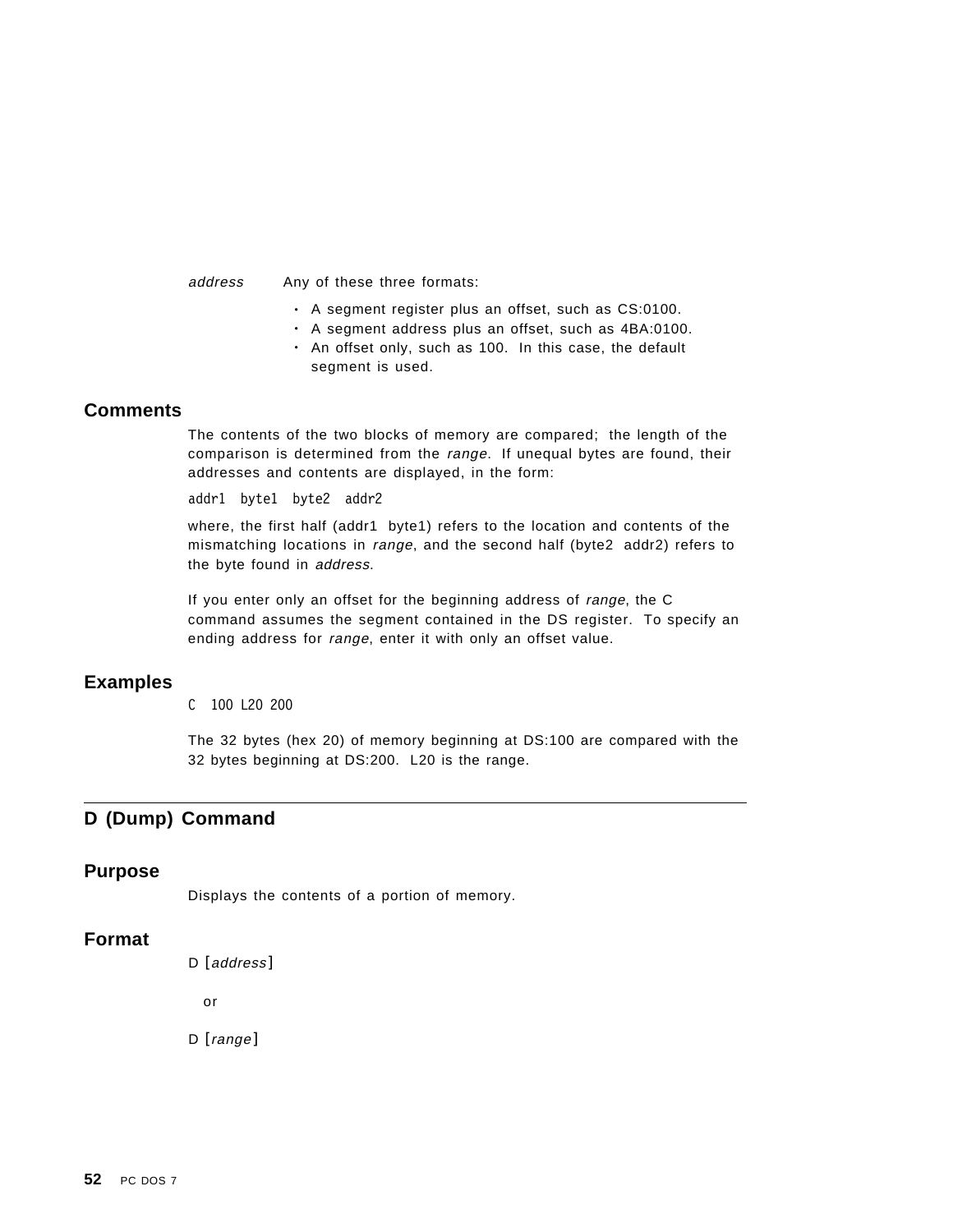## **Parameters**

address Any of the following formats:

- A segment register plus an offset, such as CS:0100.
- A segment address plus an offset, such as 4BA:0100.
- An offset only, such as 100. In this case, the default segment is used.

range Either of these two formats:

- An address followed by an offset, such as CS:100 110.
- An address followed by **L** value, where value is the number of hexadecimal bytes to be processed. For example, CS:100 L 10.

The limit for range is hexadecimal 10000 or decimal 64K bytes. To specify a range of 64K bytes within 4 hexadecimal characters, enter 0000 or 0 for value.

# **Comments**

The dump is displayed in two parts:

- 1. A hexadecimal portion. Each byte is displayed in hexadecimal.
- 2. An ASCII portion. The bytes are displayed as ASCII characters. Unprintable characters (ASCII 0 to 31 and 127 to 255) are indicated by a period.

With a 40-column system display format, each line begins on an 8-byte boundary and shows 8 bytes.

With an 80-column system display format, each line begins on a 16-byte boundary and shows 16 bytes. There is a hyphen between the 8th and 9th bytes.

**Note:** The first line may have fewer than 8 or 16 bytes if the starting address of the dump is not on a boundary. In this case, the second line of the dump begins on a boundary.

The Dump command has two format options.

#### **Option 1**

Use this option to display the contents of hex 40 bytes (40-column mode) or hex 80 bytes (80-column mode). For example: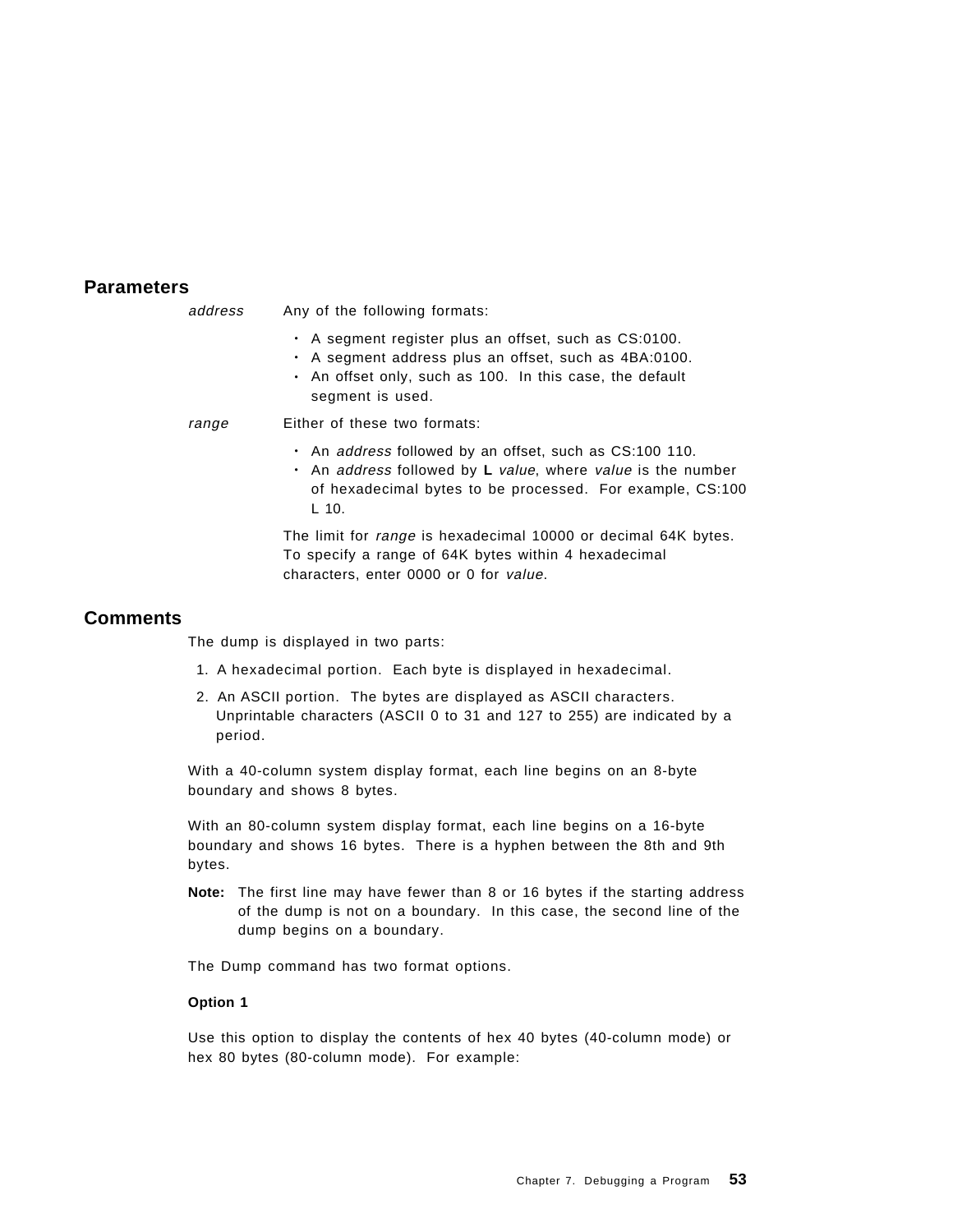```
D address
```

```
or
```
D

The contents are dumped starting with the specified address.

If you do not specify an address, the D command assumes the starting address is the location following the last location displayed by a previous D command. Thus, it is possible to dump consecutive 40-byte or 80-byte areas by entering consecutive D commands without parameters.

If no previous D command was entered, the location is offset hex 100 into the segment originally initialized in the segment registers by DEBUG.

**Note:** If you enter only an offset for the starting address, the D command assumes the segment contained in the DS register.

#### **Option 2**

Use this option to display the contents of the specified address range. For example:

D range

**Note:** If you enter only an offset for the starting address, the D command assumes the segment contained in the DS register. If you specify an ending address, enter it with only an offset value.

For example:

D cs:100 10C

A 40-column display format might look like this:

```
04BA:0100 42 45 52 54 41 20 54 00
                  BERTA T.
```
04BA:0108 20 42 4F 52 47 BORG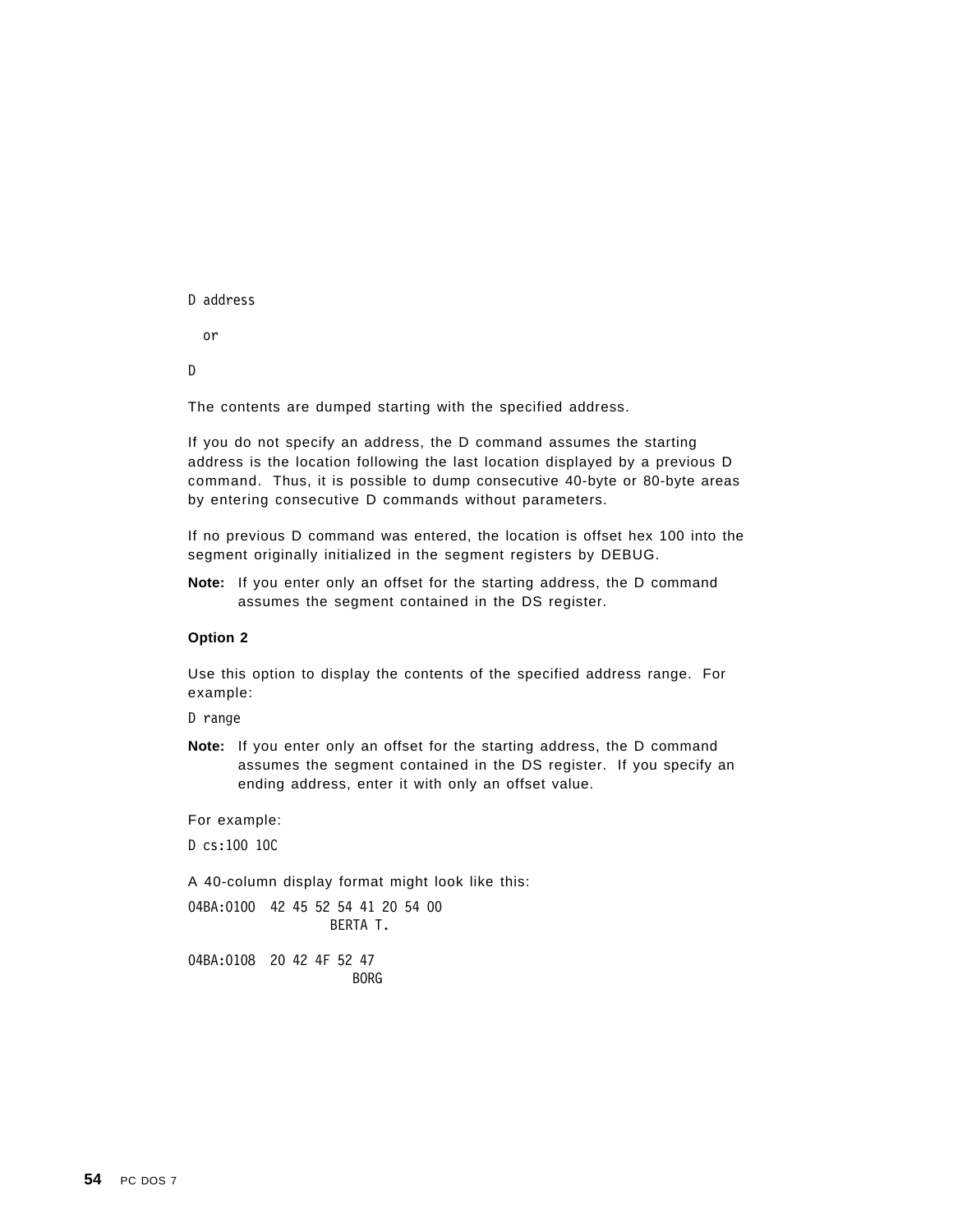## **E (Enter) Command**

## **Purpose**

- Replaces the contents of one or more bytes, starting at the specified address, with the values contained in the list (see Option 1).
- Displays and allows modification of bytes in a sequential manner (see Option 2).

### **Format**

E address [list]

## **Parameters**

address Any of the following formats:

- A segment register plus an offset, such as CS:0100.
- A segment address plus an offset, such as 4BA:0100.
- An offset only, such as 100. In this case, the default segment is used.
- list A string of byte values. If you include a character string, enclose the characters in single or double quotation marks. To specify a quotation mark as a character within the string when it is also used to delimit the string, type it twice.

″These ″″quotes″″ are correct.″ ′ This one′ ′ s okay, too.′

## **Comments**

If you enter only an offset for the address, the E command assumes the segment contained in the DS register.

The Enter command has two format options.

#### **Option 1**

Use this option to place the list in memory beginning at the specified address.

E address list

For example:

E ds:100 F3 ″xyz″ 8D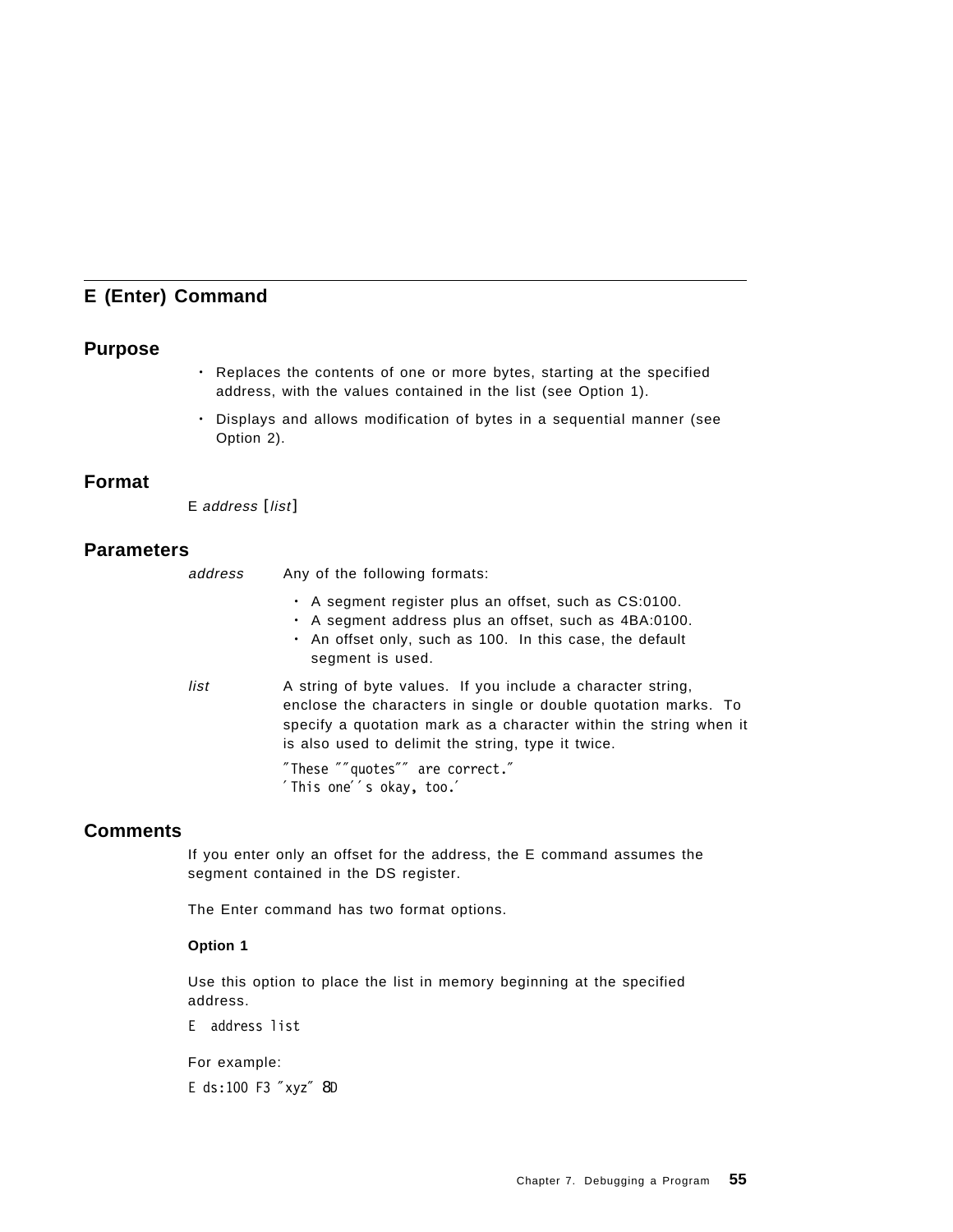Memory locations ds:100 through ds:104 are filled with the 5 bytes specified in the list.

#### **Option 2**

Use this option to display the address and the byte of a location, then the system waits for your input.

For example:

E address

Enter a 1- or 2-character hexadecimal value to replace the contents of the byte; then take any one of the following actions:

 1. Press the space bar to advance to the next address. Its contents are displayed. If you want to change the contents take option 1, above.

To advance to the next byte without changing the current byte, press the space bar again.

 2. Enter a hyphen to back up to the preceding address. A new line is displayed with the preceding address and its contents. If you want to change the contents, take option 1, above.

To back up one more byte without changing the current byte, enter another hyphen.

- 3. Press the Enter key to end the Enter command.
- **Note:** Display lines can have 4 or 8 bytes of data, depending on whether the system display format is 40- or 80-column. Spacing beyond an 8-byte boundary causes a new display line, with the beginning address, to be started.

For example:

E cs:100

might cause this display:

04BA:0100 EB.

To change the contents of 04BA:0100 from hex EB to hex 41, enter 41. 04BA:0100 EB.41

To see the contents of the next three locations, press the space bar three times. The screen might look like this:

04BA:0100 EB.41 10. 00. BC.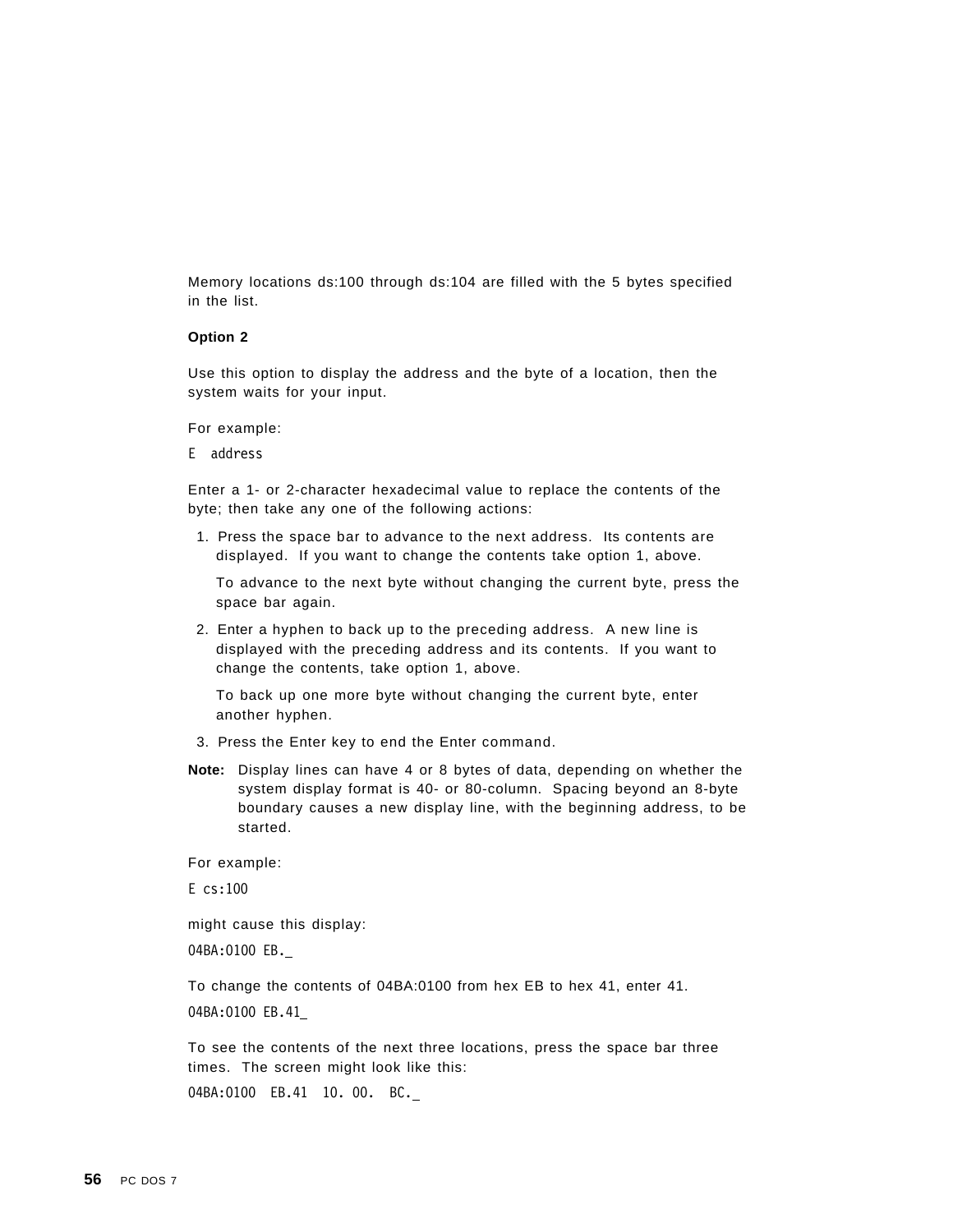To change the contents of the current location (04BA:0103) from hex BC to hex 42, enter 42. 04BA:0100 EB.41 10. 00. BC.42

Now, suppose you want to back up and change the hex 10 to hex 6F. This is what the screen looks like after entering two hyphens and the replacement byte:

04BA:0100 EB.41 10.00. BC.42- 04BA:0102 00.- 04BA:0101 10.6F

Press the Enter key to end the Enter command. The hyphen prompt will appear.

## **F (Fill) Command**

#### **Purpose**

Fills the memory locations in the range with the values in the list.

## **Format**

F range list

## **Parameters**

range Either of these two formats:

- An address followed by an offset, such as CS:100 110
- An address followed by **L** value, where value is the number of hexadecimal bytes to be processed. For example, CS:100 L 10.

The limit for range is hexadecimal 10000 or decimal 64K bytes. To specify a range of 64K bytes within 4 hexadecimal characters, enter 0000 or 0 for value.

list A string of byte values. If you include a character string, enclose the characters in single or double quotation marks. To specify a quotation mark as a character within the string when it is also used to delimit the string, type it twice.

″These ″″quotes″″ are correct.″ ′ This one′ ′ s okay, too.′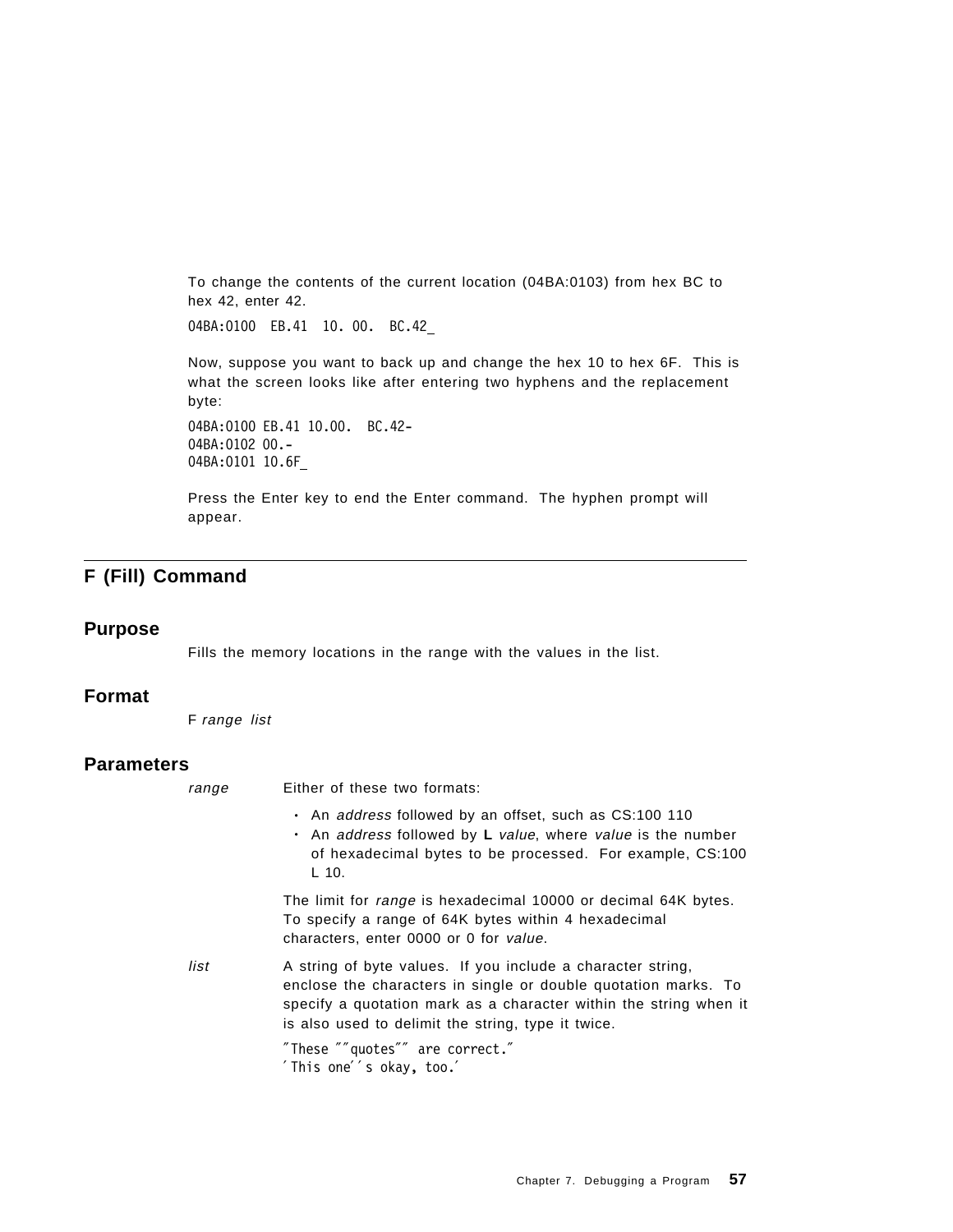### **Comments**

If the list contains fewer bytes than the address range, the list is used repeatedly until all the designated memory locations are filled.

If the list contains more bytes than the address range, the extra list items are ignored.

**Note:** If you enter only an offset for the starting address of the range, the Fill command assumes the segment contained in the DS register.

#### **Examples**

F 4BA:100 L 5 F3 ″XYZ″ 8D

Memory locations 04BA:100 through 04BA:104 are filled with the 5 bytes specified. Remember that the ASCII values of the list characters are stored. Thus, locations 100-104 will contain F3 58 59 5A 8D.

## **G (Go) Command**

#### **Purpose**

Executes the program you are debugging.

Stops the execution when the instruction at a specified address is reached (breakpoint), and displays the registers, flags, and the next instruction to be executed.

## **Format**

 $G$   $[$  = address $]$   $[$ address $]$  $[$ address... $]$ 

## **Parameters**

address Any of the following formats:

- A segment register plus an offset, such as CS:0100.
- A segment address plus an offset, such as 4BA:0100.
- An offset only, such as 100. In this case, the default segment is used.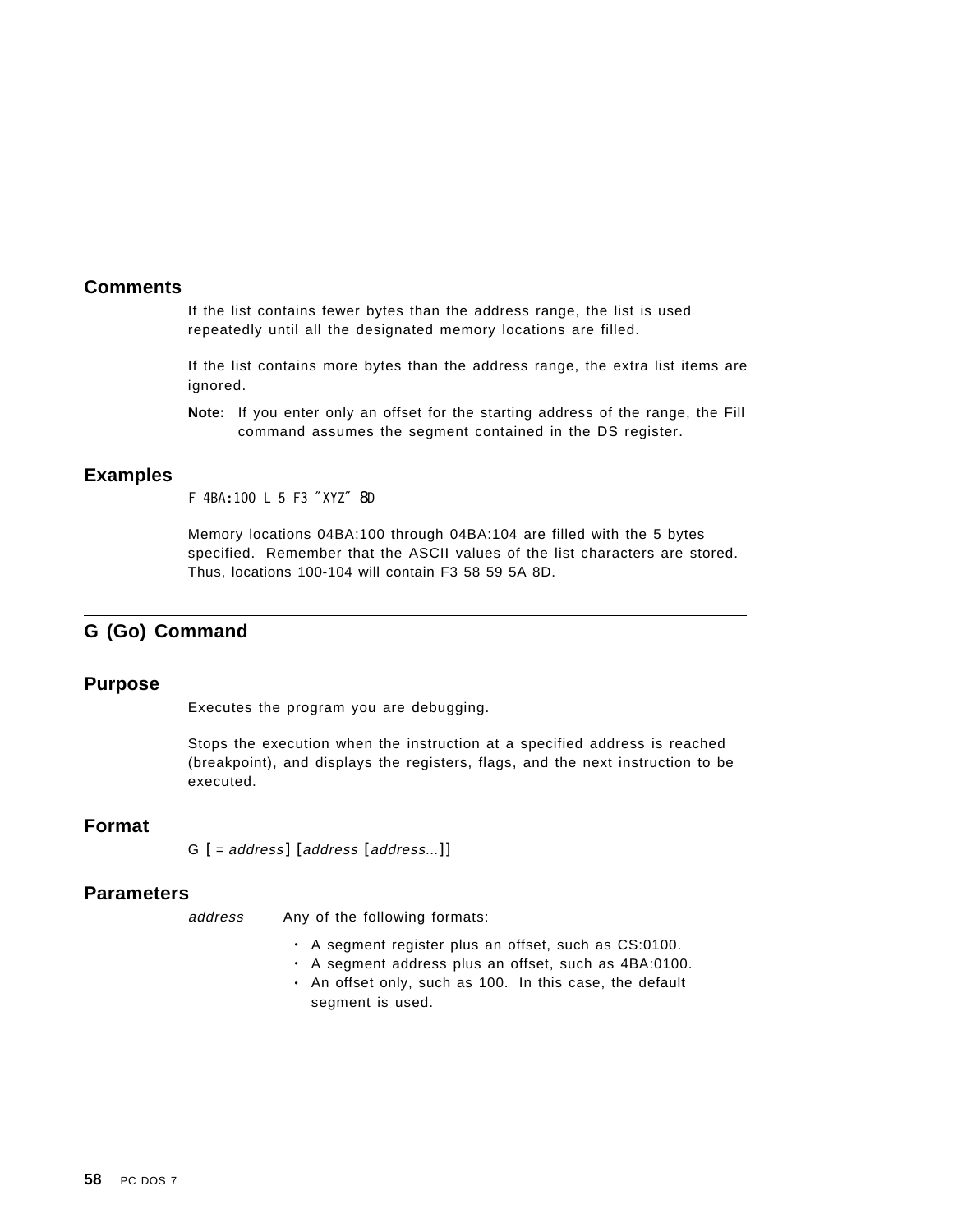### **Comments**

Program execution begins with the current instruction, whose address is determined by the contents of the CS and IP registers, unless overridden by the =  $address$  parameter (the = must be entered). If =  $address$  is specified, program execution begins with CS:=address.

The Go command has two format options.

#### **Option 1**

Use this option to execute the program you are debugging without breakpoints. For example:

G [=address]

This option is useful when testing program execution with different parameters each time. (Refer to the Name command.) Be certain the CS:IP values are set properly before issuing the G command, if not using = address.

#### **Option 2**

This option performs the same function as Option 1 but, in addition, allows breakpoints to be set at the specified addresses. For example:

```
G [=address] address 
  [address...]
```
This method causes execution to stop at a specified location so the system or program environment can be examined.

You can specify up to ten breakpoints in any order. You may wish to take advantage of this if your program has many paths, and you want to stop the execution no matter which path the program takes.

The DEBUG program replaces the instruction codes at the breakpoint addresses with an interrupt code (hex CC). If any one breakpoint is reached during execution, the execution is stopped, the registers and flags are displayed, and all the breakpoint addresses are restored to their original instruction codes. If no breakpoint is reached, the instructions are not restored.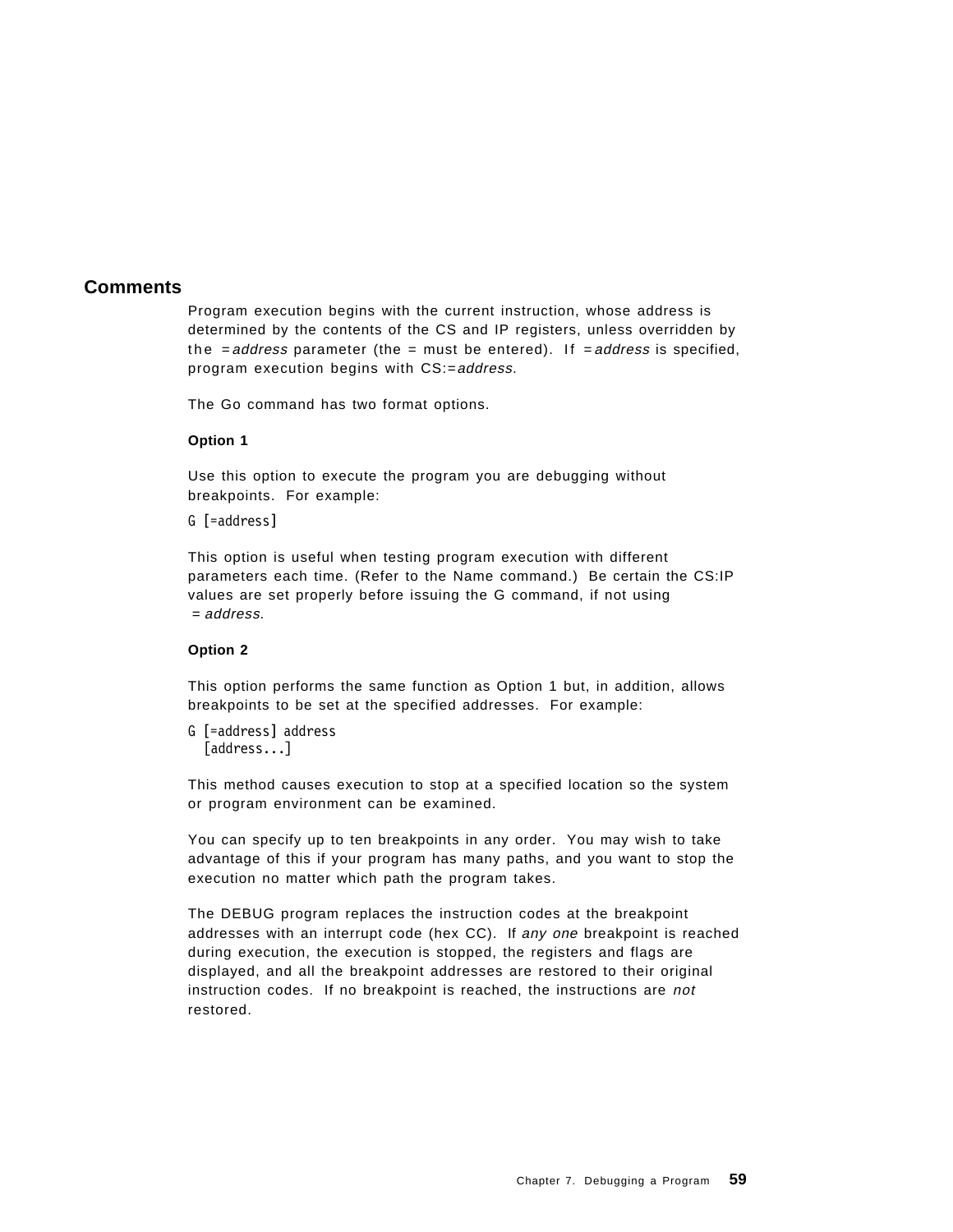#### **Notes:**

- 1. Once a program has reached completion (DEBUG has displayed the "Program terminated normally" message), you must reload the program before it can be executed again.
- 2. Make sure that the address parameters refer to locations that contain valid 8086/8088 instruction codes. If you specify an address that does not contain valid instruction in the first byte, unpredictable results occur.
- 3. The stack pointer must be valid and have 6 bytes available for the Go command, otherwise, unpredictable results occur.
- 4. If only an offset is entered for a breakpoint, the G command assumes the segment contained in the CS register.
- 5. Do not set breakpoints at instructions in read-only memory (ROM BIOS or ROM BASIC).

For example:

G 102 1EF 208

Be careful not to set a breakpoint between a segment override indication (such as ES; alone on a line), and the instruction that the override qualifies.

Execution begins with the current instruction, whose address is the current values of CS:IP. The = address parameter was not used.

Three breakpoints are specified; assume that the second is reached. Execution stops before the instruction at location CS:1EF is executed, the original instruction codes are restored, all three breakpoints are removed, the display occurs, and the Go command ends.

Refer to the Register command for a description of the display.

## **H (Hexarithmetic) Command**

#### **Purpose**

Adds the two hexadecimal values, then subtracts the second from the first. Displays the sum and difference on one line.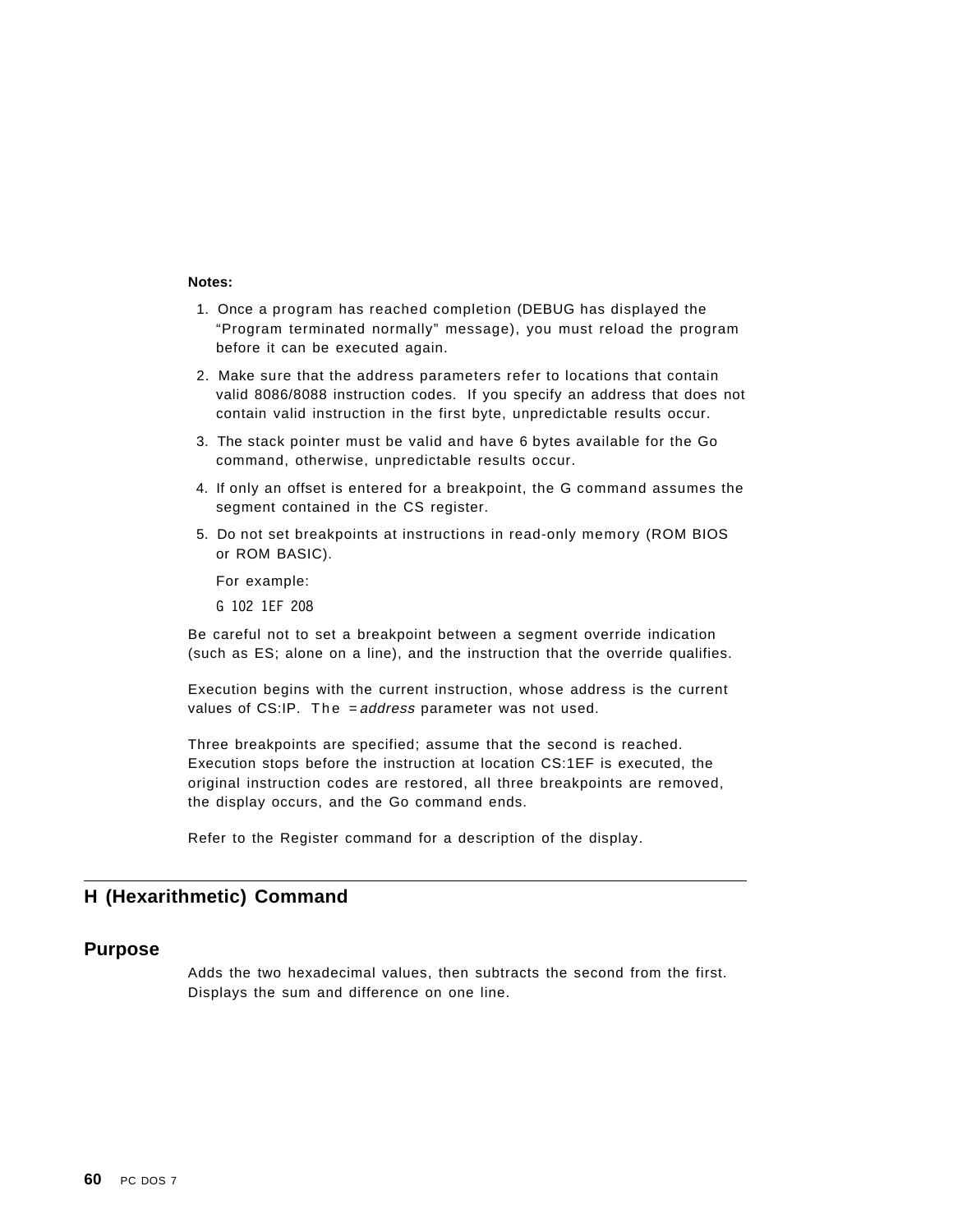## **Format**

H value value

## **Examples**

H 0F 8 0017 0007

The hexadecimal sum of 000F and 0008 is 0017, and their difference is 0007.

## **I (Input) Command**

## **Purpose**

Inputs and displays (in hexadecimal) 1 byte from the specified port.

## **Format**

I portaddress

### **Parameters**

portaddress A 1−4 character hexadecimal value specifying an 8- or 16-bit port address.

## **Examples**

I 2F8 6B

The single hexadecimal byte read from port 02F8 is displayed (6B).

## **L (Load) Command**

## **Purpose**

Loads a file or absolute disk sectors into memory.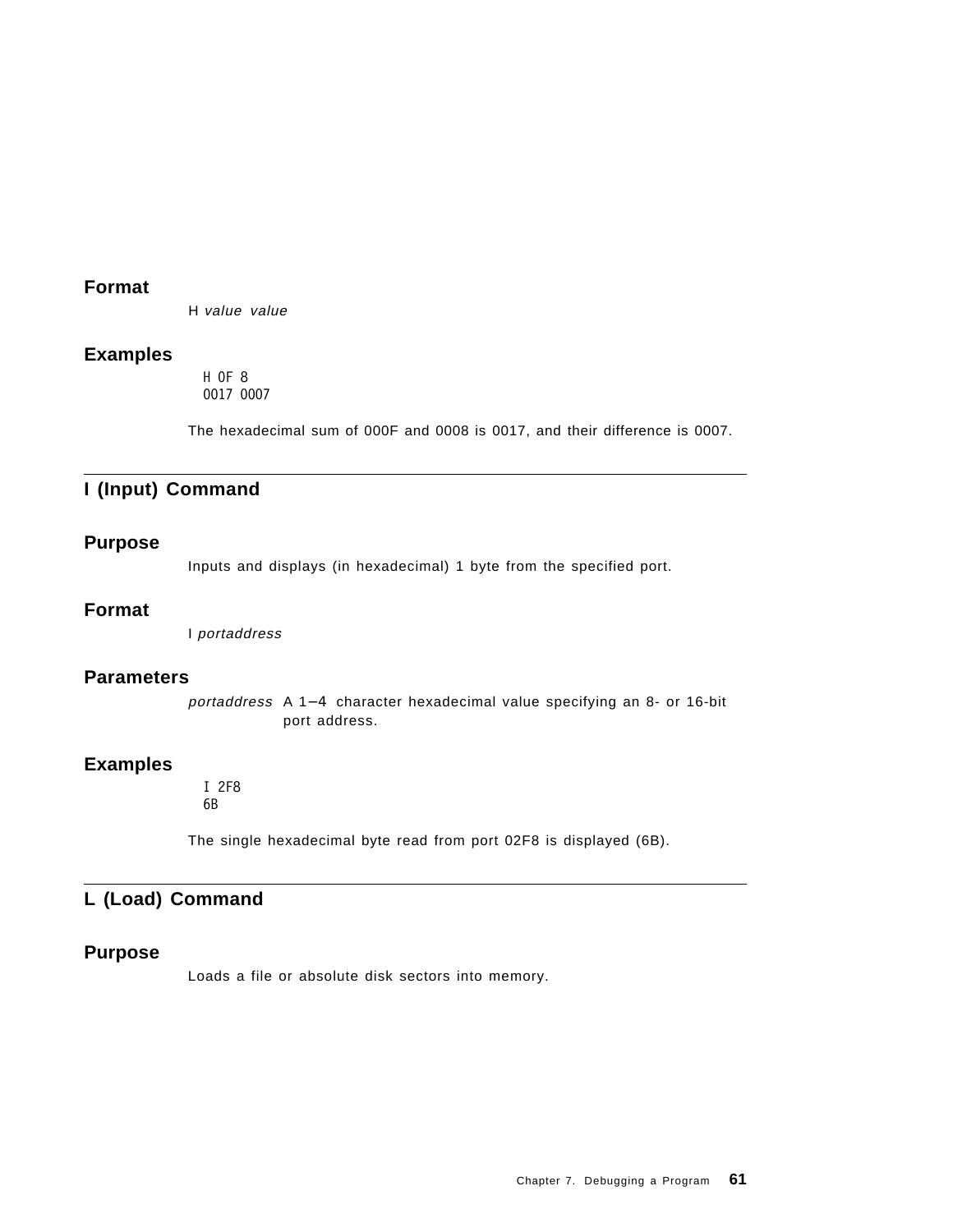### **Format**

L [address[drive sector sector]]

## **Parameters**

address Any of the following formats:

- A segment register plus an offset, such as CS:0100.
- A segment address plus an offset, such as 4BA:0100.
- An offset only, such as 100. In this case, the default segment is used.
- drive A decimal number that indicates a particular drive. For example, drive A is 0, drive B is 1, and so on.
- sector 1−3 character hexadecimal values that specify the starting relative sector number and the number of sectors to be loaded or written.
	- **Note:** Relative sector numbers are obtained by counting the sectors on the disk surface. The first sector on the disk is at track 0, sector 1, head 0, and is relative sector 0. The numbering continues for each sector on that track and head, then continues with the first sector on the next head of the same track. When all sectors on all heads of the track have been counted, numbering continues with the first sector on head 0 of the next track.

## **Comments**

The maximum number of sectors that can be loaded with a single Load command is hex 80. A sector contains 512 bytes.

**Note:** DEBUG displays a message if a disk read error occurs. You can retry the read operation by pressing the F3 key to re-display the Load command. Then press the Enter key.

The Load command has two format options.

## **Option 1**

Use this option to load data from the disk specified by *drive* and place the data in memory beginning at the specified address. For example:

L address drive sector sector

The data is read from the specified starting relative sector (first sector) and continues until the requested number of sectors is read (second sector).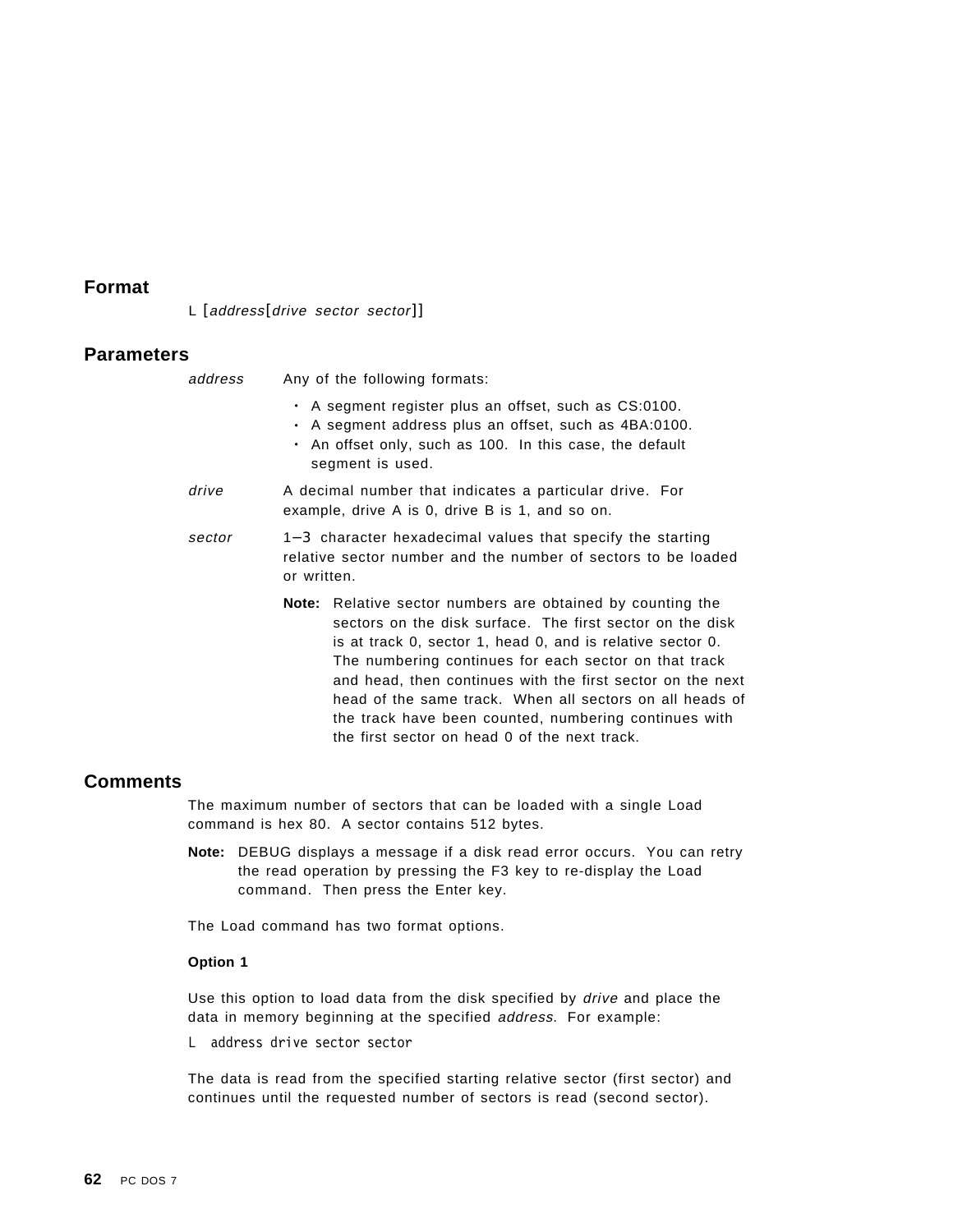**Note:** If you only enter an offset for the beginning address, the L command assumes the segment contained in the CS register.

For example, to load data, you might enter:

L DS:100 1 0F 6D

The data is loaded from the diskette in drive B and placed in memory beginning at DS:100. Consecutive sectors of data are transferred, 6DH (109), starting with relative sector hex 0F (15) (the 16th sector on the diskette).

**Note:** Option 1 cannot be used if the drive specified is a network drive.

#### **Option 2**

When issued without parameters, or with only the address parameter, use this option to load the file whose file specification is at CS:80. For example:

 $\mathbf{L}$ 

or

L address

This condition is met by specifying the file name when starting the DEBUG program, or by using the Name command.

**Note:** If DEBUG was started with a file specification and subsequent Name commands were used, you may need to enter a new Name command for the proper file specification before issuing the Load command.

The file is loaded into memory beginning at CS:100 (or the location specified by address), and is read from the drive specified in the file specification, or from the default drive, if none was specified. Note that files with extensions of .COM or .EXE are always loaded at CS:100. If you specified an address, it is ignored.

The BX and CX registers are set to the number of bytes read; however, if the file being loaded has an extension of .EXE, the BX and CX registers are set to the actual program size. The file may be loaded at the high end of memory. Refer to "The DEBUG Work Space" on page 48 for the conditions that are in effect when .EXE or .HEX files are loaded.

|        | For example: |
|--------|--------------|
| debijg |              |
|        | -N myprog    |
| $-1$   |              |
|        |              |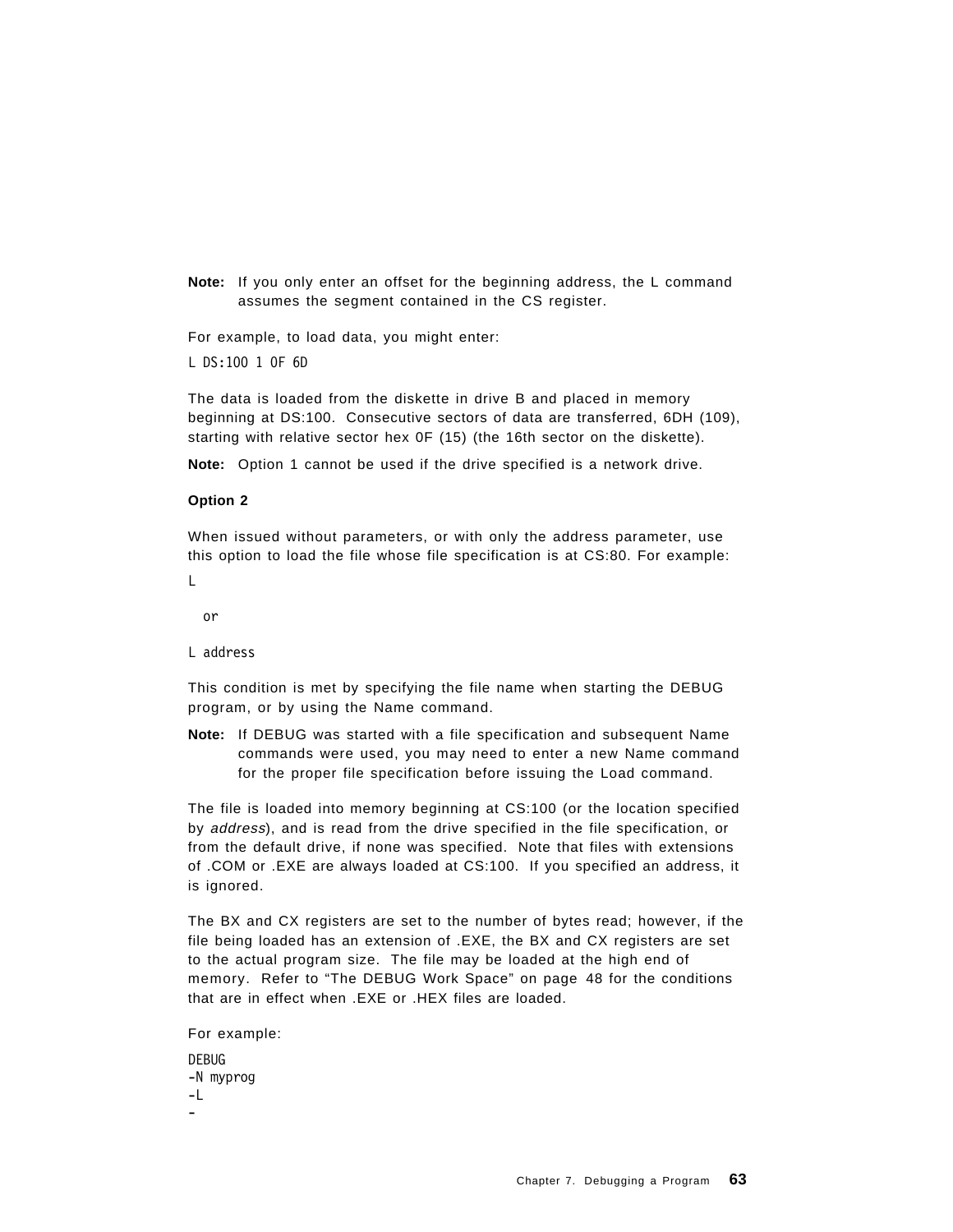The file named **myprog** is loaded from the default directory and placed in memory beginning at location CS:0100.

## **M (Move) Command**

#### **Purpose**

Moves the contents of the memory locations specified by range to the locations beginning at the address specified.

### **Format**

M range address

#### **Parameters**

range Either of these two formats:

- An address followed by an offset, such as CS:100 110.
- An address followed by **L** value, where value is the number of hexadecimal bytes to be processed. For example, CS:100 L 10.

The limit for range is hexadecimal 10000 or decimal 64KB. To specify a range of 64KB within 4 hexadecimal characters, enter 0000 or 0 for value.

- address Any of the following formats:
	- A segment register plus an offset, such as CS:0100.
	- A segment address plus an offset, such as 4BA:0100.
	- An offset only, such as 100. In this case, the default segment is used.

## **Comments**

Overlapping moves are always performed without loss of data during the transfer. (The source and destination areas share some of the same memory locations.)

The data in the source area remains unchanged unless overwritten by the move.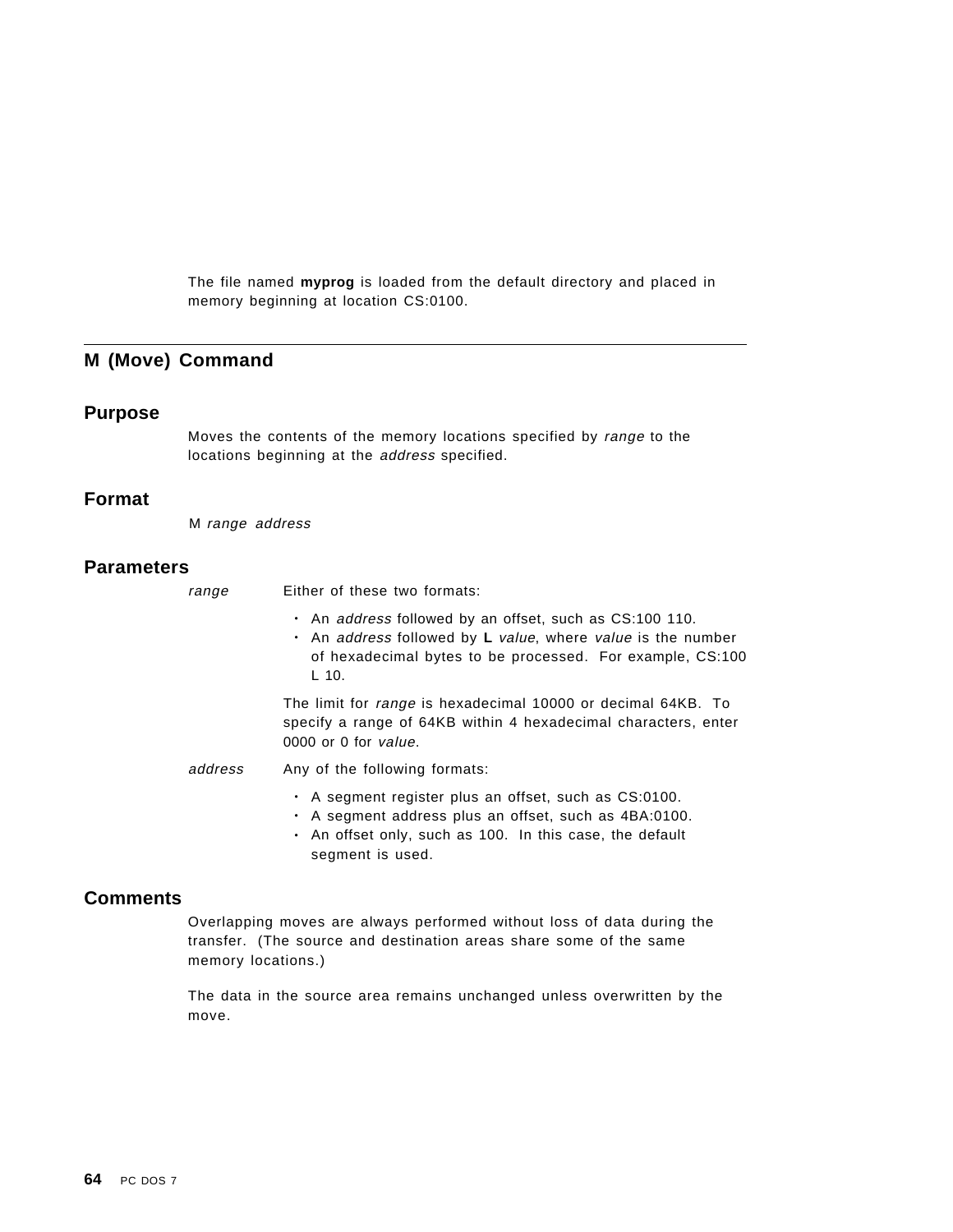#### **Notes:**

- 1. If you enter only an offset for the beginning address of the range, the M command assumes the segment contained in the DS register. If you specify an ending address for the range, enter it with only an offset value.
- 2. If you enter only an offset for the address of the destination area, the M command assumes the segment contained in the DS register.

#### **Examples**

M CS:100 L10 500

The 17 bytes of data from CS:100 through CS:110 are moved to the area of memory beginning at DS:500.

## **N (Name) Command**

#### **Purpose**

• Formats file control blocks for the first two file specifications, at CS:5C and CS:6C. (Starting DEBUG with a file specification also formats a file control block at CS:5C.)

The file control blocks are set up for the Load and Write commands and to supply required file names for the program being debugged.

• All file specifications and other parameters, including delimiters, are placed exactly as entered in a parameter save area at CS:81, with CS:80 containing the number of characters entered. Register AX is set to indicate the validity of the drive specifiers entered with the first two file specifications.

#### **Format**

N [d:][path]filename[.ext]

#### **Comments**

If you start the DEBUG program without a file specification, you must use the Name command before a file can be loaded with the L command.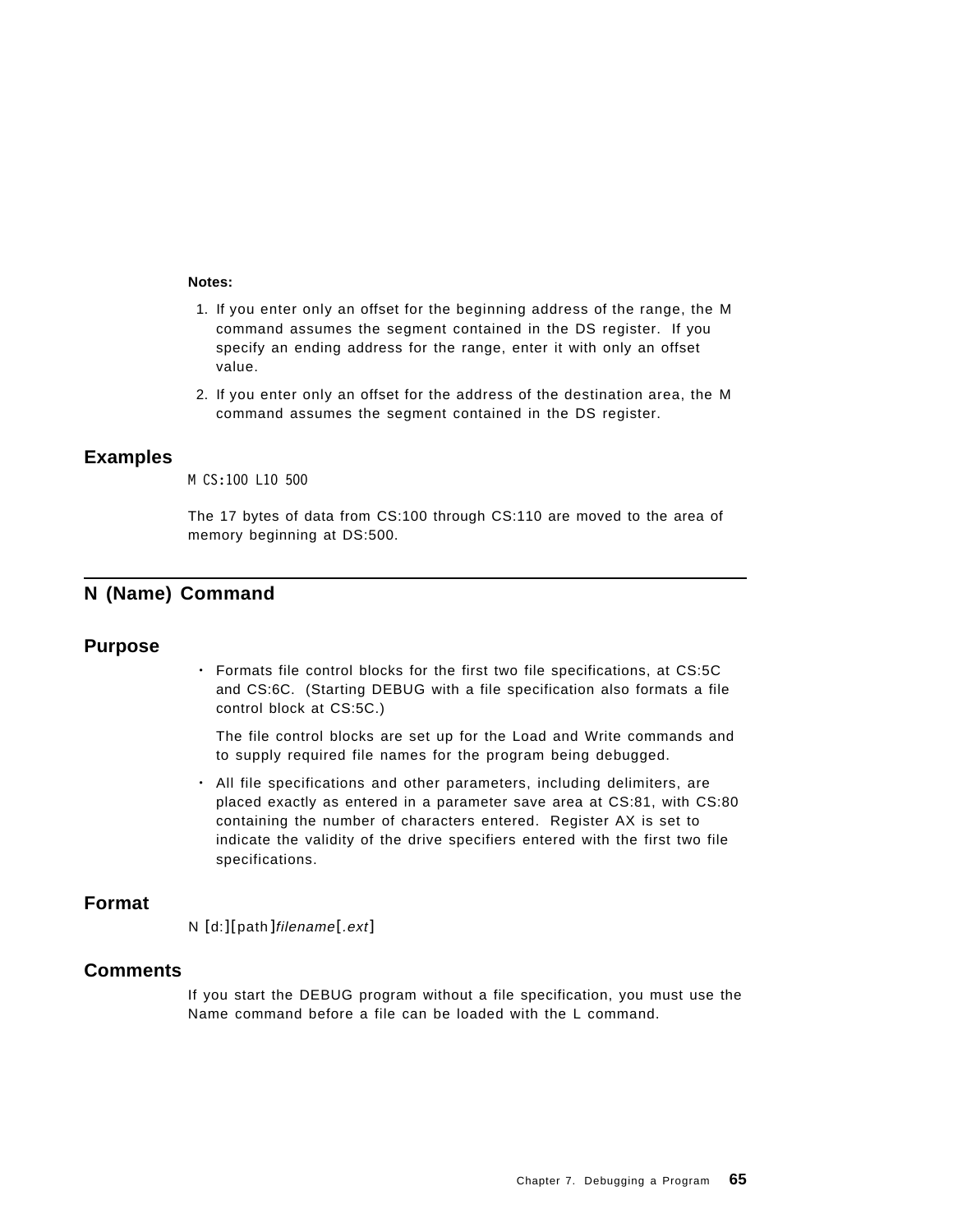## **Examples**

```
DEBUG
-N myprog
-L
-
```
To define file specifications or other parameters required by the program being debugged, enter:

DEBUG myprog -N file1 file2 -

In this example, DEBUG loads the file **myprog** at CS:100, and leaves the file control block at CS:5C formatted with the same file specification. Then, the Name command formats file control blocks for file1 and file2 at CS:5C and CS:6C, respectively. The file control block for **myprog** is overwritten. The parameter area at CS:81 contains all characters entered after the **N**, including all delimiters, and CS:80 contains the count of those characters (hex 0C).

## **O (Output) Command**

## **Purpose**

Sends the byte to the specified output port.

## **Format**

O portaddress byte

## **Parameters**

portaddress A 1−4 character hexadecimal value specifying an 8- or 16-bit port address.

## **Examples**

To send the byte value 4F to output port 2F8, enter: O 2F8 4F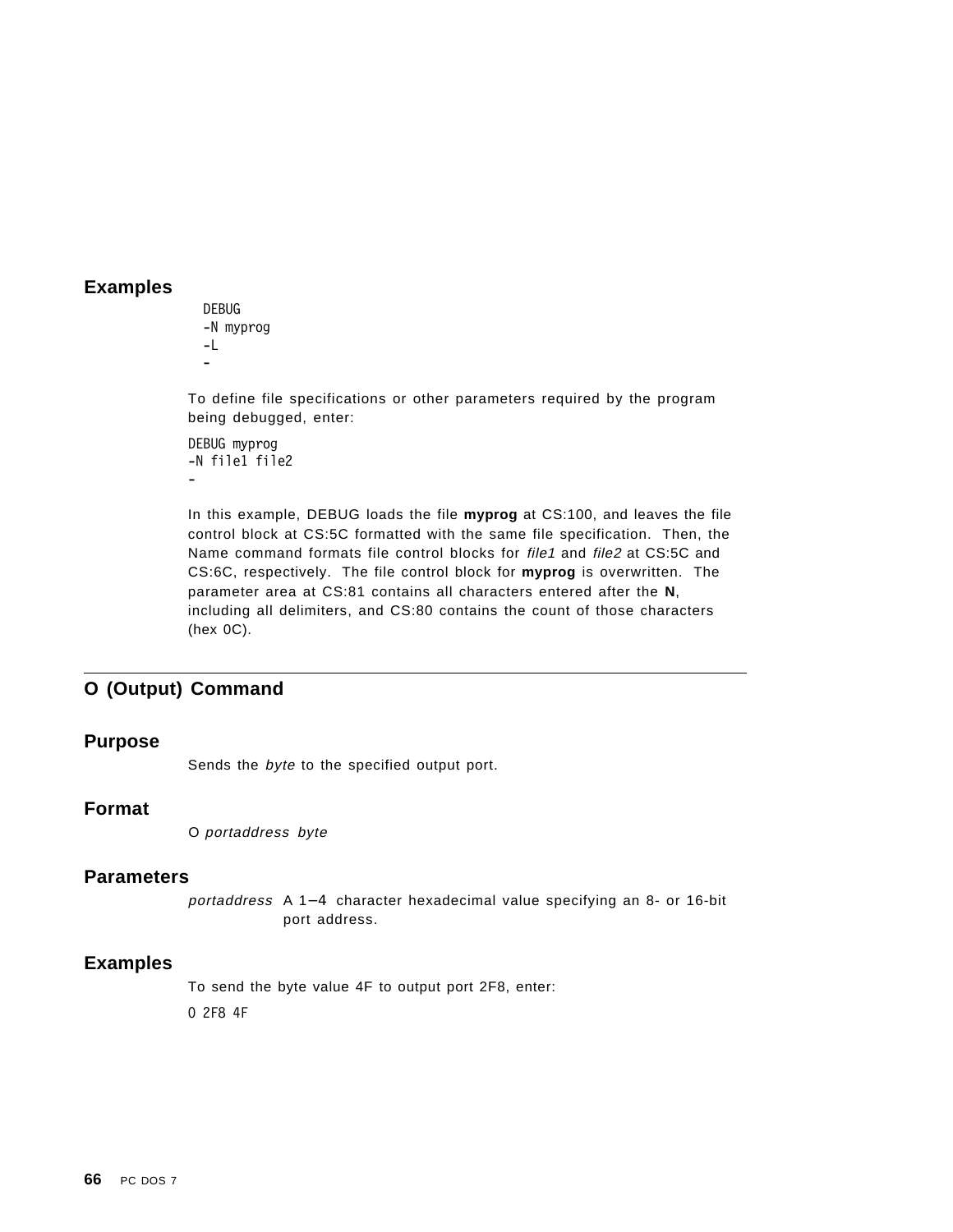## **P (Proceed) Command**

## **Purpose**

Causes the execution of a subroutine call, a loop instruction, an interrupt, or a repeat string instruction to stop at the next instruction.

## **Format**

P[=address ][value]

## **Parameters**

| address | Any of the following formats:                                                                                                                                                                  |
|---------|------------------------------------------------------------------------------------------------------------------------------------------------------------------------------------------------|
|         | • A segment register plus an offset, such as CS:0100.<br>• A segment address plus an offset, such as 4BA:0100.<br>• An offset only, such as 100. In this case, the default<br>segment is used. |
| value   | A 1-4 character hexadecimal value, specifying the number of<br>instructions to execute.                                                                                                        |

## **Comments**

When at a subroutine call, a loop instruction, an interrupt, or a repeat string instruction, issue the Proceed command to execute the instruction (perform the entire function), and return control at the next instruction. The Proceed command has the same syntax as the Trace command. Specifying P0 is the same as specifying T0.

## **Examples**

If the following instructions are executed:

| 0100    | CALL | 1000  |
|---------|------|-------|
| 0103    | JC.  | 2000  |
|         |      |       |
| 1000    | XOR  | AX.AX |
|         |      |       |
| 1 X X X | RFT  |       |

And if CS:IP was pointing to the CALL 1000 instruction, typing **P** causes the execution of the subroutine and returns control to DEBUG at the JC instruction.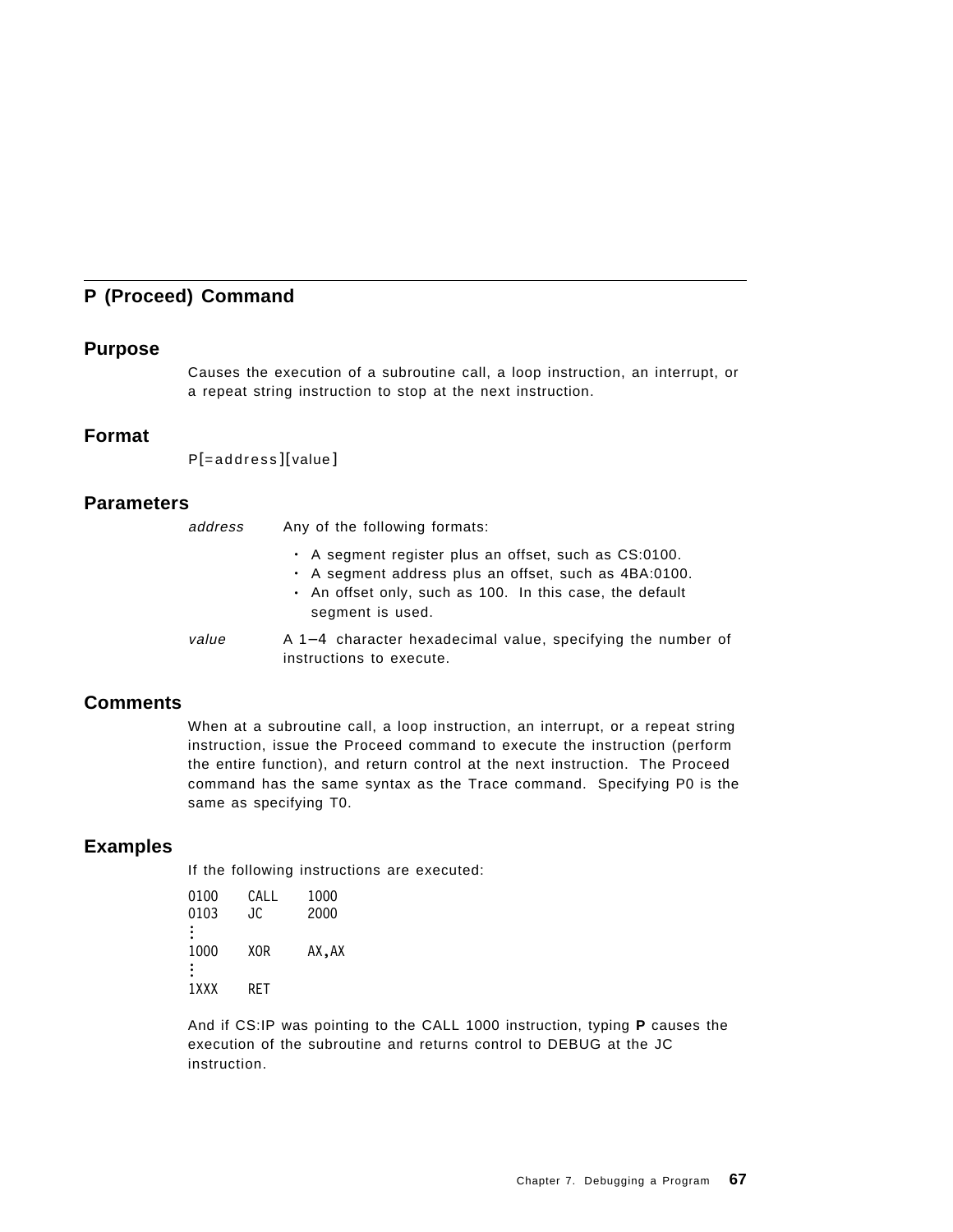## **Q (Quit) Command**

## **Purpose**

Ends the DEBUG program.

### **Format**

Q

## **Comments**

The file that you are working on in memory is not saved by the Quit command. You must use the Write command to save the file.

DEBUG returns to the command processor which then issues the normal command prompt.

## **Examples**

-Q  $A >$ 

## **R (Register) Command**

## **Purpose**

The Register command has the following three functions:

- Displays the hexadecimal contents of a single register with the option of changing those contents
- Displays the hexadecimal contents of all the registers, plus the alphabetic flag settings, and the next instruction to be executed
- Displays the eight 2-letter alphabetic flag settings with the option of changing any or all of them.

## **Format**

R [registername]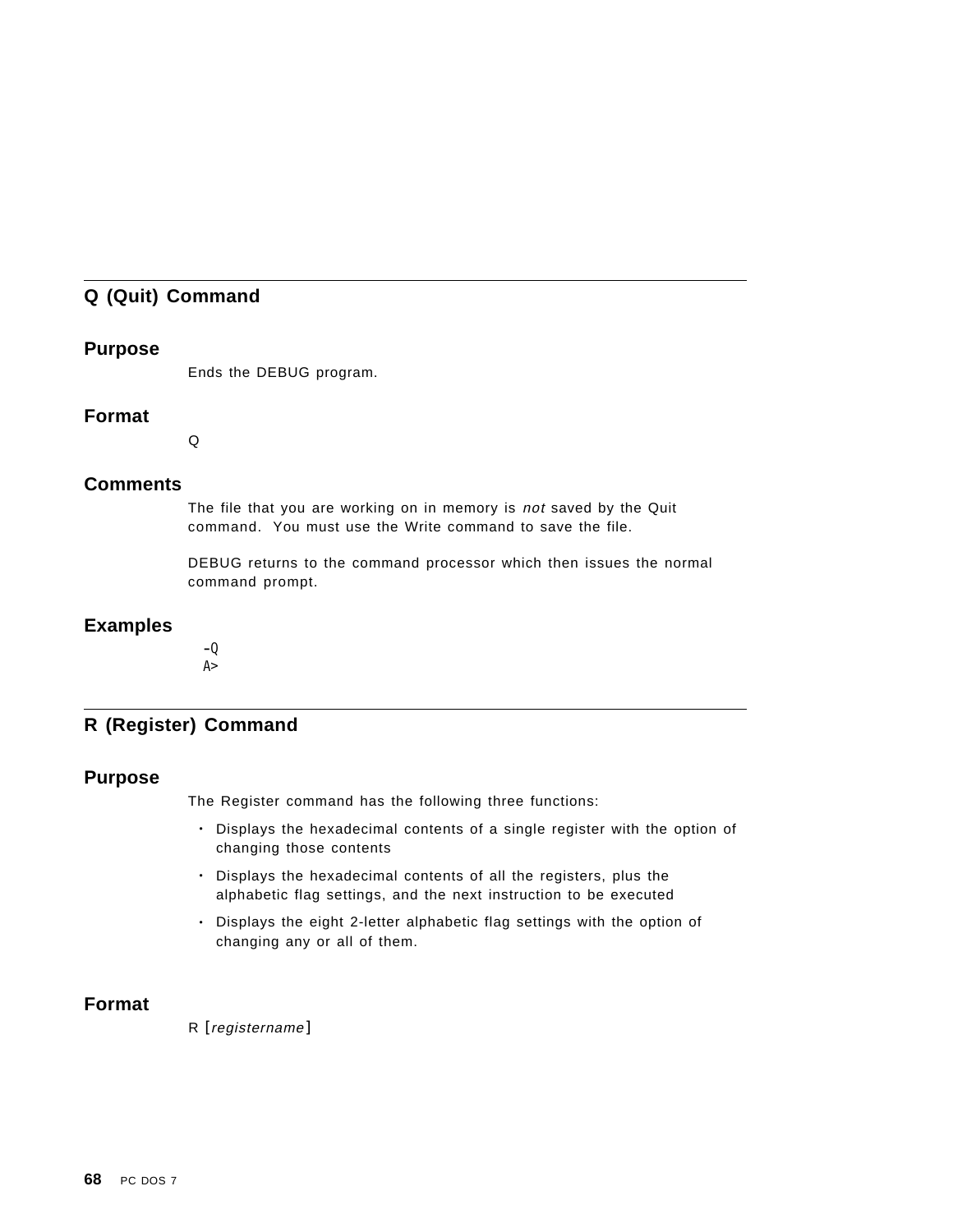## **Parameters**

registername The valid names are:

| AX | SP        | СS  | ΤP |
|----|-----------|-----|----|
| ВX | <b>BP</b> | D.S | F  |
| CХ | SΙ        | ES  |    |
| DХ | DT        | SS  |    |

IP refers to the instruction pointer, and F refers to the flags register.

### **Comments**

When the DEBUG program starts, the registers and flags are set to certain values for the program being debugged. (Refer to "The DEBUG Work Space" on page 48.)

#### **Display a Single Register**

To display the contents of a single register, enter the register name:

R AX

The system might respond with:

AX F1E4  $\mathbf{I}_{-}$ 

Now you can take one of two actions: press the Enter key to leave the contents unchanged, or change the contents of the AX register by entering a 1-4 character hexadecimal value, such as hex FFF.

```
AX F1E4
:FFF
```
Now, pressing the Enter key changes the contents of the AX register to hex 0FFF.

#### **Display All Registers and Flags**

To display the contents of all registers and flags and the next instruction to be executed, type:

R

The system responds:

AX=0E00 BX=00FF CX=0007 DX=01FF SP=039D BP=0000 SI=005C DI=0000 DS=3D5B ES=3D5B SS=3D5B CS=3D5B IP=011A NV UP EI PL NZ NA PO NC 3D5B:011A CD21 INT 21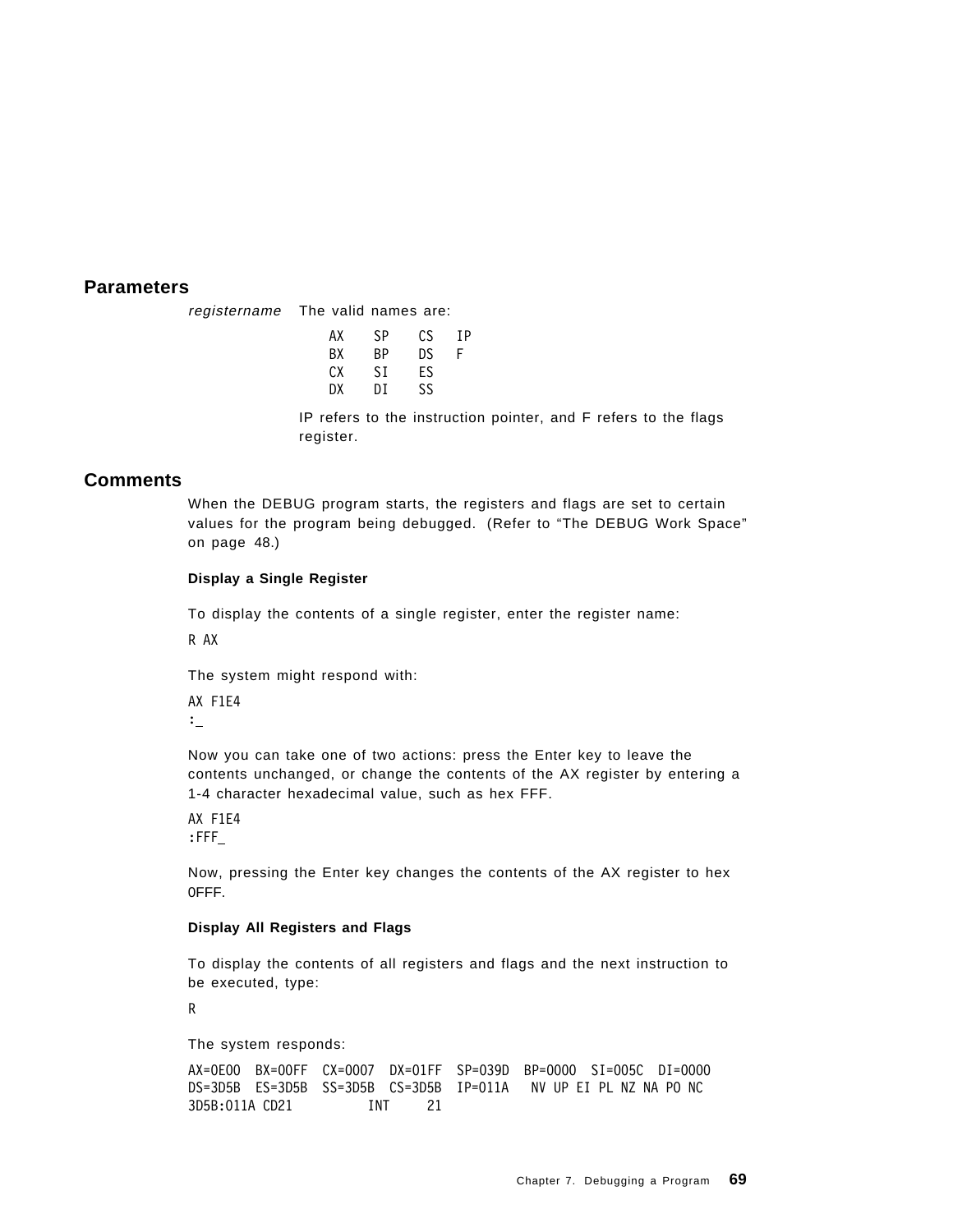The first four lines display the hexadecimal contents of the registers and the eight alphabetic flag settings. The last line indicates the location of the next instruction to be executed and its hexadecimal and unassembled formats. This is the instruction pointed to by CS:IP.

A system with an 80-column display shows:

1st line - 8 registers 2nd line - 5 registers and 8 flag settings 3rd line - next instruction information

A system with a 40-column display shows:

1st line - 4 registers 2nd line - 4 registers 3rd line - 4 registers 4th line - 1 register and 8 flag settings 5th line - next instruction information

#### **Display All Flags**

There are eight flags, each with two-letter codes to indicate either a set condition or a clear condition. The flags appear in displays in the order shown in the following table:

| <b>Flag Name</b>              | Set       | Clear          |
|-------------------------------|-----------|----------------|
| Overflow (yes/no)             | OV        | <b>NV</b>      |
| Direction (decrease/increase) | DN        | UP             |
| Interrupt (enable/disable)    | EI        | DI             |
| Sign (negative/positive)      | <b>NG</b> | PL             |
| Zero (yes/no)                 | ZR        | NZ.            |
| Auxiliary carry (yes/no)      | AC        | <b>NA</b>      |
| Parity (even/odd)             | PE        | P <sub>O</sub> |
| Carry (yes/no)                | СY        | <b>NC</b>      |

To display all flags, enter:

R F

If all the flags are in a set condition, the response is:

OV DN EI NG ZR AC PE CY -

Now you can either press the Enter key to leave the settings unchanged or change any or all of the settings.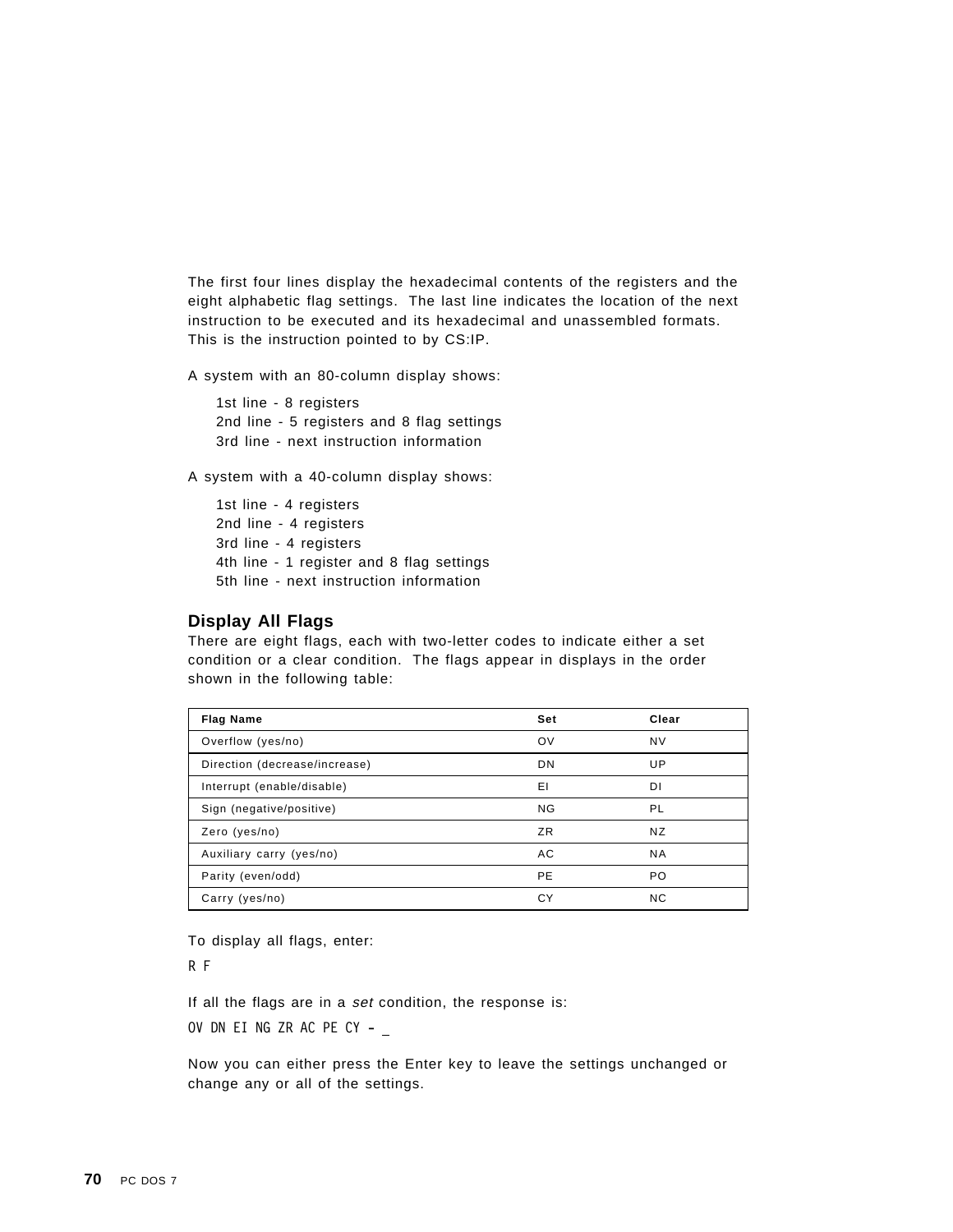To change a flag, just enter its opposite code. The opposite codes can be entered in any order with or without intervening spaces. For example, to change the first, third, fifth, and seventh flags, enter:

OV DN EI NG ZR AC PE CY - PONZDINV

The changes in this example are entered in reverse order.

Press the Enter key and the flags are modified as specified, the prompt appears, and you can enter the next command.

If you want to see if the new codes are in effect, enter:

R F

The response is: NV DN DI NG NZ AC PO CY -

The first, third, fifth, and seventh flags are changed as requested. The second, fourth, sixth, and eighth flags are unchanged. A single flag can be changed only once for each R F command.

## **S (Search) Command**

## **Purpose**

Searches the range for the character(s) in the list.

## **Format**

| S range list |                                                                                                                                                                                                                                                          |
|--------------|----------------------------------------------------------------------------------------------------------------------------------------------------------------------------------------------------------------------------------------------------------|
| range        | Either of these two formats:                                                                                                                                                                                                                             |
|              | • An address followed by an offset, such as CS:100 110.<br>• An address followed by L value, where value is the number<br>of hexadecimal bytes to be processed. For example, CS:100<br>$L$ 10.                                                           |
|              | The limit for <i>range</i> is hexadecimal 10000 or decimal 64KB. To<br>specify a range of 64KB within 4 hexadecimal characters, enter<br>0000 or 0 for $value$ .                                                                                         |
| list         | A string of byte values. If you include a character string,<br>enclose the characters in single or double quotation marks. To<br>specify a quotation mark as a character within the string when it<br>is also used to delimit the string, type it twice. |
|              |                                                                                                                                                                                                                                                          |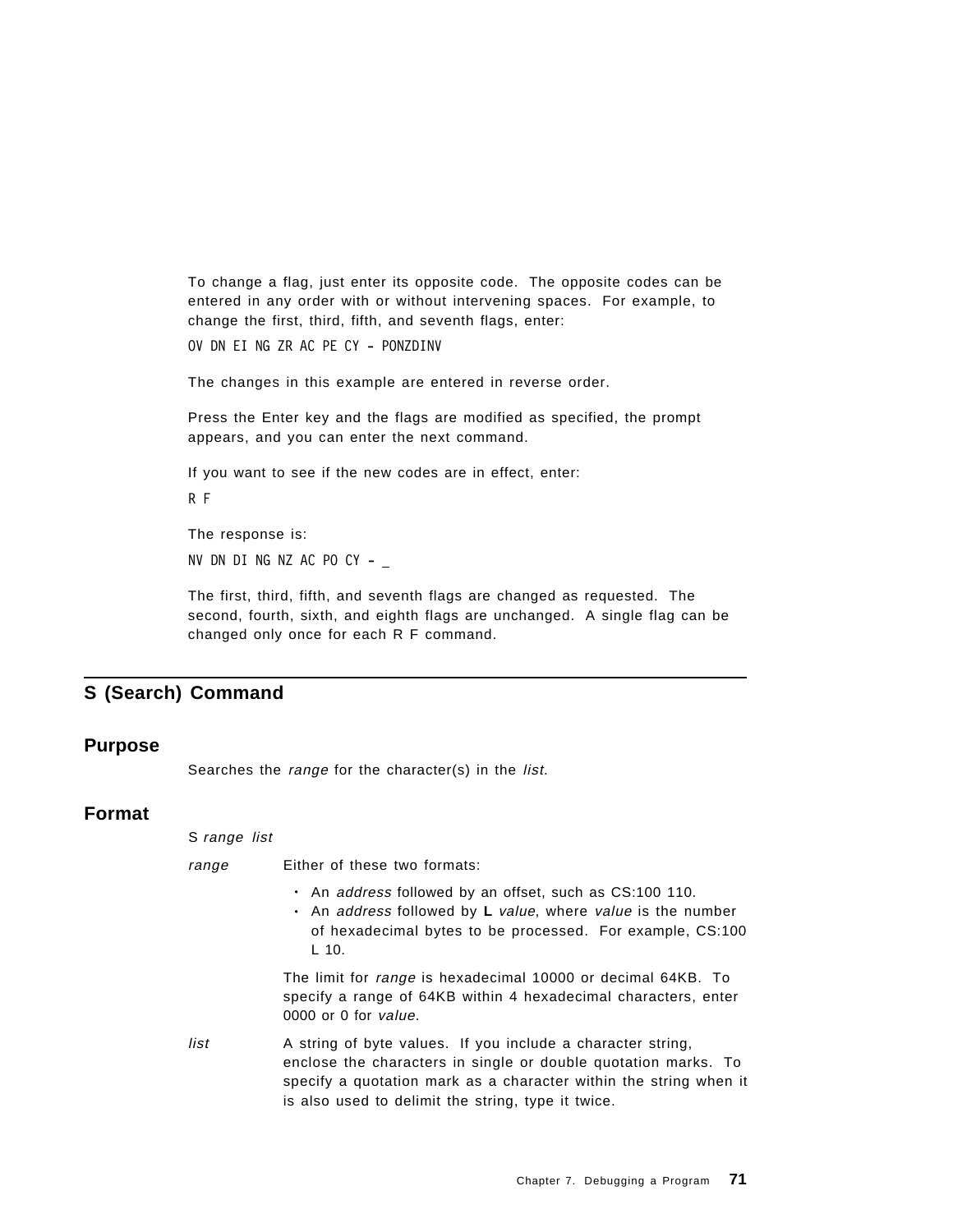```
″These ″″quotes″″ are correct.″
′ This one′ ′ s okay, too.′
```
## **Comments**

All matches are indicated by displaying the addresses where matches are found.

A display of the prompt without an address means that no match was found.

**Note:** If you enter only an offset for the starting address of the range, the S command assumes the segment contained in the DS register.

## **Examples**

If you want to search the range of addresses from CS:100 through CS:110 for hex 41, type:

S CS:100 110 41

If two matches are found the response might be: 04BA:0104

04BA:010D

If you want to search the same range of addresses for a match with the 4-byte list (41 ″AB″ E), enter:

S CS:100 L 11 41 ″AB″ E

The starting addresses of all matches are listed. If no match is found, no address is displayed.

## **T (Trace) Command**

#### **Purpose**

Executes one or more instructions starting with the instruction at CS:IP, or at  $=$  address, if it is specified. The  $=$  must be entered. One instruction is assumed, but you can specify more than one with value. This command displays the contents of all registers and flags after each instruction executes. For a description of the display format, refer to the Register command.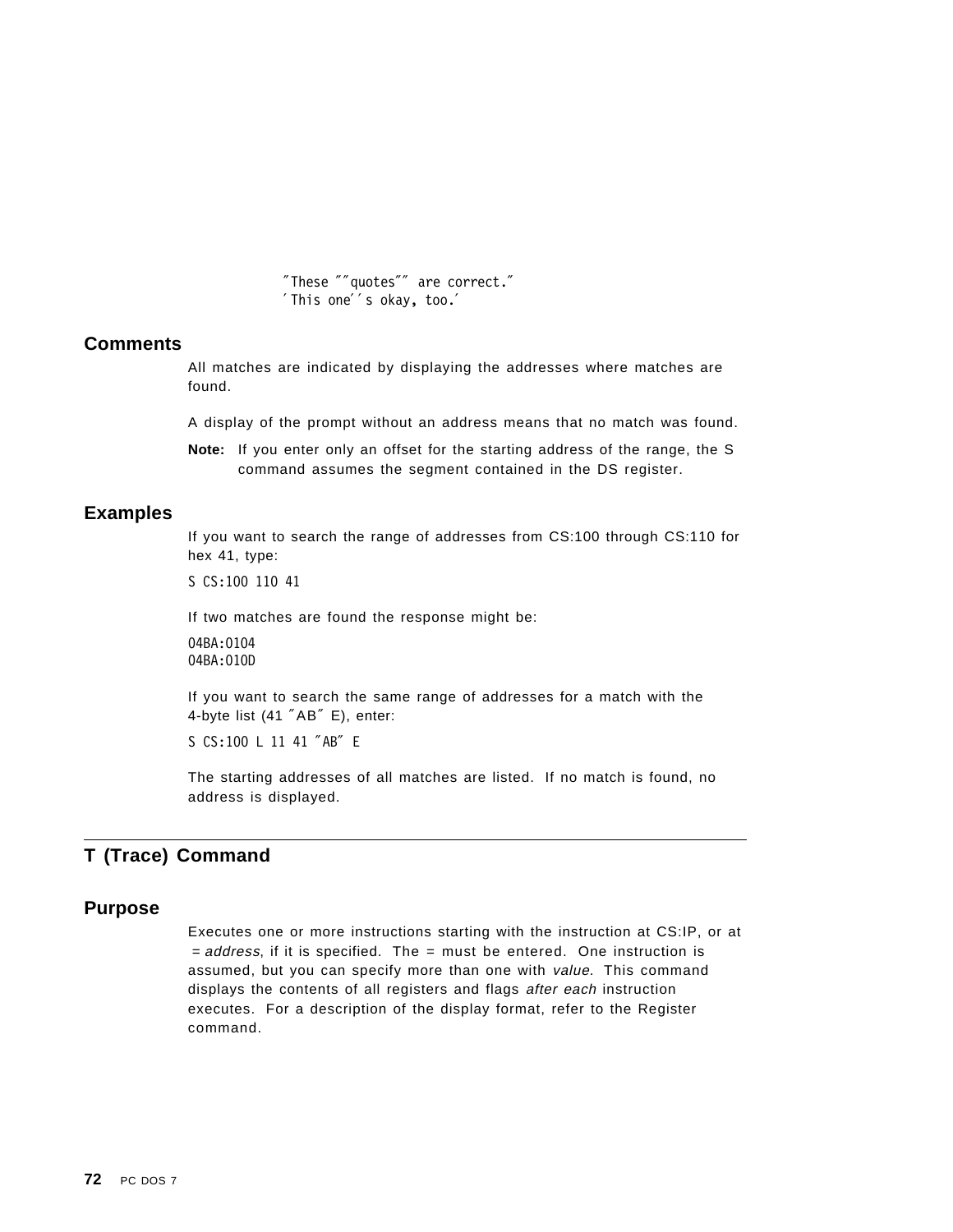#### **Format**

 $T$  [ = address][value]

### **Parameters**

address Any of the following formats:

- - A segment register plus an offset, such as CS:0100.
	- A segment address plus an offset, such as 4BA:0100.
	- An offset only, such as 100. In this case, the default segment is used.
- value A 1−4 character hexadecimal value, specifying the number of instructions to execute.

## **Comments**

The display caused by the Trace command continues until value instructions are executed. Therefore, when tracing multiple instructions, remember you can suspend the scrolling at any time by pressing the Ctrl and the NumLock keys together, or the Pause key. Resume scrolling by entering any other character.

#### **Notes:**

- 1. The Trace command disables all hardware interrupts before executing the user instruction, and then re-enables the interrupts when the trap interrupt occurs following the execution of the instruction.
- 2. TRACE should not be used with any steps that change the contents of the 8259 interrupt mask (ports 20 and 21).
- 3. If you trace an INT3 instruction, the breakpoint is set at the INT3 location.

## **Examples**

T

If the IP register contains 011A, and that location contains B40E (MOV AH,0EH), this may be displayed:

AX=0E00 BX=00FF CX=0007 DX=01FF SP=039D BP=0000 SI=005C DI=0000 DS=3D5B ES=3D5B SS=3D5B CS=3D5B IP=011C NV UP EI PL NZ NA PO NC 3D5B:011C CD21 INT 21

This displays the results after the instruction at 011A is executed, and indicates the next instruction to be executed is the INT 21 at location 04BA:011C.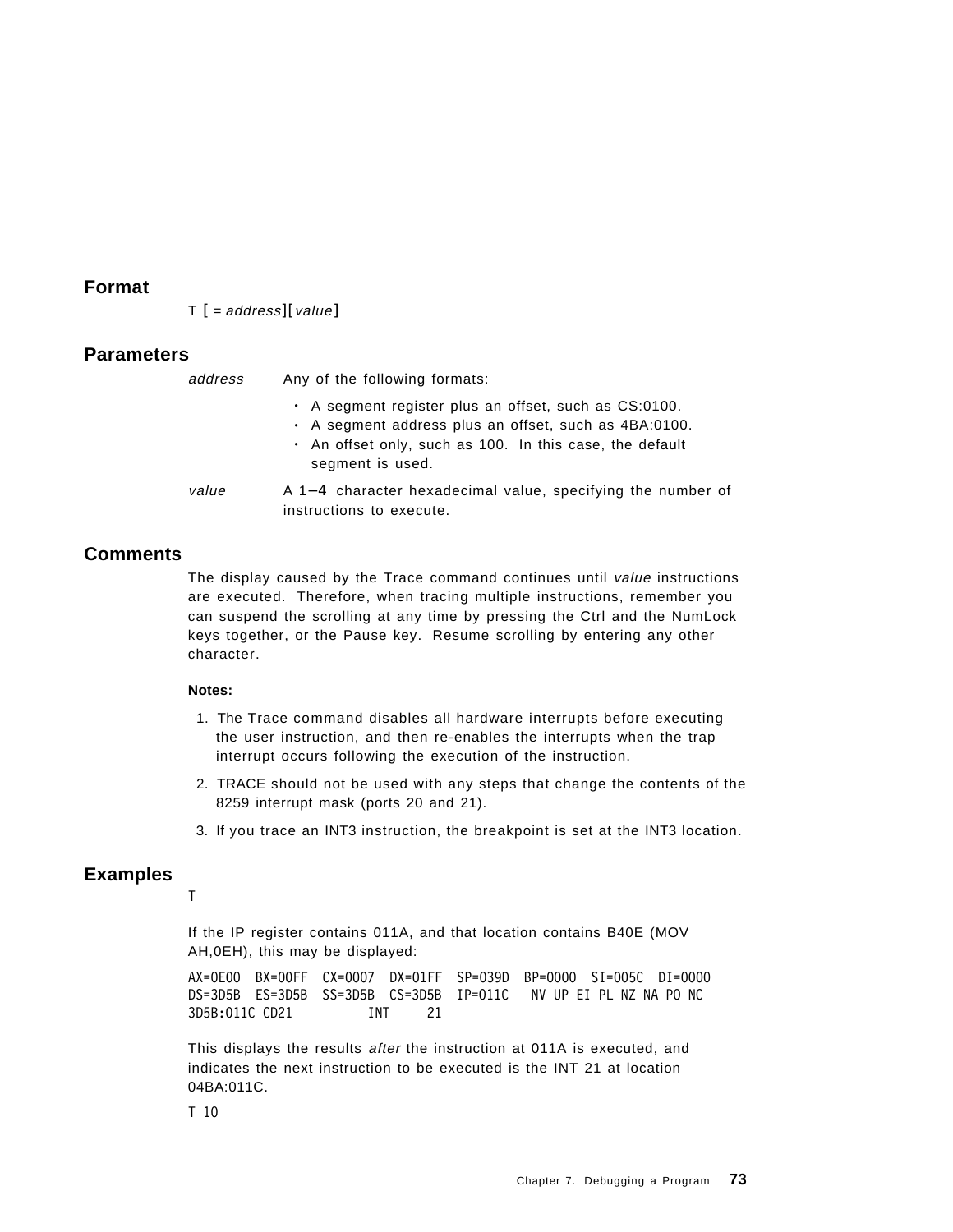Sixteen instructions are executed (starting at CS:IP). The contents of all registers and flags are displayed after each instruction. The display stops after the 16th instruction has been executed. Displays may scroll off the screen unless you suspend the display by simultaneously pressing the Ctrl and NumLock keys, or the Pause key.

## **U (Unassemble) Command**

#### **Purpose**

Unassembles instructions (that is, translates the contents of memory into assembler-like statements) and displays their addresses and hexadecimal values, together with assembler-like statements. For example, a display might look like this:

04BA:0100 206472 AND [SI+72],AH 04BA:0103 FC CLD 04BA:0104 7665 JBE 016B

#### **Format**

U [address]

or

U [range]

#### **Parameters**

address Any of the following formats:

- A segment register plus an offset, such as CS:0100.
- A segment address plus an offset, such as 4BA:0100.
- An offset only, such as 100. In this case, the default segment is used.

range Either of these two formats:

- An address followed by an offset, such as CS:100 110.
- An address followed by **L** value, where value is the number of hexadecimal bytes to be processed. For example, CS:100 L 10.

The limit for range is hexadecimal 10000 or decimal 64KB. To specify a range of 64KB within 4 hexadecimal characters, enter 0000 or 0 for value.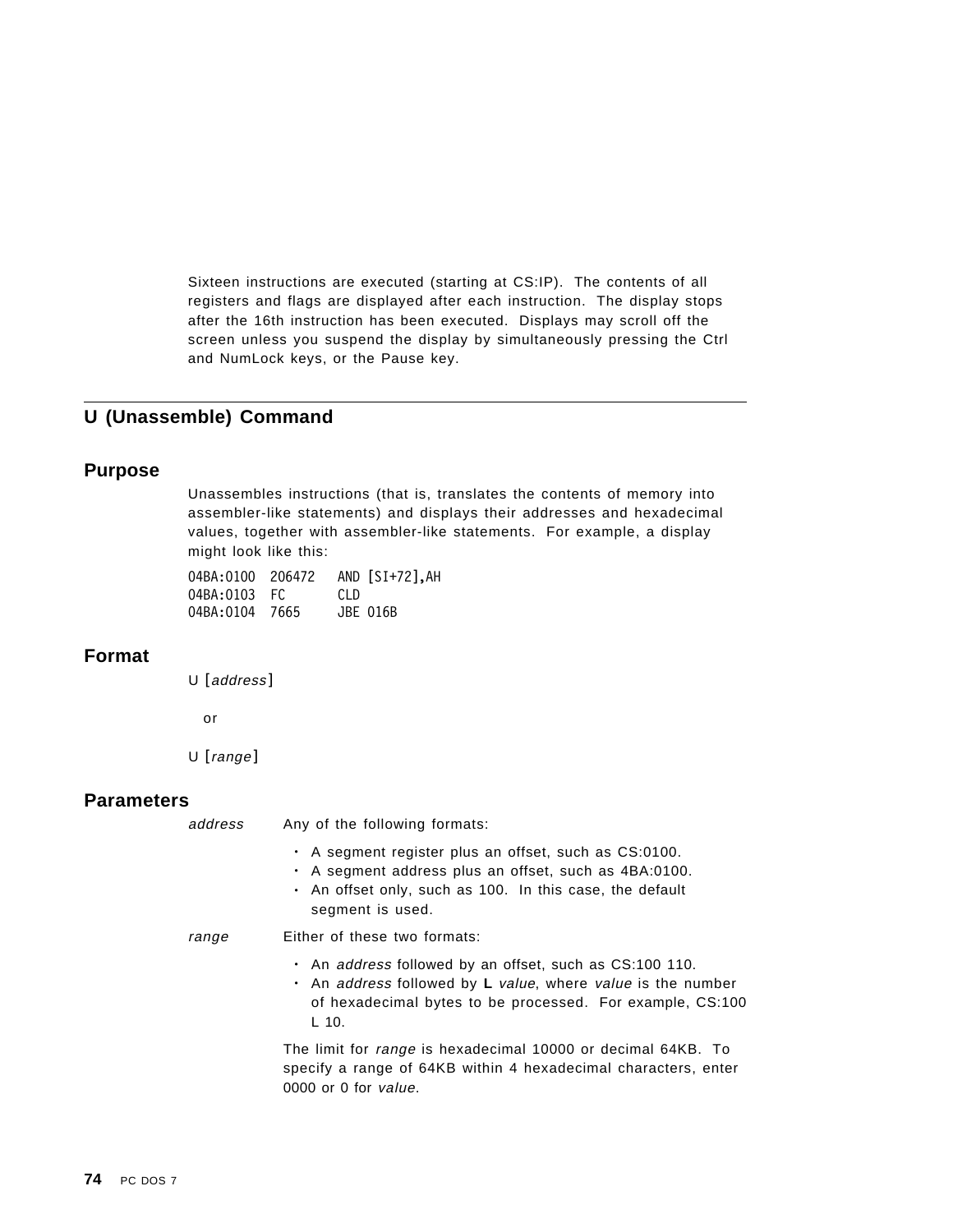## **Comments**

The number of bytes to be unassembled depends on your system display format (40 or 80 columns), and which option you use with the Unassemble command.

#### **Notes:**

- 1. In all cases, the number of bytes unassembled and displayed may be slightly more than either the amount requested or the default amount. This happens because the length of the instructions vary. Therefore, unassembling the last instruction may result in more bytes than expected.
- 2. Make sure that the address parameters refer to locations containing valid 8086/8088 instruction codes. If you specify an address that does not contain the first byte of a valid instruction, the display will be incorrect.
- 3. If you enter only an offset for the starting address, the U command assumes the segment contained in the CS register.

The Unassemble command has the following two format options:

#### **Option 1**

Use this option to either unassemble instructions without specifying an address, or to unassemble instructions beginning with a specified address. For example:

 $\mathbf{U}$ 

or

U address

Sixteen bytes are unassembled with a 40-column display. Thirty-two bytes are unassembled in 80-column mode.

Instructions are unassembled beginning with the specified address.

If you do not specify an address, the U command assumes the starting address is the location following the last instruction unassembled by a previous U command. Thus, it is possible to unassemble consecutive locations, producing continuous unassembled displays, by entering consecutive U commands without parameters.

If no previous U command is entered, the location is offset hex 0100 into the segment originally initialized in the segment registers by DEBUG.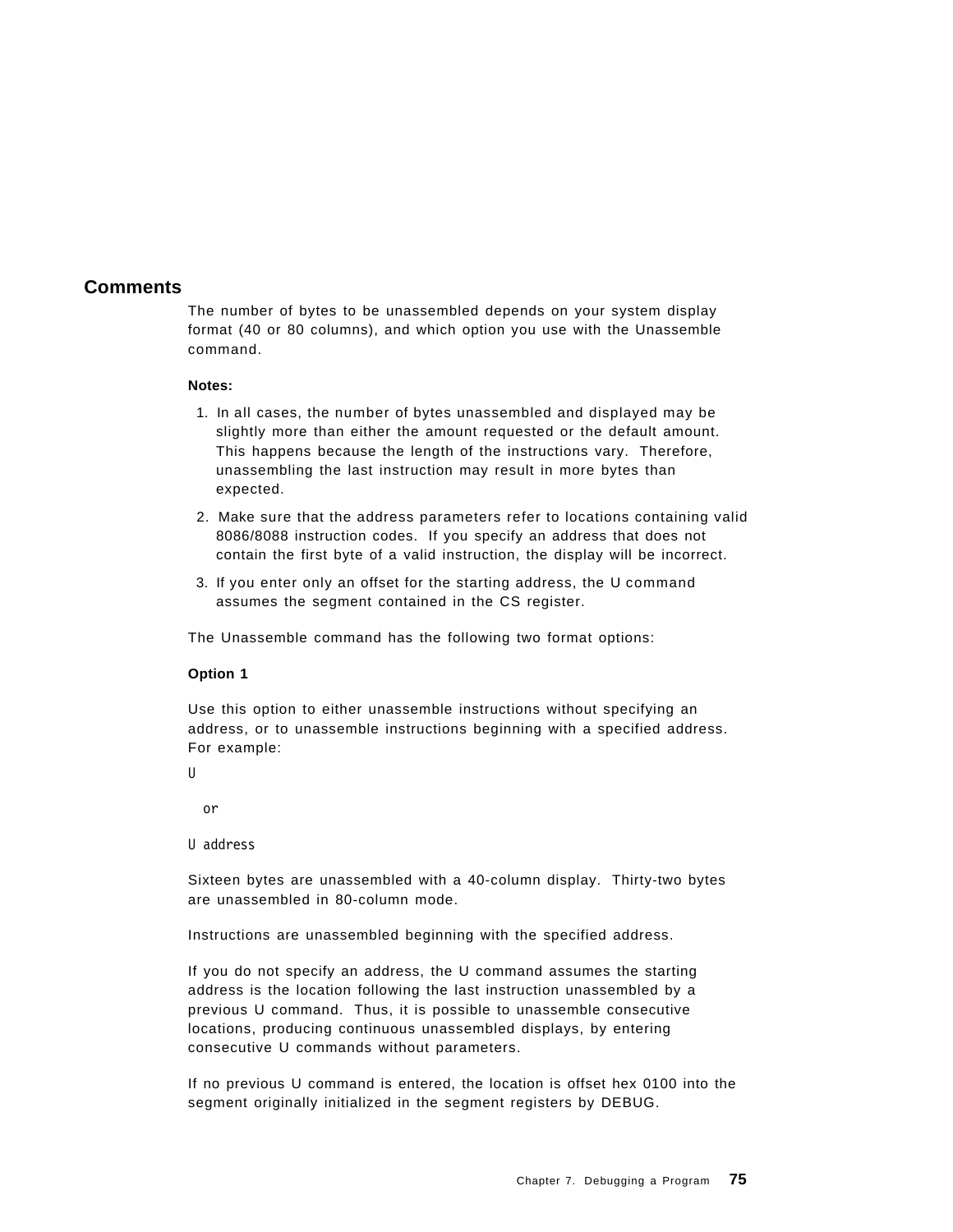### **Option 2**

Use this option to unassemble instructions in a specified address range. For example:

U range

All instructions in the specified address range are unassembled, regardless of the system display format.

**Note:** If you specify an ending address, enter it with only an offset value.

For example:

U 04ba:0100 108

The display response may be:

04BA:0100 206472 AND [SI+72],AH 04BA:0103 FC CLD 04BA:0104 7665 JBE 016B 04BA:0106 207370 AND [BP+DI+70],DH

The same display appears if you enter:

U 04BA:100 L 7

or

U 04BA:100 L 8

or

U 04BA:100 L 9

## **W (Write) Command**

#### **Purpose**

Writes the data being debugged to disk.

### **Format**

W [address [drive sector sector]]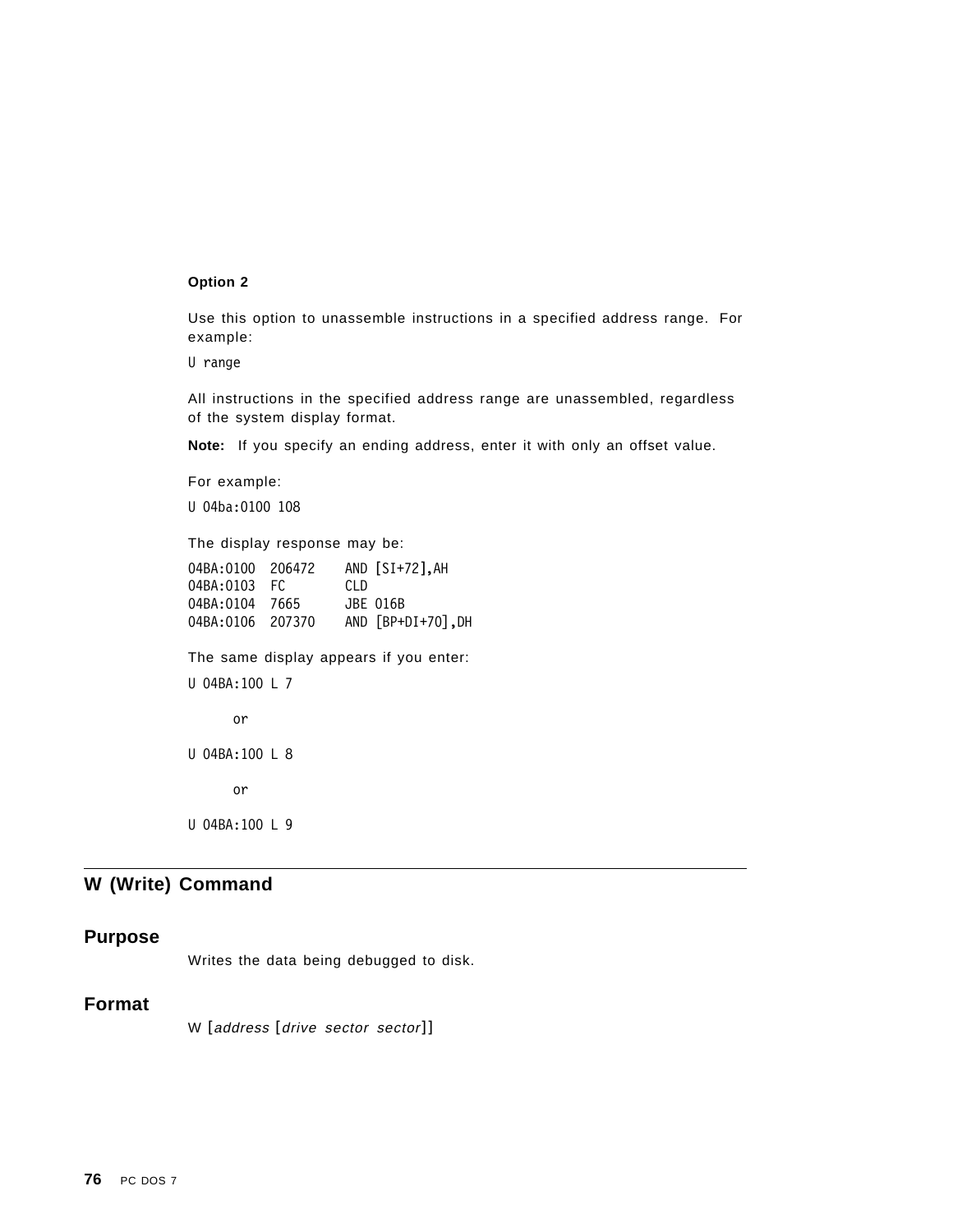## **Parameters**

| address | Any of the following formats:                                                                                                                                                                                                                         |  |
|---------|-------------------------------------------------------------------------------------------------------------------------------------------------------------------------------------------------------------------------------------------------------|--|
|         | • A segment register plus an offset, such as CS:0100.<br>• A segment address plus an offset, such as 4BA:0100.<br>An offset only, such as 100. In this case, the default<br>$\bullet$<br>segment is used.                                             |  |
| drive   | A decimal number that indicates a particular drive. For<br>example, drive A is 0, drive B is 1, and so on.                                                                                                                                            |  |
| sector  | $1-3$ character hexadecimal values that specify the starting<br>relative sector number and the number of sectors to be loaded<br>or written.                                                                                                          |  |
|         | <b>Note:</b> Relative sector numbers are obtained by counting the<br>sectors on the disk surface. The first sector on the disk<br>is at track 0, sector 1, head 0, and is relative sector 0.<br>The numbering continues for each sector on that track |  |

and head, then continues with the first sector on the next head of the same track. When all sectors on all heads of the track have been counted, numbering continues with

the first sector on head 0 of the next track.

## **Comments**

No more than hex 80 sectors can be written with a single Write command. A sector contains 512 bytes.

DEBUG displays a message if a disk write error occurs. You can retry the write operation by pressing the F3 key to re-display the Write command, then press the Enter key.

The Write command has two format options.

#### **Option 1**

Use this option to write data to disk beginning at a specified address. For example:

W address drive sector sector

The data beginning at the specified address is written to the disk in the indicated drive. The data is written starting at the specified starting relative sector (first sector) and continues until the requested number of sectors are filled (second sector).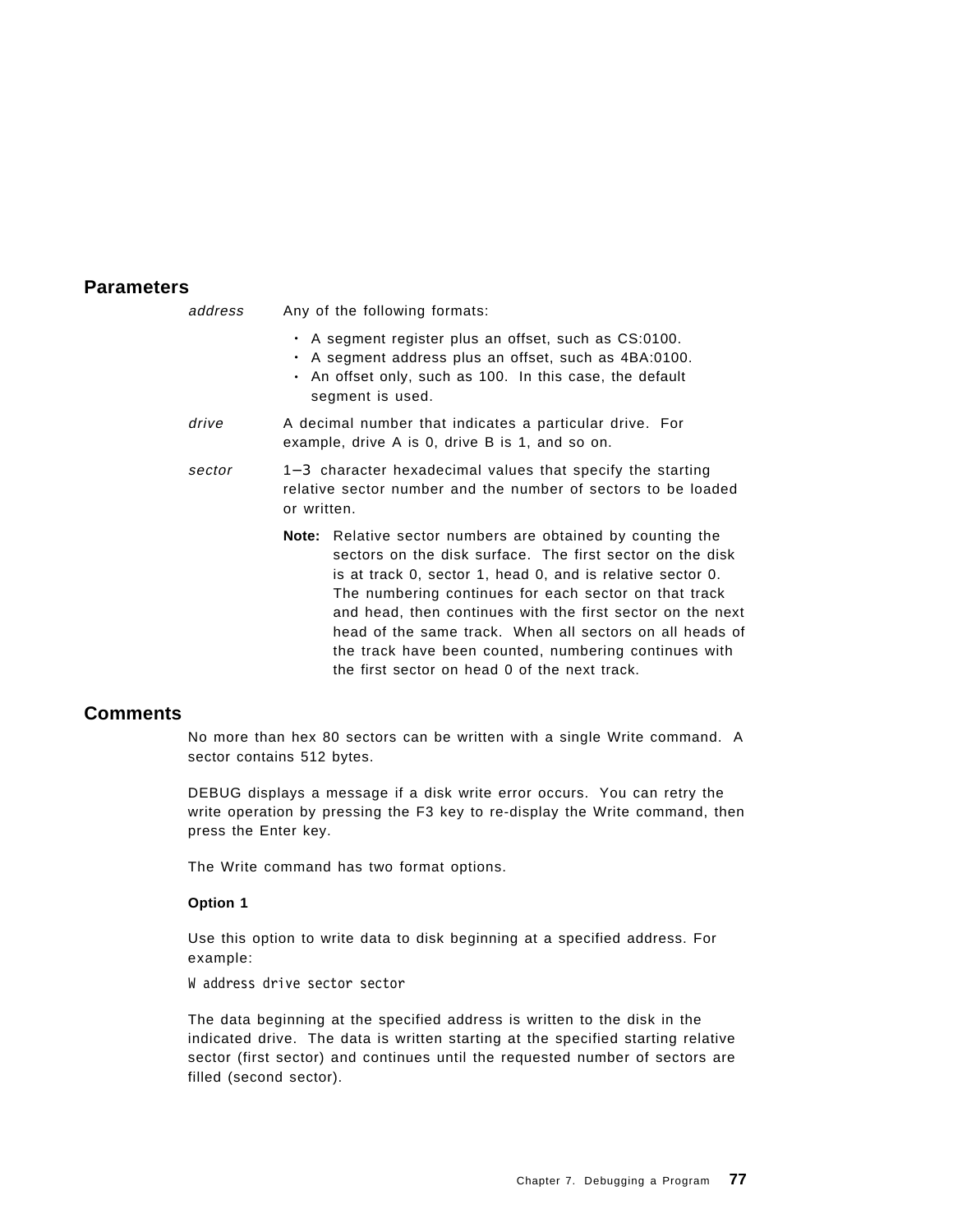#### **Notes:**

- 1. Be extremely careful when you write data to absolute sectors because an erroneous sector specification destroys whatever was on the disk at that location.
- 2. If only an offset is entered for the beginning address, the W command assumes the segment is contained in the CS register.
- 3. Remember, the starting sector and the sector count are both specified in hexadecimal.
- 4. Option 1 cannot be used if the specified drive is a network drive.

For example:

W 1FD 1 100 A

The data beginning at CS:01FD is written to the diskette in drive B, starting at relative sector hex 100 (256) and continuing for hex 0A (10) sectors.

#### **Option 2**

This option permits you to use the WRITE command without specifying parameters or specifying only the address parameter. For example:

### W

or

#### W address

When issued as shown above, the Write command writes the file (whose file specification is at CS:80) to disk.

This condition is met by specifying the file when starting the DEBUG program, or by using the Name command.

**Note:** If DEBUG was started with a file specification and subsequent Name commands were used, you may need to enter a new Name command for the proper file specification before issuing the Write command.

In addition, the BX and CX registers must be set to the number of bytes to be written. They may have been set properly by the DEBUG or Load commands, but were changed by a Go or Trace command. You must be certain the BX and CX registers contain the correct values.

The file beginning at CS:100, or at the location specified by address, is written to the diskette in the drive included in the file specification or the default drive if no drive was specified.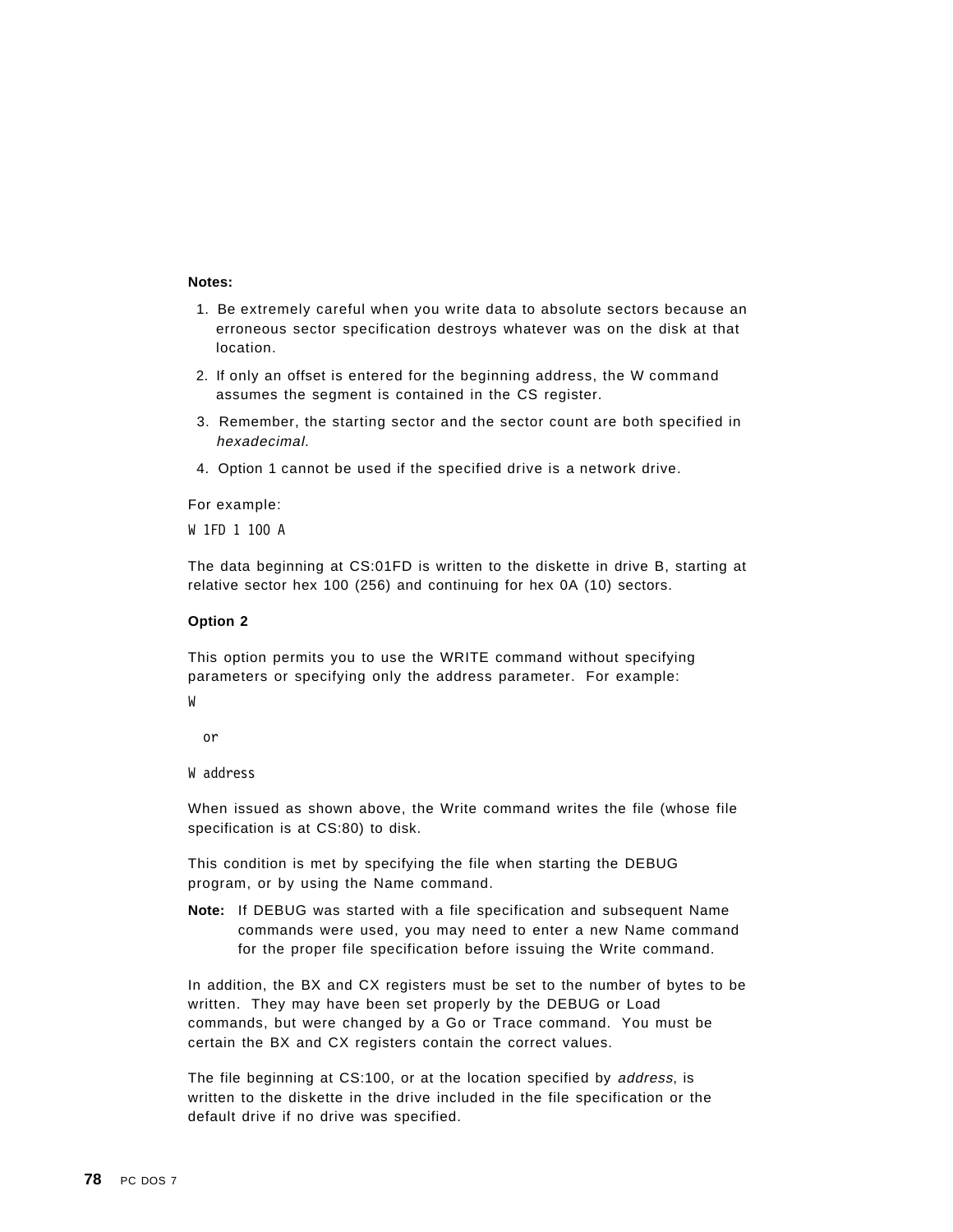The debugged file is written over the original file that was loaded into memory, or into a new file if the file name in the FCB didn′t previously exist.

**Note:** An error message is issued if you try to write a file with an extension of .EXE or .HEX. These files are written in a specific format that DEBUG cannot support.

If you find it necessary to modify a file with an extension of .EXE or .HEX, and the exact locations to be modified are known, use the following procedure:

- 1. RENAME the file to an extension other than .EXE or .HEX.
- 2. Load the file into memory using the DEBUG or Load command.
- 3. Modify the file as needed in memory, but do not try to execute it with the Go or Trace commands. Unpredictable results would occur.
- 4. Write the file back using the Write command.
- 5. RENAME the file to its correct name.

### **XA (EMS Allocate) Command**

#### **Purpose**

Allocates a specified number of expanded memory pages to a handle.

## **Format**

XA count

#### **Comments**

The count indicates the number of 16K pages to allocate. If the amount of expanded memory identified by count is available, a message is displayed, indicating that a handle has been created. The XS (EMS Status) command can be used to display the number of expanded memory pages that are available.

#### **Examples**

To allocate two EMS pages, enter:

XA 2

If two pages of memory are available, a message like this is displayed: Handle created = 000E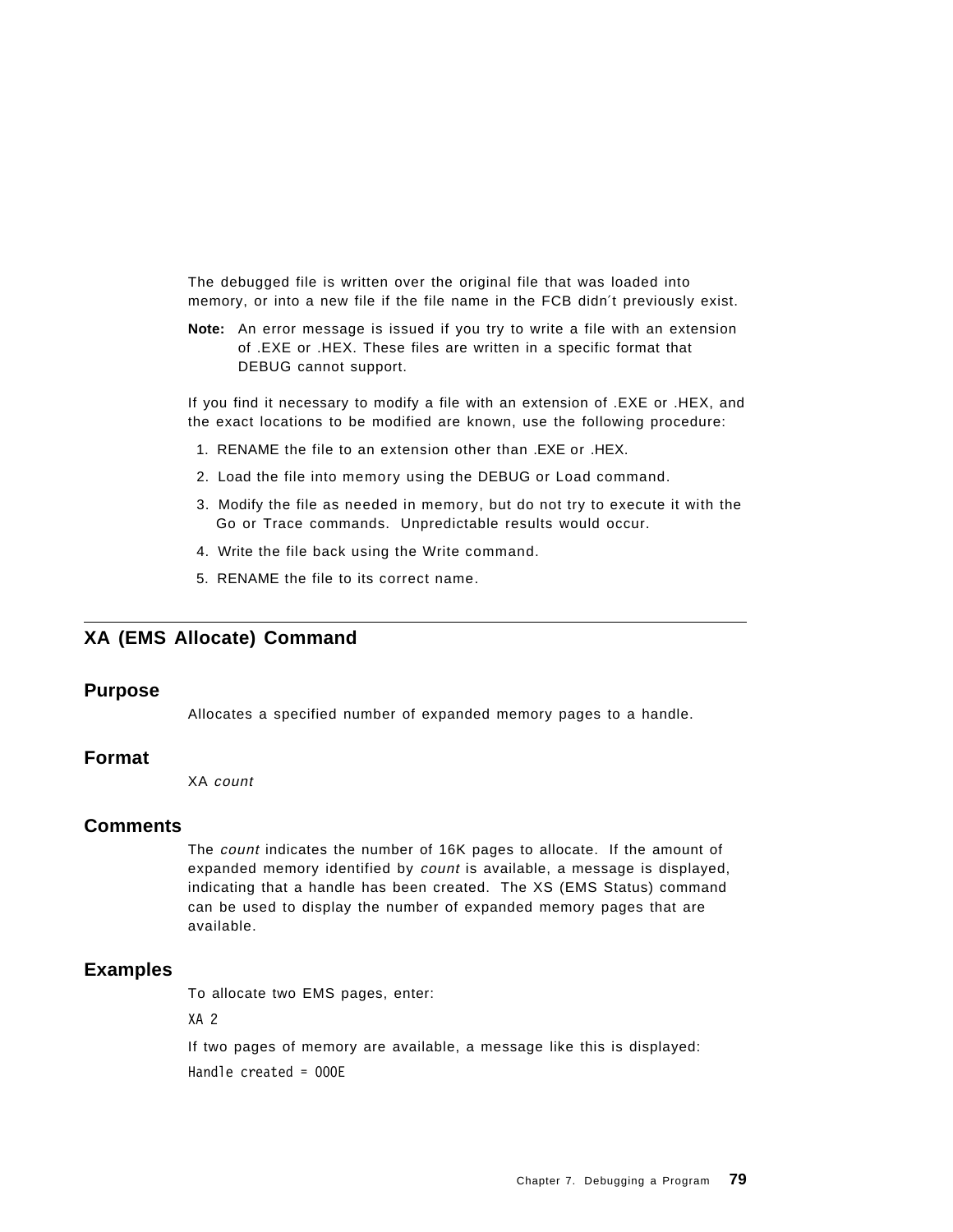## **XD (EMS Deallocate) Command**

#### **Purpose**

Deallocates a handle.

#### **Format**

XD handle

#### **Comments**

The handle identifies the number of the handle to be deallocated. If the number is valid, a message is displayed, indicating the handle has been deallocated. The XS (EMS Status) command can be used to display the handles currently being used.

### **Examples**

To deallocate a handle when you have only one allocated, you can enter: XD 000E

If the handle deallocation is successful, you receive a message like this: Handle 000E deallocated.

## **XM (EMS Map) Command**

### **Purpose**

Maps an EMS logical page to an EMS physical page from an EMS handle.

## **Format**

XM lpage ppage handle

## **Comments**

The *lpage* specifies the number of the handle's logical page that is to be mapped. The ppage is the number of the physical page to be mapped to. The handle is the EMS allocated label used to reference a group of logical pages. If syntax items are valid, a message is displayed indicating that the logical page has been mapped to the physical page.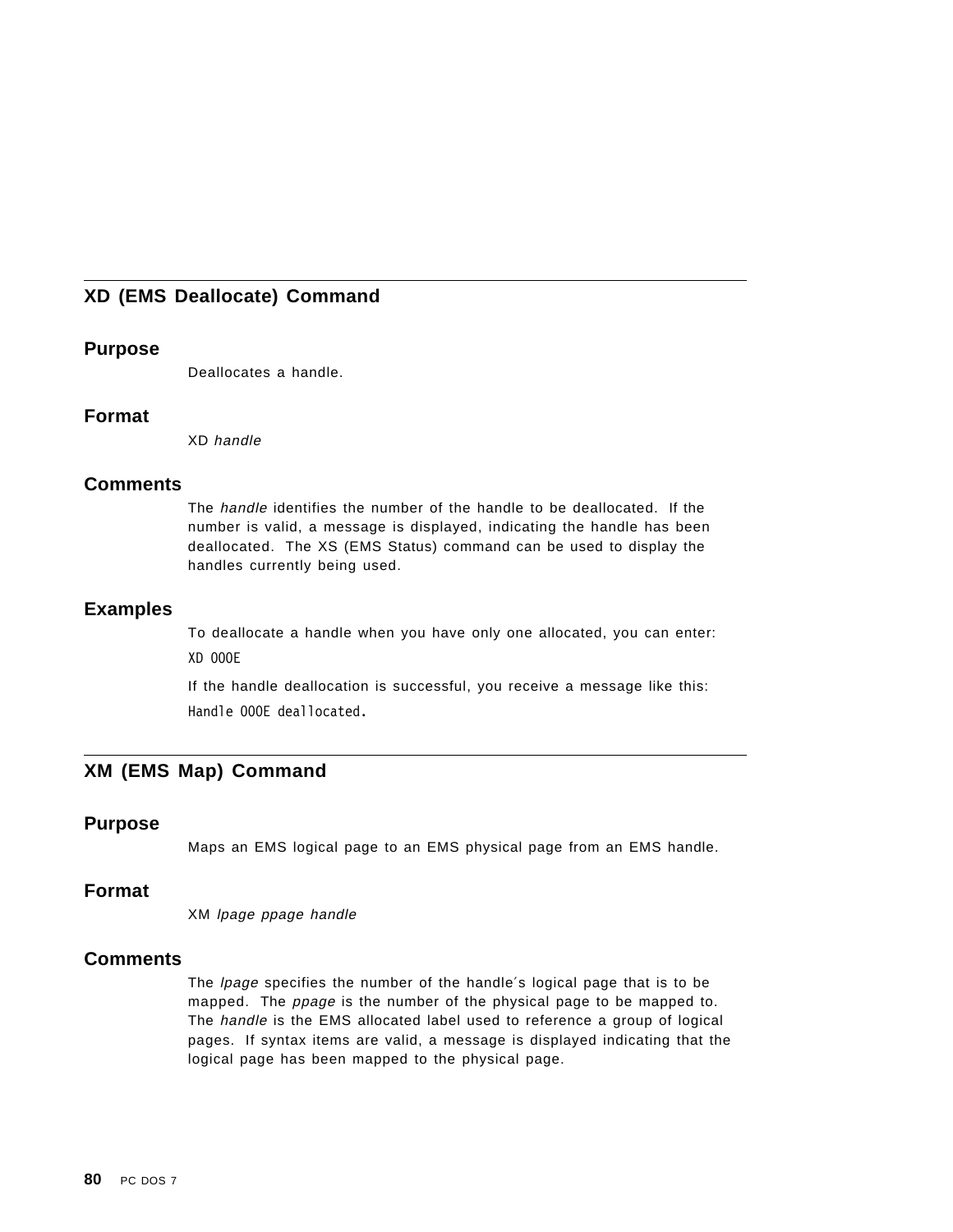## **Examples**

To map a logical page to a physical page using handle 0001, you can enter: XM 1 0 1

If the mapping is successful, you receive this message:

Logical page 01 mapped to physical page 00.

## **XS (EMS Status) Command**

### **Purpose**

Displays the status of expanded memory.

## **Format**

XS

## **Comments**

The following expanded memory information is displayed: Handle %1 has %2 pages allocated

... Physical page %1 = Frame segment %2 ... %1 of a total %2 EMS pages have been allocated %1 of a total %2 EMS handles have been allocated

## **Examples**

A line is displayed for each handle allocated with its associated logical page count.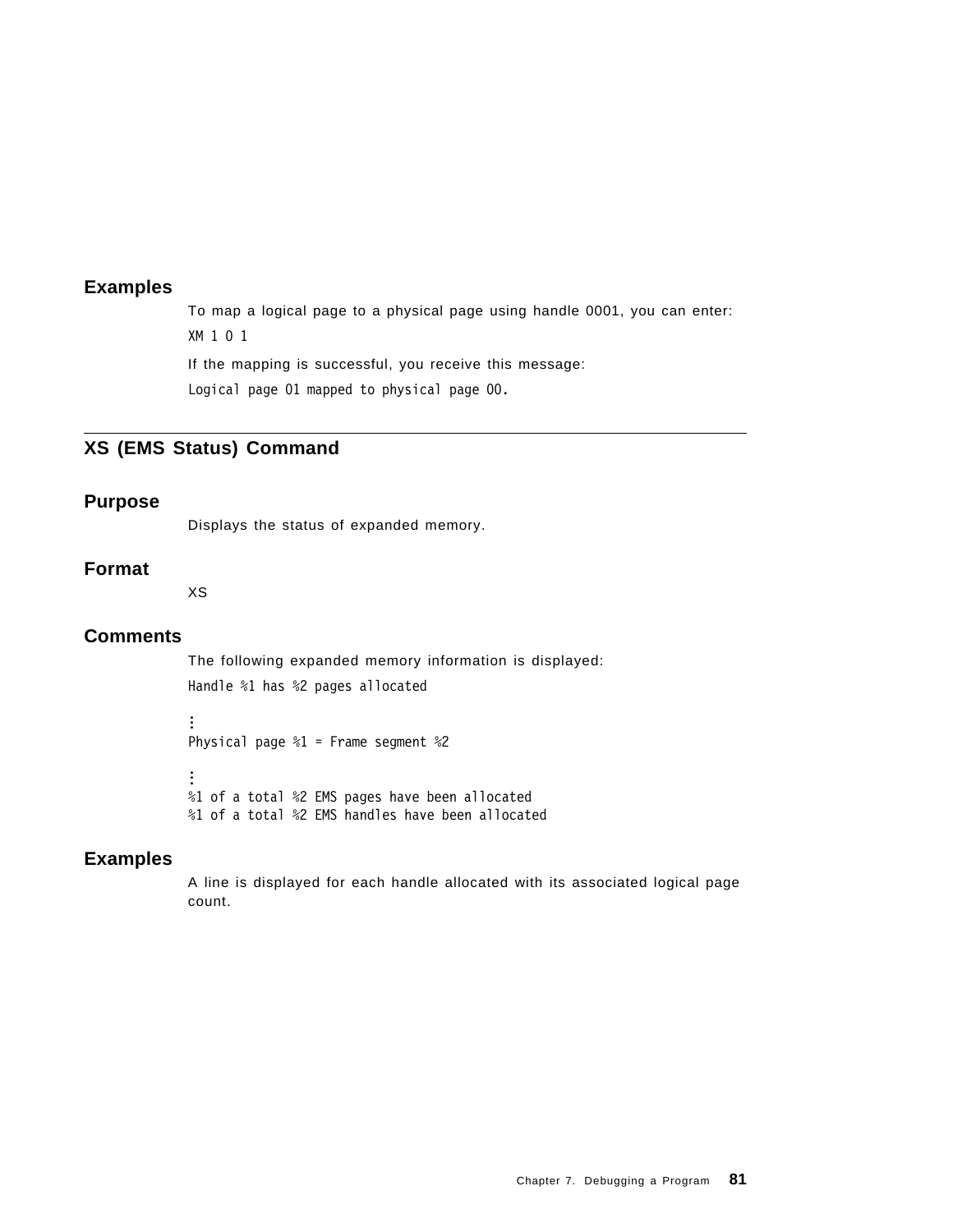# **DEBUG Error Messages**

| The following error messages are produced by the DEBUG utility: |                                                                                                                             |
|-----------------------------------------------------------------|-----------------------------------------------------------------------------------------------------------------------------|
| <b>Access denied</b>                                            | The result of attempting to Write (W) to<br>a read-only file.                                                               |
| Disk error reading drive %1                                     | An invalid parameter was entered on<br>the Load (L) command or an error<br>occurred on issuing the Load (L)<br>command.     |
| Disk error writing drive %1                                     | An invalid parameter was entered on<br>the Write (W) command or an error<br>occurred on issuing the Write (W)<br>command.   |
| <b>EMS hardware/software failure</b>                            | The result of an EMS command. Tells<br>the user EMS is not functioning<br>properly.                                         |
| <b>EMS not installed</b>                                        | The result of an EMS command. Tells<br>user EMS is not installed.                                                           |
| $\wedge$ Error                                                  | Points to the offending operand in an<br>error condition.                                                                   |
| Error in EXE or HEX file                                        | The EXE or HEX file are in error.                                                                                           |
| <b>EXE and HEX files cannot be written</b>                      | A file in EXE or HEX format cannot be<br>written to a disk.                                                                 |
| <b>EXEC</b> failure                                             | The execution of the requested file<br>failed.                                                                              |
| <b>File creation error</b>                                      | The result of attempting to Write (W) to<br>a system or hidden file.                                                        |
| File not found                                                  | Issued from the Load (L) command<br>when a file is not found for loading.                                                   |
| Free pages exceeded                                             | The result of an EMS command. Tells<br>the user that the request has exceeded<br>the amount of free EMS pages<br>available. |
| Handle not found                                                | The result of an EMS command. Tells<br>the user an EMS handle was not found.                                                |
| <b>Incorrect DOS version</b>                                    | Incorrect version of DEBUG for the DOS<br>version running.                                                                  |

The following error messages are produced by the DEBUG utility: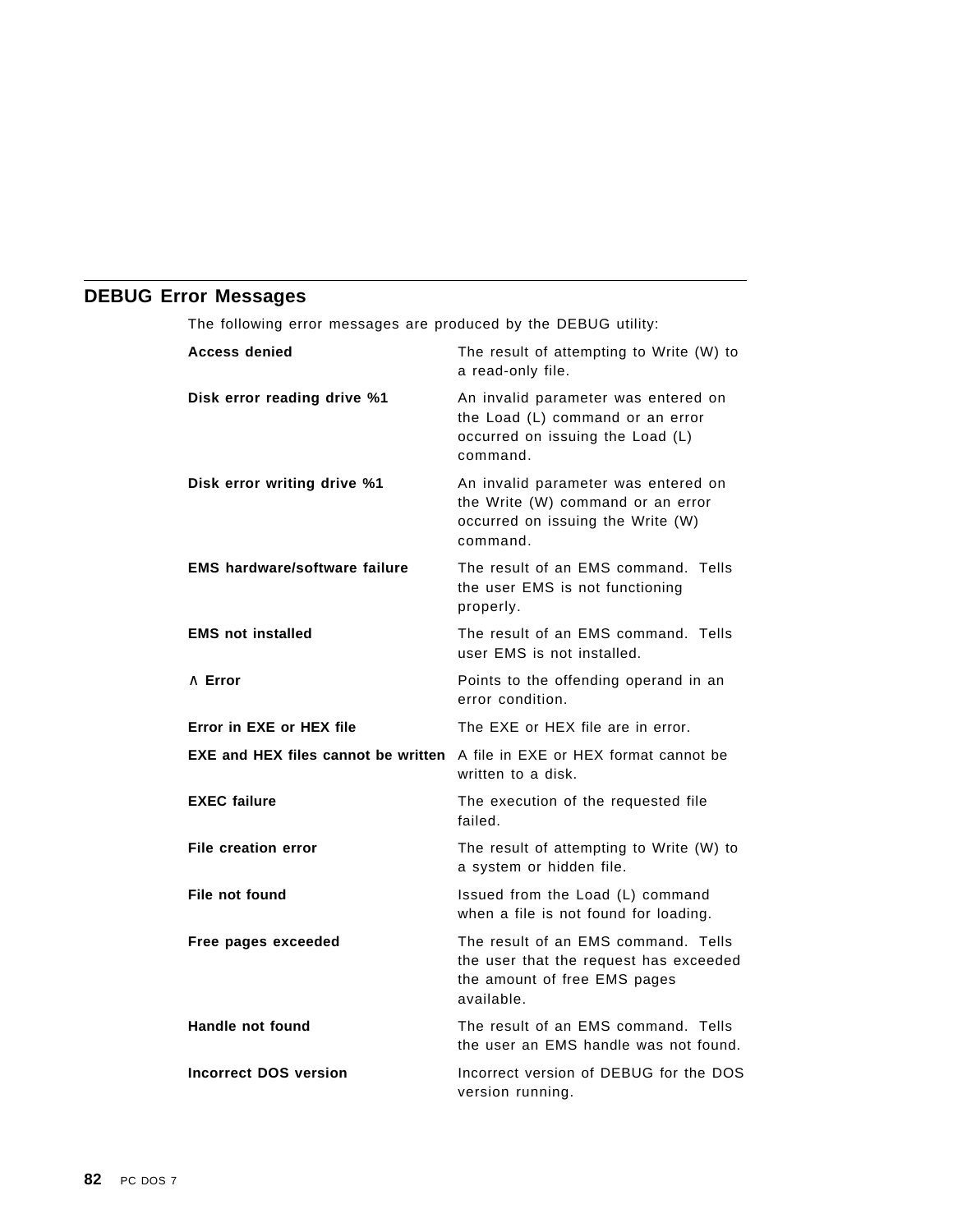| <b>Insufficient memory</b>           | Not enough memory to Load (L) the<br>specified file.                                                                          |
|--------------------------------------|-------------------------------------------------------------------------------------------------------------------------------|
| Insufficient space on disk           | Out of disk space for a Write (W)<br>command.                                                                                 |
| Invalid drive specification          | The drive referenced by the Name (N)<br>and Load (L) command is invalid; that<br>is, it does not exist.                       |
| Logical Page out of range            | The result of an EMS command. Tells<br>the user that the logical page requested<br>is not in the range of possible pages.     |
| Missing or invalid EMS parameter     | The result of an EMS command. Tells<br>the user a missing or invalid parameter<br>was entered.                                |
| No free handles                      | The result of an EMS command. Tells<br>the user that there are no more EMS<br>handles available for allocation.               |
| Parameter error                      | The result of an EMS command. Tells<br>the user that an EMS parameter is in<br>error.                                         |
| Physical Page out of range           | The result of an EMS command. Tells<br>the user that the physical page<br>requested is not in the range of<br>possible pages. |
| Program terminated normally          | An Interrupt 20H has been encountered,<br>signalling program termination.                                                     |
| <b>Total pages exceeded</b>          | The result of an EMS command. Tells<br>the user that the total EMS pages have<br>been exceeded.                               |
|                                      | Write (W) error, no destination defined Attempt to Write (W) to a file that has<br>not yet been Named (N).                    |
| Write protect error writing drive %1 | A Write (W) to a write-protected disk<br>caused an error.                                                                     |
| Writing %1 bytes                     | Reports the number of bytes written to<br>a file when the Write (W) command is<br>issued.                                     |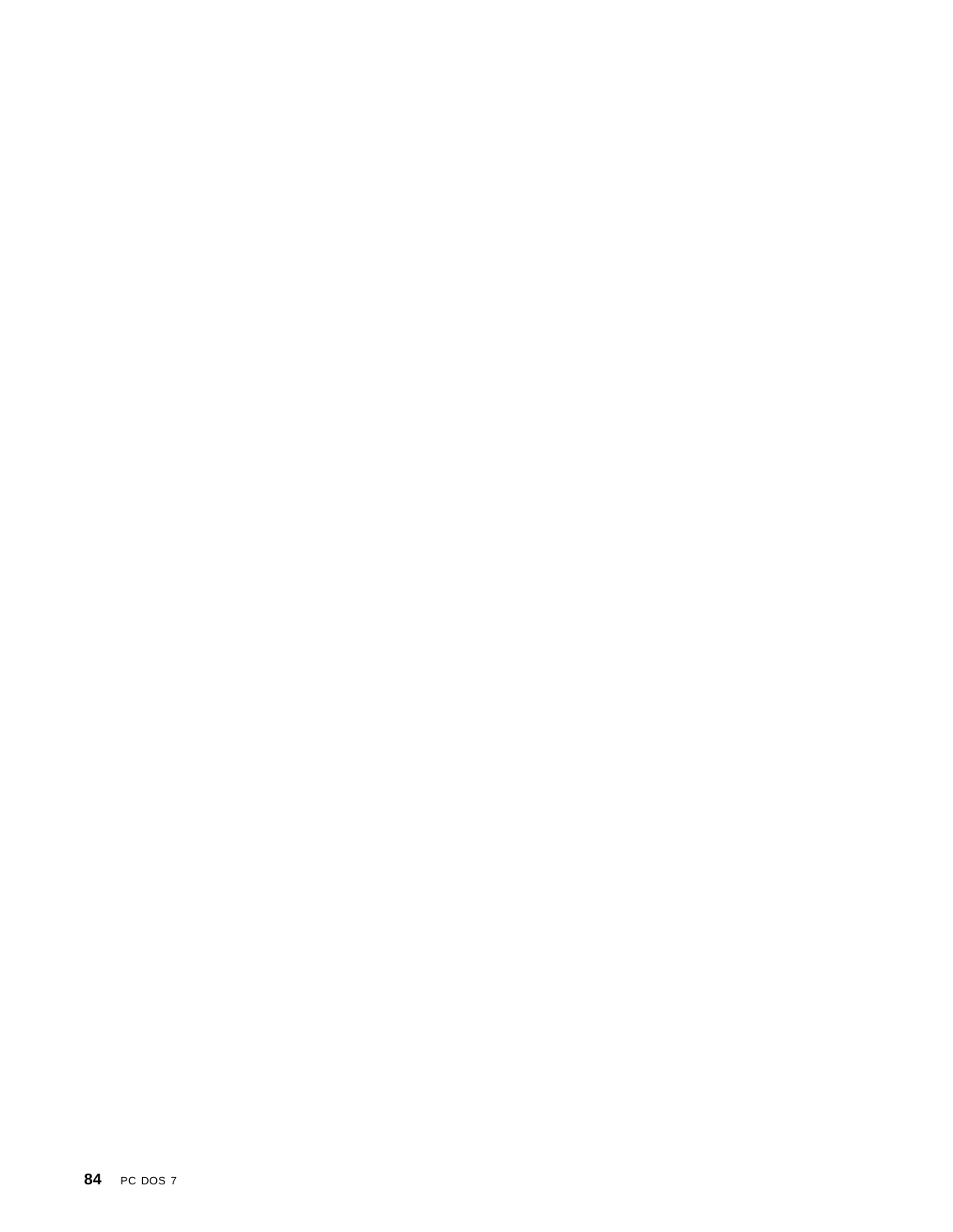## **Chapter 8. Writing an Installable Device Driver**

This chapter provides guide and system architecture information to support successful creation of an installable device driver.

### **Types of Device Drivers**

A device driver is a memory image file or an .EXE file that contains the code needed to implement a device. DOS allows two types of device drivers to be installed:

- Character device drivers
- Block device drivers.

#### **Character Device Drivers**

Character device drivers perform character I/O in a serial manner and have names such as CON, AUX, CLOCK\$. You can open handles or FCBs to perform input and output to character devices. Because character device drivers have only one name, they support only one device.

## **Block Device Drivers**

Block device drivers are the hard disk or diskette drives on the system. They perform random I/O in pieces called blocks, which are usually the physical sector size of the disk. Block devices are not named as character devices are and you cannot open them. Instead they are mapped using the drive letters such as A, B, and C.

A single block device driver can be responsible for one or more disk or diskette drives. For example, the first block device driver in the device chain may define four units such as A, B, C, and D. The second device driver may define three units: E, F, and G. The limit is 26 devices with the letters A through Z assigned to drives. The position of the driver in the chain determines the way in which the drive units and drive letters correspond.

## **How PC DOS 7 Installs Device Drivers**

PC DOS 7 installs device drivers at startup time by reading and processing the DEVICE command in CONFIG.SYS. For example, if you have written a device driver called DRIVER1, include the following command in CONFIG.SYS:

device=driver1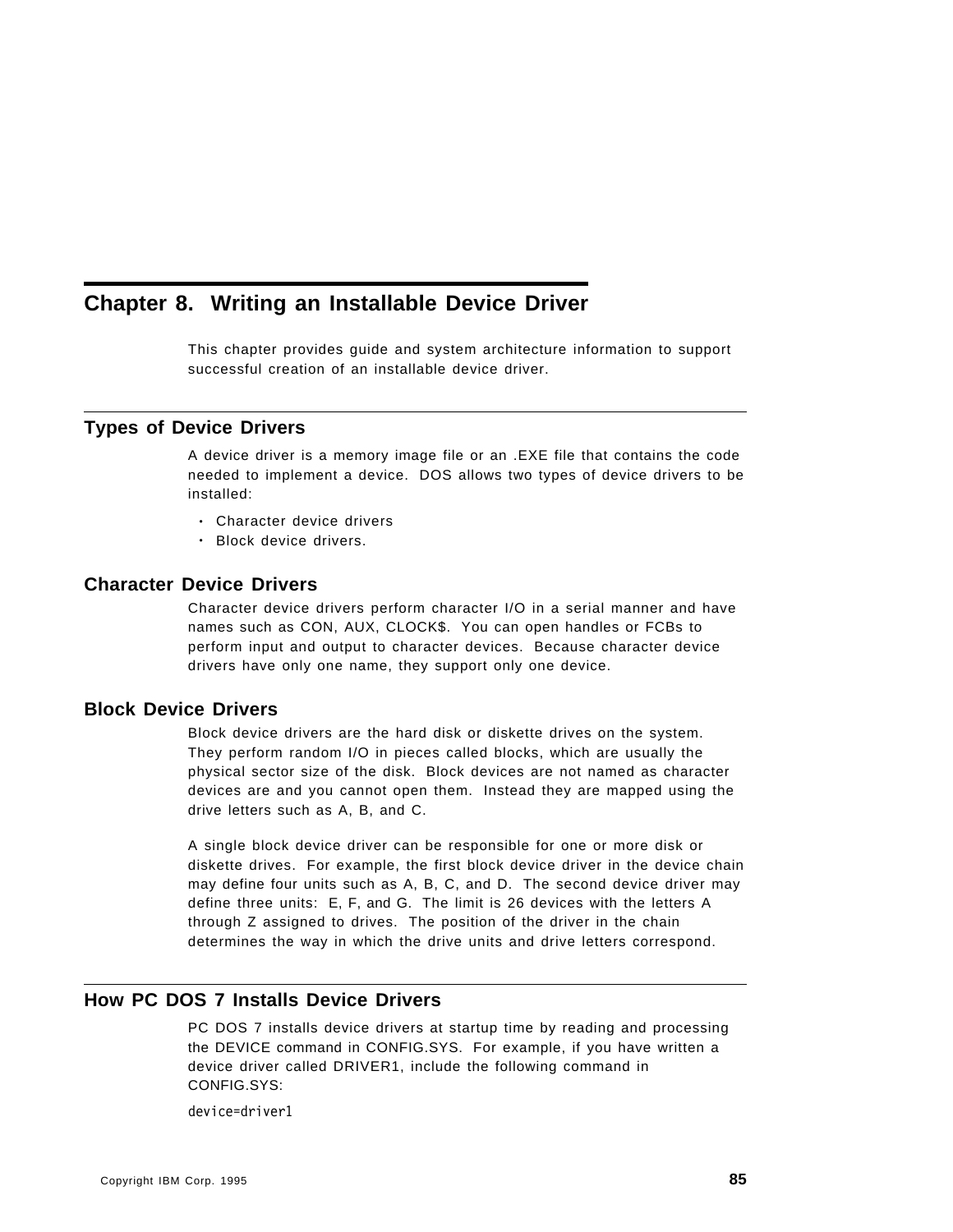In PC DOS 7 a new command DYNALOAD has been added to allow you to dynamically load device drivers from the command line. The following is an example of this:

C:>DYNALOAD ANSI.SYS

The PC DOS 7 device interface links device drivers together in a chain, permitting you to add device drivers for optional devices.

Each device must be initialized. The device driver′s initialization interrupt routine is called once when the device is installed. The initialization routine returns the location in memory of the ending address of the device driver. After setting the ending address field, a character device driver sets the status word and returns.

PC DOS 7 processes installed character device drivers before handling default devices. To have PC DOS 7 install a new CON device (for example, in the device driver header′s Name/Unit field) name the device CON and set the standard input device and standard output device bits in the attribute field. Because PC DOS 7 installs drivers anywhere in memory, care must be taken in any references to locations not in the segment. Your driver will not always be loaded at the same memory location each time.

Block devices are installed in the same manner as character devices, above. Block devices return additional information such as the number of units. This number identifies the devices′ logical names. For example, if the current maximum logical device letter is F at the time of the install call, and the block device driver initialization routine returns three logical units, the logical names of the devices are G, H, and I. The mapping is determined by the position of the driver in the device list and the number of units associated with the device. The number of units returned by INIT overrides the value in the name/unit field of the device header.

A block device also returns a pointer to a BIOS parameter block (BPB) array. This is a pointer to an array of  $n$  word pointers, where  $n$  is the number of units defined. If all the units are the same, the array is able to point to the same BIOS parameter block, thus saving space. The array must be protected below the ending address pointer set by the return.

The BPB contains information pertinent to the devices such as the sector size and the number of sectors per allocation unit. The sector size in the BPB cannot be greater than the maximum allowed size set by PC DOS 7 initialization.

A block device returns the media descriptor byte passed to devices to report which parameters PC DOS 7 is using for a particular drive unit.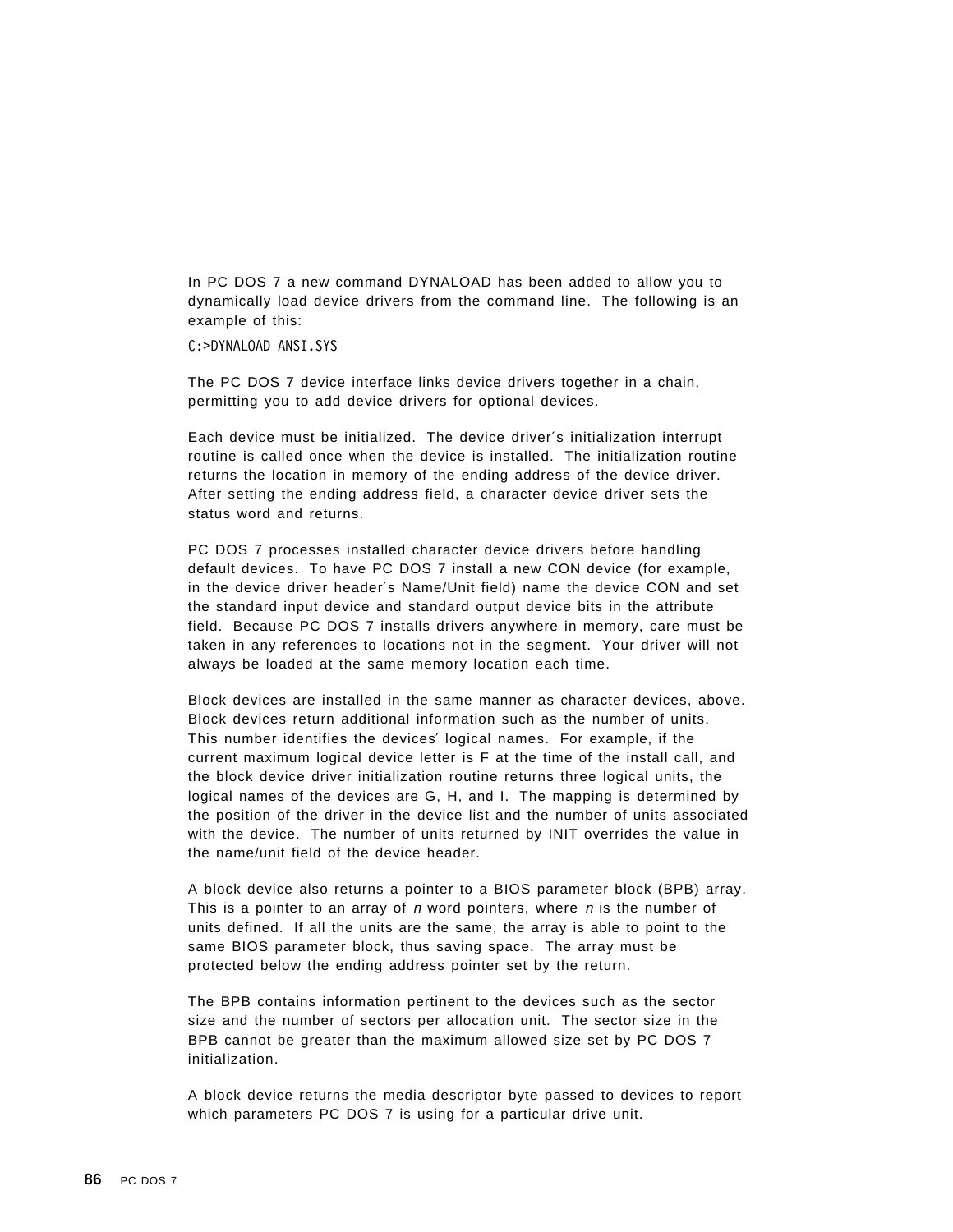## **The Basic Parts of a Device Driver**

A device driver is a memory image file or an .EXE file containing the code needed to implement a device. All PC DOS 7 installable device drivers have these things in common:

- A device driver header, which identifies the device to PC DOS 7 and defines the strategy and interrupt entry points. Since a device driver is simply loaded and does not use a program segment prefix, the device header must be located at physical location 0 of the device driver (ORG 0 or no ORG statement).
- A strategy routine, which saves a pointer to the Request Header.
- The interrupt routines, which perform the requested operation.

## **The Device Driver Header**

A device driver requires a device header containing the following:

| Field                               | Length       |
|-------------------------------------|--------------|
| Pointer to next device header       | <b>DWORD</b> |
| Attribute                           | <b>WORD</b>  |
| Pointer to device strategy routine  | <b>WORD</b>  |
| Pointer to device interrupt routine | <b>WORD</b>  |
| Name/unit field                     | 8 BYTES      |

#### **Pointer to Next Device Header**

The device driver header is a pointer to the device header of the next device driver. It is a doubleword field set by PC DOS 7 at the time the device driver is loaded. The first word is an offset and the second word is the segment.

If you are loading only one device driver, set the device header field to -1 before loading the device. If you are loading more than one device driver, set the first word of the device header field to the offset of the next device driver′s header. Set the device header field of the last device driver to -1.

### **Attribute Field**

The attribute field identifies the device to PC DOS 7.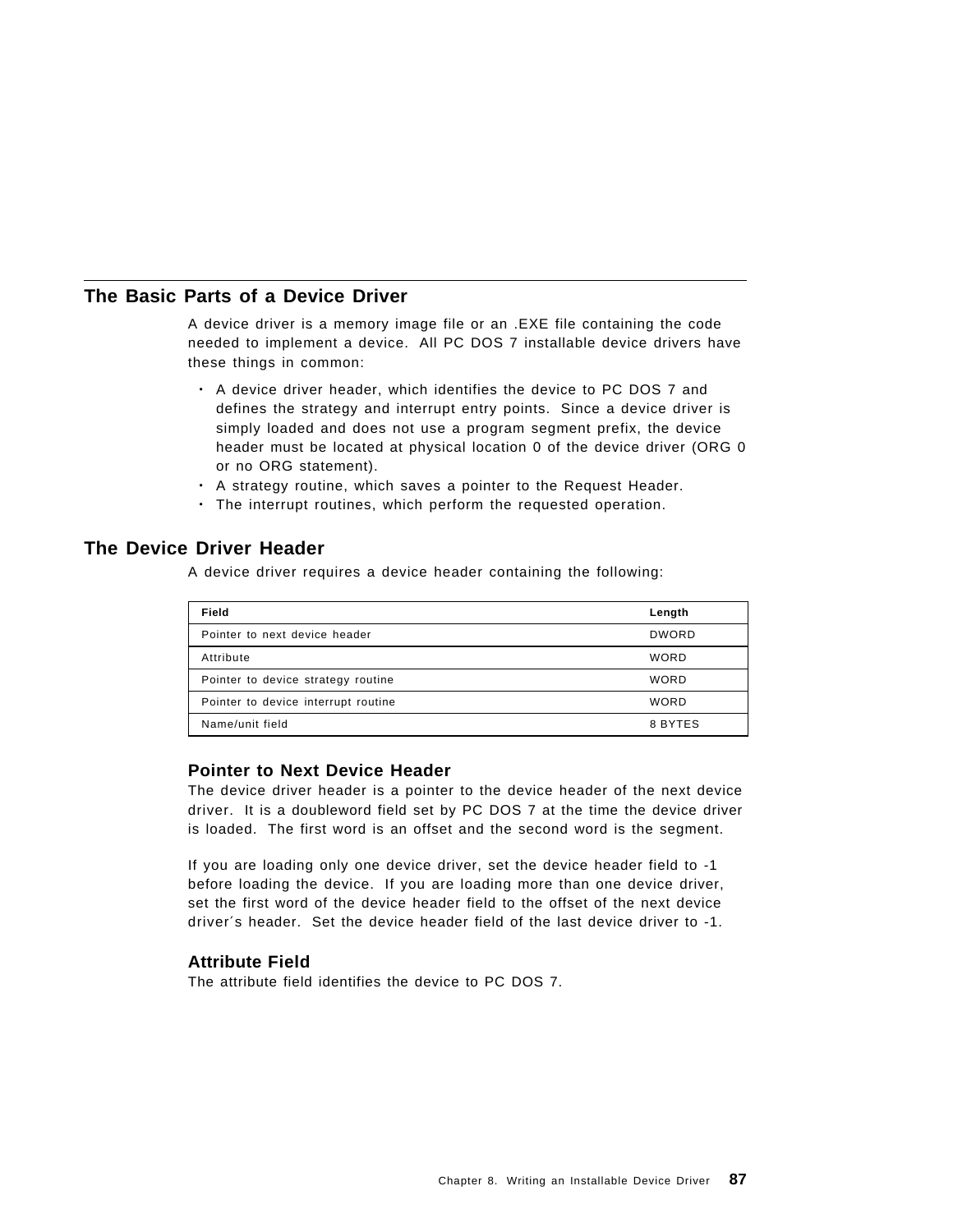#### **Bit 15**

Bit 15 identifies whether the device is a block device or a character device. If bit 15 is set to 0, this indicates a block device. Setting bit 15 to 1 indicates a character device. Note how the setting of bit 15 affects the interpretation of the setting of the bits below.

### **Bit 14**

Bit 14, for both character and block devices, tells PC DOS 7 whether the device driver can handle control strings through IOCtl 44H, AL=2 through AL=5. Set bit 14 to 1 if control strings can be processed. IOCtl subfunctions permit the device driver to interpret the information passed to it, such as setting a baud rate or changing form lengths, without performing standard reads and writes. Set bit 14 to 0 if control strings cannot be processed. PC DOS 7 will return an error if an IOCtl is issued to send or receive control strings and bit 14 is set to 0.

### **Bit 13**

Bit 13 is used for both block and character devices. For block devices, set bit 13 to 0 if the media is an IBM format. Set bit 13 to 1 if the media is a non-IBM format. For character devices, set bit 13 to 0 if the driver supports output-until-busy. Set bit 13 to 1 if it does not.

With the support of output-until-busy, the device driver will send characters to the device if the device is ready. If the device is not ready, the device driver will immediately return an error.

#### **Bit 12**

Bit 12 is reserved.

#### **Bit 11**

Set bit 11 if the device driver can handle removable media. This bit is called the open/close removable media bit.

#### **Bits 10** − 8

Bits 10 through 8 are reserved.

#### **Bit 7**

For DOS 5.0 and later versions, set bit 7 to 1 to indicate that a device driver supports Query IOCtl. If this bit is set, the driver can be called with function 19H (with a standard Generic IOCtl request packet).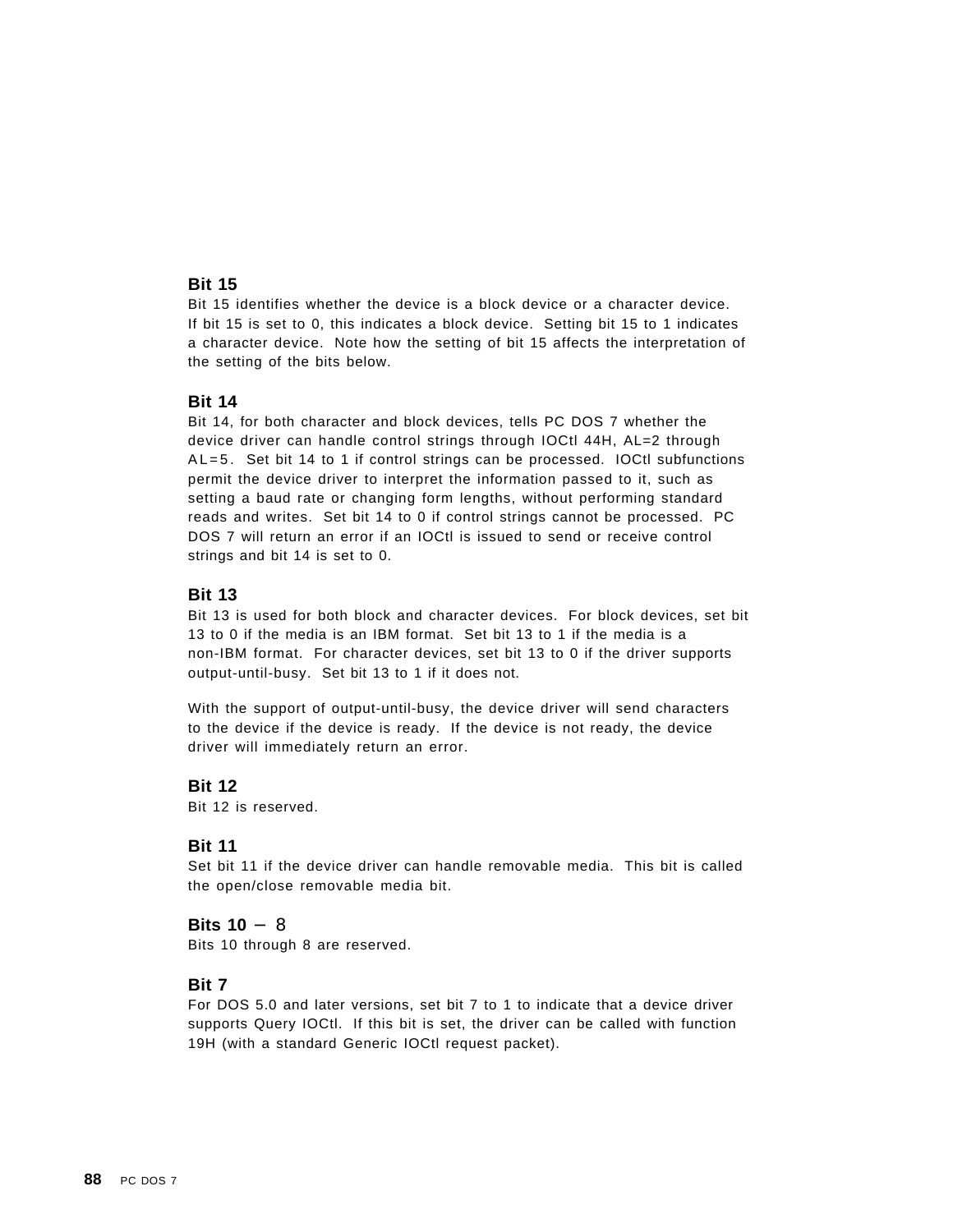### **Bit 6**

Bit 6 is the generic IOCtl bit for both character and block device drivers. If this bit is set to 1, the device driver supports generic IOCtl function calls. Setting this bit to 1 also indicates support of the Get/Set Logical Drive function for a block device driver.

#### **Bits 5 and 4**

Bits 5 and 4 are reserved.

## **Bit 3**

Set bit 3 to 1 if the character device is a clock device; set bit 3 to 0 if it is not.

### **Bit 2**

Set bit 2 to 1 if the character device is the NUL device; set bit 2 to 0 if it is not. Setting the bit tells PC DOS 7 whether the NUL device is being used. The NUL device cannot be reassigned.

#### **Bit 1**

If bit 15 is set to 1 for a character device, set bit 1 to 1 to indicate that the character device is the current standard output device. If bit 15 is set to 0 for a block device, set bit 1 to 1 to indicate support for 32-bit sector numbers; otherwise, 16-bit sector number support is assumed.

#### **Bit 0**

Set bit 0 to 1 if the character device is the current standard input device; set bit 0 to 0 if it is not the current standard input device.

#### **Pointers to Strategy and Interrupt Routines**

When PC DOS 7 passes a request to a device driver, it calls the device driver twice. These two fields point to the first and second entry points: the strategy routine and the interrupt routine. The fields are word values, so they must be in the same segment as the device header.

#### **Name/Unit Field**

These 8-byte fields identify a character device by name or a block device by unit. A character device name is left-justified followed by spaces, if necessary. For block devices, although PC DOS 7 automatically fills in this field with the value of number of units returned by INIT call, you may choose to place the number of units in the first place.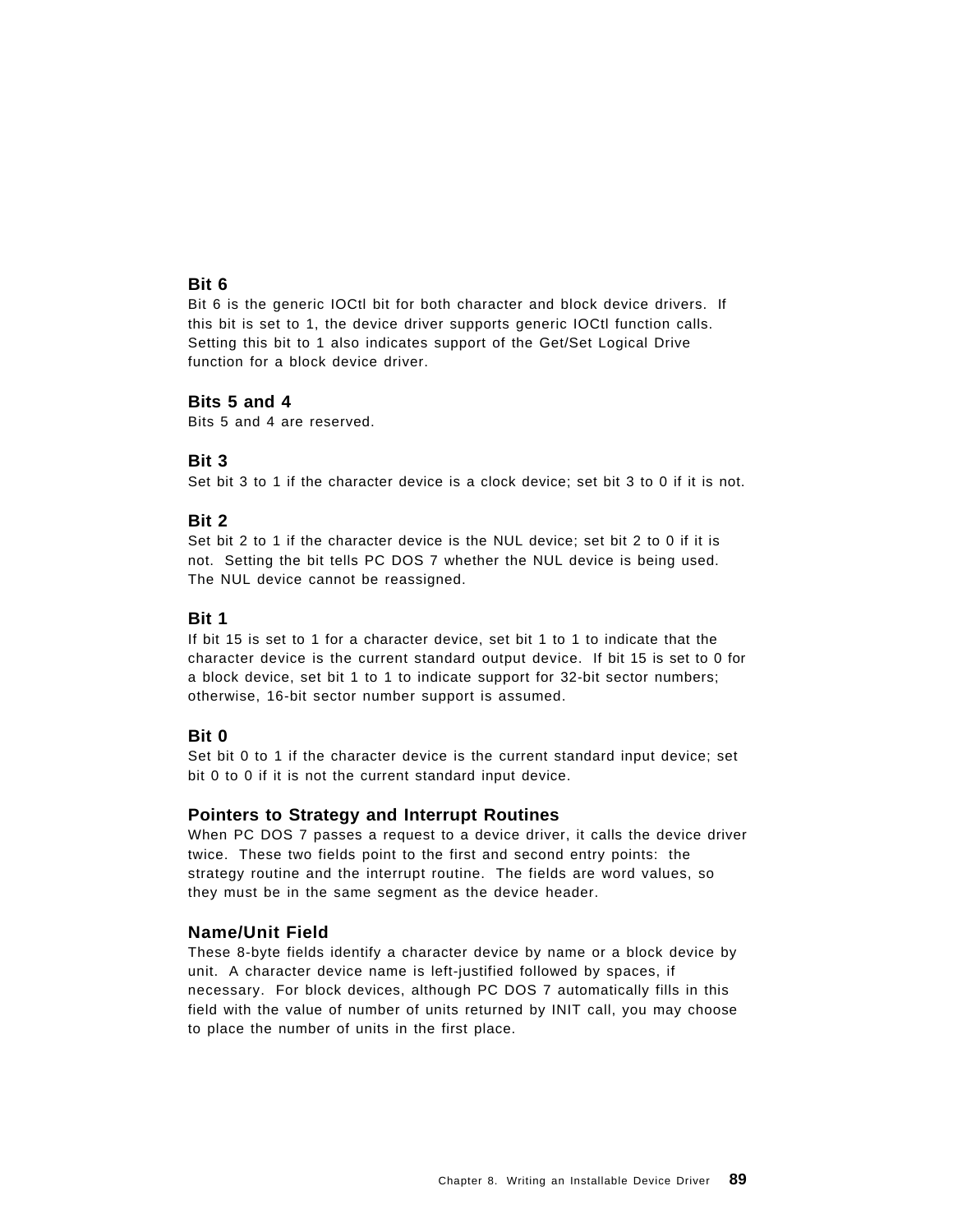## **The Strategy Routine**

PC DOS 7 calls a device driver at the strategy routine at first, passing in a request packet the information describing what PC DOS 7 wants the device driver to do.

The strategy routine does not perform the request but queues the request or saves a pointer to the request packet.

## **The Interrupt Routine**

PC DOS 7 calls the device driver′s interrupt routine with no parameters immediately after the strategy routine returns. An interrupt routine′s function is to perform the operation based on the queued request, process any data in the request packet, and set up information being returned to PC DOS 7.

It is the responsibility of the device driver to preserve the system state. For example, the device driver must save all registers on entry and restore them on exit. The stack maintained by PC DOS 7 is used to save all registers. If more stack space is needed, it is the device driver′s responsibility to allocate and maintain an additional stack.

All calls to device drivers are FAR calls. FAR returns should be executed to return to PC DOS 7.

## **How PC DOS 7 Passes a Request**

PC DOS 7 passes a pointer in ES:BX to the request packet. The packet consists of a request header that contains information common to all requests, followed by data pertinent to the request being made.

The structure of the request header is shown below.

| Field                                            | Length      |
|--------------------------------------------------|-------------|
| Length of the request header and subsequent data | <b>BYTE</b> |
| Unit code for block devices only                 | <b>BYTE</b> |
| Command code                                     | <b>BYTE</b> |
| <b>Status</b>                                    | WORD        |
| Reserved                                         | 8-BYTE      |
| Data                                             | VARIABLE    |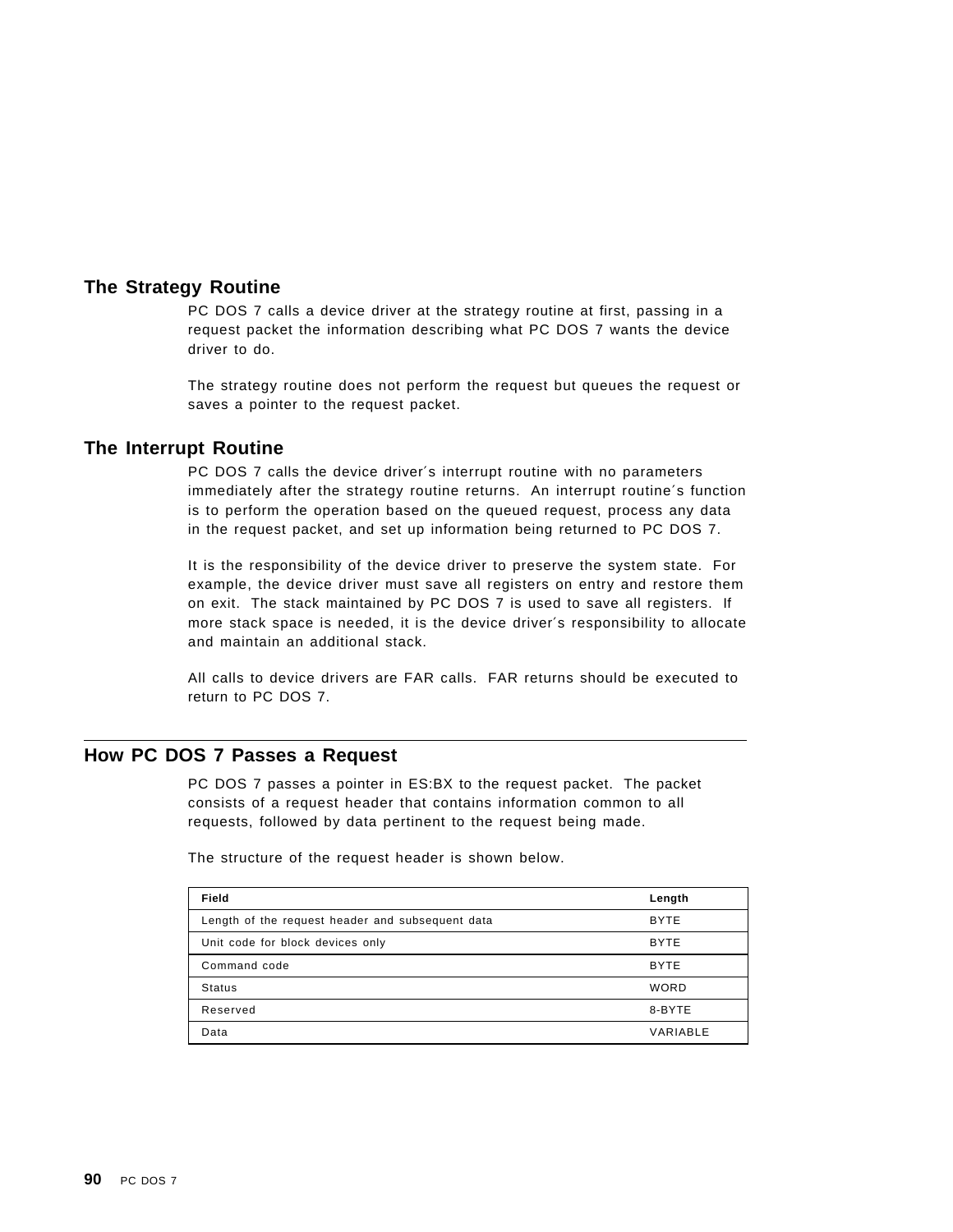### **Length Field**

The length field identifies the length of the request header and subsequent data in bytes.

### **Unit Code Field**

The unit code field identifies the requesting unit in a block device driver. If a block device driver has three units defined, for example, the possible values for the unit code field are 0, 1, or 2.

### **Command Code Field**

The command code identifies the request. See "Responding to Requests" on page 92 for a list of command code values and request descriptions.

### **Status Field**

The status word field is zero on entry and is set by the driver interrupt routine on return.

### **Bit 15**

Bit 15 is the error bit. If bit 15 is set to 1, the low order 8 bits of the status word (7-0) indicate the error code.

#### **Bits 14** − 10

Bits 14 through 10 are reserved.

#### **Bit 9**

Bit 9 is the busy bit. As a response to status request call, character device drivers can set the busy bit to indicate whether or not a device is ready to perform input and output requests. Block device drivers can set the busy bit to indicate removable or nonremovable media. See "Character Input and Output Status Requests" on page 101 and "Removable Media Request" on page 103 for more information about the calls.

#### **Bit 8**

Bit 8 is the done bit. If set, the operation is complete. The driver sets the done bit to 1 when it exits.

## **Bits 7** − 0

Bits 7 through 0 are the low order 8 bits of the status word. If bit 15 is set, bits 7 through 0 contain the error codes. The error codes and errors are:

| <b>Codes</b> | Meaning                 |
|--------------|-------------------------|
| 00           | Write protect violation |
| 01           | Unknown unit            |
| 02           | Device not ready        |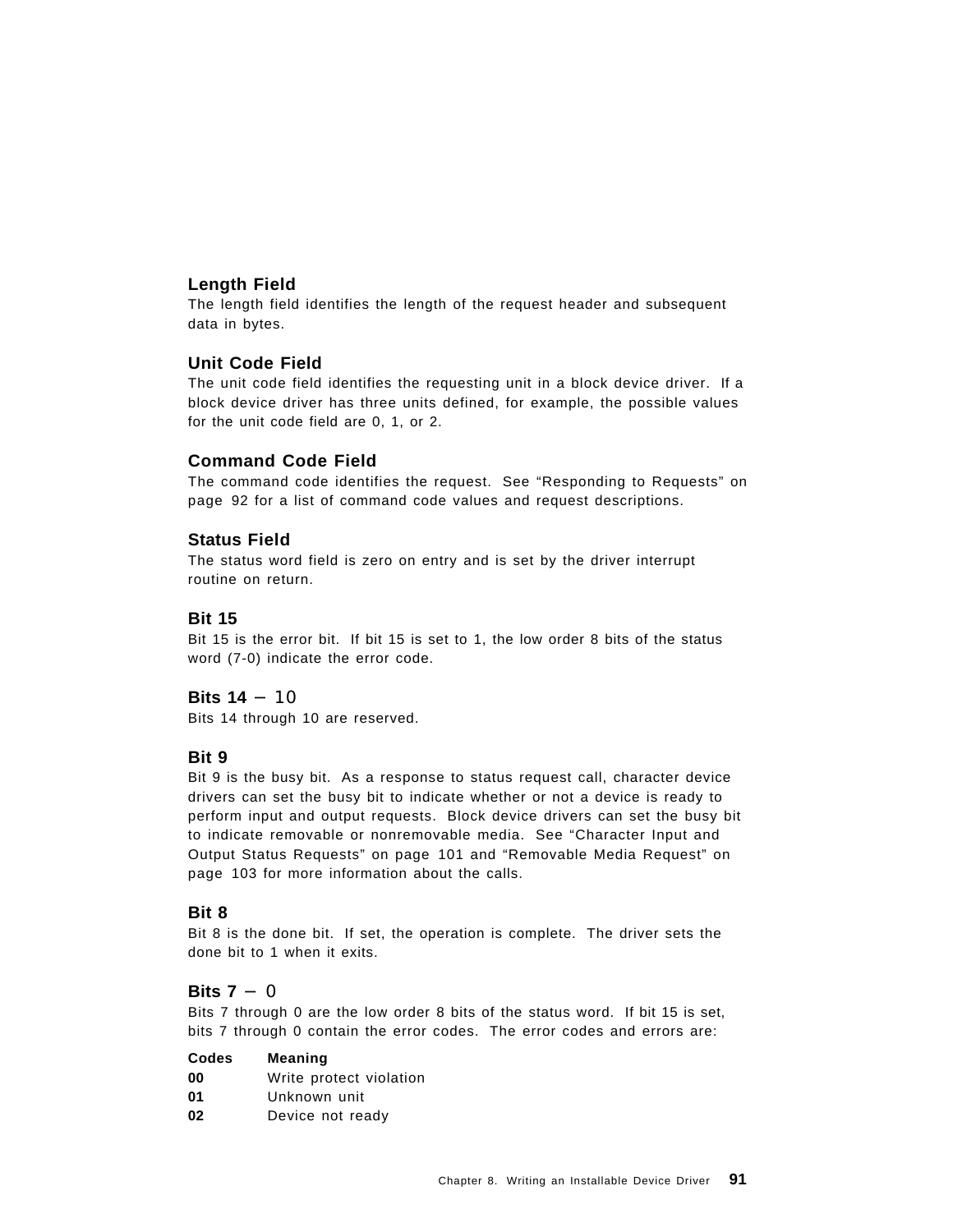| 03 | Unknown command                    |
|----|------------------------------------|
| 04 | <b>CRC</b> error                   |
| 05 | Bad drive request structure length |
| 06 | Seek error                         |
| 07 | Unknown media                      |
| 08 | Sector not found                   |
| 09 | Printer out of paper               |
| 0A | Write fault                        |
| 0В | Read fault                         |
| 0C | General failure                    |
| 0D | Reserved                           |
| 0E | Reserved                           |
| 0F | Invalid disk change                |

## **Responding to Requests**

Each request packet that is passed to the device driver contains a command code value in the request header to tell the driver which function to perform. The following table contains the PC DOS 7 device interface command code values and the functions to be performed when these values are passed with data. Note that some of these functions are specific to either a block device or a character device.

Following this table are detailed descriptions of request data structures and what the interrupt routines are expected to do. Some of these descriptions pertain to more than one command code.

| Command<br>Code | Request<br><b>Description</b>                                | <b>Device</b><br>Type |
|-----------------|--------------------------------------------------------------|-----------------------|
| 0               | Initialization                                               | <b>Both</b>           |
| 1               | Media check                                                  | <b>Block</b>          |
| 2               | <b>Build BPB</b>                                             | <b>Block</b>          |
| 3               | IOCtl input (called only if bit 14 of attribute is set to 1) | <b>Both</b>           |
| 4               | Input (read)                                                 | <b>Both</b>           |
| 5               | Nondestructive input no wait                                 | Character             |
| 6               | Input status                                                 | Character             |
| $\overline{7}$  | Input flush                                                  | Character             |
| 8               | Output (write)                                               | <b>Both</b>           |
| 9               | Output (write with verify)                                   | <b>Block</b>          |
| 10 (0AH)        | Output status                                                | Character             |
| 11 (0BH)        | Output flush                                                 | Character             |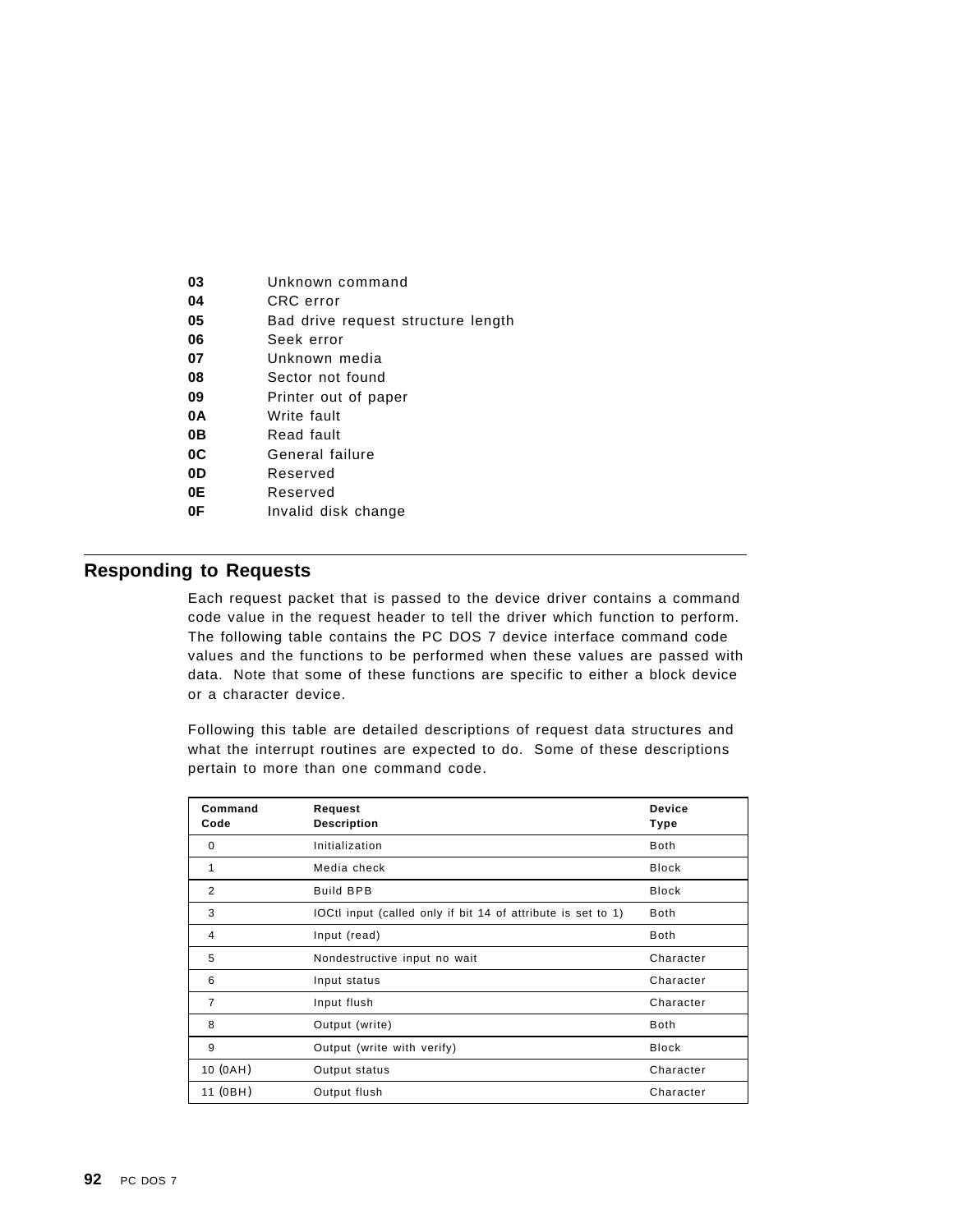| Command<br>Code | Request<br><b>Description</b>                                            | <b>Device</b><br>Type |
|-----------------|--------------------------------------------------------------------------|-----------------------|
| 12 (0CH)        | IOCtl output (called only if bit 14 of attribute is set to<br>1)         | Character             |
| 13 (0DH)        | Device open (called only if bit 11 of attribute is set to<br>1)          | <b>Both</b>           |
| 14 (0EH)        | Device close (called only if bit 11 of attribute is set to<br>1)         | <b>Both</b>           |
| 15 (0FH)        | Removable media (called only if bit 11 of attribute is<br>set to 1)      | <b>Block</b>          |
| 16 (10H)        | Output until busy character                                              | <b>Both</b>           |
| 19 (13H)        | Generic IOCtl Request (called only if bit 6 of attribute<br>is set to 1) | <b>Block</b>          |
| 23 (17H)        | Get logical device (called only if bit 6 of attribute is<br>set to 1)    | <b>Block</b>          |
| 24 (18H)        | Set logical device (called only if bit 6 of attribute is<br>set to 1)    | <b>Block</b>          |
| 25 (19H)        | IOCtl Query (called only if bit 7 of attribute is set to<br>1)           | <b>Both</b>           |

# **Initialization Request**

### **Command Code = 0**

| Field                                                                                    | Length       |
|------------------------------------------------------------------------------------------|--------------|
| Request header                                                                           | $13 - BYTE$  |
| Number of units (not set by character devices)                                           | <b>BYTE</b>  |
| Ending address of resident program code                                                  | <b>DWORD</b> |
| Pointer to BPB array (not set by character devices) pointer to remainder<br>of arguments | <b>DWORD</b> |
| Drive number                                                                             | <b>BYTE</b>  |
| CONFIG.SYS Error Message control flag                                                    | WORD         |

The driver must do the following:

- Set the number of units (block devices only).
- Set up the pointer to the BPB array (block devices only).
- Perform any initialization code (to modems, printers, and others).
- Set the ending address of the resident program code.
- Set the status word in the request header.

To obtain information passed from CONFIG.SYS to a device driver at initialization time, the BPB pointer field points to a buffer containing the information passed in CONFIG.SYS following the =. This string may end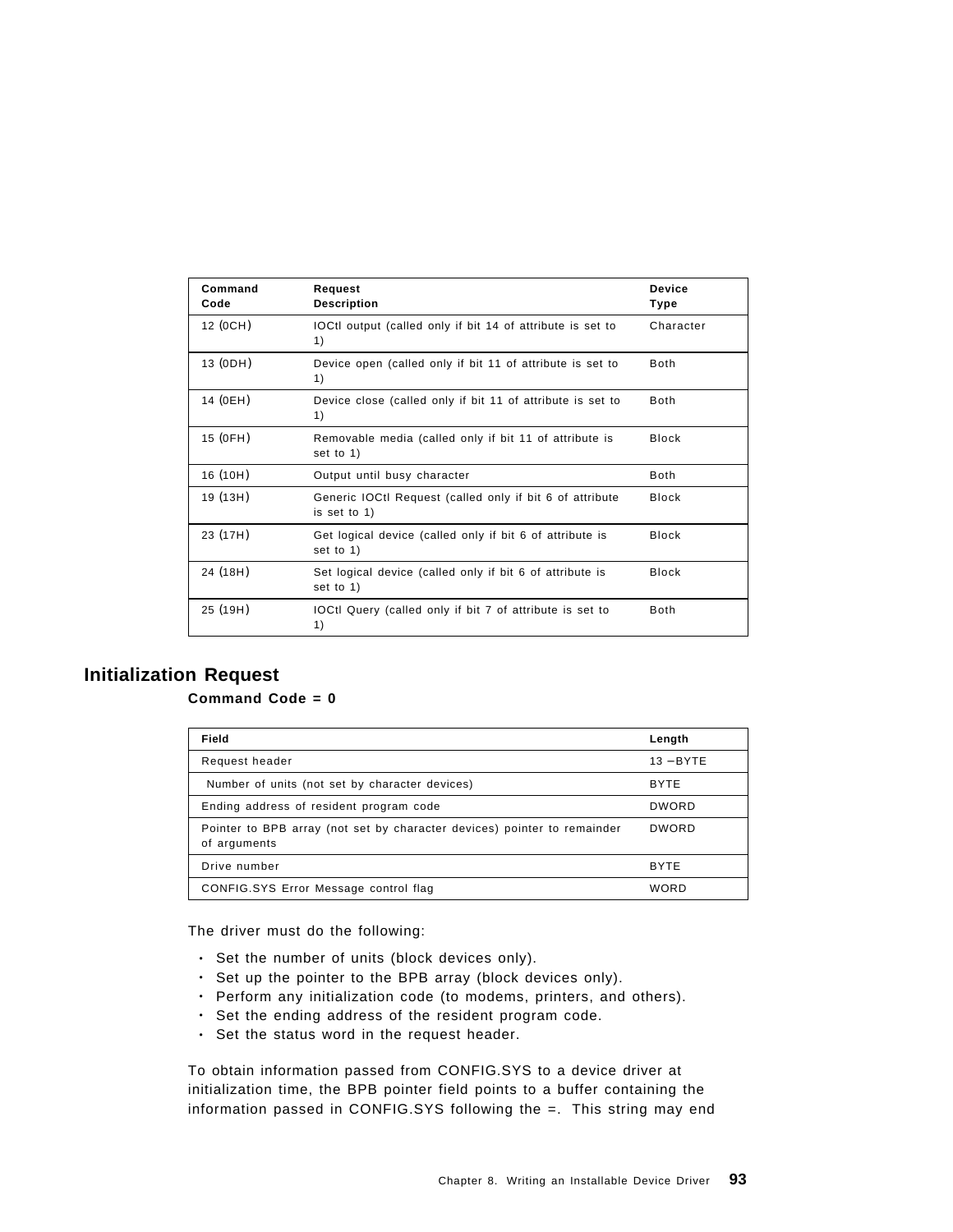with either a carriage return (0DH) or a linefeed (0AH). This information is read-only. Only system calls 01H− 0 CH and 30H can be issued by the initialization code of the driver.

The last byte parameter contains the drive letter for the first unit of a block driver. For example, 0=A, 1=B and so forth.

If an initialization routine determines that it cannot set up the device and wants to terminate without using any memory, use the following procedure:

- Set the number of units to 0.
- Set the ending address offset to 0.
- Set the ending address segment to the code segment (CS).

For DOS 5.0 support; when loading device drivers into UMBs (Upper Memory Blocks), PC DOS 7 sets the maximum address that is available to the device driver in the INIT request packet. This is stored in the ending address field before the device′s INIT function is called. The value is the normalized address of the top of the memory block that is allocated to the driver. This is done before devices complete initialization so memory requirements can be checked against the amount of space available. If there is not enough space for a device′s code and data requirements, they will fail to load.

Block device drivers must account for the space needed for a Disk Parameter Block per unit supported. The amount of space needed for a block device driver is:

(end address) - (number of units \* DPB size)

If there are multiple device drivers in a single memory image file, the ending address returned by the last initialization called is the one PC DOS 7 uses. IBM recommends that all device drivers in a single memory image file return the same ending address.

If initialization of your device driver fails, and you want the system to display the Error in Config.Sys line # error message, set the CONFIG.SYS error message control flag to a non-zero value.

## **Media Check Request**

#### **Command code = 1**

| Field                          | Length      |
|--------------------------------|-------------|
| Request header                 | $13 - BYTE$ |
| Media descriptor from PC DOS 7 | <b>BYTE</b> |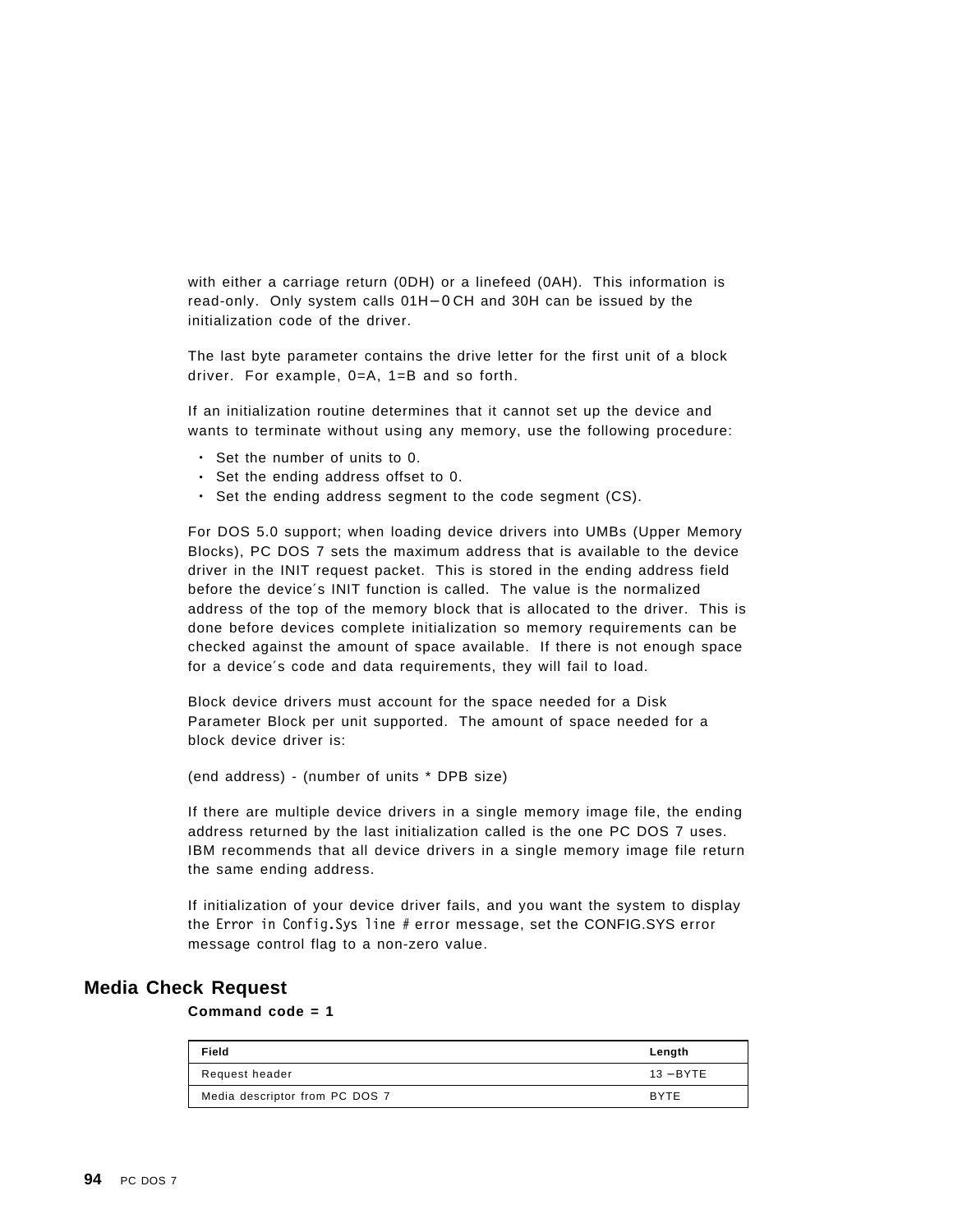| Field                                                                                | Length       |
|--------------------------------------------------------------------------------------|--------------|
| Return                                                                               | <b>BYTE</b>  |
| A pointer to the previous volume ID (if bit $11 = 1$ and disk change is<br>returned) | <b>DWORD</b> |

When the command code field is 1, PC DOS 7 calls Media Check for a drive unit and passes its current Media Descriptor byte. See "Media Descriptor Byte." Media Check returns one of the following:

- Media not changed
- Media changed
- Not sure
- Error code.

The driver must perform the following:

- Set the status word in the request header.
- Set the return byte to:
	- -1 for "media changed"
	- 0 for "not sure"
	- 1 for "media not changed."

The driver uses the following method to determine how to set the return byte:

- If the media is nonremovable (a hard disk), set the return byte to 1.
- If less than 2 seconds since last successful access, set the return byte to 1.
- If changeline not available, set the return byte to 0.
- If changeline is available but not active, set the return byte to 1.
- If the media byte in the new BPB does not match the old media byte, set the return byte to -1.
- If the current volume ID matches the previous volume ID, or if the serial number matches the previous serial number, set the return byte to 0.

#### **Media Descriptor Byte**

Currently the media descriptor byte has been defined for some media types. This byte should be identical to the media byte if the device has the non-IBM format bit off. These predefined values are:

Media descriptor

| byte $\rightarrow$ |  |  | 1 1 1 1 1 x x x |  |
|--------------------|--|--|-----------------|--|
| $bits -$           |  |  | 7 6 5 4 3 2 1 0 |  |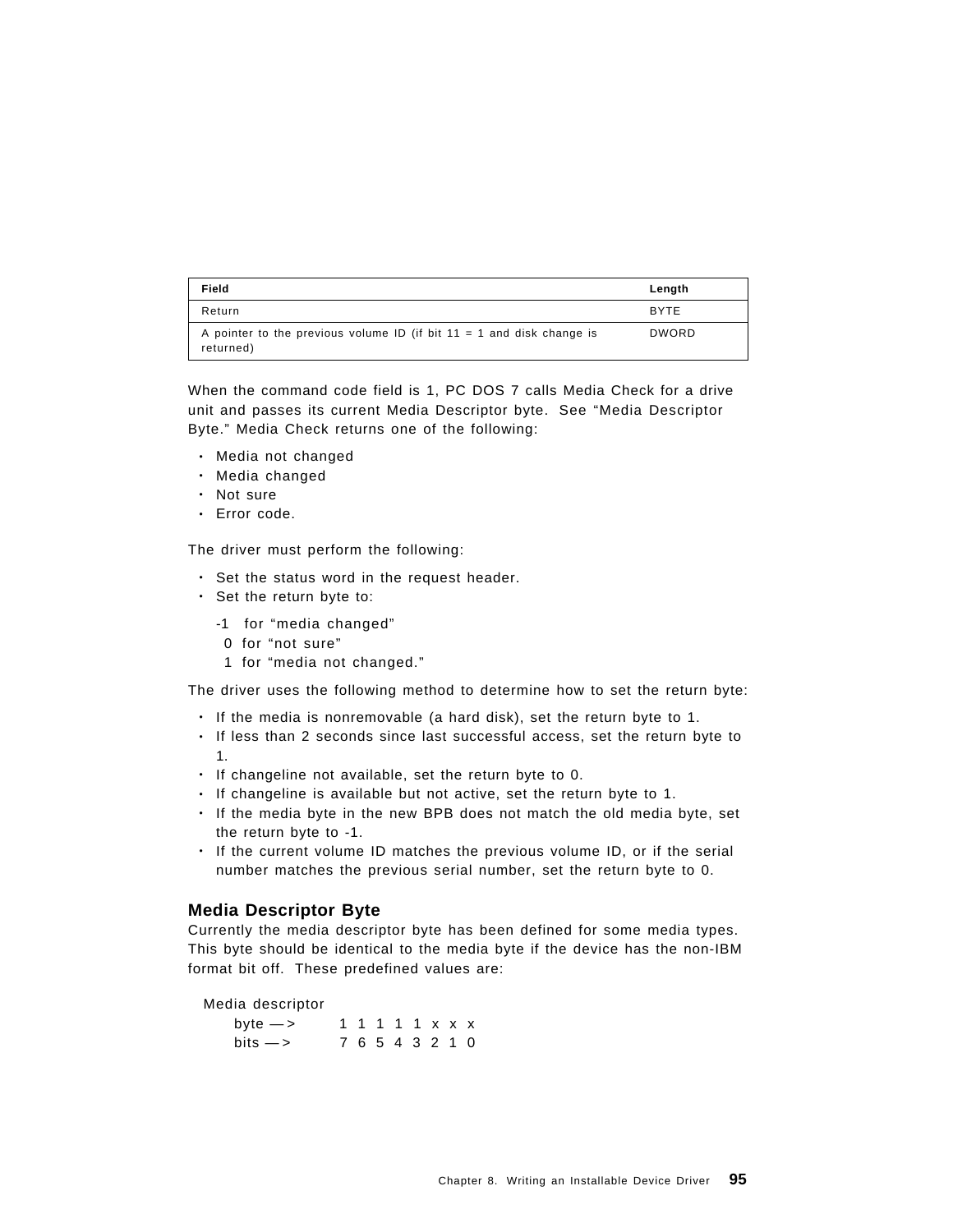| <b>Bit</b> | Meaning         |                     |
|------------|-----------------|---------------------|
| 0          | $1 = 2 - side$  | $0 = not 2-sided$   |
|            | $1 = 8$ sector  | $0 = not 8 sector$  |
| 2          | $1 =$ removable | $0 = not$ removable |
| $3 - 7$    | must be set to  |                     |

**Note:** An exception to the above is the media descriptor byte value of F0, which is used to indicate any media types not defined, and F9, which is used for 5.25-inch media with 2 sides and 15 sectors/tracks.

| <b>Disk</b><br>Type         | #<br><b>Sides</b> | Sectors/<br>Track | Media<br><b>Descriptor</b> |
|-----------------------------|-------------------|-------------------|----------------------------|
| hard disk                   | --                |                   | F8H                        |
| 5.25 inch                   | $\overline{2}$    | 15                | F9H                        |
| 5.25 inch                   | 1                 | 9                 | <b>FCH</b>                 |
| 5.25 inch                   | $\overline{2}$    | 9                 | <b>FDH</b>                 |
| 5.25 inch                   | 1                 | 8                 | <b>FEH</b>                 |
| 5.25 inch                   | 2                 | 8                 | <b>FFH</b>                 |
| 8 inch                      | 1                 | 26                | <b>FEH</b>                 |
| 8 inch                      | 2                 | 26                | <b>FDH</b>                 |
| 8 inch                      | $\overline{2}$    | 8                 | <b>FEH</b>                 |
| $3.5$ inch                  | 2                 | 9                 | F9H                        |
| $3.5$ inch                  | 2                 | 18                | F <sub>0</sub> H           |
| $3.5$ inch                  | 2                 | 36                | F <sub>0</sub> H           |
| 3.5 inch Read/Write Optical | 1                 | 25                | F <sub>0</sub> H           |

Examples of current PC DOS 7 media descriptor bytes:

To determine whether you are using a single-sided or a double-sided diskette, attempt to read the second side. If an error occurs, you may assume the diskette is single-sided. Media descriptor F0H may be used for those media types not described earlier. Programs should not use the media descriptor values to distinguish media. PC DOS 7 internal routines use information in the BIOS parameter block (BPB) to determine the media type of IBM-formatted diskettes. These media descriptor bytes do not necessarily indicate a unique media type.

For 8-inch diskettes: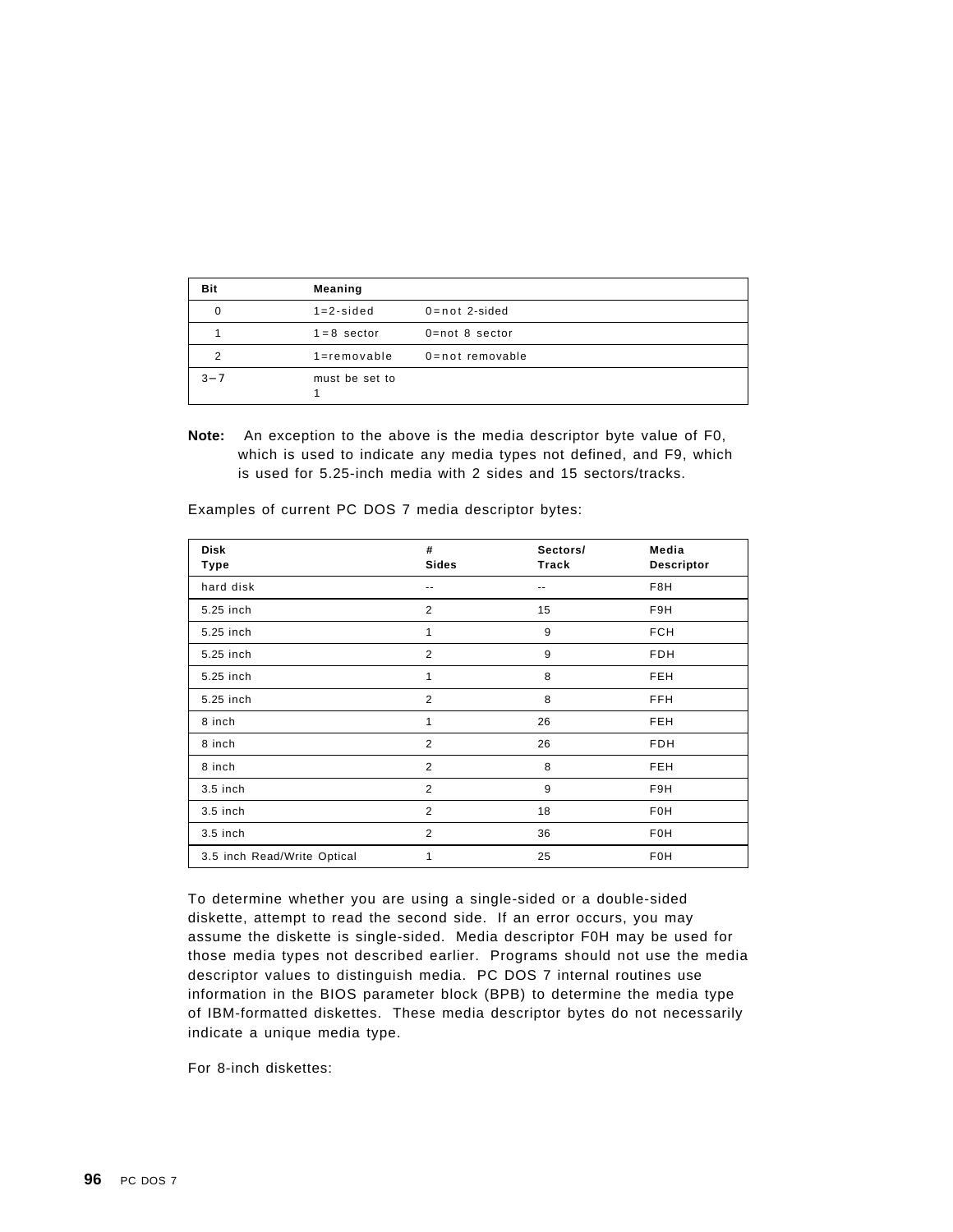- FEH (IBM 3740 Format) Single-sided, single-density, 128 bytes per sector, soft-sectored, 4 sectors per allocation unit, 1 reserved sector, 2 FATs, 68 directory entries, 77\*26 sectors.
- FDH (IBM 3740 Format) Double-sided, single-density, 128 bytes per sector, soft-sectored, 4 sectors per allocation unit, 4 reserved sectors, 2 FATs, 68 directory entries, 77\*26\*2 sectors.
- FEH Double-sided, double-density, 1024 bytes per sector, soft sectored, 1 sector per allocation unit, 1 reserved sector, 2 FATs, 192 directory entries, 77\*8\*2 sectors.

## **Build BPB Request**

#### **Command Code = 2**

| Field                             | Length       |
|-----------------------------------|--------------|
| Request header                    | $13 - BYTE$  |
| Media descriptor from PC DOS 7    | <b>BYTE</b>  |
| Transfer address (buffer address) | <b>DWORD</b> |
| Pointer to BPB table              | <b>DWORD</b> |

PC DOS 7 calls Build BPB (BIOS Parameter Block) under the following two conditions:

- If "Media Changed" is returned
- If "Not Sure" is returned, there are no used buffers. Used buffers are buffers with changed data not yet written to the disk.

The driver must do the following:

- Set the pointer to the BPB
- Set the status word in the request header.

The device driver must determine the media type that is in the unit to return the pointer to the BPB table. In previous versions of IBMBIO, the FAT ID byte determined the structure and layout of the media. The FAT ID byte has only eight possible values (F8 through FF), so, as new media types are invented, the available values will soon be exhausted. With the varying media layouts, PC DOS 7 needs to be aware of the location of the FATs and directories before it asks to read them.

The following paragraphs explain the method PC DOS 7 uses to determine the media type.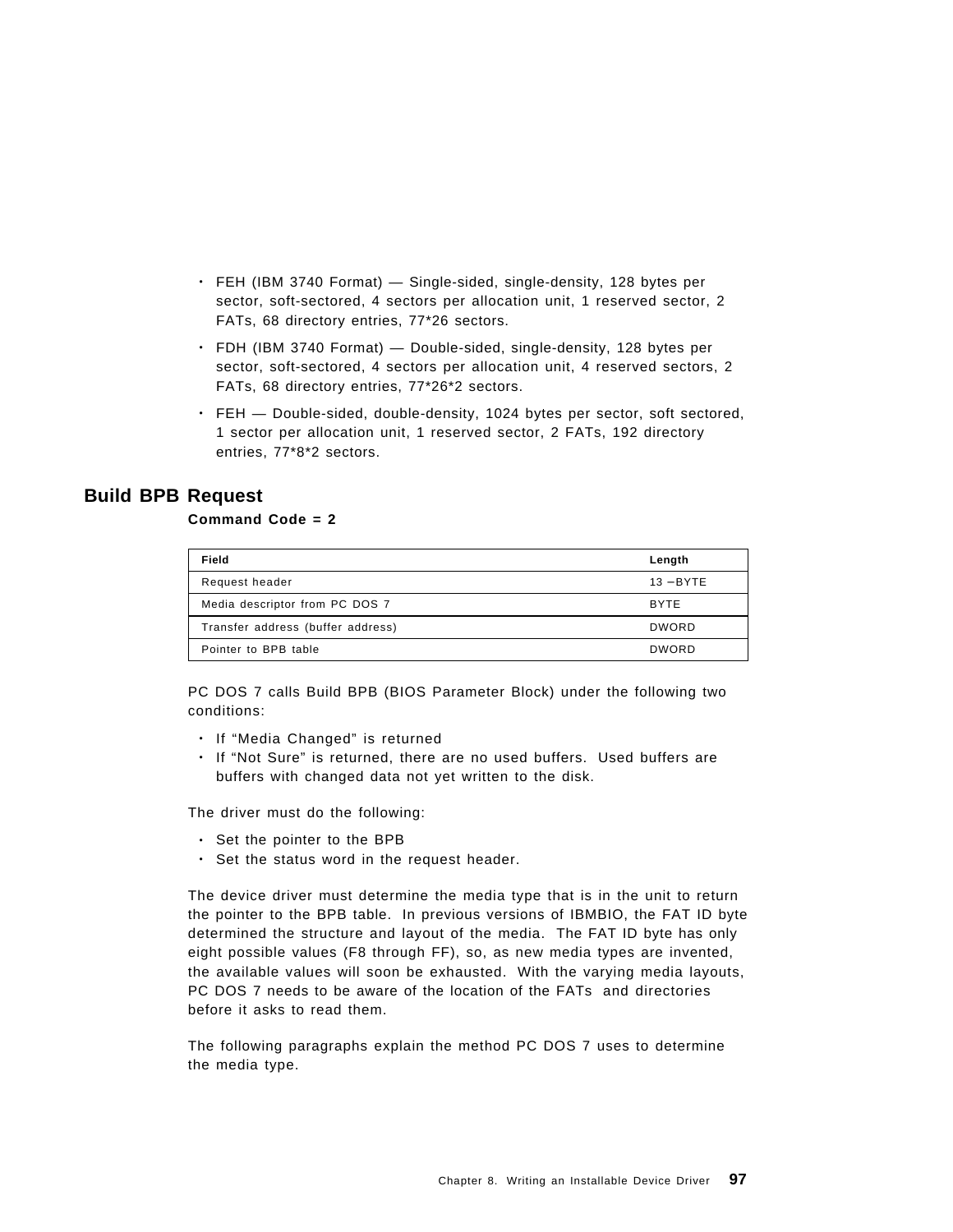The information relating to the BPB for a particular media is kept in the boot sector for the media. The following is a summary of the format of the boot sector.

| Field                                                                                     | Length      |
|-------------------------------------------------------------------------------------------|-------------|
| A 2-byte short JMP instruction (EBH), followed by a NOP instruction<br>$(90H)$ .          | <b>WORD</b> |
| Product name and version                                                                  | 8 BYTES     |
| Bytes per sector; must be power of 2                                                      | <b>WORD</b> |
| Sectors per allocation unit; must be power of 2                                           | <b>BYTE</b> |
| Reserved sectors starting at logical sector 0                                             | <b>WORD</b> |
| Number of FATs                                                                            | <b>BYTE</b> |
| Maximum number of root directory entries                                                  | WORD        |
| Total number of sectors in media including the boot sector, FAT areas,<br>and directories | <b>WORD</b> |
| Media descriptor                                                                          | <b>BYTE</b> |
| Number of sectors occupied by a FAT                                                       | <b>WORD</b> |
| Sectors per track                                                                         | <b>WORD</b> |
| Number of heads                                                                           | <b>WORD</b> |
| Number of hidden sectors                                                                  | <b>WORD</b> |

The BPB information contained in the boot sector starts with the Bytes per Sector entry. The last three words are intended to help the device driver identify the media. The number of heads is useful for supporting different multihead drives with the same storage capacity but a different number of surfaces. The number of hidden sectors is useful for supporting drive partitioning schemes.

For drivers that support volume identification and disk change, this call causes a new volume identification to be read from the disk. This call indicates that the disk has changed in a permissible manner.

To handle the partition that is bigger than 32MB, or one that starts beyond or crosses the 32MB boundary, PC DOS 7 defines an extended BPB structure. Depending on the size of the media, you can use either the existing BPB or the extended one, which contains an additional DWORD field to indicate the size of the partition in sectors.

Bit 1 of the attribute field in the block device driver header indicates whether the device can process 32-bit sector numbers. Set bit 1 to indicate 32-bit support.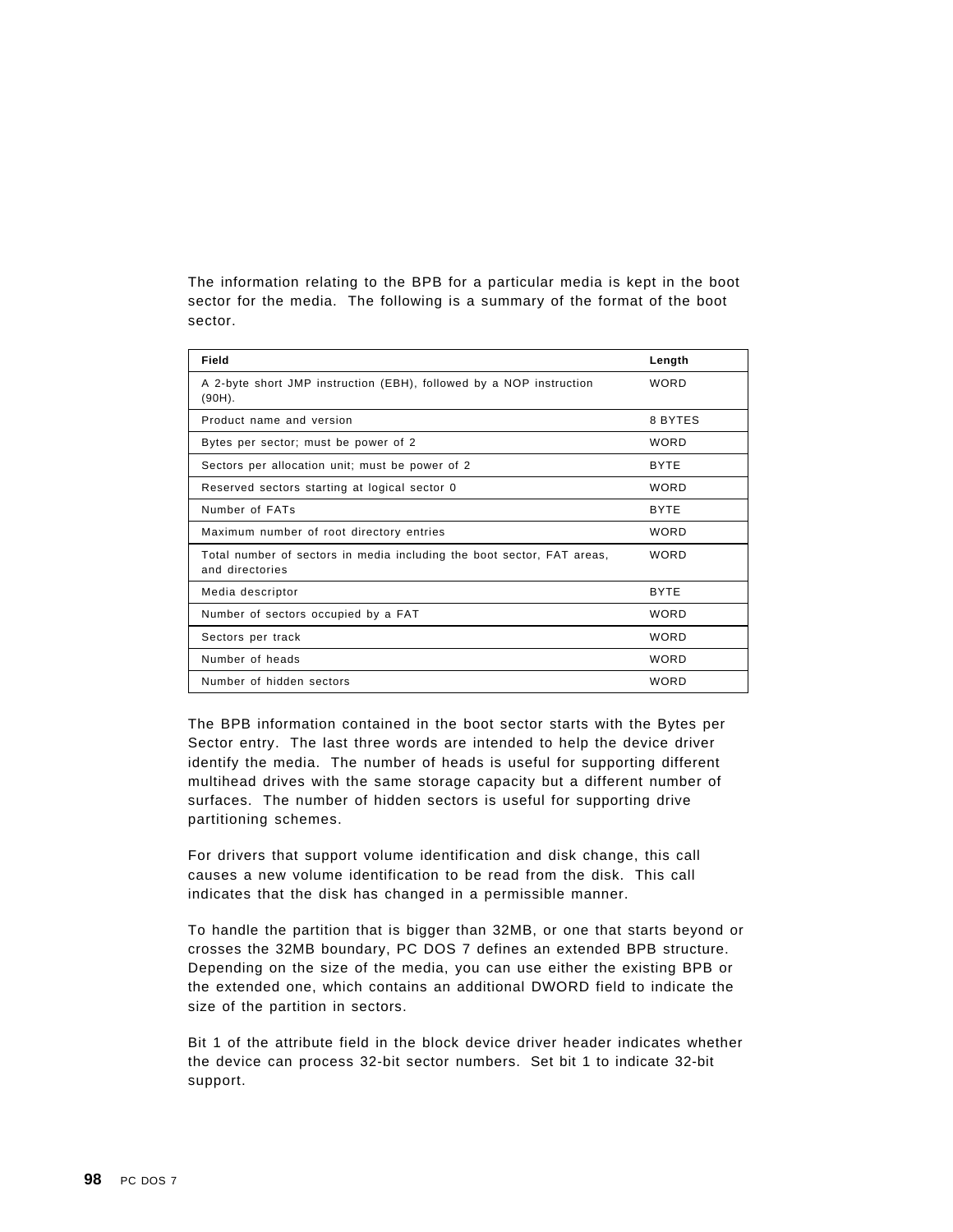| Field                                                                                                                                                                                                          | Length       |
|----------------------------------------------------------------------------------------------------------------------------------------------------------------------------------------------------------------|--------------|
| Bytes per sector                                                                                                                                                                                               | <b>WORD</b>  |
| Sectors per allocation unit                                                                                                                                                                                    | <b>BYTE</b>  |
| Reserved sectors starting at logical sector 0                                                                                                                                                                  | <b>WORD</b>  |
| Number of $FATs - 0$ if not a $FAT$ system                                                                                                                                                                     | <b>BYTE</b>  |
| Maximum number of root directory entries                                                                                                                                                                       | <b>WORD</b>  |
| Total number of sectors in the media. This field is used to define a<br>partition that is less than 32MB. Setting this field to 0 indicates to use<br>the total (32-bit) number of sectors in the media below. | <b>WORD</b>  |
| Media descriptor                                                                                                                                                                                               | <b>BYTE</b>  |
| Number of sectors occupied by a FAT                                                                                                                                                                            | <b>WORD</b>  |
| Sectors per track                                                                                                                                                                                              | WORD         |
| Number of heads                                                                                                                                                                                                | WORD         |
| Number of hidden sectors                                                                                                                                                                                       | <b>DWORD</b> |
| Total (32-bit) number of sectors in the media. This field is used to define<br>a partition that is greater than 32MB, or one that crosses the 32MB<br>boundary.                                                | DWORD        |

The extended BPB is a superset of the traditional BPB structure. To achieve the maximum compatibility between this structure and that of the traditional BPB, PC DOS 7 uses the following rules:

- If the number of hidden sectors plus the total number of sectors in the media is greater than 64KB, use the 32-bit total number of sectors in the media entry (DWORD).
- Otherwise, use the **Total number of sectors in the media** entry (WORD).

A boot record exists at the beginning of each disk partition and each extended PC DOS 7 partition volume. PC DOS 7 automatically creates the extended boot record. The format of the extended boot record is:

| Field                                                                           | Length       |
|---------------------------------------------------------------------------------|--------------|
| A 2-byte short JMP instruction (EBH) followed by a NOP instruction<br>$(90H)$ . | <b>WORD</b>  |
| Product name and version                                                        | 8 BYTES      |
| <b>Extended BPB</b>                                                             | 25 BYTES     |
| Physical drive number                                                           | <b>BYTE</b>  |
| Reserved                                                                        | <b>BYTE</b>  |
| Extended boot record signature                                                  | <b>BYTE</b>  |
| Volume serial number                                                            | <b>DWORD</b> |
| Volume label                                                                    | 11 BYTES     |
| Reserved                                                                        | 8 BYTES      |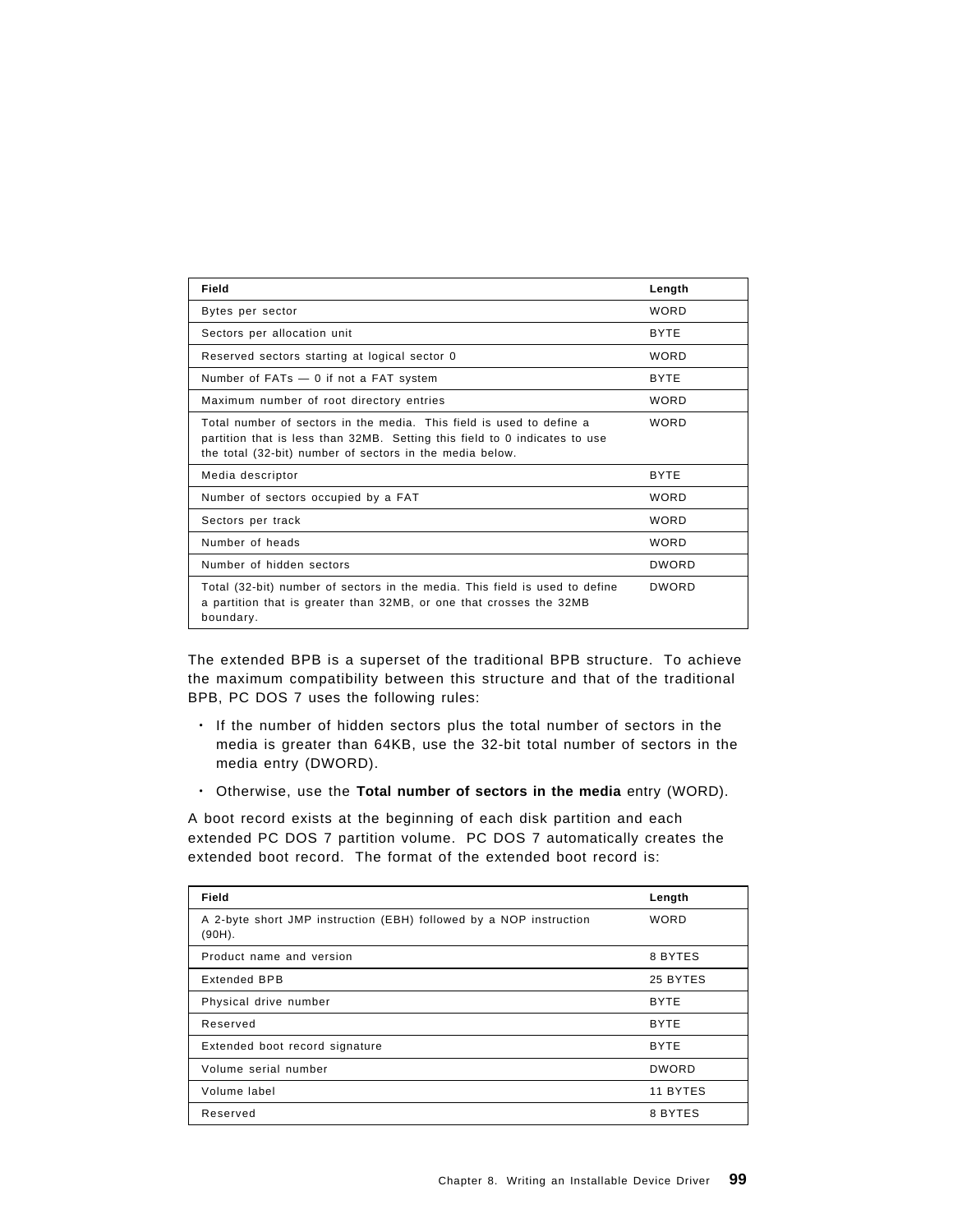**Note:** The value of Extended boot record signature is 29H. The value of the physical drive number is always 0H or 80H.

On all requests to extended drivers with a sector number in their request headers, the sector number is a DWORD. The standard PC DOS 7 block device drivers set the attribute bit 1 for 32-bit support.

For each call to a device driver, PC DOS 7 checks to see if the starting sector number passed in the request can be supported by the device driver. If this value is greater than 64K for an old-style device driver, PC DOS 7 returns an unknown media (07H) device driver error.

### **Input and Output Requests**

**Command Codes = 3, 4, 8, 9, 12 (0CH)**

| Field                                                                                                                  | Length       |
|------------------------------------------------------------------------------------------------------------------------|--------------|
| Request header                                                                                                         | $13 - BYTE$  |
| Media descriptor byte                                                                                                  | <b>BYTE</b>  |
| Transfer address (buffer address)                                                                                      | <b>DWORD</b> |
| Byte/sector count                                                                                                      | <b>WORD</b>  |
| Starting sector number (If -1, use DWORD starting sector number. This<br>entry has no meaning for a character device.) | <b>WORD</b>  |
| For DOS 3.0 to PC DOS 7, pointer to the volume identification if error<br>code OFH is returned                         | <b>DWORD</b> |
| Starting 32-bit sector number. (Use this entry to the block device driver<br>with the attribute bit 1 set.)            | DWORD        |

The PC DOS 7 **Input/Output** request structure can process 32-bit sector numbers, providing support for media of more than 4 billion sectors.

The driver must do the following:

- Set the status word in the request header
- Perform the requested function
- Set the actual number of sectors or bytes transferred.

No error checking is performed on an IOCtl call. However, the driver must set the return sector or byte count to the actual number of bytes transferred.

Under certain circumstances the block device driver may be asked to do a WRITE operation of 64KB that seems to be a wraparound of the transfer address in the device driver request packet. It will only happen on WRITEs that are within a sector size of 64KB on files that are being extended past the current end of file. The block device driver is allowed to ignore the balance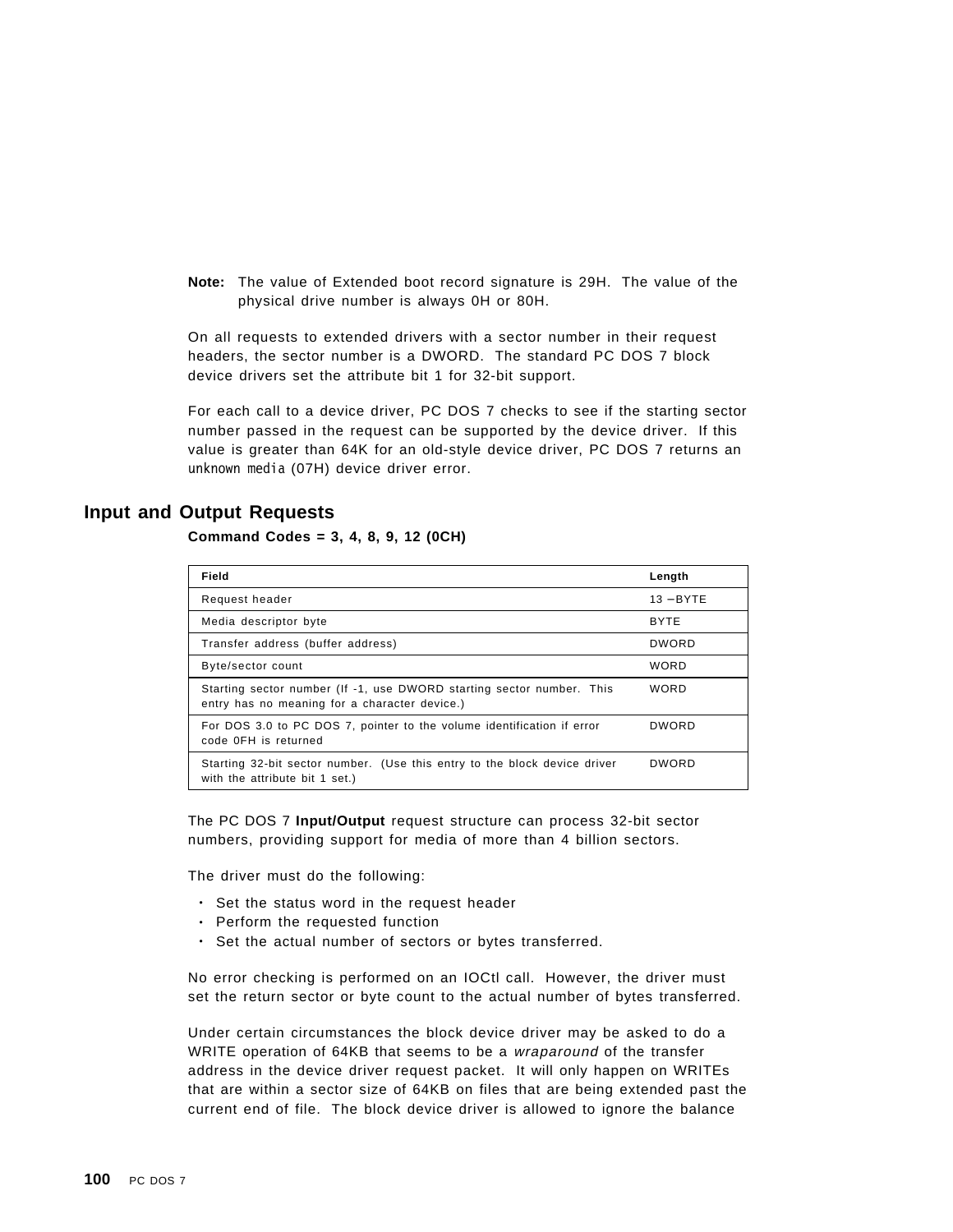of the WRITE that wraps around. For example, a WRITE of 10000H bytes of sectors with a transfer address of XXXX:1 ignores the last two bytes.

Remember that a program using PC DOS 7 function calls cannot request an input or output operation of more than FFFFH bytes because a wrap around in the transfer buffer segment would occur. Bytes will be ignored that would have wrapped around in the transfer segment.

If the driver returns an error code of 0FH (Invalid Disk Change), it must provide a DWORD pointer to an ASCIIZ string identifying the correct volume ID and the system prompts the user to reinsert the disk.

The reference count of open files on the disk maintained by OPEN and CLOSE calls allows the driver to determine when to return error 0FH. If there are no open files (reference count=0) and the disk has been changed, the I/O is valid, and error 0FH is not returned. If there are open files (reference count > 0) and the disk has been changed, an error 0FH situation may exist. PC DOS 7 IBMDOS.COM will request an OPEN or CLOSE function only if SHARE is loaded.

## **Nondestructive Input No Wait Request**

### **Command Code = 5**

| Field                 | Length      |
|-----------------------|-------------|
| Request header        | 13-BYTE     |
| Byte read from device | <b>BYTE</b> |

The driver must do the following:

- Return a byte from the device.
- Set the status word in the request header.

If the character device returns busy bit  $= 0$ , meaning there are characters in buffer, the next character that would be read is returned. This character is not removed from the input buffer (that is, nondestructive input). This call allows PC DOS 7 to look ahead one input character.

## **Character Input and Output Status Requests**

### **Command Codes = 6, 10** (**0AH**)

| Field          | Length  |
|----------------|---------|
| Request header | 13-BYTE |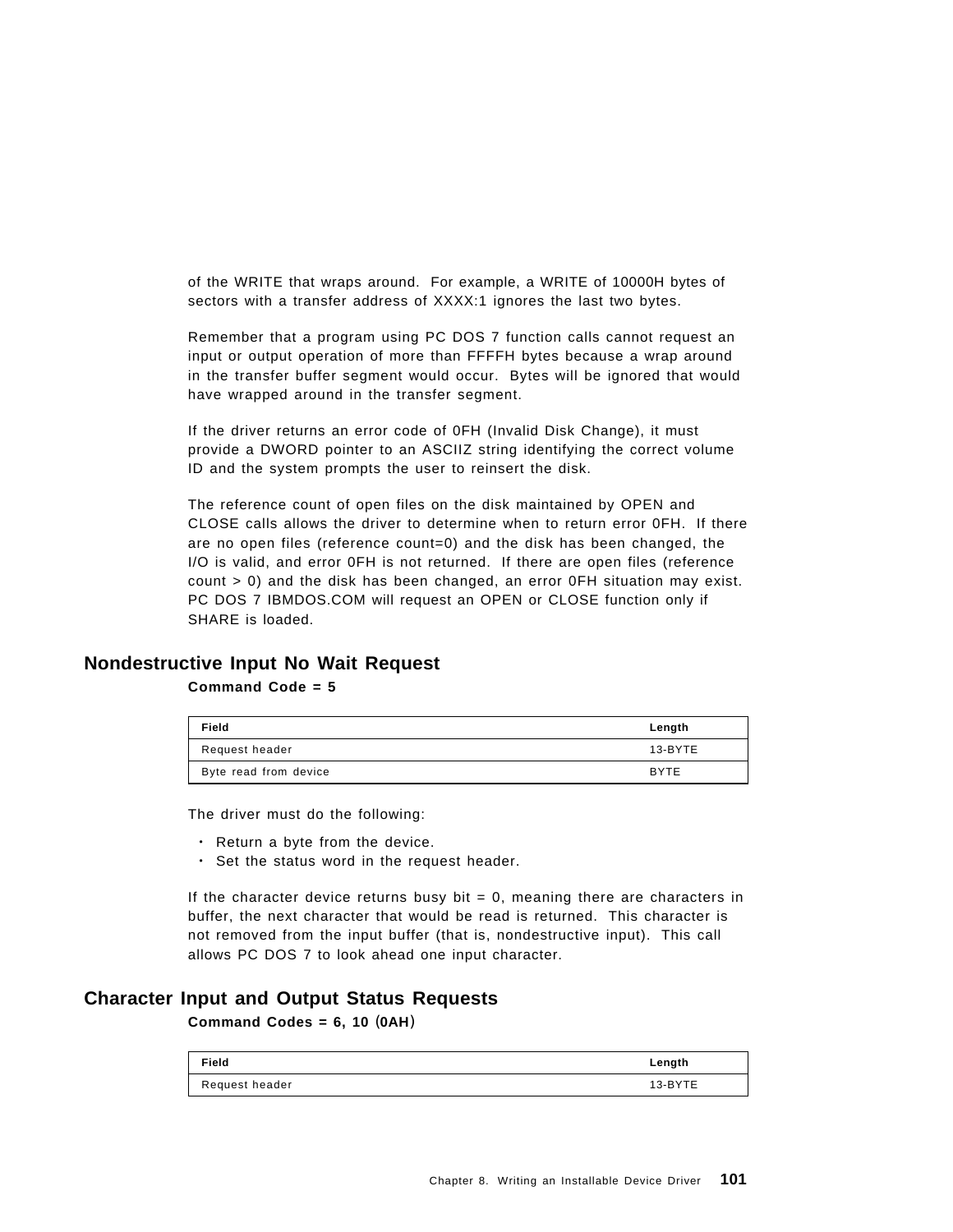The driver must do the following:

- Perform the requested function.
- Set the busy bit.
- Set the status word in the request header.

The busy bit is set differently for output and input.

#### **Output on Character Devices**

If the busy bit is 1 on return, a write request would wait for completion of a current request. If the busy bit is 0, no request is waiting or running. Therefore, a write request would start immediately.

#### **Input on Character Devices with a Buffer**

If the busy bit is 1 on return, a read request goes to the physical device. If the busy bit is 0, characters are in the device buffer and a read returns quickly. This also indicates that the user has typed something. PC DOS 7 assumes that all character devices have a type-ahead input buffer. Devices that do not have this buffer should always return busy  $= 0$  so that PC DOS 7 does not loop endlessly, waiting for information to be put in a buffer that does not exist.

## **Character Input and Output Flush Requests**

**Command Codes = 7, 11** (**0BH**)

| Field          | Length  |
|----------------|---------|
| Request header | 13-BYTE |

This call tells the driver to flush (terminate) all pending requests of which it has knowledge. Its primary use is to flush the input queue on character devices.

The driver must set the status word in the Request Header upon return.

## **Open and Close Requests**

**Command Codes = 13** (**0DH**)**, 14** (**0EH**)

| Field          | Length  |
|----------------|---------|
| Request header | 13-BYTE |

These calls are designed to give the device information about current file activity on the device if bit 11 of the attribute word is set.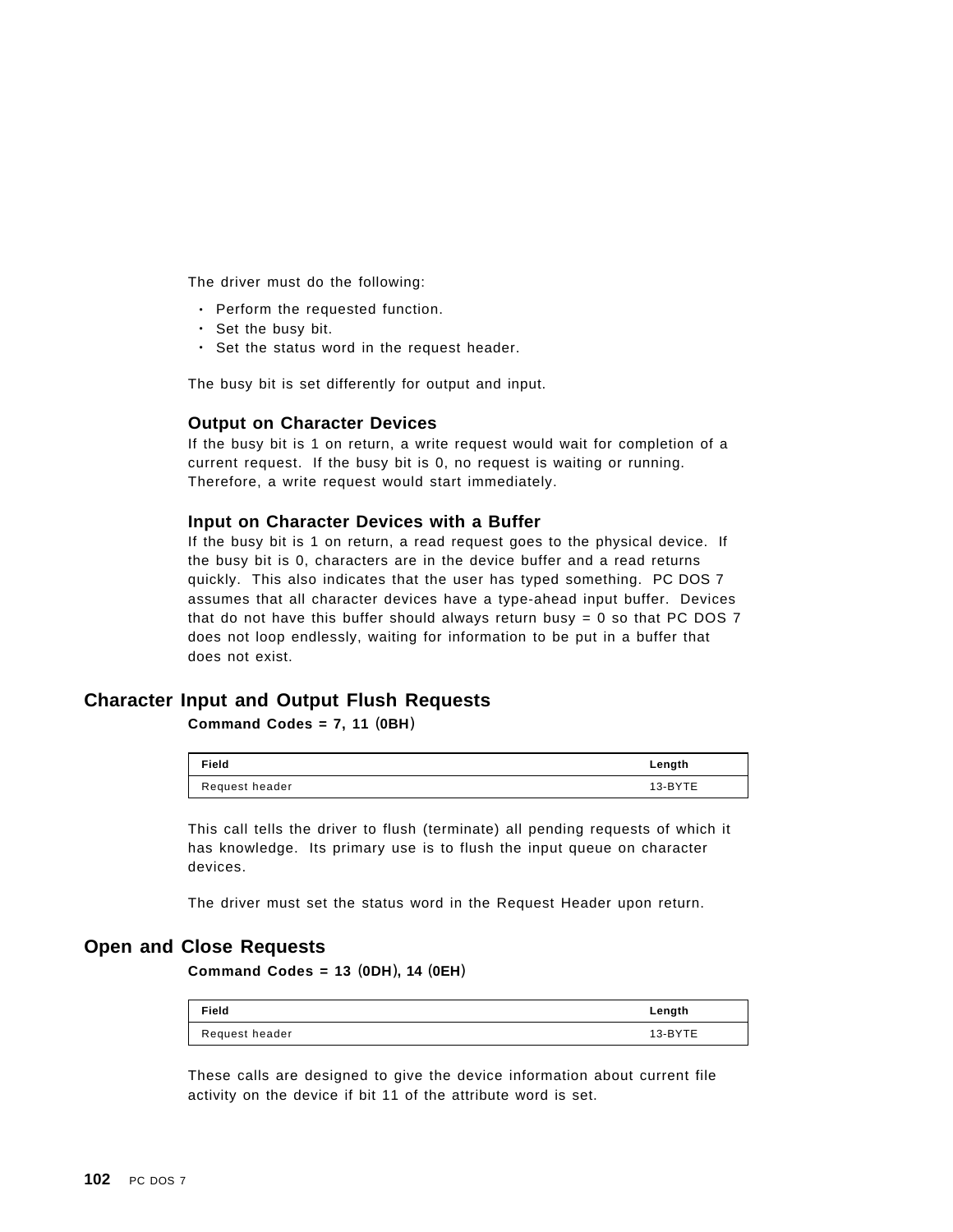On block devices, these calls can be used to manage local buffering. The device can keep a reference count. Every OPEN increases the reference count. Every CLOSE decreases the device reference count. When the reference count is 0, there are no open files on the device. Therefore, the device should flush buffers inside the device to which it has written because the user can change the media on a removable media drive. If the media has been changed, reset the reference count to 0 without flushing the buffers.

These calls are more useful on character devices. The OPEN call can send a device an initialization string. On a printer, the call can send a string to set the font or the page size so the printer is always in a known state at the start of an I/O stream.

Similarly, the CLOSE call can send a post string, such as a form feed, at the end of an I/O stream.

Using IOCtl to set the preliminary and ending strings provides a flexible mechanism for serial I/O device stream control.

## **Removable Media Request**

#### **Command Code = 15** (**0FH**)

| Field          | Length  |
|----------------|---------|
| Request header | 13-BYTE |

To use this call, set bit 11 of the attribute field to 1. Block devices can use this call only by way of a subfunction of the IOCtl function call (44H).

This call is useful because it notifies a utility if it is dealing with a removable or nonremovable media drive. For example, the FORMAT utility needs to know whether a drive is removable or nonremovable because it displays different versions of some prompts.

The information is returned in the busy bit of the status word. If the busy bit is 1, the media is nonremovable. If the busy bit is 0, the media is removable.

No error bit checking is performed. It is assumed that this call always succeeds.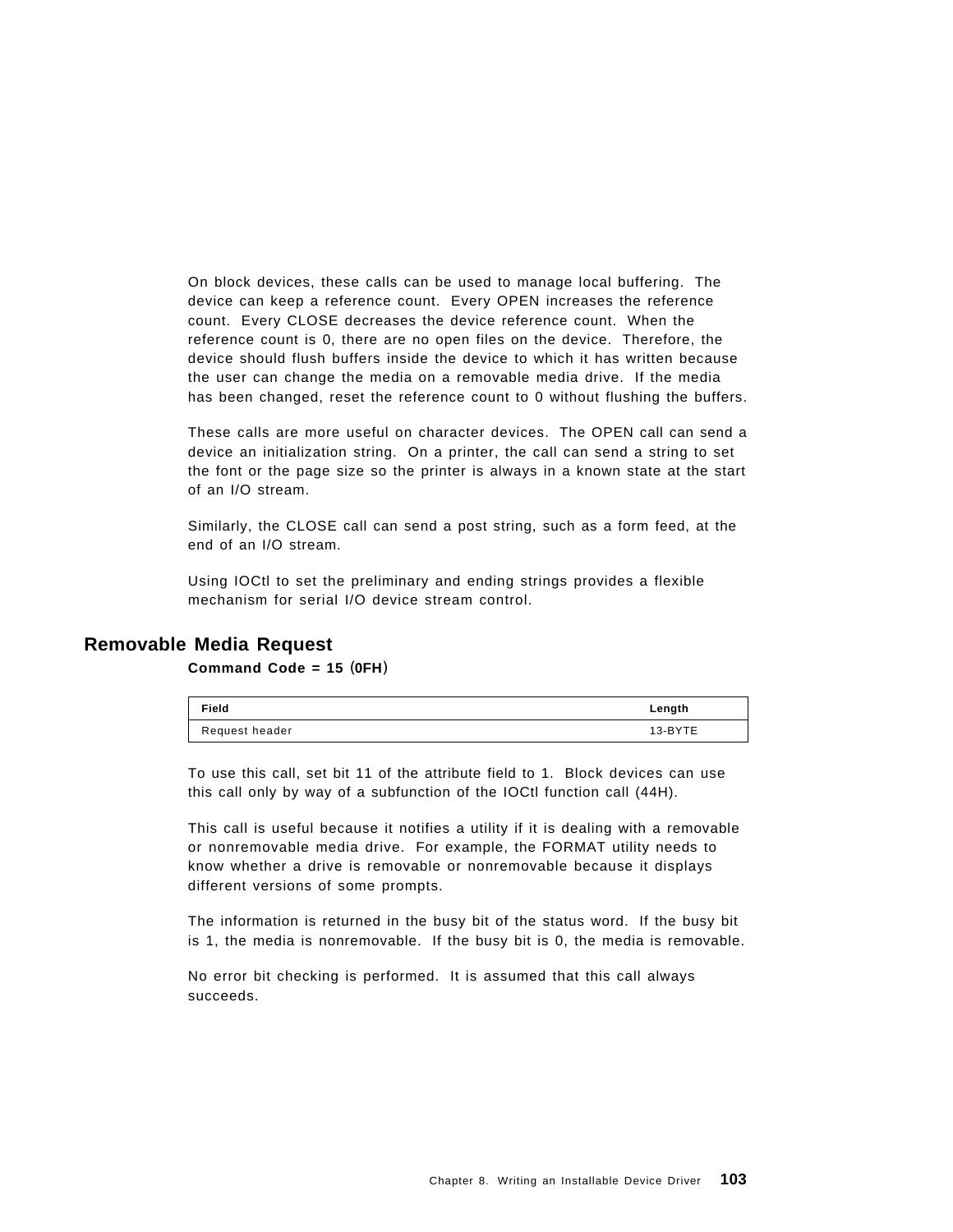## **Output Until Busy**

### **Command Code = 16** (**10H**)

| Field             | Length  |
|-------------------|---------|
| Request header    | 13-BYTE |
| Transfer Address  | Dword   |
| <b>Byte Count</b> | Word    |

The driver must set the status in the request header. The actual bytes are transferred in the byte count word.

This function transfers data from the specified memory buffer to a device until it is busy. It is called only if bit 13 of the device attribute word is set in the device header. This function is not in error if it returns with the number of bytes transferred less than the number of bytes requested.

## **Generic IOCTL Request**

## **Command Code = 19** (**13H**)

| Field                                   | Length      |
|-----------------------------------------|-------------|
| Request header                          | 13-BYTE     |
| Major function                          | <b>BYTE</b> |
| Minor function                          | <b>BYTE</b> |
| Contents of SI                          | WORD        |
| Contents of DI                          | WORD        |
| Pointer to Generic IOCTL request packet | DWORD       |

The driver must:

- Support the functions described under Generic IOCtl request
- Maintain its own track table (TrackLayout).

See Appendix C, "I/O Control for Devices (IOCtl)" on page 273 for a description of the functions provided by generic IOCtl requests.

## **Get Logical Device Request**

### **Command Code = 23** (**17H**)

| Field                                  | Length      |
|----------------------------------------|-------------|
| Request header length (see note below) | <b>BYTE</b> |
| Input (unit code)                      | <b>BYTE</b> |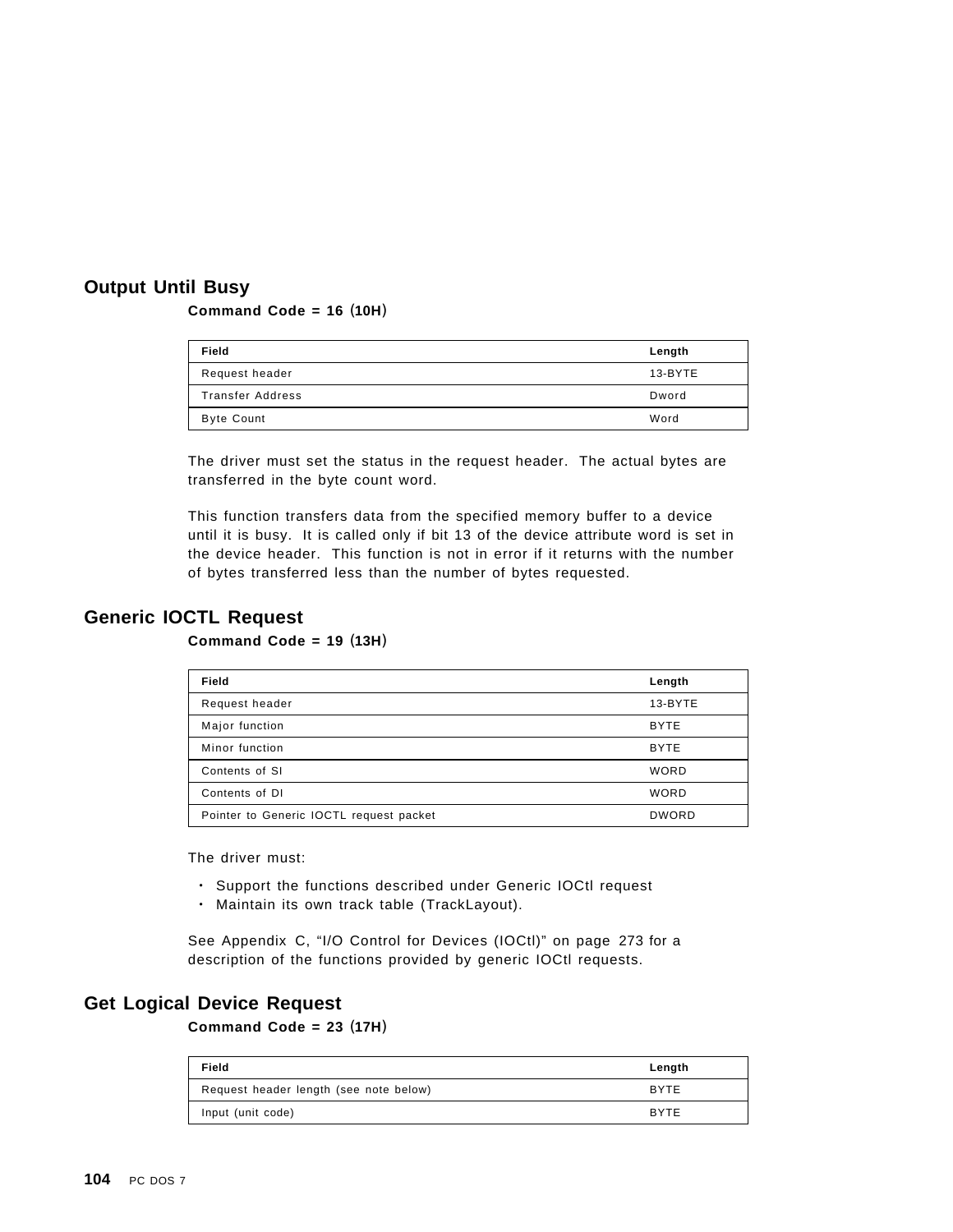| Field        | Length  |
|--------------|---------|
| Command code | BYTE    |
| Status       | WORD    |
| Reserved     | 8 BYTES |

Upon return, the unit code is the last unit referenced or zero and the status word is updated.

## **Set Logical Device Request**

**Command Code = 24** (**18H**)

| Field                                  | Length      |
|----------------------------------------|-------------|
| Request header length (see note below) | <b>BYTE</b> |
| Input (unit code)                      | <b>BYTE</b> |
| Command code                           | <b>BYTE</b> |
| Status                                 | WORD        |
| Reserved                               | 8 BYTES     |

Upon return, the status word is updated.

**Note:** Length value includes the length byte itself.

# **IOCtl Query**

#### **Command Code = 25** (**19H**)

| Field                                   | Length       |
|-----------------------------------------|--------------|
| Request header                          | 13-BYTE      |
| Major function                          | <b>BYTE</b>  |
| Minor function                          | <b>BYTE</b>  |
| Contents of SI                          | <b>WORD</b>  |
| Contents of DI                          | WORD         |
| Pointer to Generic IOCtl request packet | <b>DWORD</b> |

The driver must:

- Support the functions described under Generic IOCtl request
- Maintain its own track table (TrackLayout).

A driver indicates that it supports Query IOCtl by setting bit 7 of the device attribute word. If this bit is set, the driver can be called, with function 19H,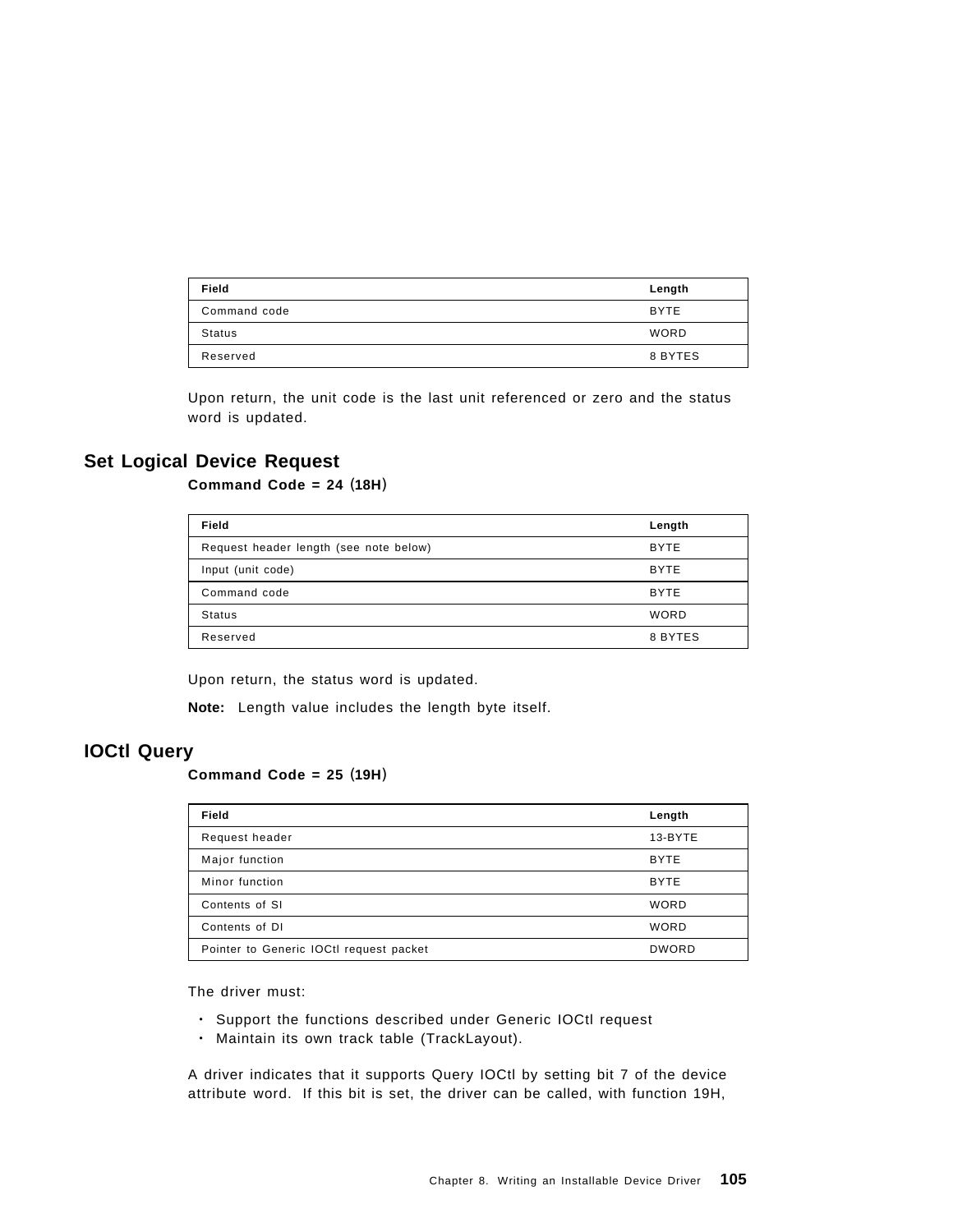with a standard Generic IOCtl request packet. If it is not set, the driver will never receive Query IOCtl calls.

The driver should check the category code and function number in the request packet and return a no error signal if it can handle the call. If the driver cannot handle the call, it should return the Unknown Command error code (error code 3). Usually, a program that wants to use Generic IOCtl calls beyond those in DOS 3.2 will call Query IOCtlHandle or Query IOCtlDevice first. Then it will determine if the particular call is supported, and finally call the actual function.

See Appendix C, "I/O Control for Devices (IOCtl)" on page 273 for a description of the functions provided by generic IOCtl requests.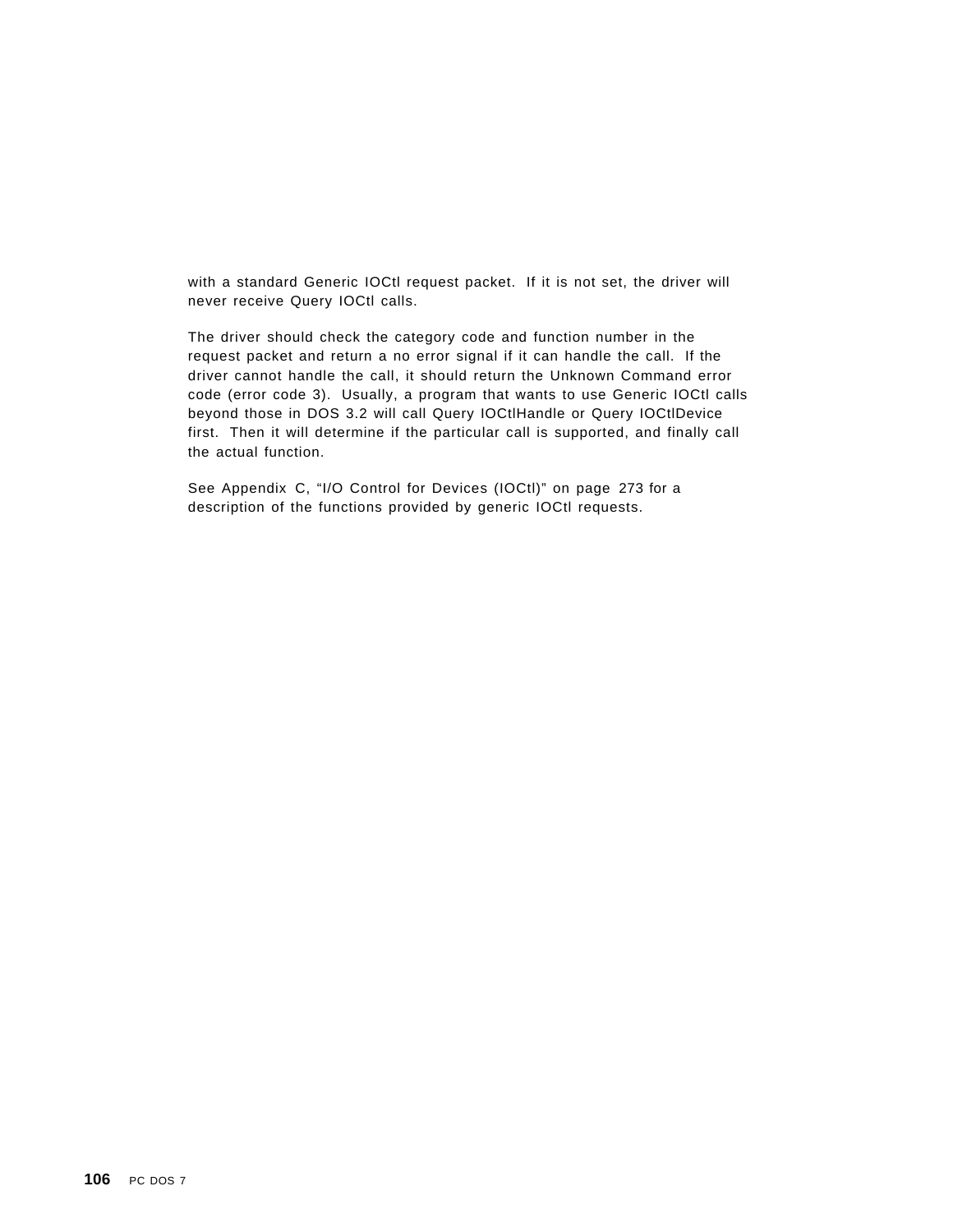# **Appendix A. PC DOS 7 Interrupts**

This chapter contains information to support use of the PC DOS 7 interrupts.

PC DOS 7 reserves interrupt types 20H to 3FH for its use. Absolute memory locations 80H to FFH are reserved by PC DOS 7. All interrupt values are in hexadecimal.

### **Interrupt 20H Program Terminate**

Issue interrupt 20H to exit from a program. This vector transfers to the logic in PC DOS 7 to restore the terminate address, the Ctrl-Break address, and the critical error exit address to the values they had on entry to the program. All file buffers are flushed and all handles are closed. You should close all files changed in length (see function call 10H and 3EH) before issuing this interrupt. If the changed file is not closed, its length, date, and time are not recorded correctly in the directory.

For a program to pass a completion code or an error code when terminating, it must use either function call 4CH (Terminate a Process) or 31H (Terminate Process and Stay Resident). These two methods are preferred over using interrupt 20H, and the codes returned by them can be interrogated in batch processing. See function call 4CH for information on the ERRORLEVEL subcommand of batch processing.

**Important:** Before you issue interrupt 20H, your program must ensure that the CS register contains the segment address of its program segment prefix.

### **Interrupt 21H Function Request**

Refer to each function call issued within 21H in Appendix B, "PC DOS 7 Function Calls" on page 133.

## **Interrupt 22H Terminate Address**

Control transfers to the address at this interrupt location when the program terminates. This address is copied into the program′s Program Segment Prefix at the time the segment is created. You should not issue this interrupt; the EXEC function call does this for you.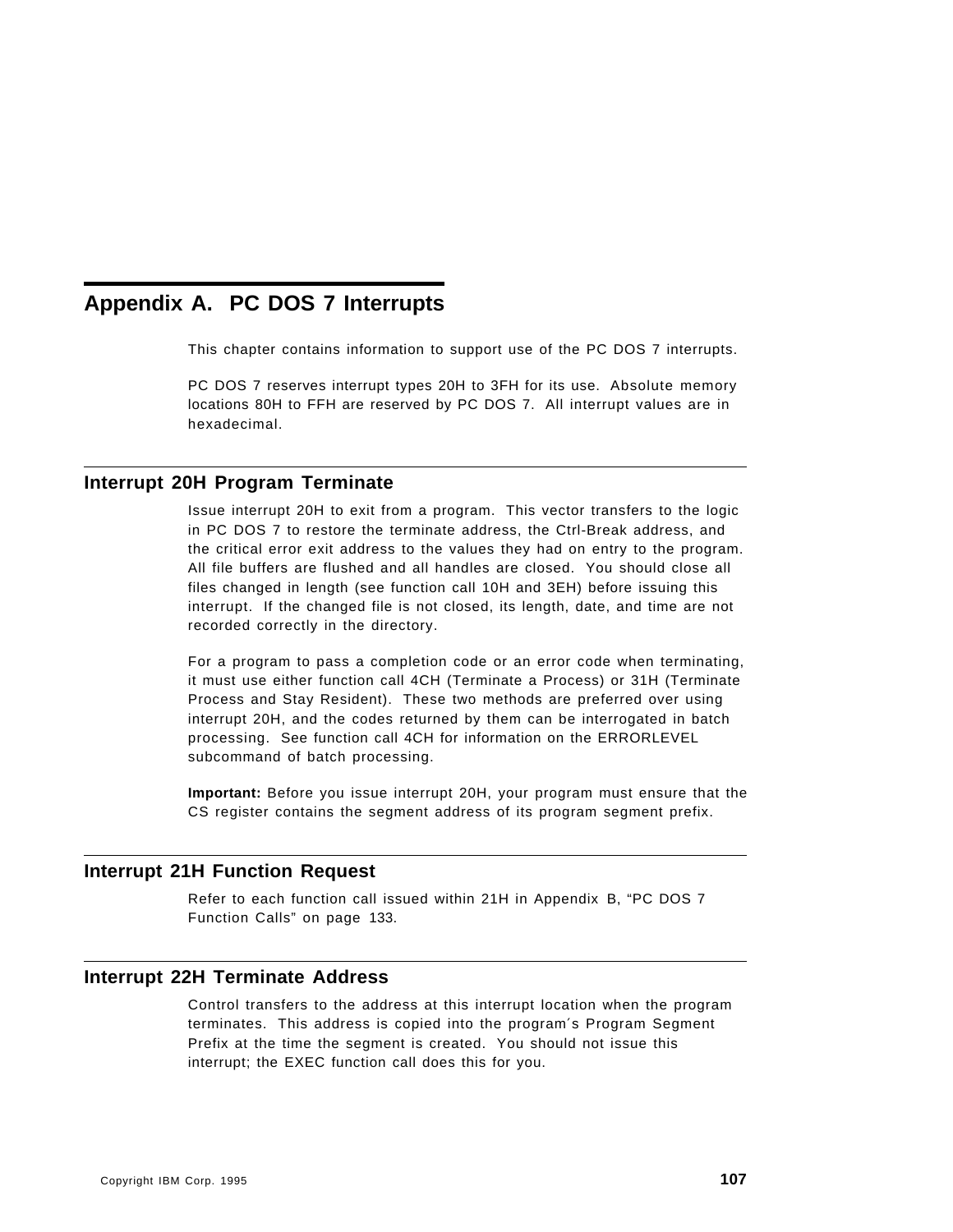## **Interrupt 23H Ctrl-Break Exit Address**

If the user presses the Ctrl and Break keys during standard input, standard output, standard printer, or asynchronous communications adapter operations, an interrupt 23H is executed. If BREAK is on, the interrupt 23H is checked on most function calls (except calls 06H and 07H). If the user-written Ctrl-Break routine saves all registers, it may end with a return-from-interrupt instruction (IRET) to continue program execution.

If the user-written interrupt program returns with a long return, the carry flag is used to determine whether the program will be ended. If the carry flag is set, the program is ended, otherwise execution continues (as with a return by IRET).

If the user-written Ctrl-Break interrupt uses function calls 09H or 0AH, then ∧C, carriage-return and linefeed are output. If execution is continued with an IRET, I/O continues from the start of the line.

When the interrupt occurs, all registers are set to the value they had when the original function call to PC DOS 7 was made. There are no restrictions on what the Ctrl-Break handler is allowed to do, including PC DOS 7 function calls, as long as the registers are unchanged if IRET is used.

When the program creates a new segment and loads in a second program it changes the Ctrl-Break address. The termination of the second program and return to the first causes the Ctrl-Break address to be restored to the value it had before execution of the second program. It is restored from the second program′s Program Segment Prefix. You should not issue this interrupt.

## **Interrupt 24H Critical Error Handler Vector**

A critical error is returned when a DOS function cannot be performed. This error is frequently caused by a hardware condition, such as the printer being out of paper, a diskette drive door open, or a diskette out of space. When a critical error occurs within PC DOS 7, control is transferred with an interrupt 24H. On entry to the error handler, AH will have its bit  $7=0$  (high-order bit) if the error was a disk error (the most common occurrence), bit  $7=1$  if it was not.

BP:SI contains the address of a Device Header Control Block from which additional information can be retrieved. See page 112.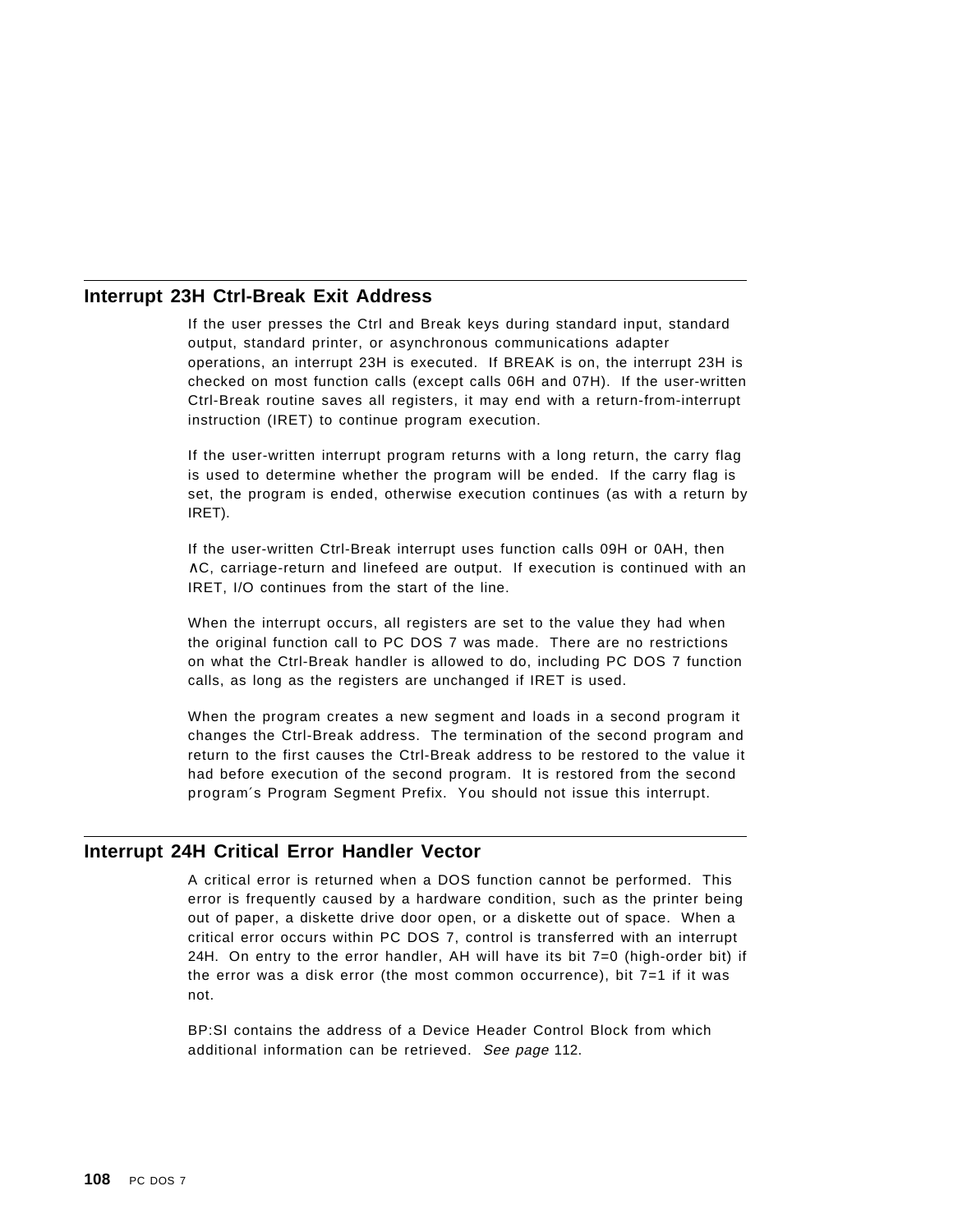The registers are set up for a retry operation, and an error code is in the lower half of the DI register with the upper half undefined. The error codes follow:

| <b>Error Code</b> | <b>Meaning</b>                               |
|-------------------|----------------------------------------------|
| 0                 | Attempt to write on write-protected diskette |
| 1                 | Unknown unit                                 |
| 2                 | Drive not ready                              |
| 3                 | Unknown command                              |
| 4                 | Data error (CRC)                             |
| 5                 | Bad request structure length                 |
| 6                 | Seek error                                   |
|                   | Unknown media type                           |
| 8                 | Sector not found                             |
| 9                 | Printer out of paper                         |
| A                 | Write fault                                  |
| в                 | Read fault                                   |
|                   | General failure                              |
|                   |                                              |

The user stack is in effect and contains the following from top to bottom:

| ΙP           | PC DOS 7 registers from issuing INT 24H |
|--------------|-----------------------------------------|
| CS           |                                         |
| <b>FLAGS</b> |                                         |
| AX           | User registers at time of original      |
| <b>BX</b>    | INT 21H request                         |
| <b>CX</b>    |                                         |
| DX           |                                         |
| <b>SI</b>    |                                         |
| DI           |                                         |
| ВP           |                                         |
| DS           |                                         |
| ES           |                                         |
| IP           | From the original interrupt 21H         |
| CS           | from the user to PC DOS 7               |
| <b>FLAGS</b> |                                         |

The registers are set such that if an IRET is executed, PC DOS 7 responds according to (AL) as follows:

 $(AL) = 0$  ignore the error.

- = 1 retry the operation.
- $= 2$  terminate the program through interrupt 22H.
- = 3 fail the system call in progress.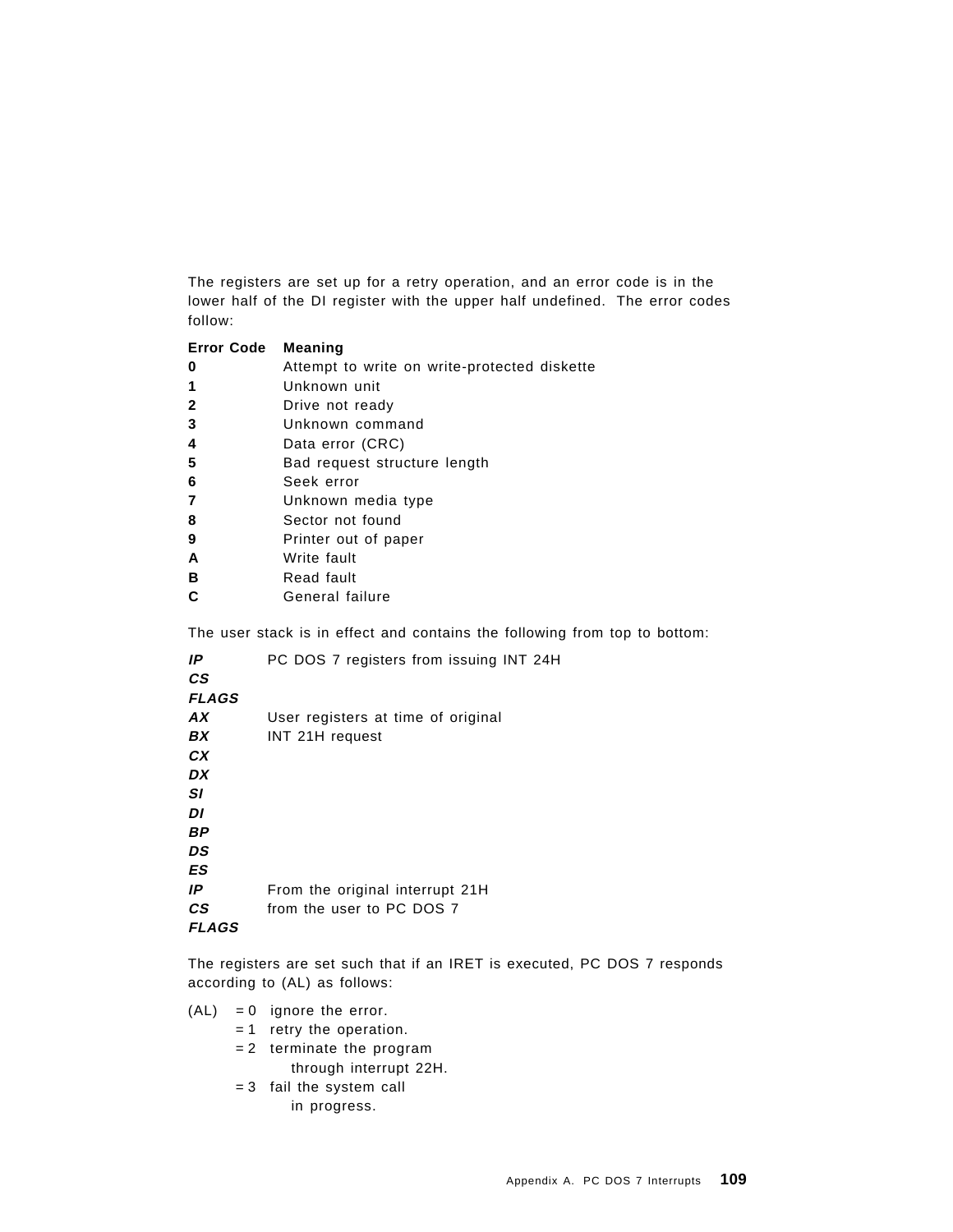**Note:** Be careful when choosing ignore as a response because this causes PC DOS 7 to believe that an operation has completed successfully when it may not have.

To return control from the critical error handler to a user error routine, the following should occur:

Before an INT 24H occurs:

 1. The user application initialization code should save the INT 24H vector and replace the vector with one pointing to the user error routine.

When the INT 24H occurs:

- 2. When the user error routine receives control, it should push the flag register onto the stack, and then execute a CALL FAR to the original INT 24H vector saved in step 1.
- 3. PC DOS 7 gives the appropriate prompt, and waits for the user input (Abort, Retry, Fail or Ignore). After the user input, PC DOS 7 returns control to the user error routine at the instruction following the CALL FAR.
- 4. The user error routine can now do any tasks necessary. To return to the original application at the point the error occurred, the error routine needs to execute an IRET instruction. Otherwise, the user error routine should remove the IP, CS, and Flag registers from the stack. Control can then be passed to the desired point.

#### **Disk Errors**

If it is a hard error on disk (AH bit  $7=0$ ), register AL contains the failing drive number (0 = drive A, and so on). AH bits 0−2 indicate the affected disk area and whether it was a read or write operation, as follows:

Bit 0=0 if read operation,

1 if write operation

Bits 2-1 (affected disk area)

- 0 0 PC DOS 7 area
- 0 1 file allocation table
- 1 0 directory
- 1 1 data area
- AH bits 3−5 indicate which responses are valid. They are:

Bit 3=0 if FAIL is not allowed =1 if FAIL is allowed Bit 4=0 if RETRY is not allowed =1 if RETRY is allowed Bit 5=0 if IGNORE is not allowed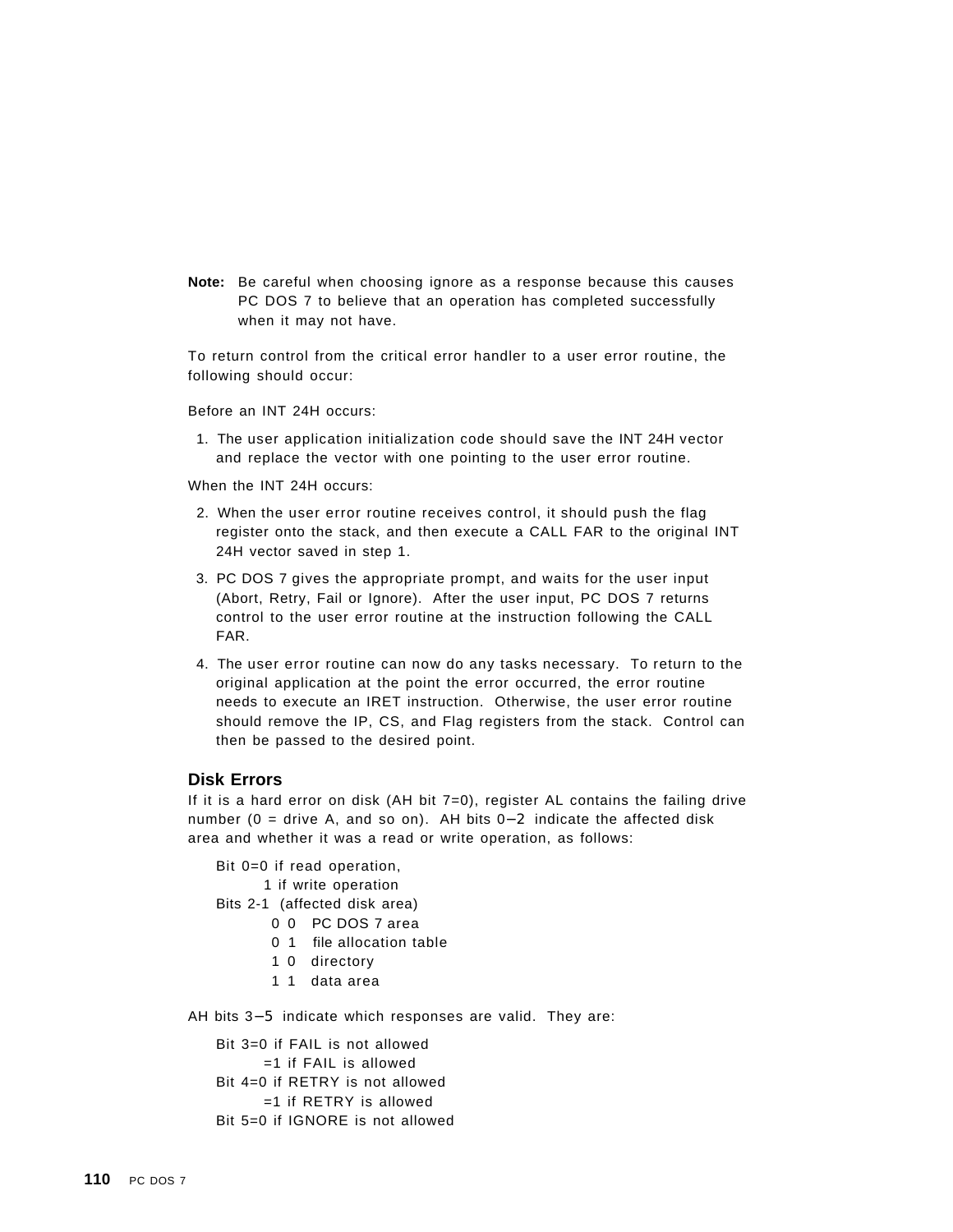=1 if IGNORE is allowed

#### **Handling of Invalid Responses**

If IGNORE is specified (AL=0) and IGNORE is not allowed (bit 5=0), make the response FAIL (AL=3).

If RETRY is specified  $(AL=1)$  and RETRY is not allowed (bit  $4=0$ ), make the response FAIL (AL=3).

If FAIL is specified (AL=3) and FAIL is not allowed (bit 3=0), make the response END (AL=2).

#### **Other Errors**

If AH bit 7=1, the error occurred on a character device, or was the result of a bad memory image of the FAT. The device header passed in BP:SI can be examined to determine which case exists. If the attribute byte high-order bit indicates a block device, then the error was a bad FAT. Otherwise, the error is on a character device.

If a character device is involved, the contents of AL are unpredictable and the error code is in DI as above.

#### **Notes:**

- 1. Retry five times before giving this routine control for disk errors. When the errors are in the FAT or a directory, retry three times.
- 2. For disk errors, this exit is taken only for errors occurring during an interrupt 21H function call. It is not used for errors during an interrupt 25H or 26H.
- 3. This routine is entered in a disabled state.
- 4. All registers must be preserved.
- 5. This interrupt handler should refrain from using PC DOS 7 function calls. If necessary, it may use calls 01H through 0CH, 30H, and 59H. Use of any other call destroys the PC DOS 7 stack and leaves PC DOS 7 in an unpredictable state.
- 6. The interrupt handler must not change the contents of the device header.
- 7. If the interrupt handler handles errors itself rather than returning to PC DOS 7, it should restore the application program′s registers from the stack, remove all but the last three words on the stack, then issue an IRET. This will return to the program immediately after the INT 21H that experienced the error. Note that if this is done, PC DOS 7 will be in an unstable state until a function call higher than 0CH is issued; therefore, it is not recommended.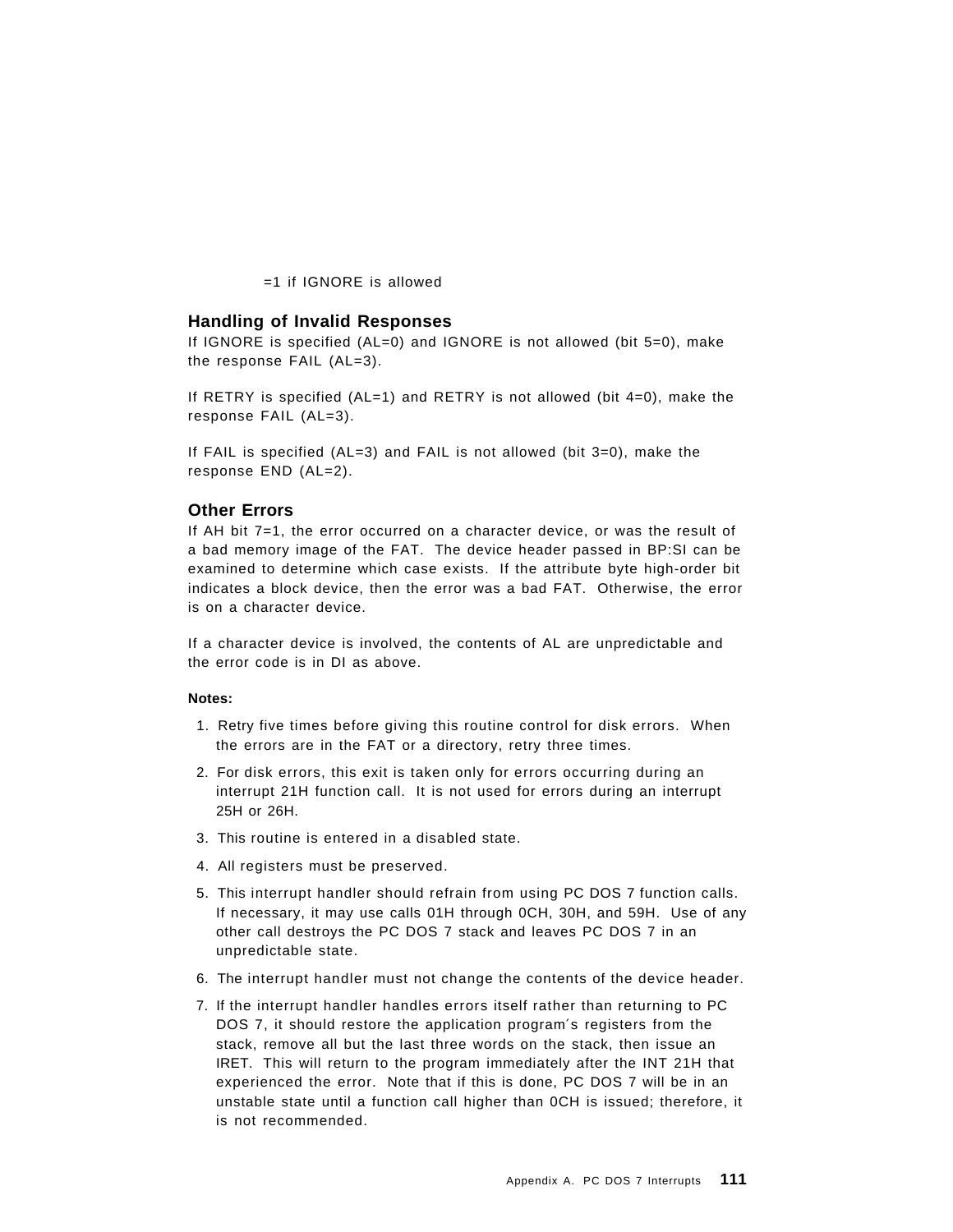The recommended way to end a critical error is to use FAIL and then test the extended error code of the INT 21H.

- 8. IGNORE requests (AL=0) are converted to FAIL for critical errors that occur on FAT or DIR sectors.
- 9. Refer to "Responding to Errors" on page 138 and "Extended Error Codes" on page 138 for information on how to obtain additional error information.
- 10. For PC DOS 7, IGNORE requests (AL=0) are converted to FAIL requests for certain critical errors (50−79).

The device header pointed to by BP:SI is formatted as follows:

| DWORD Pointer to next device (FFFFH if last device)                                                                                                                                     |
|-----------------------------------------------------------------------------------------------------------------------------------------------------------------------------------------|
| <b>WORD Attributes:</b>                                                                                                                                                                 |
| Bit $15 = 1$ if character device<br>$= 0$ if block device<br>If hit 15 is $11$                                                                                                          |
| Bit $0 = 1$ if current standard input<br>Bit $1 = 1$ if current standard output<br>$Bit 2 = 1$ if current NUIT device<br>Bit $3 = 1$ if current CLOCK device<br>Bit 14 is the IOCtl bit |
| WORD pointer to device driver strategy entry point.                                                                                                                                     |
| WORD pointer to device driver interrupt entry point.                                                                                                                                    |
| 8-BYTE character device named field for block devices. The first byte is the number of<br>units.                                                                                        |

To tell if the error occurred on a block or character device, look at bit 15 in the attribute field (WORD at  $BP:SI+4$ ).

If the name of the character device is desired, look at the eight bytes starting at  $BP:SI+10$ .

## **Interrupt 25H/26H Absolute Disk Read/Write**

Interrupt vectors 25H and 26H transfer control to the device driver. They have been extended to allow direct access to media greater than 32MB in size. Their use of the CX register is what distinguishes them from the conventional 25H and 26H interrupts. Note that if the conventional format parameters are used in an attempt to access media greater than 32MB, an error code of 0207H is returned in AX.

The request for extended 25H or 26H is: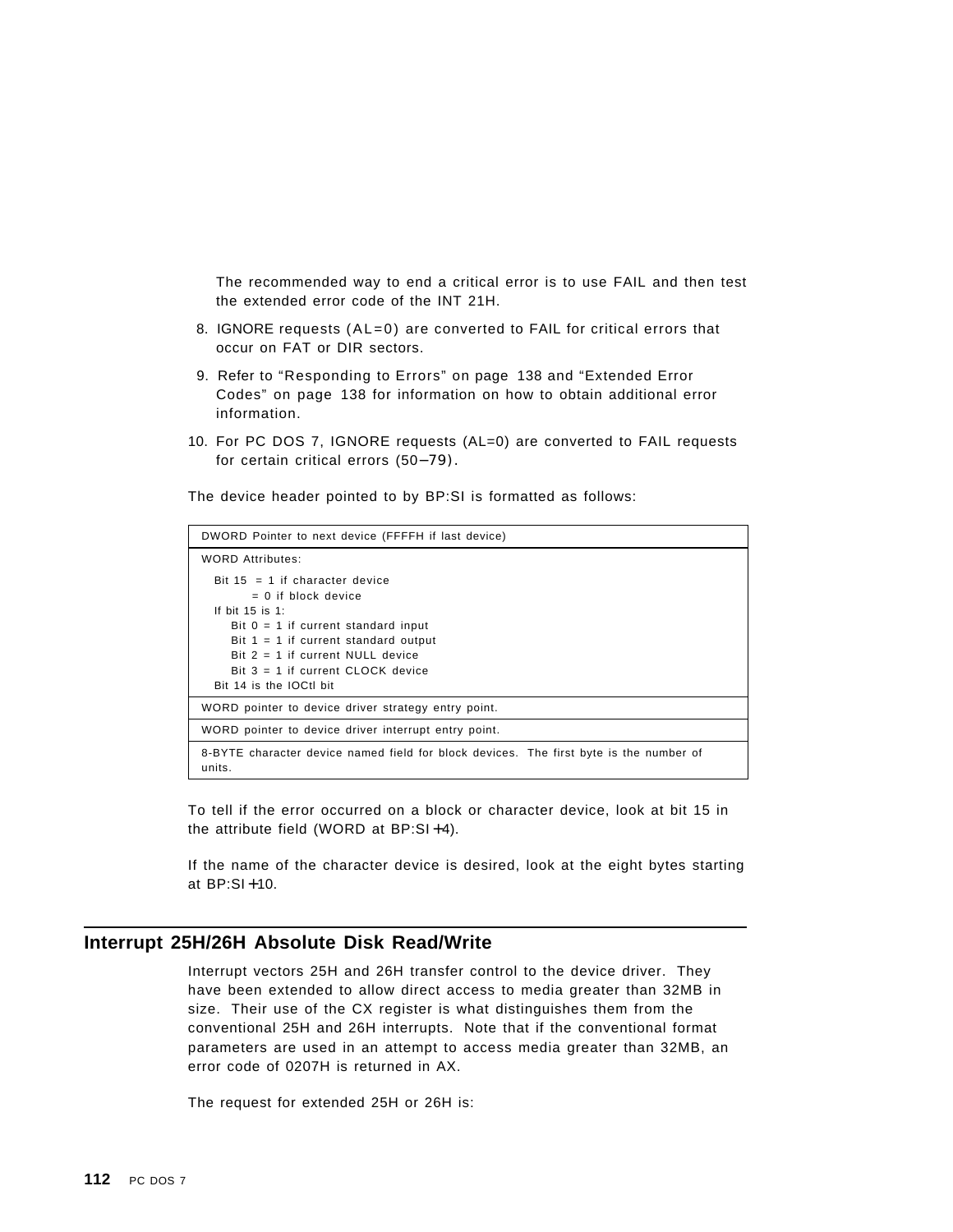| MOV<br><b>MOV</b><br>MOV | AL, DRIVE<br>BX, SEG PACKET<br>DS.BX  | ; Drive number to process<br>$0 = A$<br>$\ddot{\phantom{a}}$<br>$1 = B$<br>: 2 = C<br>: Parameter list<br>$\bullet$<br>$\ddot{\phantom{0}}$ |
|--------------------------|---------------------------------------|---------------------------------------------------------------------------------------------------------------------------------------------|
| MOV<br>INT<br>POP<br>JC  | $CX, -1$<br>25H or 26H<br>AX<br>ERROR | : Indicates extended format<br>; Issue request to PC DOS 7<br>: Discard stack word<br>: Error code returned in AX                           |
| LABEL<br>DD<br>DW        | <b>BYTE</b><br>RBA<br><b>COUNT</b>    | ; Control packet<br>: RBA of first sector<br>$(0 \text{ origin})$<br>; Number of sectors to I/O<br>Data buffer                              |
|                          | MOV<br>DD                             | BX.OFFSET PACKET<br><b>BUFFER</b>                                                                                                           |

On return, the original flags are still on the stack (put there by the INT instruction). This is necessary because return information is passed back in the current flags. Be sure to pop the stack to prevent uncontrolled growth.

**Warning:** If disk I/O handled by this interrupt exceeds the limit imposed by the 64KB direct memory access boundary, unpredictable results can occur. We recommend you carefully check the sector size and the number of sectors to be read or written to before issuing this call.

The number of sectors specified is transferred between the given drive and the transfer address. Logical sector numbers (LSN) are obtained by numbering each sector sequentially starting from track 0, head 0, sector 1 (logical sector 0) and continuing along the same head, then to the next head until the last sector on the last head of the track is counted. Thus, logical sector 1 is track 0, head 0, sector 2; logical sector 2 is track 0, head 0, sector 3; and so on. Numbering continues with sector 1 on head 0 of the next track. Note that although the sectors are sequentially numbered (for example, sectors 2 and 3 on track 0 in the example above), they may not be physically adjacent on the disk, because of interleaving. Note that the mapping is different from that used by DOS version 1.10 for double-sided diskettes.

All registers except the segment registers are destroyed by this call. If the transfer was successful, the carry flag (CF) is 0. If the transfer was not successful CF=1 and (AX) indicate the error as follows. (AL) is the PC DOS 7 error code that is the same as the error code returned in the low byte of DI when an interrupt 24H is issued, and (AH) contains: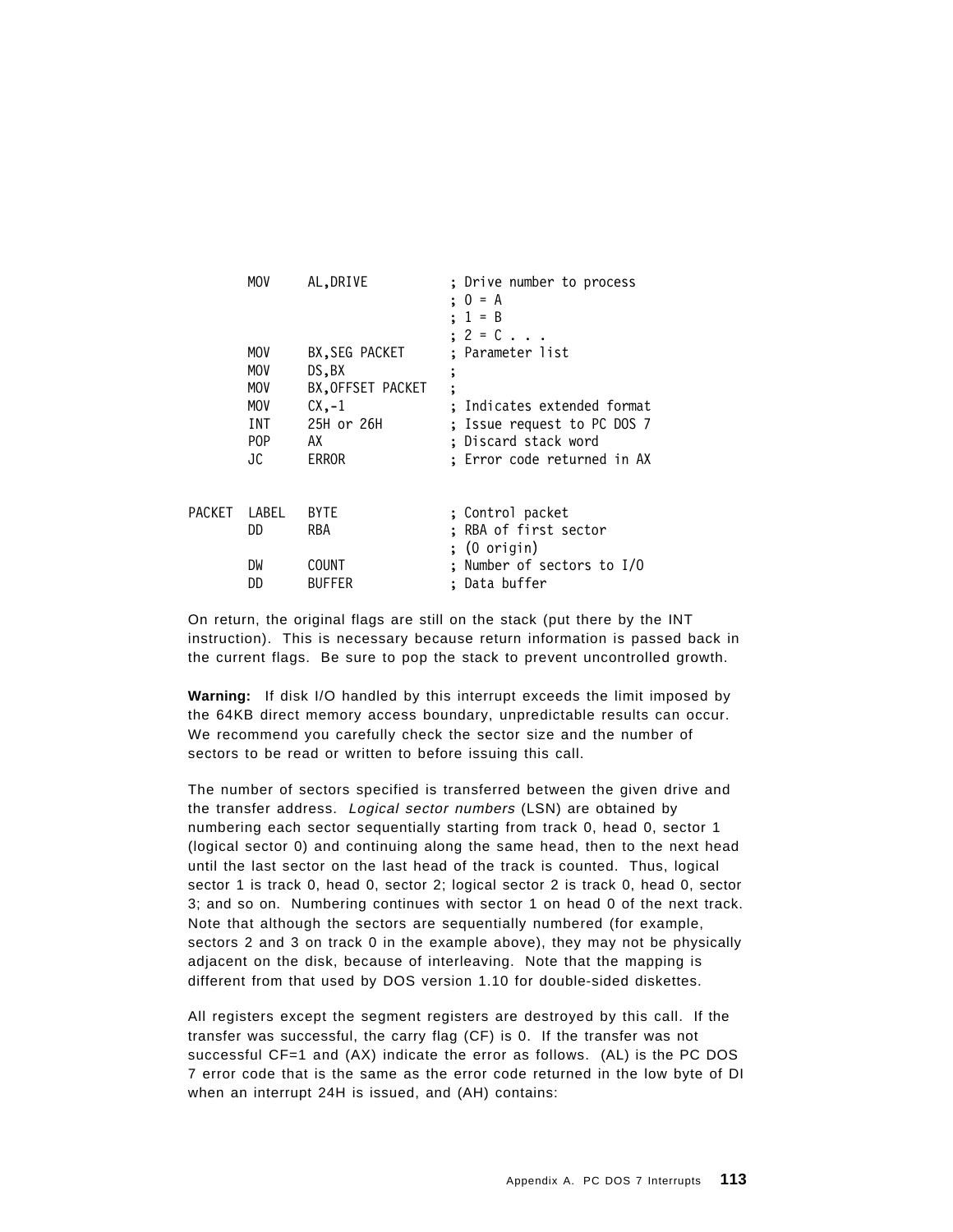80H Attachment failed to respond 40H SEEK operation failed 08H Bad CRC on diskette read 04H Requested sector not found 03H Write attempt on write-protected diskette 02H Error other than types listed above

**Warning:** Before issuing this interrupt to removable media, the media in the drive must be established correctly. This can be accomplished by issuing either an INT 21H Generic IOCTL (AH=44H), with a request to return the BPB that BUILD BPB returns; or an INT 21H Get Current Directory (AH=47H).

## **Interrupt 27H Terminate but Stay Resident**

This vector is used by programs that are to remain resident when COMMAND.COM regains control.

PC DOS 7 function call 31H is the preferred method to cause a program to remain resident, because this allows return information to be passed. It allows a program larger than 64KB to remain resident. After initializing itself, the program must set DX to its last address plus one, relative to the program′s initial DS or ES value (the offset at which other programs can be loaded), and then execute an interrupt 27H. PC DOS 7 then considers the program as an extension of itself, so the program is not overlaid when other programs are executed. This concept is useful for loading programs such as user-written interrupt handlers that must remain resident.

#### **Notes:**

- 1. This interrupt must not be used by .EXE programs that are loaded into the high end of memory.
- 2. This interrupt restores the interrupt 22H, 23H, and 24H vectors in the same manner as interrupt 20H. Therefore, it cannot be used to install permanently resident Ctrl-Break or critical error handler routines.
- 3. The maximum size of memory that can be made resident by this method is 64KB.
- 4. Memory can be used more efficiently if the block containing a copy of the environment is deallocated before terminating. This can be done by loading ES with the segment contained in 2C of the PSP, and issuing function call 49H (Free Allocated Memory).
- 5. PC DOS 7 function call 4CH allows the terminating program to pass a completion (or error) code to PC DOS 7, which can be interpreted within batch processing (see function call 31H).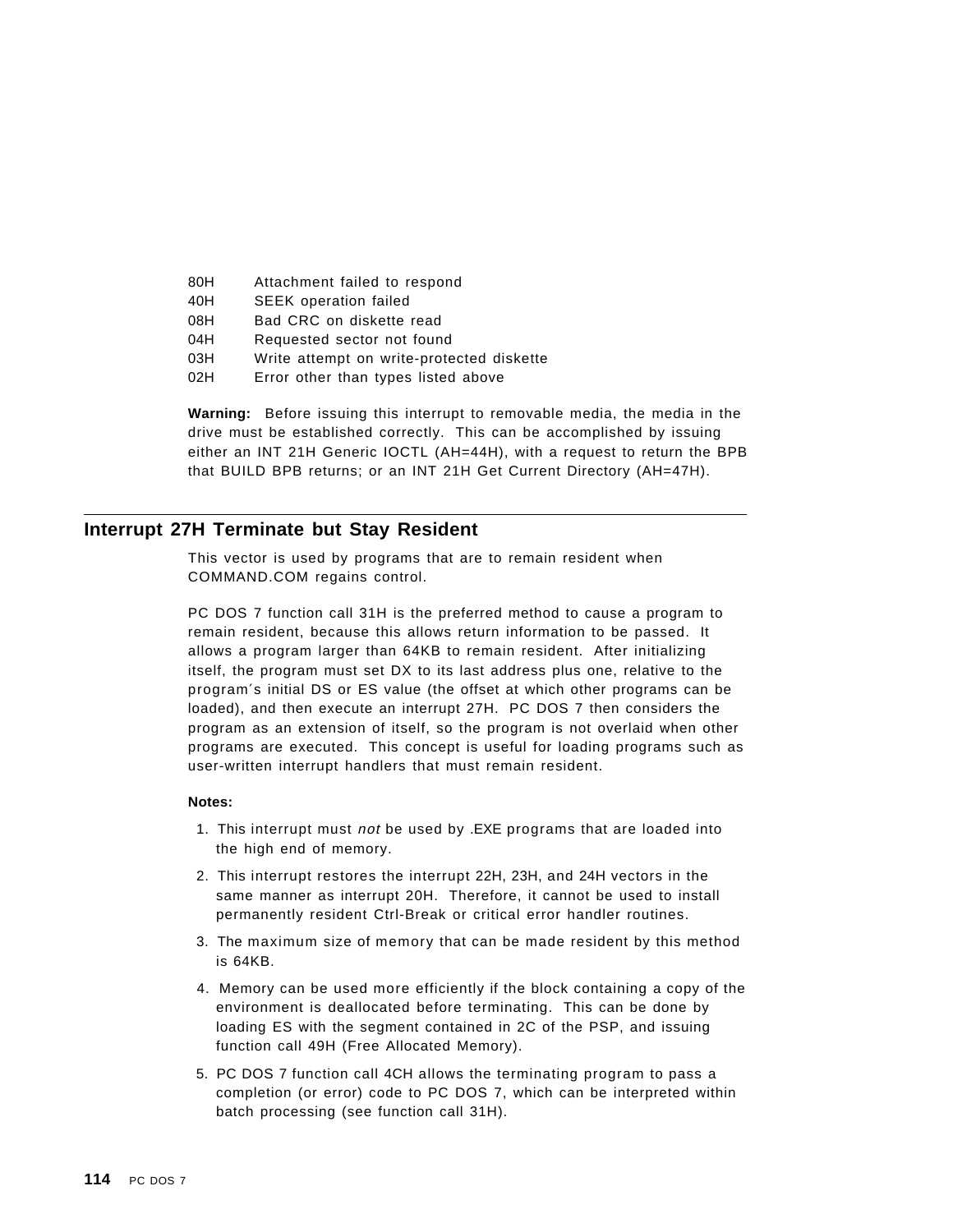6. Terminate-but-stay-resident function calls do not automatically close files.

## **Interrupt 28H**− 2 **EH Reserved for PC DOS 7**

These interrupts are reserved for PC DOS 7 use.

## **Interrupt 2FH Multiplex Interrupt**

Interrupt 2FH is the multiplex interrupt. A general interface is defined between two processes. The specific application using interrupt 2FH defines specific functions and parameters.

Every multiplex interrupt handler is assigned a specific multiplex number. The multiplex number is specified in the AH register. The specific function that the handler is to perform is specified in the AL register. Other parameters are placed in the other registers, as needed. The handlers are chained into the interrupt 2FH interrupt vector. There is no defined method for assigning a multiplex number to a handler. You must pick one. To avoid a conflict if two applications choose the same multiplex number, the multiplex numbers used by an application should be patchable.

The multiplex numbers AH=00H through BFH are reserved for PC DOS 7. Applications should use multiplex numbers C0H through FFH.

**Note:** When in the chain for interrupt 2FH, if your code calls PC DOS 7 or if you execute with interrupts enabled, your code must be reentrant and recursive.

### **Interrupt 2FH Function AH=01H PRINT.COM Function Installed State**

The following table contains the function codes that you can specify in AL to request the resident portion of print to perform a specific function:

| <b>Function</b> |                     |
|-----------------|---------------------|
| Codes (in AL)   | <b>Description</b>  |
| 0               | Get installed state |
|                 | Submit file         |
| $\overline{2}$  | Cancel file         |
| 3               | Cancel all files    |
| 4               | <b>Status</b>       |
| 5               | End of status       |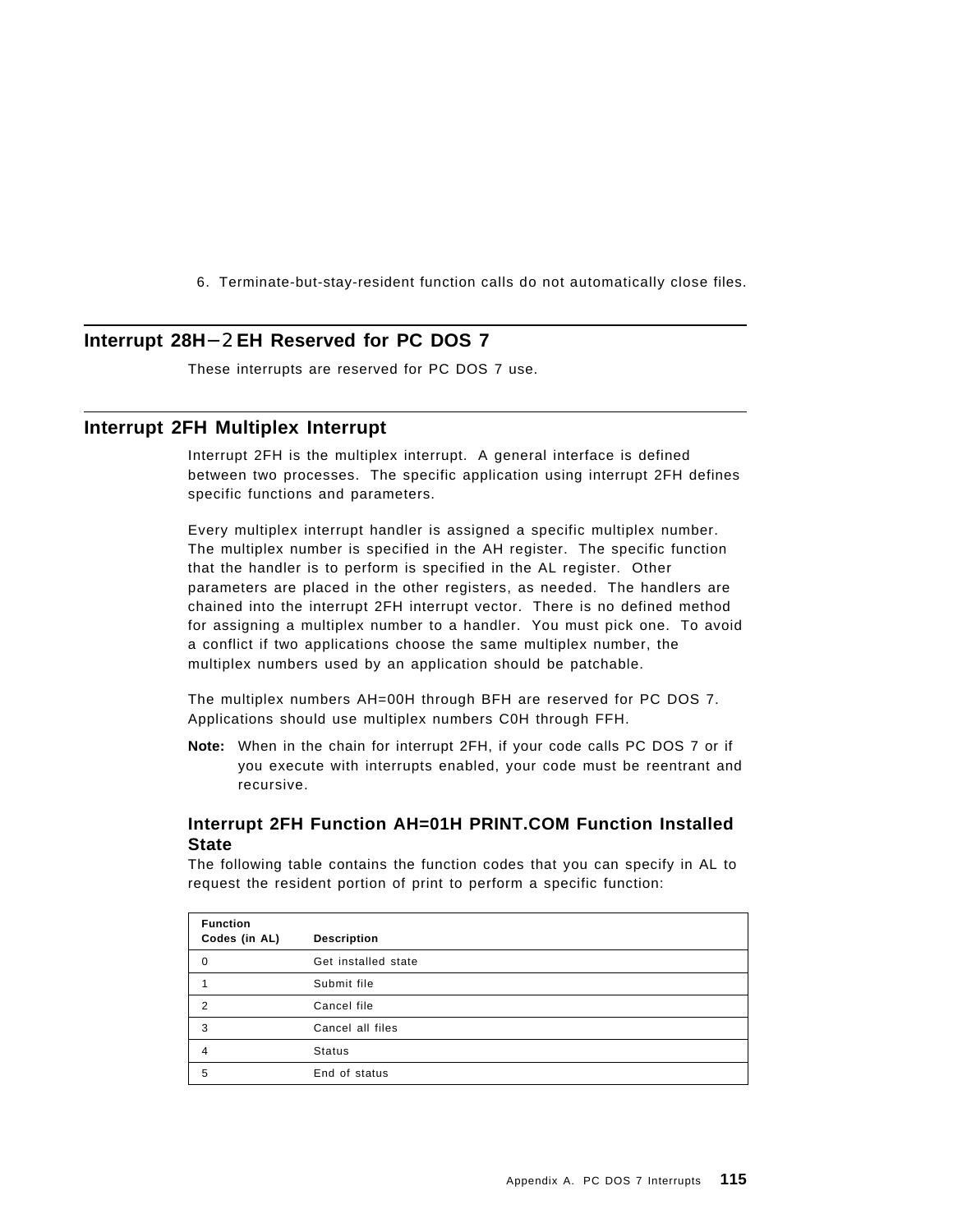### **Print Error Codes**

The following table contains the error codes that are returned from the resident portion of print. (Carry flag is set.)

| Error          |                     |
|----------------|---------------------|
| Codes (in AX)  | <b>Description</b>  |
| 1              | Invalid function    |
| 2              | File not found      |
| 3              | Path not found      |
| $\overline{4}$ | Too many open files |
| 5              | Access denied       |
| 6              | Queue full          |
| 9              | Busy                |
| 12             | Name too long       |
| 15             | Invalid drive       |

#### AL=0 Get Installed State

This call must be defined by all interrupt 2FH handlers. It is used by the caller of the handler to determine if the handler is present. On entry, AL=0, AH=1. On return, AL contains the installed state as follows:

- AL=0 Not installed, permissible to install
- AL=1 Not installed, not permissible to install
- AL=FF Installed

 $AL=1$  Submit File

On entry, AL=1, AH=1, and DS:DX points to the submit packet. A submit packet contains the level (BYTE) and a pointer to the ASCIIZ string (DWORD in offset segment form). The level value for PC DOS 7 is 0. The ASCIIZ string must contain the drive, path, and filename of the file you want to print. The filename cannot contain global filename characters.

AL=2 Cancel File

On entry, AL=2, AH=1, and DS:DX points to the ASCIIZ string for the print file you want to cancel. Global filename characters are allowed in the filename.

AL=3 Cancel all Files

On entry, AL=3 and AH=1.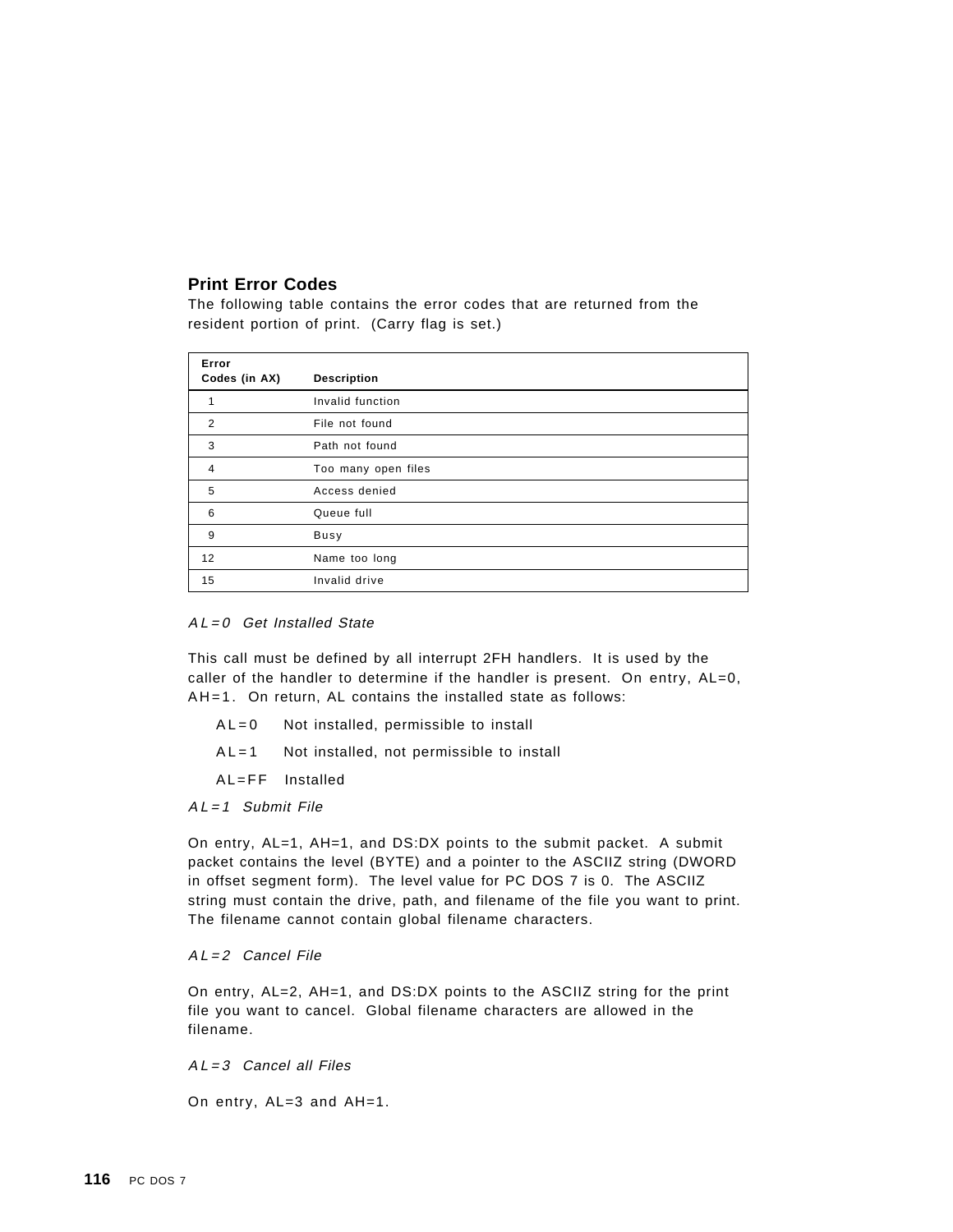#### $AL=4$  Status

This call holds the jobs in the print queue so that you can scan the queue. Issuing any other code releases the jobs. On entry, AL=4, AH=1. On return, DX contains the error count. The error count is the number of consecutive failures PRINT had while trying to output the last character. If there are no failures, the number is 0. DS:SI points to the print queue. The print queue consists of a series of filename entries. Each entry is 64 bytes long. The first entry in the queue is the file currently being printed. The end of the queue is marked by a queue entry having a null as the first character.

#### $AL = 5$  End of Status

Issue this call to release the queue from call 4. On entry, AL=5 and AH=1. On return, AX contains the error codes. For information on the error codes returned, refer to "Print Error Codes" on page 116.

AL=F8 − FF Reserved by PC DOS 7

## **Interrupt 2FH Function AH=06H Get ASSIGN.COM Installed State**

(AL=0) is supported.

#### **Interrupt 2FH Function AH=10H Get SHARE.EXE Installed State**

AH=10H is the resident part of SHARE. The Get Installed State function (AL=0) is supported.

#### **Interrupt 2FH Function AX=1680H DOS Idle Call**

Many applications execute busy loops. This is usually while the application waits for the user to type something or to respond in some way. Informing the operating system that the application is idle offers some benefits:

- Power-management software can make decisions about how to conserve energy on the system.
- Multitasking software can save time by not giving CPU cycles to tasks that are idle.

This API (applications program interface) should be used by all PC DOS 7 applications to indicate when they are idle. To prevent halting the system, applications should check the Int 2FH vector to see that it is not zero before issuing the first idle call. If the API is supported in the environment you are in, the Int 2FH will return with AL=0; otherwise, it will return with AL unchanged (80H). Applications are not usually interested in the return value.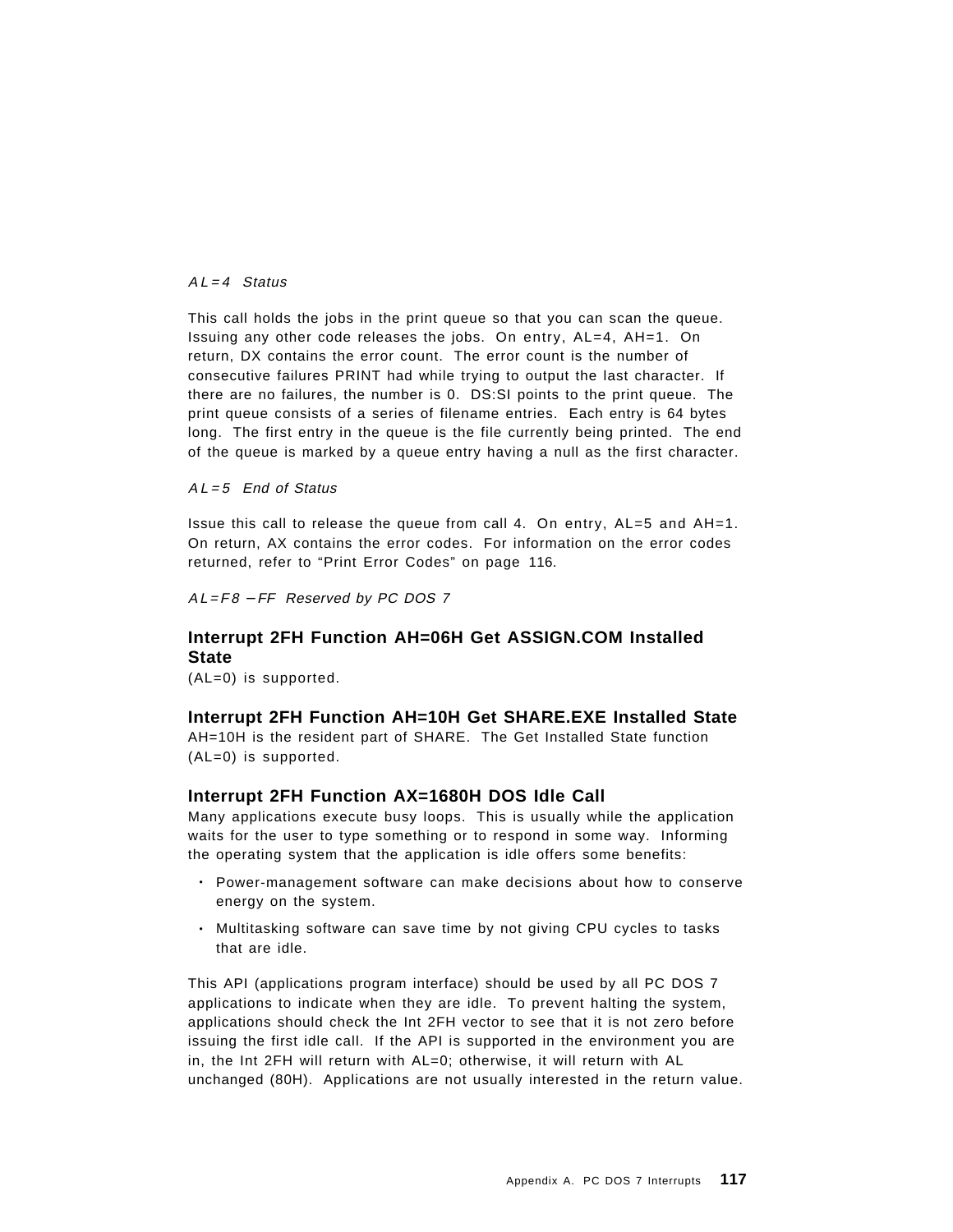This API is non blocking. This means an application′s execution would continue after issuing this API. Your program should contain an idle loop that re-issues this interrupt if the application stays in the idle state.

## **DOSDOCK API**

In order to provide communication between the PC DOS 7 docking support programs some new multiplex interrupt functions are being defined in PC DOS 7. The following API′s are defined and used for docking support in PC DOS 7.

#### **Interrupt 2FH Function 2000H - Check DOSDOCK Installation**

This function is being defined to allow a caller to determine if the DOSDOCK program is resident.

Called with: AX = 2000H

Returns:

AL = 00H DOSDOCK program not installed

AL = FFH DOSDOCK program resident

#### **Interrupt 2FH Function 2001H - Get Docking Event**

This function allows the caller to determine if a docking event has occured. An application can use this interrupt to determine if a docking event has occured rather than poll the PnP Bios. After making this call the event flag is reset to 0.

Called with:  $AX = 2001H$ 

Returns:

AL = 00H No Event

AL = 01H Docking Event Occured

AL = 21H Undocking Event Occured

## **Interrupt 2FH Function 2002H - Get Current Dock Status**

This function returns the current dock state (docked or undocked). An application can use this interrupt to determine the current dock state of the machine. This flag is modified when a docking event occurs to the new dock state.

```
Called with:
AX = 2002HReturns:
AL = 00H Machine is not Docked
AL = 01H Machine is Docked
```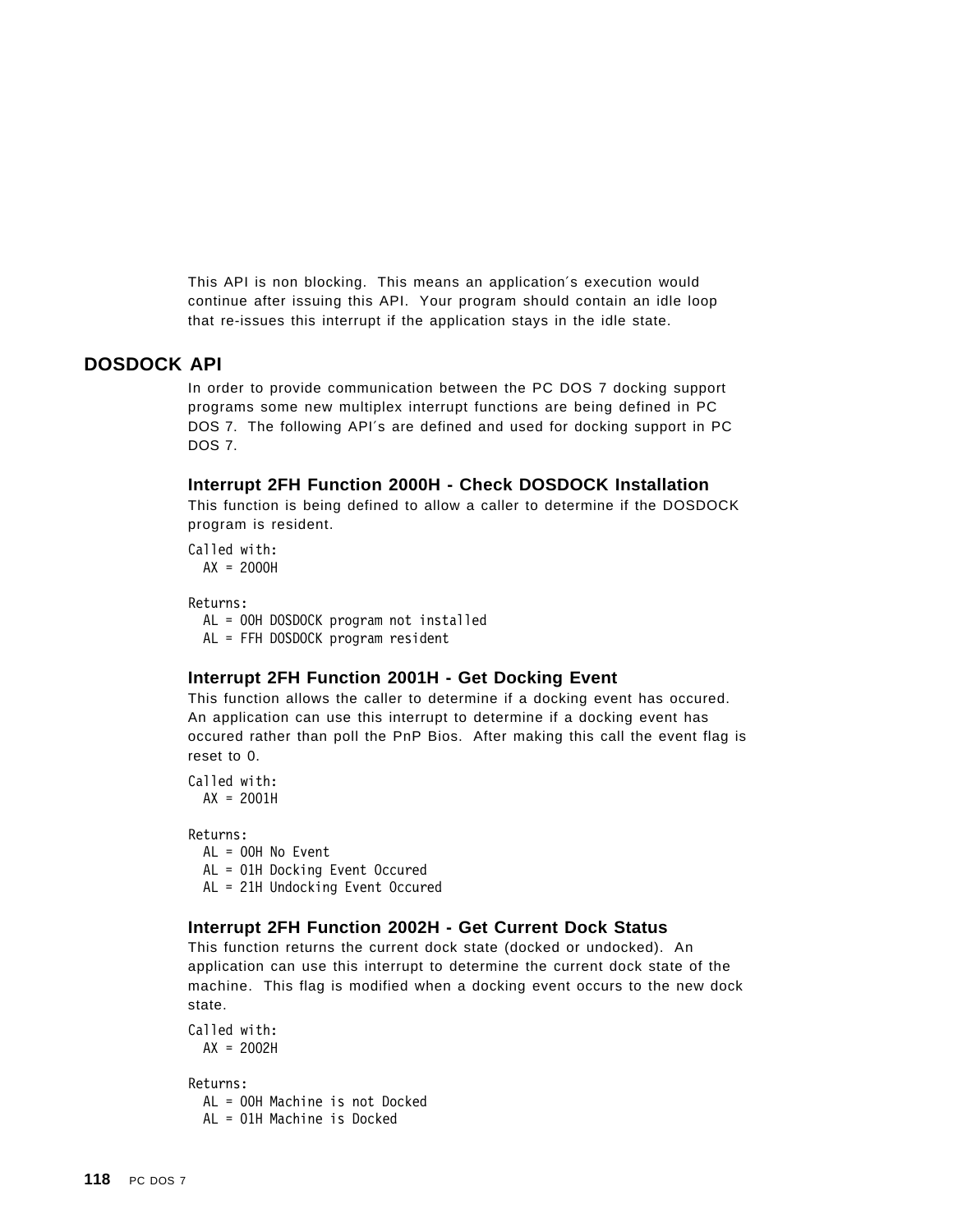## **Interrupt 2FH Function AX=43E0H DOS Protected Mode Services Check**

Please refer to Appendix E, "DOS Protected Mode Services" on page 313 for details of this function call along with the Interrupt 31H calls to the DPMS driver.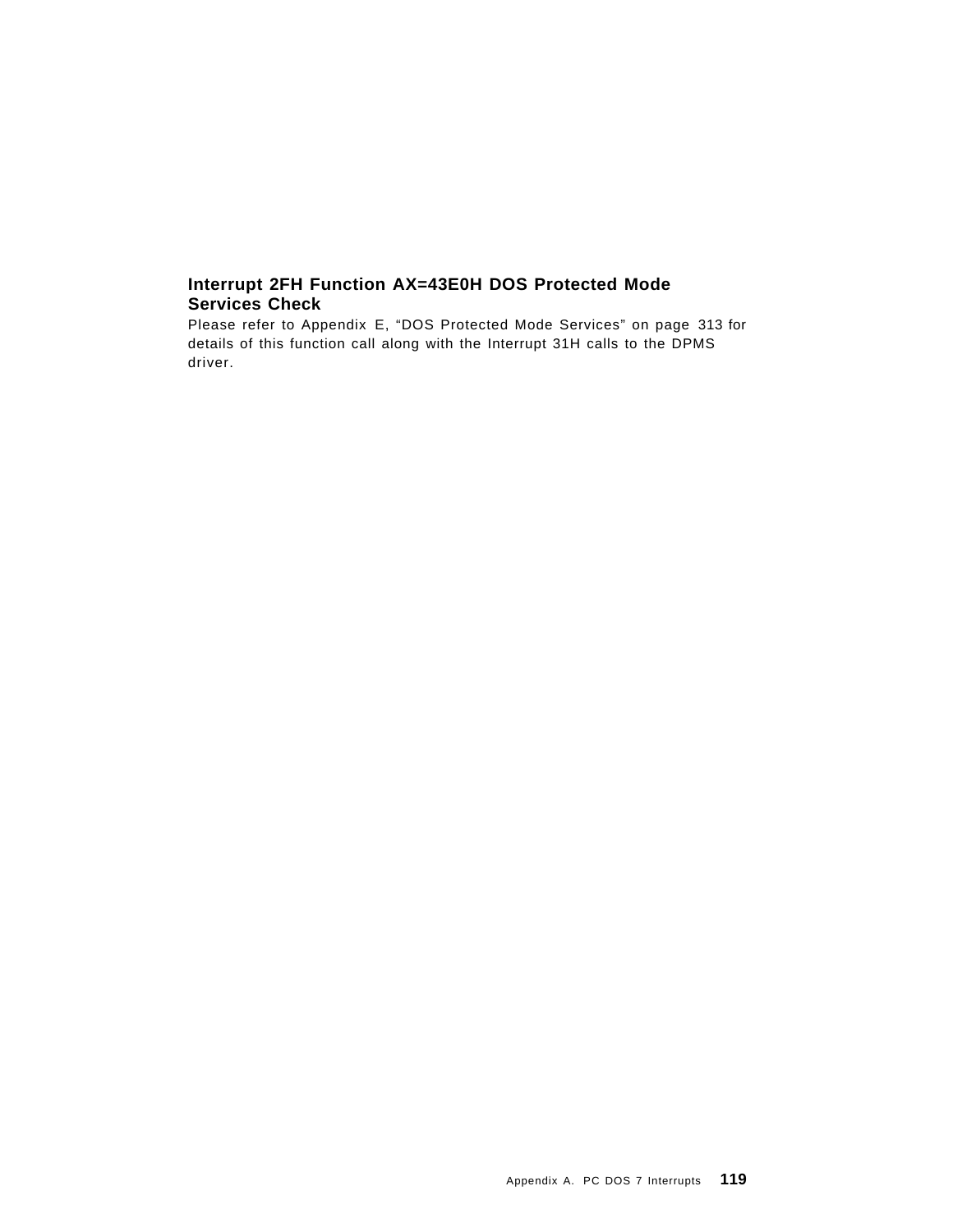### **Interrupt 2FH Advanced Power Management Driver**

All power management functions are accessed through subfunctions of interrupt 2FH, function 54H and 53H. The following table lists the subfunctions. In all calls, undefined bits are reserved and should be set to 0.

The following INT 2Fh APIs (Application Program Interfaces) are defined for DOS APM driver (POWER.EXE) which is APM 1.0 compliant.

| INT <sub>2F</sub><br><b>Function</b> | <b>Description</b>                 |
|--------------------------------------|------------------------------------|
| 5400                                 | Detect POWER EXE                   |
| 5401                                 | Get or set power status            |
| 5402                                 | Get or set idle detection strategy |
| 5403                                 | Get or set power saving level      |
| 5481                                 | Get idle statistics                |
| 5482                                 | Get or set APM polling frequency   |

The DOS INT 2Fh APIs for APM driver (POWER.EXE) that is 1.1 compliant do not exist from the APM Committee (Microsoft and Intel). The intent of this document is to propose a standard for APM driver (POWER.EXE 1.01), INT 2Fh APIs that can utilize APM 1.1 BIOS functionality. The following are the DOS INT 2Fh APIs that are proposed as a standard for APM driver.

| INT 2F<br><b>Function</b> | <b>Description</b>                |
|---------------------------|-----------------------------------|
| 530C                      | PM Event First Phase Broadcast    |
| 5404                      | Get Device Power State            |
| 5405                      | Set Device Power State            |
| 5406                      | Enable/Disable device power state |
| 5407                      | Engage/Disengage power management |

 The intent of these API′s is to give POWER.EXE control over specific unit device, thus resulting in a greater savings to the system unit battery life as compared to an application coded to the POWER.EXE 1.0 API′s.

#### **Interrupt 2FH Function AX=530BH PM Event Broadcast** ENTRY:  $\overline{N}$

| HΛ. | <b>DJUDH</b> |                                |
|-----|--------------|--------------------------------|
| BX  | 0001h        | : System standby request       |
|     | 0002h        | ; System suspend request       |
|     | 0003h        | ; Normal Resume notification   |
|     | 0004h        | ; Critical Resume notification |
|     | 0005h        | ; Battery low notification     |
|     |              |                                |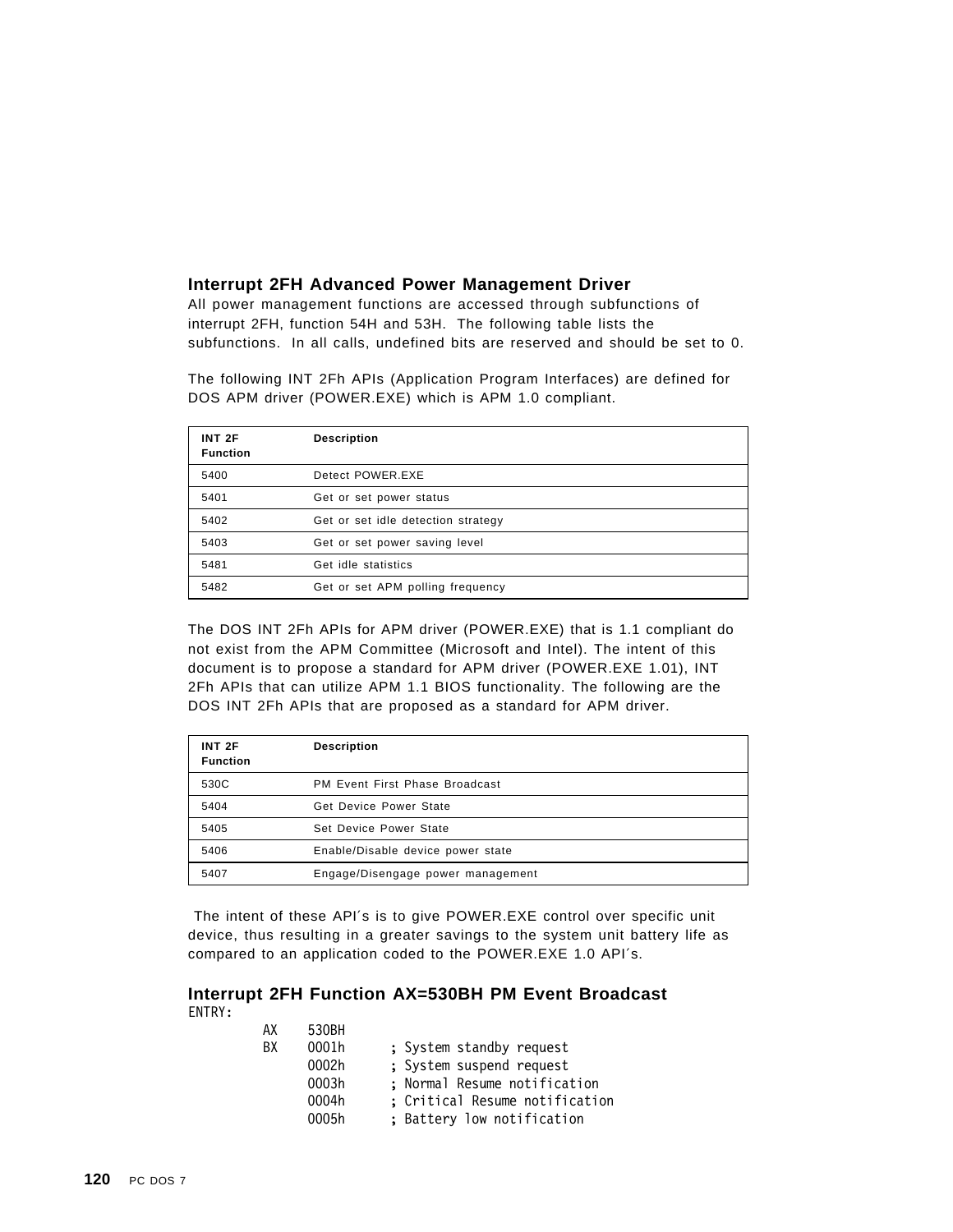|       | $\star$  | 0006h | ; Power Status Change Notification                              | (1.1) |
|-------|----------|-------|-----------------------------------------------------------------|-------|
|       | $\star$  | 0007h | ; Update Time Notification                                      | (1.1) |
|       | $\star$  | 0008h | ; Critical System Suspend Notification                          | (1.1) |
|       | $^\star$ | 0009h | ; User System Standby Request Notification (1.1)                |       |
|       | $^\star$ | 000Ah | ; User System Suspend Request Notification (1.1)                |       |
|       | $^\star$ | 000Bh | ; System Standby Resume Notification                            | (1.1) |
| EXIT: |          |       |                                                                 |       |
|       | BH       | 80h   | ; An application has rejected the<br>system standby or request. |       |
|       |          | 0     | : Otherwise                                                     |       |

POWER polls the APM firmware periodically for messages. These messages are sent to all applicable APM applications. The broadcasted message is an INT 2FH, function 530BH. When POWER polls the APM firmware and detects a request to switch to the system standby or suspend states, the POWER device driver broadcasts this message and waits for this interrupt to return. Handlers of this interrupt can reject these two request. When a request is rejected by setting BH=80H, POWER sends a state change message to the APM firmware. The APM firmware might still change power states in a critical power situation.

An application that receives a system or standby request might choose to reject it if the application is in a critical section of code. In some other cases, it will prepare for suspend by saving its state and then passing on the request. Any handler of this message must pass it down the INT 2FH chain (even when rejecting the request). This notifies the other handlers of the request. Even when a request has been rejected, APM might still choose to enter the suspend state (particularly in a critical low power situation).

The three notifications (normal resume, critical resume, and battery low) also might cause applications to respond.

All undefined bits are reserved and should be ignored until they are defined.

**Note:** This interrupt is provided only for passing on information. It is sent during a timer tick. So, processing this interrupt should be as fast as possible. Applications in a critical state should reject this call and should not attempt to do any maintenance work that results in an inordinate delay during the interrupt. Calling DOS or ROM bios functions is not allowed.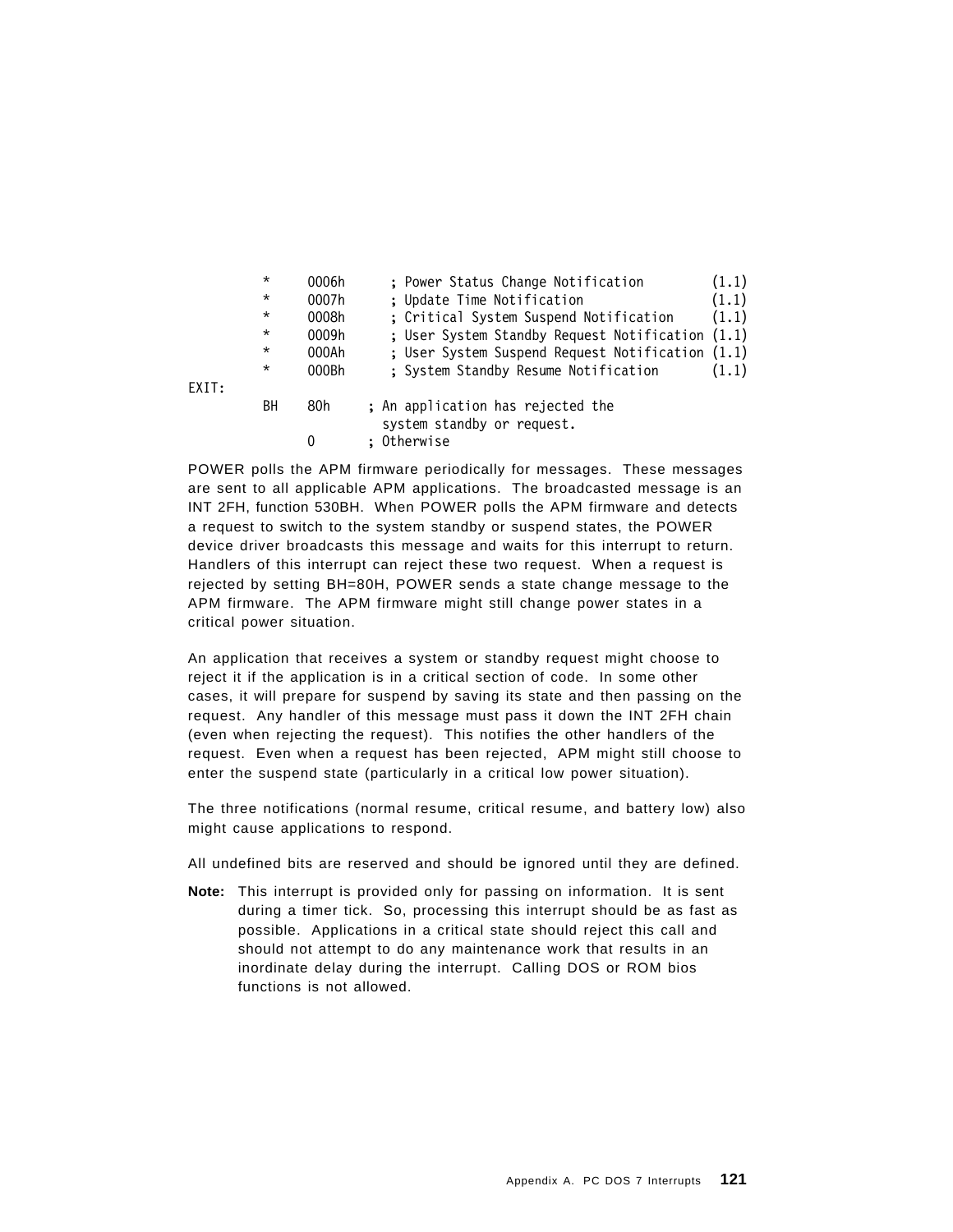## **Interrupt 2FH Function AH=530CH PM Event First Phase Broadcast (1.1)**

ENTRY:

| EXIT: | АX<br>BX | 530CH<br>0001h<br>0002h<br>0009h<br>000Ah | ; System Standby OK<br>; System Suspend OK<br>; User System Standby OK<br>; User System Suspend OK |
|-------|----------|-------------------------------------------|----------------------------------------------------------------------------------------------------|
|       | BН       | 80h<br>0                                  | ; An application has rejected the request<br>: Otherwise                                           |

#### **1.1 compliant:**

The PM Event First Phase Broadcast (INT 2Fh, AX = 530Ch) API is defined for POWER.EXE 1.01 that broadcasts first phase PM events for the two phase protocol. The following definition allows consistency to the PM events defined at INT 15h level.

## **Accessing POWER.EXE Controls**

#### **Detect POWER.EXE**

ENTRY:

AX 5400H

EXIT:

| АΧ | 5400H<br>Version number | : If POWER.EXE is not installed<br>If POWER.EXE is installed: |
|----|-------------------------|---------------------------------------------------------------|
| BН | 50H                     | :ASCII "P" character                                          |
| ВL | 4DH.                    | :ASCII "M" character                                          |

This call must be made before any calls are made to other APIs. This is done to ensure that calls to POWER are only made when the driver is present.

# **Get or Set Power Status**

ENTRY:

| AX | 5401H | ; Get or set power status       |
|----|-------|---------------------------------|
| BН |       | ; Get power status              |
|    |       | ;Set power status               |
| BL | Bit O | ; POWER.EXE power management    |
|    |       | ; switch $(0=off, 1=on)$        |
|    | Bit 1 | ; APM firmware power management |
|    |       | ; switch $(0=off, 1=on)$        |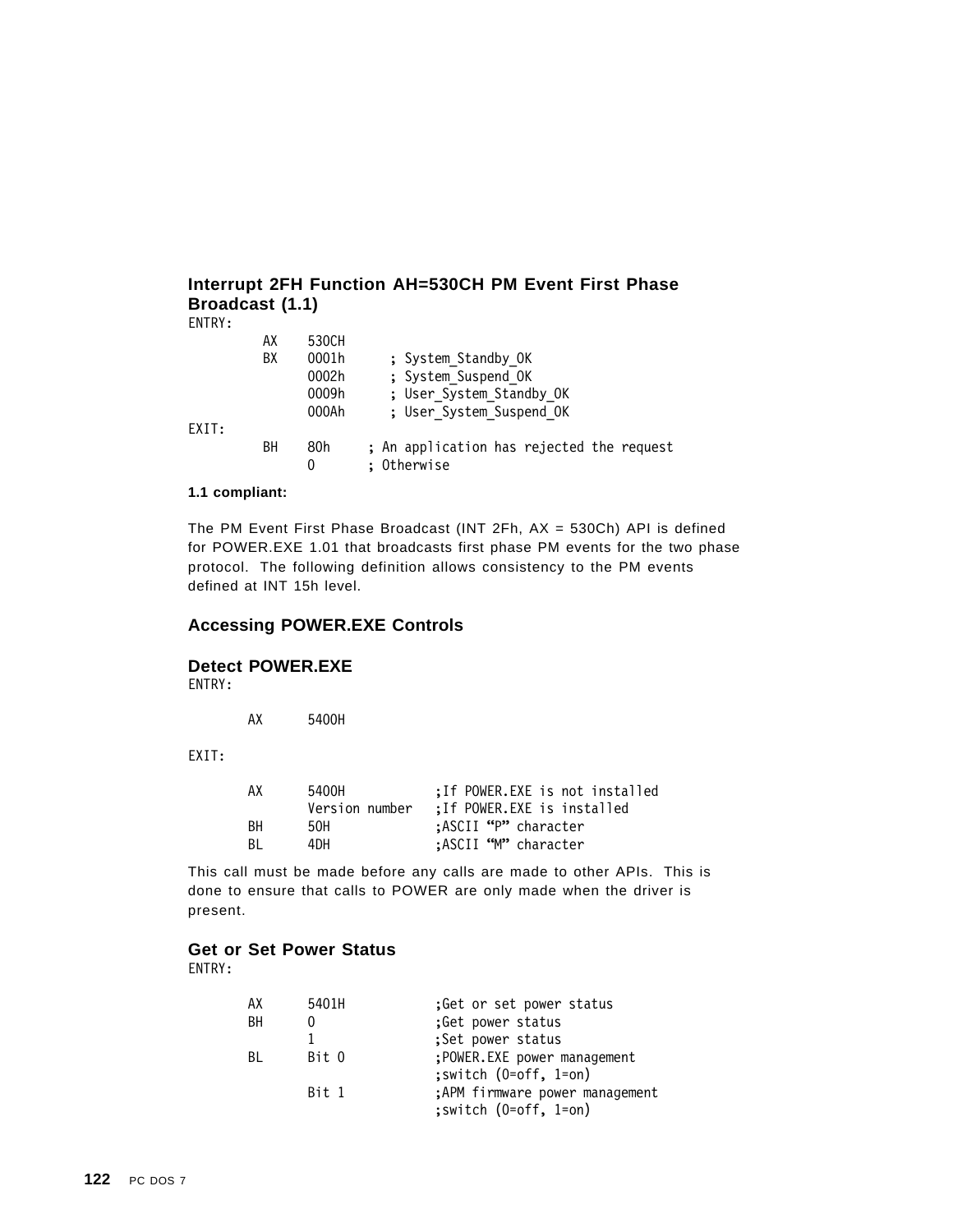EXIT:

| AX        |     | :Operation successful        |
|-----------|-----|------------------------------|
|           | 02H | :ERROR PM ALREADY CONNECTED  |
|           | 03H | ; ERROR PM NOT CONNECTED     |
|           | 87H | ; ERROR PM INVALID PARAMETER |
| BL        |     | ; Current power status       |
| <b>BH</b> |     | ; Power status before call   |

This function allows selection among any of the combinations of software and hardware power management ON or OFF, as follows:

- POWER=0, APM=0 Function for all power management is disabled. This is equivalent to POWER OFF.
- POWER=0, APM=1 Power management at the software level is disabled. Software idle detection and APM event broadcast to applications are disabled. APM firmware power management is enabled. This is equivalent to POWER STD.
- POWER=1, APM=1 This is true advanced power management. Bidirectional communication between POWER.EXE and the APM firmware is established. POWER.EXE will send CPU\_IDLE messages while the APM firmware is posting power events to be read and broadcasted by POWER.EXE. This is equivalent to POWER ADV.

If there is no APM firmware, APM=1 is ignored

## **Get or Set Idle Detection Strategy**

ENTRY:

| AX | 5402H      | Get or set idle detection strategy; |
|----|------------|-------------------------------------|
| BH | 0          | ; Get current strategy              |
|    |            | ;Set current strategy               |
| BL | Bit 0      | ;Use INT 16H function 1/11          |
|    |            | ;(keyboard idle)                    |
|    | Bit 1      | ;Use INT 28H (DOS idle)             |
|    | Bit 2      | ;Use INT 2FH function 1680          |
|    |            | ;(application)                      |
|    | Bit 3      | ;Use INT 2AH                        |
|    | Bits $4-7$ | :Reserved                           |
|    |            |                                     |

EXIT:

| BX | ;Current savings level (1-8) |  |  |  |
|----|------------------------------|--|--|--|
|----|------------------------------|--|--|--|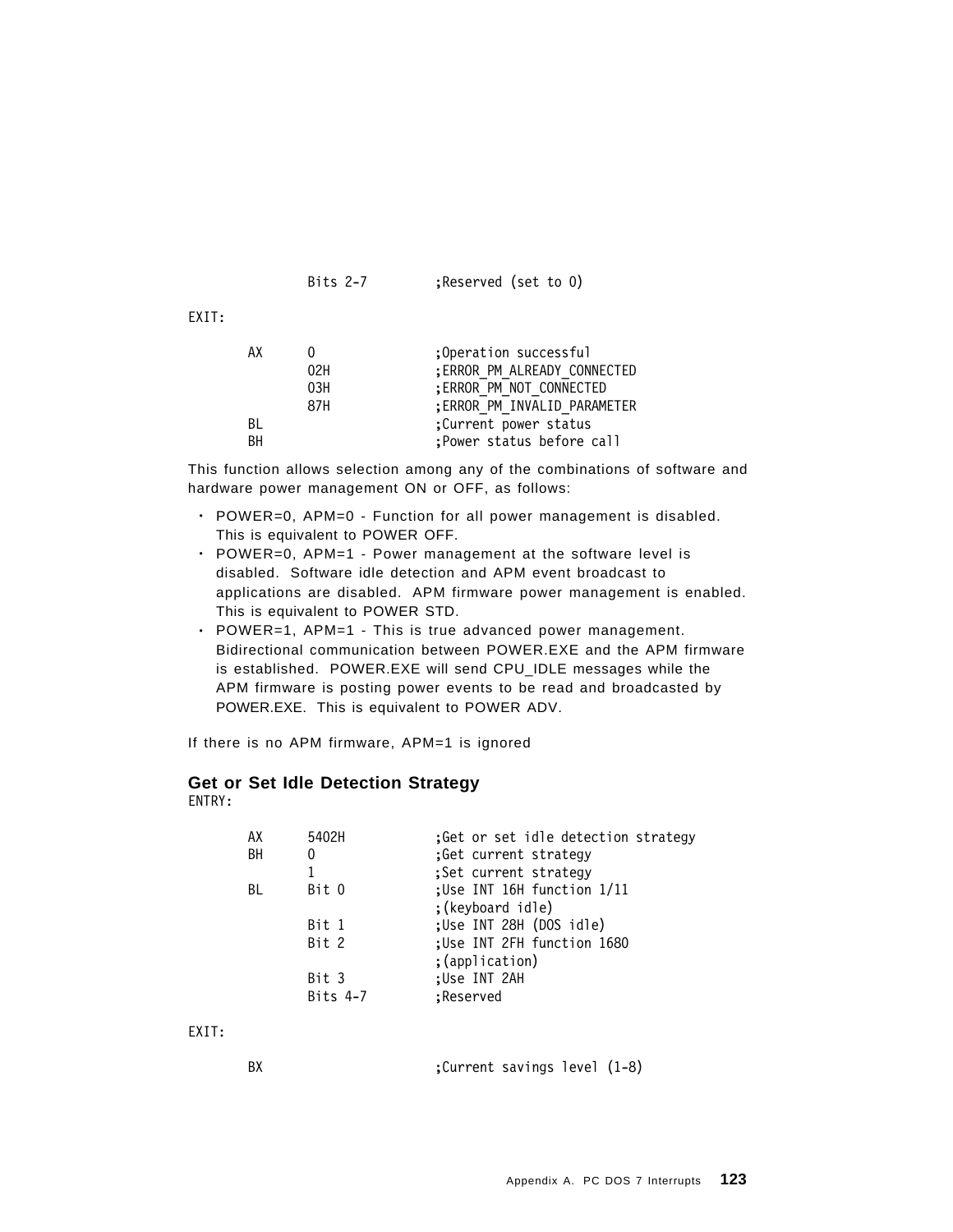Interrupt 2FH triggers as soon as it is received. Interrupts 16H and 28H are monitored over a period of time. The interrupt (16H or 28H) that occurs most often is the one used to trigger idles.

An entry value of 0FFH in BL enables all strategies. A value of 0 disables idle detection through these interrupts (but broadcast of PM events is enabled). Use get or set power status to enable or disable power management.

## **Get or Set POWER Saving Level**

ENTRY:

| АX | 5403H | :Get or set power saving level    |
|----|-------|-----------------------------------|
| BX |       | :Get current saving level         |
|    | 1-8.  | :Set saving level to given number |

EXIT:

| AX | ;Operation successful |
|----|-----------------------|
| BX | Current saving level; |

There are 8 different defined power saving levels (1-8). Level 1 is the level where the least power savings are realized. Level 8 is the highest. The default POWER device driver defines ADV:MAX as level 7, ADV:REG as level 6, and ADV:MIN as level 3. This API controls two parameters:

- The BaseLineMax for the INT 16H idle detection
- The spread of INT 16H timings over the current BaseLine (noise)

The following table shows the current assignments for each level:

| Level | <b>Base Line %</b> | Noise/spread % |
|-------|--------------------|----------------|
| 1     | 222                | 12.5           |
| 2     | 250                | 25             |
| 3     | 285                | 37.5           |
| 4     | 333                | 50             |
| 5     | 400                | 62.5           |
| 6     | 500                | 75             |
| 7     | 750                | 87.5           |
| 8     | 1000               | 100            |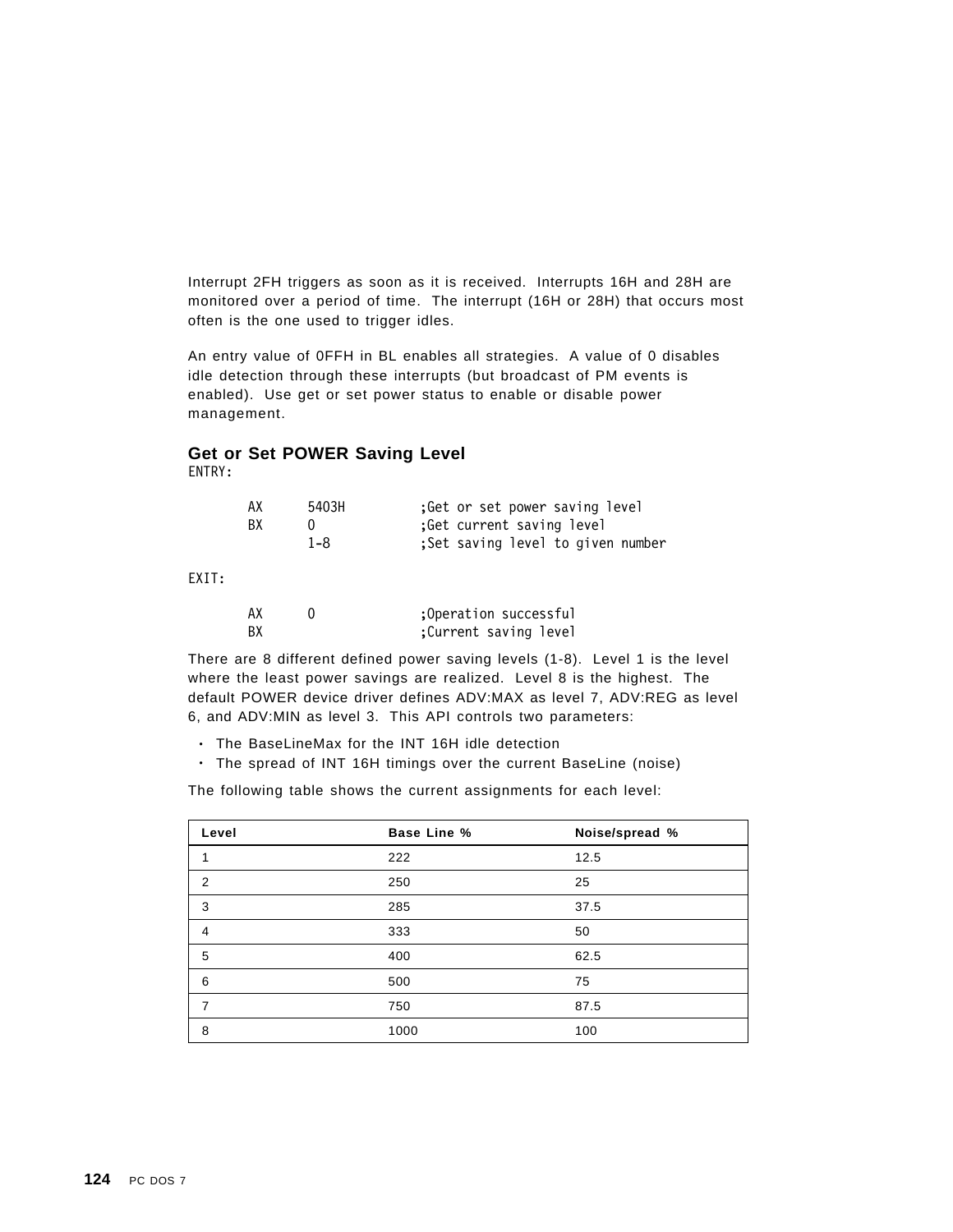### **Get Device Power State (1.1)**

| NTR' |  |
|------|--|
|      |  |

|       | AX           | 5404h                                                       |
|-------|--------------|-------------------------------------------------------------|
|       | BX           | Power Device ID                                             |
|       |              | 0001h ; All devices power managed by APM BIOS               |
|       |              | 01xxh ; Display                                             |
|       |              | 02xxh : Secondary Storage                                   |
|       |              | 03xxh ; Parallel Ports                                      |
|       |              | 04xxh : Serial Ports                                        |
|       |              | 05xxh ; Network Adapters                                    |
|       |              | 06xxh : PCMCIA Sockets                                      |
|       |              | $E000h - EFFFh$                                             |
|       |              | : OEM defined device IDs                                    |
|       |              | All other values reserved where xxh = unit number (0 based) |
| EXIT: |              |                                                             |
|       | AX           | ; Operation successful<br>0                                 |
|       |              | 03h<br>: ERROR PM NOT CONNECTED                             |
|       | $**$         | 04h<br>; ERROR PM NOT ENGAGED                               |
|       | $**$         | ; ERROR PM NOT ENABLED<br>05h                               |
|       | $\star\star$ | 06h<br>; ERROR_PM_INVALID_DEVICE_ID                         |
|       | CХ           | ; device power state                                        |
|       |              |                                                             |

**Note:** \*\* - New error code for POWER.EXE driver.

The following INT 2Fh API returns the power state for the system or device specified in the power device ID. The power state value returned when the power device ID specified indicates ″all devices power managed by the APM BIOS″ or ″all devices in a class″ is defined only when that power device ID has been used in a call to Set Device Power State (INT 2Fh, AX = 5405). In the case where the power device ID has not been used in a call to Set Device Power State, the function will be unsuccessful and will return error code 06 (ERROR\_PM\_INVALID\_DEVICE\_ID).

#### **Set Device Power State (1.1)**

|--|

| АX | 5405h |                                         |
|----|-------|-----------------------------------------|
| ВX |       | Power Device ID                         |
|    |       |                                         |
|    | 0001h | ; All devices power managed by APM BIOS |
|    | 01xxh | ; Display                               |
|    | 02xxh | ; Secondary Storage                     |
|    | 03xxh | ; Parallel Ports                        |
|    | 04xxh | ; Serial Ports                          |
|    | 05xxh | ; Network Adapters                      |
|    | 06xxh | ; PCMCIA Sockets                        |
|    |       | $F000h - FFFFh$                         |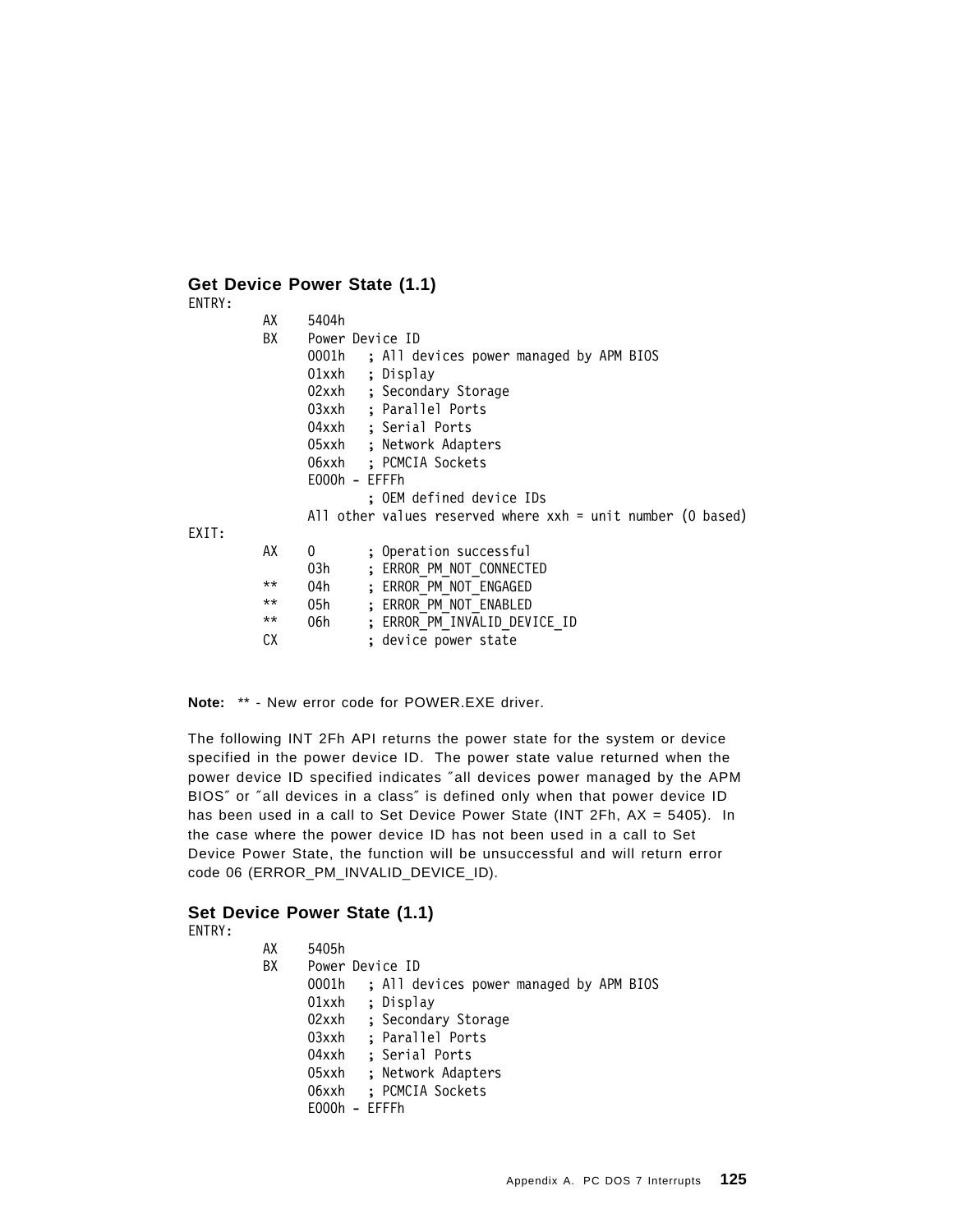|       |            | ; OEM defined device IDs                                      |  |
|-------|------------|---------------------------------------------------------------|--|
|       |            | All other values reserved where $xxh = unit$ number (0 based) |  |
| CX    | 00h<br>01h | Device Power State<br>: APM Enabled<br>: Standby              |  |
|       | 02h<br>03h | ; Suspend<br>: Off                                            |  |
| AX    | 0<br>03h   | : Operation successful<br>: ERROR PM NOT CONNECTED            |  |
| $***$ | 04h        | ; ERROR PM NOT ENGAGED                                        |  |
| $***$ | 05h        | : ERROR PM NOT ENABLED                                        |  |
| $***$ | 06h<br>87h | ERROR PM INVALID DEVICE ID<br>ERROR PM INVALID PARAMETER      |  |

**Note:** \*\* - New error code for POWER.EXE driver.

The following INT 2Fh API sets the system or device specified in the power device ID into the requested power state.

# **Enable/Disable device power state (1.1)**

| ٠ |  |  |  |  |
|---|--|--|--|--|
|---|--|--|--|--|

EXIT:

|                | AX    | 5406h                                                         |
|----------------|-------|---------------------------------------------------------------|
|                | BX    | Power Device ID                                               |
|                |       | 0001h ; All devices power managed by APM BIOS                 |
|                |       | 01xxh ; Display                                               |
|                |       | 02xxh ; Secondary Storage                                     |
|                |       | 03xxh ; Parallel Ports                                        |
|                |       | 04xxh ; Serial Ports                                          |
|                |       | 05xxh ; Network Adapters                                      |
|                |       | 06xxh : PCMCIA Sockets                                        |
|                |       | E000h - EFFFh                                                 |
|                |       | ; OEM defined device IDs                                      |
|                |       | All other values reserved where $xxh = unit number (0 based)$ |
|                | CX    | 0000h ; Disable device power state                            |
|                |       | 0001h ; Enable device power state                             |
| EXIT:          |       |                                                               |
|                | AX    | 0<br>; Operation successful                                   |
|                |       | 03h<br>; ERROR PM NOT CONNECTED                               |
|                | $***$ | ; ERROR PM NOT ENGAGED<br>04h —                               |
|                | $***$ | ; ERROR PM NOT ENABLED<br>05h                                 |
|                | $**$  | ; ERROR PM INVALID DEVICE ID<br>06h —                         |
|                |       | ; ERROR PM INVALID PARAMETER<br>87h                           |
| <b>N</b> loto: | **    | Now error code for DOMED EVE driver                           |

**Note:** \*\* - New error code for POWER.EXE driver.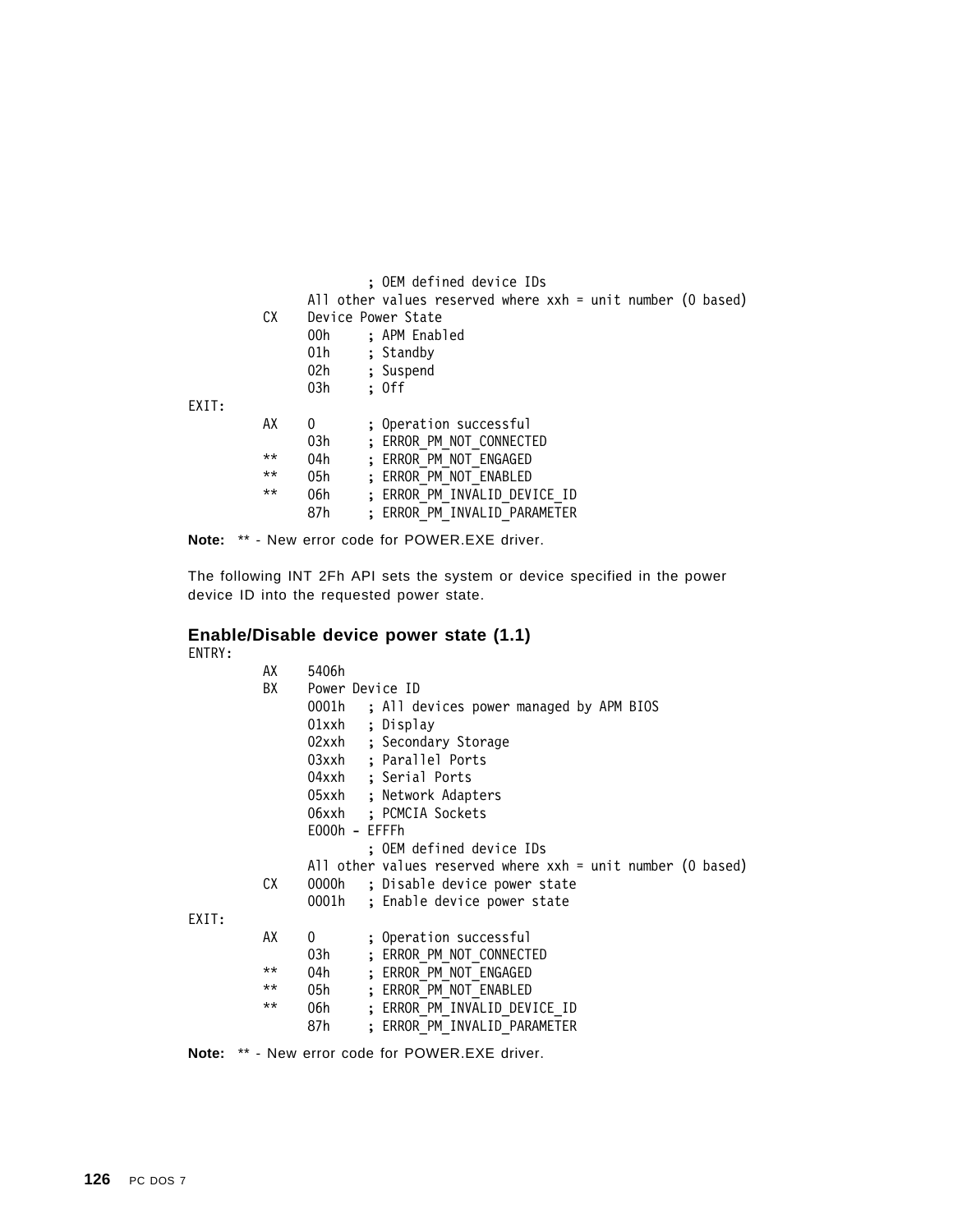The following INT 2Fh API will enable or disable power management for a specified device. When disabled the APM BIOS does not automatically power manage the device.

# **Engage/Disengage power management (1.1)**

ENTRY:

|       | AX    | 5407h                                                         |
|-------|-------|---------------------------------------------------------------|
|       | BX    | Power Device ID                                               |
|       |       | 0001h ; All devices power managed by APM BIOS                 |
|       |       | 01xxh<br>; Display                                            |
|       |       | 02xxh<br>; Secondary Storage                                  |
|       |       | 03xxh ; Parallel Ports                                        |
|       |       | 04xxh : Serial Ports                                          |
|       |       | 05xxh ; Network Adapters                                      |
|       |       | : PCMCIA Sockets<br>06xxh                                     |
|       |       | $E000h - EFFFh$                                               |
|       |       | : OEM defined device IDs                                      |
|       |       | All other values reserved where $xxh = unit number (0 based)$ |
|       | CX    | 0000h<br>; Disengage power management                         |
|       |       | 0001h<br>; Engage power management                            |
| EXIT: |       |                                                               |
|       | AX    | ; Operation successful<br>0                                   |
|       |       | 03h<br>; ERROR PM NOT CONNECTED                               |
|       | $**$  | ; ERROR PM NOT ENABLED<br>05h                                 |
|       | $***$ | ; ERROR PM INVALID DEVICE ID<br>06h                           |
|       |       | 87h<br>ERROR PM INVALID PARAMETER                             |

**Note:** \*\* - New error code for POWER.EXE 1.01 driver.

The following INT 2Fh API will engage/disengage power management of the system or device. When disengaged, the APM BIOS automatically power manages the system or device.

#### **Get Statistics**

ENTRY:

| AX<br>DS:SI | 5481H      | :Get statistics<br>:Point to buffer for statistics |
|-------------|------------|----------------------------------------------------|
| BX.         | $^{\circ}$ | :Get idle detection statistics                     |
|             |            | :Get APM statistics                                |
| CX.         | 1 C.H      | ;Buffer size in bytes                              |

EXIT:

| АΧ | ;Operation successful |
|----|-----------------------|
|----|-----------------------|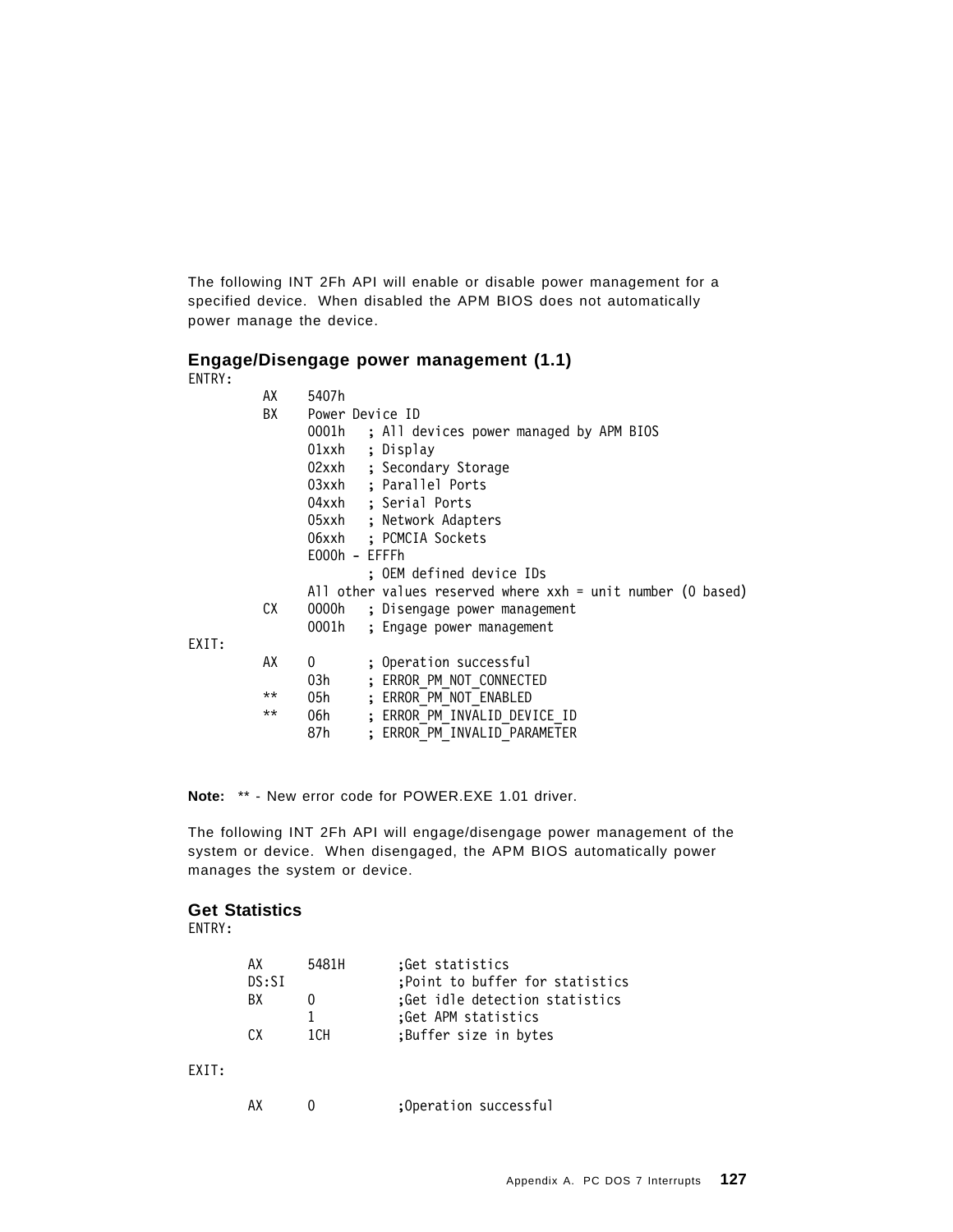| 71H | ; ERROR PM BUFFER TOO SMALL |                             |
|-----|-----------------------------|-----------------------------|
| 87H |                             | :ERROR PM INVALID PARAMETER |

This function returns either a structure detailing the efficiency and strategy of power usage or a count of APM resumes. The following structures are the idle detection and APM statistics blocks.

| STAT INFO struc                 |          | :Idle detection statistics                                                 |
|---------------------------------|----------|----------------------------------------------------------------------------|
| CPU ON TIME                     |          | dd ? ; Total time CPU is active<br>; (TIMER TICS)                          |
| CPU IDLE TIME                   |          | dd ? ; Total time CPU is idle<br>; (TIMER TICS)                            |
| TOTAL IDLE CALLS                | $dd ?$ ; |                                                                            |
| TOTAL APP IDLE                  |          | dd ? ; Total count DO IDLE<br>; executed through INT 2FH                   |
| TOTAL DOS YIELD                 | dd ?     | ;Total count DO IDLE<br>; executed through INT 28H                         |
| TOTAL KEY IDLE                  | dd ?     | ;Total count DO IDLE<br>; executed through INT 16H                         |
| TOTAL DOS IDLE                  |          | dd ? ; Total count DO IDLE<br>; executed through INT 2AH                   |
| STAT INFO ends                  |          |                                                                            |
| APM STATS struc<br>RESUME COUNT |          | :APM statistics<br>dw ? ;Total number of resumes<br>since last APM ENABLE: |
| APM STATS ends                  |          |                                                                            |

The CPU\_ON\_TIME value does not include timer ticks which occur while idle detection in POWER is disabled.

### **Get or Set APM Polling Period**

ENTRY:

| АX | 5482H    | :Get or set APM polling period |
|----|----------|--------------------------------|
| BХ | $^{(1)}$ | ;Get APM polling period        |
|    | non zero | ;Set APM polling period. Value |
|    |          | equals polling period to set;  |

EXIT:

| AX | :Operation successful       |  |  |  |
|----|-----------------------------|--|--|--|
| BX | ;Current APM polling period |  |  |  |

This function sets or returns the period at which POWER polls the APM firmware for PM events. The value is the number of timer ticks between polls.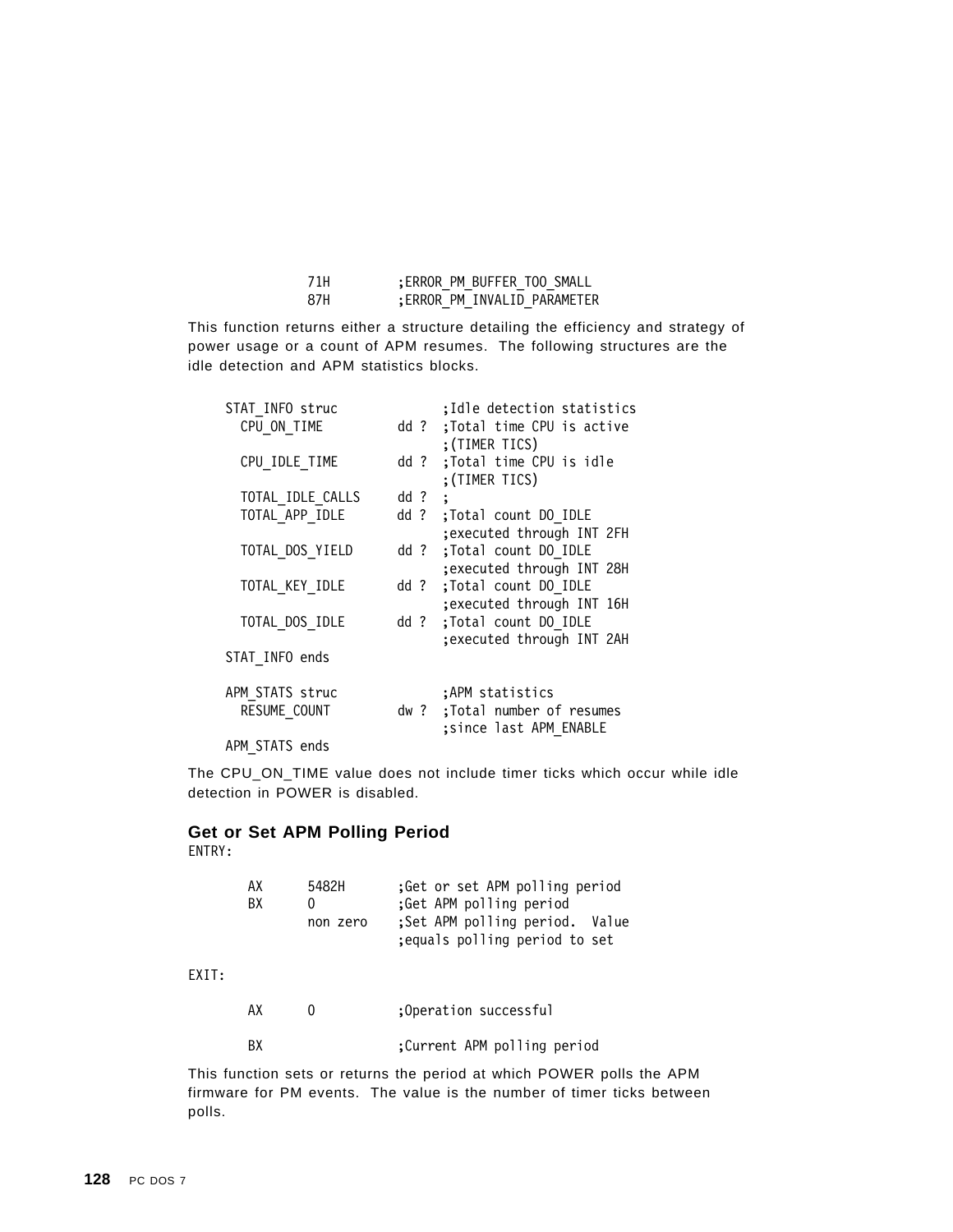### **APM Error Return Codes and Descriptions**

The error codes that are defined for POWER.EXE device driver for APM 1.0 are as follows.

| 02h | : ERROR PM ALREADY CONNECTED |
|-----|------------------------------|
| 03h | ; ERROR PM NOT CONNECTED     |
| 71h | : ERROR PM BUFFER TOO SMALL  |
| 87h | ; ERROR PM INVALID PARAMETER |

The following new error codes are defined for the POWER.EXE 1.01 device driver to utilize APM 1.1 BIOS functionality.

| 04h |  |  | ; ERROR PM NOT ENGAGED |
|-----|--|--|------------------------|
|     |  |  |                        |

- 05h ; ERROR PM\_NOT\_ENABLED
- 06h ; ERROR PM INVALID DEVICE ID
- 07h ; ERROR\_PM\_DEVIDNOTSET

#### **Interrupt 2FH Function AH=0B7H Get APPEND.EXE Installed State**

AH=B7H is the resident part of APPEND. The Get Installed State function (AL=0) is supported.

AL=2 is the Get APPEND version. This call is for distinguishing between the PC LAN APPEND and the DOS APPEND. On return, if AX=FFFFH then the DOS APPEND is loaded.

AL=4 is the Get APPEND Path Pointer (DOS APPEND only). On return ES:DI points to the currently active APPEND path.

AL=6 is the Get APPEND Function State (DOS APPEND only).

BX is returned with bits set indicating if APPEND is currently enabled and what functions are in effect.

| <b>Bit</b> | Function in effect if bit is on |
|------------|---------------------------------|
|            | APPEND enabled                  |
| 13         | /PATH                           |
| 4          | /E                              |
| 15         | 'X                              |

**Note:** The functions in effect do not change whether or not APPEND is disabled.

AL=7 Set function state (DOS APPEND only)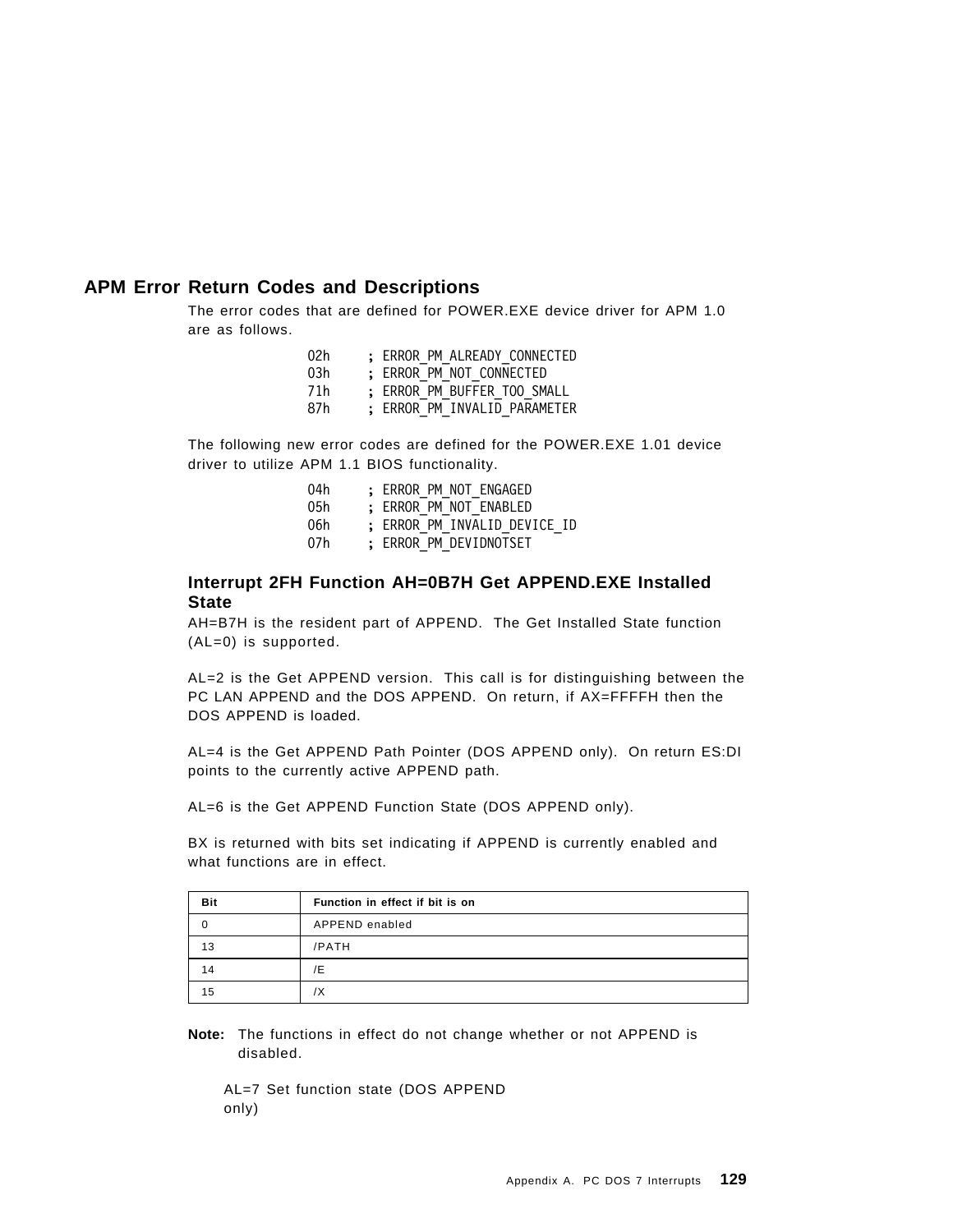On input BX is the new setting for all functions. The suggested procedure is to get the current function state, turn on or turn off the desired bits, then use this call to set the function state.

```
AL=11H Set Return Found Name State (DOS APPEND
only)
```
On request AL=17, a process system state flag is set. If this flag is set, then on the next ASCIIZ 3DH, 43H or 6CH function call within Interrupt 21H that APPEND processes, APPEND returns the name it finds to the application filename buffer. This name may be different from the one the application offered. The application must provide enough space for the found name. After APPEND has processed an Interrupt 21H, it resets the Return Found Name state. The following is an example of this process.

| MOV        | AH, OB7H      | : Indicate APPEND      |
|------------|---------------|------------------------|
| MOV        | AL,0          | ; Get installed state  |
| INT        | 2FH           |                        |
| <b>CMP</b> | AL,0          | ; APPEND installed?    |
| JE         | NOT INSTALLED |                        |
| MOV        | AH, OB7H      | : Indicate APPEND      |
| MOV        | AL, 2         | ; Get APPEND version   |
| INT        | 2FH           |                        |
| CMP        | AX.-1         | : DOS version?         |
|            | PC LAN APPEND | ; AX<> -1 means PC LAN |
| JNE        | APPEND        |                        |
|            |               |                        |

; The following functions are valid only if PC DOS 7 APPEND

| <b>MOV</b><br><b>MOV</b><br><b>INT</b> | AH, OB7H<br>AL,4<br>2FH  | ; Indicate APPEND<br>; Get APPEND path pointer                                                                                                                      |
|----------------------------------------|--------------------------|---------------------------------------------------------------------------------------------------------------------------------------------------------------------|
|                                        |                          | ; ES:DI = address of APPEND path<br>; (Buffer is 128 characters long)                                                                                               |
| <b>MOV</b><br><b>MOV</b><br><b>INT</b> | AH, OB7H<br>AL, 6<br>2FH | : Indicate APPEND<br>; Get function state                                                                                                                           |
|                                        |                          | $\frac{1}{2}$ BX = function state<br>$: 8000H = /X$ is on<br>: 4000H = /E is on<br>: 2000H = /PATH is on<br>$: 0001H = APPEND$ enabled<br>; If off, similar to null |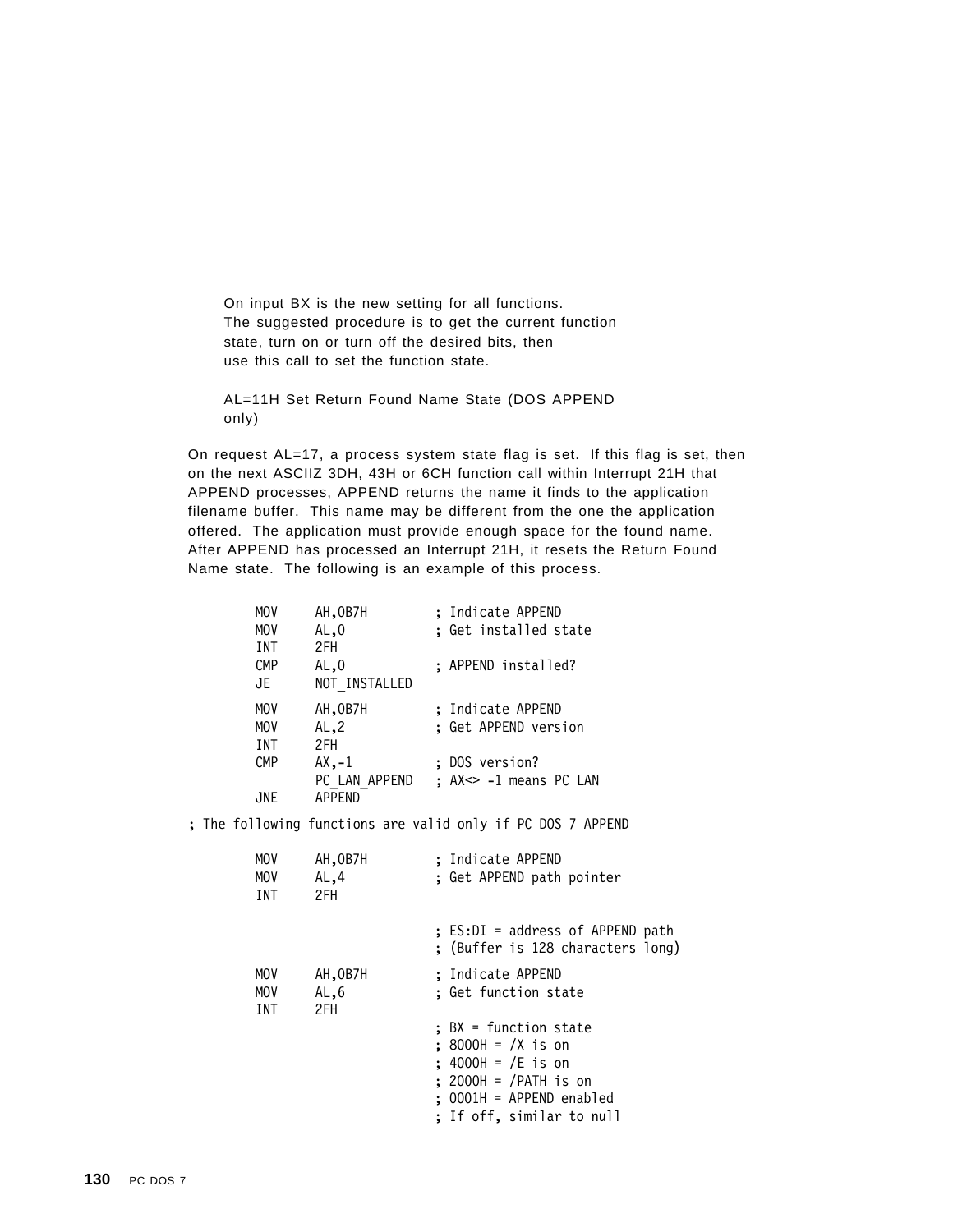; APPEND path ; Set on by any non-status ; occurrence of APPEND MOV AH, OB7H ; Indicate APPEND

| <b>MOV</b><br><b>MOV</b><br><b>INT</b> | AL.7<br>BX.state<br>2FH | ; Set function state<br>: New state |
|----------------------------------------|-------------------------|-------------------------------------|
| MOV                                    | AH, OB7H                | : Indicate APPEND                   |
| <b>MOV</b>                             | AL,11H                  | : Set Return Found                  |
| TNT.                                   | 2FH                     | : Name state                        |

# **Example 2FH Handler**

| $\blacksquare$         |     |  |                                           |
|------------------------|-----|--|-------------------------------------------|
| MYNUM                  | DB. |  | $X : X =$ The specific AH                 |
| INT 2F NEXT<br>INT 2F: | DD. |  | ; multiplex number.<br>? ; Chain location |

ASSUME DS:NOTHING,ES:NOTHING,SS:NOTHING

| <b>CMP</b> | AH, MYNUM   |                 |
|------------|-------------|-----------------|
| JF         | MINF        |                 |
| JMP.       | INT 2F NEXT | : Chain to next |
|            |             | : 2FH Handler   |

#### MINE:

| CMP<br>JВ   | AL.OF8H<br>DO FUNC |                    |
|-------------|--------------------|--------------------|
| <b>TRFT</b> |                    | : IRET on reserved |
|             |                    |                    |
|             |                    | : functions        |

## DO\_FUNC:

| 0R.        | AL,AL       |                     |
|------------|-------------|---------------------|
| JNE.       | NON INSTALL | ; Non Get Installed |
|            |             | : State request     |
| <b>MOV</b> | AL, OFFH    | ; Say I'm here      |
| TRFT       |             | ; All done          |
|            |             |                     |

NON\_INSTALL:<br>: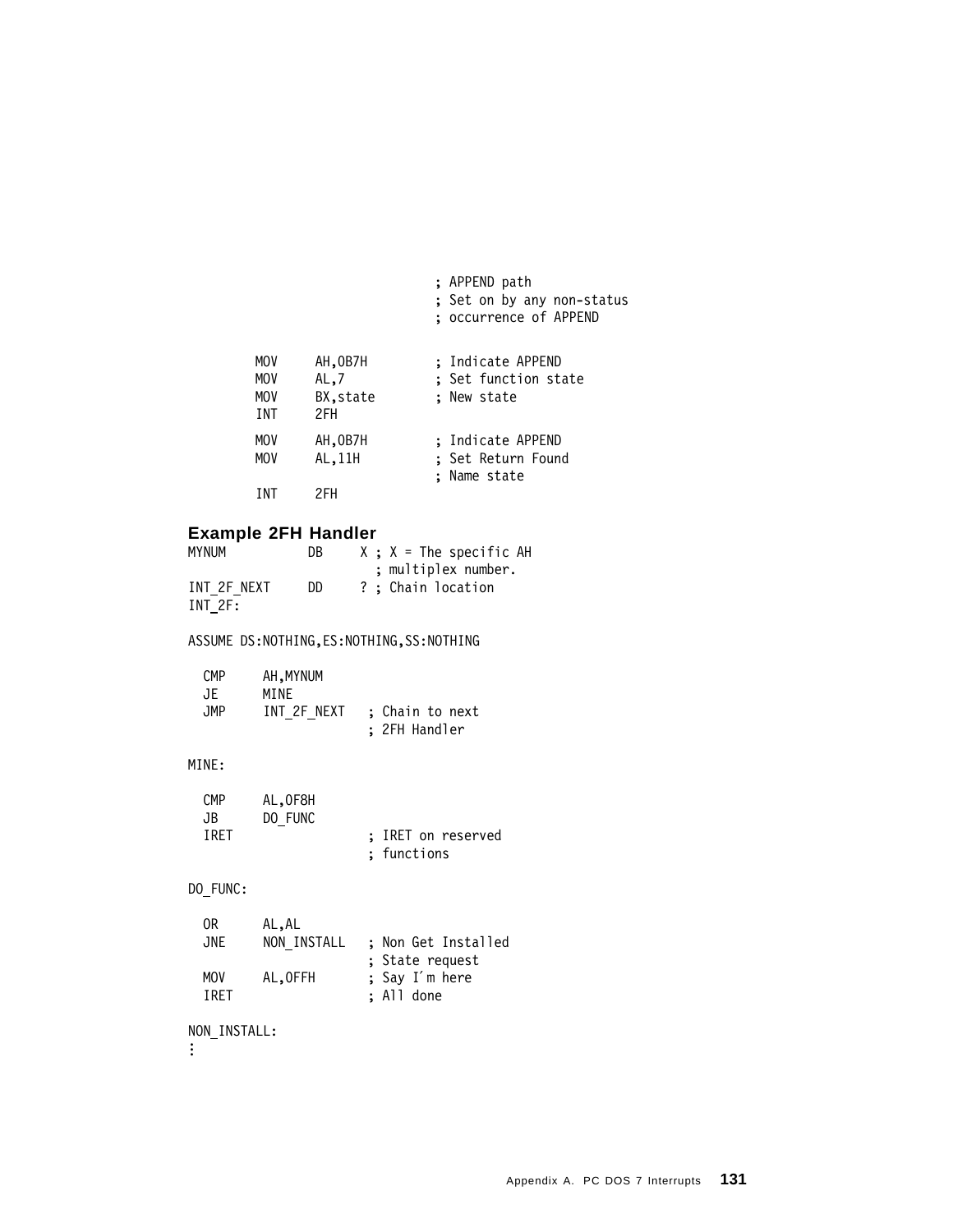## **Installing the Handler**

The following example contains the functions necessary to install a handler:

|          | MOV<br><b>XOR</b><br>INT<br>0R | AH, MYNUM<br>AL, AL<br>2FH<br>AL,AL | ; Ask if already<br>; installed |
|----------|--------------------------------|-------------------------------------|---------------------------------|
|          | JΖ                             | OK INSTALL                          |                                 |
|          | BAD INSTALL:                   |                                     | ; Handler already installed     |
|          | OK INSTALL:                    |                                     | ; Install my<br>; handler       |
|          | <b>MOV</b>                     | AL, 2FH                             |                                 |
|          | <b>MOV</b>                     | AH, GET INTERRUPT VECTOR            |                                 |
|          | INT                            | 21H                                 | ; Get multiplex                 |
|          |                                |                                     | vector                          |
|          | <b>MOV</b><br><b>MOV</b>       | WORD PTR INT 2F NEXT+2,ES           |                                 |
|          | <b>MOV</b>                     | WORD PTR INT_2F_NEXT, BX            |                                 |
|          | <b>MOV</b>                     | DX, OFFSET INT 2F<br>AL,2FH         |                                 |
|          | <b>MOV</b>                     | AH, SET_INTERRUPT_VECTOR            |                                 |
|          | INT                            | 21H                                 | ; Set multiplex                 |
|          |                                |                                     | ; vector                        |
| $\vdots$ |                                |                                     |                                 |
|          |                                |                                     |                                 |

# **Interrupt 30H-3FH Reserved for PC DOS 7**

These interrupts are reserved for PC DOS 7 use.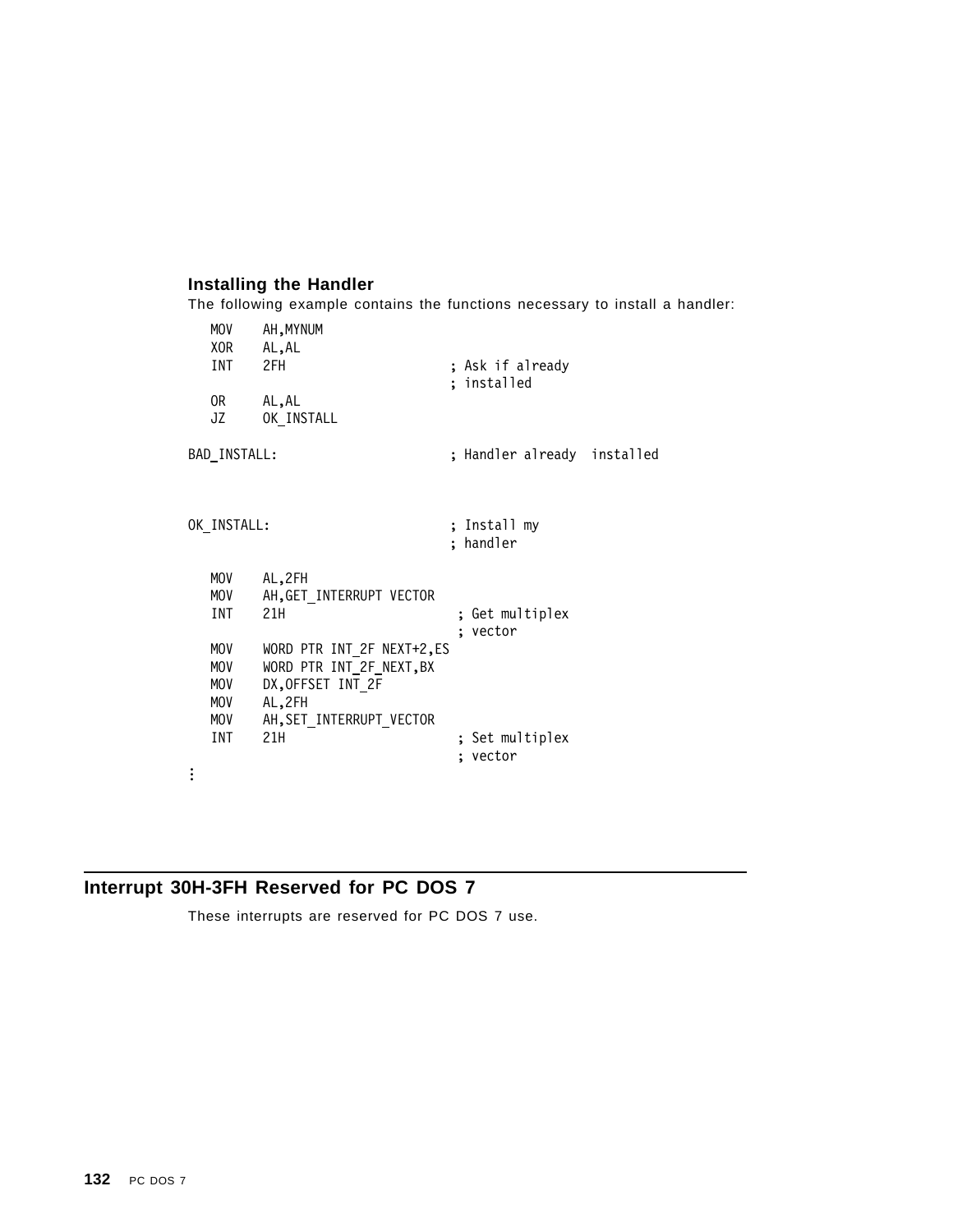# **Appendix B. PC DOS 7 Function Calls**

| <b>Number</b> | <b>Function Name</b>                              |
|---------------|---------------------------------------------------|
| 00H           | Program terminate                                 |
| 01H           | Console input with echo                           |
| 02H           | Display output                                    |
| 03H           | Auxiliary input                                   |
| 04H           | Auxiliary output                                  |
| 05H           | Printer output                                    |
| 06H           | Direct console I/O                                |
| 07H           | Direct console input without echo                 |
| 08H           | Console input without echo                        |
| 09H           | Display string                                    |
| 0AH           | Buffered keyboard input                           |
| 0BH           | Check standard input status                       |
| 0CH           | Clear keyboard buffer, invoke a keyboard function |
| 0DH           | Disk reset                                        |
| 0EH           | Select disk                                       |
| 0FH           | Open file                                         |
| 10H           | Close file                                        |
| 11H           | Search for first entry                            |
| <b>12H</b>    | Search for next entry                             |
| 13H           | Delete file                                       |
| 14H           | Sequential read                                   |
| 15H           | Sequential write                                  |
| 16H           | Create file                                       |
| 17H           | Rename file                                       |
| 18H           | Reserved by PC DOS 7                              |
| 19H           | Current disk                                      |
| 1AH           | Set disk transfer address                         |
| 1BH           | Allocation table information                      |
| 1CH           | Allocation table information for specific device  |
| 1DH           | Reserved by PC DOS 7                              |
| 1EH           | Reserved by PC DOS 7                              |
| 1FH           | Get Default Drive Parameter Block                 |
| 20H           | Reserved by PC DOS 7                              |
| 21H           | Random read                                       |
| 22H           | Random write                                      |
| 23H           | File size                                         |
| 24H           | Set relative record field                         |
| 25H           | Set interrupt vector                              |
| 26H           | Create new program segment                        |
| 27H           | Random block read                                 |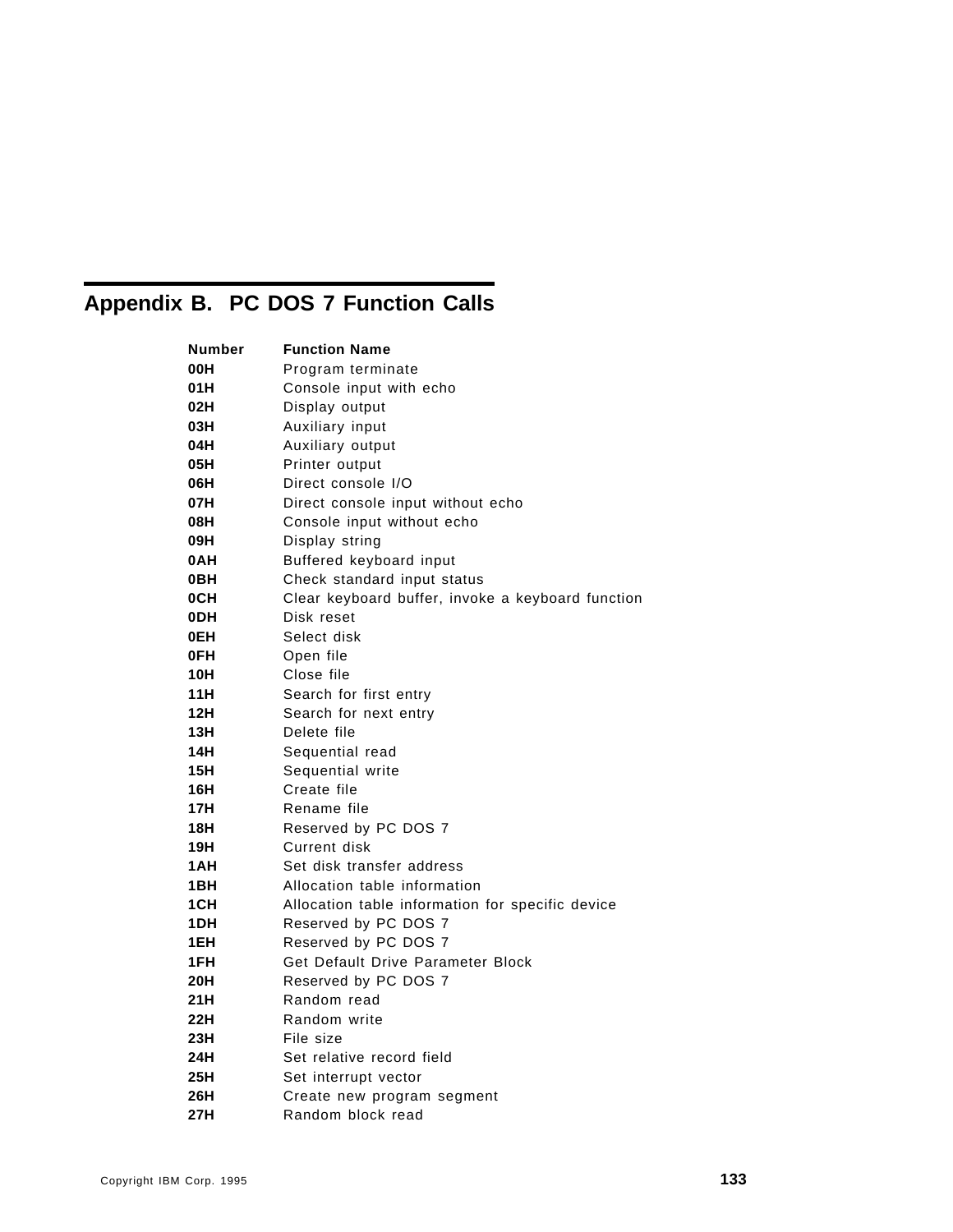| 28H  | Random block write                                |
|------|---------------------------------------------------|
| 29H  | Parse filename                                    |
| 2AH  | Get date                                          |
| 2BH  | Set date                                          |
| 2CH  | Get time                                          |
| 2DH  | Set time                                          |
| 2EH. | Set or reset verify switch                        |
| 2FH. | Get disk transfer address                         |
| 30H  | Get PC DOS 7 version number                       |
| 31 H | Terminate process and remain resident             |
| 32H  | Get Drive Parameter Block                         |
| 33H  | Get or Set system value                           |
| 34H  | Get InDOS Flag Address                            |
| 35H  | Get interrupt vector                              |
| 36H  | Get disk free space                               |
| 37H  | Reserved by PC DOS 7                              |
| 38H  | Get or set country dependent information          |
| 39H  | Create subdirectory (MKDIR)                       |
| 3AH  | Remove subdirectory (RMDIR)                       |
| 3BH  | Change current directory (CHDIR)                  |
| 3CH  | Create a file (CREAT)                             |
| 3DH  | Open a file                                       |
| 3EH. | Close a file handle                               |
| 3FH  | Read from a file or device                        |
| 40H  | Write to a file or device                         |
| 41 H | Delete a file from a specified directory (UNLINK) |
| 42H  | Move file read/write pointer (LSEEK)              |
| 43H  | Change file mode (CHMOD)                          |
| 44H  | I/O control for devices (IOCtl)                   |
| 45H  | Duplicate a file handle (DUP)                     |
| 46H  | Force a duplicate of a file handle (FORCDUP)      |
| 47H  | Get current directory                             |
| 48H  | Allocate memory                                   |
| 49H  | Free allocated memory                             |
| 4AH  | Modify allocated memory blocks (SETBLOCK)         |
| 4BH  | Load or execute a program (EXEC)                  |
| 4CH  | Terminate a process (EXIT)                        |
| 4DH  | Get return code of a subprocess (WAIT)            |
| 4EH  | Find first matching file (FIND FIRST)             |
| 4FH  | Find next matching file (FIND NEXT)               |
| 50H  | Set Program Segment Prefix Address                |
| 51H  | Get Program Segment Prefix Address                |
| 52H  | Reserved by PC DOS 7                              |
| 53H  | Reserved by PC DOS 7                              |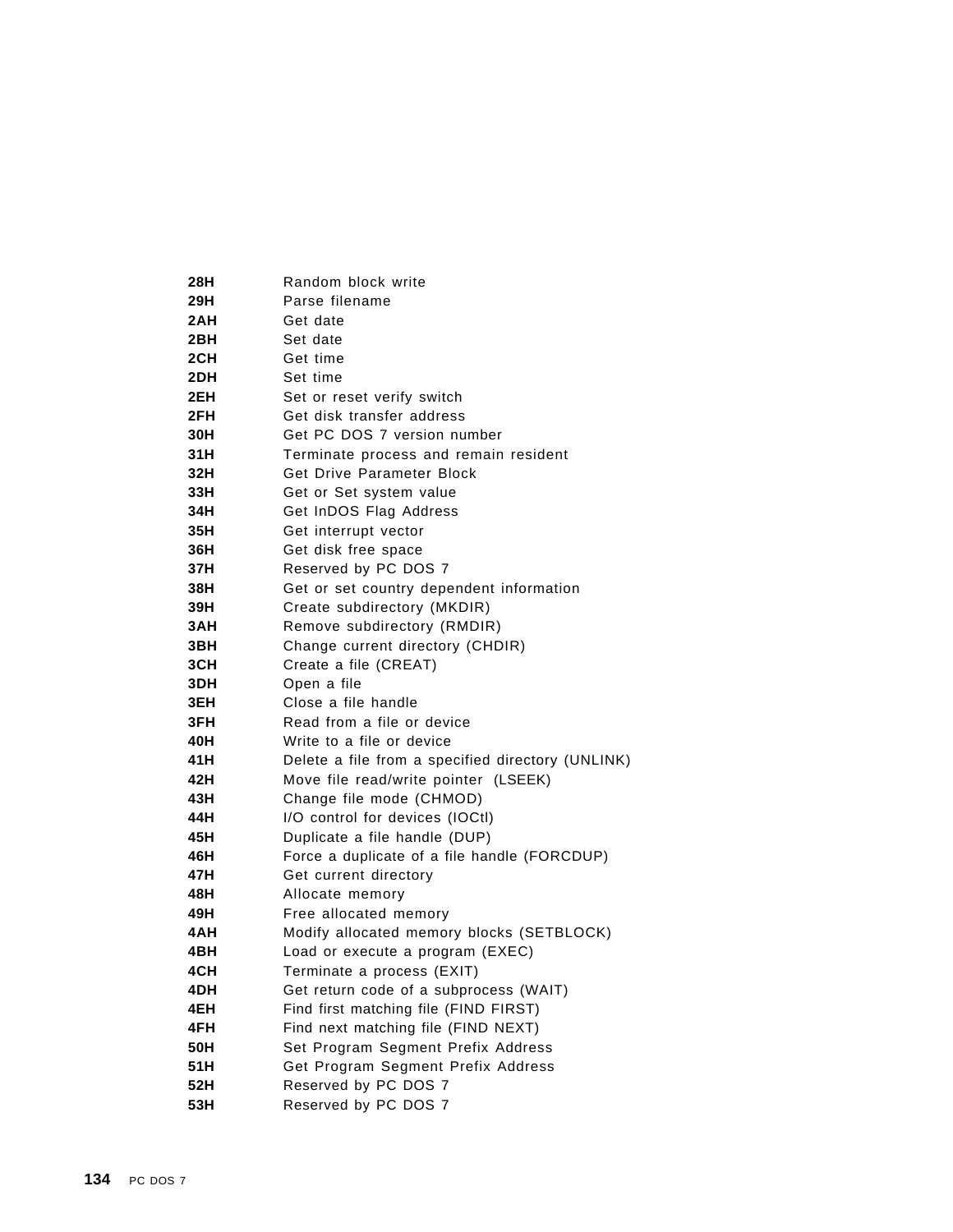| 54H   | Get verify setting                |
|-------|-----------------------------------|
| 55H   | Reserved by PC DOS 7              |
| 56H   | Rename a file                     |
| 57H   | Get or set a file's date and time |
| 5800H | <b>Get Allocation Strategy</b>    |
| 5801H | Set Allocation Strategy           |
| 5802H | Get Upper-Memory Link             |
| 5803H | Set Upper-Memory Link             |
| 59H   | Get extended error                |
| 5AH   | Create unique file                |
| 5BH   | Create new file                   |
| 5CH   | Lock or unlock file access        |
| 5D0AH | Set Extended Error                |
| 5E00H | Get machine name                  |
| 5E02H | Set printer setup                 |
| 5E03H | Get printer setup                 |
| 5F02H | Get redirection list entry        |
| 5F03H | Redirect device                   |
| 5F04H | Cancel redirection                |
| 60H   | Reserved by PC DOS 7              |
| 61H   | Reserved by PC DOS 7              |
| 62H   | Get PSP address                   |
| 63H   | Reserved by PC DOS 7              |
| 64H   | Reserved by PC DOS 7              |
| 65H   | Get extended country information  |
| 66H   | Get or set global code page       |
| 67H   | Set handle count                  |
| 68H   | Commit file                       |
| 69H   | Reserved by PC DOS 7              |
| 6AH   | Reserved by PC DOS 7              |
| 6BH   | Reserved by PC DOS 7              |
| 6CH   | Extended open or create           |

## **Using PC DOS 7 Function Calls**

Most function calls require input to be passed to them in registers. After setting the appropriate register values, issue the function calls in either of the following ways:

- The preferred method is to place the function number in AH and issue interrupt 21H.
- Place the function number in AH and execute a call to offset 50H in your program segment prefix.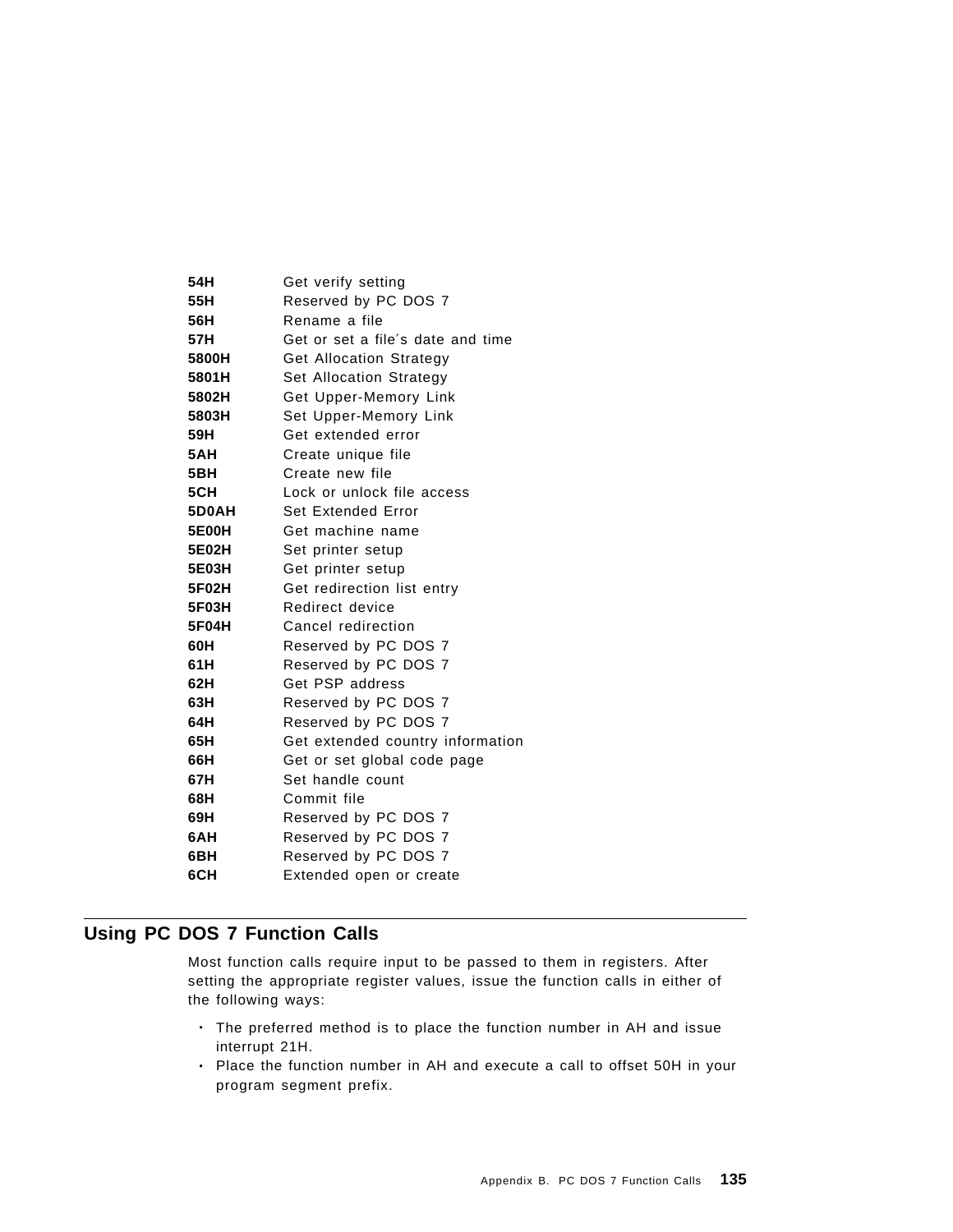#### **Program Code Fragments**

In each of the function call descriptions in this chapter, the input, output and method of use are described using a small program code fragment. These fragments are written in IBM PC Assembler Language.

#### **.COM Programs**

The descriptions assume that the program is an .EXE, not a .COM program. If a .COM program is desired, do not include either of the following instructions:

MOV ES,SEG or MOV DS,SEG —

#### **Notes:**

- 1. Some FCB function calls do not permit invalid characters (0DH−29 H).
- 2. Device names cannot end in a colon.
- 3. The contents of the AX register can be altered by any of the function calls. Even though no error code is returned in AX, it is possible that AX has been changed.

#### **PC DOS 7 Registers**

PC DOS 7 uses the following registers, pointers, and flags when executing interrupts and function calls:

| Register          | General                             |
|-------------------|-------------------------------------|
| <b>Definition</b> | <b>Registers</b>                    |
| AX.               | Accumulator (16-bit)                |
| AH                | Accumulator high-order byte (8-bit) |
| AL                | Accumulator low-order byte (8-bit)  |
| <b>BX</b>         | Base (16-bit)                       |
| BH.               | Base high-order byte (8-bit)        |
| <b>BL</b>         | Base low-order byte (8-bit)         |
| CX.               | Count (16-bit)                      |
| CН                | Count high-order byte (8-bit)       |
| CL                | Count low-order byte (8-bit)        |
| DX.               | Data (16-bit)                       |
| <b>DH</b>         | Data high-order (8-bit)             |
| DL                | Data low-order (8-bit)              |
| Flags             | OF DF IF TF SF ZF AF PF CF          |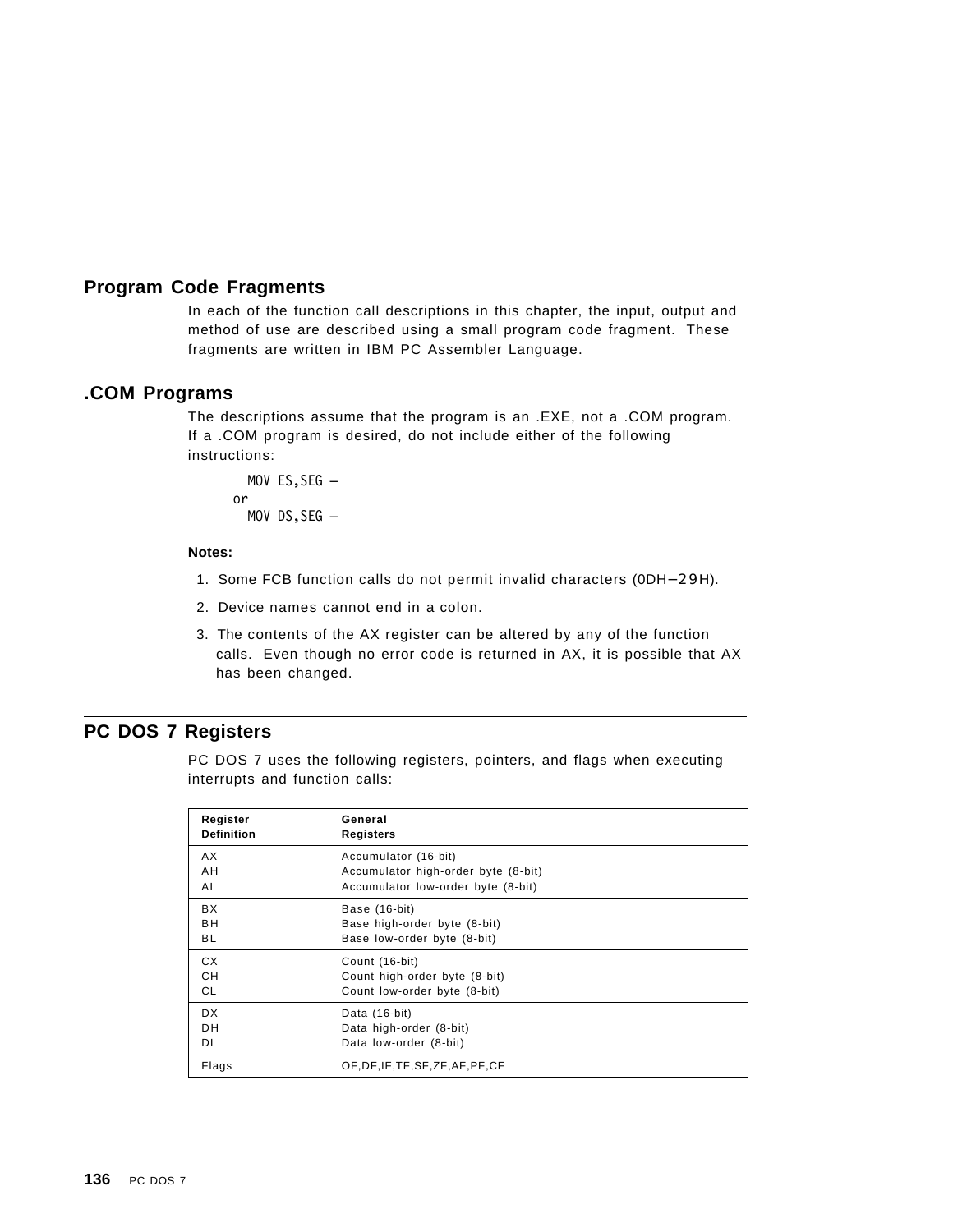| Register<br><b>Definition</b> | <b>Pointers</b>              |
|-------------------------------|------------------------------|
| <b>SP</b>                     | Stack pointer (16-bit)       |
| <b>BP</b>                     | Base pointer (16-bit)        |
| ١P                            | Instruction pointer (16-bit) |

| Register<br><b>Definition</b> | Segment<br><b>Registers</b> |
|-------------------------------|-----------------------------|
| CS                            | Code segment (16-bit)       |
| DS                            | Data segment (16-bit)       |
| SS                            | Stack segment (16-bit)      |
| ES                            | Extra segment (16-bit)      |

| Register<br><b>Definition</b> | Index<br><b>Registers</b>  |
|-------------------------------|----------------------------|
| DI                            | Destination index (16-bit) |
| SI                            | Source index (16-bit)      |

#### **Register Numbering Convention**

Each register is 16 bits long and is divided into a high and low byte. Each byte is 8 bits long. The bits are numbered from right to left. The low byte contains bits 0 through 7 and the high byte contains bits 8 through 15. The chart below shows the hexadecimal values assigned to each bit.

|           | High Byte             | Low Byte        |
|-----------|-----------------------|-----------------|
| Bit       | 15 14 13 12 11 10 9 8 | 7 6 5 4 3 2 1 0 |
| Hex value | 8 4 2 1 8 4 2 1       | 8 4 2 1 8 4 2 1 |

#### **PC DOS 7 Internal Stack**

When PC DOS 7 gains control, it switches to an internal stack. User registers are preserved unless information is passed back to the requester as indicated in the specific requests. The user stack needs to be sufficient to accommodate the interrupt system. It is recommended that the user stack be 200H in addition to what the user needs.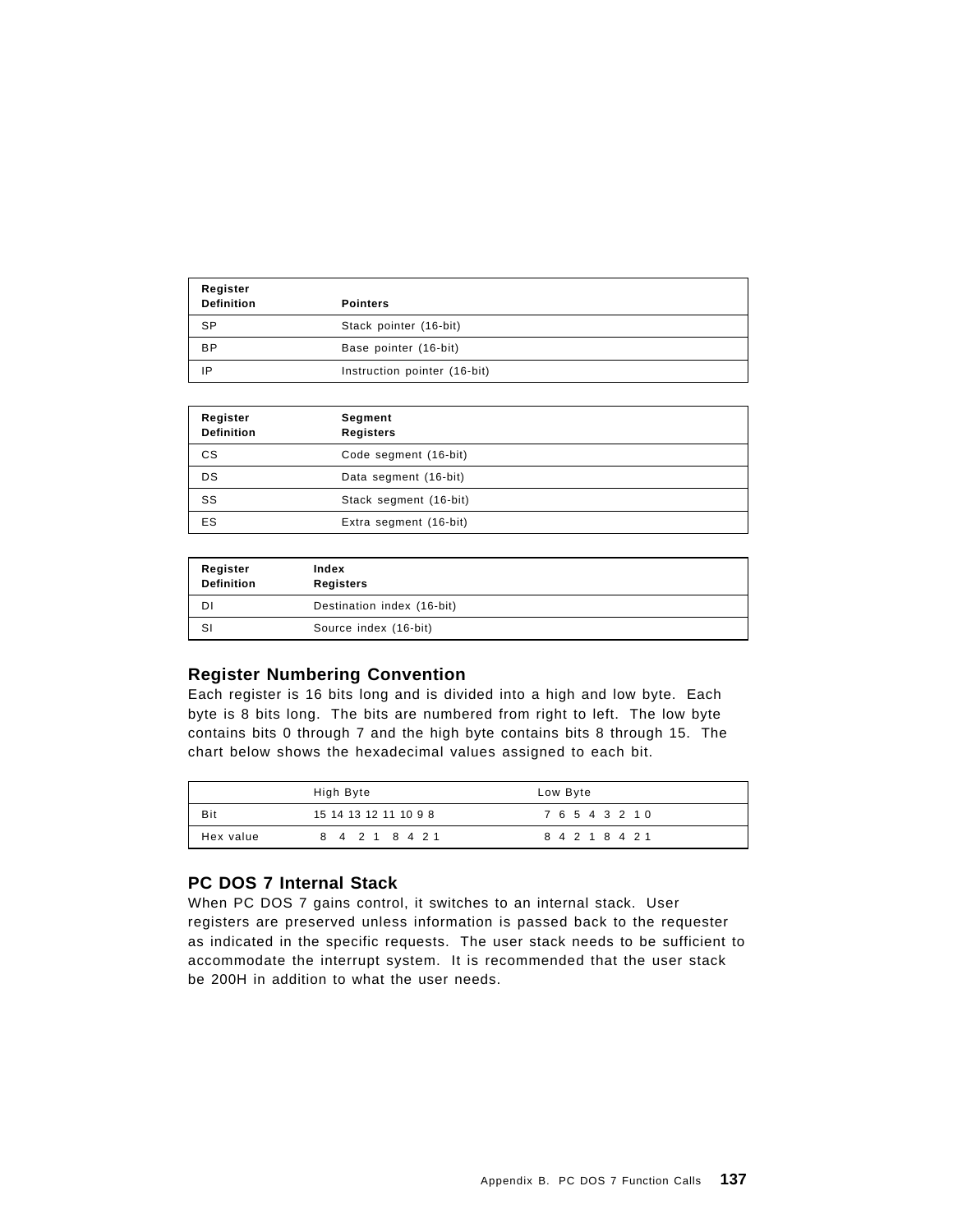#### **Responding to Errors**

Handle function calls report an error by setting the carry flag and returning the error code in AX. FCB function calls report an error by returning FFH in AL.

Extended error support (59H) provides a common set of error codes and specific error information such as error classification, location, and recommended action. In most critical cases, applications can analyze the error code and take specific action. Recommended actions are intended for programs that do not understand the error codes. Programs can take advantage of extended error support both from interrupt 24H critical error handlers and after issuing interrupt 21H function calls. Do not code to specific error codes.

## **Extended Error Codes**

| Hexadecimal<br>Code | <b>Decimal</b><br>Code | <b>Meaning</b>                                        |
|---------------------|------------------------|-------------------------------------------------------|
|                     |                        |                                                       |
| 01H                 | 1                      | Invalid function number                               |
| 02H                 | $\overline{2}$         | File not found                                        |
| 03H                 | 3                      | Path not found                                        |
| 04H                 | 4                      | Too many open files (no handles left)                 |
| 05H                 | 5                      | Access denied                                         |
| 06H                 | 6                      | Invalid handle                                        |
| 07H                 | $\overline{7}$         | Memory control blocks destroyed                       |
| 08H                 | 8                      | Insufficient memory                                   |
| 09H                 | 9                      | Invalid memory block address                          |
| 0AH                 | 10                     | Invalid environment                                   |
| 0 <sub>BH</sub>     | 11                     | Invalid format                                        |
| 0CH                 | 12                     | Invalid access code                                   |
| 0DH                 | 13                     | Invalid data                                          |
| 0EH                 | 14                     | Reserved                                              |
| 0FH                 | 15                     | Invalid drive was specified                           |
| 10H                 | 16                     | Attempt to remove the current directory               |
| 11H                 | 17                     | Not same device                                       |
| 12H                 | 18                     | No more files                                         |
| 13H                 | 19                     | Attempt to write on write-protected diskette          |
| 14H                 | 20                     | Unknown unit                                          |
| 15H                 | 21                     | Drive not ready                                       |
| 16H                 | 22                     | Unknown command                                       |
| 17H                 | 23                     | Cyclic redundancy check $(CRC)$ — part of diskette is |
|                     |                        | bad                                                   |
| 18H                 | 24                     | Bad request structure length                          |
| 19H                 | 25                     | Seek error                                            |
| 1AH                 | 26                     | Unknown media type                                    |
| 1 <sub>BH</sub>     | 27                     | Sector not found                                      |
| 1 <sub>CH</sub>     | 28                     | Printer out of paper                                  |
| 1DH                 | 29                     | Write fault                                           |
| 1EH                 | 30                     | Read fault                                            |
| 1FH                 | 31                     | General failure                                       |
| 20H                 | 32                     | Sharing violation                                     |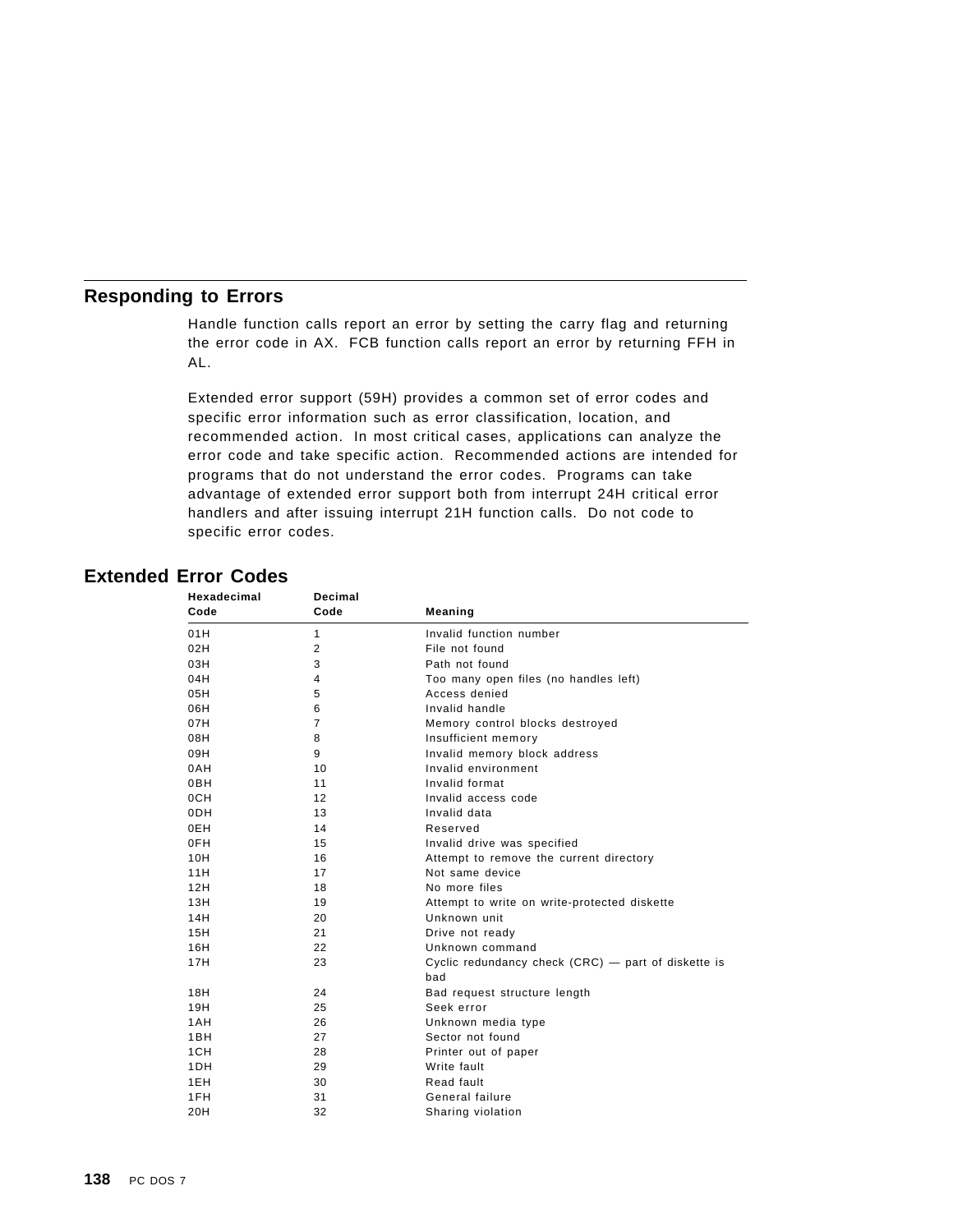| Hexadecimal<br>Code | Decimal<br>Code<br><b>Meaning</b> |                                         |
|---------------------|-----------------------------------|-----------------------------------------|
| 21H                 | 33                                | Lock violation                          |
| 22H                 | 34                                | Invalid disk change                     |
| 23H                 | 35                                | <b>FCB</b> unavailable                  |
| 24H                 | 36                                | Sharing buffer overflow                 |
| 25H                 | 37                                | Reserved by PC DOS 7                    |
| 26H                 | 38                                | Unable to complete file operation       |
| $27H - 31H$         | $39 - 49$                         | Reserved by PC DOS 7                    |
| 32H                 | 50                                | Network request not supported           |
| 33H                 | 51                                | Remote computer not listening           |
| 34H                 | 52                                | Duplicate name on network               |
| 35H                 | 53                                | Network path not found                  |
| 36H                 | 54                                | Network busy                            |
| 37H                 | 55                                | Network device no longer exists         |
| 38H                 | 56                                | NETBIOS command limit exceeded          |
| 39H                 | 57                                | System error; NETBIOS error             |
| 3AH                 | 58                                | Incorrect response from network         |
| 3BH                 | 59                                | Unexpected network error                |
| 3CH                 | 60                                | Incompatible remote adapter             |
| 3DH                 | 61                                | Print queue full                        |
| 3EH                 | 62                                | Not enough space for print file         |
| 3FH                 | 63                                | Print file was cancelled                |
| 40H                 | 64                                | Network name was deleted                |
| 41H                 | 65                                | Access denied                           |
| 42H                 | 66                                | Network device type incorrect           |
| 43H                 | 67                                | Network name not found                  |
| 44H                 | 68                                | Network name limit exceeded             |
| 45H                 | 69                                | NETBIOS session limit exceeded          |
| 46H                 | 70                                | Sharing temporarily paused              |
| 47H                 | 71                                | Network request not accepted            |
| 48H                 | 72                                | Print or disk redirection is paused     |
| 49H-4 FH            | $73 - 79$                         | Reserved                                |
| 50H                 | 80                                | File exists                             |
| 51H                 | 81                                | Reserved                                |
| 52H                 | 82                                | Cannot make directory entry             |
| 53H                 | 83                                | Fail on INT 24                          |
| 54H                 | 84                                | Too many redirections                   |
| 55H                 | 85                                | Duplicate redirection                   |
| 56H                 | 86                                | Invalid password                        |
| 57H                 | 87                                | Invalid parameter                       |
| 58H                 | 88                                | Network data fault                      |
| 59H                 | 89                                | Function not supported by network       |
| 5AH                 | 90                                | Required system component not installed |

# **Error Classes**

| Hexadecimal<br>Value | Decimal<br>Description<br>Value |                                                                                                                                                               |  |
|----------------------|---------------------------------|---------------------------------------------------------------------------------------------------------------------------------------------------------------|--|
| 01H                  |                                 | <b>Out of Resource:</b> Example: out of space or channels.                                                                                                    |  |
| 02H                  |                                 | <b>Temporary Situation:</b> Something expected to disappear<br>with time. This is not an error condition, but a<br>temporary situation such as a locked file. |  |
| 03H                  |                                 | Authorization: Permission problem.                                                                                                                            |  |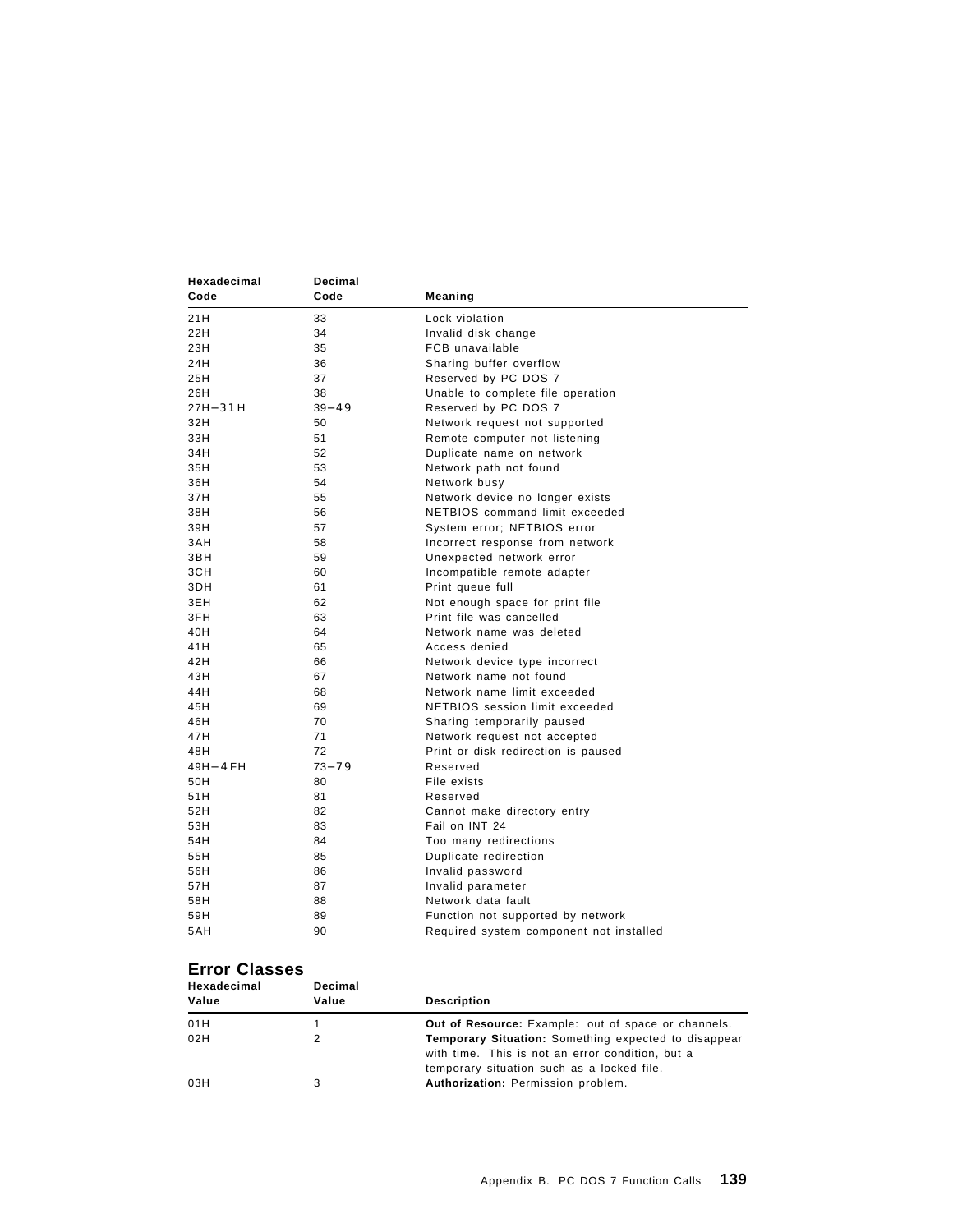| Hexadecimal<br>Value | Decimal<br>Value  | <b>Description</b>                                                                                                                    |
|----------------------|-------------------|---------------------------------------------------------------------------------------------------------------------------------------|
| 04H                  | 4                 | Internal: Internal error in system software. Probable<br>problem with system software rather than a user or<br>system failure.        |
| 05H                  | 5                 | Hardware Failure: A serious problem not the fault of<br>user program.                                                                 |
| 06H                  | 6                 | System Failure: Serious failure of system software not<br>the fault of the user, such as missing or incorrect<br>configuration files. |
| 07H                  | 7                 | Application Program Error: Inconsistent requests.                                                                                     |
| 08H                  | 8                 | Not Found: File or item not found. Inconsistent<br>requests.                                                                          |
| 09H                  | 9                 | <b>Bad Format:</b> File or value in invalid format or type;<br>unsuitable.                                                            |
| 0AH                  | 10                | Locked: Locked file or item.                                                                                                          |
| 0BH                  | 11                | Media: Media failure such as incorrect disk, CRC error,<br>or defective media.                                                        |
| 0CH                  | $12 \overline{ }$ | Already Exists: Duplication error, such as declaring a<br>machine name that already exists.                                           |
| 0 <sub>DH</sub>      | 13                | Unknown: Classification does not exist or is<br>inappropriate.                                                                        |

## **Actions**

| Hexadecimal<br>Code | <b>Decimal</b><br>Code | <b>Description</b>                                            |
|---------------------|------------------------|---------------------------------------------------------------|
| 01H                 | 1                      | <b>Retry:</b> Retry a few times, then prompt user to          |
|                     |                        | determine if the program should continue or be<br>terminated. |
| 02H                 | 2                      | Delay Retry: Retry several times after pause, then            |
|                     |                        | prompt user to determine if the program should                |
|                     |                        | continue or be terminated.                                    |
| 03H                 | 3                      | User: If the input was entered by a user, advise              |
|                     |                        | reentry. The error, however, may have occurred in the         |
|                     |                        | program itself, such as a bad drive letter or bad             |
|                     |                        | filename specification.                                       |
| 04H                 | 4                      | Abort: Abort application with cleanup. The application        |
|                     |                        | cannot proceed, but the system is in an orderly state         |
|                     |                        | and it is safe to stop the application.                       |
| 05H                 | 5                      | <b>Immediate Exit:</b> Stop application immediately without   |
|                     |                        | clearing registers. Do not use the application to close       |
|                     |                        | files or update indexes, but exit as soon as possible.        |
| 06H                 | 6                      | Ignore: Ignore.                                               |
| 07H                 | 7                      | Retry After User Intervention: The user needs to              |
|                     |                        | perform some action such as removing a diskette and           |
|                     |                        | inserting a different one. Then retry the operation.          |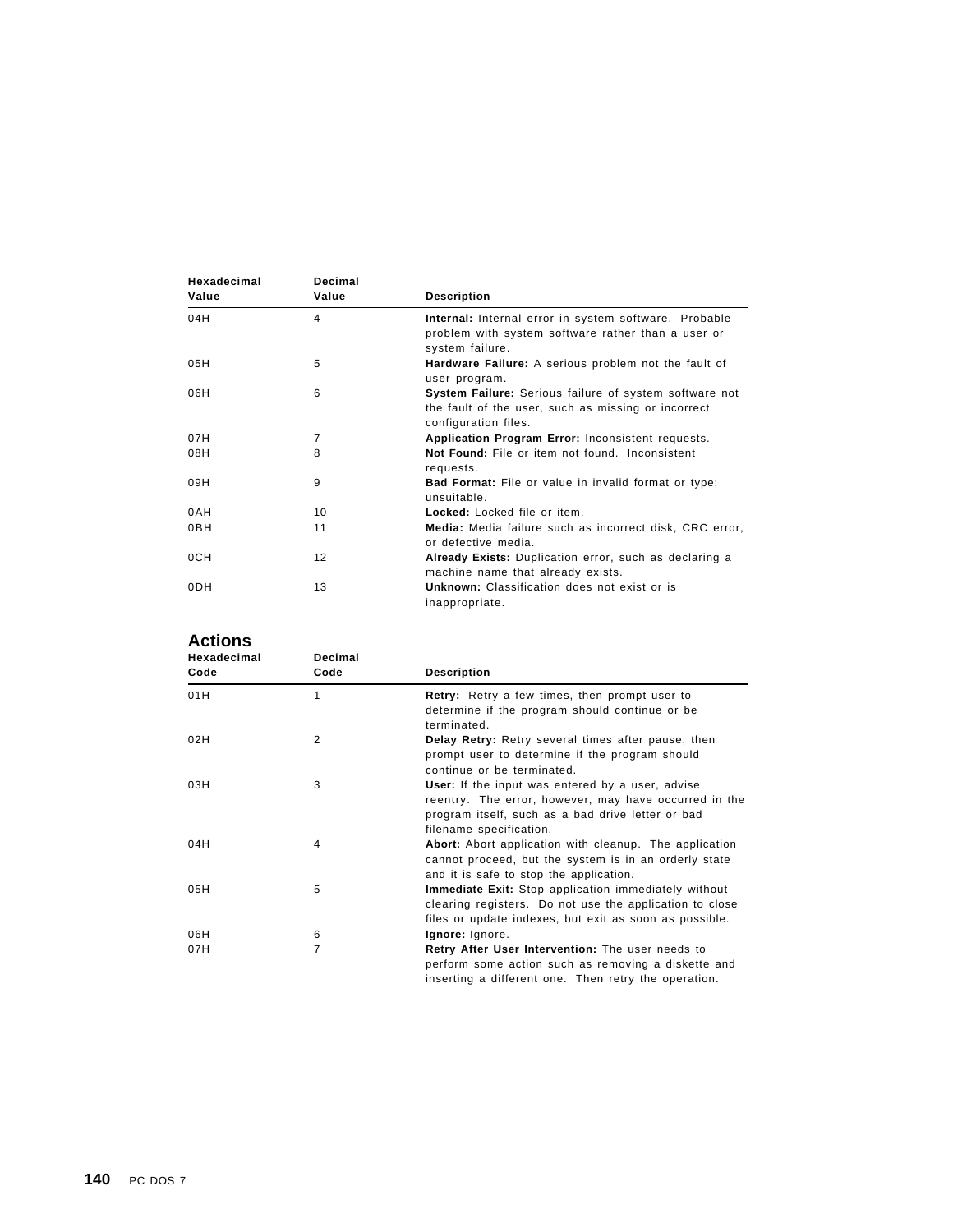# **Locus (Location)**

| Hexadecimal<br>Value | Decimal<br>Value | <b>Description</b>                                                  |
|----------------------|------------------|---------------------------------------------------------------------|
| 01H                  |                  | Unknown: Not specific; not appropriate.                             |
| 02H                  | 2                | <b>Block Device:</b> Related to random access mass disk<br>storage. |
| 03H                  | 3                | Net: Related to the network.                                        |
| 04H                  | 4                | Serial Device: Related to serial devices.                           |
| 05H                  | 5                | Memory: Related to random access memory.                            |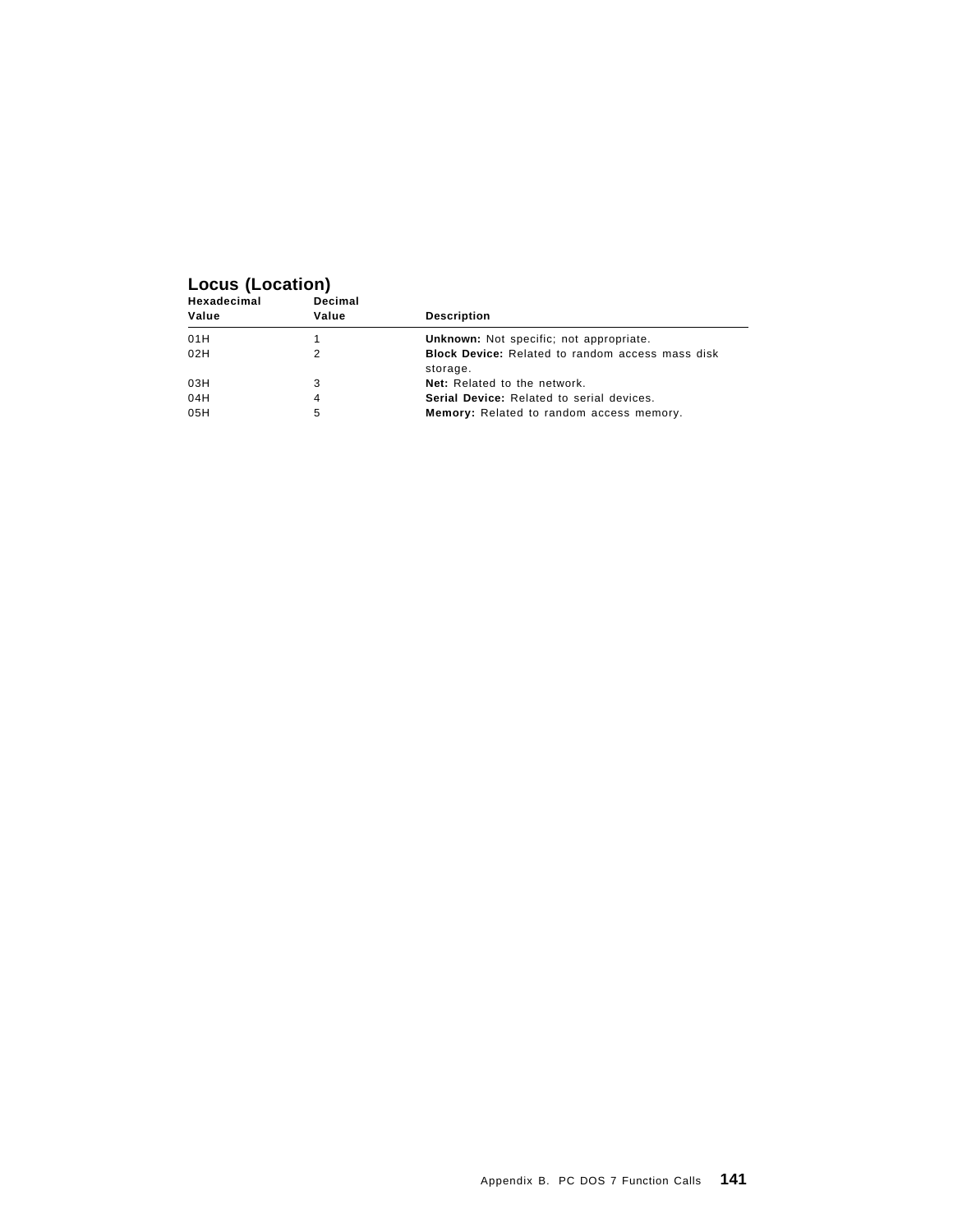# **00H — Program Terminate**

 $\cdot$ 

#### **Purpose**

Stops the execution of a program.

#### **Examples**

| MOV       |     | AH, OOH : Function Call - Terminate Program |
|-----------|-----|---------------------------------------------|
| TNT       | 21H | ; Issue request to DOS                      |
| No return |     |                                             |

#### **Comments**

The terminate, Ctrl-Break, and critical error exit addresses are restored to the values they had on entry to the terminating program, from the values saved in the program segment prefix. All file buffers are flushed and the handles opened by the process are closed. Any files that have changed in length and not closed are not recorded properly in the directory. Control transfers to the terminate address. This call performs exactly the same function as interrupt 20H. It is the program′s responsibility to ensure that the CS register contains the segment address of its program segment prefix control block before calling this function.

Function 4CH — Terminate a Process is the preferred method for ending a program.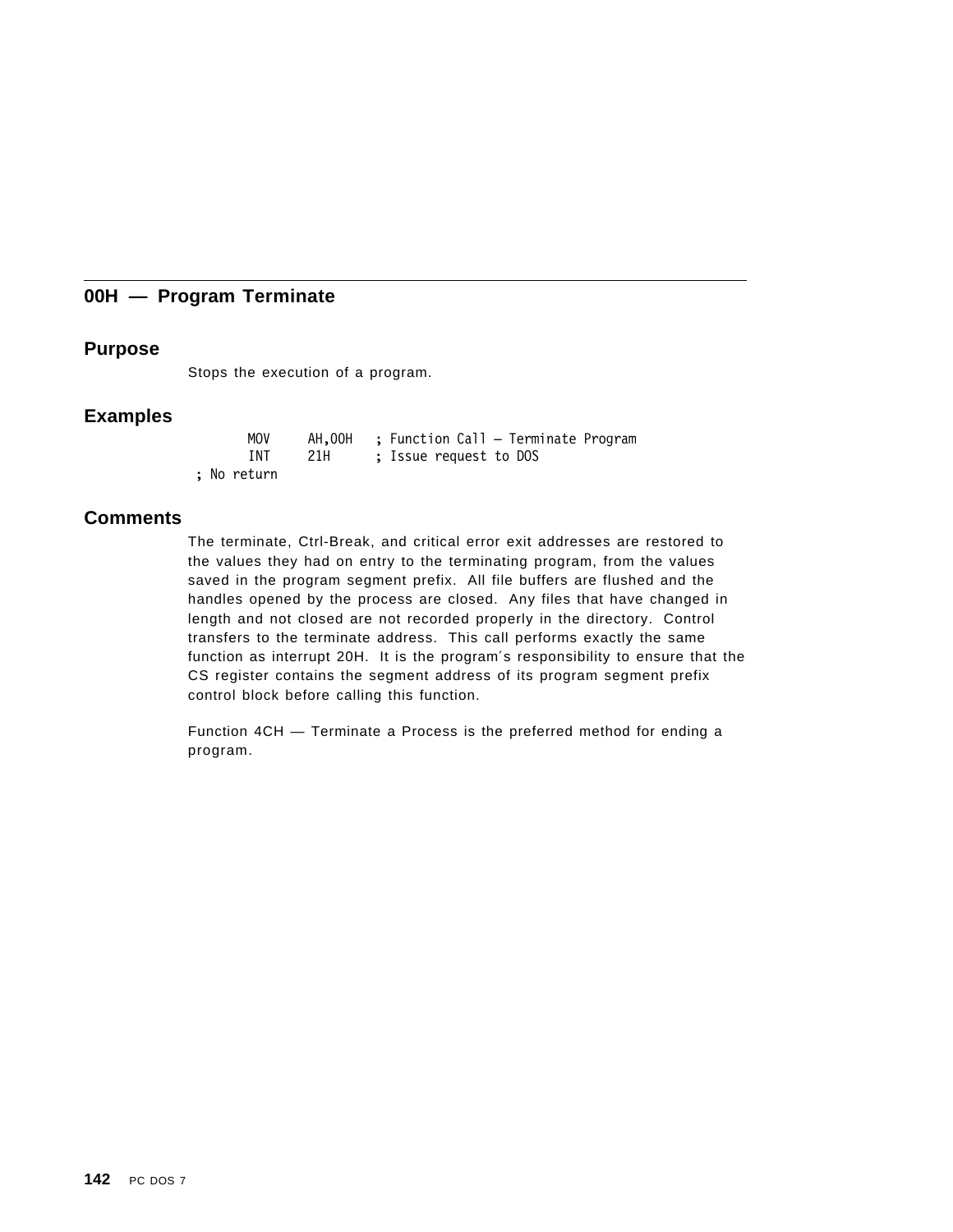# **01H — Console Input with Echo**

## **Purpose**

Waits for a character to be read at the standard input device (unless one is ready), then echoes the character to the standard output device and returns the character in AL.

#### **Examples**

| <b>MOV</b><br>INT<br><b>MOV</b><br><b>CMP</b><br><b>JNE</b><br><b>MOV</b> | AH,01H<br>21H<br>Char, AL<br>AL,0<br>Normal Char<br>AH,01H |                | ; Function Call — keyboard input<br>; Issue request to DOS<br>: Save character<br>: Extended character ?<br>: No!<br>; Function Call — keyboard input |
|---------------------------------------------------------------------------|------------------------------------------------------------|----------------|-------------------------------------------------------------------------------------------------------------------------------------------------------|
| <b>INT</b><br><b>MOV</b><br>Normal_Char:                                  | 21H<br>ExtChar, AL                                         |                | ; Issue request to DOS<br>; Save extended character                                                                                                   |
| Character<br>Char<br>ExtChar                                              | LABEL<br>DB<br>DB                                          | WORD<br>?<br>? | ; Complete character<br>: Character buffer<br>: Character buffer                                                                                      |

#### **Comments**

The character is checked for a Ctrl-Break. If Ctrl-Break is detected, an interrupt 23H is executed.

For function call 01H, extended ASCII codes require two function calls. The first call returns 00H as an indicator that the next call will return an extended code.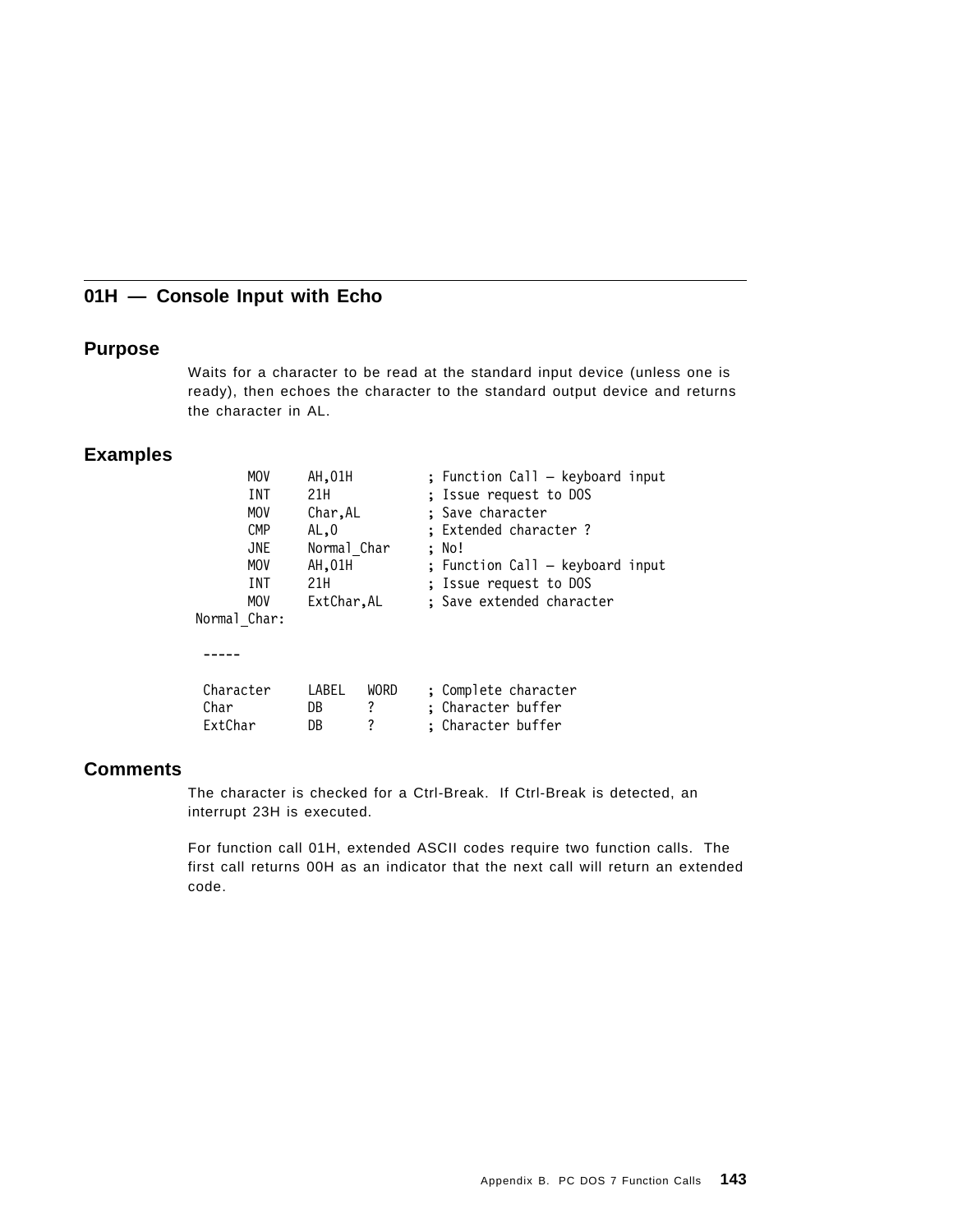# **02H — Display Output**

# **Purpose**

Outputs the character in DL to the standard output device.

# **Examples**

| <b>MOV</b><br><b>MOV</b><br>INT | AH,02H<br>DL.Char<br>21H |   | ; Function Call - Display Output<br>; Get character to display<br>: Issue request to DOS |
|---------------------------------|--------------------------|---|------------------------------------------------------------------------------------------|
|                                 |                          |   |                                                                                          |
| <b>CHAR</b>                     | DB                       | 2 | : Character buffer                                                                       |

### **Comments**

If the character in DL is a backspace (08), the cursor is moved left one position (nondestructive). If a Ctrl-Break is detected after the output, an interrupt 23H is executed.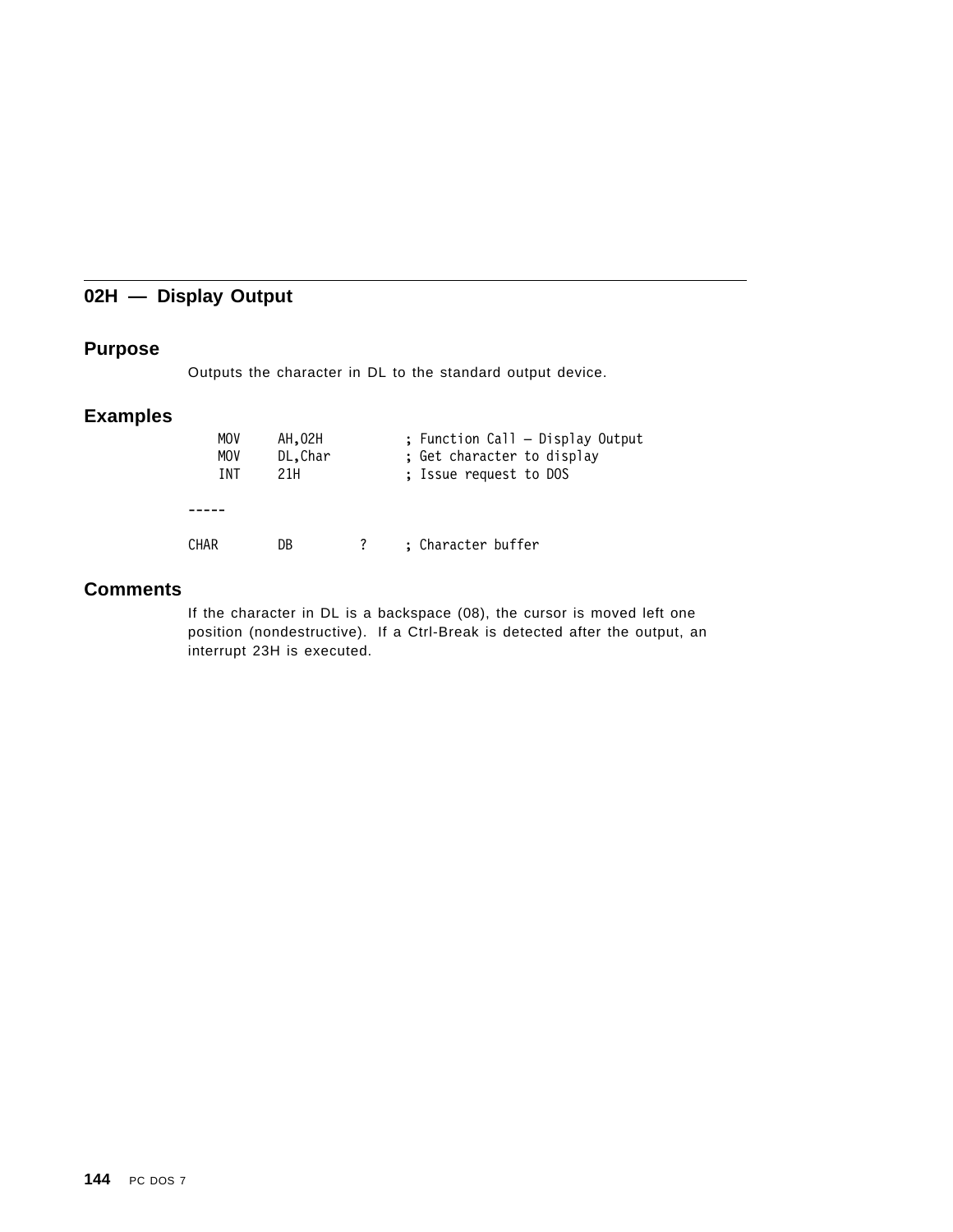# **03H — Auxiliary Input**

## **Purpose**

Waits for a character from the standard auxiliary device, then returns that character in AL.

## **Examples**

|             | MOV<br>INT<br>MOV | AH,03H<br>21H<br>Char, AL | ; Function Call - Auxiliary Input<br>: Issue request to DOS<br>: Save character |
|-------------|-------------------|---------------------------|---------------------------------------------------------------------------------|
|             |                   |                           |                                                                                 |
| <b>CHAR</b> | DB                |                           | ; Character buffer                                                              |

### **Comments**

Auxiliary (AUX) support is unbuffered and noninterrupt driven.

At startup, PC DOS 7 initializes the first auxiliary port to 2400 baud, no parity, one-stop bit, and 8-bit word.

The auxiliary function calls (03H and 04H) do not return status or error codes. For greater control, you should use the ROM BIOS routine (interrupt 14H) or write an AUX device driver and use IOCtl.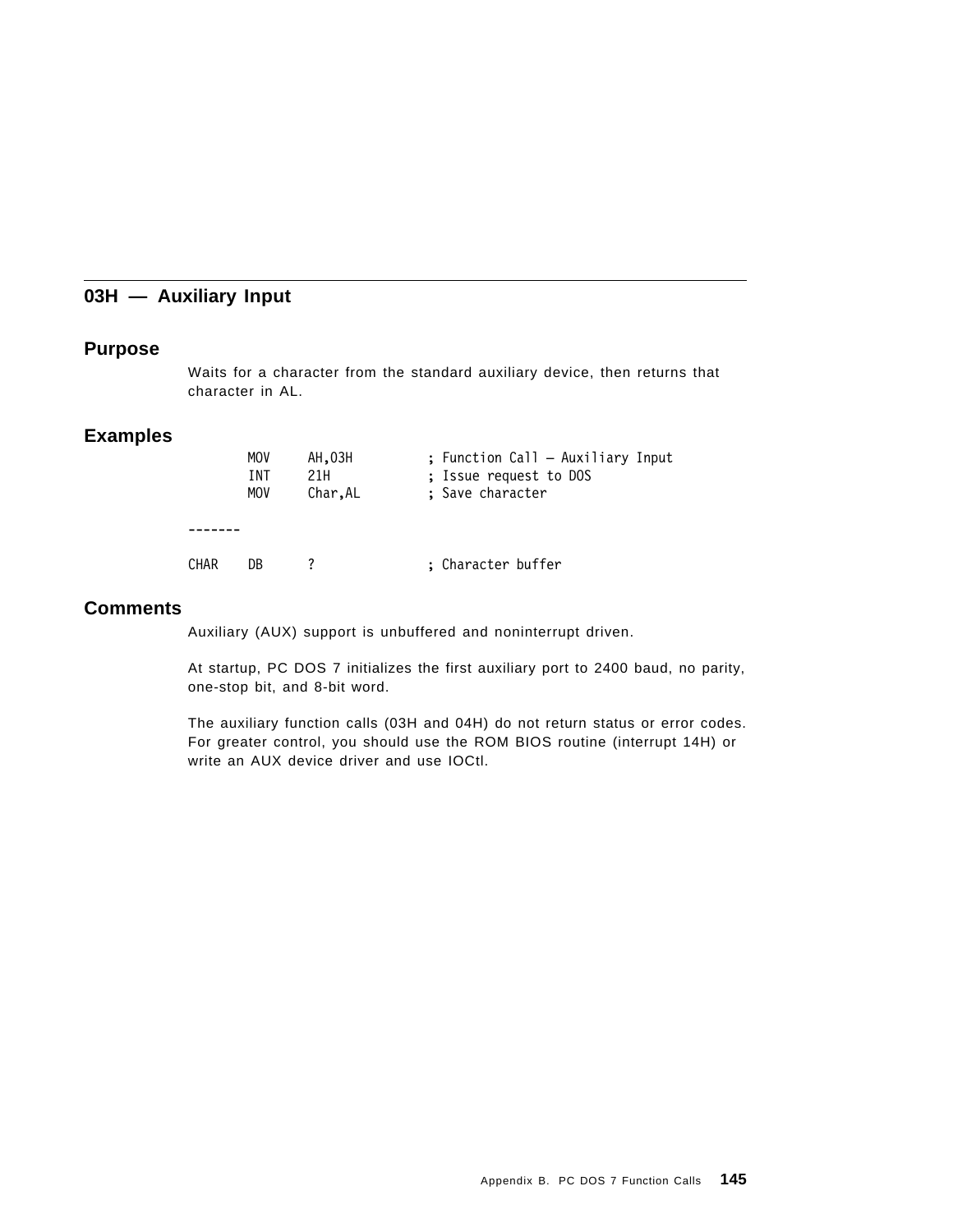# **04H — Auxiliary Output**

# **Purpose**

Outputs the character in DL to the standard auxiliary device.

# **Examples**

|      | MOV        | AH,04H         | ; Function Call - Auxiliary Output                                        |
|------|------------|----------------|---------------------------------------------------------------------------|
|      | MOV<br>INT | DL.Char<br>21H | ; Get character to output<br>; Issue request to DOS<br>; Nothing returned |
|      |            |                |                                                                           |
| CHAR | DB         | 7              | : Character buffer                                                        |

### **Comments**

If the character in DL is a backspace (08), the cursor is moved left one position (nondestructive). If a Ctrl-Break is detected after the output, an interrupt 23H is executed.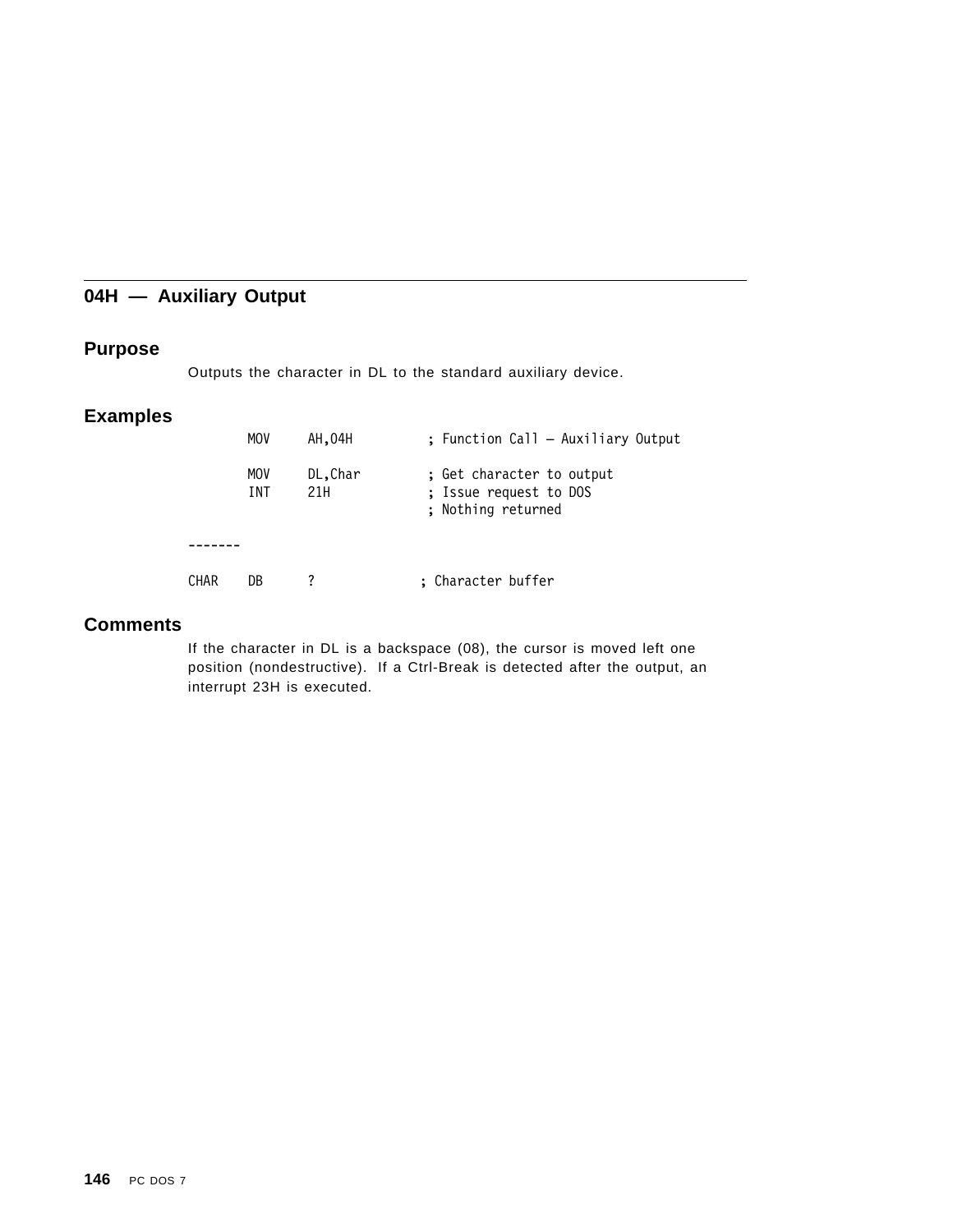# **05H — Printer Output**

# **Purpose**

Outputs the character in DL to the standard printer device.

# **Examples**

|      | <b>MOV</b><br><b>MOV</b><br>INT | AH,05H<br>DL.Char<br>21H | ; Function Call - Printer Output<br>; Get character to output<br>: Issue request to DOS<br>; Nothing returned |
|------|---------------------------------|--------------------------|---------------------------------------------------------------------------------------------------------------|
| CHAR | DB.                             |                          | ; Character buffer                                                                                            |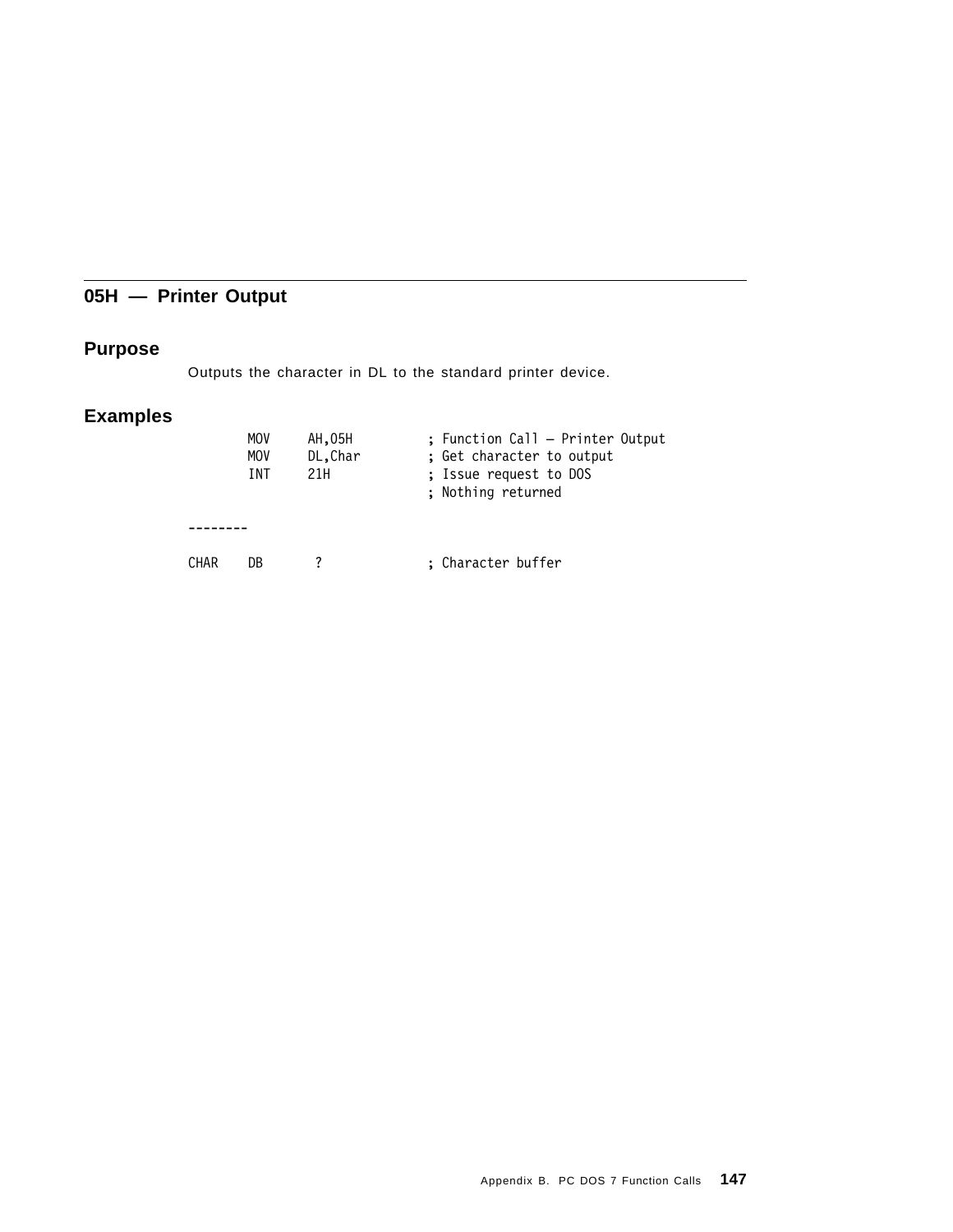### **06H — Direct Console I/O**

## **Purpose**

Gets a character from the standard input device if one is ready, or outputs a character to the standard output device.

#### **Examples**

| In_loop:     |             |  |                                          |
|--------------|-------------|--|------------------------------------------|
| MOV          | AH,06H      |  | ; Function Call - Direct Console I/O     |
| MOV.         | $DL, -1$    |  | ; OFFH for input                         |
| INT          | 21H         |  | ; Issue request to DOS                   |
| JZ           | In loop     |  | ; No character yet on input              |
| <b>MOV</b>   | Char,AL     |  | : Save character                         |
| CMP          | AL,0        |  | ; Extended Character ?                   |
| <b>JNE</b>   | Normal Char |  | $:$ No!                                  |
|              | MOV AH, 07H |  | ; Function Call - Keyboard Input         |
| INT 21H      |             |  | ; Issue request to DOS                   |
| MOV          | ExtChar,AL  |  | ; Save extended character                |
| Normal_Char: |             |  |                                          |
|              |             |  |                                          |
| or           |             |  |                                          |
|              |             |  |                                          |
| MOV          | AH,06H      |  | ; Function Call $-$ Direct Console I/O   |
| MOV          | DL,Char     |  | ; Output character to display (not OFFH) |
| INT          | 21H         |  | ; Issue request to DOS                   |
|              |             |  |                                          |
|              |             |  |                                          |
| Character    | LABEL       |  | WORD ; Complete character                |
| Char         | DB          |  | ? ; Character buffer                     |
| ExtChar      | ?<br>DB     |  | : Character buffer                       |
|              |             |  |                                          |

#### **Comments**

If DL is FFH, AL returns with the 0 flag clear and an input character from the standard input device, if one is ready. If a character is not ready, the 0 flag will be set.

If DL is not FFH, DL is assumed to have a valid character that is output to the standard output device. This function does not check for Ctrl-Break, or Ctrl-PrtSc.

For function call 06H, extended ASCII codes require two function calls. The first call returns 00H as an indicator that the next call will return an extended code.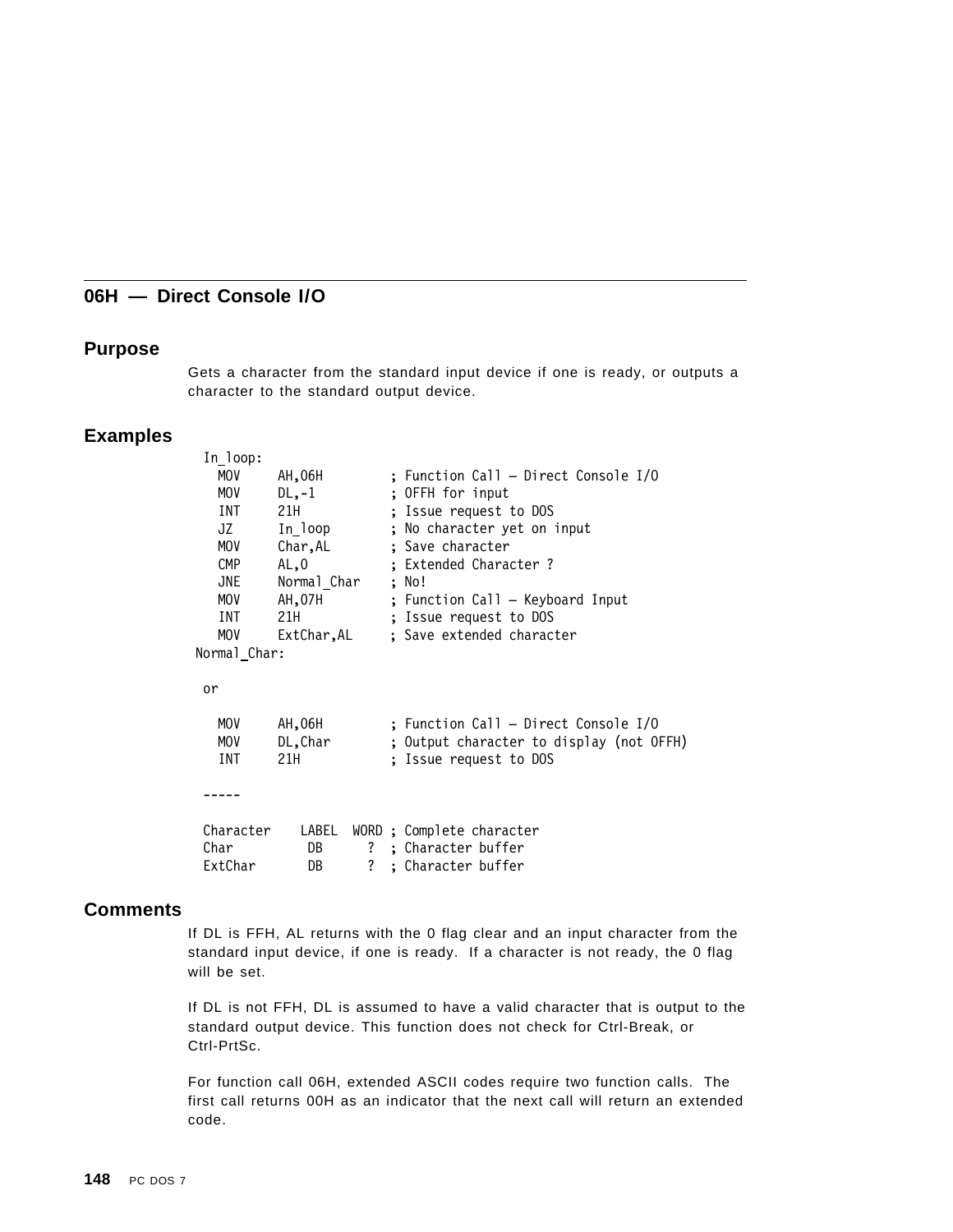# **07H — Direct Console Input Without Echo**

# **Purpose**

Waits for a character to be read at the standard input device (unless one is ready), then returns the character in AL.

## **Examples**

| <b>MOV</b>   | AH,07H      | ; Function Call - Direct Console Input (no echo) |
|--------------|-------------|--------------------------------------------------|
| <b>INT</b>   | 21H         | : Issue request to DOS                           |
| MOV.         | Char,AL     | : Save character                                 |
| <b>CMP</b>   | AL.O        | : Extended character ?                           |
| JNE          | Normal Char | : No!                                            |
| MOV          | AH,07H      | ; Function Call - Direct Console Input (no echo) |
| INT          | 21H         | : Issue request to DOS                           |
| MOV          | ExtChar,AL  | ; Save extended character                        |
| Normal Char: |             |                                                  |
|              |             |                                                  |
|              |             |                                                  |
|              |             |                                                  |

| Character | LABEL | <b>WORD</b> | ; Complete character |
|-----------|-------|-------------|----------------------|
| Char      | DB.   |             | : Character buffer   |
| ExtChar   | DB.   |             | : Character buffer   |

#### **Comments**

As with function call 06H, no checks are made on the character.

For function call 07H, extended ASCII codes require two function calls. The first call returns 00H as an indicator that the next call will return an extended code.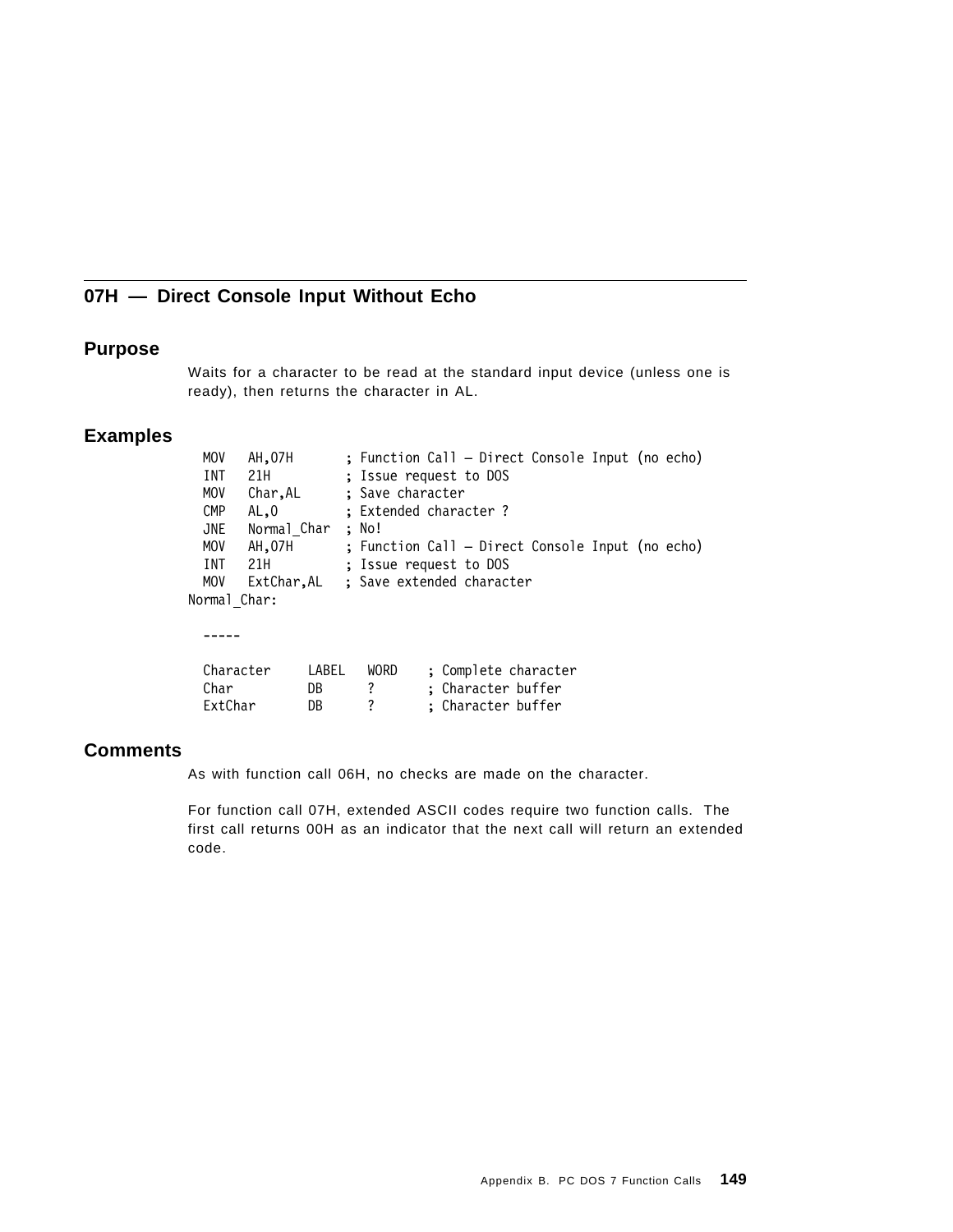# **08H — Console Input Without Echo**

## **Purpose**

Waits for a character to be read at the standard input device (unless one is ready) and returns the character in AL.

## **Examples**

| <b>MOV</b>    | AH,08H               |       |                         | ; Function Call - Console Input (no echo) |  |  |  |  |  |  |  |
|---------------|----------------------|-------|-------------------------|-------------------------------------------|--|--|--|--|--|--|--|
| INT.          | 21H                  |       | ; Issue request to DOS  |                                           |  |  |  |  |  |  |  |
| <b>MOV</b>    | Char,AL              |       | : Save character        |                                           |  |  |  |  |  |  |  |
| <b>CMP</b>    | AL,0                 |       |                         | : Extended character ?                    |  |  |  |  |  |  |  |
|               | JNE Normal Char; No! |       |                         |                                           |  |  |  |  |  |  |  |
| MOV           | AH.O8H               |       |                         | ; Function Call - Console Input (no echo) |  |  |  |  |  |  |  |
| INT 21H       |                      |       | ; Issue request to DOS  |                                           |  |  |  |  |  |  |  |
| MOV           |                      |       |                         | ExtChar,AL : Save extended character      |  |  |  |  |  |  |  |
|               | Normal Char:         |       |                         |                                           |  |  |  |  |  |  |  |
|               |                      |       |                         |                                           |  |  |  |  |  |  |  |
|               |                      |       |                         |                                           |  |  |  |  |  |  |  |
|               | Character            | LABEL | WORD                    | ; Complete character                      |  |  |  |  |  |  |  |
| Char<br>DB    |                      |       | ?<br>; Character buffer |                                           |  |  |  |  |  |  |  |
| ExtChar<br>DB |                      |       | ?                       | : Character buffer                        |  |  |  |  |  |  |  |

#### **Comments**

The character is checked for Ctrl-Break. If Ctrl-Break is detected, an interrupt 23H is executed.

For function call 08H, extended ASCII codes require two function calls. The first call returns 00H as an indicator that the next call will return an extended code.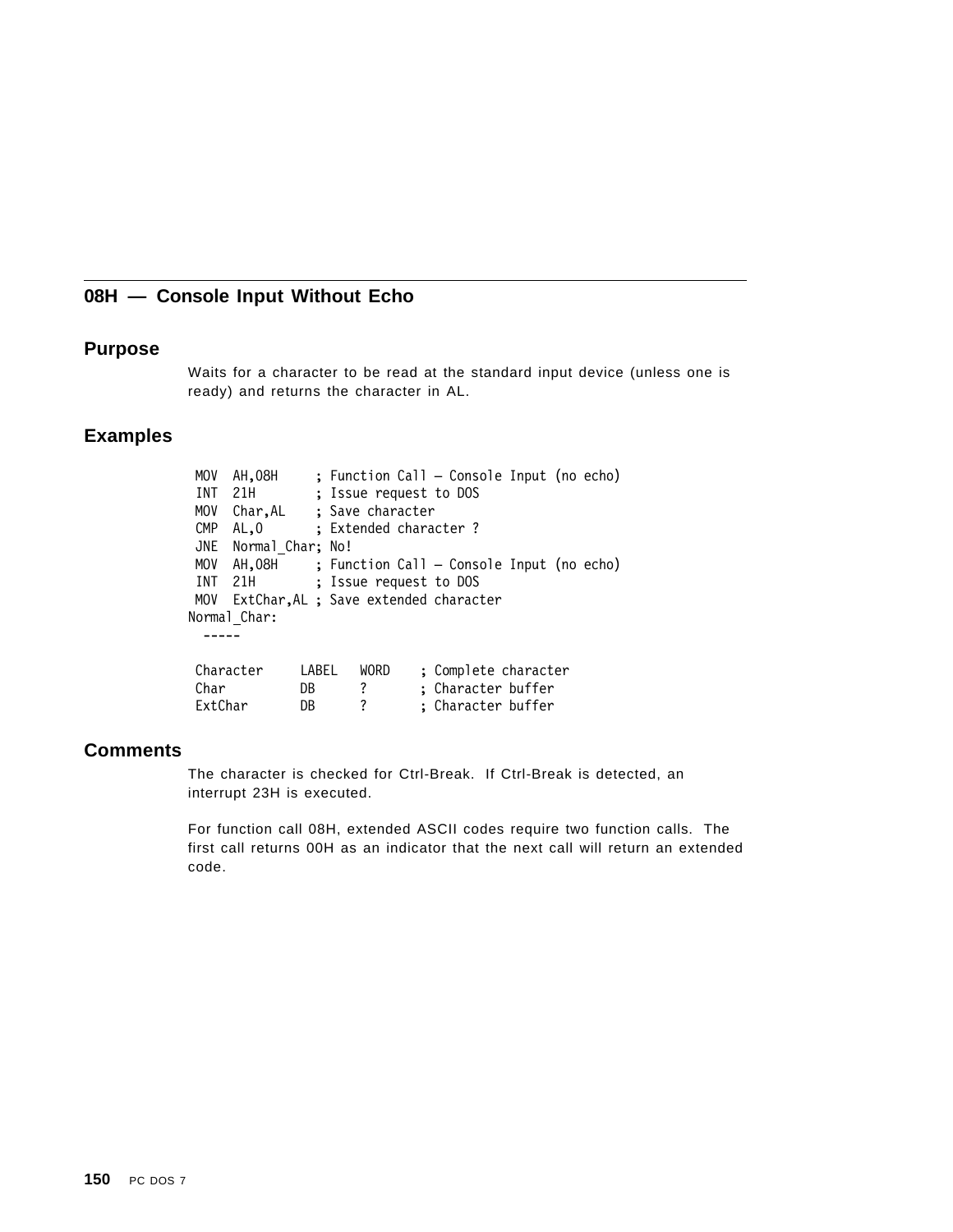# **09H — Display String**

# **Purpose**

Sends the characters in the string to the standard output device.

## **Examples**

| MOV        | AX, SEG String    |    |                                        |
|------------|-------------------|----|----------------------------------------|
| <b>MOV</b> | DS, AX            |    | :Set DS:DX to string                   |
| MO V       | DX, OFFSET String |    |                                        |
| <b>MOV</b> | AH,09H            |    | Function Call - Display String;        |
| <b>INT</b> | 21H               |    | : Issue request to DOS                 |
|            |                   |    |                                        |
|            |                   |    |                                        |
|            |                   |    |                                        |
| String     |                   | DB | "This string ends at the first Dollar" |
|            |                   | DB | ODH, OAH                               |
|            |                   | DB | $"$ \$"                                |
|            |                   |    |                                        |

### **Comments**

The character string in memory must be terminated by a **\$** (24H). Each character in the string is output to the standard output device in the same form as function call 02H.

ASCII codes 0DH and 0AH represent carriage return and line feed, respectively.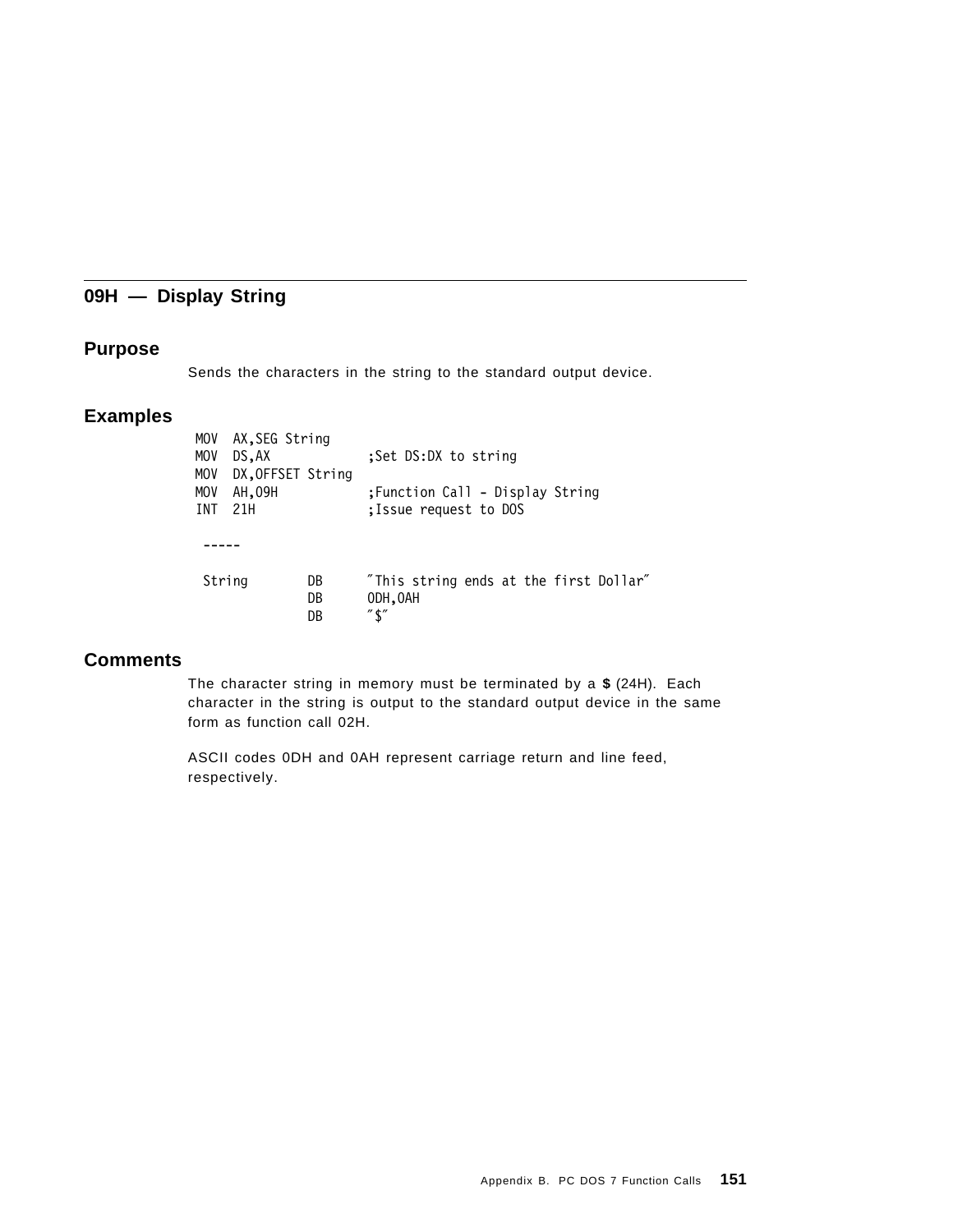## **0AH — Buffered Keyboard Input**

## **Purpose**

Reads characters from the standard input device and places them in the buffer beginning at the third byte.

#### **Examples**

| <b>MOV</b>     |         |    | AX, SEG Buffer    |                                |  |  |
|----------------|---------|----|-------------------|--------------------------------|--|--|
| <b>MOV</b>     | DS, AX  |    |                   | :Set DS:DX to return Buffer    |  |  |
| <b>MOV</b>     |         |    | DX, OFFSET Buffer |                                |  |  |
| <b>MOV</b>     | AH, OAH |    |                   | :Function Call-Buffered        |  |  |
|                |         |    |                   | ;Keyboard Input                |  |  |
| <b>INT 21H</b> |         |    |                   | ; Issue request to DOS         |  |  |
|                |         |    |                   |                                |  |  |
|                |         |    |                   |                                |  |  |
|                |         |    |                   |                                |  |  |
| Buffer         |         | DB | 128               | ; Max length of input          |  |  |
| CurLen         |         | DB | ?                 | ; Number of characters input   |  |  |
|                |         |    |                   | ; (excludes Return (ODH))      |  |  |
| CurText        |         | DB | 128 DUP(?)        | : Up to 128 characters allowed |  |  |
|                |         |    |                   |                                |  |  |

#### **Comments**

The first byte of the input buffer specifies the number of characters the buffer can hold. This value cannot be 0. Reading the standard input device and filling the buffer continues until Enter is read. If the buffer fills to one less than the maximum number of characters it can hold, each additional character read is ignored and causes the bell to ring, until Enter is read. The second byte of the buffer is set to the number of characters received, excluding the carriage return (0DH), which is always the last character.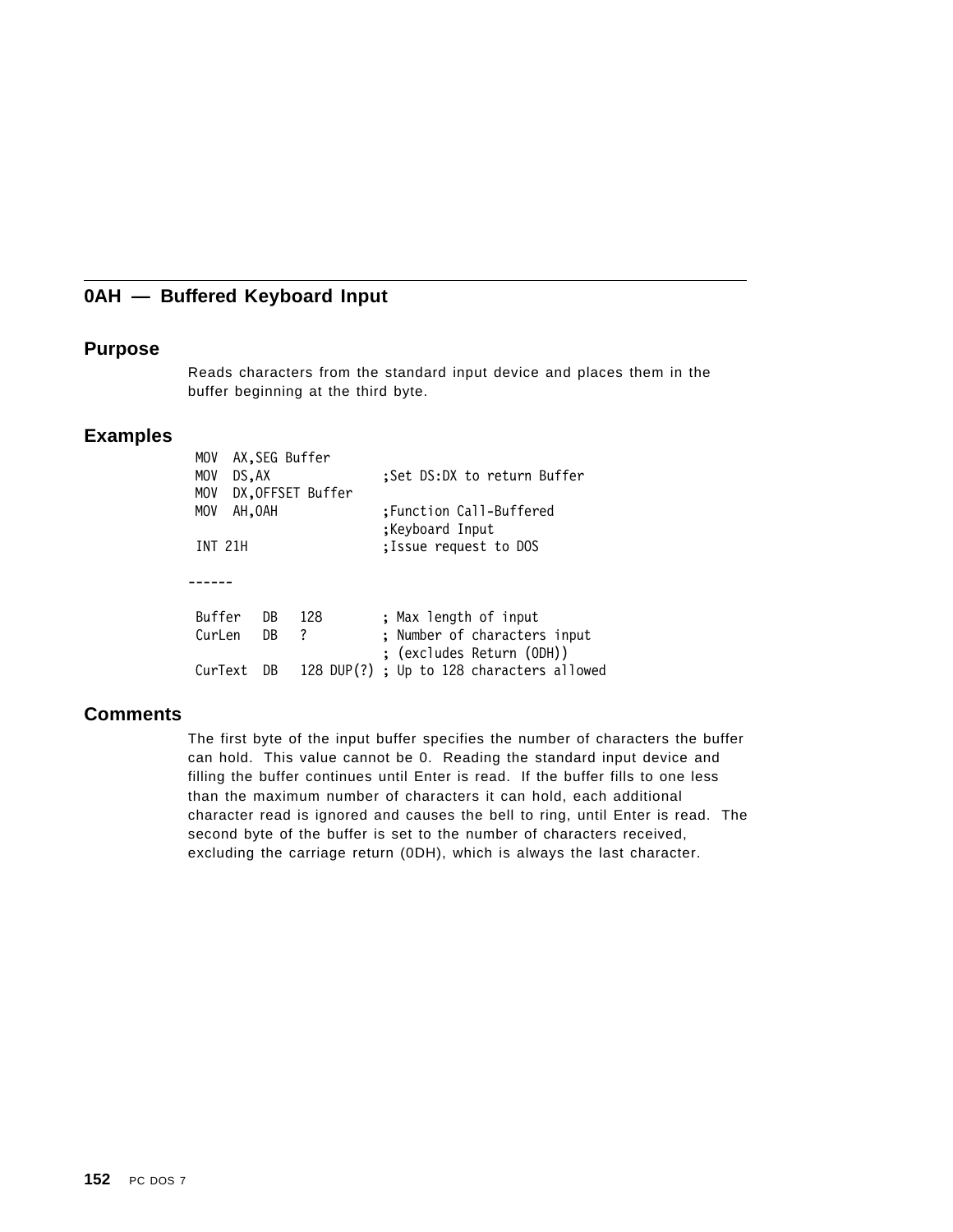# **0BH — Check Standard Input Status**

## **Purpose**

Checks if there is a character available from the standard input device.

## **Examples**

 In LOOP: MOV AH, OBH ; Function Call – Check Input<br>INT 21H ; Issue request to DOS INT 21H ; Issue request to DOS<br>CMP AL,-1 ; OFFH indicates charad ; OFFH indicates character available JNE In\_LOOP

#### **Comments**

If a character is available from the STDIN device, AL is FFH. Otherwise, AL is undefined. If a Ctrl-Break is detected, an interrupt 23H is executed.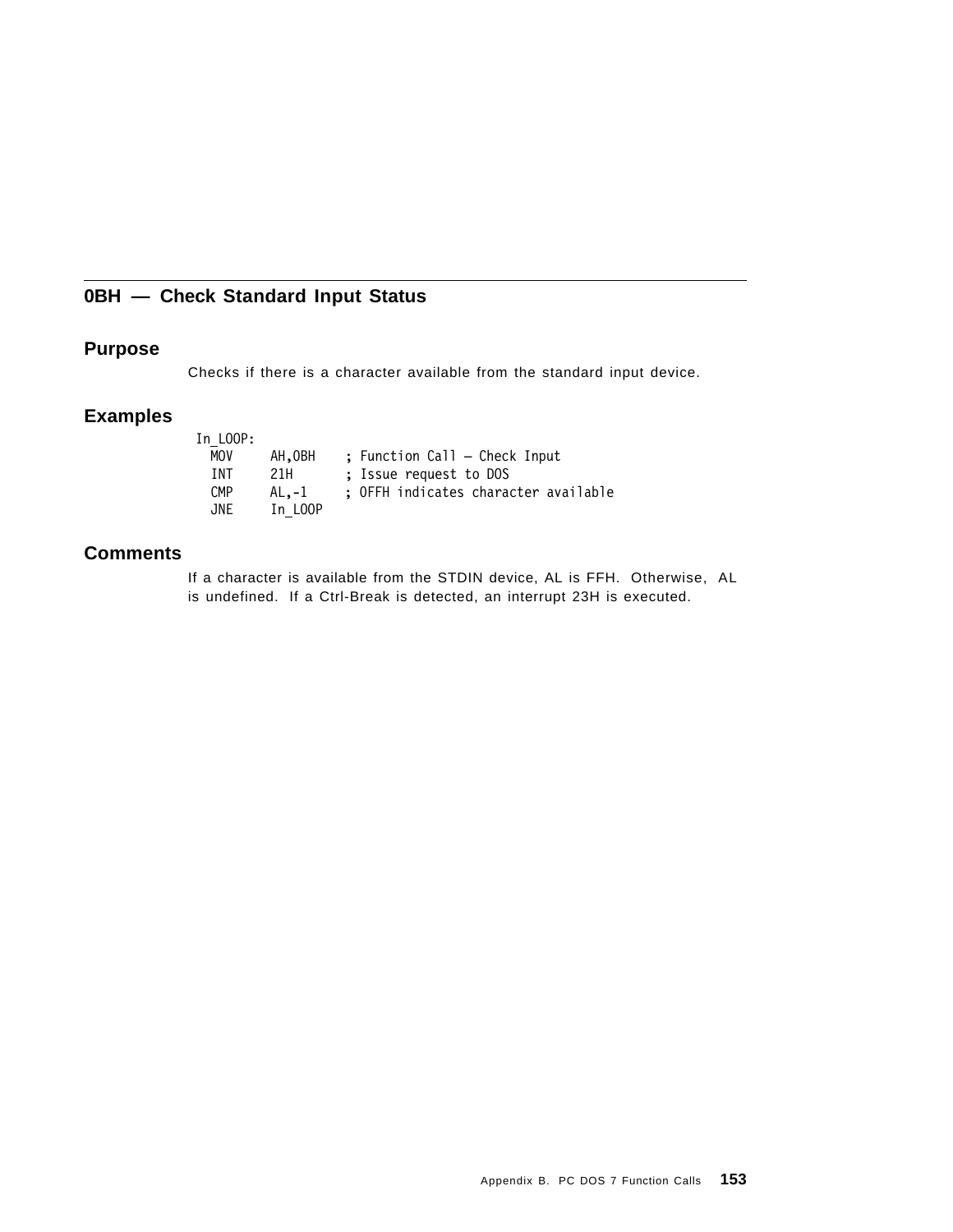# **0CH — Clear Keyboard Buffer and Invoke a Keyboard Function**

# **Purpose**

Clears the standard input device of any characters, then executes the function call number in AL.

# **Examples**

| MOV        | AH.OCH      | ; Function Call - Clear keyboard &                            |
|------------|-------------|---------------------------------------------------------------|
|            |             | : Invoke function                                             |
| MOV        | AL,Function | ; Function Call to execute                                    |
|            |             | $\frac{1}{2}$ (only 01H, 06H, 07H, 08H, and 0AH are allowed). |
| <b>TNT</b> | 21H         | : Issue request to DOS                                        |
|            |             | ; Output depends on Function Call selected                    |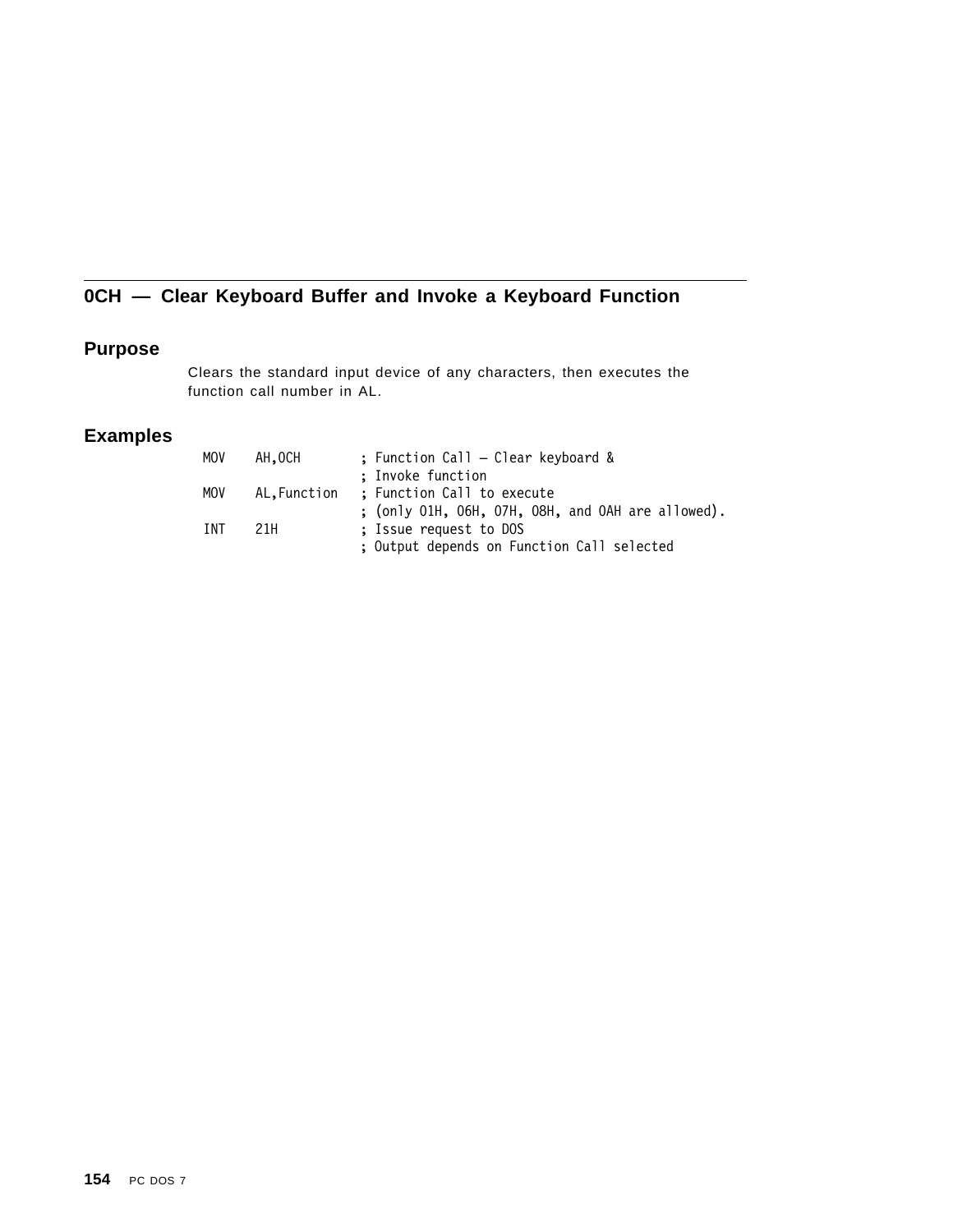# **0DH — Disk Reset**

# **Purpose**

Writes to the disk file buffers that have been modified. All buffers are then made available for reuse.

# **Examples**

| <b>MOV</b> | AH.ODH | : Function Call - Disk Reset |
|------------|--------|------------------------------|
| TNT        | 21H    | : Issue request to DOS       |
|            |        | : No return                  |

### **Comments**

It is necessary to close or commit all open files to correctly update the disk directory.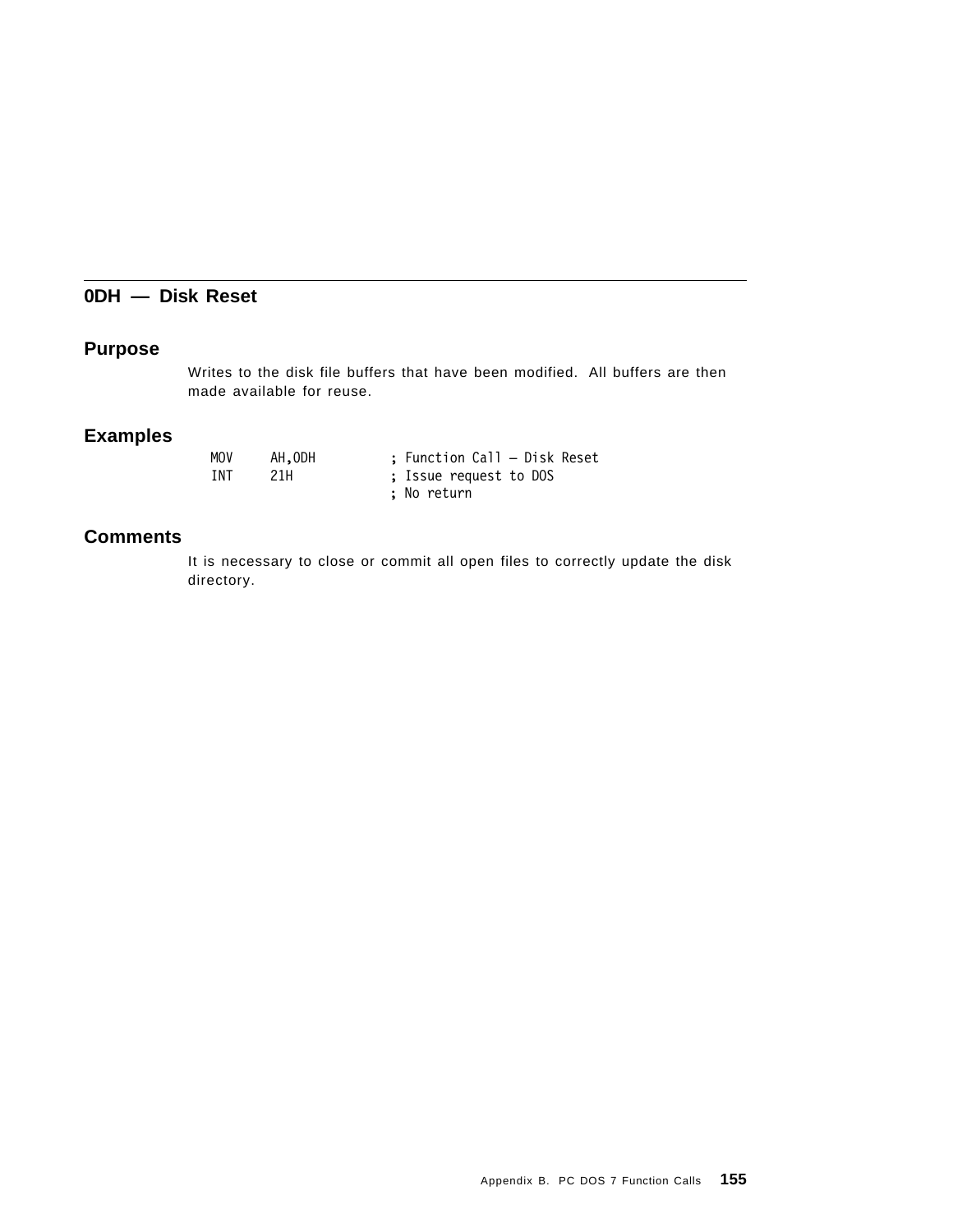### **0EH — Select Disk**

## **Purpose**

Selects the drive specified in DL (0=A, 1=B, etc.) (if valid) as the default drive.

### **Examples**

| <b>MOV</b><br>AH,OEH<br><b>MOV</b><br>DL, Drive<br>INT<br>21H | ; Function Call - Select Disk<br>; Drive to select $(0= A: , 1=B: , \ldots)$<br>; Issue request to DOS |  |  |  |  |  |  |
|---------------------------------------------------------------|--------------------------------------------------------------------------------------------------------|--|--|--|--|--|--|
| <b>MOV</b><br>LastDrive, AL<br><b>MOV</b><br>AH, 19H          | : Save max drive number $(1=A:,\ 2=B:,\ \ldots)$<br>; Function Call - Get Current Disk                 |  |  |  |  |  |  |
| INT<br>21H<br><b>CMP</b><br>AL,DL<br>Error<br><b>JNE</b>      | ; Issue request to DOS<br>: Selected drive = requested<br>; No, Error!                                 |  |  |  |  |  |  |
|                                                               |                                                                                                        |  |  |  |  |  |  |
| Drive<br>DB<br>DB<br>LastDrive                                | ; New Drive to select<br>; Highest Valid Drive                                                         |  |  |  |  |  |  |

#### **Comments**

The total number of unique drive letters, including diskette and hard disk drives, that can be referenced is returned in AL. The value in AL is equal to the value of LASTDRIVE in CONFIG.SYS or the total number of installed devices, whichever is greater. For PC DOS 7 5 is the minimum value returned in AL. If the system has only one diskette drive, it is counted as two to be consistent with the philosophy of thinking of the system as having logical drives A and B.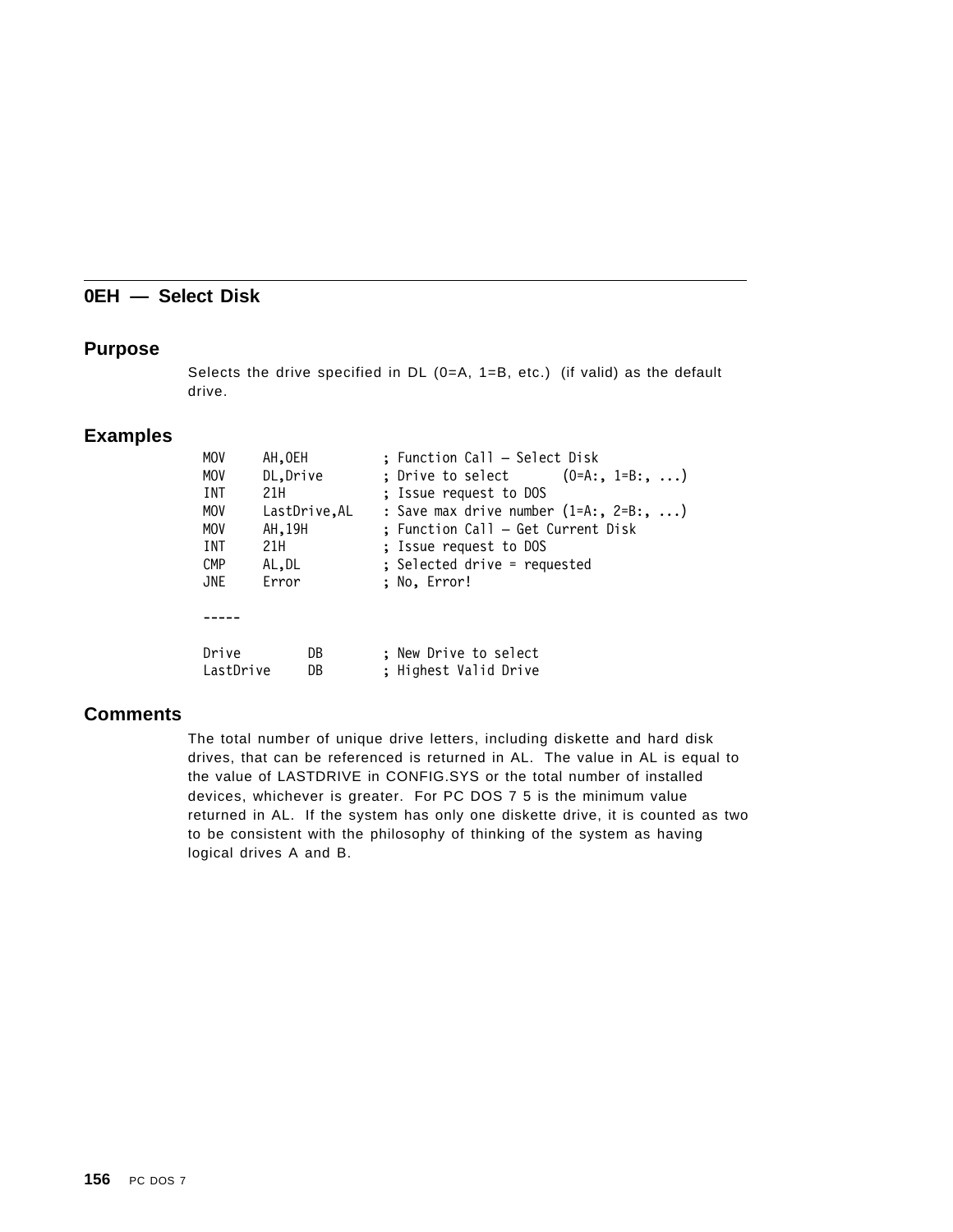#### **0FH — Open File**

#### **Purpose**

Searches the current directory for the named file and AL returns FFH if it is not found. If the named file is found, AL returns 00H and the FCB is filled as described below.

#### **Examples**

| <b>MOV</b><br><b>MOV</b><br><b>MOV</b><br><b>MOV</b><br>INT | ;Address FCB Parameter Block<br>AX, SEG FCB<br>DS, AX<br>DX.OFFSET FCB<br>AH, OFH<br>:Function Call-FCB Open<br>21H<br>; Issue request to DOS |                                |                                                      |  |                                                                                                                                |
|-------------------------------------------------------------|-----------------------------------------------------------------------------------------------------------------------------------------------|--------------------------------|------------------------------------------------------|--|--------------------------------------------------------------------------------------------------------------------------------|
|                                                             |                                                                                                                                               |                                |                                                      |  |                                                                                                                                |
| <b>FCB</b><br>Drive<br>FName<br>Ext                         |                                                                                                                                               | I ABFI<br>DB<br>DB<br>DB<br>DB | <b>BYTF</b><br>0<br>"FILENAME"<br>"EXT"<br>25 DUP(0) |  | ; Drive (O=Current, 1=A, 2=B, )<br>(blank padded)<br>: File Name<br>; File Extension (blank padded)<br>; Filled in by PC DOS 7 |

## **Comments**

AL is 00H if the file is opened.

AL is FFH if the file was not opened.

Use Function Call 59H (Get Extended Error) to determine the actual error condition.

If the drive code was 0 (default drive), it is changed to the actual drive used (1=A, 2=B, and so on). This allows changing the default drive without interfering with subsequent operations on this file. The current block field (FCB bytes C-D) is set to 0. The size of the record to be worked with (FCB bytes E-F) is set to the system default of 80H. The size of the file and the date are set in the FCB from information obtained from the directory. You can change the default value for the record size (FCB bytes E-F) or set the random record size and/or current record field. Perform these actions after the open, but before any disk operations.

The file is opened in compatibility mode. For information on compatibility mode, refer to function call 3DH.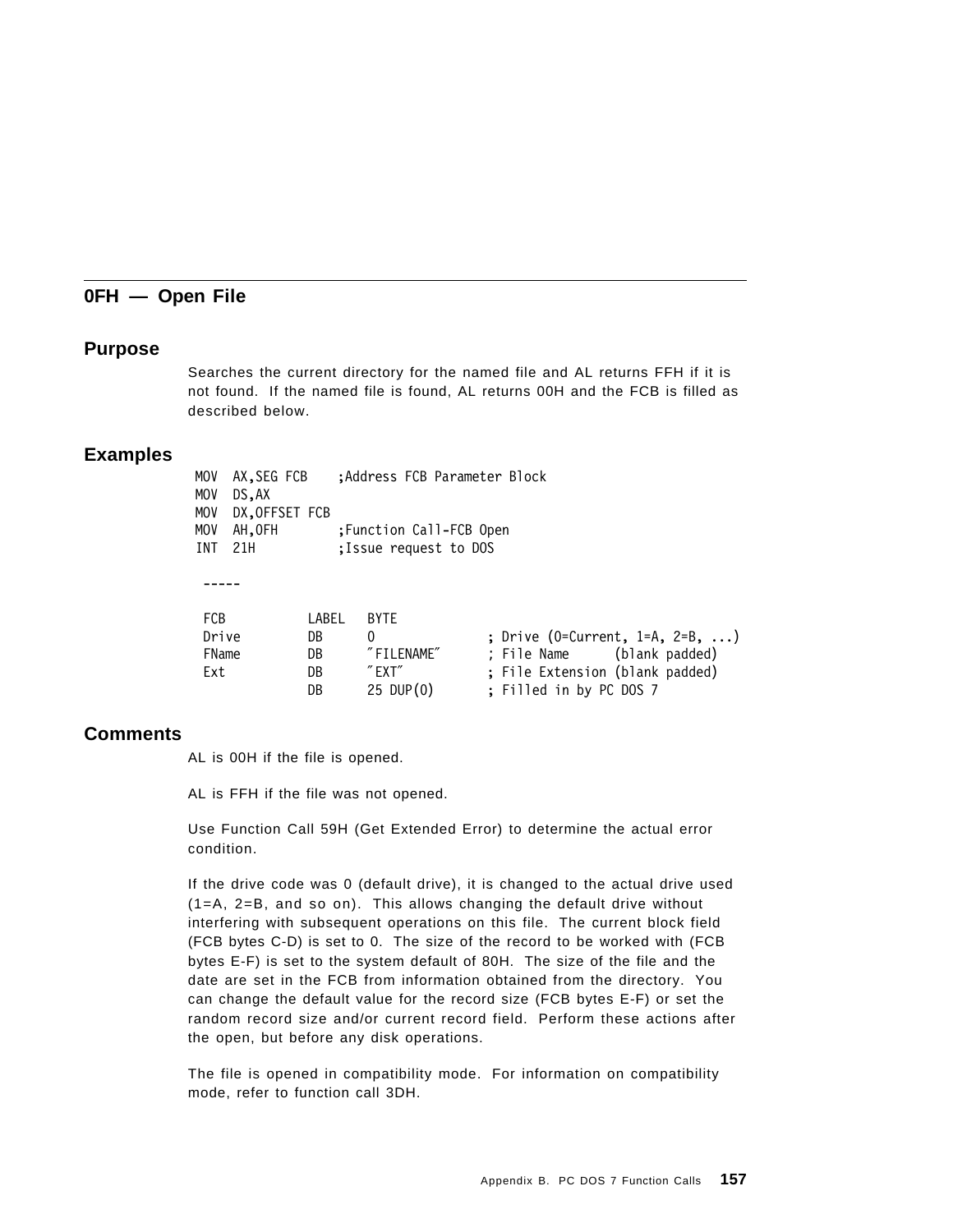## **10H — Close File**

## **Purpose**

Closes a file.

# **Examples**

| MOV<br><b>MOV</b>                | AX, SEG FCB<br>DS.AX                   |  | : Address FCB Parameter Block                                         |
|----------------------------------|----------------------------------------|--|-----------------------------------------------------------------------|
| MOV<br>MOV.<br><b>INT</b><br>CMP | DX,OFFSET FCB<br>AH,10H<br>21H<br>AL,0 |  | : Function Call-FCB Close<br>; Issue request to DOS<br>; File Closed? |
|                                  | JNE Error                              |  | ; No, Error!                                                          |
| FCR                              |                                        |  |                                                                       |

; Contents set by previous operations

#### **Comments**

AL is 00H if the file is closed.

AL is FFH if the file was not closed.

Use Function Call 59H (Get Extended Error) to determine the actual error condition.

This function call must be executed on open files after file writes, and we highly recommend that it be used on all files. If the file is not found in its correct position in the current directory, it is assumed the disk was changed and AL returns FFH. Otherwise, the directory is updated to reflect the status in the FCB, the buffers for that file are flushed, and AL returns 00H.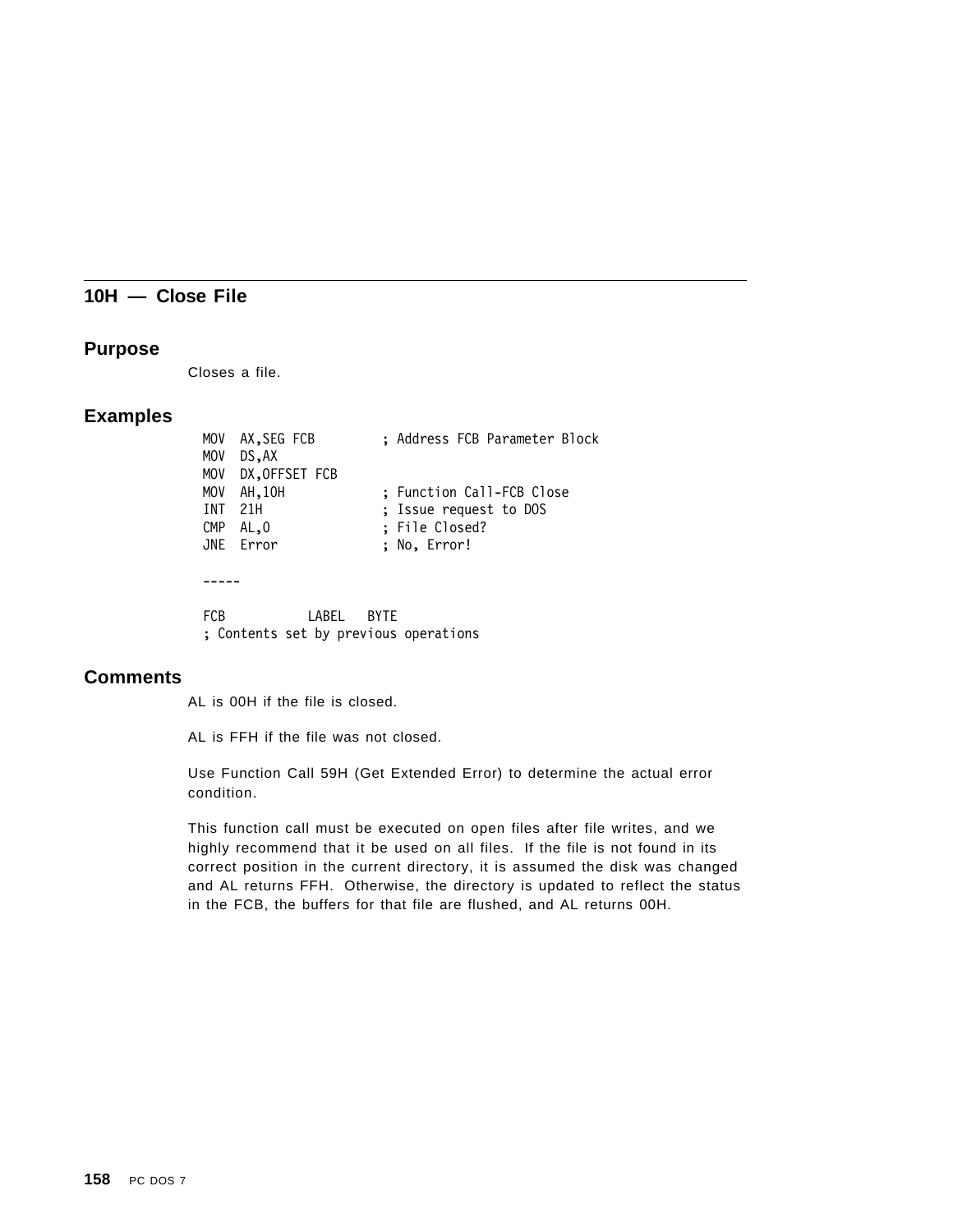# **11H — Search for First Entry**

## **Purpose**

Searches the current directory for the first matching filename.

## **Examples**

| MOV<br>MOV<br>MOV                      |        | DS,AX<br>DX, OFFSET DTA                                                             | AX, SEG DTA ; Address Buffer for found file<br>$:$ information                                                                                                            |                                                                                                                        |
|----------------------------------------|--------|-------------------------------------------------------------------------------------|---------------------------------------------------------------------------------------------------------------------------------------------------------------------------|------------------------------------------------------------------------------------------------------------------------|
| MOV<br>INT<br>MOV<br>MOV<br>MOV<br>INT | DS, AX | AH,1AH<br>21H<br>AX,SEG FCB<br>DX, OFFSET FCB<br>MOV AH, 11H<br>21H<br>$CMP$ $AL,0$ | ; Function Call-Set DTA address<br>; Issue request to DOS<br>; Address FCB parameter block<br>; Function Call-FCB search first<br>; Issue request to DOS<br>; File found? |                                                                                                                        |
| JNE.                                   |        | Error                                                                               | ; No, Error!                                                                                                                                                              |                                                                                                                        |
| FCB<br>Fdrive<br>Fname<br>Fext         |        | LABEL<br>DB<br>DB<br>DB                                                             | <b>BYTE</b><br>$\mathbf{0}$<br>DB "FILENAME"<br>$^{\prime\prime}$ EXT $^{\prime\prime}$<br>25 DUP(0)<br>; Filled in by DOS                                                | ; Drive (0=Current, 1=A, 2=B, )<br>; File name (blank padded, may use ?)<br>; File extension (blank padded, may use ?) |
| DTA<br>Ddrive<br>Dname<br>Dext         |        | LABEL<br>DB<br>DB<br>DB<br>DB                                                       | <b>BYTE</b><br>?<br>: Drive<br>"????????"<br>"???"<br>25 DUP(0)<br>; Filled in by PC DOS 7                                                                                | ; File Name (blank padded)<br>; File Extension (blank padded)                                                          |

#### **Comments**

AL is 00H if the file is found.

AL is FFH if the file was not found.

Use Function Call 59H (Get Extended Error) to determine the actual error condition.

The current disk directory is searched for the first matching filename. If none is found, AL returns FFH. Global filename characters are allowed in the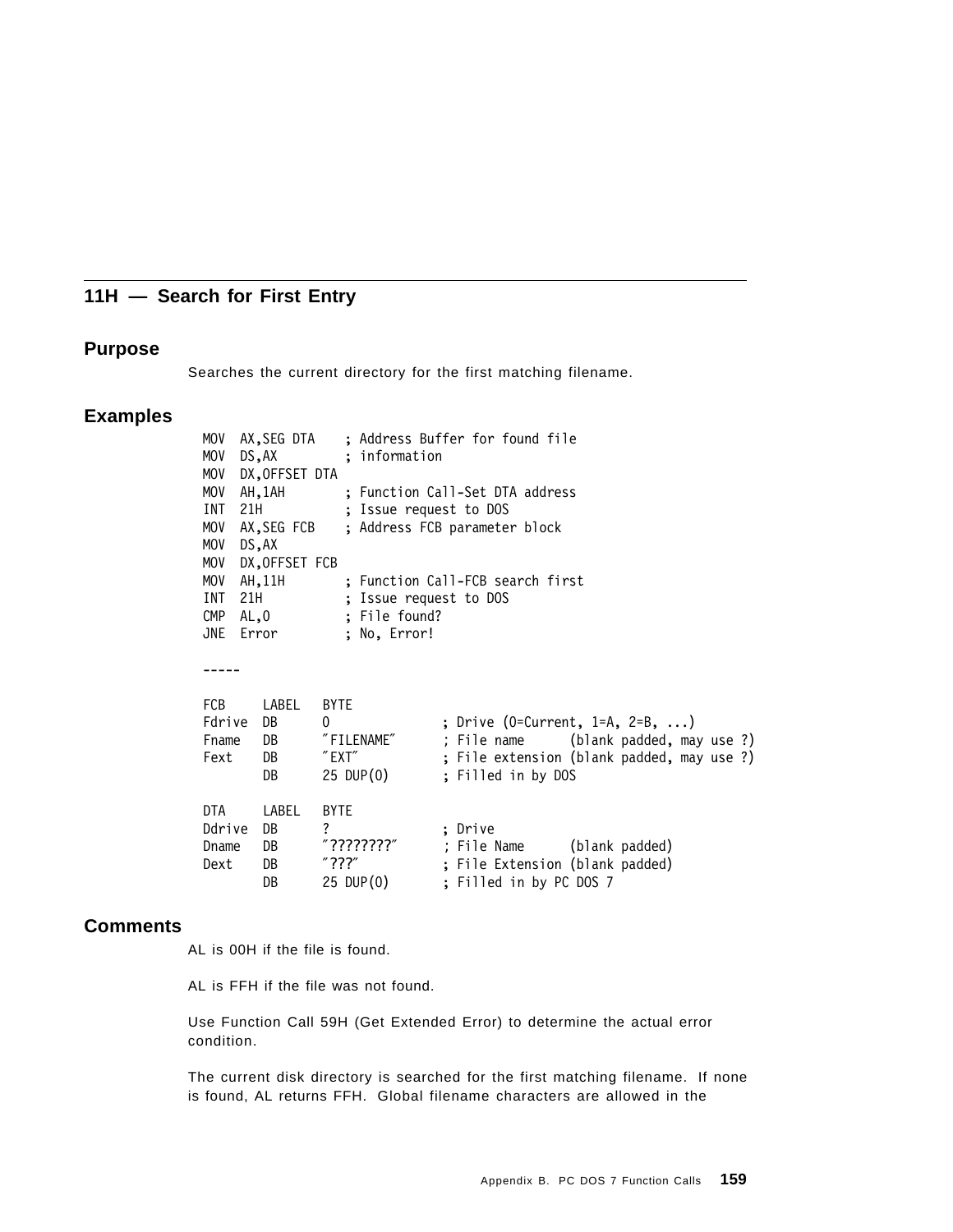filename and extension. If a matching filename is found, AL returns 00H and the locations at the disk transfer address are set as follows:

- If the FCB provided for searching was an extended FCB, the first byte at the disk transfer address is set to FFH followed by 5 bytes of 0, then the attribute byte from the search FCB, then the drive number used (1=A, 2=B, etc.), then the 32 bytes of the directory entry. Thus, the disk transfer address contains a valid unopened extended FCB with the same search attributes as the search FCB.
- If the FCB provided for searching was a standard FCB, then the first byte is set to the drive number used (1=A, 2=B), and the next 32 bytes contain the matching directory entry. Thus, the disk transfer address contains a valid unopened normal FCB.

**Note:** If an extended FCB is used, the following search pattern is used:

- 1. If the attribute is 0, only normal file entries are found. Entries for volume label, sub-directories, hidden and system files, are not returned.
- 2. If the attribute field is set for hidden or system files, or directory entries, it is an inclusive search. All normal file entries, plus all entries matching the specified attributes, are returned. To look at all directory entries except the volume label, the attribute byte may be set to hidden + system + directory (all 3 bits on).
- 3. If the attribute field is set for the volume label, it is considered an exclusive search, and only the volume label entry is returned.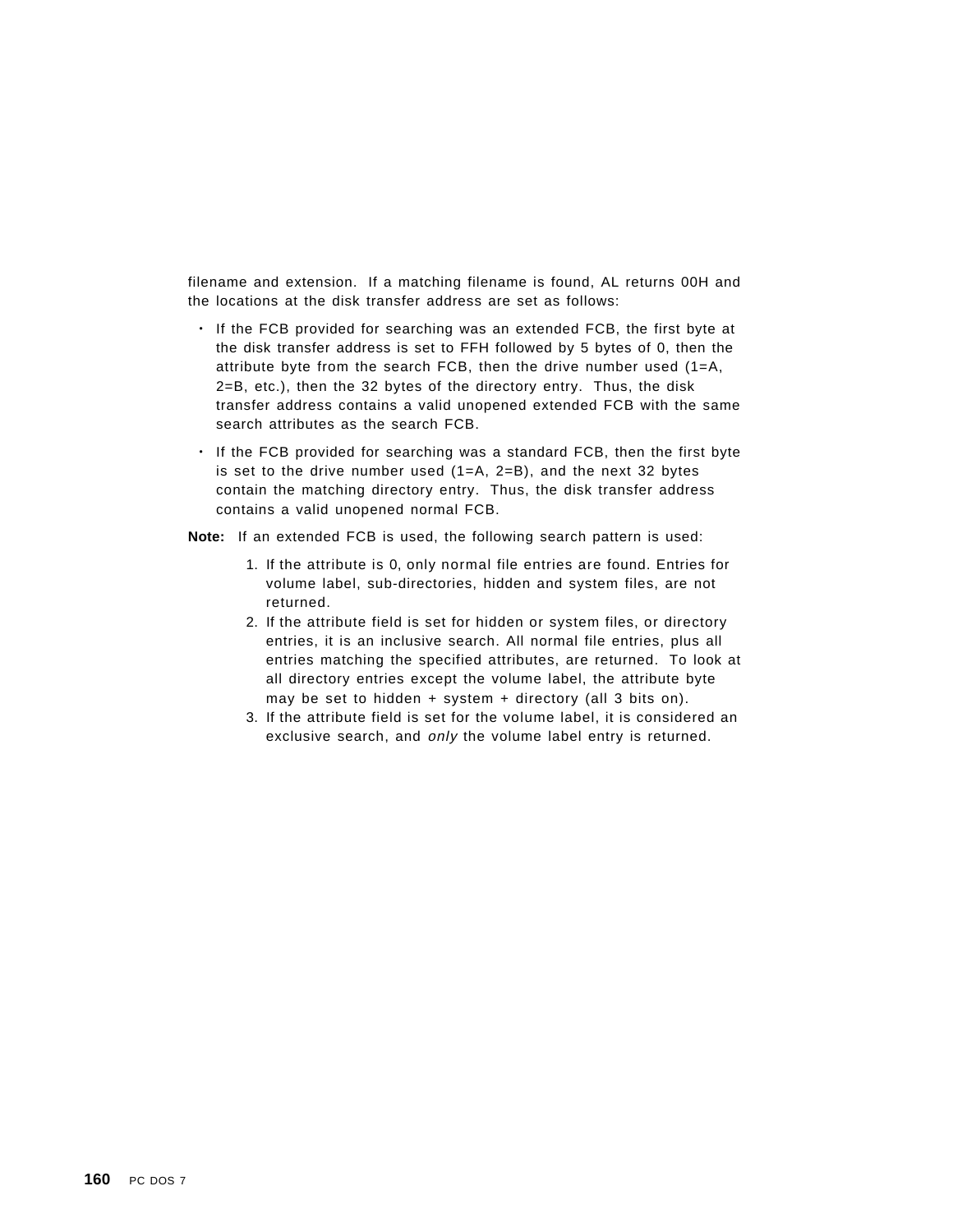# **12H — Search for Next Entry**

## **Purpose**

Searches the current directory for the next matching filename.

#### **Examples**

| MOV<br><b>MOV</b>            | AX.SEG DTA<br>DS.AX | ; Information | ; Address Buffer for found file |  |  |  |  |  |
|------------------------------|---------------------|---------------|---------------------------------|--|--|--|--|--|
| <b>MOV</b>                   | DX.OFFSET DTA       |               |                                 |  |  |  |  |  |
| MOV                          | AH,1AH              |               | ; Function Call-Set DTA address |  |  |  |  |  |
| INT                          | 21H                 |               | ; Issue request to DOS          |  |  |  |  |  |
| <b>MOV</b>                   | AX,SEG FCB          |               | ; Address FCB Parameter Block   |  |  |  |  |  |
| MOV                          | DS.AX               |               |                                 |  |  |  |  |  |
| MOV                          | DX, OFFSET FCB      |               |                                 |  |  |  |  |  |
| MOV                          | AH, 12H             |               | ; Function Call-FCB Search Next |  |  |  |  |  |
| INT                          | 21H                 |               | ; Issue request to DOS          |  |  |  |  |  |
| CMP                          | AL,O                | ; File found? |                                 |  |  |  |  |  |
| JNE                          | Error               | ; No, Error!  |                                 |  |  |  |  |  |
|                              |                     |               |                                 |  |  |  |  |  |
|                              |                     |               |                                 |  |  |  |  |  |
| FCB                          | LABEL               | <b>BYTE</b>   |                                 |  |  |  |  |  |
| ; As set by FCB Search First |                     |               |                                 |  |  |  |  |  |
| DTA.                         |                     |               |                                 |  |  |  |  |  |
|                              | LABEL               | <b>BYTE</b>   |                                 |  |  |  |  |  |
| Drive                        | DB                  | ?             | : Drive                         |  |  |  |  |  |
| Fname                        | DB                  | "????????"    | (blank padded)<br>: File Name   |  |  |  |  |  |
| Ext                          | DB                  | "???"         | ; File Extension (blank padded) |  |  |  |  |  |
|                              | DB                  | 25 DUP(0)     | ; Filled in by PC DOS 7         |  |  |  |  |  |

#### **Comments**

AL is 00H if the file is found. AL is FFH if the file was not found. Use Function Call 59H (Get Extended Error) to determine the actual error condition.

After a matching filename has been found using function call 11H, function 12H may be called to find the next match to an ambiguous request.

The DTA contains information from the previous Search First or Search Next. All of the FCB, except for the name/extension field, is used to keep information necessary for continuing the search, so no disk operations may be performed if this FCB is between a previous function 11H or 12H call and this one.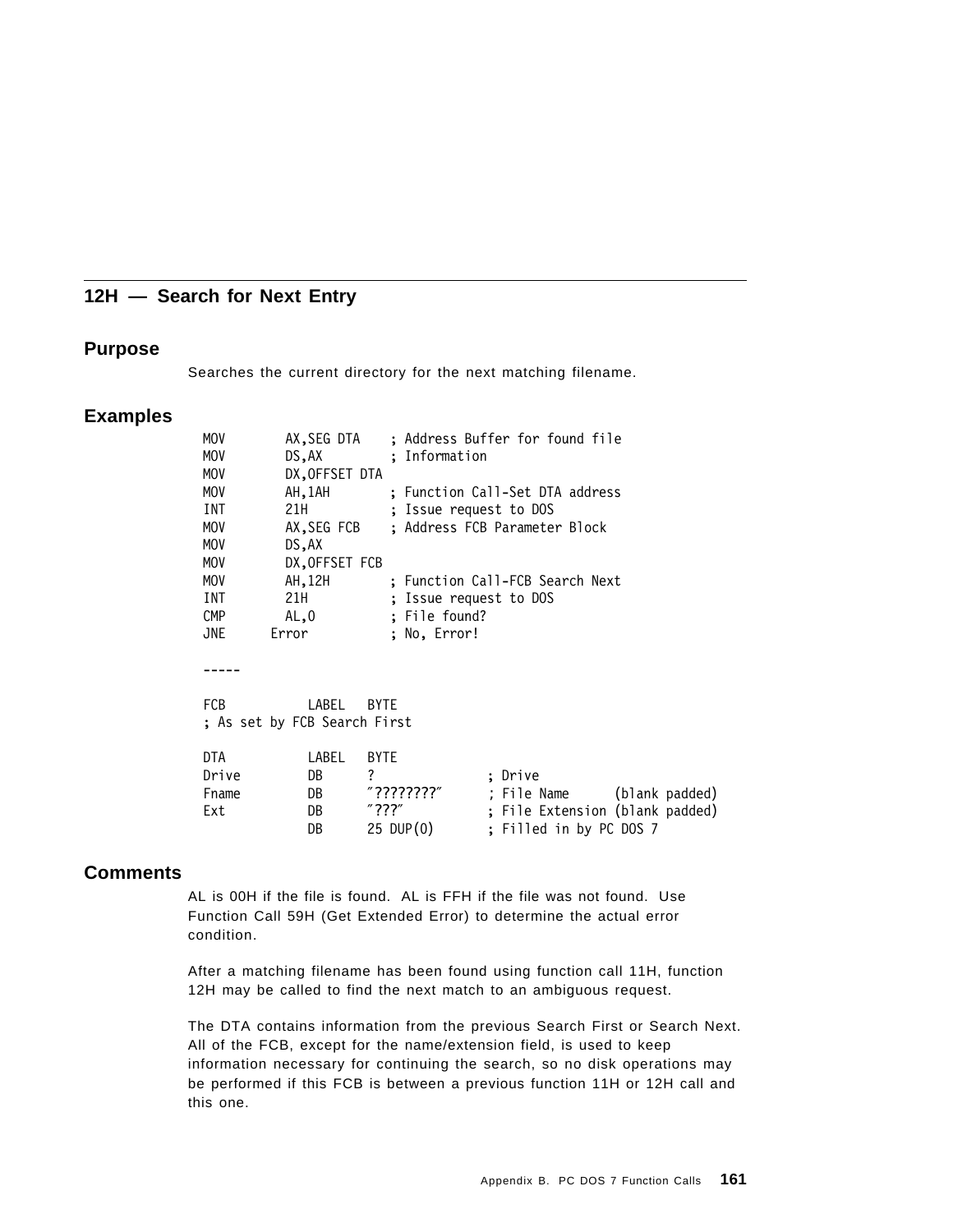## **13H — Delete File**

## **Purpose**

Deletes all current directory entries that match the specified filename. The specified filename cannot be read-only.

#### **Examples**

| MOV<br><b>MOV</b>                                    | AX, SEG FCB<br>DS, AX                            |                                | ;Address FCB Parameter Block                                                                   |                                                                                                                         |  |  |  |
|------------------------------------------------------|--------------------------------------------------|--------------------------------|------------------------------------------------------------------------------------------------|-------------------------------------------------------------------------------------------------------------------------|--|--|--|
| <b>MOV</b><br><b>MOV</b><br>INT<br><b>CMP</b><br>JNE | DX.OFFSET FCB<br>AH, 13H<br>21H<br>AL,O<br>Error |                                | Function Call-FCB Delete File:<br>;Issue request to DOS<br>$;$ File(s) Deleted?<br>:No, Error! |                                                                                                                         |  |  |  |
|                                                      |                                                  |                                |                                                                                                |                                                                                                                         |  |  |  |
| <b>FCB</b><br>Drive<br>FName<br>Ext                  |                                                  | LABEL<br>DB.<br>DB<br>DB<br>DB | <b>BYTE</b><br>0<br>Filename<br>Ext<br>25 DUP(0)                                               | : Drive<br>(blank padded, may use ?)<br>: File Name<br>; File Extension (blank padded, may use ?)<br>: Filled in by DOS |  |  |  |

#### **Comments**

AL is 00H if the file is found.

AL is FFH if the file was not found.

Use Function Call 59H (Get Extended Error) to determine the actual error condition.

All matching current directory entries are deleted. The global filename character "?" is allowed in the filename or extension. If no directory entries match, AL returns FFH; otherwise AL returns 00H.

If the file is specified in read-only mode, the file is not deleted.

**Note:** Close open files before deleting them.

Network Access Rights: Requires Create access rights.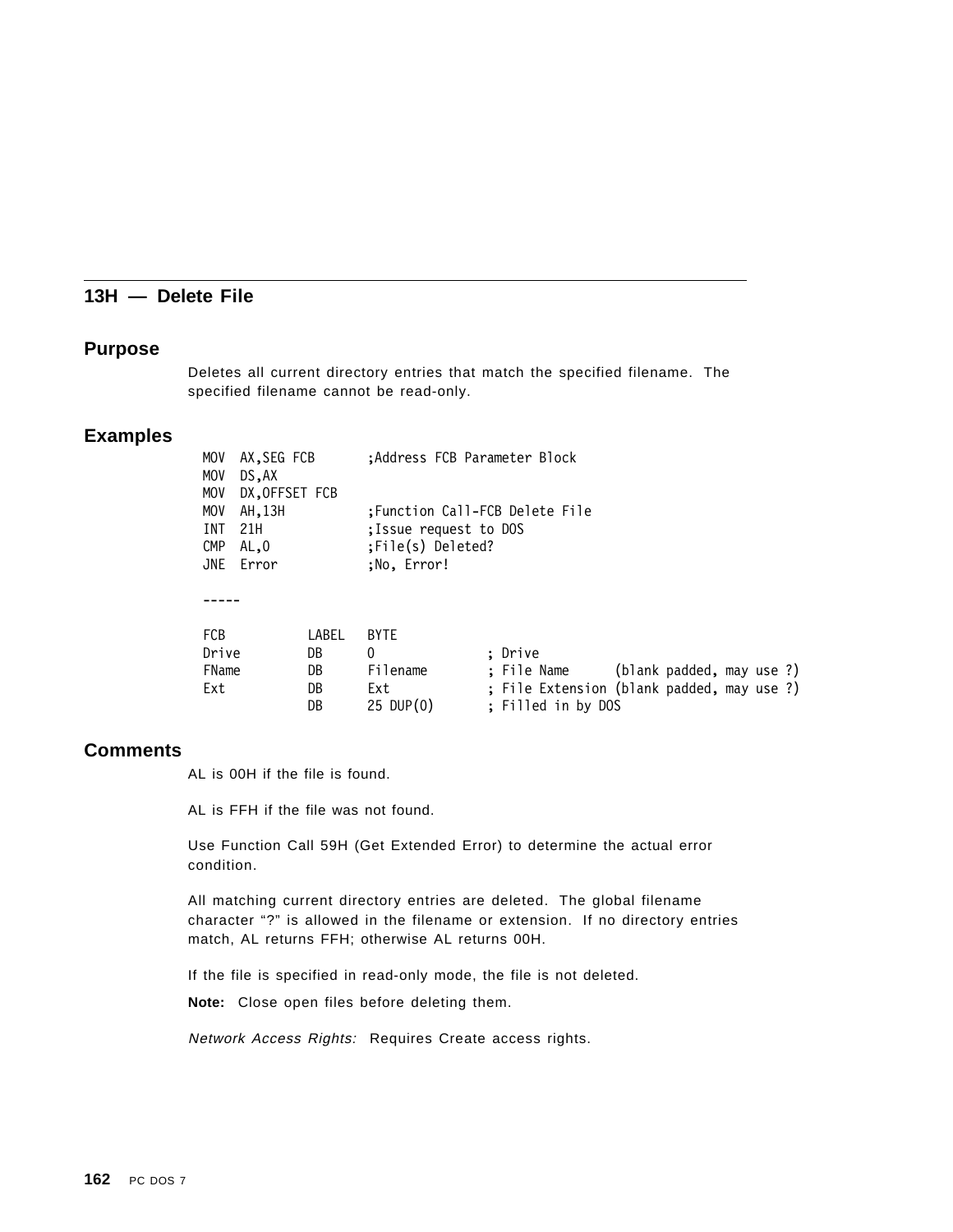### **14H — Sequential Read**

#### **Purpose**

Loads the record addressed by the current block (FCB bytes C-D) and the current record (FCB byte 1F) at the disk transfer address (DTA), then the record address is increased.

#### **Examples**

| MOV<br>MOV | AX, SEG DTA<br>DS, AX  |             | ;Address Data buffer               |
|------------|------------------------|-------------|------------------------------------|
| MOV        | DX, OFFSET DTA         |             |                                    |
| MOV.       | AH, 1AH                |             | :Function call Set DTA Address     |
| INT        | 21H                    |             | ;Issue request to DOS              |
| MOV        | AX.SEG FCB             |             | ;Address FCB Parameter Block       |
| MOV        | DS.AX                  |             |                                    |
| MOV        | DX.OFFSET FCB          |             |                                    |
| MOV.       | AH, 14H                |             | Function Call-FCB Sequential Read; |
| INT 21H    |                        |             | ; Issue request to DOS             |
| CMP        | AL,0                   |             | :Data Read?                        |
|            | JNE Error              |             | :No, Error!                        |
|            |                        |             |                                    |
|            |                        |             |                                    |
| FCB.       | LABEL                  | <b>BYTF</b> |                                    |
|            | ; Set by previous open |             |                                    |
| DTA        | LABEL                  | BYTE        |                                    |

#### **Comments**

AL is 00H if the read was successful.

AL is 01H if the file was at End of File (EOF).

AL is 02H if the read would have caused a wrap or overflow because the DTA was too small (the read was not completed).

AL is 03H if EOF (a partial record was read and filled out with 0s).

DB ?Dup(0) ; I/O buffer

Use Function Call 59H (Get Extended Error) to determine the actual error condition. The length of the record is determined by the FCB record size field.

Network Access Rights: Requires Read access rights.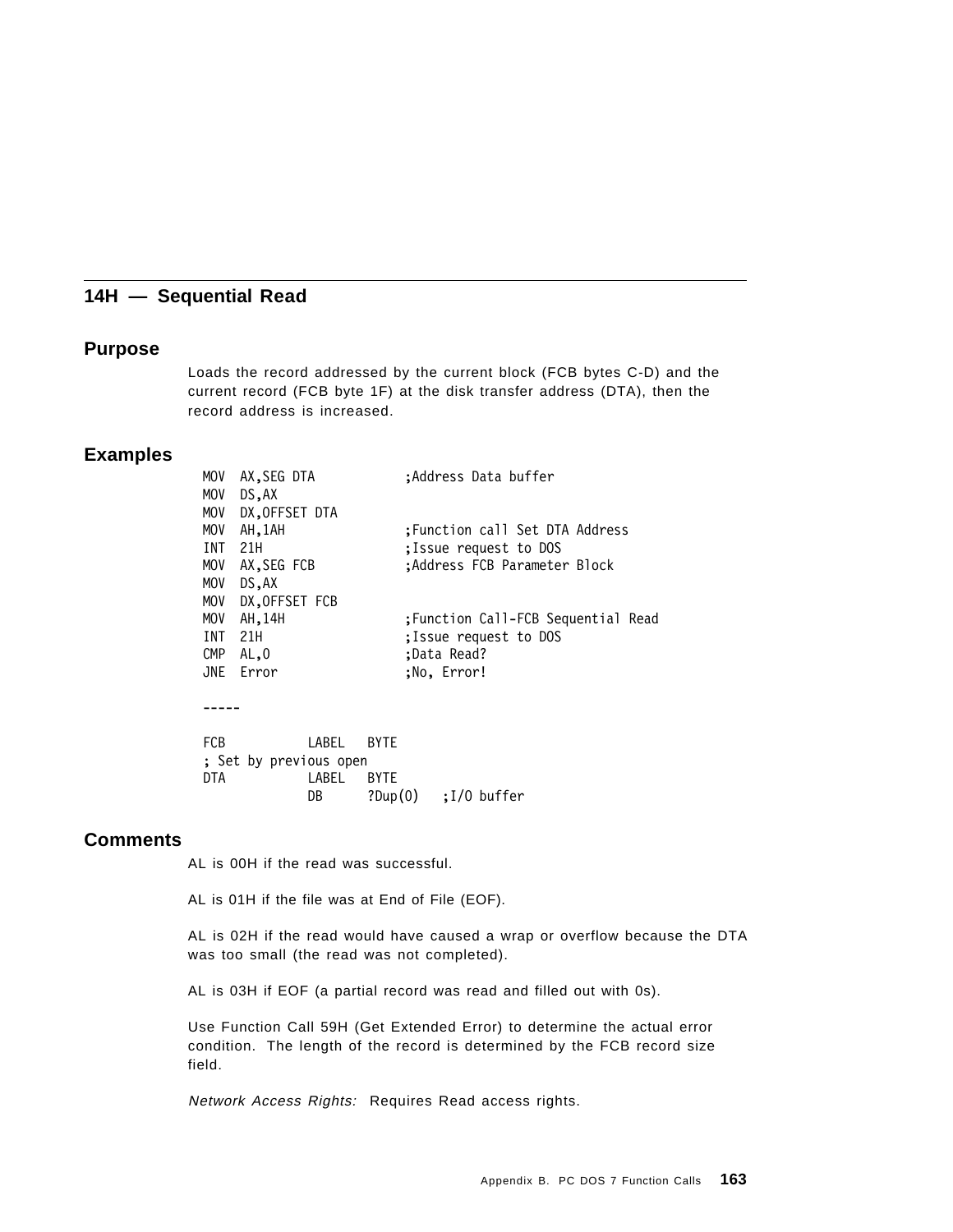#### **15H — Sequential Write**

#### **Purpose**

Writes the record addressed by the current block and record fields (size determined by the FCB record size field) from the disk transfer address. If records are less than the sector size, the record is buffered for an eventual write when a sector′s worth of data is accumulated. Then the record address is increased.

#### **Examples**

| <b>MOV</b> | AX, SEG DTA            |               | :Address Data buffer                |  |
|------------|------------------------|---------------|-------------------------------------|--|
| MOV        | DS.AX                  |               |                                     |  |
| MOV        | DX, OFFSET DTA         |               |                                     |  |
| MOV        | AH, 1AH                |               | :Function Set DTA Address           |  |
| INT        | 21H                    |               | :Issue request to DOS               |  |
| MOV.       | AX.SEG FCB             |               | Address FCB Parameter Block;        |  |
| <b>MOV</b> | DS, AX                 |               |                                     |  |
|            | MOV DX, OFFSET FCB     |               |                                     |  |
| MOV.       | AH, 15H                |               | Function Call-FCB Sequential Write; |  |
| INT.       | 21H                    |               | ; Issue request to DOS              |  |
| CMP        | AL.O                   |               | :Data Written?                      |  |
|            | JNE Error              |               | :No, Error!                         |  |
| FCB        | LABEL                  | <b>BYTE</b>   |                                     |  |
|            | ; Set by previous open |               |                                     |  |
| DTA        | LABEL                  | <b>BYTE</b>   |                                     |  |
|            | DB                     | $?$ Dup $(0)$ | $;I/0$ buffer                       |  |

#### **Comments**

AL is 00H if the write was successful.

AL is 01H if the disk or diskette is full (write cancelled).

AL is 02H if the write would have caused a wrap or overflow because the DTA was too small (write cancelled).

Use Function Call 59H (Get Extended Error) to determine the actual error condition. If the file is specified in read-only mode, the sequential write is not performed and 01H is returned in AL.

Network Access Rights: Requires Write access rights.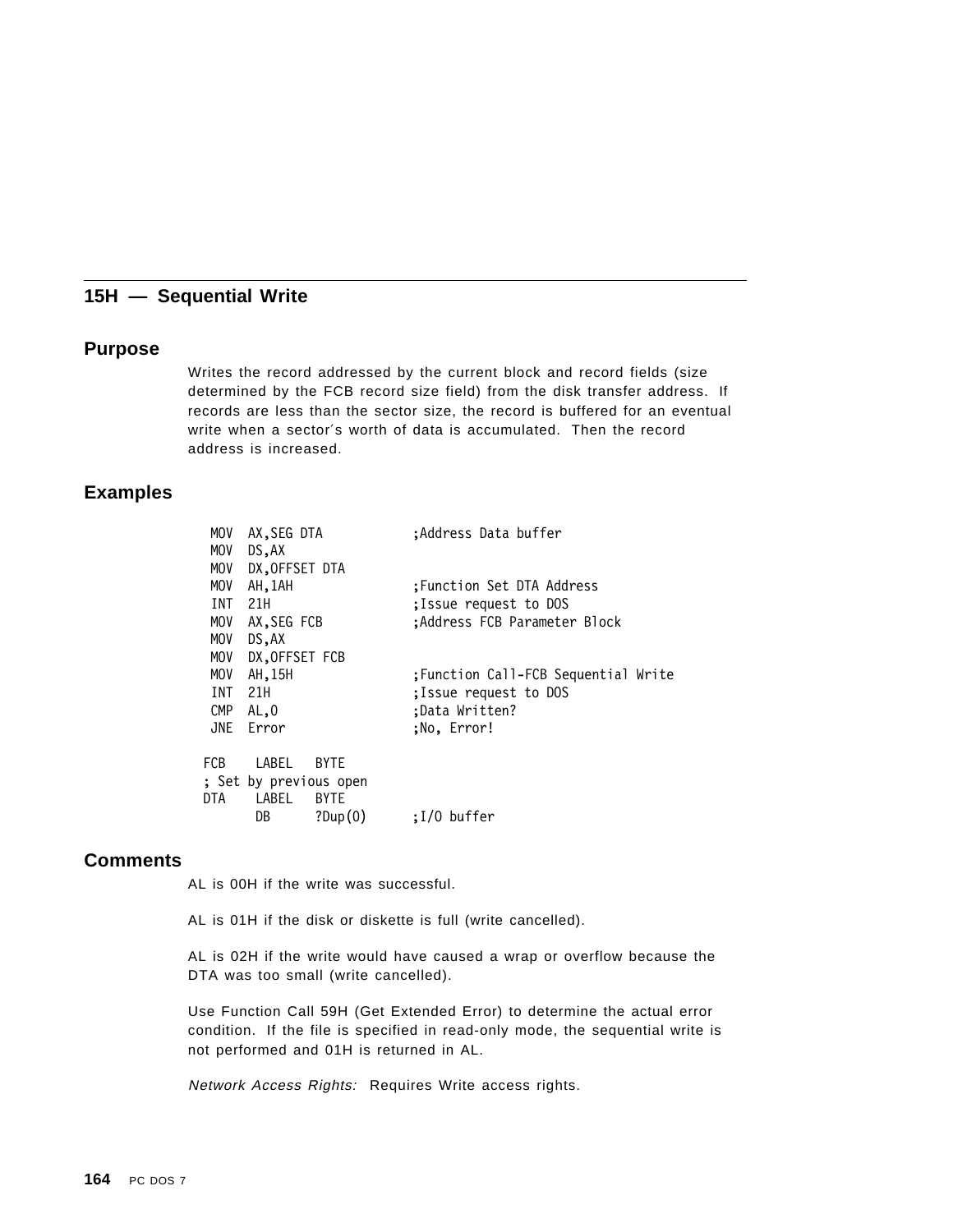### **16H — Create File**

### **Purpose**

Creates a new file.

#### **Examples**

| <b>MOV</b> | AX, SEG FCB    |       | ;Address FCB parameter block            |                                 |  |  |  |
|------------|----------------|-------|-----------------------------------------|---------------------------------|--|--|--|
| <b>MOV</b> | DS, AX         |       |                                         |                                 |  |  |  |
| <b>MOV</b> | DX, OFFSET FCB |       |                                         |                                 |  |  |  |
| MO V       | AH, 16H        |       |                                         | :Function Call-FCB create file  |  |  |  |
| <b>INT</b> | 21H            |       | : Issue request to DOS                  |                                 |  |  |  |
| <b>CMP</b> | AL,0           |       | ; File created and opened?              |                                 |  |  |  |
| JNE        | Error          |       | :No, Error!                             |                                 |  |  |  |
|            |                |       |                                         |                                 |  |  |  |
|            |                |       |                                         |                                 |  |  |  |
|            |                |       |                                         |                                 |  |  |  |
| <b>FCB</b> |                | LABEL | <b>BYTF</b>                             |                                 |  |  |  |
| Fdrive     |                | DB    | 0                                       | ; Drive (0=Current, 1=A, 2=B, ) |  |  |  |
| Fname      |                | DB.   | "FILENAME"                              | ; File name (blank padded)      |  |  |  |
| Fext       |                | DB    | $^{\prime\prime}$ EXT $^{\prime\prime}$ | ; File extension (blank padded) |  |  |  |
|            |                | DB    | 25 DUP(0)                               | : Filled in by DOS              |  |  |  |

#### **Comments**

AL is 00H if the file is created and opened.

AL is FFH if the file was not created (normally a full directory or disk full).

Use Function Call 59H (Get Extended Error) to determine the actual error condition.

If a matching entry is found it is reused. If no match is found, the directory is searched for an empty entry. If a match is found, the entry is initialized to a 0-length file, the file is opened (see function call 0FH), and AL returns 00H.

The file may be marked hidden during its creation by using an extended FCB containing the appropriate attribute byte.

Network Access Rights: Requires Create access rights.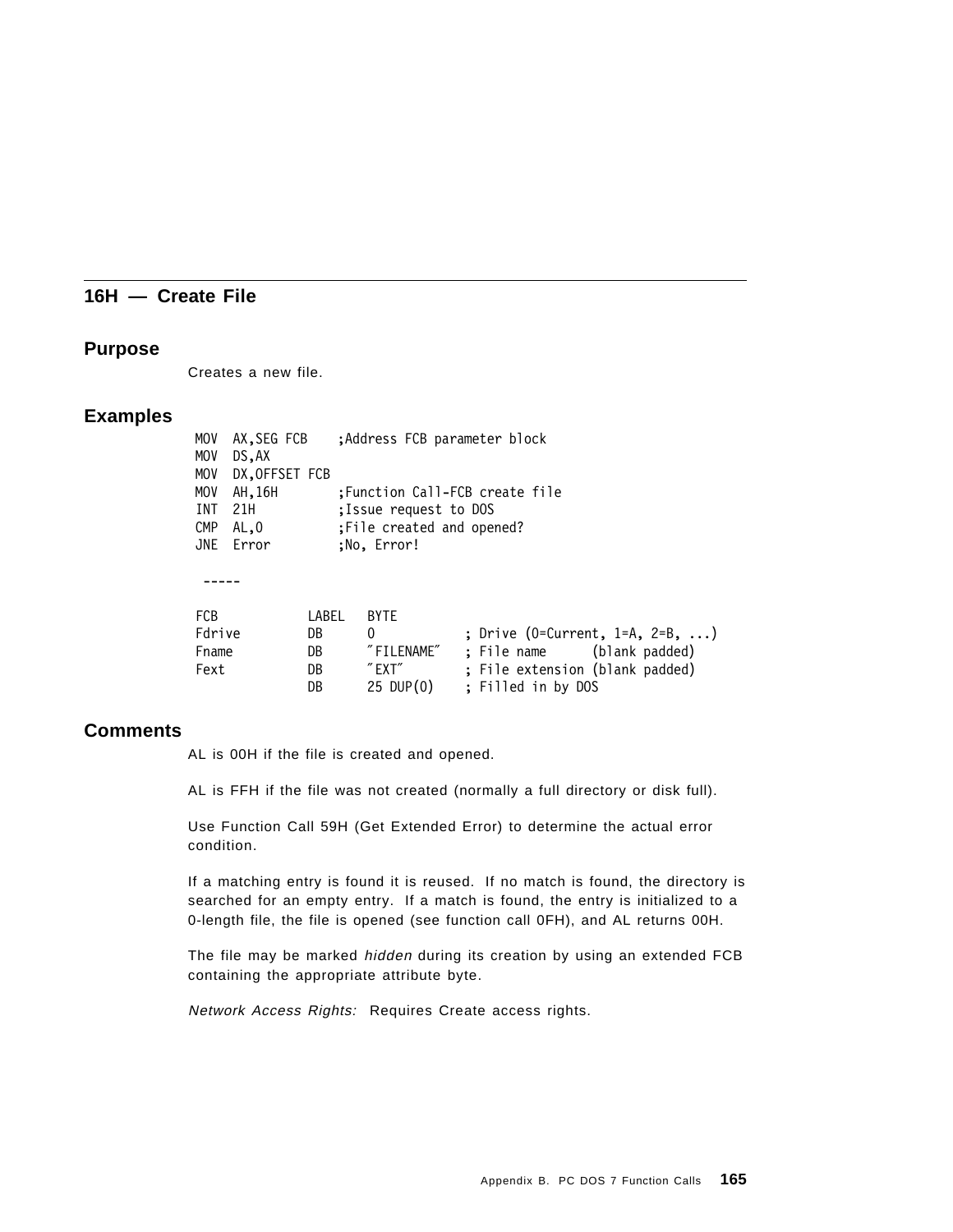### **17H — Rename File**

#### **Purpose**

Changes every matching occurrence of the first filename in the current directory of the specified drive to the second, with the restriction that two files cannot have the same name and extension.

#### **Examples**

| AX.SEG FCB<br>MOV.<br><b>MOV</b><br>DS, AX<br><b>MOV</b><br>DX.OFFSET FCB                                                                                                 |         |                |                                                                        | Address FCB Parameter Block;                                                                              |  |  |  |  |  |
|---------------------------------------------------------------------------------------------------------------------------------------------------------------------------|---------|----------------|------------------------------------------------------------------------|-----------------------------------------------------------------------------------------------------------|--|--|--|--|--|
| <b>MOV</b><br>AH, 17H<br>:Function Call-FCB Rename File<br>: Issue request to DOS<br>INT<br>21H<br>;File(s) Renamed?<br><b>CMP</b><br>AL,0<br>JNE<br>:No, Error!<br>Error |         |                |                                                                        |                                                                                                           |  |  |  |  |  |
|                                                                                                                                                                           |         |                |                                                                        |                                                                                                           |  |  |  |  |  |
| FCB.                                                                                                                                                                      | Fdrive  | LABEL<br>DB    | <b>BYTE</b><br>0                                                       | ; Drive (0=Current, 1=A, 2=B, )                                                                           |  |  |  |  |  |
| Fname<br>Fext                                                                                                                                                             |         | DB<br>DB<br>DB | "FILENAME"<br>$"$ FXT $"$<br>5 DUP(0)                                  | : File Name<br>(blank padded, may use ?)<br>(blank padded, may use ?)<br>: File Extension<br>: Reserved   |  |  |  |  |  |
| NewExt                                                                                                                                                                    | NewName | DB<br>DB<br>DB | "FILENAME"<br>$^{\prime\prime}$ EXT $^{\prime\prime}$<br>$7$ DUP $(0)$ | ; New File Name (blank padded, may use ?)<br>; New File Extension (blank padded, may use ?)<br>: Reserved |  |  |  |  |  |

#### **Comments**

AL is 00H if the file or files were renamed.

AL is FFH if a file in the current directory did not match or the new name already exists.

Use Function Call 59H (Get Extended Error) to determine the actual error condition. The modified FCB has a drive code and filename in the usual position, and a second filename on the sixth byte after the first (DS:DX+11H) in what is normally a reserved area.

If "?"s appear in the second name, the corresponding positions in the original name are unchanged.

If the file is specified in read-only mode, the file is not renamed.

Network Access Rights: Requires Create access rights.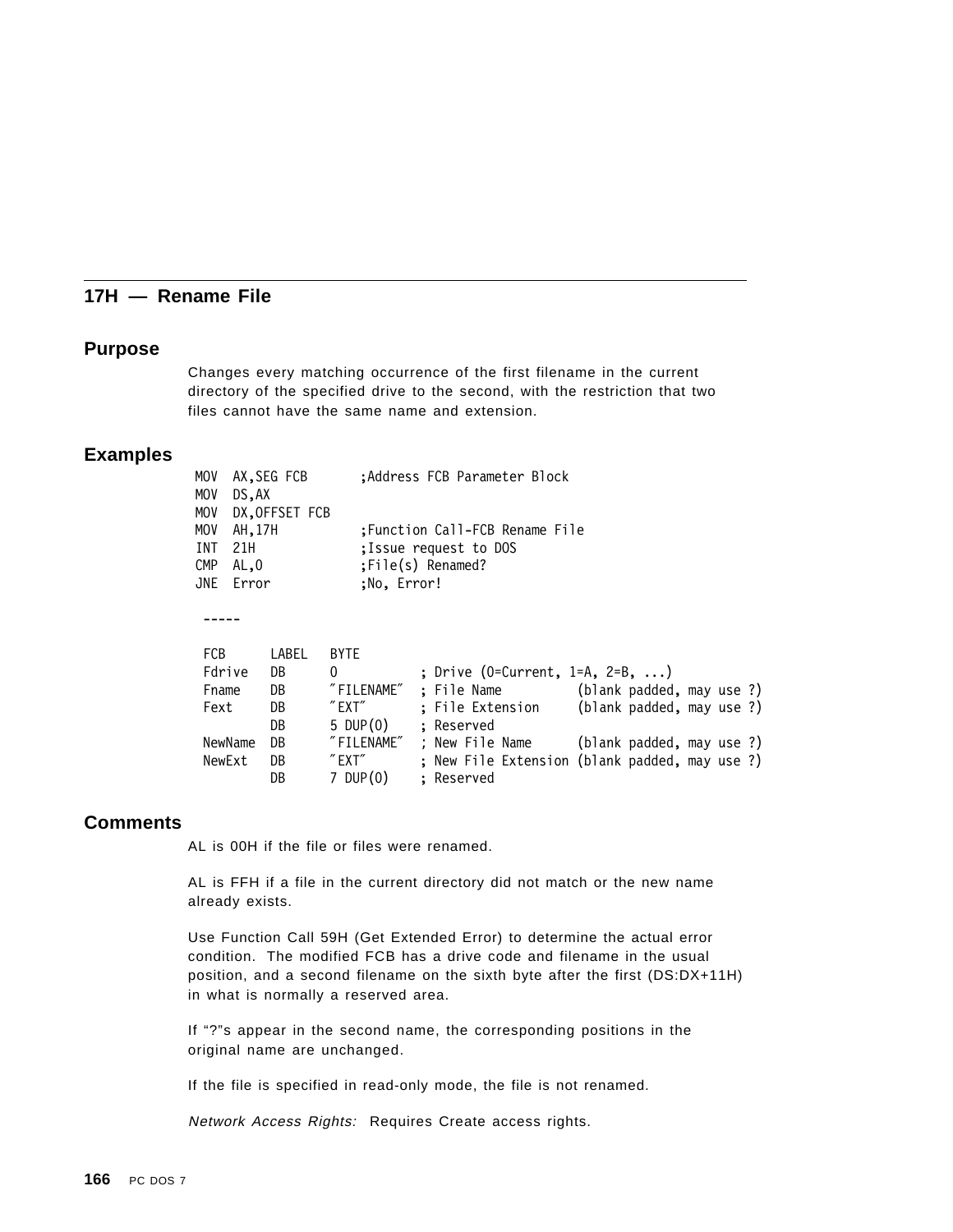# **19H — Current Disk**

# **Purpose**

Returns the current default drive.

# **Examples**

|      | MOV.<br>TNT.<br>MOV. | AH.19H<br>21H | ; Function Call - Get Current Disk<br>: Issue request to DOS<br>Disk, AL ; Save Current Disk |
|------|----------------------|---------------|----------------------------------------------------------------------------------------------|
| Disk | DB.                  |               | ; Current Disk code $(0=A:,\ 1=B:,\ \ldots)$                                                 |

### **Comments**

AL returns with the code of the current default drive (0=A, 1=B, and others).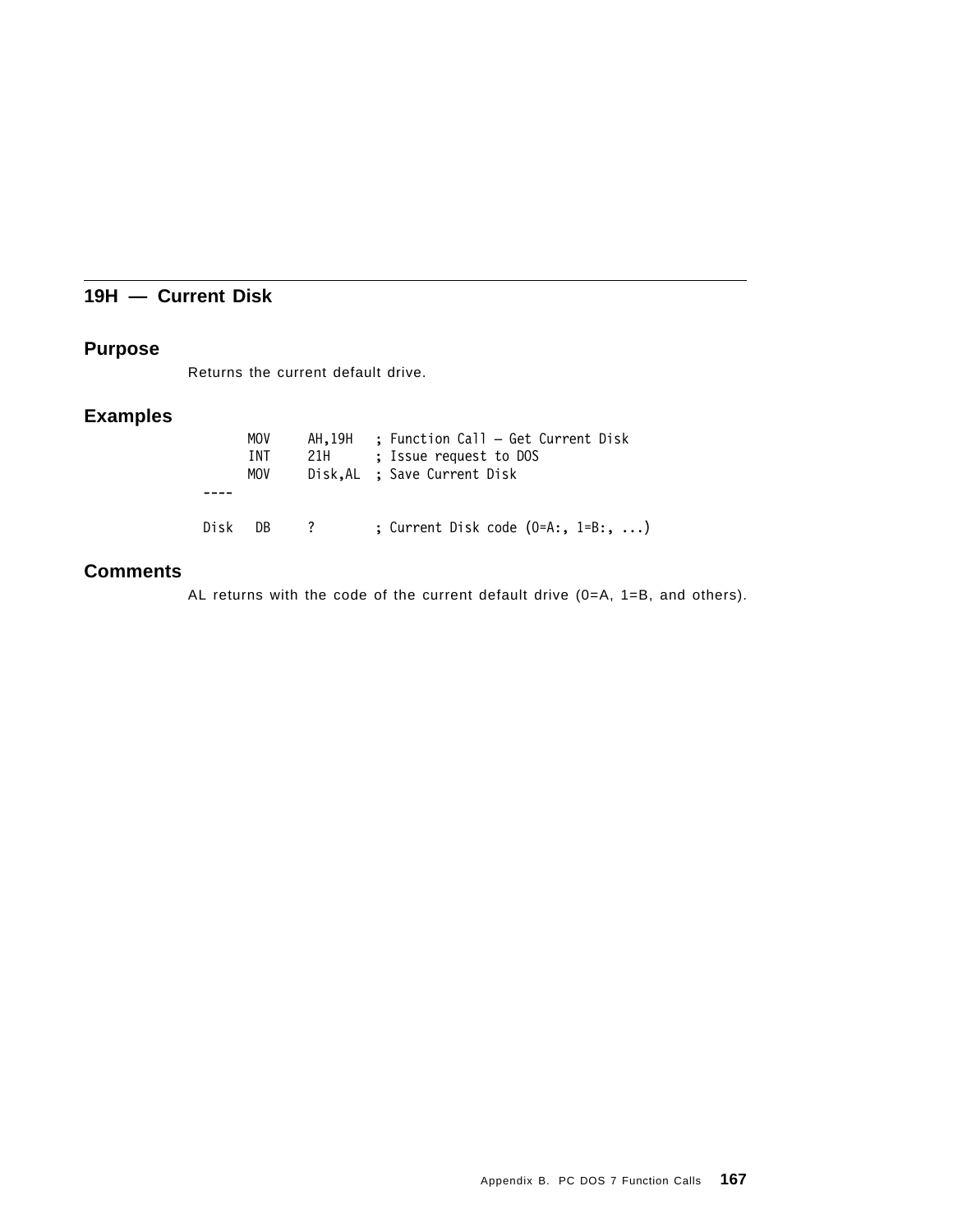## **1AH — Set Disk Transfer Address**

## **Purpose**

Sets the disk transfer address to DS:DX.

### **Examples**

| MOV.       | AX.SEG DTA    |             | Address Buffer;                |
|------------|---------------|-------------|--------------------------------|
| <b>MOV</b> | DS.AX         |             |                                |
| MOV.       | DX.OFFSET DTA |             |                                |
| <b>MOV</b> | AH,1AH        |             | :Function Call-Set DTA address |
| INT        | 21H           |             | ; Issue request to DOS         |
|            |               |             |                                |
|            |               |             |                                |
|            |               |             |                                |
| DTA.       | I ABFI        | <b>BYTE</b> | : Data Buffer                  |

#### **Comments**

The area defined by this call is from the address in DS:DX to the end of the segment in DS. PC DOS 7 does not allow disk transfers to wrap around within the segment, or overflow into the next segment. If you do not set the DTA, the default DTA is offset 80H in the program segment prefix. To get the DTA, issue function call 2FH.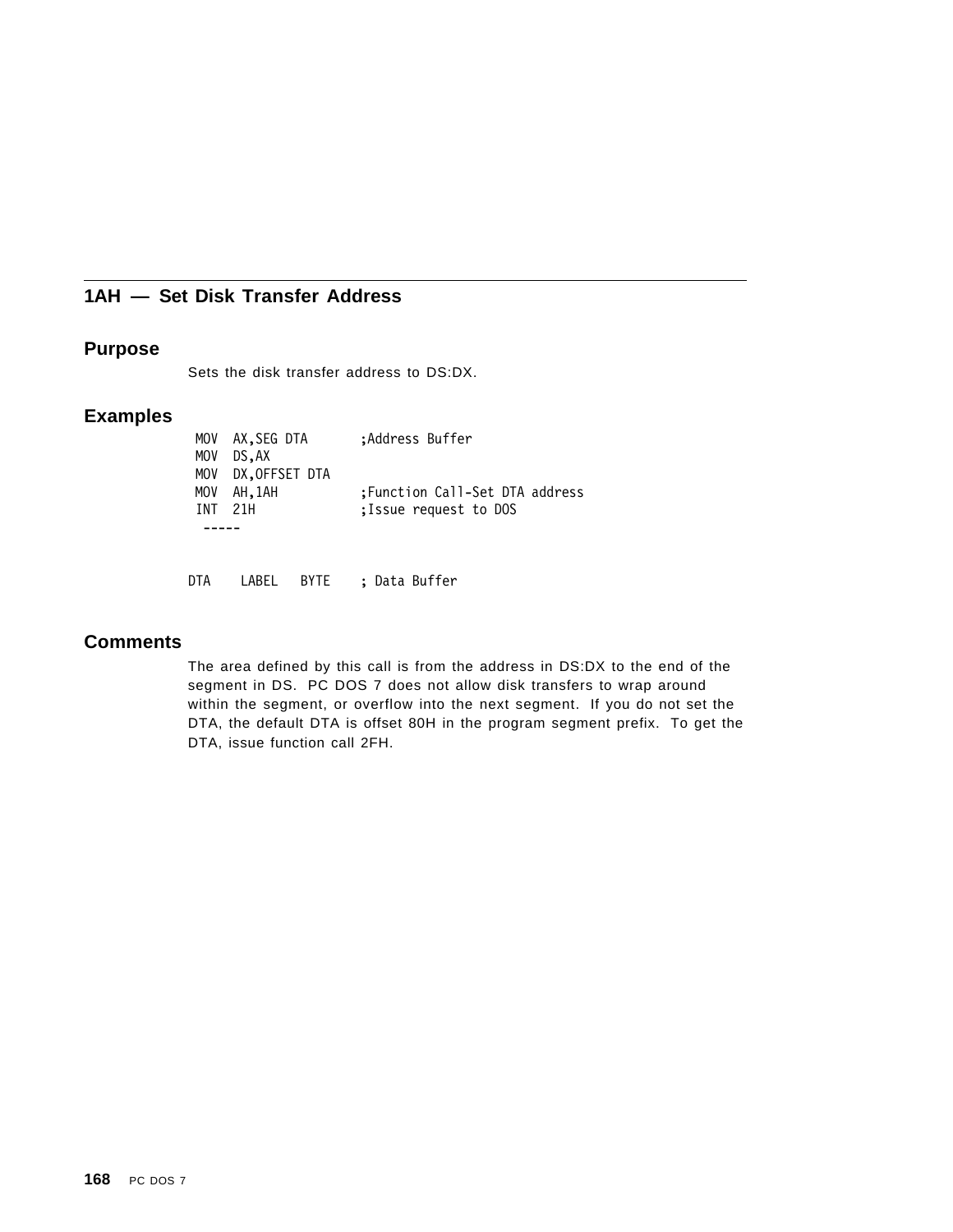## **1BH — Allocation Table Information**

## **Purpose**

Returns information about the allocation table for the default drive.

## **Examples**

| MOV                    | AH, 1BH                                  |          |        | ; Function Call - Allocation Table<br>: Information                           |
|------------------------|------------------------------------------|----------|--------|-------------------------------------------------------------------------------|
| <b>INT</b>             | 21H                                      |          |        | : Issue request to DOS                                                        |
| MOV<br>MOV             | NumAllocUnits,DX<br>NumSectsAllocUnit,AL |          |        | ; Save Number of Allocation Units<br>; Save Number of Sectors/Allocation Unit |
| MOV                    | SectSize.CX                              |          |        | : Save of Sector Size                                                         |
| MOV                    |                                          |          |        | WORD PTR MediaType@+0,BX; Save Pointer to Media Type Byte                     |
| MOV                    | WORD PTR MediaType@+2,DS                 |          |        |                                                                               |
|                        |                                          |          |        |                                                                               |
|                        | NumAllocUnits                            | .<br>Dm  | ?      | ; Number of Allocation Units on Current Drive                                 |
|                        | NumSectsAllocUnit DB                     |          | ?      | ; Number Sectors in an Allocation Unit                                        |
| SectSize<br>MediaType@ |                                          | DW<br>DD | ?<br>? | : Sector Size<br>: Pointer to Media Type byte                                 |
|                        |                                          |          |        |                                                                               |

#### **Comments**

Refer to function call 36H (Get Disk Free Space).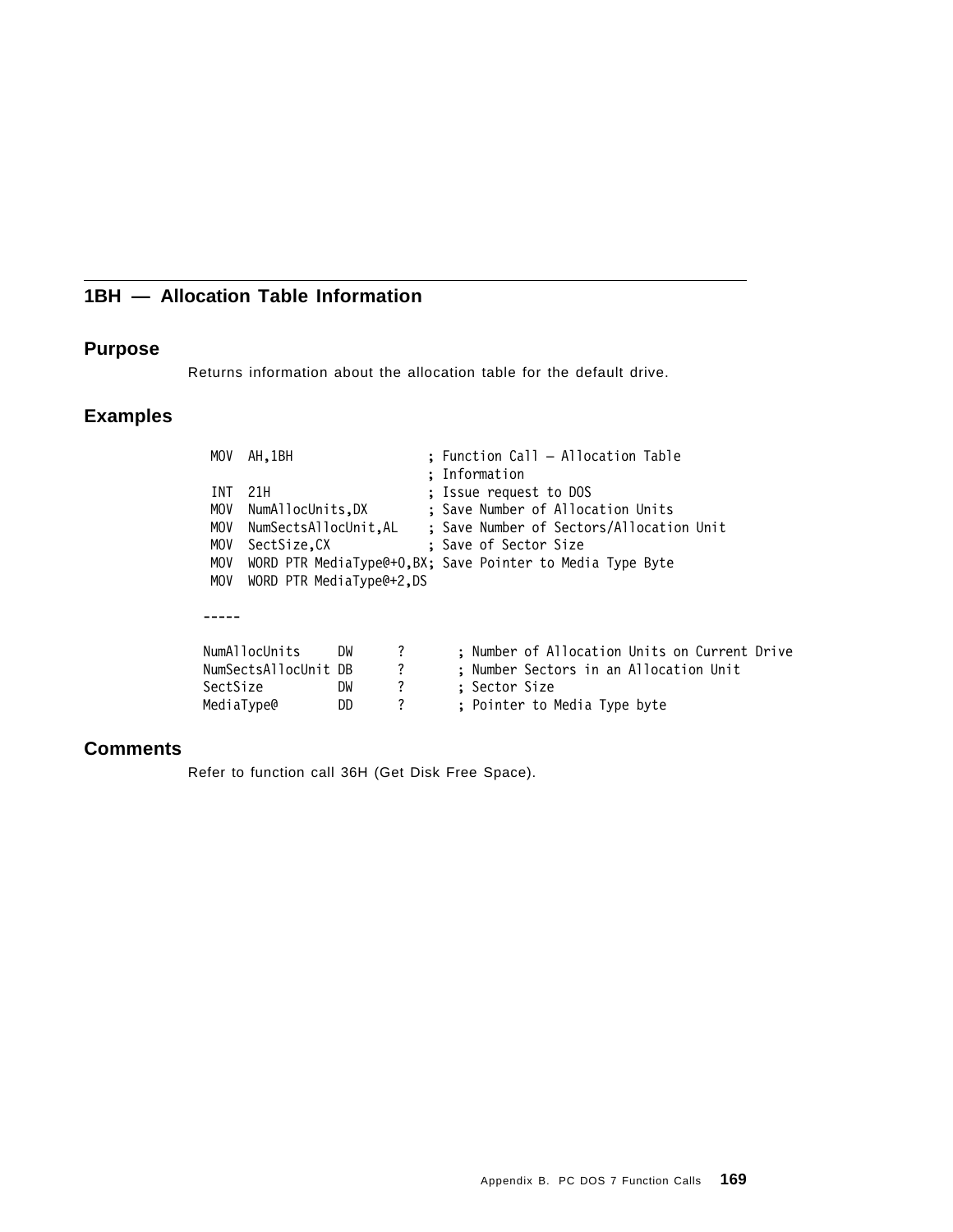## **1CH — Allocation Table Information for Specific Device**

## **Purpose**

Returns allocation table information for a specific device.

### **Examples**

| <b>MOV</b> | AH, 1CH                  |     |   | : Function Call $-$                                       |
|------------|--------------------------|-----|---|-----------------------------------------------------------|
|            |                          |     |   | : Allocation Table Information                            |
| MOV.       | DL, Drive                |     |   | ; Drive requested (O=current,                             |
|            |                          |     |   | $: 1 = A: $                                               |
| INT        | 21H                      |     |   | : Issue request to DOS                                    |
| <b>MOV</b> | NumAllocUnits,DX         |     |   | : Save Number of Allocation Units                         |
| MOV        | NumSectsAllocUnit,AL     |     |   | ; Save Number of Sectors/Allocation Unit                  |
| MOV        | SectSize.CX              |     |   | : Save of Sector Size                                     |
| MOV        |                          |     |   | WORD PTR MediaType@+0,BX; Save Pointer to Media Type Byte |
| MOV        | WORD PTR MediaType@+2,DS |     |   |                                                           |
|            |                          |     |   |                                                           |
|            |                          |     |   |                                                           |
| Drive      |                          | DB. |   | ; drive number to get info for                            |
|            | NumAllocUnits            | DW  | ? | ; Number of Allocation Units                              |
|            |                          |     |   | ; on specified drive                                      |
|            | NumSectsAllocUnit DB     |     | ? | : Number Sectors in an                                    |
|            |                          |     |   | ; Allocation Unit                                         |
| SectSize   |                          | DW  | ? | ; Sector Size                                             |
| MediaType@ |                          | DD  | ? | ; Pointer to Media Type byte                              |
|            |                          |     |   |                                                           |

#### **Comments**

This call is the same as call 1BH, except that on entry DL contains the number of the drive that contains the needed information ( $0 =$  default,  $1 =$ A, and so forth). For more information on PC DOS 7 disk allocation, refer to "The Disk Directory" on page 11. Also, refer to function call 36H (Get Disk Free Space).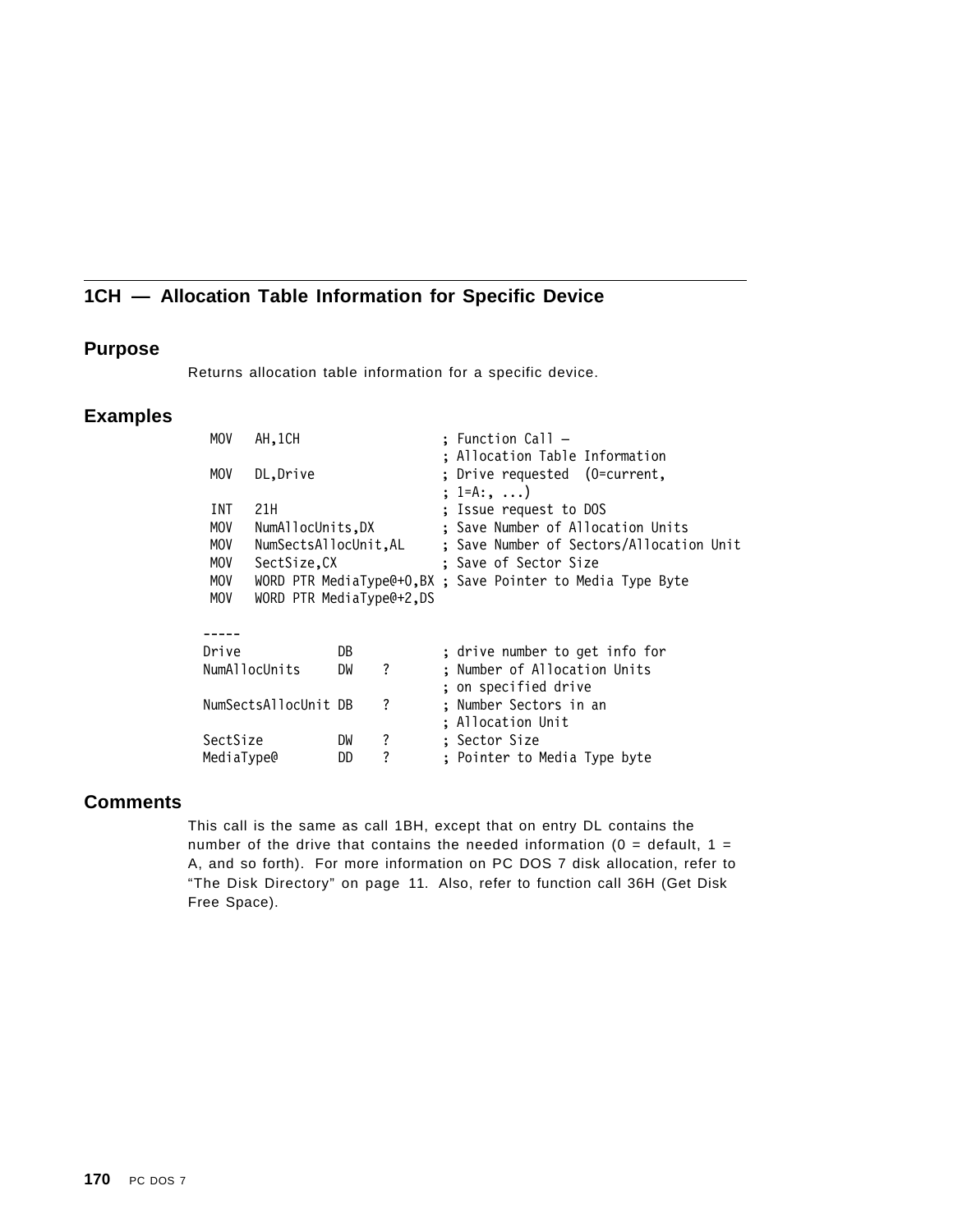### **1FH — Get Default Drive Parameter Block**

## **Purpose**

Retrieves the drive parameter block for the default drive.

### **Examples**

|            | MOV<br>INT               | AH,1FH<br>21H                                              |               | : Function Call - Get Default DPB<br>; Issue request to DOS |
|------------|--------------------------|------------------------------------------------------------|---------------|-------------------------------------------------------------|
|            | <b>CMP</b><br>JZ         | AL, OFFH<br>Error                                          |               |                                                             |
|            | <b>MOV</b><br><b>MOV</b> | WORD PTR [DEFAULT DPB], BX<br>WORD PTR [DEFAULT DPB+2], DS |               |                                                             |
| <b>DPB</b> | <b>STRUCT</b>            |                                                            |               |                                                             |
| dpbDrive   |                          | DB                                                         | ?             | ; Drive Number $(0=A, 1=B)$                                 |
| dpbUnit    |                          | DB                                                         |               | ; Unit Number for Driver                                    |
|            | dpbSectorSize            | DW                                                         |               | ; Sector Size in Bytes                                      |
|            | dpbClusterMask           | DB                                                         | ????????????? | ; Sectors per Cluster                                       |
|            | dpbClusterShift          | DB                                                         |               | ; Sectors per Cluster - power of 2                          |
|            | dpbFirstFAT              | DM                                                         |               | ; First Sector Containing FAT                               |
|            | dpbFATCount              | DB                                                         |               | ; Number of FATs                                            |
|            | dpbRootEntries           | DW                                                         |               | ; Number of Root Directory Entries                          |
|            | dpbFirstSector           | DM                                                         |               | ; First Sector of First Cluster                             |
|            | dpbMaxCluster            | DW                                                         |               | ; Number of Clusters on Drive + 1                           |
|            | dpbFATSize               | DW                                                         |               | ; Number of Sectors Occupied by FAT                         |
|            | dpbDirSector             | DW                                                         |               | ; First Sector of Directory                                 |
|            | dpbDriverAddr            | DD                                                         |               | ; Address of the Device Driver                              |
| dpbMedia   |                          | DB                                                         |               | ; Media Descriptor Byte                                     |
|            | dpbFirstAccess           | DB                                                         | $\frac{?}{?}$ | : Indicates Access to the Drive                             |
|            | dpbNextDPB               | DD                                                         |               | ; Address of Next Drive Parameter Block                     |
|            | dpbNextFree              | DM                                                         | $\frac{?}{?}$ | Last Allocated Cluster                                      |
|            | dpbFreeCnt               | DW                                                         |               | ; Count of Free Clusters                                    |
| <b>DPB</b> |                          |                                                            |               |                                                             |

**Comments**

If AL contains zero then DS:BX (segment/offset registers) point to the DPB structure that will contain the drive parameters. If the default drive is for some reason invalid or a disk error occurs then AL will contain 0FFH.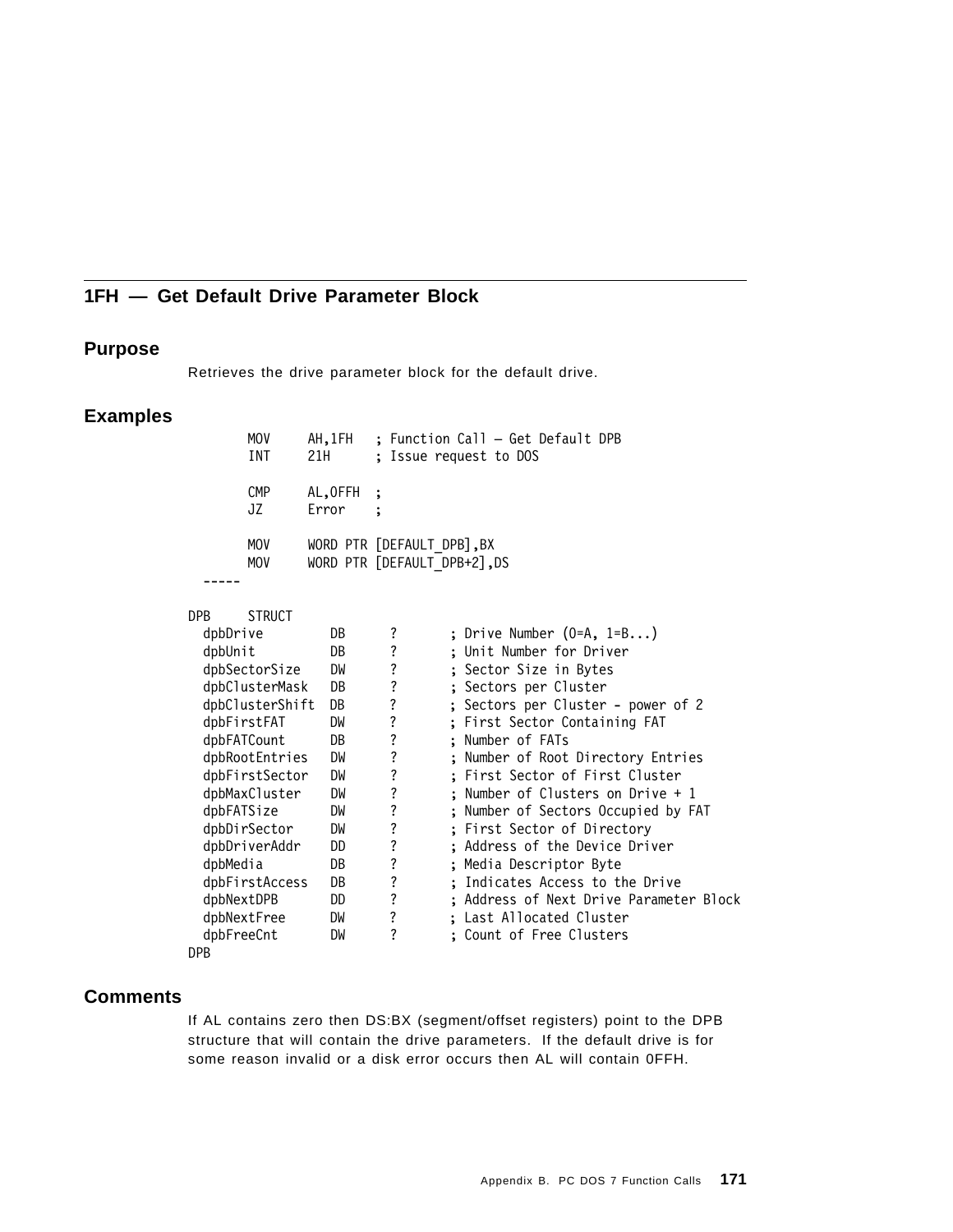### **21H — Random Read**

#### **Purpose**

Reads the record addressed by the current block and current record fields into memory at the current disk transfer address.

#### **Examples**

|                      | Set up FCB;                                                                                                                                                                |
|----------------------|----------------------------------------------------------------------------------------------------------------------------------------------------------------------------|
|                      | ;Address Data buffer                                                                                                                                                       |
|                      |                                                                                                                                                                            |
| DX.OFFSET DTA        |                                                                                                                                                                            |
| AH, 1AH              | :Function Set DTA Address                                                                                                                                                  |
|                      | ; Issue request to DOS                                                                                                                                                     |
|                      | ;Address FCB Parameter Block                                                                                                                                               |
|                      |                                                                                                                                                                            |
| DX, OFFSET FCB       |                                                                                                                                                                            |
| AH, 21H              | :Function Call-FCB Random Read                                                                                                                                             |
|                      | : Issue request to DOS                                                                                                                                                     |
|                      | :Data Read?                                                                                                                                                                |
|                      | :No, Error!                                                                                                                                                                |
|                      |                                                                                                                                                                            |
| LABEL<br><b>BYTF</b> |                                                                                                                                                                            |
|                      |                                                                                                                                                                            |
|                      |                                                                                                                                                                            |
|                      | MOV AX, SEG DTA<br>MOV DS, AX<br>MOV<br>21H<br>MOV AX, SEG FCB<br>MOV DS, AX<br>MOV<br>INT 21H<br>$CMP$ $AL, 0$<br>JNE Error<br>; Set by previous open<br>; DTA label byte |

#### **Comments**

AL is 00H if the read was successful.

AL is 01H if the file was at End of File (EOF) (no data read).

AL is 02H if the read would have caused a wrap or overflow because the DTA was too small (the read was not completed).

AL is 03H if EOF (a partial record was read and filled out with 0′s).

Use Function Call 59H (Get Extended Error) to determine the actual error condition. The current block and current record fields are set to agree with the random record field. The record addressed by these fields is read into memory at the current disk transfer address. For information on record size see Chapter 4, "Accessing Files Using File Control Blocks" on page 23.

**Note:** Function 24H must be called before using this function.

Network Access Rights: Requires Read access rights.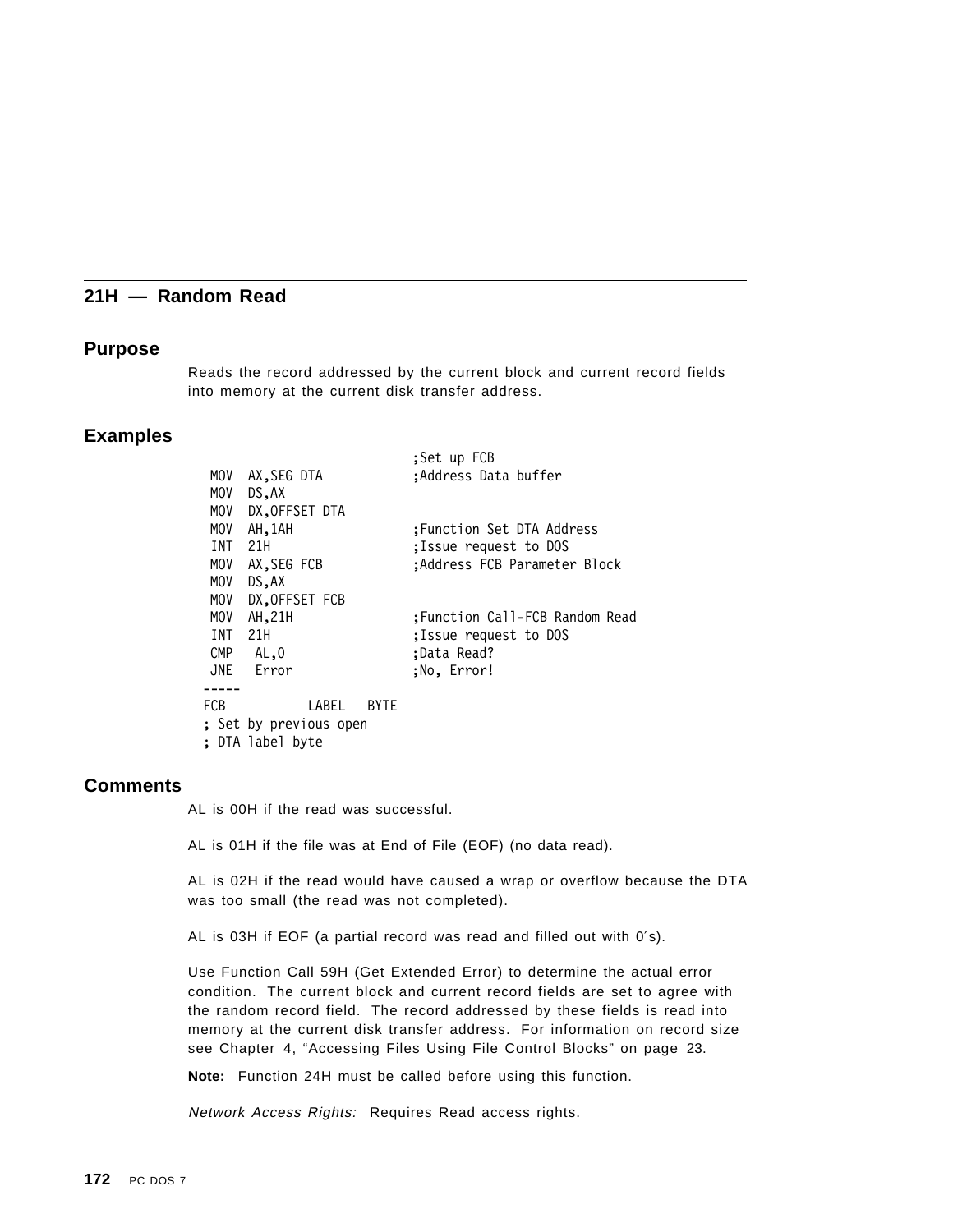### **22H — Random Write**

### **Purpose**

Writes the record addressed by the current block and current record fields from the current disk transfer address.

#### **Examples**

|     | :Set up FCB        |                                                  |
|-----|--------------------|--------------------------------------------------|
| MOV | AX.SEG FCB         | Address FCB parameter block;                     |
|     | MOV DS, AX         |                                                  |
|     | MOV DX.OFFSET FCB  |                                                  |
| MOV | AH, 24H            | Function Call—FCB Set;<br>Relative record field; |
| INT | 21H                | ;Issue request to DOS                            |
| MOV | AX.SEG DTA         | ;Address data buffer                             |
|     | MOV DS, AX         |                                                  |
| MOV | DX.OFFSET DTA      |                                                  |
| MOV | AH,1AH             | ; Function Set DTA address                       |
|     | INT 21H            | ; Issue request to DOS                           |
| MOV | AX.SEG FCB         | Address FCB parameter block;                     |
| MOV | DS.AX              |                                                  |
|     | MOV DX, OFFSET FCB |                                                  |
| MOV | AH, 22H            | Function Call-FCB random writers;                |
|     | INT 21H            | ;Issue request to DOS                            |
| CMP | AL,0               | :Data written?                                   |
| JNE | Error              | ;No, error!                                      |
|     |                    |                                                  |
|     |                    |                                                  |
|     |                    |                                                  |

FCB LABEL BYTE ; Set by previous open DTA LABEL BYTE

#### **Comments**

AL is 00H if the write was successful.

AL is 01H if the write or diskette is full (write cancelled).

AL is 02H if the read would have caused a wrap or overflow because the DTA was too small (write cancelled).

Use Function Call 59H (Get Extended Error) to determine the actual error condition.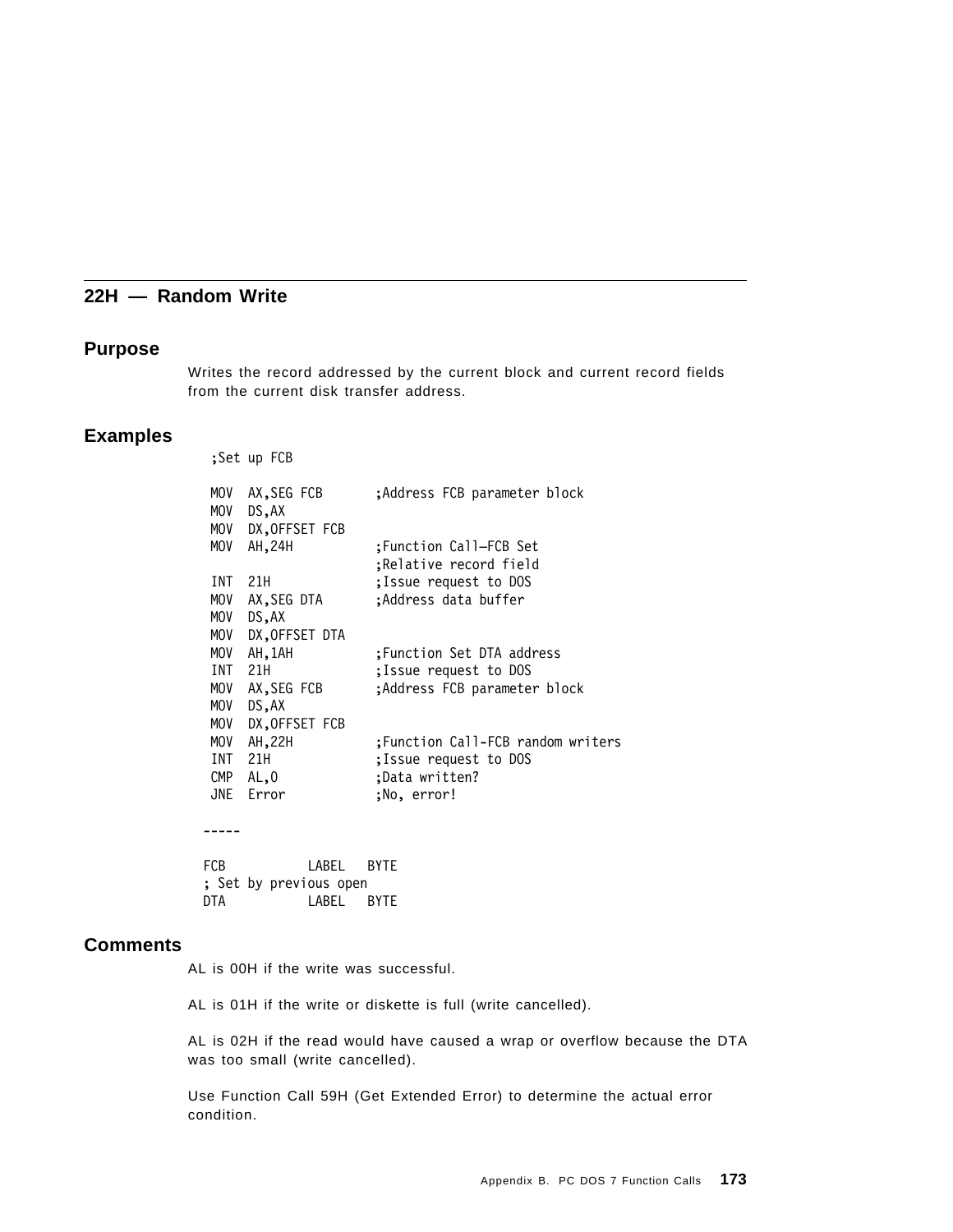The current block and current record fields are set to agree with the random record field. Then the record addressed by these fields is written (or in the case of records not the same as sector sizes — buffered) from the disk transfer address.

If the file is specified in read-only mode, the random write is not performed.

Network Access Rights: Requires Write access rights.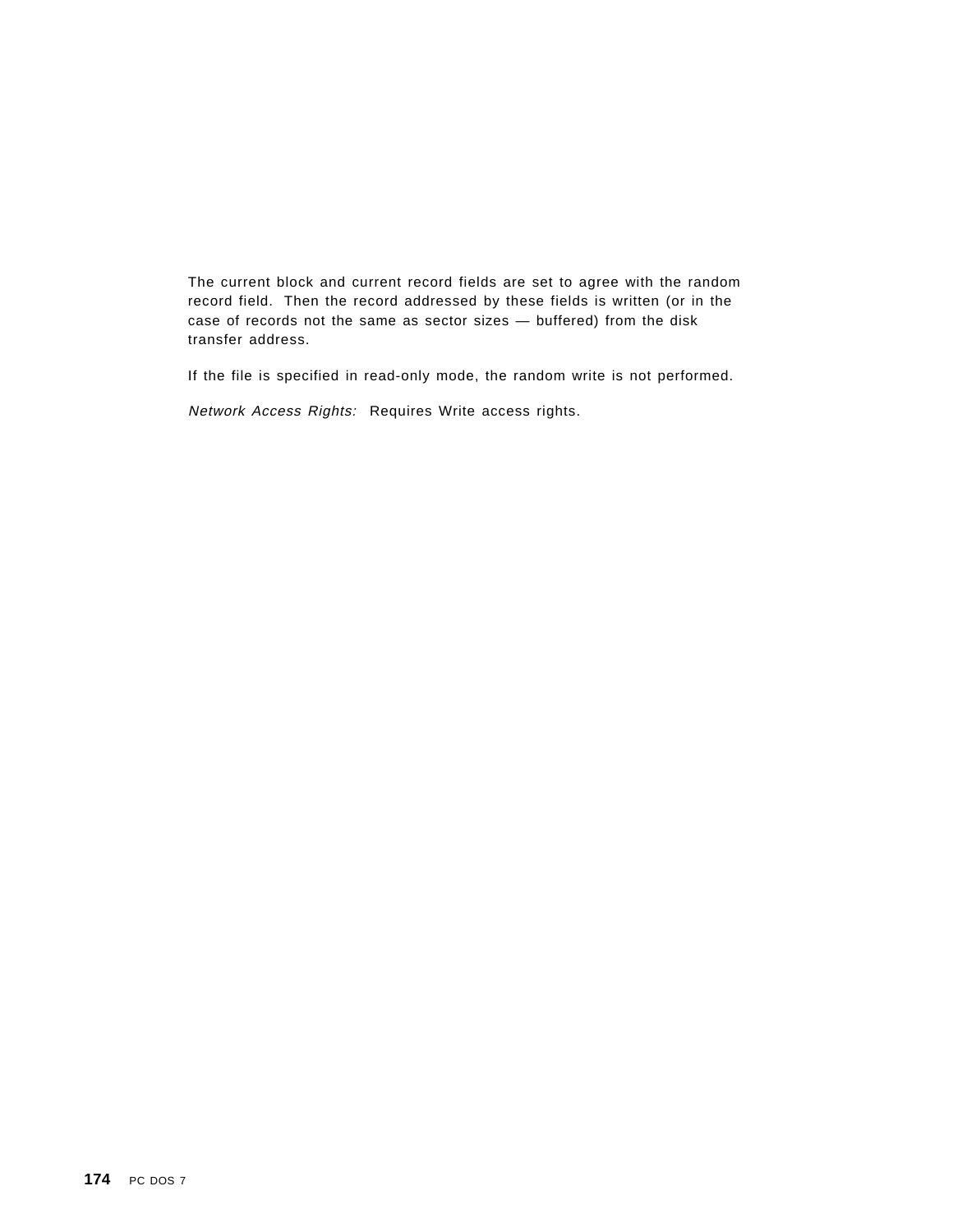### **23H — File Size**

### **Purpose**

Searches the current directory for an entry that matches the specified file and sets the FCBs random record field to the number of records in the file.

#### **Examples**

| <b>MOV</b><br><b>MOV</b><br><b>MOV</b> | AX, SEG FCB<br>DS.AX<br>DX.OFFSET FCB |       |                                                                    | ; Address FCB parameter block                                                          |  |  |  |
|----------------------------------------|---------------------------------------|-------|--------------------------------------------------------------------|----------------------------------------------------------------------------------------|--|--|--|
| <b>MOV</b>                             | AH, 23H                               |       |                                                                    | ; Function Call-FCB file size                                                          |  |  |  |
| <b>INT</b>                             | 21H                                   |       | ; Issue request to DOS                                             |                                                                                        |  |  |  |
| <b>CMP</b>                             | AL,0                                  |       | : File found?                                                      |                                                                                        |  |  |  |
| JNE.                                   | Error                                 |       | : No, error!                                                       |                                                                                        |  |  |  |
|                                        |                                       |       |                                                                    |                                                                                        |  |  |  |
| <b>FCB</b>                             |                                       | LABEL | <b>BYTF</b>                                                        |                                                                                        |  |  |  |
| Drive                                  | DB.                                   | 0     |                                                                    | ; Drive (O=Current, 1=A, 2=B, )                                                        |  |  |  |
| Name<br>Ext                            | DB<br>DB<br>DB                        |       | "FILENAME"<br>$^{\prime\prime}$ EXT $^{\prime\prime}$<br>25 DUP(0) | (blank padded)<br>: File name<br>; File extension (blank padded)<br>: Filled in by DOS |  |  |  |

#### **Comments**

AL is 00H if the file exists.

AL is FFH if the file was not created (normally a full directory or disk full).

Use Function Call 59H (Get Extended Error) to determine the actual error condition.

The directory is searched for the matching entry. If a matching entry is found, the random record field is set to the number of records in the file (in terms of the record size field rounded up). If no matching entry is found, AL returns FFH.

**Note:** If you do not set the FCB record size field before using this function, incorrect information is returned.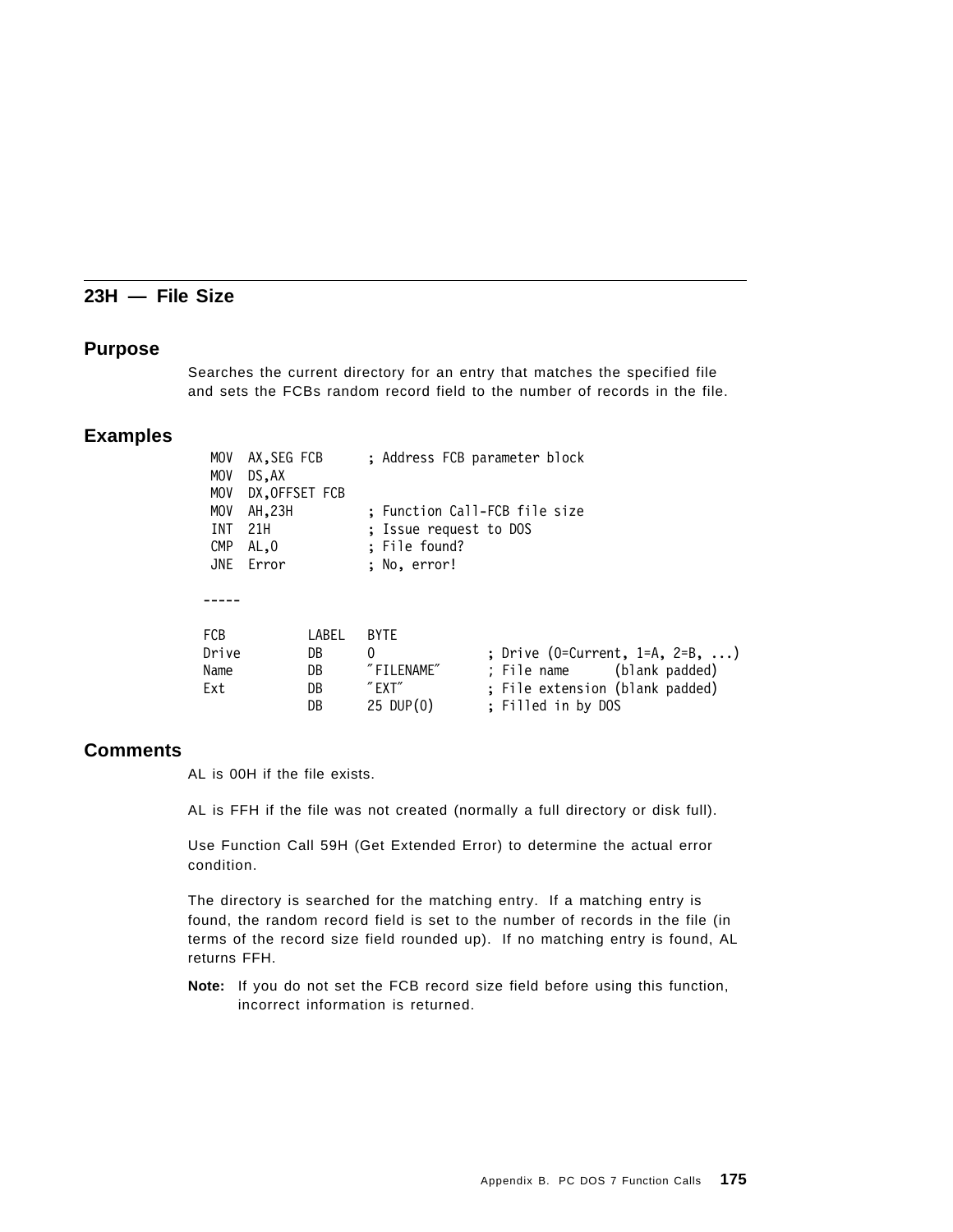## **24H — Set Relative Record Field**

## **Purpose**

Sets the random record field to the same file address as the current block and record fields.

## **Examples**

| MOV            | AX, SEG FCB            | Address FCB parameter block; |
|----------------|------------------------|------------------------------|
| <b>MOV</b>     | DS.AX                  |                              |
| MOV            | DX.OFFSET FCB          |                              |
| <b>MOV</b>     | AH, 24H                | Function Call—FCB set;       |
|                |                        | ;Relative record field       |
| <b>INT 21H</b> |                        | : Issue request to DOS       |
|                |                        |                              |
|                |                        |                              |
|                |                        |                              |
| FCB            | I ABFI                 | <b>RYTF</b>                  |
|                | ; Set by previous open |                              |
|                |                        |                              |

### **Comments**

You must call this function before you perform random reads and writes, and random block reads and writes.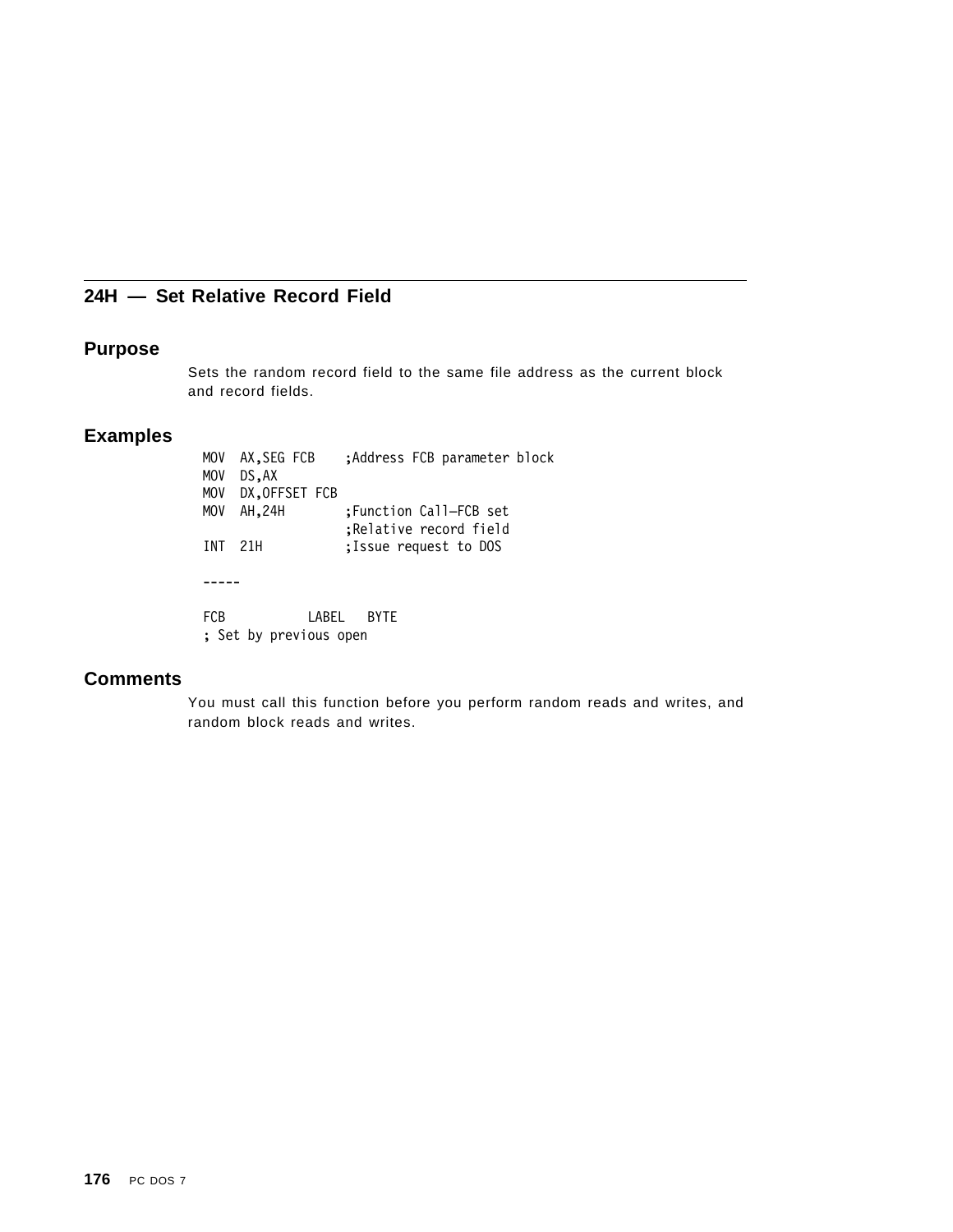## **25H — Set Interrupt Vector**

## **Purpose**

Sets the interrupt vector table for the interrupt number.

### **Examples**

| <b>MOV</b>         |           |    |                    | AX, SEG Handler ; Address new handler                          |
|--------------------|-----------|----|--------------------|----------------------------------------------------------------|
| <b>MOV</b>         | DS.AX     |    |                    |                                                                |
| <b>MOV</b>         |           |    | DX, OFFSET Handler |                                                                |
| <b>MOV</b>         | AH, 25H   |    |                    | Function Call — Set Interrupt;<br>:Vector                      |
| MOV                | AL.Vector |    |                    |                                                                |
| INT                | 21H       |    |                    | ; Issue request to DOS                                         |
|                    |           |    |                    |                                                                |
| Vector<br>Handler: |           | DB | $\ddot{\cdot}$     | ,Number of vector to be replaced<br>:Code to process interrupt |

### **Comments**

The interrupt vector table for the interrupt number specified in AL is set to address contained in DS:DX. Use function call 35H (Get Interrupt Vector) to obtain the contents of the interrupt vector.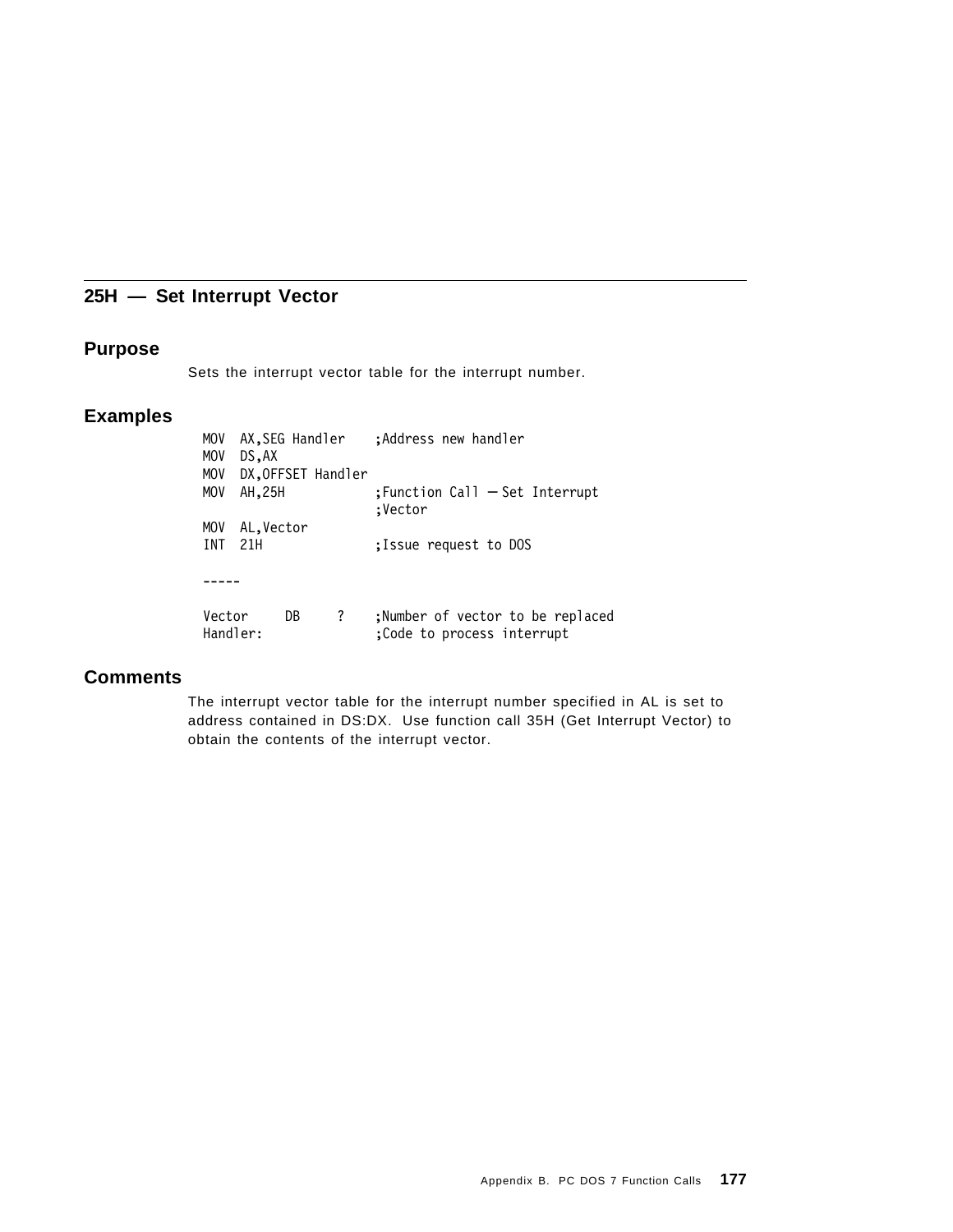### **26H — Create New Program Segment**

### **Purpose**

Creates a new program segment.

#### **Examples**

| <b>MOV</b><br>MOV<br>INT | AH,26H<br>DX, SEG PSP<br>21H | ; Function Call - Create Program<br>: Segment<br>: Segment address to create new PSP<br>: Issue request to DOS |
|--------------------------|------------------------------|----------------------------------------------------------------------------------------------------------------|
|                          |                              |                                                                                                                |
| <b>PSP</b>               | LABEL<br>DB                  | ; Area to fill in<br>BYTE<br>100H DUP(0)                                                                       |

#### **Comments**

The entire 100H area at location 0 in the current program segment is copied into location 0 in the new program segment. The memory size information at location 6 in the new segment is updated and the current termination, Ctrl-Break exit and critical error addresses from interrupt vector table entries for interrupts 22H, 23H, and 24H are saved in the new program segment starting at 0AH. They are restored from this area when the program ends.

**Note:** The EXEC function call 4BH provides a more complete service. Therefore, you should use the EXEC 4BH and avoid using this call.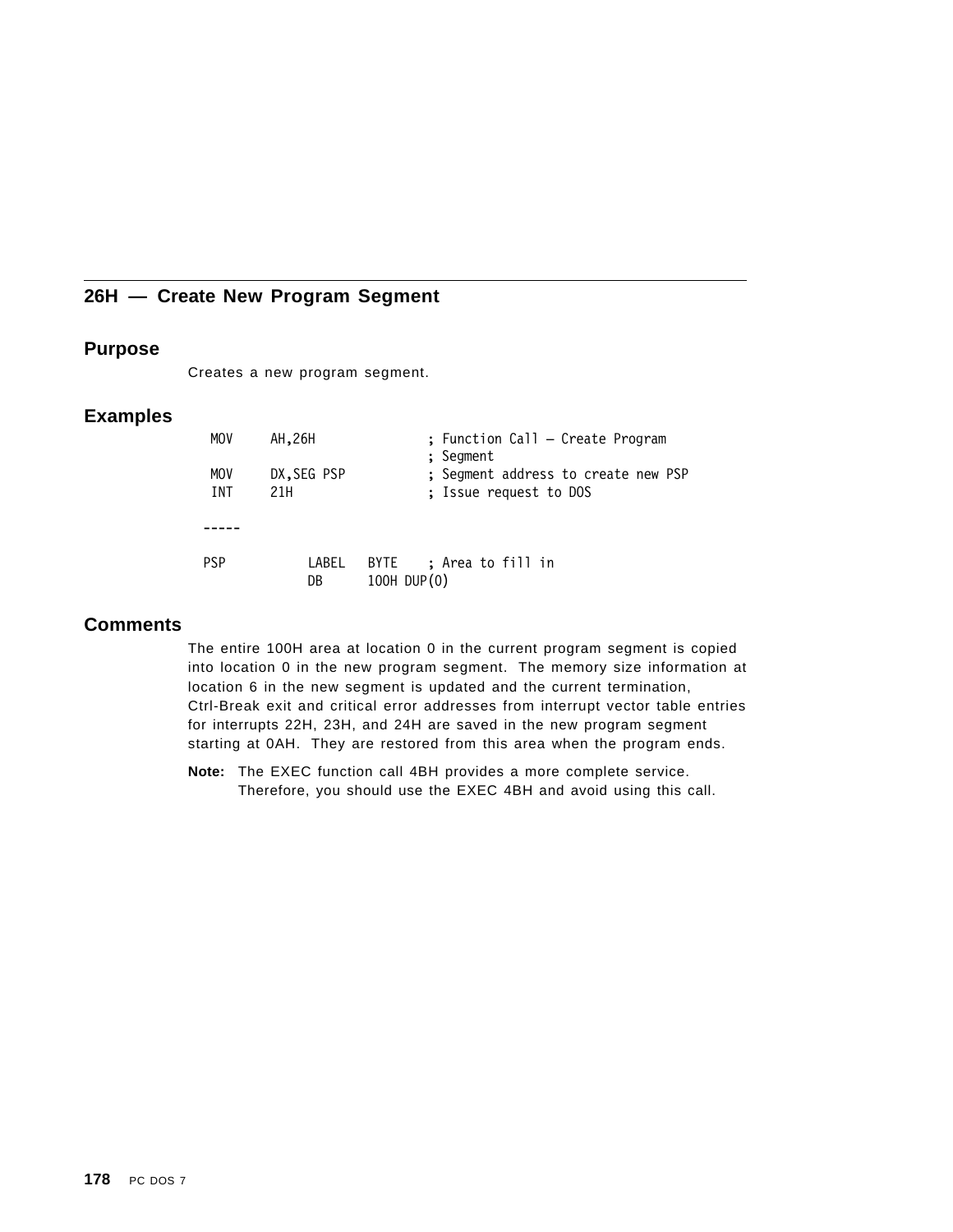## **27H — Random Block Read**

## **Purpose**

Reads the specified number of records (in terms of the record size field) from the file address specified by the random record field into the disk transfer address.

### **Examples**

|                                               |                                             |             |                              | ;Set up disk transfer address          |  |  |
|-----------------------------------------------|---------------------------------------------|-------------|------------------------------|----------------------------------------|--|--|
| MOV<br><b>MOV</b>                             | AX, SEG DTA<br>DS, AX<br>MOV DX, OFFSET DTA |             | ;Address data buffer         |                                        |  |  |
|                                               | MOV AH, 1AH                                 |             |                              | ;Function set DTA address              |  |  |
| INT                                           | 21H                                         |             |                              |                                        |  |  |
|                                               |                                             |             |                              | ; Issue request to DOS                 |  |  |
| MOV                                           | AX,SEG FCB                                  |             |                              | Address FCB parameter block;           |  |  |
| <b>MOV</b>                                    | DS,AX                                       |             |                              |                                        |  |  |
| MOV                                           | DX,OFFSET FCB                               |             |                              |                                        |  |  |
|                                               | MOV AH, 24H                                 |             |                              | Function Call — FCB Set;               |  |  |
|                                               |                                             |             |                              | Relative Record Field;                 |  |  |
| INT.                                          | 21H                                         |             | ; Issue request to DOS       |                                        |  |  |
| MOV .                                         | AX, SEG FCB                                 |             | ;Address FCB parameter block |                                        |  |  |
| MOV                                           | DS,AX                                       |             |                              |                                        |  |  |
|                                               | MOV DX, OFFSET FCB                          |             |                              |                                        |  |  |
|                                               | MOV CX, Records to read                     |             |                              | ; number of records to read            |  |  |
| <b>MOV</b>                                    | AH, 27H                                     |             |                              | ;Function Call - FCB random block read |  |  |
|                                               | <b>INT 21H</b>                              |             |                              | ; Issue request to DOS                 |  |  |
|                                               | $CMP$ AL, $0$                               |             | ;Data read?                  |                                        |  |  |
|                                               | JNE Error                                   |             | ;No, error!                  |                                        |  |  |
|                                               |                                             |             |                              |                                        |  |  |
| <b>FCB</b>                                    |                                             | LABEL       | <b>BYTE</b>                  |                                        |  |  |
| ; Set by previous open<br><b>DTA</b><br>LABEL |                                             | <b>BYTE</b> |                              |                                        |  |  |
|                                               |                                             |             |                              |                                        |  |  |
|                                               |                                             | DB          | $?$ Dup $(0)$                | I/O buffer:                            |  |  |
|                                               | Records to read                             | DW          | ?                            |                                        |  |  |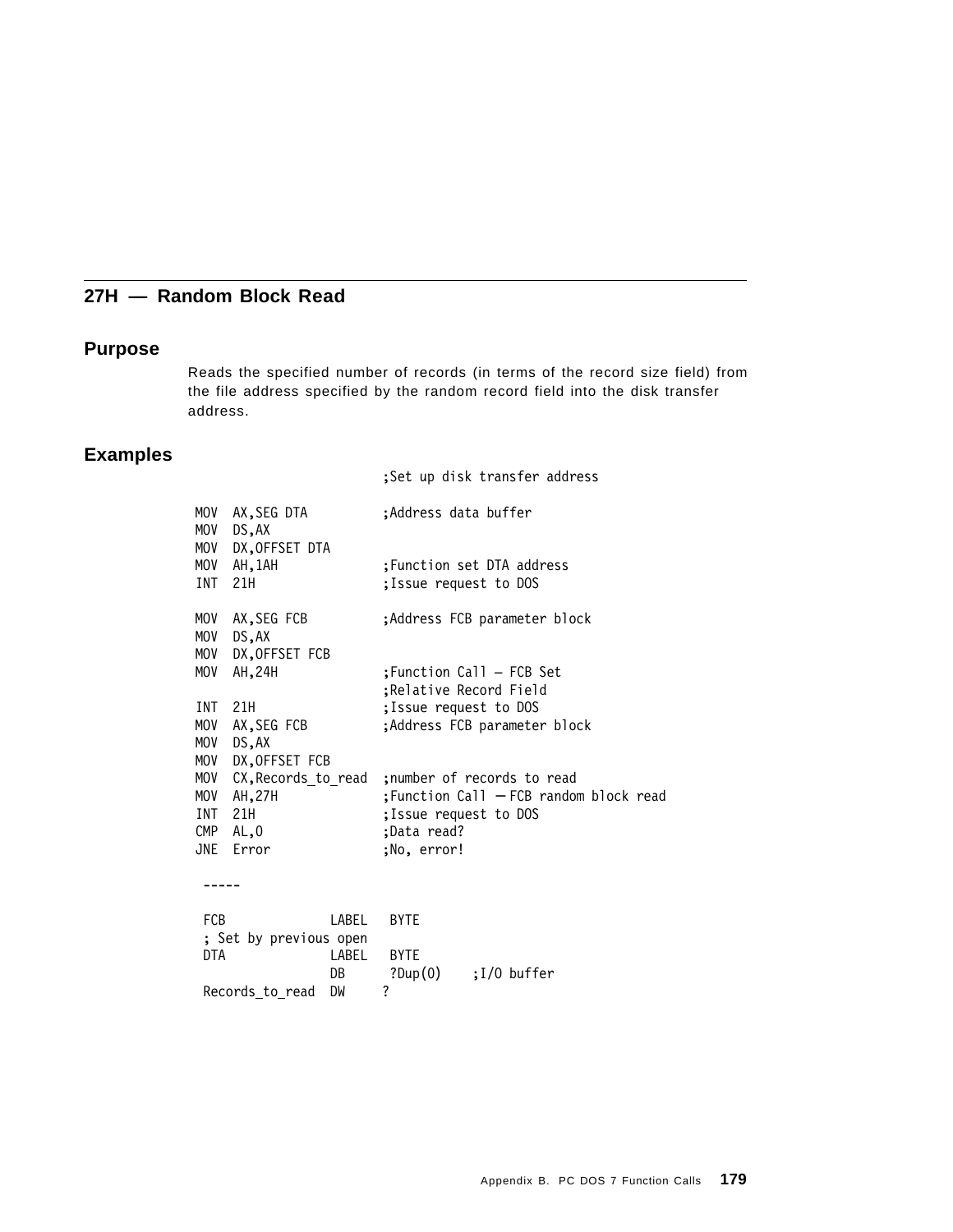#### **Comments**

AL is 00H if the read was successful.

AL is 01H if the file was at End of File (EOF) (no data read).

AL is 02H if the read would have caused a wrap or overflow because the DTA was too small (the read was not completed).

AL is 03H if EOF (a partial record was read and filled out with zeros).

Use Function Call 59H (Get Extended Error) to determine the actual error condition.

The random record field and the current block/record fields are set to address the next record (the first record not read).

**Note:** Function 24H must be called before using this function.

Network Access Rights: Requires Read access rights.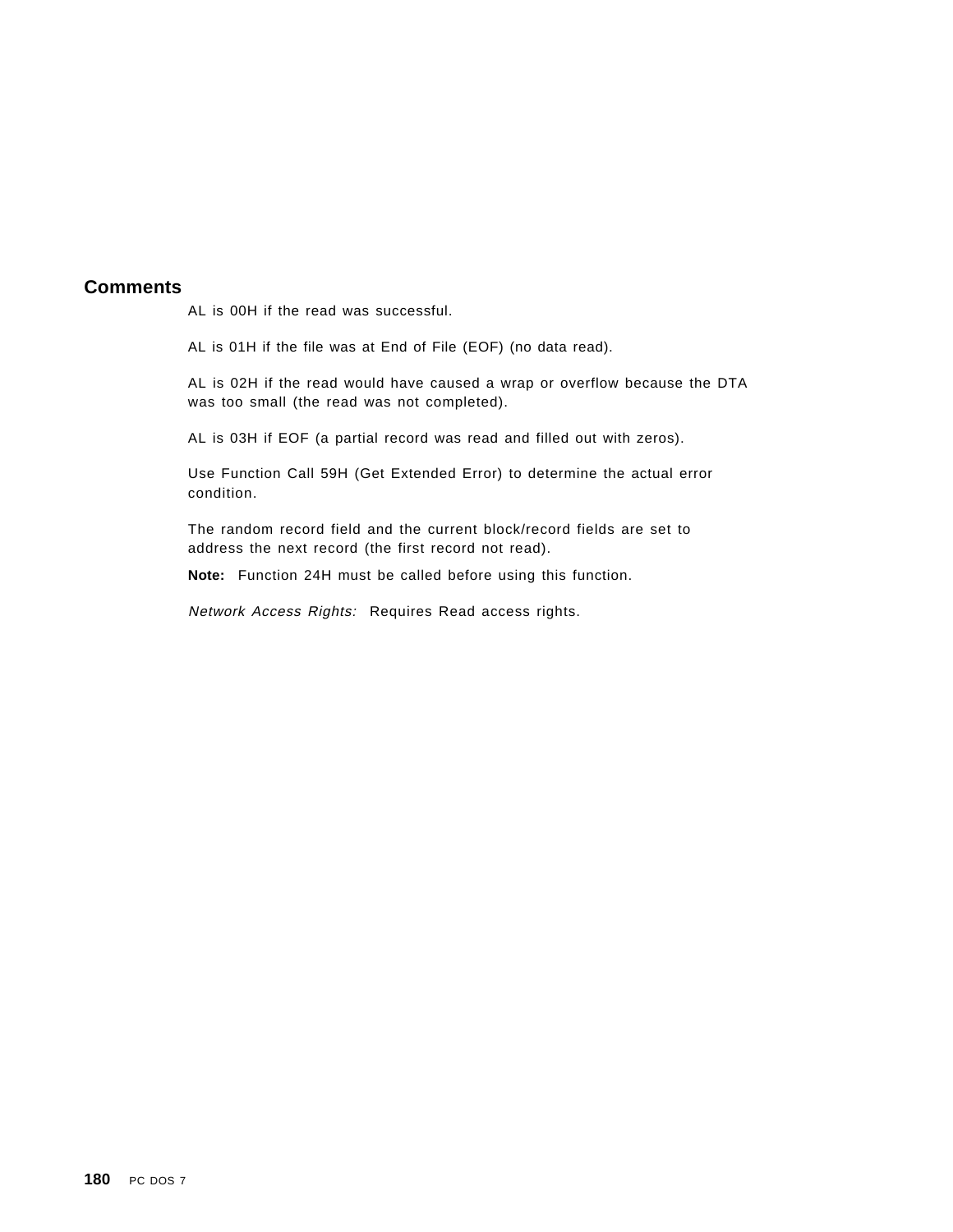## **28H — Random Block Write**

### **Purpose**

Writes the specified number of records from the disk transfer address into the file address specified by the random record field.

### **Examples**

| MOV<br>MOV | MOV AX,SEG DTA<br>DS, AX<br>DX,OFFSET DTA  |               | ;Set up disk transfer address<br>;Address data buffer |
|------------|--------------------------------------------|---------------|-------------------------------------------------------|
|            | MOV AH, 1AH                                |               | : Function set DTA address                            |
| INT        | 21H                                        |               | ; Issue request to DOS                                |
| MOV<br>MOV | MOV AX,SEG FCB<br>DS, AX<br>DX, OFFSET FCB |               | ;Address FCB parameter block                          |
|            | MOV AH,24H                                 |               | :Function Call-FCB set                                |
|            |                                            |               | Relative record field;                                |
| INT        | 21H                                        |               | ; Issue request to DOS                                |
| MOV<br>MOV | MOV AX,SEG FCB<br>DS, AX<br>DX,OFFSET FCB  |               | ;Address FCB parameter block                          |
|            | MOV CX,Records to write                    |               | :Number of records to write                           |
| MOV        | AH, 28H                                    |               | ; Function Call - FCB Random Block write              |
| INT        | 21H                                        |               | ; Issue request to DOS                                |
| JNE        | $CMP$ AL, $0$<br>Error                     |               | ;Data written?<br>;No, error!                         |
|            |                                            |               |                                                       |
|            |                                            |               |                                                       |
| DTA        | LABEL                                      | <b>BYTE</b>   |                                                       |
|            | DB                                         | $?$ DUP $(0)$ | $\frac{1}{0}$ Buffer                                  |

#### **Comments**

AL is 00H if the write was successful.

AL is 01H if the disk or diskette is full (write cancelled).

AL is 02H if the write would have caused a wrap or overflow because the DTA was too small (write cancelled).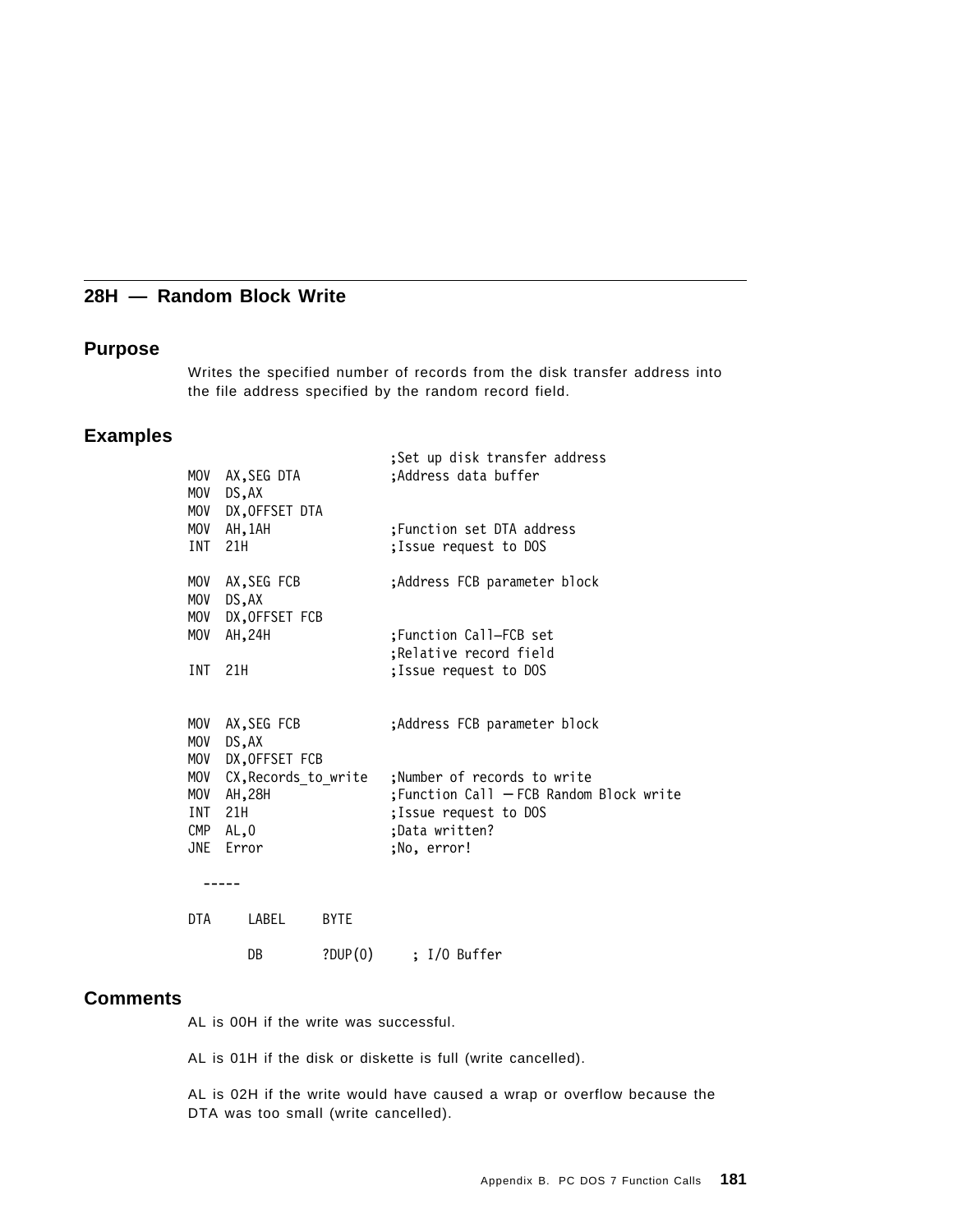Use Function Call 59H (Get Extended Error) to determine the actual error condition.

If there is insufficient space on the disk, AL returns 01H and no records are written. If CX is 0 upon entry, no records are written, but the file is set to the length specified by the random record field, whether longer or shorter than the current file size. (Allocation units are released or allocated as appropriate.)

**Note:** Function call 24H must be called before using this function.

Network Access Rights: Requires Write access rights.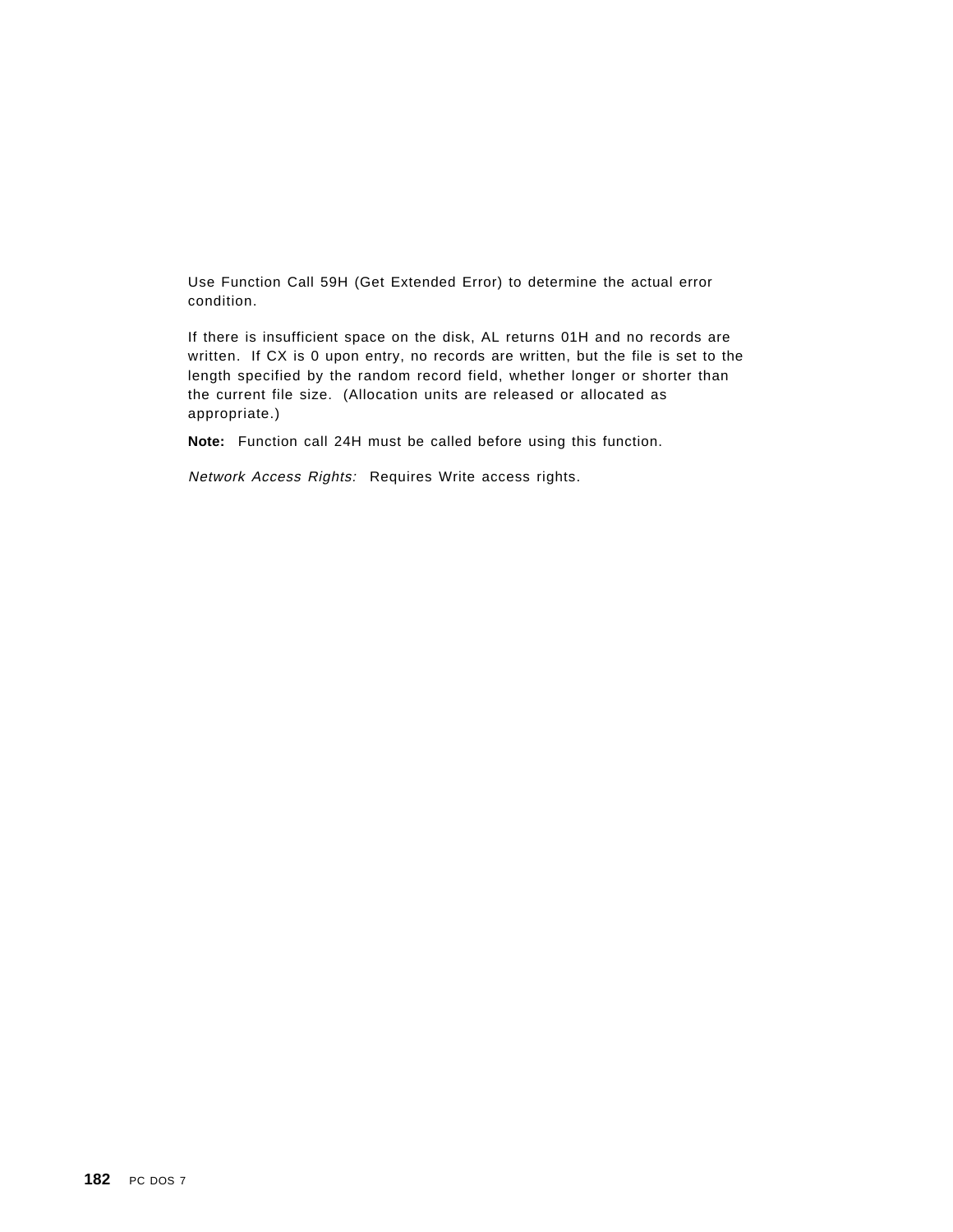### **29H — Parse Filename**

### **Purpose**

Parses the specified filename.

#### **Examples**

| <b>MOV</b>     | AX,SEG CmdBuf                  |                                                             |
|----------------|--------------------------------|-------------------------------------------------------------|
| MOV            | DS.AX                          | Address command string;                                     |
| MOV            | SI, OFFSET CmdBuf              |                                                             |
| MOV            | AX, SEG FCB                    |                                                             |
| MOV            | ES, AX                         | Address FCB Parameter Block;                                |
| MOV            | DI, OFFSET FCB                 |                                                             |
| MOV            | AH, 29H                        | Function Call - FCB Parse Filename:                         |
| MOV            | AL,OPTIONS                     | :Set desired action                                         |
| INT            | 21H                            | ;Issue request to DOS                                       |
|                |                                |                                                             |
| $CMP$ $AL, -1$ |                                | ;Drive valid?                                               |
| JE Error       |                                | :No, Error!                                                 |
|                |                                |                                                             |
|                |                                |                                                             |
| CmdBuf         | LABEL BYTE                     |                                                             |
|                | DB                             | $^{\prime\prime}$ a:file.ext $\,$<br>$^{\prime\prime}.0$ DH |
|                |                                |                                                             |
| FCB            | LABEL                          | <b>BYTE</b>                                                 |
|                |                                | ; Created in a pre-open state based on input found.         |
|                | Options DB ? ; parsing options |                                                             |

#### **Comments**

The contents of AL are used to determine the action to take, as shown below:

 $<$ must = 0> bit: 7 6 5 4 3 2 1 0

If bit  $0 = 1$ , leading separators are scanned off the command line at DS:SI. Otherwise, no scan-off of leading separators takes place.

If bit  $1 = 1$ , the drive ID byte in the FCB will be set (changed) only if a drive was specified in the command line being parsed.

If bit  $2 = 1$ , the filename in the FCB will be changed only if the command line contains a filename.

If bit  $3 = 1$ , the filename extension in the FCB will be changed only if the command line contains a filename extension.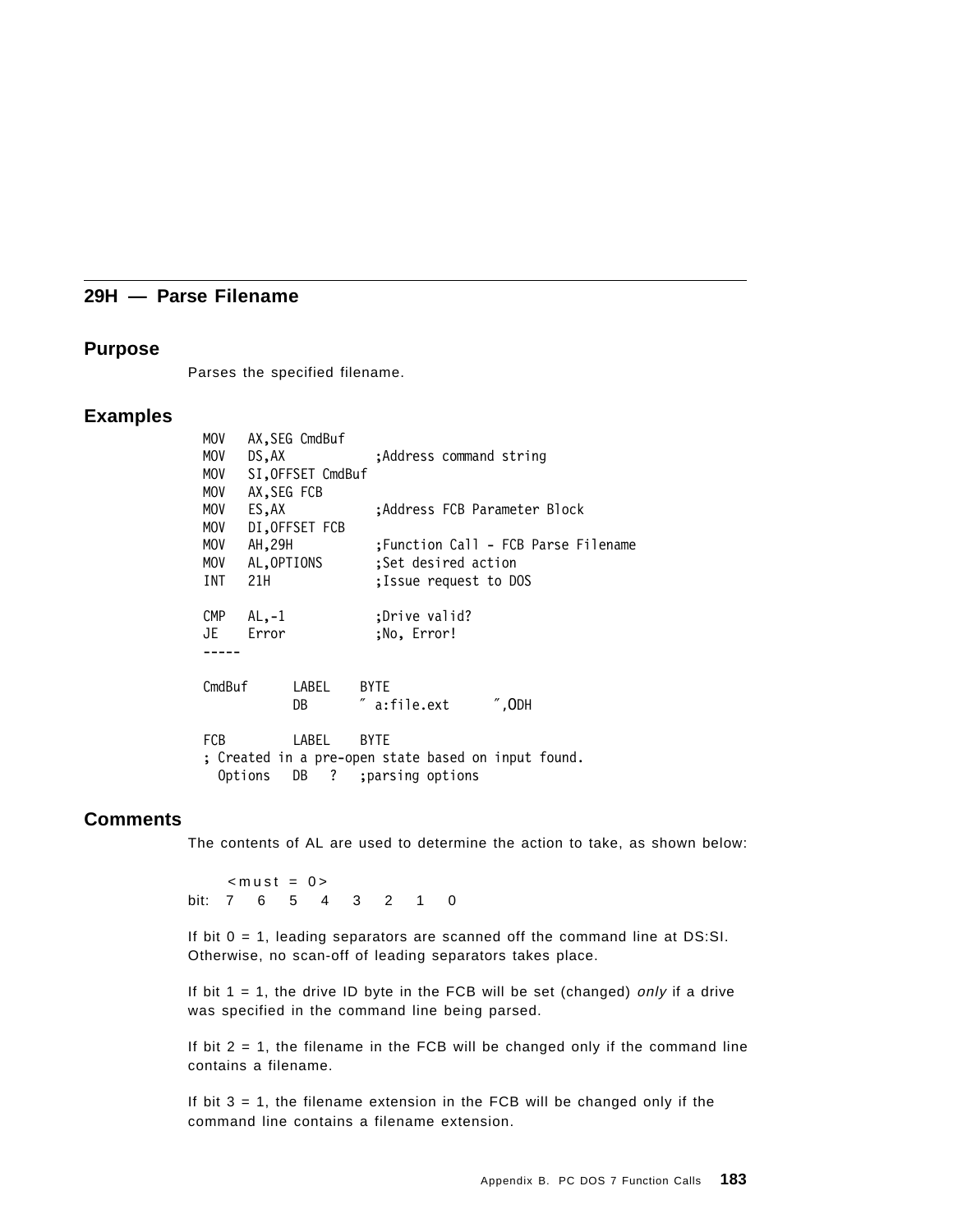Filename separators include the following characters:

: .:, = + along with TAB and SPACE. Filename terminators include all of these characters plus  $, <, >, \vert, \vert, \vert, \vert, \vert, \vert$ , and any control characters.

Output:

AL is 00H if no global characters (? or \*) were found in the Command String.

AL is 01H if global characters (? or \*) were found in the Command String.

AL is FFH if the drive specified is invalid.

The command line is parsed for a filename of the form d:filename.ext, and if found, a corresponding unopened FCB is created at ES:DI. If no drive specifier is present, it is assumed to be all blanks. If the character \* appears in the filename or extension, it and all remaining characters in the name or extension are set to ?.

DS:SI returns pointing to the first character after the filename and ES:DI points to the first byte of the formatted FCB. If no valid filename is present, ES:DI+1 contains a blank.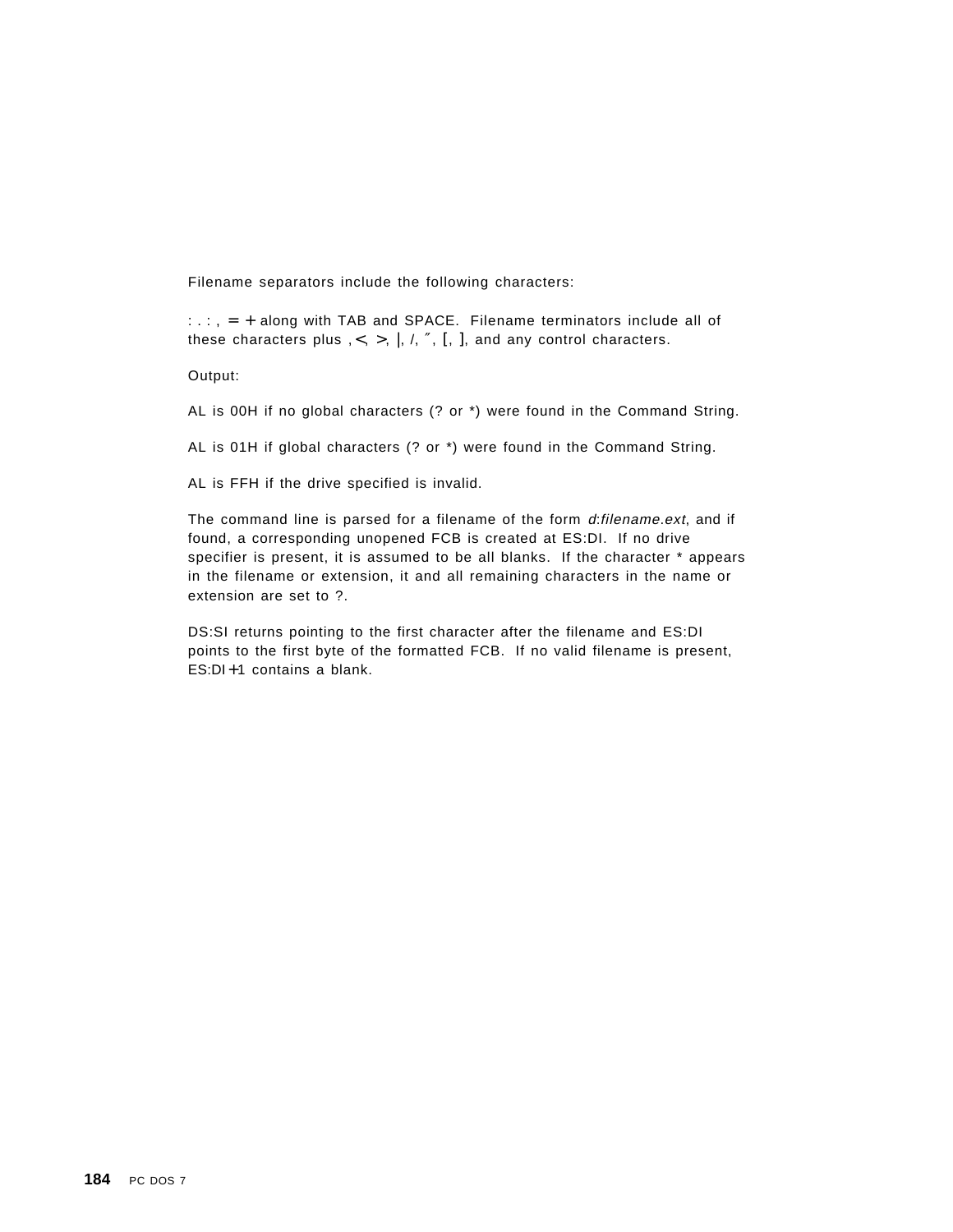## **2AH — Get Date**

## **Purpose**

Returns the day of the week, the year, month and date.

## **Examples**

| <b>MOV</b><br>INT<br><b>MOV</b><br><b>MOV</b><br><b>MOV</b><br><b>MOV</b> | AH, 2AH<br>21H<br>Year.CX<br>Month,DH<br>Day, DL | DayofWeek, AL | ; Function Call — Get Date<br>; Issue request to DOS<br>; Save Day of the Week<br>: Save Year<br>: Save Month<br>: Save Day |
|---------------------------------------------------------------------------|--------------------------------------------------|---------------|-----------------------------------------------------------------------------------------------------------------------------|
| DayofWeek<br>Year<br>Month                                                | DB<br>DW<br>DB                                   | ?<br>?<br>?   | ; O=Sunday,  6=Saturday<br>: 1980 to 2099<br>; 1 to 12                                                                      |
| Day                                                                       | DB                                               | ?             | : 1 to 31                                                                                                                   |

### **Comments**

If the time-of-day clock rolls over to the next day, the date is adjusted accordingly, taking into account the number of days in each month and leap years.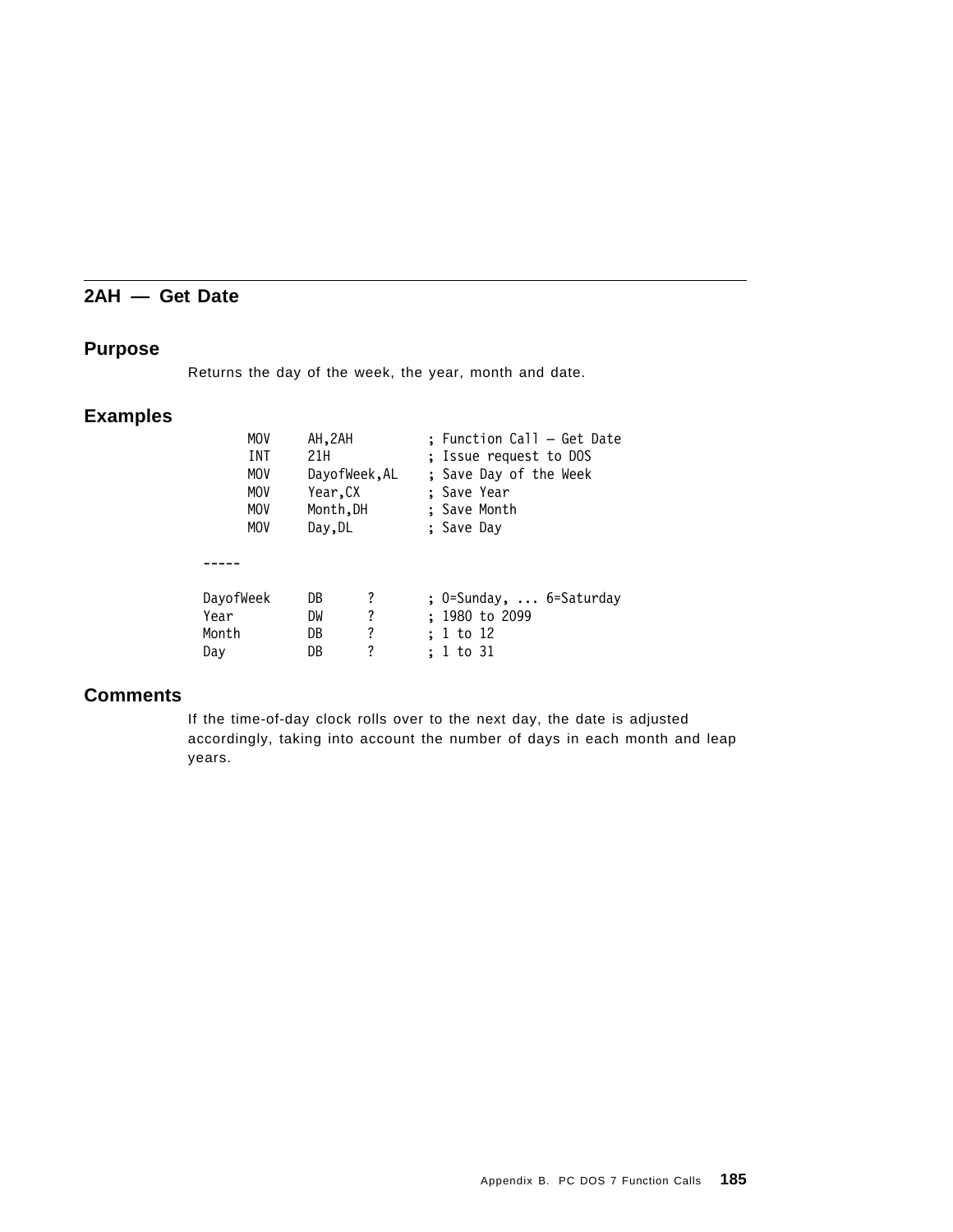## **2BH — Set Date**

## **Purpose**

Sets the date (also sets CMOS clock, if present).

### **Examples**

| <b>MOV</b><br>MO V<br>MO V<br>MO V | AH,2BH<br>CX.Year<br>DH,Month<br>DL, Day |             | : Set Day              | : Set Year<br>: Set Month               | ; Function Call — Set Date |  |
|------------------------------------|------------------------------------------|-------------|------------------------|-----------------------------------------|----------------------------|--|
| INT<br><b>CMP</b><br>JNE.          | 21H<br>AL,0<br>Error                     |             | : No!                  | ; Issue request to DOS<br>: Valid Date? |                            |  |
| Year<br>Month<br>Day               | DW<br>DB<br>DB                           | ?<br>?<br>? | ; 1 to 12<br>; 1 to 31 | : 1980 to 2099                          |                            |  |

### **Comments**

AL is 00H if the date is valid and the operation is successful.

AL is FFH if the date is not valid.

On entry, CX:DX must have a valid date in the same format as returned by function call 2AH.

On return, AL returns 00H if the date is valid and the set operation is successful. AL returns FFH if the date is not valid.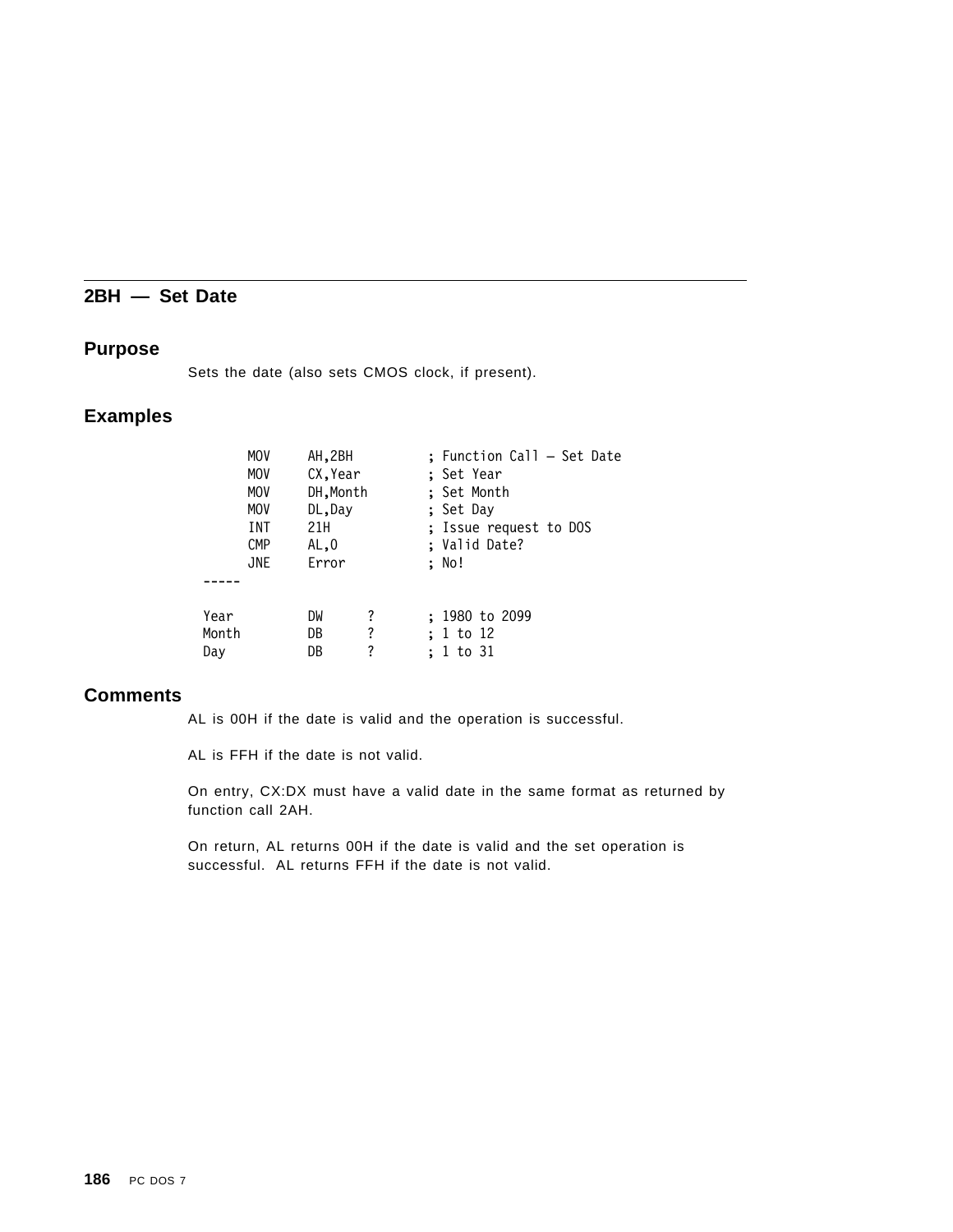## **2CH — Get Time**

## **Purpose**

Returns the time; hours, minutes, seconds and hundredths of seconds.

### **Examples**

| <b>MOV</b>                             | AH, 2CH                                                    | ; Function Call<br>: Get Time                                                                    |
|----------------------------------------|------------------------------------------------------------|--------------------------------------------------------------------------------------------------|
| INT<br>MOV<br><b>MOV</b><br>MOV<br>MOV | 21H<br>Hour, CH<br>Minute,CL<br>Second.DH<br>Hundredth, DL | ; Issue request to DOS<br>: Save Hour<br>: Save Minute<br>: Save Second<br>: Save Partial Second |
|                                        |                                                            |                                                                                                  |
| Hour<br>Minute<br>Second<br>Hundredth  | ?<br>DB<br>?<br>DB<br>?<br>DB<br>?<br>DB                   | : 0 to 23<br>: 0 to 59<br>: 0 to 59<br>to 99                                                     |

## **Comments**

On entry, AH contains 2CH. On return, CX:DX contains the time-of-day. Time is actually represented as four 8-bit binary quantities as follows:

| CH        | Hours $(0-23)$             |
|-----------|----------------------------|
| <b>CL</b> | Minutes $(0-59)$           |
| DН        | Seconds $(0-59)$           |
| DL        | $1/100$ seconds $(0-99)$ . |

This format is readily converted to a printable form yet can also be used for calculations, such as subtracting one time value from another.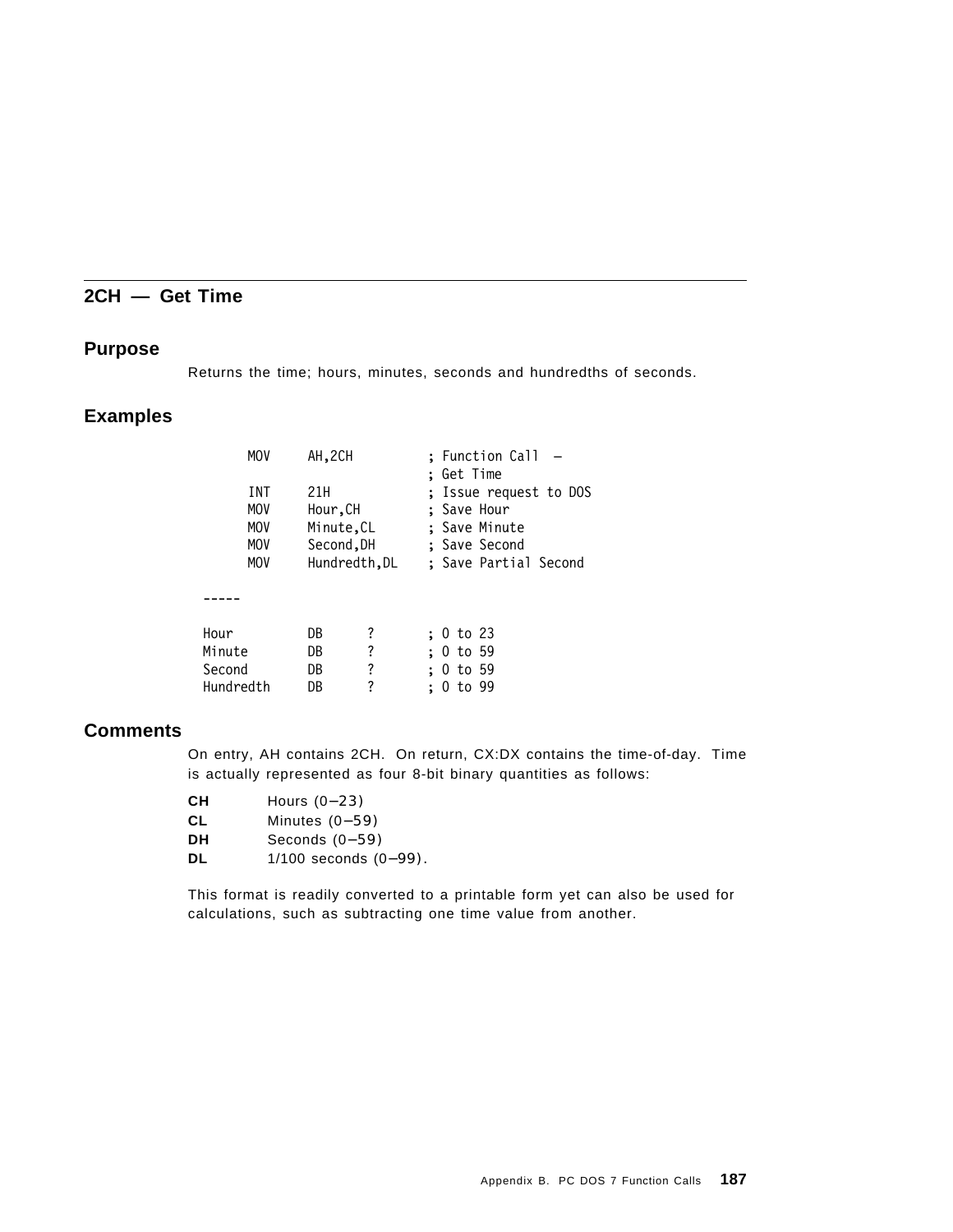## **2DH — Set Time**

### **Purpose**

Sets the time (also sets the CMOS clock, if present).

### **Examples**

| <b>MOV</b>                            | AH,2DH                                   | ; Function Call - Set Time                               |
|---------------------------------------|------------------------------------------|----------------------------------------------------------|
| <b>MOV</b>                            | CH, Hour                                 | : Set Hour                                               |
| <b>MOV</b>                            | CL,Minute                                | : Set Minute                                             |
| <b>MOV</b>                            | DH, Second                               | : Set Second                                             |
| <b>MOV</b>                            | DL, Hundredth                            | : Set Partial Second                                     |
| INT                                   | 21H                                      | ; Issue request to DOS                                   |
| <b>CMP</b>                            | AL,0                                     | : Valid Time?                                            |
| JNE.                                  | Error                                    | : No!                                                    |
| Hour<br>Minute<br>Second<br>Hundredth | ?<br>DB<br>?<br>DB<br>?<br>DB<br>?<br>DB | : 0 to 23<br>: 0 to 59<br>: 0 to 59<br>to 99<br>$\Omega$ |

## **Comments**

AL is 00H if the time is valid.

AL is FFH if the time is not valid.

On entry, CX:DX has time in the same format as returned by function 2CH. On return, if any component of the time is not valid, the set operation is cancelled and AL returns FFH. If the time is valid, AL returns 00H.

If your system has a CMOS realtime clock, it will be set.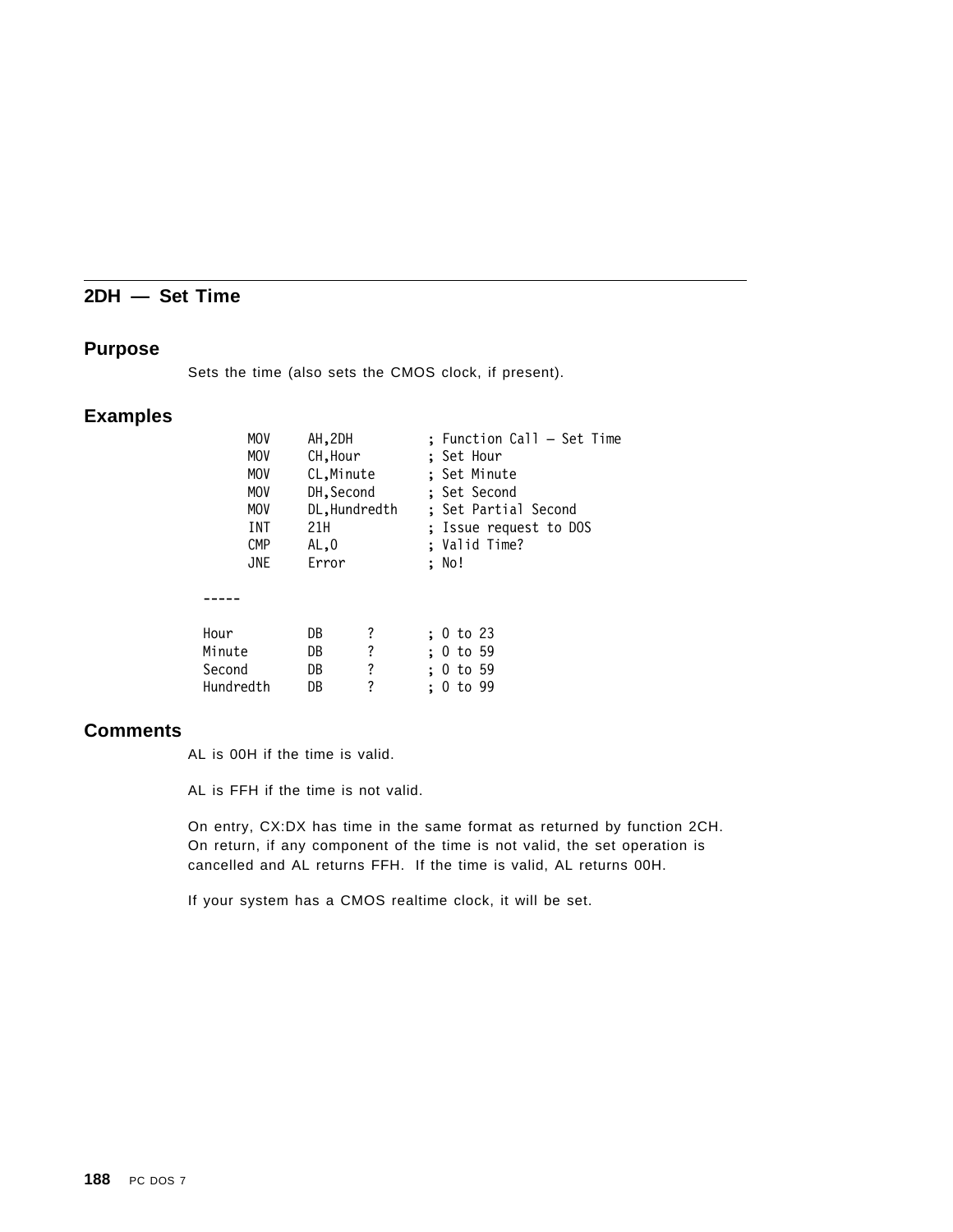### **2EH — Set/Reset Verify Switch**

### **Purpose**

Sets the verify switch.

#### **Examples**

|  |            | : To set VERIFY=OFF |                                   |
|--|------------|---------------------|-----------------------------------|
|  | MOV        | AH,2EH              | ; Function Call — Set<br>: VERIFY |
|  | MOV        | AL,0                | : Set OFF                         |
|  | INT        | 21H                 | ; Issue request to DOS            |
|  |            | : To set VERIFY=ON  |                                   |
|  | <b>MOV</b> | AH,2EH              | ; Function Call - Set<br>: VERIFY |
|  | MOV        | AL,1                | : Set ON                          |
|  | TNT        | 21H                 | ; Issue request to DOS            |

#### **Comments**

On entry, AL must contain 01H to turn verify on, or 00H to turn verify off. When verify is on, PC DOS 7 performs a verify operation each time it performs a disk write to assure proper data recording. Although disk recording errors are very rare, this function has been provided for applications in which you may wish to verify the proper recording of critical data. You can obtain the current setting of the verify switch through function call 54H.

**Note:** Verification is not supported on data written to a network disk.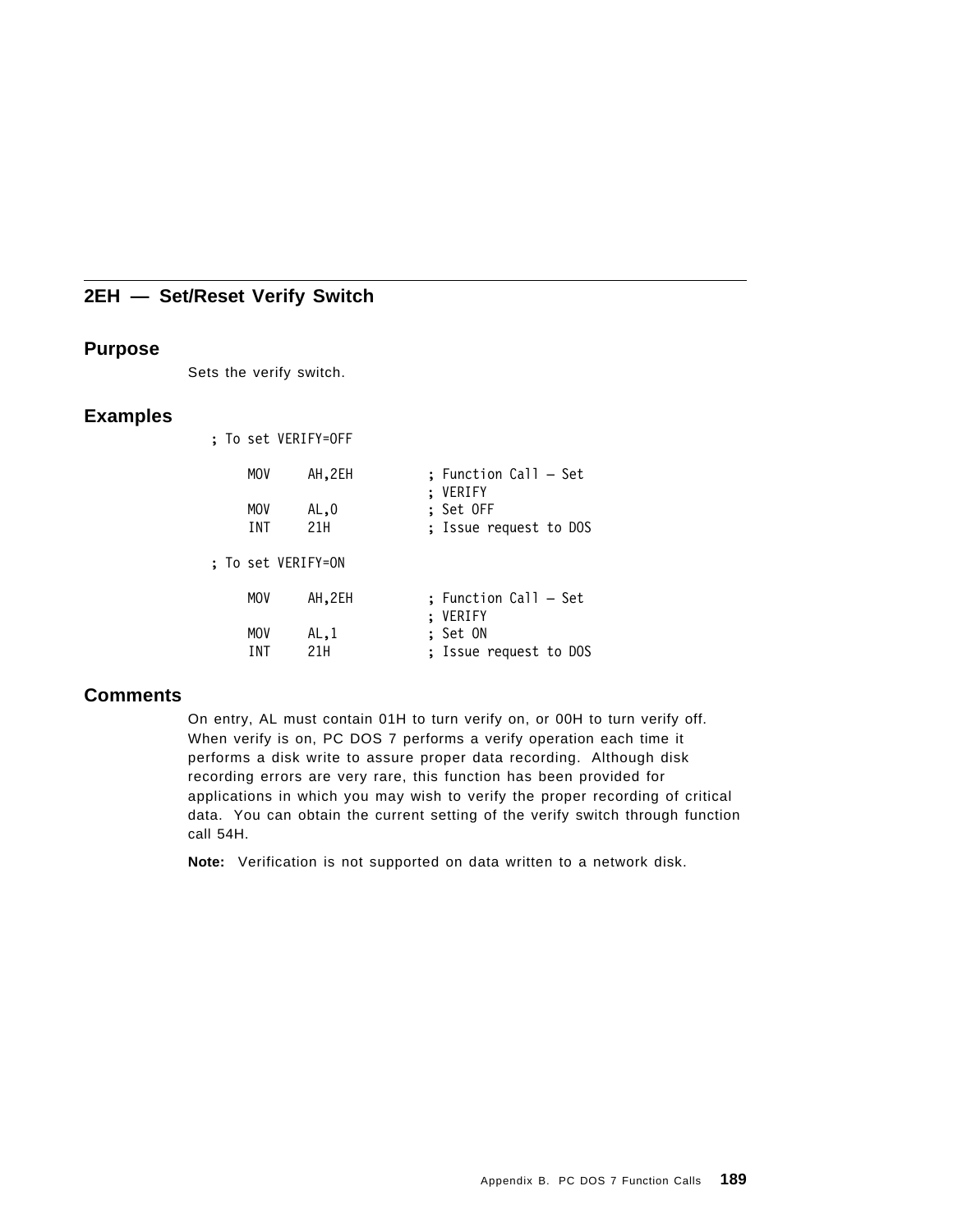# **2FH — Get Disk Transfer Address (DTA)**

## **Purpose**

Returns the current disk transfer address.

## **Examples**

|      | <b>MOV</b>                      | AH,2FH |                                          | ; Function Call $-$ Get<br>; DTA Address |
|------|---------------------------------|--------|------------------------------------------|------------------------------------------|
|      | INT<br><b>MOV</b><br><b>MOV</b> | 21H    | WORD PTR DTA@+0,BX<br>WORD PTR DTA@+2,ES | ; Issue request to DOS<br>; Save Address |
| DTA@ |                                 | DD     |                                          | : DTA Buffer                             |

### **Comments**

On entry, AH contains 2FH. On return, ES:BX contains the current Disk Transfer Address. You can set the DTA using function call 1AH.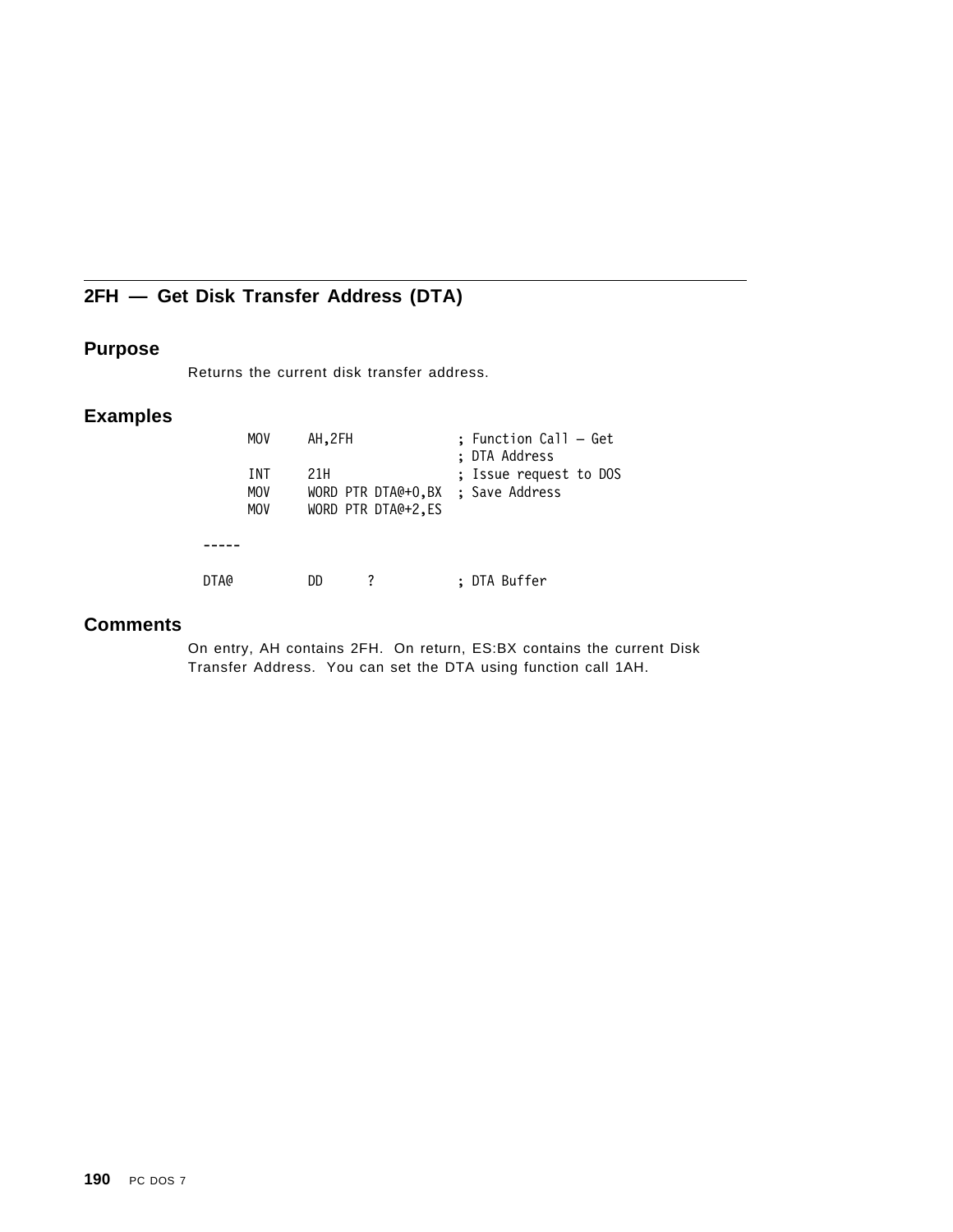## **30H — Get DOS Version Number**

### **Purpose**

Returns the DOS version number.

### **Examples**

| <b>PUSH</b><br><b>PUSH</b> | CX<br>BX         |                        | ; CX destroyed in call                      |
|----------------------------|------------------|------------------------|---------------------------------------------|
| <b>MOV</b>                 | AH, 30H          |                        | ; Function Call — Get PC DOS 7<br>: Version |
| INT                        | 21H              |                        | ; Issue request to DOS                      |
| <b>MOV</b>                 |                  | MajorVersion, AL       | : Save Version                              |
| <b>MOV</b>                 | MinorVersion, AH |                        |                                             |
| <b>MOV</b>                 |                  | DOS Running From, BH ; |                                             |
| POP                        | BX               |                        |                                             |
| P <sub>O</sub> P           | CX.              |                        |                                             |
|                            |                  |                        |                                             |
| MajorVersion               | DB               | ?                      | ; X of X.YY                                 |
| MinorVersion               | DB               | ?                      | $:$ YY of X.YY                              |
| DOS Running From DB        |                  | ?                      | $\frac{1}{2}$ 0 = DOS not running in ROM    |
| DOS Running From DB        |                  | ?                      | $: 8 = DOS$ running in ROM                  |

#### **Comments**

On entry, AH contains 30H. On return, CX is set to 0. AL contains the major version number. AH contains the minor version number. BH contains 8 or 0 for DOS running or not running in ROM.

If AL returns a major version number of 0, you can assume that the DOS version is pre-DOS 2.00.

Use function call 33H AL=6 (Get or Set System Value) to get the true version number.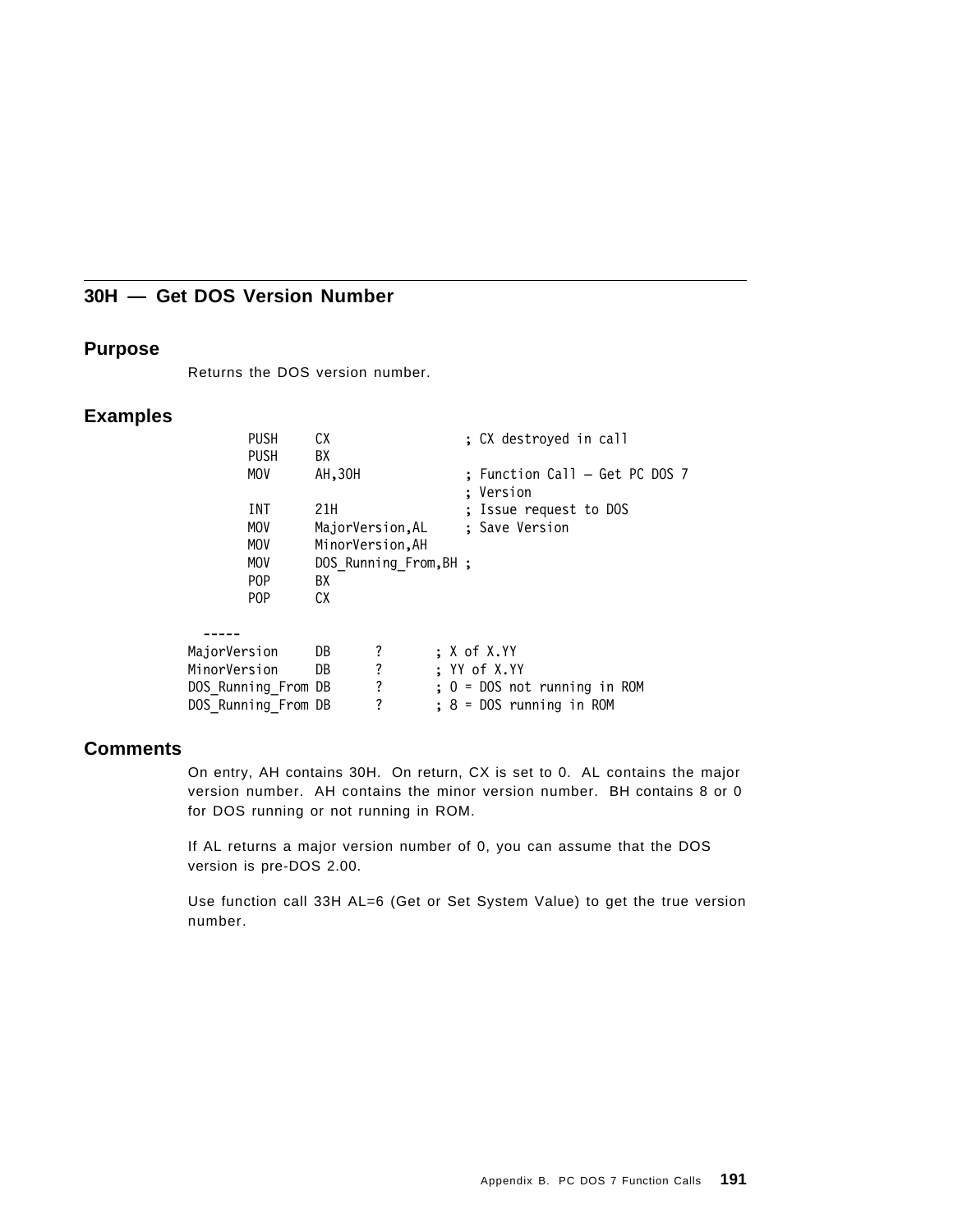### **31H — Terminate Process and Remain Resident**

#### **Purpose**

Terminates the current process and attempts to set the initial allocation block to the memory size in paragraphs.

#### **Examples**

| <b>MOV</b> | AH, 31H     |   | ; Function Call - Terminate<br>; and Keep Process |
|------------|-------------|---|---------------------------------------------------|
| <b>MOV</b> | AL, RetCode |   | ; Set value of ERRORLEVEL                         |
| <b>MOV</b> | DX, MySize  |   | : Set my program and data size                    |
| INT        | 21H         |   | ; Issue request to DOS                            |
| INT        | 20H         |   | ; Be safe if on DOS Version 1.X                   |
|            |             |   |                                                   |
| RetCode    | DB          | ? | : Value to return to my EXEC'er                   |
| MvSize     | DW          | ? | ; Size of my code and data<br>; (in paragraphs)   |

#### **Comments**

On entry, AL contains a binary return code. DX contains the memory size value in paragraphs. This function call does not free up any other allocation blocks belonging to that process. Files opened by the process are not closed when the call is executed. The return code passed in AL is retrievable by the parent through Wait (function call 4DH) and can be tested through the ERRORLEVEL batch subcommands.

Memory is used efficiently if the block containing a copy of the environment is deallocated before terminating. This can be done by loading ES with the segment contained in 2C of the PSP, and issuing function call 49H (Free Allocated Memory). The five standard handles, 0000 through 0004, should be closed before exiting.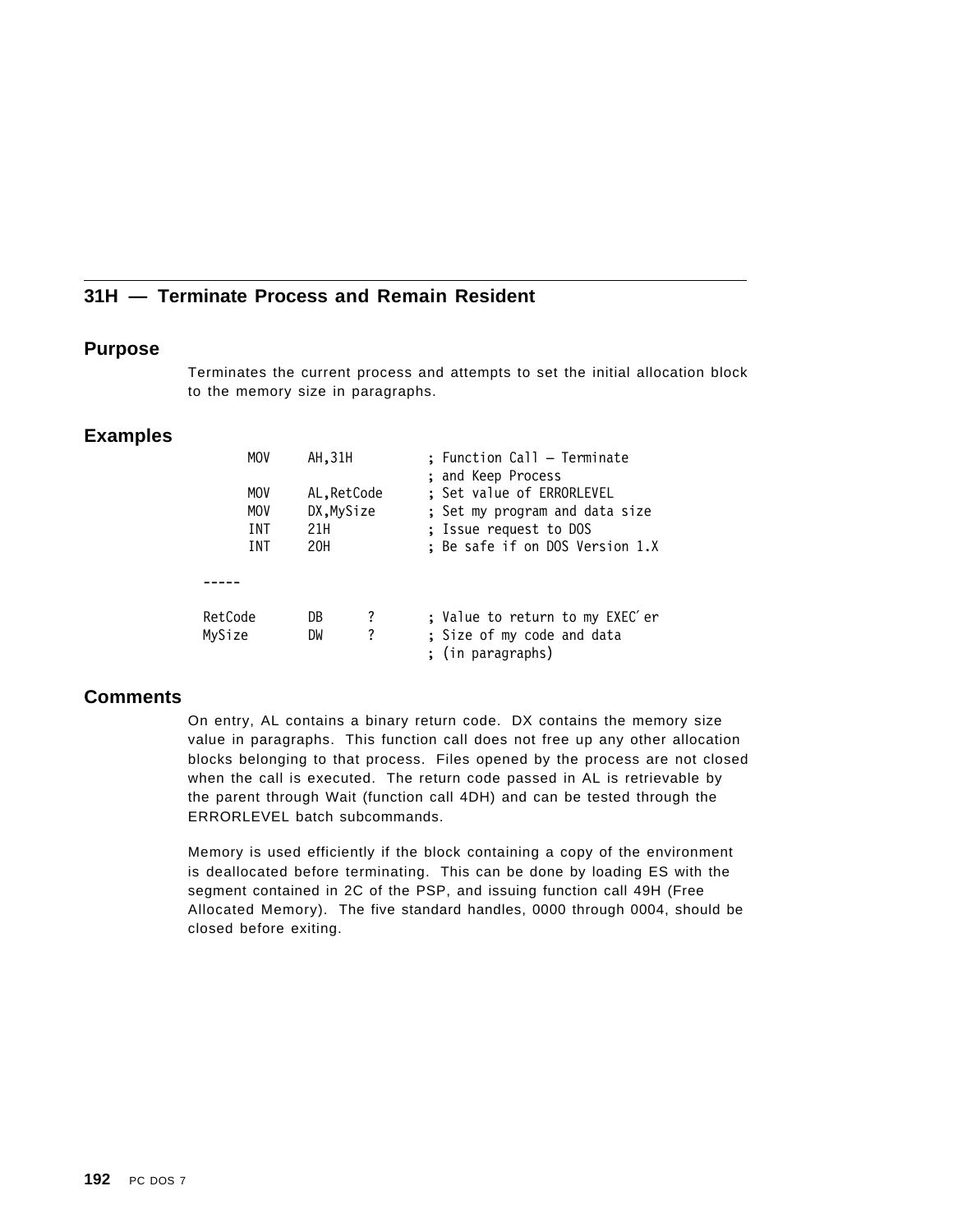## **32H — Get Drive Parameter Block**

## **Purpose**

Retrieves the drive parameter block for the specified drive.

## **Examples**

|            | <b>MOV</b><br><b>MOV</b><br>INT | AH, 32H<br>21H                                                 |                                            |  | DL, DRIVE_NUM; Drive Number (0=Default, 1=A, 2=B)<br>; Function Call - Get DPB<br>; Issue request to DOS |
|------------|---------------------------------|----------------------------------------------------------------|--------------------------------------------|--|----------------------------------------------------------------------------------------------------------|
|            | <b>CMP</b><br>JZ                | AL, OFFH<br>Error                                              |                                            |  |                                                                                                          |
|            | <b>MOV</b><br><b>MOV</b>        | WORD PTR [SPECIFIED DPB], BX<br>WORD PTR [SPECIFIED DPB+2], DS |                                            |  |                                                                                                          |
| <b>DPB</b> | <b>STRUCT</b>                   |                                                                |                                            |  |                                                                                                          |
| dpbDrive   |                                 | DB                                                             |                                            |  | ; Drive Number (O=A, $1 = B \dots$ )                                                                     |
| dpbUnit    |                                 | DB                                                             | ?                                          |  | ; Unit Number for Driver                                                                                 |
|            | dpbSectorSize                   | DM                                                             | $\ddot{\cdot}$                             |  | ; Sector Size in Bytes                                                                                   |
|            | dpbClusterMask                  | DB                                                             |                                            |  | ; Sectors per Cluster                                                                                    |
|            | dpbClusterShift                 | DB                                                             | $\frac{?}{?}$                              |  | ; Sectors per Cluster - power of 2                                                                       |
|            | dpbFirstFAT                     | DW                                                             |                                            |  | ; First Sector Containing FAT                                                                            |
|            | dpbFATCount                     | DB                                                             | $\begin{array}{c} ? \\ ? \\ ? \end{array}$ |  | : Number of FATs                                                                                         |
|            | dpbRootEntries                  | DW                                                             |                                            |  | ; Number of Root Directory Entries                                                                       |
|            | dpbFirstSector                  | DW                                                             | $\ddot{\cdot}$                             |  | : First Sector of First Cluster                                                                          |
|            | dpbMaxCluster                   | DW                                                             | $\ddot{\cdot}$                             |  | : Number of Clusters on Drive $+1$                                                                       |
| dpbFATSize |                                 | DM                                                             |                                            |  | ; Number of Sectors Occupied by FAT                                                                      |
|            | dpbDirSector                    | DW                                                             | $\begin{array}{c} 2 \\ 2 \\ 3 \end{array}$ |  | ; First Sector of Directory                                                                              |
|            | dpbDriverAddr                   | DD                                                             |                                            |  | ; Address of the Device Driver                                                                           |
| dpbMedia   |                                 | DB                                                             | $\frac{?}{?}$                              |  | ; Media Descriptor Byte                                                                                  |
|            | dpbFirstAccess                  | DB                                                             |                                            |  | ; Indicates Access to the Drive                                                                          |
| dpbNextDPB |                                 | DD                                                             | $\ddot{\cdot}$                             |  | : Address of Next Drive Parameter Block                                                                  |
|            | dpbNextFree                     | DW                                                             | ?                                          |  | Last Allocated Cluster                                                                                   |

dpbNextFree DW ? ; Last Allocated Cluster

dpbFreeCnt DW ? ; Count of Free Clusters DPB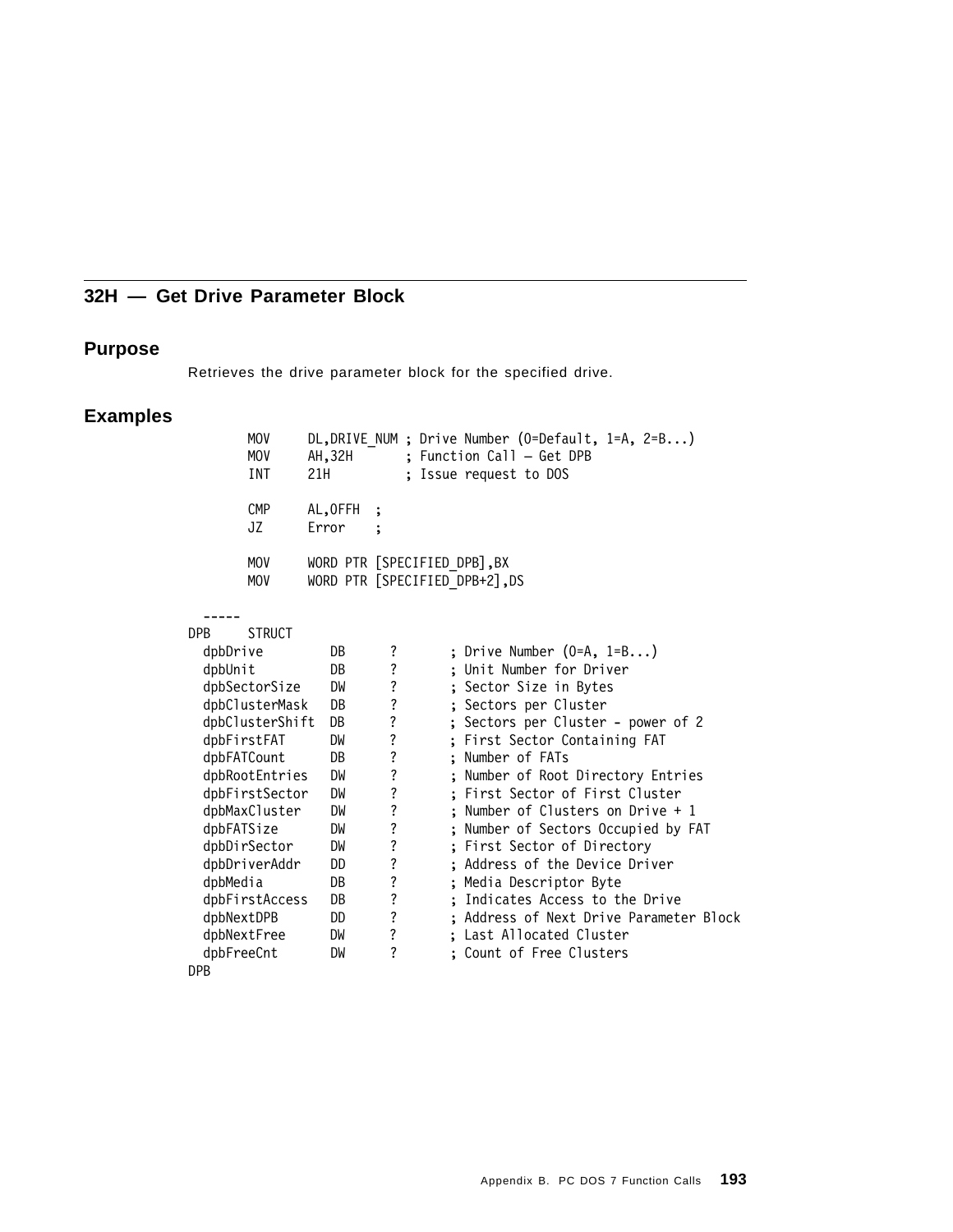## **Comments**

If AL contains zero then DS:BX (segment/offset registers) point to the DPB structure that will contain the drive parameters. If the specified drive is for some reason invalid or a disk error occurs then AL will contain 0FFH.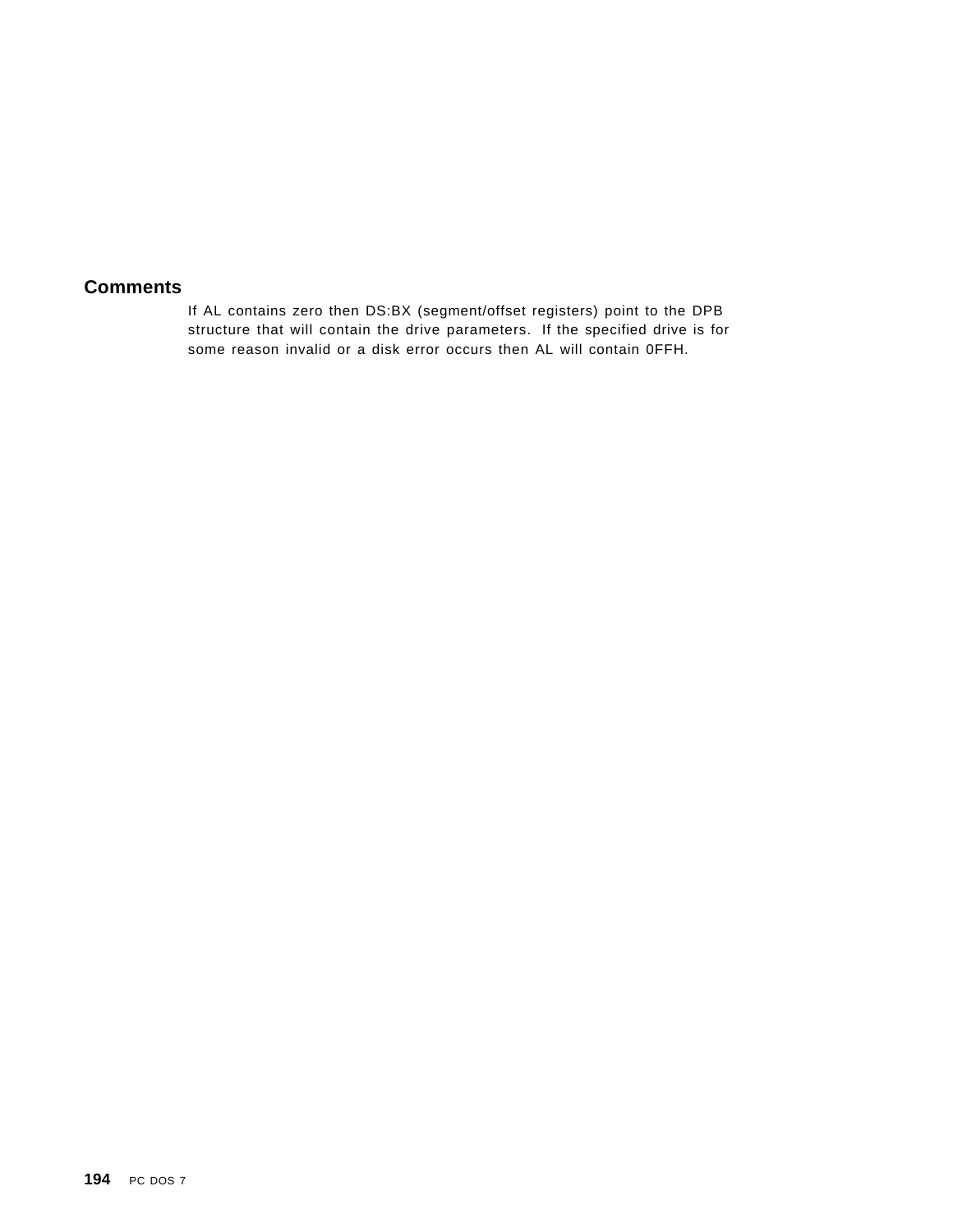# **33H — Get or Set System Value**

# **Purpose**

Set or get the state of System Values such as BREAK (Ctrl-Break checking).

## **Examples**

|  |                    | ; To check BREAK state           |                                               |
|--|--------------------|----------------------------------|-----------------------------------------------|
|  | MOV                | AH, 33H                          | ; Function Call - Get/Set<br>; System value   |
|  | MOV                | AL,0                             | ; Do Get BREAK                                |
|  | INT                | 21H                              | ; Issue request to DOS                        |
|  | MOV                | BREAK, DL                        | ; Save state (00=OFF, 01H=ON)                 |
|  | ; To set BREAK=OFF |                                  |                                               |
|  | MOV                | AH, 33H                          | ; Function Call - Get/Set<br>; System value   |
|  | MOV                | AL, 1                            | ; Do Set BREAK                                |
|  | MOV                | DL,0                             | ; Set OFF                                     |
|  | INT                | 21H                              | ; Issue request to DOS                        |
|  | ; To set BREAK=ON  |                                  |                                               |
|  | MOV                | AH, 33H                          | ; Function Call $-$ Get/Set<br>; System Value |
|  | MOV                | AL,1                             | ; Do Set BREAK                                |
|  | MOV                | DL,1                             | ; Set ON                                      |
|  | INT.               | 21H                              | ; Issue request to DOS                        |
|  |                    | ; To get the Boot Drive          |                                               |
|  | MOV                | AH, 33H                          | ; Function Call - Get/Set<br>; System Value   |
|  | MOV                | AL, 5                            | ; Do Get Boot Drive                           |
|  | INT                | 21H                              | ; Issue request to DOS                        |
|  | MOV                | Drive, DL                        | ; Save boot drive                             |
|  |                    | ; To get the True Version Number |                                               |
|  | <b>MOV</b>         | AH, 33H                          | ; Function Call – Get/Set                     |

| טויו | nn, Jjn         | $\frac{1}{2}$ runction call $\pm$ act/se |
|------|-----------------|------------------------------------------|
|      |                 | ; System Value                           |
| MOV  | AL.6            | : Get True Version                       |
| INT  | 21H             | : Issue request to DOS                   |
| MOV  | MajorVersion,BL |                                          |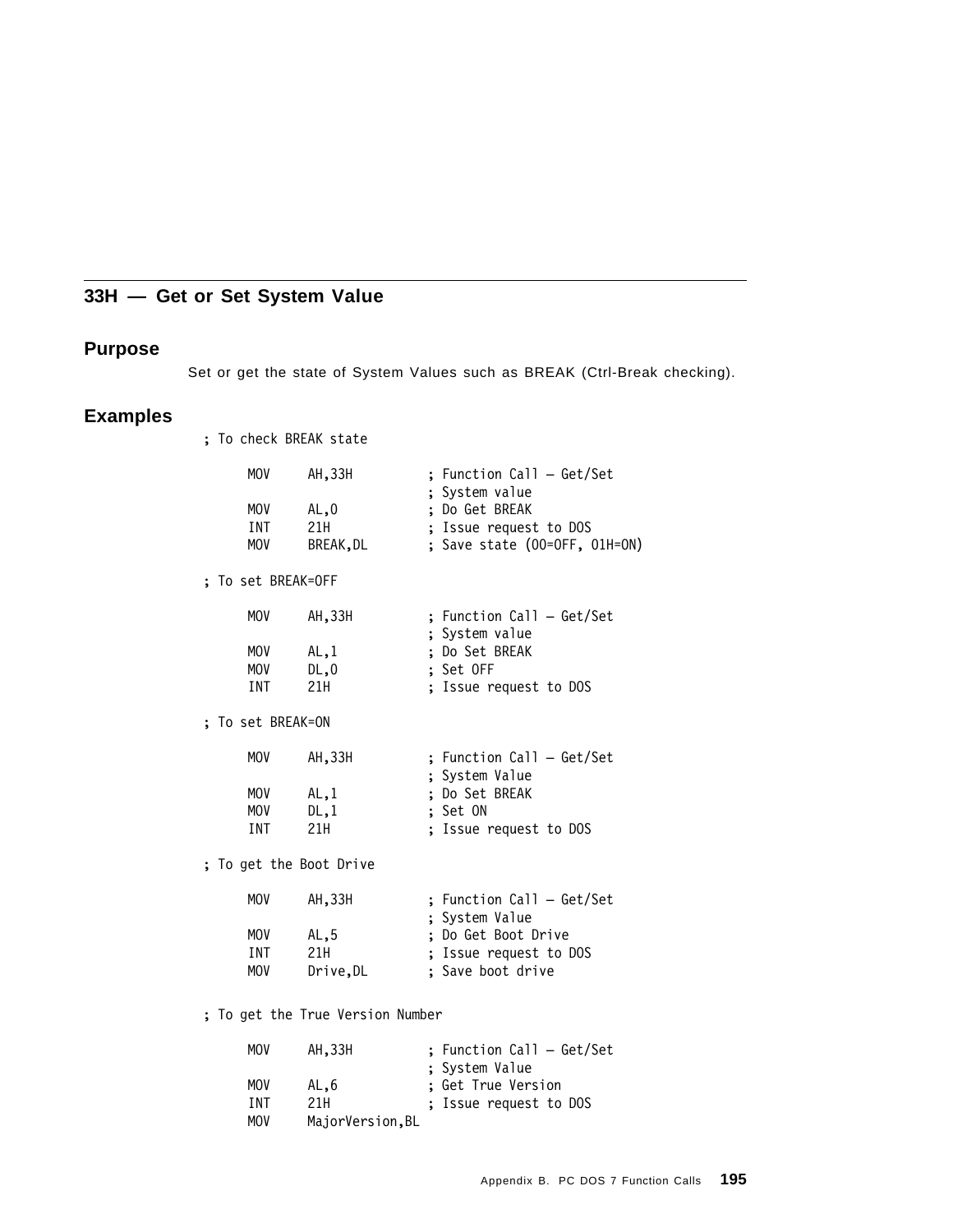| MOV | MinorVersion, BH |
|-----|------------------|
| MOV | Rev Level, DL    |
| MOV | DOS Flags, DH    |

----

| BREAK        | DB | ? | ; Current BREAK state (0=OFF, 1=ON)         |
|--------------|----|---|---------------------------------------------|
| Drive        | DB | ? | ; PC DOS 7 boot drive (1=A, 2=B, $\ldots$ ) |
| MajorVersion | DB | ? | ; True Version X of X.YY                    |
| MinorVersion | DB | ? | $:$ YY of X.YY                              |
| Rev Level    | DB | ? | ; The lower three bits indicates the        |
|              |    |   | ; revision number. All other bits           |
|              |    |   | : are reserved and set to 0.                |
| DOS Flags    | DB | ? | $:$ Bits $0$ - 2 Reserved.                  |
|              |    |   | When set to 1, DOS is<br>: Bit 3            |
|              |    |   | running from ROM.                           |
|              |    |   | When set to 1, DOS is<br>: Bit 4            |
|              |    |   | running from HMA.                           |
|              |    |   | $:$ Bits 5 - 7 Reserved.                    |
|              |    |   |                                             |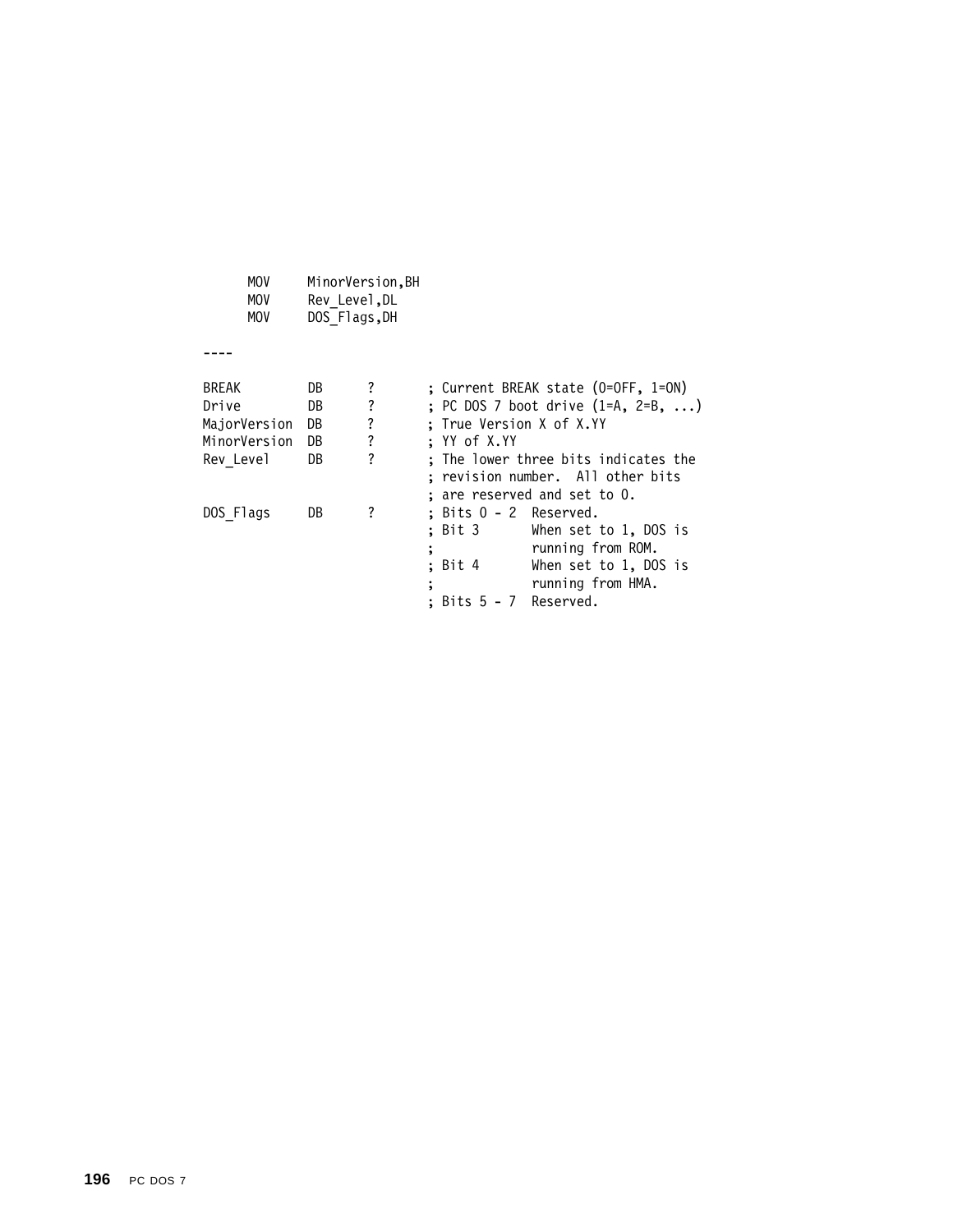## **34H — Get InDOS Flag Address**

## **Purpose**

Returns the address of the PC DOS 7 InDOS flag. The InDOS flag shows the current state of Interrupt 21H processing.

### **Examples**

| MOV        | AH.34H                  | : Function Call – Get InDOS Flag Address |
|------------|-------------------------|------------------------------------------|
| <b>TNT</b> | 21H                     | : Issue request to DOS                   |
| MOV        | InDOS.BYTE PTR ES: [BX] |                                          |

#### **Comments**

While PC DOS 7 is processing one of the Interrupt 21H functions, the value of the InDOS flag will be nonzero.

The ES:BX (segment/offset) register pair will contain the InDOS flag address.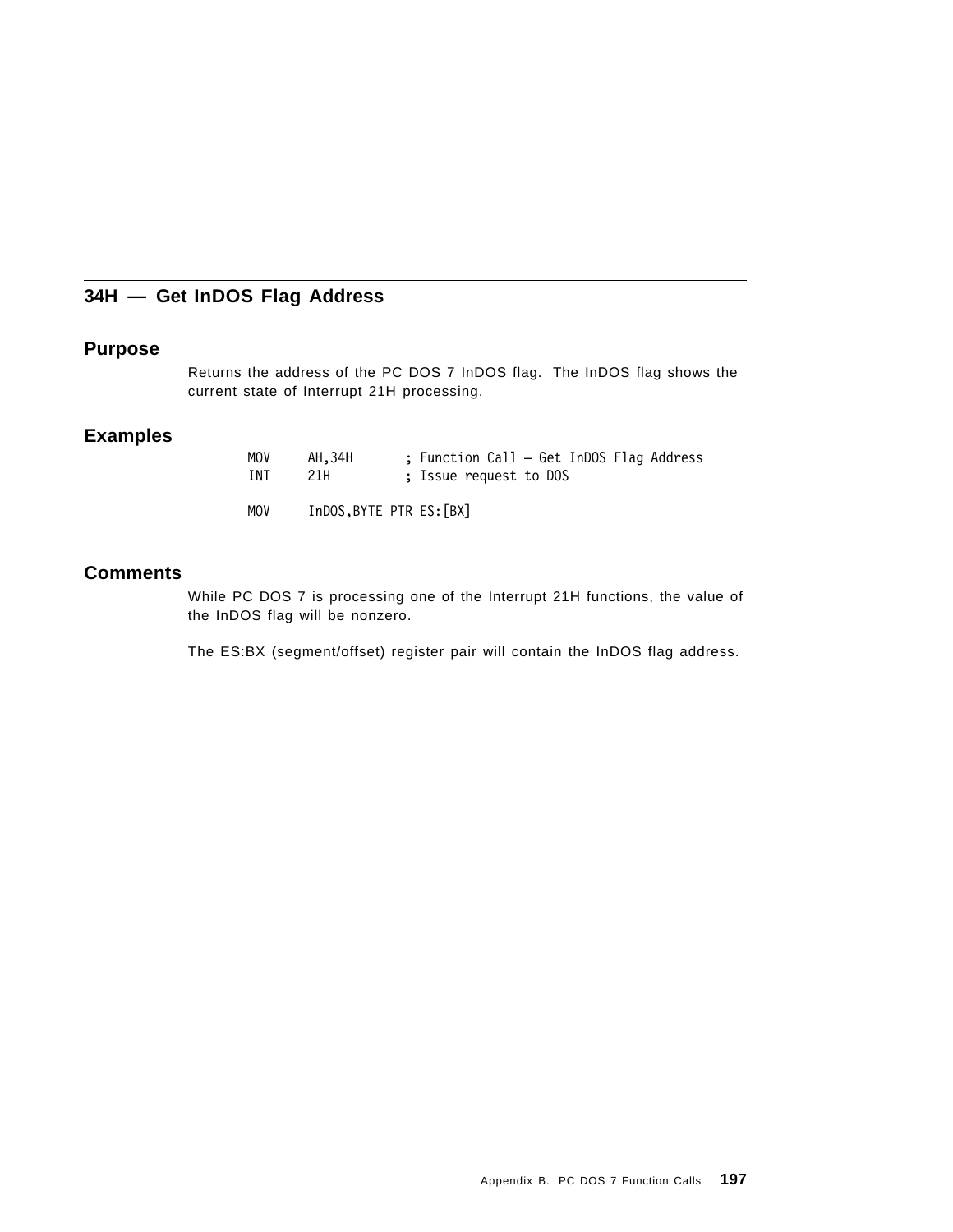## **35H — Get Interrupt Vector**

## **Purpose**

To obtain the address in an interrupt vector.

## **Examples**

| MOV        | AH, 35H   |                        | ; Function Call $-$<br>; Set Interrupt Vector |
|------------|-----------|------------------------|-----------------------------------------------|
| MOV        | AL.Vector |                        | ; Vector to get (0 to 255)                    |
| INT        | 21H       |                        | ; Issue request to DOS                        |
| <b>MOV</b> |           | WORD PTR OldVect+0, BX |                                               |
| <b>MOV</b> |           | WORD PTR OldVect+2,ES  |                                               |
|            |           |                        |                                               |
| 01dVect    | DD        | 7                      | : Previous vector contents                    |
| Vector     | DB        | 7                      | ; Vector number to get                        |

#### **Comments**

On return, ES:BX contains the CS:IP interrupt vector for the specified interrupt. Use function call 25H (Set Interrupt Vector) to set the interrupt vectors.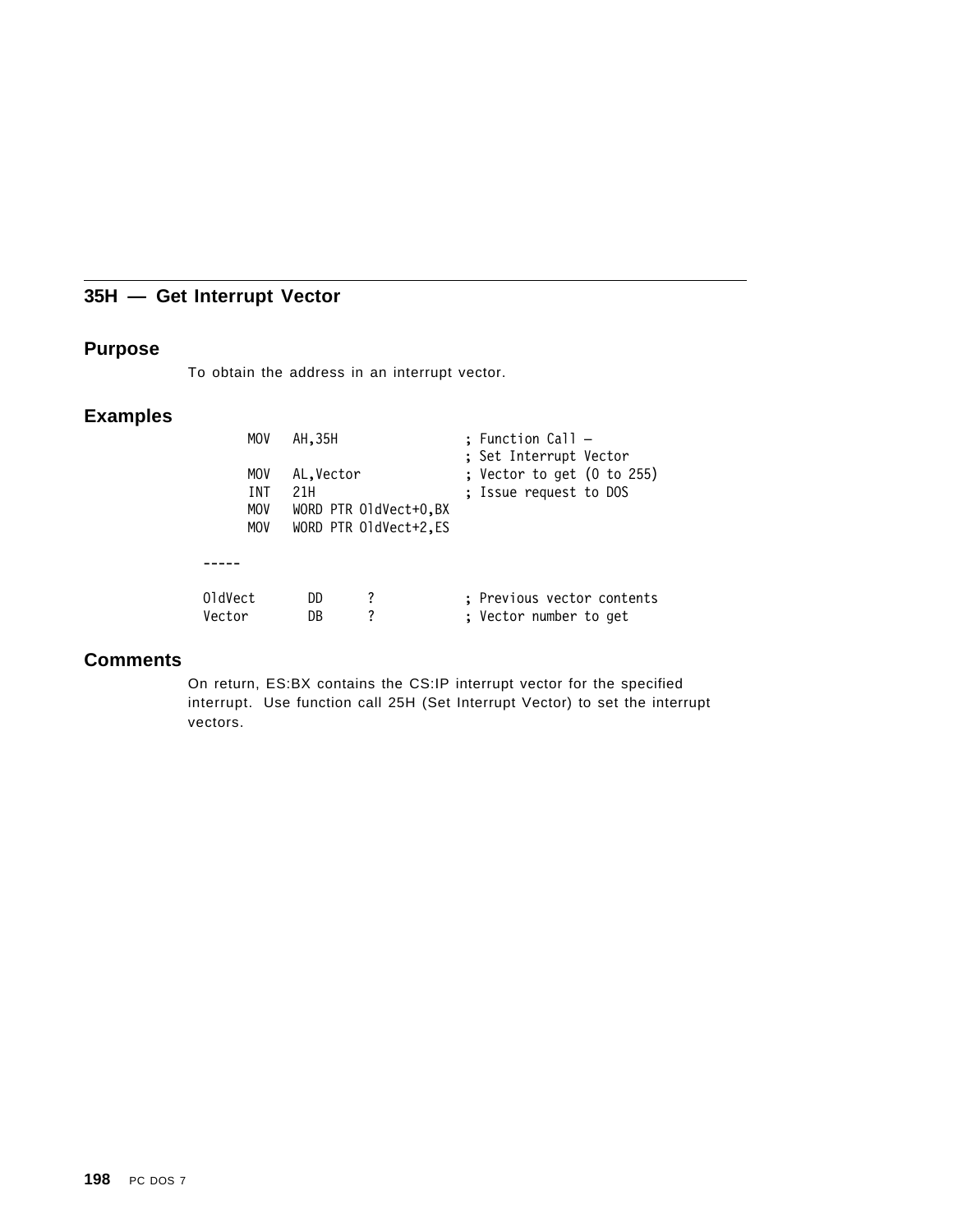# **36H — Get Disk Free Space**

## **Purpose**

Returns the disk free space (available clusters, clusters/drive, bytes/sector).

# **Examples**

| <b>MOV</b> | AH, 36H      |                                     | Function Call -                  |
|------------|--------------|-------------------------------------|----------------------------------|
|            |              |                                     | ; Get disk free space            |
| <b>MOV</b> | DL, Drive    |                                     | ; Drive to query                 |
|            |              |                                     | ; $(0=current, 1=A:$ ,           |
|            |              |                                     | ; $2 = B: , $ )                  |
| INT        | 21H          |                                     | ; Issue request to DOS           |
| <b>CMP</b> | $AX, -1$     |                                     | ; Error?                         |
| JE         | Error        |                                     | ; Yes                            |
| <b>MOV</b> | SectAU, AX   |                                     | ; Save allocation unit<br>; Size |
| <b>MOV</b> | AvailAU, BX  |                                     | ; Save free allocation           |
|            |              |                                     | ; Units                          |
| <b>MOV</b> | SectSize, CX |                                     | ; Save sector size               |
| <b>MOV</b> | TotalAU,DX   |                                     | ; Save disk size                 |
|            |              |                                     |                                  |
| <b>MOV</b> | AX, SectSize |                                     | ; Calculate allocation           |
|            |              |                                     | : Unit size                      |
| MUL        | SectAU       |                                     |                                  |
| MOV        | CX, AX       |                                     | ; $CX = bytes/AU$                |
| MOV        | AX, Total AU |                                     | ; Calculate total space          |
| MUL        | СX           |                                     |                                  |
| <b>MOV</b> |              | WORD PTR TotalBytes+0, AX ; Save it |                                  |
| MOV        |              | WORD PTR TotalBytes+2,DX            |                                  |
| MOV        | AX, AvailAU  |                                     | ; Calculate free space           |
| <b>MUL</b> | CX           |                                     |                                  |
| <b>MOV</b> |              | WORD PTR FreeBytes+0,AX             | : Save it                        |
| MOV        |              | WORD PTR FreeBytes+2,DX             |                                  |
|            |              |                                     |                                  |
| SectAU     | DW           | ?                                   | ; Sectors in an                  |
|            |              |                                     | ; Allocation unit                |
| AvailAU    | DW           | ?                                   | ; Free allocation units          |
| SectSize   | DW           | ?                                   | ; Bytes in a sector              |
| TotalAU    | DW           | $\ddot{\cdot}$                      | ; Number of allocation           |
|            |              |                                     | ; Units on DL disk               |
| TotalBytes | DD           | $\ddot{\cdot}$                      | ; Disk size in bytes             |
| FreeBytes  | DD           | ?                                   | ; Free space in bytes            |
| Drive      | DD           | $\overline{\mathcal{E}}$            | ; Drive number to get info for   |
|            |              |                                     |                                  |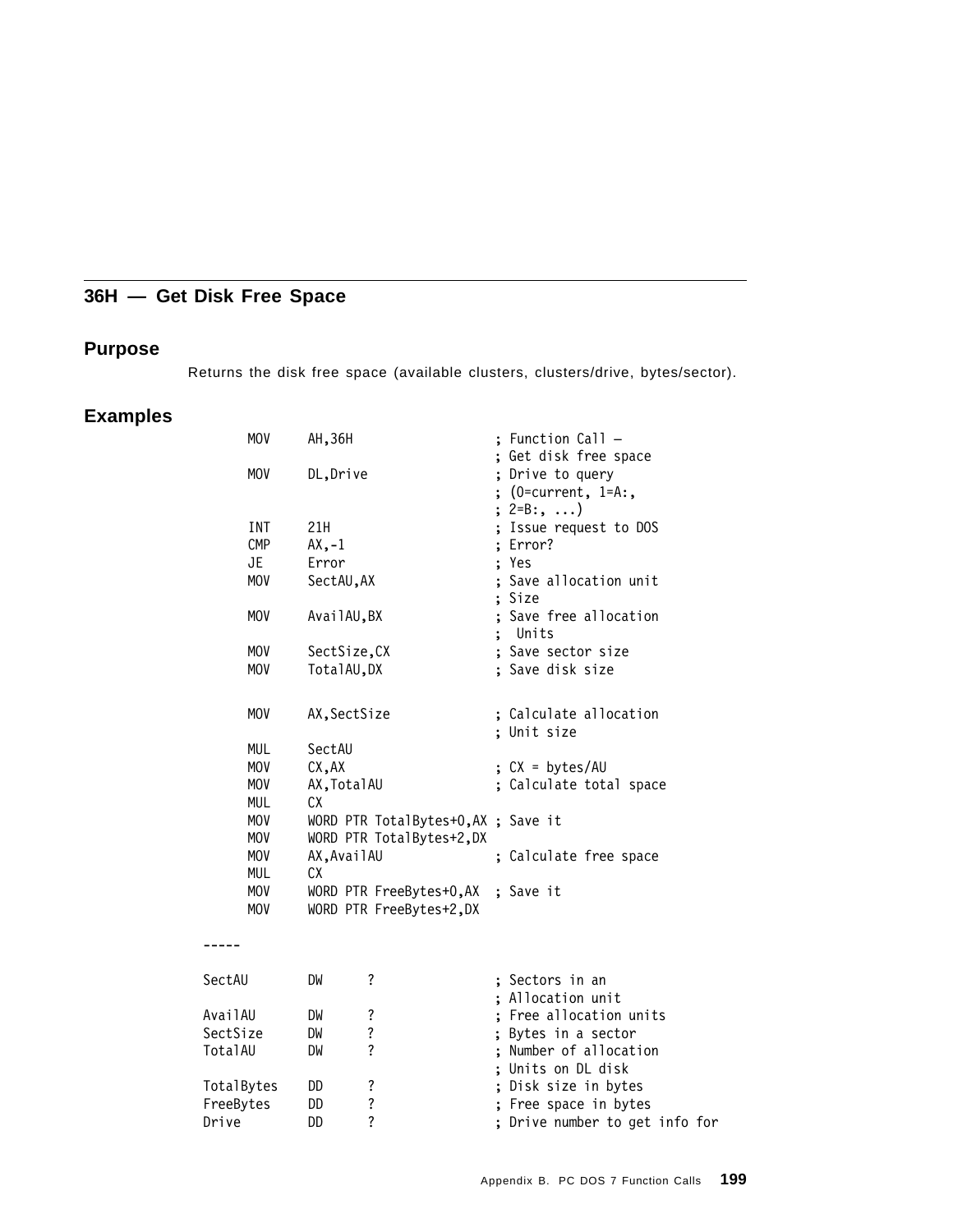## **Comments**

If the drive number in DL was valid, BX contains the number of available allocation units, DX contains the total number of allocation units on the drive, CX contains the number of bytes per sector, and AX contains the number of sectors for each allocation unit.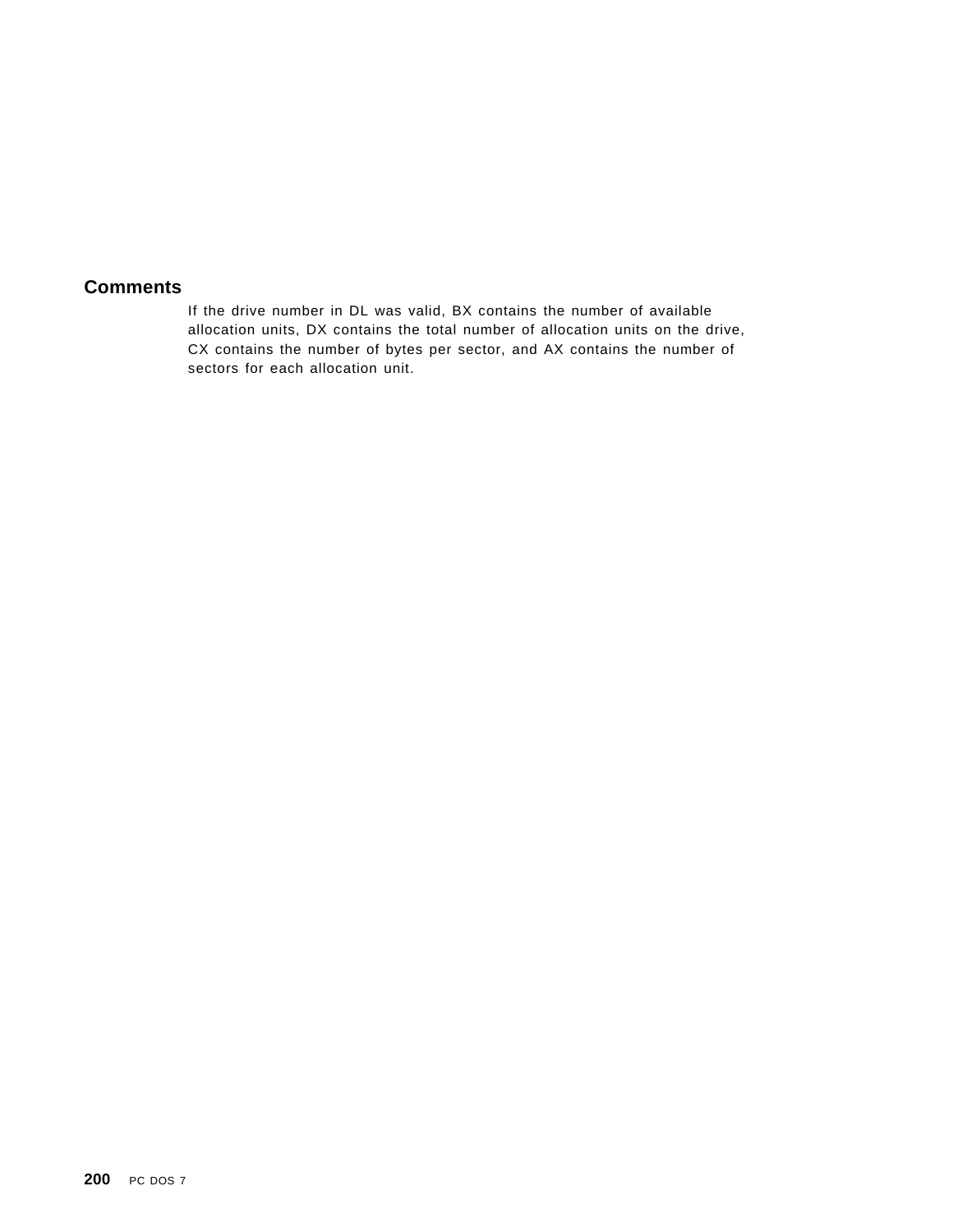## **38H — Get or Set Country Dependent Information**

## **Purpose**

Sets the Active Country or returns country dependent information.

## **Examples**

; To set the Current Country

|                     | <b>MOV</b>               | AH, 38H                         |                   | ; Function Call - Get/Set<br>; Country Information                   |
|---------------------|--------------------------|---------------------------------|-------------------|----------------------------------------------------------------------|
|                     | <b>MOV</b><br><b>MOV</b> | AL, Country ID<br>BX,CountryIDX |                   | ; Country ID (-1 if >= 255)<br>; Country ID (if $AL=-1$ )            |
|                     | <b>MOV</b>               | $DX, -1$                        |                   | ; Indicate set country code                                          |
|                     | INT                      | 21H                             |                   | ; Issue request to DOS                                               |
|                     | JC                       | Error                           |                   | ; Error code in AX                                                   |
|                     |                          | ; To get Country Information    |                   |                                                                      |
|                     | <b>MOV</b>               | AX, SEG Buffer                  |                   |                                                                      |
|                     | <b>MOV</b>               | DS, AX                          |                   |                                                                      |
|                     | MOV                      |                                 | DX, OFFSET Buffer |                                                                      |
|                     | <b>MOV</b>               | AH, 38H                         |                   |                                                                      |
|                     | <b>MOV</b>               | AL, Country ID                  |                   | ; Country ID (-1 if >= 255)                                          |
|                     |                          |                                 |                   | ; (O to get current country)                                         |
|                     | <b>MOV</b>               | BX, Country IDX                 |                   | ; Country ID (if AL=-1)                                              |
|                     | INT                      | 21H                             |                   | ; Issue request to DOS                                               |
|                     | JC                       | Error                           |                   | ; Error code in AX                                                   |
|                     | <b>MOV</b>               | CountryCode, BX                 |                   | ; Save current Country Code                                          |
|                     |                          |                                 |                   |                                                                      |
| CountryCode         |                          | DW                              | ?                 | ; Current country code                                               |
| CountryIDX          |                          | DW                              | ?                 | ; Extended country code for input                                    |
| Buffer<br>CountryID |                          | LABEL<br>DB                     | WORD<br>?         | ; Country information (see format below)<br>; Country code for input |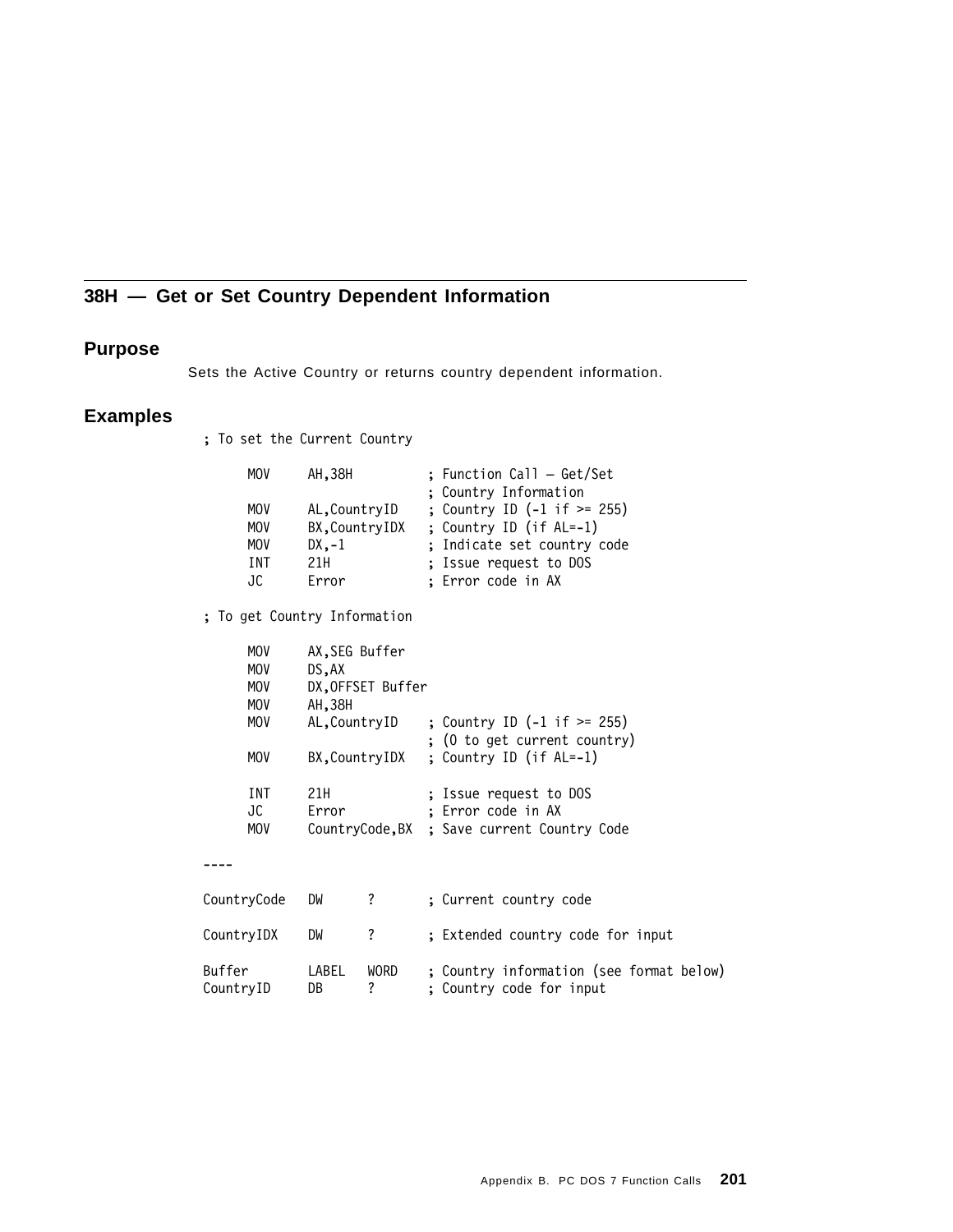| <b>Country Information</b> |          |             |                                                                     |
|----------------------------|----------|-------------|---------------------------------------------------------------------|
| DateFormat                 | DW       | ?           | : Date Format:<br>$0 = m d y order$<br>$1 = d \text{ m } y$ order   |
|                            |          |             | $2 = y$ m d order                                                   |
| \$Symbol                   | DB       | "????".0    | ; Currency Symbol                                                   |
|                            |          |             | example: $"DM", 0, ?, ?$                                            |
| Sep1000                    | DB       | "?",0       | Thousands Separator                                                 |
|                            |          |             | example: $",",0$                                                    |
| Sep1                       | DB       | "?",0       | ; Fractions Separator                                               |
|                            |          |             | example: $",",0$                                                    |
| SepDate                    | DB       | "?",0       | ; Date Separator<br>example: $\frac{\prime\prime}{\prime\prime}$ ,0 |
| SepTime                    | DB       | "?",0       | Time Separator                                                      |
|                            |          |             | example: $"$ :", 0                                                  |
| \$Format                   | DB       | ?           | Currency Format:                                                    |
|                            |          |             | $0 =$ currency symbol, value                                        |
|                            |          |             | $1 = value, current$ symbol                                         |
|                            |          |             | $2$ = currency symbol, space, value                                 |
|                            |          |             | 3 = value, space, currency symbol                                   |
|                            |          |             | 4 = currency symbol is decimal separator                            |
| SigDigits<br>TimeFormat    | DB<br>DB | ?<br>?      | ; Number of Significant Digits in Currency                          |
|                            |          |             | Time Format:<br>$0 = 12$ hour clock                                 |
|                            |          |             | $1 = 24$ hour clock                                                 |
| UpperCaseAL@               | DD       | ?           | Address of Routine to Upper Case AL                                 |
|                            |          |             | Only for values >=80H                                               |
| SepData                    | DB       | "?",0       | Data List Separator                                                 |
|                            |          |             | example: $",",0$                                                    |
| Reserved                   | DW       | 5 DUP $(?)$ | ; Reserved for future                                               |

### **Comments**

The date format has the following values and meaning:

**Code Date 0=USA** m d y **1=Europe** d m y **2=Japan** y m d

Case Map Call Address: The register contents for the case map call are:

| On    | Register                                             |
|-------|------------------------------------------------------|
| Entry | <b>Contents</b>                                      |
| AL    | ASCII code of character to be converted to uppercase |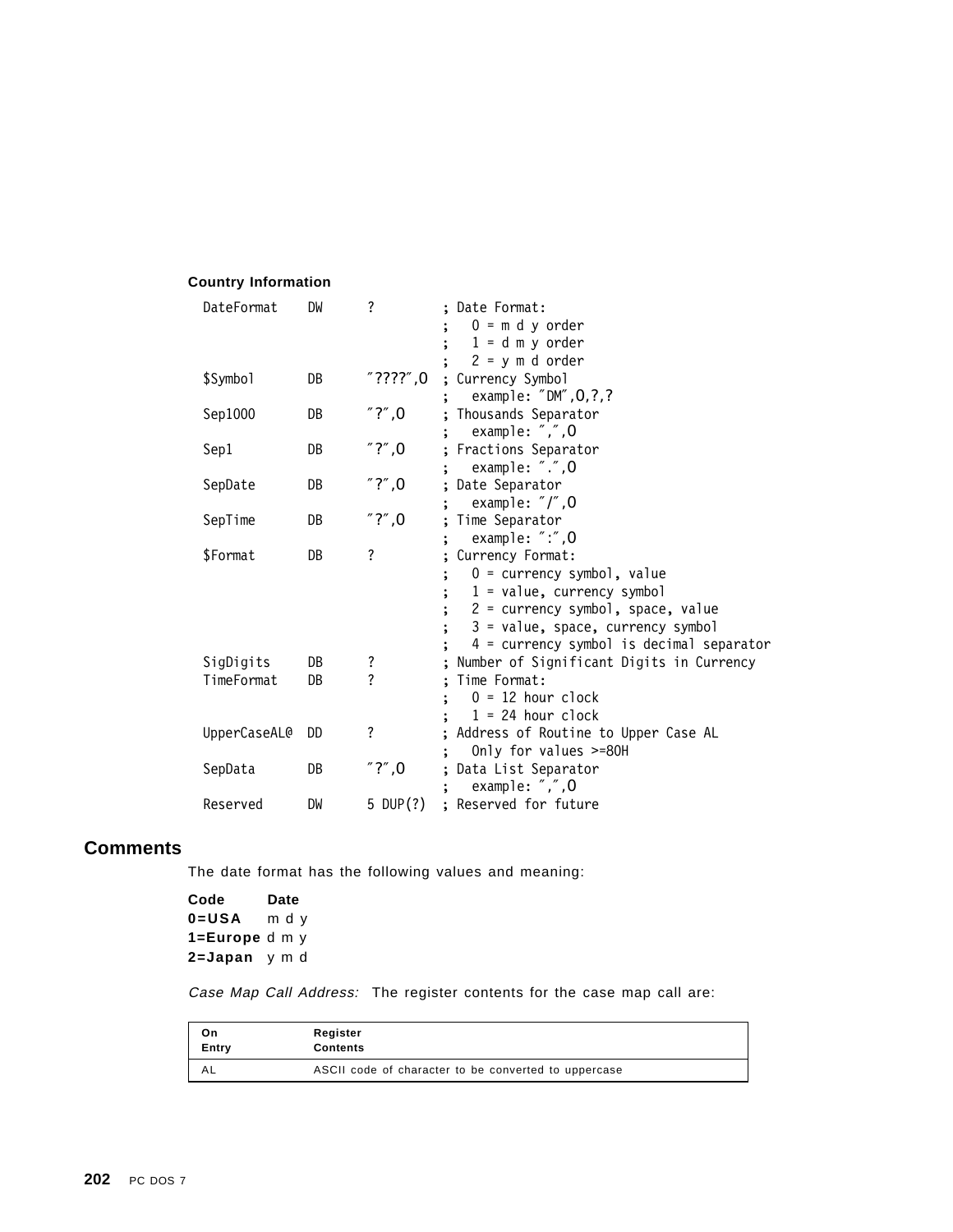| Οn     | Register                                    |
|--------|---------------------------------------------|
| Return | <b>Contents</b>                             |
| AL     | ASCII code of the uppercase input character |

The case map call address is in a form suitable for a FAR call indirect.

#### **Results**

Error codes are returned in AX. Issue function call 59H (Get Extended Error) for additional information about the error class, suggested action, and location. Function Call 65H (Get Extended Country Information) returns more country information and is preferred.

Setting the Current County Code by using this function call is not recommended. The user can set it by placing a COUNTRY command in the CONFIG.SYS file. The Country Code set by the user should not be changed. The NLSFUNC PC DOS 7 extension must be installed to change the Current Country.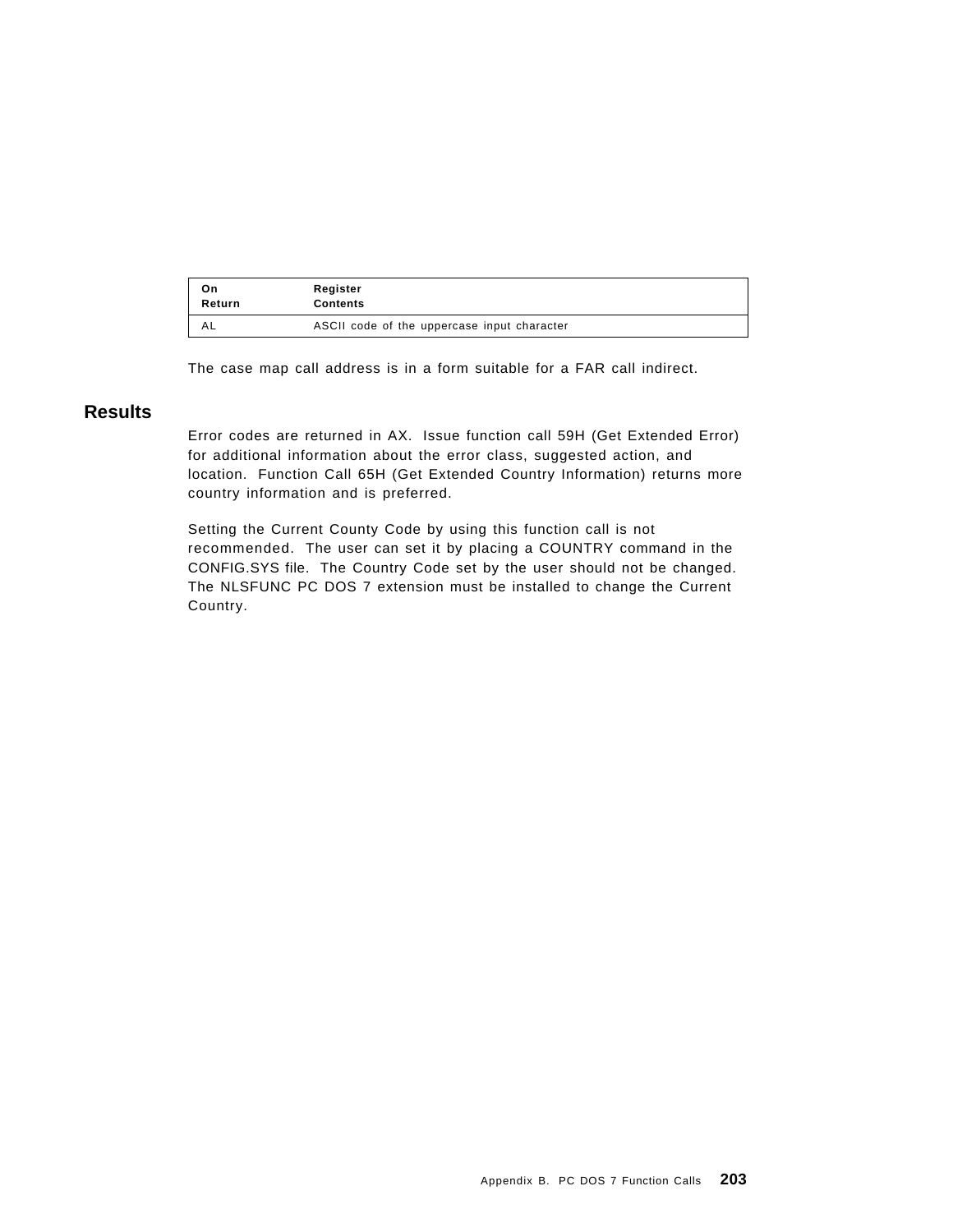## **39H — Create Subdirectory (MKDIR)**

## **Purpose**

Creates the specified directory.

#### **Examples**

| MOV<br><b>MOV</b>                     | AX.SEG<br>DS.AX                           |    | DName :Directory Name                                               |
|---------------------------------------|-------------------------------------------|----|---------------------------------------------------------------------|
| <b>MOV</b><br><b>MOV</b><br>INT<br>JС | DX.OFFSET DName<br>AH,39H<br>21H<br>Frror |    | Function-Make a directory;<br>; Issue request to DOS                |
|                                       |                                           |    |                                                                     |
| <b>DName</b>                          |                                           | DB | $"??$ ??",0<br>; ASCIIZ Name<br>; Example:<br>; $\text{C:\dim}$ , 0 |

#### **Comments**

On entry, DS:DX contains the address of an ASCIIZ string with drive and directory path names. All directory levels other than the last one in the name must exist before using this function. Only one directory level at a time can be created with this function. The maximum length of the ASCIIZ string is 64 characters.

Error codes are returned in AX. Issue function call 59H (Get Extended Error) for additional information about the error class, suggested action, and location.

Network Access Rights: Requires Create access rights.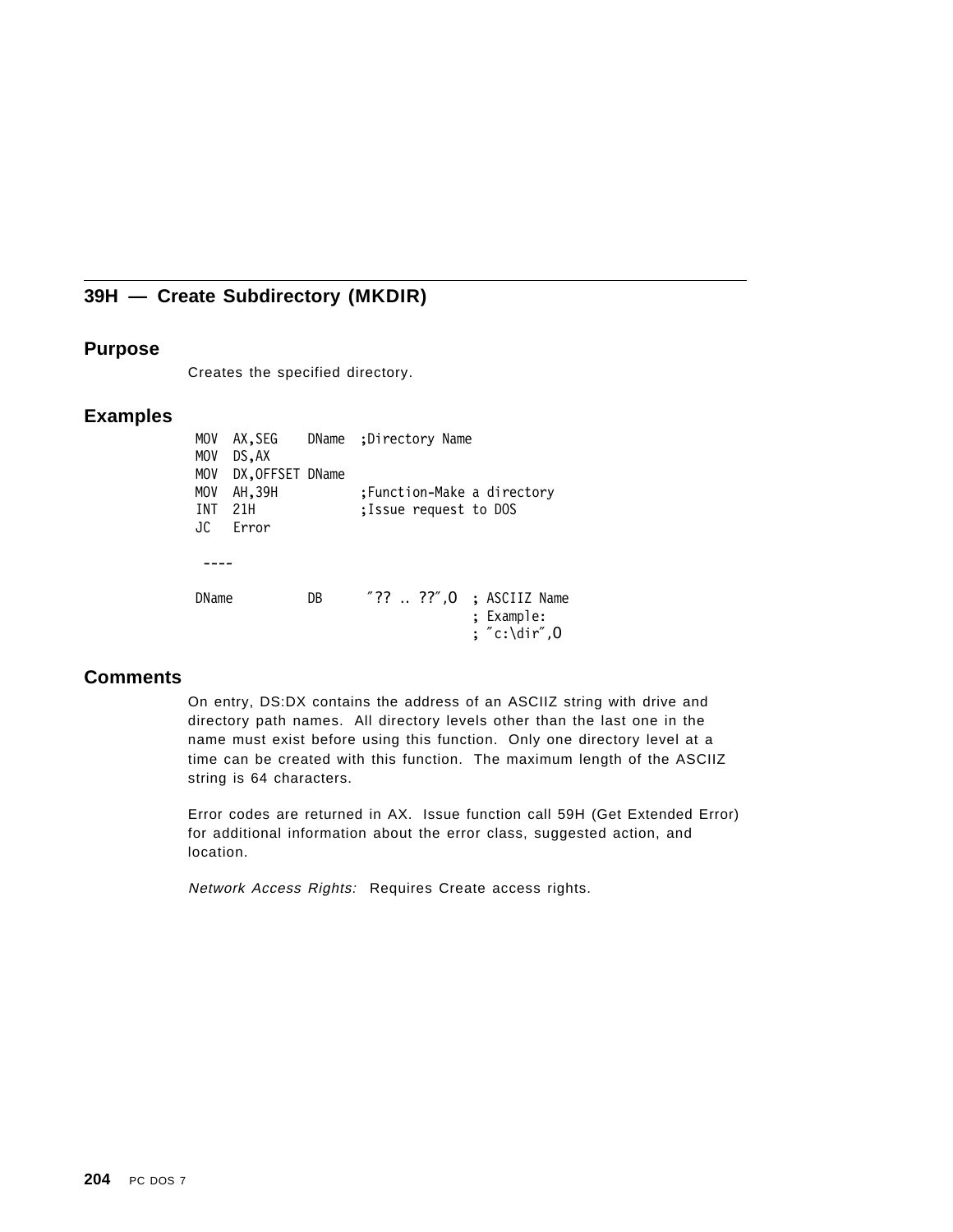## **3AH — Remove Subdirectory (RMDIR)**

## **Purpose**

Removes the specified directory.

#### **Examples**

| <b>MOV</b><br><b>MOV</b>              | AX, SEG DName<br>DS.AX                      |    |  | :Directory name                                      |
|---------------------------------------|---------------------------------------------|----|--|------------------------------------------------------|
| <b>MOV</b><br><b>MOV</b><br>INT<br>JС | DX, OFFSET DName<br>AH, 3AH<br>21H<br>Error |    |  | :Function-Remove directory<br>: Issue request to DOS |
|                                       |                                             |    |  |                                                      |
| <b>DName</b>                          |                                             | DB |  | "?" :: ??" .0 ; ASCII Name<br>example: $"c:\dir",0$  |

#### **Comments**

On entry, DS:DX contains the address of an ASCIIZ string with the drive and directory path names. The specified directory is removed from the structure. The current directory or a directory with files in it cannot be removed.

Error codes are returned in AX. Issue function call 59H (Get Extended Error) for additional information about the error class, suggested action, and location.

Network Access Rights: Requires Create access rights.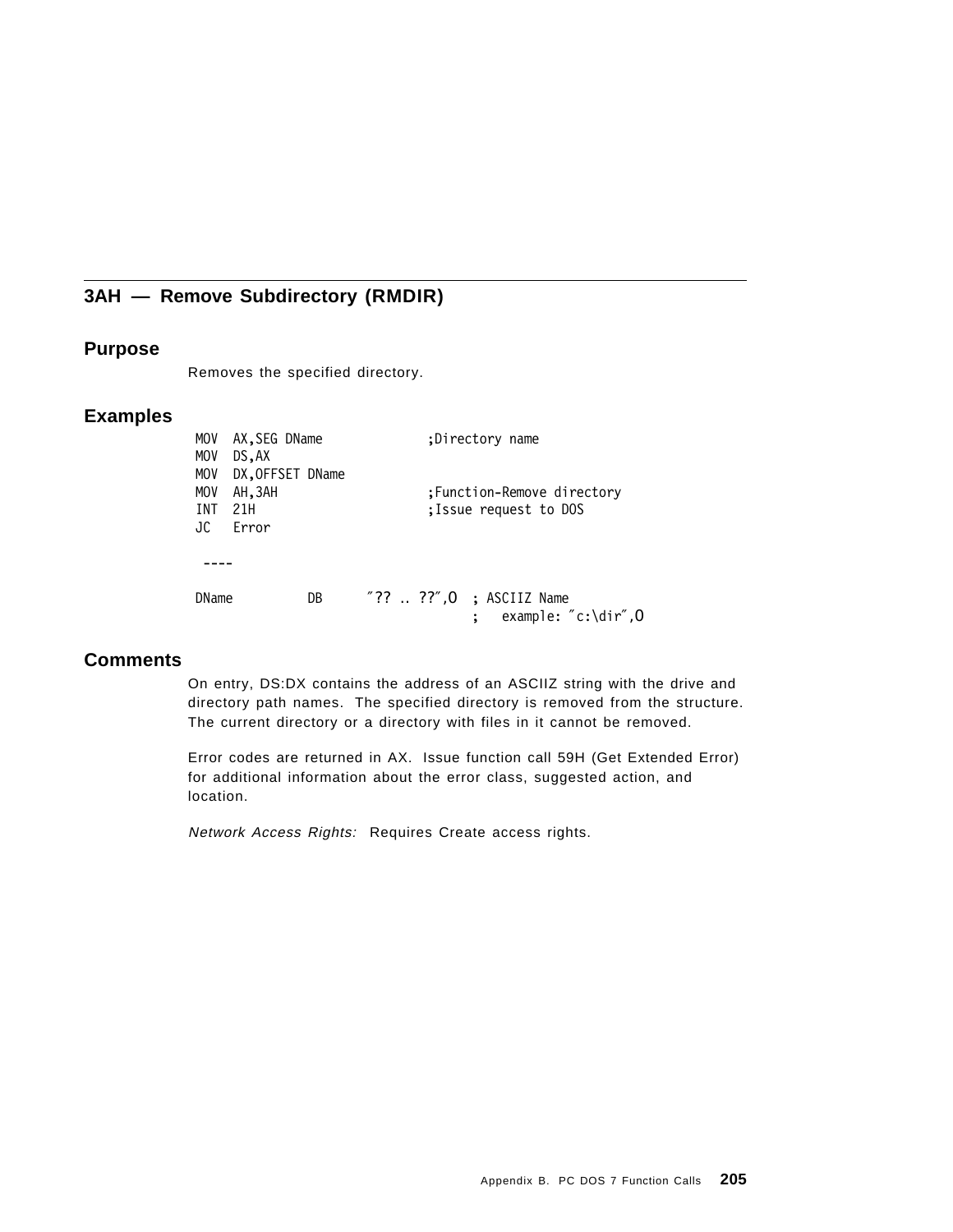## **3BH — Change the Current Directory (CHDIR)**

## **Purpose**

Changes the current directory to the specified directory.

#### **Examples**

| <b>MOV</b><br><b>MOV</b>              | AX, SEG DName<br>DS.AX                      |    | :Directory name                                        |
|---------------------------------------|---------------------------------------------|----|--------------------------------------------------------|
| <b>MOV</b><br><b>MOV</b><br>INT<br>JC | DX, OFFSET DName<br>AH, 3BH<br>21H<br>Error |    | ;Function - Change directory<br>: Issue request to DOS |
|                                       |                                             |    |                                                        |
| <b>DName</b>                          |                                             | DB | $"$ ??  ??", 0 ; ASCIIZ Name<br>example: $"c:\dir",0$  |

## **Comments**

On entry, DS:DX contains the address of an ASCIIZ string with drive and directory path names. The string is limited to 64 characters and cannot contain a network path. If any member of the directory path does not exist, the directory path is not changed. Otherwise, the current directory is set to the ASCIIZ string.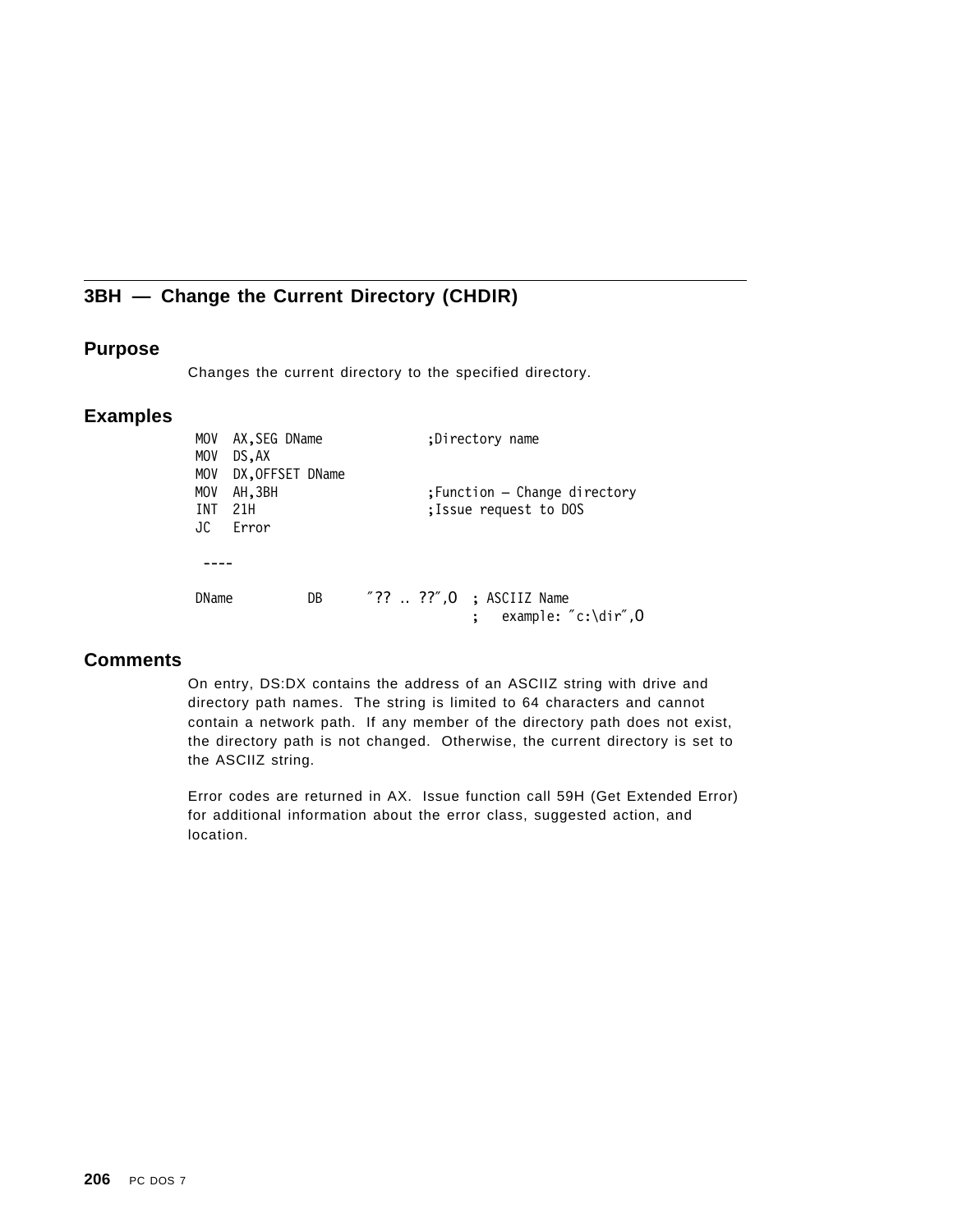### **3CH — Create a File**

#### **Purpose**

Creates a new file or shortens an old file to 0 length in preparation for writing.

#### **Examples**

| <b>MOV</b><br><b>MOV</b><br><b>MOV</b> | DS.AX      | AX, SEG FName<br>DX, OFFSET FName | :File name                                                                                                                                   |
|----------------------------------------|------------|-----------------------------------|----------------------------------------------------------------------------------------------------------------------------------------------|
| <b>MOV</b>                             | AH, 3CH    |                                   | Function - Create a File                                                                                                                     |
| MOV                                    |            | CX, Attribute                     | ; Attribute of the file<br>: Allowed values<br>0001H=Read only<br>0002H=Hidden<br>$\ddot{\phantom{0}}$<br>0004H=System<br>0008H=Volume label |
| INT                                    | 21H        |                                   | ; Issue request to DOS                                                                                                                       |
| JC                                     | Error      |                                   | ; Error code in AX                                                                                                                           |
| MOV                                    | Handle, AX |                                   | ; Save file handle for                                                                                                                       |
|                                        |            |                                   |                                                                                                                                              |
| FName                                  | DB         | $"??$ ??",0                       | : ASCIIZ Name<br>example: " $c:\dir\file.ext",0$                                                                                             |
| Handle                                 | DW         | ?                                 | ; File handle                                                                                                                                |
| Attribute                              | DW         | $\overline{\cdot}$                | ; Attributes for directory entry                                                                                                             |

#### **Comments**

If the file did not exist, the file is created in the appropriate directory and the file is given the read/write access code. The file is opened for read/write, the read/write pointer is set to the first byte of the file and the handle is returned in AX. Note that function call 43H (Change File Mode) can be used later to change the attribute of the file.

Error codes are returned in AX. Issue function call 59H (Get Extended Error) for additional information about the error class, suggested action, and location.

This function does not replace an existing volume label. You must delete the existing volume label before issuing this call.

Network Access Rights: Requires Create access rights.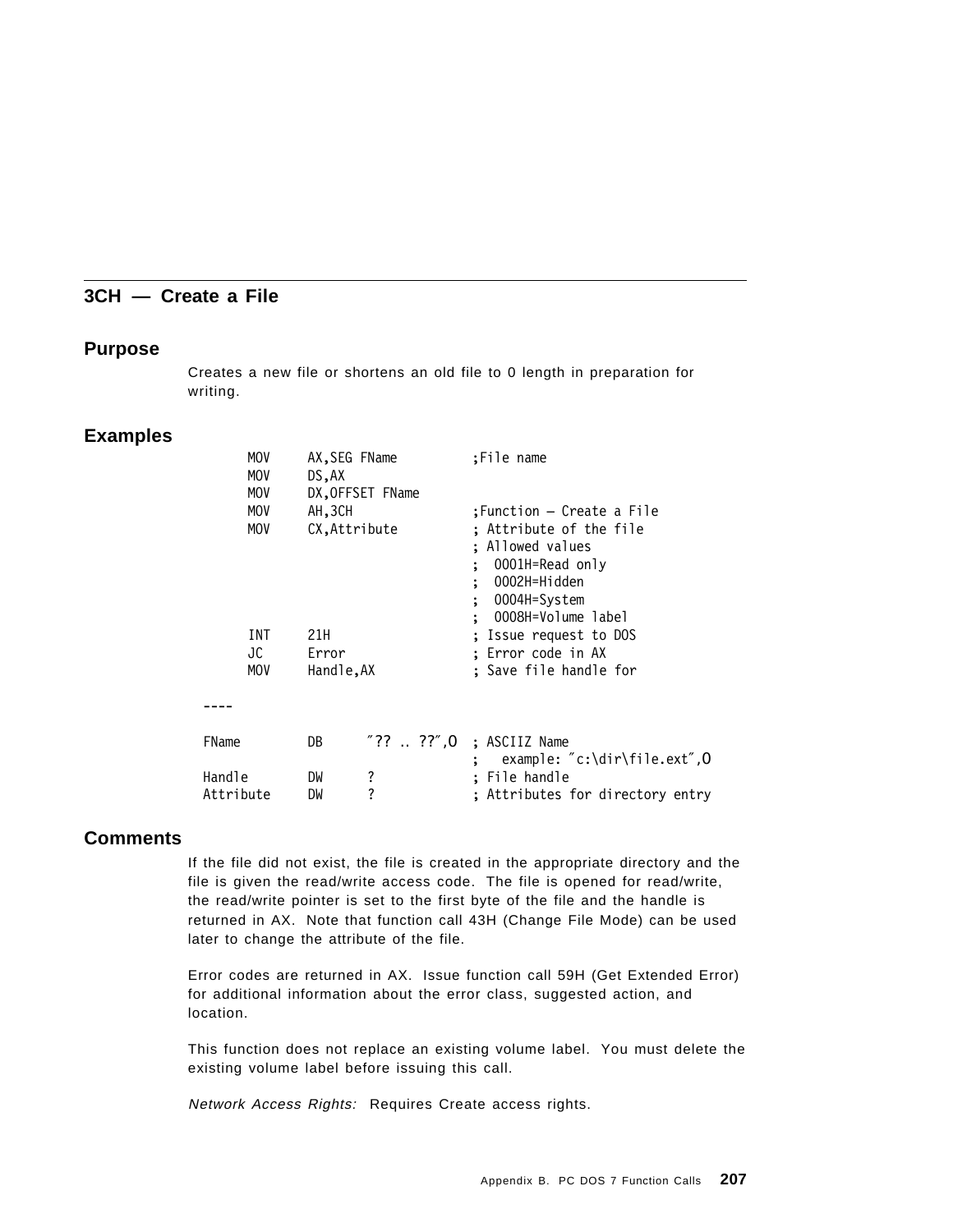#### **3DH — Open a File**

#### **Purpose**

Opens the specified file.

#### **Examples**

| <b>MOV</b><br><b>MOV</b> | AX, SEG FName<br>DS, AX |    |   | ; File name        |                                             |
|--------------------------|-------------------------|----|---|--------------------|---------------------------------------------|
| MOV.                     | DX, OFFSET FName        |    |   |                    |                                             |
| MOV                      | AH, 3DH                 |    |   |                    | ; Function — Open a File                    |
| MO V                     | AL, OpenMode            |    |   |                    |                                             |
| <b>INT</b>               | 21H                     |    |   |                    | : Issue request to DOS                      |
| JC                       | Error                   |    |   | ; Error code in AX |                                             |
| <b>MOV</b>               | Handle, AX              |    |   |                    | ; Save file handle for following operations |
|                          |                         |    |   |                    |                                             |
|                          |                         |    |   |                    |                                             |
| FName                    |                         | DB |   | $"??$ ??",0        | : ASCIIZ Name                               |
|                          |                         |    |   |                    | example: "c:\dir\file.ext",0                |
| Handle                   |                         | DW | ? |                    | : File Handle                               |
|                          | <b>OpenMode</b>         | DB | ? |                    | ; Open mode                                 |

#### **Comments**

The read/write pointer is set at the first byte of the file and the record size of the file is 1 byte. The read/write pointer can be changed with function call 42H. The returned file handle must be used for subsequent input and output to the file. The file′s date and time can be obtained or set through call 57H, and its attribute can be obtained through call 43H.

Error codes are returned in AX. Issue function call 59H (Get Extended Error) for additional information about the error class, suggested action, and location.

#### **Notes:**

- 1. This call opens any normal or hidden file whose name matches the name specified.
- 2. Device names cannot end in a colon.
- 3. When a file is closed, any sharing restrictions placed on it by the open are canceled.
- 4. File sharing must be loaded, or the file must be a network file for the sharing modes to function. Refer to the SHARE command.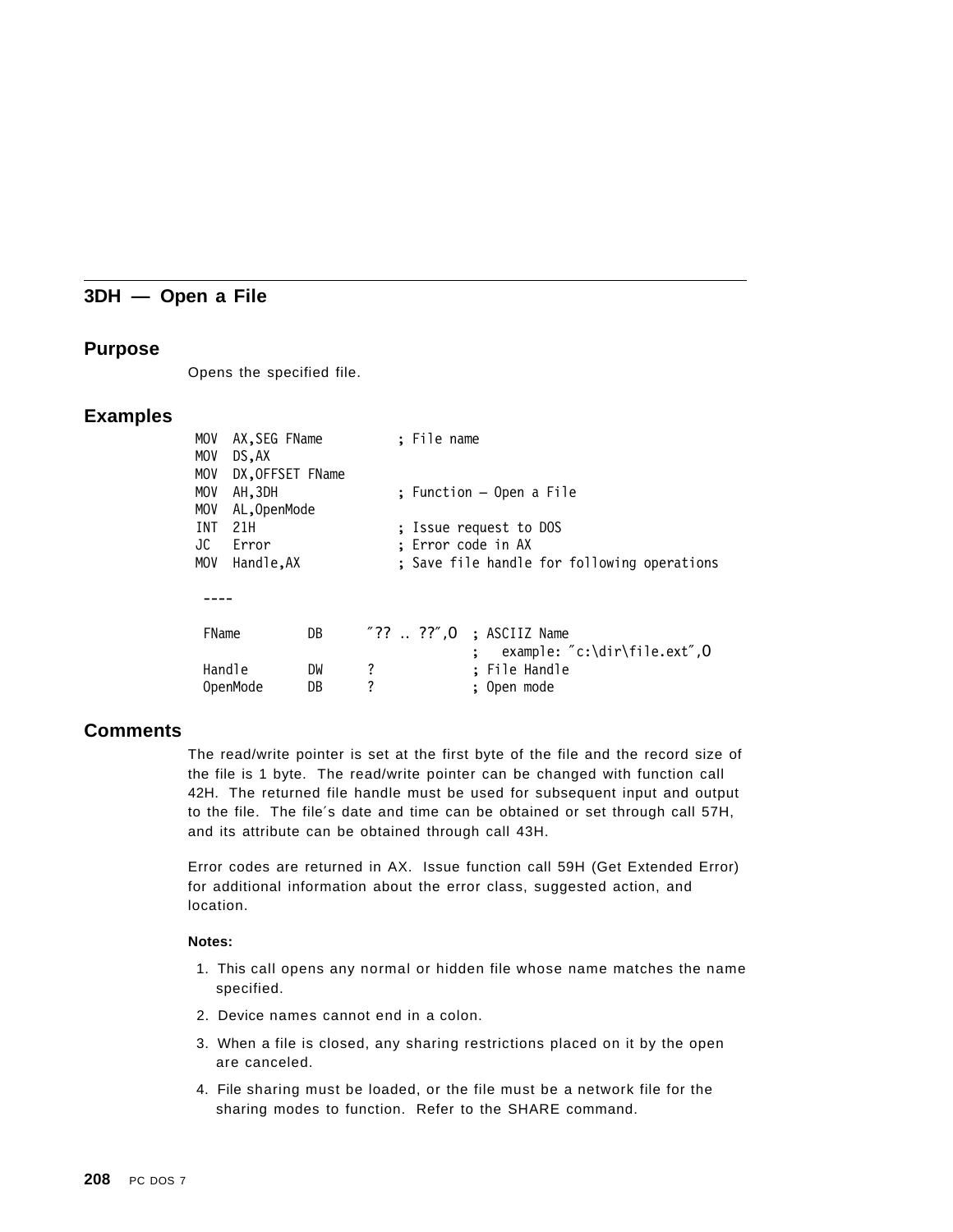- 5. The file read-only attribute can be set when creating the file using extended FCBs or specifying the appropriate attribute in CX and using the CHMOD interrupt 21H function call or the PC DOS 7 ATTRIB command.
- 6. If the file is inherited by the subordinate process, all sharing and access restrictions are also inherited.
- 7. If an open file handle is duplicated by either of the DUP function calls, all sharing and access restrictions are also duplicated.

#### **Open Mode**

The open mode is defined in AL and consists of four bit-oriented fields:

| Inheritance flag    | Specifies if the opened file is inherited by a                           |
|---------------------|--------------------------------------------------------------------------|
|                     | subordinate process.                                                     |
| Sharing mode field  | Defines which operations other processes can perform<br>on the file.     |
| Reserved field      |                                                                          |
| <b>Access field</b> | Defines which operations the current process can<br>perform on the file. |

#### **Bit Fields**

The bit fields are mapped as follows:

 $< I> > S > < R > < A >$ Open Mode bits 7 6 5 4 3 2 1 0

**I** Inheritance flag

If  $I = 0$ ; File is inherited by subordinate processes. If  $I = 1$ ; File is private to the current process.

#### **S** Sharing Mode

The file is opened as follows:

- $S = 000 -$  Compatibility mode
- S = 001 DenyRead/Write mode (exclusive)
- $S = 010 \text{DenyWrite mode}$
- $S = 011 \text{DenyRead mode}$
- $S = 100$  DenyNone mode

Any other combinations are invalid.

When opening a file, you must inform PC DOS 7 which operations any other processes, in sharing mode, can perform on the file.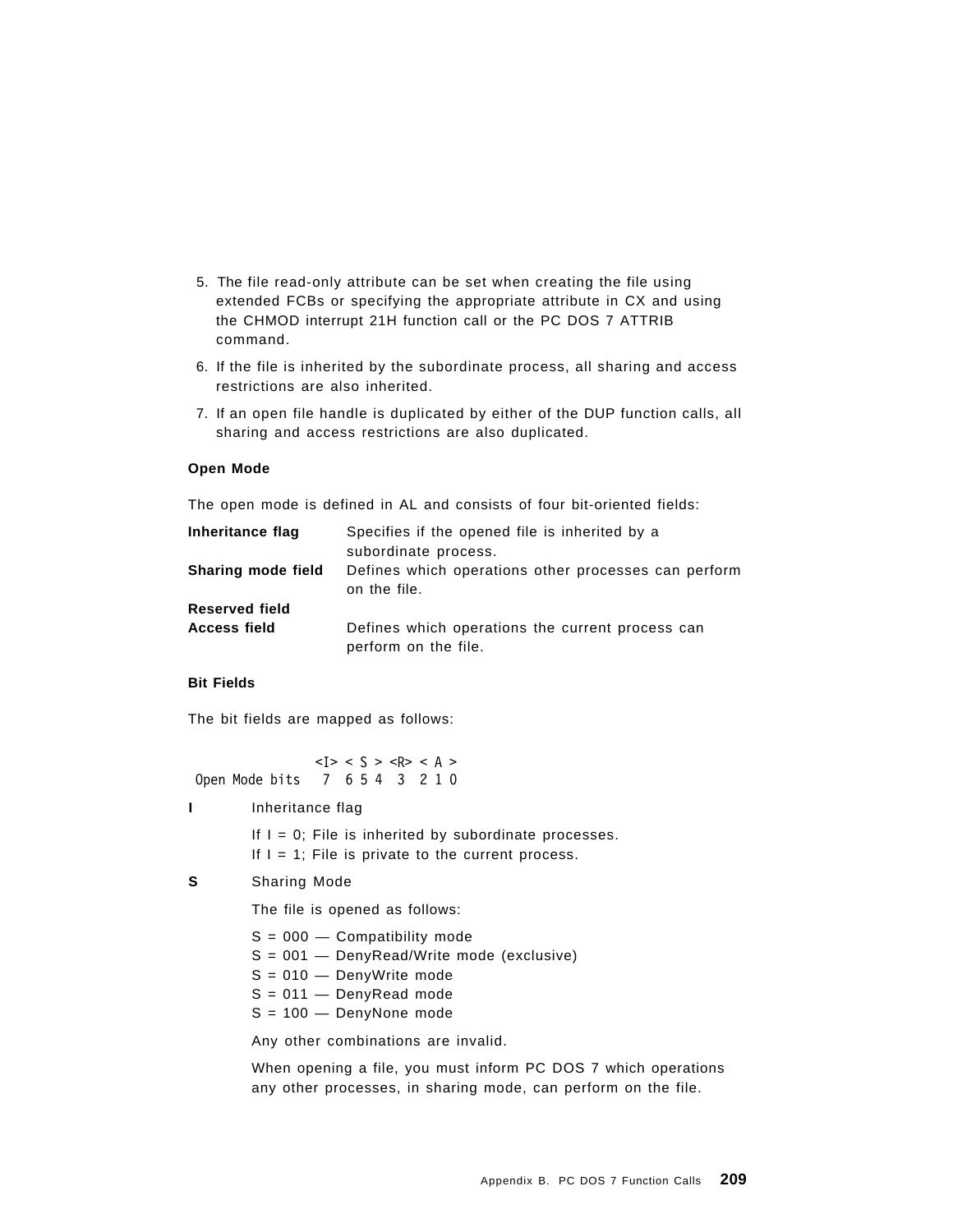The default, compatibility mode, denies all other computers in a network access to the file. If other processes can continue to read the file while your process is operating on it, specify DenyWrite. DenyWrite prohibits writing by other processes, but allows reading.

Similarly, you must specify which operations, or access modes, your process can perform. The default access mode, ReadWrite, causes the open request to fail if another process on the computer or any other computer on a network has the file opened with any sharing mode other than DenyNone. If you intend to read from the file only, your Open will succeed unless all other processes have specified DenyNone or DenyWrite. File sharing requires cooperation of both sharing processes.

- **R** Reserved (set this bit field to 0).
- **A** Access

The file access is assigned as follows:

If  $A = 000$ ; Read access If  $A = 001$ ; Write access If  $A = 010$ : Read/Write access

Any other combinations are invalid.

Network Access Rights: If the Access field (A) of the Open mode field (AL) is equal to:

- **000** Requires Read access rights
- **001** Requires Write access rights
- **010** Requires Read/Write access rights

#### **Compatibility Mode**

A file is considered to be in compatibility mode if the file is opened by:

- Any of the CREATE function calls
- An FCB function call
- A handle function call with compatibility mode specified.

A file can be opened any number of times in compatibility mode by a single process, provided that the file is not currently open under one of the other four sharing modes. If the file is marked read-only, and is open in DenyWrite sharing mode with Read Access, the file may be opened in Compatibility Mode with Read Access. If the file was successfully opened in one of the other sharing modes and an attempt is made to open the file again in Compatibility Mode, an interrupt 24H is generated to signal this error. The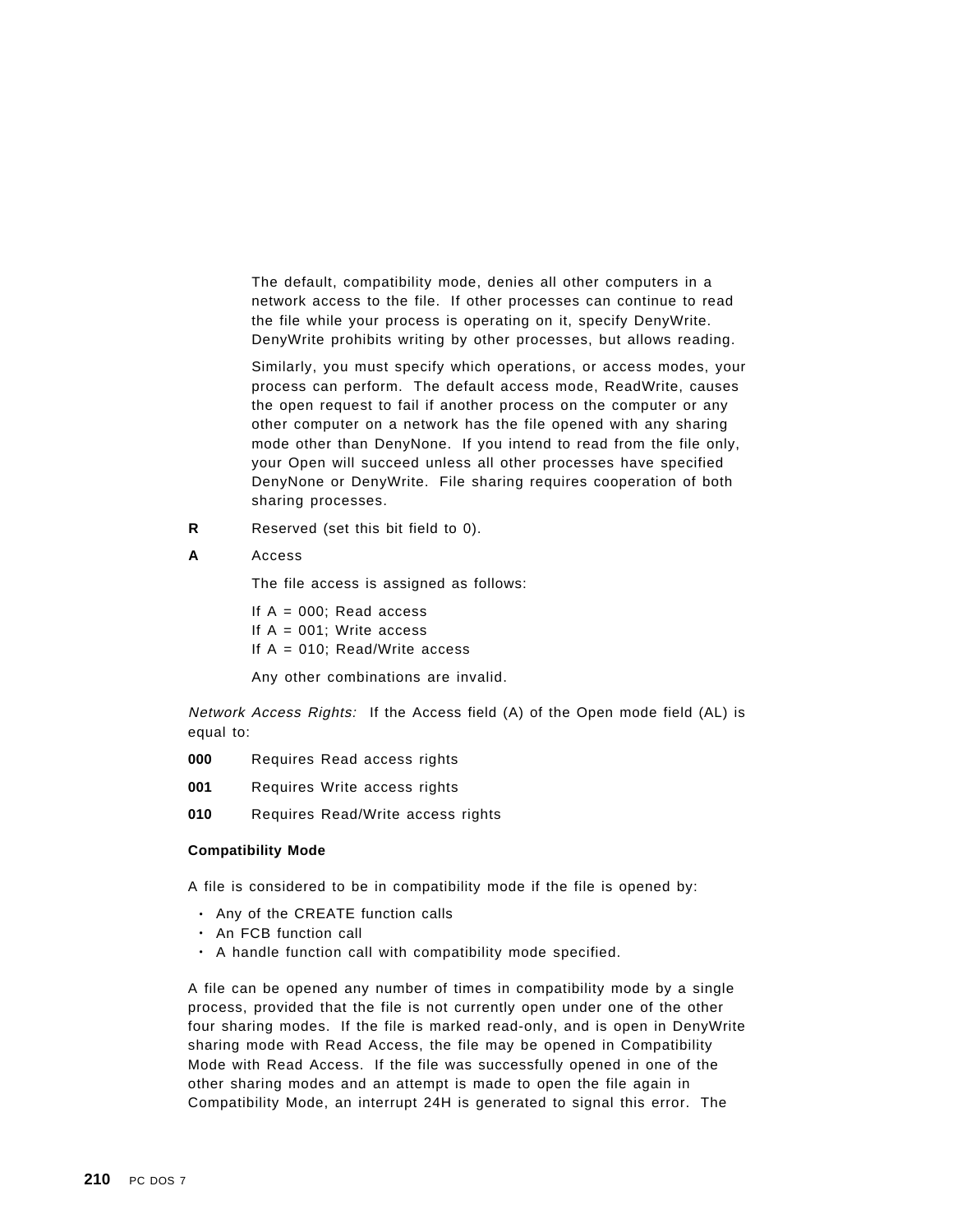base interrupt 24H error indicates Drive not ready, and the extended error indicates a Sharing violation.

#### **Sharing Modes**

The sharing modes for a file opened in compatibility mode are changed by PC DOS 7 depending on the read-only attribute of the file. This allows sharing of read-only files.

| <b>File Opened By</b> | Read-Only<br>Access | <b>Sharing Mode</b> |
|-----------------------|---------------------|---------------------|
| <b>FCB</b>            | Read-Only           | DenyWrite           |
| Handle Read           | Read-Only           | DenyWrite           |
| Handle Write          | Error               | -----               |
| Handle Read or Write  | Error               | -----               |

|                       | <b>Not Read-Only</b> |                     |
|-----------------------|----------------------|---------------------|
| <b>File Opened By</b> | Access               | <b>Sharing Mode</b> |
| <b>FCB</b>            | Read/Write           | Compatibility       |
| Handle Read           | Read                 | Compatibility       |
| Handle Write          | Write                | Compatibility       |
| Handle Read or Write  | Read or Write        | Compatibility       |

#### **DenyRead/Write Mode (Exclusive)**

If a file is successfully opened in DenyRead/Write mode, access to the file is exclusive. A file currently open in this mode cannot be opened again in any sharing mode by any process (including the current process) until the file is closed.

#### **DenyWrite Mode**

A file successfully opened in DenyWrite sharing mode prevents any other write access opens to the file  $(A = 001$  or 010) until the file is closed. An attempt to open a file in DenyWrite mode is unsuccessful if the file is open with a write access.

#### **DenyRead Mode**

A file successfully opened in DenyRead sharing mode prevents any other read sharing access opens to the file  $(A = 000$  or 010) until the file is closed. An attempt to open a file in DenyRead sharing mode is unsuccessful if the file is open in Compatibility mode or with a read access.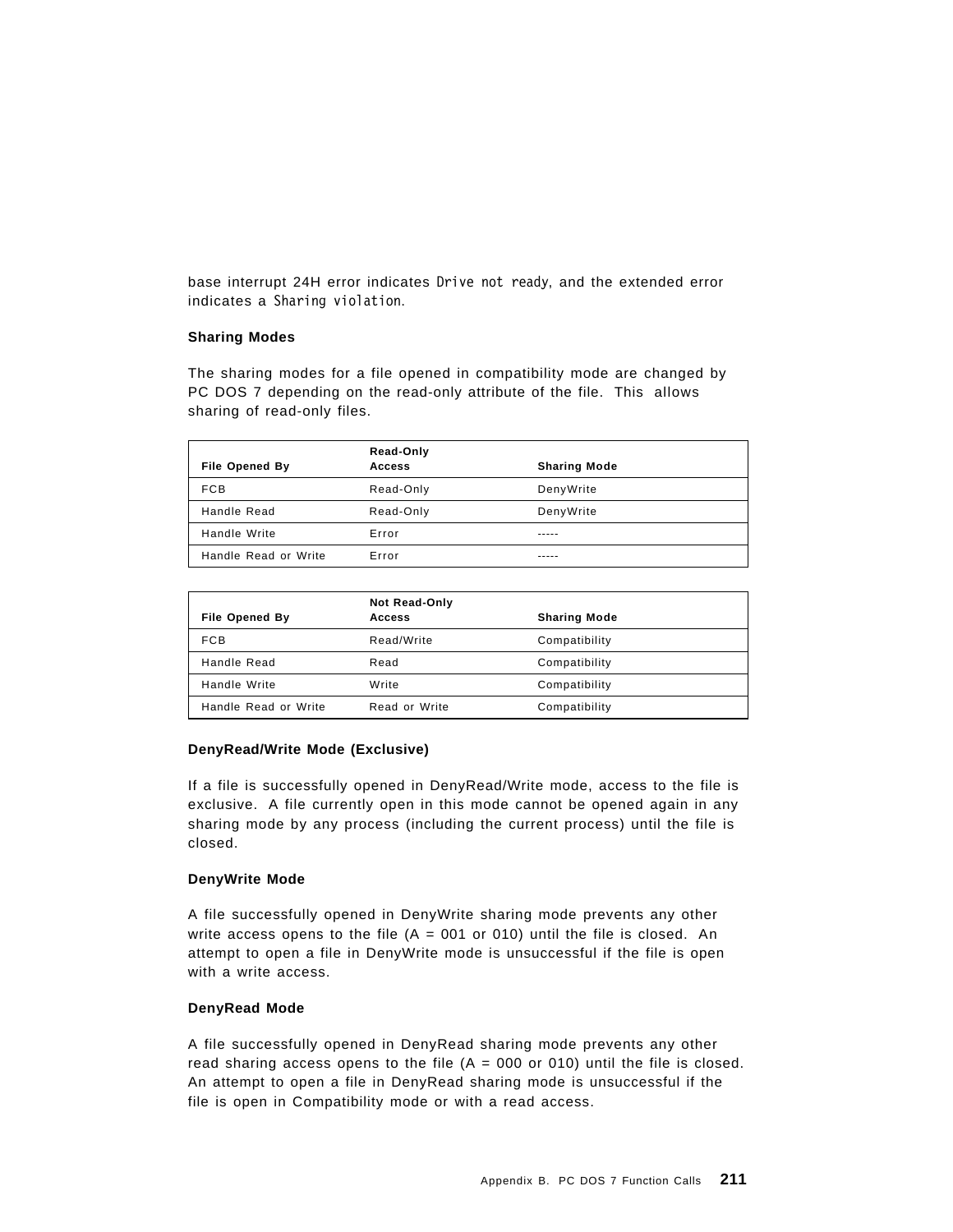#### **DenyNone Mode**

A file successfully opened in DenyNone mode places no restrictions on the read/write accessibility of the file. An attempt to open a file in DenyNone mode is unsuccessful if the file is open in Compatibility mode.

When accessing files that reside on a network disk, no local buffering is done when files are opened in any of the following sharing modes:

- DenyRead
- DenyNone.

Therefore, in a network environment, DenyRead/Write sharing mode, Compatibility sharing mode, and DenyWrite mode opens are buffered locally.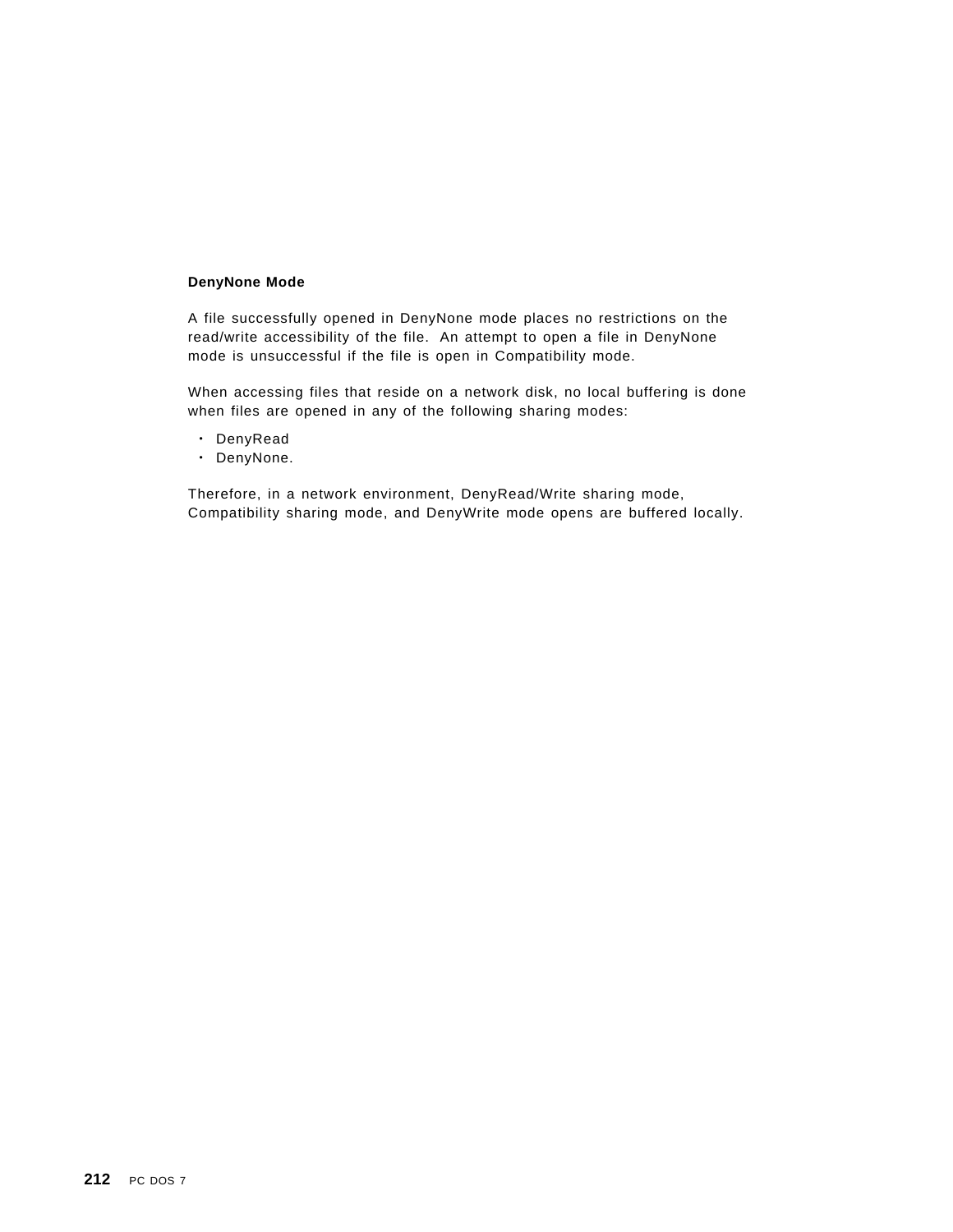| The following sharing matrix shows the results of opening, and subsequently |
|-----------------------------------------------------------------------------|
| attempting to reopen the same file using all combinations of access and     |
| sharing modes:                                                              |

|                     |                  |   | <b>DRW</b>  |             | DW |                |                  |   | DR |             | ALL |                |                  |
|---------------------|------------------|---|-------------|-------------|----|----------------|------------------|---|----|-------------|-----|----------------|------------------|
|                     |                  | I | ${\rm I}0$  | $\mathbf 0$ | I  | I <sub>0</sub> | $\boldsymbol{0}$ | I | I0 | $\mathbf 0$ | I   | I <sub>0</sub> | $\boldsymbol{0}$ |
|                     | I                | N | N           | N           | Ν  | N              | N                | N | N  | N           | N   | N              | N                |
| D<br>R<br>W         | I <sub>0</sub>   | N | N           | N           | N  | N              | N                | N | N  | N           | N   | N              | N                |
|                     | 0                | N | N           | N           | N  | N              | N                | N | N  | N           | N   | N              | N                |
|                     | I                | N | N           | N           | Y  | N              | N                | N | N  | N           | Y   | N              | N                |
| D                   | I <sub>0</sub>   | N | ${\sf N}$   | N           | N  | N              | N                | N | N  | N           | Y   | N              | N                |
| W                   | 0                | N | $\mathsf N$ | N           | N  | ${\sf N}$      | N                | Y | N  | N           | Y   | N              | N                |
|                     | I                | N | N           | N           | N  | N              | N                | N | N  | N           | N   | N              | Υ                |
| D<br>R              | I <sub>0</sub>   | N | N           | N           | N  | N              | N                | N | N  | N           | N   | N              | Υ                |
|                     | 0                | N | N           | N           | N  | N              | N                | N | N  | Y           | N   | N              | Υ                |
|                     | I                | N | N           | N           | Y  | Υ              | Y                | N | N  | N           | Y   | Υ              | Υ                |
| A<br>$\overline{L}$ | I <sub>0</sub>   | N | N           | N           | Ν  | N              | N                | N | N  | N           | Y   | Υ              | Υ                |
| L                   | $\boldsymbol{0}$ | N | N           | N           | N  | N              | N                | Y | Υ  | Y           | Y   | Y              | Υ                |

Y

:2nd,3rd,...open is allowed<br>:2nd,3rd,...open is denied  $N$ 

**DRW** :DenyRead/Write Mode (Exclusive)

- DW :DenyWrite Mode
- DR :DenyRead Mode
- ALL :Read/Write Mode
- :Read Only Access  $\mathbf I$
- $\overline{0}$ :Write Only Access
- :Read/Write Access  $10$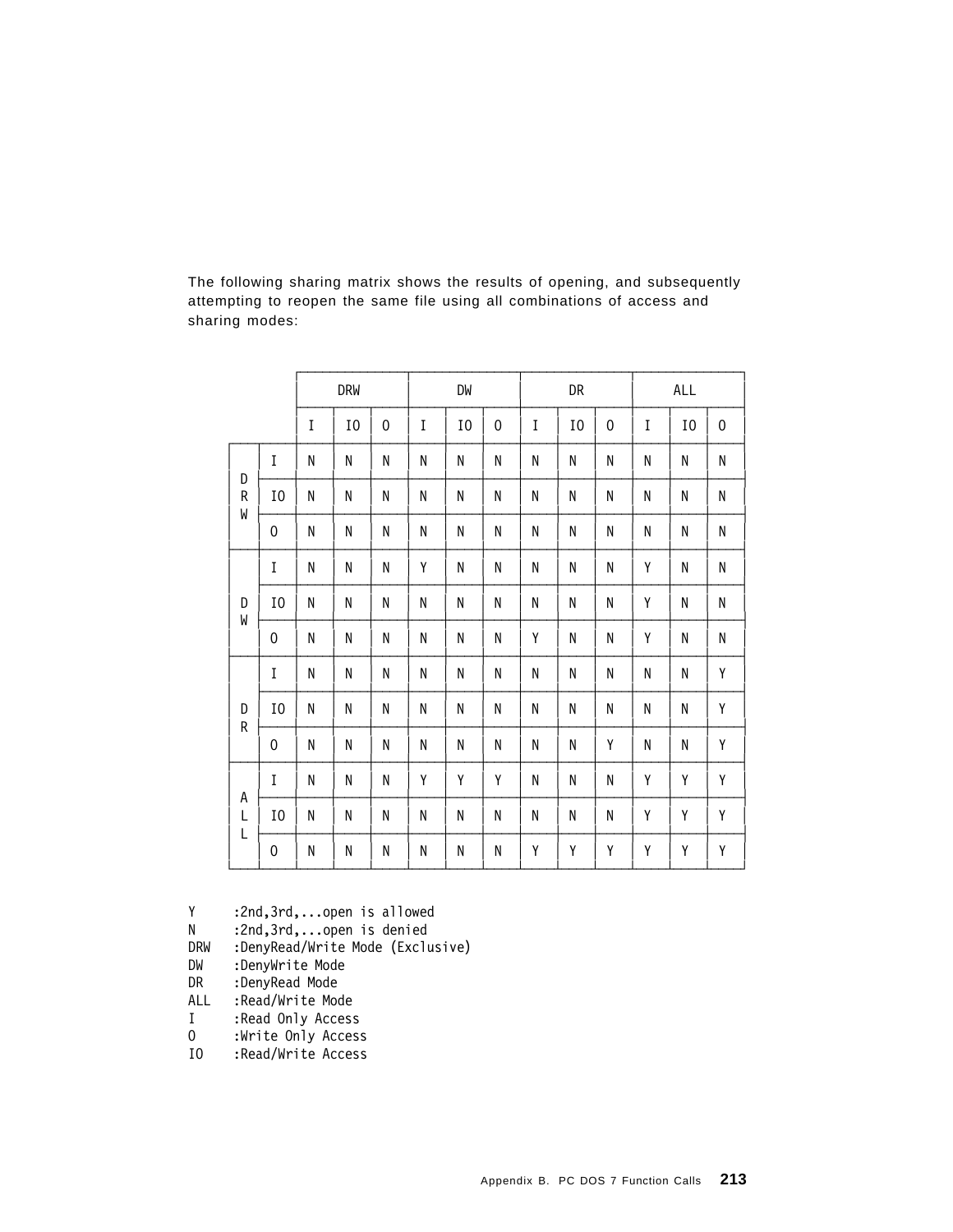## **3EH — Close a File Handle**

## **Purpose**

Closes the specified file handle.

## **Examples**

| MOV                     | AH, 3EH                    |   | $:$ Function Call $-$<br>; Close a Handle    |
|-------------------------|----------------------------|---|----------------------------------------------|
| <b>MOV</b><br>INT<br>JC | BX, Handle<br>21H<br>Error |   | ; Issue request to DOS<br>; Error code in AX |
|                         |                            |   |                                              |
| Handle                  | DW                         | ? | ; File Handle (from Open / Create)           |

#### **Comments**

On entry, BX contains the file handle that was returned by Open or Create. On return, the file is closed, the directory is updated, and all internal buffers for that file are flushed.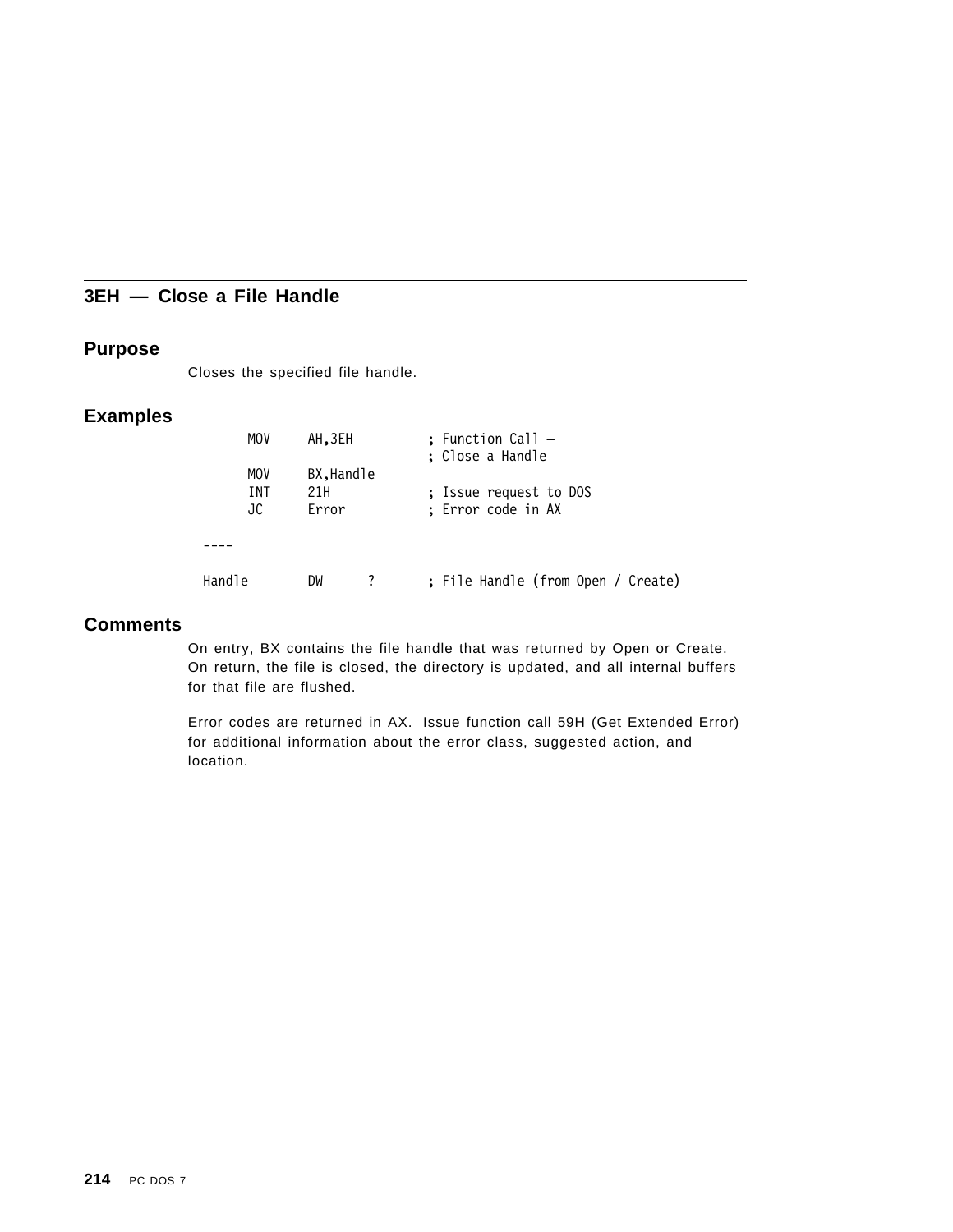### **3FH — Read from a File or Device**

#### **Purpose**

Transfers the specified number of bytes from a file into a buffer location.

#### **Examples**

| <b>MOV</b> | AX.SEG Buffer     |     |     | : Address data buffer              |
|------------|-------------------|-----|-----|------------------------------------|
| MOV        | DS, AX            |     |     |                                    |
| MOV        | DX, OFFSET Buffer |     |     |                                    |
| MOV        | AH, 3FH           |     |     | : Function $-$ Read from a file    |
| MOV        | BX, Handle        |     |     |                                    |
| <b>MOV</b> | CX, BufSize       |     |     | ; Buffer size                      |
| INT.       | 21H               |     |     | ; Issue request to DOS             |
| JC –       | Error             |     |     | : Error code in AX                 |
| CMP        | AX,0              |     |     | ; At End Of File?                  |
| JE         | EOF               |     |     | : Yes!                             |
|            | MOV SizeRead, AX  |     |     | : Save Amount Read                 |
|            |                   |     |     |                                    |
|            |                   |     |     |                                    |
| N          |                   | EQU | 512 | ; Typical buffer size              |
|            | Handle            | DW  | ?   | ; File Handle (from Open / Create) |
|            | BufSize           | DW  | N   | ; Buffer Size, N is                |
|            | Buffer            | DB  |     | N DUP(?) ; Data Buffer             |
|            | SizeRead          | DW  | ?   | ; Amount of Data in Buffer         |
|            |                   |     |     |                                    |

#### **Comments**

On entry, BX contains the file handle. CX contains the number of bytes to read. DS:DX contains the buffer address. On return, AX contains the number of bytes read.

This function call attempts to transfer (CX) bytes from a file into a buffer location. It is not guaranteed that all bytes will be read. For example, when PC DOS 7 reads from the keyboard, at most one line of text is transferred. If this read is performed from the standard input device, the input can be redirected. If the value in AX is 0, then the program has tried to read from the end of file.

Error codes are returned in AX. Issue function call 59H (Get Extended Error) for additional information about the error class, suggested action, and location.

Network Access Rights: Requires Read access rights.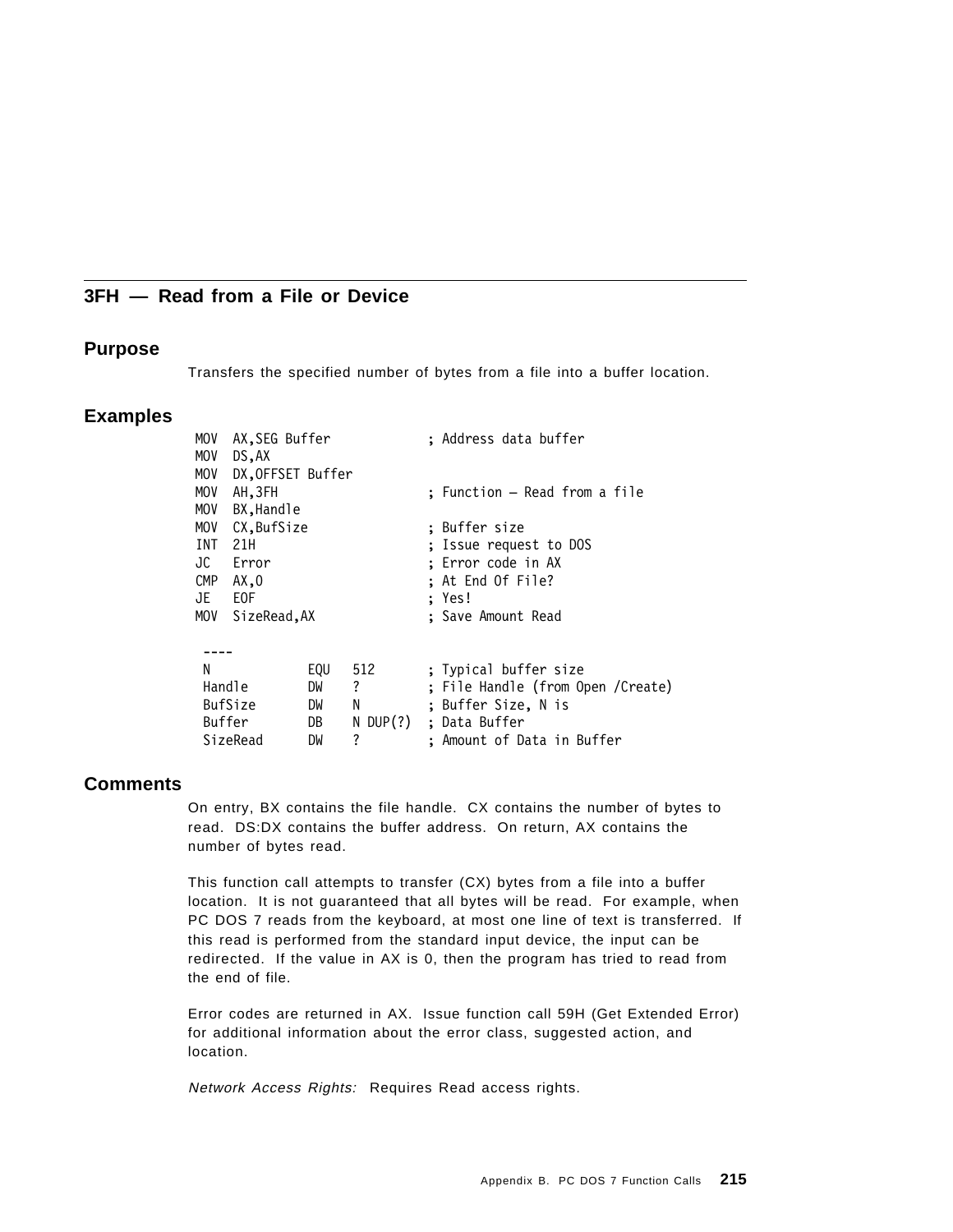### **40H — Write to a File or Device**

#### **Purpose**

Transfers the specified number of bytes from a buffer into a specified file.

#### **Examples**

| <b>MOV</b> | AX,SEG Buffer     |     |          | :Data Buffer                       |
|------------|-------------------|-----|----------|------------------------------------|
| MOV        | DS.AX             |     |          |                                    |
| <b>MOV</b> | DX, OFFSET Buffer |     |          |                                    |
| MOV        | CX, BufSize       |     |          |                                    |
| MOV.       | AH, 40H           |     |          | :Function-Write to a File          |
| MOV        | BX, Handle        |     |          |                                    |
| MOV.       | DX, OFFSET Buffer |     |          |                                    |
| INT        | 21H               |     |          | ; Issue request to DOS             |
| JC         | Error             |     |          | : Error code in AX                 |
| <b>CMP</b> | AX.CX             |     |          | ; Disk Full?                       |
|            | JB FullDisk       |     | : Yes!   |                                    |
|            |                   |     |          |                                    |
|            |                   |     |          |                                    |
| N          |                   | equ | 512      | ; Typical buffer size              |
| Handle     |                   | DW  | ?        | ; File Handle (from Open / Create) |
|            | BufSize           | DW  | N        | ; Buffer Size                      |
| Buffer     |                   | DB  | N DUP(?) | : Data Buffer                      |
|            |                   |     |          |                                    |

#### **Comments**

On entry, BX contains the file handle. CX contains the number of bytes to write. DS:DX contains the address of the data to write.

This function call attempts to transfer (CX) bytes from a buffer into a file. AX returns the number of bytes actually written. If the carry flag is not set and this value is not the same as the number requested (in CX), it should be considered an error. Although no error code is returned, your program can compare these values. Normally, the reason for the error is a full disk. If this write is performed to the standard output device, the output can be redirected.

To truncate a file at the current position of the file pointer, set the number of bytes (CX) to 0 before issuing the interrupt 21H. The file pointer can be moved to the desired position by reading, writing, and performing function call 42H, (Move File Read/Write Pointer.)

If the file is read-only, the write to the file or device is not performed.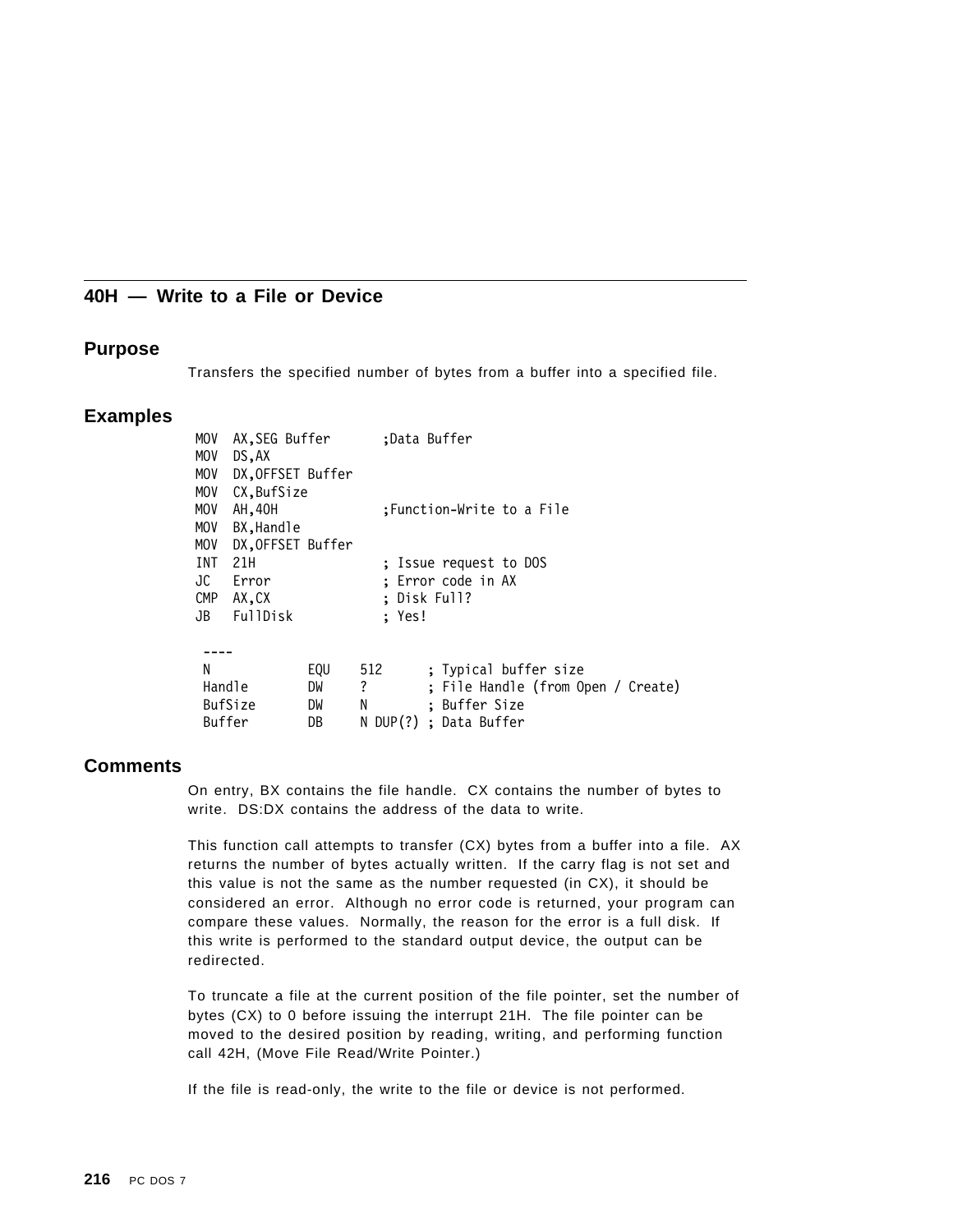Error codes are returned in AX. Issue function call 59H (Get Extended Error) for additional information about the error class, suggested action, and location.

Network Access Rights: Requires Write access rights.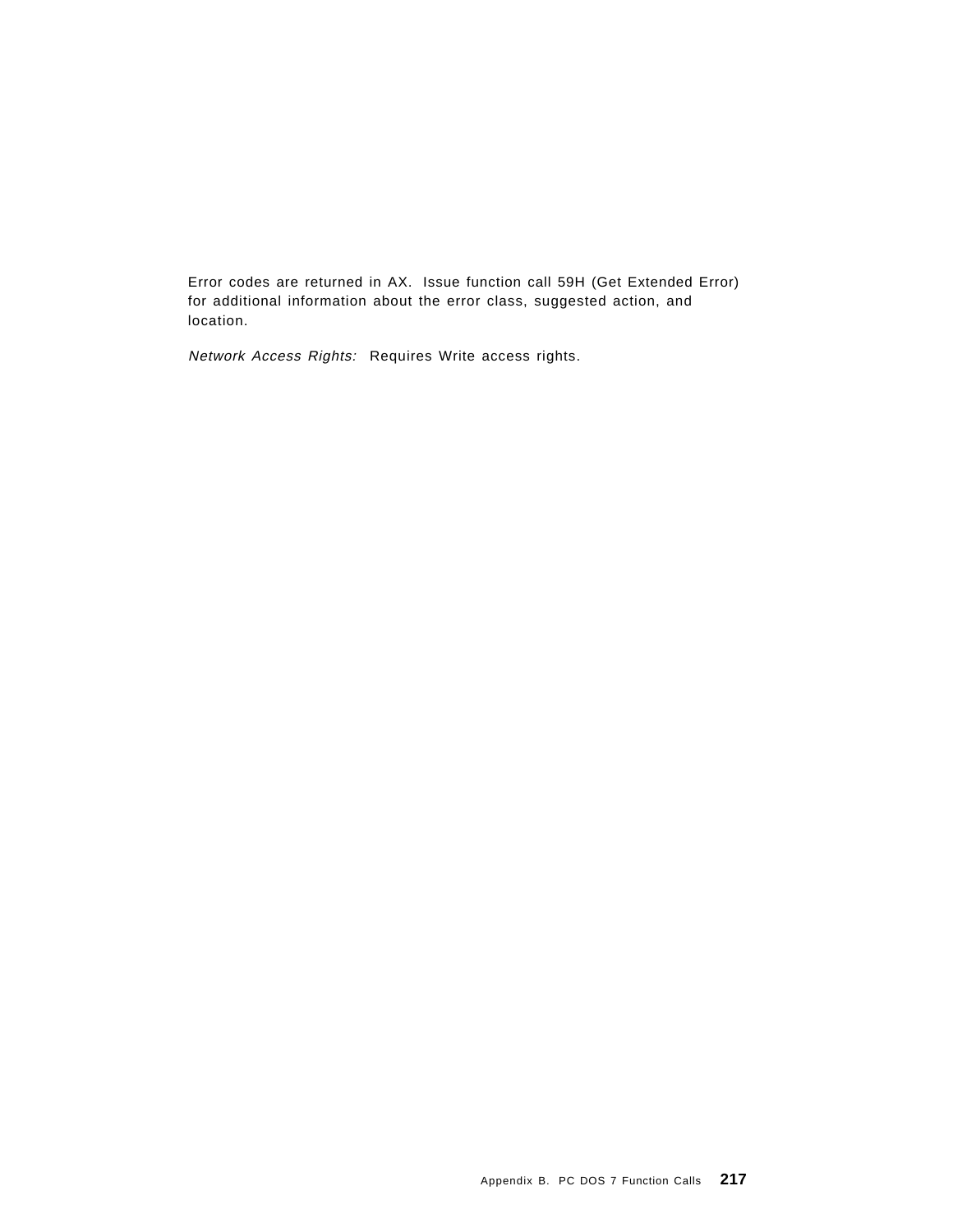## **41H — Delete a File from a Specified Directory (UNLINK)**

## **Purpose**

Removes a directory entry associated with a filename.

#### **Examples**

|       | MOV.<br><b>MOV</b>        | AX.SEG FName<br>DS, AX                     | ; File Name                                                              |
|-------|---------------------------|--------------------------------------------|--------------------------------------------------------------------------|
|       | MOV.<br>MOV.<br>INT<br>JC | DX, OFFSET FName<br>AH,41H<br>21H<br>Error | ; Function-Delete a File<br>; Issue request to DOS<br>: Error code in AX |
|       |                           |                                            |                                                                          |
| FName |                           | DB                                         | $"$ ??  ??", 0 ; ASCIIZ Name<br>example: $\text{"c:\dir\File.ext",0}$    |

#### **Comments**

Global filename characters are not allowed in any part of the ASCIIZ string. Read-only files cannot be deleted by this call. To delete a read-only file, you can first use call 43H to change the file′s read-only attribute to 0, then delete the file.

Error codes are returned in AX. Issue function call 59H (Get Extended Error) for additional information about the error class, suggested action, and location.

Network Access Rights: Requires Create access rights.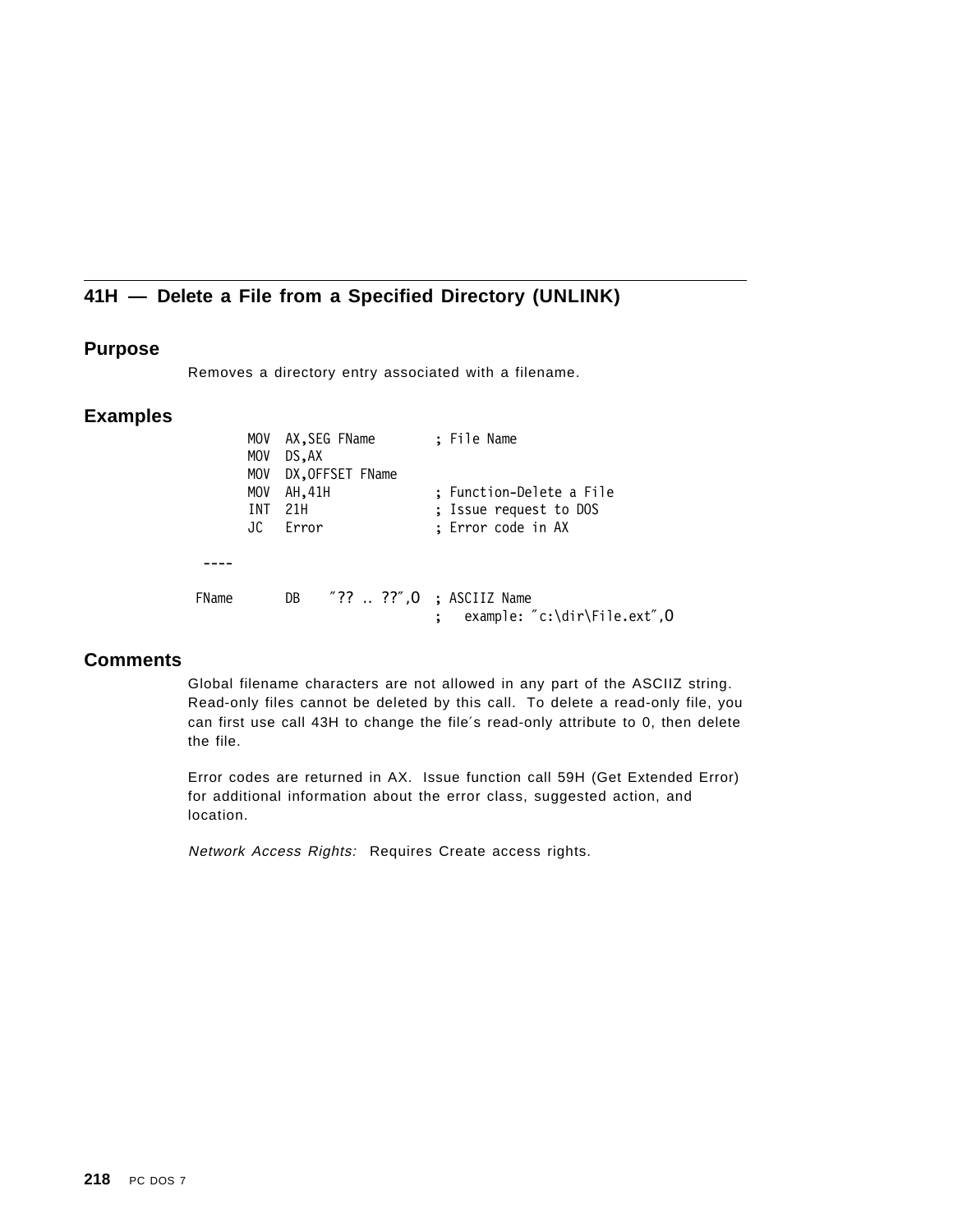## **42H — Move File Read/Write Pointer (LSEEK)**

## **Purpose**

Moves the read/write pointer according to the method specified.

#### **Examples**

| MOV        | AH, 42H    |                                                  | ; Function Call —<br>; Move Read/Write Pointer                                                                                 |  |  |  |  |
|------------|------------|--------------------------------------------------|--------------------------------------------------------------------------------------------------------------------------------|--|--|--|--|
| <b>MOV</b> | AL, Method |                                                  | ; Method of Positioning:<br>$0 =$ From Beginning of File<br>(BOF)<br>1 = From Current Position<br>$2$ = From End of File (EOF) |  |  |  |  |
| <b>MOV</b> | BX, Handle |                                                  | ; Select File                                                                                                                  |  |  |  |  |
| <b>MOV</b> |            | DX,WORD PTR Position+0                           | : New Position = Position + METHOD                                                                                             |  |  |  |  |
| <b>MOV</b> |            | CX, WORD PTR Position+2                          |                                                                                                                                |  |  |  |  |
| INT        | 21H        |                                                  | ; Issue request to DOS                                                                                                         |  |  |  |  |
| JC         | Error      |                                                  | ; Error code in AX                                                                                                             |  |  |  |  |
| MOV        |            |                                                  |                                                                                                                                |  |  |  |  |
| MOV        |            | WORD PTR Position+0,AX<br>WORD PTR Position+2,DX | ; Set new File Position                                                                                                        |  |  |  |  |
|            |            |                                                  |                                                                                                                                |  |  |  |  |
| Handle     | DW         | ?                                                | ; File Handle (from Open /                                                                                                     |  |  |  |  |
| Position   | DD         | ?                                                | ; Create)<br>; File Offset (may be<br>; negative)                                                                              |  |  |  |  |
| Method     | DB         | ?                                                |                                                                                                                                |  |  |  |  |
|            |            |                                                  |                                                                                                                                |  |  |  |  |

#### **Comments**

----

On entry, AL contains a method value. BX contains the file handle. CX:DX contains the desired offset in bytes with CX containing the most significant part. On return, DX:AX contains the new location of the pointer with DX containing the most significant part if the carry flag is not set.

Error codes are returned in AX. Issue function call 59H (Get Extended Error) for additional information about the error class, suggested action, and location.

This function call moves the read/write pointer according to the following methods: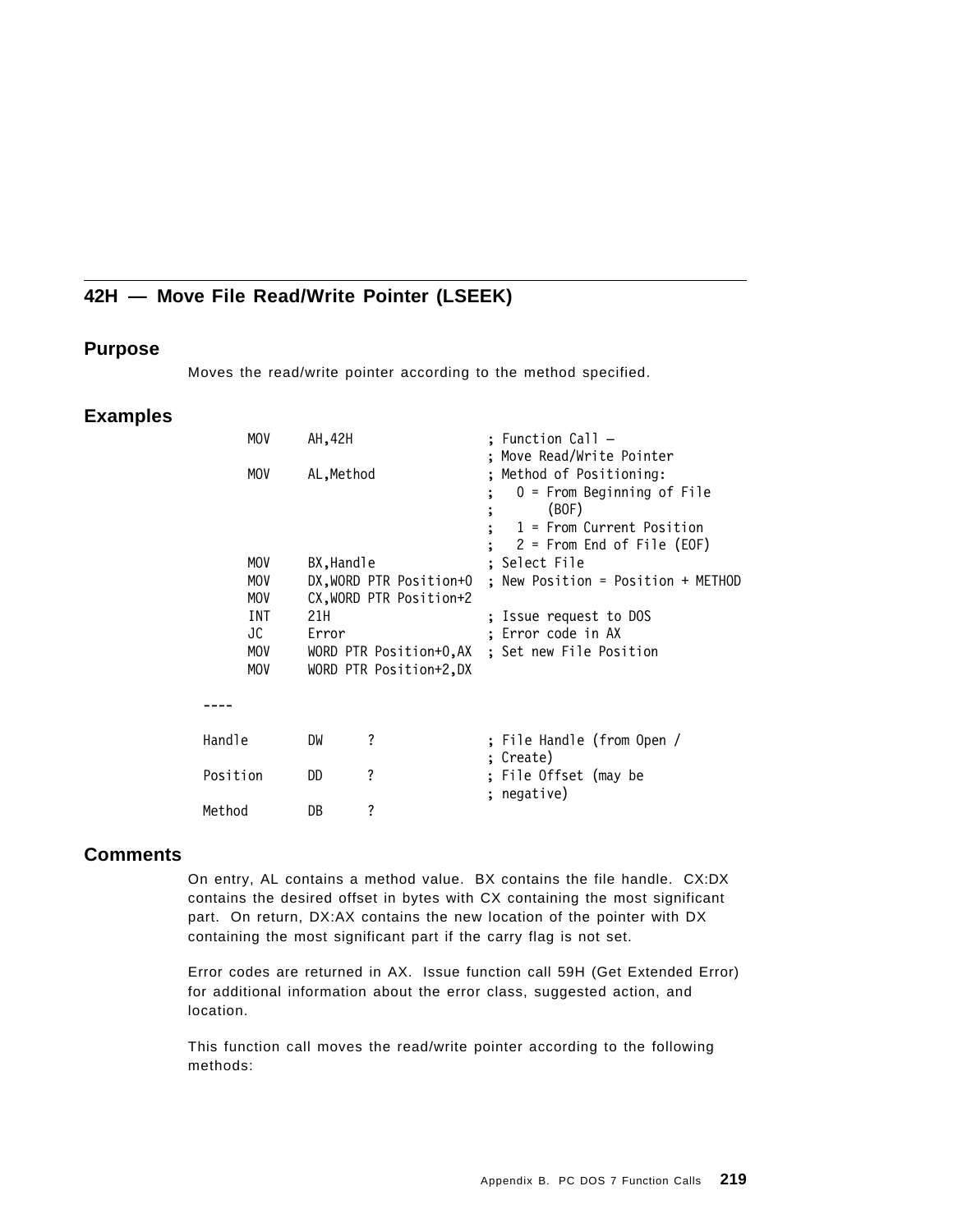| AL | <b>Description</b>                                                                                        |
|----|-----------------------------------------------------------------------------------------------------------|
| 0  | The pointer is moved CX:DX bytes (offset) from the beginning of the file.                                 |
|    | The pointer is moved to the current location plus offset.                                                 |
|    | The pointer is moved to the end-of-file plus offset. This method can be<br>used to determine file's size. |

**Note:** If an LSEEK operation is performed on a file that resides on a network disk that is open in either DenyRead or DenyNone sharing mode, the read/write pointer information is adjusted on the computer where the file actually exists. If the file is opened in any other sharing mode, the read/write pointer information is kept on the remote computer.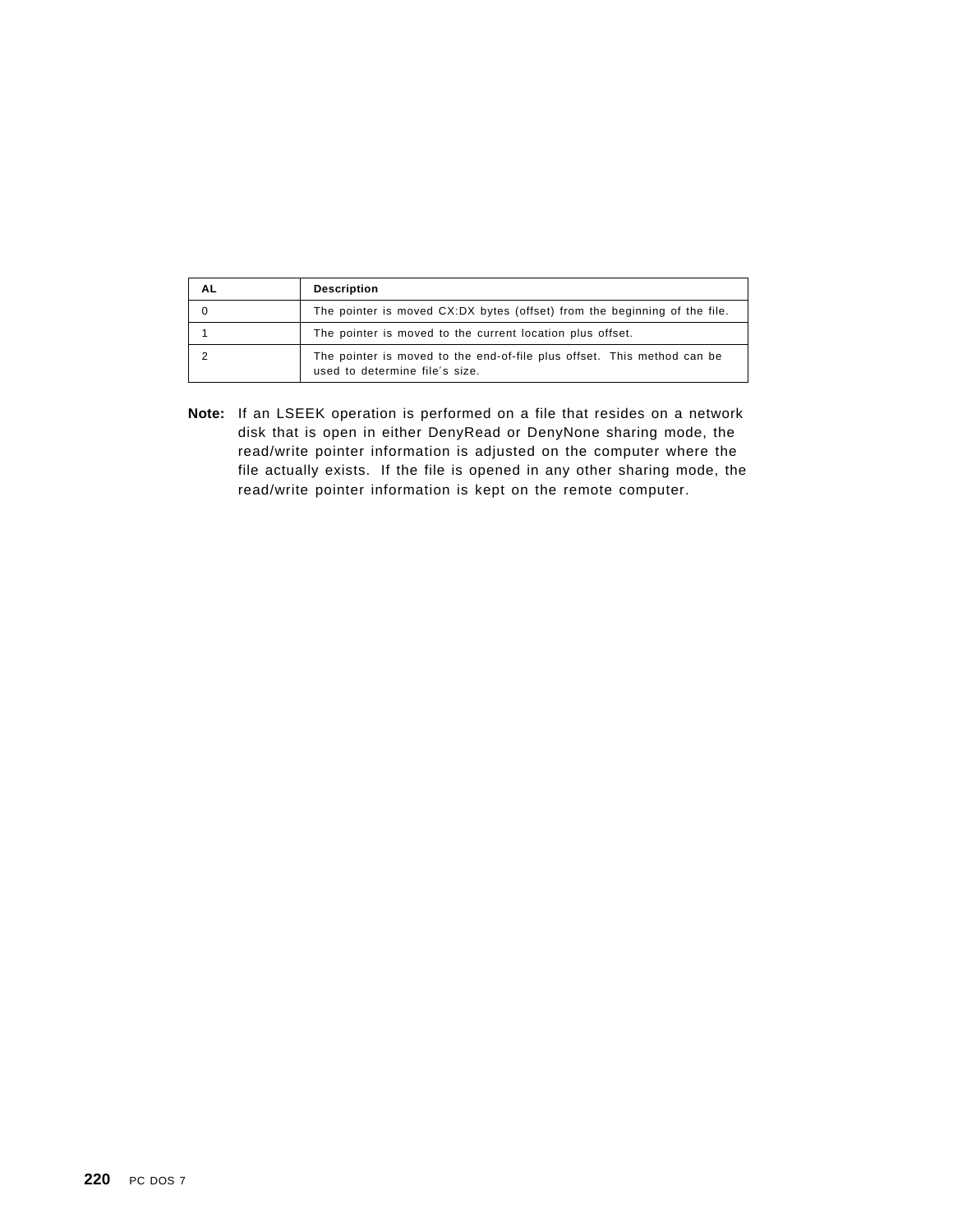## **43H — Change File Mode (CHMOD)**

; To Get Attributes

## **Purpose**

Changes the file mode of the specified file.

## **Examples**

|           | <b>MOV</b><br><b>MOV</b>                                                    | AX, SEG FName<br>DS, AX                          |                                                         | :File Name                                                                                                                                            |  |  |
|-----------|-----------------------------------------------------------------------------|--------------------------------------------------|---------------------------------------------------------|-------------------------------------------------------------------------------------------------------------------------------------------------------|--|--|
|           | <b>MOV</b><br><b>MOV</b><br>MOV<br>INT.<br>JC<br>MOV<br>; To Set Attributes | AL.O<br>AH, 43H<br>21H<br>Error<br>Attribute, CX | DX, OFFSET FName                                        | ; DS: DX points to ASCIIZ path name<br>;Indicate get<br>; Function-Change File Mode<br>; Issue request to DOS<br>;Error code in AX<br>;Save Attribute |  |  |
|           |                                                                             |                                                  |                                                         |                                                                                                                                                       |  |  |
|           | MOV<br>MOV                                                                  | AX, SEG FName<br>DS, AX                          |                                                         | ;File Name                                                                                                                                            |  |  |
|           | <b>MOV</b>                                                                  |                                                  | DX, OFFSET FName<br>; DS: DX points to ASCIIZ path name |                                                                                                                                                       |  |  |
|           | MOV<br><b>MOV</b>                                                           | AL,1<br>AH, 43H                                  |                                                         | ;Indicate set                                                                                                                                         |  |  |
|           | <b>MOV</b>                                                                  | CX, Attribute                                    | ; Function-Change File Mode<br>;Set Attribute           |                                                                                                                                                       |  |  |
|           | INT<br>21H                                                                  |                                                  |                                                         | ; Issue request to DOS                                                                                                                                |  |  |
|           | JC                                                                          | Error                                            |                                                         | ;Error code in AX                                                                                                                                     |  |  |
|           |                                                                             |                                                  |                                                         |                                                                                                                                                       |  |  |
| Fname     |                                                                             | DB                                               | 64 Dup (0)                                              | :ASCIIZ Name<br>example: $\text{"c:\dir\File.text",0}$                                                                                                |  |  |
| Attribute |                                                                             | DW                                               | ?                                                       | ;File Attribute<br>example: 0001H to set Read-Only                                                                                                    |  |  |
|           |                                                                             |                                                  |                                                         |                                                                                                                                                       |  |  |

## **Comments**

On entry, AL contains a function code, and DS:DX contains the address of an ASCIIZ string with the drive, path, and filename.

If AL contains 01H, the file′s attribute is set to the attribute in CX. See "The Disk Directory" on page 11 for the attribute byte description. If AL is 00H the file′s current attribute is returned in CX.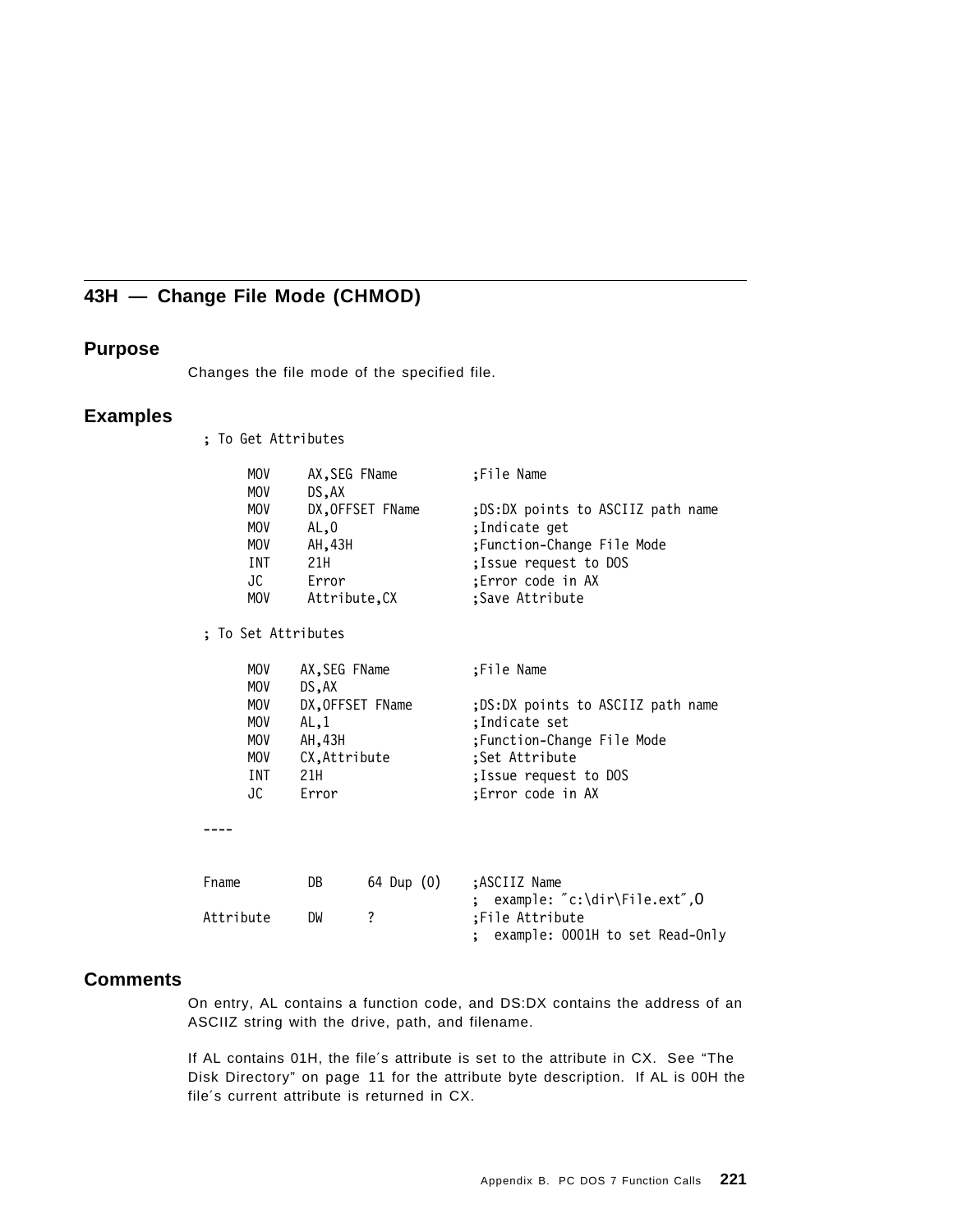Error codes are returned in AX. Issue function call 59H (Get Extended Error) for additional information about the error class, suggested action, and location.

**Note:** Only the Archive (20H), Read-Only (01H), System (04H) and Hidden (02H) bits can be changed. All other bits of CX must be 0, otherwise, an error may be indicated.

Network Access Rights: To change the archive bit (AL=20H), no access rights are required. To change any other bit, Create access rights are required.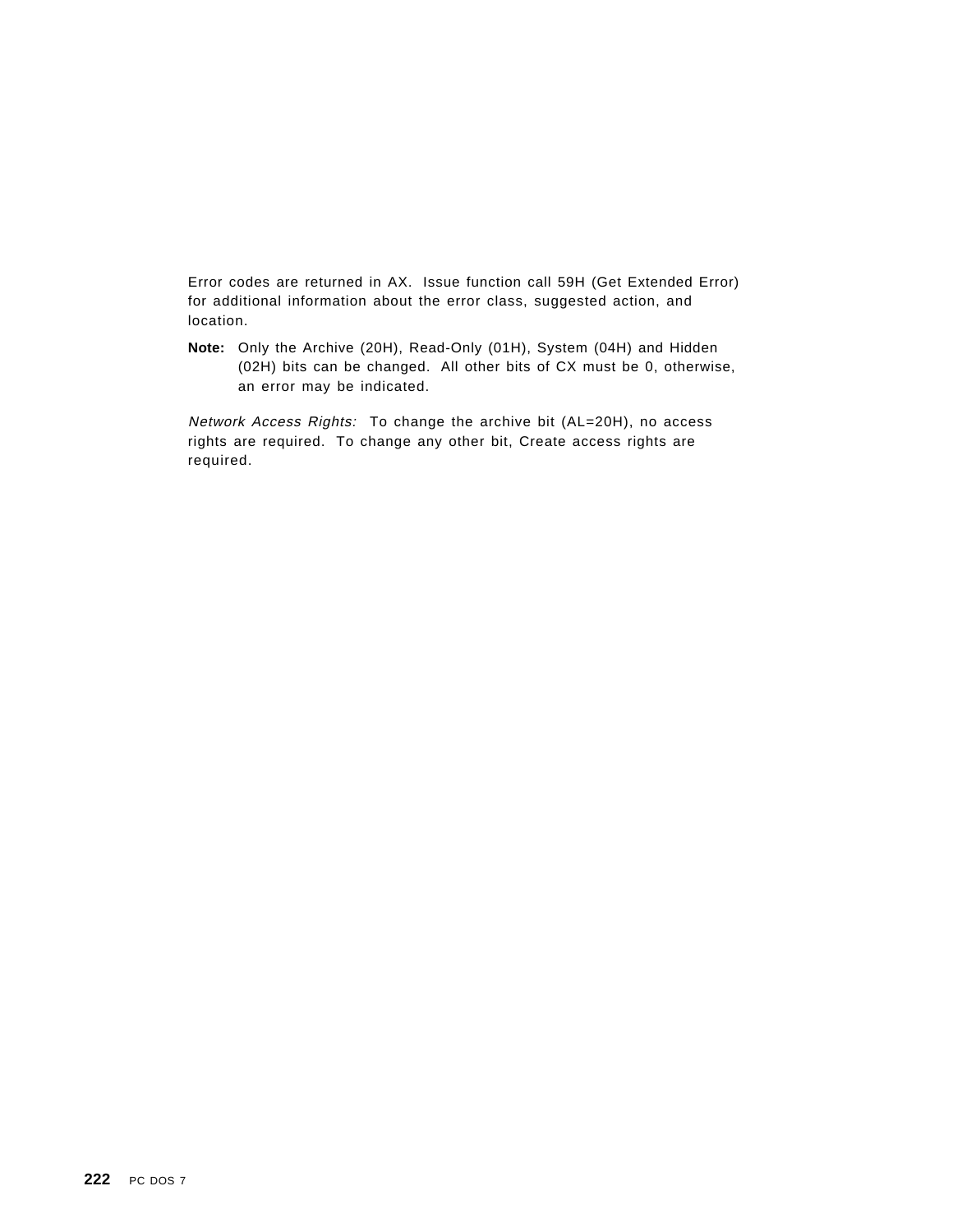#### **44H — I/O Control for Devices**

#### **Purpose**

Sets or gets device information associated with open device handles, or sends control strings to the device handle or receives control strings from the device handle.

See Appendix C, "I/O Control for Devices (IOCtl)" on page 273 for full details on this function call.

**AL = 00H** Get device information (returned in DX). **AL = 01H** Set device information (determined by DX). DH must be 0 for this call. **AL = 02H** Read from character device **AL = 03H** Write to character device **AL = 04H** Read from block device **AL = 05H** Write to block device **AL = 06H** Get input status **AL = 07H** Get output status **AL = 08H** Determine if a particular block device is removable **AL = 09H** Determine if a logical device is local or remote **AL = 0AH** Determine if a handle is local or remote **AL = 0BH** Change sharing retry count **AL = 0CH** Issue handle generic IOCtl request **AL = 0DH** Issue block device generic IOCtl request **AL = 0EH** Get logical drive **AL = 0FH** Set logical drive **AL = 10H** QueryIOCtlHandle **AL = 11H** QueryIOCtlDevice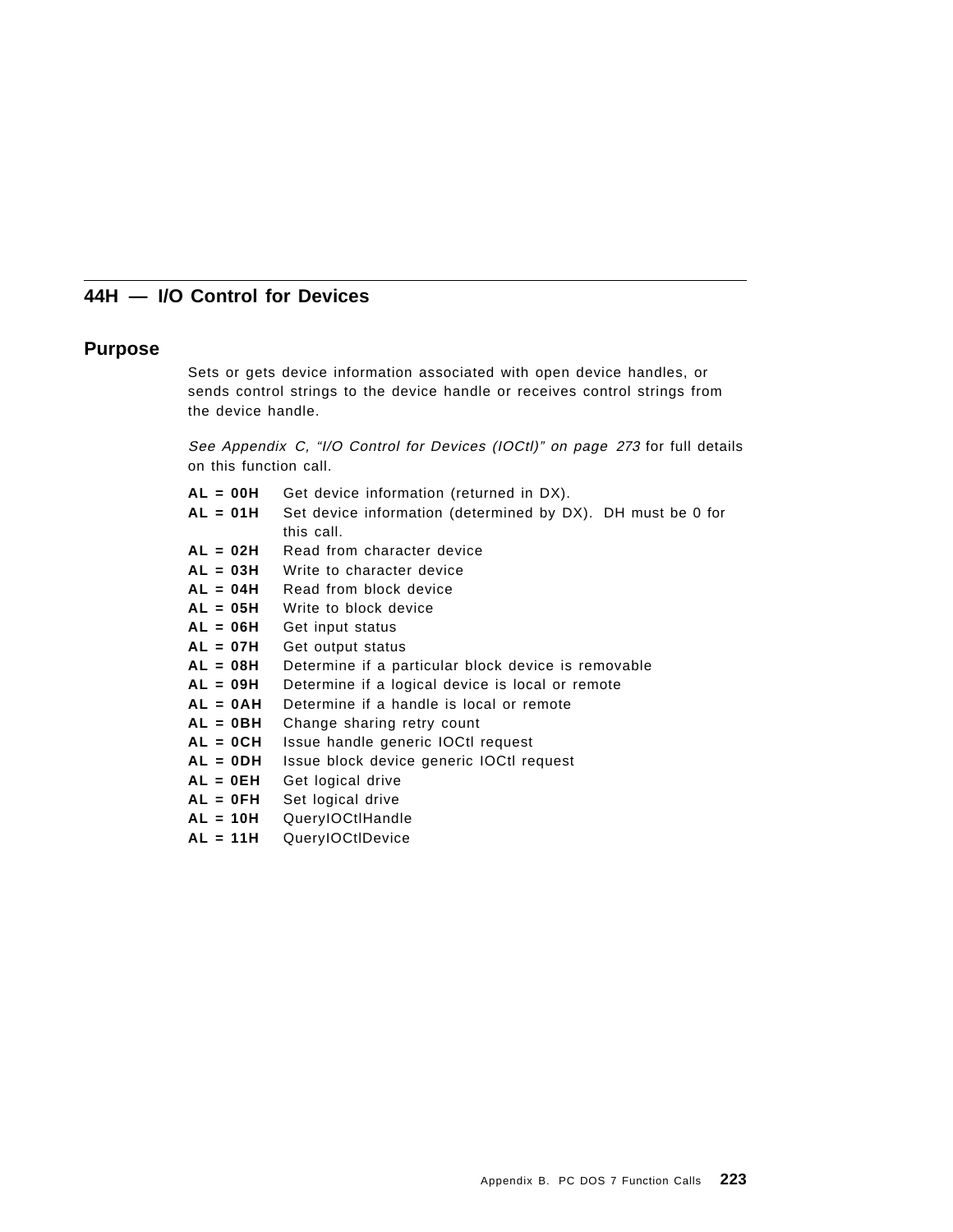## **45H — Duplicate a File Handle (DUP)**

## **Purpose**

Returns a new file handle for an open file that refers to the same file at the same position.

#### **Examples**

| MOV        | AH, 45H       |   | $:$ Function Call $-$<br>; Duplicate a Handle |
|------------|---------------|---|-----------------------------------------------|
| MOV        | BX, Handle    |   | : Select File                                 |
| INT        | 21H           |   | : Issue request to DOS                        |
| JC         | Error         |   | : Error code in AX                            |
| <b>MOV</b> | NewHandle, AX |   | : Save New Handle                             |
|            |               |   |                                               |
| Handle     | DW            | ? | ; File Handle (from Open / Create)            |
| NewHandle  | DW            | ? | ; File Handle that duplicates Handle          |
|            |               |   |                                               |

#### **Comments**

On entry, BX contains the file handle. On return, AX contains the returned file handle.

Error codes are returned in AX. Issue function call 59H (Get Extended Error) for additional information about the error class, suggested action, and location.

**Note:** If you move the read/write pointer of either handle by a read, write, or LSEEK function call, the pointer for the other handle is also changed.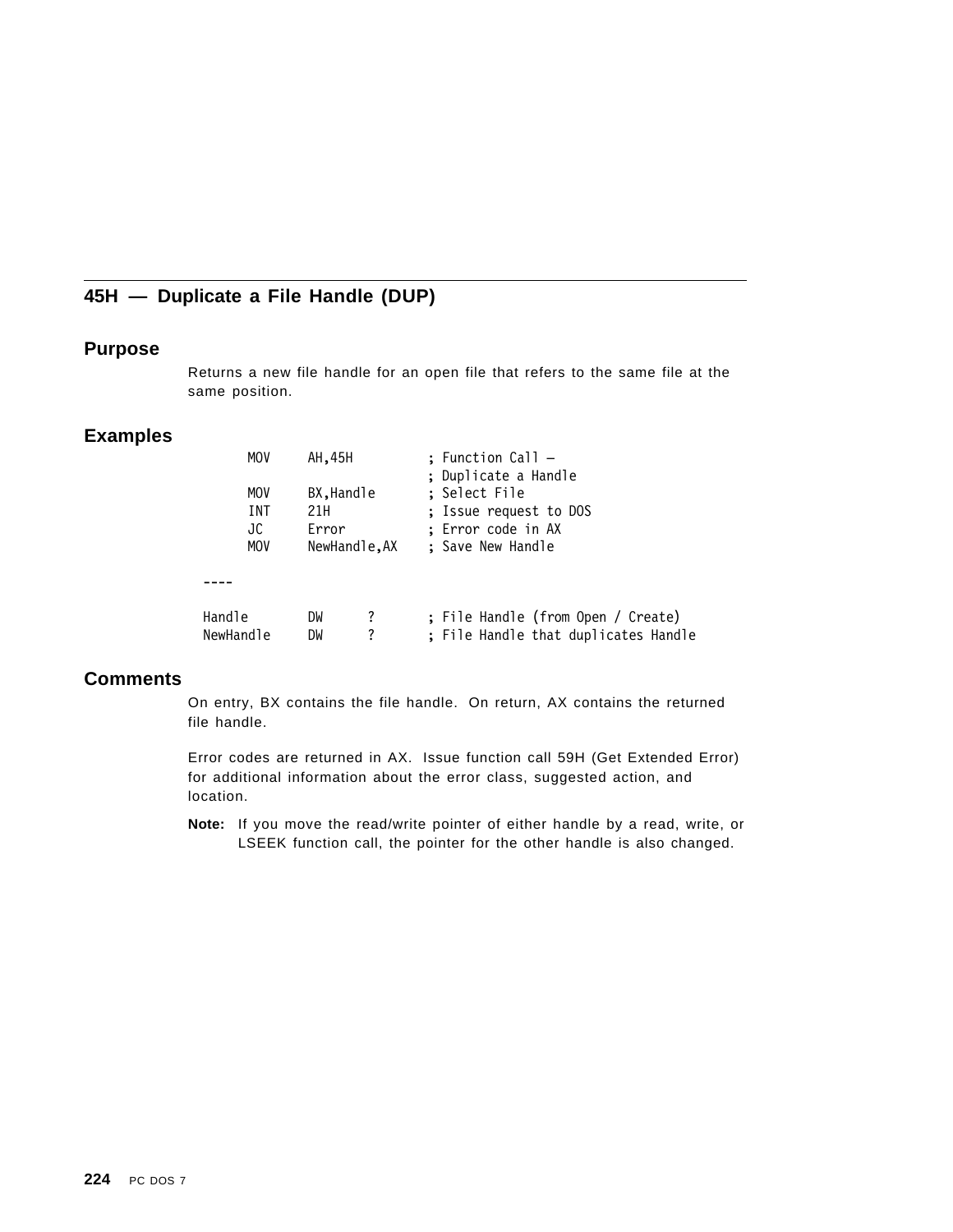## **46H — Force a Duplicate of a Handle (FORCDUP)**

## **Purpose**

Forces the handle in CX to refer to the same file at the same position as the handle in BX.

#### **Examples**

| MOV        | AH,46H        | $:$ Function Call $-$<br>; Force Duplicate a Handle |
|------------|---------------|-----------------------------------------------------|
| <b>MOV</b> | BX, Handle    | : Select file                                       |
| <b>MOV</b> | CX, NewHandle | ; Select new definition of File                     |
| INT        | 21H           | ; Issue request to DOS                              |
| JC         | Error         | : Error code in AX                                  |
|            |               |                                                     |
| Handle     | ?<br>DW       | ; File Handle (from Open/Create)                    |
| NewHandle  | ?<br>DW       | ; File Handle that duplicates Handle                |
|            |               |                                                     |

#### **Comments**

On entry, BX contains the file handle. CX contains a second file handle. On return, the CX file handle refers to the same file at the same position as the BX file handle. If the CX file handle was an open file, it is closed first. If you move the read/write pointer of either handle, the pointer for the other handle is also changed.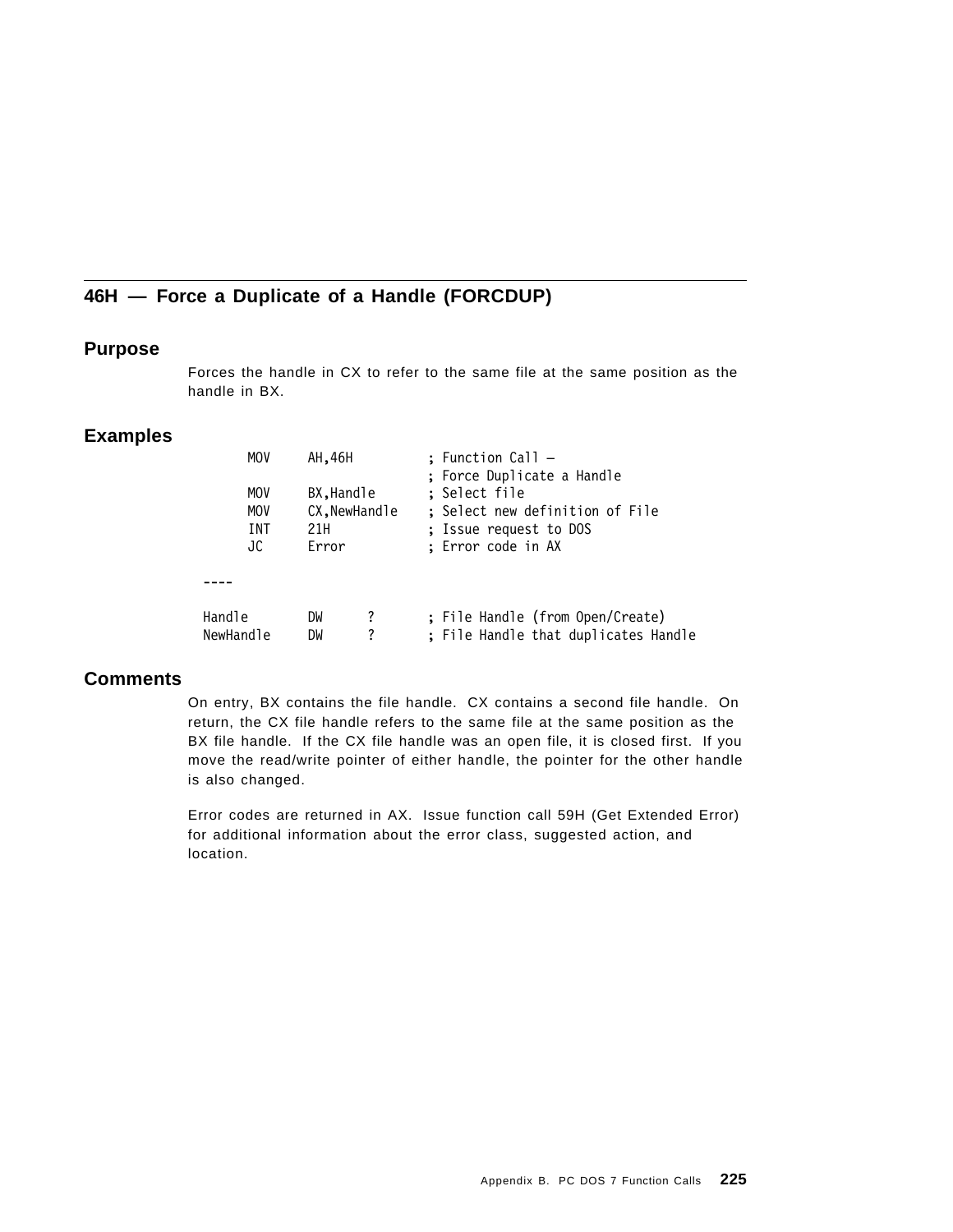## **47H — Get Current Directory**

## **Purpose**

Places the full path name (starting from the root directory) of the current directory for the specified drive in the area pointed to by DS:SI.

## **Examples**

| <b>MOV</b> | AX, SEG DName    | ; Directory Name Buffer                        |
|------------|------------------|------------------------------------------------|
| <b>MOV</b> | DS, AX           |                                                |
| <b>MOV</b> | SI, OFFSET DName | ; OS:SI points to buffer                       |
| <b>MOV</b> | DL, Drive        | ; Select Drive                                 |
| <b>MOV</b> | AH, 47H          | ; Function-Get Current Dir                     |
| INT        | 21H              | ; Issue request to DOS                         |
| JC         | Error            | ; Error code in AX                             |
|            |                  |                                                |
|            |                  |                                                |
|            |                  |                                                |
| Drive      | DB ?             | ; Drive (O=current, 1=A:, 2=b:, )              |
| DName      | 64 DUP(?)<br>DB  | ; ASCIIZ Directory Name Returned               |
|            |                  | example: $"dir1\cdot 1"$ , 0<br>$\ddot{\cdot}$ |

#### **Comments**

The drive letter is not part of the returned string. The string does not begin with a backslash and is terminated by a byte containing 00H.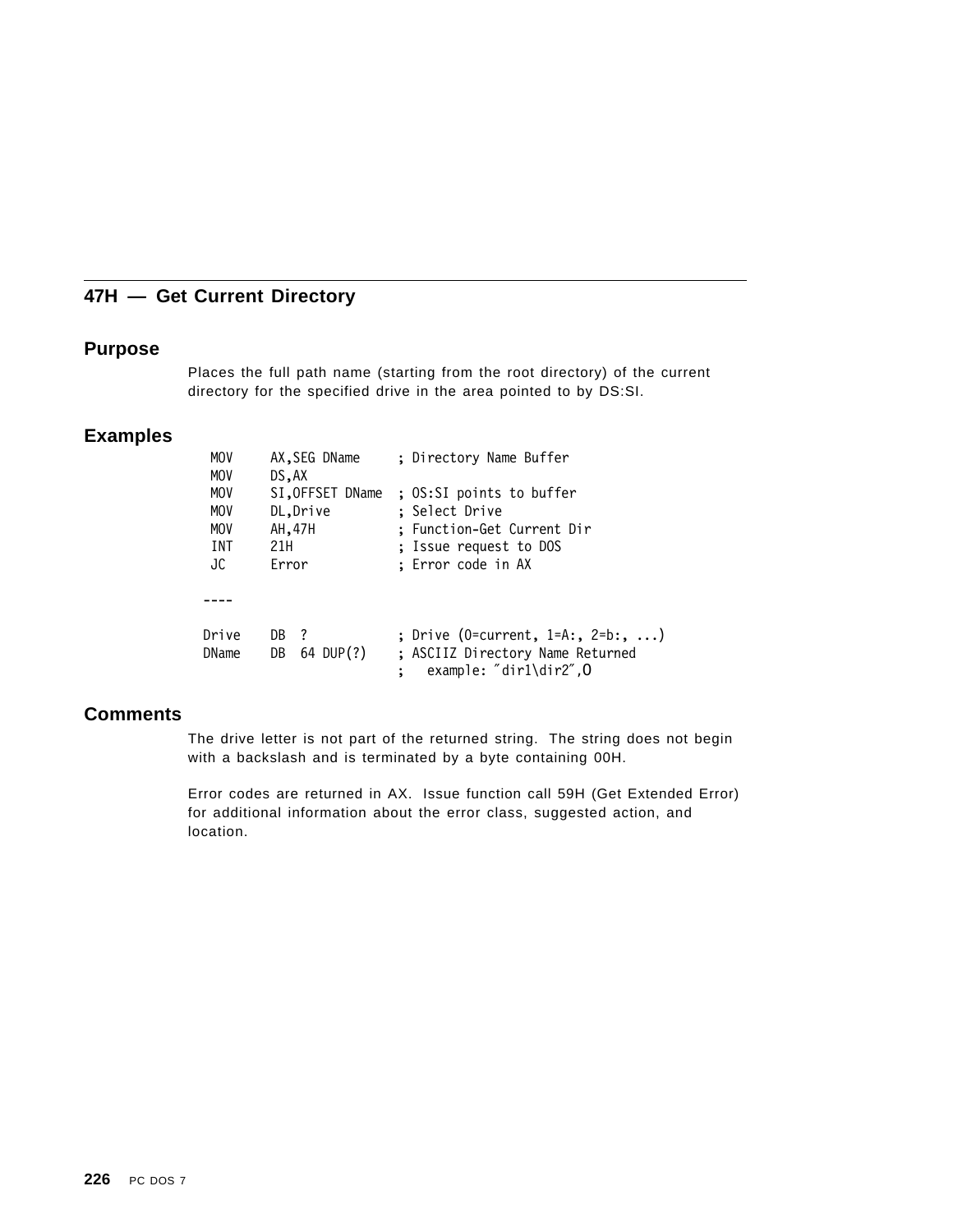## **48H — Allocate Memory**

Allocates the requested number of paragraphs of memory.

#### **Examples**

|            | <b>MOV</b><br><b>MOV</b><br>INT<br>JNC.<br><b>MOV</b><br>INT | AH, 48H<br>BX, Paragraphs<br>21H<br>Done<br>AH, 48H<br>21H |   | ; Function Call -<br>; Allocate Memory<br>; Paragraphs Desired<br>: Issue request to DOS<br>: Function Call $-$<br>: Allocate memory<br>; BX set to largest available memory<br>: Issue request to DOS |
|------------|--------------------------------------------------------------|------------------------------------------------------------|---|--------------------------------------------------------------------------------------------------------------------------------------------------------------------------------------------------------|
| Done:      | MO V<br>MOV                                                  | BlockSeg,AX<br>Paragraphs, BX                              |   | ; Save BlockSeg of memory                                                                                                                                                                              |
|            |                                                              |                                                            |   |                                                                                                                                                                                                        |
| Paragraphs |                                                              | DW                                                         | ? | ; Size requested in paragraphs<br>; (Bytes allocated is 16 $*$ Paragraphs)                                                                                                                             |
| BlockSeg   |                                                              | DW                                                         | ? | ; BlockSeg address of allocated memory                                                                                                                                                                 |

#### **Comments**

On entry, BX contains the number of paragraphs requested. On return, AX:0 points to the allocated memory block. If the allocation fails, BX returns the size of the largest block of memory available in paragraphs.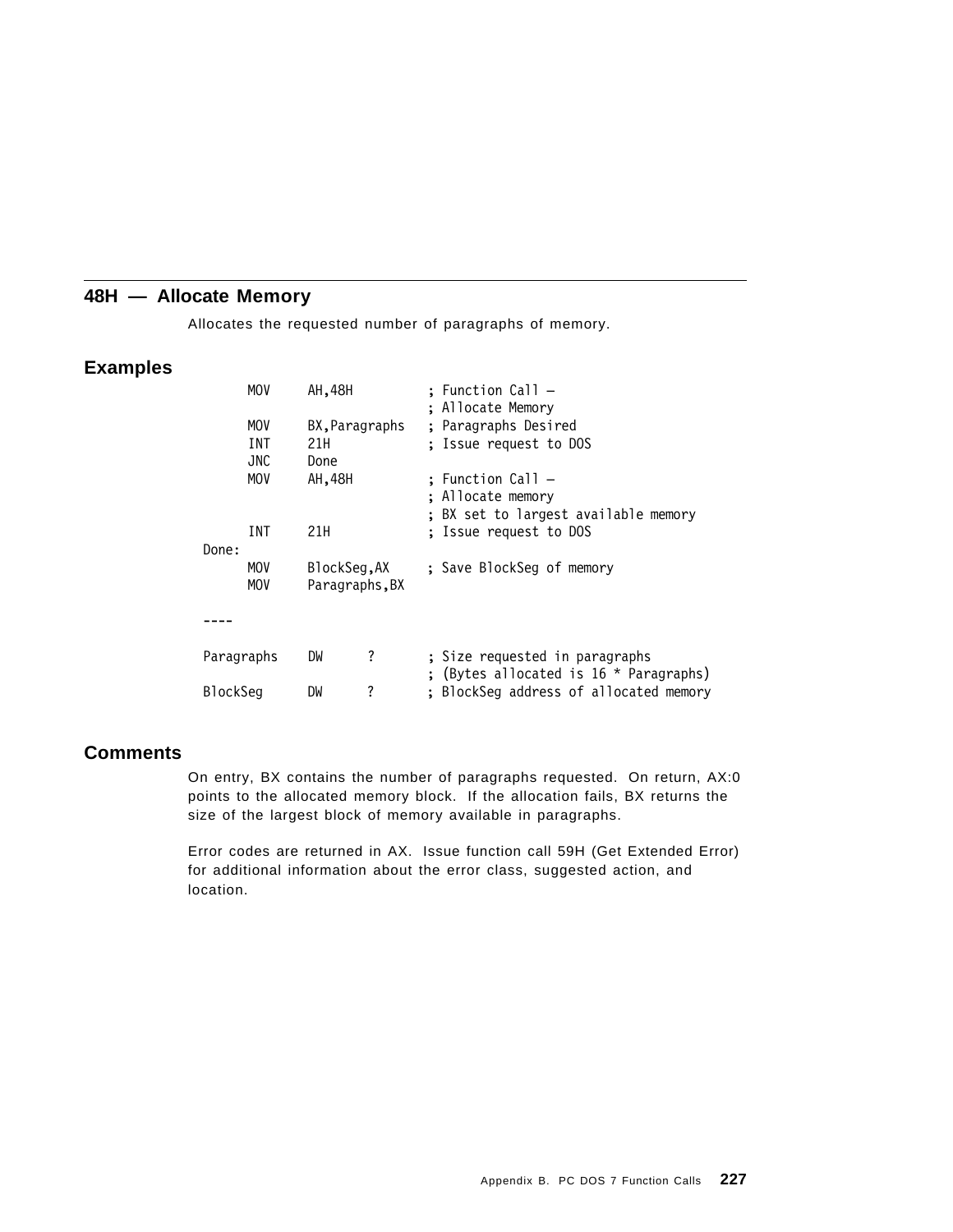## **49H — Free Allocated Memory**

## **Purpose**

Frees the specified allocated memory.

## **Examples**

| MOV<br><b>MOV</b><br>INT<br>JC | AH, 49H<br>ES, BlockSeg<br>21H<br>Error | ; Function Call - Free Memory<br>; Set address to free<br>: Issue request to DOS |
|--------------------------------|-----------------------------------------|----------------------------------------------------------------------------------|
|                                |                                         |                                                                                  |
| <b>BlockSeg</b>                | ?<br>DW                                 | ; BlockSeg address of allocated memory                                           |

#### **Comments**

On entry, ES contains the segment of the block to be returned to the system pool. On return, the block of memory is returned to the system pool.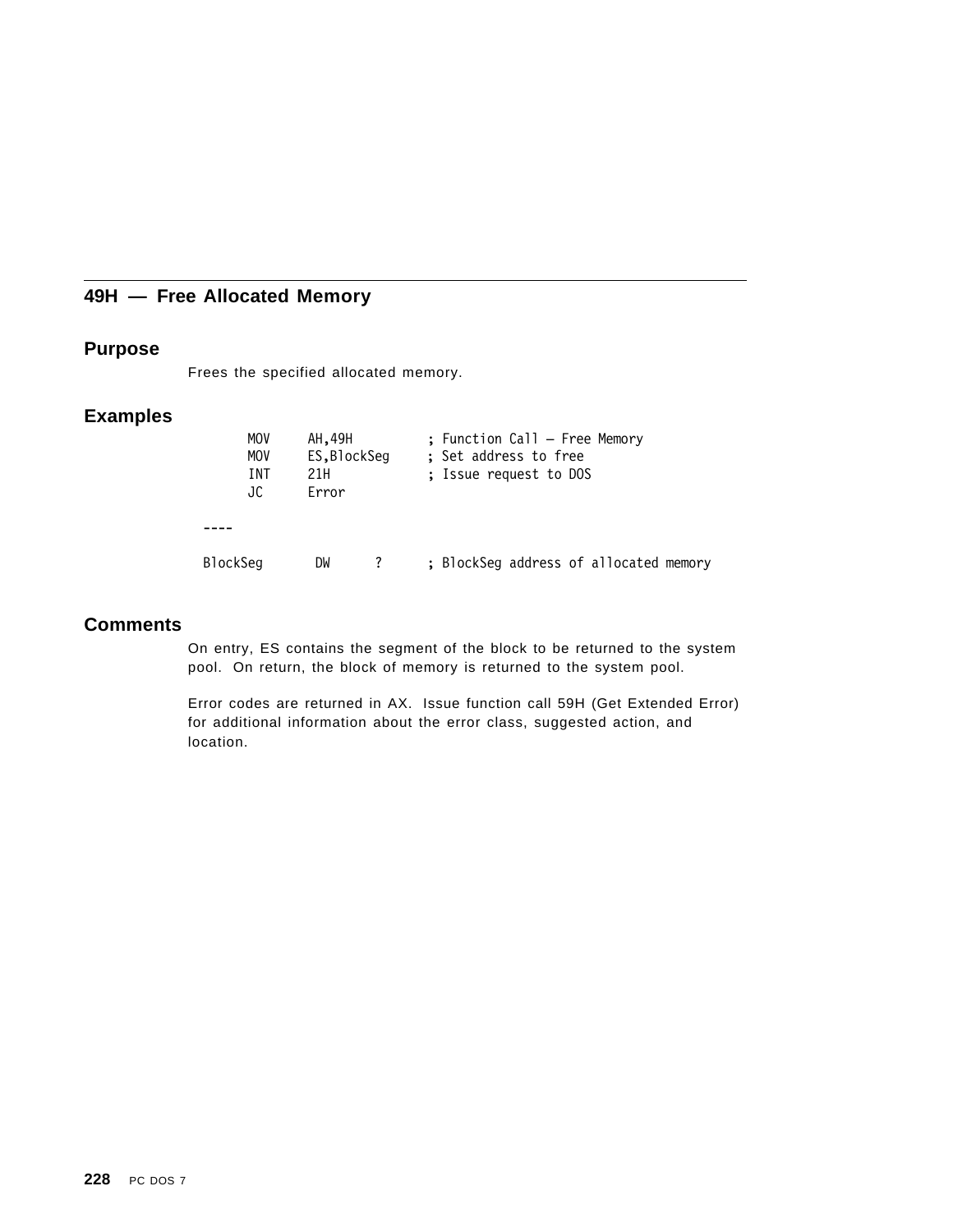## **4AH — Modify Allocated Memory Blocks (SETBLOCK)**

## **Purpose**

Modifies allocated memory blocks to contain the new specified block size.

#### **Examples**

|                       | <b>MOV</b>                                            | AH, 4AH                                               |        |  | : Function Call $-$<br>; Modify Allocated Memory; allocate memory                                                                      |
|-----------------------|-------------------------------------------------------|-------------------------------------------------------|--------|--|----------------------------------------------------------------------------------------------------------------------------------------|
|                       | <b>MOV</b><br><b>MOV</b><br>INT<br>JNC.<br><b>MOV</b> | ES,BlockSeg<br>BX, BlockSize<br>21H<br>Done<br>AH,4AH |        |  | ; Set address to free<br>; New size (may be larger or smaller)<br>: Issue request to DOS<br>$:$ Function Call $-$<br>: Allocate memory |
|                       | INT                                                   | 21H                                                   |        |  | ; BX set to largest available Size<br>: Issue request to DOS                                                                           |
| Done:                 | <b>MOV</b>                                            | Size, BX                                              |        |  |                                                                                                                                        |
|                       |                                                       |                                                       |        |  |                                                                                                                                        |
| BlockSeg<br>BlockSize |                                                       | DW<br>DW                                              | ?<br>? |  | ; Segment address of allocated memory<br>; Size requested in paragraphs<br>(Bytes allocated is $16 * Size$ )                           |

#### **Comments**

Error codes are returned in AX. Issue function call 59H (Get Extended Error) for additional information about the error class, suggested action, and location.

**Note:** This call is often used to set the size of a program before using function call 31H (Terminate Process and Remain Resident). Use the program segment prefix. This value can be obtained using function call 62H (Get Program Segment Prefix Address). Another use is to release memory to prepare for using function call 4BH (Load or Execute a Program).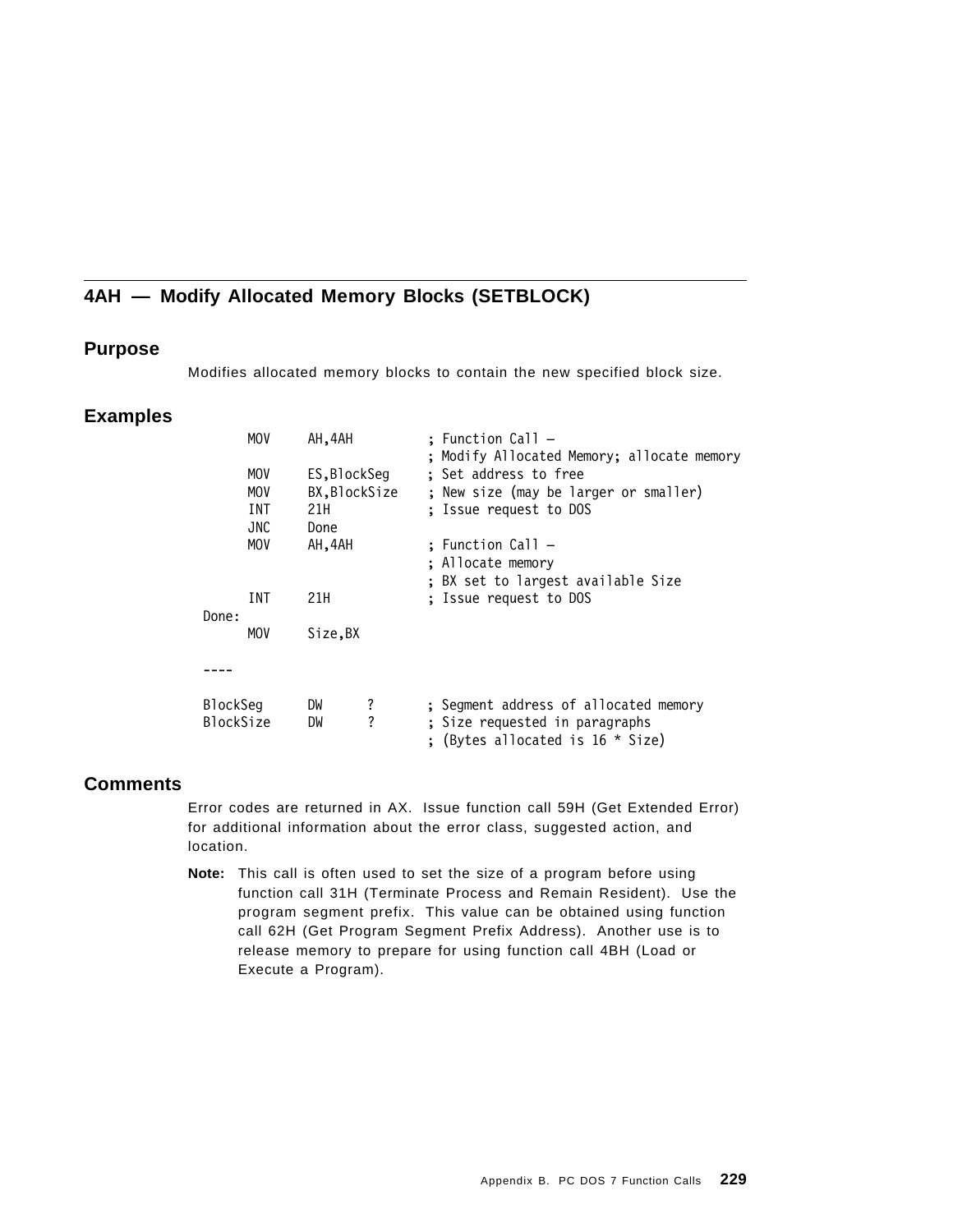#### **4BH — Load or Execute a Program (EXEC)**

#### **Purpose**

Allows a program to load another program into memory and may choose to begin execution of it.

#### **Examples**

; To Execute a Program MOV AH, 4BH ; Function Call - Execute a Program MOV AL, 0  $\qquad \qquad ;$  Indicate execute program MOV CX, SEG Parms ; Program parameters MOV ES,CX MOV BX, OFFSET Parms : ES:BX points to parameter block MOV CX, SEG PName ; Program name MOV DS,CX MOV DX, OFFSET PName ; DS:DX points to program name MOV WORD PTR StackSave+0,SP ; Save stack pointer MOV WORD PTR StackSave+2,SS INT 21H ; Issue request to DOS JC Error ; Error code in AX ; Note: All Registers (except CS:IP) Destroyed ; Program Runs here CLI ; Protect from stack usage MOV SS,WORD PTR StackSave+2 ; Restore stack pointer MOV SP,WORD PTR StackSave+0 STI ; Enable interrupts MOV AH, 4DH ; Function Call - Get Return Code INT 21H ; Issue request to DOS MOV RetCode, AX ; Save return code ; To Load an Overlay MOV AH, 4BH ; Function Call - Execute a Program MOV AL, 3 and indicate load overlay MOV CX, SEG OParms ; Overlay parameters MOV ES,CX MOV BX, OFFSET OParms ; ES:BX points to parameter block MOV CX, SEG PName ; Overlay name MOV DS,CX MOV DX, OFFSET PName ; DS:DX points to overlay filename INT 21H ; Issue request to DOS JC Error ; Error code in AX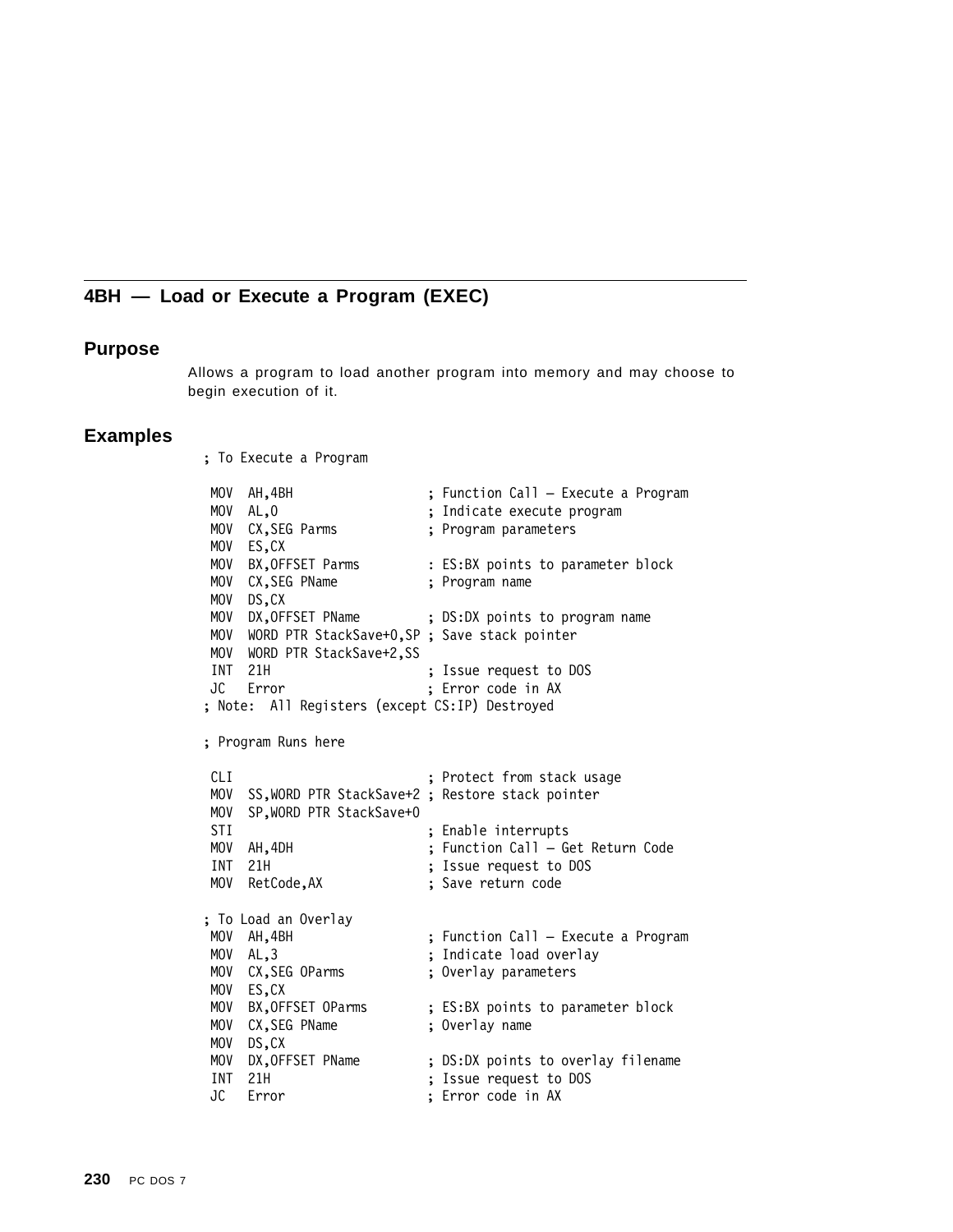| PName          | DB         | 64 Dup (0) | : ASCIIZ Name                                  |
|----------------|------------|------------|------------------------------------------------|
|                |            |            | example: "c:\dir\File.ext", 0                  |
| Parms          | LABEL WORD |            | : Program parameters                           |
| Env@           | DW         | ?          | : Environment segment address                  |
|                |            |            | Value of 0000H indicates copy EXEC'ers         |
|                |            |            | Environment                                    |
| Cmd@           | DD         | ?          | : Command line address                         |
| FCB10          | DD.        | ?          | : FCB Image to set to New PSP+5CH              |
| FCB2@          | DD         | ?          | : FCB Image to set to New PSP+6CH              |
| StackSave      | DD         | ?          | ; Stack pointer save area                      |
| RetCode        | DW         | ?          | ; Program return code                          |
|                |            |            | ; (see function code 4DH for more information) |
| 0Parms         | LABEL WORD |            | : Overlay parameters                           |
| Load@          | DW         | ?          | ; Overlay load segment address                 |
| RelocFactor DW |            | ?          | ; Relocation factor to apply (for .EXE files)  |

#### **Comments**

Error codes are returned in AX. Issue function call 59H (Get Extended Error) for additional information about the error class, suggested action, and location. Refer to "Responding to Errors" on page 138 and "Extended Error Codes" on page 138 for more information on the codes returned from function call 59H.

| <b>Function</b> |                                                                                                                                                                                        |  |  |  |  |
|-----------------|----------------------------------------------------------------------------------------------------------------------------------------------------------------------------------------|--|--|--|--|
| Value           | <b>Description</b>                                                                                                                                                                     |  |  |  |  |
| 00H             | Load and execute the program. A program segment prefix is<br>established for the program; terminate and Ctrl-Break addresses are set<br>to the instruction after the EXEC system call. |  |  |  |  |
|                 | <b>Note:</b> When control is returned, all registers are changed, including the<br>stack. You must restore SS, SP, and any other required registers<br>before proceeding.              |  |  |  |  |
| 03H             | Load, do not create the program segment prefix, and do not begin<br>execution. This is useful in loading program overlays.                                                             |  |  |  |  |

The following function values are allowed in AL:

Only the first 20 file handles are duplicated in the newly created process after an EXEC, unless the file was opened with the inheritance bit set to 1. This means that the parent process has control over the meanings of standard input, output, auxiliary, and printer devices. The parent could, for example, write a series of records to a file, open the file as standard input, open a listing file as standard output, and then execute a sort program that takes its input from standard input and writes to standard output.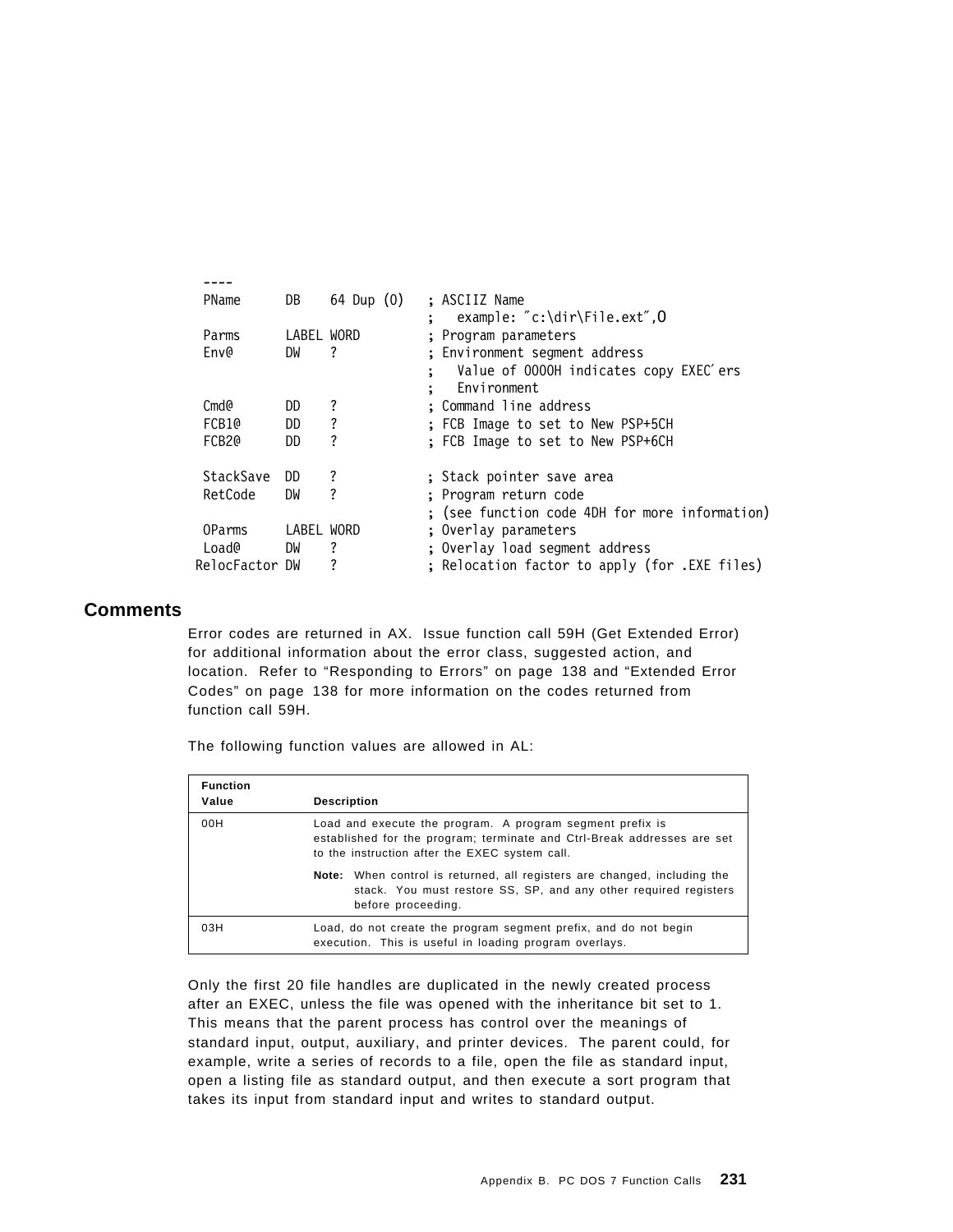Also inherited (or copied from the parent) is an "environment." This is a block of text strings (less than 32KB total) that conveys various configuration parameters. The following is the format of the environment (always on a paragraph boundary):

| Byte ASCIIZ string 1 |  |
|----------------------|--|
| Byte ASCIIZ string 2 |  |
| $\cdots$             |  |
| Byte ASCIIZ string n |  |
| Byte of 0            |  |
|                      |  |

Typically the environment strings have the form:

parameter = value

Following the byte of 0 in the environment is a WORD that indicates the number of other strings following. Following this is a copy of the DS:DX filename passed to the child process. For example, the string VERIFY=ON could be passed. A 0 value of the environment address causes the newly created process to inherit the original environment unchanged. The segment address of the environment is placed at offset 2CH of the program segment prefix for the program being invoked.

Errors codes are returned in AX. Refer to "Responding to Errors" on page 138 and "Extended Error Codes" on page 138 for more information on the codes returned.

**Note:** When your program received control, all available memory was allocated to it. You must free some memory (see call 4AH) before EXEC can load the program you are invoking. Normally, you would shrink down to the minimum amount of memory you need, and free the rest.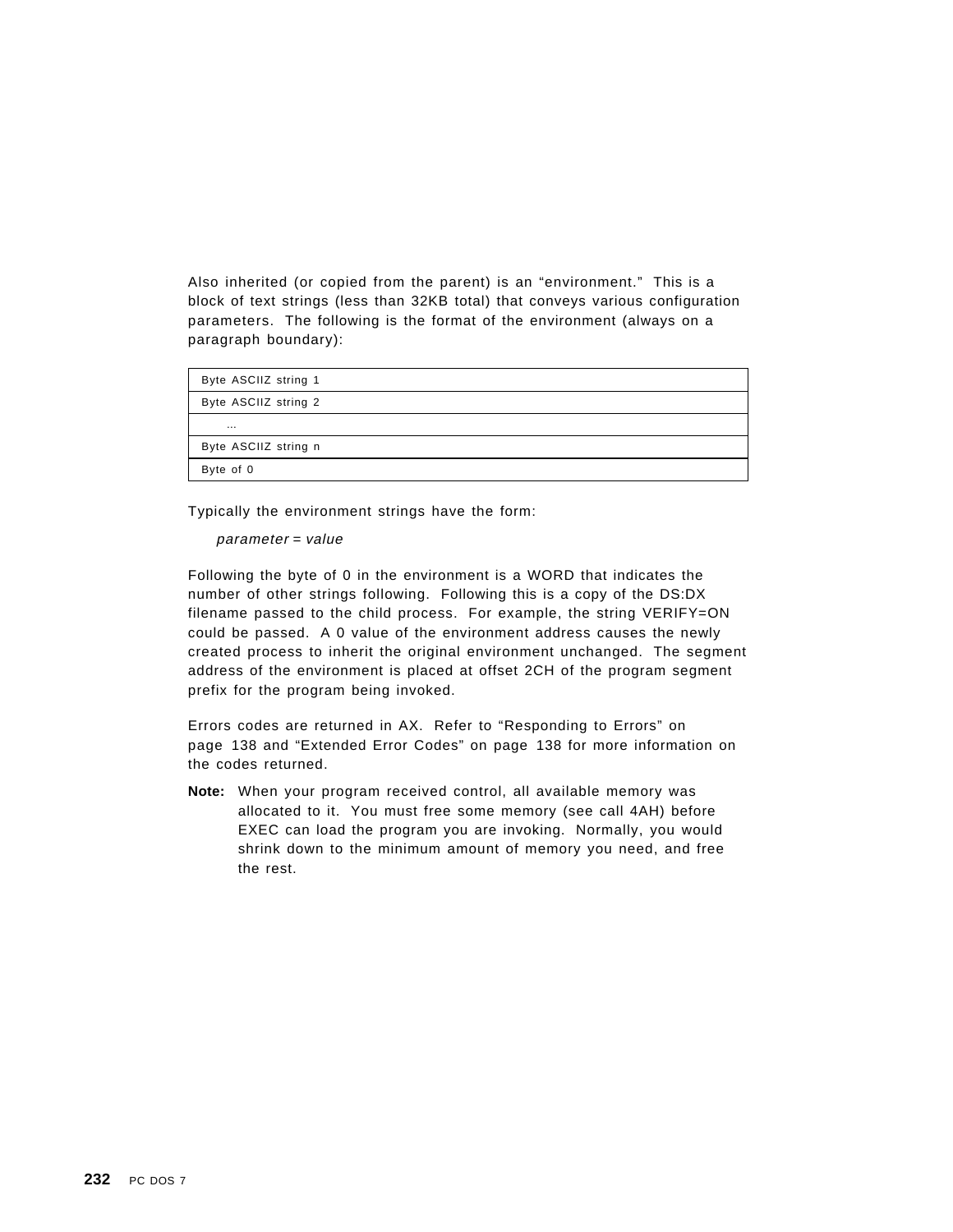# **4CH — Terminate a Process (EXIT)**

## **Purpose**

Terminates the current process and transfers control to the invoking process.

## **Examples**

| <b>MOV</b> | AH,4CH        |   | ; Function Call - Terminate a Process                         |
|------------|---------------|---|---------------------------------------------------------------|
| <b>MOV</b> | AL, ErrorCode |   | : Set ERRORLEVEL                                              |
| INT        | 21H           |   | : Issue request to DOS                                        |
| <b>TNT</b> | 20H           |   | ; Be safe if running on PC/DOS 1.1                            |
| ErrorCode  | DB.           | ? | ; Error Code (sets ERRORLEVEL if EXEC'ed<br>; by COMMAND.COM) |

## **Comments**

In addition, a return code can be sent. The return code can be interrogated by the batch subcommands IF and ERRORLEVEL and by the wait function call 4DH. All files opened by this process are closed.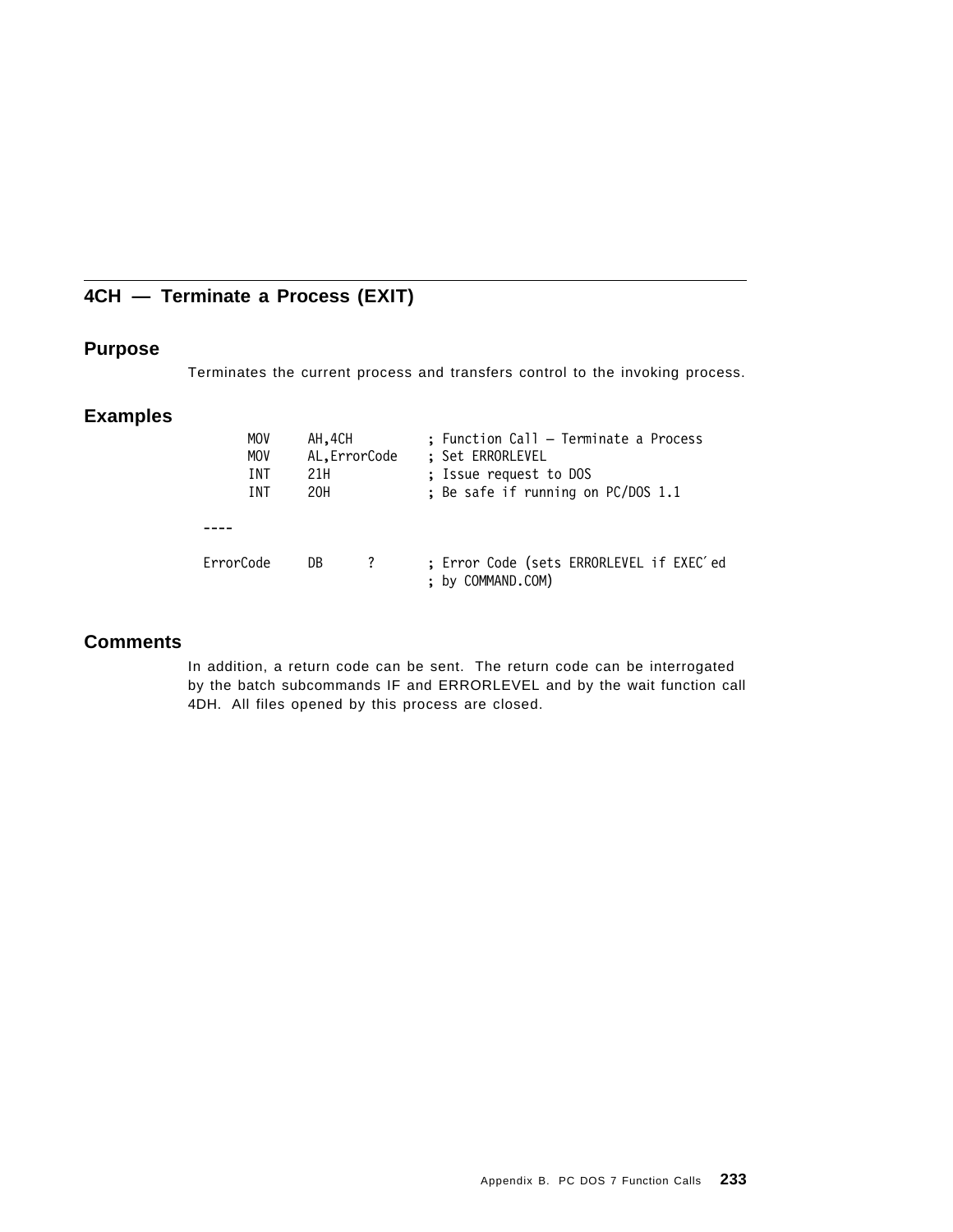## **4DH — Get Return Code of a Subprocess (WAIT)**

## **Purpose**

Gets the return code specified by another process either through function call 4CH or function call 31H. It returns the Exit code only once.

## **Examples**

| <b>MOV</b><br>INT<br><b>MOV</b> | AH,4DH<br>21H<br>RetCode, AX |                       | ; Function Call - Get Return Code<br>; Issue request to DOS<br>: Save return code                                                                                                                                                                         |
|---------------------------------|------------------------------|-----------------------|-----------------------------------------------------------------------------------------------------------------------------------------------------------------------------------------------------------------------------------------------------------|
| RetCode<br>ExitCode<br>ExitType | LABEL<br>DB<br>DB            | <b>WORD</b><br>?<br>? | ; Program return code<br>; ERRORLEVEL value<br>; Method used to exit (AH):<br>00H - for normal termination<br>01H - for termination by Ctrl-Break<br>02H - for termination as a result<br>of a critical device error<br>03H - for termination by call 31H |

#### **Comments**

The low byte of the exit code contains the information sent by the exiting routine.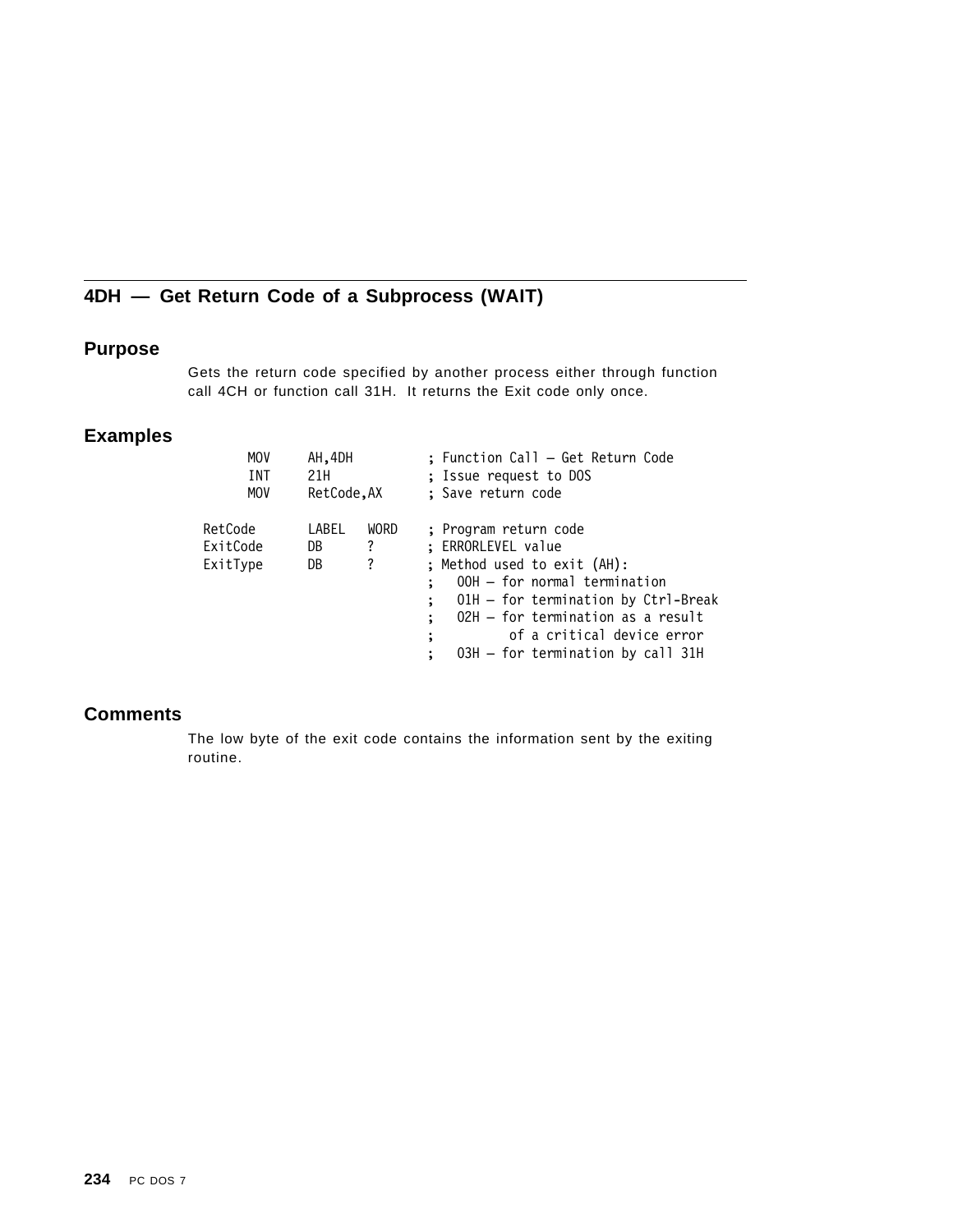# **4EH — Find First Matching File (FIND FIRST)**

# **Purpose**

Finds the first filename that matches the specified file specification.

## **Examples**

| <b>MOV</b> | AH, 1AH        | ; Function Call - Set DTA Address                  |
|------------|----------------|----------------------------------------------------|
| <b>MOV</b> | CX, SEG DTA    | ; Address buffer for found file                    |
| <b>MOV</b> | DS, CX         |                                                    |
| <b>MOV</b> | DX, OFFSET DTA |                                                    |
| INT        | 21H            | ; Issue request to DOS                             |
| <b>MOV</b> | AH,4EH         | ; Function Call - ASCIIZ Find First                |
| <b>MOV</b> | CX, SEG FName  | ; Directory or filename                            |
| <b>MOV</b> | DS.CX          |                                                    |
| <b>MOV</b> |                | DX, OFFSET FName ; DS: DX points to ASCII filename |
| <b>MOV</b> | CX,Attribute   | ; Set Match Attribute                              |
| INT.       | 21H            | : Issue request to DOS                             |
| JC         | Error          | ; Error code in AX                                 |

----

| DTA         | LABEL | <b>BYTE</b>          |                      | ; Find return information                |
|-------------|-------|----------------------|----------------------|------------------------------------------|
|             | DB    | 21 DUP(0)            |                      | ; Reserved for PC DOS 7 to continue find |
| FileAttr    | DB    | ?                    |                      | ; Matched files attribute low byte       |
| FileTime    | DW    | ?                    |                      | ; File time                              |
| FileDate    | DW    | ?                    |                      | ; File date                              |
| FileSize    | DD    | ?                    |                      | ; File size                              |
| FileNameExt | DB    | $''$ ????????.???",0 |                      | ; Filename and extension                 |
| FName       | DB    | 64 DUP (0)           |                      | : ASCIIZ Name                            |
|             |       |                      |                      | example: "c:\dir\*.*",0                  |
| Attribute   | DW    | ?                    |                      | ; Select files attribute                 |
|             |       |                      |                      | : Combination of following:              |
|             |       |                      |                      | 0001H=Read only                          |
|             |       |                      | $\ddot{\phantom{0}}$ | 0002H=Hidden                             |
|             |       |                      |                      | 0004H=System                             |
|             |       |                      |                      | 0008H=Volume label                       |
|             |       |                      | $\ddot{\phantom{a}}$ | 0010H=Directory                          |
|             |       |                      |                      | 0040H=Reserved                           |

; 0080H=Reserved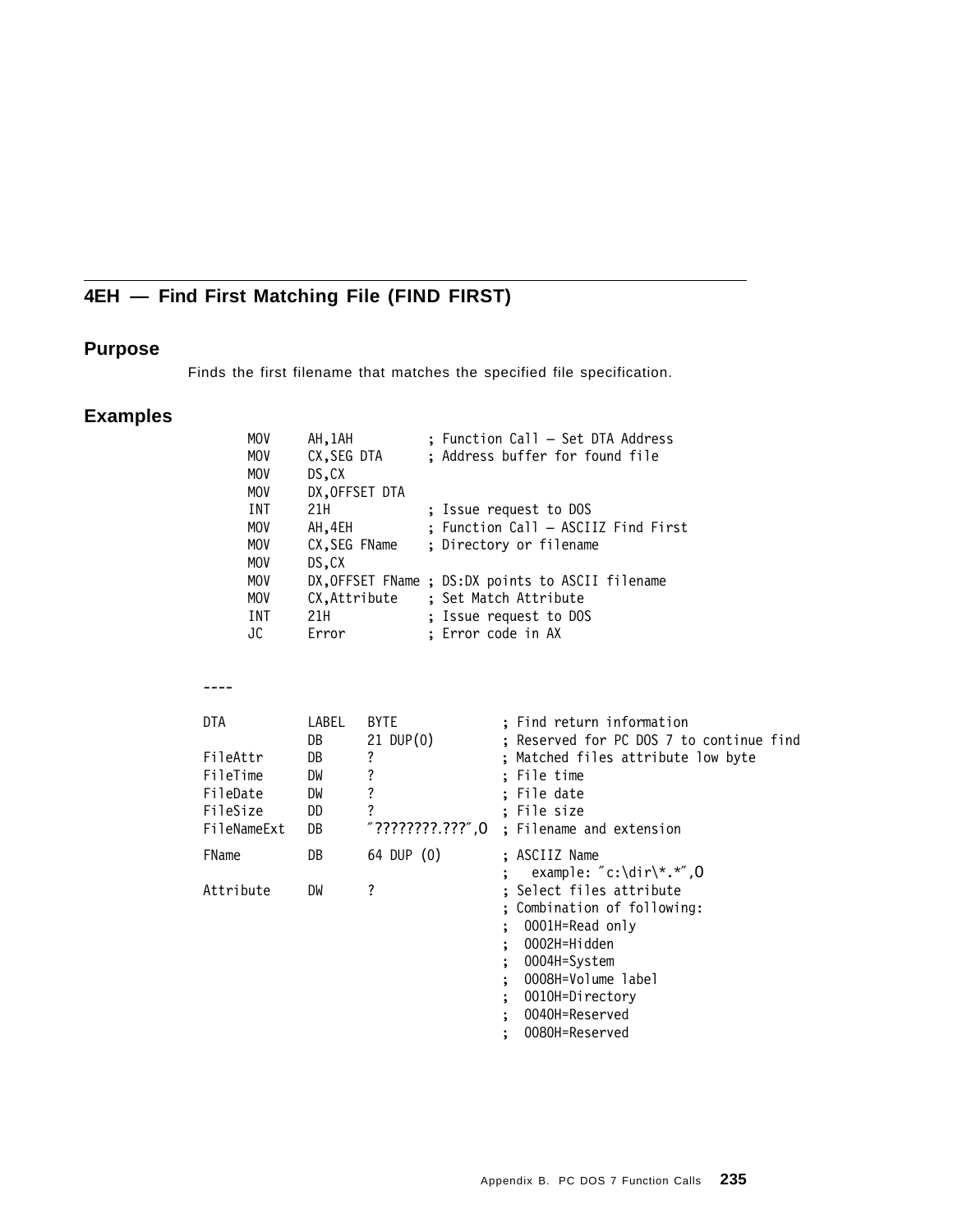#### **Notes:**

- 1. If the attribute is 0, only normal file entries are found. Entries for volume label, subdirectories, hidden files, and system files are not returned.
- 2. If the attribute field is set for hidden files, or system files, or directory entries, it is to be considered as an inclusive search. All normal file entries plus all entries matching the specified attributes are returned. To look at all directory entries except the volume label, the attribute byte may be set to hidden + system + directory (all 3 bits on).

#### **Comments**

The filename in DS:DX can contain global filename characters. The ASCIIZ string cannot contain a network path. See function call 11H (Search for First Entry) for a description of how the attribute bits are used for searches.

Error codes are returned in AX. Issue function call 59H (Get Extended Error) for additional information about the error class, suggested action, and location. Refer to "Responding to Errors" on page 138 and "Extended Error Codes" on page 138 for more information on the codes returned from function call 59H.

**Note:** The name and extension of file found is returned as an ASCIIZ string. All blanks are removed from the name and extension, and, if an extension is present, it is preceded by a period.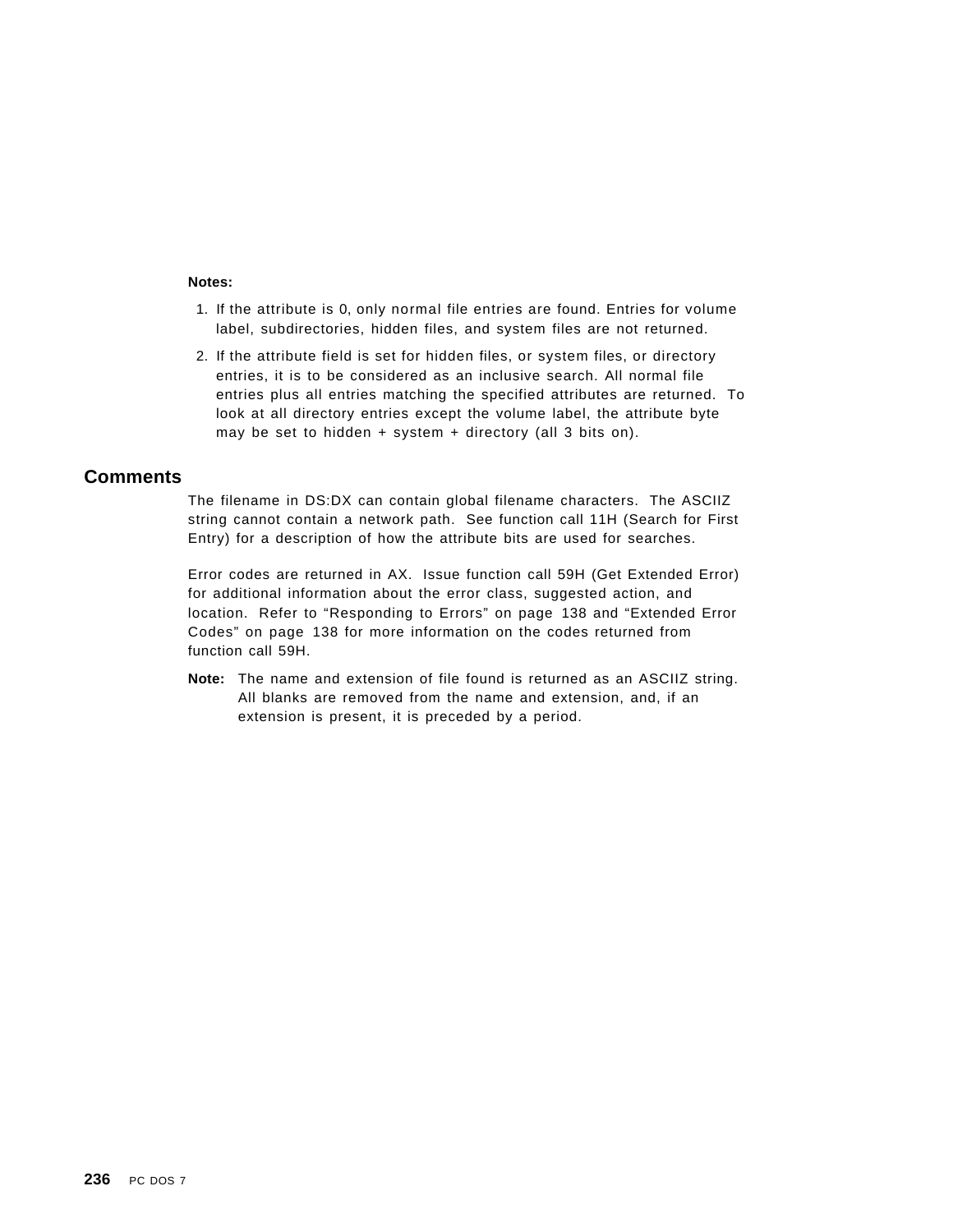## **4FH — Find Next Matching File (FIND NEXT)**

## **Purpose**

Finds the next directory entry matching the name that was specified on the previous Find First or Find Next function call.

#### **Examples**

| MOV         | AH, 1AH        |             |                        | ; Function Call - Set DTA Address             |  |  |  |  |
|-------------|----------------|-------------|------------------------|-----------------------------------------------|--|--|--|--|
| <b>MOV</b>  | CX.SEG DTA     |             |                        | ; Address buffer for found file               |  |  |  |  |
| <b>MOV</b>  | DS.CX          |             |                        |                                               |  |  |  |  |
| <b>MOV</b>  | DX, OFFSET DTA |             |                        |                                               |  |  |  |  |
| <b>INT</b>  | 21H            |             | ; Issue request to DOS |                                               |  |  |  |  |
| <b>MOV</b>  | AH,4FH         |             |                        | $:$ Function Call $-$ Find next               |  |  |  |  |
| INT         | 21H            |             |                        | ; Issue request to DOS                        |  |  |  |  |
| JC          | Error          |             |                        | ; Error code in AX                            |  |  |  |  |
|             |                |             |                        |                                               |  |  |  |  |
| DTA         | LABEL          | <b>BYTE</b> |                        | : Find Return Information                     |  |  |  |  |
|             | DB             | 21 DUP(0)   | $^{\prime\prime}$      | : Reserved for DOS to Continue Find           |  |  |  |  |
|             |                |             | $^{\prime\prime}$      | ; Set by Find First or Previous Find Next     |  |  |  |  |
| FileAttr    | DB             | ?           | $^{\prime\prime}$      | : Matched Files Attribute Low Byte            |  |  |  |  |
| FileTime    | DW             | ?           | $^{\prime\prime}$      | ; File Time                                   |  |  |  |  |
| FileDate    | DW             | ?           |                        | : File Date                                   |  |  |  |  |
| FileSize    | DD             | ?           |                        | : File Size                                   |  |  |  |  |
| FileNameExt | DB             |             |                        | $"?????????????",0$ ; File Name and Extension |  |  |  |  |

### **Comments**

If a matching file is found, the DTA is set as described in call 4EH (Find First Matching File (FIND FIRST)). If no more matching files are found, an error code is returned.

Error codes are returned in AX. Issue function call 59H (Get Extended Error) for additional information about the error class, suggested action, and location.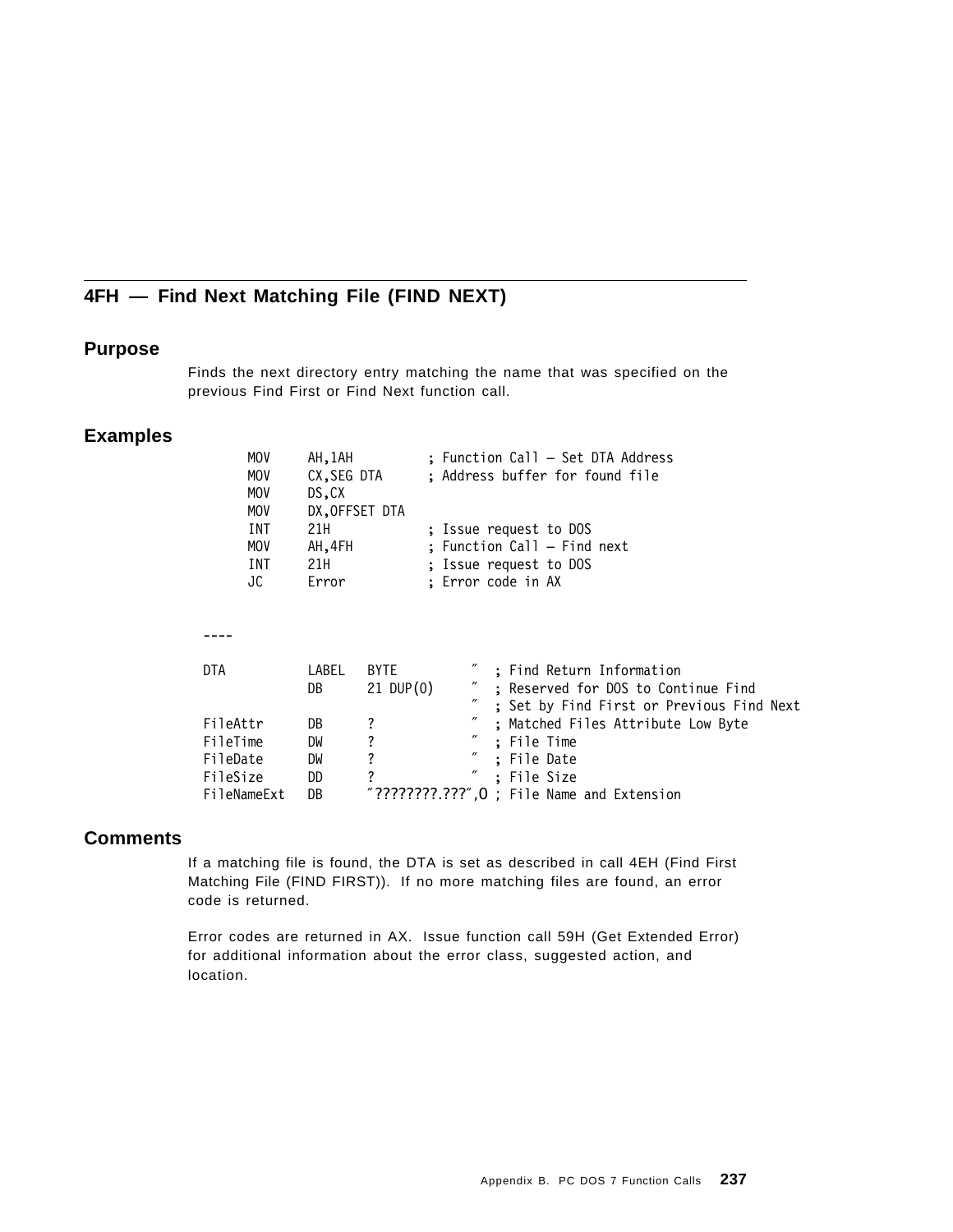# **50H — Set Program Segment Prefix Address**

# **Purpose**

Sets the segment address of the current programs, program segment prefix.

# **Examples**

| <b>MOV</b>  |        | BX, SEGMENT PSP ; Segment Address of New PSP |
|-------------|--------|----------------------------------------------|
| <b>MOV</b>  | AH.50H | ; Function Call - Set PSP Address            |
| <b>TNT</b>  | 21H    | : Issue request to DOS                       |
|             |        | : No Return                                  |
| SEGMENT PSP | DW     | ? ; Segment Address of PSP                   |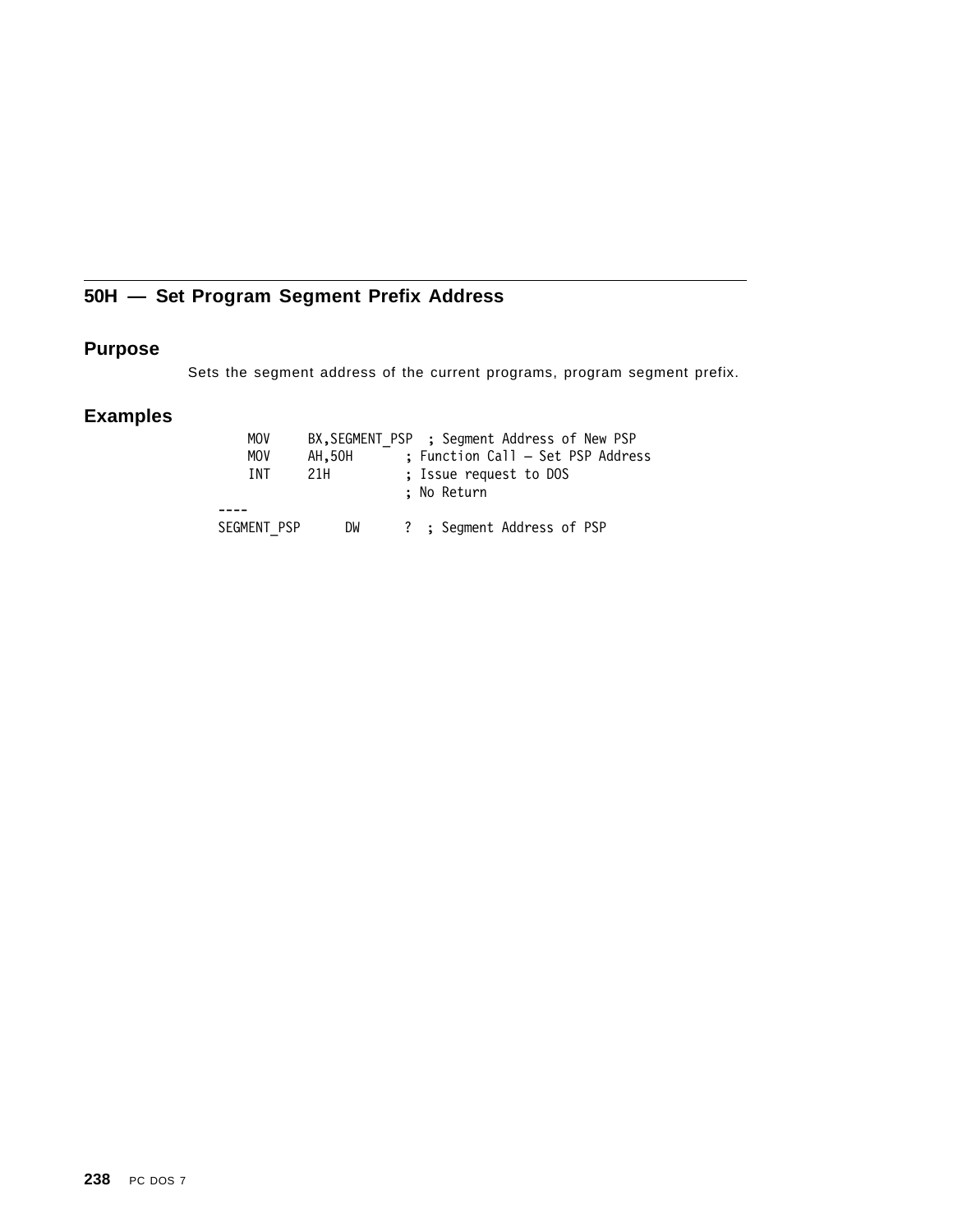# **51H — Get Program Segment Prefix Address**

## **Purpose**

Returns the segment address of the currently executing programs, program segment prefix.

## **Examples**

| MOV.<br>INT<br>JC. | AH, 51H<br>21H<br>Error | ; Function Call - Get PSP Address<br>; Issue request to DOS<br>; Error Code in AX |
|--------------------|-------------------------|-----------------------------------------------------------------------------------|
| <b>MOV</b>         |                         | SEGMENT PSP, BX ; Save PSP Address                                                |
| SEGMENT PSP        | DW                      | ? ; Segment Address of PSP                                                        |

### **Comments**

This function is identical to Interrupt 21H function 62H.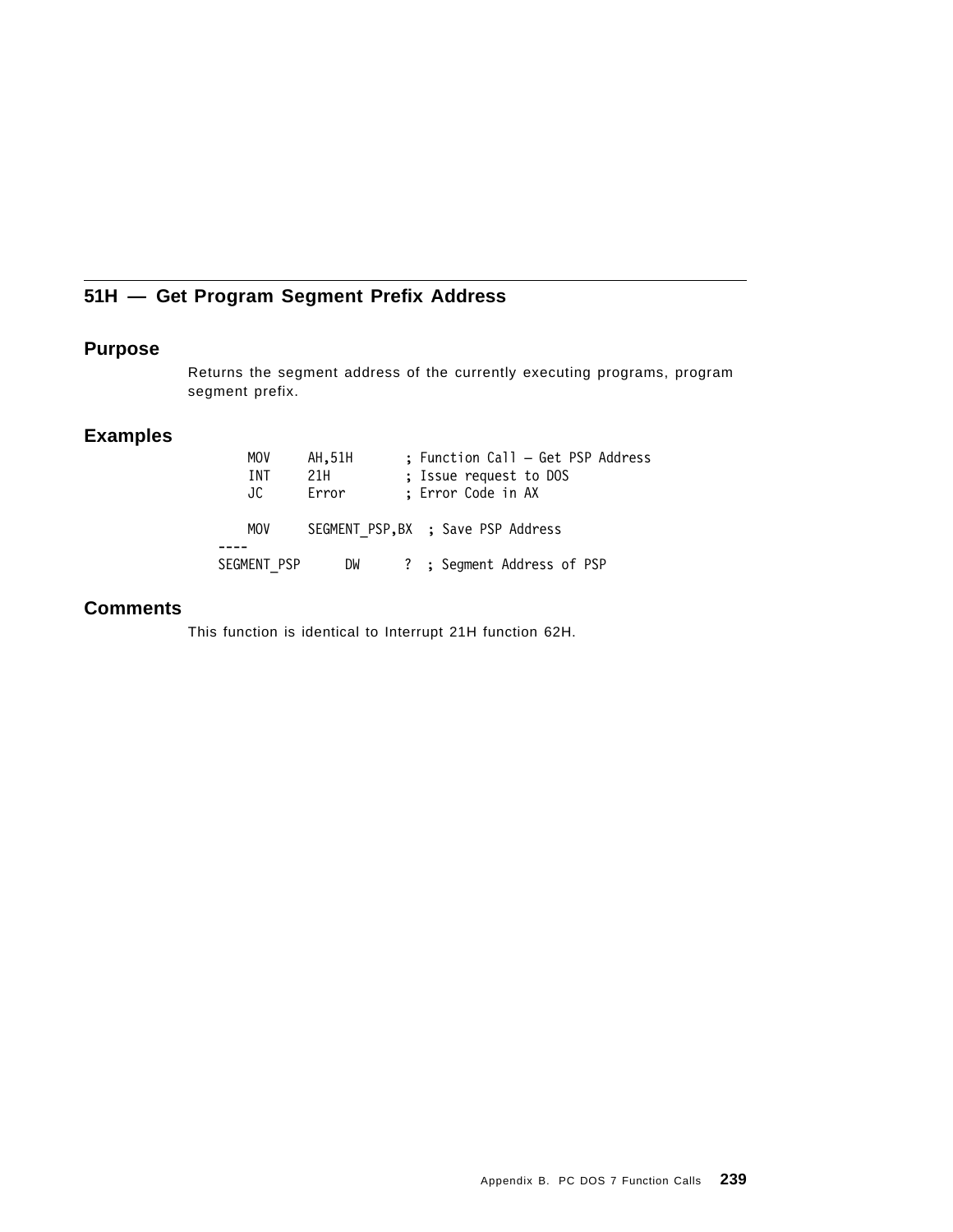# **54H — Get Verify Setting**

## **Purpose**

Returns the value of the verify flag.

## **Examples**

| <b>MOV</b>    | AH,54H              | ; Function Call - Get VERIFY Setting         |
|---------------|---------------------|----------------------------------------------|
| INT           | 21H                 | : Issue request to DOS                       |
| <b>MOV</b>    | VERIFY, AL          | ; Save VERIFY State                          |
| <b>VERIFY</b> | $\frac{2}{3}$<br>DB | : VERIFY State:<br>$: 0 = 0FF$<br>$: 1 = 0N$ |

### **Comments**

On return, AL returns 00H if verify is OFF, 01H if verify is ON. Note that the verify switch can be set through call 2EH (Set/Reset Verify Switch).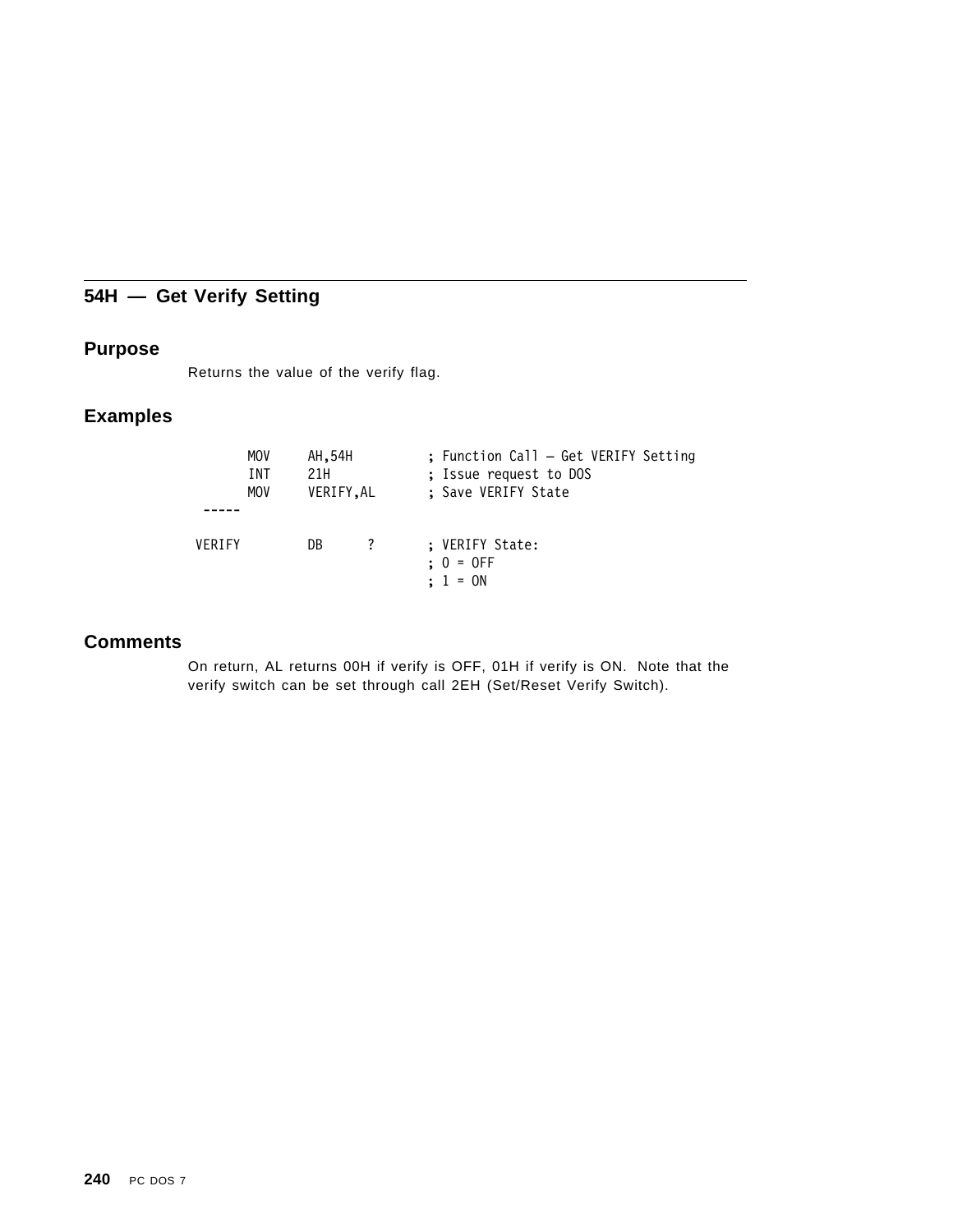## **56H — Rename a File**

#### **Purpose**

Renames the specified file.

#### **Examples**

| <b>MOV</b><br>MOV<br><b>MOV</b>        | AH, 56H<br>DS.CX | CX, SEG FName                       | ; Function Call - ASCIIZ Rename File<br>; File Name                      |  |  |  |
|----------------------------------------|------------------|-------------------------------------|--------------------------------------------------------------------------|--|--|--|
| <b>MOV</b><br><b>MOV</b><br><b>MOV</b> | ES.CX            | DX, OFFSET FName<br>CX, SEG NewName | ; DS:DX points to original name<br>: New File Name                       |  |  |  |
| <b>MOV</b><br>INT.<br>JC               | 21H<br>Error     | DI, OFFSET NewName                  | ; ES:DI points to rename<br>; Issue request to DOS<br>; Error code in AX |  |  |  |
|                                        |                  |                                     |                                                                          |  |  |  |
| FName                                  | DB               | 64 DUP (0)                          | : ASCIIZ Name<br>example: " $c:\dir\abc.1st",0$                          |  |  |  |
| NewName<br>DB<br>64 DUP (0)            |                  |                                     | : ASCIIZ Name<br>example: $"\div xyz.1st",0$                             |  |  |  |

#### **Comments**

If a drive is used in the NewName string, it must be the same as the drive specified or implied in the Name string. The directory paths need not be the same, allowing a file to be moved to another directory and renamed in the process. Directory names can be changed but not moved. Global filename characters are not allowed in the filename.

Error codes are returned in AX. Issue function call 59H (Get Extended Error) for additional information about the error class, suggested action, and location. Refer to "Responding to Errors" on page 138 and "Extended Error Codes" on page 138 for more information on the codes returned from function call 59H.

Network Access Rights: Requires Create access rights.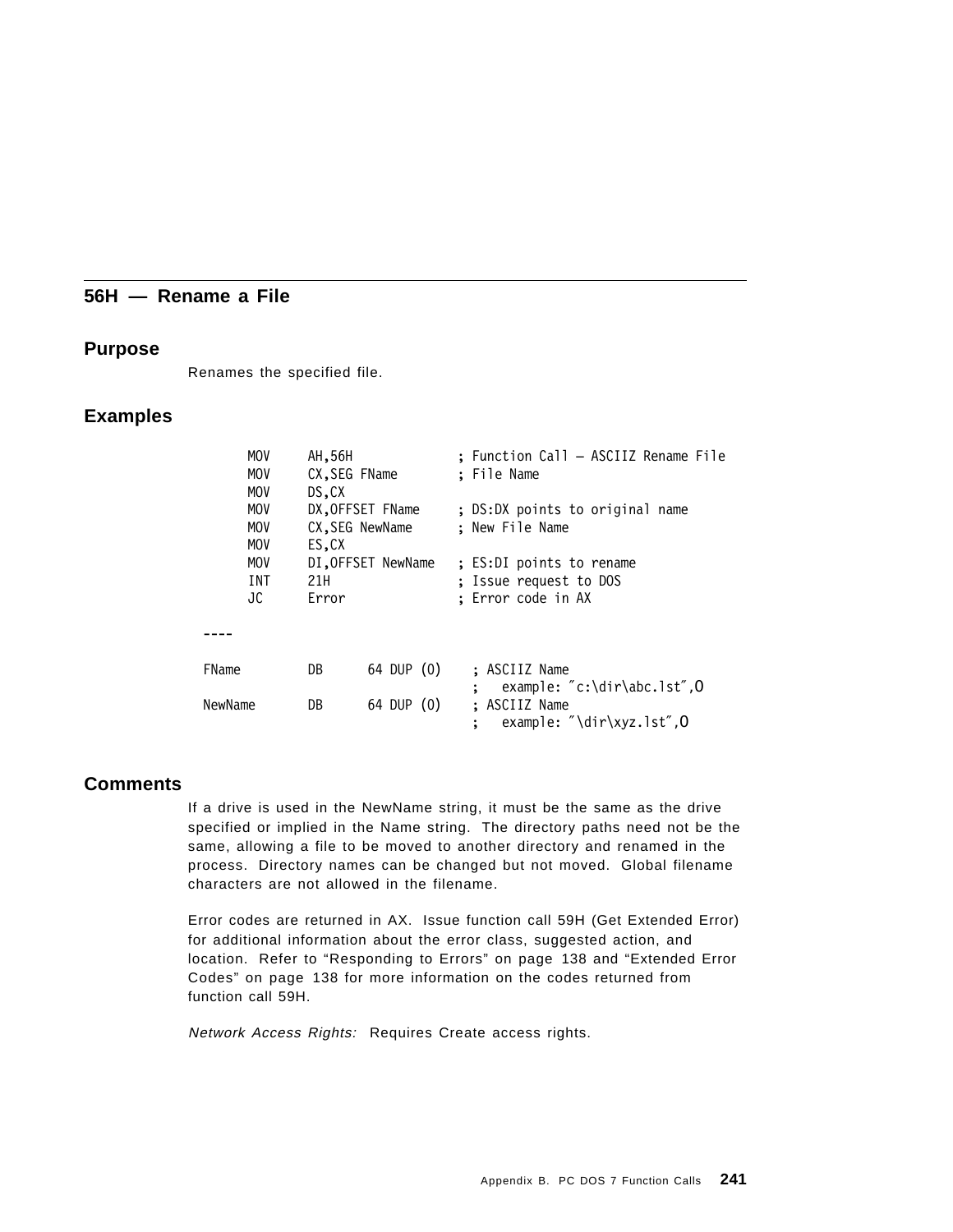## **57H — Get/Set File**′**s Date and Time**

## **Purpose**

Gets or sets a file′s date and time.

#### **Examples**

; To Get a File′ s Date and Time

| ; Function Call - Get/Set Date and Time |
|-----------------------------------------|
| ; Indicate get                          |
| ; Select file                           |
| : Issue request to DOS                  |
| ; Error code in AX                      |
| : Save Time                             |
| : Save Date                             |
|                                         |

; To Set a File′ s Date and Time

| <b>MOV</b> | AH, 57H      | ; Function Call - Get/Set Date and Time |
|------------|--------------|-----------------------------------------|
| <b>MOV</b> | AL,1         | ; Indicate Set                          |
| <b>MOV</b> | BX, Handle   | ; Select file+                          |
| <b>MOV</b> | CX, FileTime | : Set Time                              |
| <b>MOV</b> | DX, FileDate | : Set Date                              |
| INT        | 21H          | : Issue request to DOS                  |
| JC         | Error        | ; Error code in AX                      |
|            |              |                                         |
|            |              |                                         |
|            |              |                                         |

| Handle   | DW |  |             |  |  | ; File Handle (from Open / Create) |
|----------|----|--|-------------|--|--|------------------------------------|
| FileTime | DW |  | : File Time |  |  |                                    |
| FileDate | DW |  | : File Date |  |  |                                    |

#### **Comments**

The date and time formats are the same as those for the directory entry described in Chapter 5 of this book.

Error codes are returned in AX. Issue function call 59H (Get Extended Error) for additional information about the error class, suggested action, and location. Refer to "Responding to Errors" on page 138 and "Extended Error Codes" on page 138 for more information on the codes returned from function call 59H.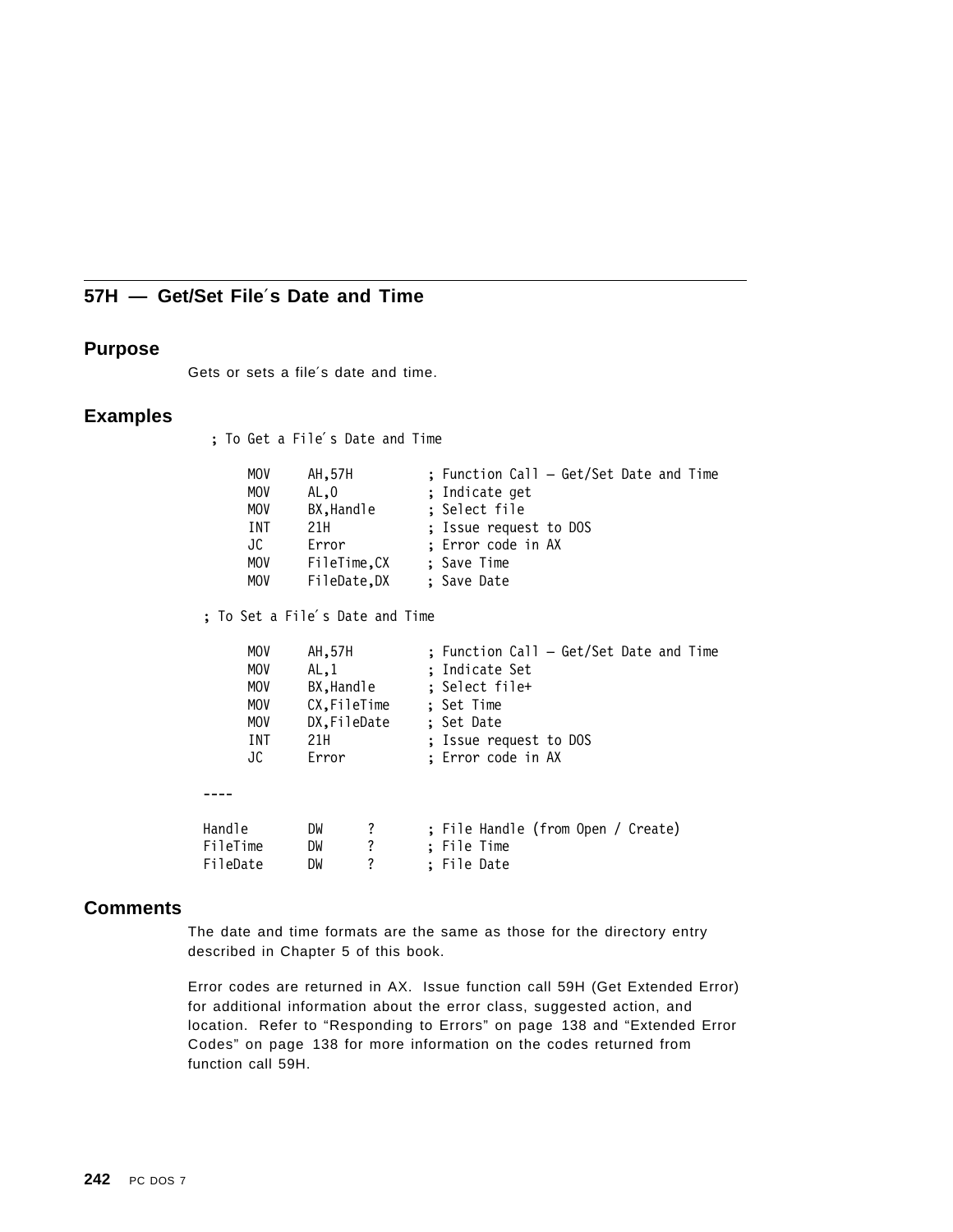# **5800H — Get Allocation Strategy**

## **Purpose**

Returns the scheme in which PC DOS 7 uses to allocate memory.

## **Examples**

| <b>MOV</b><br>INT | AH, 5800H<br>21H | ; Function Call - Get Allocation Strategy<br>: Issue request to DOS |
|-------------------|------------------|---------------------------------------------------------------------|
| JC.<br><b>MOV</b> | Error            | STRATEGY, AX ; Save Allocation Strategy                             |
|                   |                  |                                                                     |
| STRATEGY          | DW               | ? ; Allocation Strategy                                             |

### **Comments**

The following table describes the allocation strategies returned values:

| Table 1 (Page 1 of 2). Allocation Strategies |       |                                                                                                                                                                                     |  |  |  |
|----------------------------------------------|-------|-------------------------------------------------------------------------------------------------------------------------------------------------------------------------------------|--|--|--|
| Value                                        |       | <b>Description</b>                                                                                                                                                                  |  |  |  |
| FIRST FIT LOW                                | 0000H | Search conventional memory for an<br>available block having the lowest<br>address. This is also the default<br>strategy.                                                            |  |  |  |
| <b>BEST FIT LOW</b>                          | 0001H | Search conventional memory for an<br>available block that closely matches<br>the requested size.                                                                                    |  |  |  |
| LAST_FIT_LOW                                 | 0002H | Search conventional memory for an<br>available block at the highest address.                                                                                                        |  |  |  |
| FIRST FIT HIGH                               | 0080H | Search the upper-memory area for an<br>available block at the lowest address.<br>If no block is found then the search<br>continues in the conventional memory.                      |  |  |  |
| <b>BEST FIT HIGH</b>                         | 0081H | Search the upper-memory area for an<br>available block that closely matches<br>the requested size. If no block is found<br>then the search continues in the<br>conventional memory. |  |  |  |
| LAST FIT HIGH                                | 0082H | Search the upper-memory area for an<br>available block at the highest address.<br>If no block is found then the search<br>continues in the conventional memory.                     |  |  |  |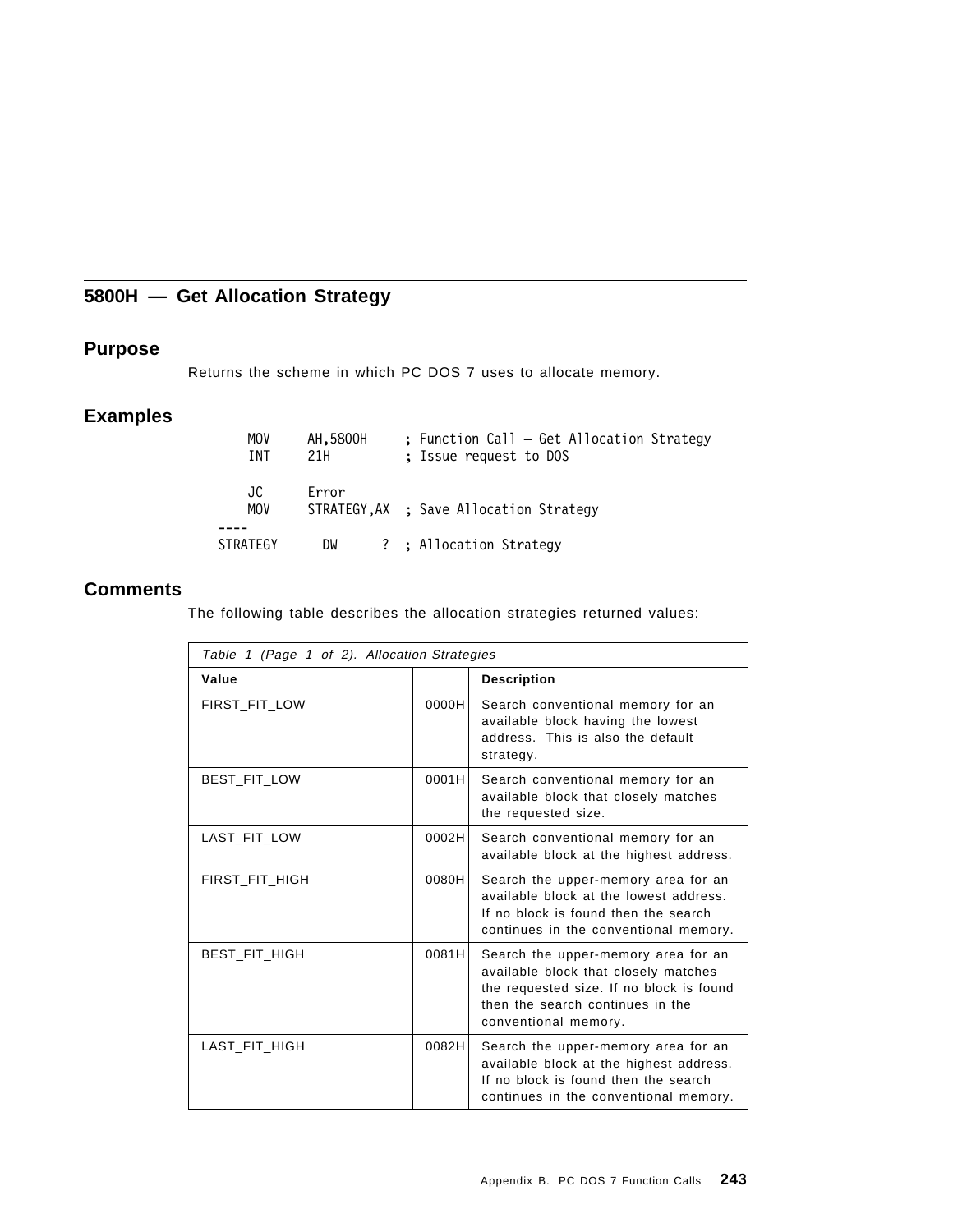| Table 1 (Page 2 of 2). Allocation Strategies |       |                                                                                                    |  |  |  |
|----------------------------------------------|-------|----------------------------------------------------------------------------------------------------|--|--|--|
| Value                                        |       | <b>Description</b>                                                                                 |  |  |  |
| FIRST_FIT_HIGHONLY                           | 0040H | Search the upper-memory area for an<br>available block at the lowest address.                      |  |  |  |
| BEST_FIT_HIGHONLY                            | 0041H | Search the upper-memory area for an<br>available block that closely matches<br>the requested size. |  |  |  |
| LAST_FIT_HIGHONLY                            | 0042H | Search the upper-memory area for an<br>available block at the highest address.                     |  |  |  |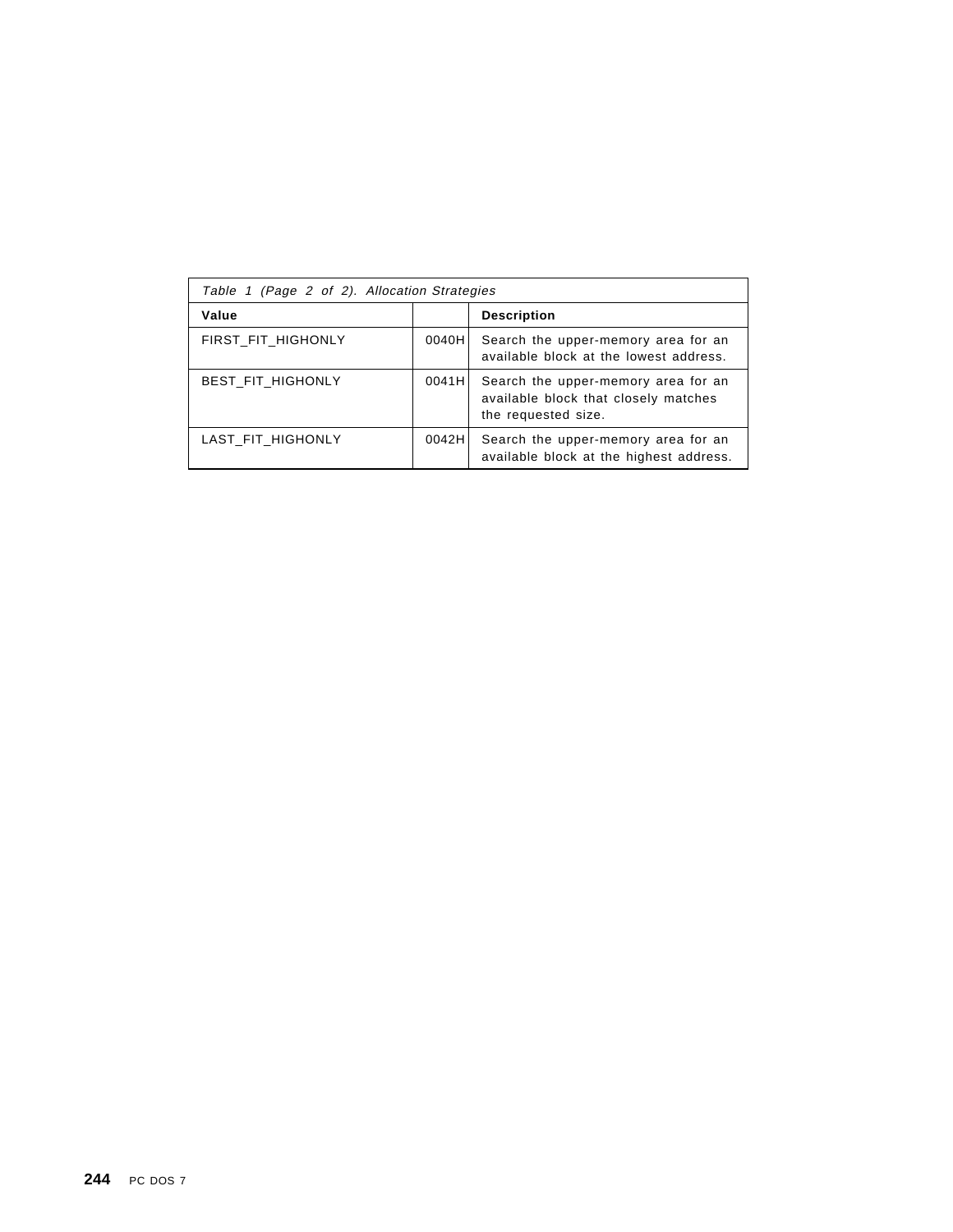## **5801H — Set Allocation Strategy**

## **Purpose**

Sets the scheme by which PC DOS 7 uses to allocate memory.

## **Examples**

| <b>MOV</b><br><b>MOV</b><br>INT | AH, 5801H<br>21H | BX, STRATEGY ; Allocation Strategy<br>; Function Call - Set Allocation Strategy<br>: Issue request to DOS |
|---------------------------------|------------------|-----------------------------------------------------------------------------------------------------------|
| JC.                             | Error            |                                                                                                           |
| STRATEGY                        | DW               | ? ; Allocation Strategy                                                                                   |

#### **Comments**

The strategy used is the same as described in the table on Table 1 on page 243.

After the function is called the carry flag will be clear if it has been successfull. If the carry flag is set the AX register contains an error, which could be 0001H, indicating that the strategy is not one of the ones specified.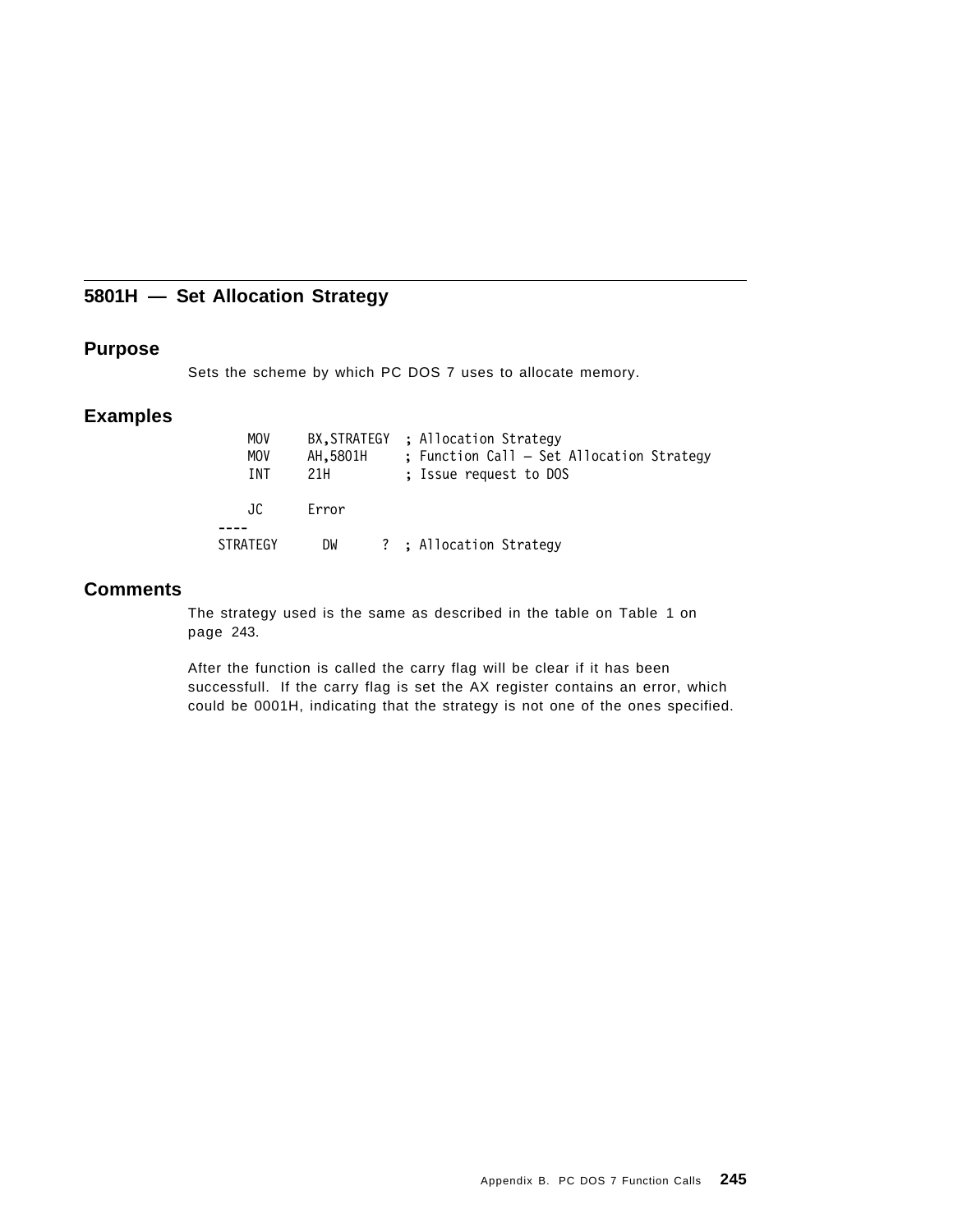# **5802H — Get Upper-Memory Link**

# **Purpose**

Specifies whether programs can allocate memory from the upper-memory area.

## **Examples**

| <b>MOV</b><br>INT | AH, 5802H<br>21H | ; Function Call - Get Upper-Mem Link<br>; Issue request to DOS            |
|-------------------|------------------|---------------------------------------------------------------------------|
| <b>MOV</b>        |                  | UM LINK, AX : Save Upper-Memory Link Information                          |
| UM LINK           | DB               | ? ; Upper-Memory Linked<br>$: 1 =$ Linked<br>$\frac{1}{2}$ 0 = Not Linked |

## **Comments**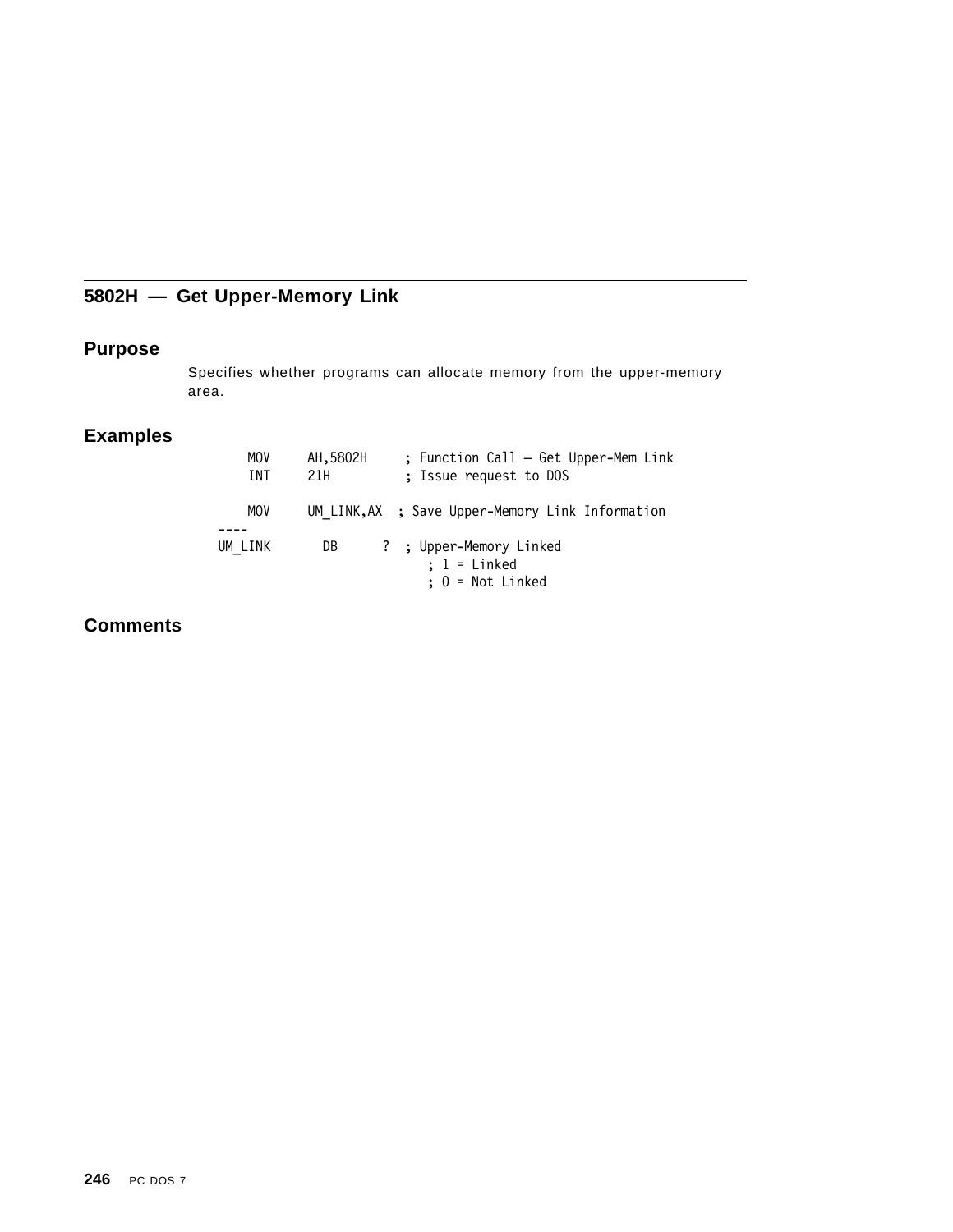## **5803H — Set Upper-Memory Link**

## **Purpose**

Allows you to link or unlink the upper-memory area. If linked, a program may allocate memory from the upper-memory area.

## **Examples**

| <b>MOV</b><br><b>MOV</b><br>INT<br>JC | BX, UM LINK<br>AH, 5802H<br>21H<br>Error | ; Set Upper-Memory Link Information<br>; Function Call - Set Upper-Mem Link<br>; Issue request to DOS<br>; AX contains the error value<br>; OOO1H ERROR INVALID FUNCTION<br>; 0007H ERROR ARENA TRASHED |  |
|---------------------------------------|------------------------------------------|---------------------------------------------------------------------------------------------------------------------------------------------------------------------------------------------------------|--|
| UM LINK                               | DB                                       | ; Upper-Memory Linked<br>$\mathcal{L}$<br>; 1 = Link Upper-Memory Area<br>; 0 = Unlink Upper-Memory Area                                                                                                |  |

#### **Comments**

The return of the 0001H error (ERROR\_INVALID\_FUNCTION) could indicate that PC DOS 7 has been loaded without DOS=UMB being specified in the CONFIG.SYS file.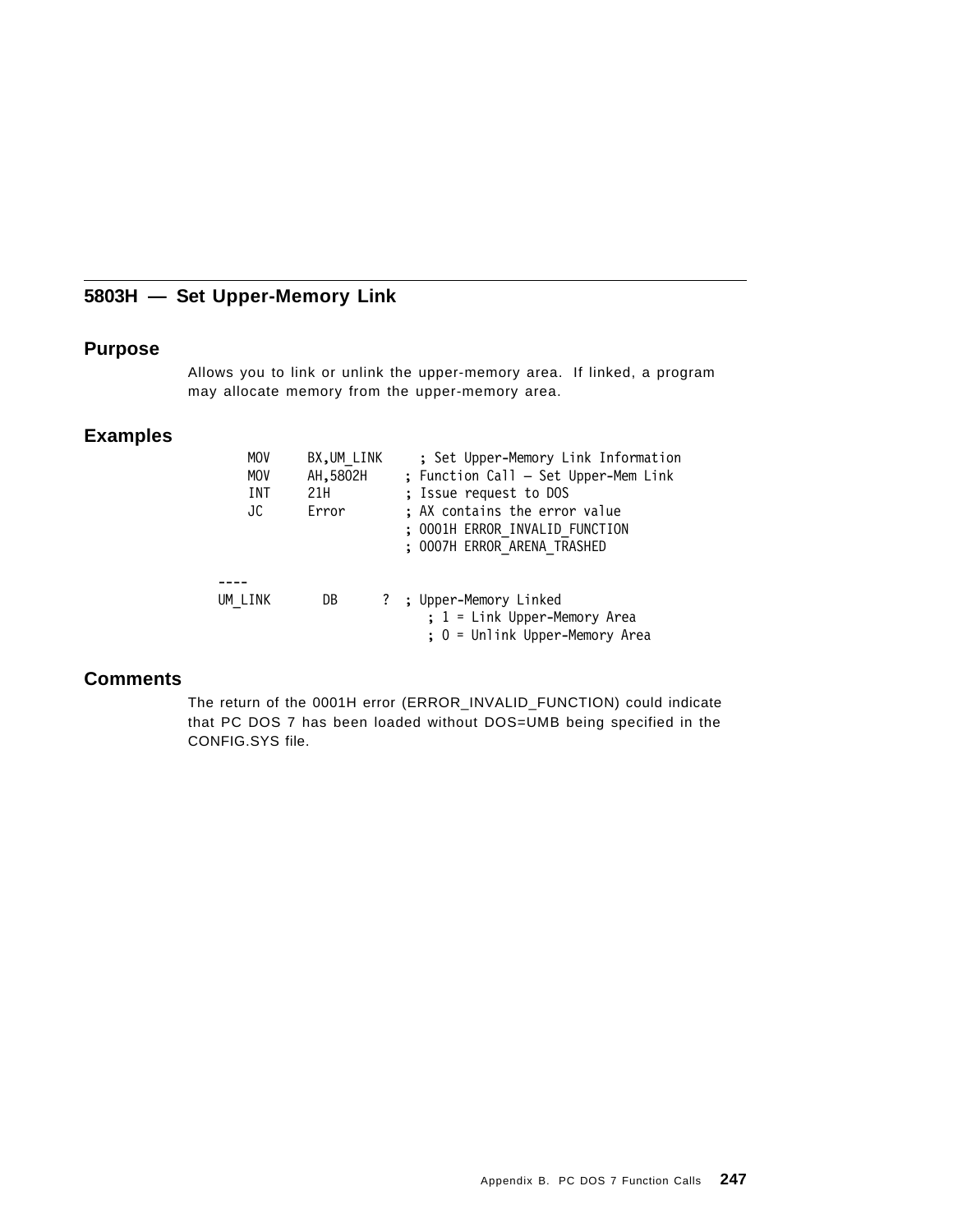### **59H — Get Extended Error**

## **Purpose**

Returns additional error information, such as the error class, location, and recommended action.

## **Examples**

| <b>PUSH</b> | DX        |   | ; Save Registers                       |
|-------------|-----------|---|----------------------------------------|
| <b>PUSH</b> | SΙ        |   |                                        |
| <b>PUSH</b> | DI        |   |                                        |
| <b>PUSH</b> | <b>ES</b> |   |                                        |
| <b>PUSH</b> | <b>DS</b> |   |                                        |
| <b>MOV</b>  | AH, 59H   |   | : Function Call - Get Extended Error   |
| MOV         | BX,0      |   | ; Version 0 information                |
| INT         | 21H       |   | ; Issue request to DOS                 |
| POP         | DS.       |   | ; Restore registers                    |
| POP         | <b>ES</b> |   |                                        |
| POP         | DI        |   |                                        |
| POP         | SΙ        |   |                                        |
| POP         | DX.       |   |                                        |
| <b>MOV</b>  |           |   | ExtError, AX ; Save error code         |
| MOV         |           |   | ErrorClass, BH ; Save error class      |
| MOV.        |           |   | ErrorAction, BL : Save error action    |
| <b>MOV</b>  |           |   | ErrorLocation, CH; Save error location |
|             |           |   |                                        |
| ExtError    | DW        | ? | ; DOS extended error                   |
| ErrorClass  | DB        | ? | : Class of error                       |
| ErrorAction | DB        | ? | Suggested action                       |

### **Comments**

This function call returns the error class, location, and recommended action, in addition to the return code. Use this function call from:

- Interrupt 24H error handlers
- Interrupt 21H function calls that return an error in the carry bit

ErrorLocation DB ? ; System area effected

• FCB function calls that return FFH.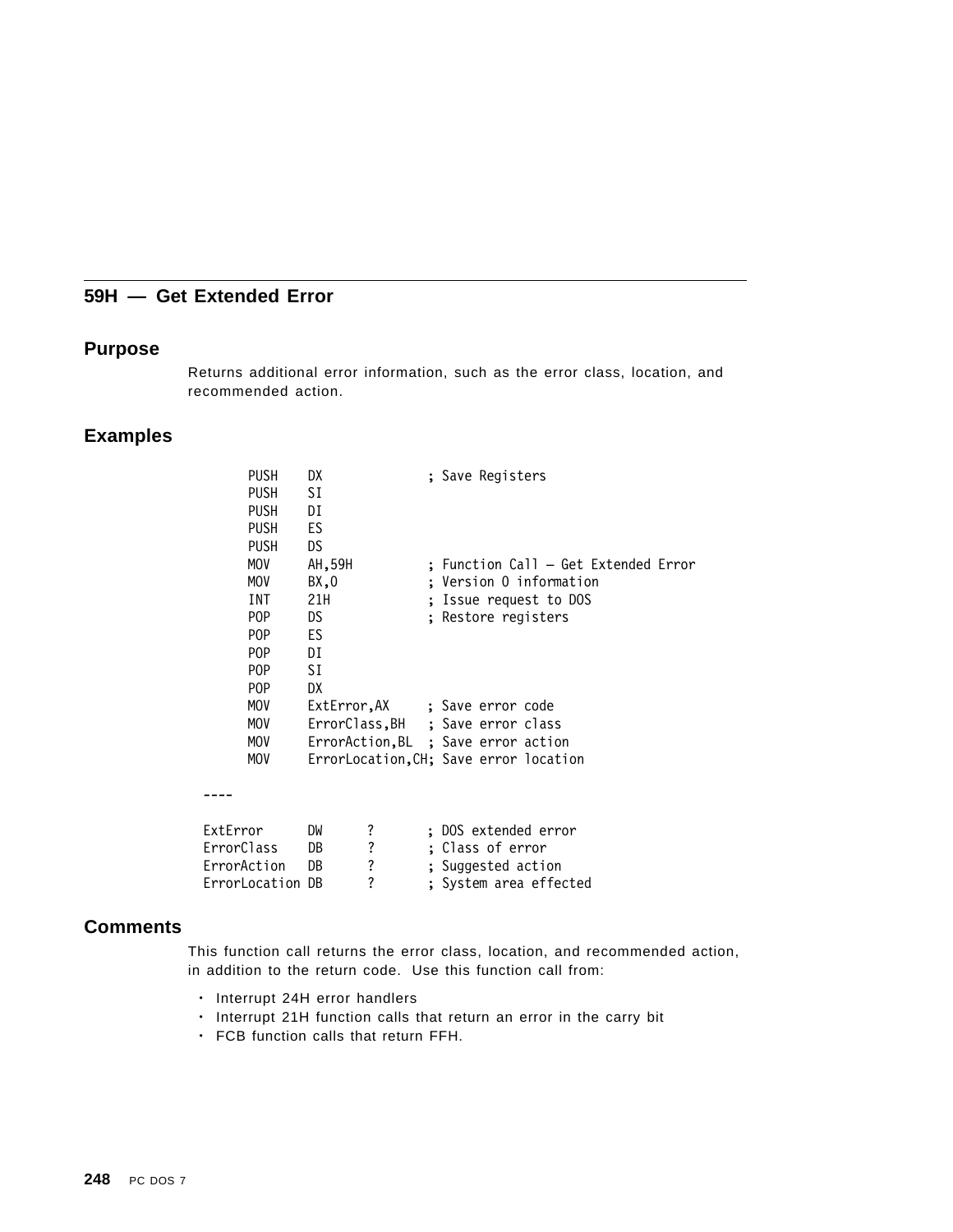On return, the registers contents of DX, SI, DI, ES, CL, and DS are destroyed.

#### **Error Return in Carry Bit**

For function calls that indicate an error by setting the carry flag, the correct method for performing function call 59H is:

- Load registers.
- Issue interrupt 21H.
- Continue operation, if carry not set.
- Disregard the error code and issue function call 59H to obtain additional information.
- Use the value in BL to determine the suggested action to take.

#### **Error Status in AL**

For function calls that indicate an error by setting AL to FFH, the correct method for performing function call 59H is:

- Load registers.
- Issue interrupt 21H.
- Continue operation, if error is not reported in AL.
- Disregard the error code and issue function call 59H to obtain additional information.
- Use the value in BL to determine the suggested action to take.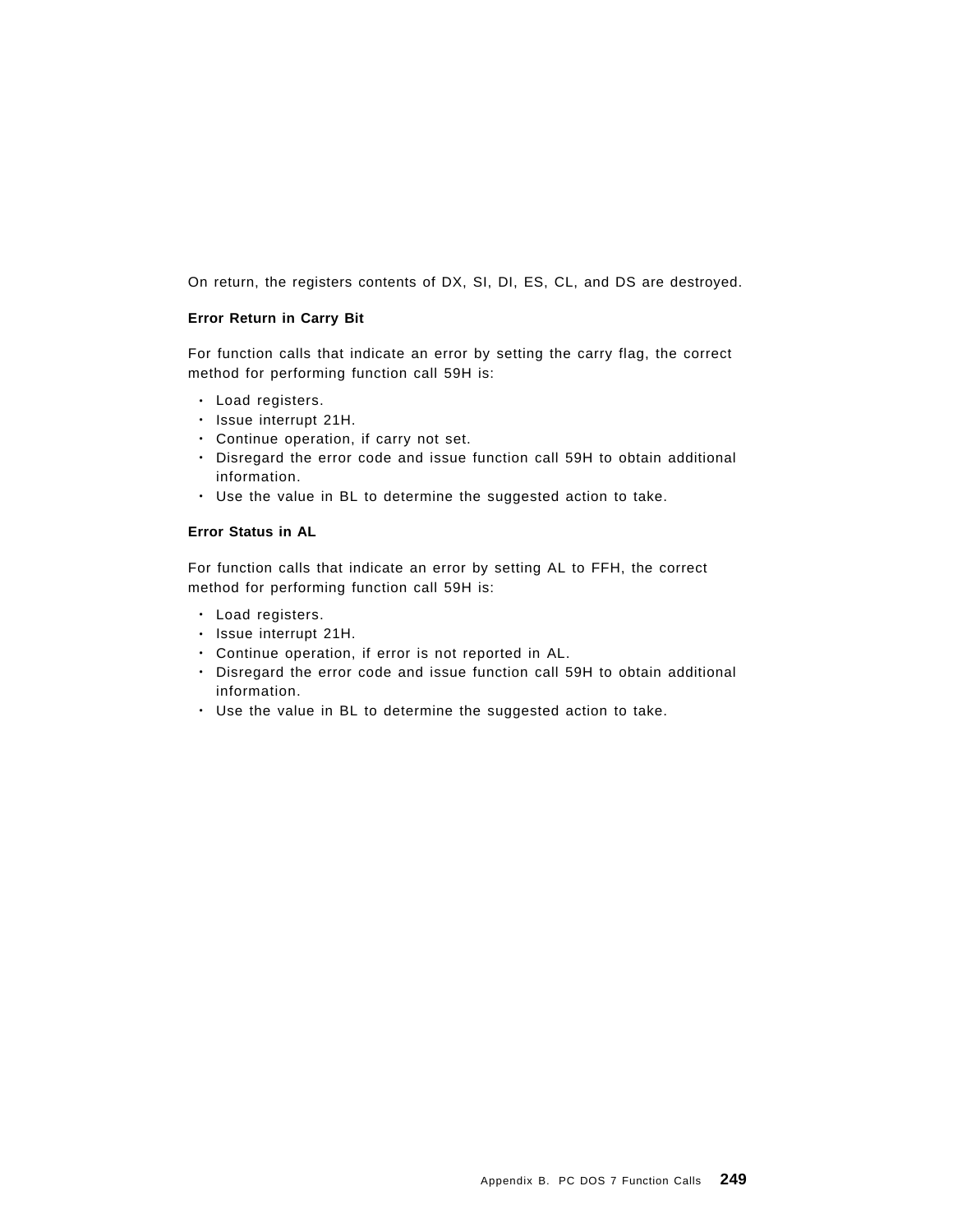## **5AH — Create Unique File**

#### **Purpose**

Generates a unique filename, and creates that file in the specified directory.

#### **Examples**

| <b>MOV</b>               | AH, 5AH         |                                                   | ; Function Call — Create a<br>; Unique File               |
|--------------------------|-----------------|---------------------------------------------------|-----------------------------------------------------------|
| <b>MOV</b><br><b>MOV</b> | CX, SEG DirName |                                                   | ; Directory name                                          |
| <b>MOV</b>               | DS.CX           | DX, OFFSET DirName                                |                                                           |
| <b>MOV</b>               | CX.Attribute    |                                                   | ; File attribute                                          |
| INT.                     | 21H             |                                                   | ; Issue request to DOS                                    |
| JC                       | Frror           |                                                   | ; Error code in AX                                        |
| <b>MOV</b>               | Handle, AX      |                                                   | ; Save file handle for following<br>; Operations          |
|                          |                 |                                                   |                                                           |
| DirName                  | DB<br>DB        | "?? $??\vee$ ", 0 ; ASCIIZ name<br>"???????????'' |                                                           |
|                          |                 |                                                   | example in : "c:\dir\",0<br>example out: "c:\dir\file", 0 |
| Handle                   | DW              | ?                                                 | File handle                                               |
| Attribute                | DW              | ?                                                 | Select file's attribute                                   |

#### **Comments**

On entry, AH contains 5AH. If no error has occurred, the file is opened in compatibility mode with Read/Write access. The read/write pointer is set at the first byte of the file and AX contains the file handle and the filename is appended to the path specified in DS:DX.

This function call generates a unique name and attempts to create a new file in the specified directory. If the file already exists in the directory, then another unique name is generated and the process is repeated. Programs that need temporary files should use this function call to generate unique filenames.

Error codes are returned in AX. Issue function call 59H (Get Extended Error) for additional information about the error class, suggested action, and location. Refer to "Responding to Errors" on page 138 and "Extended Error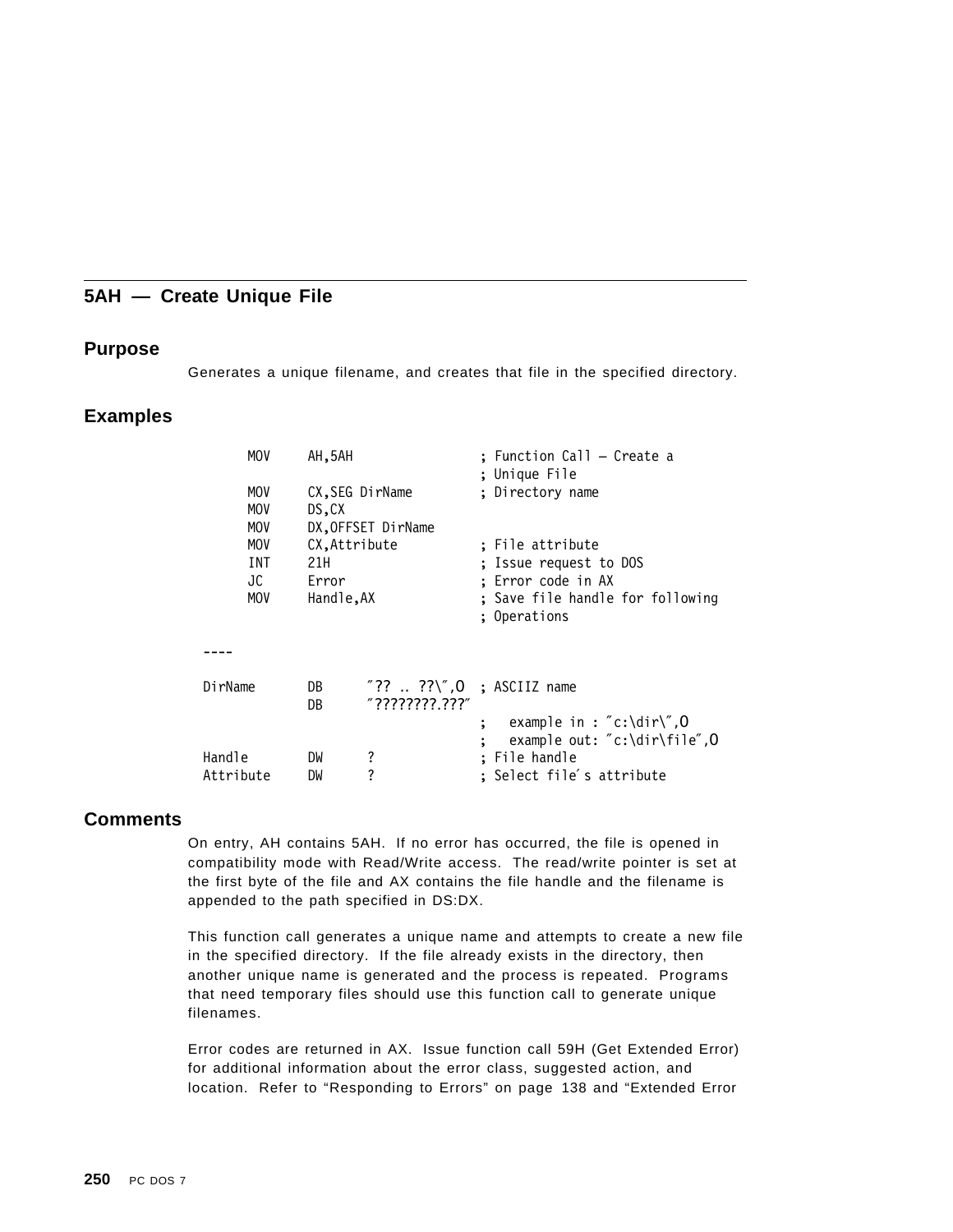Codes" on page 138 for more information on the codes returned from function call 59H.

**Note:** The file created using this function call is not automatically deleted at program termination.

Network Access Rights: Requires Create access rights.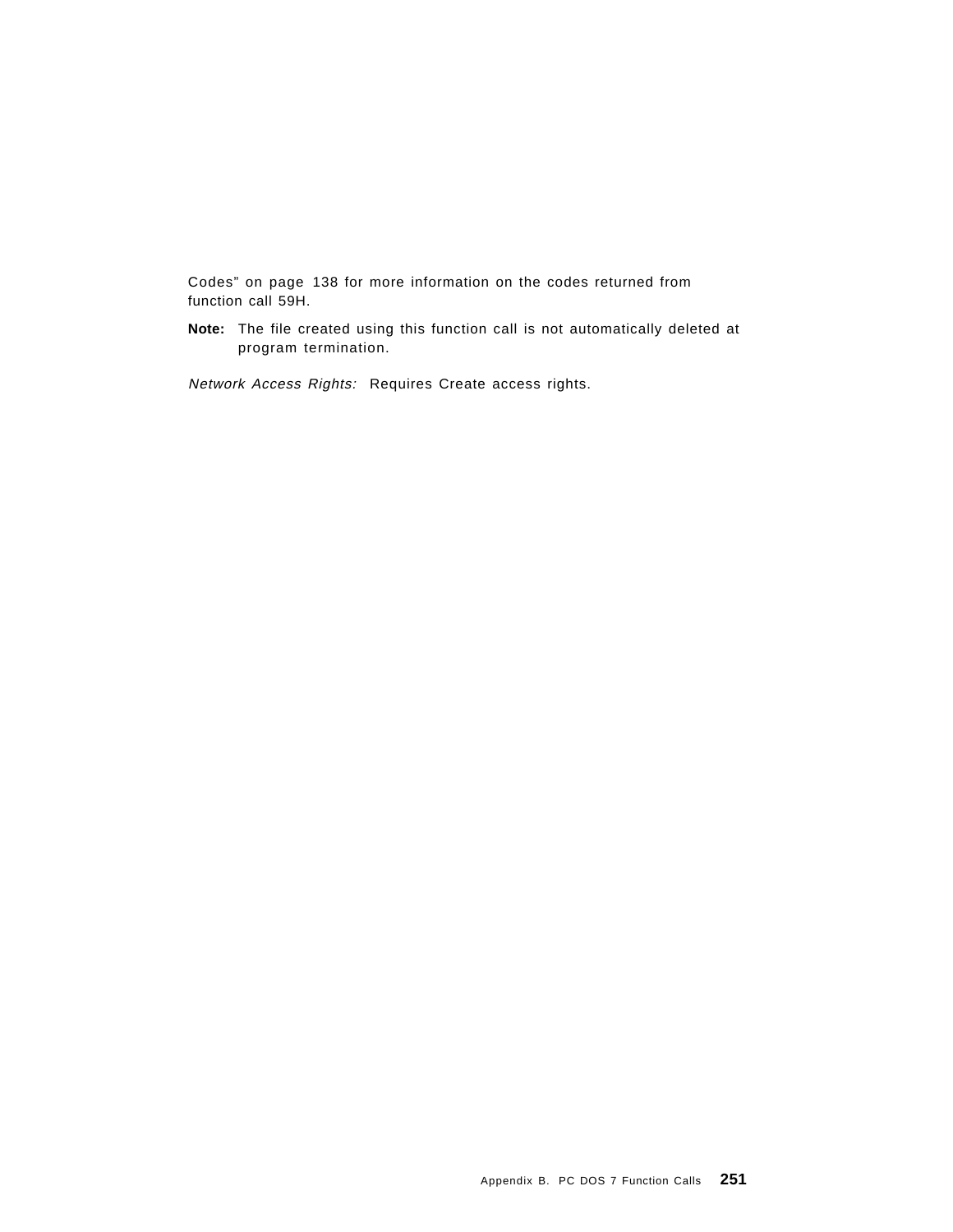### **5BH — Create New File**

## **Purpose**

Creates a new file.

### **Examples**

| <b>MOV</b><br>CX, SEG FName<br>; File Name<br><b>MOV</b><br>DS.CX<br>DX.OFFSET FName<br><b>MOV</b> |  |
|----------------------------------------------------------------------------------------------------|--|
|                                                                                                    |  |
|                                                                                                    |  |
|                                                                                                    |  |
| CX.Attribute<br><b>MOV</b>                                                                         |  |
| INT<br>21H<br>: Issue request to DOS                                                               |  |
| JC<br>: Error code in AX<br>Error                                                                  |  |
| <b>MOV</b><br>: Save File Handle for following operations<br>Handle, AX                            |  |
|                                                                                                    |  |
| 64 DUP (0)<br>FName<br>DB<br>: ASCIIZ Name<br>example: "c:\dir\file",0                             |  |
| ?<br>Handle<br>: File Handle<br>DW                                                                 |  |
| ?<br>; Select File's Attribute<br>Attribute<br>DW                                                  |  |

### **Comments**

This function call is the same as function call 3CH (Create), except it will fail if the filename already exists. The file is created in compatibility mode for reading and writing and the read/write pointer is set at the first byte of the file.

Error codes are returned in AX. Issue function call 59H (Get Extended Error) for additional information about the error class, suggested action, and location. Refer to "Responding to Errors" on page 138 and "Extended Error Codes" on page 138 for more information on the codes returned from function call 59H.

Network Access Rights: Requires Create access rights.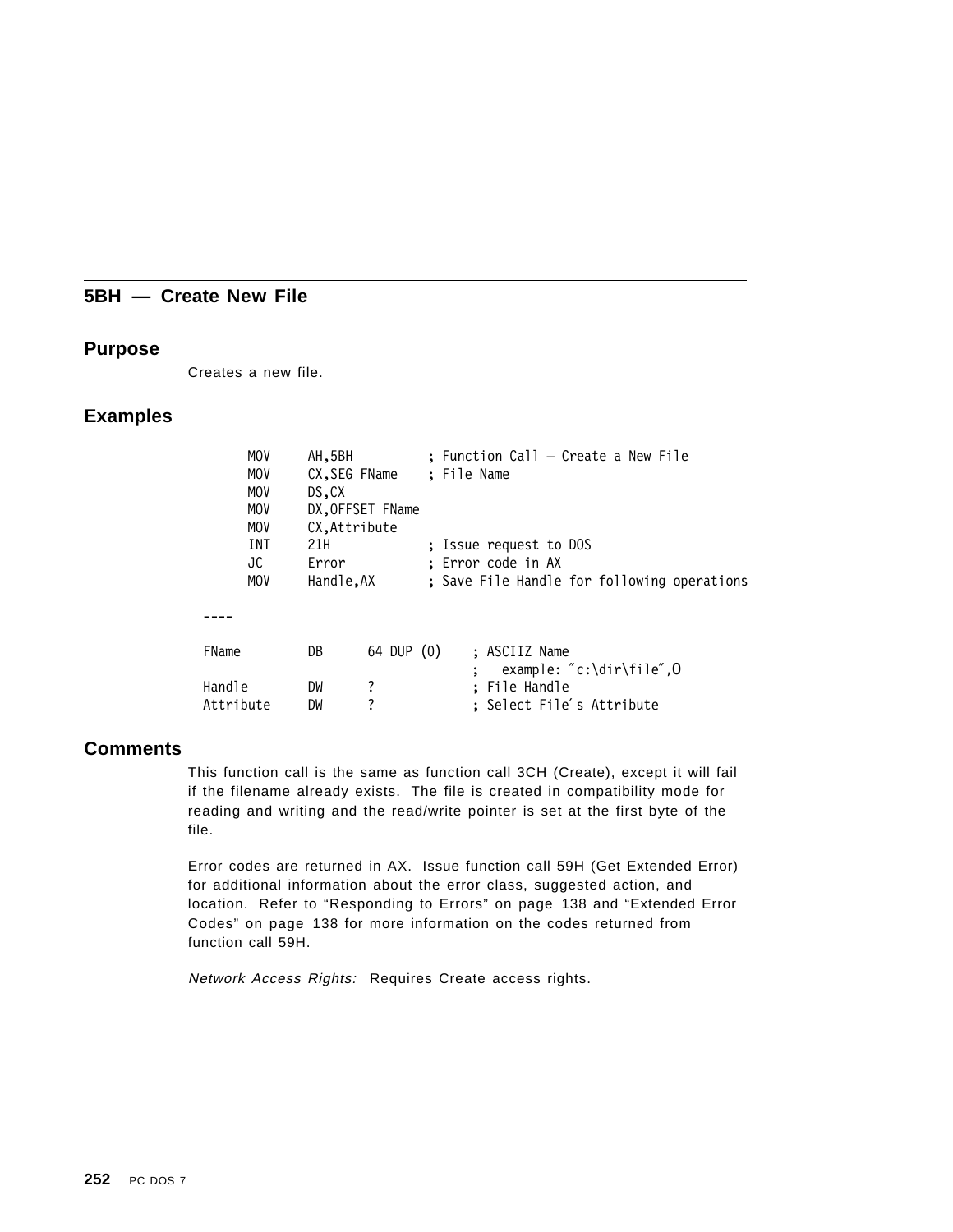## **5CH — Lock/Unlock File Access**

## **Purpose**

Locks or unlocks a single range of bytes in an opened file. This function call provides database services that are useful in maintaining database integrity in a network environment.

## **Examples**

; To Lock a Single Range

| <b>MOV</b>                 | AH,5CH     |                          | : Function Call —         |
|----------------------------|------------|--------------------------|---------------------------|
|                            |            |                          | ; Access Lock/Unlock File |
| <b>MOV</b>                 | AL,0       |                          | Indicate lock             |
| <b>MOV</b>                 | BX, Handle |                          | ; Select file             |
| <b>MOV</b>                 |            | DX, WORD PTR Position+0  | ; Set position            |
| <b>MOV</b>                 |            | CX, WORD PTR Position+2  |                           |
| <b>MOV</b>                 |            | DI, WORD PTR Llength+0   | ; Set length              |
| <b>MOV</b>                 |            | SI, WORD PTR Llength+2   |                           |
| INT                        | 21H        |                          | ; Issue request to DOS    |
| JC                         | Error      |                          | ; Error code in AX        |
| ; To Unlock a Single Range |            |                          |                           |
| <b>MOV</b>                 | AH,5CH     |                          | ; Function Call -         |
|                            |            |                          | : Lock/Unlock File Access |
| <b>MOV</b>                 | AL,1       |                          | ; Indicate unlock         |
| <b>MOV</b>                 | BX, Handle |                          | ; Select file             |
| <b>MOV</b>                 |            | DX, WORD PTR Position+0  | ; Set position            |
| MOV                        |            | CX, WORD PTR Position+2  |                           |
| <b>MOV</b>                 |            | DI, WORD PTR Llength+0   | ; Set length              |
| <b>MOV</b>                 |            | SI, WORD PTR Llength+2   |                           |
| INT                        | 21H        |                          | ; Issue request to DOS    |
| JC                         | Error      |                          | ; Error code in AX        |
|                            |            |                          |                           |
|                            |            |                          |                           |
| Handle                     | DW         |                          | ; File Handle             |
| Position                   | DD         | ?<br>?                   | ; Start of Range          |
| Llength                    | DD         | $\overline{\mathcal{L}}$ | ; Length of Range         |
|                            |            |                          |                           |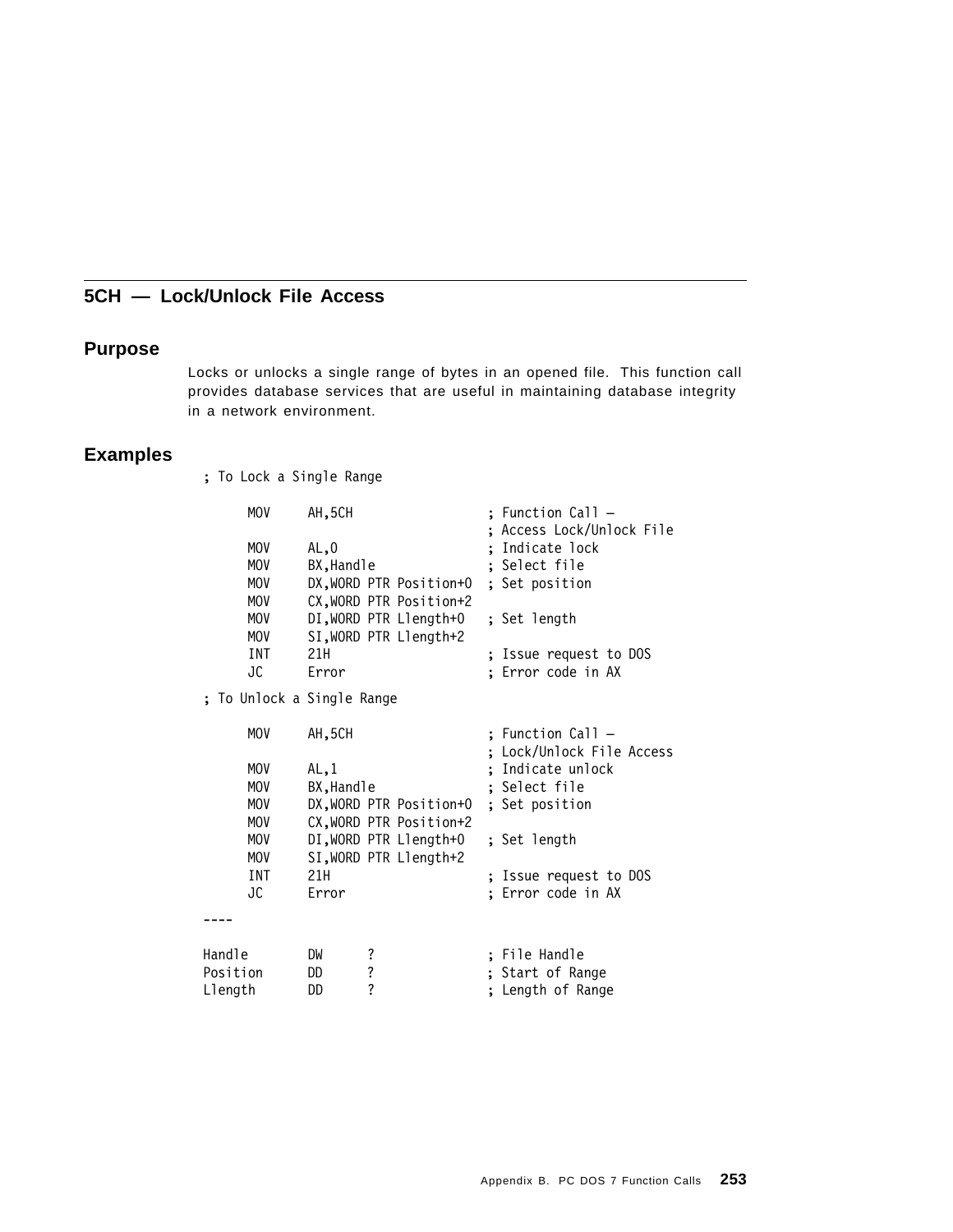#### **Comments**

The Lock/Unlock function calls should only be used when a file is opened using the DenyRead or DenyNone sharing modes. These modes do no local buffering of data when accessing files on a network disk.

#### **AL = 00H Lock**

Lock provides a simple mechanism for excluding other processes′ read/write access to regions of the file. If another process attempts to read or write in such a region, its system call is retried the number of times specified with the system retry count set by IOCTL. If, after those retries, no success occurs, a general failure error is generated, signaling the condition. The number of retries, as well as the length of time between retries, can be changed using function call 440BH (IOCTL Change Sharing Retry Count).

The recommended action is to issue function call 59H (Get Extended Error) to get the error code, in addition to the error class, location, and recommended action. The locked regions can be anywhere in the logical file. Locking beyond end-of-file is not an error. It is expected that the time in which regions are locked will be short. Duplicating the handle duplicates access to the locked regions. Access to the locked regions is not duplicated across the EXEC system call. Exiting with a file open and having issued locks on that file has undefined results.

Programs that may be cancelled using INT 23H or INT 24H should trap these interrupts and release the locks before exiting from the program. The proper method for using locks is not to rely on being denied read or write access, but to attempt to lock the region desired and examining the error code.

#### **AL = 01H Unlock**

Unlock releases the lock issued in the lock system call. The region specified must be exactly the same as the region specified in the previous lock. Closing a file with locks still in force has undefined results. Exiting with a file open and having issued locks on that file has undefined results.

Programs that may be abended using INT 23H or INT 24H should trap these interrupts and release the lock before exiting from the program. The proper method for using locks is not to rely on being denied read or write access but rather attempting to lock the region desired and examining the error code.

Error codes are returned in AX. Issue function call 59H (Get Extended Error) for additional information about the error class, suggested action, and location. Refer to "Responding to Errors" on page 138 and "Extended Error Codes" on page 138 for more information on the codes returned from function call 59H.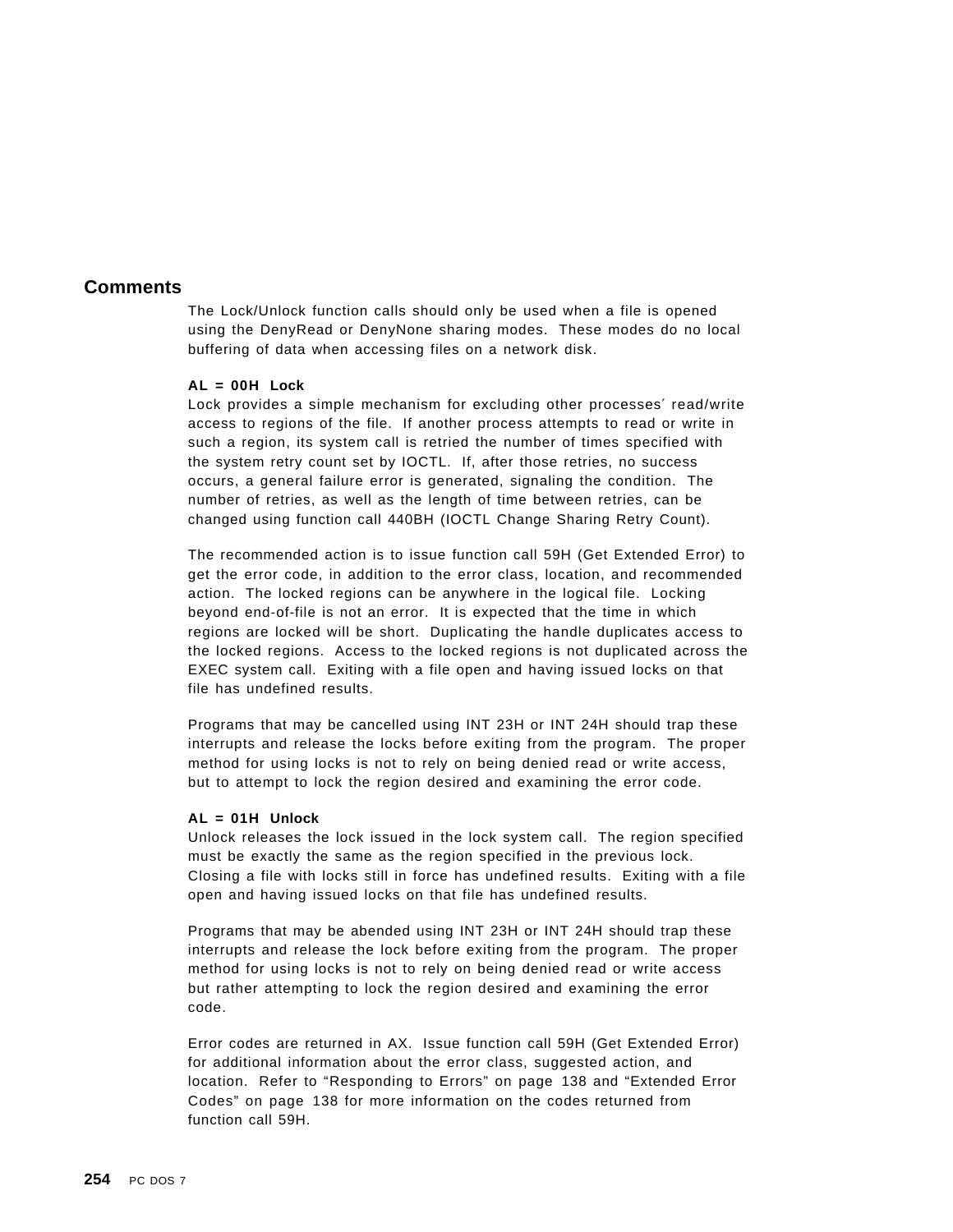## **5D0AH — Set Extended Error**

## **Purpose**

This function sets the error class, location suggested action and other information that will be returned by the next call to function 59H Get Extended Error.

### **Examples**

|            | <b>MOV</b>     |       | DX, SEG ERROR INFO    |   |                      |                                      |
|------------|----------------|-------|-----------------------|---|----------------------|--------------------------------------|
|            | MO V           | DS.DX |                       |   |                      |                                      |
|            | MO V           |       | DX, OFFSET ERROR INFO |   |                      |                                      |
|            | MO V           |       | AH,5DOAH              |   |                      | ; Function Call - Set Extended Error |
|            | INT            | 21H   |                       |   |                      | ; Issue request to DOS               |
|            |                |       |                       |   |                      |                                      |
| ERROR INFO | <b>STRUC</b>   |       |                       |   |                      |                                      |
|            | ExtendedErr DW |       |                       | ? |                      | ; Extended Error Code                |
|            | ErrorClass     |       | DB                    | ? |                      | ; Error Class                        |
|            | ErrorAction DB |       |                       | ? |                      | ; Suggested Action                   |
|            | ErrorLoc       |       | DB                    | ? |                      | ; Location of Error                  |
|            | errCL          |       | DB                    | ? |                      | ; CL Register                        |
|            | errDX          |       | DW                    | ? |                      | ; DX Register                        |
|            | errSI          |       | DW                    | ? |                      | ; SI Register                        |
|            | errDI          |       | DW                    | ? | $\ddot{\cdot}$       | DI Register                          |
|            | errDS          |       | DW                    | ? |                      | ; DS Register                        |
|            | errES          |       | DW                    | ? | $\ddot{\phantom{a}}$ | ES Register                          |
|            | errReserved DW |       |                       | ? |                      | ; Reserved Word                      |
|            | errUID         |       | DW                    | ? | $\ddot{\phantom{0}}$ | USER ID                              |
|            | errPID         |       | DW                    | ? |                      | Program ID                           |
|            |                |       |                       |   |                      |                                      |

## **Comments**

Please refer to "Responding to Errors" on page 138 for details of the possible values that may be used in the ERROR\_INFO structure.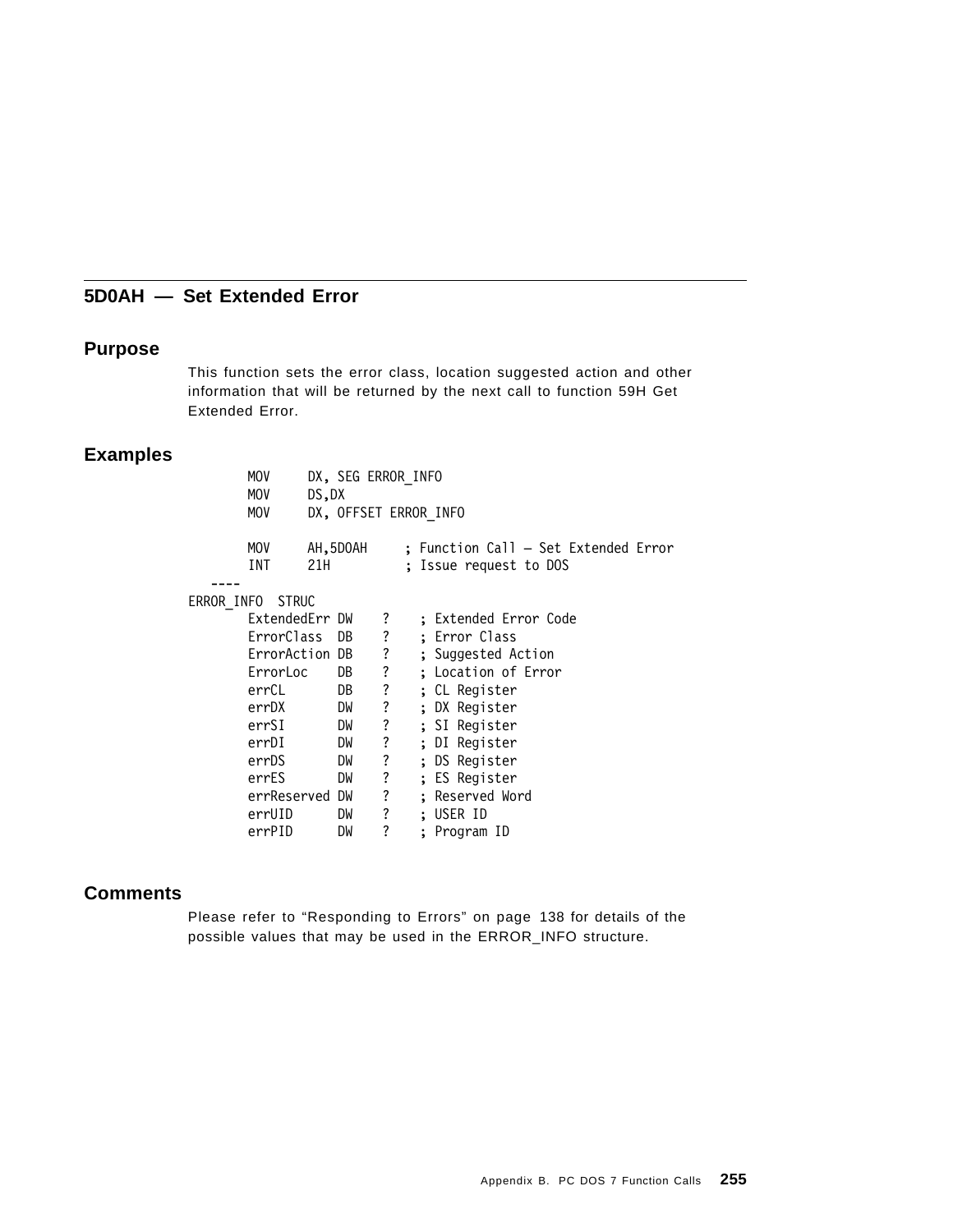### **5E00H — Get Machine Name**

## **Purpose**

Returns the character identifier of the local computer.

## **Examples**

| <b>MOV</b><br><b>MOV</b> | AX.SEG CNAME<br>DS.AX        | : Name buffer                                                                                      |                                                |
|--------------------------|------------------------------|----------------------------------------------------------------------------------------------------|------------------------------------------------|
| <b>MOV</b>               | DX OFFSET CNAME              |                                                                                                    |                                                |
| <b>MOV</b>               | AX, 5E00H                    | ; Function Call —                                                                                  |                                                |
| INT<br>JC<br><b>MOV</b>  | 21H<br>Error<br>NameFlag, CH | ; Get Machine Name<br>: Issue request to DOS<br>: Error code in AX<br>; Save name number indicator |                                                |
| <b>MOV</b>               | Name ID, CL                  | : Save NETBIOS name number                                                                         |                                                |
|                          |                              |                                                                                                    |                                                |
| CName                    | DB                           | "?"?"?"?"?"?"?""                                                                                   | ; ASCIIZ computer name                         |
| NameFlag                 | DB                           | ?                                                                                                  | $: 0 =$ Name is not set<br>$: 1 =$ Name is set |
| NameID                   | DB                           | ?                                                                                                  | : NETBIOS name number                          |

## **Comments**

Get Machine Name returns the text of the current computer name to the caller. The computer name is a 15-character byte string padded with spaces and followed by a 00H byte. If the computer name was never set, register CH is returned with 00H and the value in the CL register is invalid. The IBM PC Local Area Network Services program must be loaded for the function call to execute properly.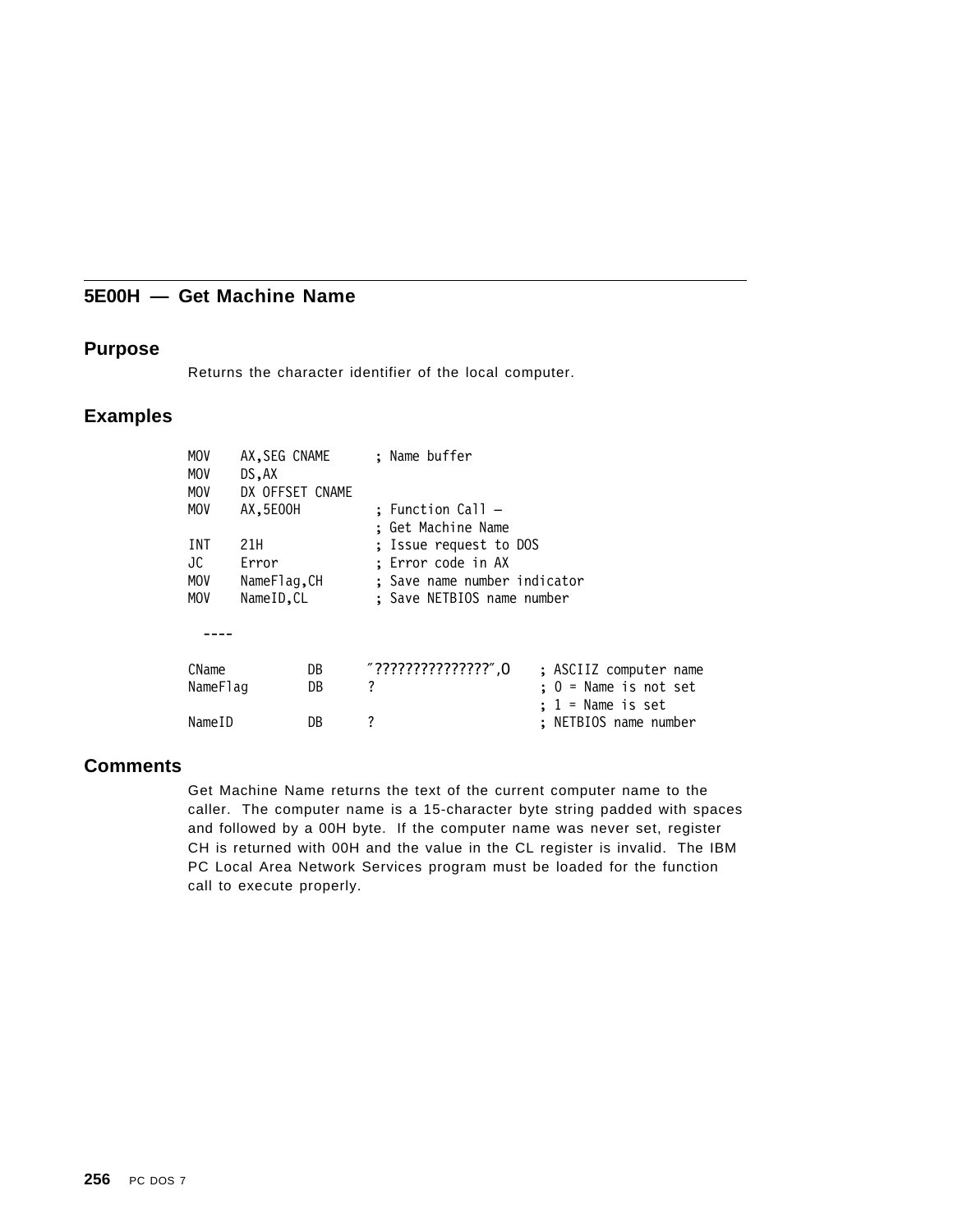### **5E02H — Set Printer Setup**

#### **Purpose**

Specifies an initial string for printer files.

#### **Examples**

|        | <b>MOV</b> | AX, 5E02H     |                   |  | : Function Call $-$<br>; Set Printer Setup |  |
|--------|------------|---------------|-------------------|--|--------------------------------------------|--|
|        | <b>MOV</b> | BX, Index     |                   |  | ; Redirection List Index                   |  |
|        | <b>MOV</b> | CX.size       |                   |  | ; String size                              |  |
|        | <b>MOV</b> | SI,SEG String |                   |  | ; String Buffer                            |  |
|        | <b>MOV</b> | DS.SI         |                   |  |                                            |  |
|        | <b>MOV</b> |               | SI, OFFSET String |  |                                            |  |
|        | INT        | 21H           |                   |  | ; Issue request to DOS                     |  |
|        | JС         | Error         |                   |  | ; Error code in AX                         |  |
|        |            |               |                   |  |                                            |  |
| Index  |            | DW            | ?                 |  | ; Redirection List Index                   |  |
| Size   |            | DW            | Ν                 |  | ; String size (Maximum 64)                 |  |
| String |            | DB            |                   |  | N DUP(?) ; Printer Setup String            |  |

## **Comments**

The string specified is put in front of all files destined for a particular network printer. Set Printer Setup allows multiple users of a single printer to specify their own mode of operation for the printer. BX is set to the same index that is used in function call 5F02H (Get Redirection List Entry). An error code is returned if print redirection is paused or if the IBM PC Local Area Network Services program is not loaded.

Error codes are returned in AX. Issue function call 59H (Get Extended Error) for additional information about the error class, suggested action, and location. Refer to "Responding to Errors" on page 138 and "Extended Error Codes" on page 138 for more information on the codes returned from function call 59H. **IMPORTANT:** The redirection index value may change if function call 5F03H (Redirect Device) or function call 5F04H (Cancel Redirection) is issued between the time the redirection list is scanned and the function call 5E02H (Set Printer Setup) is issued. Therefore, we recommend that you issue Set Printer Setup immediately after you issue "Get Redirection List ."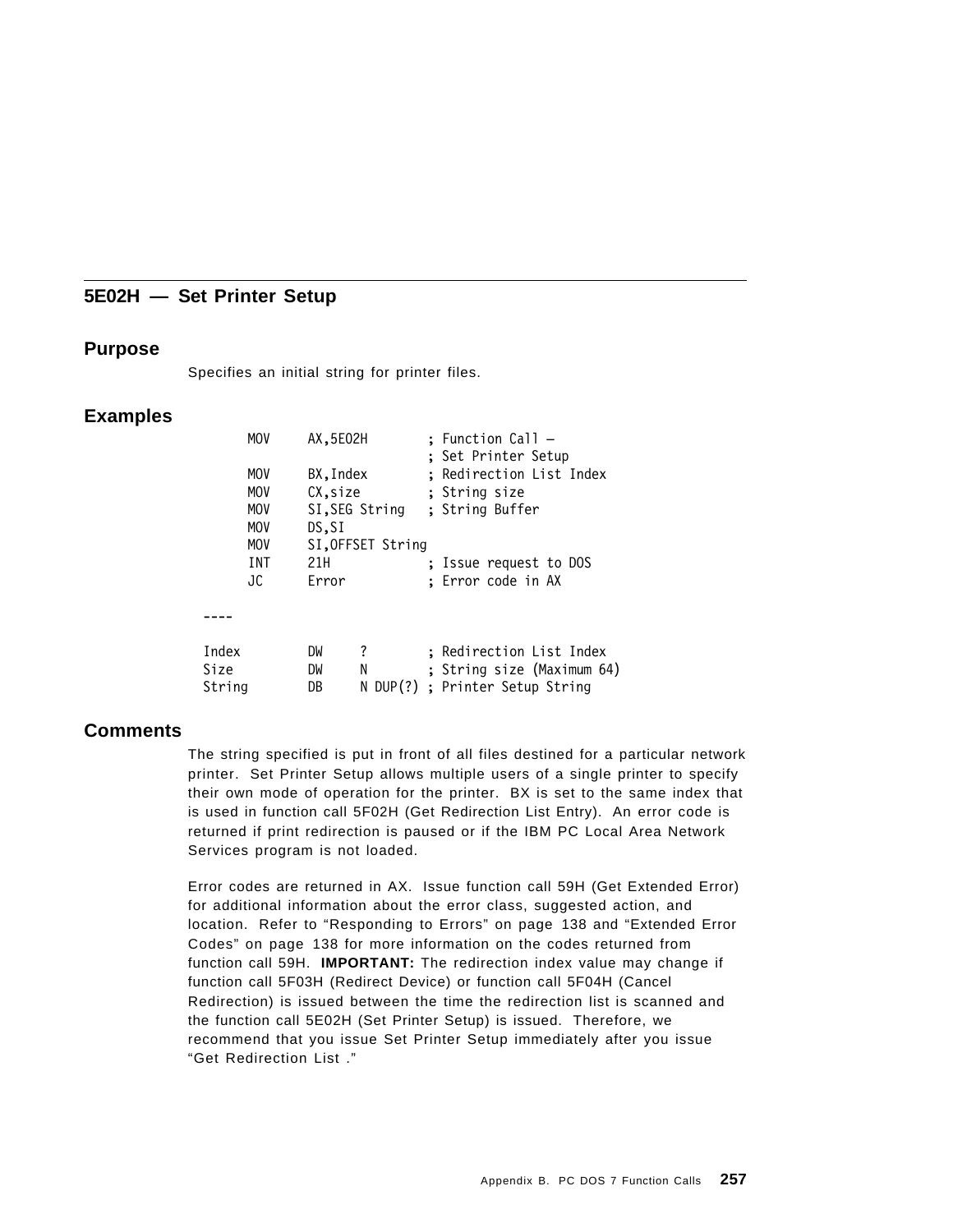### **5E03H — Get Printer Setup**

#### **Purpose**

Returns the printer setup string for printer files.

#### **Examples**

|                          | <b>MOV</b>               | AX, 5E03H                   |                   |  | ; Function Call —<br>; Get Printer Setup                                      |
|--------------------------|--------------------------|-----------------------------|-------------------|--|-------------------------------------------------------------------------------|
|                          | <b>MOV</b><br><b>MOV</b> | BX, Index<br>CX, SEG String |                   |  | : Redirection List Index<br>; String Buffer                                   |
|                          | <b>MOV</b><br><b>MOV</b> | ES.CX                       | DI, OFFSET String |  |                                                                               |
|                          | <b>INT</b><br>JC         | 21H<br>Error                |                   |  | : Issue request to DOS<br>: Error code in AX                                  |
|                          | <b>MOV</b>               | Ssize, CX                   |                   |  | : Save String size                                                            |
|                          |                          |                             |                   |  |                                                                               |
| Index<br>Ssize<br>String |                          | DW<br>DW<br>DB              | ?<br>?            |  | : Redirection List Index<br>; String size<br>64 DUP(?) ; Printer Setup String |

#### **Comments**

This function call returns the printer setup string which was specified using the function call 5E02H (Set Printer Setup). The setup string is attached to all files destined for a particular printer. The value in BX is set to the same index issued in function call 5F02H (Get Redirection List). Error code 1 (invalid function number) is returned if the IBM PC Local Area Network Services is not loaded.

Error codes are returned in AX. Issue function call 59H (Get Extended Error) for additional information about the error class, suggested action, and location. Refer to "Responding to Errors" on page 138 and "Extended Error Codes" on page 138 for more information on the codes returned from function call 59H.

**IMPORTANT:** The redirection index value may change if function call 5F03H (Redirect Device) or function call 5F04H (Cancel Redirection) is issued between the time the redirection list is scanned and the function call 5E03H (Get Printer Setup) is issued. Therefore, we recommend that you issue "Get Printer Setup" immediately after you issue "Get Redirection List."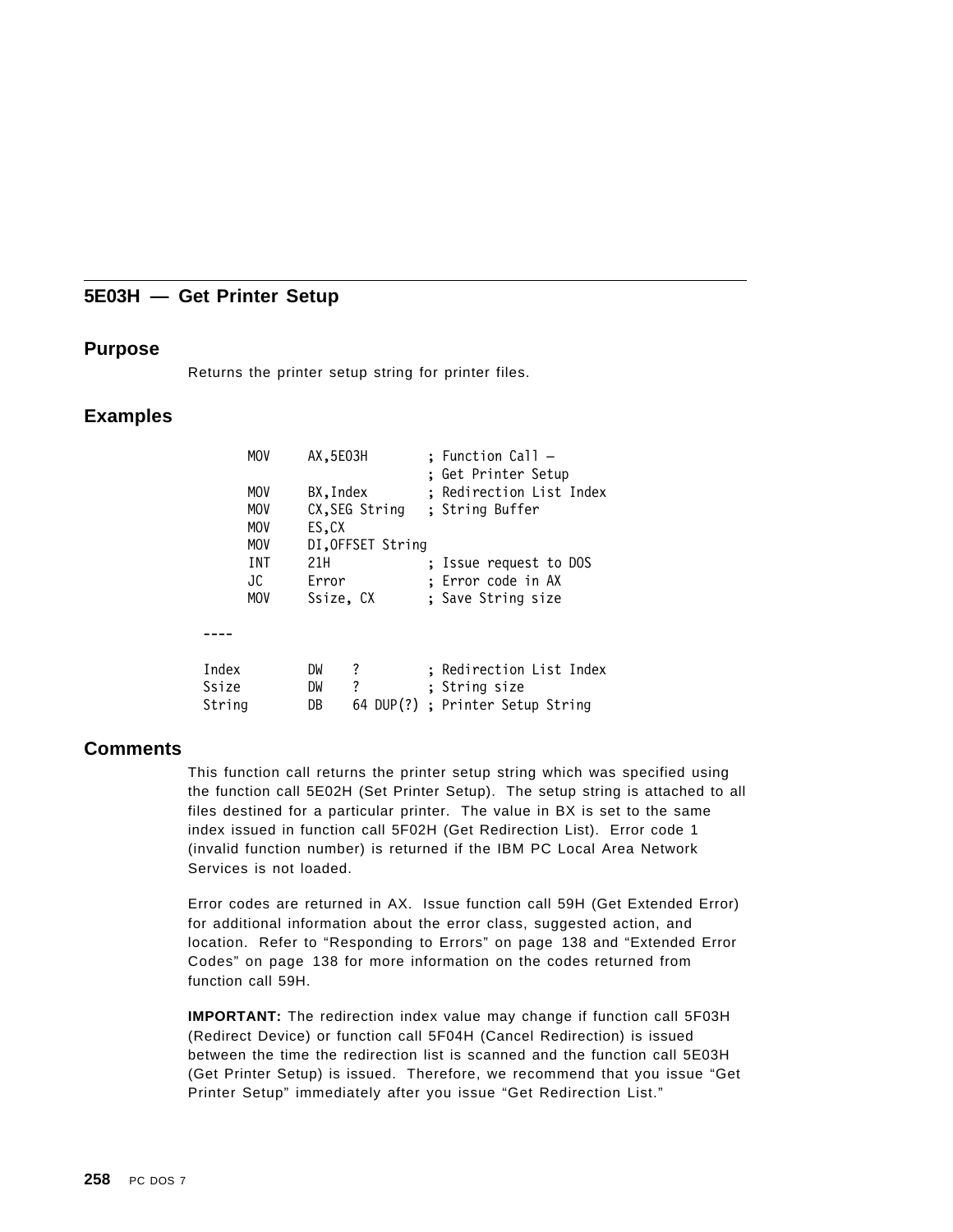# **5F02H — Get Redirection List Entry**

## **Purpose**

Returns nonlocal network assignments.

# **Examples**

| <b>MOV</b>       | BX, 0     |                   | ; Start at beginning of list                     |
|------------------|-----------|-------------------|--------------------------------------------------|
| Get Loop:        |           |                   | ; Get next entry                                 |
| <b>MOV</b>       |           | Index, BX         | ; Redirection list index                         |
| <b>MOV</b>       |           | AX, 5F02H         | ; Function Call -                                |
|                  |           |                   | ; Get redirection list entry                     |
| <b>MOV</b>       |           | SI, SEG device    | ; "PRN" is possible                              |
| <b>MOV</b>       | DS, SI    |                   |                                                  |
| <b>MOV</b>       |           | SI, OFFSET device | ; DS:SI points to local name                     |
| <b>MOV</b>       |           | DI, SEG info      |                                                  |
| <b>MOV</b>       | ES, DI    |                   |                                                  |
| MOV              |           | DI, OFFSET inf    | ; ES:DI points to buffer address of network name |
| <b>PUSH</b>      | BX        |                   |                                                  |
| <b>PUSH</b>      | DX        |                   | ; Save registers                                 |
| <b>PUSH</b>      | BP        |                   |                                                  |
| INT              | 21H       |                   | ; Issue request to DOS                           |
| POP              | ВP        |                   | ; Restore registers                              |
| <b>POP</b>       | <b>DX</b> |                   |                                                  |
| JC               |           | CheckEnd          | ; Error code in AX                               |
| <b>MOV</b>       |           | Status, BH        | ; Save status                                    |
| <b>MOV</b>       | Type, BL  |                   | ; Save type                                      |
| <b>MOV</b>       |           | UserParm, CX      | ; Save user parameter                            |
| P <sub>O</sub> P | BX        |                   |                                                  |
| INC              | BX        |                   | ; Set to next entry                              |
| JMP              |           | Get Loop          |                                                  |
|                  |           |                   |                                                  |
|                  |           |                   |                                                  |
| CheckEnd:        |           |                   |                                                  |
| P <sub>O</sub> P | BX        |                   | ; Balance state                                  |
| <b>CMP</b>       | AX, 18    |                   | ; End of list?                                   |
| JNE              | Error     |                   | ; No!                                            |
|                  |           |                   |                                                  |
| ----             |           |                   |                                                  |
|                  |           |                   |                                                  |
| Index            | DW        | ?                 | ; Redirection list index (0 based)               |
| Device           | DB        | 128 DUP(?)        | ; ASCIIZ device name                             |
|                  |           |                   | example: "LPT1",0<br>$\mathbf{\dot{i}}$          |
|                  |           |                   | "A:",0<br>$\ddot{\phantom{0}}$                   |
| Status           | DB        | ?                 | Device status                                    |
|                  |           |                   | Bit 0=0 : Device is OK                           |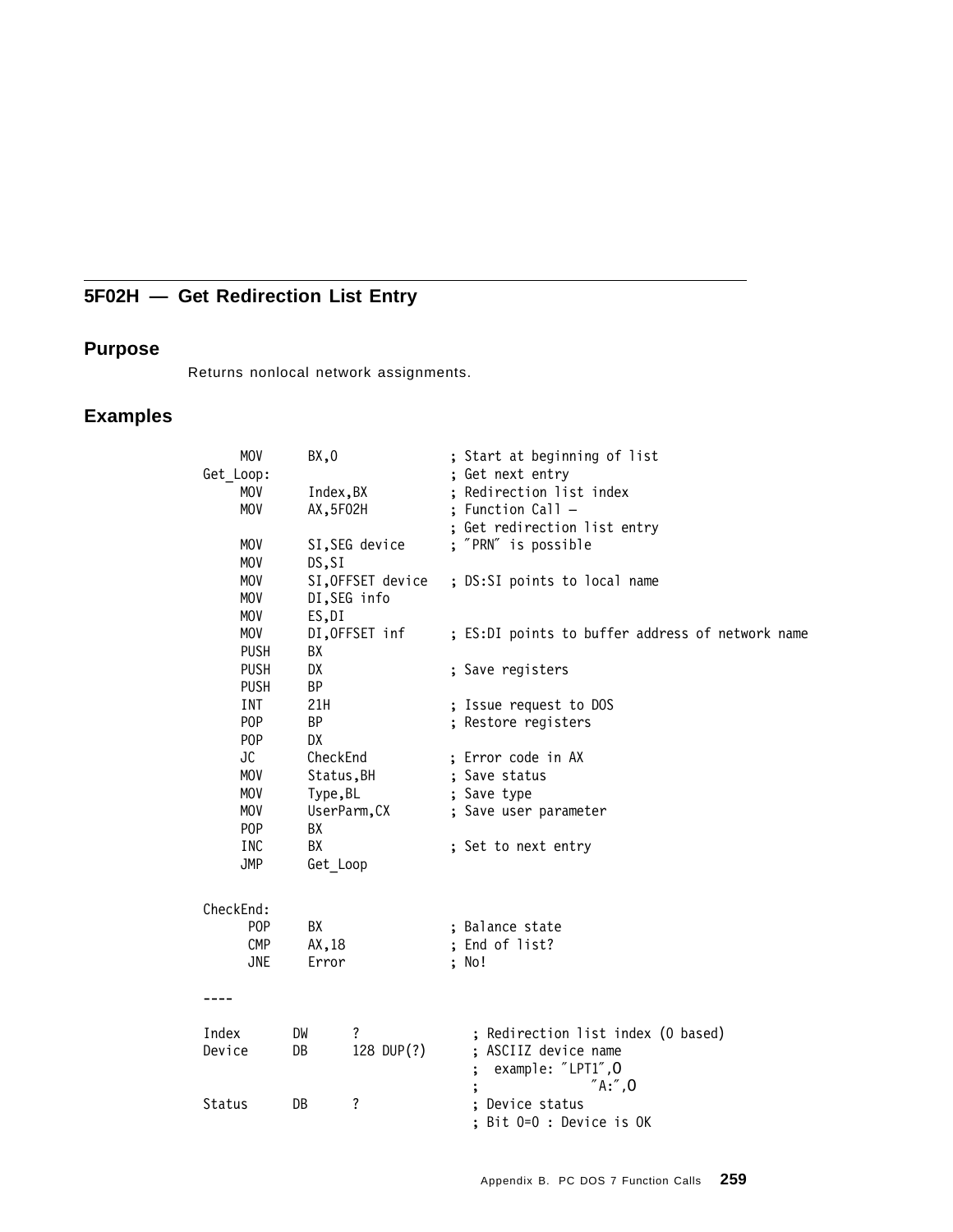|          |    |            | ; Bit 0=1 : Device in Error<br>; Bit 7-1 reserved |
|----------|----|------------|---------------------------------------------------|
|          |    |            |                                                   |
| UserParm | DW |            | ; User parameter                                  |
| Type     | DB |            | ; Device type                                     |
|          |    |            | $: 3 = NET$ USE device                            |
|          |    |            | $: 4 = NET$ USE drive                             |
| Info     | DB | 128 DUP(?) | ; NET USE network path                            |
|          |    |            | example: "\\MYNODE\CDRIVE",0                      |

### **Comments**

The Get Redirection List Entry function call returns the list of network redirections that were created through function call 5F03H (Redirect Device). Each call returns one redirection, so BX should be increased by one each time to step through the list. The contents of the list may change between calls. The end-of-list is detected by error code 18 (no more files). Error code 1 (invalid function number) is returned if the IBM PC Local Area Network Services program and IFSFUNC are not loaded.

If either disk or print redirection is paused, the function is not effected.

Error codes are returned in AX. Issue function call 59H (Get Extended Error) for additional information about the error class, suggested action, and location. Refer to "Responding to Errors" on page 138 and "Extended Error Codes" on page 138 for more information on the codes returned from function call 59H.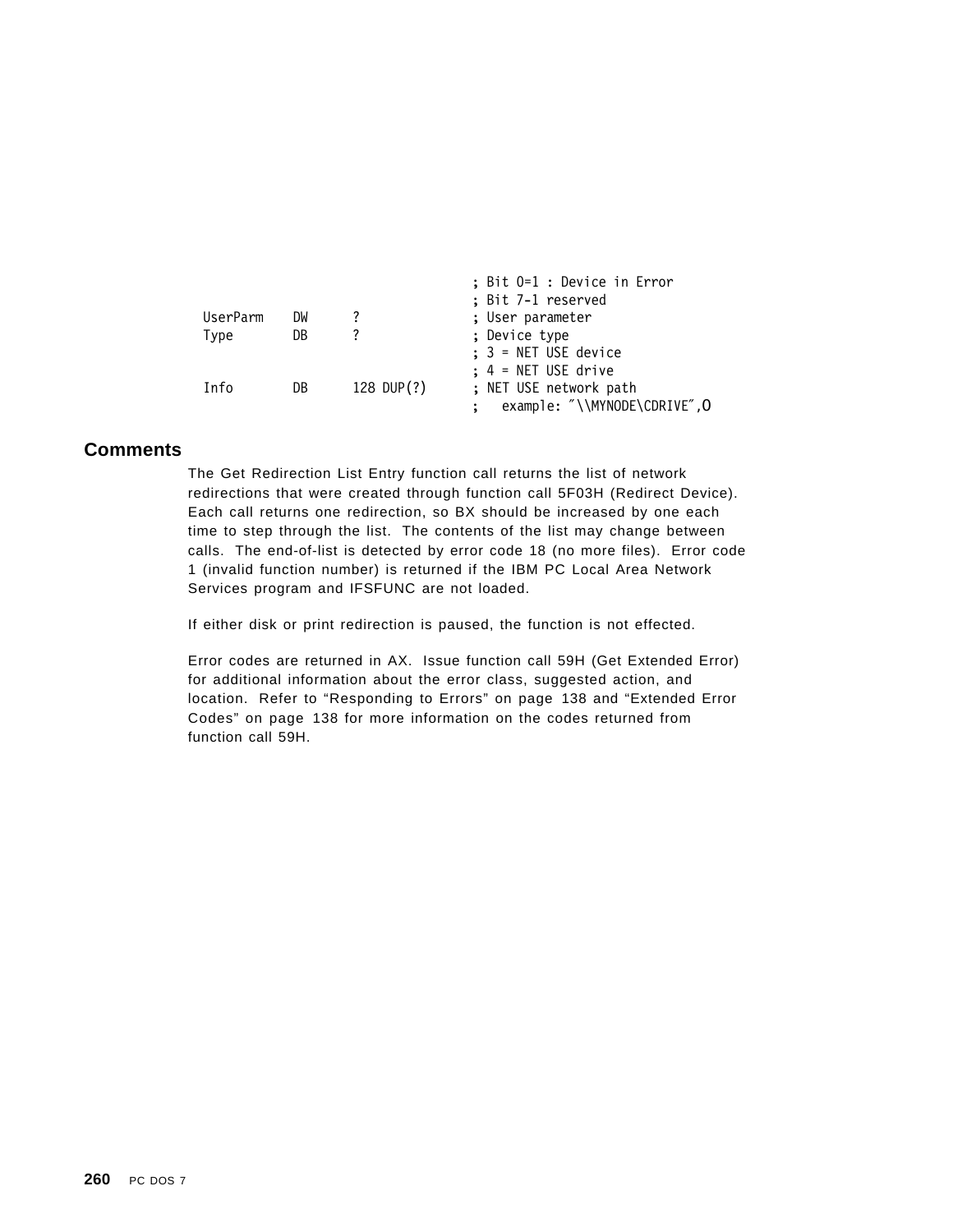### **5F03H — Redirect Device**

#### **Purpose**

Causes a Redirector/Server connection to be made.

#### **Examples**

| <b>MOV</b>                   | AX, 5F03H   |                       |                      | ; Function Call —                          |
|------------------------------|-------------|-----------------------|----------------------|--------------------------------------------|
|                              |             |                       |                      | Redirect Device                            |
| <b>MOV</b><br>SI, SEG Device |             |                       |                      | ; Device Buffer                            |
| MOV.                         | DS.SI       |                       |                      |                                            |
| MOV.<br>SI.OFFSET Device     |             |                       |                      |                                            |
| <b>MOV</b>                   |             |                       |                      | DI, SEG Net Path info ; Information Buffer |
| <b>MOV</b>                   | ES,DI       |                       |                      |                                            |
| <b>MOV</b>                   |             | DI, OFFSET Net Path   |                      |                                            |
| <b>MOV</b>                   | BL, Type    |                       |                      | ; Set Type                                 |
| MOV                          | CX,UserParm |                       |                      | ; Set User Parameter                       |
| INT.                         | 21H         |                       |                      | ; Issue request to DOS                     |
| JC                           | Error       |                       |                      | ; Error code in AX                         |
|                              |             |                       |                      |                                            |
|                              |             |                       |                      |                                            |
| Device                       | DB          | $''\ldots$ , $''$ , 0 |                      | ; ASCIIZ Device Name                       |
|                              |             |                       |                      | example: $"LPT1",0$                        |
|                              |             |                       | $\ddot{\phantom{0}}$ | "A:".0"                                    |
| UserParm                     | DW          | $\frac{?}{?}$         |                      | : User Parameter                           |
| <b>Type</b>                  | DB          |                       |                      | Device Type                                |
|                              |             |                       |                      | $: 3 = NET$ USE Device                     |
|                              |             |                       |                      | $: 4 = NET$ USE Drive                      |
| Net Path                     | DB          | 128 DUP(0)            |                      |                                            |

#### **Comments**

This call defines the current directories for the network and defines redirection of network printers.

• If BL = 03, the source specifies a printer, the destination specifies a network path, and the CX register has a word that PC DOS 7 maintains for the programmer. For compatibility with the IBM PC Local Area Network Services program, CX should be set to 0. Values other than 0 are reserved for the IBM PC Local Area Network Services program. This word may be retrieved through function call 5F02H (Get Redirection List). All output destined for the specified printer is buffered and sent to the remote printer spool for that device. The printers are redirected at the INT 17H level.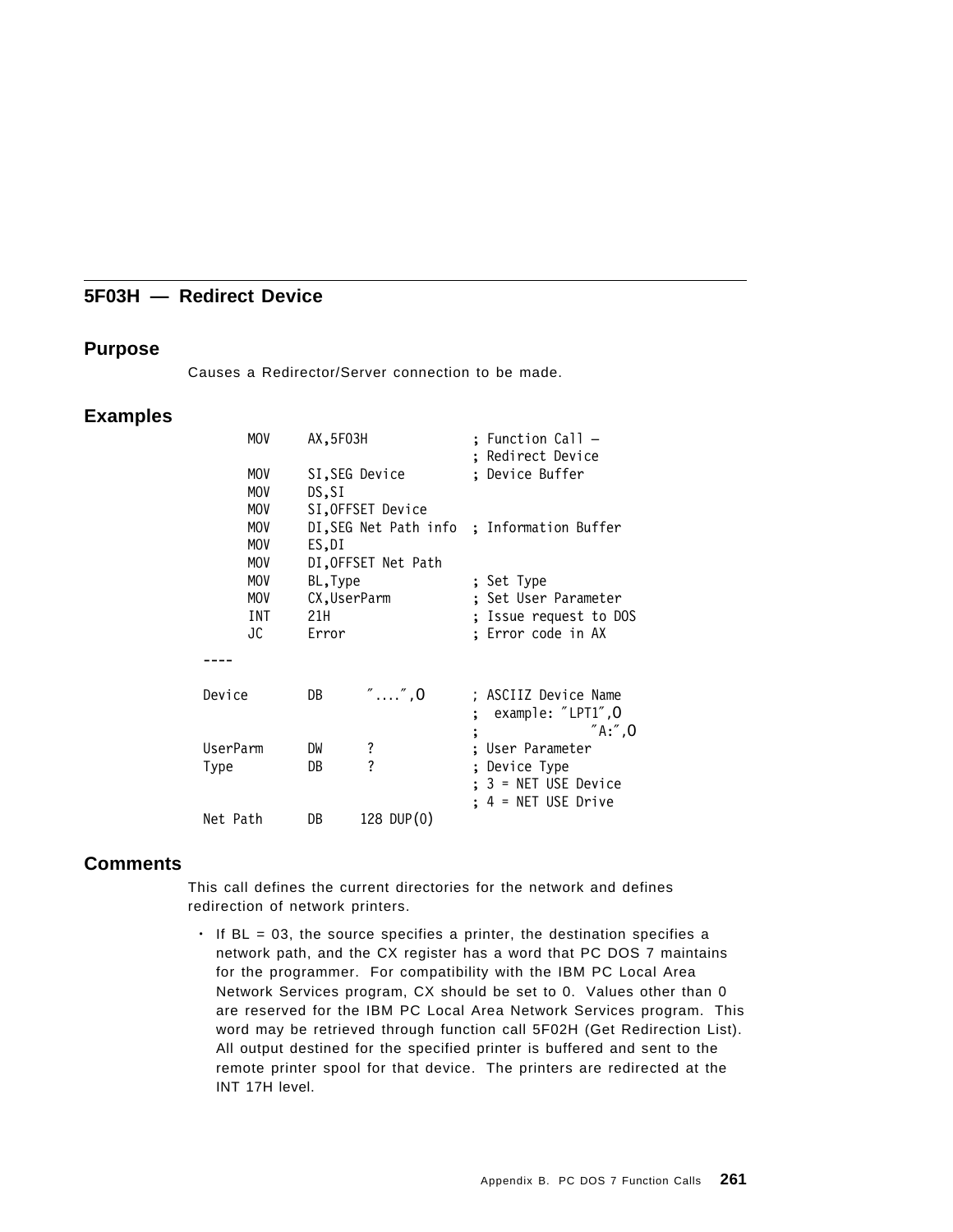The source string must be **PRN** , **LPT1**, **LPT2**, or **LPT3** each ended with a 00H. The destination string must point to a network name string of the following form:

[computername{shortname∨printdevice}]

The destination string must be ended with a 00H.

The ASCIIZ password (0 to 8 characters) for access to the remote device should immediately follow the network string. The password must end with a 00H. A null (0 length) password is considered to be no password.

• If BL = 4, the source specifies a drive letter and colon ending with 00H, the destination specifies a network path ending with 00H, and the CX register has a word that DOS maintains for the programmer. For compatibility with the IBM PC Local Area Network Services program, CX should be set to 00H. Values other than 00H are reserved for the IBM PC Local Area Network Services program. The value may be retrieved through function call 5F02H (Get Redirection List). If the source was a drive letter, the association is made between the drive letter and the network path. All subsequent references to the drive letter are translated to references to the network path. If the source is an empty string, the system attempts to grant access to the destination with the specified password without redirecting any device.

The ASCIIZ password for access to the remote path should immediately follow the network string. A null (0 length) password ended with 00H is considered to be no password.

Error codes are returned in AX. Issue function call 59H for additional information about the error class, suggested action, and location. Refer to "Responding to Errors" on page 138 and "Extended Error Codes" on page 138 for more information on the codes returned from function call 59H (Get Extended Error) .

#### **Notes:**

- 1. Devices redirected through this function call are not displayed by the NET USE command.
- 2. An error is returned if you try to redirect a drive while disk redirection is paused, or if you try to redirect a printer while print redirection is paused.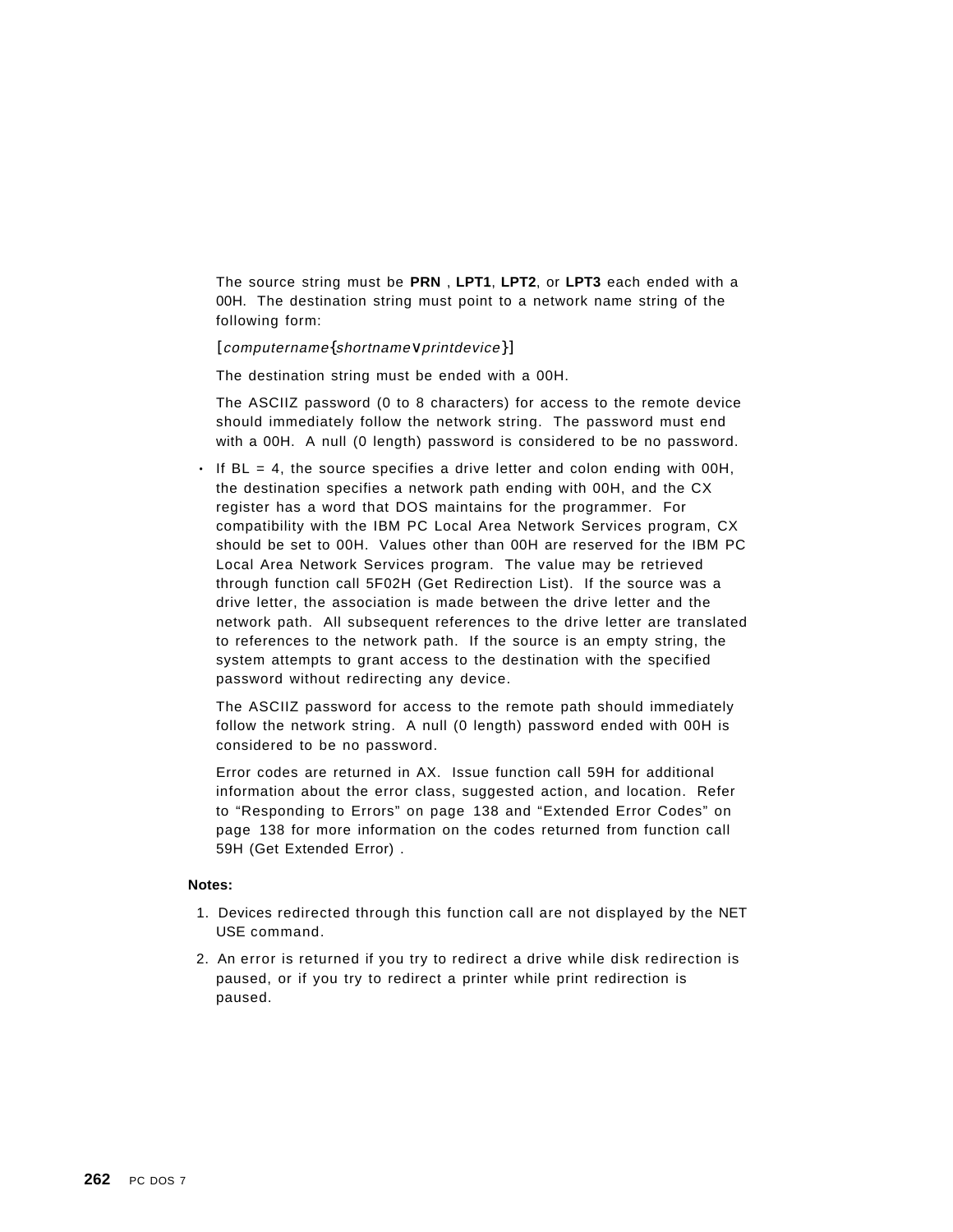### **5F04H — Cancel Redirection**

#### **Purpose**

Cancels a previous redirection.

#### **Examples**

| <b>MOV</b> | AX,5F04H               | $:$ Function Call $-$                                                                                                                                 |
|------------|------------------------|-------------------------------------------------------------------------------------------------------------------------------------------------------|
|            |                        | : Cancel redirection                                                                                                                                  |
| <b>MOV</b> | SI,SEG Device          | ; Device buffer                                                                                                                                       |
| <b>MOV</b> | DS.SI                  |                                                                                                                                                       |
| <b>MOV</b> | SI, OFFSET Device      |                                                                                                                                                       |
| <b>INT</b> | 21H                    | ; Issue request to DOS                                                                                                                                |
| JC         | Error                  | : Error code in AX                                                                                                                                    |
|            |                        |                                                                                                                                                       |
| Device     | $''\ldots''$ , 0<br>DB | ; ASCIIZ Device Name<br>; example: $"LPT1",0$<br>"A:",0<br>$\ddot{\phantom{0}}$<br>$"\backslash$ Computer $\lambda$ Path'', 0<br>$\ddot{\phantom{0}}$ |

## **Comments**

The redirection created by the Redirect Device function call (5F03H) is removed through the Cancel Redirection call. If the buffer points to a drive letter and the drive is associated with a network name, the association is ended and the drive is restored to its physical meaning. If the buffer points to PRN, LPT1, LPT2, or LPT3, and the device has an association with a network device, the association is terminated and the device is restored to its physical meaning. If the buffer points to a network path ending with 00H and a password ending with 00H, the association between the local machine and the network directory is terminated.

An error is returned if you try to cancel a redirected file device while disk redirection is paused, or if you try to cancel a redirected printer while print redirection is paused. Error code 1 (invalid function number) is returned if the IBM PC Local Area Network Services program is not loaded.

Error codes are returned in AX. Issue function call 59H (Get Extended Error) for additional information about the error class, suggested action, and location. Refer to "Responding to Errors" on page 138 and "Extended Error Codes" on page 138 for more information on the codes returned from function call 59H.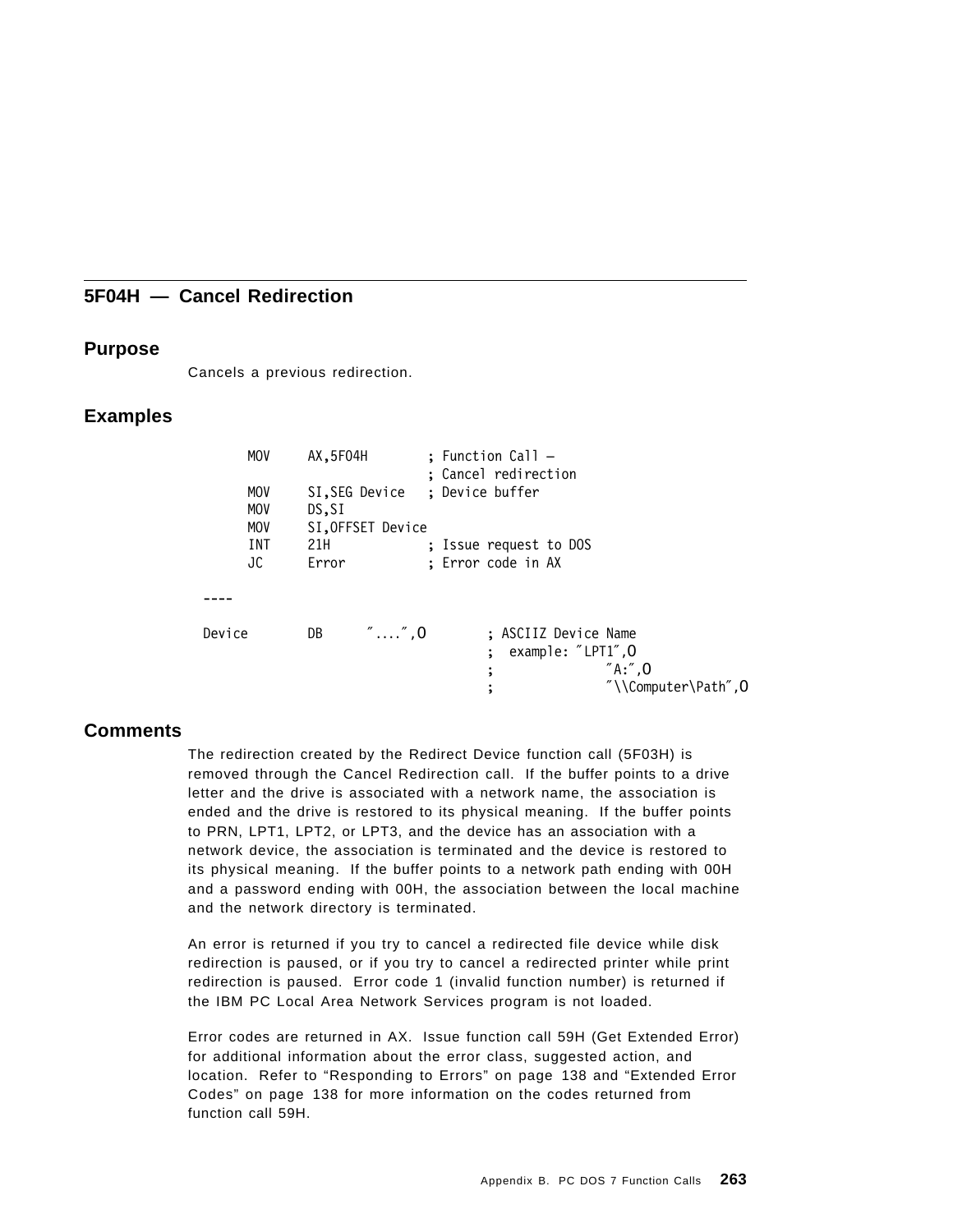# **62H — Get Program Segment Prefix Address**

# **Purpose**

Returns the program prefix address.

## **Examples**

| MOV        | AH, 62H   |  | $:$ Function Call $-$<br>; Get Program Segment Prefix Address |
|------------|-----------|--|---------------------------------------------------------------|
| INT        | 21H       |  | ; Issue request to DOS                                        |
| JC         | Error     |  | : Error code in AX                                            |
| <b>MOV</b> | PSPSeg.BX |  | ; Save PSP address                                            |
|            |           |  |                                                               |
| PSPSeg     | DW        |  | ; Segment address of my PSP                                   |

### **Comments**

The internal PSP address for the currently executing process is returned in BX.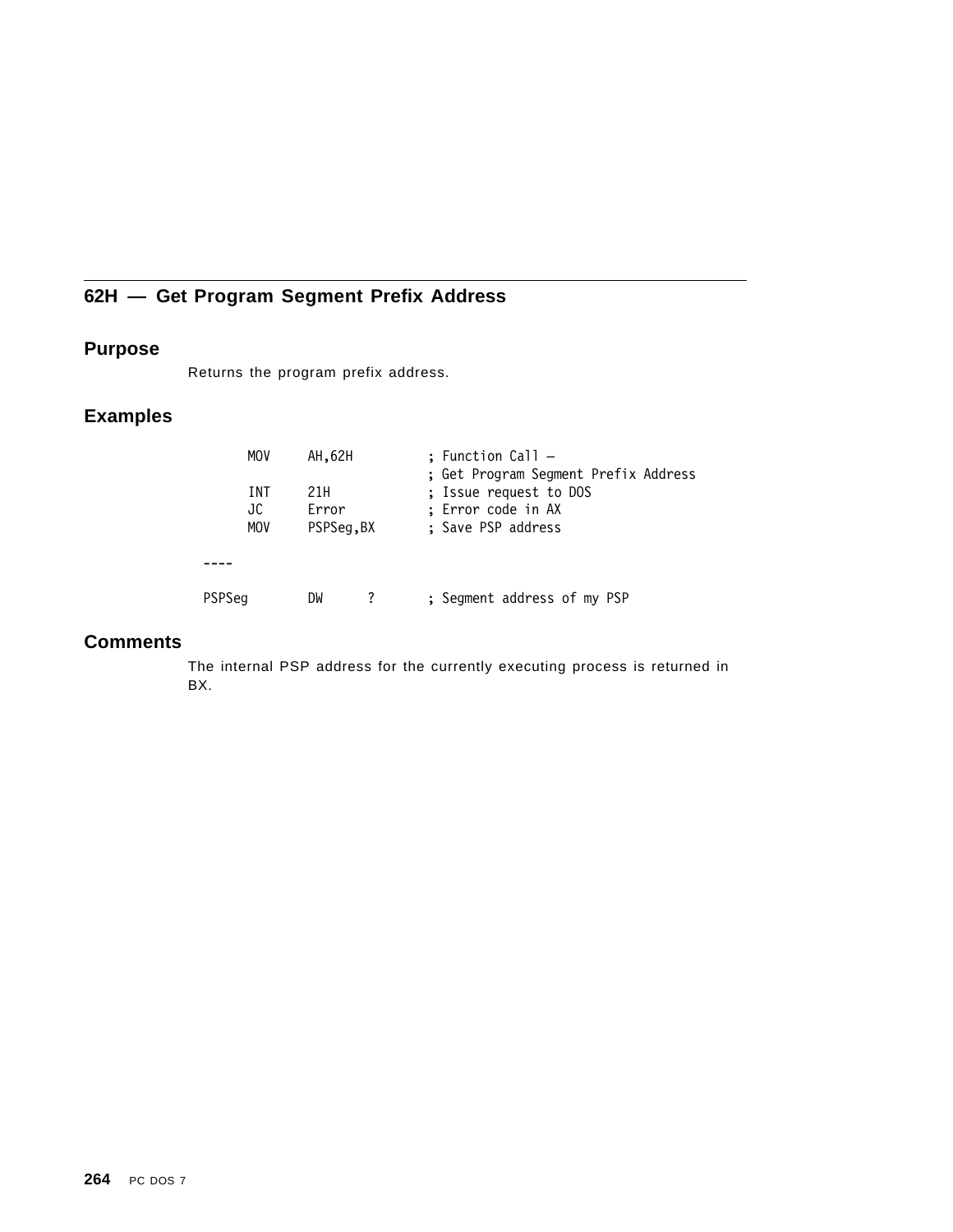# **65H — Get Extended Country Information**

# **Purpose**

Returns extended country information.

## **Examples**

; To get information

| MOV                                   | AH, 65H                  |                    | ; Function Call -                                                      |
|---------------------------------------|--------------------------|--------------------|------------------------------------------------------------------------|
|                                       |                          |                    | ; Get extended country information                                     |
| <b>MOV</b>                            | AL, InfoID               |                    | ; Data/function requested<br>$(1, 2, 4, 6 \text{ or } 7).$             |
| <b>MOV</b>                            | BX, CodePage             |                    | ; Set desired code page                                                |
|                                       |                          |                    | (-1=current, Set by function call 6602H).                              |
| <b>MOV</b>                            | CX,SizeBuffer            |                    | ; Maximum data to return                                               |
|                                       |                          |                    | (must be $\ge$ = 5)                                                    |
| <b>MOV</b>                            | DX, Country ID           |                    | ; Set desired Country ID                                               |
| <b>MOV</b>                            | DI, SEG Buffer           |                    | (-1=current, set by function call 38H).<br>; Information return buffer |
| <b>MOV</b>                            | ES, DI                   |                    |                                                                        |
| <b>MOV</b>                            | DI, OFFSET Buffer        |                    |                                                                        |
| INT                                   | 21H                      |                    | ; Issue request to DOS                                                 |
| JC                                    | Error                    |                    | ; Error code in AX                                                     |
|                                       |                          |                    |                                                                        |
|                                       |                          |                    |                                                                        |
| Buffer                                | LABEL                    | <b>BYTE</b>        |                                                                        |
| ; Format depends on AL value          |                          |                    |                                                                        |
| ; AL=1 : Extended Country Information |                          |                    |                                                                        |
| InfoID                                | DB                       | ?                  | ; Type of info to get                                                  |
| CIinfoSize                            | DW                       | $\overline{\cdot}$ | ; amount of data that follows                                          |
|                                       |                          |                    | ; (limited by CX input)                                                |
| CountryID                             | DW                       | ?                  | ; Selected CountryID                                                   |
| CodePage                              | DW                       | $\ddot{?}$         | ; Selected Code Page                                                   |
|                                       |                          |                    | ; See function call 38H, Country Information, for the format of the    |
|                                       | remainder of this buffer |                    |                                                                        |
|                                       |                          |                    |                                                                        |
|                                       |                          |                    |                                                                        |
|                                       |                          |                    |                                                                        |
| ; AL=2 : Upper Case Table             | DB                       | 2                  | ; Indicates Upper Case Table                                           |
| UpperCase@                            | DD                       | ?                  | ; Address of Upper Case Table                                          |
|                                       |                          |                    |                                                                        |
| ; AL=4 : File Upper Case Table        |                          |                    |                                                                        |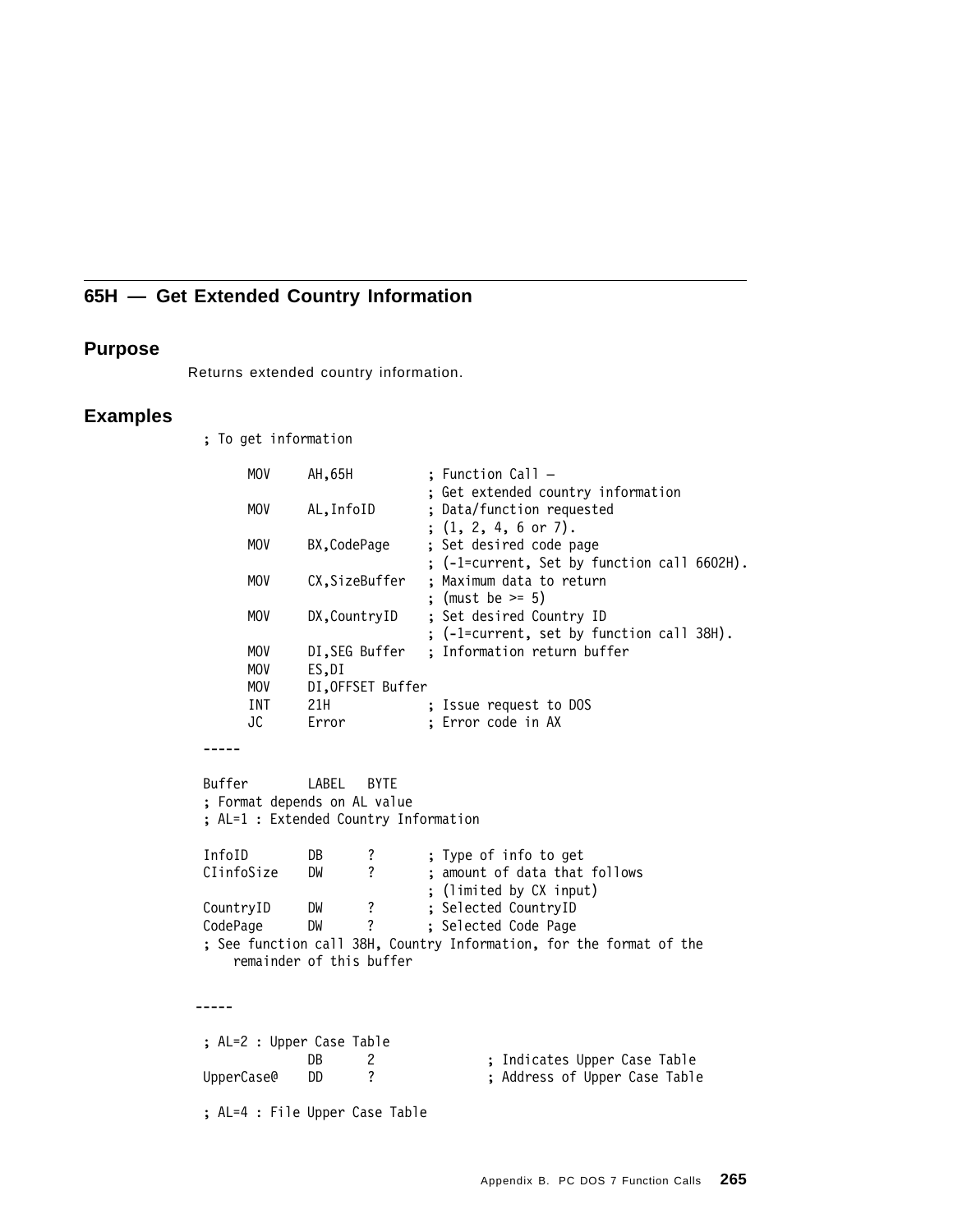|                            | DB | 4 | ; Indicates File Upper Case Table  |
|----------------------------|----|---|------------------------------------|
| UpperCase@                 | DD | ? | ; Address of File Upper Case Table |
| ; $AL=6$ : Collating Table |    |   |                                    |
|                            | DB | 6 | : Indicates Collate Table          |
| Collate@                   | DD |   | ; Address of Collate Table         |
| ; AL=7 : DBCS Vector Table |    |   |                                    |
|                            | DB |   | ; Indicates DBCS Vector Table      |
| <b>DBCS@</b>               | DD |   | ; Address of DBCS Vector Table     |

#### **Comments**

On entry, DX contains the ID of the country for which the extended information is needed. AL contains the ID value for the country.

- If the country code and code page do not match, or if either one or both are invalid, an error code of 2 (file not found) is returned in AX.
- The size requested in CX must be 5 or greater. If it is less than 5, an error code of 1 is returned in AX.
- If the amount of information returned is greater than the size requested in CX, it is ended and no error is returned in AX.
- **Note:** For further information on the country information, see function call 38H (Get or Set Country Dependent Information).

```
The NLSFUNC DOS extension must be installed to get information for
countries other than the Current Country.
```
The uppercase table and the filename uppercase tables are 130 bytes long, consisting of a length field (2 bytes), followed by 128 uppercase values for the upper 128 ASCII characters. They have the following layout:

| Tsize | DW | 128        | ; Table Size                        |
|-------|----|------------|-------------------------------------|
| Table | DB | 128 DUP(?) | ; Upper case versions of 80H to FFH |

The following formula can be used to determine the address of an uppercase equivalent for a lowercase character (ASCII in) in the uppercase table or the filename uppercase table.

#### **Examples**

ASCII in -(256-table len)+table start= address of ASCII out

**Where**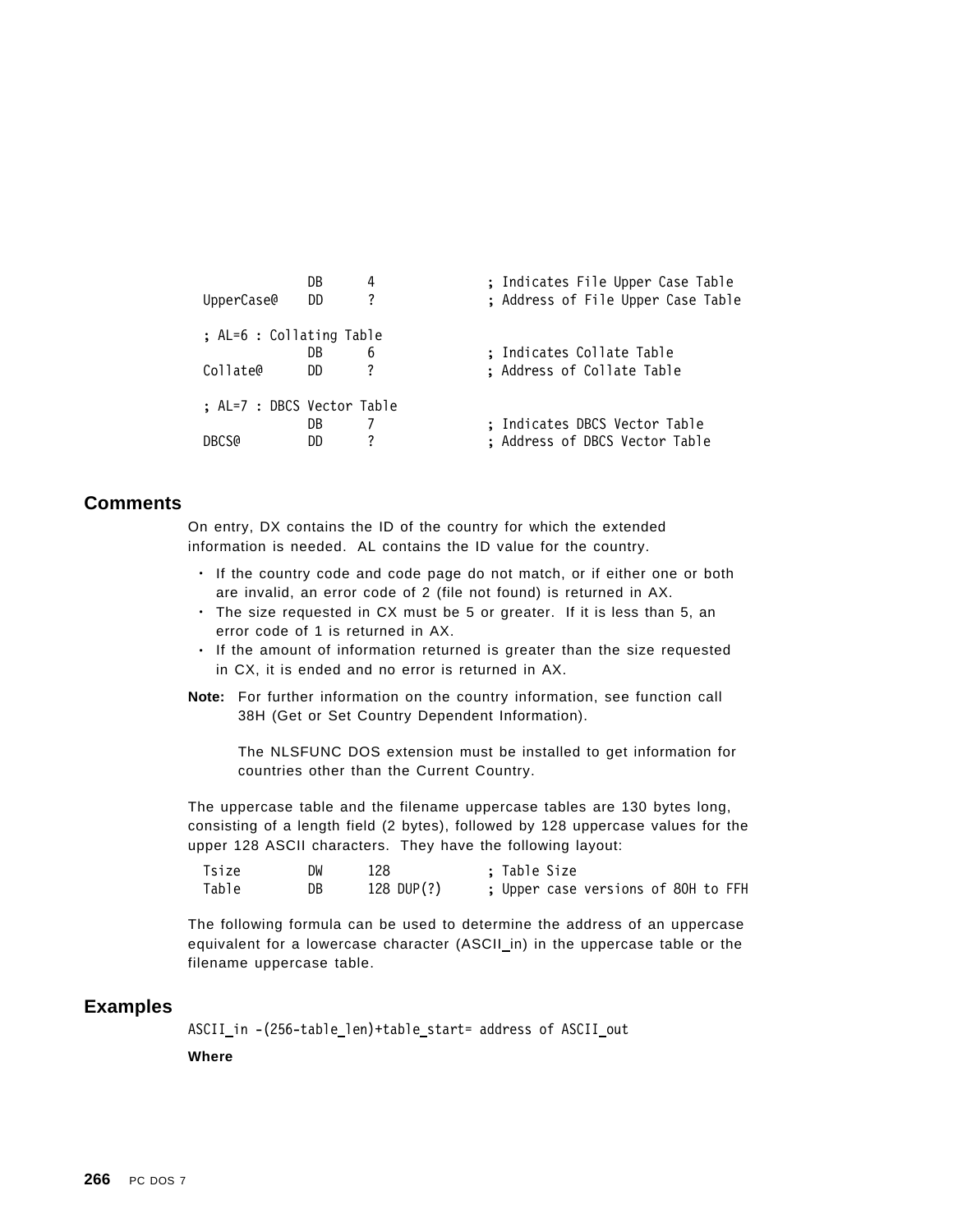```
ASCII_in = character to be generated
table len = length of list of uppercase
values (2 bytes)
table start = starting address of uppercase
table (4 bytes)
```
ASCII\_out = uppercase value for ASCII\_in

If the value of ASCII in is equal to or greater than (256-table len), there is an uppercase equivalent for ASCII\_in in the table. If it is lower than (256-table\_len), no uppercase equivalent exists in the table.

The collate table is 258 bytes long, consisting of a length field (2 bytes) followed by 256 ASCII values, in the appropriate order. It has the following layout:

| Tsize | DW | 256        | : Table Size                  |  |  |
|-------|----|------------|-------------------------------|--|--|
| Table | DB | 256 DUP(?) | ; Sort Weights for OOH to FFH |  |  |

The DBCS vector is variable in length, consisting of a length field (two bytes) followed by one or more pairs of bytes in ascending order. It has the following layout:

| Tsize         | DМ  | Nx2        | :List size     |
|---------------|-----|------------|----------------|
| $\mathbf{1}$  | DB  | Start, end | ;DBCS vector 1 |
| $\mathcal{P}$ | DB. | Start, end | ;DBCS vector 2 |
| $\cdot$ :     |     |            |                |
| N             | DB. | Start, end | ;DBCS vector n |
|               | DB  | 0.0        | :End marker    |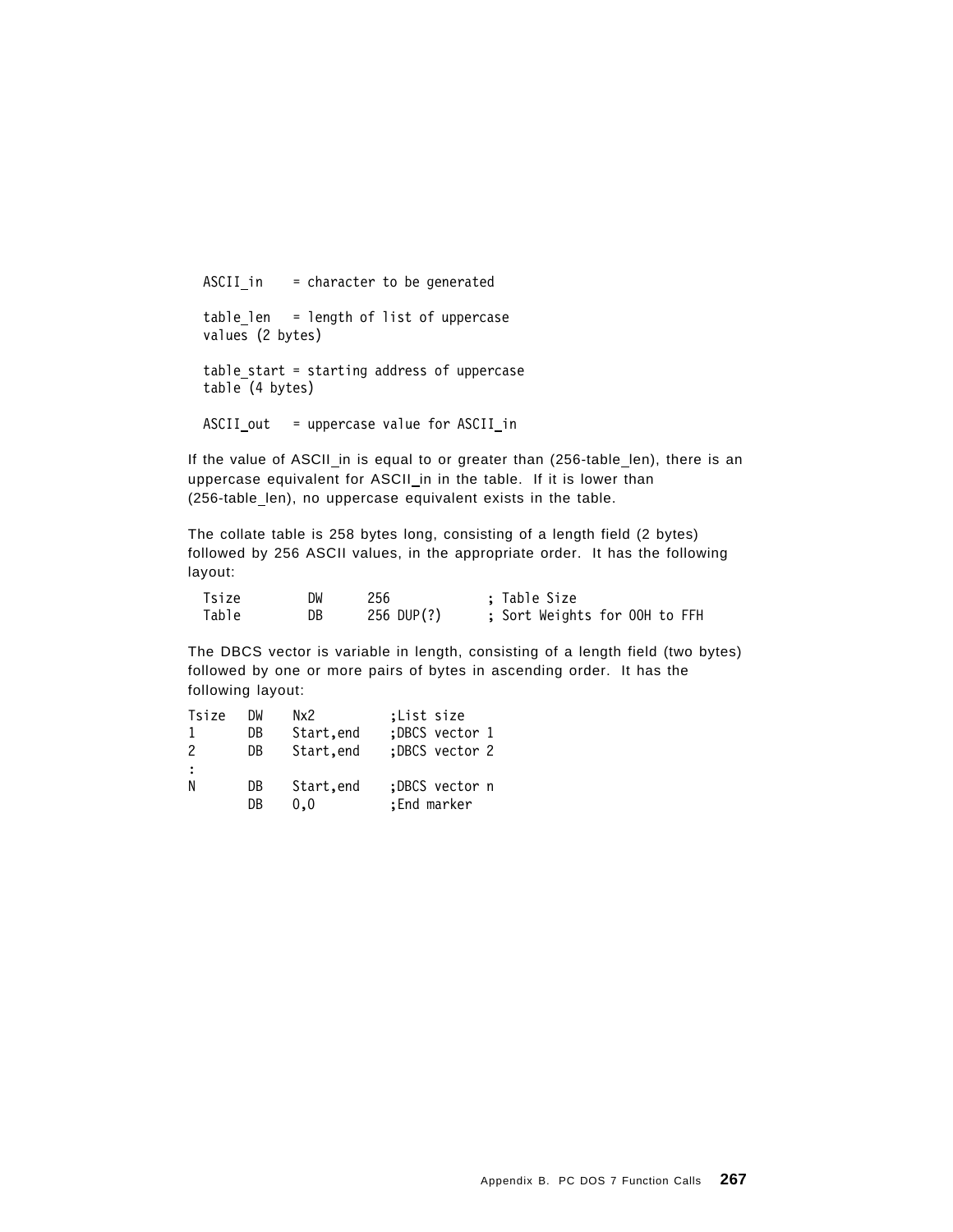## **66H — Get/Set Global Code Page**

## **Purpose**

This function gets or sets the code page for the current country.

| <b>MOV</b><br>INT<br>JC<br>MOV<br>MO V | AX,6601H<br>21H<br>Error<br>GlobalCP,BX<br>SystemCP,DX | $:$ Function Call $-$<br>; Get Global Code Page<br>; Issue request to DOS<br>: Error code in AX<br>; Save Global Code Page<br>; Save DOS System Code Page |
|----------------------------------------|--------------------------------------------------------|-----------------------------------------------------------------------------------------------------------------------------------------------------------|
|                                        |                                                        |                                                                                                                                                           |
| or                                     |                                                        |                                                                                                                                                           |
| MO V                                   | AX,6602H                                               | $:$ Function Call $-$<br>; Set Global Code Page                                                                                                           |
| <b>MOV</b>                             | BX,GlobalCP                                            | ; New Global Code Page                                                                                                                                    |
| INT                                    | 21H                                                    | ; Issue request to DOS                                                                                                                                    |
| JC                                     | Error                                                  | : Error code in AX                                                                                                                                        |
|                                        |                                                        |                                                                                                                                                           |
| GlobalCP                               | ?<br>DW                                                | ; Current Code Page of DOS Country Information                                                                                                            |
| SystemCP                               | ?<br>DW                                                | ; Code Page of DOS messages<br>; Often the default Code Page for the<br>; current country                                                                 |

### **Comments**

PC DOS 7 moves the new code page data from the COUNTRY.SYS file to a resident country buffer area. PC DOS 7 uses the new code page to perform a Select to all attached devices that are set up for code page switching, (that is, have a code page switching device driver specified in CONFIG.SYS). If any device fails to be selected, an error code of 65 is returned in AX. The code page must be recognizable by the current country, and PC DOS 7 must be able to open and read from the country information file. Otherwise, the carry flag will be set on return and AX will contain 02 (file not found).

**Note:** NLSFUNC must be installed to use this function call, and all the devices must be prepared in order for the Select function to be successful.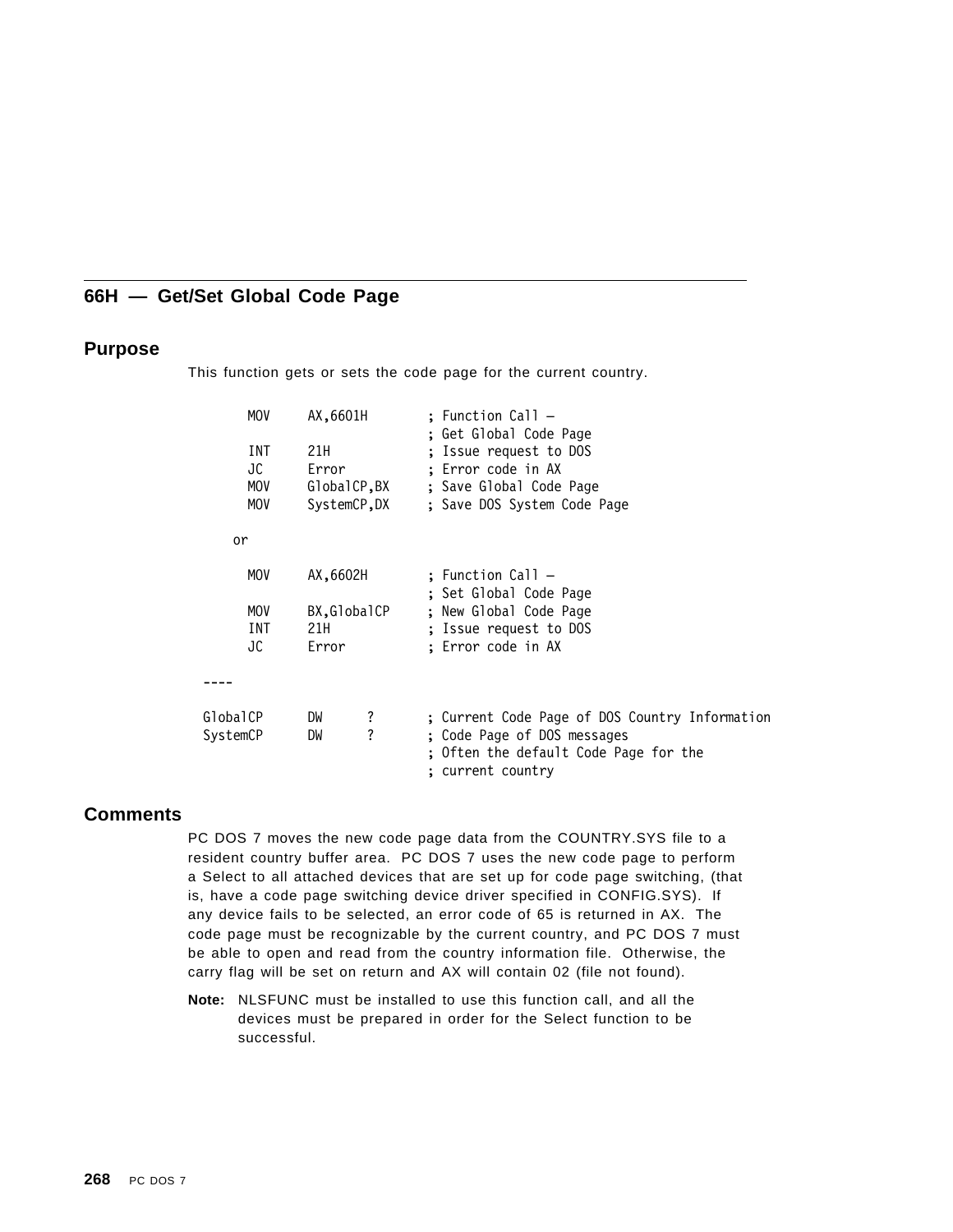## **67H — Set Handle Count**

## **Purpose**

Permits more than 20 open files per process.

#### **Examples**

|      | EntryPoint:    |        |               |                                                          |  |  |  |
|------|----------------|--------|---------------|----------------------------------------------------------|--|--|--|
|      | MOV            | AH,62H |               | $:$ Function Call $-$                                    |  |  |  |
|      |                |        |               | : Get PSP Address                                        |  |  |  |
|      | INT            | 21H    |               | ; Issue request to DOS                                   |  |  |  |
|      | JC             | Error  |               | : Error code in AX                                       |  |  |  |
|      | MOV            | ES,BX  |               | ; Set Segment                                            |  |  |  |
|      | MOV            | AH,4AH |               | ; Function Call $-$                                      |  |  |  |
|      |                |        |               | ; Set Memory Block Size                                  |  |  |  |
|      | <b>MOV</b>     |        | BX,paragraphs | : Set Size                                               |  |  |  |
| INT. |                | 21H    |               | ; Issue request to DOS                                   |  |  |  |
|      | JC             | Error  |               | : Error code in AX                                       |  |  |  |
|      | MOV            | AH,67H |               | ; Function Call - Set Handle Count                       |  |  |  |
|      | MOV            |        | BX,NewHandles | : Set new handle count                                   |  |  |  |
|      | INT            | 21H    |               | ; Issue request to DOS                                   |  |  |  |
|      | JC             | Error  |               | ; Error code in AX                                       |  |  |  |
|      |                |        |               |                                                          |  |  |  |
|      |                |        |               |                                                          |  |  |  |
|      | NewHandles     | DW     | ?             | ; Number of Handles needed<br>; by this PC DOS 7 process |  |  |  |
|      | ListSize       | equ    |               | (Endofprogram - EntryPoint)<br>; Number of bytes         |  |  |  |
|      | Paragraphs     | equ    |               | (ListSize / 10H)<br>; Number of paragraphs               |  |  |  |
|      | End of program | LABEL  | <b>BYTE</b>   | ; Last used position for                                 |  |  |  |
|      |                |        |               |                                                          |  |  |  |

#### ; this program

#### **Comments**

The maximum number of file handles allowed for this interrupt is 64KB. If the the specified number of allowable handles is less than the current number allowed, the specified number will become current only after all the handles above the specified number have been closed. If the specified number is less than 20, the number is assumed to be 20. Data base applications can use this function to reduce the need to swap handles.

You must release memory for PC DOS 7 to contain the extended handle list. You can do this by using the SET BLOCK (4AH) function call.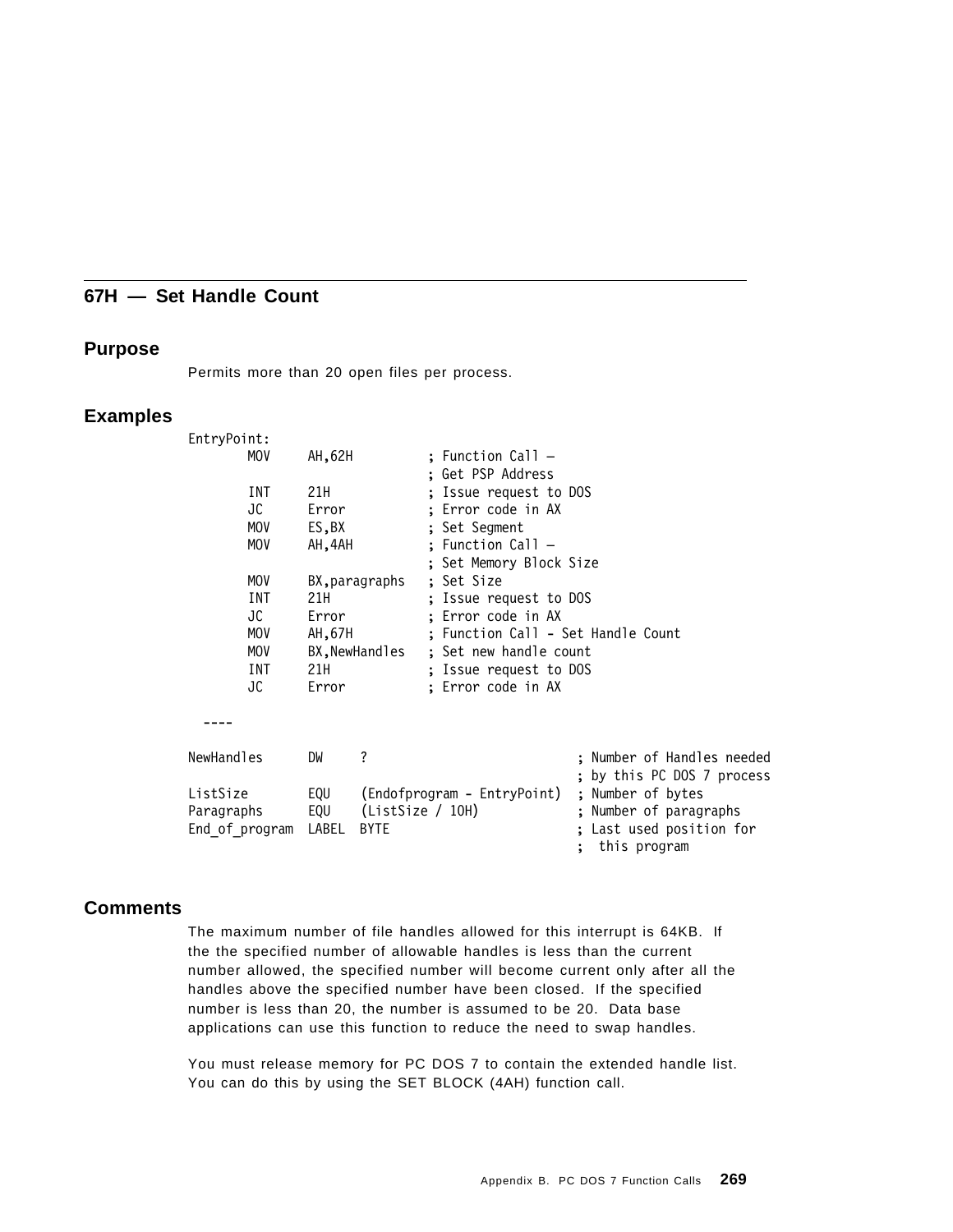## **68H — Commit File**

## **Purpose**

Causes all buffered data for a file to be written to the device. This function can be used instead of a close-open sequence.

## **Examples**

| <b>MOV</b><br><b>MOV</b><br>INT<br>JC | AH,68H<br>BX, Handle<br>21H<br>Error |   | ; Function Call - Commit File<br>; Select file<br>; Issue request to DOS<br>; Error code in AX |
|---------------------------------------|--------------------------------------|---|------------------------------------------------------------------------------------------------|
| Handle                                | DW                                   | 2 | ; Handle from previous Open or Create                                                          |

### **Comments**

Commit File provides a faster and more secure method of committing data in multi-user environments such as the IBM PC Local Area Network Services.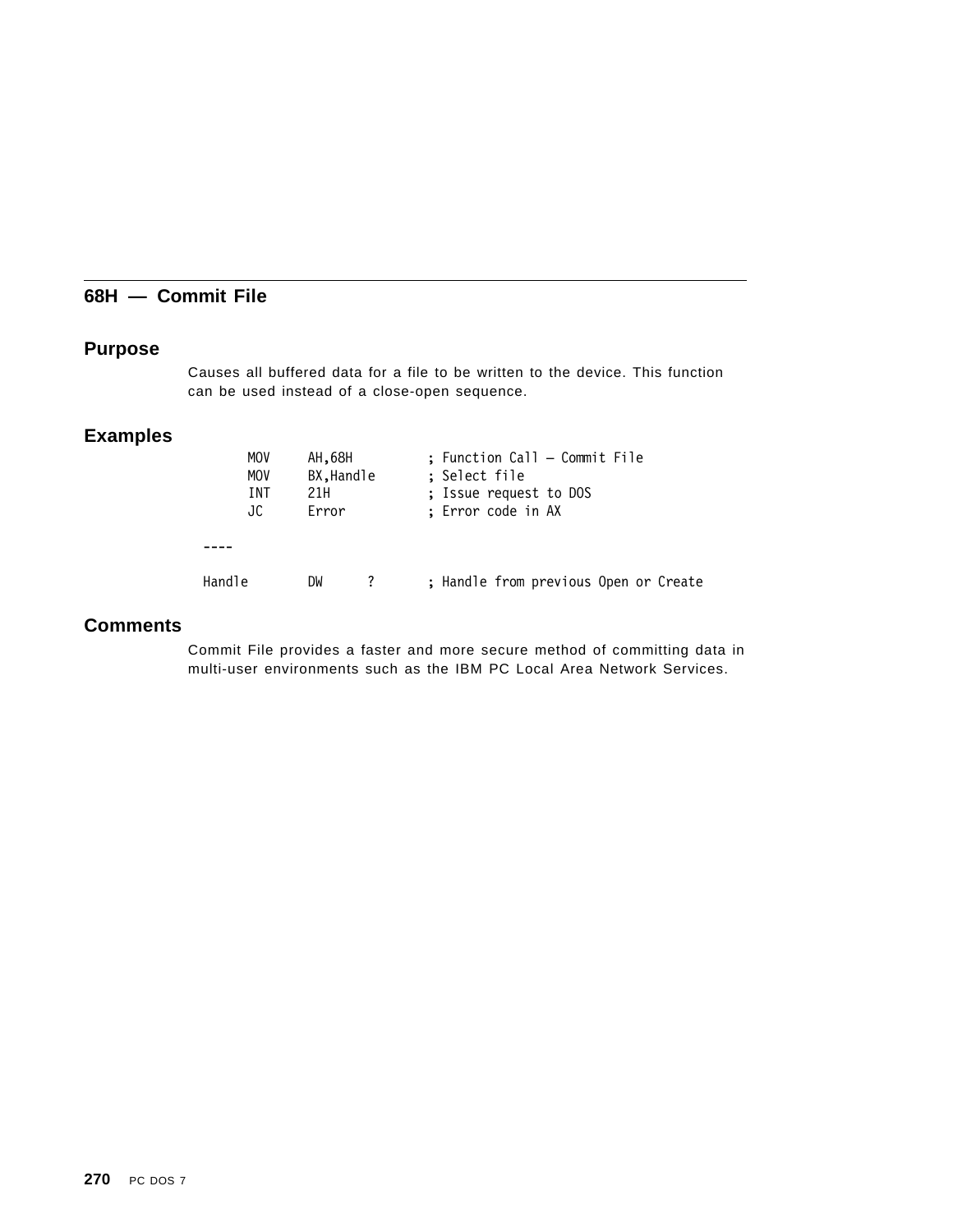# **6CH — Extended Open/Create**

# **Purpose**

Optionally opens and creates a file.

# **Examples**

| <b>MOV</b> | AH, 6CH          |                      |                      | ; Extended open                          |
|------------|------------------|----------------------|----------------------|------------------------------------------|
| <b>MOV</b> | AL,0             |                      |                      | ; Reserved                               |
| <b>MOV</b> | BX, MODE         |                      |                      | Open mode                                |
|            |                  |                      |                      | ; Format : OWFOOOOOISSSOAAA              |
|            |                  |                      |                      | AAA=Access code 0=Read                   |
|            |                  |                      |                      | 1=Write                                  |
|            |                  |                      | ;                    | 2=Read/Write                             |
|            |                  |                      |                      | SSS=Sharing mode 0=Compatibility         |
|            |                  |                      |                      | 1=DenyRead/Write                         |
|            |                  |                      |                      | 2=DenyWrite                              |
|            |                  |                      |                      | 3=DenyRead                               |
|            |                  |                      |                      | 4=DenyNone                               |
|            |                  |                      |                      | I O=Pass handle to child, 1=No inherit   |
|            |                  |                      |                      | F 0=INT 24H, 1=Return error              |
|            |                  |                      | $\ddot{\phantom{0}}$ | on this open and any I/O to this handle  |
|            |                  |                      |                      | W 0=No commit, 1=Auto-Commit on write    |
| <b>MOV</b> | CX, ATTR         |                      |                      | ; Create attribute (ignored if open)     |
| <b>MOV</b> | DX, FLAG         |                      | $\ddot{\phantom{0}}$ | Function control, Format=0000000NNNNEEEE |
|            |                  |                      | $\ddot{\cdot}$       | NNNN=Does not exist action               |
|            |                  |                      | $\ddot{\phantom{0}}$ | 0=Fail, 1=Create                         |
|            |                  |                      |                      | EEEE=Exists action                       |
|            |                  |                      |                      | 0=Fail, 1=Open, 2=Replace/Open           |
| <b>MOV</b> | SI,SEG file name |                      |                      | ; Name to open or create                 |
| <b>MOV</b> | DS, SI           |                      |                      |                                          |
| <b>MOV</b> |                  | SI, OFFSET file_name |                      |                                          |
| INT        | 21H              |                      |                      |                                          |
| JC         | <b>ERROR</b>     |                      |                      |                                          |
|            |                  |                      |                      | : AX=Handle                              |
|            |                  |                      |                      | ; CX=Action taken code                   |
|            |                  |                      |                      | ; 1=File Opened                          |
|            |                  |                      |                      | ; 2=File Created/Opened                  |
|            |                  |                      |                      | ; 3=File Replaced/Opened                 |
|            |                  |                      |                      |                                          |
| Mode       | DW               | ?                    |                      | ; Open mode bit                          |
|            |                  |                      |                      | ; Definitions                            |
| Attr       | DW               | ?                    |                      | File attributes                          |
| Flag       | DW               | $\ddot{?}$           | $\ddot{\cdot}$       | Function definition                      |
| File name  | 64 DUP (0)       |                      |                      |                                          |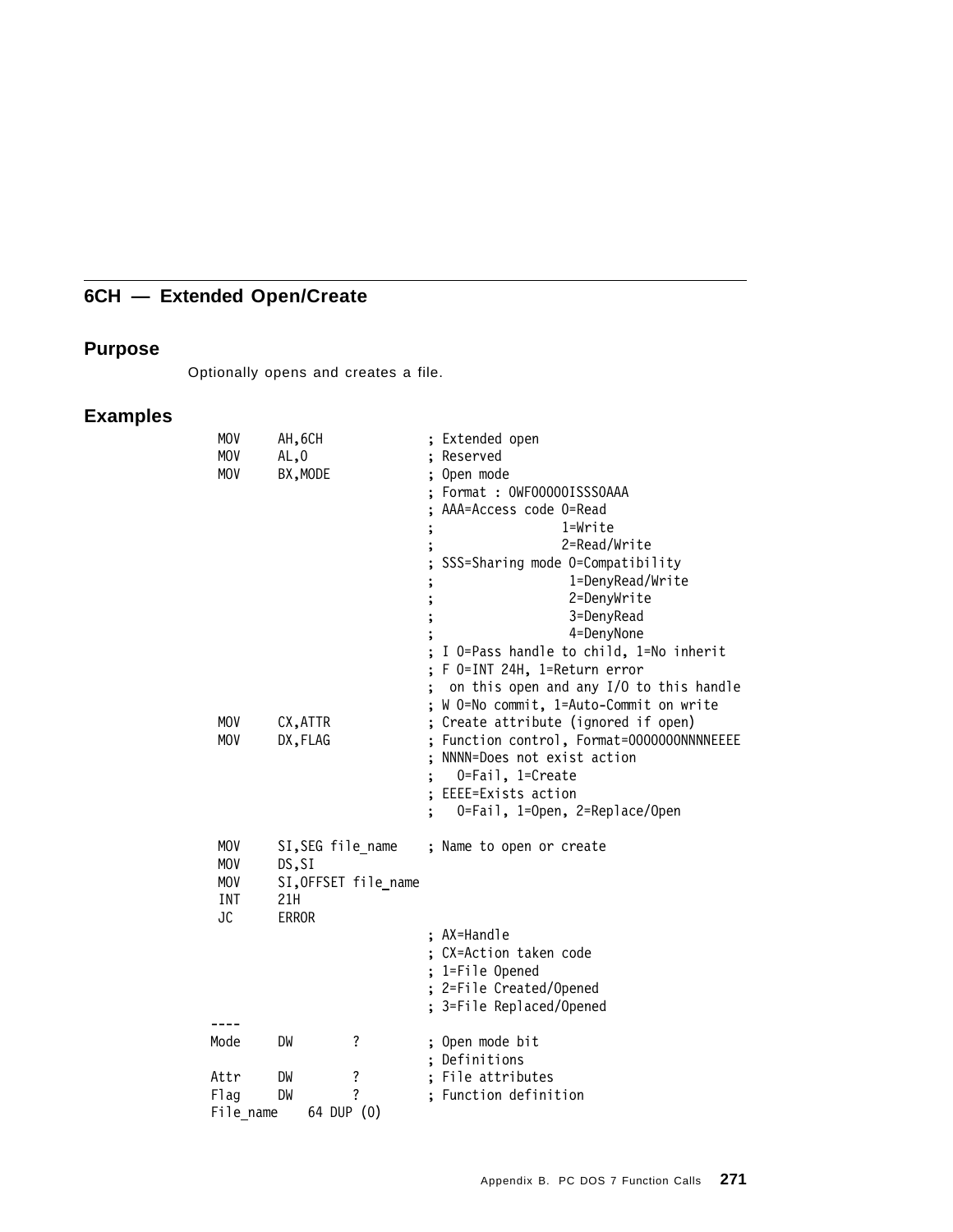## **Comments**

Function 6CH combines the functions currently available with OPEN, CREATE and a CREATE NEW.

If F is 1, the critical error handler (Interrupt 24) is disabled for the handle returned by Extended Open. Any I/O issued to this handle will never generate the critical error but only the extended error.

If F is 0, no actions are taken.

If W is 1, any disk write using the handle returned by Extended Open will accompany with a commit call (see Interrupt 21H (AL=68H)).

If W is 0, no actions are taken.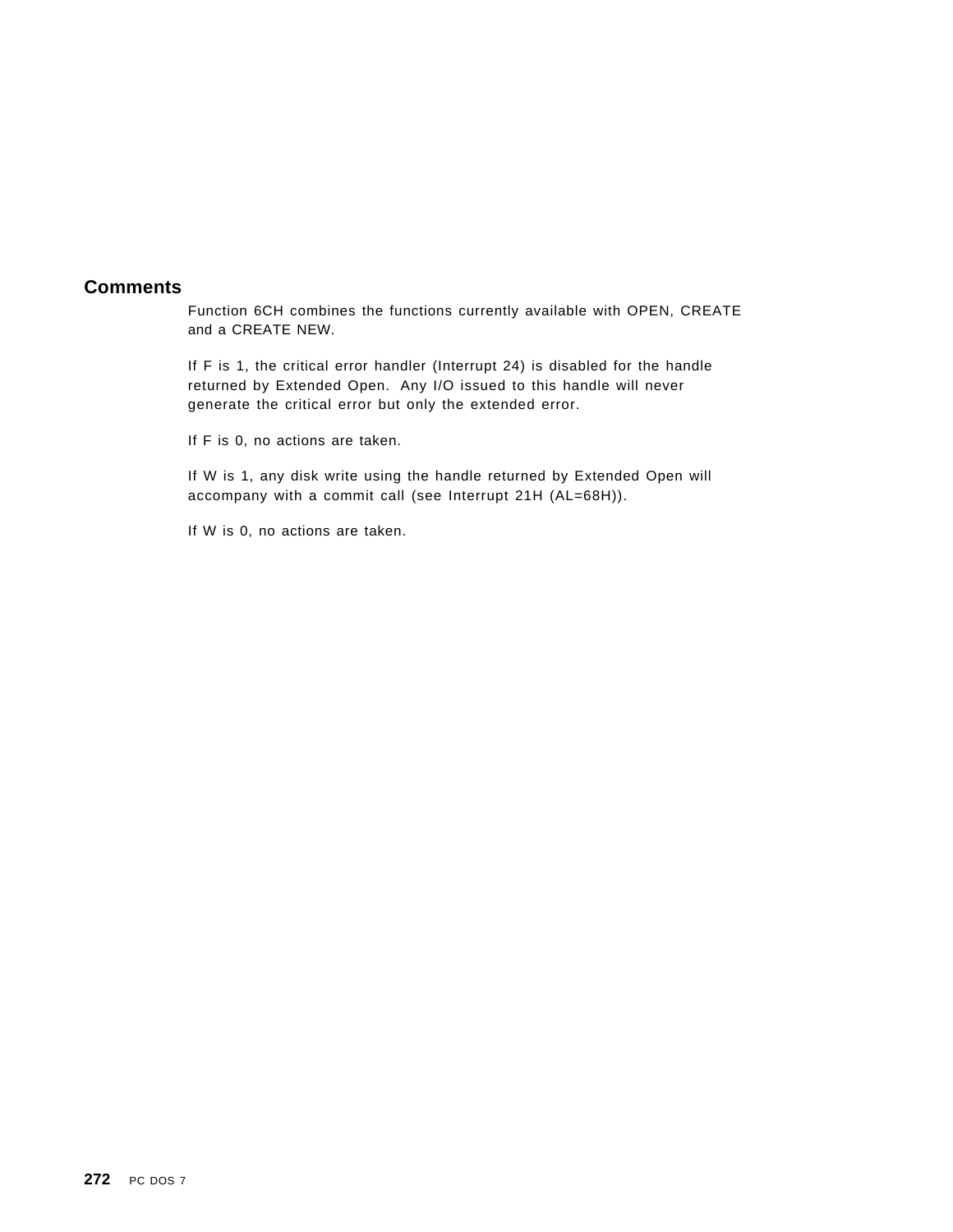# **Appendix C. I/O Control for Devices (IOCtl)**

### **Purpose**

Sets or gets device information associated with open device handles, or sends control strings to the device handle or receives control strings from the device handle.

### **Comments**

The following function values are allowed in AL:

| $AL = 00H$ | Get device information (returned in DX).                    |
|------------|-------------------------------------------------------------|
| $AL = 01H$ | Set device information (determined by DX). DH must be 0 for |
|            | this call.                                                  |
| $AL = 02H$ | Read from character device                                  |
| $AL = 03H$ | Write to character device                                   |
| $AL = 04H$ | Read from block device                                      |
| $AL = 05H$ | Write to block device                                       |
| $AL = 06H$ | Get input status                                            |
| $AL = 07H$ | Get output status                                           |
| $AL = 08H$ | Determine if a particular block device is removable         |
| $AL = 09H$ | Determine if a logical device is local or remote            |
| $AL = OAH$ | Determine if a handle is local or remote                    |
| $AL = OBH$ | Change sharing retry count                                  |
| $AL = OCH$ | Issue handle generic IOCtl request                          |
| $AL = ODH$ | Issue block device generic IOCtl request                    |
| $AL = OEH$ | Get logical drive                                           |
| $AL = OFH$ | Set logical drive                                           |
| $AL = 10H$ | QueryIOCtIHandle                                            |
| $AL = 11H$ | QueryIOCtIDevice                                            |
|            |                                                             |

IOCtl can be used to get information about devices. You can make calls on regular files, but only function values 00H, 06H, and 07H are defined in that case. All other calls return an Invalid Function error.

Function values 00H to 08H are not supported on network devices. Function value 0BH requires the file sharing command to be loaded (SHARE).

Many of the function calls return the carry flag clear if the operation was successful. If an error condition was encountered, the carry flag is set; AX contains an extended error code. (See "Extended Error Codes" on page 138 in Appendix B for an explanation). An explanation of the error codes for call 440CH can be located beginning on page 284 in this chapter. Information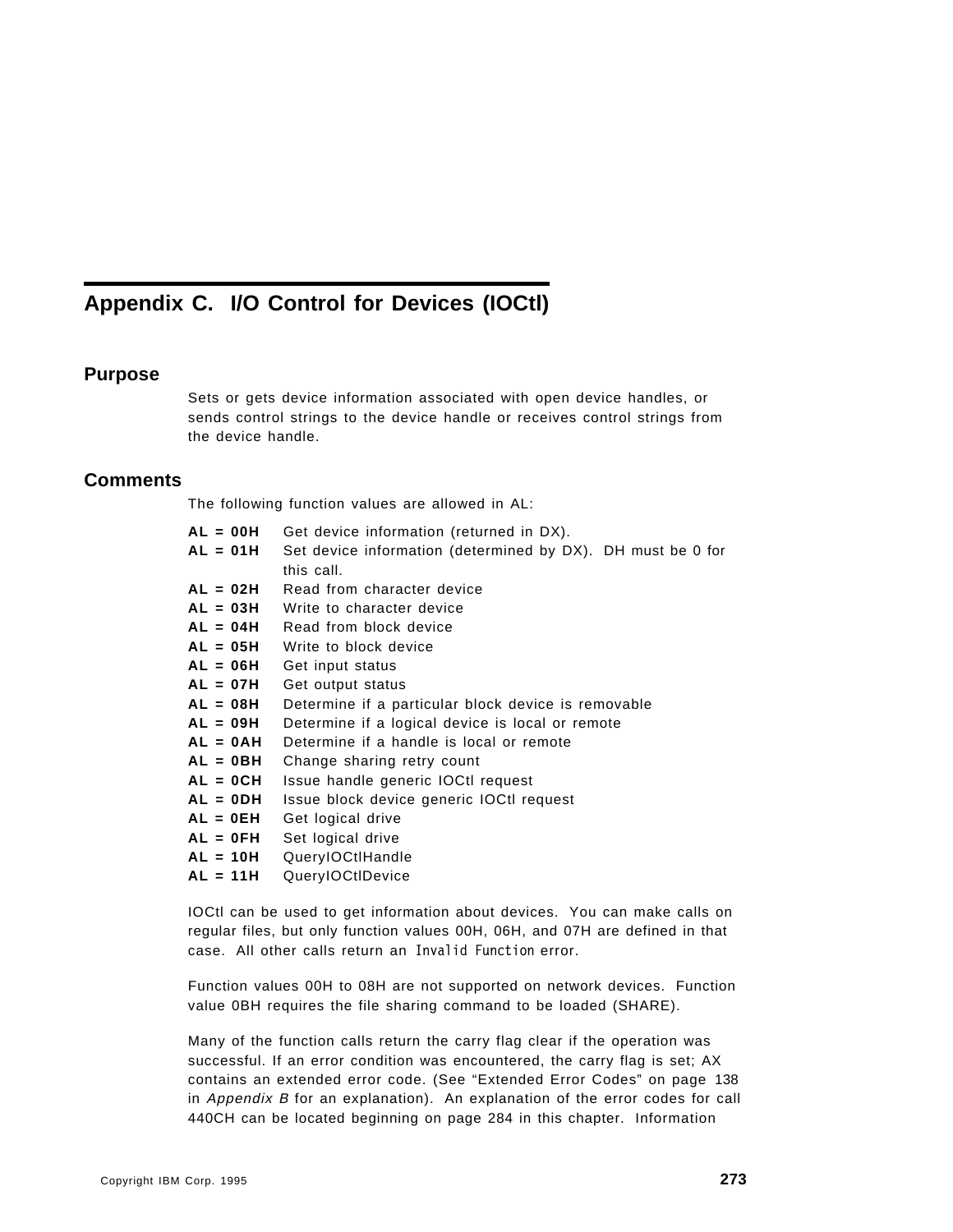about the error, such as the error class, location, and recommended action, is obtained by issuing the 59H (Get Extended Error) function call.

## **44H — I/O Control for Devices (IOCtl)**

## **Calls AL=00H and AL=01H**

## **Purpose**

These two calls set or get device information.

## **Examples**

; To Get Device Information

| MOV        | AH.44H     | $:$ Function Call $-$ IOCtl       |
|------------|------------|-----------------------------------|
| <b>MOV</b> | AL.O       | ; Indicate get device information |
| <b>MOV</b> | BX.Handle  | ; Select device                   |
| INT        | 21H        | : Issue request to DOS            |
| JC         | Error      | ; Error code in AX                |
| MOV        | DevInfo,DX | ; Save device information         |

### ; To Set Device Information

| MOV               | AH,44H             | ; Function Call $-$ IOCtl                       |
|-------------------|--------------------|-------------------------------------------------|
| <b>MOV</b>        | AL,1               | ; Indicate set device information               |
| <b>MOV</b>        | BX, Handle         | : Select device                                 |
| <b>MOV</b>        | DX, Dev Info       | : Device information to set                     |
| X <sub>OR</sub>   | DH, DH             | ; All DH bits must be off                       |
| INT               | 21H                | ; Issue request to DOS                          |
| JС                | Error              | ; Error code in AX                              |
| DevInfo<br>Handle | ?<br>DW<br>?<br>DW | : Device information<br>; Handle to open device |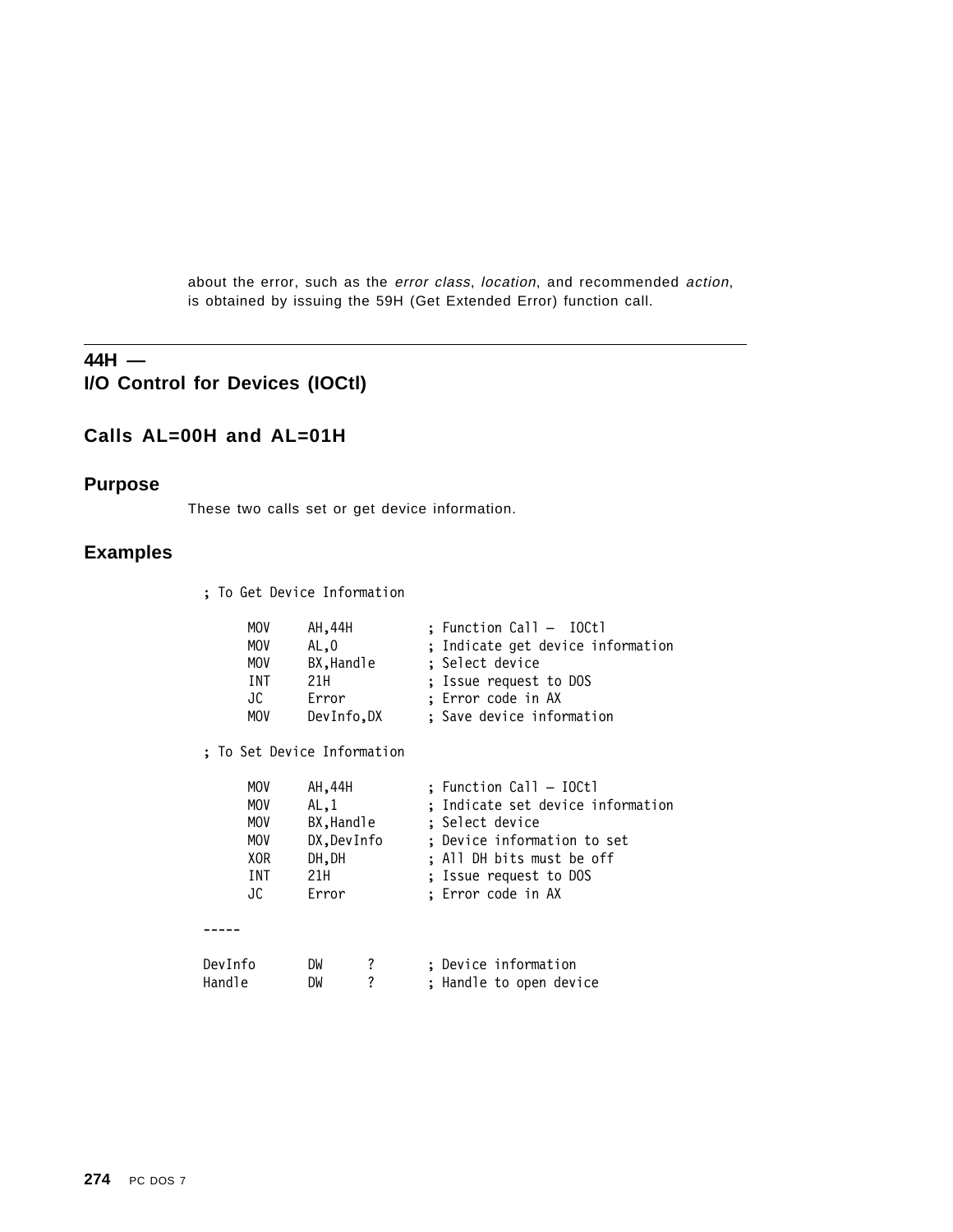#### **Comments**

The bits of DevInfo are defined as follows:

|        | 15 14 |          |  | 13 12 11 10 | 9 | 8 |        | 6 | 5 | 4      | 3      | 2      |   |   |  |
|--------|-------|----------|--|-------------|---|---|--------|---|---|--------|--------|--------|---|---|--|
| R      | ◠     |          |  |             |   |   |        | Е | B | R      |        |        |   | c |  |
| Е<br>S | R     |          |  |             |   |   | S<br>D | F | Ν | E<br>S | S<br>С | S<br>Ν | S |   |  |
|        |       | Reserved |  |             | Е |   | Α      |   |   | U      |        |        |   |   |  |
|        |       |          |  |             |   |   |        |   | R |        | Κ      |        |   |   |  |
|        |       |          |  |             |   |   |        |   | v |        |        |        |   |   |  |
|        |       |          |  |             |   |   |        |   |   |        |        |        |   |   |  |

**ISDEV** = 1 if this channel is a device.

= 0 if this channel is a disk file (bits 8 through 15 are 0 in this case).

Bits 8 through 15 of DX correspond to the upper 8 bits of the device driver attribute word.

#### **If ISDEV = 1**

 $EOF = 0$  if end-of-file on input.

BINARY = 1 if operating in binary mode (no checks for Ctrl-Z).

- = 0 if operating in ASCII mode
	- (checking for Ctrl-Z as

end-of-file).

 $ISCLK = 1$  if this device is the clock device.

 $ISNUL = 1$  if this device is the null device.

ISCOT = 1 if this device is the console output.

ISCIN = 1 if this device is the console input.

 $CTRL = 0$  if this device cannot process control strings via calls AL=02H, AL=03H, AL=04H, and AL=05H.

CTRL = 1 if this device can process control strings via calls AL=02H and AL=03H. Note that this bit cannot be set by function call 44H.

**If ISDEV** =  $0$ 

 $EOF = 0$  if channel has been written. Bits 0-5 are the block device number for the channel  $(0 = A, 1 = B, ...)$ . Bits 15, 8-13, 4 are reserved and should not be altered.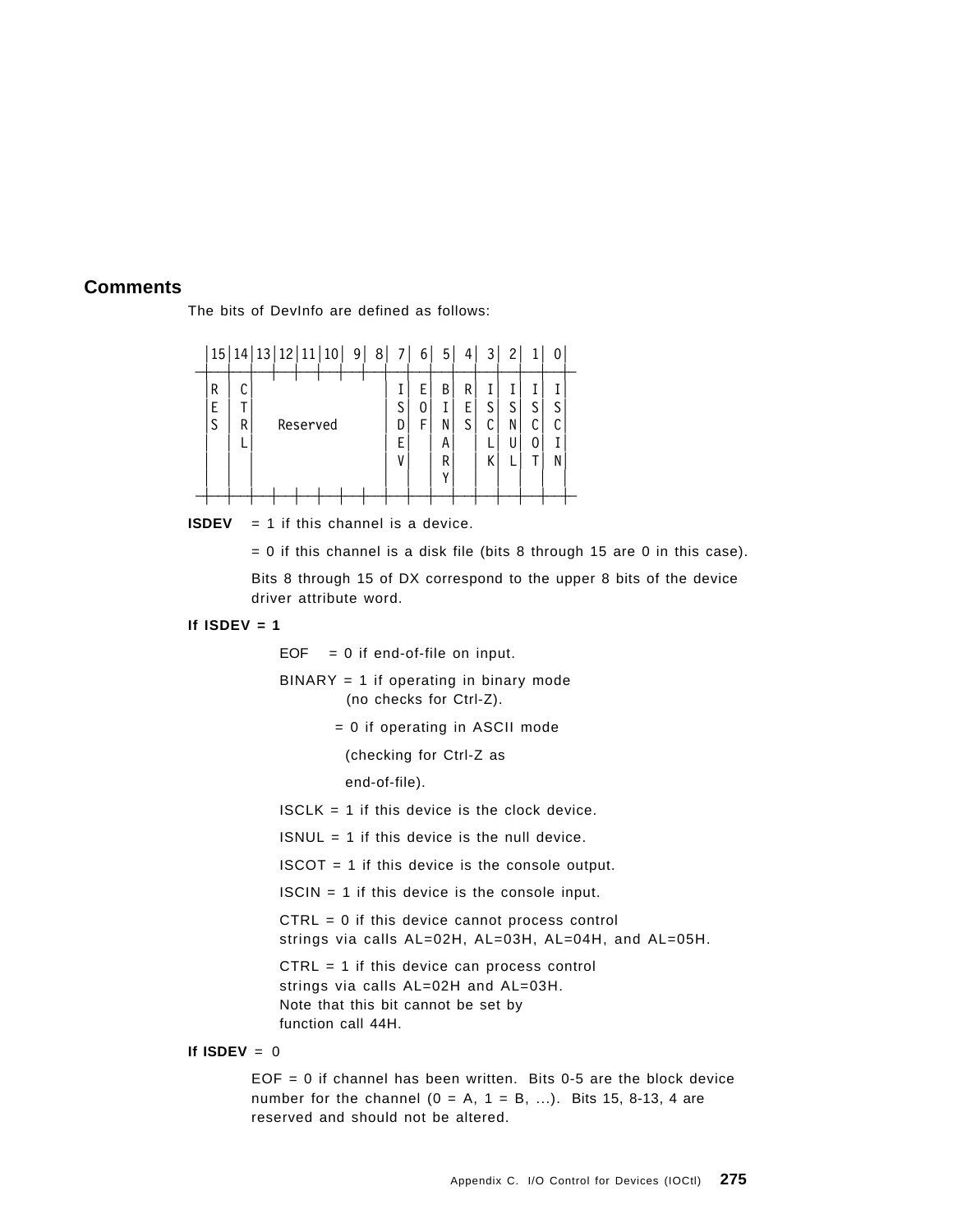**Note:** DH must be 0 for call AL=01H.

## **Calls AL=02H, AL=03H**

## **Purpose**

These two calls allow control strings to be sent or received from a character device.

## **Examples**

; To Read a Control String from a Character Device

| <b>MOV</b> | AH, 44H         | $:$ Function Call $-$ IOCtl                    |
|------------|-----------------|------------------------------------------------|
| <b>MOV</b> | AL, 2           | ; Indicate IOCtl read                          |
| <b>MOV</b> | BX, Handle      | ; Select device                                |
| <b>MOV</b> | CX, SIZE Buffer | ; Set size to read                             |
| <b>MOV</b> | DI, SEG Buffer  | ; Address I/O buffer                           |
| <b>MOV</b> | DS.DI           |                                                |
| <b>MOV</b> |                 | DX, OFFSET Buffer ; DS:DX points to I/O buffer |
| <b>INT</b> | 21H             | ; Issue request to DOS                         |
| JC         | Error           | ; Error code in AX                             |
| <b>MOV</b> | Count,AX        | ; Save data read count                         |
|            |                 |                                                |

; To Write a Control String to a Character Device

| <b>MOV</b> | AH, 44H        | ; Function Call - IOCtl                       |
|------------|----------------|-----------------------------------------------|
| <b>MOV</b> | AL $,3$        | ; Indicate IOCtl write                        |
| <b>MOV</b> | BX, Handle     | : Select device                               |
| <b>MOV</b> | CX,SIZE Buffer | ; Set size to write                           |
| <b>MOV</b> | DI, SEG Buffer | ; Address I/O buffer                          |
| <b>MOV</b> | DS.DI          |                                               |
| <b>MOV</b> |                | DX,OFFSET Buffer ; DS:DX points to I/O buffer |
| <b>INT</b> | 21H            | ; Issue request to DOS                        |
| JC         | Error          | ; Error code in AX                            |
| <b>MOV</b> | Count, A X     | : Save data written count                     |
|            |                |                                               |
|            |                |                                               |

-----

| Handle DW |      |          | ; Handle to open device          |
|-----------|------|----------|----------------------------------|
| Buffer DB |      | N DUP(?) | $:$ I/O buffer                   |
| Count     | . DM |          | ; Actual I/O data transfer count |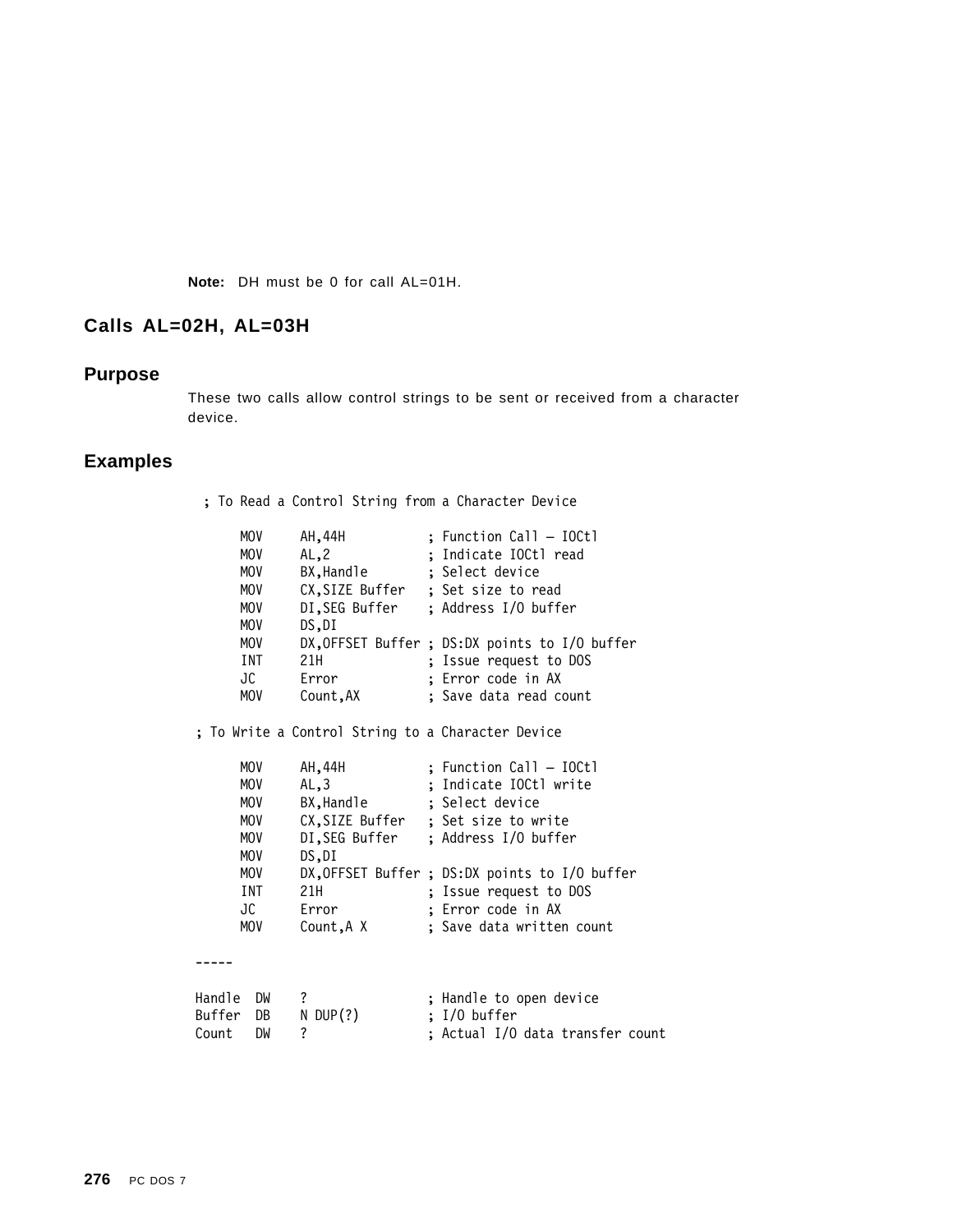## **Comments**

These are the Read and Write calls for a character device. An Invalid Function error is returned if the CTRL bit is 0.

## **Calls AL=04H, AL=05H**

## **Purpose**

These two calls allow arbitrary control strings to be sent or received from a block device.

## **Examples**

; To Read a Control String from a Block Device

| MOV | AH, 44H         | ; Function Call - IOCtl                         |
|-----|-----------------|-------------------------------------------------|
| MOV | AL,4            | ; Indicate IOCtl read                           |
| MOV | BL, Drive       | ; Select drive                                  |
| MOV | CX, SIZE Buffer | ; Set Size to read                              |
| MOV | DI, SEG Buffer  | ; Address I/O buffer                            |
| MOV | DS, DI          |                                                 |
| MOV |                 | DX, OFFSET Buffer ; DS: DX points to I/O buffer |
| INT | 21H             | : Issue request to DOS                          |
| JC  | Error           | ; Error code in AX                              |
| MOV | Count, AX       | ; Save data read count                          |
|     |                 |                                                 |

; To Write a Control String to a Block Device

| MOV        | AH, 44H         | $:$ Function Call $-$ IOCtl                   |
|------------|-----------------|-----------------------------------------------|
| <b>MOV</b> | AL, 5           | ; Indicate IOCtl write                        |
| <b>MOV</b> | BL,Drive        | : Select drive                                |
| <b>MOV</b> | CX, SIZE Buffer | ; Set Size to write                           |
| <b>MOV</b> | DI,SEG Buffer   | ; Address I/O buffer                          |
| <b>MOV</b> | DS, DI          |                                               |
| <b>MOV</b> |                 | DX,OFFSET Buffer ; DS:DX points to I/O buffer |
| <b>INT</b> | 21H             | ; Issue request to DOS                        |
| JC         | Frror           | ; Error code in AX                            |
| <b>MOV</b> | Count, AX       | : Save data written count                     |
|            |                 |                                               |
|            |                 |                                               |

-----

| Drive  | DB ? |             | ; Drive (0=current, 1=A:, 2=B:, ) |
|--------|------|-------------|-----------------------------------|
| Buffer |      | DB N DUP(?) | : I/O buffer                      |
| Count  | DW ? |             | ; Actual I/O data transfer count  |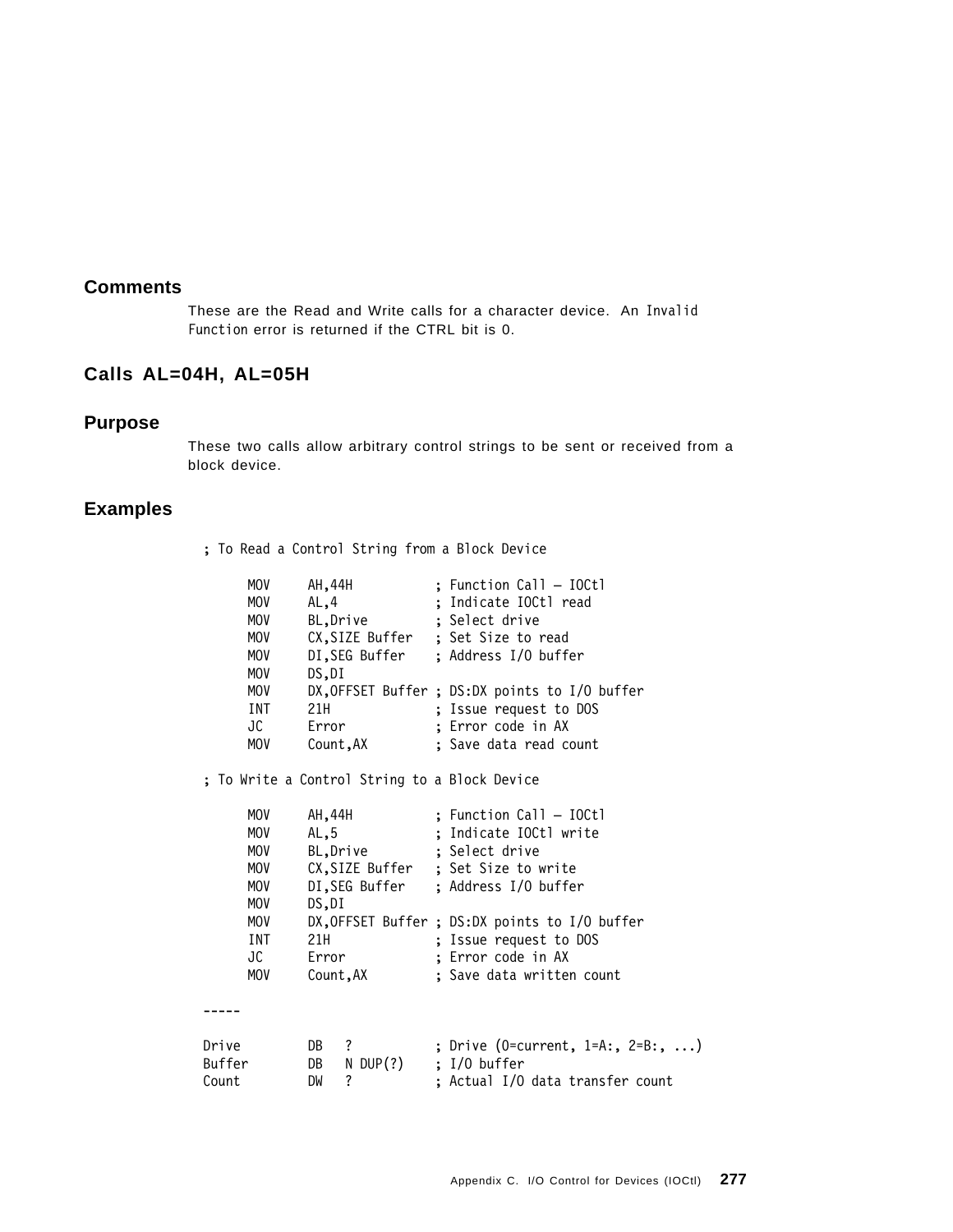### **Comments**

These are the Read and Write calls for a block device. The drive number is in BL for these calls. An Invalid Function error is returned if the CTRL bit is 0. An "Access-Denied" code is returned if the drive is invalid. The following control strings are defined for block device drivers that support media lock or unlock, and eject:

; Buffer to read drive status (use with IOCtl Read AL=04)

LockStatus STRUC Status\_Read db 6 ;Status Read Control block code Status Bits dd ? ;Drive status LockStatus ENDS

The Status Bits on return, are interrupted as follows:

| Bit 0     | $^{\circ}$ | Door closed          |
|-----------|------------|----------------------|
|           |            | Door open            |
| Rit 1     | n          | Door locked          |
|           |            | Door unlocked        |
| Bits 2-31 | n          | Reserved (all zeros) |
|           |            |                      |

; Buffer to lock or unlock drive (use with IOCtl Write AL=05H)

| LockCommand STRUC  |  |                                                       |
|--------------------|--|-------------------------------------------------------|
|                    |  | Lock Unlock db 1 ; Lock or unlock Control Block Code  |
|                    |  | Cmd Code db ? ;0 for unlock, 1 for lock               |
| LockCommand ENDS   |  |                                                       |
|                    |  | ; Buffer to eject media (use with IOCtl Write AL=05H) |
| EjectCommand STRUC |  |                                                       |

Eject db 0 ; Eject Control Block Code

## **Calls AL=06H and AL=07H**

EjectCommand Ends

### **Purpose**

These calls allow you to check if a handle is ready for input or output.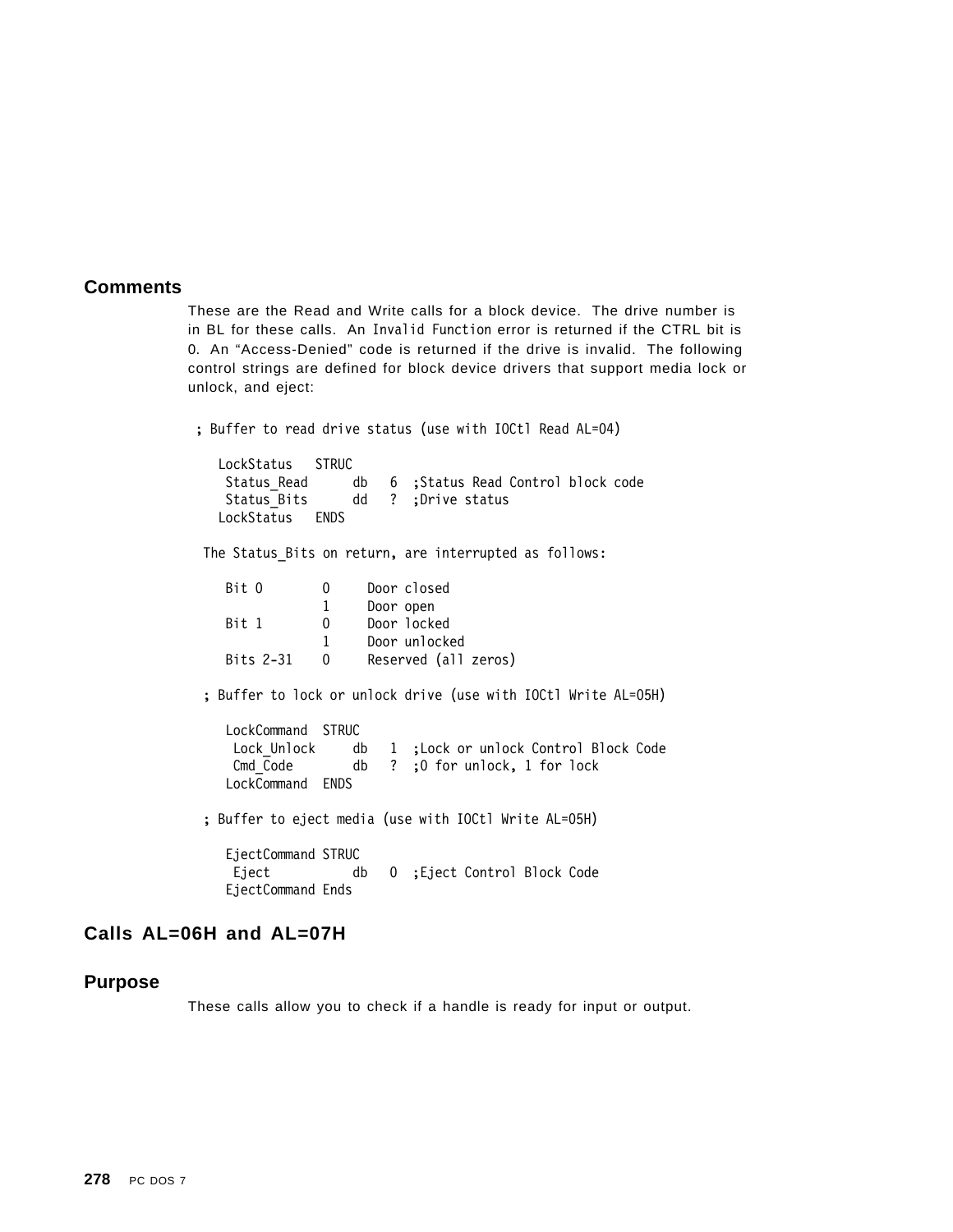## **Examples**

; To Get Input Device Status

| <b>MOV</b> | AH, 44H    | ; Function Call $-$ IOCtl     |
|------------|------------|-------------------------------|
| <b>MOV</b> | AL.6       | ; Indicate IOCtl input status |
| <b>MOV</b> | BX, Handle | : Select device               |
| <b>TNT</b> | 21H        | : Issue request to DOS        |
| JC         | Error      | : Error code in AX            |
| <b>MOV</b> | Status, AL | : Save status                 |

; To Get Output Device Status

| <b>MOV</b> | AH, 44H    | ; Function Call $-$ IOCtl      |
|------------|------------|--------------------------------|
| <b>MOV</b> | AL.7       | ; Indicate IOCtl output status |
| <b>MOV</b> | BX, Handle | ; Select device                |
| INT.       | 21H        | ; Issue request to DOS         |
| JC         | Error      | ; Error code in AX             |
| <b>MOV</b> | Status, AL | : Save status                  |
|            |            |                                |

-----

| Handle<br>Status | DW<br>DB | $\cdot$ ?<br>$\overline{?}$ | ; Handle to open device<br>: Status<br>; for a file:<br>$:$ 00H = At End of File<br>$\mathsf{F}$ FFH = Not at End of File<br>; for a device:<br>$\frac{1}{2}$ 00H = Not ready<br>$\div$ FFH = Ready |
|------------------|----------|-----------------------------|-----------------------------------------------------------------------------------------------------------------------------------------------------------------------------------------------------|
|------------------|----------|-----------------------------|-----------------------------------------------------------------------------------------------------------------------------------------------------------------------------------------------------|

## **Comments**

If used for a file, AL always returns F2H until end-of-file is reached, then always returns 00H unless the current file position is changed through call 42H. When used for a device, AL returns FFH for ready or 0 for not ready.

### **Call AL=08H**

## **Purpose**

This call allows you to determine if a device can support removable media.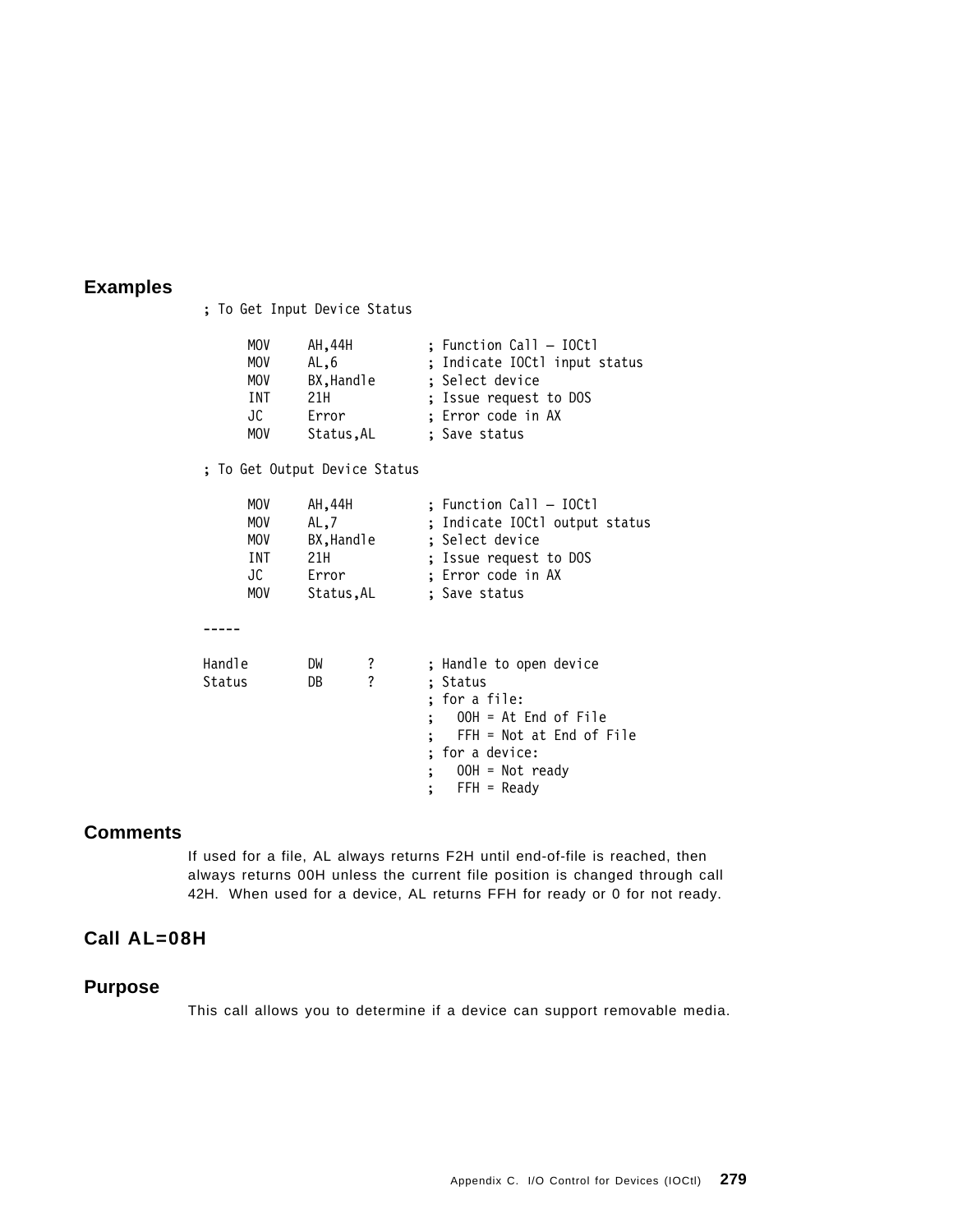## **Examples**

| <b>MOV</b><br><b>MOV</b><br><b>MOV</b><br><b>INT</b><br>JC<br><b>MOV</b> | AH, 44H<br>AL,8<br>BL, Drive<br>21H<br>Error<br>Dtype, AX |        | ; Function Call - IOCtl<br>; Indicate IOCtl is removable<br>: Select drive<br>: Issue request to DOS<br>: Error code in AX<br>; Save type |
|--------------------------------------------------------------------------|-----------------------------------------------------------|--------|-------------------------------------------------------------------------------------------------------------------------------------------|
|                                                                          |                                                           |        |                                                                                                                                           |
| Drive<br>Dtype                                                           | DB<br>DW                                                  | ?<br>? | ; Drive (0=current, 1=A:, 2=B:, )<br>: Drive type<br>$0 =$ Drive is removable<br>$1 =$ Drive is fixed<br>: OFH = Drive not valid          |

## **Comments**

If the value returned in AX is 0, the device is removable. If the value is 1, the device is fixed. The drive number should be placed in BL. If the value in BL is invalid, an ″Access-Denied″ is returned. For network devices, the error Invalid Function is returned.

## **Call AL=09H**

## **Purpose**

This call allows you to determine if a logical device is associated with a network directory.

## **Examples**

| <b>MOV</b><br><b>MOV</b><br><b>MOV</b><br><b>INT</b><br>JC<br><b>TEST</b><br>JNZ | AH, 44H<br>AL, 9<br>21H<br>Error | BL, Drive<br>DX, 1000H<br>Is Remote | $:$ Function Call $-$ IOCtl<br>; Indicate IOCtl is remote drive<br>: Select drive<br>; Issue request to DOS<br>; Error code in AX<br>; See if local/remote<br>; Drive is remote |
|----------------------------------------------------------------------------------|----------------------------------|-------------------------------------|---------------------------------------------------------------------------------------------------------------------------------------------------------------------------------|
|                                                                                  |                                  |                                     |                                                                                                                                                                                 |
| Drive                                                                            | DB                               | ?                                   | ; Drive (0=current, 1=A:, 2=B:, )                                                                                                                                               |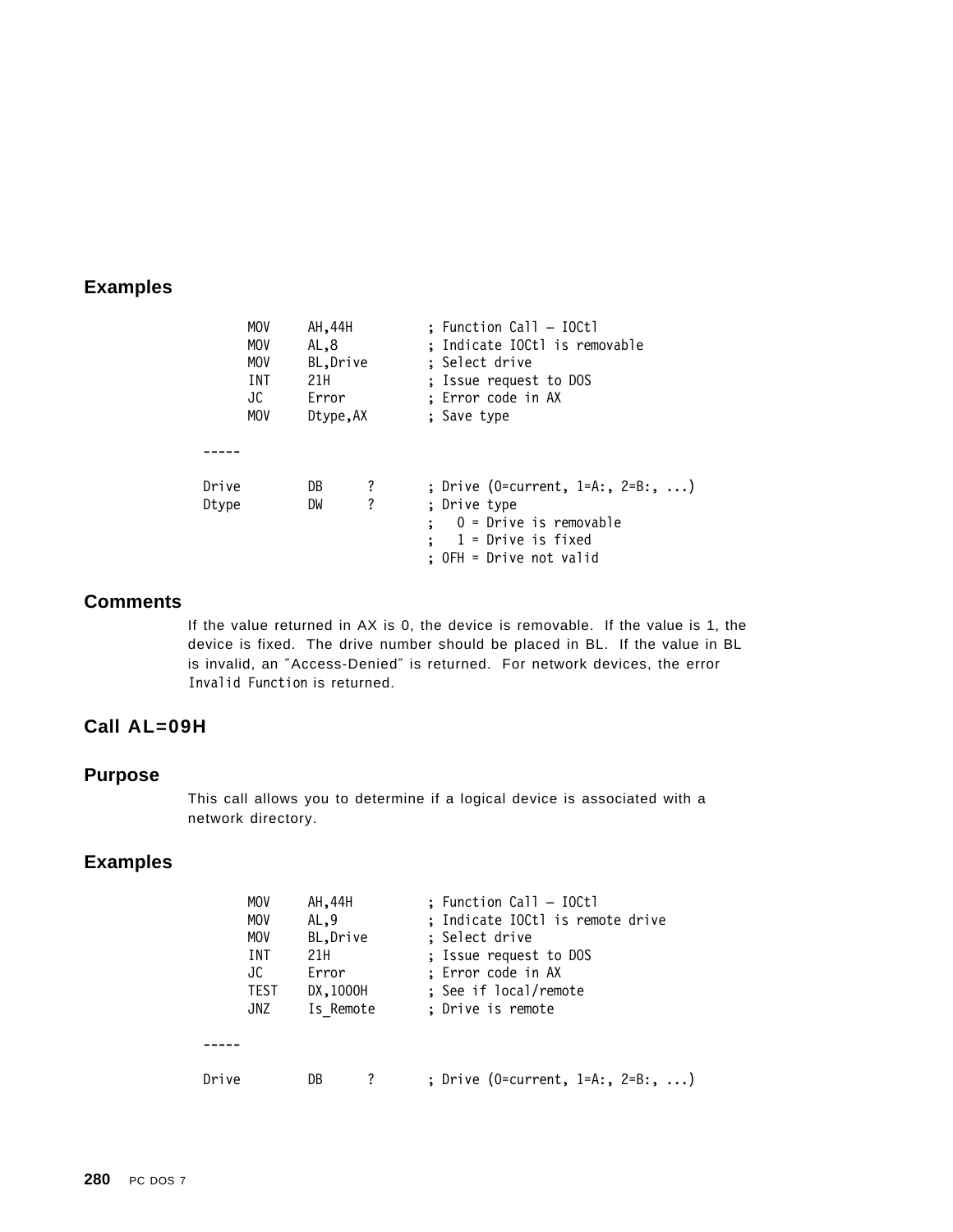### **Comments**

On entry, BL contains the drive number of the block device you want to check (0=default, 1=A, 2=B, and so forth). The value returned in DX indicates whether the device is local or remote. Bit 12 is set for remote devices (1000H). Bit 12 is not set for local devices. The other bits in DX are reserved. If disk redirection is paused, the function returns with bit 12 not set.

### **Call AL=0AH**

### **Purpose**

This call allows you to determine if a handle is for a local device or a remote device across the network.

### **Examples**

| <b>MOV</b><br><b>MOV</b><br><b>MOV</b><br>INT<br>JC<br>TEST<br>JNZ | AH,44H<br>AL,OAH<br>BX, Handle<br>21H<br>Error<br>DX,8000H<br>Is Remote |   | ; Function Call $-$ IOCtl<br>; Indicate IOCtl is remote handle<br>; Select device/file<br>; Issue request to DOS<br>; Error code in AX<br>; See if local/remote<br>; Drive is remote |
|--------------------------------------------------------------------|-------------------------------------------------------------------------|---|--------------------------------------------------------------------------------------------------------------------------------------------------------------------------------------|
| Handle                                                             | DW                                                                      | ? | ; Handle to open file or device                                                                                                                                                      |

### **Comments**

For remote devices, bit 15 is set (8000H). The handle should be placed in BX. Bit 15 is not set for local devices.

## **Call AL=0BH**

### **Purpose**

This call controls retries on sharing and lock resource conflicts.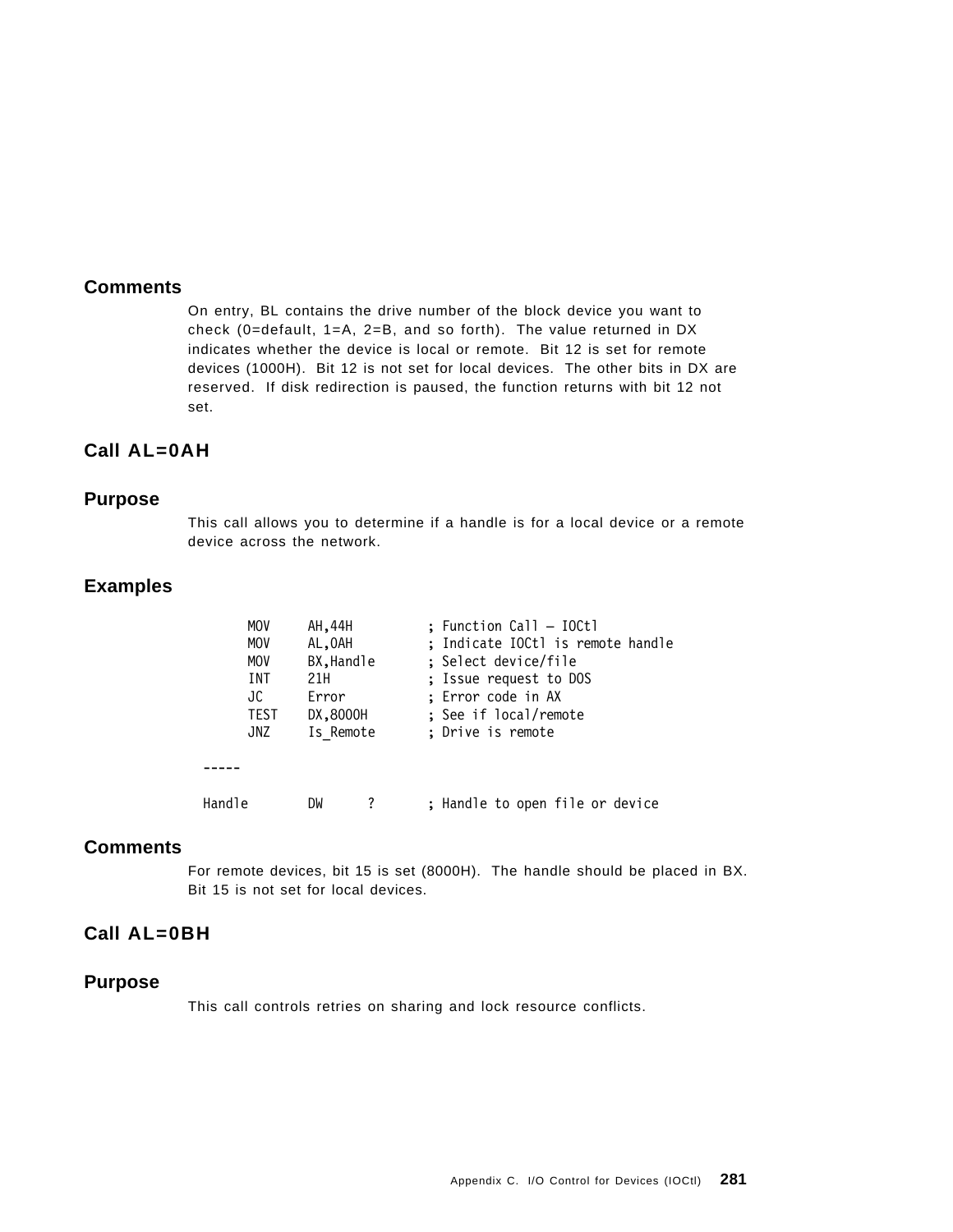### **Examples**

| <b>MOV</b><br><b>MOV</b><br><b>MOV</b><br><b>MOV</b><br>INT.<br>JC | AH,44H<br>AL,OBH<br>21H<br>Error | CX,NumLoops<br>DX, NumRetries | $:$ Function Call $-$ IOCtl<br>: Indicate IOCtl set retry counts<br>; Set number of loops<br>; Set number of retries<br>; Issue request to DOS<br>: Error code in AX |
|--------------------------------------------------------------------|----------------------------------|-------------------------------|----------------------------------------------------------------------------------------------------------------------------------------------------------------------|
| NumLoops                                                           | DW                               | ?                             | ; Number of times to execute loop below                                                                                                                              |
| NumRetries                                                         | DW                               | ?                             | ; Number of times to retry on error                                                                                                                                  |

### **Comments**

All sharing and lock conflicts are automatically retried a number of times before they are returned as a PC DOS 7 error or critical error. You can select the number of retries and the delay time between retries. On input, CX contains the number of times to execute a delay loop, and DX contains the number of retries. The delay loop consists of the following sequence:

XOR CX,CX<br>LOOP \$ \$ ;spin 64K times

If this call is not issued, PC DOS 7 uses delay=1 and retries=3 as the defaults for CX and DX. If you expect your application to cause sharing or lock conflicts on locks that are in effect for a short period of time, you may want to increase the values for CX and DX to minimize the number of errors actually returned to your application.

## **Call AL = 0CH**

#### **Purpose**

This generic IOCtl function uses an open device handle to request a device driver to perform code page switching or to get/set device information.

### **Examples**

| <b>MOV</b> | AH.44H         | ; Function Call $-$ IOCtl                    |
|------------|----------------|----------------------------------------------|
| <b>MOV</b> | AL.OCH         | ; Indicate file handle generic IOCtl request |
| <b>MOV</b> | BX.Handle      | ; Select device/file                         |
| <b>MOV</b> | CH, Category   | : Set device type                            |
| <b>MOV</b> | CL.Function    | : Set function                               |
| <b>MOV</b> | DI, SEG Packet | ; Address subfunction parameter packet       |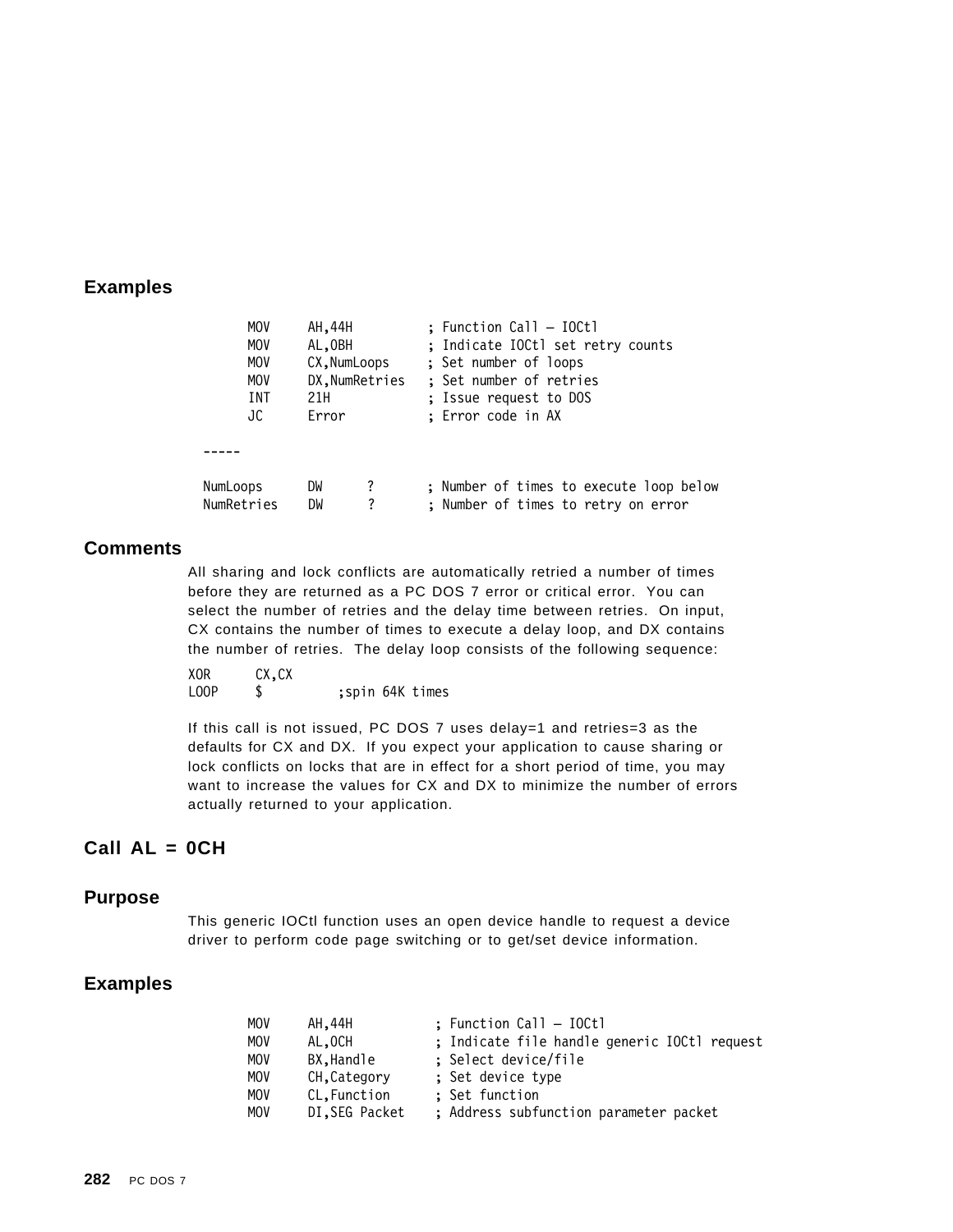| <b>MOV</b><br>MOV<br>INT<br>JC | DS, DI<br>21H<br>Error |                              | DX, OFFSET Packet ; DS:DX points to parameter packet<br>; Issue request to DOS<br>; Error code in AX                                                                                                                                                                                                    |
|--------------------------------|------------------------|------------------------------|---------------------------------------------------------------------------------------------------------------------------------------------------------------------------------------------------------------------------------------------------------------------------------------------------------|
|                                |                        |                              |                                                                                                                                                                                                                                                                                                         |
| Handle<br>Category             | DW<br>DB               | ?<br>$\overline{\mathbf{?}}$ | ; Handle to open file or device<br>; Type of Device<br>; O - Unknown (if device type not known)<br>; 1 - a COMx device<br>: 3 - CON<br>: 5 - a LPTx device                                                                                                                                              |
| Function                       | DB                     | ?                            | ; Function within category<br>; For category 3 & 5:<br>4CH = Prepare start<br>$4DH = Prepare end$<br>4AH = Select (Set) code page<br>6AH = Query (Get) selected code page<br>6BH = Query prepare list<br>; For Category 3:<br>5FH = Set display information<br>$7FH = Get displayi>display information$ |

**Prepare Start:** When CL=4CH, the parameter block, pointed to by DS:DX, has the following layout:

| Packet<br>PS PACKET<br>PS FLAGS        | Labe <sub>1</sub><br><b>STRUC</b><br>DW | 0      | Word<br>: Prepare start packet<br>: Control flags<br>$;$ Bit $0 = 0 :$ Download prepare                                                                                 |
|----------------------------------------|-----------------------------------------|--------|-------------------------------------------------------------------------------------------------------------------------------------------------------------------------|
| <b>PS LENGTH</b><br>PS NUMCP<br>PS CP1 | DW<br>DW<br>DW                          | n<br>? | $\frac{1}{2}$ BIT 0 = 1 : Cartridge prepare<br>; Others reserved (set to 0)<br>$(n+1)*2$ ; Length of rest of packet in bytes<br>; Number of code pages<br>; Code page 1 |
| PS CPn<br><b>PS PACKET</b>             | DW<br><b>ENDS</b>                       | ?      | ; Code page n                                                                                                                                                           |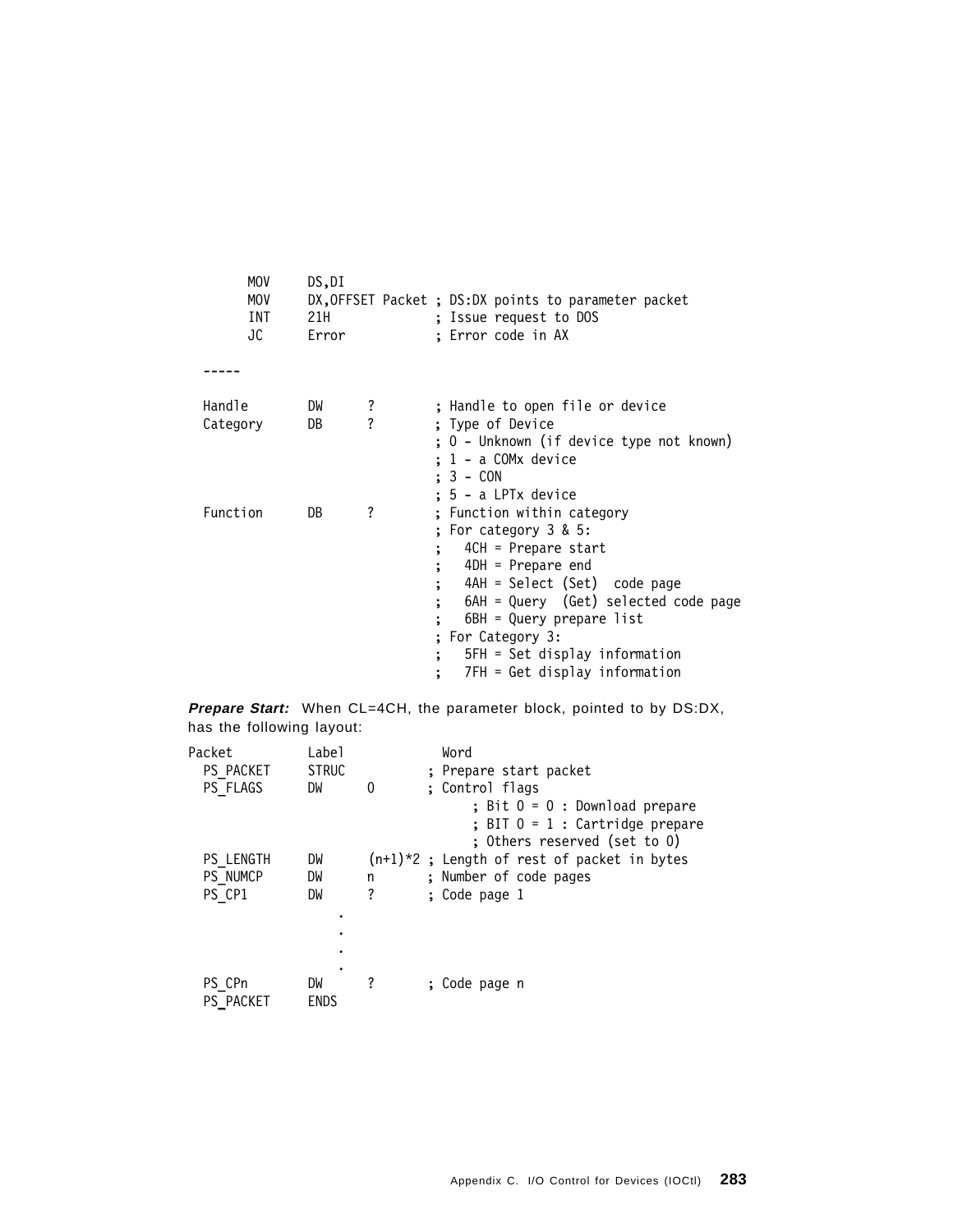### **Notes:**

- 1. Setting any PS CPn to -1 tells the device driver not to change the code page value for that position. Any other value is a code page to be prepared.
- 2. n is the number of additional code pages specified in the DEVICE= command in CONFIG.SYS. The value for n can be up to 12.
- 3. For cartridge-prepares set the PS FLAGS field to 1.

A Prepare Start request begins the preparation of a code page. It is followed by writing data defining the code page font to the device driver using one or more IOCtl write control string calls (AX=4403H). It is assumed that this information will be downloaded to the device. The stream is ended by a Prepare End. The format of the stream is device dependent.

If the information is lost (due to a system failure or power-off), you do not have to rewrite the prepared code page. Requesting a ″refresh″ operation by issuing a Prepare Start to the device driver with all code page values (PS CPn) set to a negative one (-1), restores the most recently prepared code page information to the device. You must follow this operation immediately with a Prepare End.

If no data is written for a prepare operation, the driver interprets the newly prepared code page(s) as a hardware code page. This allows devices that support user changeable hardware fonts (usually in cartridges) to be supported.

No prepare is needed for hardware-defined code pages.

#### Prepare Start Error Codes

| Code | Meaning                                                                |
|------|------------------------------------------------------------------------|
| 01   | Invalid function number                                                |
| 22   | Unknown command                                                        |
| 27   | Code page conflict (used for KEYBxx mismatch)                          |
| 29   | Device error                                                           |
| 31   | Device driver does not have copy of code page to download to<br>device |

#### Write Error Codes

| Code | Meaning                                                           |
|------|-------------------------------------------------------------------|
| 27   | Device not found in file, or code page not found in file          |
| 29   | Device error                                                      |
| 31   | File contents not a font file, or file contents structure damaged |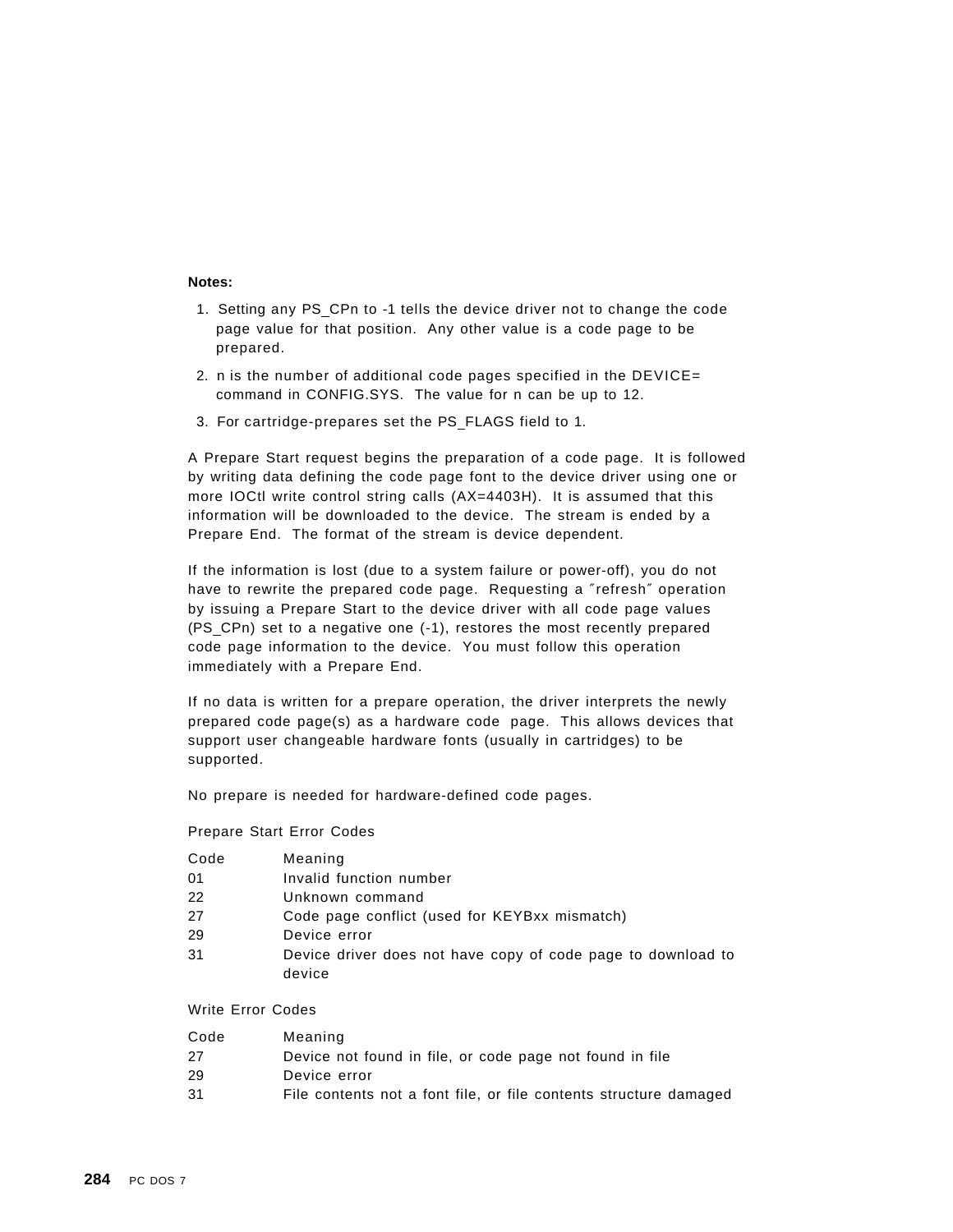Prepare End: When CL=4DH the parameter block, pointed to by DS:DX, has the following layout:

| Packet    | Label       |          | Word                        |
|-----------|-------------|----------|-----------------------------|
| PE PACKET | STRUC       |          | : Prepare end packet        |
| PE LENGTH | DW          | 2        | ; Length of packet in bytes |
| PE RESV1  | DM.         | $^{(1)}$ | ; (Reserved, must be 0)     |
| PF PACKFT | <b>ENDS</b> |          |                             |

Prepare End Error Codes

| Code | Meaning                      |
|------|------------------------------|
| 19   | Bad data read from font file |
| -31  | No prepare start             |

**Select/Query Selected Code Page:** When CL=4AH or 6AH the parameter block, pointed to by DS:DX, has the following layout:

| PACKET LABEL WORD<br>CP PACKET<br>CP LENGTH<br>CP CPID<br>CP VECTOR1 | <b>STRUC</b><br>DW<br>DW<br>DB | $2+(n+1)*2$<br>?<br>$?$ , $?$ | ; Select/Query Selected packet<br>; Length of packet in bytes<br>; Code page ID<br>; DBCS vector1 |
|----------------------------------------------------------------------|--------------------------------|-------------------------------|---------------------------------------------------------------------------------------------------|
|                                                                      |                                | $\bullet$<br>٠                |                                                                                                   |
| CP VECTORn                                                           | DB                             | $? \cdot ?$<br>DB             | : DBCS Vectorn                                                                                    |
| CP PACKET                                                            | <b>ENDS</b>                    |                               | 0,0<br>: End marker                                                                               |

Select/Query Selected Code Page also includes the DBCS environment vector. Some device drivers may support only the code page value. As a result, you must check the returned length when using this call to determine if the DBCS information is present. Only the drivers supplied with the Asian version of PC DOS 7 provide this support.

Select Code Page Error Codes

| Code | Meaning                                          |
|------|--------------------------------------------------|
| -26  | Code page not prepared                           |
| 27   | Current keyboard does not support this code page |
| -29  | Device error                                     |

Query Selected Code Page Error Codes

| Code | Meaning                        |
|------|--------------------------------|
| 26   | No code page has been selected |
| 27   | Device error                   |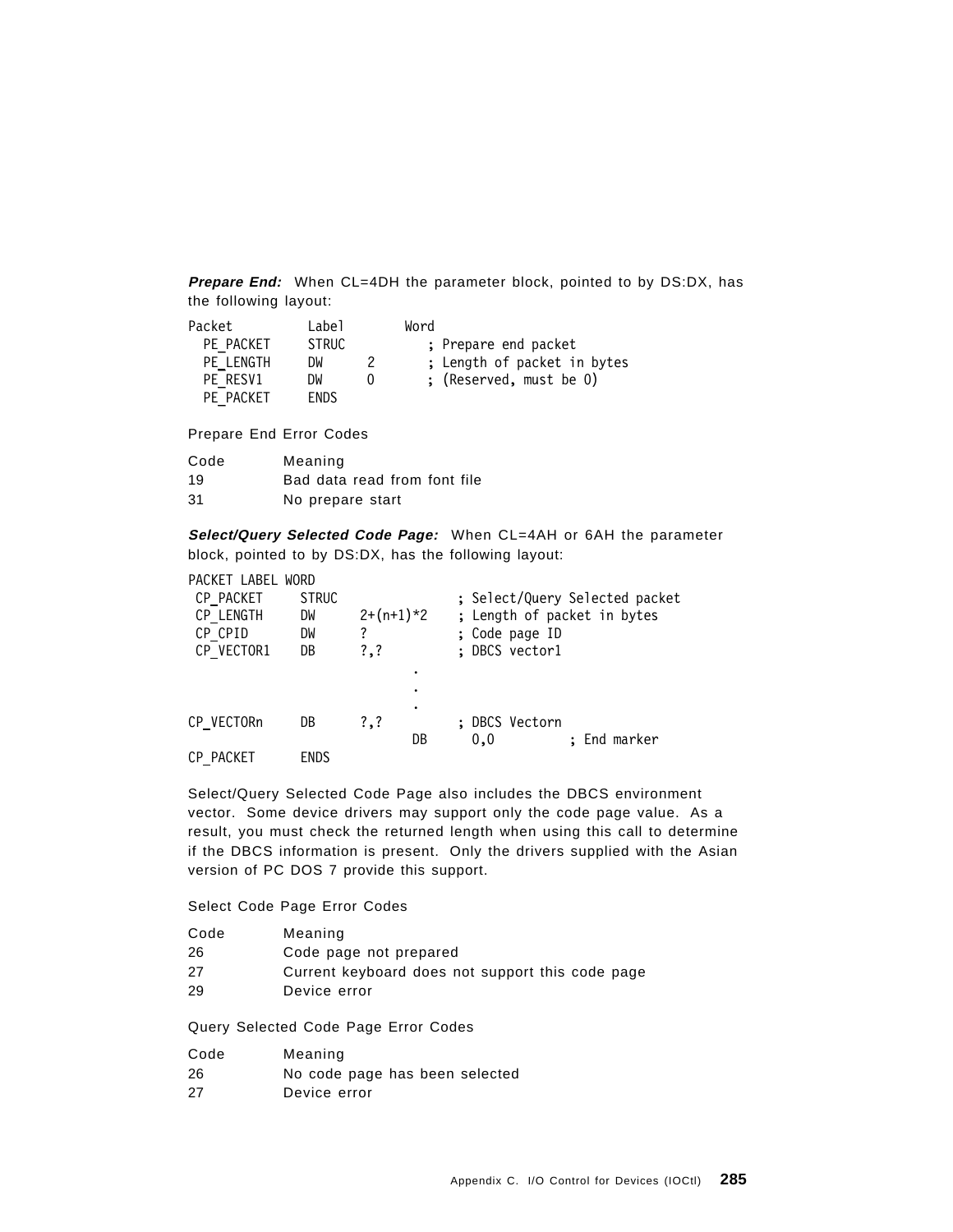**Query Prepared List:** When CL=6BH, the parameter block, pointed to by DS:DX, has the following layout:

| PACKET<br>QL PACKET<br>QL_LENGTH<br>QL NUMHWCP<br>QL HWCP1 | LABEL<br><b>STRUC</b><br>DW<br>n<br>?<br>DW |             | WORD<br>; Query list packet<br>$DW((m+1)+(n+1))^*2$ ; Length of packet in bytes<br>; Number of hardware code pages<br>; Hardware code page 1 |  |  |
|------------------------------------------------------------|---------------------------------------------|-------------|----------------------------------------------------------------------------------------------------------------------------------------------|--|--|
| QL_HWCPn<br>QL NUMCP<br>QL CP1                             | DW<br>DW<br>DW                              | ?<br>n<br>? | ; Hardware code page n<br>; Number of prepared code pages<br>; Prepared code page 1                                                          |  |  |
| QL CPm<br>QL PACKET                                        | DW<br><b>ENDS</b>                           | ?           | ; Prepared code page n                                                                                                                       |  |  |

**Note:** The device driver may return up to 12 code page values for each type of code page (hardware or prepared) so n can be up to 12, and m can be up to 12.

Query Prepared List Error Codes

| Code | Meaning                          |
|------|----------------------------------|
| -26  | No code pages have been selected |
| -29  | Device error                     |

**Get/Set Display Information:** When CL=5FH or 7FH, the parameter block, pointed to by DS:DX, has the following layout:

| VP PACKET        | <b>STRUC</b> |    | ; Video parameters packet                                |
|------------------|--------------|----|----------------------------------------------------------|
| VP LEVEL         | DB           | 0  | ; Requested info level (set to 0 before IOCtl<br>: Call) |
| VP RESV1         | DB           | 0  | ; (Reserved, must be 0)                                  |
| <b>VP LENGTH</b> | DW           | 14 | ; Length of rest of packet in bytes                      |
| VP FLAGS         | DW           | 0  | ; Control flags                                          |
|                  |              |    | ; Bit $0 = 0$ : Intense colors                           |
|                  |              |    | $:$ Bit $0 = 1 :$ Blink                                  |
|                  |              |    | ; Others reserved (set to O)                             |
| VP MODE          | DB           | ?  | : Video mode                                             |
|                  |              |    | : 1 = Text                                               |
|                  |              |    | $: 2 = APA$                                              |
|                  |              |    | ; Others reserved                                        |
| VP RESV2         | DB           | 0  | ; (Reserved. must be 0)                                  |
|                  |              |    |                                                          |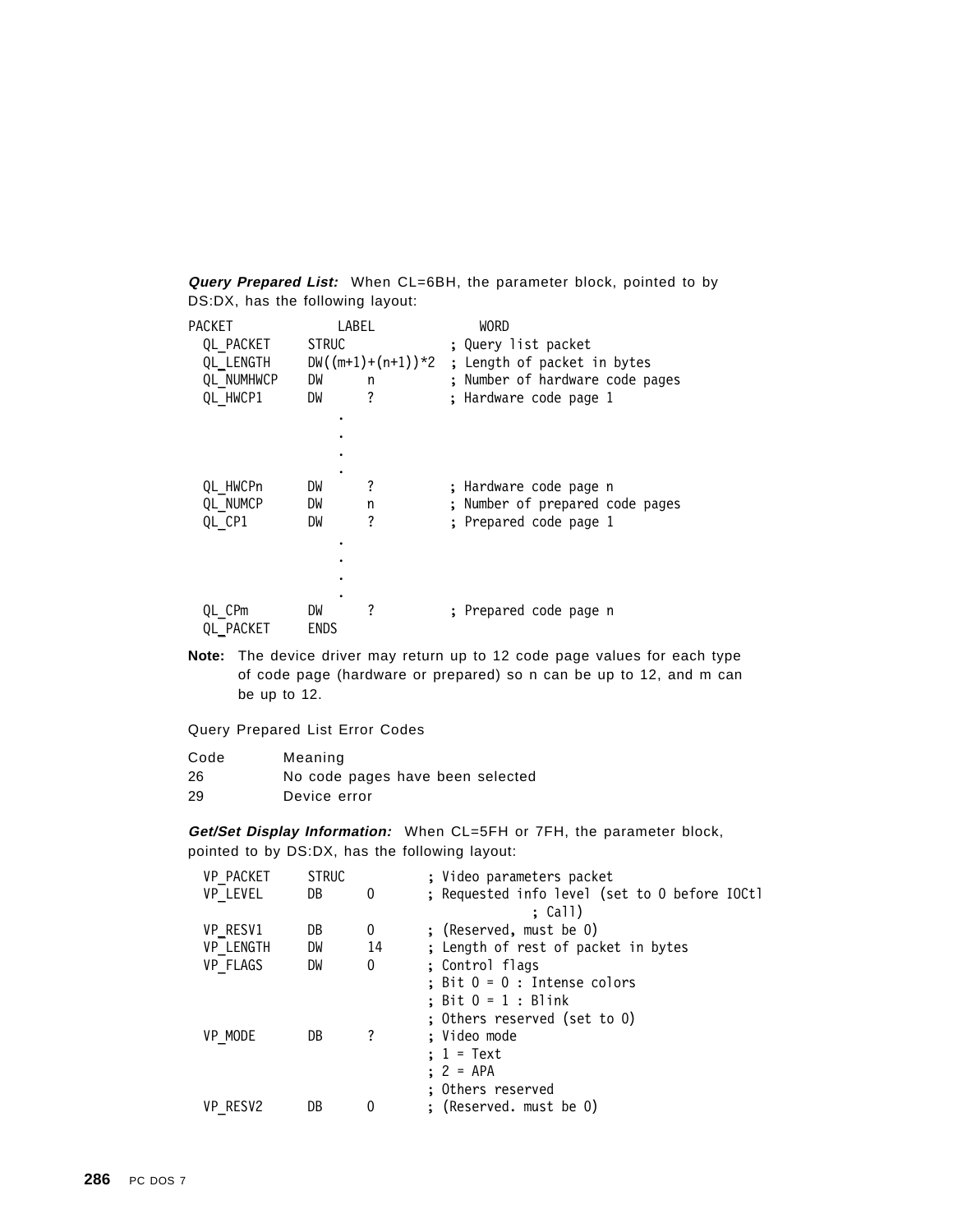| VP COLORS        | DW          |   | ; Number of colors (Mono=0)                |
|------------------|-------------|---|--------------------------------------------|
| VP WIDTH         | DW          | ? | ; Display width in pixels (APA mode only)  |
| <b>VP LENGTH</b> | DW          | ? | ; Display length in pixels (APA mode only) |
| VP COLS          | DW          | ? | ; Display width in characters              |
| VP ROWS          | DW          | 2 | ; Display length in characters             |
|                  |             |   |                                            |
| <b>VP PACKET</b> | <b>ENDS</b> |   |                                            |

## **Call AL = 0DH**

## **Purpose**

This generic IOCtl function requests a block device driver to perform one of the following subfunctions:

- Get device parameters
- Set device parameters
- Read track on logical device
- Write track on logical device
- Format and verify track on logical device
- Verify track on logical device
- Get access flag status
- Set access flag status.

## **Examples**

| <b>MOV</b> | AH,44H   |                   | $:$ Function Call $-$ IOCtl                           |
|------------|----------|-------------------|-------------------------------------------------------|
| <b>MOV</b> | AL,ODH   |                   | : Indicate Block Device Generic IOCtl                 |
| MOV        | BL.Drive |                   | ; Select Device/File                                  |
| <b>MOV</b> |          | CH, Category      | : Set Device Type                                     |
| <b>MOV</b> |          |                   | CL, Function ; Set Function                           |
| <b>MOV</b> |          |                   | DS, SEG Packet ; Address Subfunction Parameter Packet |
| MOV        |          | DX, OFFSET Packet |                                                       |
| INT        | 21H      |                   | ; Issue request to DOS                                |
| JC         | Error    |                   | : Error code in AX                                    |
|            |          |                   |                                                       |
| Drive      | DB       | ?                 | ; Drive (O=current, 1=A:, 2=B:, )                     |
| Category   | DB       | ?                 | ; Type of Device                                      |
|            |          |                   | : 8 - Block Device                                    |
| Function   | DB       | ?                 | ; Function within Category                            |
|            |          |                   | ; For Category 8:                                     |
|            |          |                   | 40H = Set device parameters                           |
|            |          |                   | $60H = Get device parameters$                         |
|            |          |                   | 41H = Write track on logical device                   |
|            |          |                   | $61H$ = Read track on logical device                  |
|            |          |                   |                                                       |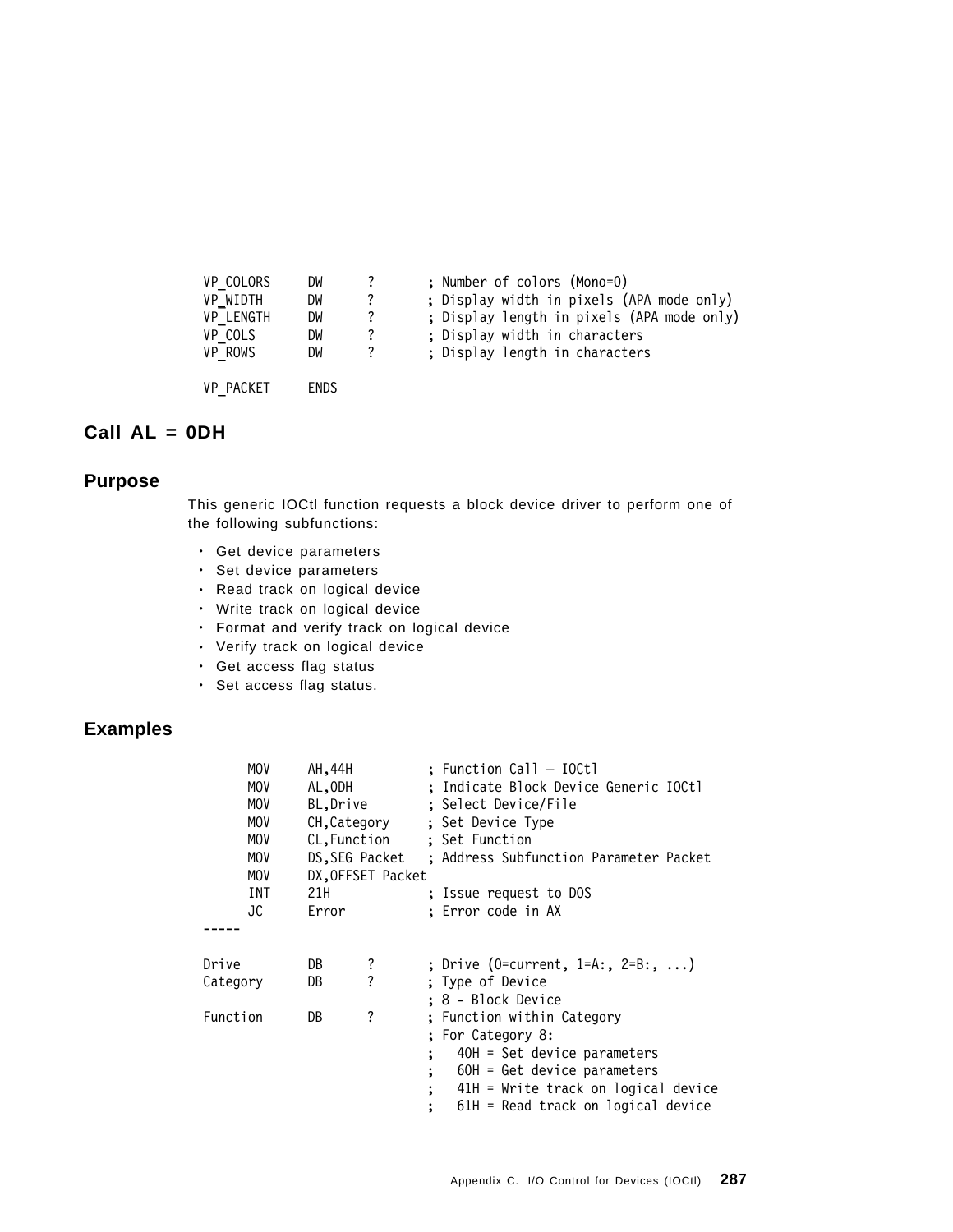- ; 42H = Format and verify track on ; logical device ; 62H = Verify track on logical device ; 47H = Set access flag ; 67H = Get access flag ; 68H = Get media type
- **Note:** Functions 43H through 46H and functions 63H through 66H are reserved for the system.

### **Comments**

CH contains the major code (08H for all functions) and CL contains the minor code (function).

### **Get or Set Device Parameters**

To Get Device Parameters, set CL = 60H.

To Set Device Parameters, set CL = 40H.

When  $CL = 60H$  or  $CL = 40H$ , the parameter block has the following field layout:

| Packet             | Labe <sub>1</sub> | Bvte             |
|--------------------|-------------------|------------------|
| A deviceParameters | <b>STRUC</b>      |                  |
| SpecialFunctions   | DB                | ?                |
| DeviceType         | DB                | ?                |
| DeviceAttributes   | DW                | ?                |
| NumberOfCylinders  | DW                | ?                |
| MediaType          | DB                | ?                |
| DeviceBPB          | a BPB             | <>               |
| TrackLayout        |                   | a TrackLayout <> |
| A deviceParameters | ends              |                  |

An explanation of each field in the parameter block is given in the pages that follow.

### **SpecialFunctions Field**

This 1-byte field is used to further define the Get and Set Device Parameters functions.

For the Get Device Parameters function, bit 0 of the **SpecialFunctions** field has the following meaning:

Bit  $0 =1$  Return the BPB that BUILD BPB would return. =0 Return the default BPB for the device.

**Note:** All other bits must be off.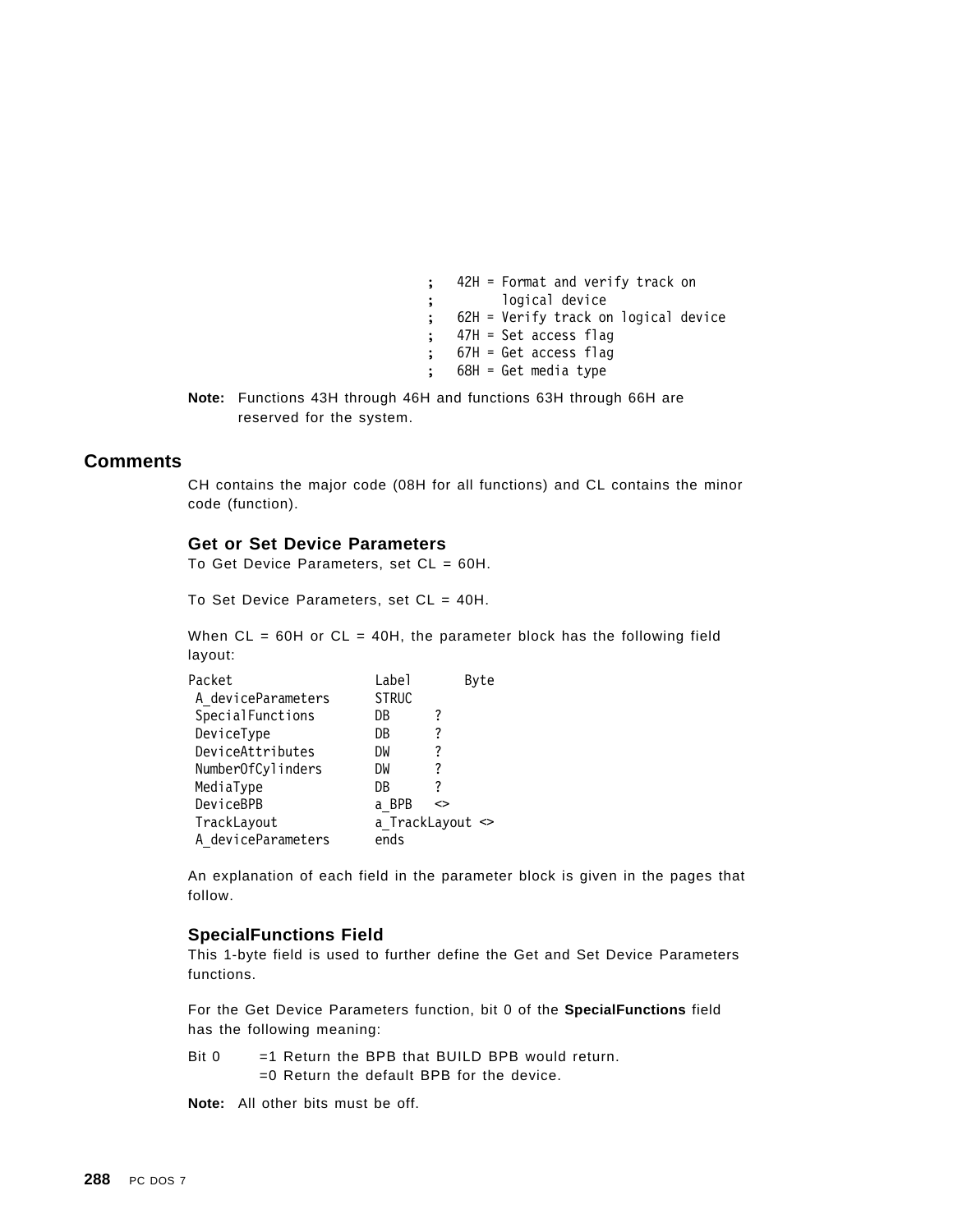For the Set Device Parameters function bits 0, 1, and 2 of the **SpecialFunctions** field are used.

These bits have the following meanings when  $CL = 40H$ .

- Bit 0 =1 All subsequent BUILD BPB requests return **DeviceBPB**. If another Set Device request is received with bit 0 reset, BUILD BPB returns the actual media BPB. =0 Indicates that the **DeviceBPB** field contains the new default BPB for this device. If a previous Set Device request set this bit on, the actual media BPB is returned. Otherwise, the default BPB for the device is returned by BUILD BPB. Bit 1 =1 Ignore all fields in the Parameter Block except the **TrackLayout** field.
	- =0 Read all fields of the parameter block.
- Bit 2 = 1 Indicates that all sectors in the track are the same size and all sector numbers are between 1 and  $n$  (where  $n$  is the number of sectors in the track.)
	- =0 Indicates that all sectors in the track may not be the same size.

#### **Notes:**

- 1. All other bits must be reset.
- 2. Set bit 2 for normal track layouts. Format Track can be more efficient if bit 2 is set.
- 3. Setting bits 0 and 1 at the same time is invalid and should be considered an error.

#### **DeviceType Field**

This 1-byte field describes the physical device type. Device type is not set by IOCtl but is received from the device.

The values in this field have the following meanings:

- $0 = 320/360$  KB 5.25 inch
- $1 = 5.25$  inch, 1.2 MB
- 2 = 3.5 inch, 720 KB
- $3 = 8$ -inch single-density
- $4 = 8$ -inch double-density
- $5 =$  Hard disk
- $6$  = Tape drive
- $7 = 3.5$  inch, 1.44 MB
- 8 = Read/Write Optical devices
- $9 = 3.5$  inch, 2.88 MB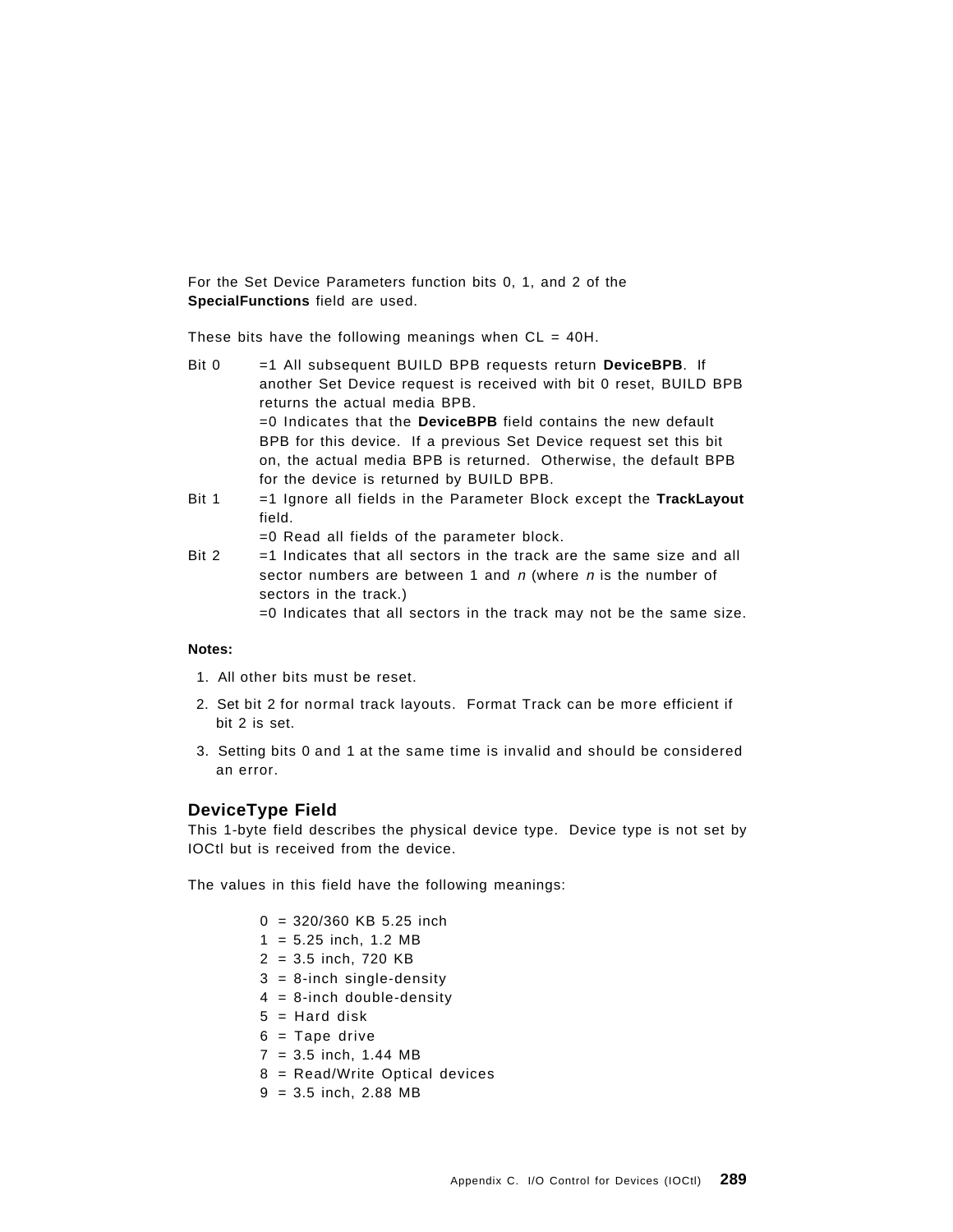### **DeviceAttributes Field**

A 1-word field that describes the physical attributes of the device. Device attributes are not set by IOCtl but are received from the device driver.

Only bits 0 and 1 of this field are used. They have the following meanings:

| Bit 0 | $=$ 1 media is not removable.               |
|-------|---------------------------------------------|
|       | $= 0$ media is removable.                   |
| Bit 1 | $=$ 1 diskette changeline is supported.     |
|       | $= 0$ diskette changeline is not supported. |
|       |                                             |

Bits 2 – 15 are reserved.

#### **NumberOfCylinders Field**

This field indicates the maximum number of cylinders supported on the physical device, independent of the media type. The information in this field is not set by IOCtl, but is received from the device driver.

### **MediaType Field**

For multimedia drives, this field indicates which media is expected to be in the drive. This field is only meaningful for Set Device Parameters ( $CL =$ 40H) subfunction.

The **MediaType** field is used only when the actual media in the drive cannot otherwise be determined. Media type is dependent on device type.

Regardless of the device type, a value of 0 represents the default. For example, a 5.25-inch 1.2MB diskette drive is a multimedia drive. The media type is defined as follows:

0 = Quad density 1.2 MB (96 tpi) diskette

 $1 =$  Double density 320/360KB (48 tpi) diskette

The default media type for a 1.2MB drive is a quad density 1.2 MB diskette.

### **DeviceBPB Field**

For the Get Device Parameters function:

- If bit 0 of the **SpecialFunctions** field is set, the device driver returns the BPB that BUILD BPB would return.
- If bit 0 of the **SpecialFunctions** field is not set, the device driver returns the default BPB for the device.

For the Set Device Parameters function: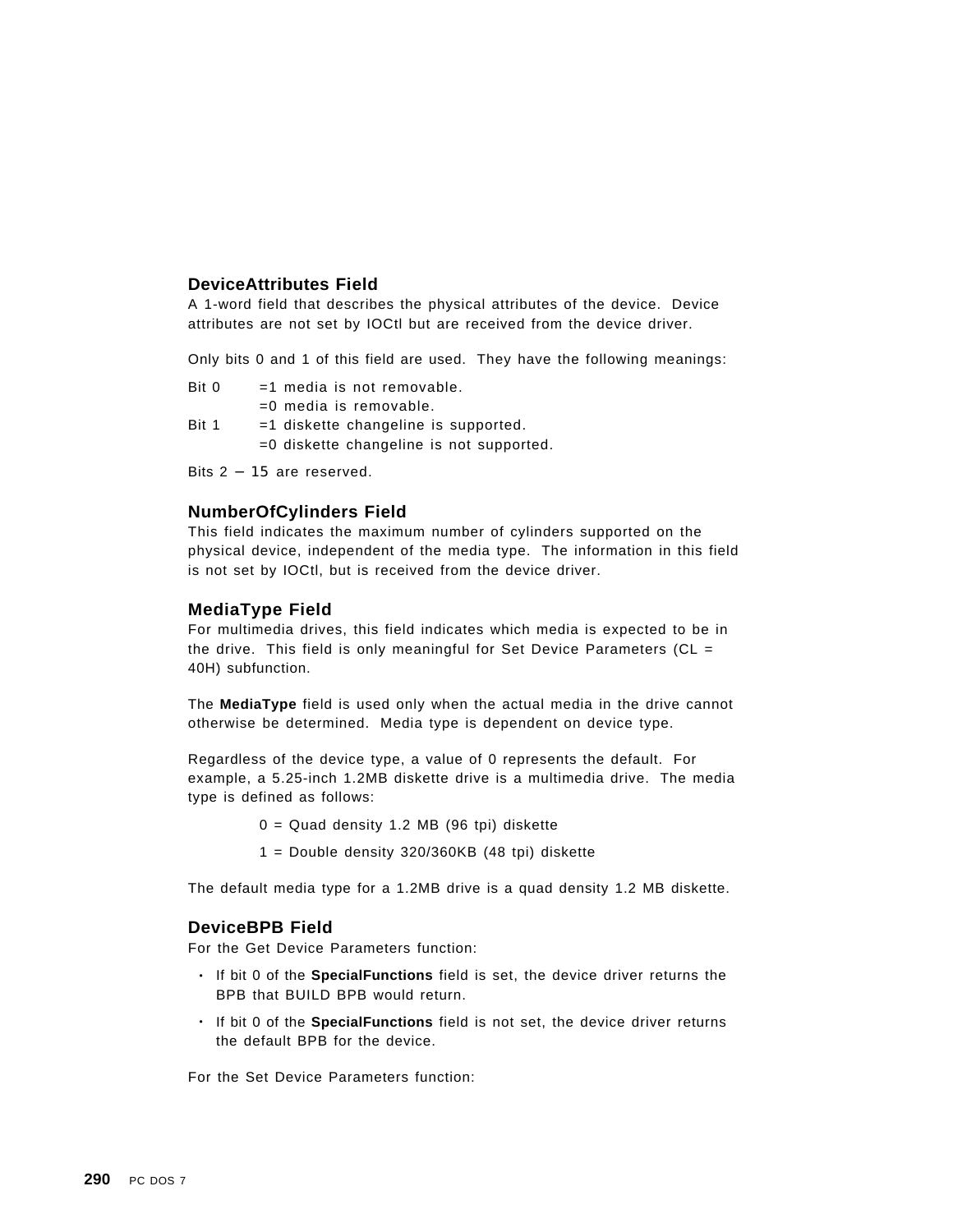- If bit 0 of the **SpecialFunctions** field is set, the device driver is requested to return the BPB from this field for all subsequent BUILD BPB requests until a Set Device Parameters request is received with bit 0 in the **SpecialFunctions** field reset.
- If bit 0 is not set, the BPB contained in this field becomes the new default BPB for the device.

The **DeviceBPB** field has the following format:

| a BPB                  | STRUC |   |     |     |
|------------------------|-------|---|-----|-----|
| BytesPerSector         | DМ    | ? |     |     |
| SectorsPerCluster      | DB    | ? |     |     |
| ReservedSectors        | DW    | ? |     |     |
| NumberOfFATs           | DB    | ? |     |     |
| RootEntries            | DW    | ? |     |     |
| TotalSectors           | DW    | ? |     |     |
| MediaDescriptor        | DB    | ? |     |     |
| SectorsPerFAT          | DМ    | ? |     |     |
|                        |       |   |     |     |
| SectorsPerTrack        | DW    | ? |     |     |
| Heads                  | DW    | ? |     |     |
| HiddenSectors          | DD    | ? |     |     |
| <b>BigTotalSectors</b> | DD    | ? |     |     |
| Reserved               | DB    | 6 | Dup | (0) |
| a BPB                  | ENDS  |   |     |     |

#### **TrackLayout Field**

This is a variable length table indicating the expected layout of sectors on the media track.

PC DOS 7 device drivers do not keep a track layout table for each logical device. The global track table must be updated (by the Set Device Parameters subfunction) when the attributes of the media change.

**Note:** The Set Device Parameters subfunction (CL=40H) modifies the track table regardless of how bit 1 of the **SpecialFunctions** field is set.

For Get Device Parameters, this field is not used. The track layout is used by subsequent Read/Write Track, Format/Verify Track and Verify Track functions.

The following example shows how this field is formatted: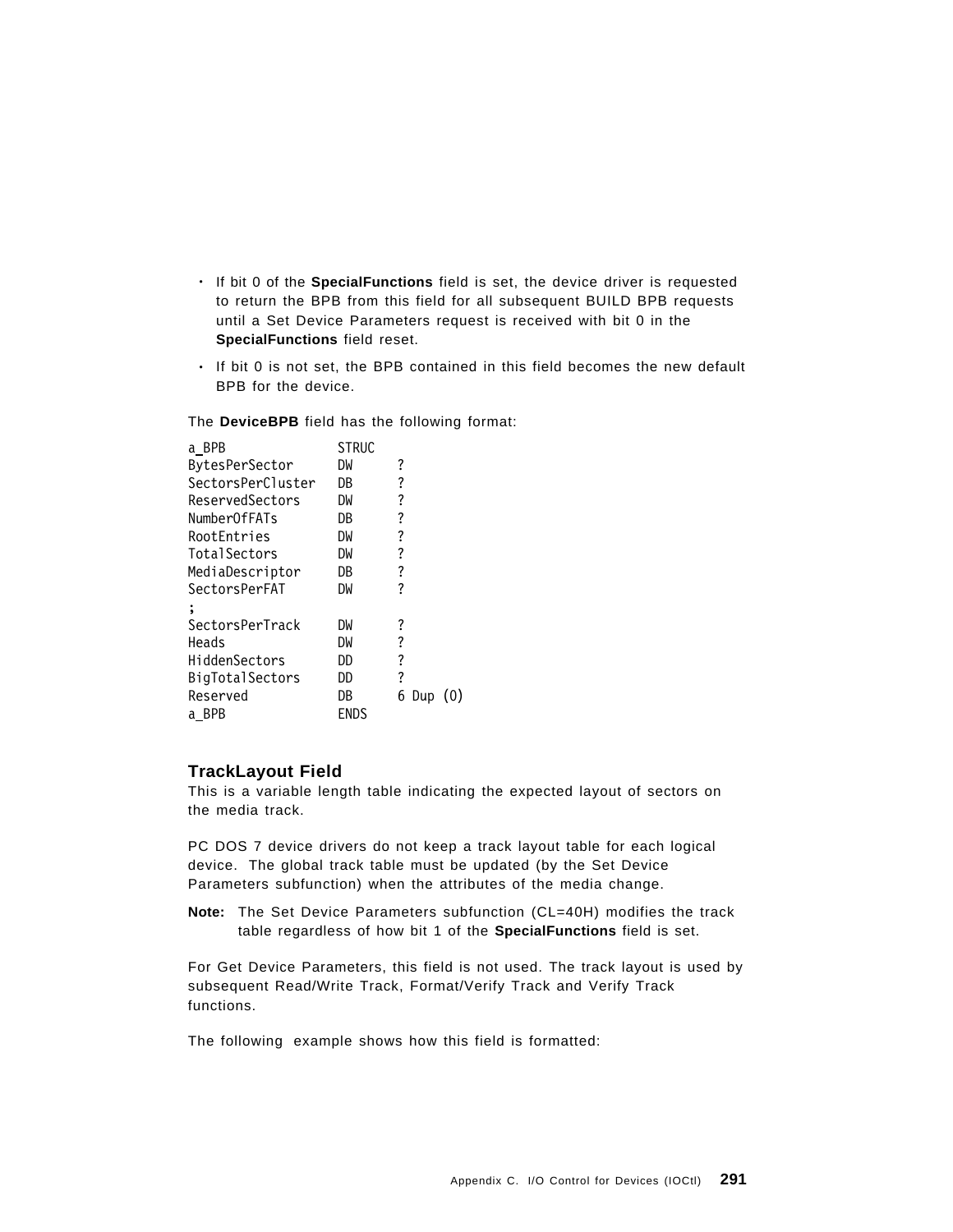|        | Total sectors------- SectorCount |                                                     | DW       | n          |
|--------|----------------------------------|-----------------------------------------------------|----------|------------|
| Sector |                                  | ]----------- SectorNumber_1<br> SectorSize 1        | DW<br>DW | 1H<br>200H |
|        |                                  | Sector 2----------- SectorNumber_2<br> SectorSize 2 | DW<br>DW | 2Н<br>200H |
|        |                                  | Sector 3---------- SectorNumber_3<br>  SectorSize 3 | DW<br>DW | ЗH<br>200H |
|        |                                  | Sector 4---------- SectorNumber_4<br> SectorSize_4  | DW<br>DW | 4Н<br>200H |
| Sector | $n$ -----------                  | SectorNumber_n<br>SectorSize_n                      | DW<br>DW | n<br>200H  |

**Note:** All values are in hexadecimal.

The total number of sectors is indicated by the **SectorCount** field. Each sector number must be unique and in a range between 1 and n (sector count). As shown in the example above, the first sector number is 1 and the last sector number is equal to the sector count (n). If bit 2 of the **SpecialFunctions** field is set, all sector sizes, which are measured in bytes, must be the same. See the description of bit 2 under the **SpecialFunction** field.

**Note:** The **DeviceType**, **DeviceAttributes**, and **NumberOfSectors** fields should be changed only if the physical device has been changed.

#### **Read/Write Track on Logical Device**

To read a track on a logical device, set  $CL = 61H$ .

To write a track on a logical device, set  $CL = 41H$ .

The parameter block has the following layout when reading or writing a track on a logical device.

| Packet                 | I ABFI       | <b>BYTF</b> |
|------------------------|--------------|-------------|
| a ReadWriteTrackPacket | <b>STRUC</b> |             |
| SpecialFunctions       | DB           | ?           |
| Head                   | DW           | ?           |
| Cylinder               | DW           | ?           |
| FirstSector            | DW           | ?           |
| NumberOfSectors        | DW           | ?           |
| TransferAddress        | nn           |             |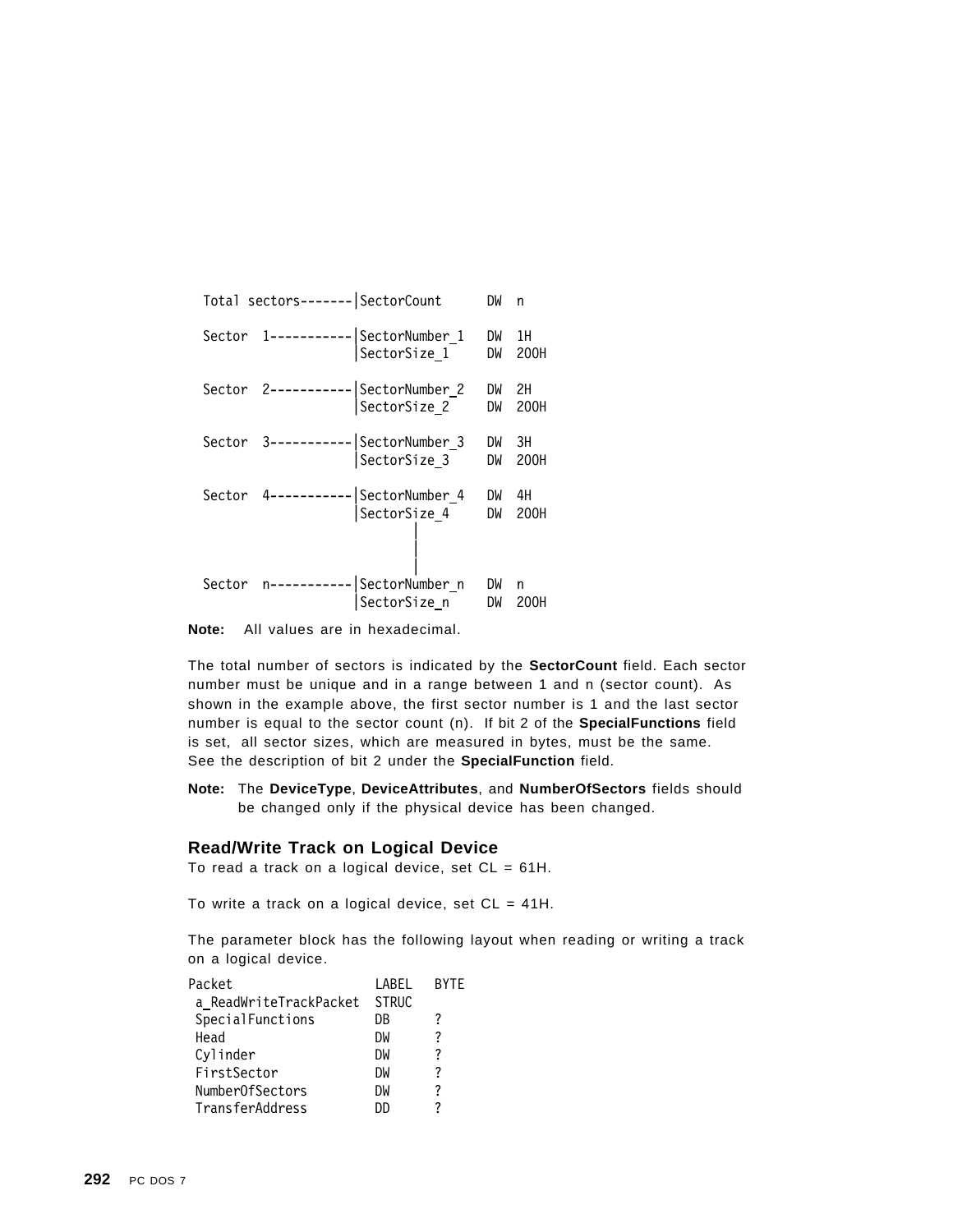#### A ReadWriteTrackPacket ENDS

#### **Notes:**

- 1. All bits in the **SpecialFunctions** field must be reset.
- 2. The value in the **FirstSector** field and the **NumberOfCylinders** field is 0-based. For example, to indicate sector 9, set the value to 8.

#### **Format/Verify Track on Logical Drive (IOCtl Write)**

To format and verify a track, set  $CL = 42H$ .

To verify a track, set  $CL = 62H$ .

The parameter block has the following layout when formatting a track or verifying a track on a logical drive.

| PACKET           | I ABFI       | <b>BYTF</b> |
|------------------|--------------|-------------|
| A FormatPacket   | <b>STRUC</b> |             |
| SpecialFunctions | DB.          | 7           |
| Head             | DW           | ?           |
| Cylinder         | DW           | 7           |
| A FormatPacket   | <b>FNDS</b>  |             |

On entry, bit 0 of the SpecialFunctions field has the following meanings:

```
Bit 0 = 1 Format status check call to determine if a
combination of number-of-tracks and
sectors-per-track is supported.
```
= 0 Format /Verify track call.

To determine if a combination of number-of-tracks and sectors- per-track is supported, a Set Device Parameters call must be issued with the correct BPB for that combination before issuing the Format Status call. The device driver can then return the correct code to indicate what is supported. The value returned in the SpecialFunctions field for a Format Status Check call are:

- $0 =$  This function is supported by the ROM BIOS. The specified combination of number-of-tracks and sectors-per-track is allowed for the diskette drive.
- 1 = This function is not supported by the ROM BIOS.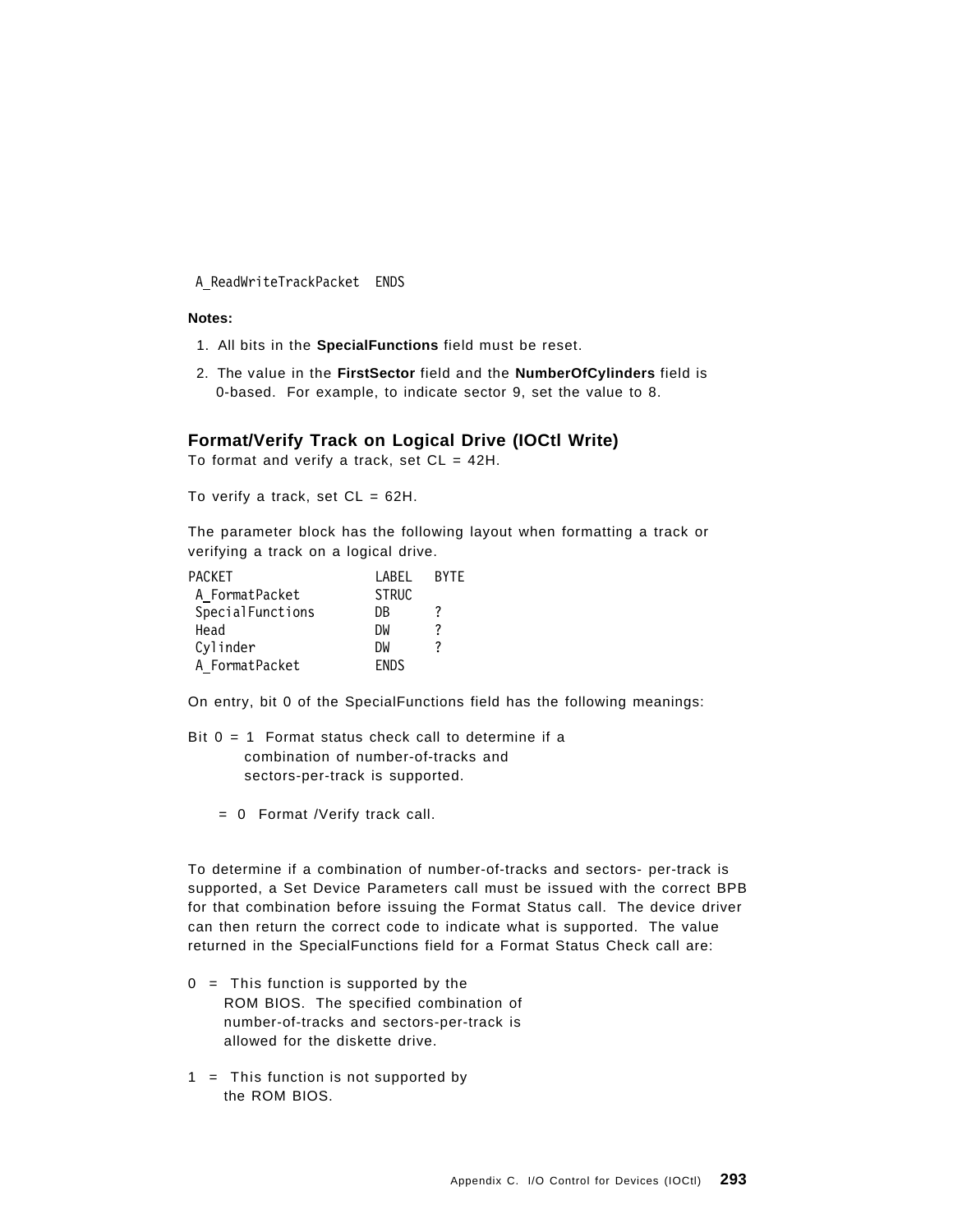- 2 = This function is supported by the ROM BIOS. The specified combination of number-of-tracks and sectors-per-track is not allowed for the diskette drive.
- $3 =$ This function is supported by the ROM BIOS, but ROM BIOS cannot determine if the numbers-of-tracks and sectors-per-track are allowed because the diskette drive is empty.

To format a track:

- 1. Issue the Set Device Parameters function call.
- 2. Issue the Format Status Check function call to validate the number-of-tracks and sectors-per-track combination. Ignore the result if the value returned is 1, because the ROM BIOS does not support this function.
- 3. Issue the Format/Verify Track function call with the SpecialFunctions bit 0 reset for each track on the medium.

#### **Get/Set AccessFlag Status**

To get the access flag status of a hard disk, set CL=67H.

To set the access flag status of a hard disk, set CL=47H.

The parameter block has the following layout when getting or setting the access flag status of a hard disk:

| PACKET                  | I ABFI      |    | <b>BYTF</b>                                                         |
|-------------------------|-------------|----|---------------------------------------------------------------------|
| a DiskAccess Control    | STRUC       |    |                                                                     |
| <b>SpecialFunctions</b> | DB.         |    |                                                                     |
| DiskAccess Flag         | DB          | -2 | $: 0 = Disallow disk access$<br>$:$ Other value = allow disk access |
| a DiskAccess Control    | <b>ENDS</b> |    |                                                                     |

If the media has not been formatted or has an invalid boot record, the system will not allow disk I/O for the media. This ensures data integrity of fixed media. Since formatting a media is a special activity, and is needed to perform disk I/O for unformatted media, additional functions to control the disk access flag are necessary. A format utility should issue ″Set the access flag status (CL=47H)″ with DiskAccess Flag = non-zero value to access the unformatted media. When every format operation is a success, leave the access flag status as it is to allow further disk I/O from general users. If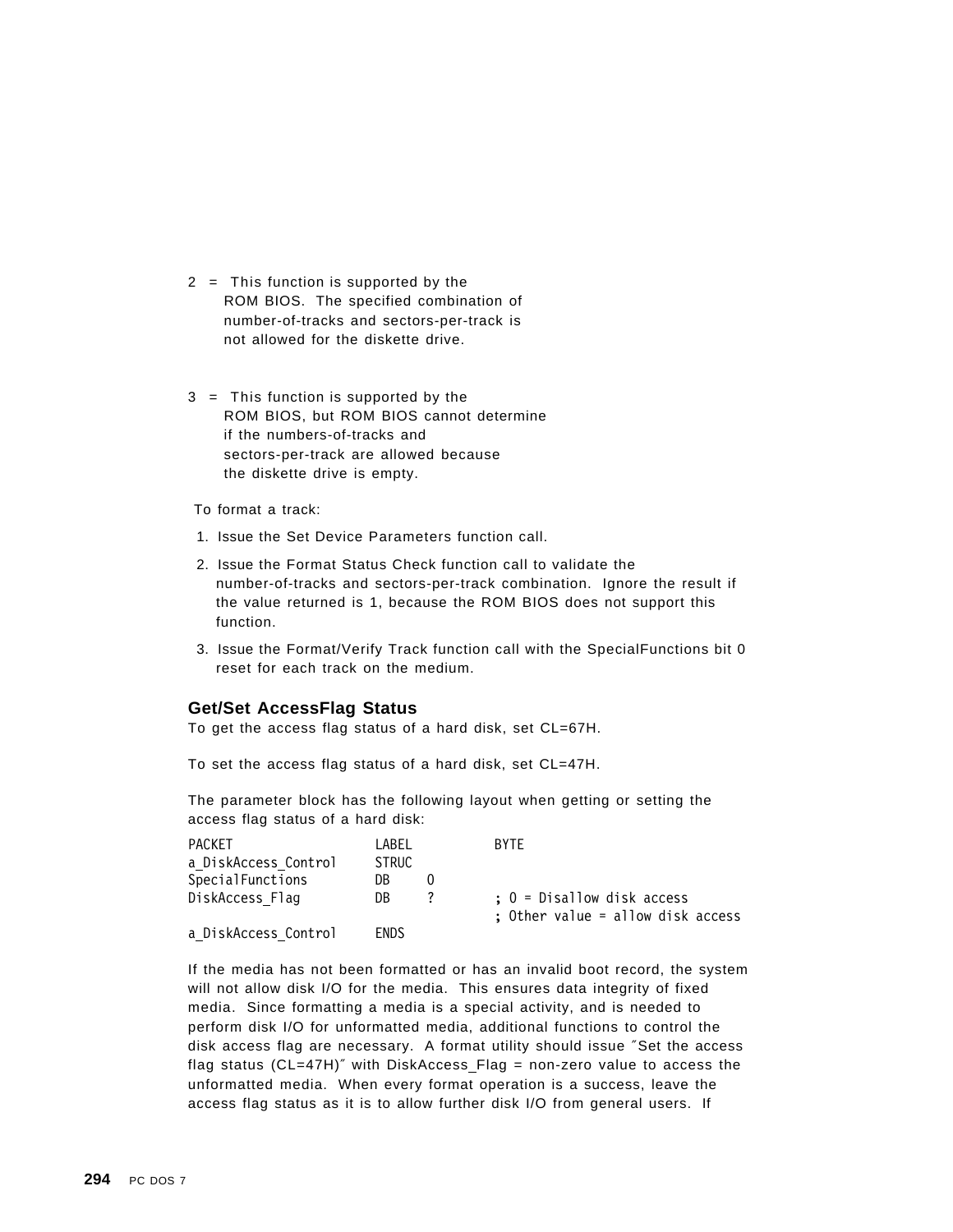format fails, issue "Set the access flag status  $(CL = 47H)'$  with DiskAccess Flag = zero in order to block further media access. To get the current status of the system disk access flag, issue ″Get the access flag status (CL = 67H)″. If DiskAccess Flag = zero, disk I/O is not allowed for the media.

#### **Get/Set Media ID**

To get the media ID, set CL=66H.

To set the media ID, set CL=46H.

The parameter block has the following layout when getting and setting the media ID:

| PACKET<br>Media ID Packet        | LABEL<br><b>STRUC</b> | <b>BYTF</b>        |                                                                |
|----------------------------------|-----------------------|--------------------|----------------------------------------------------------------|
| Info Level                       | DW                    |                    | ; Information level,<br>; currently always 0                   |
| Serial<br>Label                  | DD<br>DB              | ?<br>11 dup $('')$ | ; Volume serial number<br>; Volume label from<br>; boot record |
| File Sys Type<br>Media ID Packet | DB<br><b>ENDS</b>     | 8 dup $('')$       | ; File system type                                             |

Get Media ID copies the information from the boot record into the Media\_ID\_Packet. Set Media ID copies the information from the Media\_ID\_Packet to the boot record. If the disk does not contain a valid BPB, or the signature field is missing, then no action is taken, and both functions return Unknown Media (error code 7).

### **Get Media Type (PC DOS 7)**

To get the media type, set CL=68H.

The parameter block has the following layout:

| LABEL        | <b>BYTF</b> |                                         |
|--------------|-------------|-----------------------------------------|
| <b>STRUC</b> |             |                                         |
| DB           | ?           | ; 1 if media is equal or equivalent     |
|              |             | ; to the capacity of the drive.         |
|              |             | ; O if media is less than               |
|              |             | ; the capacity of the drive.            |
| DB           | ?           | ; Media Type:                           |
|              |             | ; 2 for 720KB 3.5-inch 80-track floppy  |
|              |             | ; 7 for 1.44MB 3.5-inch 80-track floppy |
|              |             | ; 9 for 2.88MB 3.5-inch 80-track floppy |
| DB           | ?           | : Reserved                              |
| DD           | ?           | : Reserved                              |
|              |             |                                         |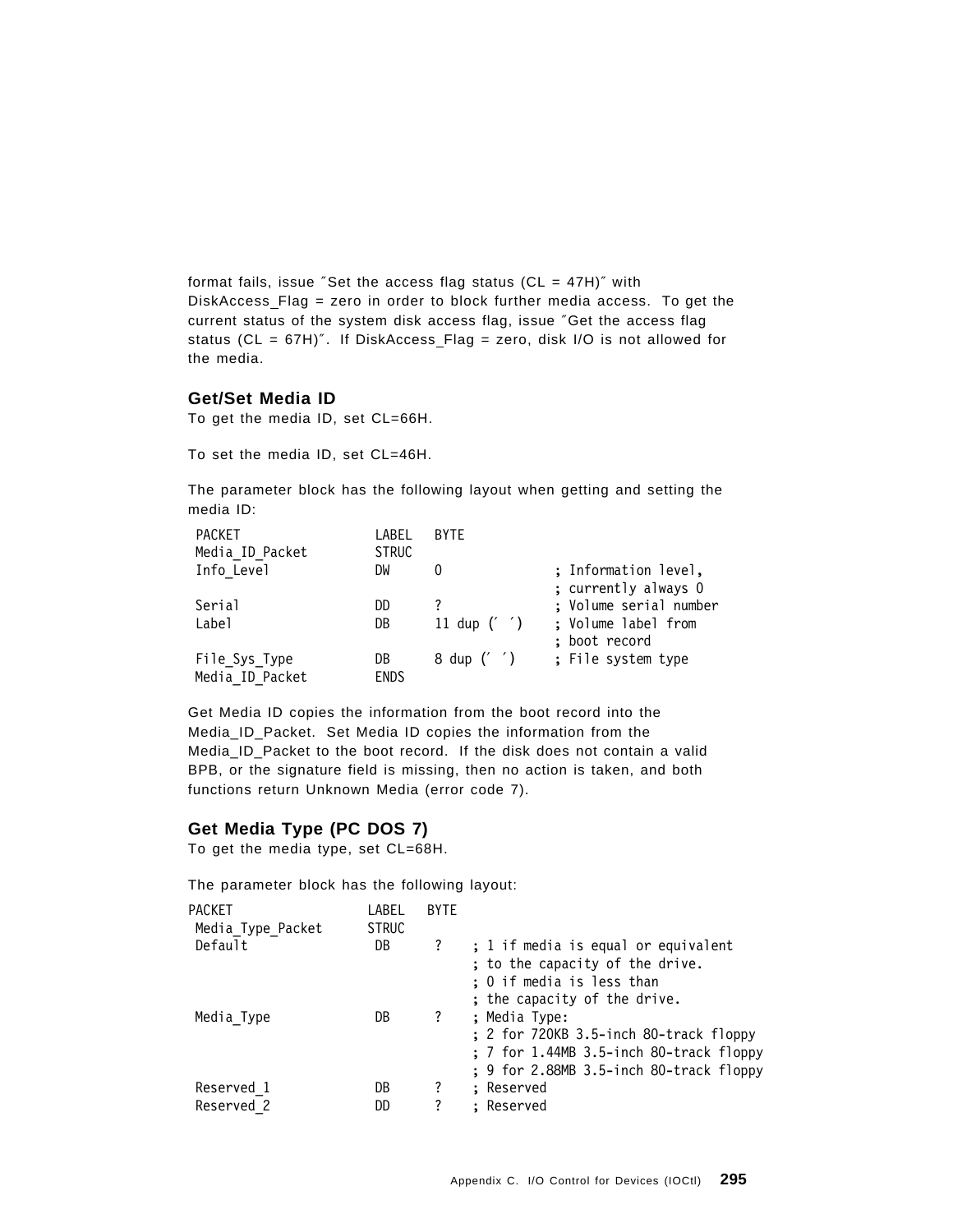Media\_Type\_Packet ENDS ?

### **Comments**

If carry is set, then the error return code is in AX. Otherwise, carry is cleared.

## **Call AL = 0EH Get Logical Drive Map**

### **Purpose**

This call allows the device driver to determine if more than one logical drive is assigned to a block device. When this call is issued, a drive number is passed in BL on input.

## **Examples**

| <b>MOV</b> | AH,44H          | ; Function Call $-$ IOCtl                |
|------------|-----------------|------------------------------------------|
| <b>MOV</b> | AL, OEH         | ; Indicate Logical Drive Check           |
| <b>MOV</b> | BL, Drive       | ; Select Drive                           |
| <b>INT</b> | 21H             | : Issue request to DOS                   |
| JC         | Error           | ; Error code in AX                       |
| <b>CMP</b> | AL.O            | ; Only one drive letter for this device? |
| JE         | Single Drive    | : Yes!                                   |
| <b>MOV</b> | ActiveDrive, AL | ; Save Active Drive info                 |
|            |                 |                                          |

-----

| Drive       | DB.  | ; Drive (0=current, 1=A:, 2=B:, )      |
|-------------|------|----------------------------------------|
| ActiveDrive | -DR. | : Current drive letter for this device |
|             |      | : $(1=A:, 2=B: , \ldots)$              |

### **Comments**

If the block device has more than one logical drive letter assigned to it, on output a drive number corresponding to the last drive letter that was used to reference the device is returned in AL. If only one drive letter is assigned to the device, 0 is returned in AL by this call.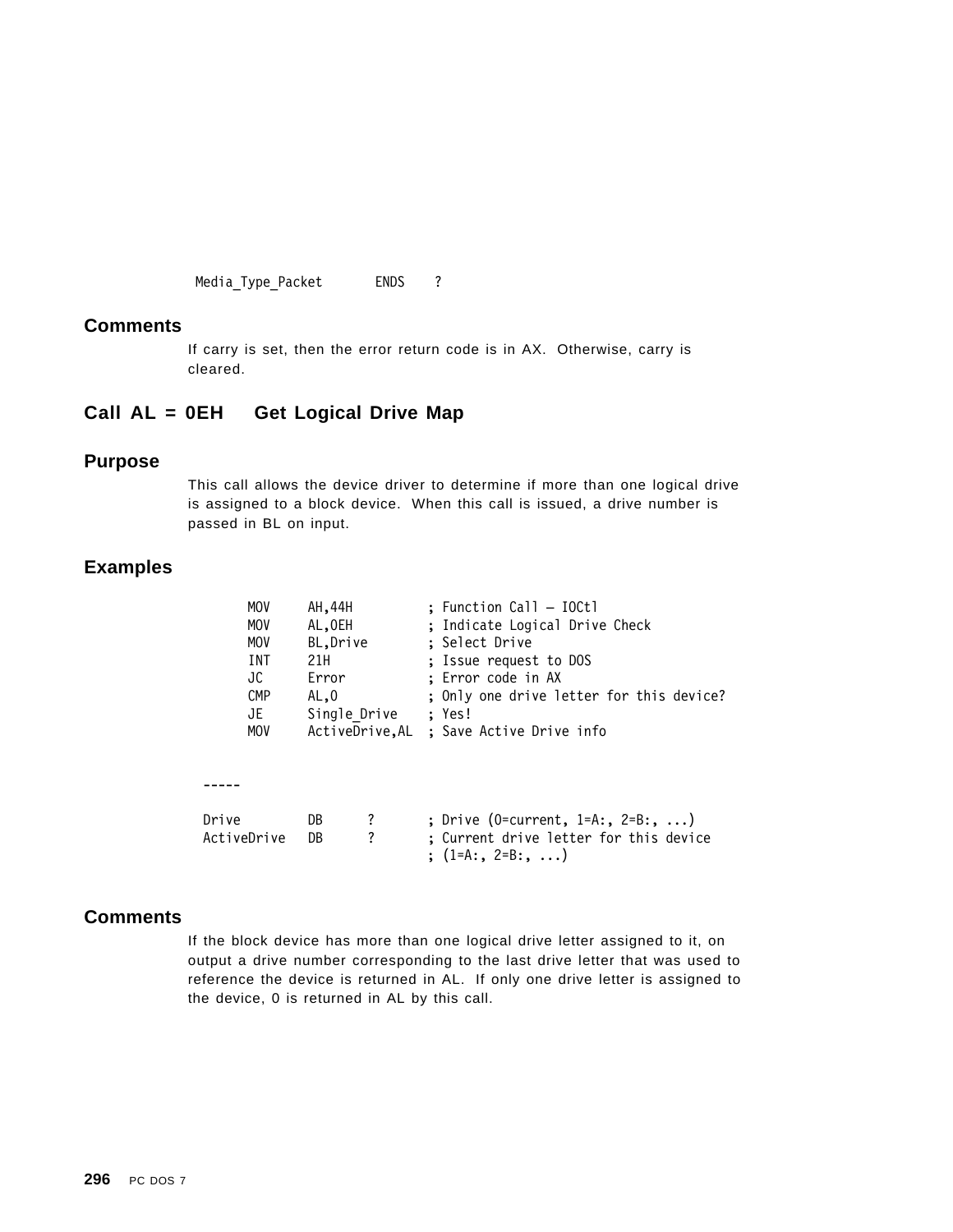### **Call AL = 0FH Set Logical Drive Map**

### **Purpose**

This call requests the device driver to change the next logical drive letter that will be used to reference a block device.

### **Examples**

| <b>MOV</b><br><b>MOV</b><br><b>MOV</b><br><b>INT</b><br>JC | AH, 44H<br>AL,OFH<br>BL,Drive<br>21H<br>Error |        | ; Function Call - IOCtl<br>; Indicate Set Logical Drive<br>: Set Drive<br>: Issue request to DOS<br>: Error code in AX |
|------------------------------------------------------------|-----------------------------------------------|--------|------------------------------------------------------------------------------------------------------------------------|
| <b>CMP</b><br>JE<br><b>MOV</b>                             | AL.O<br>Single Drive<br>ActiveDrive, AL       |        | : Only one drive letter for this device?<br>: Yes!<br>; Save Active Drive info<br>; (should be the same as BL in)      |
|                                                            |                                               |        |                                                                                                                        |
| Drive<br>ActiveDrive                                       | DB<br>DB                                      | ?<br>? | ; Drive (0=current, 1=A:, 2=B:, $\dots$ )<br>: Current drive letter for this device<br>; $(1=A:$ , $2=B:$ , )          |

### **Comments**

When copying diskettes on a drive whose physical drive number has more than one logical drive letter assigned to it (for example, copying on a single drive system), PC DOS 7 issues diskette swap prompts to tell you which logical drive letter is currently referencing the physical drive number. As the drive changes from source to target, PC DOS 7 issues the message: Insert diskette for drive X: and strike any key when ready.

It is possible to avoid this message by issuing call  $AL = OFH$  (Set Logical Drive).

To avoid the PC DOS 7 diskette swap message, set BL to the drive number that corresponds to the drive letter that will be referenced in the next I/O request.

**Note:** You can determine the last logical drive letter assigned to the physical drive number by issuing call  $AL = OEH$ .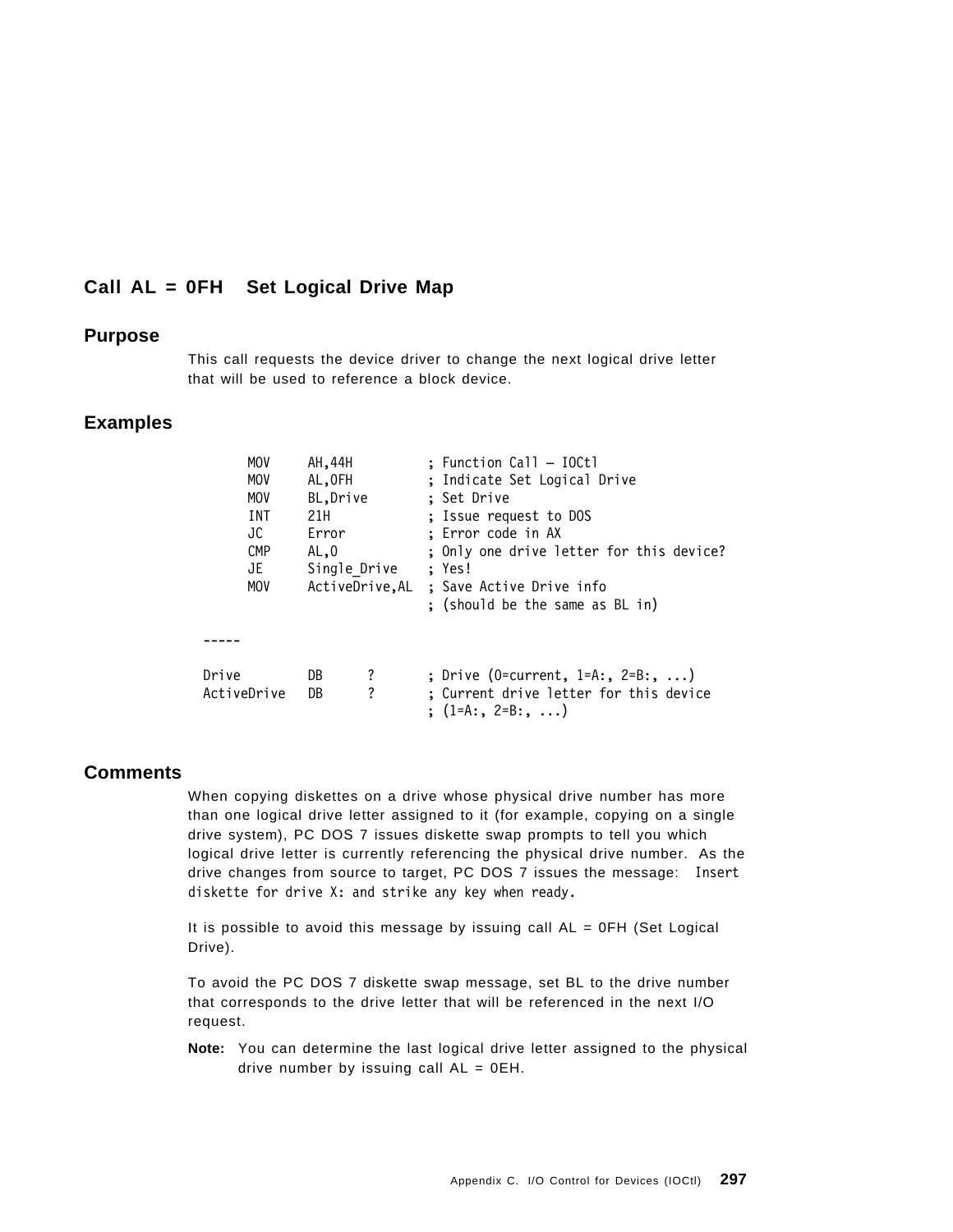Because any block device can have logical drives, this call should be issued before all I/O operations involving more than one drive letter; otherwise, the PC DOS 7 message may be issued.

### **Call AL = 10H Query IOCTL Handle**

### **Purpose**

QueryIOCtlHandle accepts a device handle and determines whether a specific IOCtl capability is supported by the device.

## **Examples**

| MOV        | AH,44H            |   | ; Function Call - IOCtl         |
|------------|-------------------|---|---------------------------------|
| MOV        | AL,10H            | ; |                                 |
| <b>MOV</b> | BX, handle        |   | ; Select device/file            |
| MOV        | CH.category       |   | ; Category function             |
| MOV        | CL, function      |   | ; Packet filled in for function |
|            |                   |   | ; to be tested                  |
| MOV        | DX, offset packet |   |                                 |
| INT        | 21H               |   | ; Issue request to DOS          |
| JC         | Error             |   | ; Error code in AX              |
|            |                   |   |                                 |

### **Comments**

Category, function, and parameter block are filled in as they would be for the function whose presence is being checked for.

Upon exit, if carry is set, the error code in AL will be 1 for "Function not supported." If carry is not set, then  $AX = 0$ .

This function call is supported by DOS 5.0 device drivers.

## **Call AL = 11H Query IOCTL Device**

### **Purpose**

QueryIOCtlDevice accepts a drive number and determines whether a specific IOCtl capability is supported by the drive.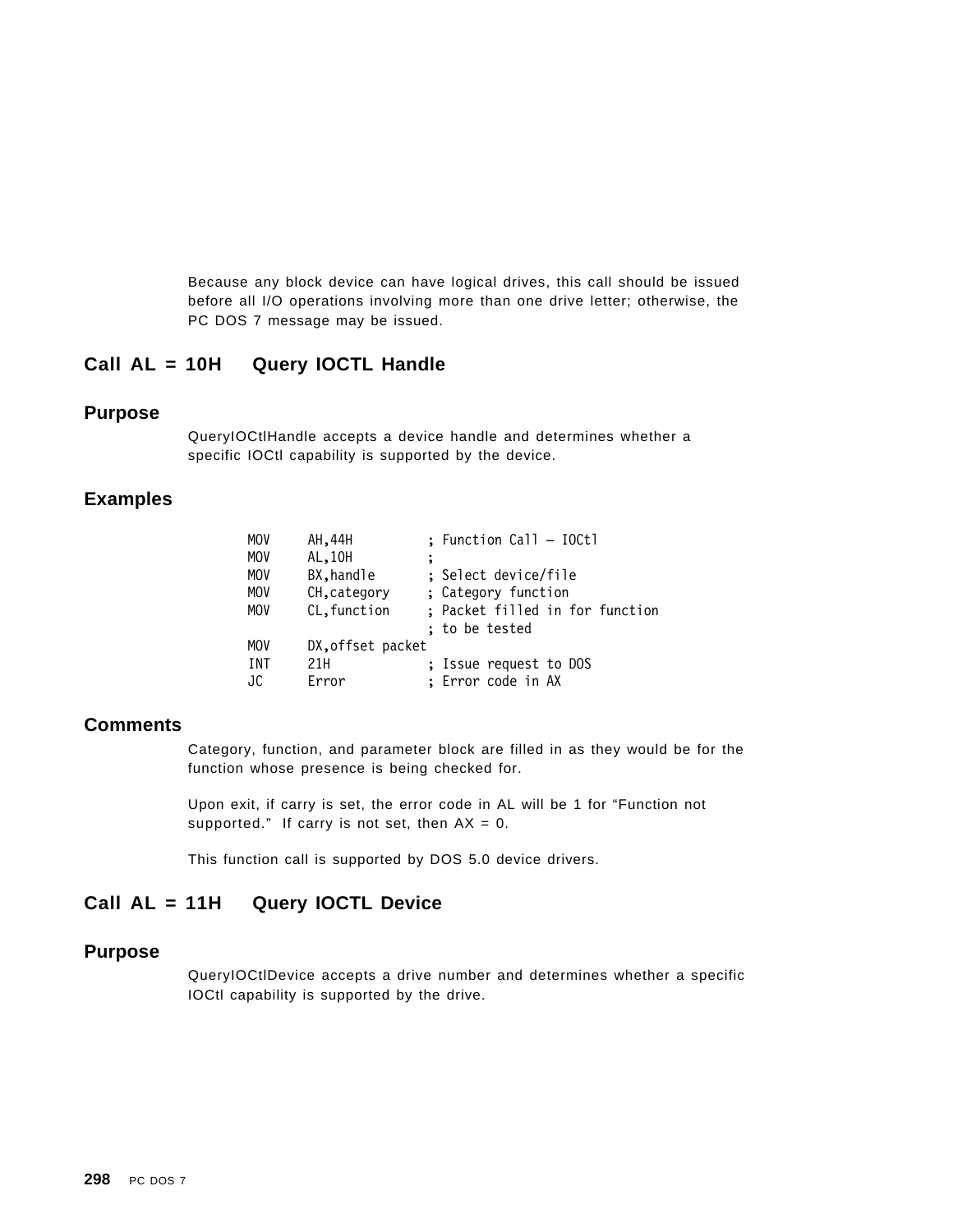## **Examples**

| MOV<br><b>MOV</b> | AH, 44H<br>AL,11H |   | ; Function Call $-$ IOCtl       |
|-------------------|-------------------|---|---------------------------------|
|                   |                   | : |                                 |
| <b>MOV</b>        | BL, drive         |   | : Select drive                  |
| <b>MOV</b>        | CH, category      |   | ; Category function             |
| <b>MOV</b>        | CL, function      |   | ; Packet filled in for function |
|                   |                   |   | ; to be tested                  |
| <b>MOV</b>        | DX, offset packet |   |                                 |
| INT               | 21H               |   | : Issue request to DOS          |
| JC                | Error             |   | ; Error code in AX              |

### **Comments**

Category, function, and parameter block are filled in as they would be for the function whose presence is being checked for.

Upon exit, if carry is set, the error code in AL will be 1 for "Function not supported." If carry is not set, then  $AX = 0$ .

This function call is supported by DOS 5.0 device drivers.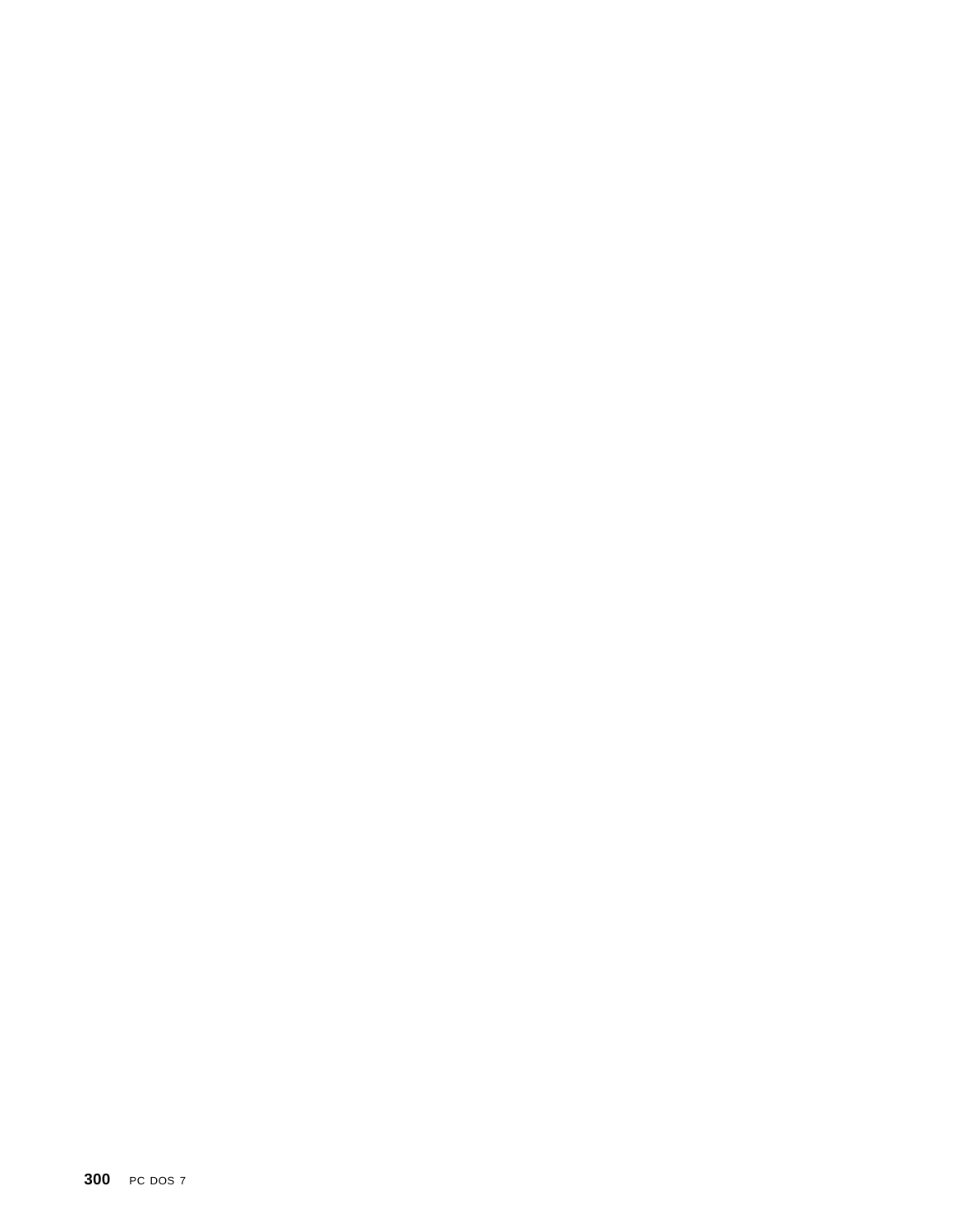# **Appendix D. Expanded Memory Support**

Expanded memory is memory addressable through a combination of an Expanded Memory Specification (EMS) device driver and an EMS-capable hardware adapter or via a 386 memory manager.

The table below lists the Lotus/Intel/Microsoft (LIM) Expanded Memory Manager Specification Version 4.0 functions.

| LIM             | <b>INT 67H</b> | Interface    | <b>Description</b>                                          |
|-----------------|----------------|--------------|-------------------------------------------------------------|
| <b>Function</b> |                |              |                                                             |
| $\mathbf{1}$    | $AH = 40H$     | <b>Basic</b> | Get status                                                  |
| $\overline{2}$  | $AH = 41H$     | <b>Basic</b> | Get page frame address                                      |
| 3               | $AH = 42H$     | <b>Basic</b> | Get unallocated page count                                  |
| 4               | $AH = 43H$     | Basic        | Allocate pages                                              |
| 5               | $AH = 44H$     | Basic        | Map/unmap handle page                                       |
| 6               | $AH = 45H$     | <b>Basic</b> | Deallocate pages                                            |
| $\overline{7}$  | $AH = 46H$     | <b>Basic</b> | Get EMM version                                             |
| 8               | $AH = 47H$     | Advanced     | Save page map                                               |
| 9               | $AH = 48H$     | Advanced     | Restore page map                                            |
| 10              |                |              | Reserved                                                    |
| 11              |                |              | Reserved                                                    |
| 12              | $AH = 4BH$     | Advanced     | Get EMM Handle count                                        |
| 13              | $AH = 4CH$     | Advanced     | Get EMM Handle pages                                        |
| 14              | $AH = 4DH$     | Advanced     | Get all EMM handle pages                                    |
| 15              | $AH = 4EH$     | Advanced     | Get/Set page map                                            |
| 16              | $AH = 4FH$     | Advanced     | Get/Set partial page map                                    |
| 17              | $AH = 50H$     | Advanced     | Map/Unmap multiple handle pages                             |
| 18              | $AH = 51H$     | Advanced     | Reallocate pages                                            |
| 19              | $AH = 52H$     | Advanced     | Get/Set handle attributes                                   |
| 20              | $AH = 53H$     | Advanced     | Get/Set handle name                                         |
| 21              | $AH = 54H$     | Advanced     | Get handle directory                                        |
| 22              | $AH = 55H$     | Advanced     | Alter page map and jump                                     |
| 23              | $AH = 56H$     | Advanced     | Alter page map and call                                     |
| 24              | $AH = 57H$     | Advanced     | Move/Exchange memory region                                 |
| 25              | $AH = 58H$     | Advanced     | Get mappable physical address                               |
|                 |                |              | array                                                       |
| 26              | $AH = 59H$     | Advanced     | Get expanded memory hardware<br>information                 |
| 27              | $AH = 5AH$     | Advanced     | Allocate new pages                                          |
| 28              | $AH = 5BH$     | Advanced     | Alternate page map register set                             |
| 29              | $AH = 5CH$     | Advanced     | Prepare expanded memory                                     |
|                 |                |              | hardware for warm boot                                      |
| 30              | $AH = 5DH$     | Advanced     | Enable/Disable Operating System<br>Environment function set |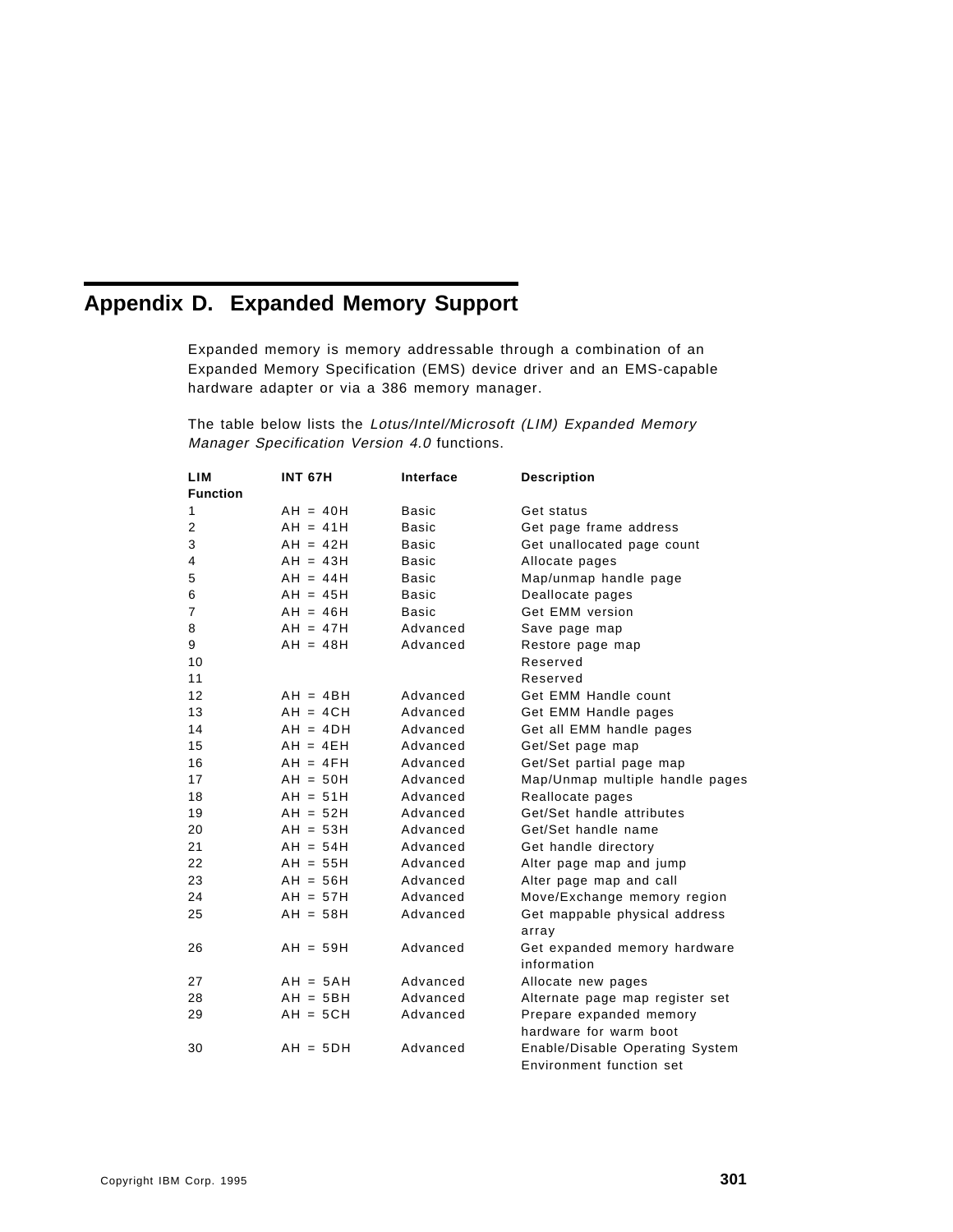The following pages only outline the basic functions of the Expanded Memory Specification, these functions being the ones useful to application developers.

For information on the advanced functions, more detailed information and guidelines on the use of these calls, refer to the Expanded Memory Specification published by Lotus/Intel/Microsoft.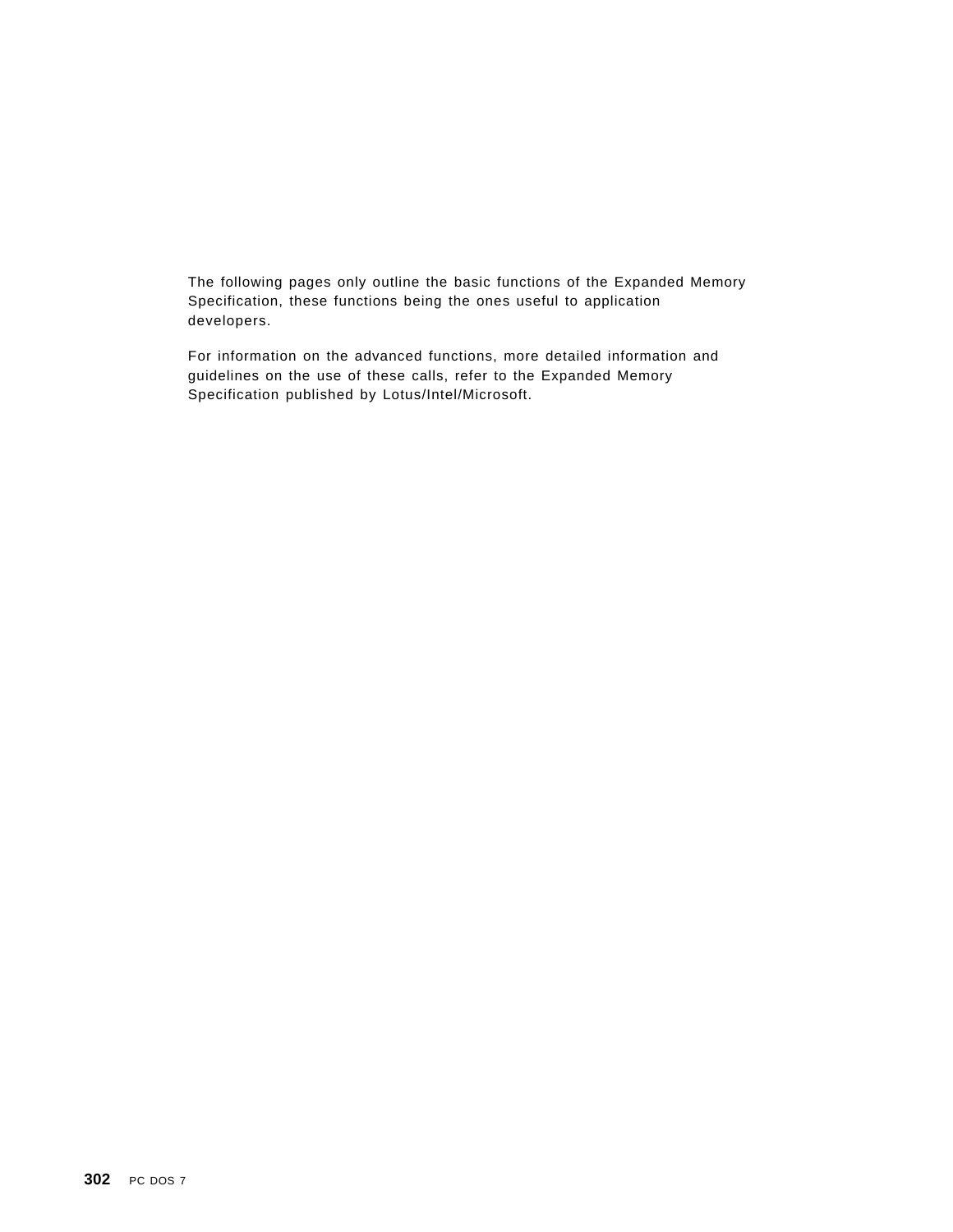## **Function 1 — Get Status**

## **Purpose**

This function returns the status that tells you whether the EMM386 is present and if the hardware is working correctly. This function does not require a previously opened EMM handle.

## **Examples**

| <b>MOV</b><br>TNT | AH, 40H<br>67H | ; Function to Get Status<br>: Call Interrupt 67H |
|-------------------|----------------|--------------------------------------------------|
| 0R.               | AH, AH         |                                                  |
| JNZ               | error handler  |                                                  |

### **Comments**

A return code of 0 in the AH register is for a successful call. The following is a list of other possible codes.

| AΗ  | <b>Description</b>                                        |
|-----|-----------------------------------------------------------|
| 00H | The memory manager is loaded and the hardware is working. |
| 80H | The manager detected a problem in the EMM software.       |
| 81H | The manager detected a problem in the expanded memory     |
|     | hardware.                                                 |
| 84H | The function code passed to the EMM is not defined.       |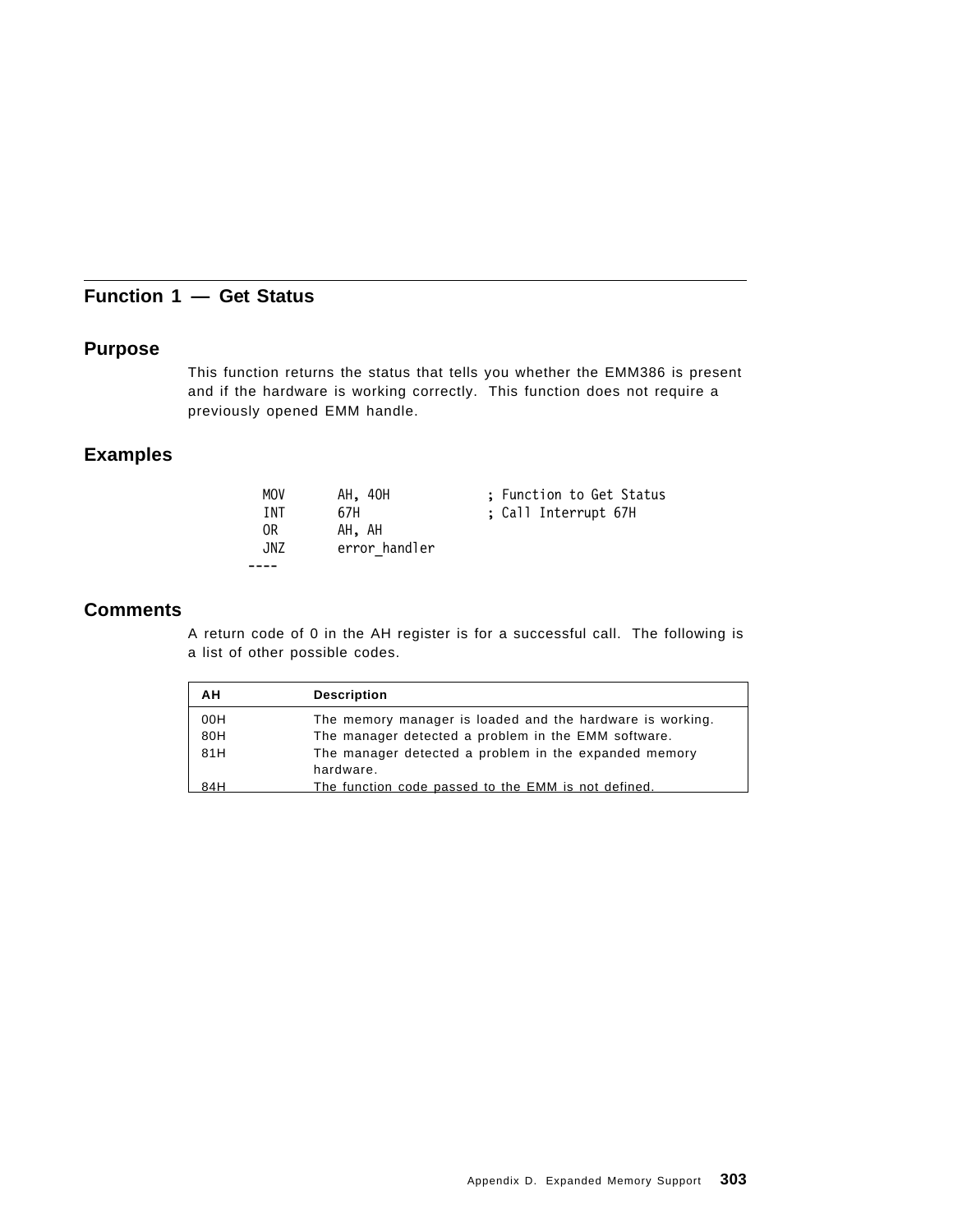## **Function 2 — Get Page Frame Address**

## **Purpose**

This function informs your program where the page frame is located. It returns the segment portion of the page frame address in the BX register. This function does not require a previously opened EMM handle.

## **Examples**

| <b>MOV</b>   | AH, 41H |                  |  |  |                        | ; Get Page Frame Address function |
|--------------|---------|------------------|--|--|------------------------|-----------------------------------|
| INT          | 67H     |                  |  |  | : Call interrupt 67H   |                                   |
| 0R           | AH, AH  |                  |  |  |                        |                                   |
| JNZ.         |         | error handler    |  |  |                        |                                   |
| <b>MOV</b>   |         | Page Segment, BX |  |  |                        |                                   |
| Page Segment |         | DW               |  |  | ; Page Segment Address |                                   |

### **Comments**

A return code of 0 in the AH register is for a successful call. The following is a list of other possible codes.

| AΗ  | <b>Description</b>                                        |
|-----|-----------------------------------------------------------|
| 00H | The memory manager is loaded and the hardware is working. |
| 80H | The manager detected a problem in the EMM software.       |
| 81H | The manager detected a problem in the expanded memory     |
|     | hardware.                                                 |
| 84H | The function code passed to the EMM is not defined.       |

The BX register contains the segment address of the page frame. The value in BX has no significance if AH is not equal to 0.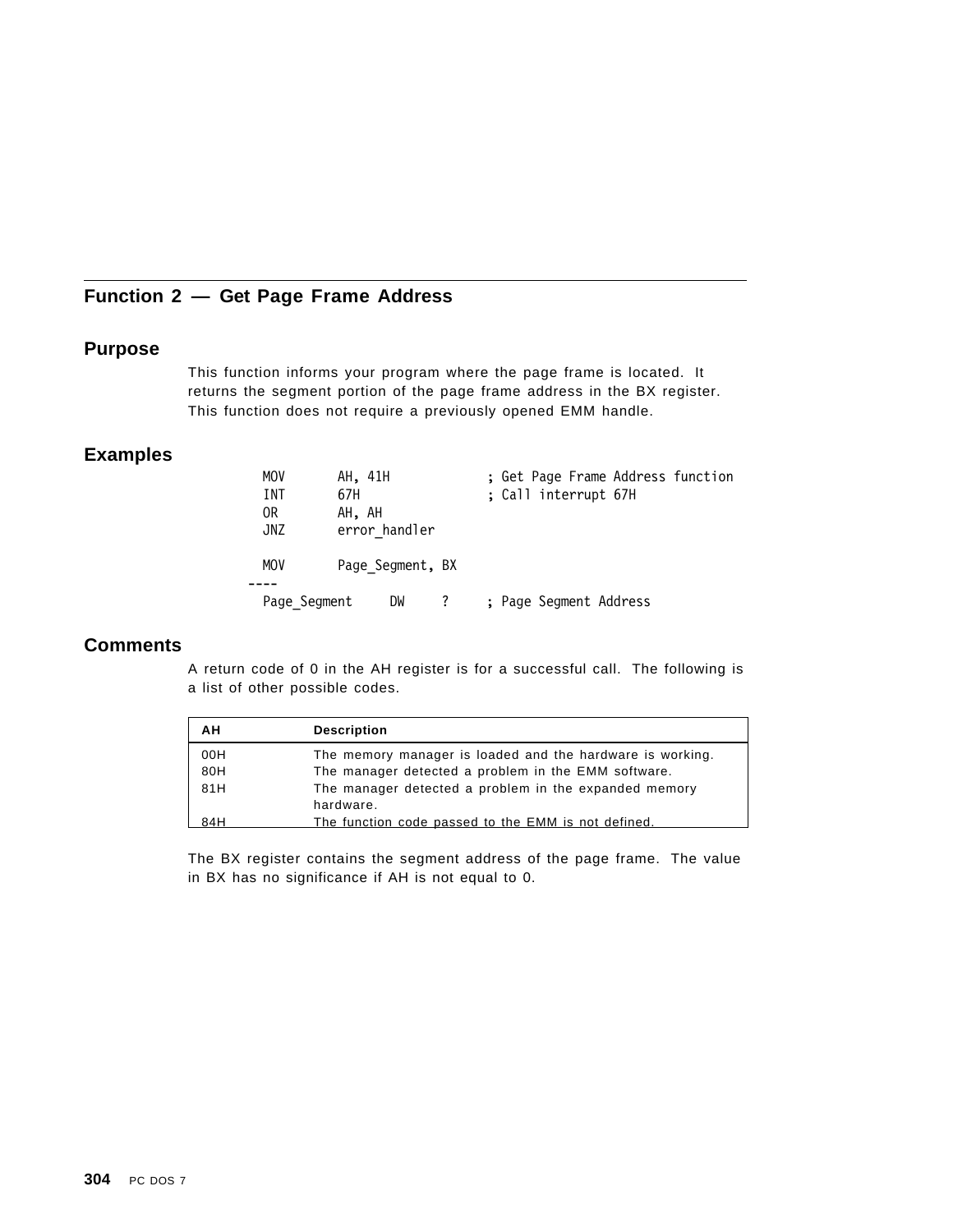## **Function 3 — Get Unallocated Page Count**

## **Purpose**

This function informs your program the number of unallocated pages and the total number of pages in expanded memory. This function does not require a previously opened EMM handle.

## **Examples**

| <b>MOV</b>        | AH, 42H         |    |               | ; Get Unallocated Page count                    |
|-------------------|-----------------|----|---------------|-------------------------------------------------|
| INT               | 67h             |    |               | ; Call Interrupt 67H                            |
| 0R                | AH, AH          |    |               |                                                 |
| JNZ               | error handler   |    |               |                                                 |
| <b>MOV</b>        |                 |    |               | UNAllocated Pages, BX ; Store UnAllocated pages |
| <b>MOV</b>        | Total Pages, DX |    |               | ; Store Total Pages                             |
|                   |                 |    |               |                                                 |
| UnAllocated Pages |                 | DW | $\mathcal{L}$ | ; Number of Unallocated Pages                   |
| Total Pages       |                 | DW |               | ? ; Total Number of Pages                       |

### **Comments**

A return code of 0 in the AH register is for a successful call. The following is a list of other possible codes.

| AН  | <b>Description</b>                                        |
|-----|-----------------------------------------------------------|
| 00H | The memory manager is loaded and the hardware is working. |
| 80H | The manager detected a problem in the EMM software.       |
| 81H | The manager detected a problem in the expanded memory     |
|     | hardware.                                                 |
| 84H | The function code passed to the EMM is not defined.       |

The BX register has the following meaning:

| BX                  | <b>Description</b>                                                                                     |
|---------------------|--------------------------------------------------------------------------------------------------------|
| 00H                 | All pages in expanded memory have already been allocated.                                              |
| - 00H<br>$\leq$ $>$ | None are currently available for expanded memory.<br>The number of pages that are currently available. |

The DX register if not equal to 0 contains the total number of pages in expanded memory.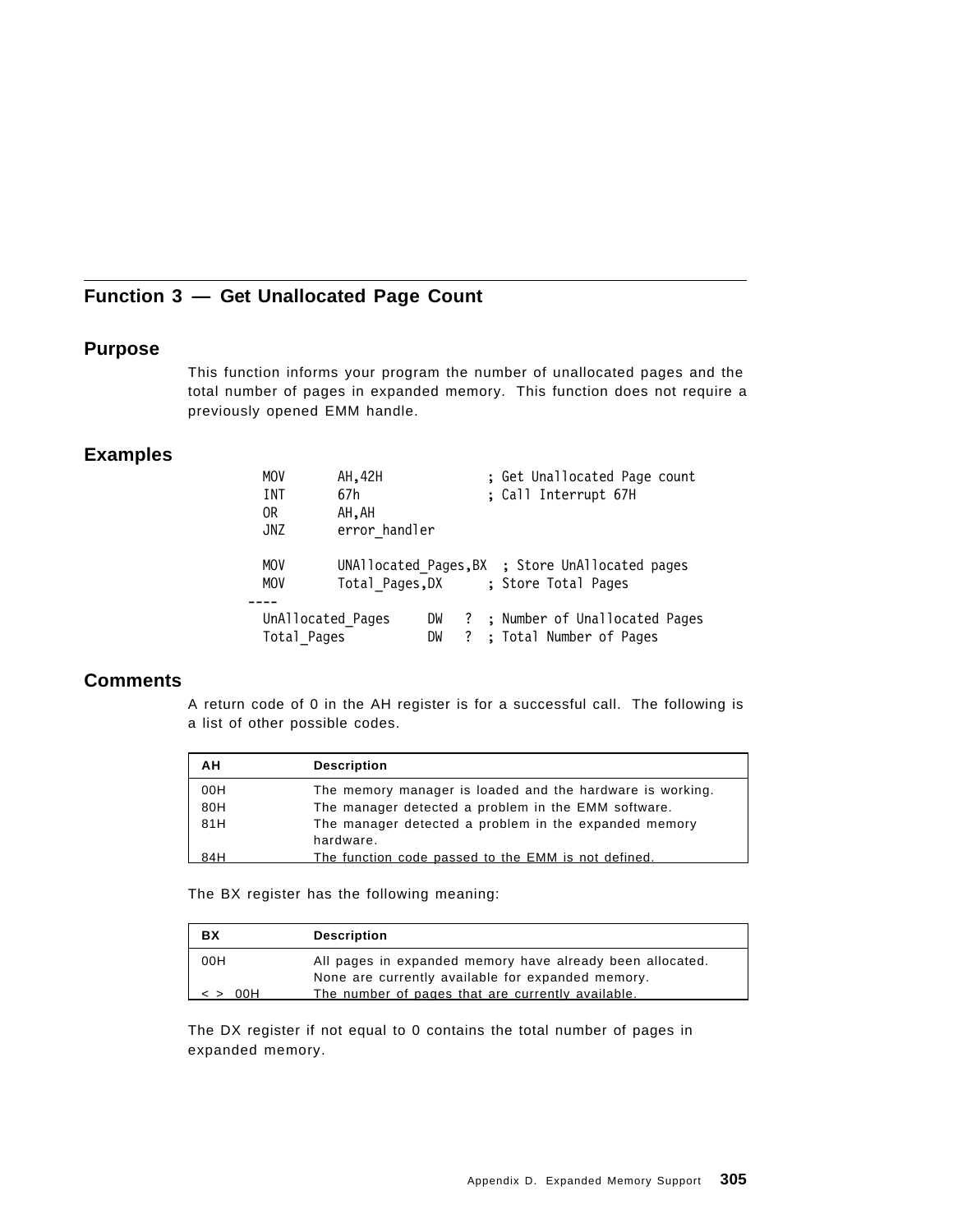## **Function 4 — Allocate Pages**

## **Purpose**

This function allocates the number of pages your program requests and assigns a unique EMM handle to these pages. The EMM handle ″owns″ these pages until your program later deallocates them.

## **Examples**

| MO V<br><b>MOV</b><br>INT<br>67H<br>0R.<br>JNZ. | AH, 43H<br>BX, Number Pages<br>AH, AH<br>error handler | : Allocated Pages Function<br>; Number of Pages to Allocate<br>: Call Interrupt 67H |
|-------------------------------------------------|--------------------------------------------------------|-------------------------------------------------------------------------------------|
| <b>MOV</b>                                      | EMM Handle, DX                                         | : Store EMM Handle                                                                  |
| Number Pages                                    | ?<br>DW                                                | : Number of Pages to Allocate                                                       |
| EMM Handle                                      | ?<br>DW                                                | : EMM Handle                                                                        |

### **Comments**

The status is returned in register AH and has the following meanings:

| AН  | <b>Description</b>                                                |
|-----|-------------------------------------------------------------------|
| 00H | The manager has allocated the pages to an assigned EMM<br>handle. |
| 80H | The manager detected a problem in the EMM software.               |
| 81H | The manager detected a problem in the expanded memory             |
|     | hardware.                                                         |
| 84H | The function code passed to the EMM is not defined.               |
| 85H | All of the EMM handles are being used.                            |
| 87H | There is not enough expanded memory pages to satisfy your         |
|     | program's request.                                                |
| 88H | There is not enough unallocated pages to satisfy your             |
|     | program's request.                                                |
| 89H | Can not allocate zero pages.                                      |

The DX register contains a unique EMM handle. The program must use this EMM handle (as a parameter) in any subsequent function calls that map or deallocate expanded memory.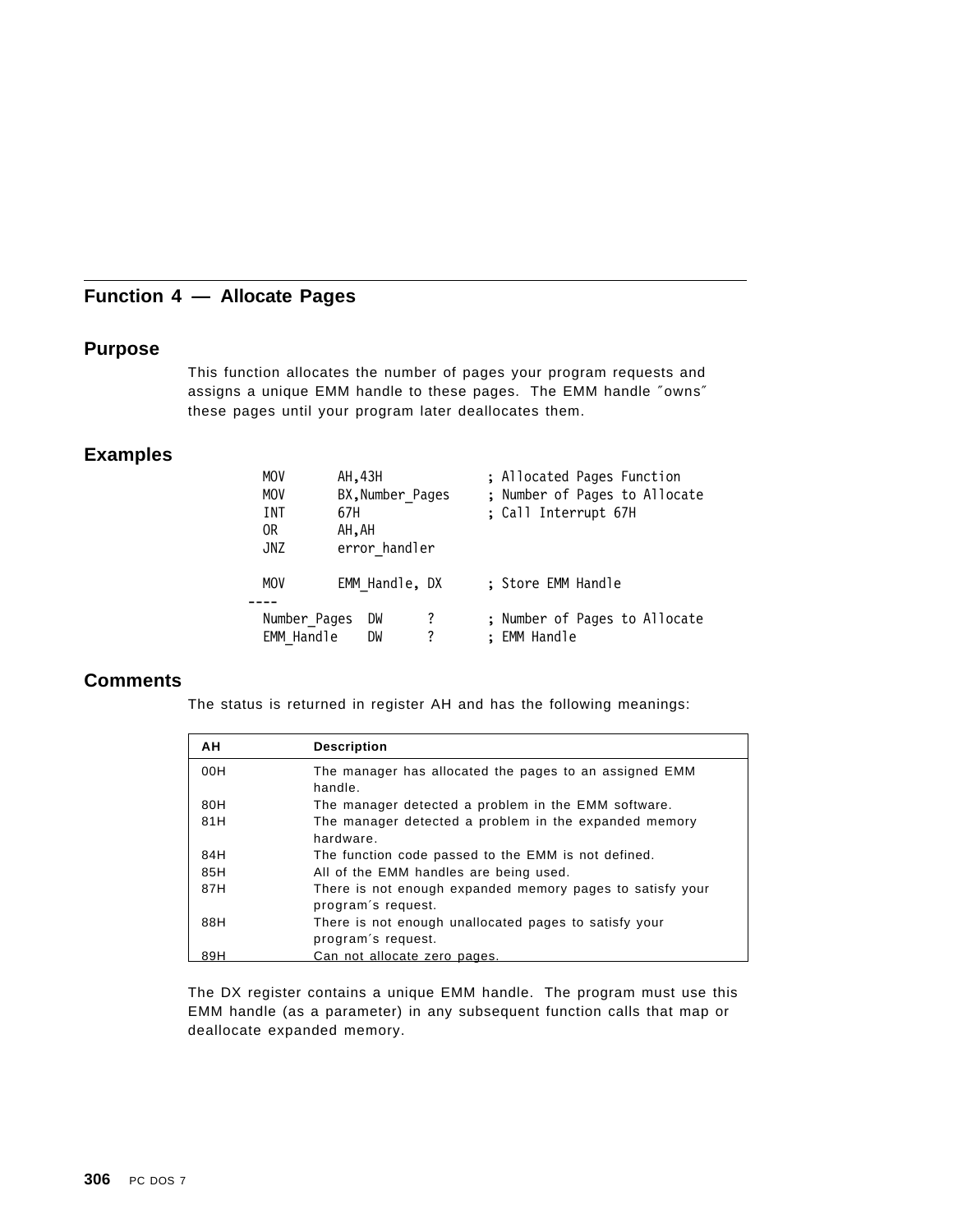# **Function 5 — Map Handle Page**

# **Purpose**

This function lets your program access the information stored in a logical page at a physical page within the page frame.

# **Examples**

| <b>MOV</b> | DX, EMM Handle    | ; Previously Opened EMM Handle<br>; (Function 4 - Allocate Pages)                                                           |
|------------|-------------------|-----------------------------------------------------------------------------------------------------------------------------|
| <b>MOV</b> | BX, Logical Page  | ; Logical Page in the Physical<br>; Page Within the Page Frame<br>; Range is 0 to total pages<br>; allocated to a Handle -1 |
| <b>MOV</b> | AL, Physical Page | ; Range is 0 to 3                                                                                                           |
| <b>MOV</b> | AH, 44H           | ; function to Map Handle Page                                                                                               |
| INT        | 67H               | : Call Interrupt 67H                                                                                                        |
| 0R         | AH, AH            |                                                                                                                             |
| JNZ        | error handler     |                                                                                                                             |

### **Comments**

The function returns one of the following status codes:

| AН  | <b>Description</b>                                                                                              |
|-----|-----------------------------------------------------------------------------------------------------------------|
| 00H | The manager has mapped the page. The page is now ready to<br>be accessed.                                       |
| 80H | The manager detected a problem in the EMM software.                                                             |
| 81H | The manager detected a problem in the expanded memory<br>hardware.                                              |
| 83H | Invalid EMM handle specified.                                                                                   |
| 84H | The function code passed to the EMM is not defined.                                                             |
| 8AH | The logical page is out of range of the logical pages which are<br>allocated to this EMM handle.                |
| 8BH | The physical page at which the logical page was supposed to be<br>mapped is out of the range of physical pages. |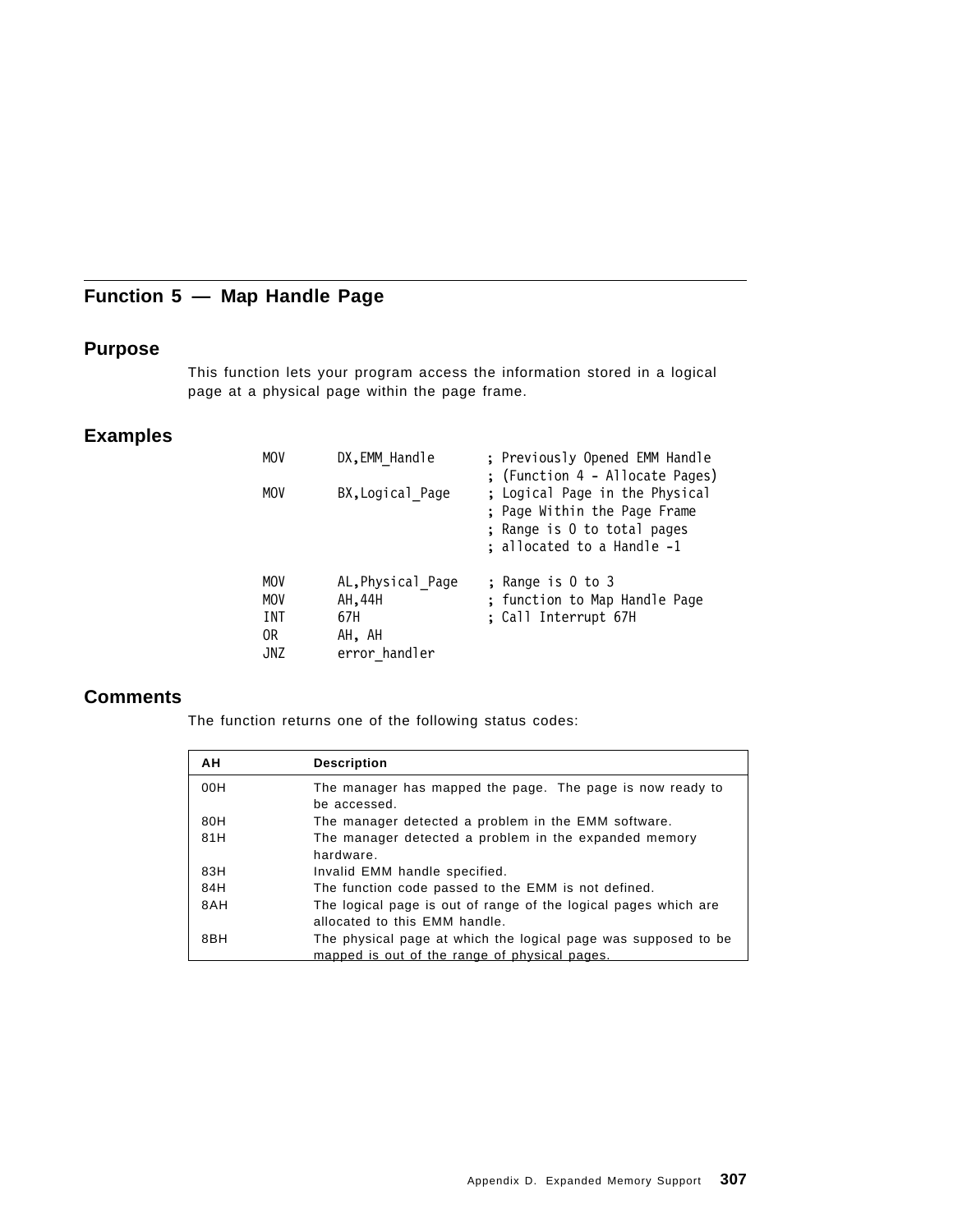# **Function 6 — Deallocate Pages**

## **Purpose**

This function deallocates the pages currently allocated to an EMM handle. After your program invokes this function, other application programs can use these pages.

 **Warning** 

Your program should invoke this function before it exits to DOS. If it does not, other programs may not use these pages or their handle.

## **Examples**

| <b>MOV</b>        | DX, EMM handle | ; Previously Opened EMM Handle<br>; (Function 4 - Allocate Pages) |
|-------------------|----------------|-------------------------------------------------------------------|
| <b>MOV</b><br>INT | AH, 45h<br>67h | : Deallocate Pages Function<br>: Call Interrupt 67H               |
| 0R                | AH, AH         |                                                                   |
| JNZ               | error handler  |                                                                   |

#### **Comments**

The following status is returned in the AH register:

| AH  | <b>Description</b>                                                                                                                                                                                                                                                                                             |
|-----|----------------------------------------------------------------------------------------------------------------------------------------------------------------------------------------------------------------------------------------------------------------------------------------------------------------|
| 00H | The manager has deallocated the pages previously allocated to<br>the EMM handle.                                                                                                                                                                                                                               |
| 80H | The manager detected a problem in the EMM software.                                                                                                                                                                                                                                                            |
| 81H | The manager detected a problem in the expanded memory<br>hardware.                                                                                                                                                                                                                                             |
| 83H | Invalid EMM handle specified.                                                                                                                                                                                                                                                                                  |
| 84H | The function code passed to the EMM is not defined.                                                                                                                                                                                                                                                            |
| 86H | The EMM detected a "save" or "restore" page mapping context<br>error (FUNCTION 8 or 9). There is a page mapping register<br>state in the "save area" for the EMM handle specified. Save<br>Page Map (FUNCTION 8) placed it there and it has not been<br>removed by a subsequent Restore Page Map (FUNCTION 9). |
|     | You need to restore the contents of the page mapping register<br>before you deallocate the EMM handle's page(s).                                                                                                                                                                                               |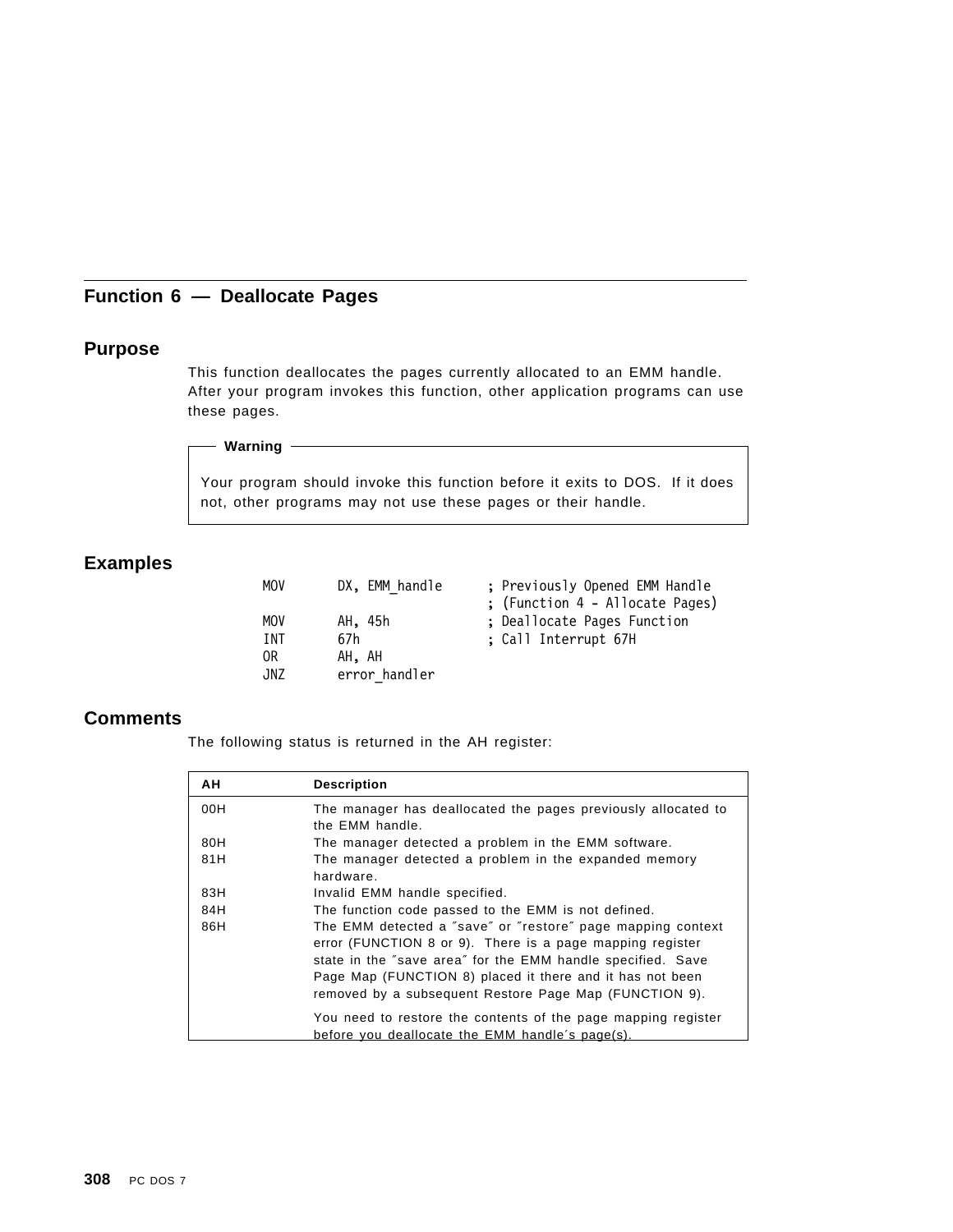# **Function 7 — Get EMM Version**

## **Purpose**

This function returns the version number of the Expanded Memory Manager software.

#### **Examples**

| <b>MOV</b><br>INT<br>0R<br>JNZ | AH,46H<br>67H<br>AH, AH<br>error handler |                             |
|--------------------------------|------------------------------------------|-----------------------------|
| <b>MOV</b>                     | EMM Version, AL                          | : Store Version Information |

### **Comments**

The function returns one of the following status values:

| AН  | <b>Description</b>                                                             |
|-----|--------------------------------------------------------------------------------|
| 00H | The manager is present in the system and the hardware is<br>working correctly. |
| 80H | The manager detected a problem in the EMM software.                            |
| 81H | The manager detected a problem in the expanded memory<br>hardware.             |
| 84H | The function code passed to the EMM is not defined.                            |

The AL register contains the Expanded Memory Manager′s version number in Binary Coded Decimal. The upper four bits in the AL register contain the integer digit (3.x) of the version number. The lower four bits in the AL register contain the fractional digit of (x.2) version number. The value contained in AL has no importance if AH is not equal to 0.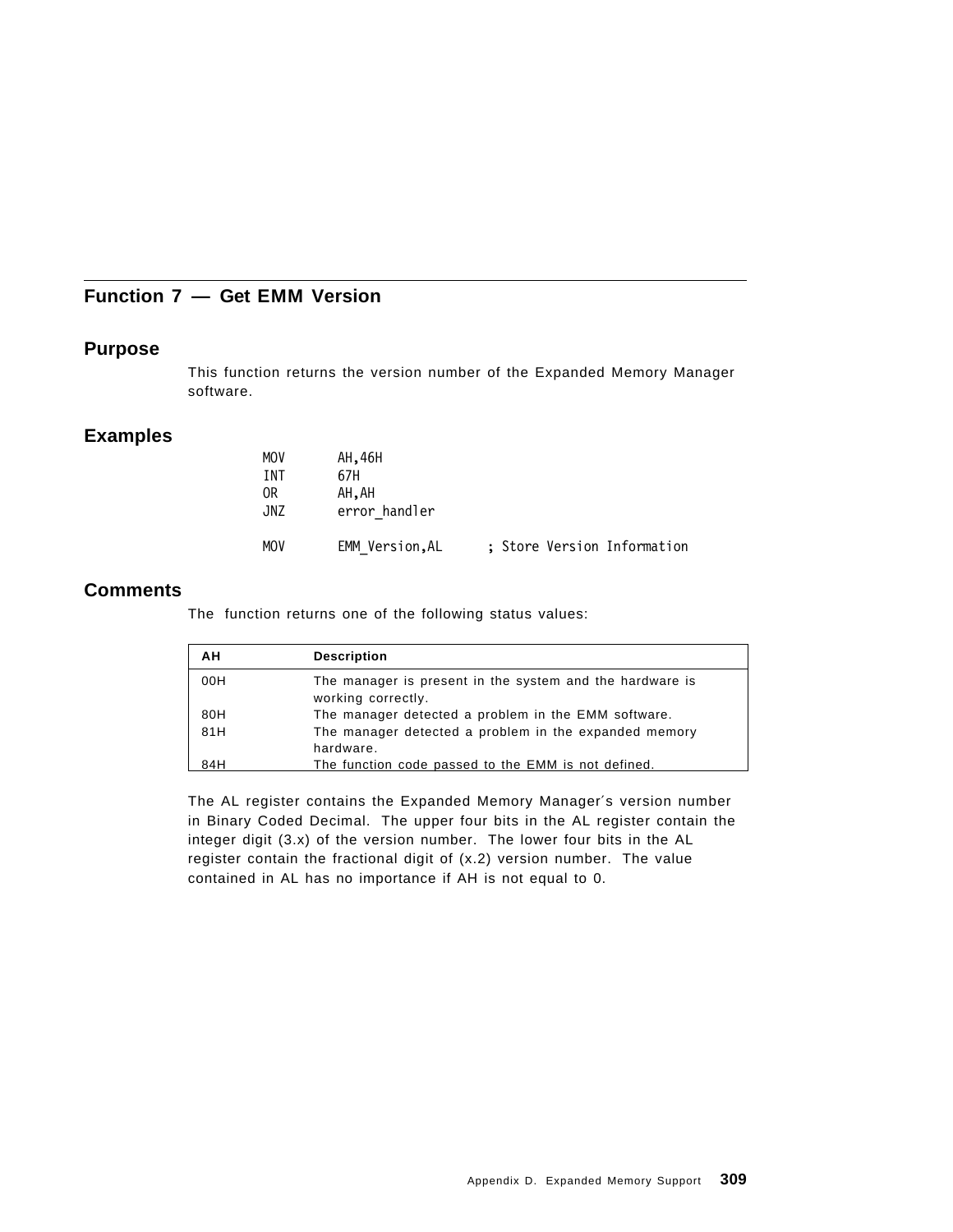#### **Detecting the Expanded Memory Manager**

In this brief section we show an example of how you may detect the presence of an installed Expanded Memory Manager. The first method uses the DOS INT 21H function 3DH (Open a File), which is used to open a file or device.

The EMM driver is opened using its name EMMXXXX0, if the open is successful, it means that either an EMM driver is installed or that a file named EMMXXXX0 exists on the default drive and directory. The latter case is unlikely, but you should check for the possibility. This is done by using DOS INT 21H function 44H, subfunction 07H (IOCtl, Get Output Status). The handle returned from the Open File function is used with the IOCtl, Get Output Status - this subfunction checks the output status of a device that is associated with a handle. If the return of this subfunction is 00H, then the device is actually a disk file and EMM is not installed or available. If the return is FFH then the opened handle is associated with a Expanded Memory Manager.

The following is an example of using the above technique:

#### **Examples**

| EMM Device Name DB         | "EMMXXXXO"                        |                                                     |
|----------------------------|-----------------------------------|-----------------------------------------------------|
|                            |                                   |                                                     |
| <b>PUSH</b><br><b>PUSH</b> | DS.<br>CS.                        |                                                     |
| POP                        | <b>DS</b>                         |                                                     |
| <b>MOV</b><br>MOV          | AH,3DH<br>DX, EMM Device Name     | ; Open File Function Call<br>; Set ASCII Name in DX |
| MOV.                       | AL, OH                            | ; Open file in read only mode                       |
| INT                        | 21H                               | ; Call Interrupt 21H                                |
| JC                         | Open Device Error                 |                                                     |
| <b>MOV</b>                 | EMM Handle, AX ; Save file handle |                                                     |
| <b>MOV</b>                 | DX, Buffer                        | $\ddot{\phantom{0}}$                                |
| MOV                        | BX, EMM Handle                    |                                                     |
| MOV                        | CX, OH                            | $\bullet$                                           |
| MOV                        | AX,44H                            | : IOCtl function 44H                                |
| MOV                        | AL,07H                            | ; Subfunction 07 Get Output Status                  |
| INT                        | 21H                               | ; Call Interrupt 21H                                |
| MOV                        | Status, AX                        |                                                     |
| MO V                       | BX, EMM Handle<br>$\cdot$         |                                                     |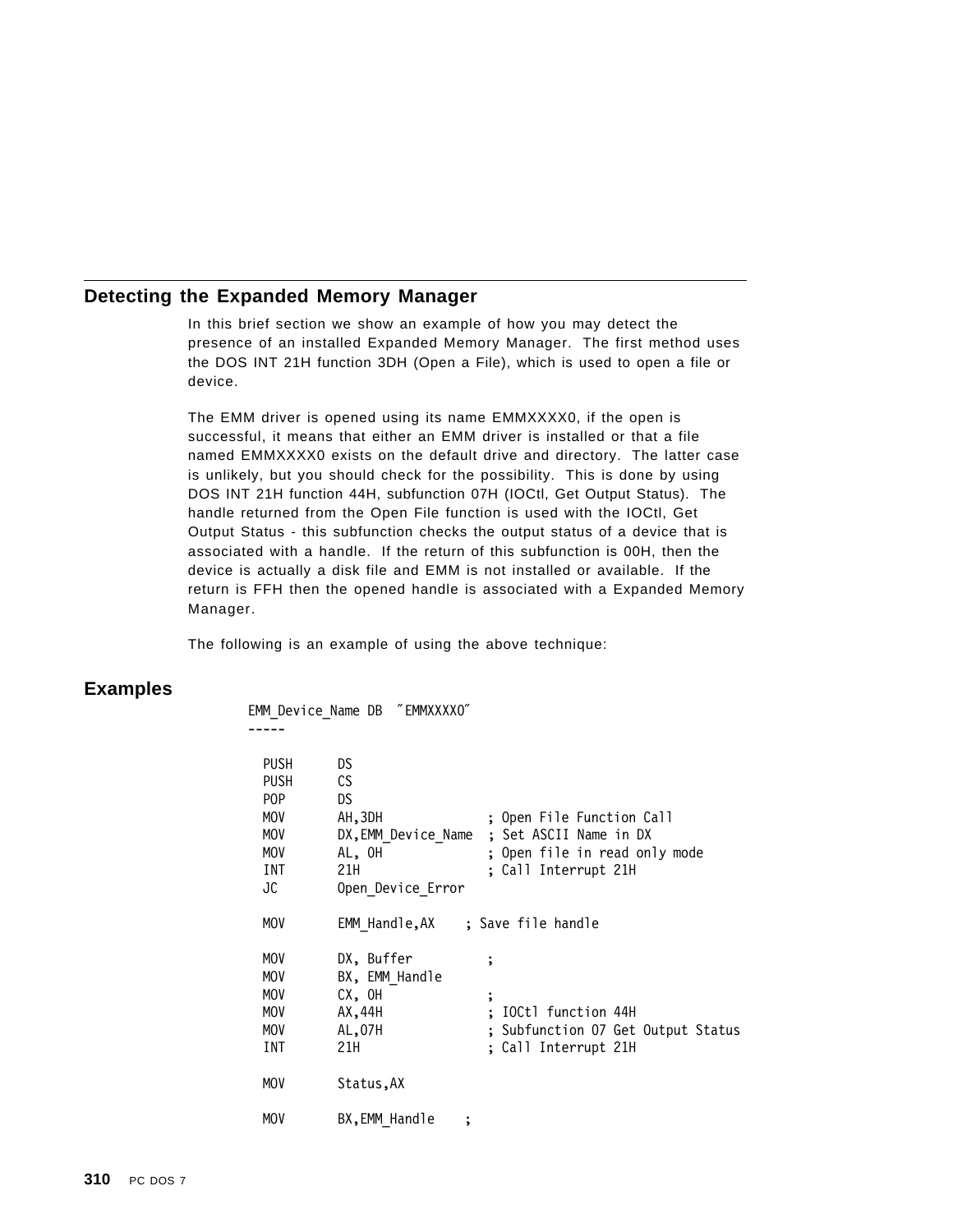| MO V | AH, 3EH |  | ; Close File Handle  |  |
|------|---------|--|----------------------|--|
| INT  | 21H     |  | ; Call Interrupt 21H |  |

The second method of detecting the Expanded Memory Manager is by using the address that may be found in the 67H interrupt vector. The 67H interrupt is of course the one used by the EMM driver, this interrupt 67H vector contains the address location of the driver. By normal convention the memory location at an offset of 0AH in the EMM drivers code segment contains the device driver name, EMMXXXX0 (in our case). If the name is present at the location specified then the EMM driver is installed.

The following is an example of using the above technique:

## **Examples**

| EMM Device name DB          | "EMMXXXX0"          |                                                                 |
|-----------------------------|---------------------|-----------------------------------------------------------------|
|                             |                     |                                                                 |
| <b>MOV</b><br><b>MOV</b>    | AH, 35H<br>AL,67H   | : Get Interrupt vector<br>: EMM Interrupt number                |
| INT                         | 21H                 | ; Call Interrupt 21H                                            |
| <b>MOV</b>                  | DI, OAH             | ; Segment is in ES, set the<br>: offset in DI                   |
| LEA                         | SI, EMM Device Name | : Offset of EMM name in SI                                      |
| <b>MOV</b><br>CLD           | CX,08               | ; EMM String Name size in CX<br>: Compare the names for a match |
| <b>REPE</b><br><b>CMPSB</b> |                     |                                                                 |
| JNE                         | Error Exit          |                                                                 |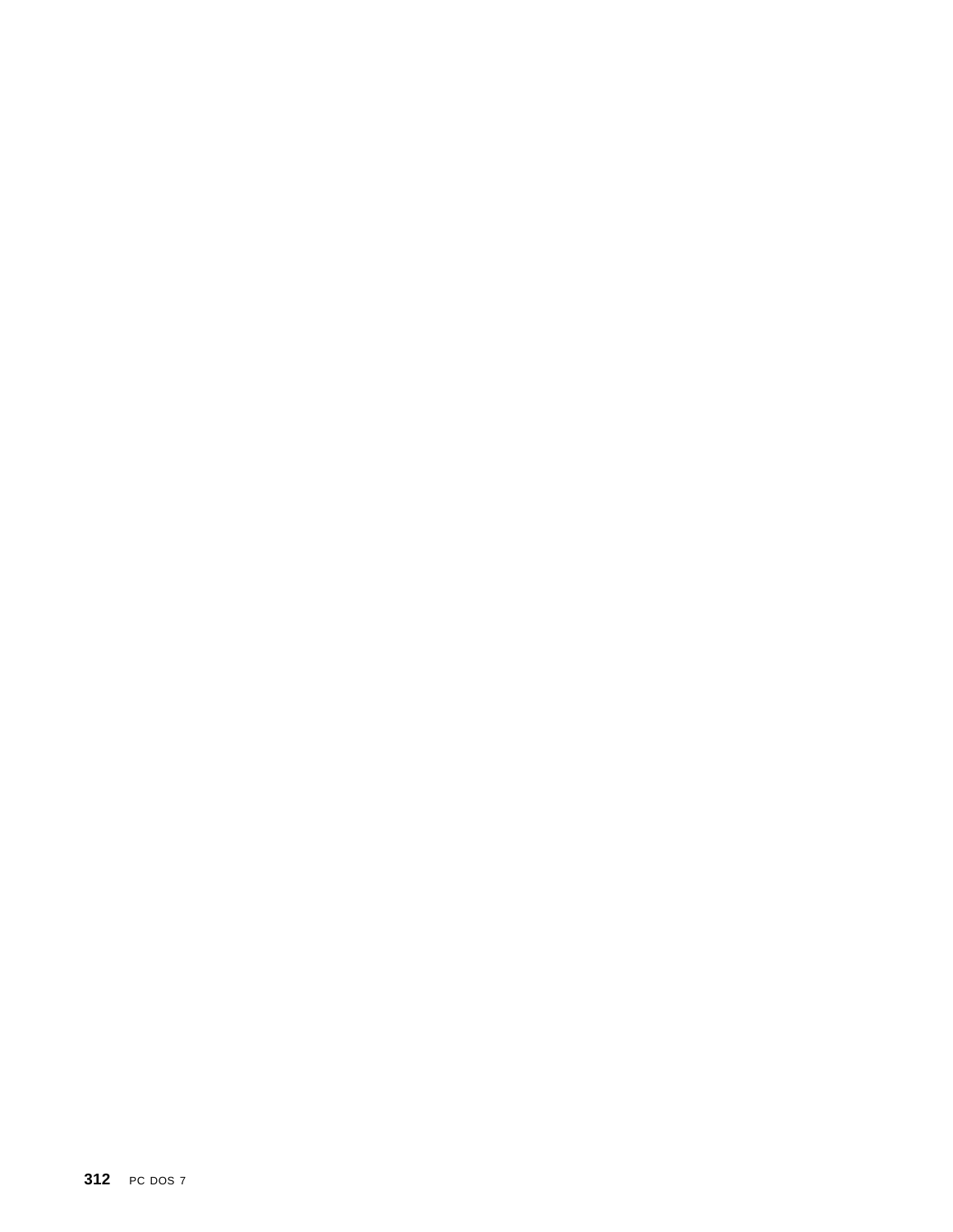# **Appendix E. DOS Protected Mode Services**

The following section describes the DOS Protected Mode Services (DPMS) driver that is provided along with PC DOS 7. The driver is written by Novell\*\* and is used by the Stacker\*\* compression driver.

| Interrupt | <b>Function</b> | <b>Description</b>                       |
|-----------|-----------------|------------------------------------------|
| 2FH       | $AX=43E0H$      | <b>DPMS Installation Check</b>           |
| 31H       | $AX = 0100H$    | Call Protected-Mode Procedure            |
| 31H       | $AX = 0101H$    | Call Real-Mode Procedure (RETF)          |
| 31H       | $AX=0102H$      | Call Real-Mode Procedure (IRET)          |
| 31H       | $AX = 0103H$    | Call Real-Mode Interrupt Handler         |
| 31H       | $AX = 0200H$    | <b>Allocate Descriptors</b>              |
| 31H       | $AX=0201H$      | Free a Descriptor                        |
| 31H       | $AX=0202H$      | Create Alias Descriptor                  |
| 31H       | $AX = 0203H$    | <b>Build Alias to Real-Mode Segment</b>  |
| 31H       | $AX=0204H$      | Set Descriptor Base                      |
| 31H       | $AX=0205H$      | Set Descriptor Limit                     |
| 31H       | $AX=0206H$      | Set Descriptor Type/Attribute            |
| 31H       | $AX=0207H$      | Get Descriptor Base                      |
| 31H       | $AX = 0300H$    | Get Size of Largest Free Block of Memory |
| 31H       | $AX = 0301H$    | Allocate Block of Extended Memory        |
| 31H       | $AX = 0302H$    | Free Block of Extended Memory            |
| 31H       | $AX = 0303H$    | Map Linear Memory                        |
| 31H       | $AX=0304H$      | <b>Unmap Linear Memory</b>               |
| 31H       | $AX = 0400H$    | Relocate Segment to Extended Memory      |

The DPMS driver makes its services available to DPMS clients via interrupts 2FH and 31H. In this section are briefly described the 2FH Multiplex Interrupt call that are provided if the DPMS driver is installed and the Interrupt 31H calls.

For more detailed information please refer to the DOS Protected Mode Services specifications from Novell.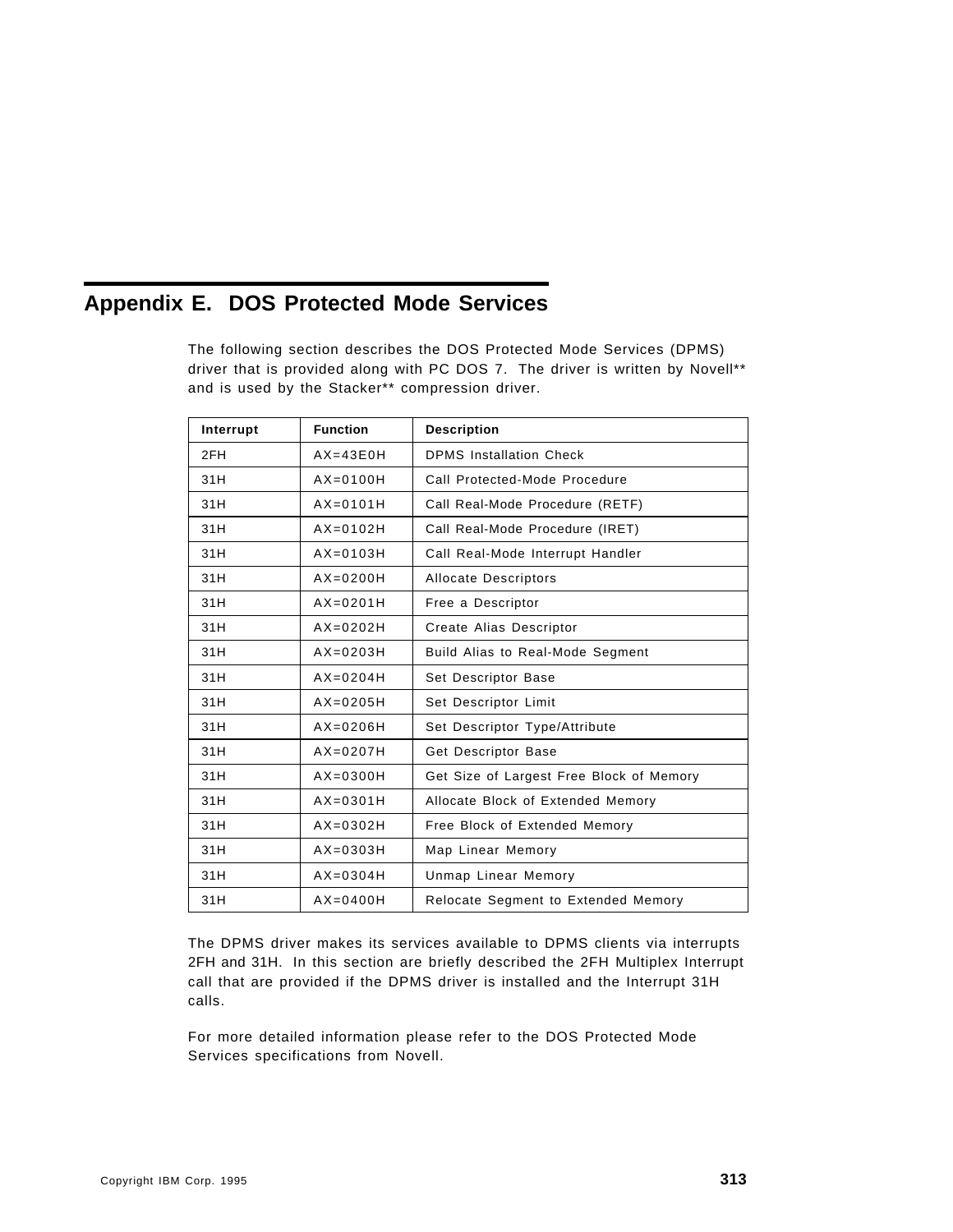# **Interrupt 2FH Function AX=43E0H DPMS Installation Check**

#### **Purpose**

This call is used to determine if the DPMS driver is installed and returns information about the driver.

|         | MOV<br>TNT. | AX,43EOH<br>2FH.          | : DPMS Installation Check<br>: Call DOS 2F Interrupt |  |
|---------|-------------|---------------------------|------------------------------------------------------|--|
| On Exit |             | $AX = 0000h$ if installed | ES:BX -> Registration Structure                      |  |

Format of registration structure:

| Offset Size        | Description                                      |
|--------------------|--------------------------------------------------|
| DWORD<br>00h       | real-mode API entry point                        |
| 04h<br>DWORD       | 16-bit protected-mode API entry point            |
| 8 BYTES<br>08h     | reserved (0)                                     |
| 8 BYTES<br>10h     | blank-padded server OEM name                     |
| 18h<br><b>WORD</b> | flags                                            |
|                    | bit 0: fast processor reset available (286 only) |
|                    | bits 1-15 reserved (undefined)                   |
| 1Ah 2 BYTES        | DPMS version (major, minor)                      |
| 1Ch<br><b>BYTE</b> | CPU type $(02h = 286, 03h = 386$ or higher)      |

## **Interrupt 31H Function AX=0100H Call Proteted-Mode Procedure**

AX = 0100h call protected-mode procedure CX = number of words of stack to copy ES:DI -> callup/down register structure

Return

CF clear if successful CF set on error AX = error code

#### **Comments**

See "Callup/Down Register Structure" on page 323 for details of the callup/down structure.

See "Interrupt 31H DPMS Error Return Codes" on page 323 for possible error return codes.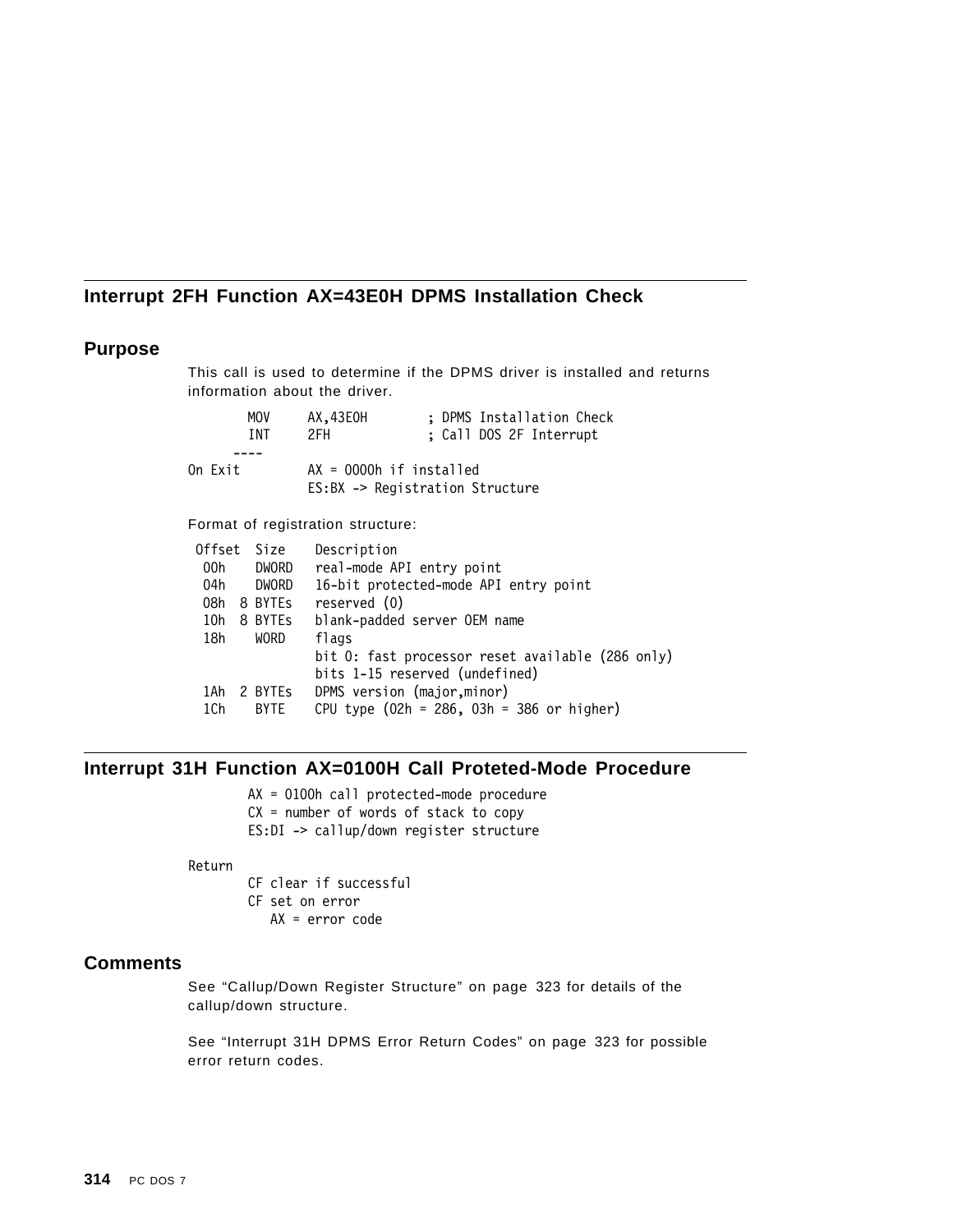#### **Interrupt 31H Function AX=0101H Call Real-Mode Procedure (RETF)**

AX = 0101h call real-mode procedure (RETF return)  $CX =$  number of words of stack to copy ES:DI -> callup/down register structure

Return

CF clear if successful CF set on error AX = error code

#### **Comments**

See "Callup/Down Register Structure" on page 323 for details of the callup/down structure.

See "Interrupt 31H DPMS Error Return Codes" on page 323 for possible error return codes.

#### **Interrupt 31H Function AX=0102H Call Real-Mode Procedure (IRET)**

AX = 0102h call real-mode procedure (IRET return) CX = number of words of stack to copy ES:DI -> callup/down register structure

Return

CF clear if successful CF set on error AX = error code

### **Comments**

See "Callup/Down Register Structure" on page 323 for details of the callup/down structure.

See "Interrupt 31H DPMS Error Return Codes" on page 323 for possible error return codes.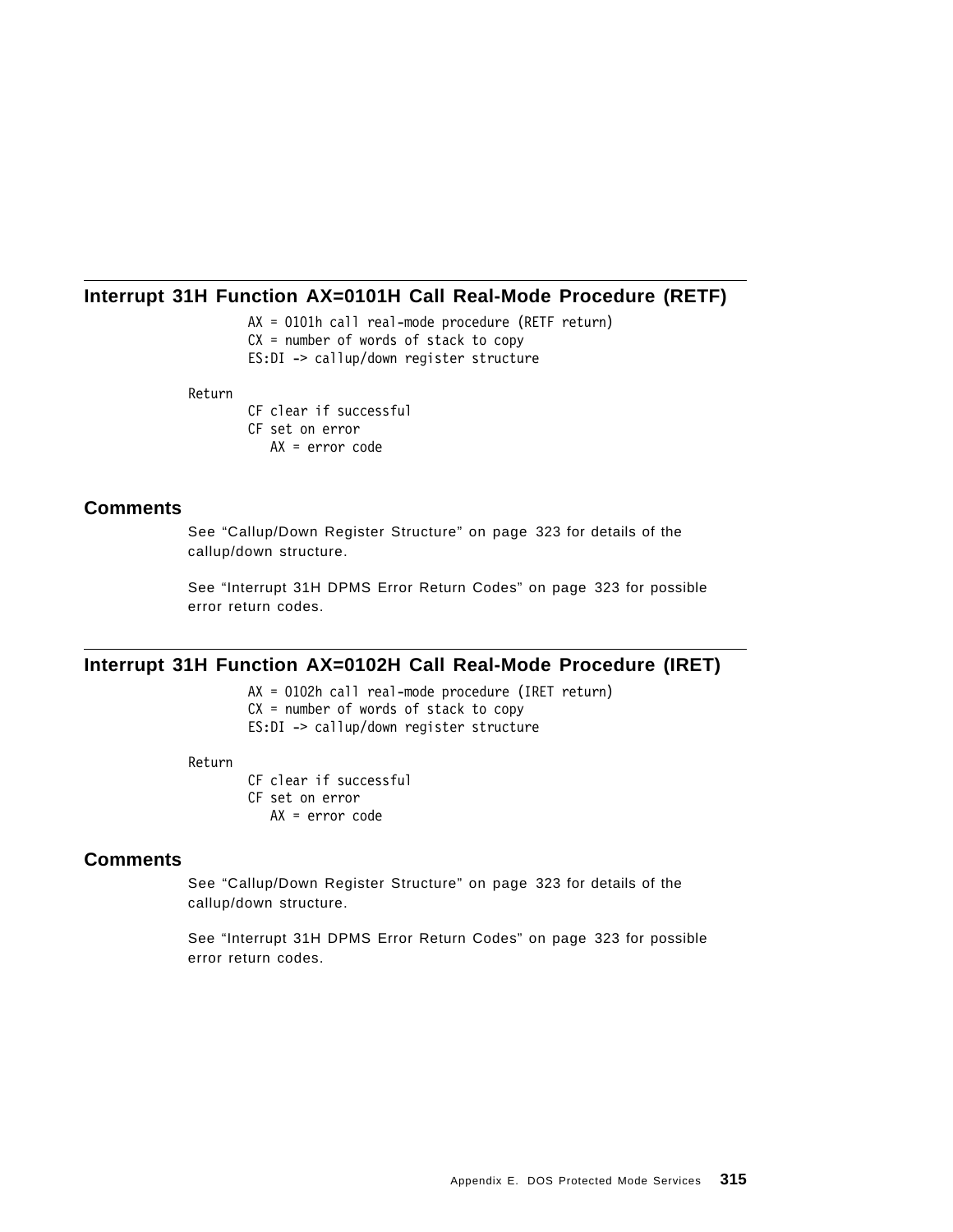## **Interrupt 31H Function AX=0103H Call Real-Mode Interrupt Handler**

#### **Purpose**

This function call transfers control to the address specified by the real-mode interrupt vector.

> AX = 0103h call real-mode interrupt handler BL = interrupt number CX = number of words of stack to copy ES:DI -> callup/down register structure

#### Return

CF clear if successful CF set on error AX = error code

#### **Comments**

See "Callup/Down Register Structure" on page 323 for details of the callup/down structure.

See "Interrupt 31H DPMS Error Return Codes" on page 323 for possible error return codes.

## **Interrupt 31H Function AX=0200H Allocate Descriptors**

#### **Purpose**

This function allocates one or more descriptors in the task′s local descriptor table. The descriptors allocated must be initialized by the application.

AX = 0200h allocate descriptors

CX = number of descriptors to allocate

#### Return

CF clear if successful AX = first descriptor allocated CF set on error AX = error code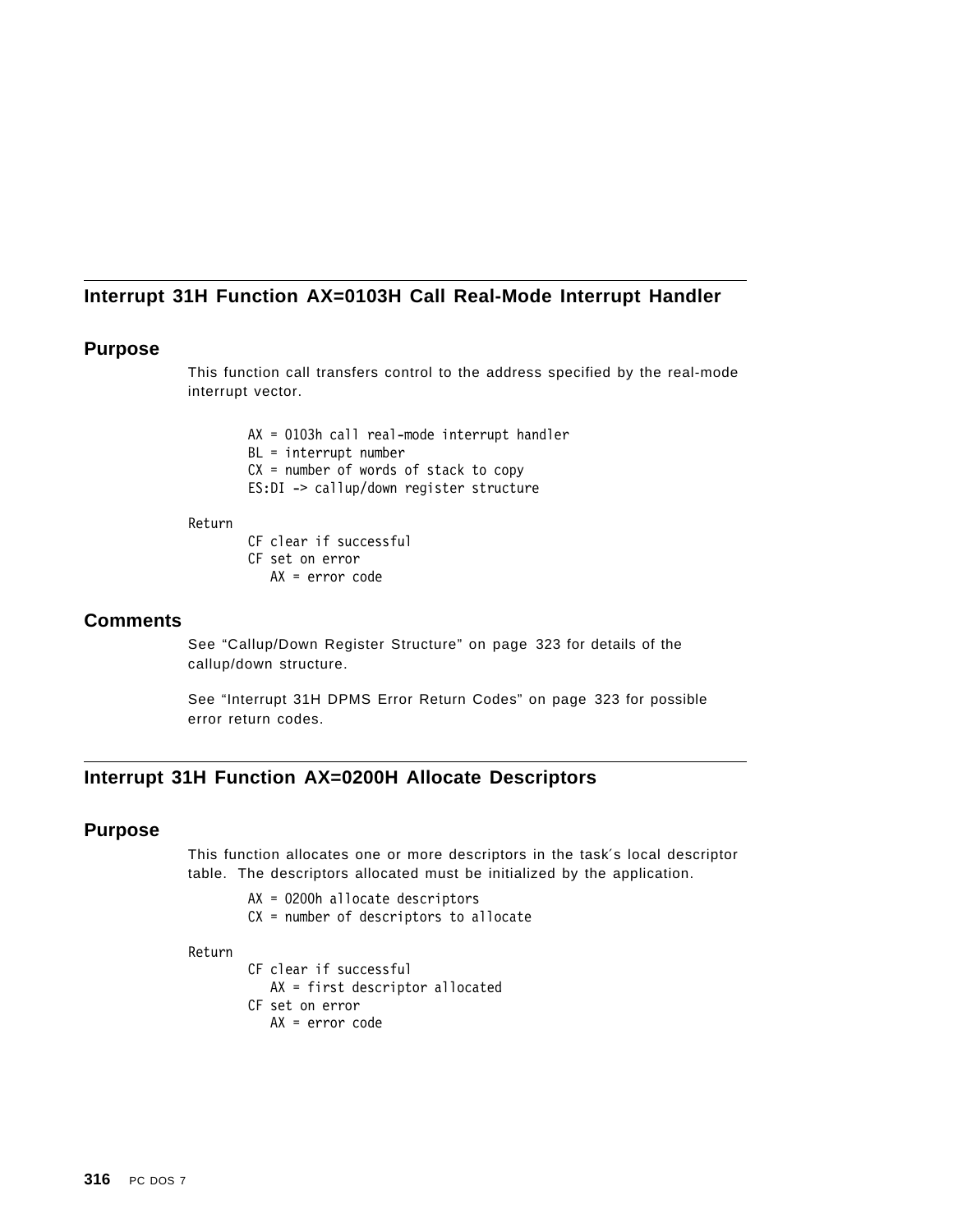#### **Comments**

See "Interrupt 31H DPMS Error Return Codes" on page 323 for possible error return codes.

## **Interrupt 31H Function AX=0201H Free a Descriptor**

#### **Purpose**

Frees a previously allocated descriptor.

AX = 0201h free a descriptor

BX = descriptor

Return

CF clear if successful CF set on error AX = error code

#### **Comments**

See "Interrupt 31H DPMS Error Return Codes" on page 323 for possible error return codes.

#### **Interrupt 31H Function AX=0202H Create Alias Descriptor**

#### **Purpose**

Creates a new descriptor that has the same base and limit as the specified descriptor.

> AX = 0202h create alias descriptor BX = descriptor

Return

CF clear if successful AX = alias descriptor CF set on error AX = error code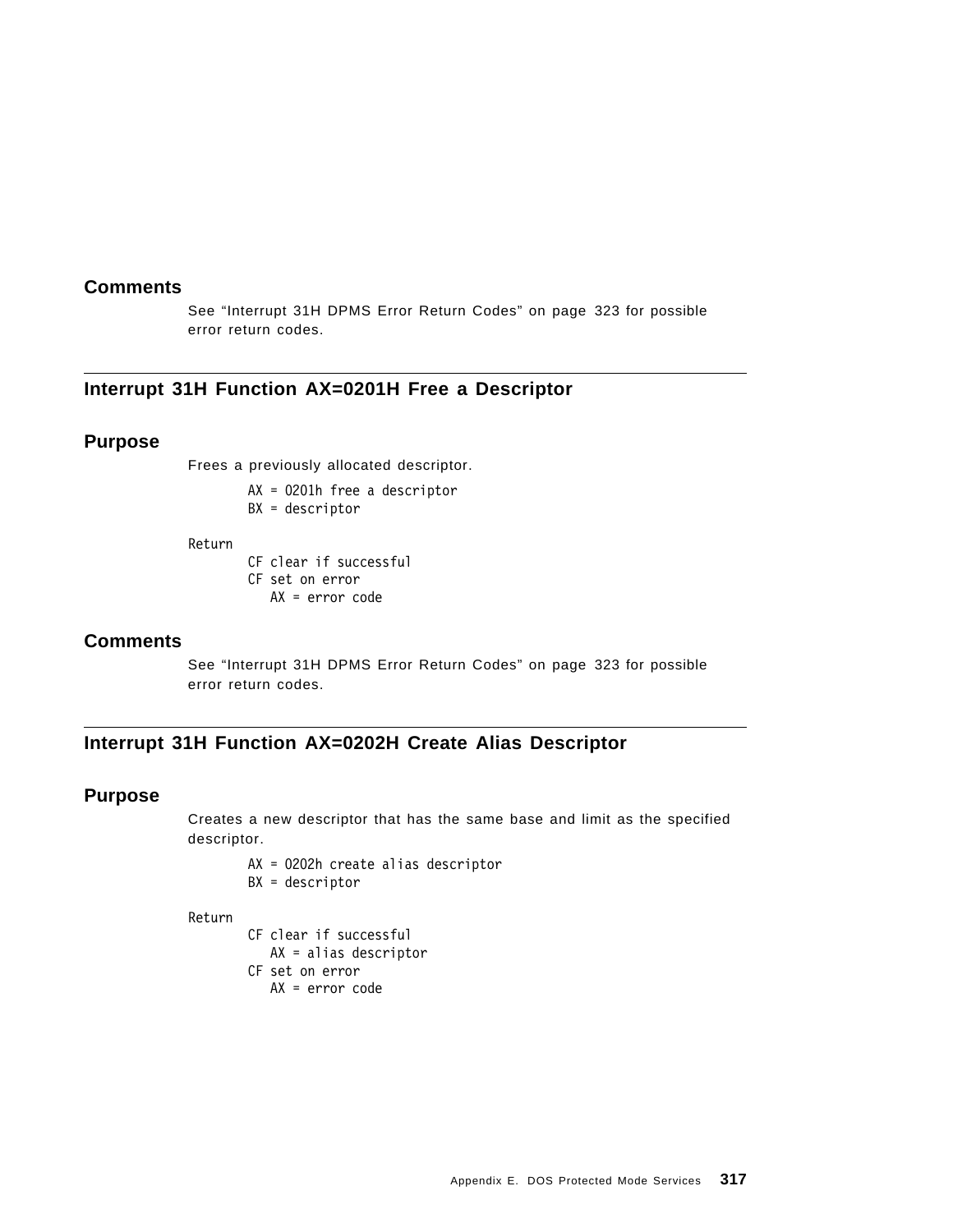#### **Comments**

See "Interrupt 31H DPMS Error Return Codes" on page 323 for possible error return codes.

### **Interrupt 31H Function AX=0203H Build Alias to Real-Mode Segment**

#### **Purpose**

AX = 0203h build alias to real-mode segment

BX = descriptor

CX = real-mode segment

#### Return

CF clear if successful CF set on error AX = error code

#### **Comments**

See "Interrupt 31H DPMS Error Return Codes" on page 323 for possible error return codes.

#### **Interrupt 31H Function AX=0204H Set Descriptor Base**

AX = 0204h set descriptor base BX = descriptor  $CX:DX = base address$ 

Return

CF clear if successful CF set on error AX = error code

### **Comments**

See "Interrupt 31H DPMS Error Return Codes" on page 323 for possible error return codes.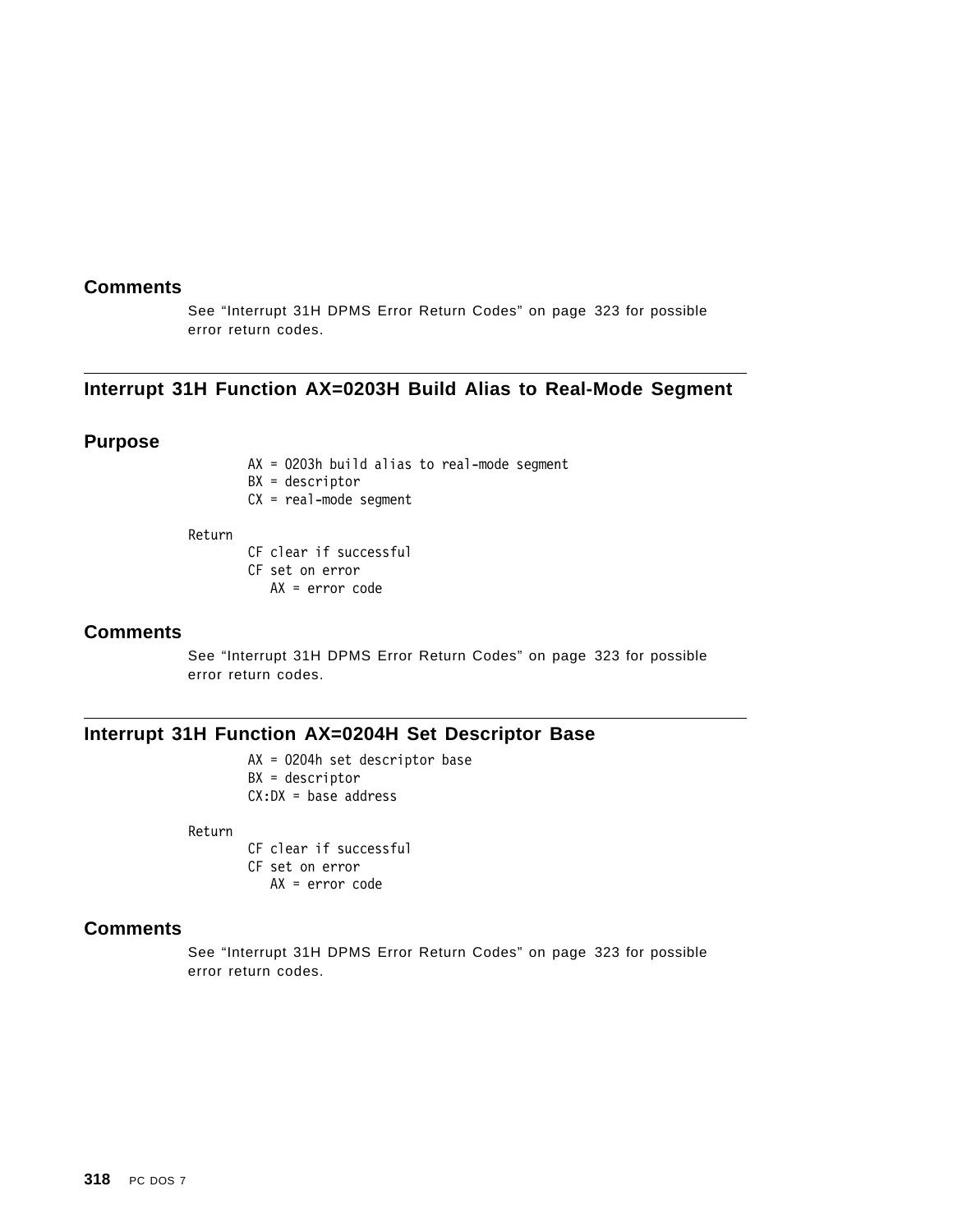### **Interrupt 31H Function AX=0205H Set Descriptor Limit**

- AX = 0205h set descriptor limit
- BX = descriptor
- $CX = 1$ imit

Return

- CF clear if successful
- CF set on error
- AX = error code

#### **Comments**

See "Interrupt 31H DPMS Error Return Codes" on page 323 for possible error return codes.

### **Interrupt 31H Function AX=0206H Set Descriptor Type/Attribute**

- AX = 0206h set descriptor type/attribute
- BX = descriptor
- CL = type
- CH = attribute

Return

CF clear if successful

CF set on error AX = error code

#### **Comments**

See "Interrupt 31H DPMS Error Return Codes" on page 323 for possible error return codes.

#### **Interrupt 31H Function AX=0207H Get Descriptor Base**

AX = 0207h get descriptor base BX = descriptor

Return

CF clear if successful  $CX:DX = base address$ CF set on error AX = error code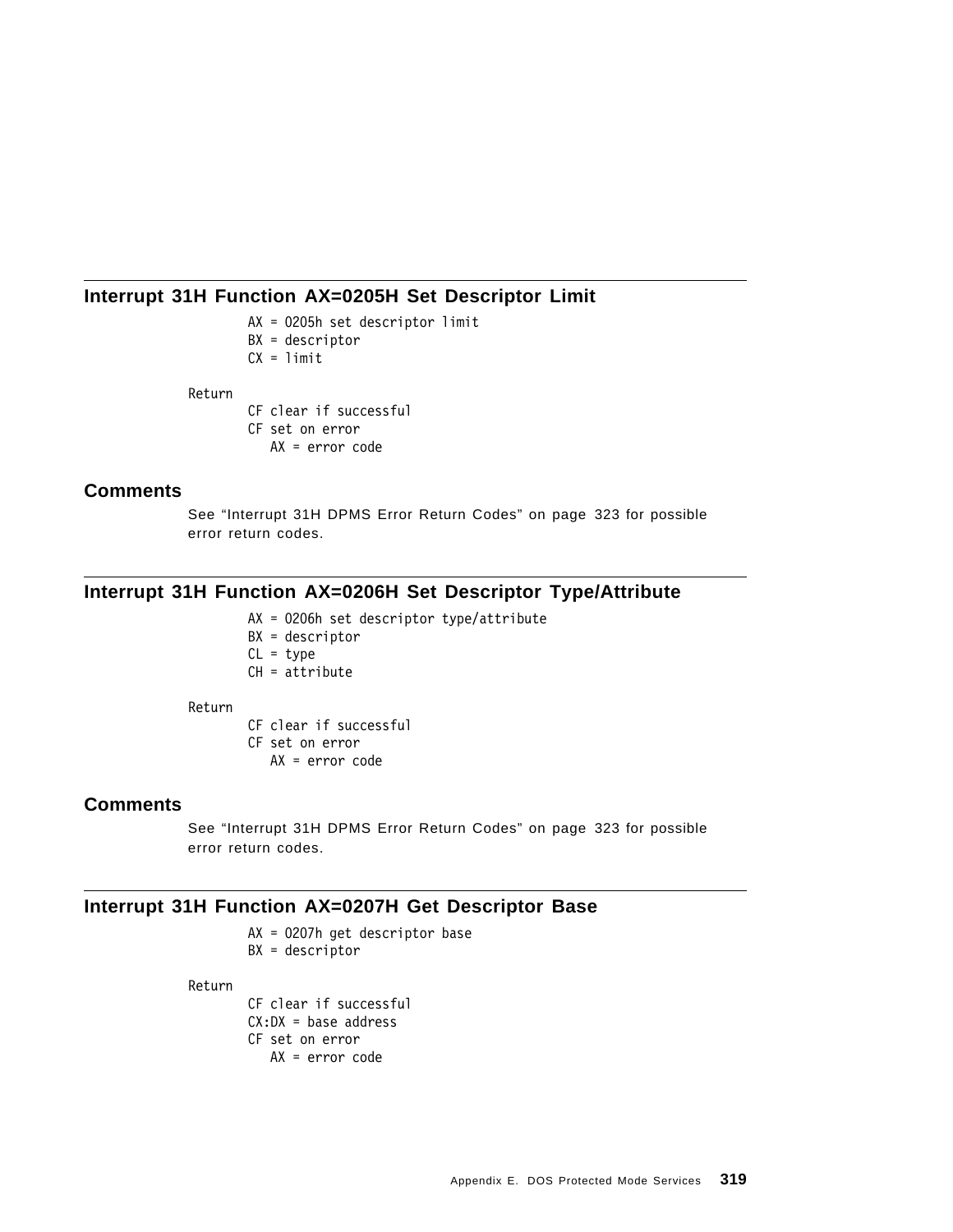#### **Comments**

See "Interrupt 31H DPMS Error Return Codes" on page 323 for possible error return codes.

## **Interrupt 31H Function AX=0300H Get Size of Largest Free Block of Memory**

AX = 0300h get size of largest free block of memory

Return

CF clear if successful BX:CX = size CF set on error AX = error code

#### **Comments**

See "Interrupt 31H DPMS Error Return Codes" on page 323 for possible error return codes.

#### **Interrupt 31H Function AX=0301H Allocate Block of Extended Memory**

AX = 0301h allocate block of extended memory  $BX:CX = size$ 

Return

CF clear if successful  $BX:CX = base address$  $SI:DI = handle$ CF set on error AX = error code

#### **Comments**

See "Interrupt 31H DPMS Error Return Codes" on page 323 for possible error return codes.

#### **Interrupt 31H Function AX=0302H Free Block of Extended Memory**

AX = 0302h free block of extended memory  $SI:DI = handle$ 

Return

CF clear if successful CF set on error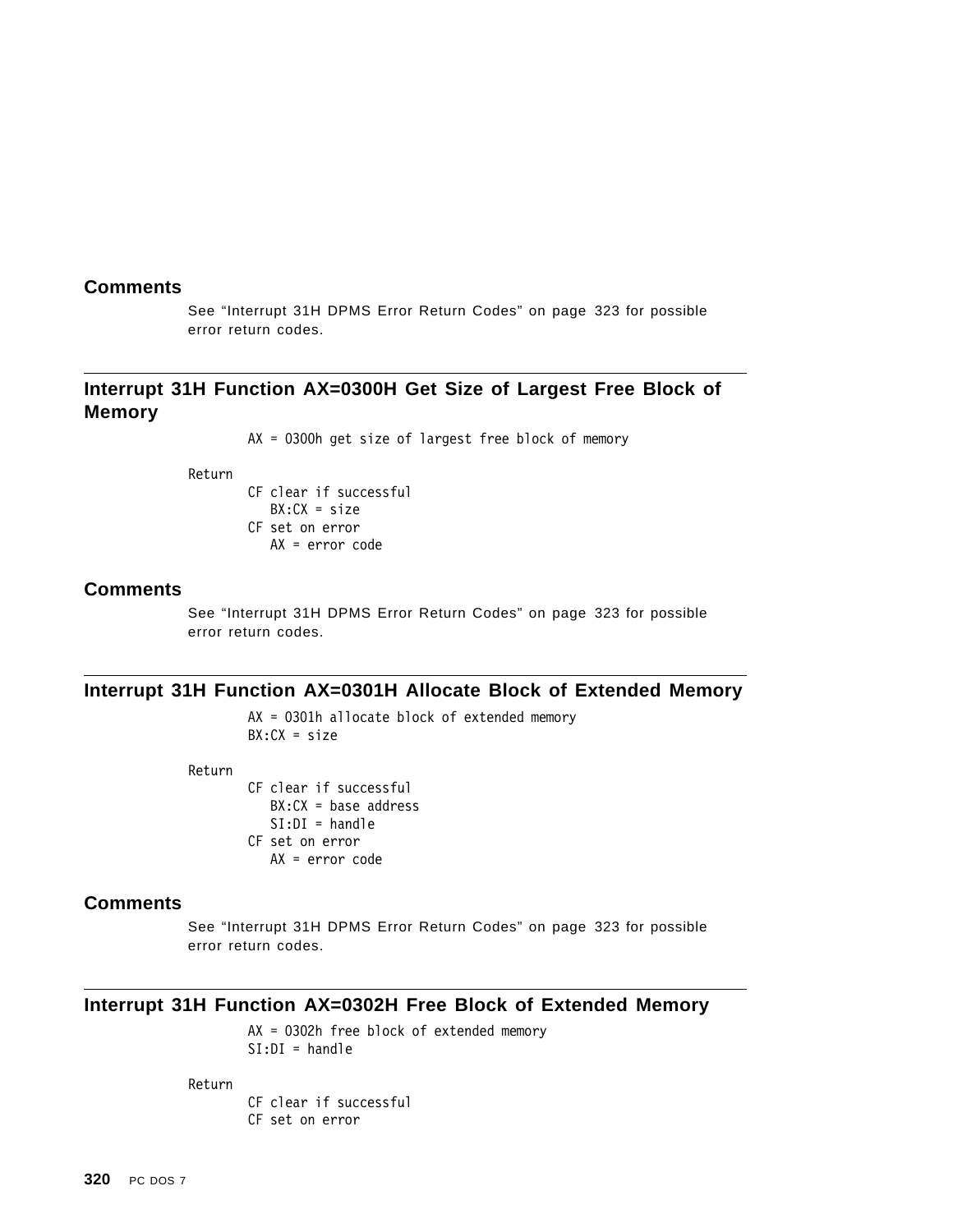AX = error code (see below)

#### **Comments**

See "Interrupt 31H DPMS Error Return Codes" on page 323 for possible error return codes.

#### **Interrupt 31H Function AX=0303H Map Linear Memory**

AX = 0303h map linear memory  $ES: [DI] = DDS$ 

Return

CF clear if successful  $BX:CX = base address$  $SI:DI = handle$ CF set on error AX = error code

#### **Comments**

See "Interrupt 31H DPMS Error Return Codes" on page 323 for possible error return codes.

# **Interrupt 31H Function AX=0304H Unmap Linear Memory**

AX = 0304h unmap linear memory  $SI:DI = handle$ 

Return

CF clear if successful CF set on error AX = error code

#### **Comments**

See "Interrupt 31H DPMS Error Return Codes" on page 323 for possible error return codes.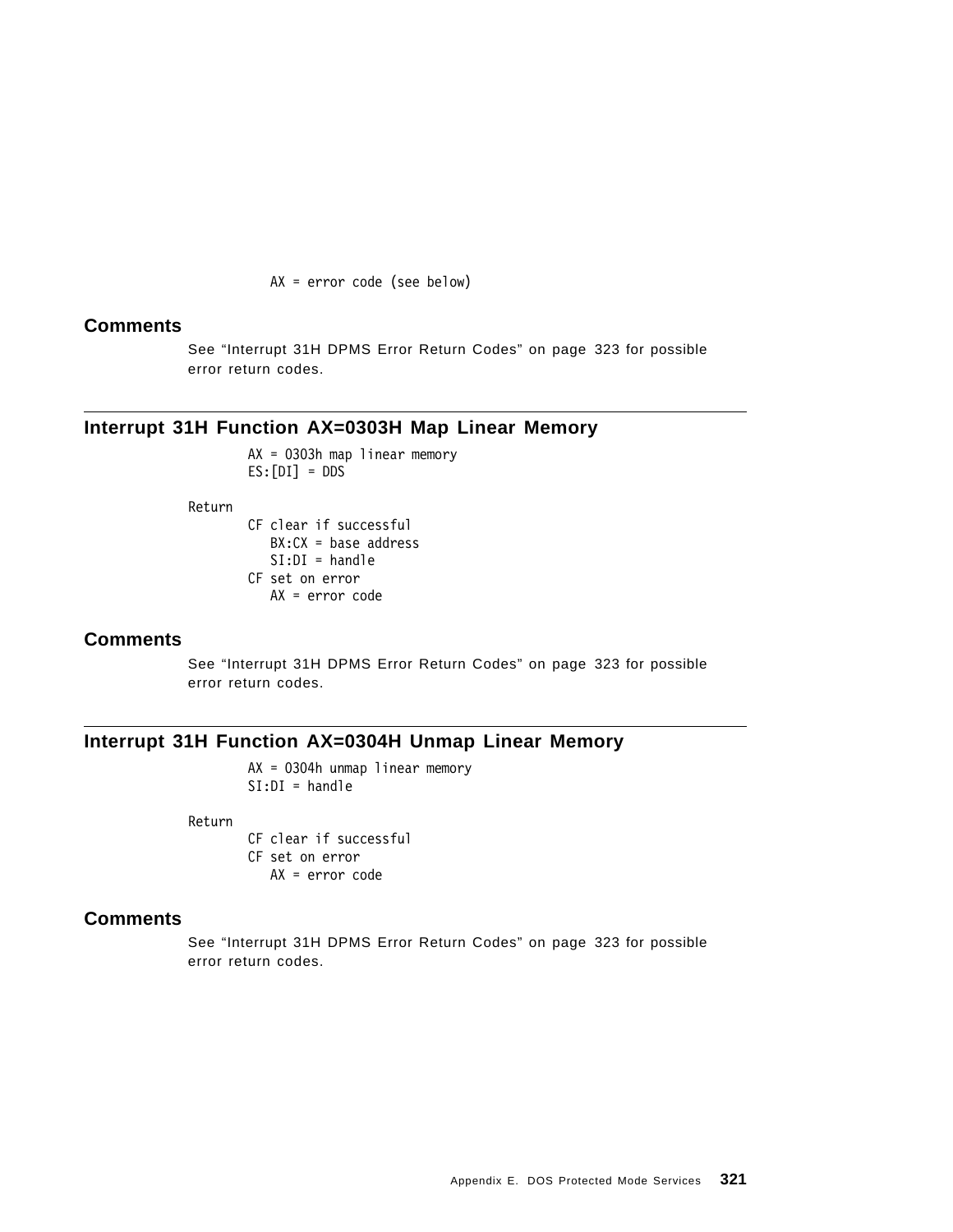# **Interrupt 31H Function AX=0400H Relocate Segment to Extended Memory**

AX = 0400h relocate segment to extended memory ES:SI = base address  $CX = 1$ imit  $BL = type$ BH = attribute DX = selector or 0000h Return: CF clear if successful AX = selector BX:CX = new base address  $SI:DI = handle$ CF set on error AX = error code

### **Comments**

See "Interrupt 31H DPMS Error Return Codes" on page 323 for possible error return codes.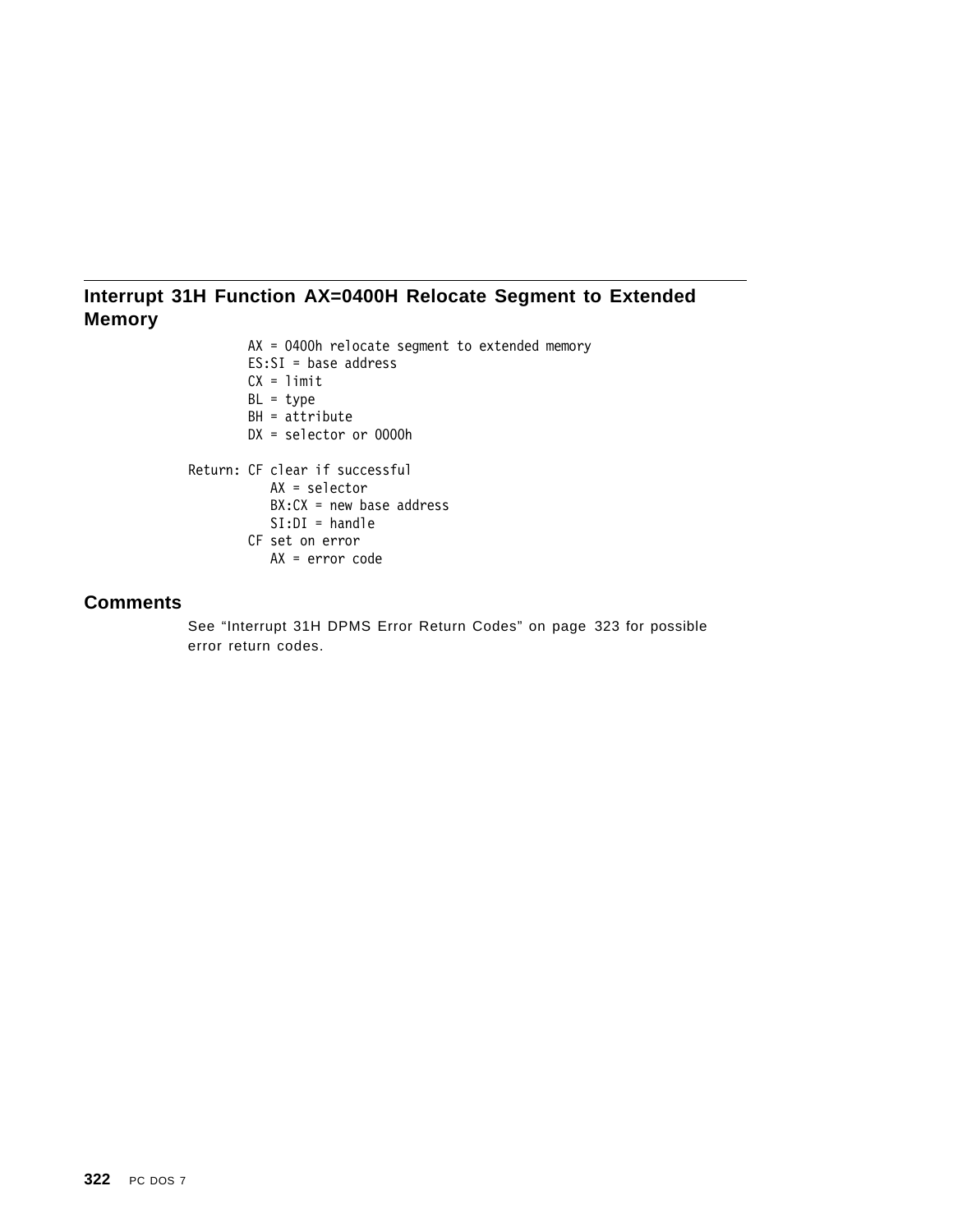# **Interrupt 31H DPMS Error Return Codes**

| Table 2. DPMS Error Return Codes |                             |  |  |
|----------------------------------|-----------------------------|--|--|
| <b>AX</b>                        | <b>Description</b>          |  |  |
| 8000H                            | General error               |  |  |
| 8001H                            | Unsupported function        |  |  |
| 8011H                            | Descriptor unavailable      |  |  |
| 8012H                            | Linear memory unavailable   |  |  |
| 8013H                            | Physical memory unavailable |  |  |
| 8021H                            | Invalid value               |  |  |
| 8022h                            | Invalid selector            |  |  |
| 8023H                            | Invalid handle              |  |  |

# **Callup/Down Register Structure**

The following is the format for the callup/down register structure that is used with interrupt 31H, function calls 0100H, 0101H, 0102H and 0103H.

| Offset   | Size         | Description  |     |
|----------|--------------|--------------|-----|
| 00H      | <b>DWORD</b> | EDI          |     |
| 04H      | DWORD        | ESI          |     |
| 08H      | DWORD        | EBP          |     |
| 0CH<br>4 | <b>BYTEs</b> | Reserved (0) |     |
| 10H      | DWORD        | EBX          |     |
| 14H      | DWORD        | EDX          |     |
| 18H      | DWORD        | ECX          |     |
| 20H      | DWORD        | EAX          |     |
| 24H      | DWORD        | EIP          |     |
| 28H      | WORD         | СS           |     |
| 2AH<br>2 | <b>BYTES</b> | Reserved     | (0) |
| 2CH      | DWORD        | EFLAGS       |     |
| 30H      | DWORD        | ESP          |     |
| 34H      | <b>WORD</b>  | SS           |     |
| 36H<br>2 | <b>BYTES</b> | Reserved (0) |     |
| 38H      | WORD         | ES           |     |
| 3AH<br>2 | <b>BYTEs</b> | Reserved     | (0) |
| зсн      | WORD         | DS           |     |
| 3EH<br>2 | <b>BYTES</b> | Reserved     | (0) |
| 40H      | WORD         | FS           |     |
| 42H<br>2 | <b>BYTEs</b> | Reserved     | (0) |
| 44H      | WORD         | GS           |     |
| 46H<br>2 | <b>BYTEs</b> | Reserved     | (0) |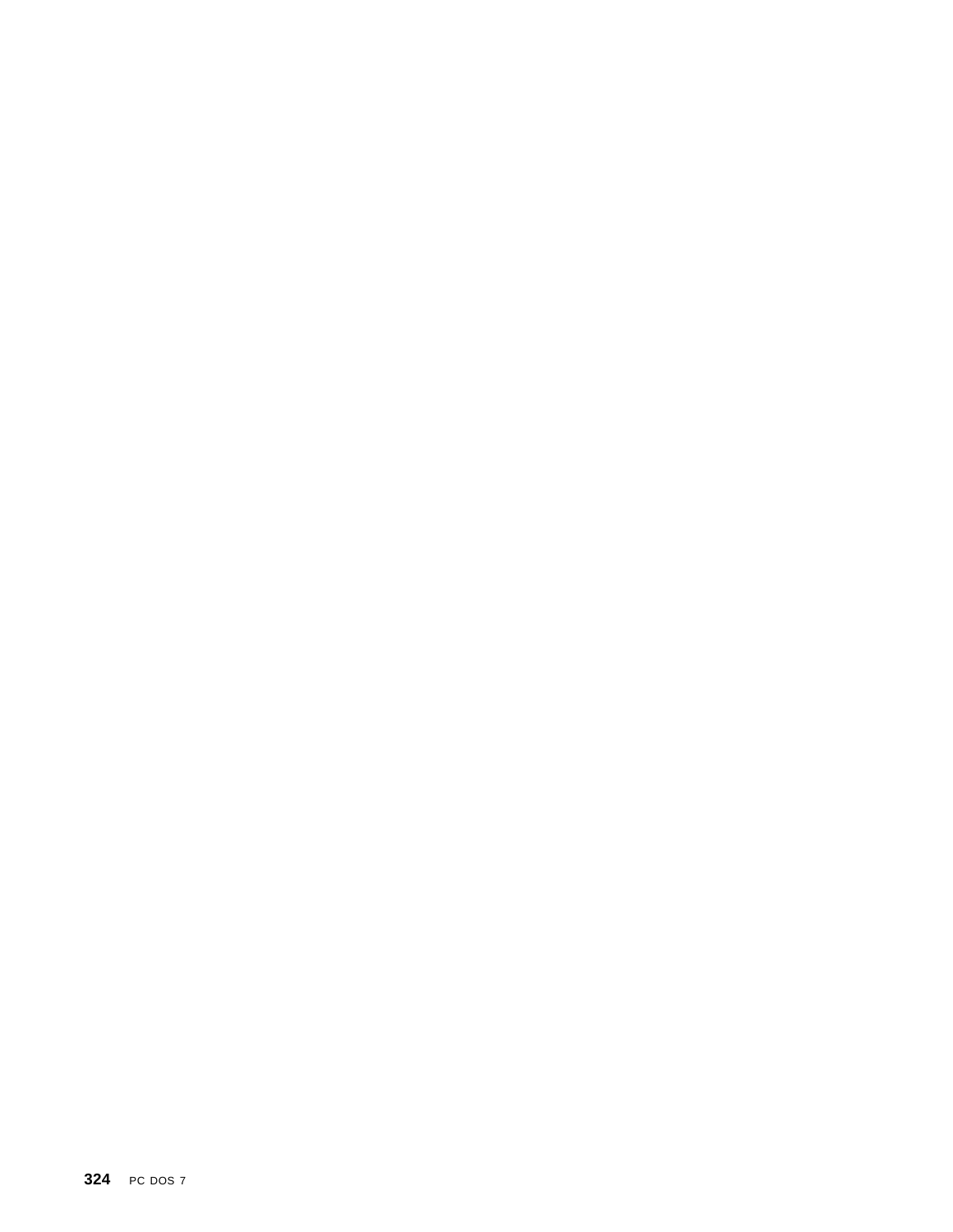# **Appendix F. Task-swapping**

The user-shell introduced with DOS 5.0 provides a task-swapper function. With it the user can switch from one application to another without terminating either application. When a user starts a new program, the task-swapper suspends the currently-active program (in this case, the session-manager program) saves the contents of all registers, and writes the contents of the program memory to disk or to where "SET TEMP=" is specified. A new session is then created by the loading and executing of the new program. (A session is a program that is executed directly by the task-swapper and runs independently of other sessions.) The task-swapper remains active, normally monitoring the keyboard for a predefined key sequence. When the user presses the key sequence, the task-swapper suspends and saves the current session and transfers control to the formerly suspended session. It reads the memory contents of another suspended session into system memory, sets up the registers with the saved values, and transfers control to the formerly suspended session.

Most application programs can be suspended without problems. Because they execute synchronously, they can be interrupted in mid-execution and restarted (if the task-swapper properly saves and restores the state of the system that was in effect when it suspended the program). Some types of programs cannot operate safely with a task-swapper. For example:

- Some terminate-stay-resident (TSR) programs. (These are memory-resident programs that are executed asynchronously.) That is, they execute and take control of the system independently of the foreground program, the main program in control of the system. A network utility which performs tasks ″in the background″ while the foreground application is inactive is an example of this type of program. If a program with an outstanding network read request is suspended and replaced with another program, the network utility can copy the requested data into the second program′s context. This data can overwrite code or data used by the second program, causing a system malfunction.
- Some types of mainframe communications software. Mainframe communication software is normally communicating with software on another system.
- Software that maintains separate data for each process running on the system (a process is any program running within a session). One example of this type of software is a network redirector which traps DOS function calls to provide access to a simulated drive, but which does not use internal data structures maintained by DOS. While a task-swapper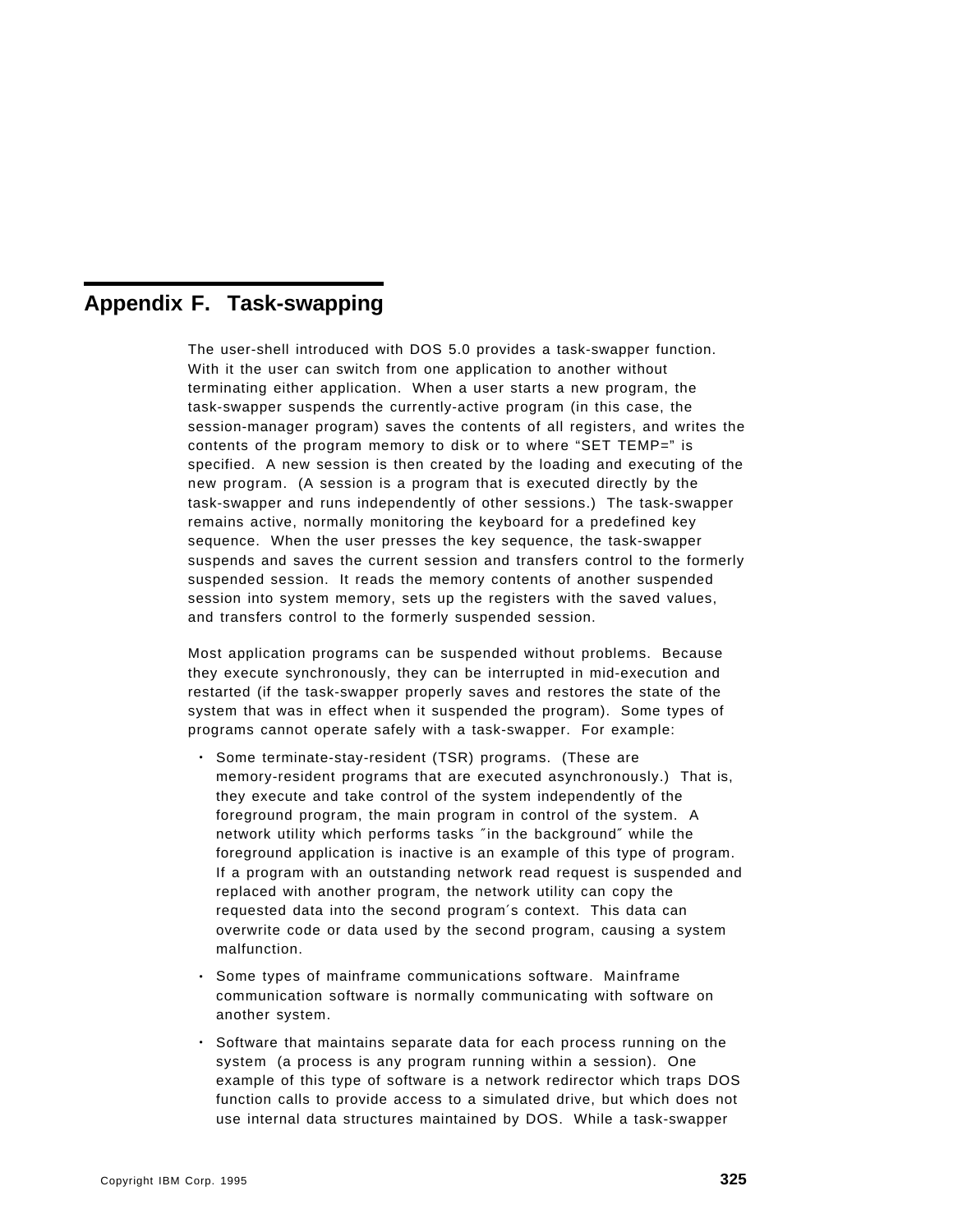might adjust these data structures during a session switch, a redirector which does not rely on these tables must be able to maintain this information by itself. Consequently, the redirector must be notified of a session switch and must be able to prevent or delay the switch until it can handle the switch properly.

The DOS task-swapping protocol gives this type of software the ability to coexist with task-swappers that conform to the protocol. The protocol specifies a standard method of communication between the task-swapper and other software on the system, and gives software that would be adversely affected by a session switch the opportunity to control the timing of a switch or to prevent it altogether. Finally, the protocol provides a standard method for task-swappers to cooperate with each other, minimizing the problems that would result when competing task-swappers exist on the system simultaneously. Programs which conform to the DOS Task-swapping Protocol can coexist safely with the task-swappers incorporated in DOS 5.0 and later, and in future versions of Windows\* running in real and standard modes.

Windows running in 386 enhanced mode is a preemptive, multitasking system. For this reason, it has a different set of requirements than swappers that do not support multitasking.

To be ″safe″ in both task-swapping and multitasking environments, clients and task-swappers must support both types of environments. This appendix describes the requirements for safe operation in a task-swapping environment. However, programs that are to run safely in a multitasking environment must also use the Windows 386 enhanced mode Int 2FH interface and are likely to require a specialized Windows 386 enhanced mode virtual device. These programs may need also to maintain separate instance data for task-swapper sessions and for virtual devices.

For more information on the Windows 386 enhanced mode virtual devices and the Int 2FH interface, see the Microsoft Windows Device Driver Kit Virtual Device Adaptation Guide.

The DOS task-swapping protocol specifies a standard method for task-swappers and other programs so they can cooperate with each other. Task-swappers and other types of programs exist in a client/server relationship in which the task-swapper is the server and other programs act as clients. This chapter uses the term client to refer to a program that conforms to this protocol and is not a task-swapper. As noted above, most

<sup>\*\*</sup> Windows is a trademark of the Microsoft Corporation.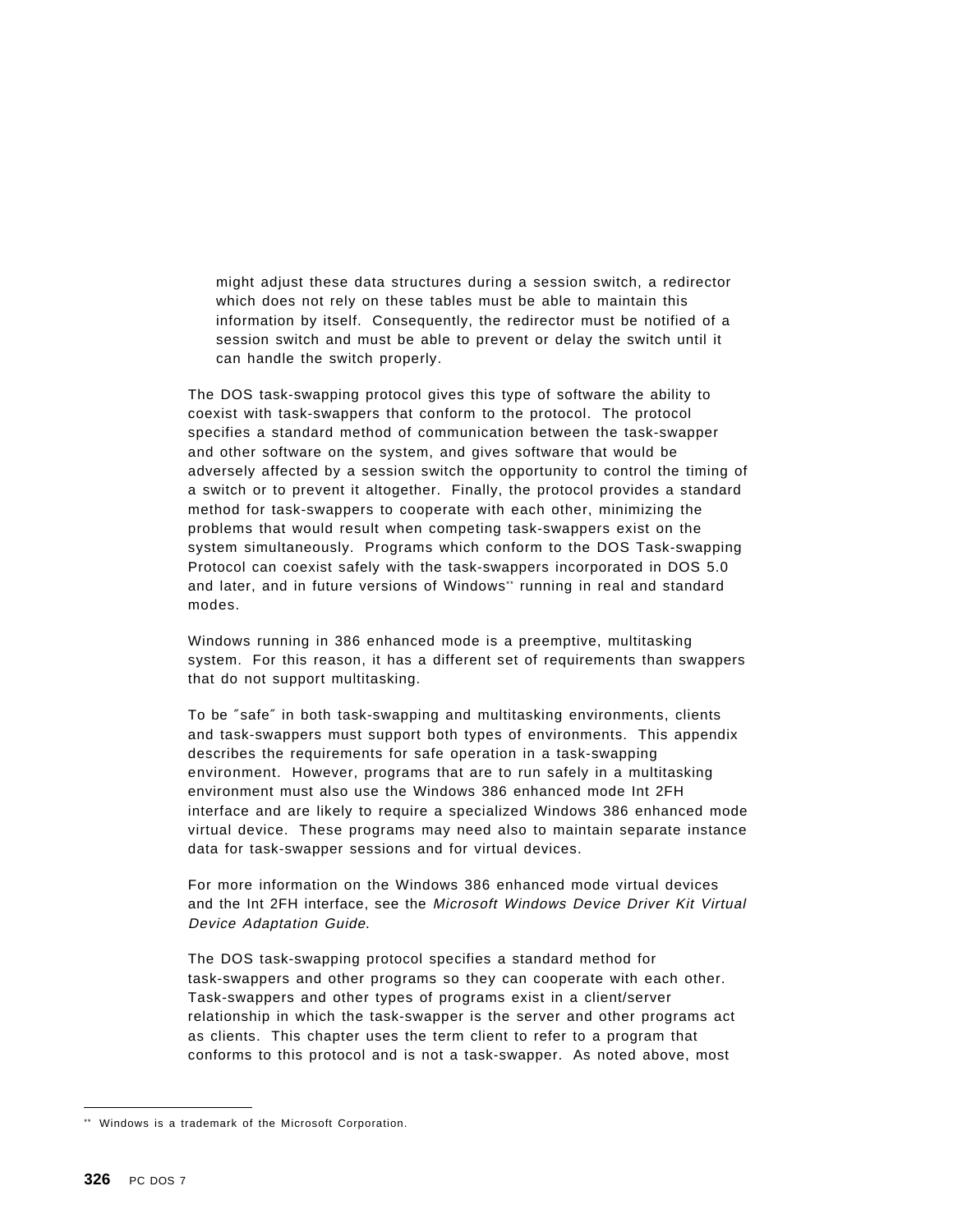task-swappers work by suspending one session, moving that session to a disk or to extended or expanded memory, and then loading another application in the same address space. However, in most systems there are other areas of memory, such as memory occupied by DOS, device drivers, and TSR utilities that are not swapped. In nearly every case, the programs that occupy this memory were started before the task-swapper, and are running and accessible regardless of which application the task-swapper has loaded into system memory. These type programs are referred to as global software. Memory that remains unchanged through task switches is called global memory. Local memory, on the other hand, is memory associated with a session spawned by the task-swapper. When the task-swapper swaps the session, this memory is swapped to disk or to extended or expanded memory.

#### **Client Initialization**

One of the first responsibilities of the task-swapper is to add itself to the chain of Int 2FH handlers by calling the Get Interrupt Vector Int 21H function  $(AH = 35H)$  and the Set Interrupt Vector Int 21H function  $(AH = 25H)$ . After a client program has installed itself in the interrupt chain, it must determine whether a task-swapper is already present by calling the Detect swapper Int 2FH call-in function. If a task-swapper is present, the function returns with the call-in address of the task-swapper in ES:DI. Using the call-in address in ES:DI, the client must call the Hook Call-Out call-in function to allow the task-swapper to add the client′s call-out function handler address to the chain of call-out handlers it is maintaining for the session in which the client is running.

### **The Client Int 2FH Handler**

The task-swapper issues an Int 2FH to call two client functions, the Build Call-Out Chain function and the Identify Instance Data function. Both of these functions are called by the task-swapper to build a linked list of data structures. Depending on the function, each structure identifies a particular client′s call-out function handler address or a client′s instance data. In general, the client Int 2FH handler performs the following tasks to add its structure to the list:

- 1. The Int 2FH handler determines whether AX contains a value identifying a task-swapper call-out function. If not, it transfers control to the previous Int 2FH handler with a far jump.
- 2. If AX identifies a task-swapper call-out function, the Int 2FH handler pushes the flags and makes a far call to the previous Int 2FH handler.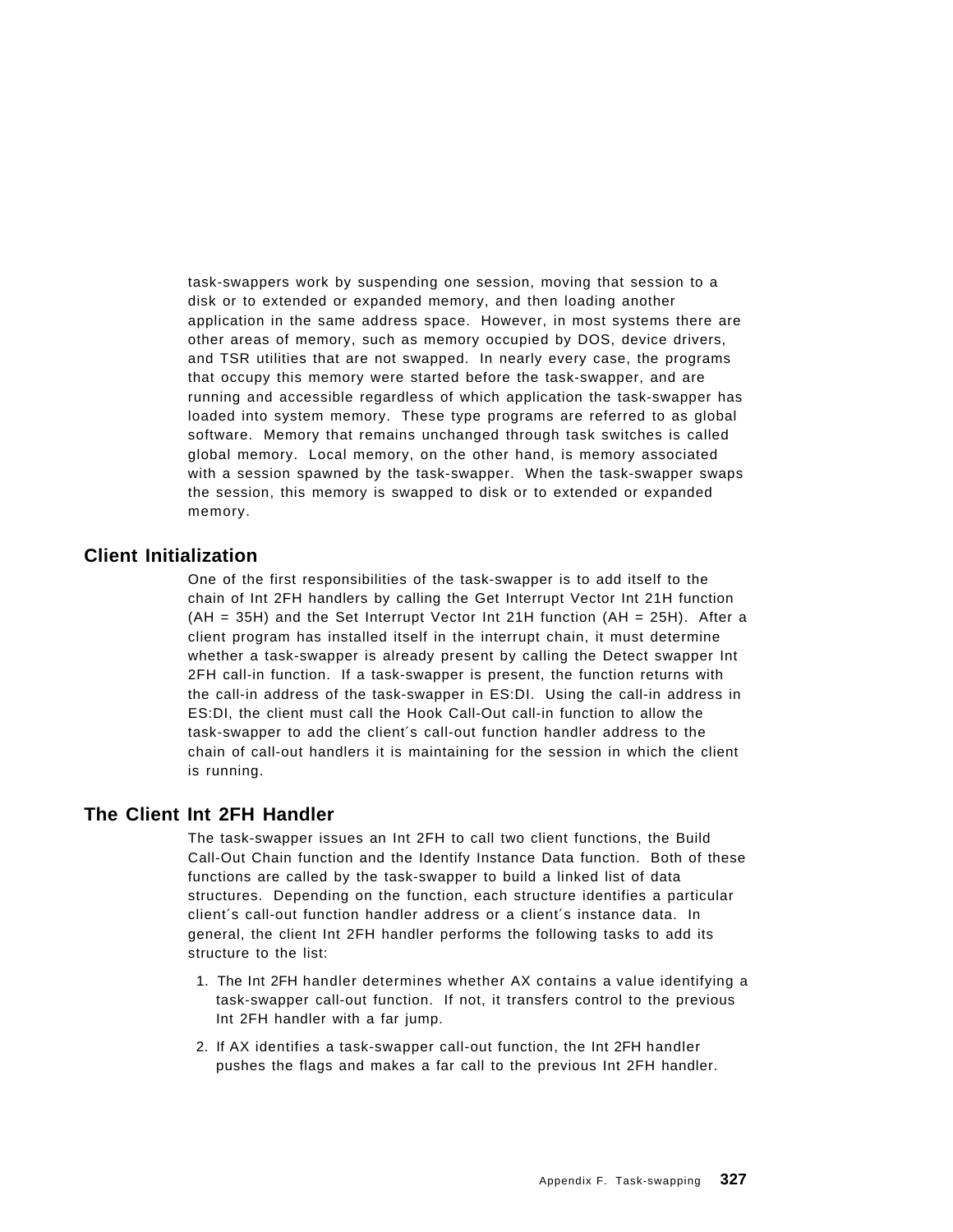- 3. When the call returns, the Int 2FH handler places the value in ES:BX (the address of the previous handler′s data structure) in the appropriate field of the client′s data structure.
- 4. The Int 2FH handler places the address of the client′s own data structure in ES:BX and returns from the interrupt. The specific actions taken by the Int 2FH handler and the data structure used depends on the particular Int 2FH call-out function.

#### **Responding to a Pending Session Switch**

Most clients must be able to prevent a session switch from occurring when the client or other software is in an unstable state during which a session switch could result in the loss or corruption of data.

A task-swapper calls two call-out functions before performing a session switch. The Query Suspend function provides notification to affected clients that the task-swapper is preparing to suspend the currently active session. When a client receives a call to this function, it can either perform whatever operations are required and then allow the session switch to proceed, or it can prevent the session switch altogether.

The task-swapper calls the Suspend Session call-out function of each client if no client fails the Query Suspend call. Since interrupts were enabled while the task-swapper was making the Query Suspend call, the system state could have changed after a given client had received the call. The Suspend Session call provides clients one last opportunity to prevent the session switch. Since the task-swapper calls this function with interrupts disabled, the system state is guaranteed not to change following the Suspend Session call until the session switch takes place. For this reason interrupts must remain disabled until all clients have returned from the call. Also, a client must not issue software interrupts or use calls that might enable interrupts. The client can only return zero in AX to permit the session switch or one to prevent the session switch. All other registers must be preserved.

A client must not fail a Query Suspend or Suspend Session call because an asynchronous API is being executed without first determining that the applications program interface (API) is not being handled by more competent software. The client determines this by calling the Query API Support call-in function.

If any client fails the Query Suspend or Suspend Session calls, all clients in the entry-point chain called by the task-swapper may receive a Session Active call for the session that was to be suspended. For this reason it is possible to receive a Session Active call for a session that has not been suspended or activated. Clients can safely ignore these calls.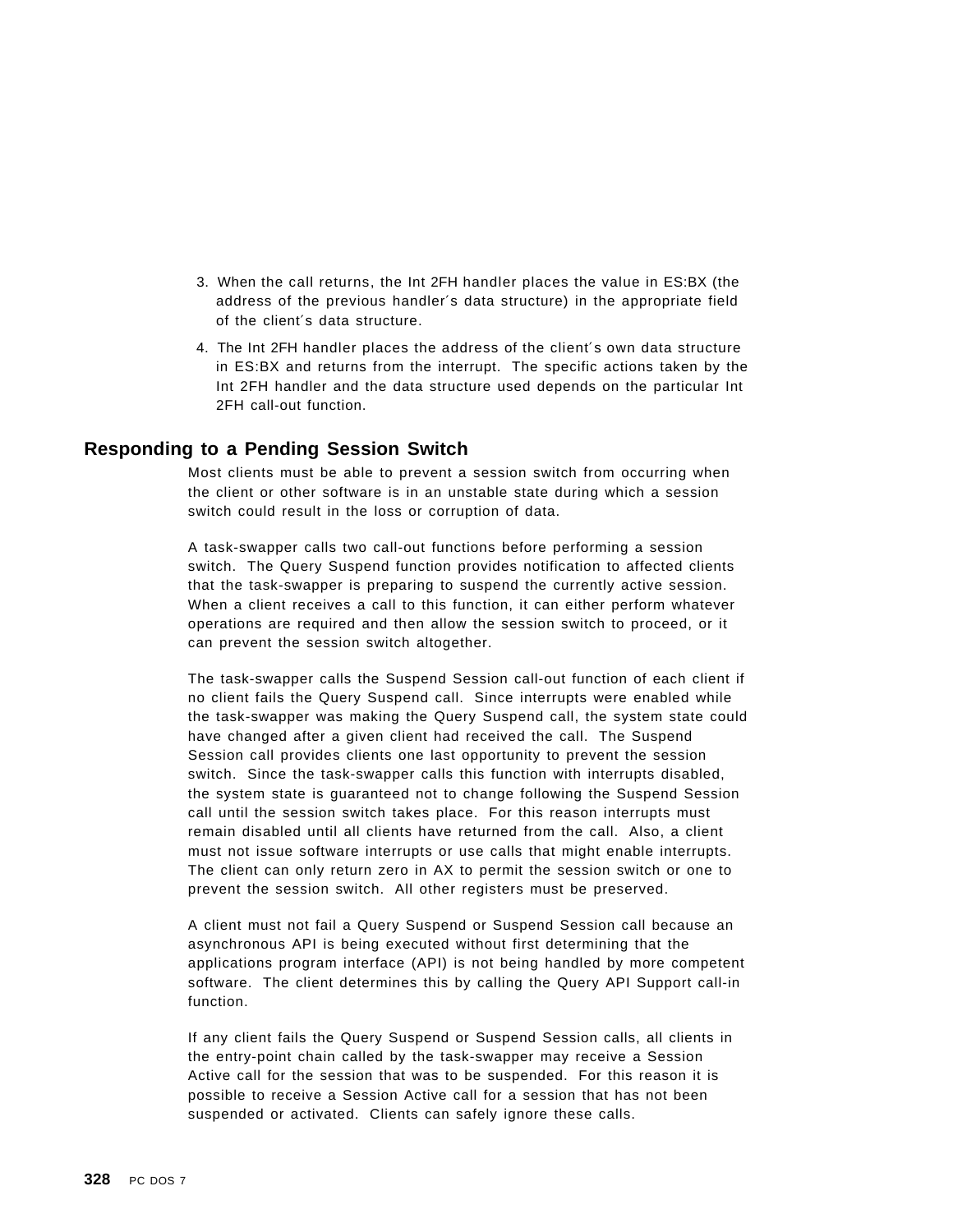If no client fails the Suspend Session call, the task-swapper replaces the current interrupt vector table with a saved copy before enabling interrupts. The saved copy represents the global state present when the task-swapper was first started. This guarantees that interrupt handlers local to the session being suspended are not called until the session is resumed.

Between the Suspend Session call and the next Activate Session call interrupts are enabled intermittently and global software can receive interrupts during this time. Global clients must not assume the contents of any nonglobal memory between Suspend Session and Activate Session calls.

The task-swapper calls the Activate Session call-out function of affected clients to notify them that a task is about to be resumed. It then calls the Session Active function when the previously suspended session has been loaded into memory (including its local memory and interrupt vector table) and interrupts have been enabled.

#### **Responding to the Pending Creation of a New Session**

Just as a client can prevent a session switch, a client also can prevent the task-swapper from creating a new session. Before creating the new session, the task-swapper calls the Create Session call-out function. A client can take the appropriate action to prepare for the new session (for example, allocating additional memory to hold information for the session) and then permit the task-swapper to create the new session. Or the client can fail the Create Session call to block the new session from being created. A client would prevent a new session from being created, for example, if it maintained session-data in a fixed-length buffer that was too full to accommodate another session.

If any client fails the Create Session call, the task-swapper calls the Destroy Session function of some or all clients. The Destroy Session function notifies client programs that the session ID passed with the Create Session call is no longer valid. Since the task-swapper may call all clients or only those clients that had received the Create Session call, it is possible to receive a Destroy Session call for a session that has not been created or activated. Clients can safely ignore this Destroy Session call.

If no client fails the Create Session call, the task-swapper usually suspends the current session and then calls the Activate Session function by using a flag set to notify clients that the new session is about to take control. This gives clients the opportunity to take whatever action is required to prepare for the new session. The task-swapper then calls the Session Active (again with a flag set) to notify clients that the new session has been started. However, because some session managers (such as Windows) permit the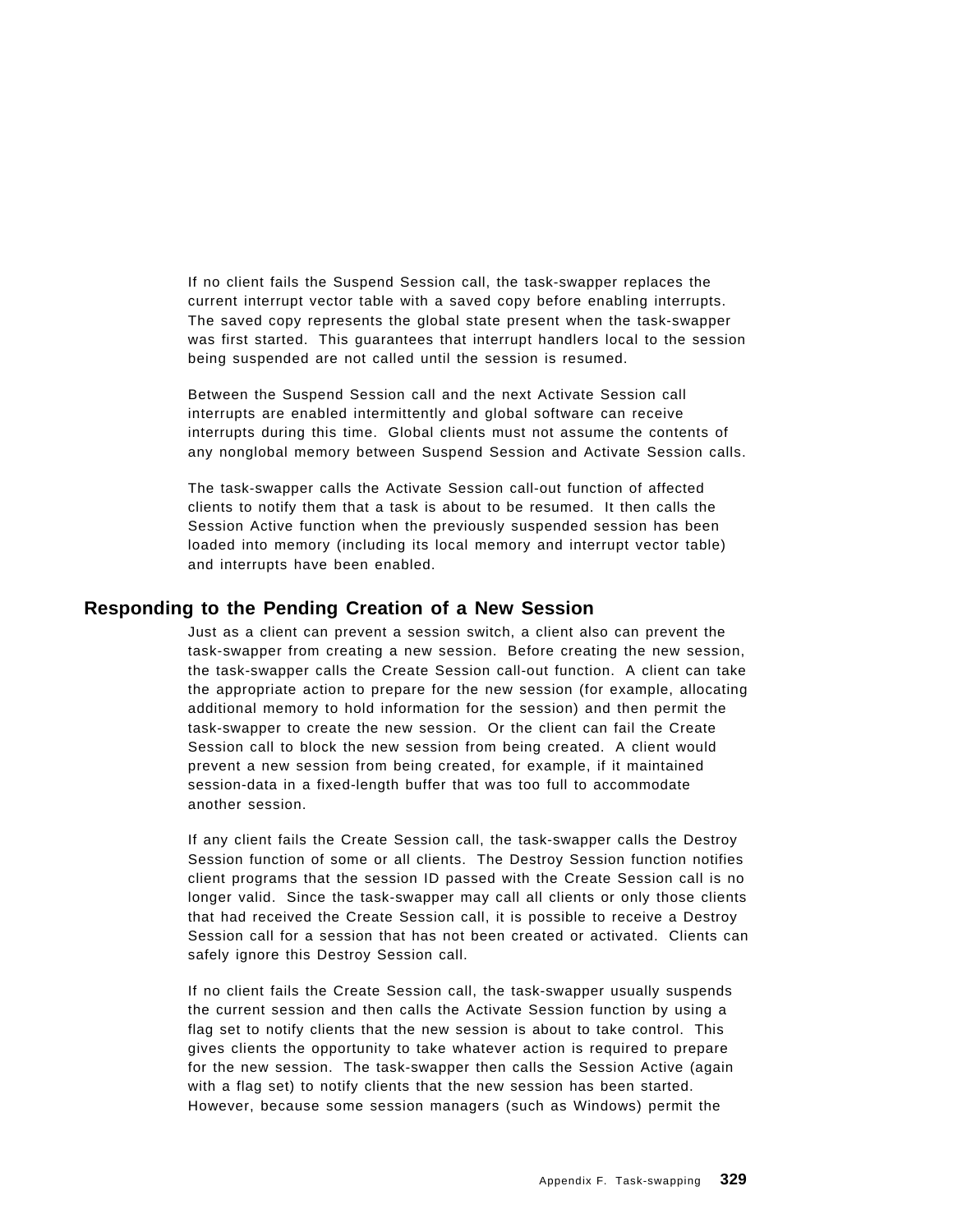user to start a session in an inactive state, the Activate Session and Session Active calls might not occur immediately after the Create Session call. Other sessions might also be activated and suspended before the newly created session becomes active for the first time, if at all.

### **Client Termination**

Before terminating, a client must perform two tasks:

- It must call the Unhook Call-Out call-in function. This removes its call-out function handler from the chain of local call-out handlers maintained by the task-swapper.
- The client must remove its Int 2FH handler from the chain of Int 2FH handlers by calling the Set Interrupt Vector Int 21H function (AH = 25H), replacing the Int 2FH interrupt vector with the address of the previous Int 2FH handler (saved when the client was initialized).

### **The Switch\_Call\_Back\_Info Data Structure**

Every client must maintain a Switch\_Call\_Back\_Info (SCBI) data structure. The client supplies this structure to the task-swapper when calling or responding to several different functions. The SCBI structure contains information about the entry point of the client′s call-out function handler and a pointer to a list of API\_Info\_Struc data structures. These structures specify the types of asynchronous API which the client supports and the level of support it is able to provide. The Switch\_Call\_Back\_Info data structure is defined as follows:

Switch Call Back Info STRUC

| SCBI Next     |               | dd ? : address of next structure in chain       |
|---------------|---------------|-------------------------------------------------|
| SCBI Entry Pt |               | dd ? : address of notification function handler |
| SCBI Reserved | $d1$ and $r2$ |                                                 |
| SCBI API Ptr  | s hh          |                                                 |

```
Switch_Call_Back_Info ENDS
```
The Switch\_Call\_Back\_Info structure contains the following fields:

- SCBI\_Next − This 32-bit value contains a pointer to the next structure in the client chain. A task-swapper calls the Build Call-Out Chain Int 2FH call-out function to build this chain.
- SCBI\_Entry\_Pt This 32-bit value contains a pointer to the entry point of the client′s call-out function handler.
- SCBI\_Reserved − This 32-bit value is reserved for use by the task-swapper.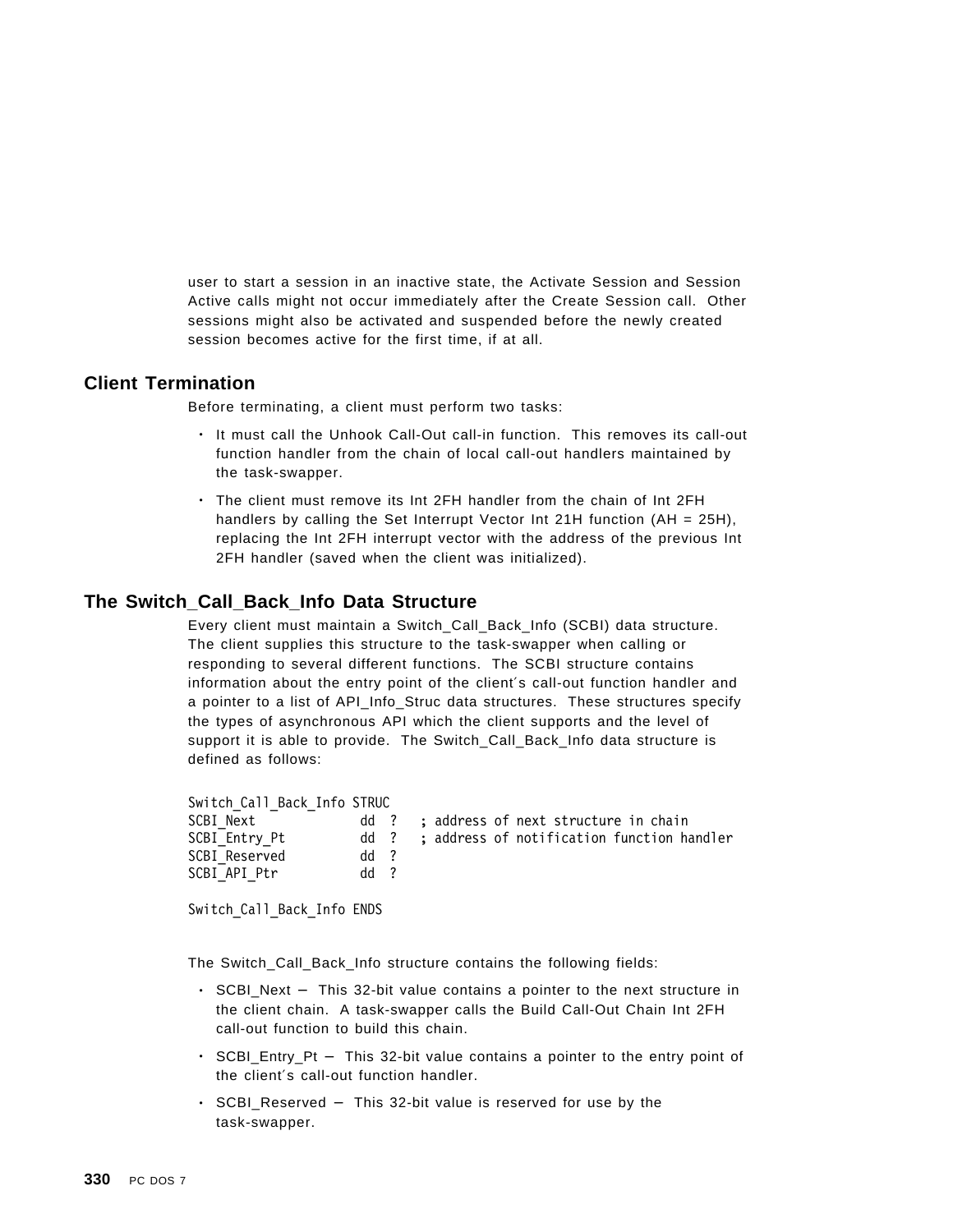• SCBI\_API\_Ptr − This 32-bit value contains a segment:offset pointer to a zero-terminated list of API\_Info\_Struc data structures. These structures specify the type of support the client provides for various asynchronous APIs.

#### **The API\_Info\_Struc Data Structure**

The API\_Info\_Struc (AIS) data structure contains information about the level of support that a client provides to a particular type of asynchronous API. The API\_Info\_Struc structure is defined as follows:

API\_Info\_Struc STRUC

| AIS Length        | dw 10  |  |
|-------------------|--------|--|
| AIS API           | $dw$ ? |  |
| AIS Major Ver     | $dw$ ? |  |
| AIS Minor Ver     | $dw$ ? |  |
| AIS Support Level | $dw$ ? |  |

API\_Info\_Struc ENDS

The API\_Info\_Struc data structure contains the following fields:

- 1. AIS\_Length − This 16-bit value specifies the length of the AIS data structure.
- 2. AIS\_API This 16-bit value specifies the ID of the asynchronous API supported by the client. The following values are defined:
- API\_NETBIOS equ 1 ; NETBIOS
- API\_8022 equ 2 ; 802.2
- API TCPIP equ 3 ; TCP/IP

API LANMAN equ 4 ; LAN Manager named pipes

- API IPX equ 5 ; NetWare IPX
- AIS Major Ver − This 16-bit value specifies the highest major version of the API for which the client provides the level of support specified by the AIS\_Support\_Level field. For example, if the highest version of the API supported by the client at the specified level is 3.10, this field would be set to 3h.
- AIS\_Minor\_Ver − This 16-bit value specifies the highest minor version of the API for which the client provides the specified level of support. For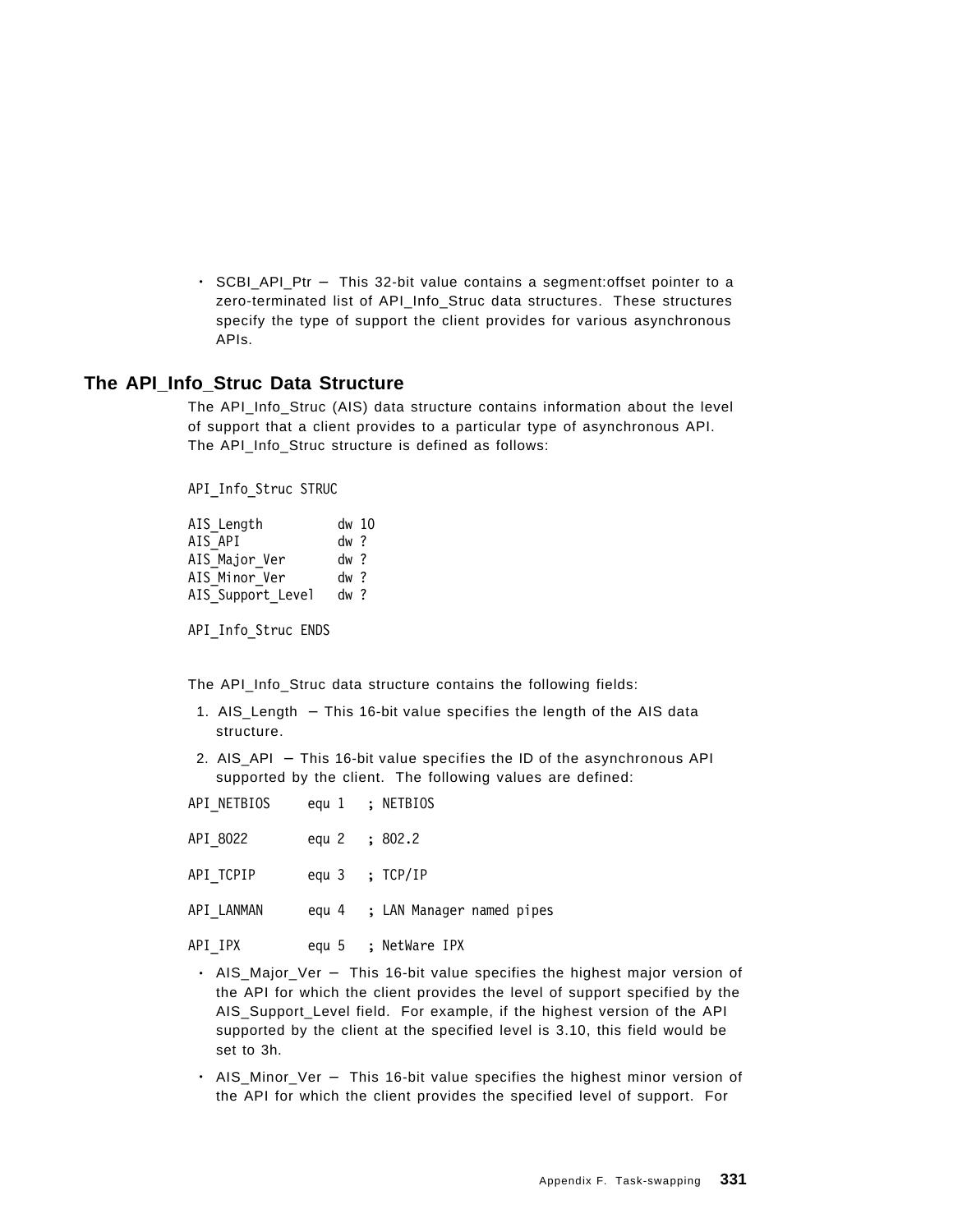example, if the highest version of the API supported by the client at the specified level is 3.10, this field would be set to Ah.

- AIS\_Support\_Level − This 16-bit value specifies the level of support provided by the client for the particular version of the API. The range and significance of values in this field depends upon the particular API. The following definitions are used for NETBIOS:
	- − Minimal support. The client prevents a session switch after the application has executed any asynchronous API, even after the request has been completed.
	- − API-level support. The client tracks asynchronous requests that are outstanding and prevents task switches at those times. The client allows task switches after all outstanding asynchronous requests have completed.
	- − swapper compatibility. The API provider allows switches to occur even when asynchronous requests are outstanding. However, this might be limited by such factors as buffer size, and some requests might fail.
	- − Seamless compatibility. The API provider always allows session switches to occur, and this never causes loss of data.

#### **The Win386\_Startup\_Info\_Struc Data Structure**

The Win386\_Startup\_Info\_Struc data structure is defined as follows:

Win386 Startup Info Struc STRUC SIS Version db 3,0; ignored SIS Next Dev Ptr dd ? ; Ptr to previous handler's ; Win386\_Startup\_Info\_Struc<br>dd 0 ; ignored SIS\_Virt\_Dev\_File\_Ptr dd 0 ; ignored<br>SIS\_Reference\_Data dd ? ; ignored SIS Reference Data SIS Instance Data Ptr dd ? ; Ptr to IIS structures

Win386 Startup Info Struc ENDS

The Win386\_Startup\_Info\_Struc is the same structure used to respond to the Microsoft Windows startup Int 2FH function. However, the DOS task-swapper uses only the SIS\_Next\_Dev\_File\_Ptr and SIS\_Instance\_Data\_Ptr fields. (For information on the other fields, see the Microsoft Windows Device Driver Kit Virtual Device Adaptation Guide.)

The Win386\_Startup\_Info\_Struc data structure contains the following fields:

• SIS\_Version – This two-byte field is not used.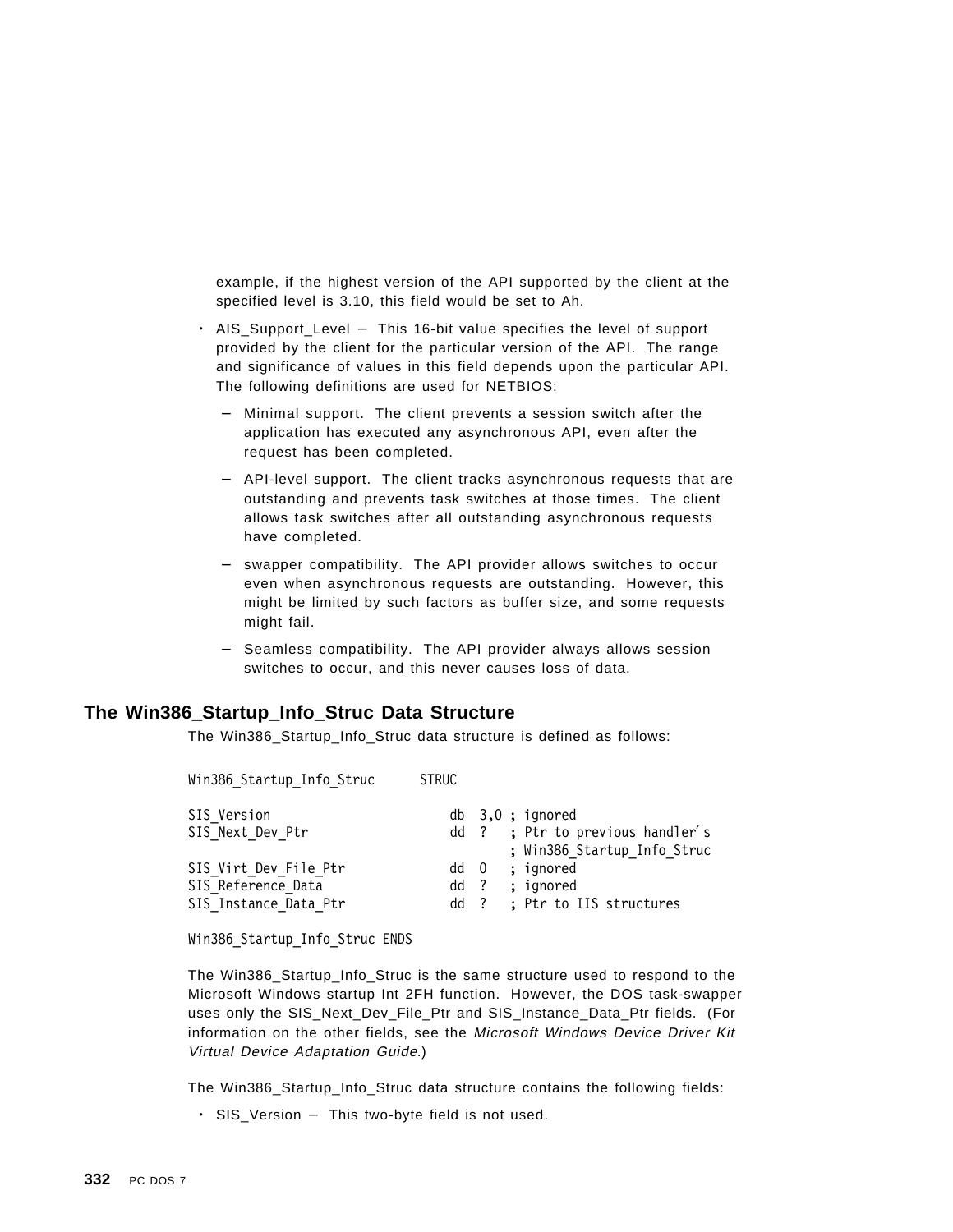- SIS\_Next\_Dev\_Ptr − This 32-bit value contains a segment:offset pointer to the next structure in the client chain. See below for more information about how this chain is constructed.
- SIS\_Virt\_Dev\_File\_Ptr − This 32-bit field is not used.
- SIS\_Reference\_Data − This 32-bit field is not used.
- SIS\_Instance\_Data\_Ptr − This 32-bit value contains a segment:offset pointer to a list of Instance\_Item\_Struc data structures. Each structure describes one contiguous block of instance data. The list is terminated by a 32-bit zero value.

### **The Instance\_Item\_Struc Data Structure**

The Instance\_Item\_Struc data structure is defined as follows:

Instance\_Item\_Struc STRUC

| IIS Ptr  | 4d <sub>1</sub> |  |
|----------|-----------------|--|
| IIS Size | $dw$ ?          |  |

Instance\_Item\_Struc ENDS

The Instance\_Item\_Struc structure contains the following fields:

• IIS\_Ptr – This 32-bit value contains a segment: offset pointer to the first byte of the block of instance data. IIS\_Size - This 16-bit value specifies the size, in bytes, of the block of instance data.

#### **The Swapper\_Ver\_Structure**

The following shows the definition of the Swapper\_Ver\_Struc data structure:

Swapper\_Ver\_Struc STRUC

| SVS API Major     | dw     | ?              |
|-------------------|--------|----------------|
| SVS API Minor     | $dw$ ? |                |
| SVS Product Major | dw     | $\cdot$ ?      |
| SVS Product Minor | dw     | $\cdot$        |
| SVS_swapper_ID    | dw     | $\cdot$ ?      |
| SVS Flags         | dw     | $\cdot$        |
| SVS Name Ptr      | dd     | $\cdot$        |
| SVS Prev Swapper  | dd     | $\overline{?}$ |
|                   |        |                |

Swapper\_Ver\_Struc ENDS

The Swapper\_Ver\_Struc contains the following fields: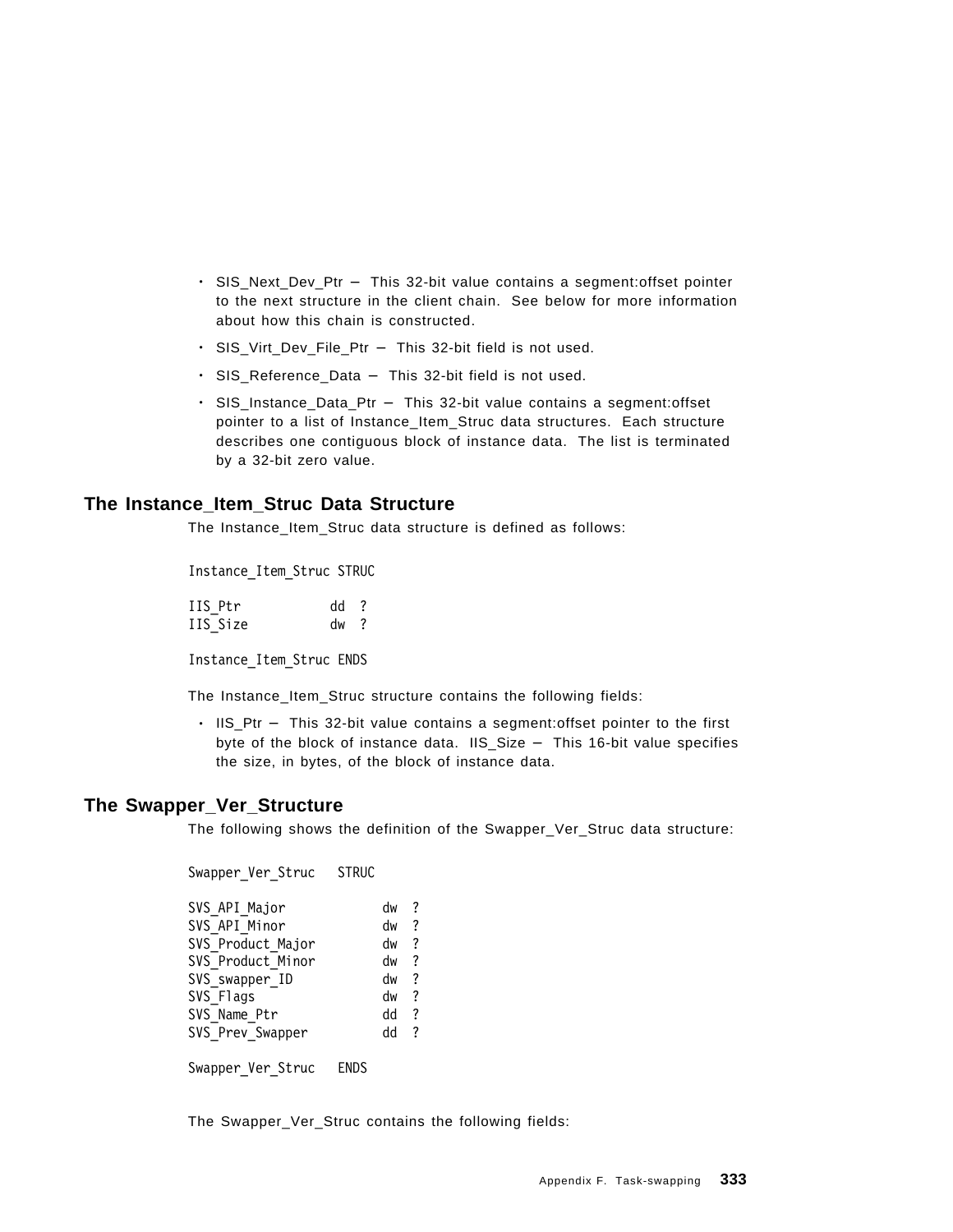- SVS\_API\_Major − This 16-bit value specifies the highest major version of the Task-swapping Protocol that the swapper supports. For example, if the highest version of the protocol supported by the client at the specified level is 3.10, this field would be set to AH. The current version is 1.0.
- SVS\_API\_Minor − This 16-bit value specifies the highest minor version of the Task-swapping Protocol that the swapper supports. For example, if the highest version of the protocol supported by the task-swapper is 3.10, this field would be set to AH. The current version is 1.0.
- SVS\_Product\_Major − This 16-bit value specifies the major version of the task-swapper, in the same format as SVS\_API\_Major.
- SVS\_Product\_Minor − This 16-bit value specifies the minor version of the task-swapper, in the same format as SVS\_API\_Minor.
- SVS\_Swapper\_ID − This 16-bit field specifies, in its low-order four bits, the swapper ID value obtained from the Allocate swapper ID function.
- SVS\_Flags − This 16-bit field contains a bit-array of 16 bits used as flags. In this version of the Task-swapping Protocol, only bit 0 is used. If the swapper is currently disabled, bit 0 is set. Otherwise, bit 0 is clear.
- SVS\_Name\_Ptr − This 32-bit value contains a segment:offset pointer to a zero-terminated ASCII string that identifies the task-swapper (for example, ″DOS Shell Task-swapper″).
- SVS\_Prev\_Swapper This 32-bit value contains the address (in segment:offset form) of the previously loaded swapper′s call-out function entry point that is returned by the Detect swapper Int 2FH task-swapper function.

#### **Function Descriptions**

This section describes the Int 2FH handler functions, task-swapper call-out functions, and task-swapper call-in functions that comprise the DOS Task-swapping Protocol. The function descriptions are grouped according to these categories. Within each category the function descriptions are described in numeric order. Each function description is headed by the name of the function followed by a brief description of the function and the required conditions at the entry and exit of the function. Optional comments appear following the entry and exit information.

**Note:** All registers not used by these functions must be preserved.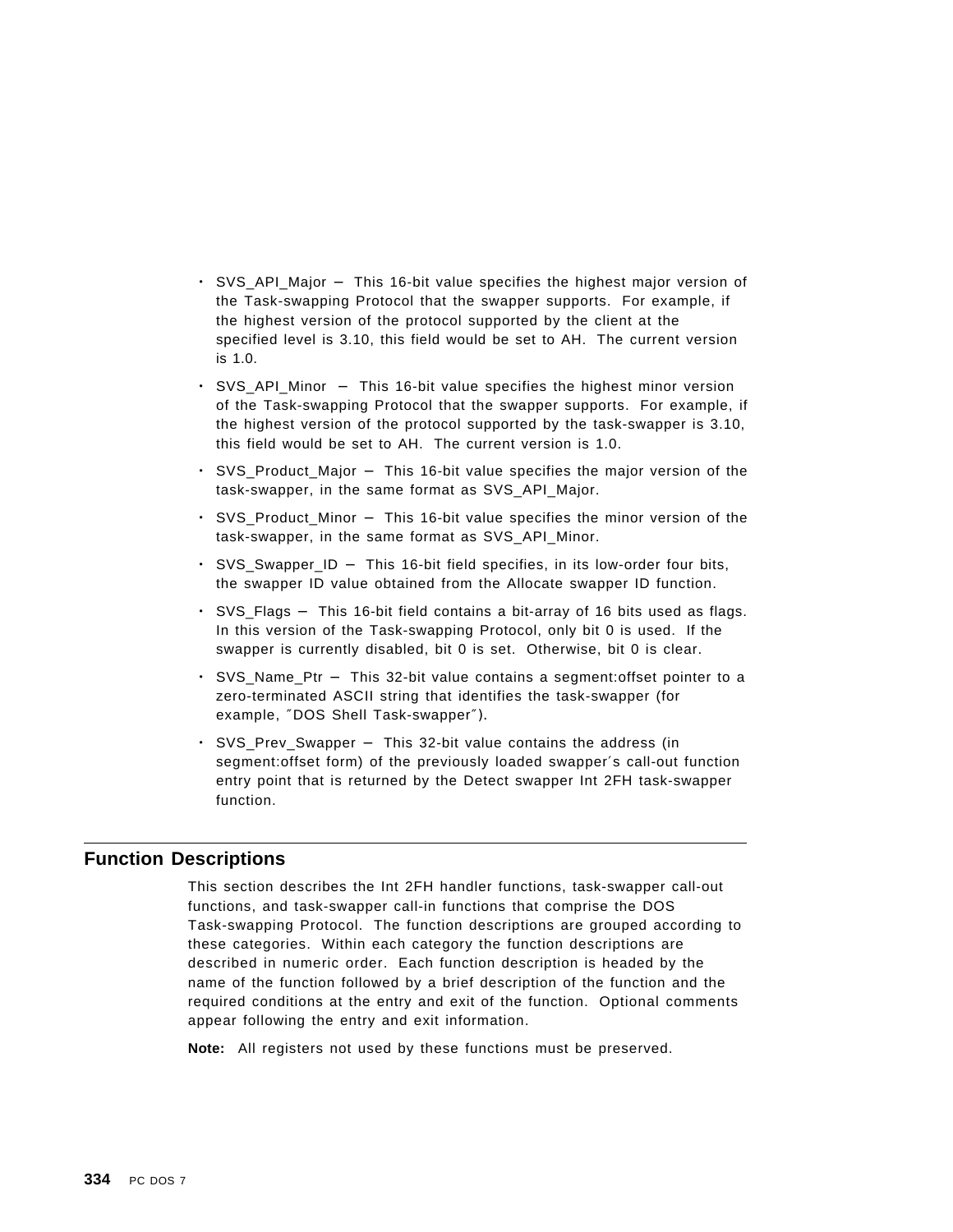### **Task-swapper Int 2FH Handler Functions**

Currently there is one Int 2FH function for the task-swapper. It is specified below:

#### **Detect Swapper (Function 4B02H)**

A client calls the Detect Swapper Int 2FH function to determine if a task-swapper is currently running and to obtain the address of its call-in (to the task-swapper) function entry point.

Example:

| <b>MOV</b> | AX,04B02H | ;Detect presence of a task-swapper                 |
|------------|-----------|----------------------------------------------------|
| XOR        | BX, BX    | ; Required for future extensibility                |
| <b>XOR</b> | DI, DI    |                                                    |
| <b>MOV</b> | ES, DI    |                                                    |
| INT        | 2FH       |                                                    |
|            |           | ;Save call-out address to the current task-swapper |
| <b>MOV</b> |           | WORD PTR OUT TO SWAPPER+0, DI                      |
| <b>MOV</b> |           | WORD PTR OUT TO SWAPPER+2, ES                      |

--------

OUT TO SWAPPER DD 0 ; Call-out address to the current task-swapper

All other registers are preserved.

#### **Comments**

A non-NULL pointer returned in ES:DI indicates the presence of a task-swapper. AX is returned with zero for future extensibility and the carry flag is clear.

Clients call this function during initialization and take the appropriate action if a swapper is detected.

#### **Client Int 2FH Handler Functions**

A client that is in full compliance with this protocol must contain an Int 2FH handler that can properly respond to the Build Call-Out Chain function (4B01H) from the task-swapper. In addition, it must also respond to the Identify Instance Data function (4B05H) if the client maintains data for each session. The following sections describe these functions.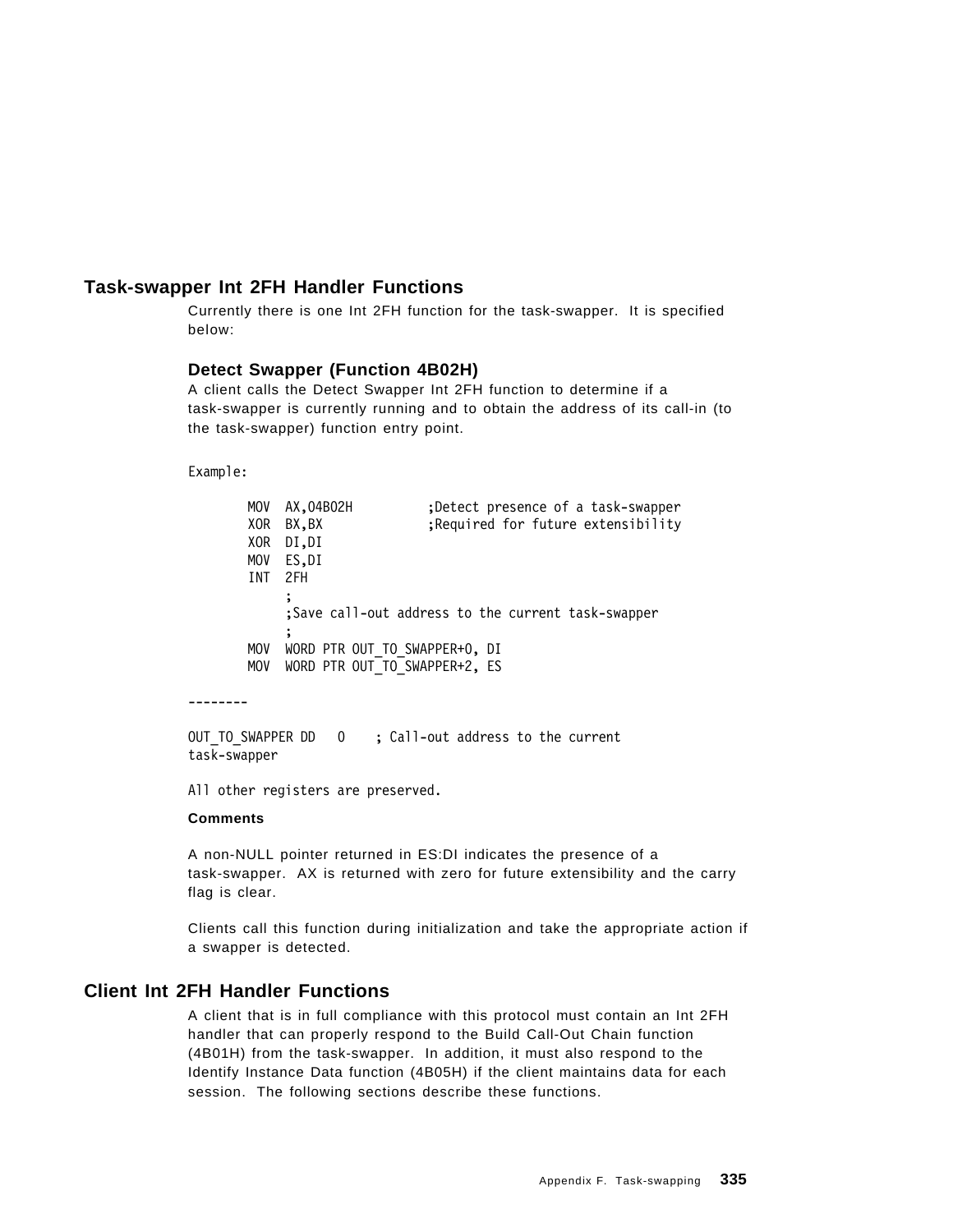### **Build Call-out Chain**

This Client Int 2FH Handler function links a client′s call-out function entry point to a chain of client call-out entry points on the swapper.

```
On Entry:
       ; Respond to Call_Out function from task-swapper
       cmp ax,04b01h ;Build Chain Call-in function?
       jnz Pass_Function_On
       test Bit_flag,00000001b
       jnz Pass_Function_On
         ;
        ;ES:BX = 0:0 for future extensibility
        ;CX:DX = call-in address of the calling task-swapper
         ;
       pushf
       call far Prev Int2f Handler
        ;ES:BX = 0:0 if the first client loaded in memory
         ;
       mov offset SCBI_Next,bx
       mov offset SCBI_Next+2,es
Back to swapper:
       or Bit_flag,1 ;We've been here
       mov bx,offset Swap_Call_Back_Info
       mov es,cs
         ;
         ;All other registers must be preserved.
         ;
       iret
Pass Function On:
         ;
       jmp far Prev_Int2f_Handler
--------
Bit_flag db 0 ; bit 1 = 0 if not called by swapper
                                   ; = 1 if called by the swapper
```
#### **Comments**

 $ES:BX = 0:0$  if you are first client loaded in-memory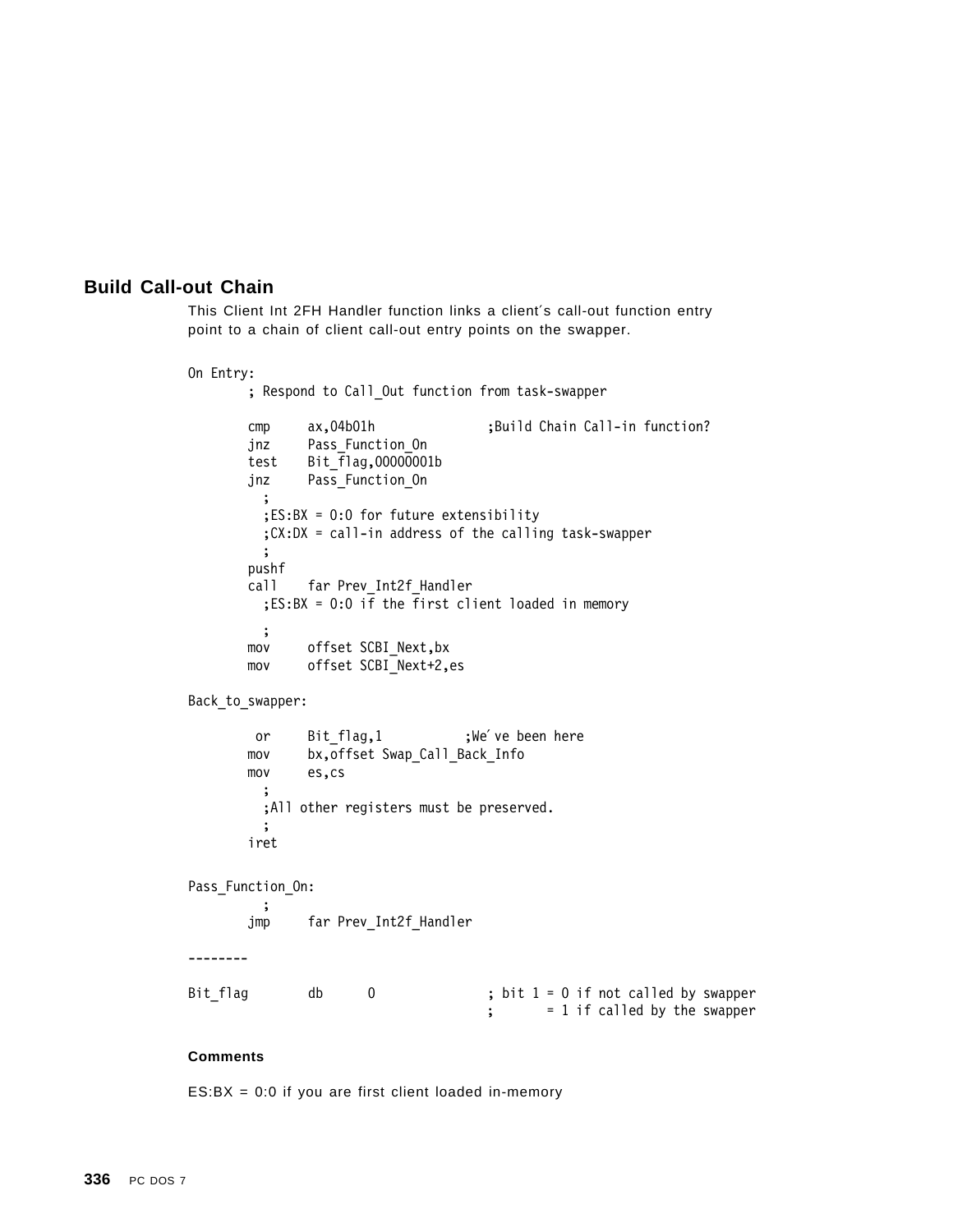A task-swapper calls this function to create a linked list of the call-out function entry points of all global clients, clients running in the current session, and of information about the asynchronous APIs supported by each client. When the function returns, ES:BX contains a pointer to the client′s SCBI data structure containing this information.

Swap Call Back Info STRUC

| SCBI Next     | $dd$ ? | ; pointer to next structure in list |
|---------------|--------|-------------------------------------|
| SCBI Entry Pt | $dd$ ? | ;CS:IP of entry point procedure     |
| SCBI Reserved | $dd$ ? | used by the swapper:                |
| SCBI API Ptr  | $dd$ ? | ; pointer to list of API structures |

Swap Call Back Info ENDS

For a description of the SCBI data structure, see "The Switch\_Call\_Back\_Info Data Structure" on page 330 in this manual for a description of this structure.

When a client receives an Int 2FH, it checks AX to determine whether the Int 2FH is calling a Client Int 2FH Handler function. If not, the client passes control to the previous Int 2FH handler using a far jump. If it is, the Client Int 2FH Handler routine immediately pushes the flags and call the previous Int 2FH vector using a far call. It does not modify any registers before making the call.

When the call returns, ES:BX will contain the address of the previous client's SCBI data structure (or 0:0 if the current client was the first loaded into memory). Whether or not ES:BX is 0:0, the value in ES:BX is placed in the SCBI\_Next field of the client′s SCBI data structure. The client then places the address of its SCBI data structure into ES:BX and then returns from the interrupt.

When the call returns to the calling task-swapper, ES:BX points to the SCBI data structure of the last client loaded into memory. As a result, the SCBI data structures of the most recently loaded clients appear near the head of the chain. Consequently, the most recently loaded clients will be called before clients that were loaded earlier. This would allow, for example, an application with outstanding asynchronous requests to cancel the request when a session swap is about to occur before the network is queried. If the calls were to occur in the reverse order, the network might block the session swap because of the outstanding asynchronous requests.

At the entry to the Build Call-in Chain function, CX:DX contains the call-in function entry point of the calling task-swapper. A client can call this routine, with arguments specifying the function to be performed, while it is handling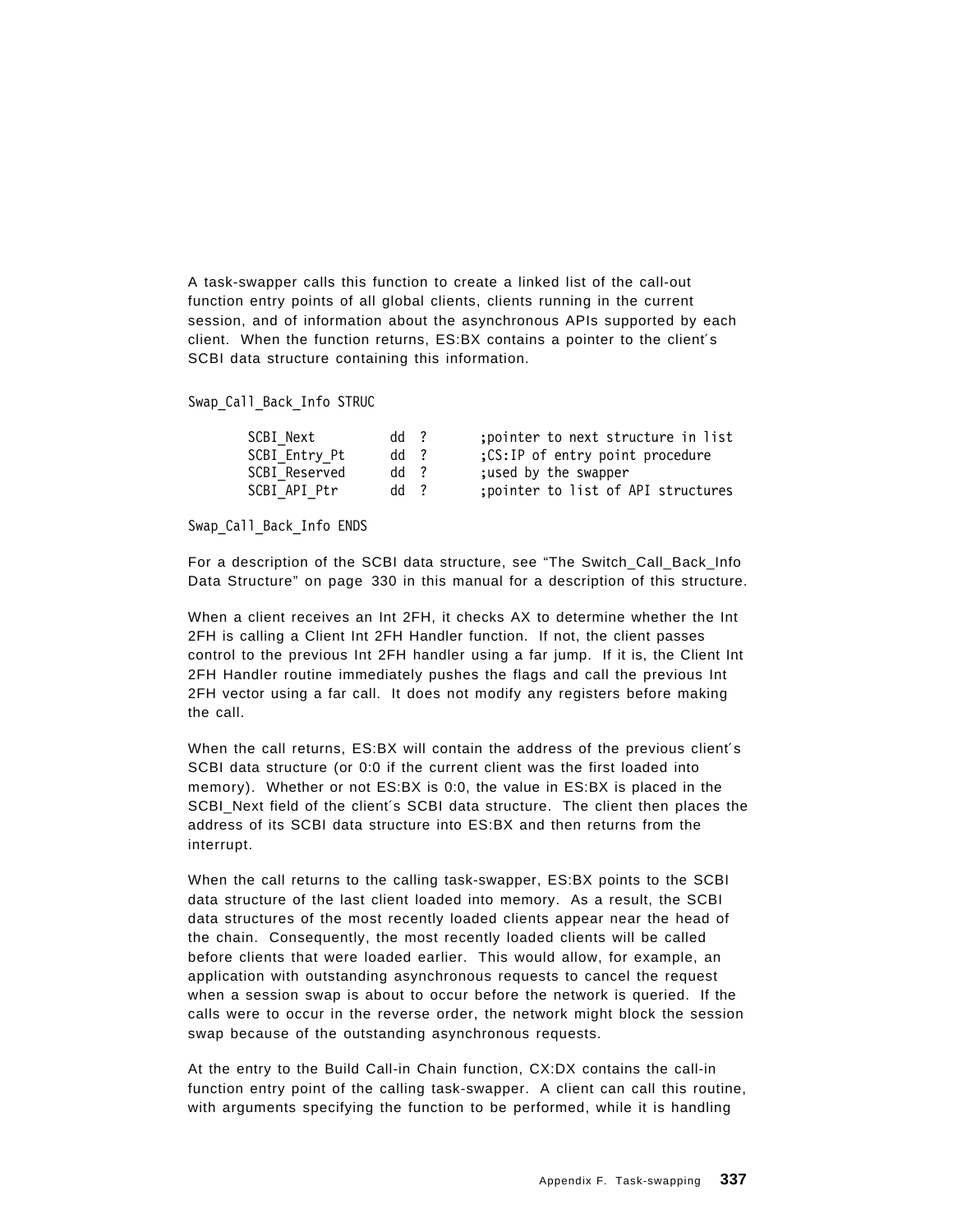the Int 2FH call. However, the address passed in the Int 2FH call may not be the same address made available in later call-out function calls.

#### **Identify Instance Data**

This Client Int 2FH Handler function identifies instance data maintained by the client. For example:

```
On Entry:
```

```
; Respond to Call Out function from task-swapper for Instance Data
       cmp ax,04b05h ;Build Chain Call-in function?
       jnz Pass_Function_On
         ;
        ;ES:BX = 0:0 for future extensibility
        ;CX:DX = call-in address of the calling task-swapper
        ;Calls to DOS can be made
        ;Make call to previous client′ s Win386_Startup_Info_Struc
        ; data structure
        ;
       pushf
       call far Prev Int2f Handler
       mov offset SIS_Next_Dev_Ptr,BX
       mov offset SIS Next Dev Ptr+2,ES
Back to swapper:
         ;
        ;Provide Win386_Startup_Info_Struc data structure address
         ;
       mov bx,offset Win386_Startup_Info_Struc
       push cs
       pop
       iret ;All other registers must be preserved
Pass Function On:
       jmp far Prev Int2f Handler ; to previous Int 2FH handler
--------
Win386_Startup_Info_Struc STRUC
SIS Version db 3,0; ignored
SIS_Next_Dev_Ptr dd ? ; Ptr to previous handler's
                                  ; Win386_Startup_Info_Struc
SIS Virt Dev File Ptr dd 0 ; ignored
```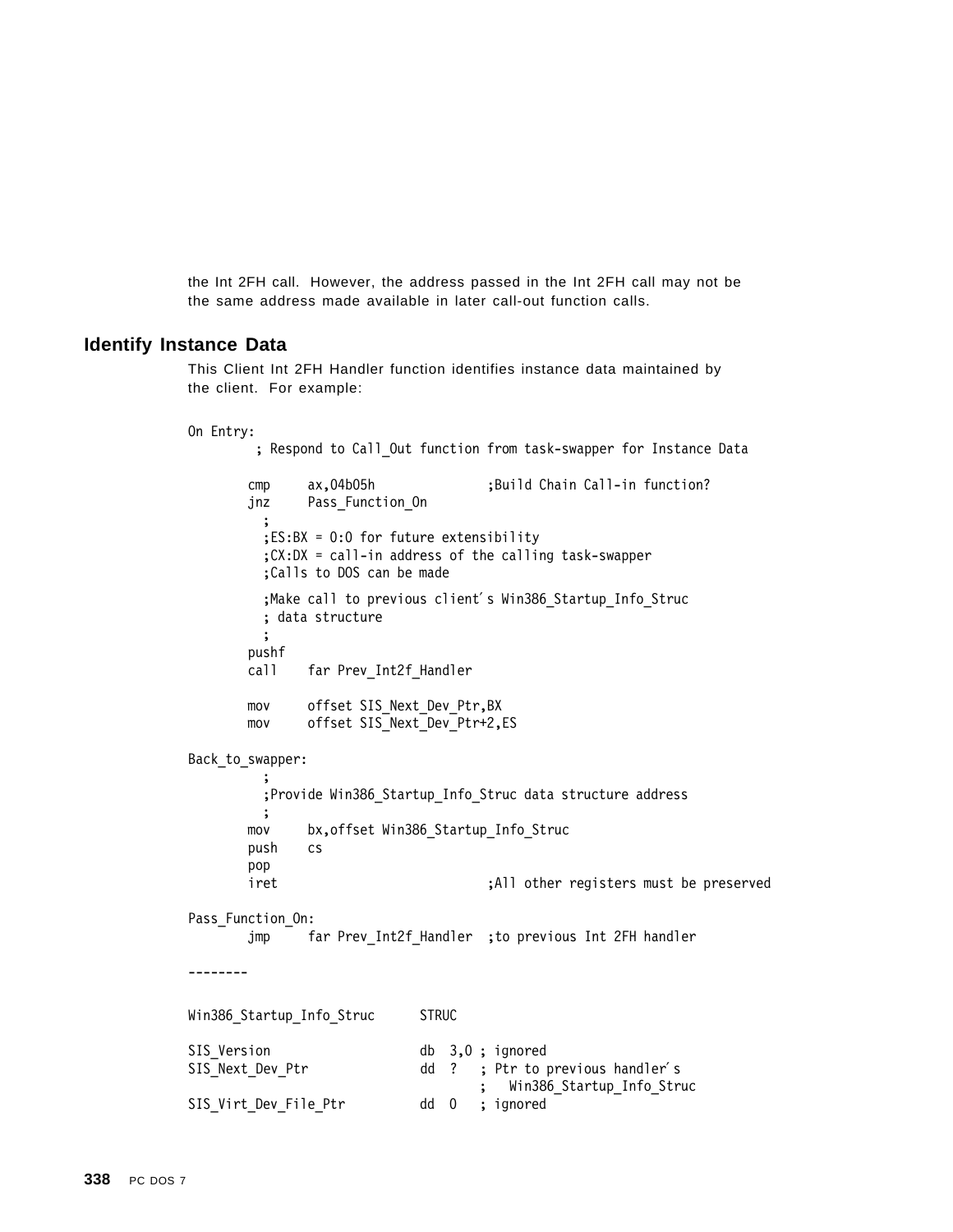| SIS Reference Data    |  | dd ? ; ignored               |
|-----------------------|--|------------------------------|
| SIS Instance Data Ptr |  | dd ? ; Ptr to IIS structures |

Win386 Startup Info Struc ENDS

#### **Comments**

A task-swapper calls this function to create a linked list of instance data blocks of all clients running on the system.

When a client receives an Int 2FH, it checks AX to determine whether the Int 2FH is calling a Client Int 2FH Handler function. If it is not, the client passes control to the previous Int 2FH handler by using a far jump. If it is, the client Int 2FH handler routine immediately pushes the flags and call the previous Int 2FH vector using a far call. It does not modify any registers before making the call.

When the call returns, ES:BX will contain the address of the previous client's Win386\_Startup\_Info\_Struc data structure (or 0:0 if the current client was the first loaded into memory). Whether or not ES:BX is 0:0, the value in ES:BX is placed in the SIS\_Next\_Dev\_Ptr field of the client′s Win386\_Startup\_Info\_Struc data structure. The client then places the address of its Win386\_Startup\_Info\_Struc data structure into ES:BX and returns from the interrupt.

When the call returns to the calling task-swapper, ES:BX points to the Win386\_Startup\_Info\_Struc data structure of the last client loaded into memory.

#### **Task-swapper Call-In Functions**

The DOS task-swapper is in full compliance with this protocol and contains a call-in function entry point that can properly respond to the following seven functions:

- Get Version (Function 0H)
- Test Memory Region (Function 1H)
- Hook Call-out (Function 4H)
- Unhook Call-out (Function 5H)
- Query API Support (Function 6H)

The following sections describe these functions.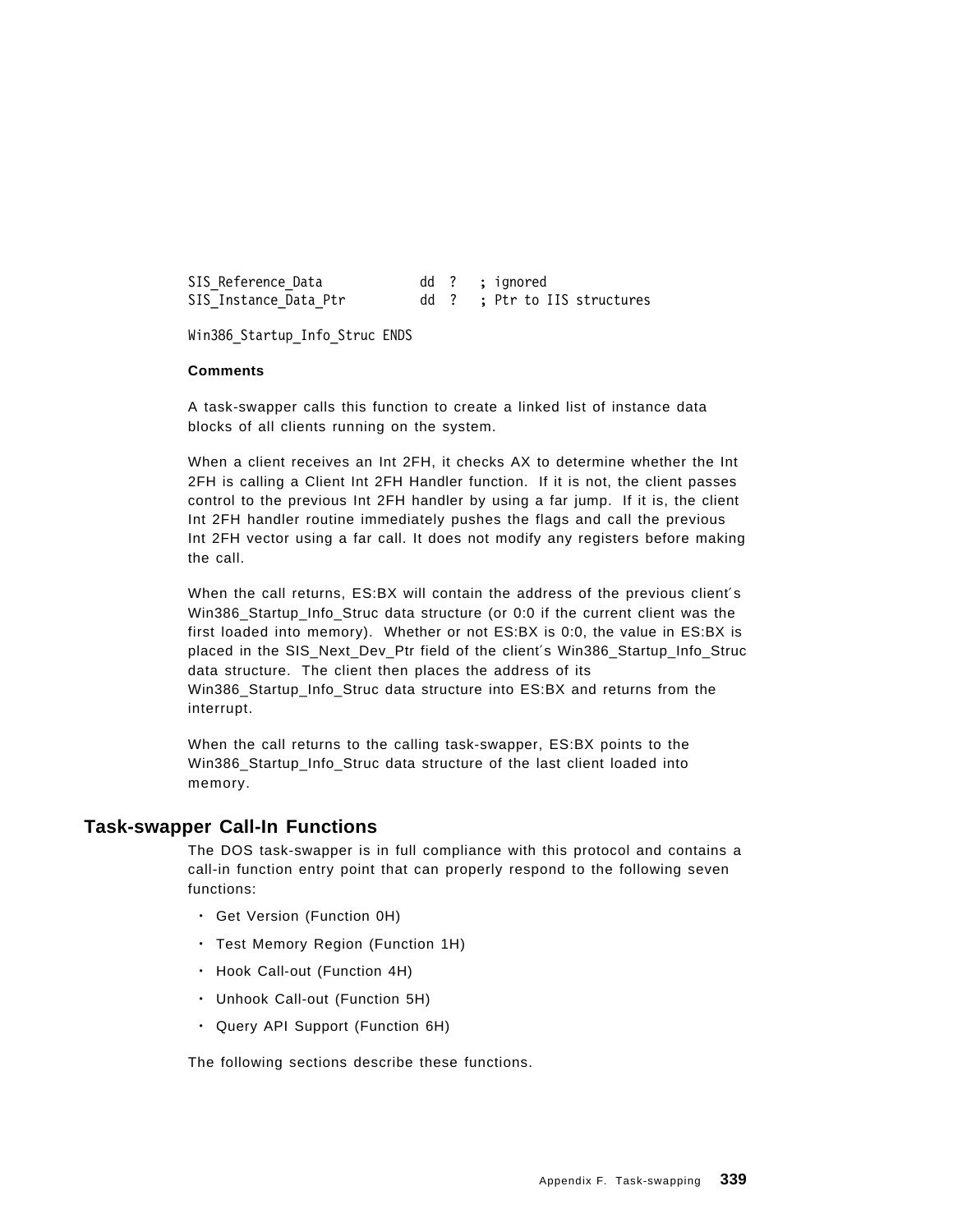**Note:** All task-swapper call-in functions return with the carry flag clear. If a call-in function returns with the carry flag set, the function is not implemented by the receiving task-swapper.

### **Get Version**

This task-swapper call-in function identifies the current task-swapper, its version number, and the level of the task-swapping Protocol that it supports.

For Example:

| MOV        | AX,0                        | Get Version call to the task-swapper;  |
|------------|-----------------------------|----------------------------------------|
| <b>CLI</b> |                             | ; Interrupts disabled                  |
| CALL       | OUT TO SWAPPER              | ;From Detect swapper Int 2FH, AX=4b02h |
|            |                             |                                        |
|            |                             | $;AX = 0$ for future extensibility     |
|            |                             | ;All other registers are preserved.    |
|            |                             |                                        |
|            |                             | ;Save address of the swapper's Version |
|            |                             | Data structure                         |
|            |                             |                                        |
| MOV        | SWAPPER VER STRUC PTR+0, BX |                                        |
| MOV        | SWAPPER VER STRUC PTR+2, ES |                                        |
|            |                             |                                        |

--------

SWAPPER\_VER\_STRUC\_PTR DD 0

#### **Comments**

The following shows the definition of the Swapper\_Ver\_Struc data structure.

Swapper\_Ver\_Struc STRUC

| SVS API Major     | dw | $\cdot$ ?      |
|-------------------|----|----------------|
| SVS API Minor     | dw | $\overline{2}$ |
| SVS Product Major | dw | $\cdot$ ?      |
| SVS Product Minor | dw | $\cdot$ ?      |
| SVS Swapper ID    | dw | - ?            |
| SVS Flags         | dw | $\gamma$       |
| SVS Name Ptr      | dd | - ?            |
| SVS Prev Swapper  | hh | - 2            |
|                   |    |                |

Swapper Ver Struc ENDS

For a description of the Swapper\_Ver\_Struc data structure, see "The Swapper\_Ver\_Structure" on page 333 in this manual.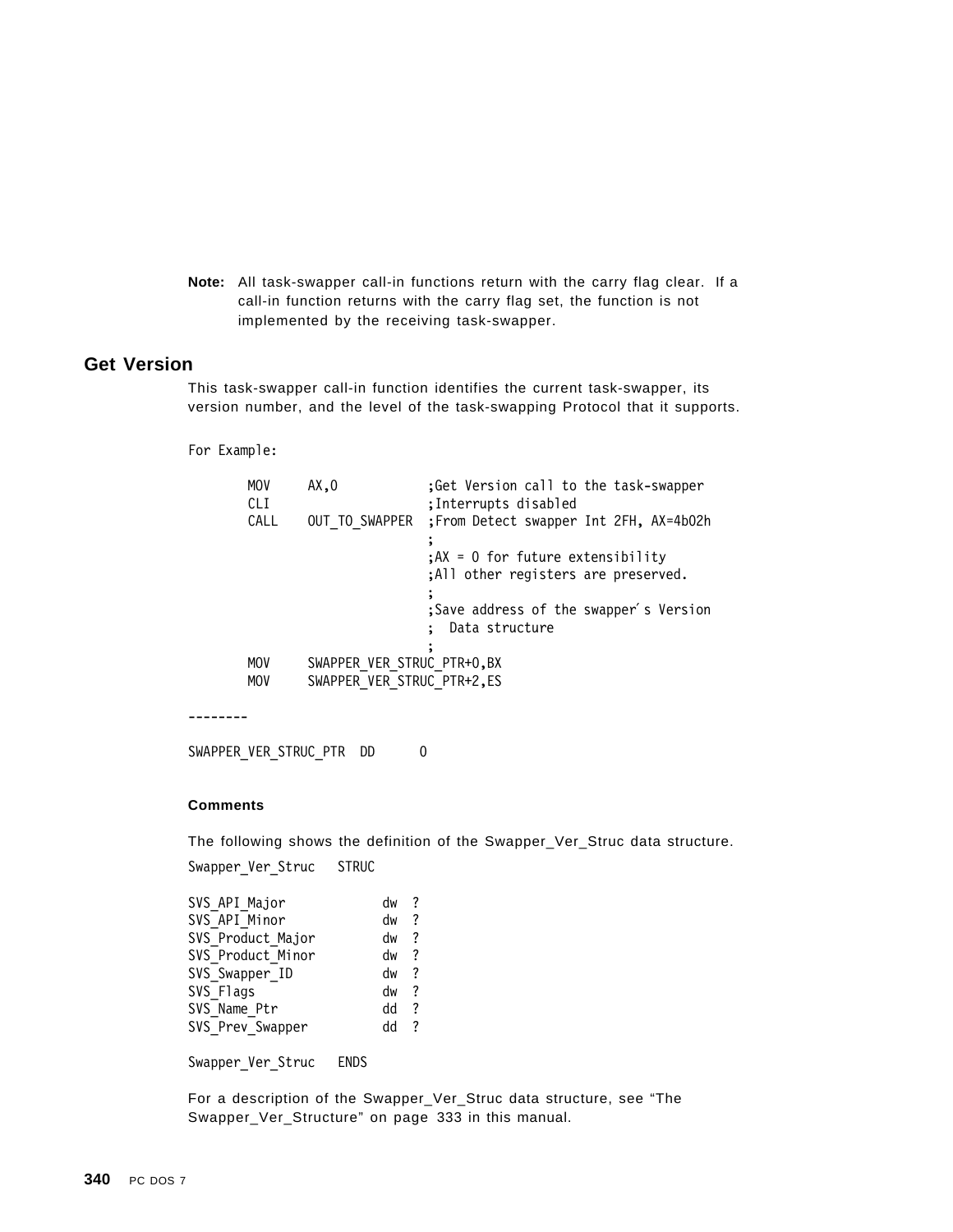### **Test Memory Region**

This task-swapper call-in function is used to identify global or local memory locations to the current session. Memory that is global is not replaced when a task-swap occurs.

For Example:

| <b>MOV</b>  | AX,1                | ;Test memory region call-out to the<br>task-swapper                                                                                                           |
|-------------|---------------------|---------------------------------------------------------------------------------------------------------------------------------------------------------------|
| <b>MOV</b>  | DI, OFFSET BUFFER   | ;Address of buffer to be tested                                                                                                                               |
| <b>MOV</b>  | ES, SEG BUFFER      | ; ES is the buffer's segment address                                                                                                                          |
| <b>MOV</b>  | CX, BUFFER LENGTH   | ; Length of buffer in bytes (0 to 65535)<br>; where 0 indicates 64K bytes (65536)                                                                             |
| CLI         |                     | ; Interrupts disabled                                                                                                                                         |
| <b>CALL</b> | OUT TO SWAPPER      | :Obtained from Detect Swapper<br>Int 2FH, AX=4b02h                                                                                                            |
|             |                     | ,<br>Carry flag is clear;                                                                                                                                     |
| <b>MOV</b>  | REGION LOCATION, AX |                                                                                                                                                               |
|             |                     | $;AX = 0$ , Buffer is in global memory<br>$;AX = 1$ , Buffer is partially in global<br>and partially in local memory<br>$;AX = 2$ , Buffer is in local memory |
|             |                     | All other bits are reserved and must be 0<br>;All other registers are preserved.                                                                              |

#### **Comments**

If the buffer to be tested is longer than 64K bytes, more than one call is required to test the entire region. The determination whether memory is global or local is performed by the current task-swapper. Clients check the status of memory following each Query Suspend or Session Active call to determine whether the memory is global or local to the task-swapper performing the session swap.

Global software can use this function to identify asynchronous calls coming from another layer of global software. In these cases, the global software would not have to take special action when a session swap occurs because the calling application′s buffer and callback address would be accessible regardless of which session is currently running.

A memory-resident utility also could use this function to determine whether it is running locally within a session. For example, a communication application could temporarily shut down before being suspended. If the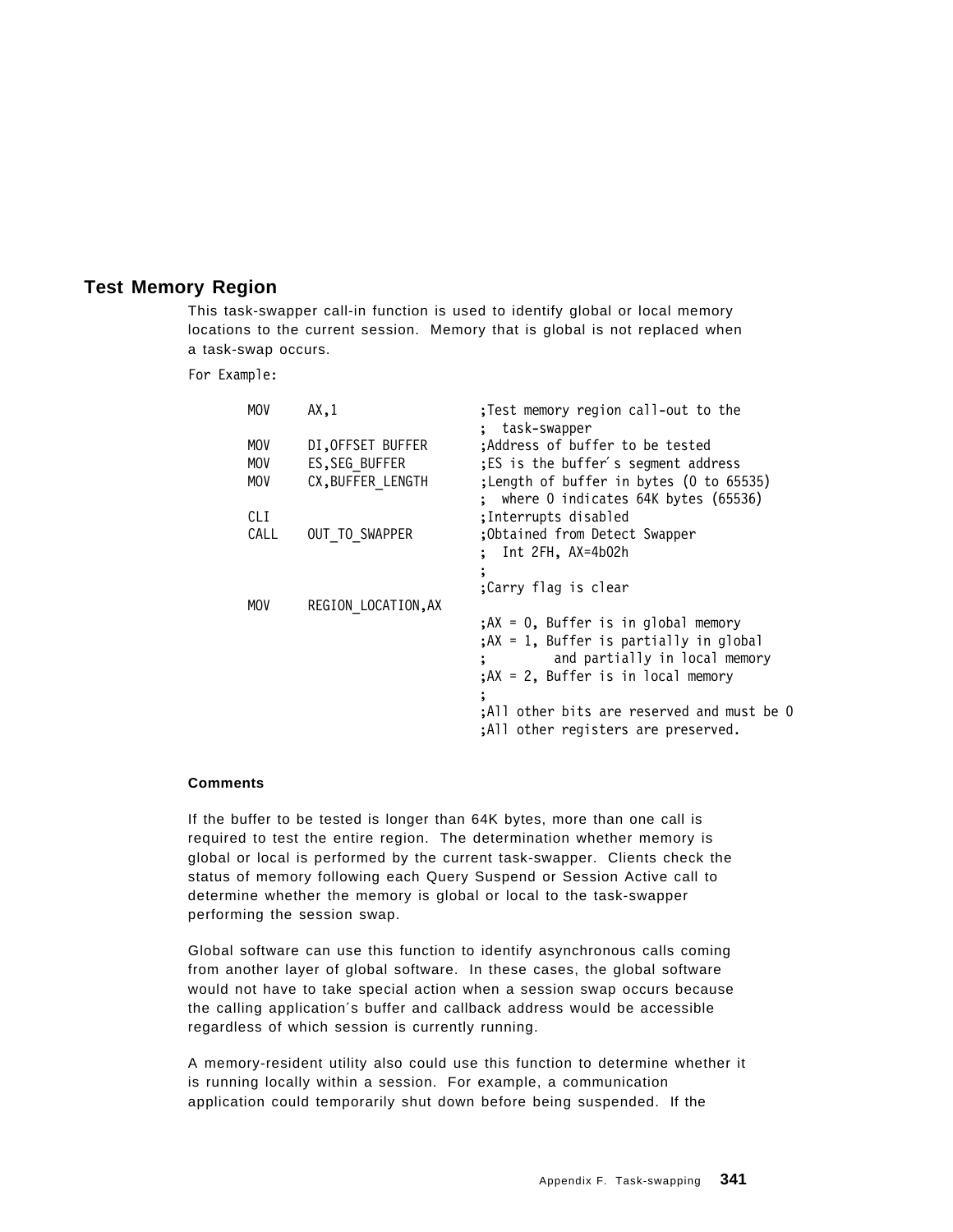application were running globally, however, that action that would not be necessary because the application would not be affected by a session swap.

## **Hook Call-out**

This call-in function adds the address of the calling client′s call-out function handler to the task-swapper′s call-out chain.

For Example:

| <b>MOV</b> | AX, 4                          | ; Call-out to swapper to add this client's<br>: Call-out address                                                                                        |
|------------|--------------------------------|---------------------------------------------------------------------------------------------------------------------------------------------------------|
| MO V       | DI, OFFSET SWAP CALL BACK INFO |                                                                                                                                                         |
| <b>MOV</b> | ES.CS                          | ;Swap Call Back Info (SCBI)<br>data structure<br>;Interrupts are enabled.<br>:Calls to DOS can be made.                                                 |
| CALL       | OUT TO SWAPPER                 | :Obtained from Detect swapper<br>Int 2FH, AX=4b02h<br>;Carry flag is clear.<br>$;AX = 0$ for future extensibility<br>;All other registers are preserved |

**Note:** The client is not expected to fill in the SCBI\_Next field for this structure. See "The Switch\_Call\_Back\_Info Data Structure" on page 330 in this manual for more information.

#### **Comments**

During initialization a client calls the Detect swapper task-swapper Int 2FH function. If this call indicates that a task-swapper is running, the client calls the Hook Call-out call-in function of the task-swapper to add its own call-out handler to the task-swapper′s call-out chain. Although some task-swappers create a call-out chain before every task-swapper event by calling the Build Call-out Chain Int 2FH function, other task-swappers generate this list only when initializing. These task-swappers keep a separate chain for each session. Each time the task-swapper creates a new session, it gives the session a copy of the global chain that was generated when the task-swapper initialized. (Alternatively, the task-swapper can keep a single global chain and a separate local chain for each session.) After the session is created, a client that runs locally within that session must explicitly add its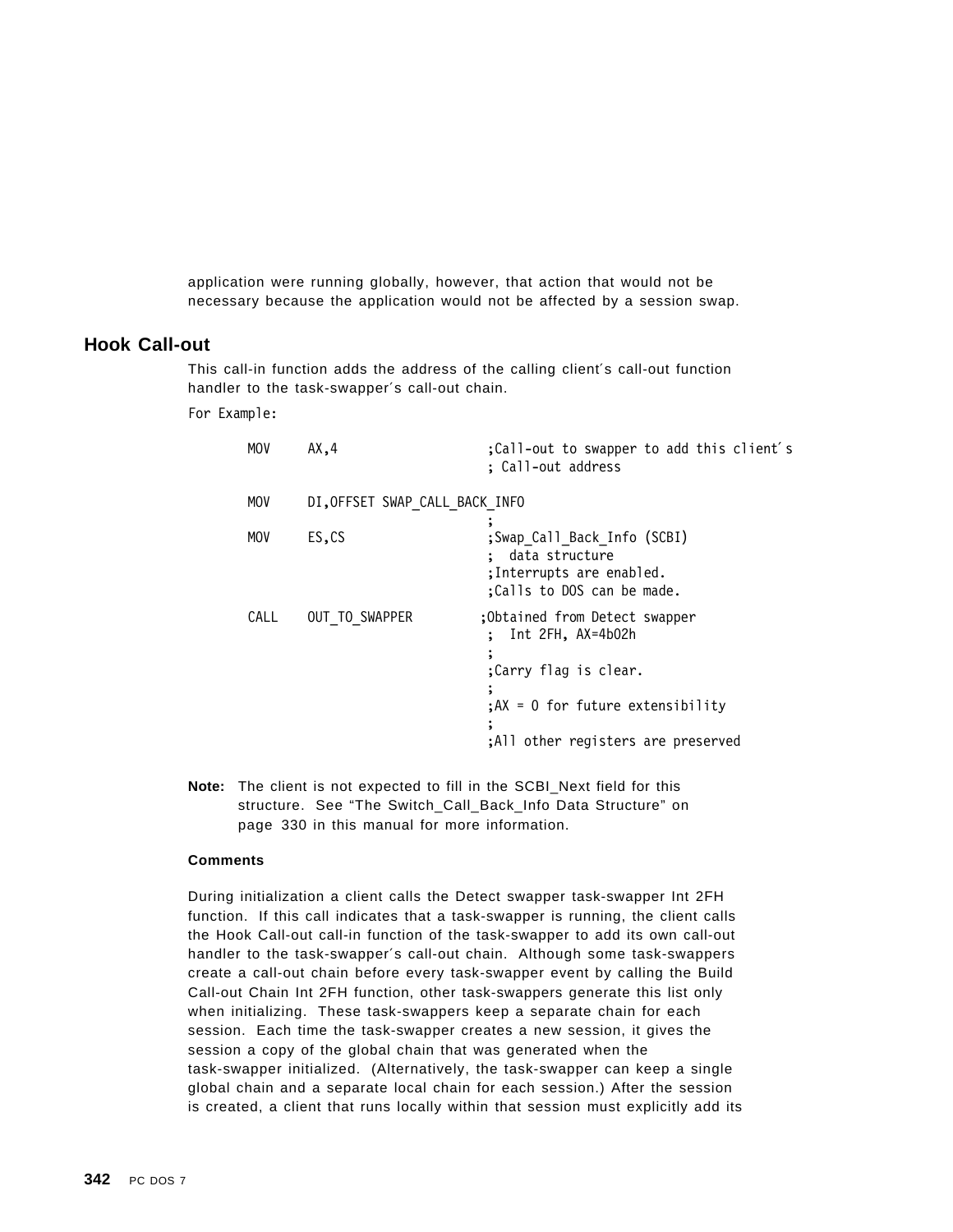call-out handler address to the local chain by calling the Hook Call-out call-in function.

A client must explicitly unhook itself from the call-out chain before terminating. The Unhook Call-out task-swapper call-in function unhooks a client from the task-swapper′s call-out chain.

### **Unhook Call-out**

This call-in function removes the address of the calling client′s call-out function handler from the task-swapper′s call-out chain.

For Example:

| <b>MOV</b>               | AX, 5                                   | ;Call-in to swapper to remove<br>this client's call-out address                                                                                               |
|--------------------------|-----------------------------------------|---------------------------------------------------------------------------------------------------------------------------------------------------------------|
| <b>MOV</b><br><b>MOV</b> | DI, OFFSET SWAP CALL BACK INFO<br>ES.CS | ;Swap Call Back Info (SCBI)<br>data structure<br>;Interrupts are enabled.<br>:Calls to DOS can be made.                                                       |
| CALL                     | OUT TO SWAPPER                          | :Obtained from Detect swapper<br>:Int 2FH, AX=4b02h<br>,<br>;Carry flag is clear.<br>$;AX = 0$ for future extensibility<br>All other registers are preserved; |

See "The Switch\_Call\_Back\_Info Data Structure" on page 330 in this manual for more information.

#### **Comments**

During initialization, a client calls the Detect swapper task-swapper Int 2FH function. If this call indicates that a task-swapper is running, the client calls the Hook Call-out call-in function of the task-swapper to add its own call-out handler to the task-swapper′s call-out chain. Then, before terminating, a client must explicitly call the Unhook Call-out function to remove itself from the call-out chain.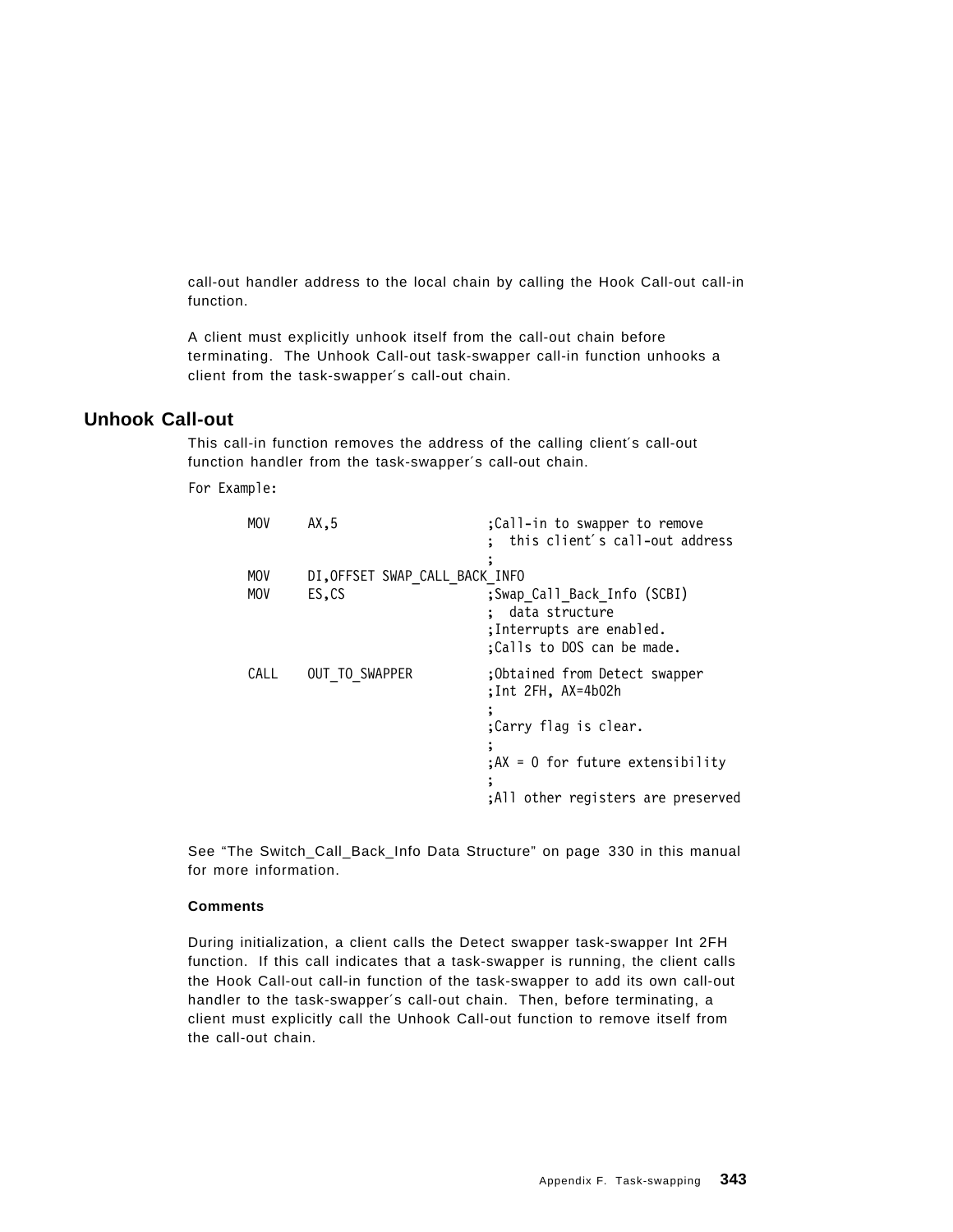### **Query API Support**

This call-out function tells a client if it should control session swapping to handle a particular asynchronous API.

For Example:

|                                                         | <b>MOV</b>                                  | AX,6                 |                                                                                           |                                                                                                                                   | ; Call-out to swapper for most capable                                 |
|---------------------------------------------------------|---------------------------------------------|----------------------|-------------------------------------------------------------------------------------------|-----------------------------------------------------------------------------------------------------------------------------------|------------------------------------------------------------------------|
|                                                         | <b>MOV</b>                                  | BX, ID               |                                                                                           | API handler<br>;API NETBIOS<br>;API 8022<br>API TCPIP;<br>;API LANMAN equ 4<br>;API IPX                                           | ; ID value of the asynchronous API<br>equ 1<br>equ 2<br>equ 3<br>equ 5 |
|                                                         | CALL                                        | OUT TO SWAPPER       |                                                                                           | $AX=4b02h$                                                                                                                        | ;Obtained from Detect swapper Int 2FH,                                 |
|                                                         | <b>MOV</b><br><b>MOV</b>                    |                      | BEST API SUPPORTER+0, BX<br>BEST API SUPPORTER+2,ES                                       |                                                                                                                                   |                                                                        |
|                                                         |                                             |                      |                                                                                           | ;Carry flag is clear.<br>$;AX = 0$ for future extensibility                                                                       | ;All other registers are preserved                                     |
|                                                         |                                             |                      |                                                                                           |                                                                                                                                   |                                                                        |
|                                                         | API Info Struc STRUC                        |                      |                                                                                           |                                                                                                                                   |                                                                        |
| AIS Length<br>AIS API<br>AIS Major Ver<br>AIS Minor Ver | AIS Support Level dw<br>API Info Struc ENDS | dw<br>dw<br>dw<br>dw | ?<br>?<br><br><br><br><br><br>$\ddot{\cdot}$<br>$\ddot{\cdot}$<br>$\overline{\mathbf{?}}$ | ; length of the structure<br>; the API ID value<br>;major version of API spec<br>;minor version of the API spec<br>;support level |                                                                        |
| Note:                                                   |                                             |                      |                                                                                           | See "The API_Info_Struc Data Structure" on page 331 in this manual                                                                |                                                                        |

for more information and the description of the AIS\_API field.

### **Comments**

This function determines which client will control session swapping (with regard to a particular asynchronous API). When a client is processing a Query Suspend or a Suspend Session call-out function, but before it prevents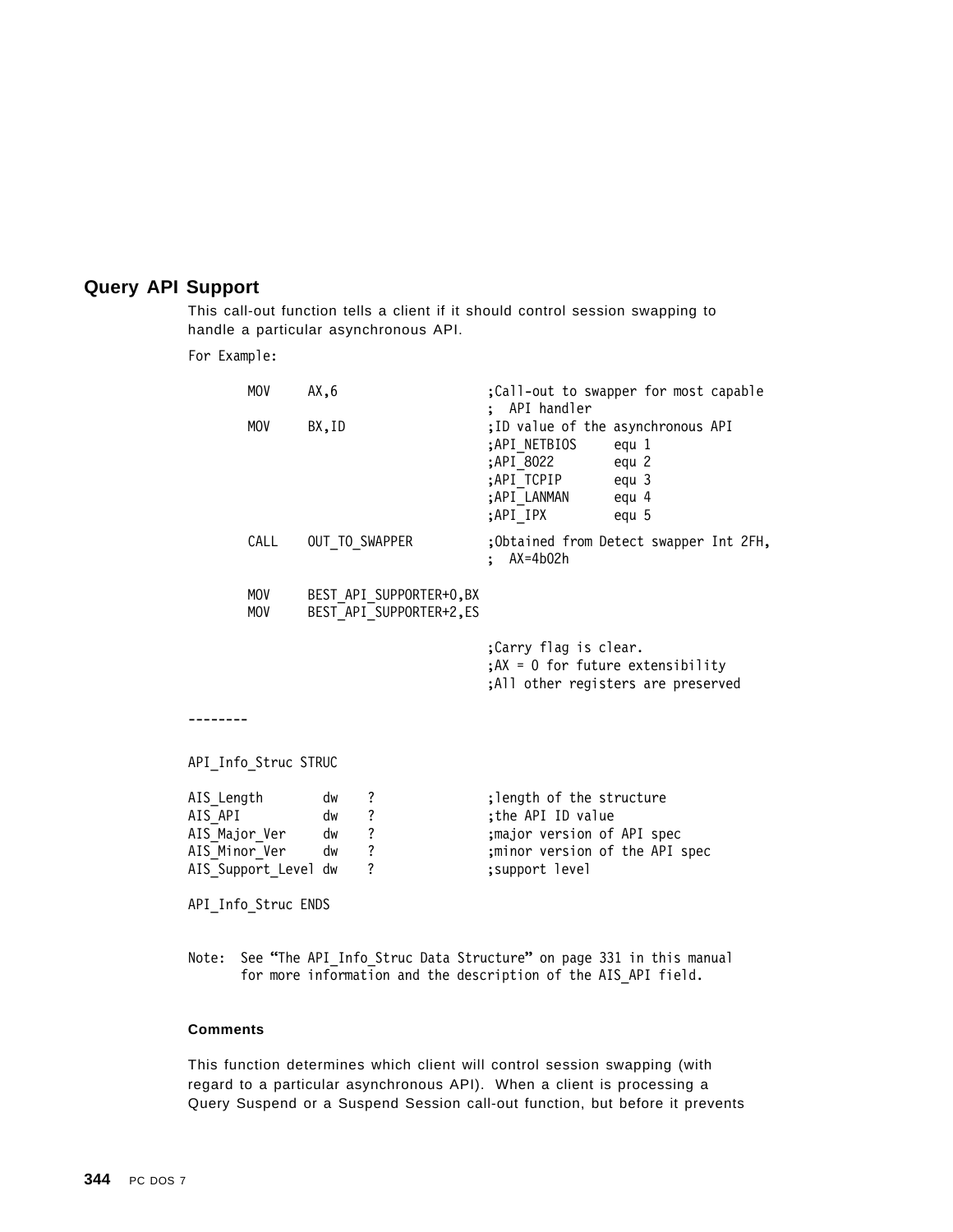the session swap because of the state of an asynchronous API, it must first call the Query API Support call-in function to determine if it is the most competent client to handle the API. If it is, it prevents the session swap. If it is not the most competent client it does not prevent the session swap, relying instead on the more competent client to prevent the session swap, if necessary.

Every asynchronous API is assigned an ID value. Several levels of support are defined and indicated by a numeric value. Clients that can allow session swapping under more circumstances have a higher level of support than other clients.

Client programs maintain information about the asynchronous APIs they support and the level of support provided to each. It is in a list of API\_Info\_Struc data structures. A client provides a pointer to the beginning of this list in its Swap\_Call\_Back\_Info (SCBI) data structure. See "The API\_Info\_Struc Data Structure" on page 331 in this manual for a full description of the API\_Info\_Struc structure. See "The Switch\_Call\_Back\_Info Data Structure" on page 330 in this manual for more information on the SCBI data structure.

This function identifies the client most competent to support a specific API by returning the address of the API\_Info\_Struc data structure of the most competent client. The most competent client is the client that supports the highest version of the API. If two or more clients support the same highest version, the most competent client is the one that provides the highest level of support for that version.

If the calling client determines that the API\_Info\_Struc address returned by this function is the same as its own API\_Info\_Struc, the client prevents the session swap.

### **Task-swapper Call-in Functions**

A client that is in compliance with this protocol contains a call-out function entry point that can properly respond to any of eight functions:

- Init swapper (Function 0)
- Query Suspend (Function 1)
- Suspend Session (Function 2)
- Activate Session (Function 3)
- Session Active (Function 4)
- Create Session (Function 5)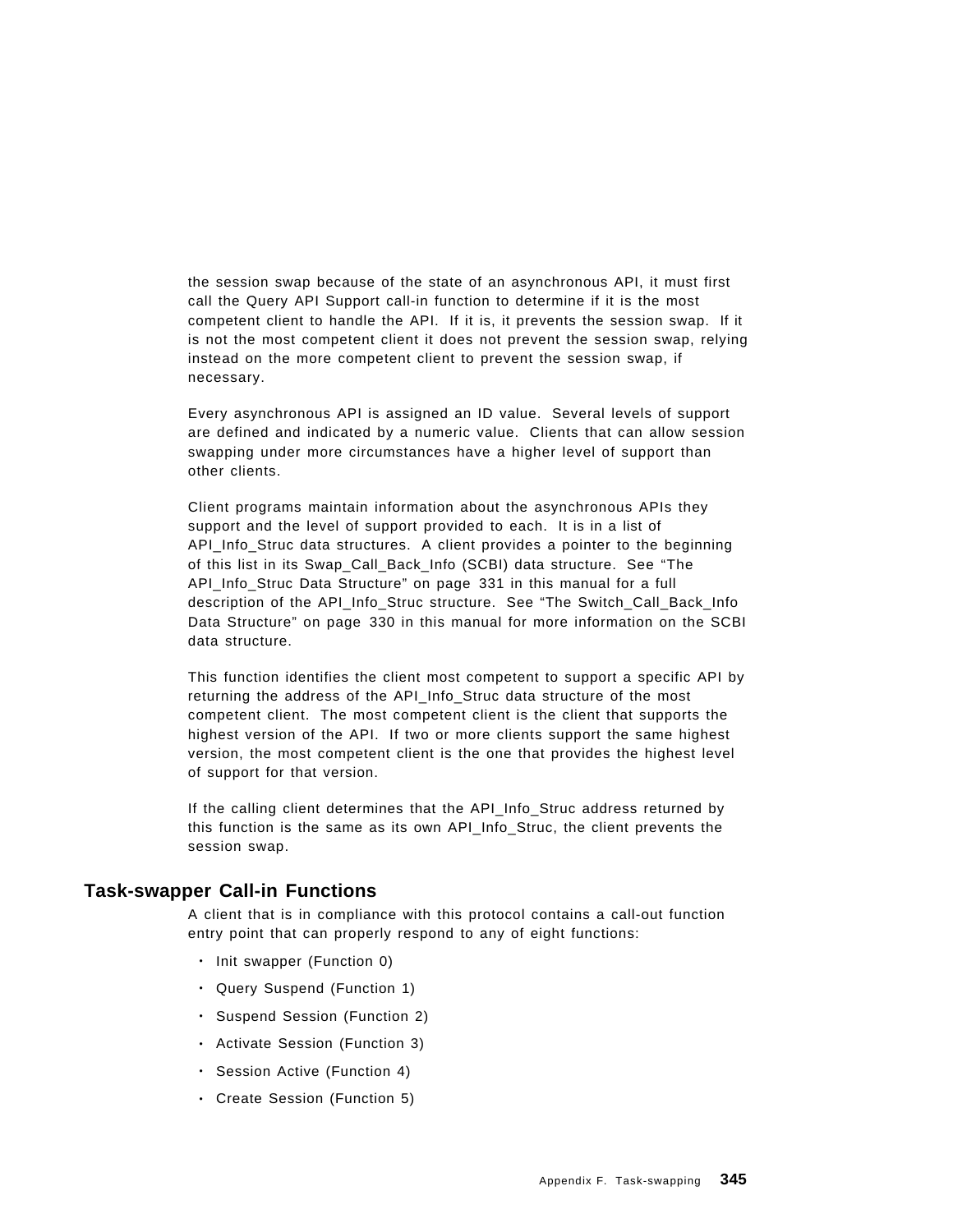- Destroy Session (Function 6)
- Swapper Exit (Function 7)

A client is not required to implement any particular function and can respond to any of these function calls by returning control to the calling task-swapper. The following sections describe these functions.

#### **Init swapper**

This task-swapper call-out function notifies client programs that a new task-swapper is being initialized.

For Example:

| <b>CMP</b>   | AX,0 |   | :Init swapper call?<br>: ES: DI = the call-out address to the<br>; calling task-swapper.<br>;Interrupts are enabled.<br>:Calls to DOS can be made. |
|--------------|------|---|----------------------------------------------------------------------------------------------------------------------------------------------------|
|              |      |   | ;The task-swapper can safely load, nonzero value<br>indicates that the task-swapper should not load.                                               |
| <b>MOV</b>   |      |   | AX, OKAY TO SWAP                                                                                                                                   |
| <b>RET</b>   |      |   | :Return to task-swapper                                                                                                                            |
|              |      |   |                                                                                                                                                    |
| OKAY TO SWAP | DB   | 0 | Flag to indicate if its okay to swap away;                                                                                                         |

#### **Comments**

Because it is not necessarily the task-swapper that calls this function, clients should not assume that the call-out address passed in ES:DI will be the same address passed with subsequent call-in functions. This address can be NULL.

A session-manager application or environment that supports session swapping must call this function when it is initialized. A global client that needs to take special action to coexist with a task-swapper does so when it receives this call. The call-in entry point provided in ES:DI must be able to respond to the Get Version call-in function.

Typically, an application that invokes and controls the task-swapper calls the Init swapper call-out function (rather than the task-swapper itself). For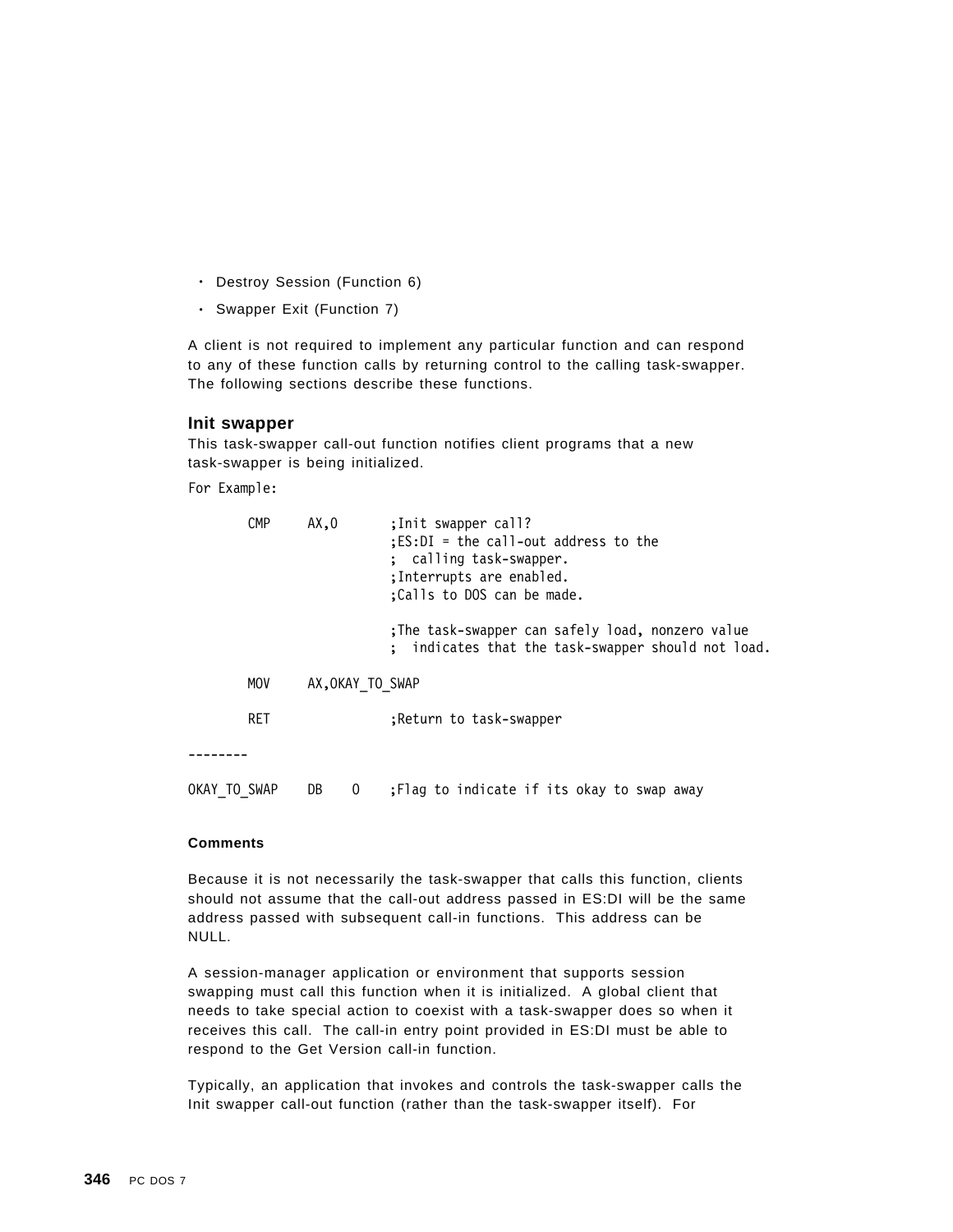example, the DOS 5.0 Shell calls the Init swapper call-out function during its initialization, before it starts the DOS task-swapper that actually performs the session swapping. If any client fails the Init swapper call (that is, returns with a nonzero value in AX), the Shell disables its task-swapping option. Other task-swapping applications may terminate if a client fails this function. If any client fails the Init swapper call-out function call, all clients may receive a call to the swapper Exit call-out function, including the client that failed the Init swapper call. As a result clients can receive a swapper Exit call without first receiving a corresponding swapper Init call. Clients can ignore this swapper Exit call.

#### **Query Suspend**

This call-out function to client programs notifies them that the task-swapper is preparing to perform a session swap.

For Example:

CMP AX,1 ;Query Suspend check from the task-swapper JA CHECK NEXT FUNCTION CMP BX, OUR SESSION ID ; BX has the current session ID ;Interrupts are enabled ;Calls to DOS can be made ;ES:DI = The call-out address of the calling task-swapper MOV AX, SWAP FLAG CMP AX,0 JE RETURN TO CALLER ;Determine that the API is not being handled by another, ; more competent client MOV AX, 6 <br>
Scall-out to swapper for most capable ; API handler MOV BX, ID salue of the asynchronous API CALL OUT\_TO\_SWAPPER ;Does the most capable client have the same address as this client? CMP OFFSET API\_INFO\_STRUC,BX JNE OTHER CLIENT TO HANDLE MOV AX, 1 JMP RETURN TO CALLER

OTHER CLIENT TO HANDLE: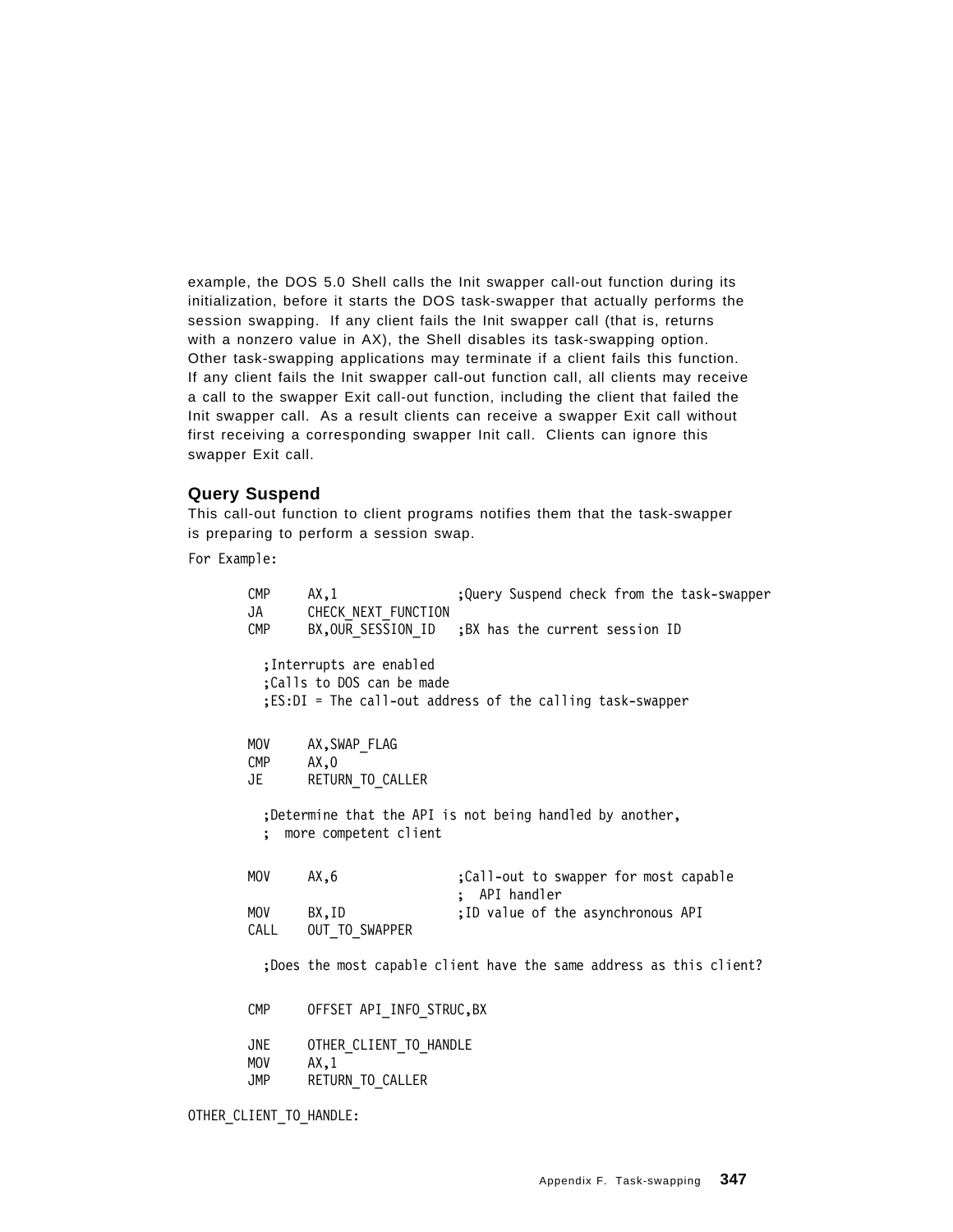|                   | XOR | AX,AX |   |                                                                                                                                                                                   |
|-------------------|-----|-------|---|-----------------------------------------------------------------------------------------------------------------------------------------------------------------------------------|
| RETURN TO CALLER: | RET |       |   |                                                                                                                                                                                   |
|                   |     |       |   |                                                                                                                                                                                   |
| SWAP FLAG         |     | DB    | 0 | O if a session swap can be performed safely;<br>;1 if the client cannot safely handle a session<br>swap. All other values are reserved<br>;All other registers must be preserved. |

CHECK\_NEXT\_FUNCTION:

#### **Comments**

A task-swapper calls this function when a session swap has been requested. The client can prevent the session swap, or it can perform any operation needed to allow the swap before returning.

A global client can use the current session ID to identify the session that will be suspended when the session swap occurs. It can use this ID to maintain information about the session when it is suspended and to restore the information when the session is resumed. The session ID is an arbitrary value provided by the task-swapper; the values are not necessarily sequential and values may be reused after a session is destroyed. A client can call the Test Memory Region task-swapper function to determine whether specific code or data in memory will be affected by the session swap and determine whether to allow the session swap. For example, a network redirector could run through a chain of outstanding request descriptors and, using the Test Memory Region function, check to see if any of the buffers or call-back addresses are located in local memory. If any are in local memory, the redirector could prevent the session swap or invoke special code to handle the case.

Before a client prevents a session swap because of the state of an asynchronous API, it calls the Query API Support call-in function to ensure that the API is not being handled by another, more competent client. If any client fails the Query Suspend function call, all clients may receive a call to the Session Active call-out function, including the client that failed the Query Suspend call. As a result, clients can receive a Session Active call without first receiving a corresponding Query Suspend or Suspend Session call. Clients can ignore this Session Active call.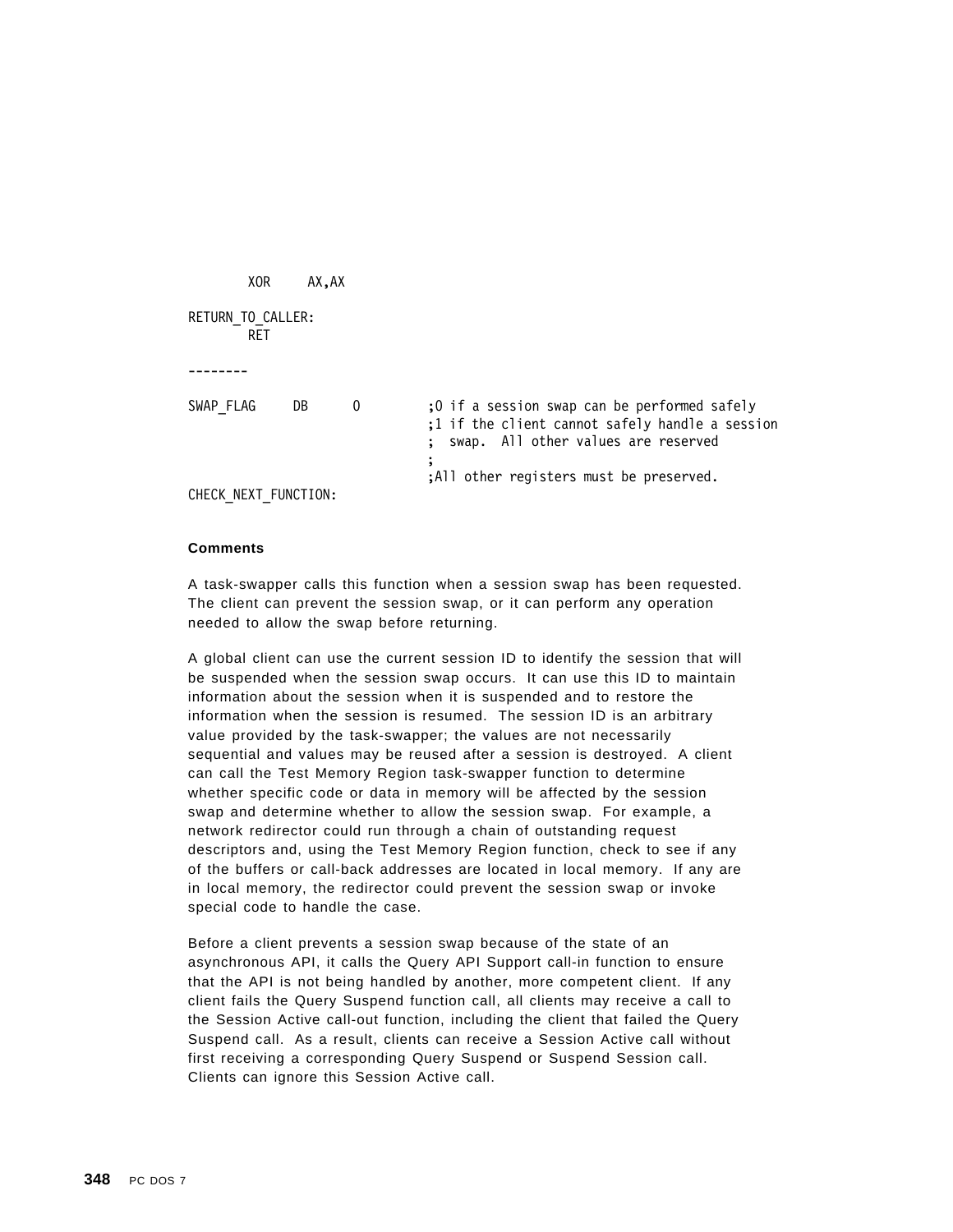#### **Suspend Session**

This call-out function notifies clients that a session swap is about to take place. This is the last opportunity provided to a client to prevent the session swap.

For Example:

CMP AX, 2 ; Suspend Session notification? JA CHECK NEXT FUNCTION ; CMP BX, OUR SESSION ID ; BX has the current session ID ;ES:DI = The call-out address of the calling task-swapper ;Interrupts are disabled MOV AX, SWAP FLAG CMP AX,0 JE RETURN\_TO\_CALLER ;Determine that the API is not being handled by another, ; more competent client MOV AX, 6 ;Call-out to swapper MOV BX, ID : ID value of the asynchronous API CALL OUT\_TO\_SWAPPER CMP OFFSET API INFO STRUC, BX ;Does the most capable client have the same address as this client? JNE OTHER CLIENT TO HANDLE MOV AX, 1 JMP RETURN TO CALLER OTHER\_CLIENT\_TO\_HANDLE: XOR AX,AX RETURN TO CALLER: RET SWAP FLAG DB 0 ; Equals 0 if a session swap can be performed safely ;Equals 1 if the client cannot safely handle a session ; swap. All other values are reserved ; ;All other registers must be preserved. CHECK\_NEXT\_FUNCTION: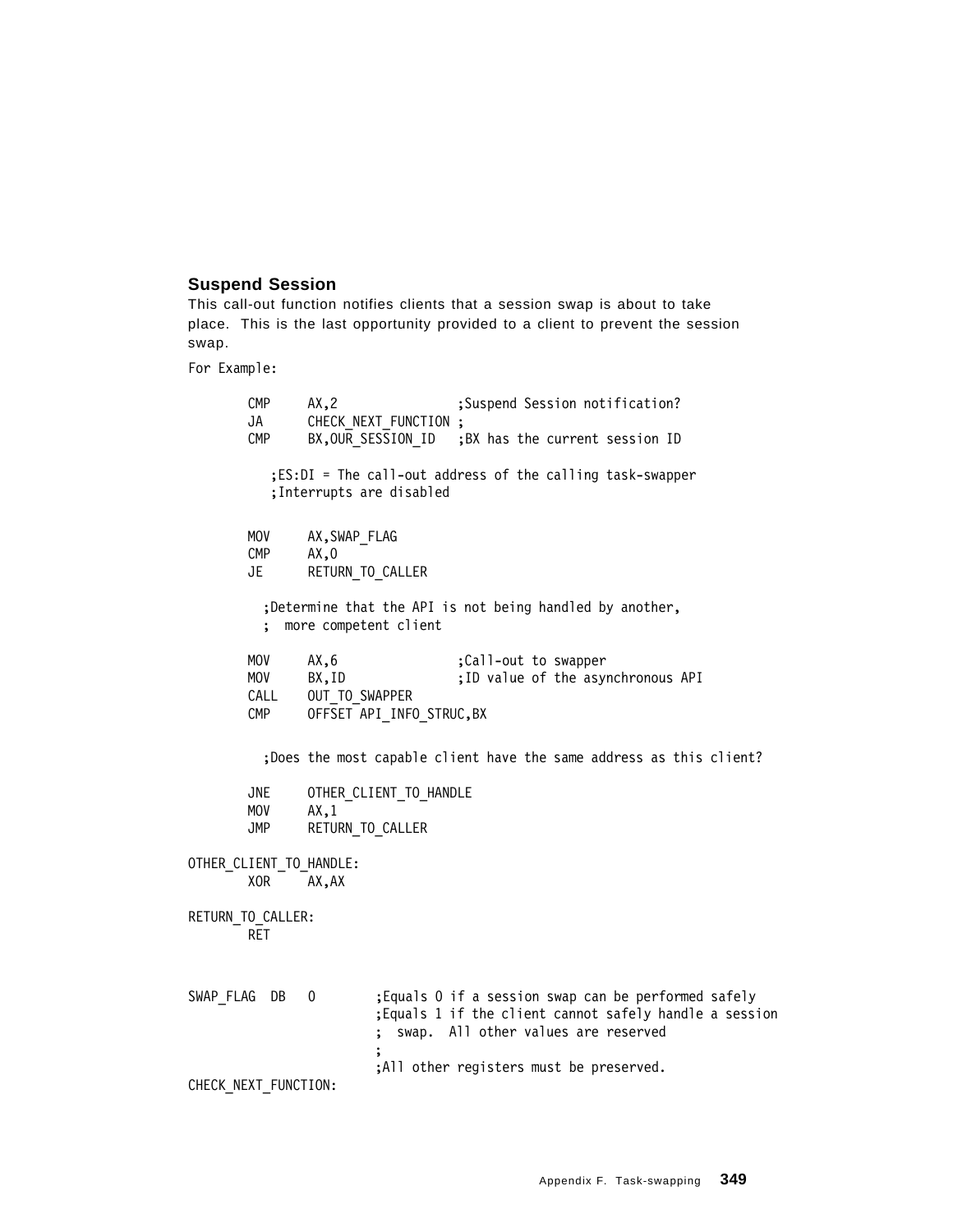#### **Comments**

If no client fails the Query Suspend function call, the task-swapper disables interrupts and calls the Suspend Session call-out function. This provides clients with a final chance to prevent the session swap. Clients cannot issue any software interrupts or make any calls that might enable interrupts.

If all clients return with zero in AX, the task-swapper replaces the current interrupt vector table with a saved copy before enabling interrupts. The saved copy represents the global state present when the task-swapper first started. This guarantees that interrupt handlers local to the session being suspended will not be called after the Suspend Session call returns to the task-swapper and before the next session is activated. Local software cannot receive interrupts between the Suspend Session call and the Activate Session call. This ensures that local software cannot gain control on a hardware interrupt and make a call into global software before the global software receives the ID of the resumed session. However, global clients can receive interrupts after the Suspend Session call and before the next Activate Session call. During this period, global software should not assume the contents of nonglobal memory. The Test Memory Region task-swapper call-out function tests a block of memory to determine whether it is local or global.

Before a client prevents a session swap because of the state of an asynchronous API, it calls the Query API Support call-out function to ensure that the API is not being handled by another, more competent client. If any client fails the Suspend Session call-in function call, all clients may receive a call to the Session Active call-in function, including the client that failed the Suspend Session call. As a result clients can receive a Session Active call without first receiving a corresponding Query Suspend or Suspend Session call. Clients can ignore this Session Active call.

#### **Activate Session**

This call-out function notifies clients that a session is about to become active. If the session is a previously-suspended session, it has been reinstalled in memory and includes its local memory and interrupt-vector table. However, interrupts are disabled and must remain disabled.

For Example:

CMP AX,3 ;Activate Session call-in

;Interrupts are disabled and must remain disabled. ;Calls to DOS cannot be made

JA CHECK NEXT FUNCTION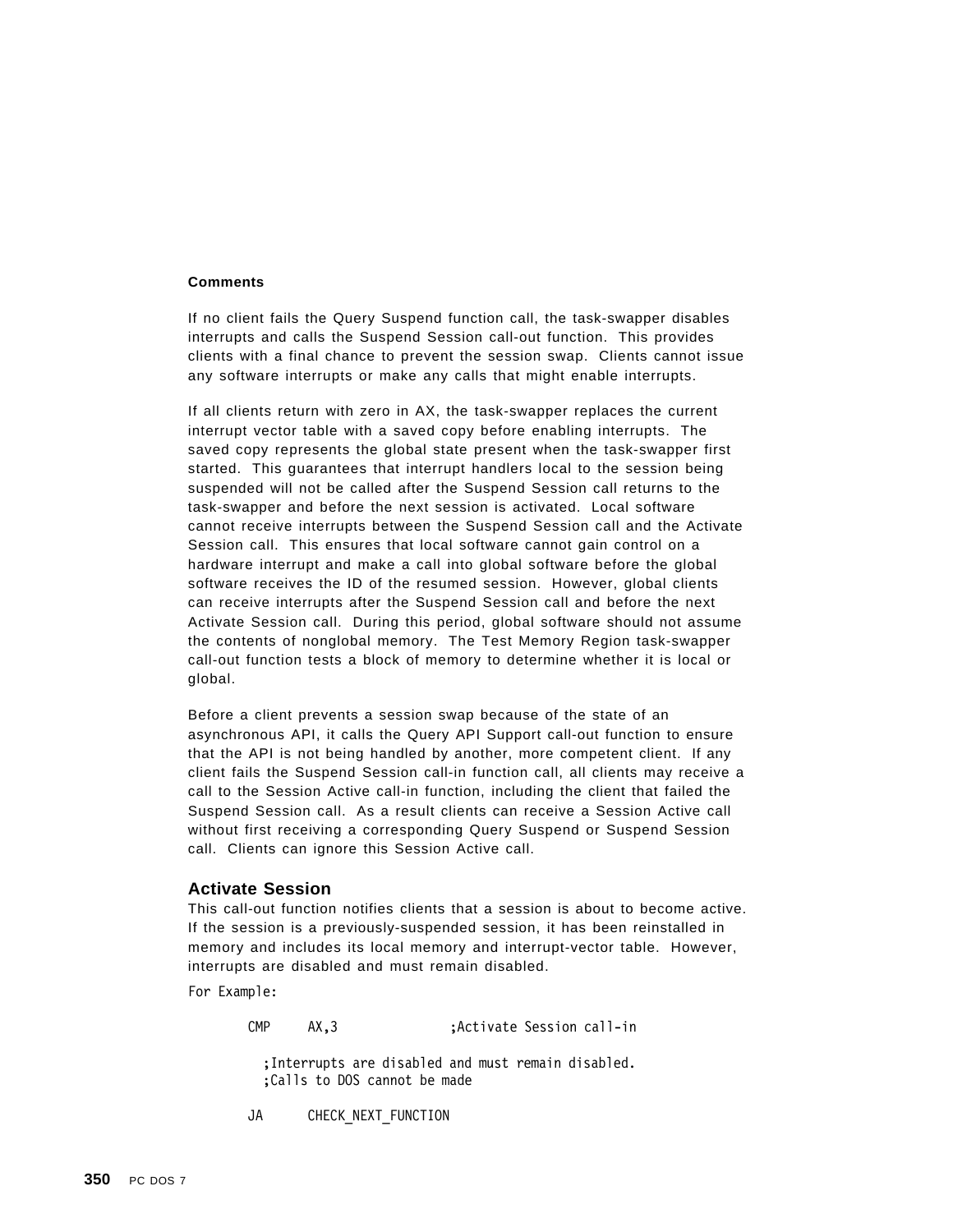TEST  $CX,0$  ; If Bit 0 is set, indicates a new session ; if not set, session was previously ; suspended and is now being resumed. JNZ TRACK SESSION IDS ; If global client update list ;ES:DI = The call-out address of the calling task-swapper. XOR AX, AX ;for future extensibility RET example and the state of the registers are preserved. TRACK\_SESSION\_IDS: MOV  $\overline{ }$  [LIST INDEX], BX ; BX = ID of session being activated INC LIST\_INDEX INC LIST\_INDEX RET

CHECK\_NEXT\_FUNCTION:

#### **Comments**

Although interrupts may have been enabled at times while the session memory was being swapped (and global software may have continued to receive interrupts), no interrupts could have been received by local software. However, after the interrupt-vector table of the new session has been loaded it is possible that a hardware interrupt will occur as soon as interrupts are enabled. If interrupts were not disabled when the call is made, local software could receive the interrupt and make a call to global software. However, that software might not be able to handle it correctly because it had not received the new session ID. If this is a newly-created session being activated for the first time, the Activate Session call will be preceded by a Create Session call-out function call.

### **Session Active**

This call-out function notifies clients that a session has become active. If the session is a previously-suspended session, it has been reinstalled in memory and includes its local memory and interrupt vector table.

For Example:

| CMP | AX.4                | :Session Active call-in function |
|-----|---------------------|----------------------------------|
|     |                     | :Interrupts are enabled          |
|     |                     | :Calls to DOS can be made        |
| JА  | CHECK NEXT FUNCTION |                                  |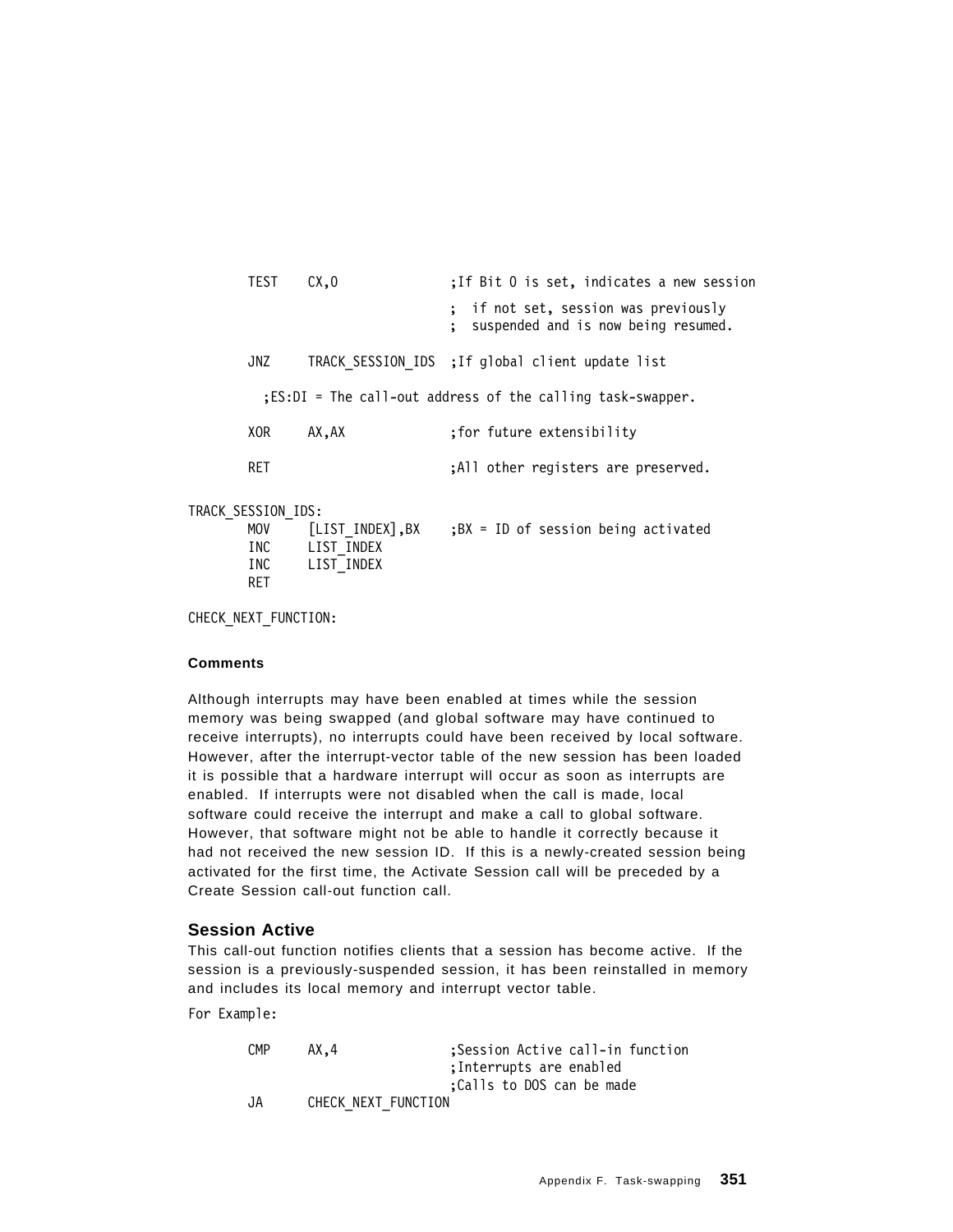;ES:DI = call-out address of the calling task-swapper.

| TEST                                                   | CX.0                                         | :If Bit O is set, indicates a new session<br>; if not set, session was previously<br>suspended and is now being resumed. |
|--------------------------------------------------------|----------------------------------------------|--------------------------------------------------------------------------------------------------------------------------|
| JNZ                                                    |                                              | TRACK SESSION IDS ; If global client update list                                                                         |
| X <sub>OR</sub>                                        | AX, AX                                       | :for future extensibility                                                                                                |
| <b>RET</b>                                             |                                              | :All other registers are preserved.                                                                                      |
| TRACK SESSION IDS:<br><b>MOV</b><br>INC.<br><b>INC</b> | [LIST INDEX], BX<br>LIST INDEX<br>LIST INDEX | $BX = ID$ of session being activated                                                                                     |
| XOR.<br><b>RET</b>                                     | AX.AX                                        | :for future extensibility                                                                                                |

CHECK\_NEXT\_FUNCTION:

#### **Comments**

If any client fails a Query Suspend or Suspend Session call-out function call, all clients may receive a call to the Session Active call-out function, including the client that failed the Suspend Session call. As a result clients can receive a Session Active call without first receiving a corresponding Query Suspend or Suspend Session call. Clients can ignore this Session Active call.

### **Create Session**

This call-out function notifies clients that the task-swapper is about to create a new session.

For Example:

```
CMP AX,5 ;Create Session call-in function
                      ;Interrupts are enabled
                      ;Calls to DOS can be made
JA CHECK NEXT FUNCTION
  ;ES:DI = call-out address of the calling task-swapper.
 ;BX = The session ID of the new session.
MOV AX,CREATE_SESSION_FLAG
RET
```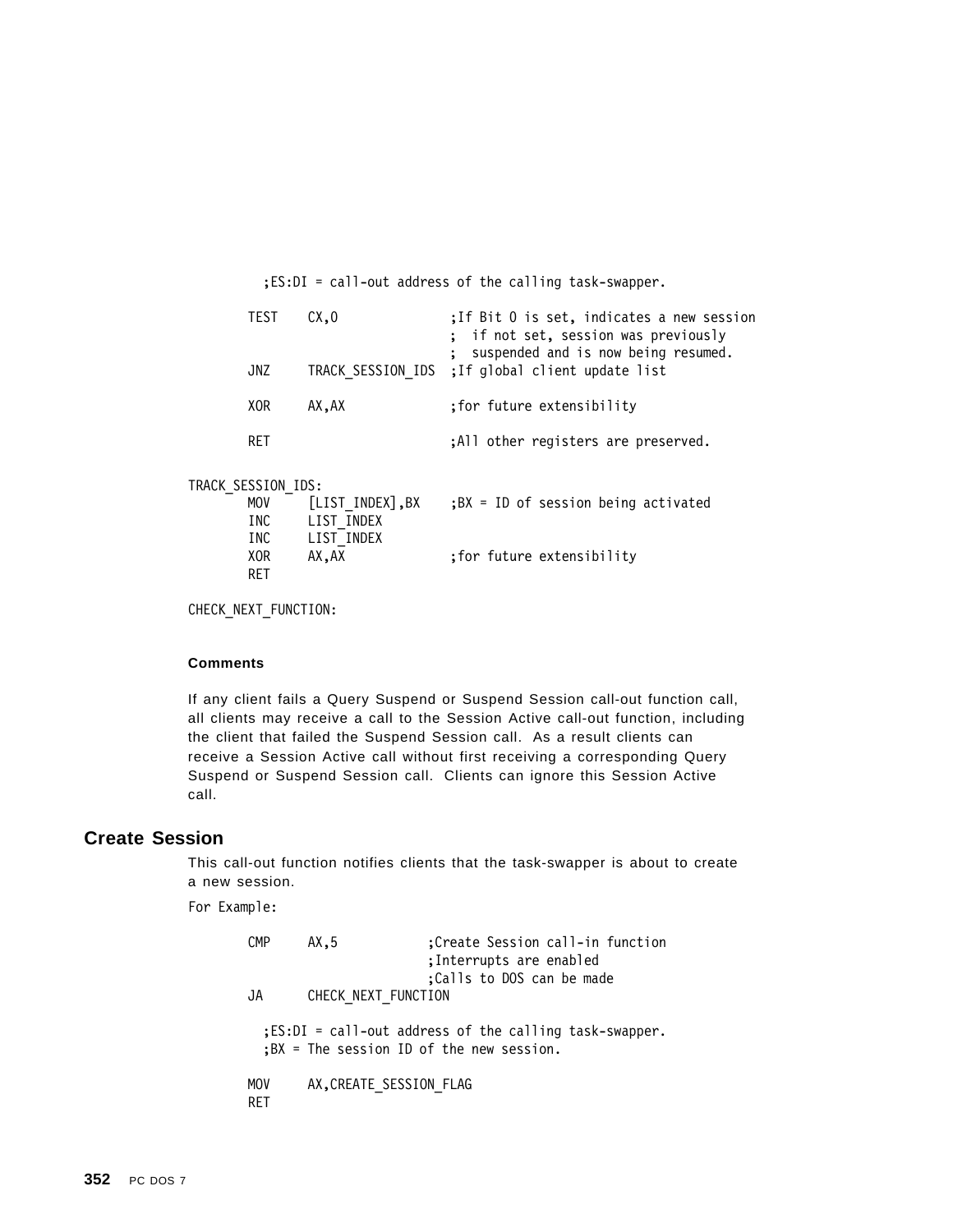--------

|  | CREATE SESSION FLAG DB $0 \rightarrow$ =0 New Session can be created |
|--|----------------------------------------------------------------------|
|  | :=1 Client cannot handle a new session;                              |
|  | All other values are reserved                                        |

#### **Comments**

When a new session is going to be created the task-swapper issues the Create Session function enabling a client to prevent the session from being created. For example, global software that keeps information for each session in a fixed-length data structure can fail the call if the structure does not have enough room for another session. The newly-created session may not be activated immediately, and other sessions can be created, destroyed and swapped before the new session becomes active. If any client fails the Create Session call-in function call, all clients may receive a call to the Destroy Session call-in function, including the client that failed the Create Session call. As a result, clients can receive a Destroy Session call without first receiving a corresponding Create Session call. Clients can ignore this Destroy Session call.

#### **Destroy Session**

This function notifies clients that the task-swapper is destroying a session.

For Example:

| <b>CMP</b> | AX,6                | :Destroy Session call-in function?<br>; Interrupts are enabled                                                   |
|------------|---------------------|------------------------------------------------------------------------------------------------------------------|
| JA         | CHECK NEXT FUNCTION | :Calls to DOS can be made                                                                                        |
|            |                     | $;$ ES:DI = call-out address of the calling task-swapper<br>$BX =$ The session ID of the session being destroyed |
| XOR<br>RET | AX.AX               | :For future extensibility                                                                                        |

;All other registers are preserved.

#### **Comments**

A task-swapper calls the Destroy Session call-out function when a session is being destroyed. Typically this will occur when the application in the current session exits. However, the session manager that controls the task-swapper also can provide a way for the user to terminate a session while the application is still running or is suspended. As a result, the session being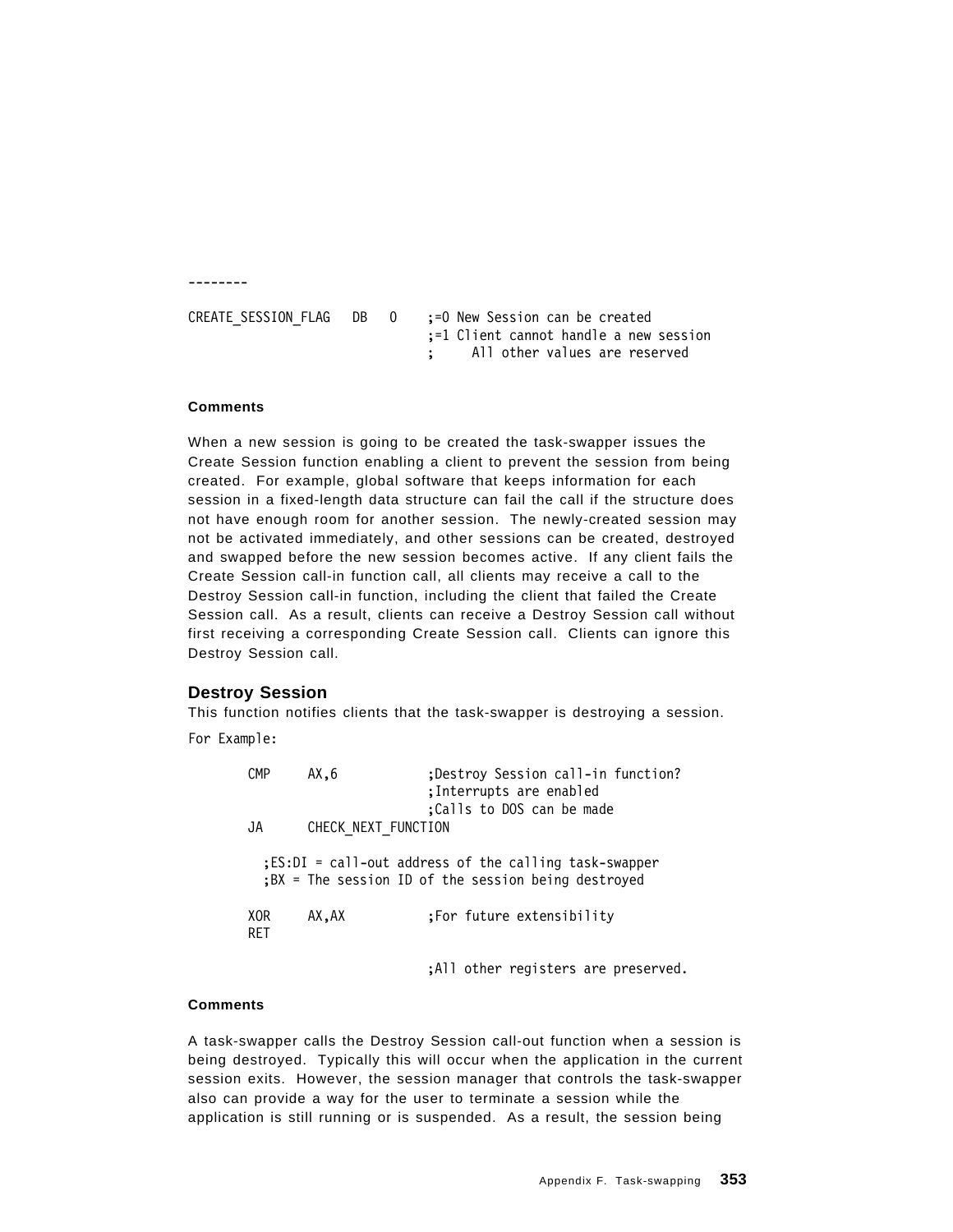destroyed is not necessarily the current session. If any client fails the Create Session call-in function call, all clients may receive a call to the Destroy Session call-in function, including the client that failed the Create Session call. As a result, clients can receive a Destroy Session call without first receiving a corresponding Create Session call. Clients can ignore this Destroy Session call.

#### **Swapper Exit**

This call-in function notifies global clients that the task-swapper is no longer active.

For Example:

| CMP                                                          | AX.7             | :Notification task-swapper no longer active?<br>; Interrupts are enabled<br>:Calls to DOS can be made |  |  |
|--------------------------------------------------------------|------------------|-------------------------------------------------------------------------------------------------------|--|--|
| JA                                                           | OUT OF FUNCTIONS |                                                                                                       |  |  |
| $:ES:DI = The call-out address of the calling task-swapper.$ |                  |                                                                                                       |  |  |

| <b>TEST</b> | OTHER SWAPPER PRESENT, BX | ;Other swapper present?            |
|-------------|---------------------------|------------------------------------|
| <b>XOR</b>  | AX.AX                     | $;AX = 0$ for future extensibility |
| RET         |                           |                                    |

OTHER\_SWAPPER\_PRESENT EQU 00000001B

; Bit 1 is set if no other active swappers ; Bit 1 is not set if at least one task-swapper ; remains after the calling task-swapper exits ;All other bits are reserved and must be 0

OUT OF FUNCTIONS:

#### **Comments**

A task-swapper calls this function when it is no longer active as a task-swapper. This allows global software that performs extra processing to disable that processing and to coexist with the task-swapper.

This function can be called by software that invokes the actual task-swapper rather than by the task-swapper itself. For this reason the call-in address specified in ES:DI may differ from addresses passed with other call-out functions and may be NULL.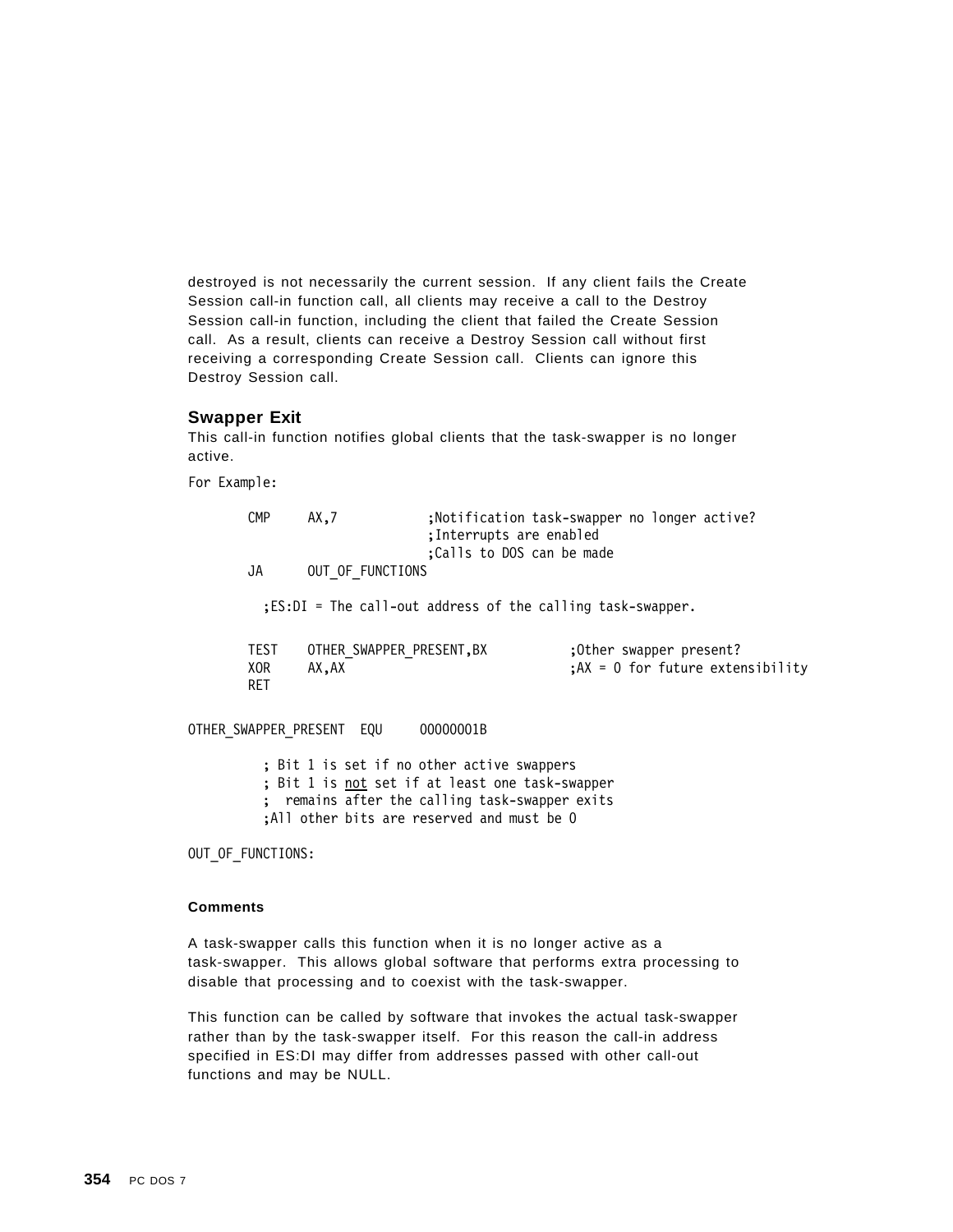### **Appendix G. PC DOS 7 Viewer**

The PC DOS Viewer that is included in PC DOS 7 is an online publication viewer facility. It allows the user to search for, view and print information in online books created by the IBM OS/2 Information Presentation Facility Compiler (IPFC). The books must have an extension of .INF and be in the IPF format. The PC DOS viewer supports a subset of the OS/2 IPF tags.

There are online books supplied with PC DOS 7, they are:

- PC DOS Command Reference (CMDREF.INF)
- REXX Information (DOSREXX.INF)
- PC DOS Error Message (DOSERROR.INF)

#### **Invoking the Viewer**

The PC DOS Viewer is invoked in one of two ways:

1. Command Line

VIEW

Launches the Viewer. A list of .INF files found in the same directory as VIEW.EXE is displayed for the user to choose a book.

VIEW BOOKNAME

Launches the Viewer and opens the specified book at the Table of Contents.

Note: If the specified book is not in either the current directory or the same directory VIEW.EXE is in, a path must be specified.

2. PC DOS 7.0 Tools Group in Windows

Double click on the desired book icon to launch the Viewer and open the desired book at the Table of Contents.

### **Uses of Online Documents**

The uses of online document′s are many and various. For the application developer, the use of online documents is a boost in productivity, no longer does the developer need to create code to display the help text or the links from subject to subject or even the string search utilities - this all becomes part of the online document structure once it has been compiled. The final result becomes searchable via the PC DOS viewer and allows for instant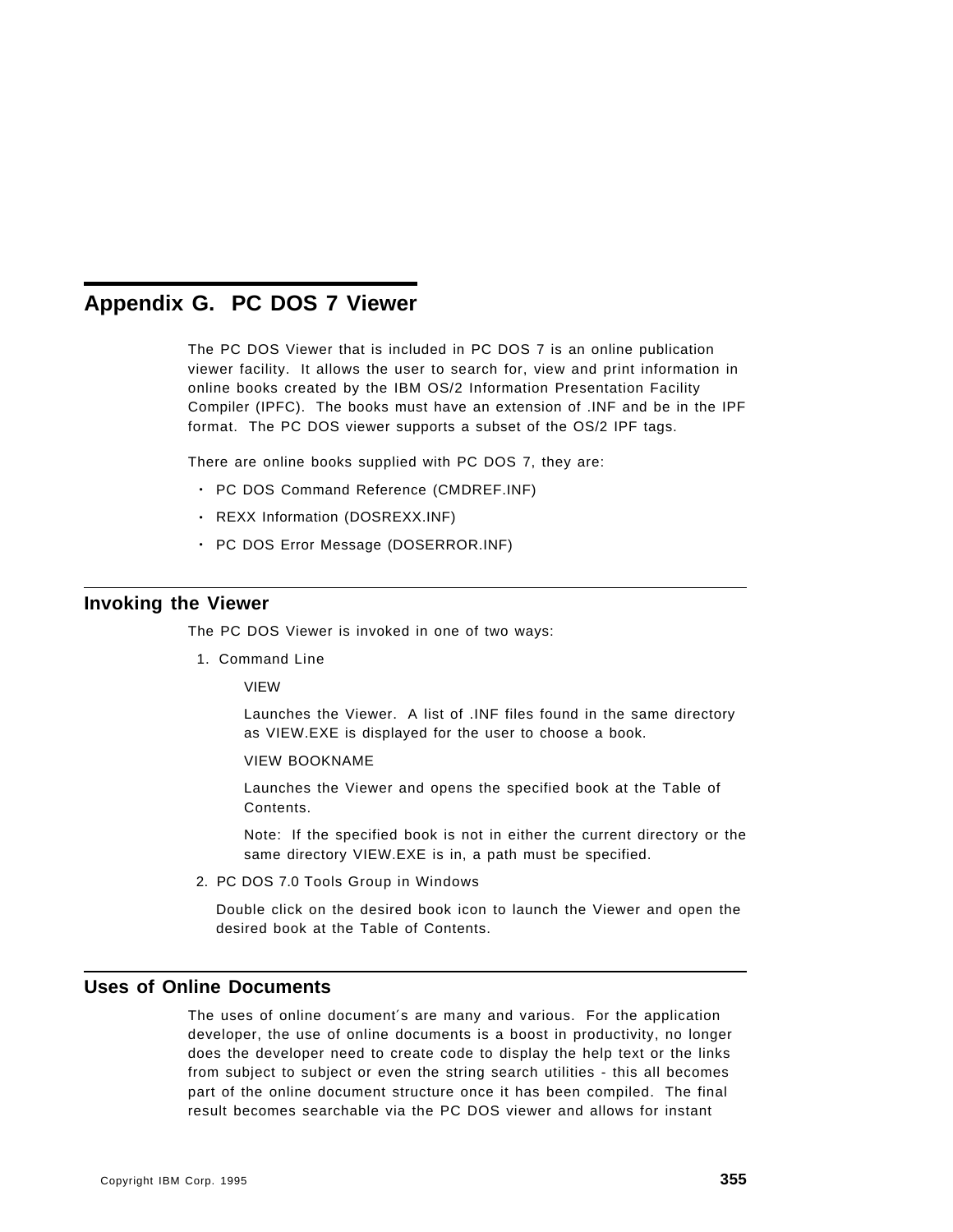access from the search results to the referenced page. All of this provides a more consistent way of viewing help to the end-user.

As another example of the online document′s use, an administrator may provide the user with reference manuals for their particular company - this results in portable and quicker access to information.

The high use of online information is very true for the OS/2 world, where most products shipped also have some form of online help or information with them - this provided via the use of the Information Presentation Facility.

#### **Creating Online Documents**

The information that you wish to view via the PC DOS viewer must be prepared and compiled. The Information Presentation Facility compiler is supplied with the OS/2 developers tool kit and only runs under OS/2. For additional information regarding the IPF compiler please refer to the OS/2 Tool kit documentation. The current OS/2 IPF manual is OS/2 Warp IPF Programming Guide, this is referenced in the preface section of this book.

To prepare your source files so that they may be recognized by the IPF compiler, requires certain tags to be coded into the source file. The following briefly describes the process of creating a viewable online document.

The following is a simple example of using a single source file, that uses a limited number of tags, which will produce a usable online document:

:userdoc. :docprof. :title.Online Example :h1.Introduction :p.This is the introduction chapter to the rest of the document. :euserdoc.

The :userdoc. tag is always the first item in the source file. It identifies the beginning of the IPF file. This tag is a signal to the IPF compiler to begin translating the tagged file. The :euserdoc. is used to signal the end of the tagged document.

Place the :docprof. (document profile) tag at the beginning of your source file after the :userdoc. tag and before any heading definitions. Use the toc (table of contents) attribute on the :docprof. tag to control the heading levels displayed in the Content window. For example, if you want only heading levels 1 and 2 to appear, the tagging is: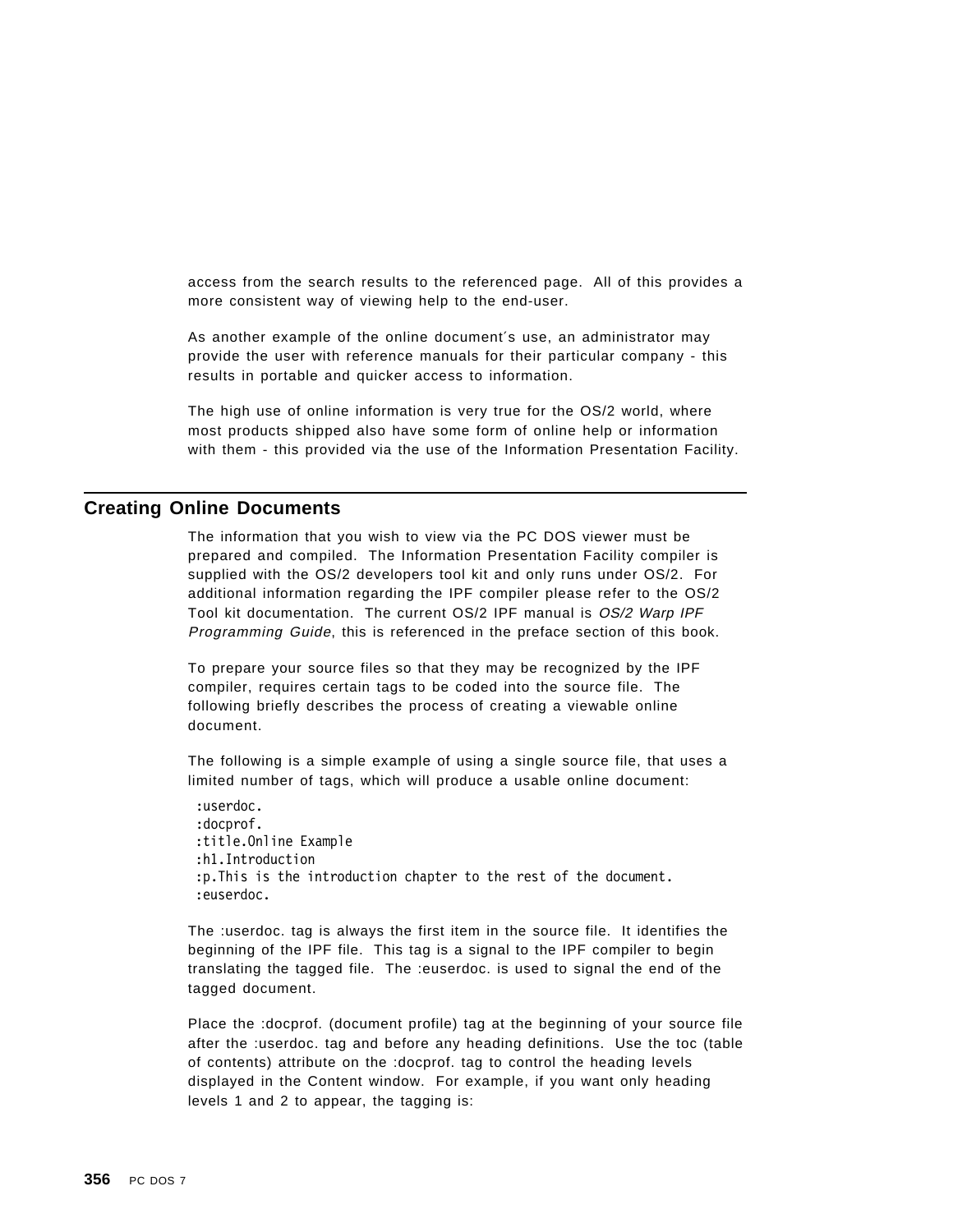:docprof toc=12.

If no toc= value is specified, heading level 1 through 3 appear in the Contents window.

Not to be confused with window titles, the text string specified with a :title. tag is placed into the title bar of an on-line document. When the online document is displayed, the title appears on the title line of the main window. The tagging looks like this:

:title.Endangered Mammals

The maximum length of a title string specified with a :title. tag is 47 characters, including spaces and blanks.

The title tag provides a name for the online document, but is also used for titles of Help windows. The title appears in the title bar of the main window. You usually place the title tag after the :docprof. tag.

Every file must start with a :h1. (chapter heading) tag. Heading level sequences must not skip a level in the heading hierarchy. For example, you cannot have a heading level 1 tag (:h1.) followed by a heading level 3 tag (:h3.).

You must have at least one paragraph tag (:p.) and associated text to display a window. The following shows an IPF example source file:

```
.*
:userdoc.
 :title.Endangered Mammals
 :h1 res=001.The Manatee
 .*
 :p.
 The manatee has a broad flat tail and two flipper
 like forelegs. There are no back legs.
 The manatee′ s large upper lip is split in two and
 can be used like fingers to place food into the
 mouth. Bristly hair protrudes from its lips,
 and almost buried in its hide are small eyes, with
 which it can barely see.
 .*
 :euserdoc.
```
It is a good idea to give your source file the extension of IPF, so that it may be distinguished from other files. The IPF compiler however, will append this extension if you do not specify a file extension when compiling. The following is the syntax that the IPF compiler will accept: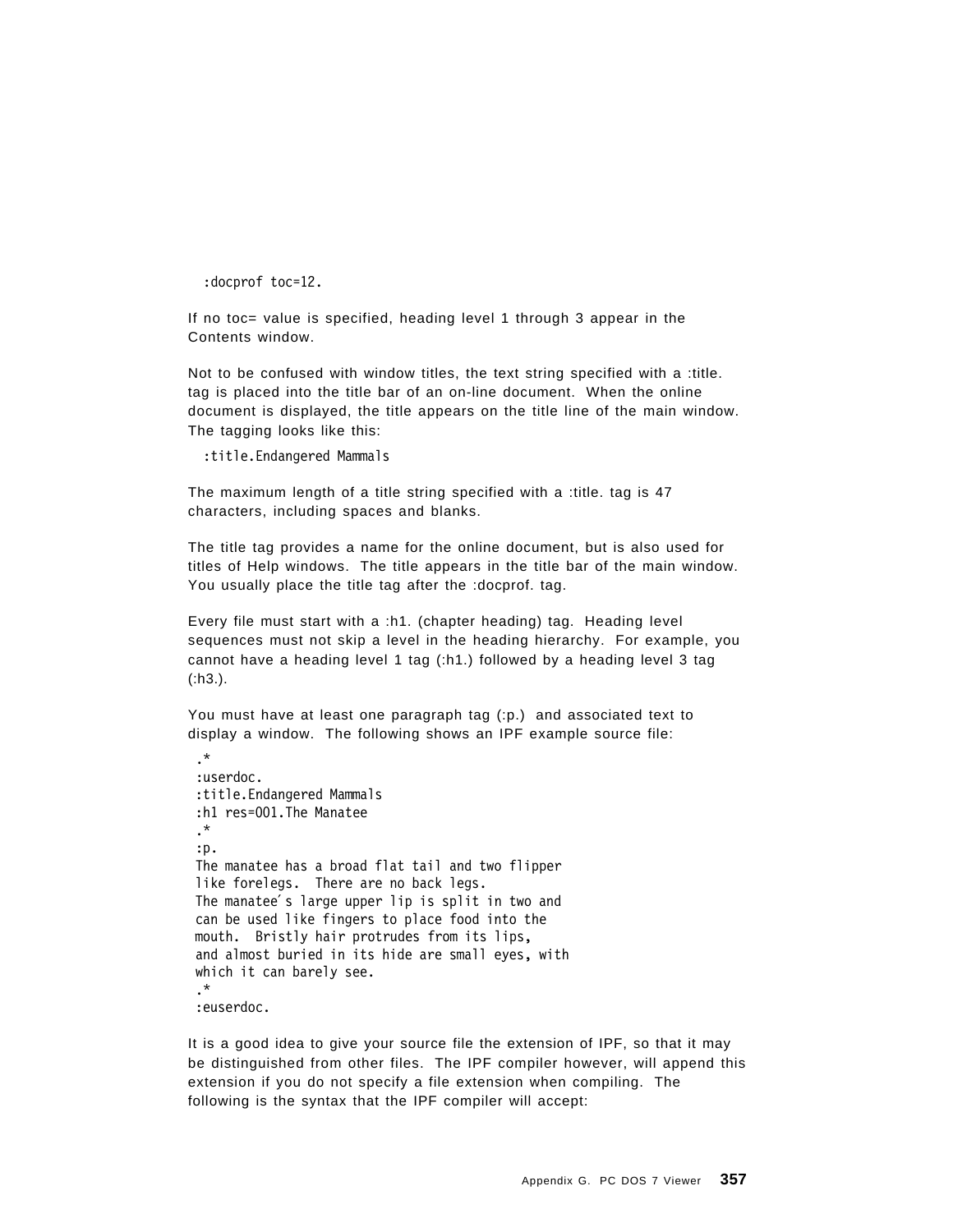IPFC filename [/INF] [/S] [/X] [/W] [> messageoutputfilename]

where:

| filename   | Specifies the name of your IPF source file or base file. If you do<br>not give a file-name extension, the IPF compiler uses .IPF by<br>default. If your file has a file-name extension other than IPF,<br>include that file-name extension in the command line.              |
|------------|------------------------------------------------------------------------------------------------------------------------------------------------------------------------------------------------------------------------------------------------------------------------------|
| /INF       | Compiles the source file as an online document. If this parameter<br>is not included, the default is to compile the source file as a help<br>library, whose extension is .HLP.                                                                                               |
| /S         | Suppresses the performance of the Search function. This<br>parameter increases compression of compiled data by about 10%<br>to further reduce the storage it requires.                                                                                                       |
| <u> /Х</u> | Generates and displays a cross-reference list.                                                                                                                                                                                                                               |
| /Wn        | Generates and displays a list of error messages. The n indicates<br>the level of error messages you want to receive. Values you can<br>specify for n are 1, 2, or 3. For more information, see Interpreting<br>IPFC Error Messages, that is supplied with the OS/2 tool kit. |

**messageoutputfilename** Specifies the name of the file where error and cross reference messages are sent. If you do not specify this parameter, messages generated by /X and /Wn are sent to the display screen.

The IPF compiler is run from an OS/2 command line, as in the following example:

C:>IPFC MYFILE.IPF /INF

Files that may be viewed with either the PC DOS viewer or the OS/2 viewer, need to have the /INF option specified. This file is portable across both operating systems but, the following section describes functions and tags which should not be used if the online document is to be used with the PC DOS viewer.

### **IBM OS/2 Functions and Tags not Supported by DOS**

The following major functions are not currently supported by the PC DOS Viewer:

- Bookmarks
- Viewed Pages
- Libraries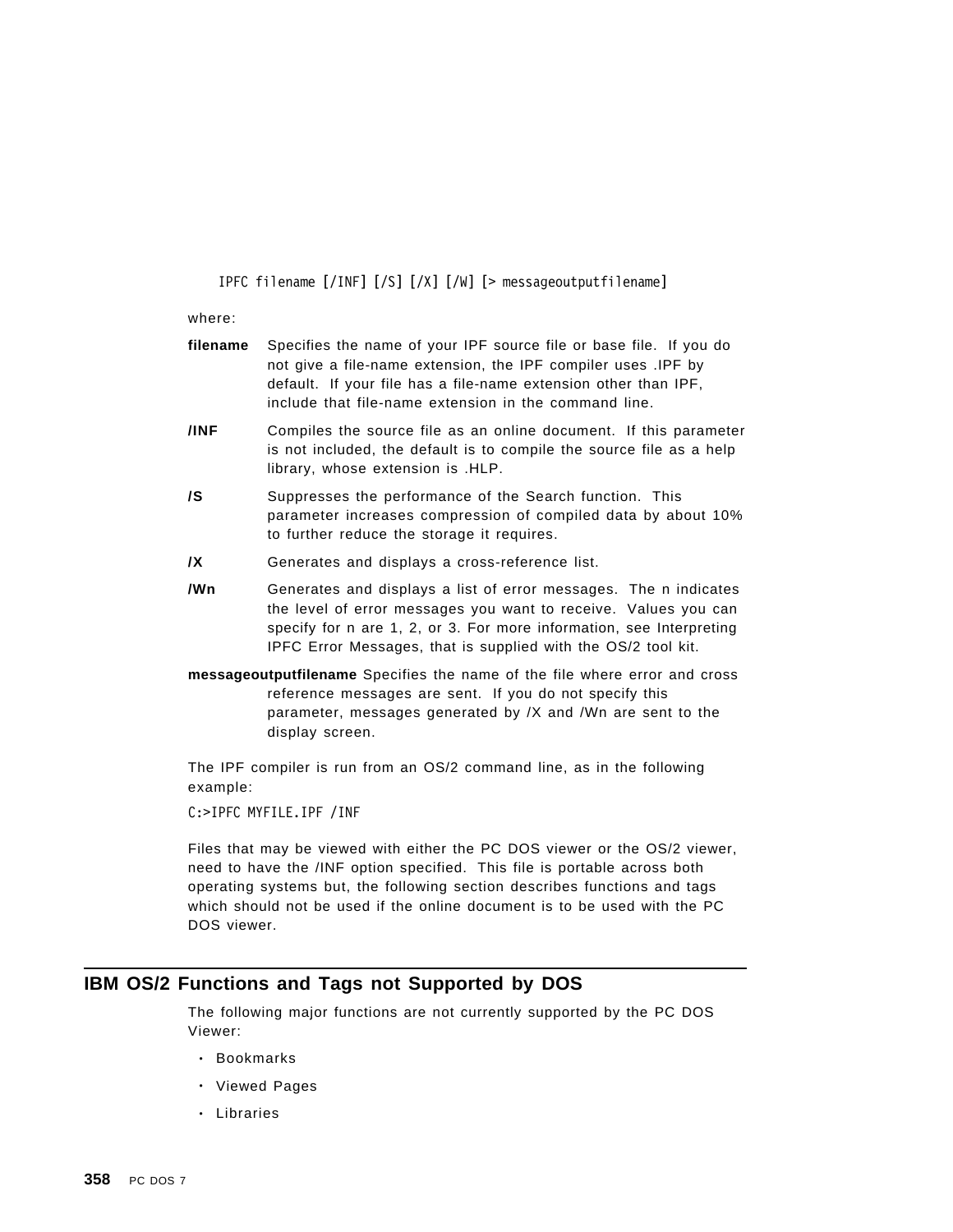- Graphics and hypergraphics
- Hyperlinks between books
- Launching of tutorials/applications
- Customized windows/controls

All tags and all tag options may not be supported by the PC DOS Viewer. The following table describes the tags supported by DOS and any limitations, if applicable.

| Tag                 | <b>End Tag</b>        | Exceptions (if any)                                                                                                                                                 |
|---------------------|-----------------------|---------------------------------------------------------------------------------------------------------------------------------------------------------------------|
| .br                 |                       |                                                                                                                                                                     |
| $^\star$            |                       |                                                                                                                                                                     |
| .im                 |                       |                                                                                                                                                                     |
| :caution.           | :ecaution.            |                                                                                                                                                                     |
| :cgraphic.          | :ecgraphic.           |                                                                                                                                                                     |
| :color.             |                       |                                                                                                                                                                     |
| :dl.                | :edl.                 |                                                                                                                                                                     |
| :docprof.           |                       | Only the toc= attribute is supported                                                                                                                                |
| :fig.               | :efig.                |                                                                                                                                                                     |
| :figcap.            |                       |                                                                                                                                                                     |
| :fn.                | :efn.                 |                                                                                                                                                                     |
| : $h1. - h6.$       |                       | Only the following attributes are supported:<br>res=, id=, name=, toc=, nosearch and hide                                                                           |
| $:$ hp1. $:$ hp9.   | $:$ ehp1. -<br>:ehp9. | hpx, where $x = 1, 2, 3, 5, 6$ or 7 will result in<br>the string being displayed in the default font.<br>Italicized strings will be enclosed in quotation<br>marks. |
| $:$ i1. $:$ $:$ i2. |                       | Only the following attributes are supported:<br>id=, roots=, sortkey= and refid=                                                                                    |
| :isyn.              |                       |                                                                                                                                                                     |
| tli.                |                       |                                                                                                                                                                     |
| $:$ link.           | :elink.               | Only the following attributes are supported:<br>reftype= and reftype=fn                                                                                             |
| :In                 |                       |                                                                                                                                                                     |
| $:$ lp              |                       |                                                                                                                                                                     |
| :note.              |                       |                                                                                                                                                                     |
| :nt.                | :ent.                 |                                                                                                                                                                     |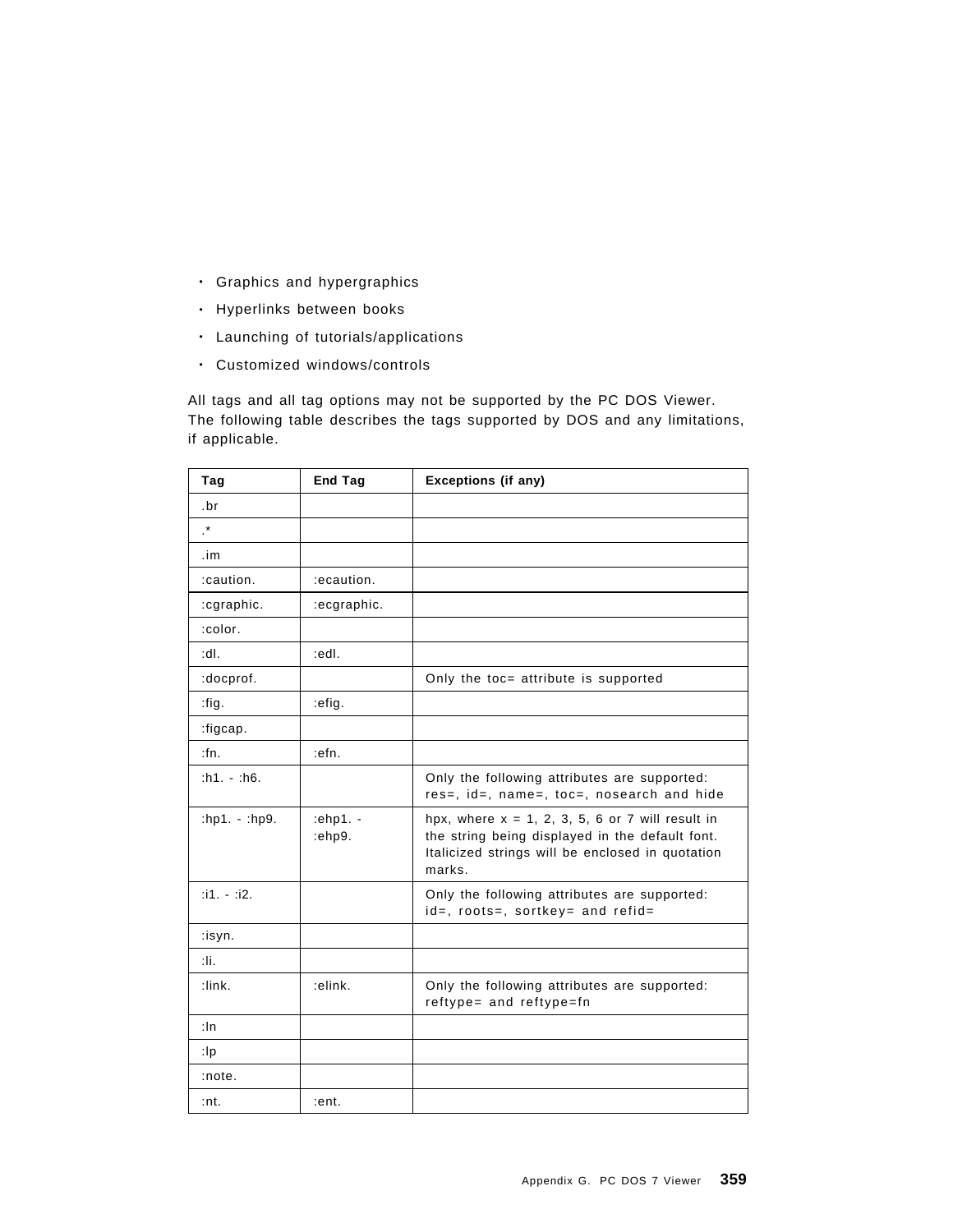| Tag       | <b>End Tag</b> | Exceptions (if any) |
|-----------|----------------|---------------------|
| :ol.      | :eol.          |                     |
| :p.       |                |                     |
| :parml.   | :eparml.       |                     |
| :pd.      |                |                     |
| ∵pt.      |                |                     |
| $:$ rm.   |                |                     |
| :sl.      | :esl.          |                     |
| :table.   | :etable.       |                     |
| :title.   |                |                     |
| :ul.      | :eul.          |                     |
| :userdoc. | :euserdoc.     |                     |
| :warning. | :ewarning.     |                     |
| :xmp.     | :exmp.         |                     |

Again, please be aware that additional information may be found in the OS/2 tool kit publications.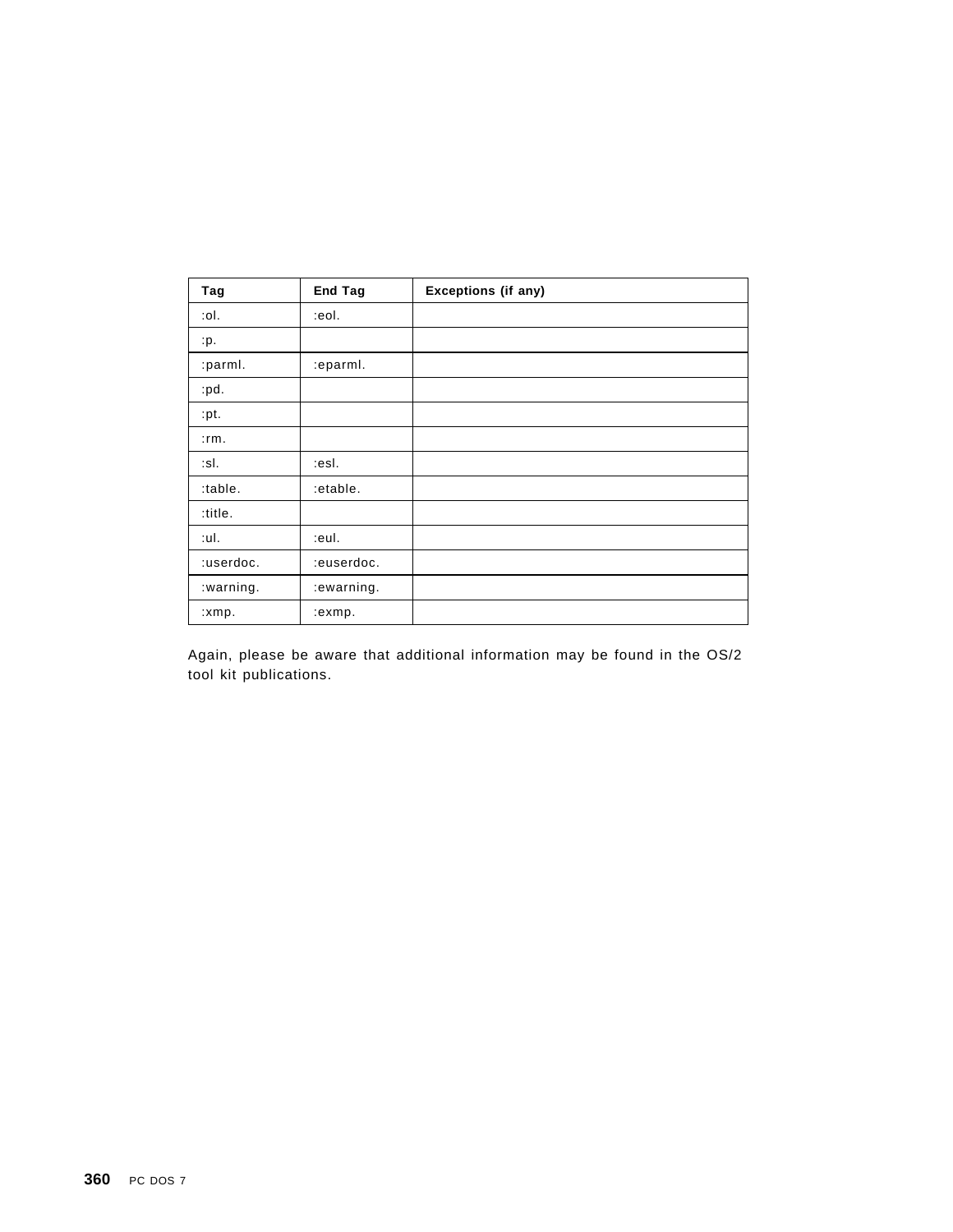# **Appendix H. Miscellaneous Control Blocks**

This section identifies the structure and content of some control blocks referenced throughout this document.

### **DPB - Disk Parameter Block Definition**

DPB structure:

| dpb | <b>STRUC</b>      |     |                 |   |                                                    |
|-----|-------------------|-----|-----------------|---|----------------------------------------------------|
|     | dpb drive         |     | DB              | ? | ; Logical drive # assoc with DPB $(A=0,B=1,\dots)$ |
|     | dpb UNIT          |     | DB              | ? | : Driver unit number of DPB                        |
|     | dpb sector size   |     | DW              | ? | ; Size of physical sector in bytes                 |
|     | dpb cluster mask  |     | DB              | ? | ; Sectors/cluster - 1                              |
|     | dpb cluster shift |     | DB              | ? | ; Log2 of sectors/cluster                          |
|     | dpb first FAT     |     | DW              | ? | : Starting record of FATs                          |
|     | dpb FAT count     |     | DB              | ? | ; Number of FATs for this drive                    |
|     | dpb root entries  |     | DW              | ? | ; Number of directory entries                      |
|     | dpb first sector  |     | DW              | ? | : First sector of first cluster                    |
|     | dpb max cluster   |     | DW              | ? | ; Number of clusters on drive $+1$                 |
|     | dpb FAT size      |     | DW              | ? | ; Number of records occupied by FAT                |
|     | dpb dir sector    |     | DW              | ? | ; Starting record of directory                     |
|     | dpb driver addr   |     | DD              | ? | ; Pointer to driver                                |
|     | dpb media         |     | DB              | ? | ; Media byte                                       |
|     | dpb first access  |     | DB              | ? | ; This is initialized to -1 to force a media       |
|     |                   |     |                 |   | ; check the first time this DPB is used            |
|     | dpb next dpb      |     | DD              | ? | ; Pointer to next Drive parameter block            |
|     | dpb next free     |     | DW              | ? | : Cluster # of last allocated cluster              |
|     | dpb free cnt      |     | DW              | ? | ; Count of free clusters, -1 if unknown            |
| dpb | <b>ENDS</b>       |     |                 |   |                                                    |
|     | DPBSIZ            | EQU | SIZE dpb        |   | ; Size of the structure in bytes                   |
|     | <b>DSKSIZ</b>     | Ξ   | dpb max cluster |   | ; Size of disk (temp used during init only)        |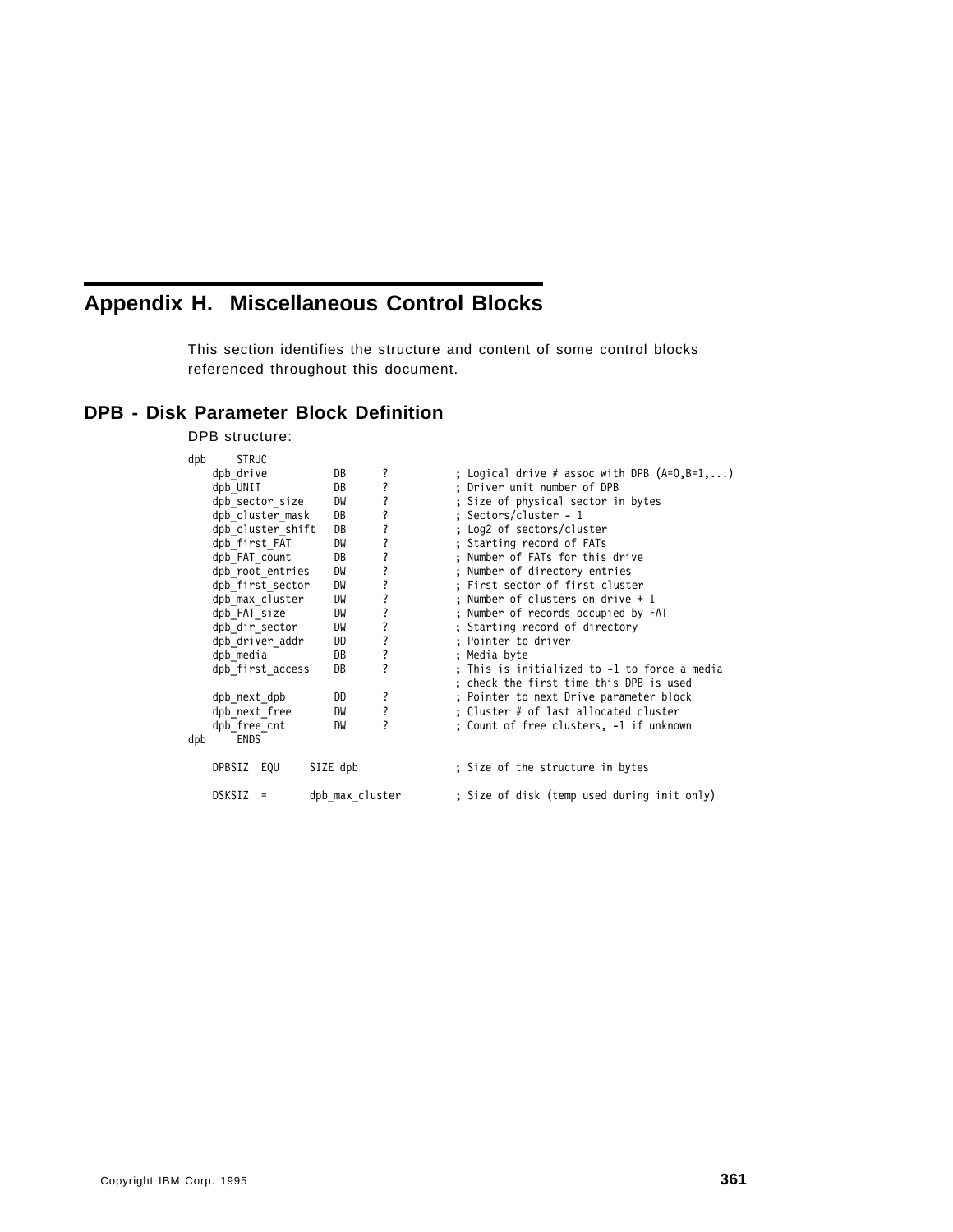### **BPB - BIOS Parameter Block Definition**

This structure is used to build a full DPB.

| <b>BPBLOCK STRUC</b> |                                                                                                                                                                                      |                                                                                                                 |
|----------------------|--------------------------------------------------------------------------------------------------------------------------------------------------------------------------------------|-----------------------------------------------------------------------------------------------------------------|
| BPSECSZ DW           |                                                                                                                                                                                      | : SIZE IN BYTES OF PHYSICAL SECTOR                                                                              |
| BPCLUS DB            |                                                                                                                                                                                      | SECTORS/ALLOC UNIT                                                                                              |
| BPRES DW             |                                                                                                                                                                                      | ; NUMBER OF RESERVED SECTORS                                                                                    |
| BPFTCNT DB           |                                                                                                                                                                                      | ; NUMBER OF FATS                                                                                                |
| <b>BPDRCNT DW</b>    |                                                                                                                                                                                      | NUMBER OF DIRECTORY ENTRIES                                                                                     |
| BPSCCNT DW           |                                                                                                                                                                                      | : TOTAL NUMBER OF SECTORS                                                                                       |
| BPMEDIA DB           |                                                                                                                                                                                      | ; MEDIA DESCRIPTOR BYTE                                                                                         |
| BPFTSEC DW           |                                                                                                                                                                                      | ; NUMBER OF SECTORS TAKEN UP BY ONE FAT                                                                         |
| <b>BPBLOCK ENDS</b>  |                                                                                                                                                                                      |                                                                                                                 |
|                      |                                                                                                                                                                                      |                                                                                                                 |
|                      |                                                                                                                                                                                      |                                                                                                                 |
|                      |                                                                                                                                                                                      | ??????????????                                                                                                  |
|                      |                                                                                                                                                                                      |                                                                                                                 |
|                      |                                                                                                                                                                                      |                                                                                                                 |
|                      |                                                                                                                                                                                      |                                                                                                                 |
|                      |                                                                                                                                                                                      |                                                                                                                 |
|                      |                                                                                                                                                                                      |                                                                                                                 |
|                      | DB                                                                                                                                                                                   |                                                                                                                 |
|                      | DW                                                                                                                                                                                   |                                                                                                                 |
|                      | DW                                                                                                                                                                                   |                                                                                                                 |
| BPB HEADS            | DW                                                                                                                                                                                   |                                                                                                                 |
| BPB HIDDENSECTORS    | DW                                                                                                                                                                                   |                                                                                                                 |
|                      | DW                                                                                                                                                                                   |                                                                                                                 |
| BPB BIGTOTALSECTORS  | DW                                                                                                                                                                                   |                                                                                                                 |
|                      | DW                                                                                                                                                                                   | $\overline{\mathcal{E}}$                                                                                        |
|                      | DB                                                                                                                                                                                   | $6$ DUP $(?)$                                                                                                   |
| A BPB                |                                                                                                                                                                                      |                                                                                                                 |
|                      | ?????????<br>A BPB<br>BPB BYTESPERSECTOR<br><b>BPB RESERVEDSECTORS</b><br><b>BPB NUMBEROFFATS</b><br>BPB ROOTENTRIES<br>BPB TOTALSECTORS<br>BPB SECTORSPERFAT<br>BPB SECTORSPERTRACK | <b>STRUC</b><br>DW<br>BPB SECTORSPERCLUSTER<br>DB<br>DW<br>DB<br>DW<br>DW<br>BPB MEDIADESCRIPTOR<br><b>ENDS</b> |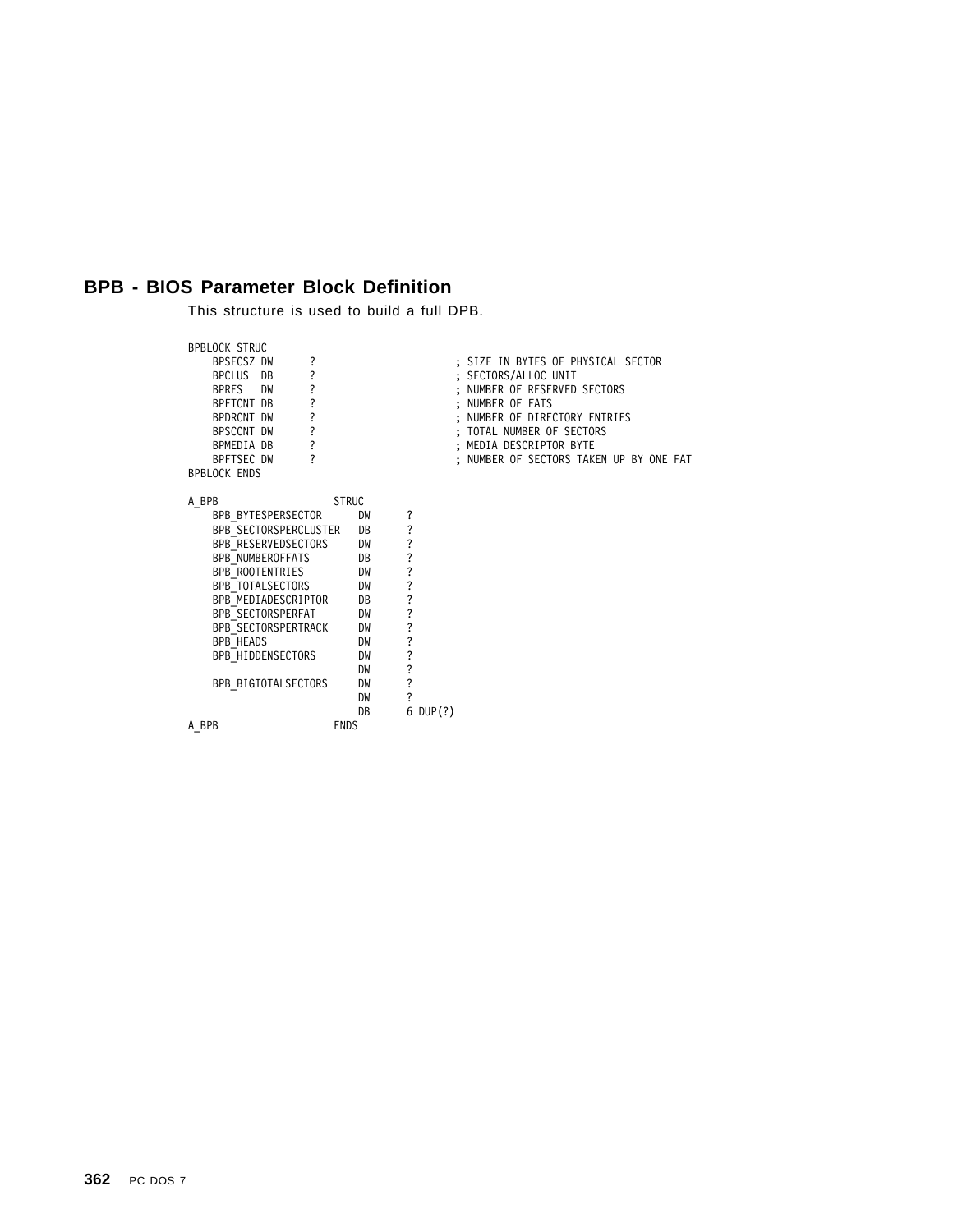### **CDS - Current Directory Structure**

CDS items are used by the internal routines to store cluster numbers and network identifiers for each logical drive. The ID field is used dually, both as net ID and for a cluster number for local devices. In the case of local devices, the cluster number will be -1 if there is a potential of the disk being changed or if the path must be recracked. The END field is the location of the end of the definition.

| DIRSTRLEN<br>TEMPLEN       | EQU<br>EQU | 64+3<br>DIRSTRLEN*2 | ; Max length in bytes of directory strings                                 |
|----------------------------|------------|---------------------|----------------------------------------------------------------------------|
| curdir list<br>STRUC       |            |                     |                                                                            |
| curdir text                | DB         |                     | DIRSTRLEN DUP (?) ; text of assignment and curdir                          |
| curdir flags               | DW         | ?                   | ; various flags                                                            |
| curdir devptr              | DD         |                     | ; local pointer to DPB or net device                                       |
| curdir ID                  | DW         |                     | ; cluster of current dir (net ID)                                          |
|                            | DW         |                     |                                                                            |
| curdir user word DW        |            | ? ? ? ? ? ? ?       |                                                                            |
| curdir end                 | DW         |                     | ; end of assignment                                                        |
| curdir type                | DB         |                     | ; IFS drive (2=ifs, 4=netuse)                                              |
| curdir ifs hdr             | DD.        | $\overline{\cdot}$  | ; Ptr to File System Header                                                |
| curdir fsda                | DB         | 2 DUP (?)           | ; File System Dependent Data Area                                          |
| curdir list<br><b>ENDS</b> |            |                     |                                                                            |
| curdirLen                  | EQU        | Size curdir list    | : Needed for<br>; ASM87 which doesn't allow<br>; Size directive as a macro |
|                            |            |                     | ; argument                                                                 |
| curdir netID               | EQU        | DWORD PTR curdir ID |                                                                            |
| ;Flag word masks           |            |                     |                                                                            |
| curdir isnet               | EQU        | 1000000000000000B   |                                                                            |
| curdir isifs               | EQU        | 1000000000000000B   | $:$ DOS 4.0                                                                |
| curdir inuse               | EQU        | 0100000000000000B   |                                                                            |
| curdir splice              | EQU        | 0010000000000000B   |                                                                            |
| curdir local               | EQU        | 0001000000000000B   |                                                                            |

#### **Purpose:**

Maps drive letter to physical device and provide a way to keep track of each directory for each drive.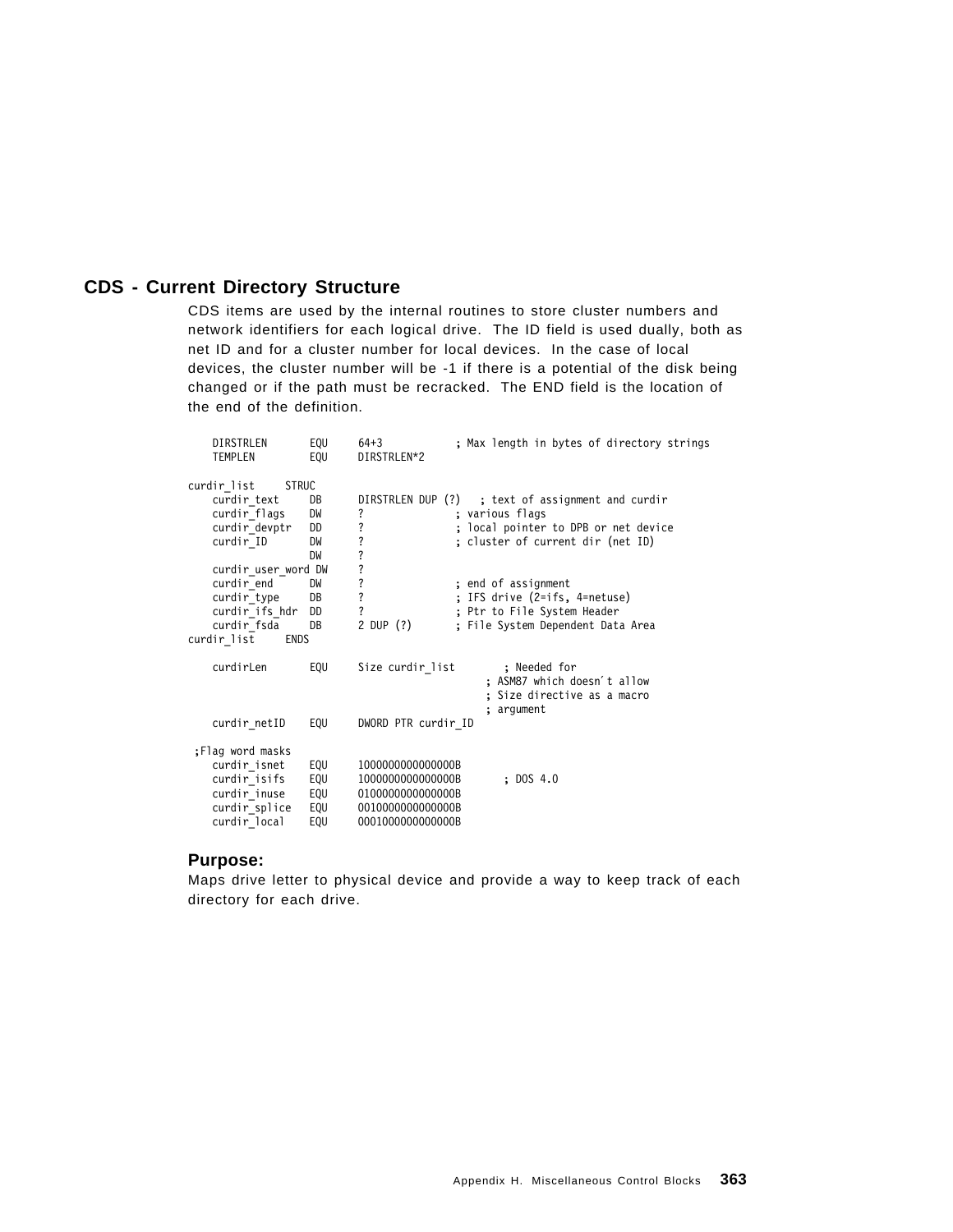# **SFT - System File Table**

System File Table structures:

| SF<br>SF | SFLink<br>SFCount<br>SFTable                   | <b>STRUC</b><br>DD<br>DW<br>DW<br><b>ENDS</b> | ?<br>$\ddot{\cdot}$<br>$\overline{\cdot}$ | ; number of entries<br>; beginning of array of the following                                                                  |
|----------|------------------------------------------------|-----------------------------------------------|-------------------------------------------|-------------------------------------------------------------------------------------------------------------------------------|
|          | ; system file table entry                      |                                               |                                           |                                                                                                                               |
|          | sf entry                                       | <b>STRUC</b>                                  |                                           |                                                                                                                               |
|          | sf ref count                                   | DW                                            | ?                                         | ; number of processes sharing entry                                                                                           |
|          |                                                |                                               |                                           | if FCB then ref count<br>$\ddot{\phantom{a}}$                                                                                 |
|          | sf_mode                                        | DW                                            | ?                                         | ; mode of access or high bit on if FCB                                                                                        |
|          | sf attr                                        | DB                                            | $\ddot{\cdot}$                            | ; attribute of file                                                                                                           |
|          | sf flags                                       | DW                                            | $\ddot{?}$                                | ;Bits 8-15                                                                                                                    |
|          |                                                |                                               |                                           | ; Bit 15 = 1 if remote file<br>= 0 if local file or device                                                                    |
|          |                                                |                                               |                                           | Bit $14 = 1$ if date/time is not to be                                                                                        |
|          |                                                |                                               |                                           | set from clock at CLOSE. Set by                                                                                               |
|          |                                                |                                               |                                           | FILETIMES and FCB_CLOSE.<br>Reset by<br>$\vdots$                                                                              |
|          |                                                |                                               |                                           | other reseters of the dirty bit                                                                                               |
|          |                                                |                                               |                                           | (WRITE)                                                                                                                       |
|          |                                                |                                               |                                           | ; Bit 13 = Pipe bit (reserved)                                                                                                |
|          |                                                |                                               |                                           | ; Bits 0-7 (old FCB_devid bits)                                                                                               |
|          |                                                |                                               |                                           | ; If remote file or local file, bit                                                                                           |
|          |                                                |                                               |                                           | ; 6=0 if dirty Device ID number, bits                                                                                         |
|          |                                                |                                               |                                           | ; 0-5 if local file.                                                                                                          |
|          |                                                |                                               |                                           | bit 7=0 for local file, bit 7                                                                                                 |
|          |                                                |                                               |                                           | $=1$ for local I/O device                                                                                                     |
|          |                                                |                                               |                                           | If local I/O device, bit 6=0 if EOF (input)                                                                                   |
|          |                                                |                                               |                                           | Bit 5=1 if Raw mode                                                                                                           |
|          |                                                |                                               |                                           | Bit 0=1 if console input device                                                                                               |
|          |                                                |                                               |                                           | Bit 1=1 if console output device                                                                                              |
|          |                                                |                                               |                                           | Bit 2=1 if null device                                                                                                        |
|          |                                                |                                               |                                           | Bit 3=1 if clock device                                                                                                       |
|          | sf devptr                                      | DD                                            | ?                                         | Points to DPB if local file, points                                                                                           |
|          |                                                |                                               |                                           | ; to device header if local device,                                                                                           |
|          |                                                |                                               |                                           | points to net device header if remote                                                                                         |
|          | sf firclus                                     | DW                                            | ?                                         | ; First cluster of file (bit 15 = 0)                                                                                          |
|          | sf time                                        | DW                                            | $\ddot{\cdot}$                            | ; Time associated with file                                                                                                   |
|          | sf date                                        | DW                                            | $\ddot{?}$                                | ; Date associated with file                                                                                                   |
|          | sf size                                        | DD                                            | $\ddot{\cdot}$                            | ; Size associated with file                                                                                                   |
|          | sf_position                                    | DD                                            | ?                                         | ; Read/Write pointer or LRU count for FCBs<br>; Starting here, the next 7 bytes may be used by the file system to store an ID |
|          | sf cluspos                                     | DW                                            | ?                                         | : Position of last cluster accessed                                                                                           |
|          | sf dirsec                                      | DD                                            | ?                                         | ; Sector number of directory sector for this fil                                                                              |
|          | sf dirpos                                      | DB                                            | $\overline{\cdot}$                        | ; Offset of this entry in the above                                                                                           |
|          | ; End of 7 bytes of file-system specific info. |                                               |                                           |                                                                                                                               |
|          | sf_name                                        | DB                                            | 11 DUP (?)                                | ; 11 character name that is in the                                                                                            |
|          |                                                |                                               |                                           | ; directory entry. This is used by                                                                                            |
|          |                                                |                                               |                                           | ; close to detect file deleted and                                                                                            |
|          |                                                |                                               |                                           | ; disk changed errors.                                                                                                        |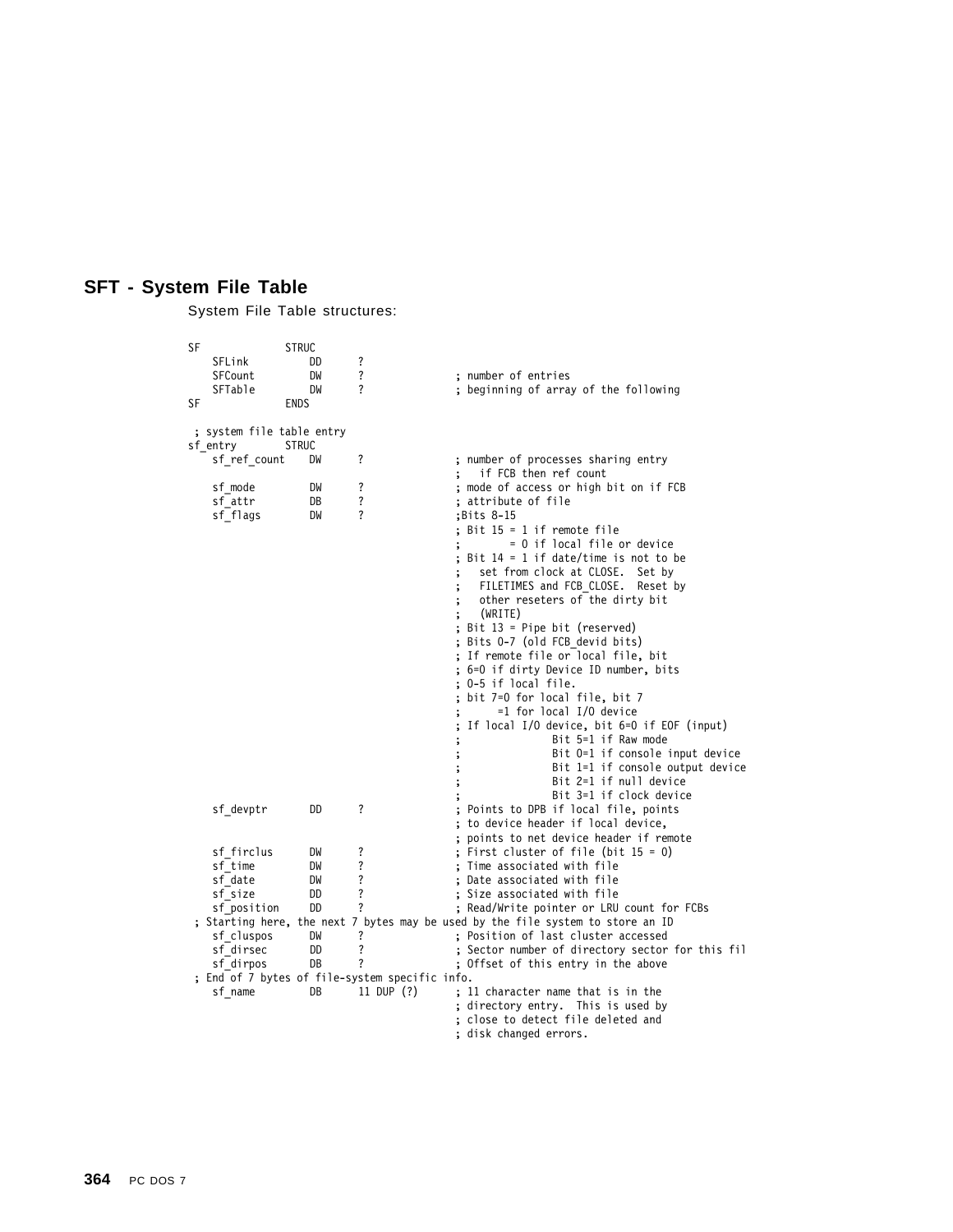; SHARING INFO sf chain DD ? ; link to next SF sf\_UID DW ?<br>sf\_PID DW ? sf<sup>-</sup>PID DW ? sf\_MFT DW ?<br>sf<sup>\_</sup>lstclus DW ? ? **East cluster accessed** sf\_IFS\_HDR DD ? sf\_entry ENDS sf fsda EQU BYTE PTR sf cluspos ;DOS 4.0 sf\_serial\_ID EQU WORD PTR sf\_firclus ;DOS 4.0 sf netid EQU BYTE PTR sf cluspos sf OpenAge EQU WORD PTR sf position+2 sf\_LRU EQU WORD PTR sf\_position sf\_default\_number EQU 5h ; Note that we need to mark an SFT as being busy for OPEN/CREATE. This is ; because an INT 24 may prevent us from ′ freeing′ it. We mark this as such ; by placing a -1 in the ref\_count field. sf busy EQU -1 ; mode mask for FCB detection sf\_isfcb EQU 1000000000000000B ; Flag word masks EQU 1000000000000000B sf\_close\_nodate EQU 0100000000000000B sf\_pipe EQU 0010000000000000B sf\_no\_inherit EQU 0001000000000000B sf\_net\_spool EQU 0000100000000000B Handle\_Fail\_I24 EQU 0000000100000000B ;BIT 8 - DISK FULL I24 ERROR ; Local file/device flag masks devid\_file\_clean EQU 40h ; true if file and not written devid\_file\_mask\_drive EQU 3Fh ; mask for drive number devid<sup>-</sup>device - EQU 80h ; true if a device devid\_device\_EOF EQU 40h ; true if end of file reached<br>devid\_device\_raw EQU 20h ; true if in raw\_mode EQU 20h ; true if in raw mode devid\_device\_special EQU 10h ; true if special device devid<sup>-</sup>device<sup>-</sup>clock EQU 08h ; true if clock device<br>devid<sup>-</sup>device<sup>-</sup>null EQU 04h ; true if null-device EQU 04h ; true if null device devid\_device\_con\_out EQU 02h ; true if console output<br>devid\_device\_con\_in EQU 01h ; true if consle\_input devid\_device\_con\_in EQU 01h ; true if consle input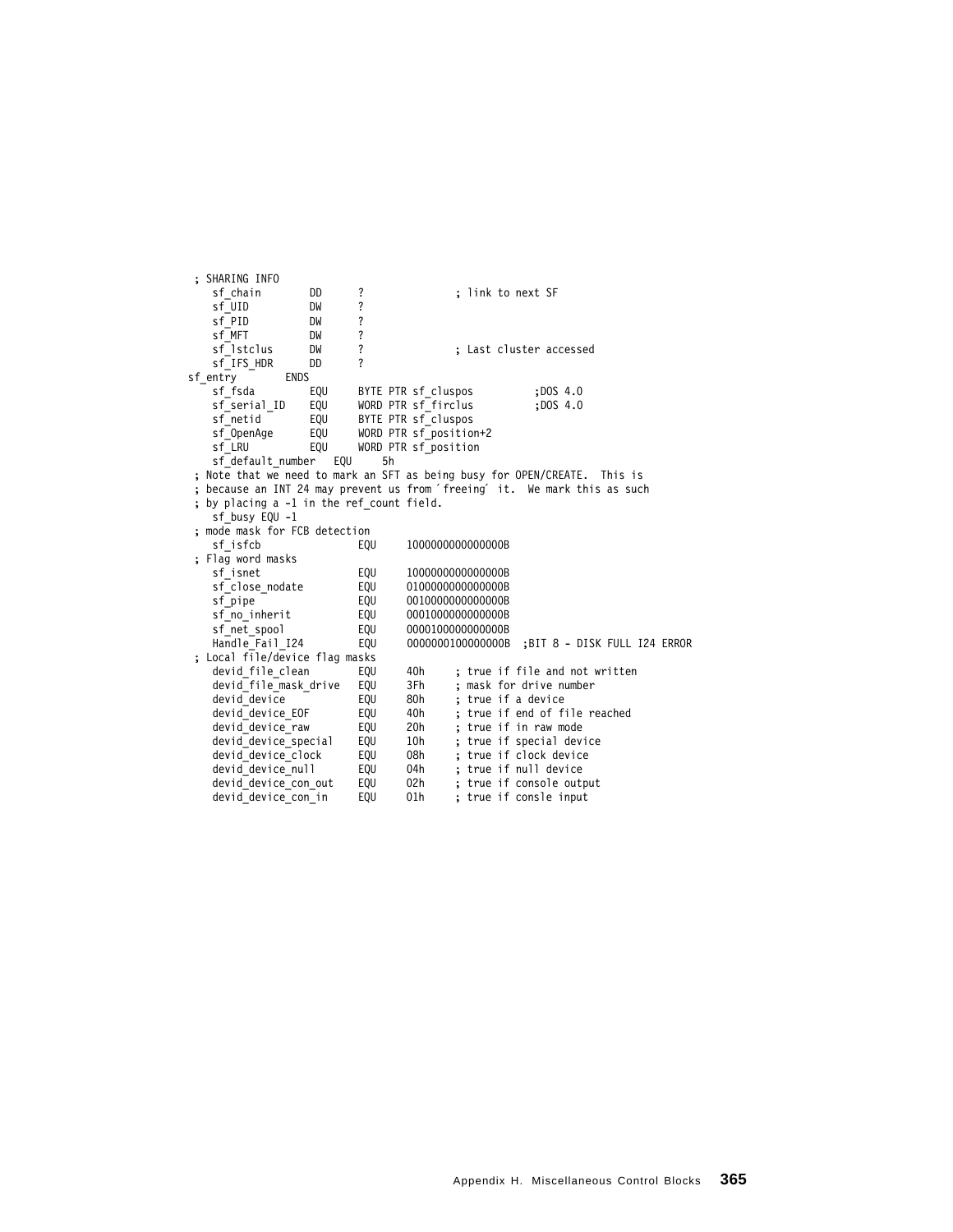```
 ; structure of devid field as returned by IOCTL is:
; BIT 7 6 5 4 3 2 1 0
; │---│---│---│---│---│---│---│---│
; |I|E|R|S|I|I|I|I|I| ; │ S │ O │ A │ P │ S │ S │ S │ S │
 ; │ D │ F │ W │ E │ C │ N │ C │ C │
 ; │ E │ │ │ C │ L │ U │ O │ I │
 ; │ V │ │ │ L │ K │ L │ T │ N │
 ; │---│---│---│---│---│---│---│---│
 ; ISDEV = 1 if this channel is a device
\frac{1}{3} = 0 if this channel is a disk file
; If ISDEV = 1
 ; EOF = 0 if End Of File on input
 ; RAW = 1 if this device is in Raw mode
\frac{1}{2} = 0 if this device is cooked
 ; ISCLK = 1 if this device is the clock device
 ; ISNUL = 1 if this device is the null device
 ; ISCOT = 1 if this device is the console output
 ; ISCIN = 1 if this device is the console input
; If ISDEV = 0
 ; EOF = 0 if channel has been written
; Bits 0-5 are the block device number for
; the channel (0 = A, 1 = B, ...)<br>devid ISDEV EQU 80h
  devid_ISDEV EQU
  devid_EOF EQU 40h
  devid<sup>-</sup>RAW EQU
  devid_SPECIAL EQU 10H<br>devid_ISCLK EQU 08h
   devid_ISCLK EQU 08h
   devid_ISNUL EQU 04h
  devid_ISCOT EQU 02h<br>devid_ISCIN EQU 01h
  devid_ISCIN EQU 01h
  devid_block_dev EQU 1Fh ; mask for block device number
```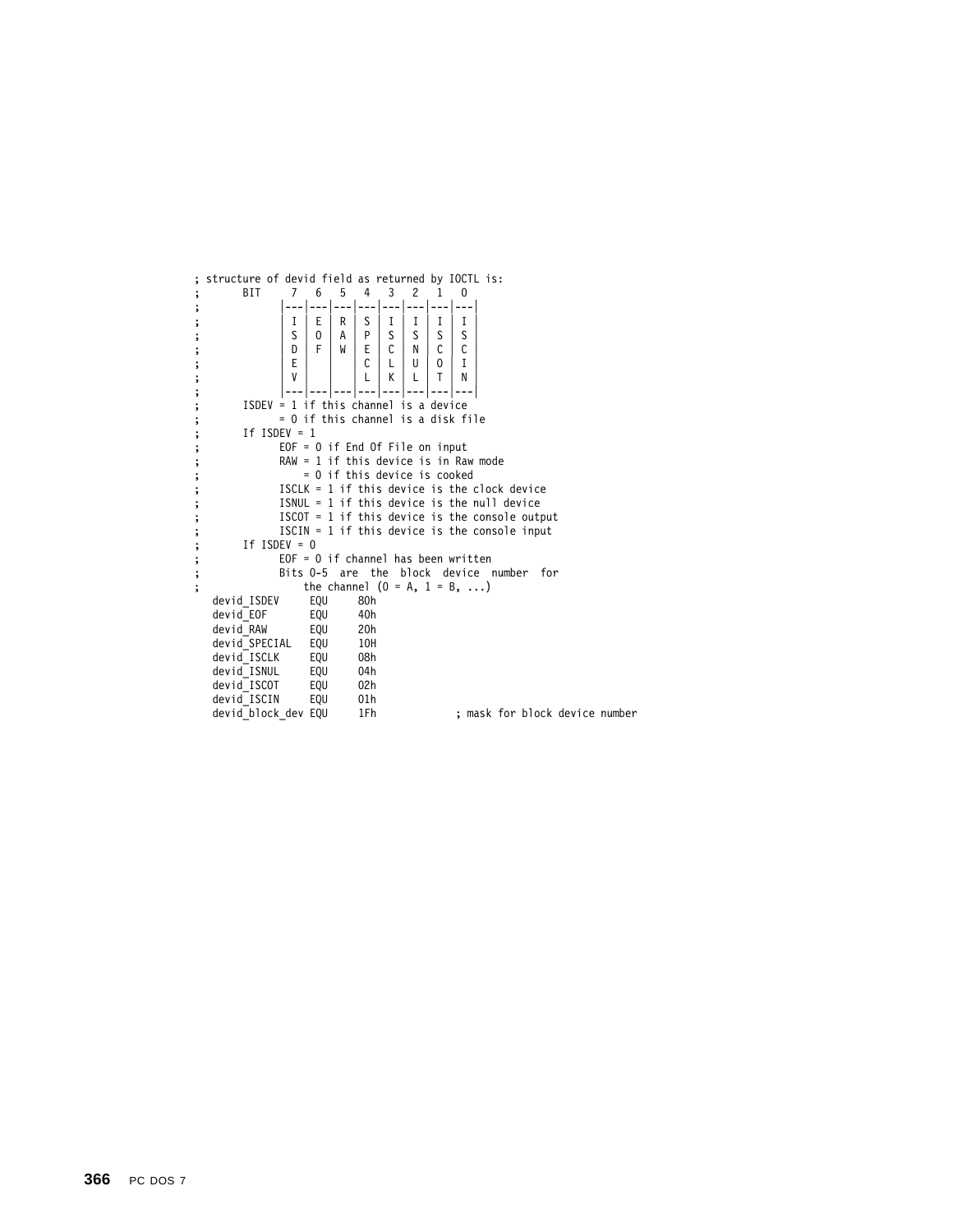### **Buffer Header - Disk I/O Buffer Header**

Field definition for I/O buffer information:

|                      | <b>BUFFINFO</b>             | <b>STRUC</b> |                      |                                                               |
|----------------------|-----------------------------|--------------|----------------------|---------------------------------------------------------------|
|                      | buf next                    | DW           | ?                    | ; Pointer to next buffer in list                              |
|                      | buf prev                    | DW           | ?                    | ; Pointer to prev buffer in list                              |
|                      | buf ID                      | DB           | ?                    | ; Drive of buffer (bit $7 = 0$ )                              |
|                      |                             |              |                      | ; SFT table index (bit $7 = 1$ )                              |
|                      |                             |              |                      | ; = FFH if buffer free                                        |
|                      | buf_flags                   | DB           | ?                    | Bit $7 = 1$ if Remote file buffer                             |
|                      |                             |              |                      | = 0 if Local device buffer                                    |
|                      |                             |              |                      | Bit $6 = 1$ if buffer dirty                                   |
|                      |                             |              |                      | ; Bit 5 = Reserved                                            |
|                      |                             |              |                      | ; Bit 4 = Search bit (bit 7 = 1)                              |
|                      |                             |              |                      | ; Bit 3 = 1 if buffer is DATA                                 |
|                      |                             |              |                      | $:$ Bit 2 = 1 if buffer is DIR                                |
|                      |                             |              |                      | $:$ Bit $1 = 1$ if buffer is FAT                              |
|                      |                             |              |                      | ; Bit 0 = Reserved                                            |
|                      | buf sector                  | DD           | ?                    | ; Sector number of buffer (bit 7 = 0)                         |
|                      |                             |              |                      | ; The next two items are often refed as a word (bit $7 = 0$ ) |
|                      | buf wrtcnt                  | DB           | ?                    | ; For FAT sectors, # times sector written out                 |
|                      | buf wrtcntinc               | DW           | ?                    | $\mathbf{v}$<br>, # sectors between each write                |
|                      | buf DPB                     | DD           | ?                    | ; Pointer to drive parameters                                 |
|                      | buf_fill                    | DW           | ?                    | ; How full buffer is (bit $7 = 1$ )                           |
|                      | buf reserved                | DB           | $\overline{\cdot}$   | ; make DWORD boundary for 386                                 |
|                      | <b>BUFFINFO</b>             | <b>ENDS</b>  |                      |                                                               |
|                      |                             |              |                      |                                                               |
|                      | buf offset                  | EQU          | DWORD PTR buf sector |                                                               |
|                      |                             |              |                      | ;For bit $7 = 1$ , this is the byte                           |
|                      |                             |              |                      | offset of the start of the buffer in                          |
|                      |                             |              |                      | ; the file pointed to by buf ID.<br>Thus                      |
|                      |                             |              |                      | ; the buffer starts at location                               |
|                      |                             |              |                      | ; buf offset in the file and contains                         |
|                      |                             |              |                      | ;buf fill bytes.                                              |
|                      | BUFINSIZ                    | EQU          | SIZE BUFFINFO        |                                                               |
|                      |                             |              |                      | ; Size of structure in bytes                                  |
|                      |                             |              |                      |                                                               |
|                      | buf Free                    | EQU          | 0FFh                 | ; buf id of free buffer                                       |
|                      |                             |              |                      |                                                               |
|                      | ;Flag byte masks            |              |                      |                                                               |
|                      | buf_isnet                   | EQU          | 10000000B            |                                                               |
|                      | buf dirty                   | EQU          | 01000000B            |                                                               |
| $:***$               |                             |              |                      |                                                               |
|                      | buf visit                   | EQU          | 00100000B            |                                                               |
| ;***                 |                             |              |                      |                                                               |
|                      | buf snbuf                   | EQU          | 00010000B            |                                                               |
|                      | buf_isDATA                  | EQU          | 00001000B            |                                                               |
|                      | buf isDIR                   | EQU          | 00000100B            |                                                               |
|                      | buf isFAT                   | EQU          | 00000010B            |                                                               |
|                      | buf type 0                  | equ          | 11110001B            | ; AND sets type to "none"                                     |
|                      |                             |              |                      |                                                               |
|                      | buf NetID                   | EQU          | BUFINSIZ             |                                                               |
|                      |                             |              |                      |                                                               |
|                      |                             |              |                      |                                                               |
| $\cdot$              | Buffer Hash Entry Structure |              |                      |                                                               |
| $\ddot{\phantom{0}}$ |                             |              |                      |                                                               |
|                      | BUFFER HASH ENTRY           |              | <b>STRUC</b>         | ; DOS 4.0                                                     |
|                      | EMS PAGE NUM                | DW           | -1                   | ; logical page number for EMS handle                          |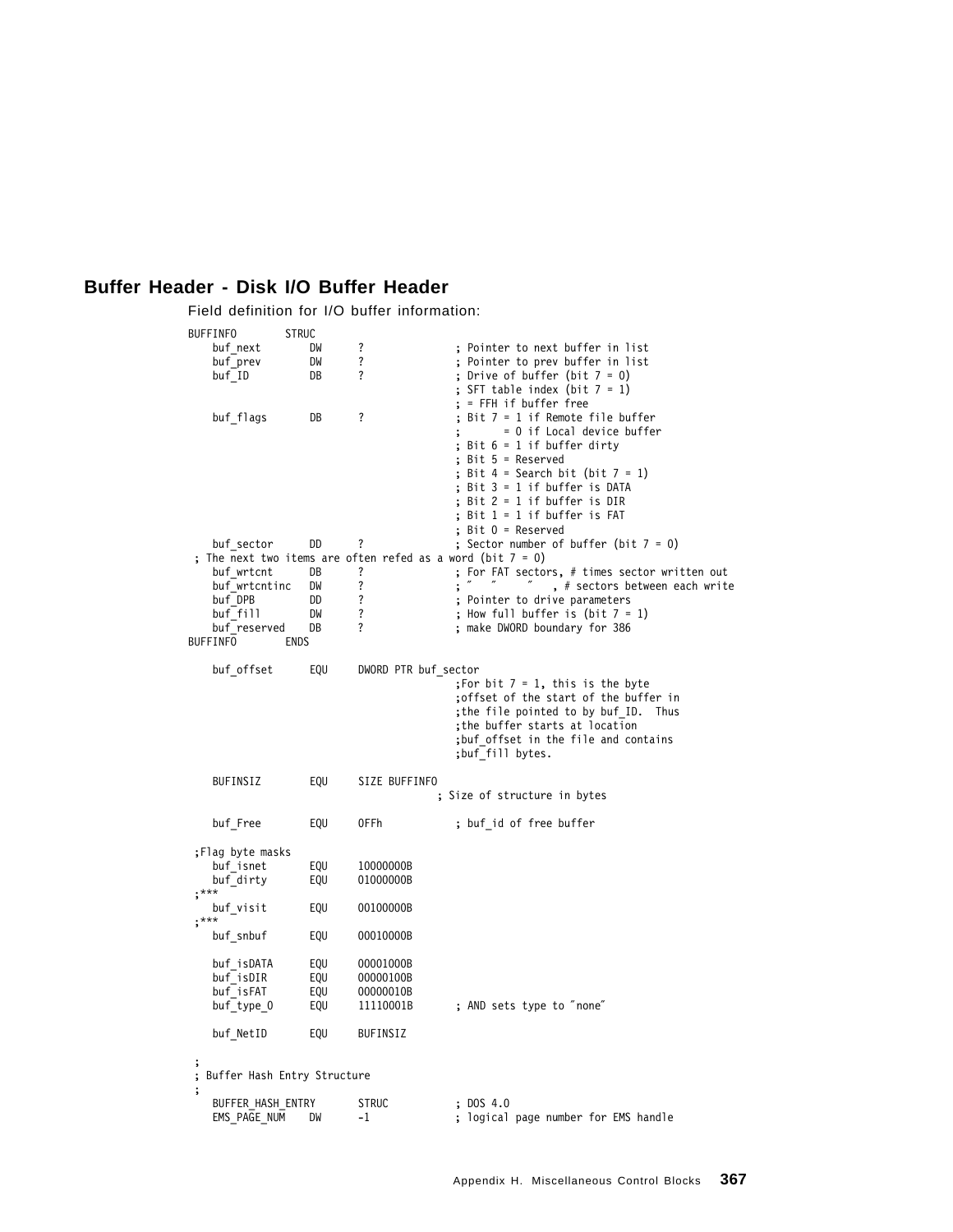| BUFFER BUCKET DD<br>DIRTY COUNT<br>DB<br>BUFFER RESERVED DB<br>BUFFER HASH ENTRY | <b>ENDS</b> | ; pointer to buffers<br>; number of dirty buffers<br>; reserved             |
|----------------------------------------------------------------------------------|-------------|-----------------------------------------------------------------------------|
| MaxBuffinBucket EQU<br>MaxBucketinPage EQU                                       | 15          | ; Max number of buffers per bucket<br>; Max number of buckets per 16kb page |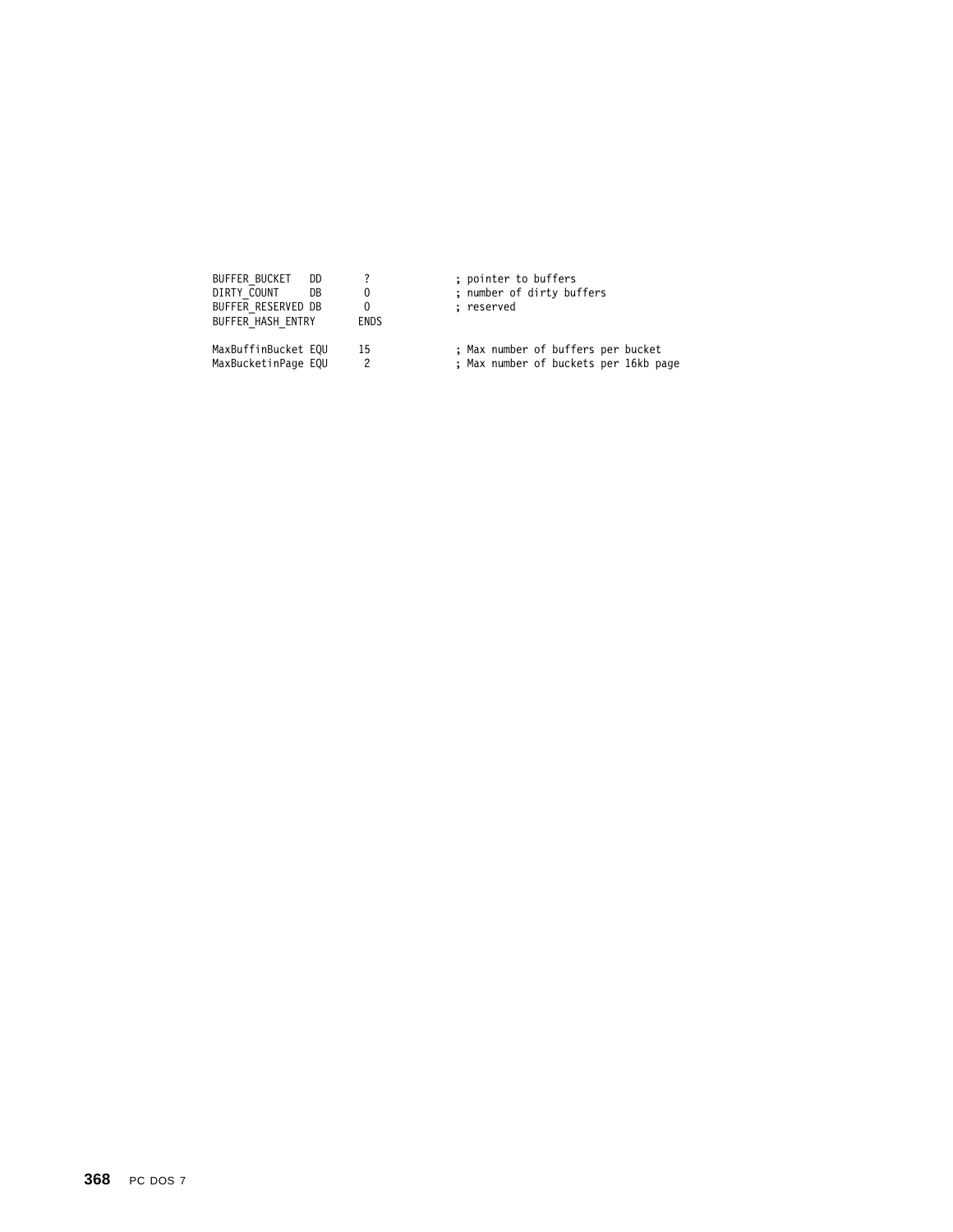### **Storage Header - Memory arena structure**

 ; arena item ; arena STRUC arena\_signature DB ? ; 4D for valid item, 5A for last item<br>arena\_owner bW ? ; owner of arena item arena\_owner bW ? ; owner of arena item<br>arena size bW ? ; size in paragraphs o arena\_size DW ? ; size in paragraphs of item arena\_size on ;<br>arena\_reserved DB 3 DUP(?)<br>arena\_name DB 8 DUP(?) arena\_name DB 8 DUP(?) ; owner file name arena ENDS arena\_owner\_system EQU 0 ; free block indication arena\_signature\_normal EQU 4Dh ; valid signature, not end of arena<br>arena\_signature\_end EQU 5Ah ; valid signature, last block in are ; valid signature, last block in arena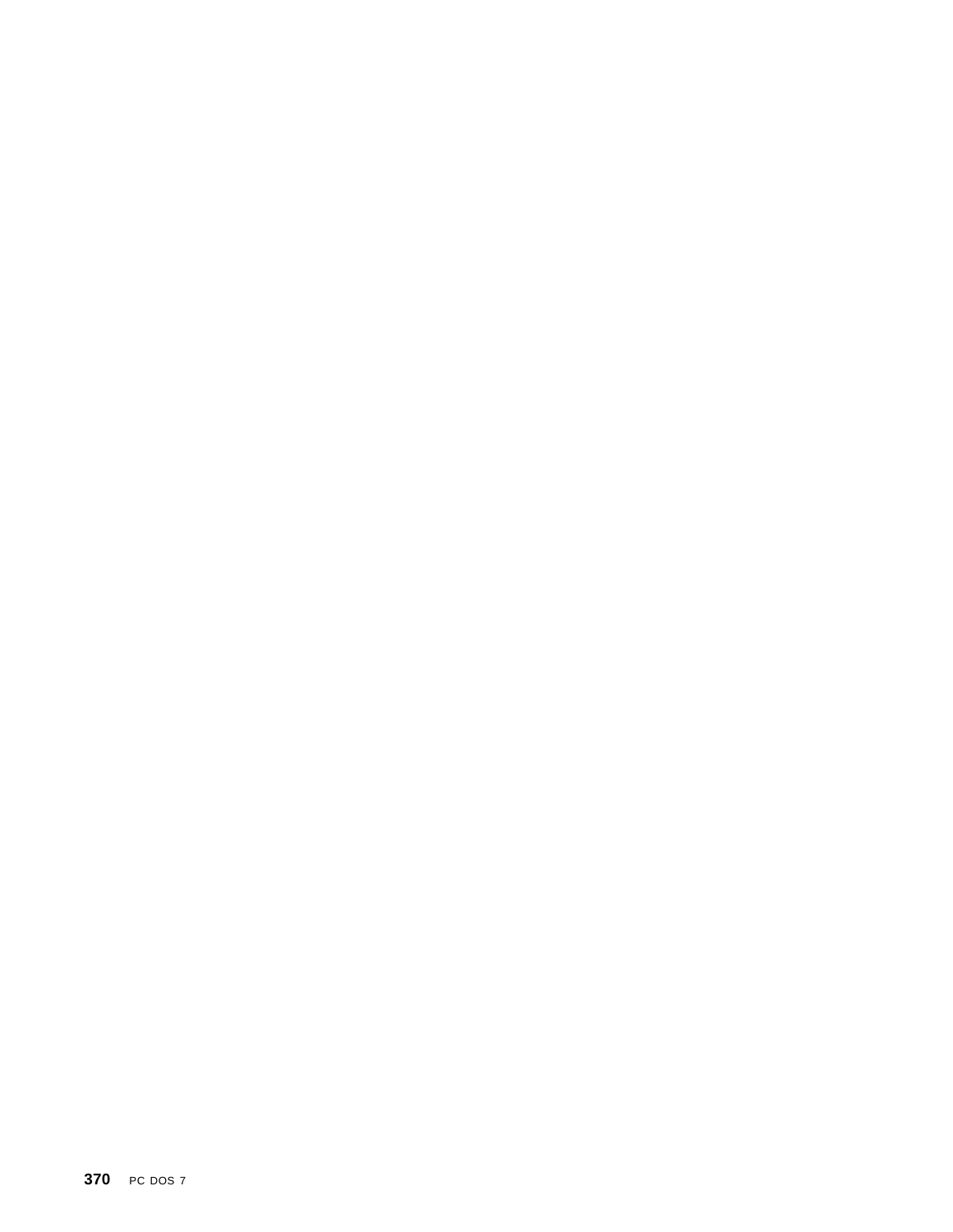### **Index**

### **Special Characters**

/INF 358

### **Numerics**

32MB, media greater than 112 8086/8088 code rules 49

# **A**

absolute disk read/write (INT 25H/26H) 112 AC flag set condition 70 Access, Lock/Unlock File 253 Accessing POWER.EXE Controls 122 accessing the disk 7 accumulator register 136 address (INT 22H), terminate 107 address (INT 23H), Ctrl − Break exit 108 address, default disk transfer 38 address, memory map 34 Address, Set Disk Transfer 168 AL function values 273 allocate command, EMS 79 Allocate Memory 227 Allocated Memory Blocks (SETBLOCK), Modify 229 Allocated Memory, Free 228 Allocation Table Information 169 Allocation Table Information for Specific Device 170 APM Error Return Codes 129 APPEND 129 application swapping 325 arena structure, Memory 369 ASCII in Dump command 53 ASCII mode, I/O in 32 ASCIIZ filename string 15 Assemble command 49 Assembler Language, IBM PC 136 attribute field 87 attribute, file 17

auxiliary carry flag 70 Auxiliary Input 145 Auxiliary Output 146

# **B**

base pointer 137 base register 136 binary mode, I/O in 32 BIOS parameter block (BPB) 86, 97 BIOS Parameter Block Definition 362 bit fields 209 Block Definition, BIOS Parameter 362 Block Definition, Disk Parameter 361 block device driver 85 BIOS parameter block (BPB) array 86 drive letters 85 input/output request 100 installing a block device 86 installing a character device 86 media descriptor byte 86 random I/O 85 Block Read, Random 179 Block Write, Random 181 block, parameter 39 Blocks, Control 361 blocks, memory 33 book, organization of this 1 boot record 7 boot record, extended BPB 99 boot sector format of BPB 98 BP (base pointer) 137 BPB 362 BPB (see BIOS parameter block) Buffer Header 367 buffer memory (disk transfer area) 26 Buffered Keyboard Input 152 build BPB request 97 boot sector format 98 extended boot record 99 extended BPB structure 98 media type 98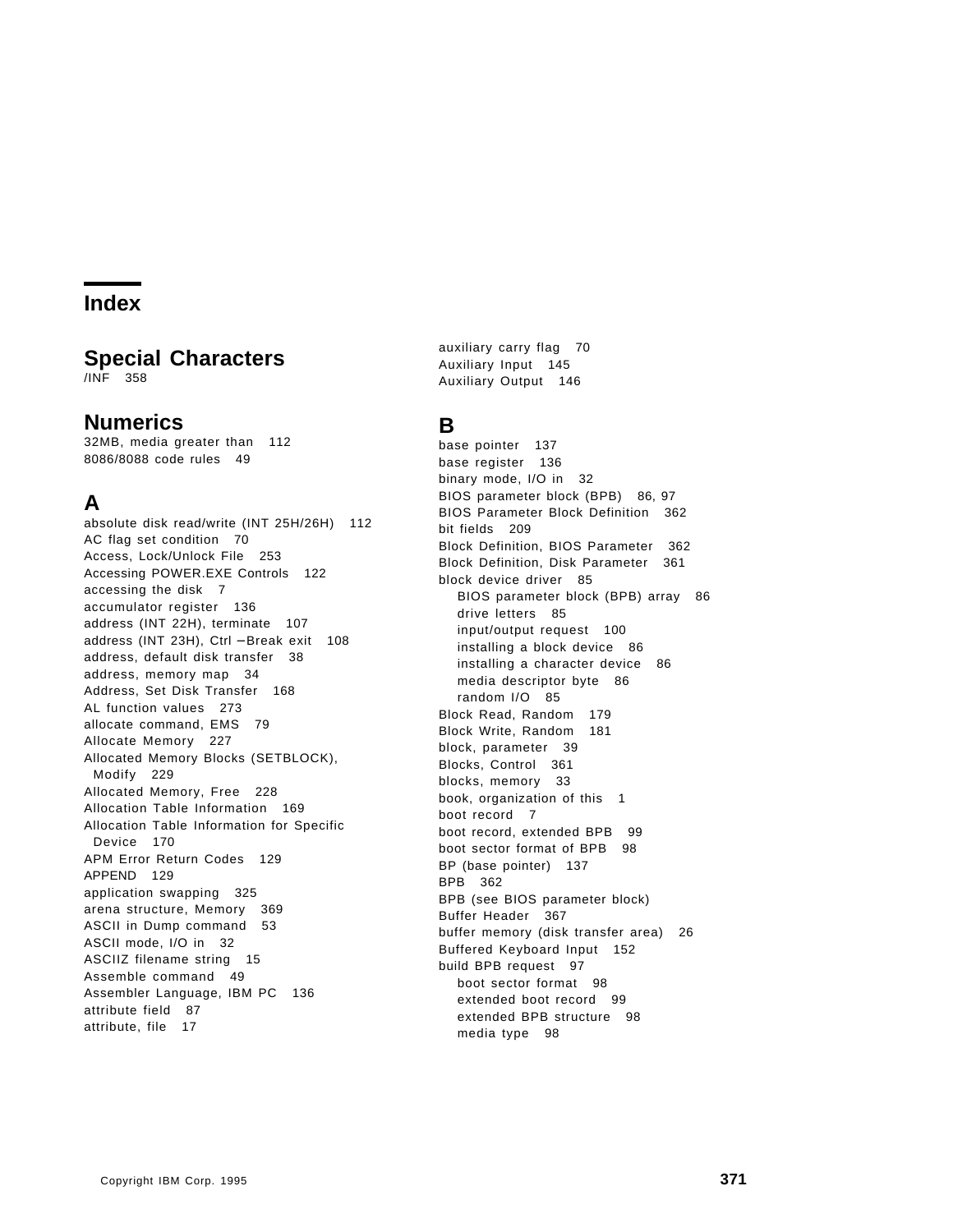busy bit 91 byte, media descriptor 95 bytes in a request header 90 bytes in directory entry 17

# **C**

CALL FAR 110 calls for code page switching 282 calls, using PC DOS 7 function 135 Callup/Down Register Structure 323 cancel all files 116 cancel file 116 Cancel Redirection 263 carry flag 70 CDS 363 Change Current Directory (CHDIR) 206 Change File Mode (CHMOD) 221 character device driver 85 installing a new CON device 86 output request 102 terminating the input queue 102 type-ahead input buffer 102 character input/output flush request 102 character input/output status 101 Check DOSDOCK Installation 118 Check Standard Input Status 153 check, ctrl-break 195 Check, DOS Protected Mode Services 119 CHECKSUM 40 clear condition of flag 70 Clear Keyboard Buffer and Invoke a Keyboard Function 154 clock device bit 89 Close a File Handle 214 CLOSE call 103 Close File 158 cluster number, first 20 cluster, sectors per 10 Code of a Subprocess (WAIT), Get a Return 234 code page switching 282 Code Page, Get/Set Global 268 code segment 137 code, interrupt 2FH function 115 codes (INT 24H). error 109

Codes, APM Error Return 129 Codes, DPMS Error Return 323 codes, extended error 138 COM files 11 COM programs 136 command code 91 command files from /S format option 11 command line 40 command processor 41 COMMAND.COM 11, 33 Commit File 270 communication area 34 Compare command 51 compatibility mode 210 computer name 256 CONFIG.SYS 93 Console I/O, Direct 148 Console Input with Echo 143 Console Input without Echo 150 control block 33 Control Blocks 361 Control for Devices, I/O 223, 273 control strings 88 control values, I/O 32 control-break routine 42 count register 136 Country Dependent Information, Get or Set 201 Country Information, Get Extended 265 Create a File 207 Create File 165 Create New File 252 Create Subdirectory (MKDIR) 204 Create Unique File 250 Creating Online documents 356 critical error handler vector (INT 24H) 108 CALL FAR 110 device header format 112 disk error 110 error codes 109 FAIL request 112 hardware error 108 IGNORE request 112 ignore response 110 IRET execution 109 critical error situation 42 CS register 137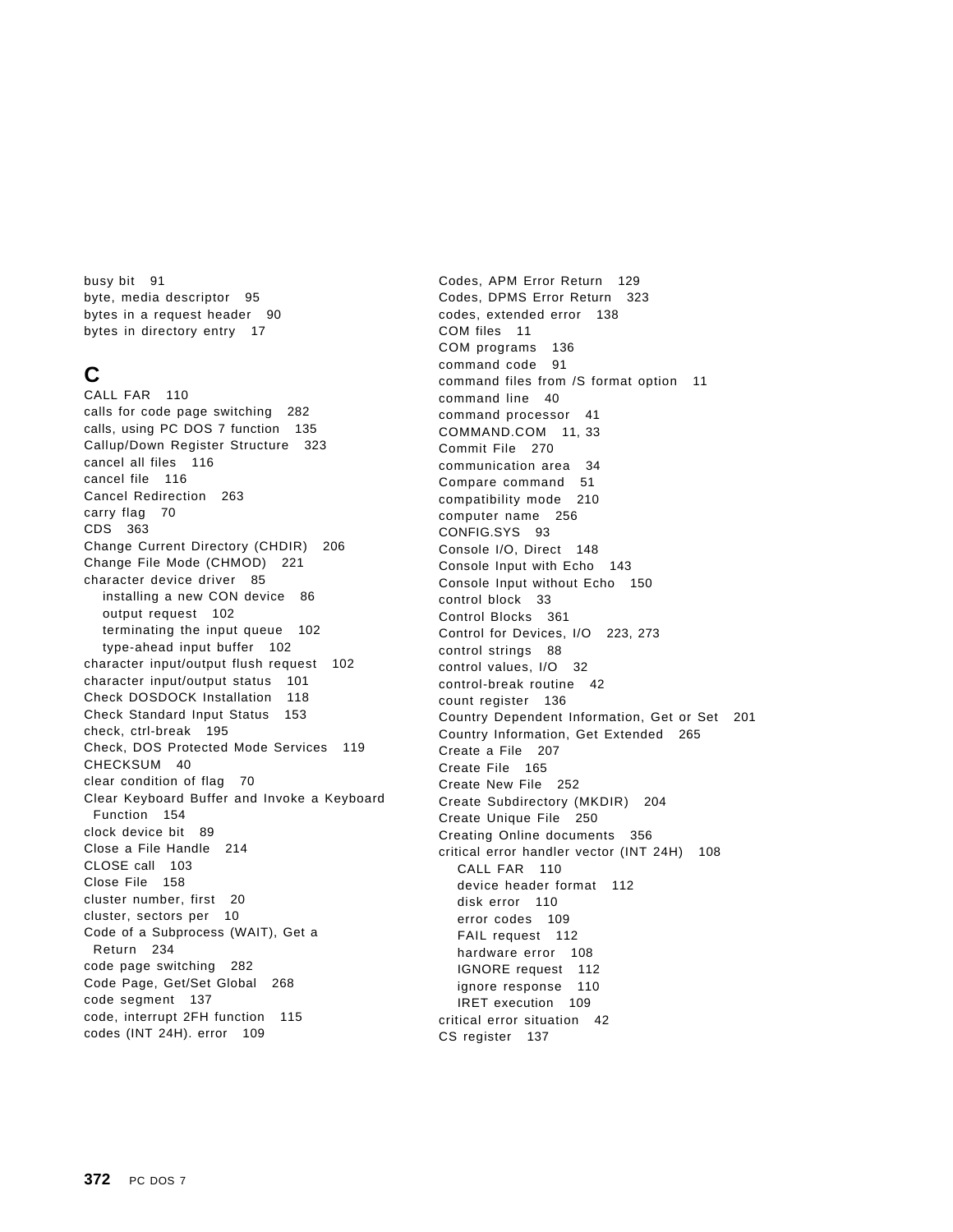ctrl-break checking 195 Ctrl-Break routine 42 Ctrl − Break exit address (INT 23H) 108 Current Directory Structure 363 Current Directory, Get 226 Current Disk 167 Current Dock Status, Get 118 CY flag set condition 70

# **D**

data area 12 data files, storage of 12 data register 136 data segment 137 Date and Time, Get/Set File′s 242 date in a directory structure 20 Date, Get 185 Date, Set 186 date, system 44 DBCS vector 267, 285 deallocate command, EMS 80 DEBUG.COM utility 45 Definition, BIOS Parameter Block 362 Definition, Disk Parameter Block 361 Delete a File from a Specified Directory (UNLINK) 218 Delete File 162 denynone mode 212 DenyRead mode 211 DenyRead/Write mode 211 DenyWrite mode 211 descriptor byte, media 95 destination index 137 detect POWER.EXE 122 Detecting the Expanded Memory Manager 310 device driver control channel 31 device driver header 87 attribute field 87 clock device bit 89 control strings 88 definition of 87 format of 87 input device, standard 89 IOCtl bit 88 name/unit field 89 next device header field 87

device driver header (continued) NUL device 89 open/close removable media bit 88 output device, standard 89 pointer to interrupt routine 89 pointer to strategy routine 89 device driver, EMS 301 device file handle, standard 16 device header format (INT 24H) 112 device, local or remote 281 Device, Redirect 261 DeviceAttributes field 290 DeviceBPB field 290 Devices, I/O Control for 223, 273 DeviceType field 289 DI flag clear condition 70 DI register 137 direct access to media 112 Direct Console I/O 148 Direct Console Input without Echo 149 direction flag 70 Directory (CHDIR), Change Current 206 Directory Structure, Current 363 Directory, Get Current 226 directory, root 11 disk accessing 7 disk format 7 boot record 7 data area 12 disk directory 11 file allocation table (FAT) 10 root directory 11 Disk Free Space, Get 199 Disk I/O Buffer Header 367 disk I/O warning 113 Disk Parameter Block Definition 361 Disk Reset 155 Disk Transfer Address (DTA), Get 190 Disk Transfer Address, Set 168 disk transfer area (DTA) 26 Disk, Current 167 Disk, Select 156 DISKCOMP utility 45 Display Output 144 Display String 151 DN flag set condition 70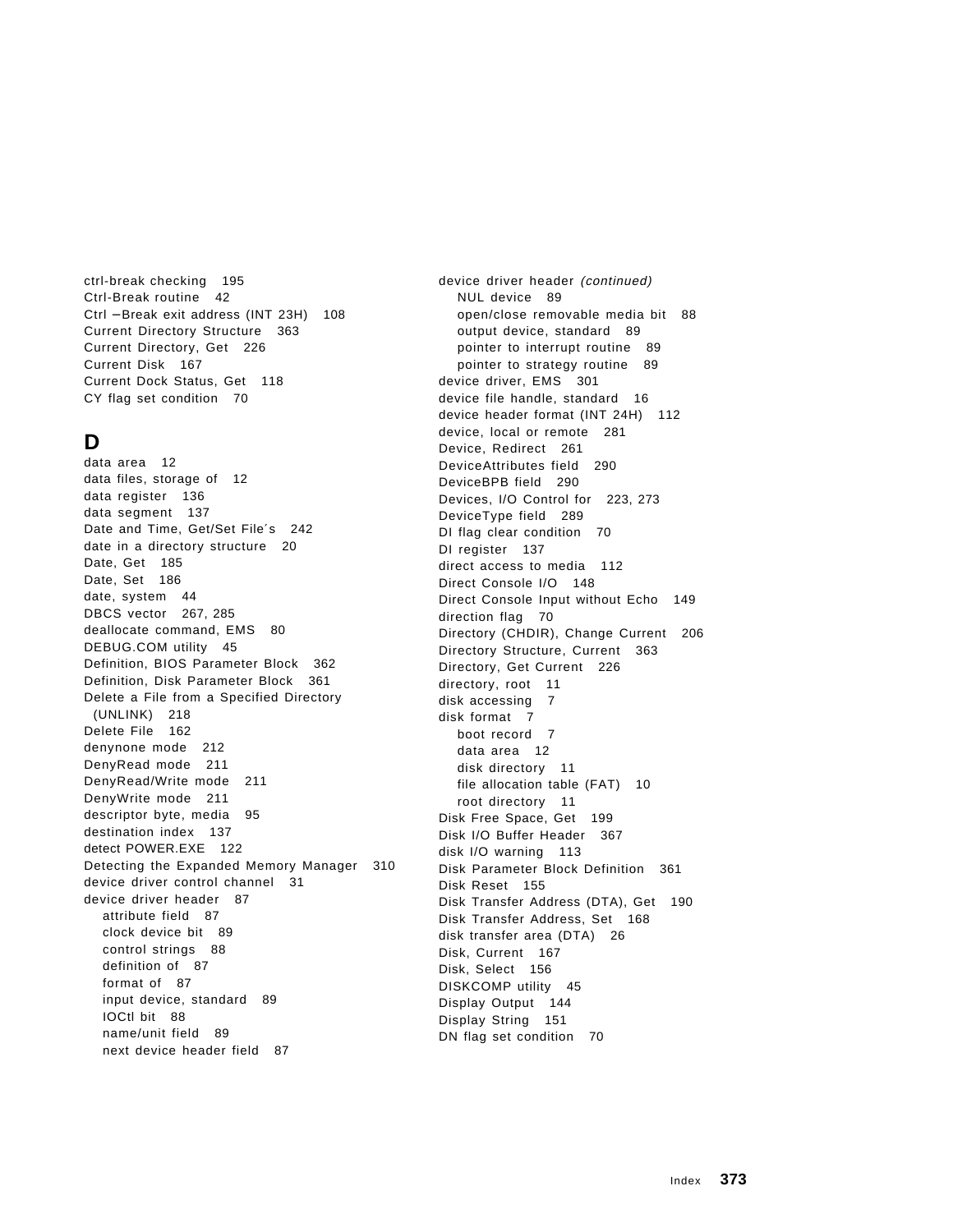Docking Event, Get 118 done bit 91 DOS Protected Mode Services Check 119 DOSDOCK API 118 DOSDOCK Installation, Check 118 double quotation (") 55 DPB 361 DPB Structure 171, 193 DPMS Allocate Block of Extended Memory 320 Allocate Descriptors 316 Build Alias to Real-Mode Segment 318 Call Protected-Mode Procedure 314 Call Real-Mode Procedure (IRET) 315 Call Real-Mode Procedure (RETF) 315 Call Real-Mode Procedure Interrupt Handler 316 Create Alias Descriptor 317 Free a Descriptor 317 Free Block of Extended Memory 320 Get Descriptor Base 319 Get Size of Largest Free Block of Memory 320 Installation Check 314 Map Linear Memory 321 Relocate Segment to Extended Memory 322 Set Descriptor Base 318 Set Descriptor Limit 319 Set Descriptor Type/Attribute 319 Unmap Linear Memory 321 DPMS Error Return Codes 323 DS register 137 DTA (see disk transfer area) Dump command 52 Duplicate a File Handle (DUP) 224 DYNALOAD 86

# **E**

Echo, Console Input with 143 Echo, Console Input without 150 Echo, Direct Console Input without 149 EI flag set condition 70 ejecting media from drive control strings 278 EMM Allocate Pages 306 Deallocate Pages 308

EMM (continued) Get EMM Version 309 Get Page Frame Address 304 Get Status 303 Get Unallocated Page Count 305 Map Handle Page 307 EMM Version, Get 309 EMS (see expanded memory specification) EMS-capable hardware adapter 301 enable/disable device power state (1.1) 126 end of status 117 engage/disengage power management  $(1.1)$  127 Enter command 55 Entry, Search for First 159 Entry, Search for Next 161 environment string, subprogram 39 error bit 91 error code information 138 error codes, status word 91 error handler vector (INT 24H), critical 108 Error Return Codes, APM 129 Error Return Codes, DPMS 323 Error, Extended 248 ES register 137 EXE extension, DEBUG 48 EXE programs 38 Execute a Program (EXEC), Load or 230 executing a subprogram 39 exit program 107 Expanded Memory Manager, Detecting 310 expanded memory specification (EMS) 301 extended 25H or 26H 112 extended BPB structure 98 Extended Country Information, Get 265 extended error codes 138 Extended Error, Get 248 extended file control block 26 Extended Open/Create 271 extra segment 137

# **F**

FAIL request 112 failures, print 117 FAR prefix, DEBUG 50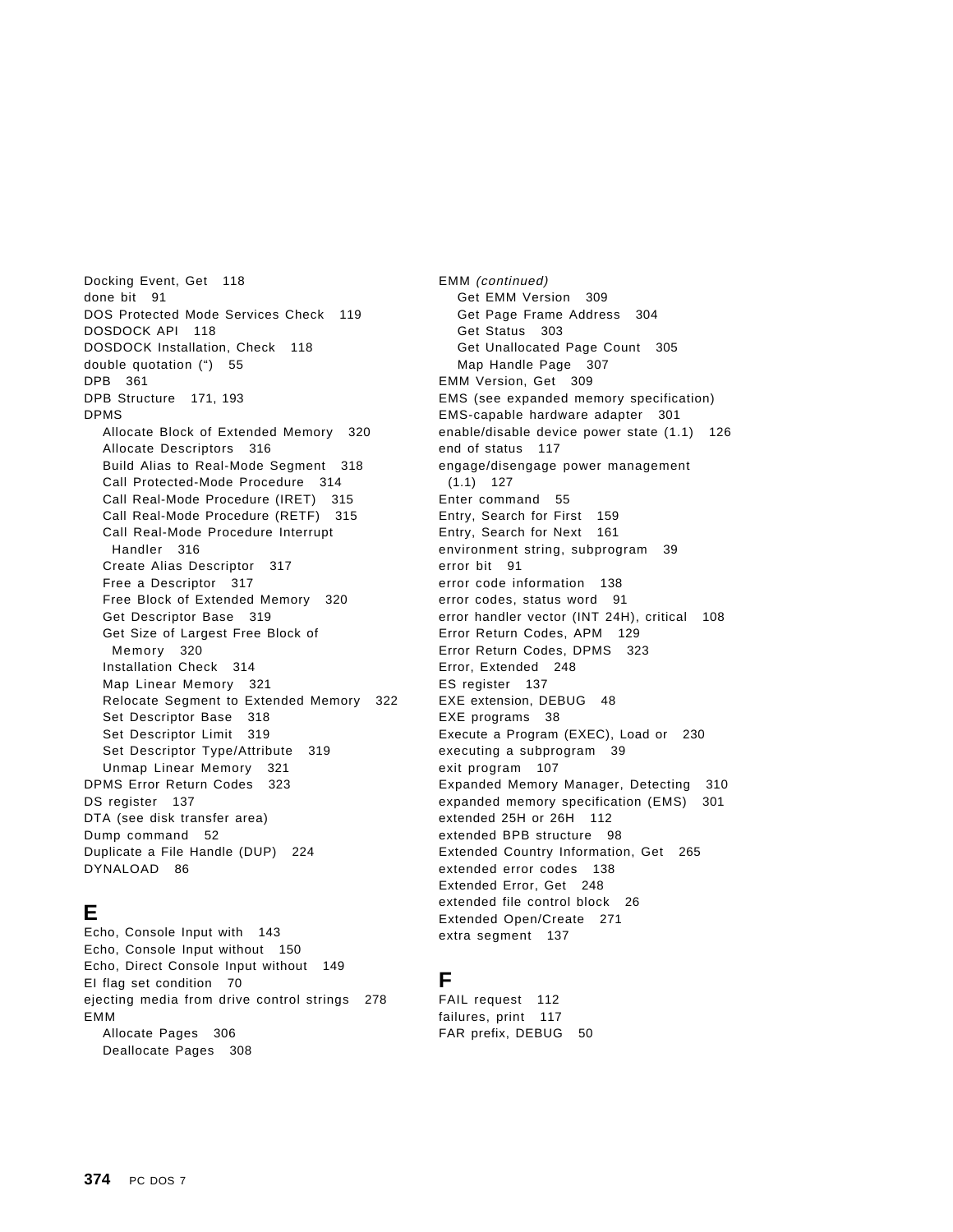FAT (see file allocation table) FCB (see file control block) FCBS command 27 field in parameter block 288 fields in device header 87 File (FIND FIRST), Find First Matching 235 File (FIND NEXT), Find Next Matching 237 File Access, Lock/Unlock 253 file allocation table (FAT) 10 file attribute 17 file control block (FCB) 23 extended 26 format 24 logical record size 25 opened file 23 record number 25 reserved fields 23 unopened file 23 file control block structure 23 File Handle (DUP), Duplicate a 224 File Handle, Close a 214 file handles 16 file sharing using SHARE command 27 File Size 175 file system activities 30 File Table, System 364 File′s Date and Time, Get/Set 242 file, cancel 116 File, Close 158 File, Commit 270 File, Create 165 File, Create New 252 File, Create Unique 250 File, Delete 162 File, Open 157 File, Open a 208 File, Rename 166 File, Rename a 241 file, submit 116 Filename, Parse 183 FILES command 16 files, cancel all 116 files, physical location of 10 Fill command 57 Find First Matching File (FIND FIRST) 235 Find Next Matching File (FIND NEXT) 237

first block device driver 85 First Matching File (FIND FIRST), Find 235 flags 136 flags in register command 70 flags, display 69 flush function call parameter 102 Force a Duplicate of a Handle (FORCDUP) 225 format option, /S 11 format/verify a track 293 fragments, program code 136 Free Allocated Memory 228 function calls, using PC DOS 7 135 function code, interrupt 2FH 115 function dispatcher, PC DOS 7 38 function request (INT 21H) 107

# **G**

general registers, list of 136 generic IOCtl request 287 format/verify a track 293 get device parameters 288 read track on a logical device 292 set device parameters 288 verify a track 293 write track on a logical device 292 Get a Return Code of a Subprocess (WAIT) 234 Get Allocation Strategy 243 Get Current Directory 226 Get Current Dock Status 118 Get Date 185 Get Default DPB 171 get device information 274 get device parameters 288 Get Device Power State (1.1) 125 Get Disk Free Space 199 Get Disk Transfer Address (DTA) 190 Get Docking Event 118 Get DPB 193 Get Extended Country Information 265 Get Extended Error 248 Get InDOS Flag Address 197 get installed state 116 Get Interrupt Vector 198 get logical device function call 104 Get Machine Name 256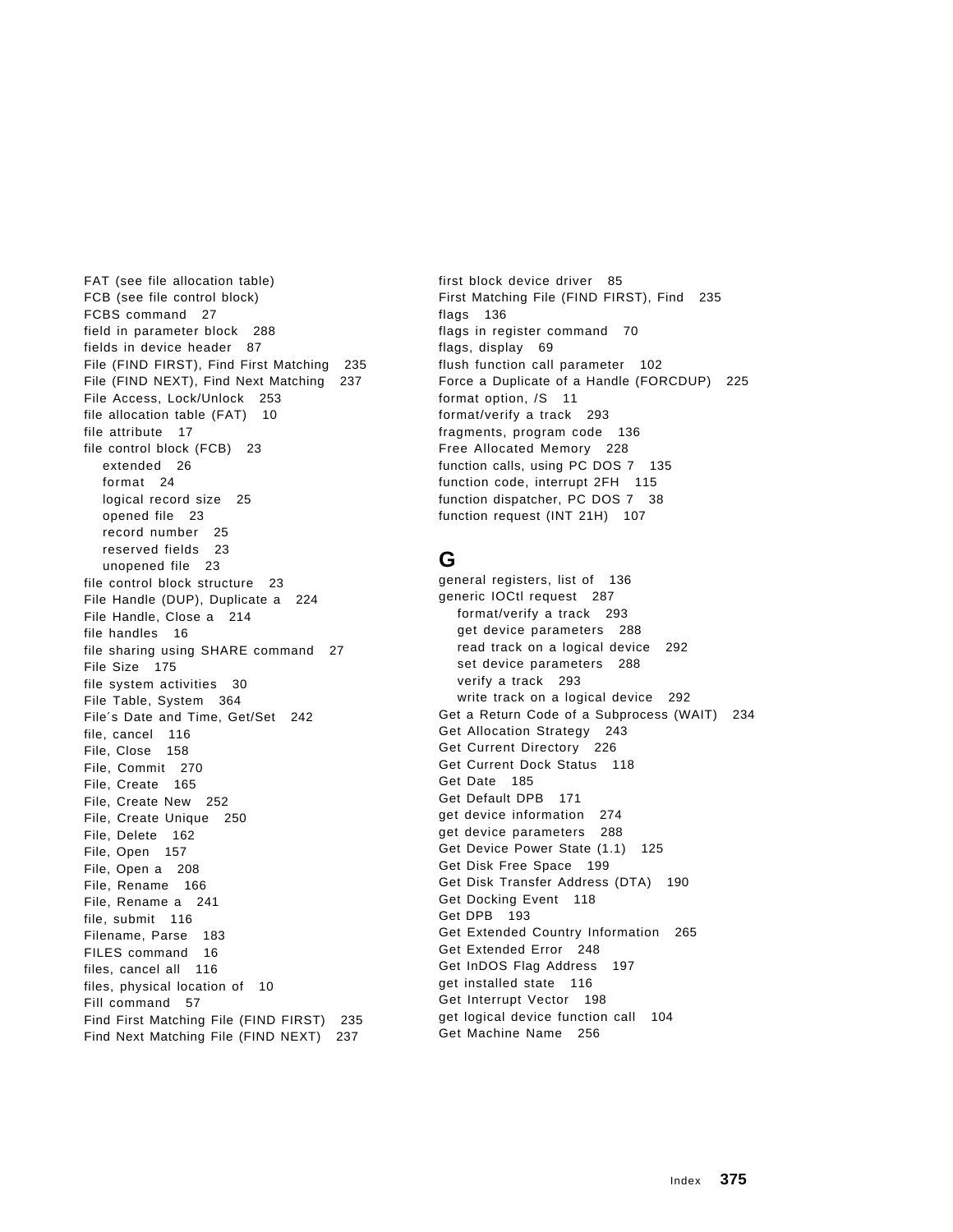get or set APM polling period 128 Get or Set Country Dependent Information 201 get or set idle detection strategy 123 get or set POWER saving level 124 get or set power status 122 Get or Set System Value 195 Get PC DOS 7 Version Number 191 Get Printer Setup 258 Get Program Segment Prefix Address 264 Get PSP Address 239 Get Redirection List Entry 259 get statistics 127 Get Time 187 Get Upper-Memory Link 246 Get Verify Setting 240 Get/Set File′s Date and Time 242 Get/Set Global Code Page 268 Global Code Page, Get/Set 268 Go command 58

### **H**

Handle (FORCDUP), Force a Duplicate of a 225 Handle Count, Set 269 handle is local or remote 281 handler vector (INT 24H), critical error 108 handler, installing a 132 handles, file 16 hard error on disk 110 header, device driver 87 attribute field 87 clock device bit 89 control strings 88 definition of 87 format of 87 input device, standard 89 IOCtl bit 88 name/unit field 89 next device header field 87 NUL device 89 open/close removable media bit 88 output device, standard 89 pointer to interrupt routine 89 pointer to strategy routine 89 HEX extension, DEBUG 48 hexadecimal in Dump command 53

Hexarithmetic command 60

# **I**

I/O Buffer Header, Disk 367 I/O Control for Devices (IOCtl) 273 AL function values 273 block device, read/write to a 277 character device, read/write to a 276 code page switching 282 description of 273 device is local or remote 280 generic IOCtl request 287 format/verify a track 293 get device parameters 288 read track on a logical device 292 set device parameters 288 verify a track 293 write track on a logical device 292 get device information 274 handle is local or remote 281 input device status 278 lock conflicts 281 logical drive check 296 media lock or unlock, and eject 278 output device status 278 query device 298 query handle 298 removable media determination 279 set device information 274 set logical drive 297 sharing and lock conflict retries 281 IBM PC Assembler Language 136 IBMBIO.COM 11 IBMDOS.COM 11 ignore response 110 index register 137 INF 355 initialization request 93 initializing a device driver 86 input bit, standard 89 Input command 61 Input Status, Check Standard 153 Input, Auxiliary 145 input/output request 100 installed state, get 116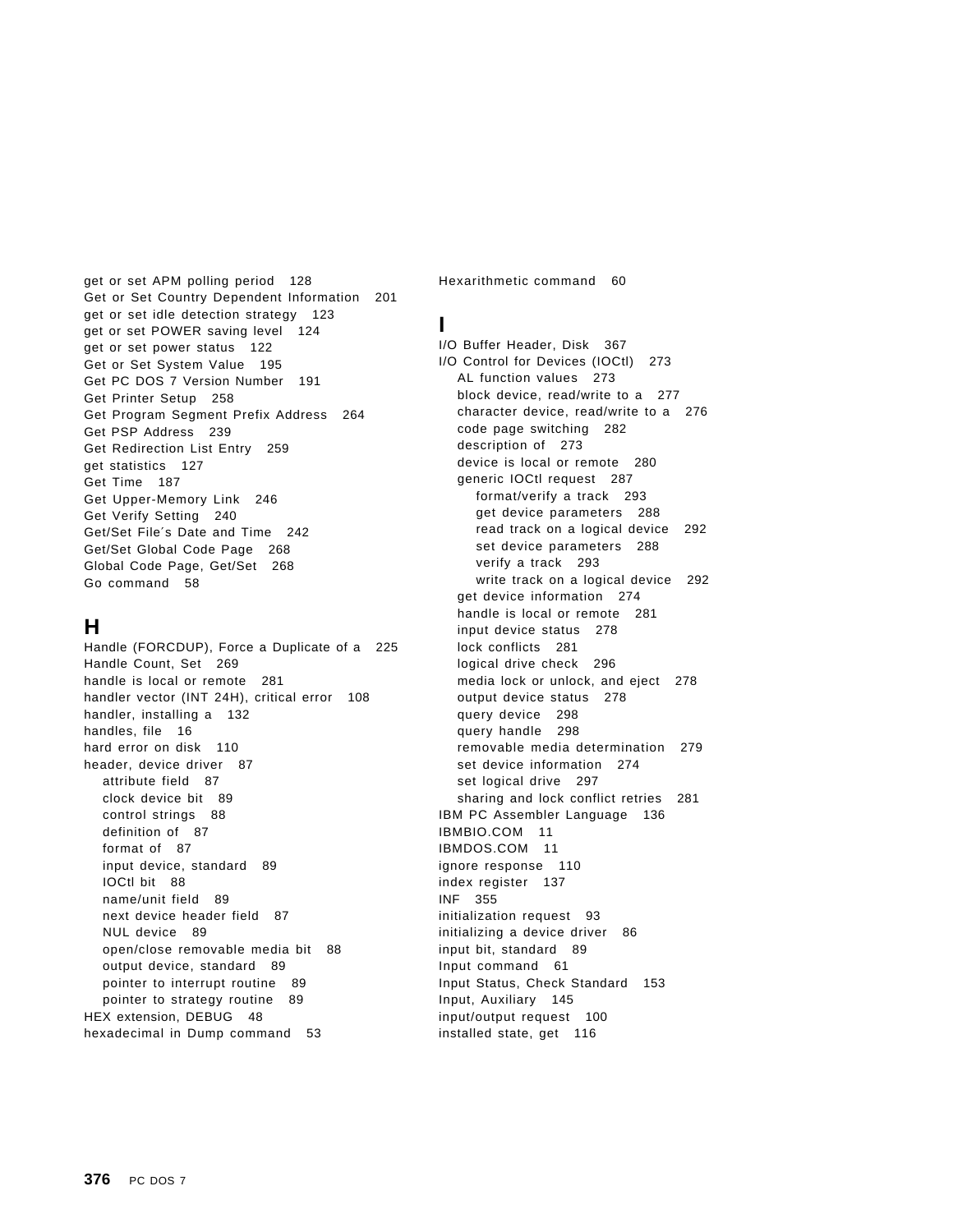installing device drivers 85 installing the handler 132 instruction pointer 137 INT21 function call 135 internal stack 137 interrupt 21H, issuing 135 Interrupt 2FH Function AH=54H POWER.EXE control 120 interrupt 2FH function AX-530BH PM event broadcast 120 interrupt 2FH function AX-530CH PM event first phase broadcast 122 interrupt flag 70 interrupt routines 90 build BPB request 97 character input/output flush request 102 character input/output status requests 101 command code value 92 generic IOCtl request 104 get logical device request 104 initialization request 93 input/output request 100 IOCtl query 105 media check request 94 media descriptor byte 95 nondestructive input request 101 open or close request 102 removable media request 103 request data structures 92 request header 90 set logical device request 105 Interrupt Vector, Get 198 Interrupt Vector, Set 177 invalid responses 111 IOCtl (see I/O Control for Devices) IOCtl bit 88 IOCtl query 105 IOCtl request, generic 104 IP (instruction pointer) 137 IPF 355 IPF compiler 356 IPFC 355

IRET (return-from-interrupt instruction) 108

### **K**

Keyboard Buffer and Invoke a Keyboard Function, Clear 154 Keyboard Input, Buffered 152

# **L**

LAN (see local area network) LIM (see Lotus/Intel/Microsoft) LIM specification 301 List Entry, Get Redirection 259 Load command 61 Load or Execute a Program (EXEC) 230 load time, identify program at 36 loading a subprogram 39 loading an overlay 41 loading data using DEBUG 62 local area network (LAN) 21 local device, handle is 281 local or remote device 280 location of files on disk 10 lock conflicts 281 Lock/Unlock File Access 253 locking media drive control strings 278 logical device function call, get/set 104 logical drive check 296 logical record size 25 logical sector numbers (LSN) 113 Lotus/Intel/Microsoft (LIM) 301 LSN (see logical sector numbers)

### **M**

Machine Name, Get 256 map command, EMS 80 media >32MB 112 media determination, removable 279 media warning, removable 114 MediaType field 290 Memory arena structure 369 memory blocks 33 Memory Blocks (SETBLOCK), Modify Allocated 229 memory buffer (disk transfer area) 26 memory map address 34 communication area 34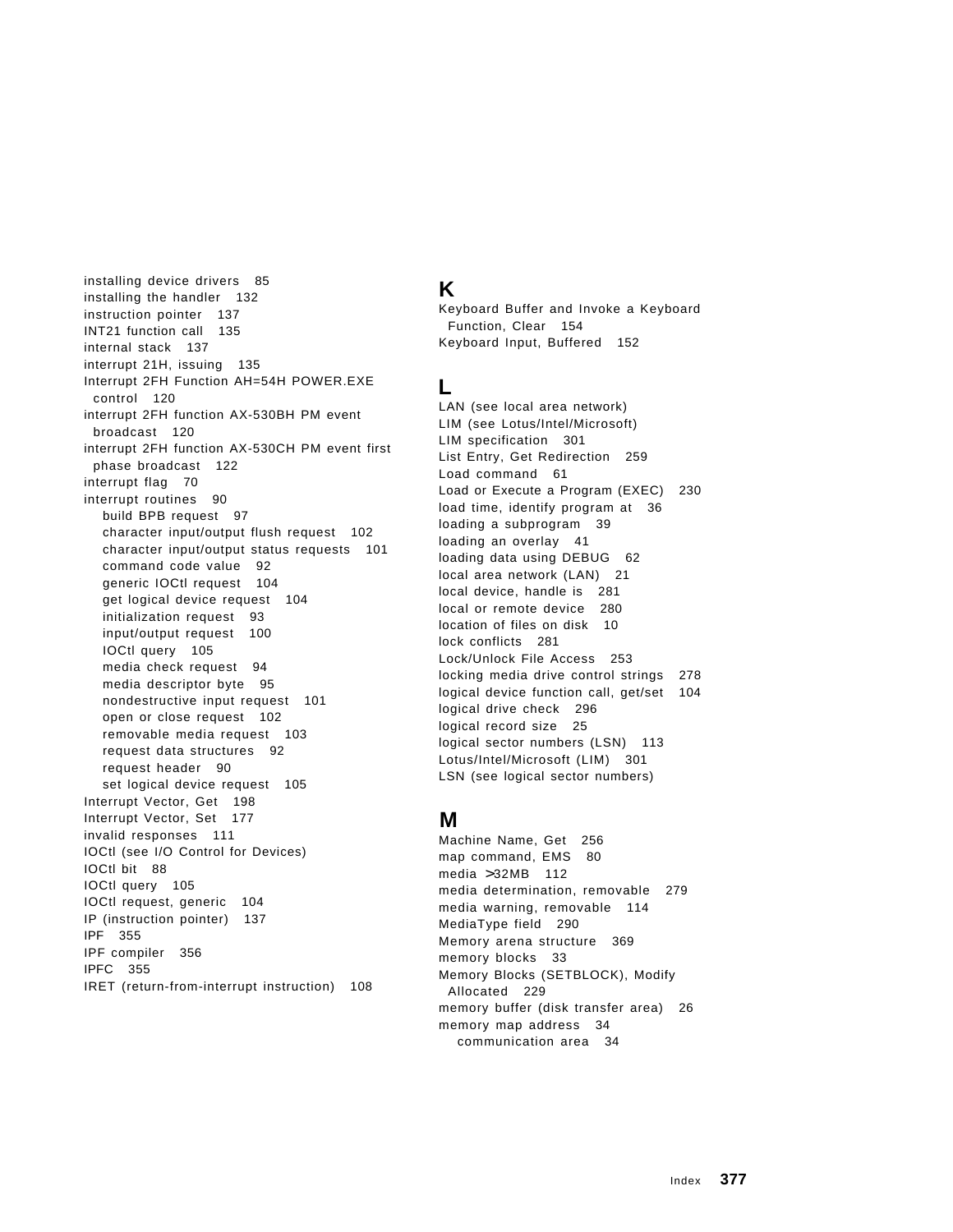memory supported by PC DOS 7 301 Memory, Allocate 227 Memory, Free Allocated 228 Mode (CHMOD), Change File 221 Modify Allocated Memory Blocks (SETBLOCK) 229 Move command 64 Move File Read Write Pointer (LSEEK) 219 multiplex (INT 2FH) 115 APPEND 129 install a handler 132 interrupt 2FH function code 115 print error codes 116

### **N**

NA flag clear condition 70 name a file 15 Name command 65 Name, Get Machine 256 name/unit field 89 NAME=parameter 39 National Language Support (NLS) 21 NC flag set condition 70 NEAR prefix, DEBUG 50 network path 21 network redirection 260 NewName string 241 next device header 87 Next Entry, Search for 161 Next Matching File (FIND NEXT), Find 237 NG flag set condition 70 NLS (see National Language Support) NLSFUNC DOS extension 266 nondestructive input request 101 NUL device 89 numbering convention, register 137 NumberOfCylinders field 290 NV flag clear condition 70 NZ flag clear condition 70

# **O**

Open a File 208 Open a File, matrix of 213 OPEN call 103

Open File 157 open mode 209 Open/Create, Extended 271 opened file control block 23 OS/2 Toolkit 356 output bit, standard 89 Output command 66 Output, Auxiliary 146 Output, Display 144 Output, Printer 147 output/input request 100 OV flag set condition 70 overflow flag 70 overlay, loading an 41

# **P**

paragraphs of memory 33 Parameter Block Definition, BIOS 362 Parameter Block Definition, Disk 361 parameter block to subprogram 39 parameter block, field in 288 parity flag 70 Parse Filename 183 parsing 27 path, network 21 PC DOS 7 format command 7 PC DOS 7 function dispatcher 38 PC DOS 7 organization of book 1 PC DOS 7 registers, see registers, PC DOS 7 PC DOS 7 system files 11 PC DOS 7 Version Number, Get 191 PC DOS 7 Viewer 355 PC DOS 7, hardware required 5 PE flag set condition 70 physical location of files 10 PL flag clear condition 70 PM event broadcast, interrupt 2FH function AX-530BH 120 PM event first phase broadcast, interrupt 2FH function AX-530CH 122 PO flag clear condition 70 pointer to next device header field 87 pointer to strategy/interrupt routines 89 pointers, list of 137 POWER.EXE control, Interrupt 2FH Function AH=54H 120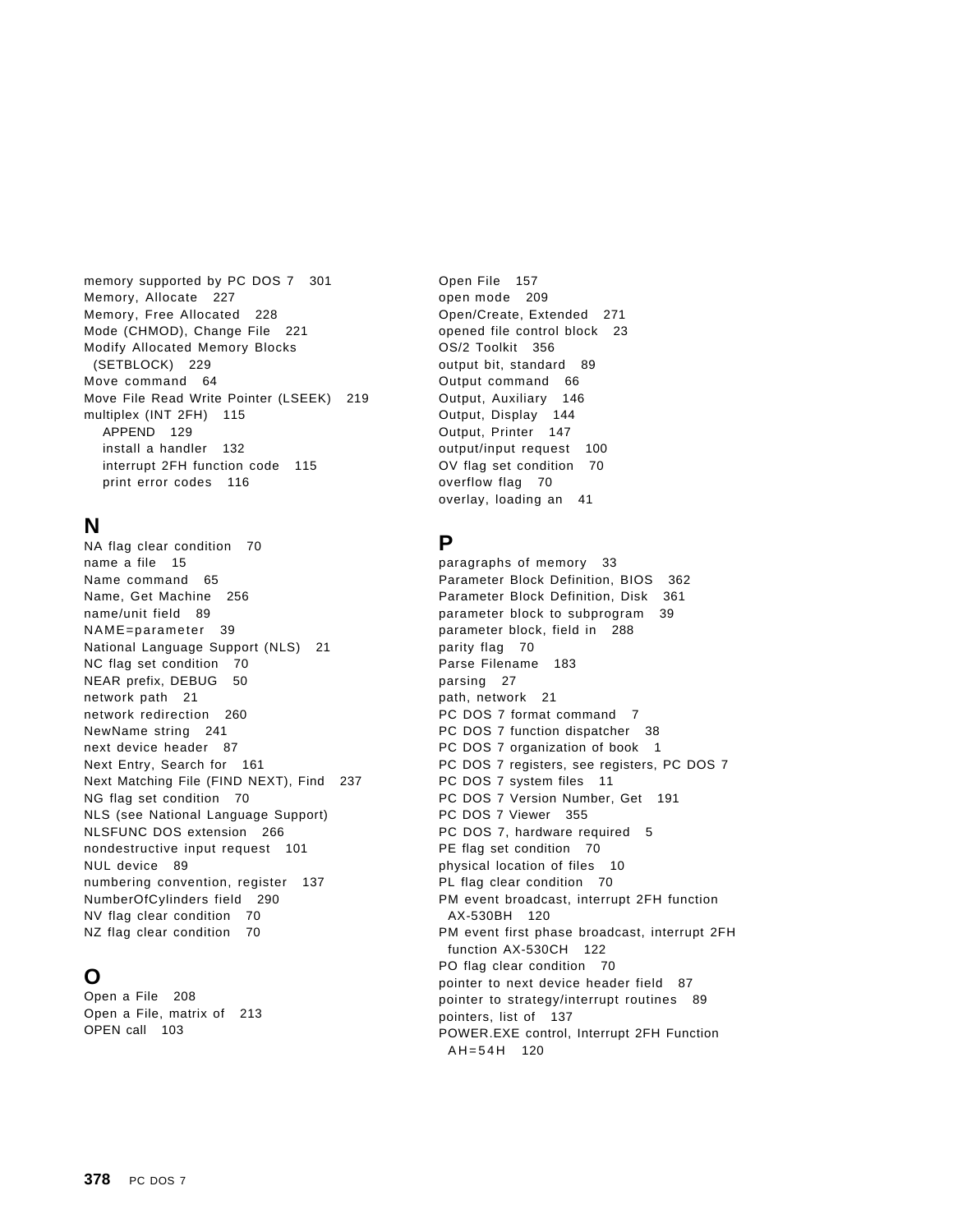Prefix Address, Get Program Segment 264 prefix structure, program segment 36 print error codes 116 print failures 117 print, resident part of 115 Printer Output 147 Printer Setup, Get 258 Printer Setup, Set 257 Proceed command 67 Process (EXIT), Terminate a 233 processor, calling a command 41 Program (EXEC), Load or Execute a 230 program (INT 20H), terminate 107 program code fragments 136 program remain resident 114 program segment 36 program segment prefix 38 Program Segment Prefix Address, Get 264 program segment prefix structure 36 Program Segment, Create New 178 Program Terminate 142

## **Q**

Quit command 68

## **R**

Random Block Read 179 Random Block Write 181 Random Read 172 Random Write 173 re-displaying Load command 62 Read from a File or Device 215 read track on a logical device 292 Read Write Pointer (LSEEK), Move 219 Read, Random 172 Read, Random Block 179 Read, Sequential 163 read/write (INT 25H/26H), absolute disk 112 Record Field, Set Relative 176 record number 25 Redirect Device 261 Redirection List Entry, Get 259 Redirection, Cancel 263 redirection, network 260

reduce allocated memory 33 Register command 68 changing a flag 70 list of flag settings 70 Register Structure, Callup/Down 323 registers, display 69 remain resident, program 114 remote device, handle is 281 remote or local device 280 removable media determination 279 removable media warning 114 Remove Subdirectory (RMDIR) 205 Rename a File 241 Rename File 166 reopen a file (matrix) 213 request header 90 busy bit 91 command code field 91 done bit 91 error codes, status word 91 status field 91 unit code field 91 reserved fields in file control block 23 Reset, Disk 155 resident (INT 27H), terminate but stay 114 resident part of print 115 responding to errors 138 response, ignore 110 responses, invalid 111 Return Code of a Subprocess (WAIT), Get 234 Return Codes, APM Error 129 Return Codes, DPMS Error 323 return from interrupt (IRET) 43 return-from-interrupt instruction (IRET) 108 ROM BIOS routine 145 ROM communication area 34 root directory 11 routines, pointer to strategy/interrupt 89

# **S**

S format option 11 save area, parameter 38 save mode of device driver 90 Search command 71 Search for First Entry 159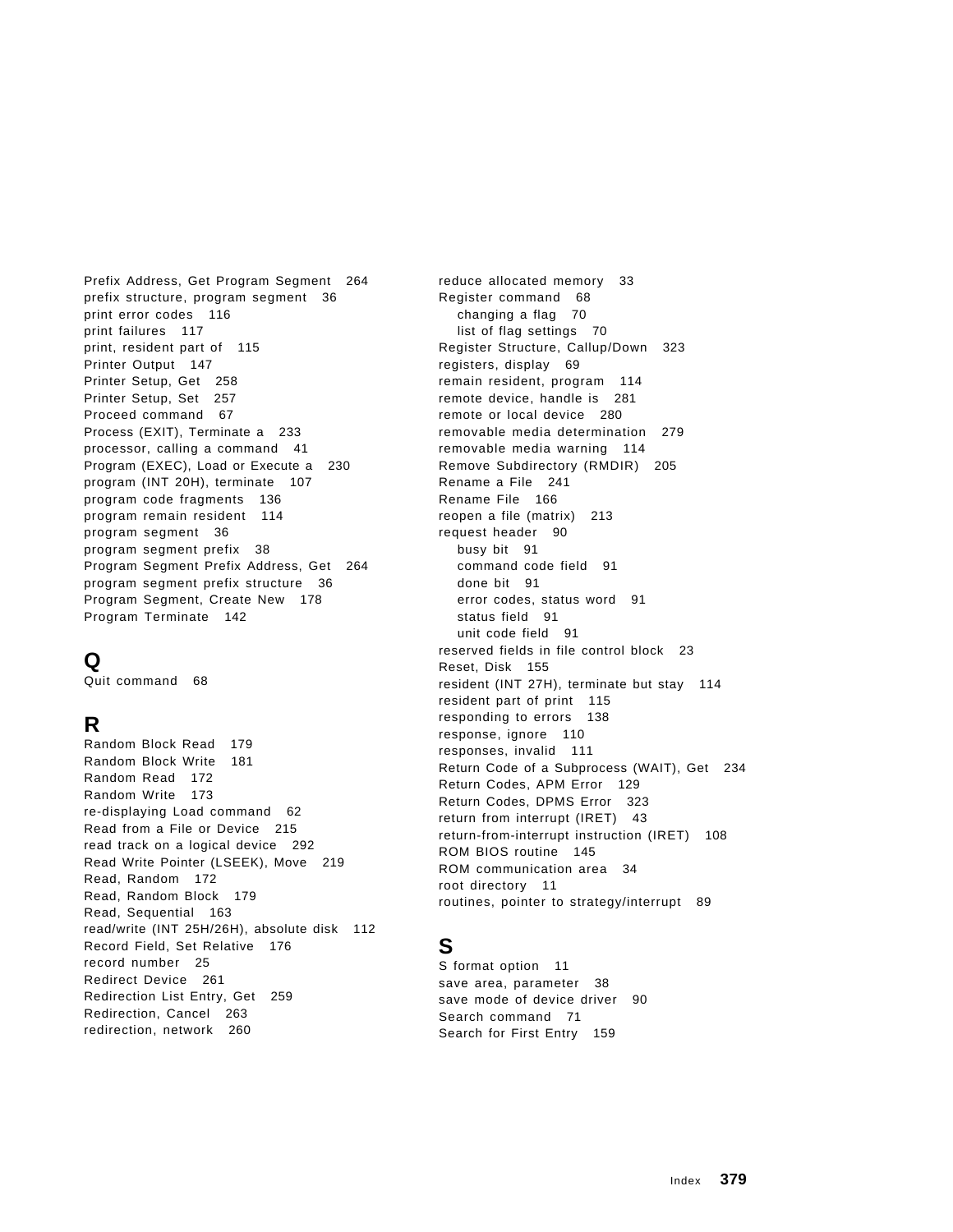Search for Next Entry 161 search in disk directory 26 sector sequence on formatted disk 7 sector size 7 Segment Prefix Address, Get Program 264 segment prefix, program 38 segment register 137 Segment, Create New Program 178 Select Disk 156 separators, filename 183 Sequential Read 163 Sequential Write 164 Services Check, DOS Protected Mode 119 Set Allocation Strategy 245 set condition of flag 70 Set Date 186 set device information 274 set device parameters 288 set device power state (1.1) 125 Set Disk Transfer Address 168 Set Extended Error 255 Set Handle Count 269 set logical device function call 105 set logical drive 297 Set Printer Setup 257 Set PSP Address 238 Set Relative Record Field 176 Set Time 188 Set Upper-Memory Link 247 Set/Reset Verify Switch 189 Setting, Get Verify 240 SFT 364 sharing and lock conflicts 281 sharing mode 209 SI register 137 sign flag 70 single block device driver 85 single quotation (') 55 Size, File 175 size, logical record 25 source index 137 SP (stack pointer) 137 SP register 38 SpecialFunctions field 288 SS register 137 stack, internal 137

stack, user 109 standard device file handle 16 standard input bit 89 standard output bit 89 starting a device driver 86 starting DEBUG 45 static environment 38 status 117 status command, EMS 81 status field 91 status function call parameter 101 status word error codes 91 status, end of 117 Status, Get Current Dock 118 STDAUX 16 STDERR 16 STDIN 16 STDOUT 16 STDPRN 16 Storage Header 369 String, Display 151 string, NewName 241 string, subprogram environment 39 Structure, Current Directory 363 structure, Memory arena 369 structure, program segment prefix 36 subdirectories, location of 12 Subdirectory (MKDIR), Create 204 Subdirectory (RMDIR), Remove 205 subdirectory entries 17 subfunction calls for code page switching 282 submit file 116 Subprocess (WAIT), Get a Return Code of a 234 support of expanded memory 301 swapping, application 325 swapping, task 325 Switch, Set/Reset Verify 189 system date and time 44 System File Table 364 System Value, Get or Set 195

#### **T**

Table, System File 364 task-swapping 325 activate session 350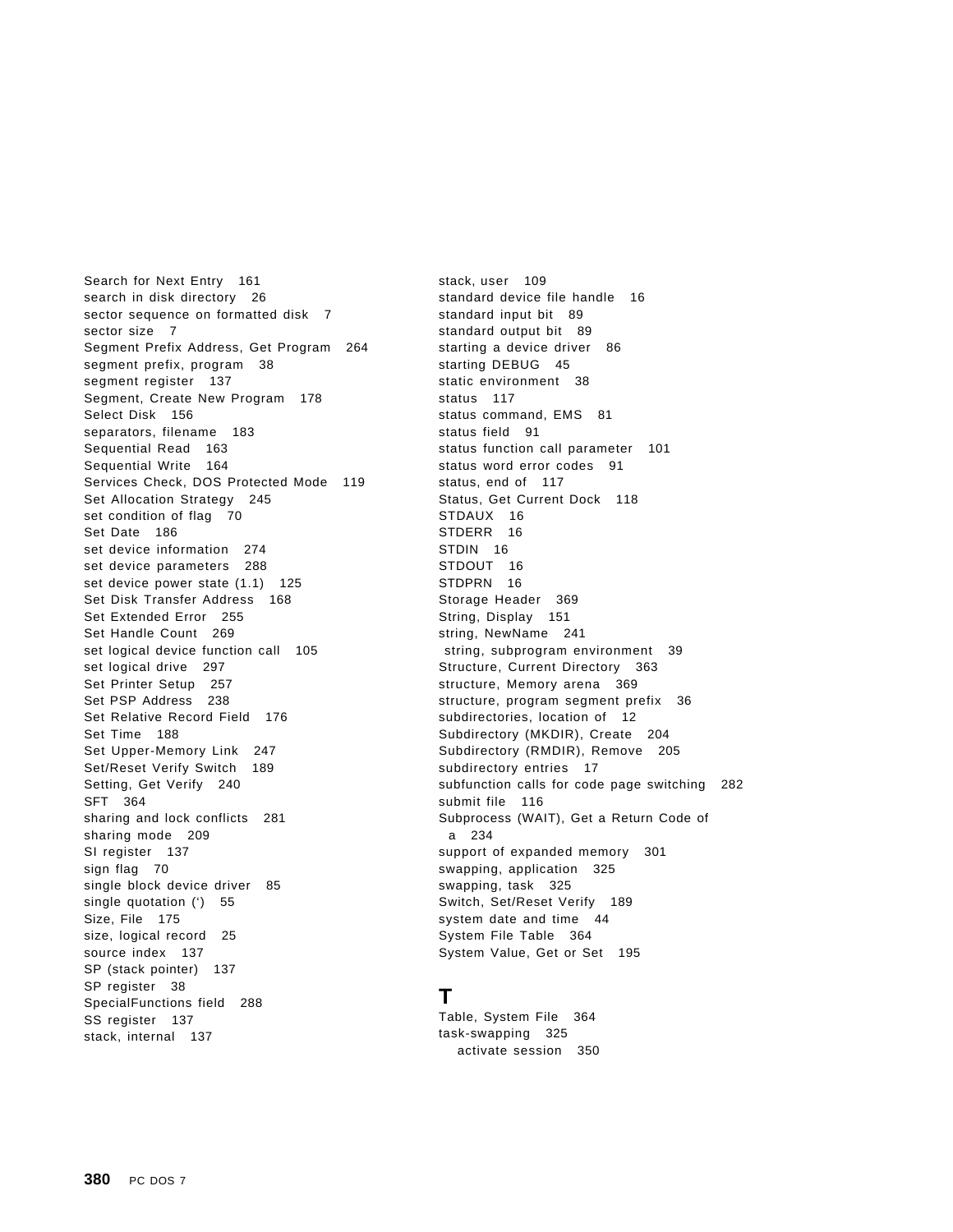task-swapping (continued) API info struc data structure 331 build call-out chain 336 client initialization 327 client int 2FH handler 327 client int 2FH handler functions 335 client termination 330 client, the term 326 create session 352 destroy session 353 detect swapper (function 4B02H) 335 Function Descriptions 334 get version 340 hook call-out 342 identify instance data 338 init swapper 346 instance item struc data structure 333 mainframe communications software 325 pending creation of a new session 329 pending session switch 328 protocol 326 query API support 344 query suspend 347 session active 351 suspend session 349 swapper exit 354 swapper ver structure 333 switch call back info data structure 330 task-swapper call-in functions 339, 345 task-swapper Int 2FH handler functions 335 test memory region 341 TSR programs 325 unhook call-out 343 Win386 startup info struc data structure 332 with Windows 326 terminate (INT 20H), program 107 Terminate a Process (EXIT) 233 terminate address (INT 22H) 107 terminate but stay resident (INT 27H) 114 Terminate Process and Remain Resident 192 Terminate, Program 142 terminating the input queue 102 terminators, filename 183 time in a directory structure 19 Time, Get 187 Time, Get/Set File′s Date and 242

Time, Set 188 time, system 44 Toolkit, OS/2 356 Trace command 72 track, format/verify a 293 TrackLayout field 291 Transfer Address, Set Disk 168 transfer area, disk 26

## **U**

UMB support 94 Unassemble command 74 unit code field 91 unit field 89 unlocking media drive control strings 278 unopened file control block 23 UP flag clear condition 70 user stack 109 using PC DOS 7 function calls 135 utility, DEBUG.COM 45 utility, DISKCOMP 45

# **V**

values in a command code 91 vector (INT 24H), critical error handler 108 vector table 34 Vector, Get Interrupt 198 Vector, Set Interrupt 177 vectors, requesting and specifying the interrupt 44 verify a track 293 Verify Setting, Get 240 Verify Switch, Set/Reset 189

#### **W**

word fields in device header 87 wraparound 100 Write command 76 Write to a File or Device 216 write track on a logical device 292 Write, Random 173 Write, Random Block 181 Write, Sequential 164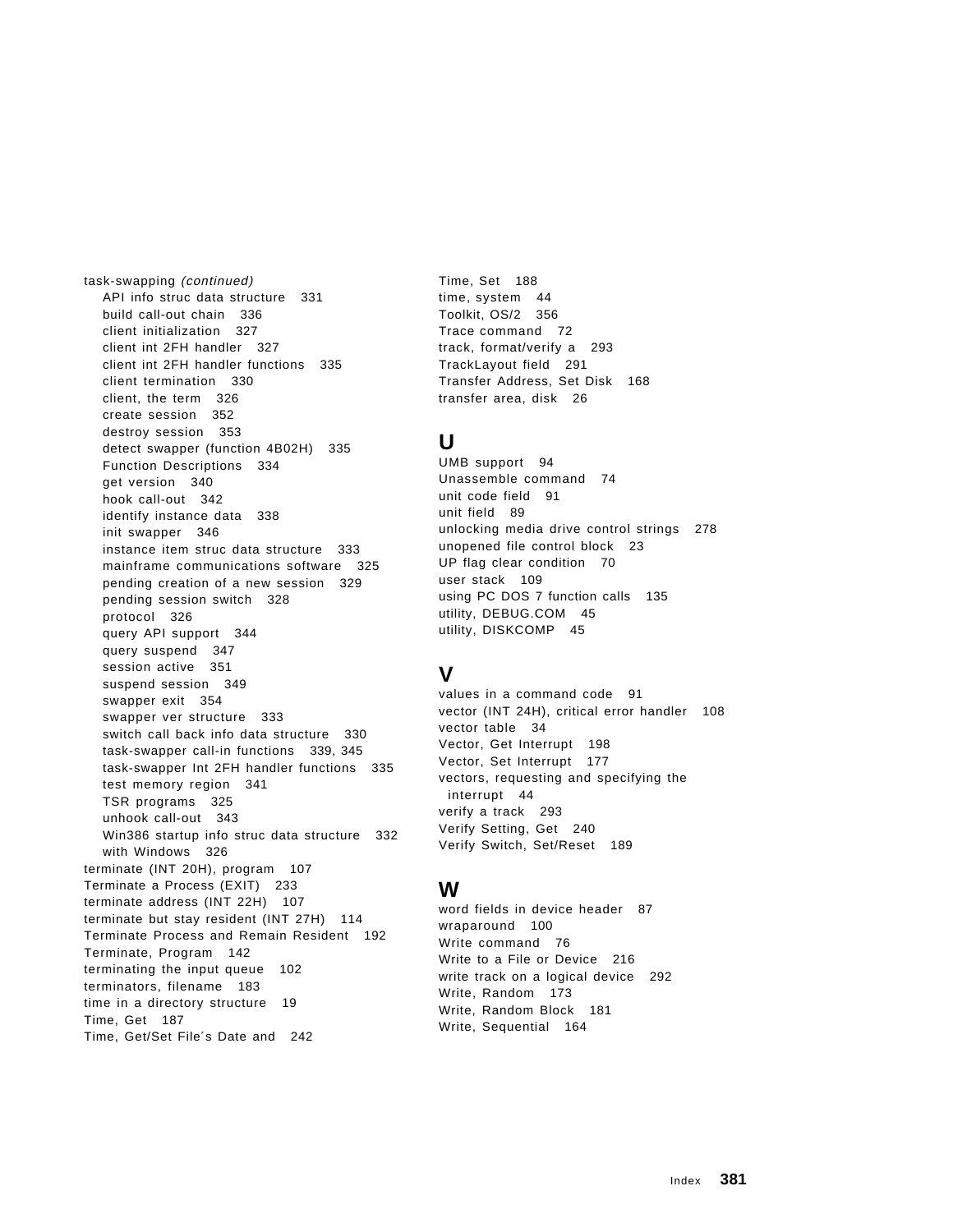**Z** zero flag 70 ZR flag set condition 70